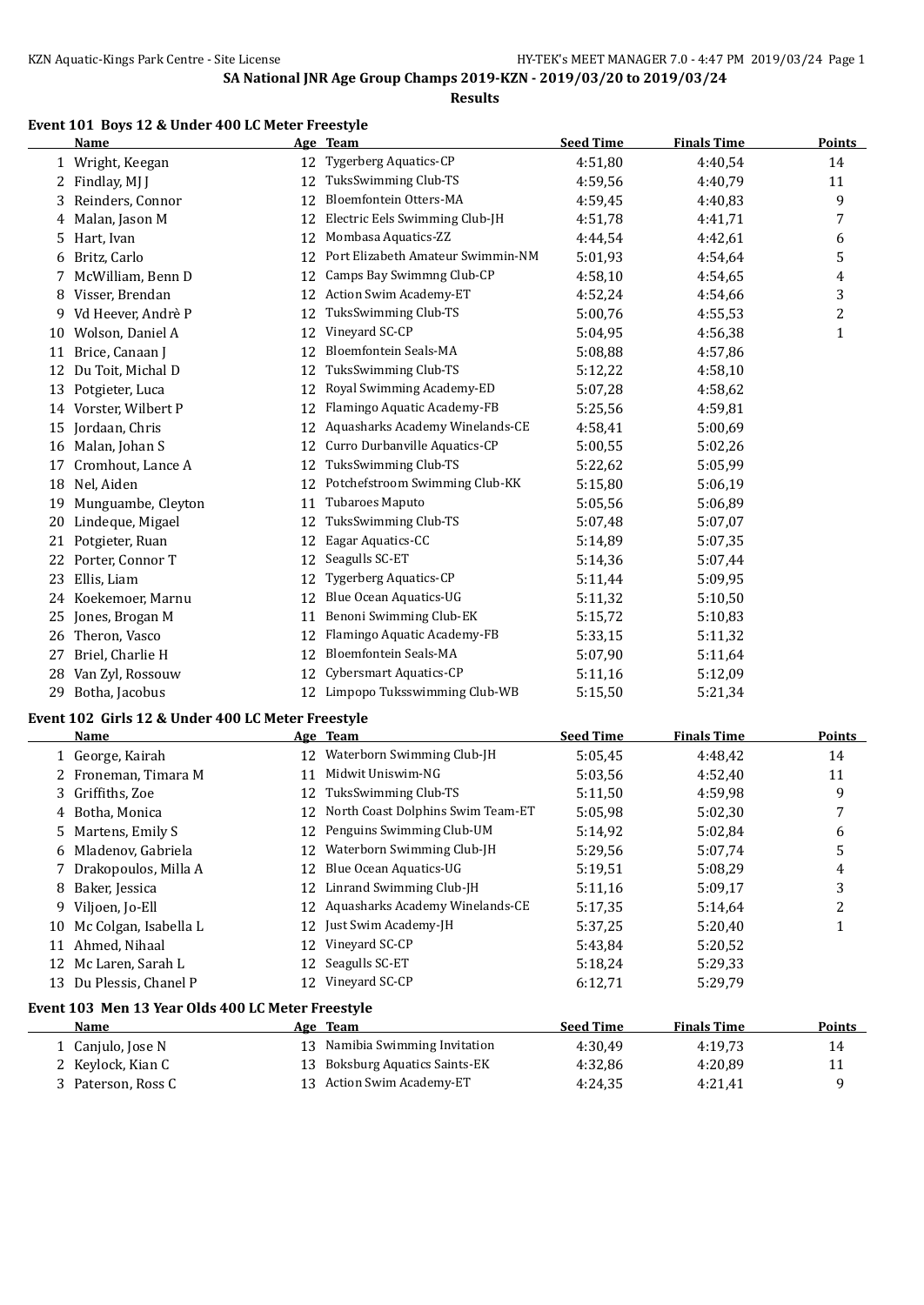## **(Event 103 Men 13 Year Olds 400 LC Meter Freestyle)**

|     | <b>Name</b>             |    | Age Team                         | <b>Seed Time</b> | <b>Finals Time</b> | <b>Points</b> |
|-----|-------------------------|----|----------------------------------|------------------|--------------------|---------------|
|     | 4 Nogueira, Enzo        | 13 | Waterborn Swimming Club-JH       | 4:48,25          | 4:35,72            | 7             |
|     | Kleynhans, Michael M    | 13 | TuksSwimming Club-TS             | 4:51.67          | 4:35,84            | 6             |
| 6   | Caldwell, Matt D        | 13 | Dragons Swimming Club-JH         | 4:44.76          | 4:36,21            | 5             |
| 7.  | Van der Linde, Sven C   | 13 | Ashton Swimming Academy-ILD      | 4:40.89          | 4:37,40            | 4             |
| 8   | Eaton, Jarden D         | 13 | Crusaders Swimming Club-JH       | 4:42.94          | 4:40,22            | 3             |
| 9   | Coetzee, Liam           | 13 | Aquasharks Academy Winelands-CE  | 4:45,28          | 4:41,28            | 2             |
| 10  | Moutzouris, Chad M      | 13 | <b>Bloemfontein Seals-MA</b>     | 4:52.36          | 4:41,35            | 1             |
| 11  | Coetzer, Jayden P       | 13 | Cybersmart Aquatics-CP           | 4:47.78          | 4:42,83            |               |
| 12  | Lindeque, Kinnae N      | 13 | Waterborn Swimming Club-JH       | 4:47,20          | 4:42,96            |               |
| 13  | Kriegler, Christiaan C  | 13 | Curro Durbanville Aquatics-CP    | 4:48,99          | 4:43,09            |               |
| 14  | Thompson, Cameron K     | 13 | Crusaders Swimming Club-JH       | 5:20,82          | 4:44,45            |               |
| 15  | Adams, Jonathan B       | 13 | Flamingo Aquatic Academy-FB      | 4:55,69          | 4:44,60            |               |
| 16  | Steyn, Stefan A         | 13 | Fish Eagle Aquatics-ED           | 4:57,47          | 4:46,38            |               |
| 17  | Van Rensburg, Sebastian | 13 | TuksSwimming Club-TS             | 4:53,43          | 4:47,60            |               |
| 18  | Cartwright, Andrew G    | 13 | Tiger Sharks Swimming Academy-ET | 4:52,75          | 4:47,62            |               |
| 19  | Grobler, Benke          | 13 | Cybersmart Aquatics-CP           | 4:47,29          | 4:48,10            |               |
| 20  | Boshoff, Juan C         | 13 | Barracudas Aquarama SC-CP        | 4:52,04          | 4:49.03            |               |
| 21  | Wallace, Garron L       | 13 | Electric Eels Swimming Club-JH   | 4:55,50          | 4:50.09            |               |
| 22  | De Guzman, Risha        | 13 | Braeburn Swimming Club           | 5:08.39          | 4:51,10            |               |
| 23  | Carrol, Matt            | 13 | <b>Blouberg Marlins-CP</b>       | 4:52,50          | 4:52,31            |               |
| 24  | Vorbeck, Enrico R       | 13 | Seagulls SC-ET                   | 4:52,17          | 4:52,58            |               |
| 25  | Visagie, Leson G        | 13 | Midwit Uniswim-NG                | 4:55,73          | 4:53,34            |               |
| 26  | Bartleman, Ewald W      | 13 | Potchefstroom Swimming Club-KK   | 5:05,10          | 4:53,54            |               |
| 27  | Raynard, Keyontae L     | 13 | Seagulls SC-ET                   | 5:12,48          | 4:54,97            |               |
| 28  | Grobler, Regardt        | 13 | TuksSwimming Club-TS             | 4:47,95          | 4:54,99            |               |
| 29  | Luck, Taylor R          | 13 | Swimlab Aquatic Academ-CP        | 5:09,14          | 4:55,84            |               |
| 30  | Smuts, Jamie            | 13 | <b>Tygerberg Aquatics-CP</b>     | 5:07,77          | 5:01,31            |               |
| --- | Crocker, Josh G         | 13 | Action Swim Academy-ET           | 4:58,44          | DQ                 |               |

#### **Event 104 Women 13 Year Olds 400 LC Meter Freestyle**

|    | Name                     |    | Age Team                          | <b>Seed Time</b> | <b>Finals Time</b> | Points |
|----|--------------------------|----|-----------------------------------|------------------|--------------------|--------|
|    | 1 Dixon, Ruby            | 13 | <b>Action Swim Academy-ET</b>     | 4:41.89          | 4:35.05            | 14     |
|    | Robson, Tazmyn           | 13 | TuksSwimming Club-TS              | 4:43,99          | 4:38,69            | 11     |
|    | Lowman, Samantha H       | 13 | Electric Eels Swimming Club-JH    | 4:56.65          | 4:43.25            | 9      |
|    | King, Mischa             | 13 | Aquasharks Academy Winelands-CE   | 4:54,54          | 4:45.33            | 7      |
| 5. | Haslam, Tayla J          | 13 | Kloof Asc-ET                      | 4:46.62          | 4:45,81            | 6      |
| 6  | Van Jaarsveld, Dieu-Dene | 13 | Waterborn Swimming Club-JH        | 4:44,94          | 4:46.19            | 5      |
|    | Meter, Jess L            | 13 | Seals Asc-UM                      | 4:50,98          | 4:46.45            | 4      |
| 8  | Campbell, Marnè          | 13 | <b>Tygerberg Aquatics-CP</b>      | 4:53,34          | 4:50,77            | 3      |
| 9. | Booyse, Lisbe            | 13 | TuksSwimming Club-TS              | 4:54,10          | 4:52,48            | 2      |
| 10 | Caldwell, Alexandra L    | 13 | <b>Active Aquatics-JH</b>         | 5:06,36          | 4:53,68            |        |
| 11 | Carstens, Georgia C      | 13 | TuksSwimming Club-TS              | 5:11,05          | 4:55,70            |        |
| 12 | Beyers, Emma P           | 13 | Uniswim-MP                        | 5:01,08          | 4:55,91            |        |
| 13 | Pio, Teegan              | 13 | Port Elizabeth Amateur Swimmin-NM | 4:58.15          | 4:56.66            |        |
| 14 | Gershuny, Chloe          | 13 | Swimlab Aquatic Academ-CP         | 5:09.05          | 4:59.16            |        |
| 15 | Davidson, Danielle L     | 13 | Seagulls SC-ET                    | 5:04,44          | 4:59,48            |        |
| 16 | Lotter, Callan M         | 13 | Waterborn Swimming Club-JH        | 5:09.26          | 5:04.51            |        |
| 17 | Anderson, Tamika L       | 13 | TuksSwimming Club-TS              | 5:12,38          | 5:06,34            |        |
| 18 | Rademakers, Caitlin E    | 13 | Port Elizabeth Amateur Swimmin-NM | 5:03,24          | 5:06,88            |        |
| 19 | O'Riordan, Reese A       |    | 13 Vineyard SC-CP                 | 5:38,20          | 5:15,85            |        |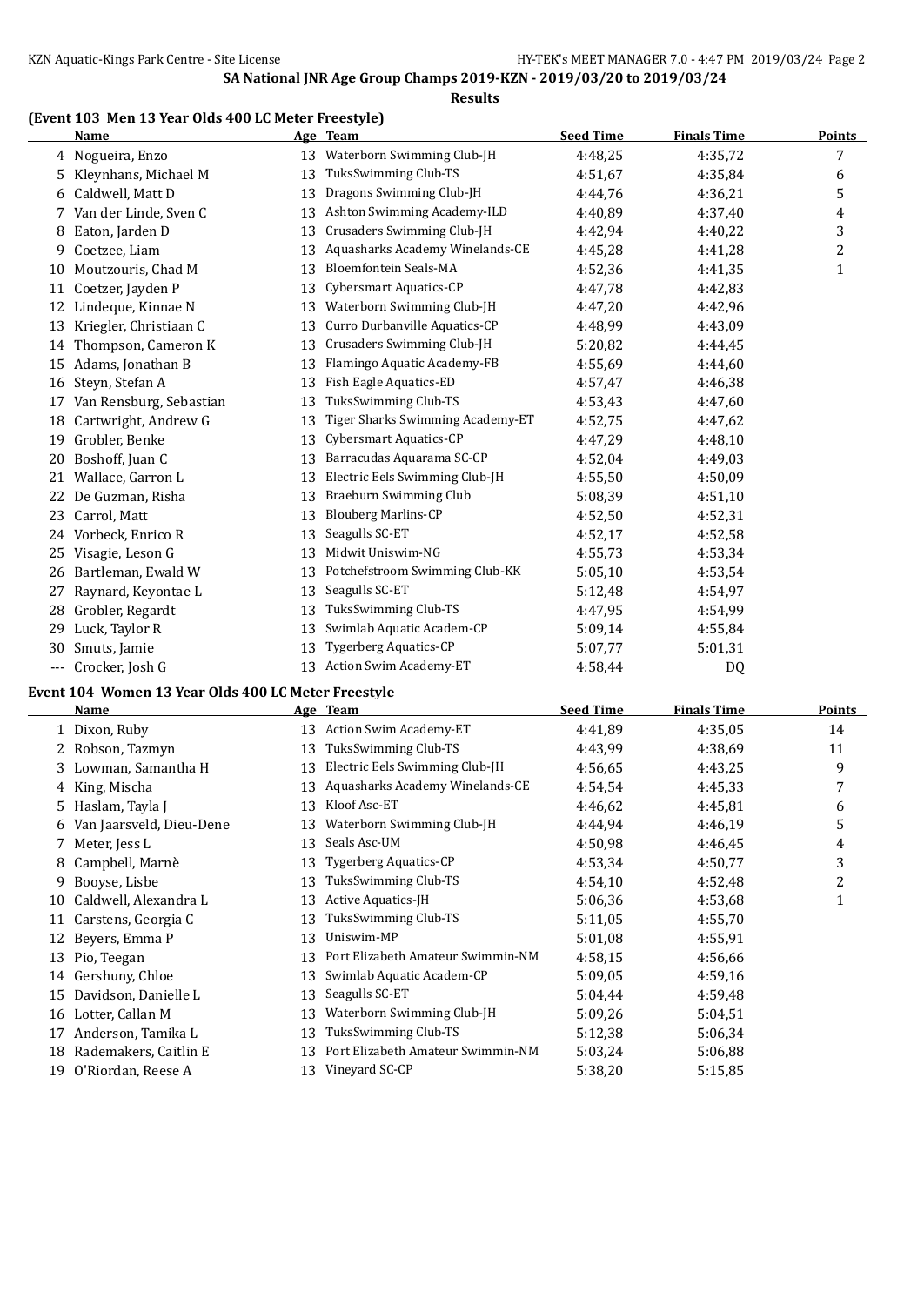#### **Results**

#### **Event 105 Men 14 Year Olds 400 LC Meter Freestyle**

|    | <b>Name</b>           |    | Age Team                            | <b>Seed Time</b> | <b>Finals Time</b> | <b>Points</b> |
|----|-----------------------|----|-------------------------------------|------------------|--------------------|---------------|
|    | 1 Pillay, Leshen A    |    | 14 Seagulls SC-ET                   | 4:23,44          | 4:17,37            | 14            |
|    | 2 Johnson, Reece M    | 14 | Electric Eels Swimming Club-JH      | 4:32,02          | 4:19,95            | 11            |
| 3  | Forbes, Thomas P      | 14 | University of Stellenbosch-CE       | 4:18.83          | 4:26,47            | 9             |
| 4  | Aromin, Ozzy L        | 14 | <b>Action Swim Academy-ET</b>       | 4:36.18          | 4:27,12            | 7             |
| 5. | Zasas, Ryan           | 14 | Waterborn Swimming Club-JH          | 4:35,43          | 4:28,27            | 6             |
| 6  | Vd Merwe, Darno       | 14 | TuksSwimming Club-TS                | 4:37,91          | 4:29,15            | 5             |
| 7  | West, Gabriel         | 14 | <b>Tygerberg Aquatics-CP</b>        | 4:36,00          | 4:32,11            | 4             |
| 8  | Denyer, Jordan T      | 14 | <b>Infinity Swimming Academy-NM</b> | 4:41,51          | 4:32,55            | 3             |
| 9  | Hinckley, Joshua D    | 14 | Dynamo Aquatics Eku-EK              | 4:36,31          | 4:33,16            | 2             |
| 10 | Seagreen, Steven P    | 14 | <b>Action Swim Academy-ET</b>       | 4:41,50          | 4:33,34            | 1             |
| 11 | Bornman, Aiden        | 14 | <b>Boksburg Aquatics Saints-EK</b>  | 4:47,84          | 4:33,36            |               |
| 12 | Jordaan, Ayden        | 14 | TuksSwimming Club-TS                | 4:42,67          | 4:33,95            |               |
| 13 | Gauche, Arno          | 14 | Westville Swimming Club-ET          | 4:32,89          | 4:34.13            |               |
| 14 | Botes, Cobus          | 14 | Bloemfontein Seals-MA               | 4:46,98          | 4:34,99            |               |
| 15 | Davel, Estiaan C      | 14 | Kalahari Swemklub-JT                | 4:47,99          | 4:36,74            |               |
| 16 | Groenewald, Bennet B  | 14 | Midwit Uniswim-NG                   | 4:40.17          | 4:37,81            |               |
| 17 | Baker, Daniel E       | 14 | Benoni Swimming Club-EK             | 4:41,33          | 4:38,83            |               |
| 18 | Hempel, Joss E        | 14 | Aquabear Swimming Club-NM           | 4:45,91          | 4:40,21            |               |
| 19 | Kleyn, Nathan M       | 14 | Seagulls SC-ET                      | 4:40.89          | 4:42,01            |               |
| 20 | Louw, Andro           | 14 | <b>Bull Sharks-MA</b>               | 4:50,22          | 4:42,13            |               |
| 21 | Andrew, Julian        | 14 | Midwit Uniswim-NG                   | 4:55,34          | 4:44.37            |               |
| 22 | Pattle, Dylan M       | 14 | Benoni Swimming Club-EK             | 4:49.38          | 4:44,87            |               |
| 23 | McLeary, James H      | 14 | <b>Champion Swimming Club-TS</b>    | 4:51,35          | 4:48.19            |               |
| 24 | Esterhuysen, Retief R | 14 | North West University Swim Clu-KK   | 4:51,31          | 4:48,64            |               |
| 25 | White, Teague S       | 14 | Aquazone Swim Club-ET               | 4:57,86          | 4:56,76            |               |
| 26 | Den Haan, Adriaan     |    | 14 Quick Silver Swimming Academy-CP | 4:50.19          | 5:02.08            |               |

#### **Event 106 Women 14 Year Olds 400 LC Meter Freestyle**

|    | Name                      |    | Age Team                            | <b>Seed Time</b> | <b>Finals Time</b> | <b>Points</b> |
|----|---------------------------|----|-------------------------------------|------------------|--------------------|---------------|
|    | 1 Robertson, Hannah K     | 14 | Mandeville Dolphins-JH              | 4:27,59          | 4:23,44            | 14            |
| 2  | McMorran, Leigh           |    | 14 Aqua Athlete-JH                  | 4:41,93          | 4:27,29            | 11            |
|    | Brown, Kelly-Ann          | 14 | Seagulls SC-ET                      | 4:36.59          | 4:27,63            | 9             |
|    | Coetzee, Lise             | 14 | TuksSwimming Club-TS                | 4:36,58          | 4:28,51            | 7             |
| 5. | Tucker, Dakota            | 14 | Waterborn Swimming Club-JH          | 4:39,78          | 4:30,83            | 6             |
|    | Van Rensburg, Catherine F | 14 | TuksSwimming Club-TS                | 4:36,76          | 4:31,90            | 5             |
|    | LE Roux, Chloe            | 14 | Neptune's Aquatics-MA               | 4:32,07          | 4:34.75            | 4             |
| 8  | Engelbrecht, Kirsten      | 14 | Waterborn Swimming Club-JH          | 4:44,13          | 4:35.10            | 3             |
| 9  | Christianson, Emma L      | 14 | <b>Action Swim Academy-ET</b>       | 4:31,61          | 4:36,00            | 2             |
| 10 | Pienaar, Ambrin E         | 14 | <b>Action Swim Academy-ET</b>       | 4:42,61          | 4:37,57            | $\mathbf{1}$  |
| 11 | Oosthuizen, Luchelle      | 14 | Bloemfontein Otters-MA              | 4:41,07          | 4:37,88            |               |
| 12 | Kuhn, Emma A              | 14 | Seals Asc-UM                        | 4:47,28          | 4:40,97            |               |
| 13 | Marx, Ianè                | 14 | University of Stellenbosch-CE       | 4:46,41          | 4:42,71            |               |
| 14 | Beyers, Charnan           | 14 | TuksSwimming Club-TS                | 4:49,91          | 4:43,62            |               |
| 15 | Ridderhof, Morgan         | 14 | Waterborn Swimming Club-JH          | 4:53,00          | 4:44,01            |               |
| 16 | Morelli, Abigail          | 14 | Mandeville Dolphins-JH              | 4:51,70          | 4:47,05            |               |
| 17 | Neilson, Hannah K         | 14 | Cybersmart Aquatics-CP              | 4:45.79          | 4:47,40            |               |
| 18 | Ferreira, Q-Rize          | 14 | TuksSwimming Club-TS                | 4:49.76          | 4:47,68            |               |
| 19 | Orton, Chazél             | 14 | Potchefstroom Swimming Club-KK      | 4:51,19          | 4:50,25            |               |
| 20 | Forrest, Mykae D          | 14 | North Coast Dolphins Swim Team-ET   | 4:50,85          | 4:50,88            |               |
| 21 | Morrison, Catherine P     | 14 | Mandeville Dolphins-JH              | 4:52,54          | 4:51,63            |               |
| 22 | Schmelzer, Kayla          | 14 | <b>Infinity Swimming Academy-NM</b> | 4:48,61          | 4:52,38            |               |
|    |                           |    |                                     |                  |                    |               |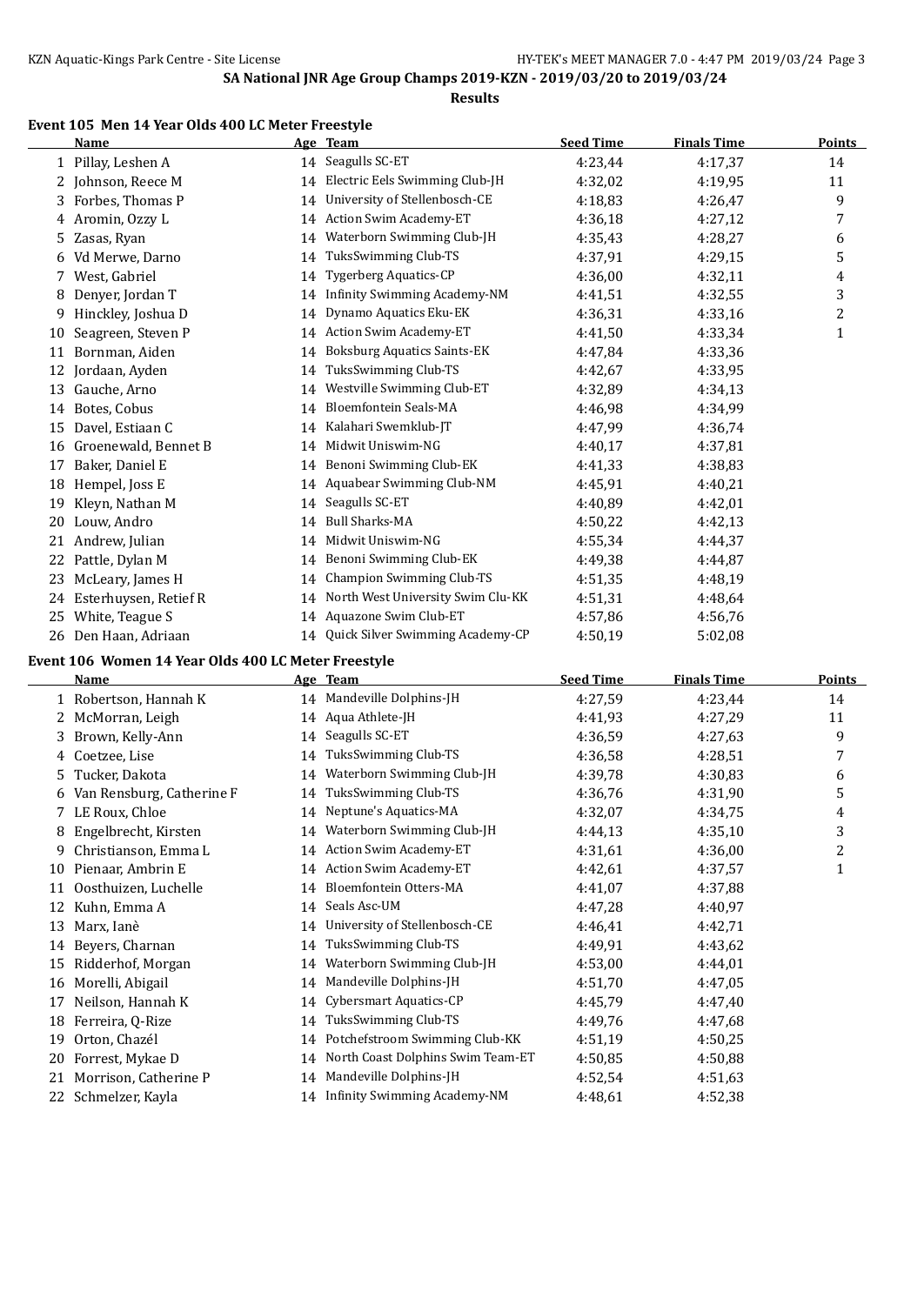#### **(Event 106 Women 14 Year Olds 400 LC Meter Freestyle)**

|    | <b>Name</b>                                         |    | Age Team                         | <b>Seed Time</b> | <b>Finals Time</b> | Points         |
|----|-----------------------------------------------------|----|----------------------------------|------------------|--------------------|----------------|
|    | 23 Pieterse, Charlize                               |    | 14 TuksSwimming Club-TS          | 4:56,98          | 4:52,87            |                |
|    | 24 Lubbe, Megan M                                   | 14 | TuksSwimming Club-TS             | 5:02,95          | 4:56,33            |                |
|    | 25 Egner, Maxine                                    | 14 | Dmss Gators Swimming Club        | 5:12,38          | 4:56,52            |                |
|    | 26 Ehlers, Chloe K                                  |    | 14 Flamingo Aquatic Academy-FB   | 4:57,82          | 4:57,45            |                |
| 27 | Carmody, Emma J                                     | 14 | Seagulls SC-ET                   | 4:57,24          | 4:58,70            |                |
|    | 28 Voigt, Savannah                                  | 14 | Swimlab Aquatic Academ-CP        | 5:01,08          | 4:59,30            |                |
|    | 29 Macdonell, Tumi J                                |    | 14 Harlequins Aquatic Club-BU    | 5:05,84          | 5:00,35            |                |
|    | Event 107 Men 15 Year Olds 400 LC Meter Freestyle   |    |                                  |                  |                    |                |
|    | <u>Name</u>                                         |    | Age Team                         | <b>Seed Time</b> | <b>Finals Time</b> | <b>Points</b>  |
|    | 1 Du Preez, Ethan M                                 |    | 15 Cybersmart Aquatics-CP        | 4:11,69          | 4:00,73            | 14             |
|    | 2 Sates, Matthew E                                  |    | 15 Seals Asc-UM                  | 4:03,08          | 4:03,27            | 11             |
|    | 3 Holtzhausen, Luca D                               |    | 15 Seagulls SC-ET                | 4:04,77          | 4:06,05            | 9              |
| 4  | Landman, Zander J                                   |    | 15 TuksSwimming Club-TS          | 4:08,66          | 4:06,06            | 7              |
| 5. | Engelke, Mitchel                                    |    | 15 University of Stellenbosch-CE | 4:12,58          | 4:11,08            | 6              |
| 6  | Ashley, Joshua                                      | 15 | Action Swim Academy-ET           | 4:11,95          | 4:12,86            | 5              |
|    | 7 Randle, Matthew J                                 | 15 | TuksSwimming Club-TS             | 4:16,56          | 4:16,93            | $\overline{4}$ |
| 8  | Truter, Petrus C                                    | 15 | University of Stellenbosch-CE    | 4:23,69          | 4:18,66            | 3              |
|    | 9 Albertyn, Connor S                                | 15 | TuksSwimming Club-TS             | 4:27,41          | 4:20,84            | $\overline{c}$ |
|    | 10 Vorster, Simeon W                                | 15 | Bloemfontein Seals-MA            | 4:29,98          | 4:21,40            | $\mathbf{1}$   |
|    | 11 vd Spuy, Flippie C                               | 15 | Bay Eagle Swim Team-NM           | 4:22,53          | 4:21,43            |                |
|    | 12 Vd Berg, Antoni A                                | 15 | TuksSwimming Club-TS             | 4:25,12          | 4:22,18            |                |
|    | 13 Delport, Pieter A                                | 15 | Bloemfontein Seals-MA            | 4:38,62          | 4:22,41            |                |
|    | 14 Griffiths, James E                               | 15 | Aqua Sharks Academy-CP           | 4:22,44          | 4:23,58            |                |
|    | 15 Verster, Dewie                                   | 15 | Bloemfontein Otters-MA           | 4:34,43          | 4:23,77            |                |
|    | 16 Jordaan, AJ                                      |    | 15 Eagar Aquatics-CC             | 4:28,55          | 4:24,03            |                |
|    | 17 White, Kyle                                      | 15 | Infinity Swimming Academy-NM     | 4:32,04          | 4:25,25            |                |
|    | 18 Sproule, Luke E                                  | 15 | Dragons Swimming Club-JH         | 4:28,75          | 4:25,28            |                |
|    | 19 Malan, Nicholas J                                | 15 | Electric Eels Swimming Club-JH   | 4:26,78          | 4:25,99            |                |
|    | 20 McKinnon, Donald D                               | 15 | Aquasharks Academy Winelands-CE  | 4:29,43          | 4:26,68            |                |
|    | 21 Vehbi, Liam                                      | 15 | Infinity Swimming Academy-NM     | 4:26,81          | 4:27,74            |                |
|    | 22 Ellis, Zac                                       | 15 | Tygerberg Aquatics-CP            | 4:28,32          | 4:27,84            |                |
|    | 23 Wolmarans, Gideon J                              | 15 | Lebone II Aquatic Club-BP        | 4:35,21          | 4:32,51            |                |
|    | 24 Tarr, Aaron                                      | 15 | Westville Swimming Club-ET       | 4:31,52          | 4:34,19            |                |
| 25 | Godfrey, Blake B                                    | 15 | Florida Swimming Club-JH         | 4:43,91          | 4:34,20            |                |
|    | 26 Nel, Jayden C                                    | 15 | <b>Welkom Aquatics-FD</b>        | 4:36,91          | 4:34,29            |                |
| 27 | Kinsey, Conner B                                    | 15 | Seagulls SC-ET                   | 4:32,79          | 4:35,44            |                |
|    | 28 Caldwell, Adrian R                               | 15 | Active Aquatics-JH               | 4:32,10          | 4:35,69            |                |
|    | 29 Paco, Edilson                                    |    | 15 Tubaroes Maputo               | 4:33,65          | 4:35,86            |                |
|    | Event 108 Women 15 Year Olds 400 LC Meter Freestyle |    |                                  |                  |                    |                |

|    | <b>Name</b>            |    | Age Team                       | <b>Seed Time</b> | <b>Finals Time</b> | Points |
|----|------------------------|----|--------------------------------|------------------|--------------------|--------|
|    | 1 Canny, Aimee L       |    | 15 Knysna Dragons-ED           | 4:37,67          | 4:27.63            | 14     |
|    | 2 Liebenberg, Sune     |    | 15 TuksSwimming Club-TS        | 4:34.90          | 4:29.78            | 11     |
|    | 3 Hearne, Trinity S    |    | 15 Tygerberg Aquatics-CP       | 4:34.12          | 4:31.02            | 9      |
|    | 4 Pearse, Hannah C     |    | 15 Vinevard SC-CP              | 4:35,17          | 4:31,97            |        |
|    | 5 Botha, Jana          |    | 15 Tygerberg Aquatics-CP       | 4:42.13          | 4:40,66            | 6      |
|    | 6 Davidson, Lize-Marie |    | 15 Bloemfontein Otters-MA      | 4:46.49          | 4:40.68            | כ      |
|    | 7 Coetzer, Tane        |    | 15 TuksSwimming Club-TS        | 4:43.70          | 4:41.18            | 4      |
|    | 8 Lausberg, Guilma     |    | 15 Bloemfontein Seals-MA       | 4:43.14          | 4:41.38            | 3      |
|    | 9 Ellmies, Viktoria    |    | 15 Namibia Swimming Invitation | 4:41.34          | 4:41.89            |        |
| 10 | Frylinck, Tammy        | 15 | Waterborn Swimming Club-JH     | 4:54.14          | 4:43.51            |        |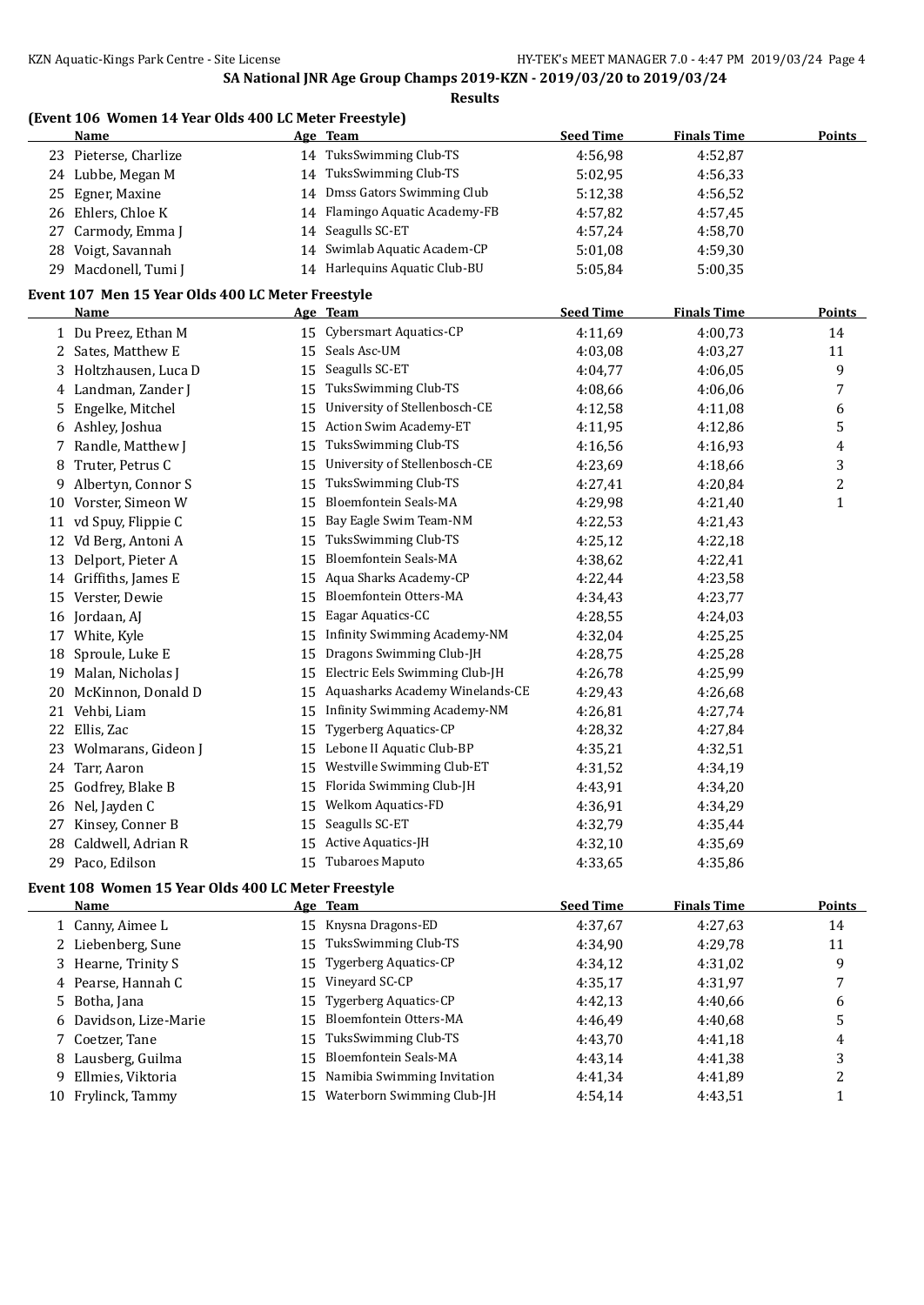#### **(Event 108 Women 15 Year Olds 400 LC Meter Freestyle)**

|    | <u>Name</u>                                         |    | Age Team                            | <b>Seed Time</b> | <b>Finals Time</b> | Points                  |
|----|-----------------------------------------------------|----|-------------------------------------|------------------|--------------------|-------------------------|
|    | 11 Obermeyer, Danje                                 |    | 15 Uniswim-MP                       | 4:54,54          | 4:43,94            |                         |
|    | 12 Van Jaarsveld, Danica C                          | 15 | Waterborn Swimming Club-JH          | 4:45,32          | 4:44,82            |                         |
|    | 13 Vd Walt, Mia                                     | 15 | University of Stellenbosch-CE       | 4:51,39          | 4:45,15            |                         |
| 14 | Esslinger, Tiana                                    | 15 | Namibia Swimming Invitation         | 4:48,60          | 4:45,92            |                         |
| 15 | Mc Cann, Erin                                       | 15 | Seals Asc-UM                        | 4:53,08          | 4:50,10            |                         |
|    | 16 Andraos, Hannah                                  | 15 | TuksSwimming Club-TS                | 5:06,92          | 4:53,24            |                         |
|    | 17 Drewes, Hannah                                   | 15 | Uniswim-MP                          | 5:18,69          | 5:14,79            |                         |
|    | Event 109 Men 16 Year Olds 400 LC Meter Freestyle   |    |                                     |                  |                    |                         |
|    | Name                                                |    | Age Team                            | <b>Seed Time</b> | <b>Finals Time</b> | <b>Points</b>           |
|    | 1 Breytenbach, Ruan                                 |    | 16 TuksSwimming Club-TS             | 4:00,52          | 4:01,37            | 14                      |
| 2  | Smith, Gavin A                                      | 16 | Vineyard SC-CP                      | 4:08,28          | 4:04,20            | 11                      |
| 3  | Wright, Dylan                                       | 16 | <b>Tygerberg Aquatics-CP</b>        | 4:03,81          | 4:07,53            | 9                       |
| 4  | Casali, Cameron J                                   | 16 | <b>Infinity Swimming Academy-NM</b> | 4:13,52          | 4:10,24            | 7                       |
| 5  | Brooks, Guy C                                       | 16 | Action Swim Academy-ET              | 4:11,51          | 4:13,31            | 6                       |
| 6  | Wolfaardt, Bernard                                  | 16 | Linrand Swimming Club-JH            | 4:22,78          | 4:15,53            | 5                       |
| 7  | Zowitsky, Reece J                                   | 16 | Midwit Uniswim-NG                   | 4:20,09          | 4:17,19            | 4                       |
| 8  | Groenewald, Kobus                                   | 16 | Bloemfontein Otters-MA              | 4:32,17          | 4:17,39            | 3                       |
| 9  | Viljoen, Adriaan                                    | 16 | Aquasharks Academy Winelands-CE     | 4:16,72          | 4:18,14            | $\overline{c}$          |
| 10 | Chapman, Brandon A                                  | 16 | Port Elizabeth Amateur Swimmin-NM   | 4:13,62          | 4:19,56            | 1                       |
| 11 | Pretorius, Willem                                   | 16 | Bloemfontein Otters-MA              | 4:28,17          | 4:20,03            |                         |
| 12 | Bekker, Andile                                      | 16 | Dmss Gators Swimming Club           | 4:17,93          | 4:20,20            |                         |
| 13 | Ferreira, Theo H                                    | 16 | Potchefstroom Swimming Club-KK      | 4:33,05          | 4:20,88            |                         |
| 14 | Buck, Connor R                                      | 16 | Action Swim Academy-ET              | 4:22,73          | 4:21,52            |                         |
| 15 | Mostert, Zian Z                                     | 16 | TuksSwimming Club-TS                | 4:26,40          | 4:21,77            |                         |
| 16 | Cyprianos, Denilson                                 | 16 | Zimbabwe Swimming Federation        | 4:28,58          | 4:22,49            |                         |
| 17 | Zarifiants, Mikhail                                 | 16 | TuksSwimming Club-TS                | 4:29,51          | 4:24,28            |                         |
| 18 | Le Roux, Corné                                      | 16 | Namibia Swimming Invitation         | 4:30,98          | 4:25,12            |                         |
| 19 | Trevisan, Alessandro                                | 16 | Mandeville Dolphins-JH              | 4:25,61          | 4:27,30            |                         |
| 20 | Slaughter, William S                                | 16 | Potchefstroom Swimming Club-KK      | 4:44,38          | 4:32,52            |                         |
| 21 | Steyn, Adriaan                                      | 16 | Aqua Athlete-JH                     | 4:37,53          | 4:37,16            |                         |
| 22 | Hutten, Ruan                                        | 16 | Royal Fins Aquatics-TS              | 4:47,12          | 4:38,14            |                         |
| 23 | Simpson, Matthew                                    | 16 | Aqua Athlete-JH                     | 5:04,89          | 4:38,85            |                         |
|    | 24 Uys, Juandré                                     | 16 | North West University Swim Clu-KK   | 4:45,68          | 4:46.50            |                         |
|    | Event 110 Women 16 Year Olds 400 LC Meter Freestyle |    |                                     |                  |                    |                         |
|    | <u>Name</u>                                         |    | <u>Age Team</u>                     | <b>Seed Time</b> | <b>Finals Time</b> | <b>Points</b>           |
| 1  | Coetzee, Dune                                       | 16 | TuksSwimming Club-TS                | 4:15,27          | 4:15,02            | 14                      |
| 2  | Meder, Rebecca A                                    | 16 | Seagulls SC-ET                      | 4:18,98          | 4:19,48            | 11                      |
| 3  | Miller, Gina V                                      | 16 | Sandton Seals-JH                    | 4:36,72          | 4:31,89            | 9                       |
| 4  | Albertyn, Kaitlyn E                                 | 16 | TuksSwimming Club-TS                | 4:32,86          | 4:32,67            | 7                       |
| 5  | Stergiadis, Heleni                                  | 16 | Namibia Swimming Invitation         | 4:35,95          | 4:35,58            | 6                       |
| 6  | Van den Berg, Sulinke                               | 16 | Bloemfontein Seals-MA               | 4:38,52          | 4:35,83            | 5                       |
| 7  | Oliver, Tori C                                      | 16 | <b>Action Swim Academy-ET</b>       | 4:35,08          | 4:39,34            | 4                       |
| 8  | Liebenberg, Joanne                                  | 16 | Namibia Swimming Invitation         | 4:44,93          | 4:40,45            | 3                       |
| 9  | Ebrahim, Tasneen                                    | 16 | Port Elizabeth Amateur Swimmin-NM   | 4:42,03          | 4:41,16            | $\overline{\mathbf{c}}$ |
| 10 | Ribeiro, Nuria A                                    | 16 | Cybersmart Aquatics-CP              | 4:58,11          | 4:46,39            | 1                       |
| 11 | Calitz, Abigail K                                   | 16 | University of Stellenbosch-CE       | 4:51,35          | 4:46,40            |                         |
| 12 | Counihan, Hannah L                                  | 16 | Port Elizabeth Amateur Swimmin-NM   | 4:50,45          | 4:48,52            |                         |
| 13 | Madden, Nina C                                      | 16 | Crusaders Swimming Club-JH          | 4:50,69          | 4:56,75            |                         |
|    | 14 Scott, Olivia                                    |    | 16 Vineyard SC-CP                   | 5:09,50          | 5:07,79            |                         |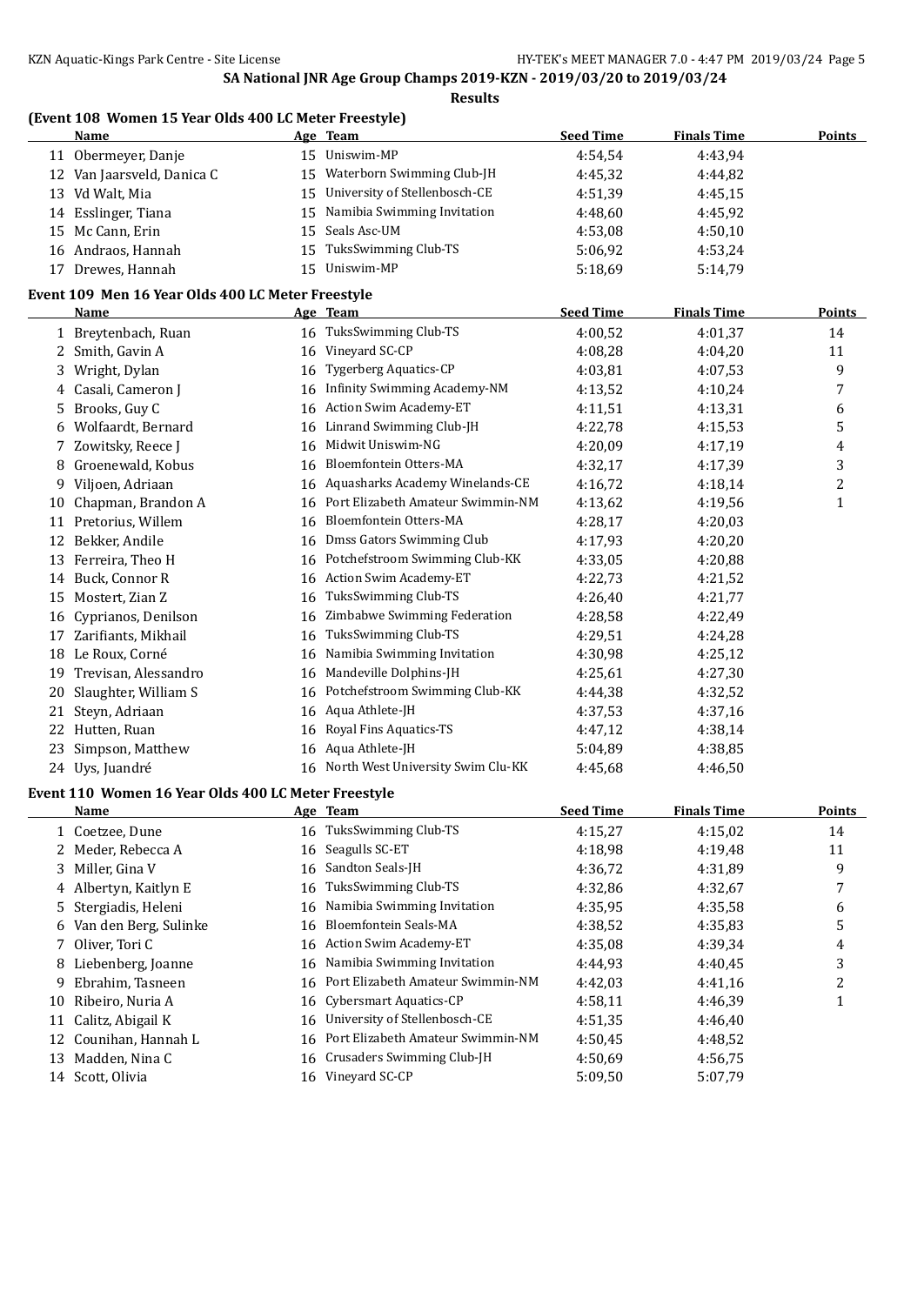#### **Event 111 Men 17-18 400 LC Meter Freestyle**

|    | Name                           |    | Age Team                           | <b>Seed Time</b> | <b>Finals Time</b> | <b>Points</b> |
|----|--------------------------------|----|------------------------------------|------------------|--------------------|---------------|
|    | 1 Freeman, James S             | 17 | TuksSwimming Club-TS               | 3:55,27          | 3:56,40            | 14            |
|    | 2 Coetzee, Calvin              | 18 | Seagulls SC-ET                     | 4:01.24          | 4:02,21            | 11            |
|    | 3 Nortje, Dante                | 18 | North Durban Swim Academy-ET       | 4:03.96          | 4:06.08            | 9             |
|    | 4 Louw, Henre J                | 17 | TuksSwimming Club-TS               | 4:11.89          | 4:07.37            | 7             |
|    | 5 Seyffert, JP P               | 17 | Bloemfontein Seals-MA              | 4:14.09          | 4:11,37            | 6             |
| 6  | Piso, Jetro W                  | 17 | Uniswim-MP                         | 4:18.07          | 4:14.31            | 5             |
|    | Pretorius, Divan               | 18 | <b>Boksburg Aquatics Saints-EK</b> | 4:19.54          | 4:14.88            | 4             |
| 8  | Bester, Divan                  | 17 | Mandeville Dolphins-JH             | 4:10,00          | 4:15.53            | 3             |
| 9  | Vd Merwe, Daniell              | 17 | Waterborn Swimming Club-JH         | 4:19,77          | 4:16,18            | 2             |
| 10 | Van Tonder, Hein               | 18 | Boksburg Aquatics Saints-EK        | 4:20.03          | 4:16,92            | 1             |
| 11 | Beetge, Altus I                | 17 | TuksSwimming Club-TS               | 4:18.77          | 4:19.39            |               |
| 12 | Nortie, Gawie                  | 17 | Bloemfontein Otters-MA             | 4:18.37          | 4:19,42            |               |
| 13 | Stroebel, Christiaan           | 17 | TuksSwimming Club-TS               | 4:29,00          | 4:22,21            |               |
|    | 14 Janse Van Rensburg, Alfonso | 17 | Ultimate Swim Club-BU              | 4:24,84          | 4:32,01            |               |
| 15 | Letley, Kyle C                 | 17 | Edenvale Stingrays-EK              | 4:32,80          | 4:34.78            |               |
| 16 | McCallum, Stephen H            | 17 | Vineyard SC-CP                     | 4:49.19          | 4:34,79            |               |
| 17 | Smit, Naested                  | 18 | Ushaka Swimming Club-UH            | 4:29,89          | 4:42,31            |               |

## **Event 112 Women 17-18 400 LC Meter Freestyle**

|    | <b>Name</b>               |    | Age Team                       | <b>Seed Time</b> | <b>Finals Time</b> | <b>Points</b> |
|----|---------------------------|----|--------------------------------|------------------|--------------------|---------------|
|    | 1 Beavon, Kate J          | 18 | Waterborn Swimming Club-JH     | 4:17,84          | 4:19,10            | 14            |
|    | 2 Coetzer, Janie          | 17 | TuksSwimming Club-TS           | 4:26,84          | 4:25,73            | 11            |
|    | 3 Rolfe, Jordan-Jenna     | 17 | Waterborn Swimming Club-JH     | 4:25,31          | 4:26,98            | 9             |
| 4  | Wallis, Becky             | 17 | Waterborn Swimming Club-JH     | 4:36,59          | 4:27,62            | 7             |
| 5. | Antonopoulos, Carli T     | 18 | <b>Tygerberg Aquatics-CP</b>   | 4:30.53          | 4:29,92            | 6             |
|    | 6 Earle, Tory L           | 17 | Seagulls SC-ET                 | 4:34,31          | 4:31,52            | 5             |
|    | 7 Chislett, Ally L        | 17 | Action Swim Academy-ET         | 4:43,21          | 4:31,82            | 4             |
| 8  | Dateline, Chenay E        | 17 | Waterborn Swimming Club-JH     | 4:45,66          | 4:34,30            | 3             |
| 9. | Wallis, Emma              | 18 | Waterborn Swimming Club-JH     | 4:50,12          | 4:34.53            | 2             |
| 10 | Barnes, Kiara             | 18 | <b>Tygerberg Aquatics-CP</b>   | 4:37,82          | 4:35,77            | 1             |
| 11 | Green, Ashleigh M         | 18 | Seals Asc-UM                   | 4:48,00          | 4:37,64            |               |
| 12 | Tully, Olivia             | 17 | Seagulls SC-ET                 | 4:34,97          | 4:38,84            |               |
| 13 | Favini, Sabrina L         | 18 | Waterborn Swimming Club-JH     | 5:05,82          | 4:41,55            |               |
| 14 | Terblanche, Meralda E     | 17 | Ultimate Swim Club-BU          | 4:45,32          | 4:43,62            |               |
| 15 | Opperman, Bianca          | 17 | Potchefstroom Swimming Club-KK | 5:18,08          | 4:44,48            |               |
| 16 | Van As, Jessica           | 17 | Waterborn Swimming Club-JH     | 4:55,16          | 4:47.39            |               |
| 17 | Rippon, Georgia M         | 17 | Vineyard SC-CP                 | 4:56,23          | 4:51,19            |               |
| 18 | Botha, Vicky A            | 17 | Namibia Swimming Invitation    | 4:52,87          | 4:54,95            |               |
| 19 | Burger, Kayla L           | 17 | Benoni Swimming Club-EK        | 4:54,25          | 4:58,45            |               |
| 20 | Downes, Sianne            | 17 | Dragons Swimming Club-JH       | 4:47,29          | 4:58,67            |               |
|    | 21 Van Biljon, Rachel-Ann | 17 | TuksSwimming Club-TS           | 5:01,63          | 5:01,95            |               |

## **Event 201 Boys 12 & Under 100 LC Meter Backstroke**

|               | Name                    |     | Age Team                         | <b>Prelim Time</b> | <b>Finals Time</b> | <b>Points</b> |
|---------------|-------------------------|-----|----------------------------------|--------------------|--------------------|---------------|
| <b>Finals</b> |                         |     |                                  |                    |                    |               |
|               | 1 Vd Heever, Andrè P    | 12. | TuksSwimming Club-TS             | 1:07.92            | 1:06.13            | 14            |
|               | 2 Strydom, Cristopher R |     | 12 Dynamo Aquatics Eku-EK        | 1:07.73            | 1:07.87            | 11            |
|               | 3 Wright, Keegan        | 12. | Tygerberg Aquatics-CP            | 1:10.64            | 1:09.27            | q             |
|               | 4 Truter, Thomas J      |     | 12 University of Stellenbosch-CE | 1:09.77            | 1:09.44            | 7             |
|               | 5 Vorster, Wilbert P    | 12. | Flamingo Aquatic Academy-FB      | 1:11,51            | 1:09.90            | 6             |
|               | 6 Sandri, Luca          |     | 12 Kloof Asc-ET                  | 1:10.63            | 1:10,12            |               |
|               |                         |     |                                  |                    |                    |               |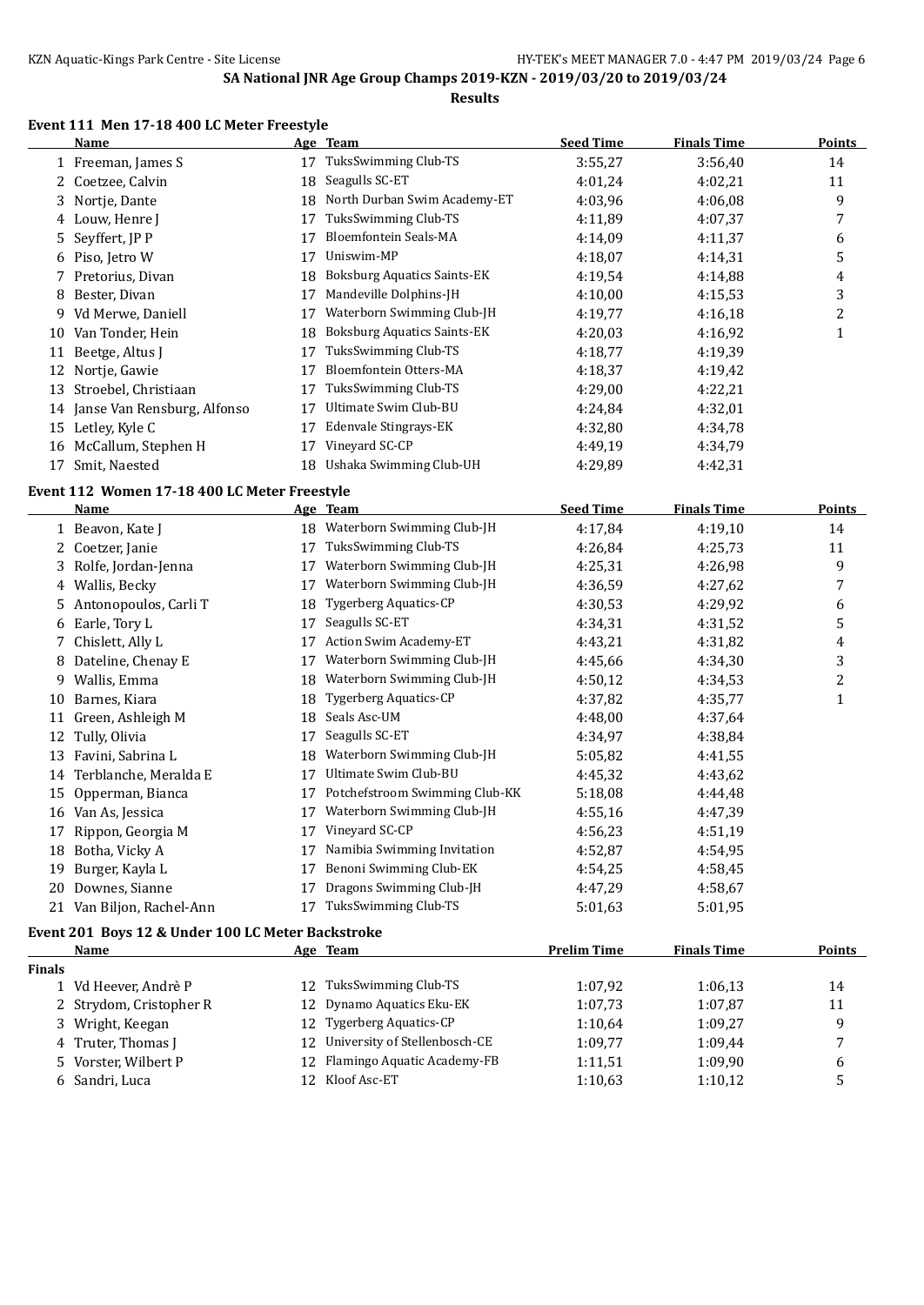## **Finals ... (Event 201 Boys 12 & Under 100 LC Meter Backstroke)**

|               | <u>Name</u>                                         |    | Age Team                           | <b>Prelim Time</b> | <b>Finals Time</b> | <b>Points</b> |
|---------------|-----------------------------------------------------|----|------------------------------------|--------------------|--------------------|---------------|
|               | 7 Louw, Adriaan B                                   |    | 12 Curro Langebaan Swim Club-WC    | 1:11,90            | 1:10,20            | 4             |
|               | 8 Hart, Ivan                                        | 12 | Mombasa Aquatics-ZZ                | 1:11,16            | 1:10,67            | 3             |
| 9             | Ellis, Quinn                                        | 12 | Namibia Swimming Invitation        | 1:12,41            | 1:12,37            | 2             |
|               | 10 Kleinhans, Kyle                                  |    | 12 Swimlab Aquatic Academ-CP       | 1:12,80            | 1:13,47            | 1             |
|               | Event 201 Boys 12 & Under 100 LC Meter Backstroke   |    |                                    |                    |                    |               |
|               | Name                                                |    | Age Team                           | <b>Seed Time</b>   | <b>Prelim Time</b> |               |
|               | Preliminaries                                       |    |                                    |                    |                    |               |
|               | 1 Strydom, Cristopher R                             | 12 | Dynamo Aquatics Eku-EK             | 1:08,84            | 1:07,73            | q             |
|               | 2 Vd Heever, Andrè P                                | 12 | TuksSwimming Club-TS               | 1:11,91            | 1:07,92            | q             |
|               | Truter, Thomas J                                    | 12 | University of Stellenbosch-CE      | 1:10,96            | 1:09,77            | q             |
| 4             | Sandri, Luca                                        | 12 | Kloof Asc-ET                       | 1:11,74            | 1:10,63            | q             |
| 5             | Wright, Keegan                                      | 12 | Tygerberg Aquatics-CP              | 1:11,76            | 1:10,64            | q             |
| 6             | Hart, Ivan                                          | 12 | Mombasa Aquatics-ZZ                | 1:12,07            | 1:11,16            | q             |
| 7             | Vorster, Wilbert P                                  | 12 | Flamingo Aquatic Academy-FB        | 1:15,32            | 1:11,51            | q             |
| 8             | Louw, Adriaan B                                     | 12 | Curro Langebaan Swim Club-WC       | 1:15,31            | 1:11,90            | q             |
| 9             | Ellis, Quinn                                        | 12 | Namibia Swimming Invitation        | 1:12,82            | 1:12,41            | q             |
| 10            | Kleinhans, Kyle                                     | 12 | Swimlab Aquatic Academ-CP          | 1:16,85            | 1:12,80            | q             |
|               | 11 Paton, Joshua E                                  | 12 | Aquazone Swim Club-ET              | 1:13,64            | 1:13,19            |               |
|               | 12 Labuschagne, Jeremy                              |    | 12 Swimlab Aquatic Academ-CP       | 1:13,96            | 1:13,45            |               |
|               | 13 O'Connor, Matt                                   | 12 | Waterborn Swimming Club-JH         | 1:14,01            | 1:13,72            |               |
|               | 14 Cromhout, Lance A                                | 12 | TuksSwimming Club-TS               | 1:13,81            | 1:14,08            |               |
|               | 15 Dupont, Logan M                                  | 12 | Vineyard SC-CP                     | 1:14,40            | 1:14,37            |               |
|               | 16 Pearson, Tai L                                   | 11 | Vineyard SC-CP                     | 1:15,46            | 1:14,53            |               |
| 17            | Enslin, Erik F                                      | 12 | TuksSwimming Club-TS               | 1:16,63            | 1:15,14            |               |
| 18            | Visser, Brendan                                     | 12 | Action Swim Academy-ET             | 1:16,29            | 1:15,17            |               |
| 19            | Koekemoer, Marnu                                    | 12 | <b>Blue Ocean Aquatics-UG</b>      |                    | 1:15,41            |               |
|               |                                                     | 12 | Eagar Aquatics-CC                  | 1:14,08            |                    |               |
| 20            | Potgieter, Ruan                                     | 11 | Benoni Swimming Club-EK            | 1:17,65            | 1:15,61            |               |
| 21            | Jones, Brogan M                                     | 12 | Vineyard SC-CP                     | 1:16,46            | 1:15,77            |               |
| 22            | Wolson, Daniel A                                    |    | Flamingo Aquatic Academy-FB        | 1:16,26            | 1:16,54            |               |
| 23            | Adams, David B                                      | 11 |                                    | 1:21,98            | 1:16,64            |               |
| 24            | McWilliam, Benn D                                   | 12 | Camps Bay Swimmng Club-CP          | 1:14,46            | 1:16,89            |               |
| 25            | Lindeque, Migael                                    | 12 | TuksSwimming Club-TS               | 1:19,55            | 1:16,91            |               |
| 26            | Sivai, Jayden M                                     | 12 | Aquanova Aquatic Club-BU           | 1:17,06            | 1:17,29            |               |
| 27            | Porter, Connor T                                    | 12 | Seagulls SC-ET                     | 1:18,26            | 1:17,54            |               |
|               | 28 Vd Merwe, Michael D                              | 12 | Quick Silver Swimming Academy-CP   | 1:16,65            | 1:17,73            |               |
|               | 29 Van Zyl, Rossouw                                 |    | 12 Cybersmart Aquatics-CP          | 1:16,41            | 1:17,91            |               |
|               | 30 Samuels, Bradley                                 |    | 12 Zimbabwe Swimming Federation    | 1:17,80            | 1:18,70            |               |
| 31            | Shumba, Wisdom                                      | 12 | Zimbabwe Swimming Federation       | 1:20,18            | 1:19,36            |               |
|               | 32 Kinsey, Callyn L                                 | 12 | Seagulls SC-ET                     | 1:21,43            | 1:19,37            |               |
|               | 33 Kgomogadio, Yande Y                              | 12 | TuksSwimming Club-TS               | 1:21,43            | 1:19,75            |               |
|               | 34 Lee, Ho Won                                      | 11 | Vineyard SC-CP                     | 1:22,12            | 1:23,45            |               |
|               | --- Findlay, MJ J                                   | 12 | TuksSwimming Club-TS               | 1:14,84            | DQ                 |               |
|               | Event 201 Boys 13 Year Olds 100 LC Meter Backstroke |    |                                    |                    |                    |               |
|               | <u>Name</u>                                         |    | Age Team                           | <b>Prelim Time</b> | <b>Finals Time</b> | <b>Points</b> |
| <b>Finals</b> |                                                     |    |                                    |                    |                    |               |
|               | 1 Keylock, Kian C                                   | 13 | <b>Boksburg Aquatics Saints-EK</b> | 1:04,56            | 1:01,95            | 14            |
|               | 2 Canjulo, Jose N                                   | 13 | Namibia Swimming Invitation        | 1:04,61            | 1:03,18            | 11            |
| 3             | Dredge, Elijah E                                    | 13 | Pretoria Aquatic Club-TS           | 1:05,09            | 1:04,80            | 9             |
|               | 4 Kleynhans, Michael M                              | 13 | TuksSwimming Club-TS               | 1:07,30            | 1:06,01            | 7             |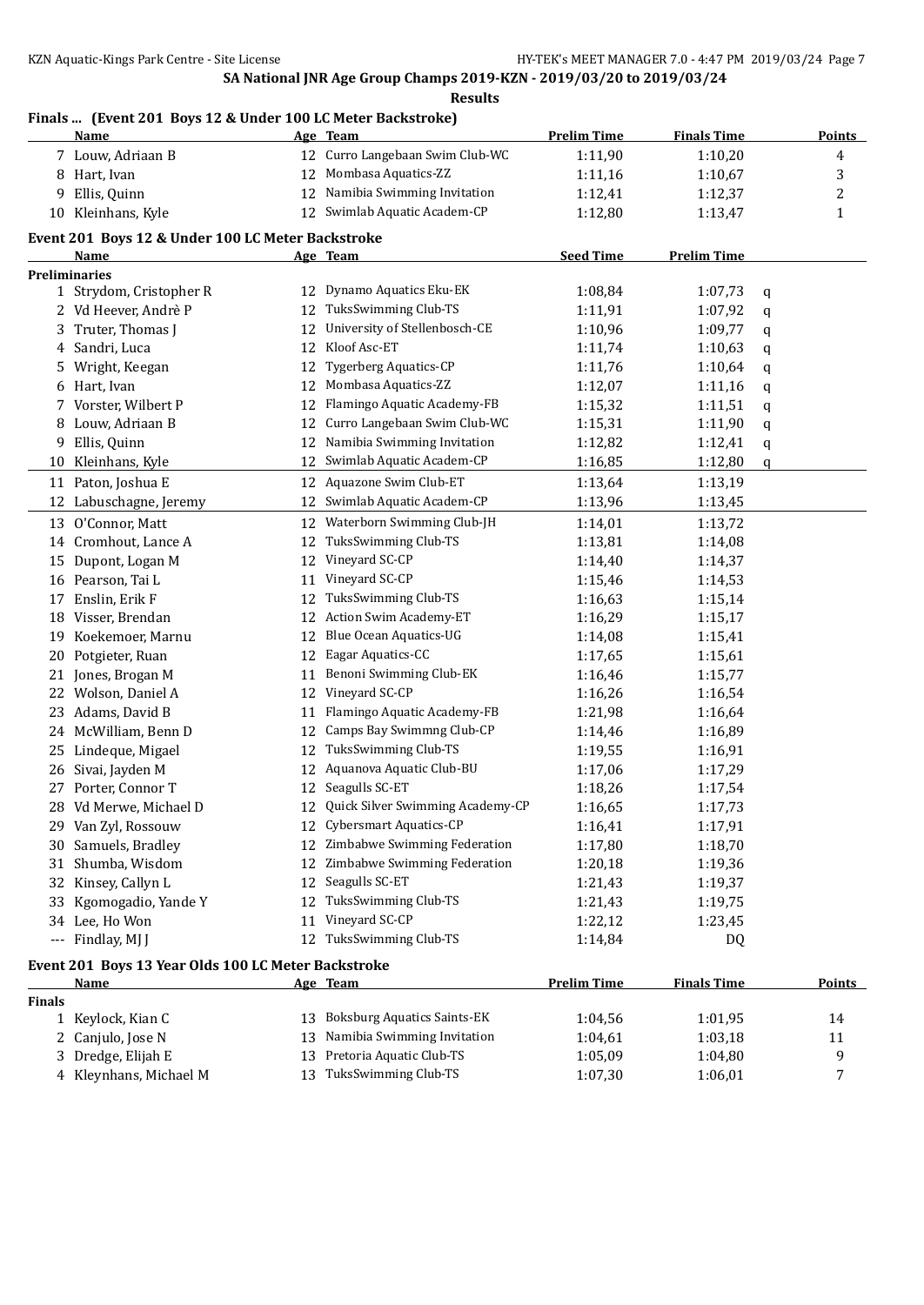## **Finals ... (Event 201 Boys 13 Year Olds 100 LC Meter Backstroke)**

|               | <u>Name</u>                                         |    | Age Team                                     | <b>Prelim Time</b> | <b>Finals Time</b> | <b>Points</b> |
|---------------|-----------------------------------------------------|----|----------------------------------------------|--------------------|--------------------|---------------|
|               | 5 Boshoff, Juan C                                   |    | 13 Barracudas Aquarama SC-CP                 | 1:06,65            | 1:06,22            | 6             |
|               | 6 Kriek, Joël                                       | 13 | Potchefstroom Swimming Club-KK               | 1:06,47            | 1:06,38            | 5             |
| 7             | Lindeque, Kinnae N                                  | 13 | Waterborn Swimming Club-JH                   | 1:07,29            | 1:06,51            | 4             |
| 8             | Laubscher, Ben-Johan                                | 13 | TuksSwimming Club-TS                         | 1:07,39            | 1:06,77            | 3             |
| 9             | Adams, Jonathan B                                   | 13 | Flamingo Aquatic Academy-FB                  | 1:07,04            | 1:06,83            | 2             |
| 10            | Saaiman, Rikus T                                    | 13 | Quick Silver Swimming Academy-CP             | 1:07,92            | 1:08,05            | $\mathbf{1}$  |
|               |                                                     |    |                                              |                    |                    |               |
|               | Event 201 Boys 13 Year Olds 100 LC Meter Backstroke |    |                                              |                    |                    |               |
|               | Name<br><b>Preliminaries</b>                        |    | Age Team                                     | <b>Seed Time</b>   | <b>Prelim Time</b> |               |
|               | 1 Keylock, Kian C                                   | 13 | <b>Boksburg Aquatics Saints-EK</b>           | 1:06,51            | 1:04,56            | q             |
|               | 2 Canjulo, Jose N                                   | 13 | Namibia Swimming Invitation                  | 1:05,67            | 1:04,61            | q             |
|               | Dredge, Elijah E                                    | 13 | Pretoria Aquatic Club-TS                     | 1:05,33            | 1:05,09            | q             |
| 4             | Kriek, Joël                                         | 13 | Potchefstroom Swimming Club-KK               | 1:11,18            | 1:06,47            | q             |
| 5             | Boshoff, Juan C                                     | 13 | Barracudas Aquarama SC-CP                    | 1:06,89            | 1:06,65            |               |
|               | Adams, Jonathan B                                   | 13 | Flamingo Aquatic Academy-FB                  | 1:11,41            | 1:07,04            | q             |
| 6             |                                                     |    | Waterborn Swimming Club-JH                   |                    | 1:07,29            | q             |
|               | 7 Lindeque, Kinnae N                                | 13 |                                              | 1:08,36            |                    | q             |
| 8             | Kleynhans, Michael M                                | 13 | TuksSwimming Club-TS<br>TuksSwimming Club-TS | 1:09,06            | 1:07,30            | q             |
| 9             | Laubscher, Ben-Johan                                | 13 |                                              | 1:08,31            | 1:07,39            | q             |
| 10            | Saaiman, Rikus T                                    | 13 | Quick Silver Swimming Academy-CP             | 1:08,29            | 1:07,92            | q             |
| 11            | Grobler, Zak H                                      | 13 | Soul Swimming Club-EK                        | 1:09,23            | 1:08,06            |               |
| 12            | Gross-Mitchell, Travis K                            | 13 | Seagulls SC-ET                               | 1:09,27            | 1:08,93            |               |
| 13            | Caldwell, Matt D                                    | 13 | Dragons Swimming Club-JH                     | 1:11,80            | 1:09,54            |               |
| 14            | Smuts, Jamie                                        | 13 | <b>Tygerberg Aquatics-CP</b>                 | 1:11,13            | 1:09,88            |               |
| 15            | Visagie, Leson G                                    | 13 | Midwit Uniswim-NG                            | 1:11,75            | 1:10,00            |               |
|               | 16 Lobo, Caio                                       | 13 | Clube Naval de Maputo                        | 1:10,85            | 1:10,24            |               |
| $*17$         | Eaton, Jarden D                                     | 13 | Crusaders Swimming Club-JH                   | 1:10,65            | 1:10,37            |               |
| $*17$         | Nkunzi, Awande                                      | 13 | Seagulls SC-ET                               | 1:08,44            | 1:10,37            |               |
|               | 19 Hendricks, Robert A                              | 13 | Royal Swimming Academy-ED                    | 1:12,03            | 1:10,51            |               |
| 20            | Thompson, Cameron K                                 | 13 | Crusaders Swimming Club-JH                   | 1:15,24            | 1:10,61            |               |
| 21            | Raynard, Keyontae L                                 | 13 | Seagulls SC-ET                               | 1:11,17            | 1:10,77            |               |
| 22            | Van der Linde, Sven C                               | 13 | Ashton Swimming Academy-ILD                  | 1:11,33            | 1:11,19            |               |
| 23            | Cossa, Mario                                        | 13 | Clube Naval de Maputo                        | 1:10,96            | 1:11,34            |               |
|               | 24 Luck, Taylor R                                   | 13 | Swimlab Aquatic Academ-CP                    | 1:12,13            | 1:11,40            |               |
| 25            | Scheffer, Jonathan                                  | 13 | Pretoria Aquatic Club-TS                     | 1:13,26            | 1:11,49            |               |
|               | 26 Spence, Jamie L                                  |    | 13 Action Swim Academy-ET                    | 1:08,19            | 1:11,69            |               |
|               | 27 Vorbeck, Enrico R                                | 13 | Seagulls SC-ET                               | 1:11,23            | 1:12,67            |               |
|               | 28 De Beer, Josh D                                  | 13 | North Durban Swim Academy-ET                 | 1:11,17            | 1:13,02            |               |
| 29            | Carrol, Matt                                        | 13 | <b>Blouberg Marlins-CP</b>                   | 1:15,24            | 1:13,04            |               |
| 30            | Van Coller, Matthew G                               | 13 | <b>Infinity Swimming Academy-NM</b>          | 1:18,28            | 1:13,35            |               |
| 31            | De Clerck, Dean                                     | 13 | Players Swimming Club-TS                     | 1:10,99            | 1:13,55            |               |
| 32            | Grobler, Regardt                                    | 13 | TuksSwimming Club-TS                         | 1:12,92            | 1:14,00            |               |
|               | 33 Greyling, Cullen C                               | 13 | Waterborn Swimming Club-JH                   | 1:13,22            | 1:15,79            |               |
|               | Event 201 Boys 14 Year Olds 100 LC Meter Backstroke |    |                                              |                    |                    |               |
|               | <u>Name</u>                                         |    | Age Team                                     | <b>Prelim Time</b> | <b>Finals Time</b> | <b>Points</b> |
| <b>Finals</b> |                                                     |    |                                              |                    |                    |               |
|               | 1 Coetzé, Pieter T                                  |    | 14 Otters Rustenburg-NW                      | 59,72              | 59,45              | 14            |
|               | Vd Merwe, Darno                                     | 14 | TuksSwimming Club-TS                         | 1:03,86            | 1:03,08            | 11            |
|               | 3 Burger, Mikah K                                   |    | 14 Namibia Swimming Invitation               | 1:03,55            | 1:03,12            | 9             |

Clark, Keenan 14 TuksSwimming Club-TS 1:04,64 1:04,09 7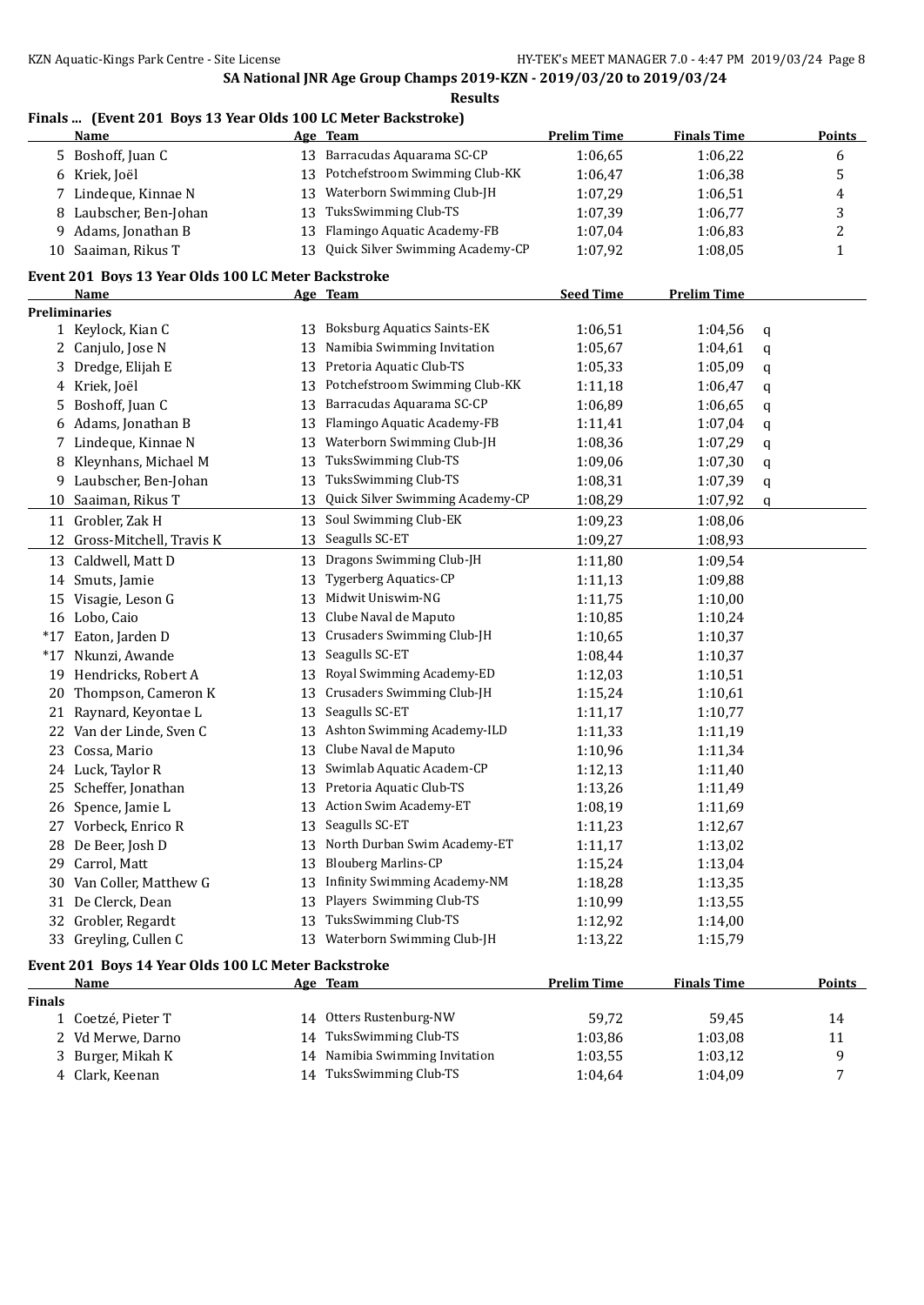# **Finals ... (Event 201 Boys 14 Year Olds 100 LC Meter Backstroke)**

|               | <u>Name</u>                                                 |    | Age Team                             | <b>Prelim Time</b> | <b>Finals Time</b> |        | <b>Points</b> |
|---------------|-------------------------------------------------------------|----|--------------------------------------|--------------------|--------------------|--------|---------------|
|               | 5 Grant, Kieran J                                           |    | 14 Alcatraz Swimming Club-TS         | 1:06,04            | 1:04,17            |        | 6             |
| 6             | de Gouveia, Matthew                                         |    | 14 Perfect Stroke Swimming Club-JH   | 1:05,08            | 1:04,23            |        | 5             |
| 7             | Elstadt, Luard                                              |    | 14 Fish Eagle Aquatics-ED            | 1:05,79            | 1:04,51            |        | 4             |
| 8             | Van Zyl, Zander D                                           |    | 14 Curro Durbanville Aquatics-CP     | 1:06,13            | 1:05,99            |        | 3             |
| 9             | Antonio, Manuel                                             | 14 | Tubaroes Maputo                      | 1:05,39            | 1:07,54            |        | 2             |
| 10            | Johnson, Reece M                                            |    | 14 Electric Eels Swimming Club-JH    | 1:06,53            | 1:08,36            |        | $\mathbf{1}$  |
|               |                                                             |    |                                      |                    |                    |        |               |
|               | Event 201 Boys 14 Year Olds 100 LC Meter Backstroke<br>Name |    | Age Team                             | <b>Seed Time</b>   | <b>Prelim Time</b> |        |               |
|               | <b>Preliminaries</b>                                        |    |                                      |                    |                    |        |               |
|               | 1 Coetzé, Pieter T                                          |    | 14 Otters Rustenburg-NW              | 59,57              | 59,72              | q      |               |
|               | 2 Burger, Mikah K                                           | 14 | Namibia Swimming Invitation          | 1:02,54            | 1:03,55            | q      |               |
| 3             | Vd Merwe, Darno                                             | 14 | TuksSwimming Club-TS                 | 1:04,21            | 1:03,86            | q      |               |
| 4             | Clark, Keenan                                               | 14 | TuksSwimming Club-TS                 | 1:05,92            | 1:04,64            | q      |               |
|               | de Gouveia, Matthew                                         | 14 | Perfect Stroke Swimming Club-JH      | 1:08,56            | 1:05,08            | q      |               |
| 6             | Antonio, Manuel                                             | 14 | <b>Tubaroes Maputo</b>               | 1:07,67            | 1:05,39            | q      |               |
| 7             | Elstadt, Luard                                              | 14 | Fish Eagle Aquatics-ED               | 1:04,52            | 1:05,79            | q      |               |
| 8             | Grant, Kieran J                                             | 14 | Alcatraz Swimming Club-TS            | 1:07,52            | 1:06,04            | q      |               |
| 9             | Van Zyl, Zander D                                           | 14 | Curro Durbanville Aquatics-CP        | 1:07,16            | 1:06,13            |        |               |
| 10            | Johnson, Reece M                                            |    | 14 Electric Eels Swimming Club-JH    | 1:06,32            | 1:06,53            | q<br>q |               |
|               | 11 Witthuhn, Josh M                                         |    | 14 Infinity Swimming Academy-NM      | 1:07,75            | 1:07,03            |        |               |
| 12            | Potgieter, Wikus R                                          |    | 14 Vineyard SC-CP                    | 1:07,21            | 1:07,14            |        |               |
|               |                                                             |    | TuksSwimming Club-TS                 |                    |                    |        |               |
|               | 13 Fildes, Nathan H                                         | 14 |                                      | 1:08,85            | 1:07,31            |        |               |
| 14            | Davel, Estiaan C                                            | 14 | Kalahari Swemklub-JT                 | 1:10,41            | 1:07,49            |        |               |
|               | 15 Lundie, Matthew G                                        | 14 | Dynamo Aquatics Eku-EK               | 1:09,36            | 1:07,66            |        |               |
| 16            | Malherbe, Francois                                          | 14 | University of Stellenbosch-CE        | 1:08,12            | 1:07,69            |        |               |
| 17            | Swarts, Keeno A                                             | 14 | Vineyard SC-CP                       | 1:08,03            | 1:07,84            |        |               |
|               | 18 Arelisky, Nicholas R                                     | 14 | Aqua Sharks Academy-CP               | 1:07,01            | 1:08,04            |        |               |
| $*19$         | Andrew, Julian                                              | 14 | Midwit Uniswim-NG                    | 1:07,44            | 1:08,09            |        |               |
| $*19$         | Gauche, Arno                                                | 14 | Westville Swimming Club-ET           | 1:06,93            | 1:08,09            |        |               |
| 21            | Dutiro, Tambai M                                            | 14 | Esp Kempton Park-EK                  | 1:07,85            | 1:08,24            |        |               |
| $*22$         | Govender, Craydon C                                         | 14 | North Durban Swim Academy-ET         | 1:11,14            | 1:08,33            |        |               |
| $*22$         | Liu, Benny                                                  | 14 | <b>Bloemfontein Seals-MA</b>         | 1:10,68            | 1:08,33            |        |               |
|               | 24 De Jager, Christopher                                    | 14 | Namibia Swimming Invitation          | 1:07,53            | 1:08,48            |        |               |
| 25            | Roos, Willem W                                              |    | 14 TuksSwimming Club-TS              | 1:10,52            | 1:08,75            |        |               |
|               | 26 Claassen, Kian N                                         |    | 14 Port Elizabeth Amateur Swimmin-NM | 1:09,15            | 1:08,78            |        |               |
|               | 27 Van Vuuren, Manus J                                      |    | 14 Players Swimming Club-TS          | 1:09,72            | 1:09,17            |        |               |
|               | 28 Allamby, Jamie M                                         |    | 14 Doreys Swim Club-JH               | 1:07,14            | 1:09,96            |        |               |
| 29.           | Winter, Joshua B                                            | 14 | Mandeville Dolphins-JH               | 1:11,19            | 1:10,07            |        |               |
| 30            | Bornman, Aiden                                              | 14 | <b>Boksburg Aquatics Saints-EK</b>   | 1:11,84            | 1:10,24            |        |               |
| 31            | Renze, Ethan                                                | 14 | Port Elizabeth Amateur Swimmin-NM    | 1:09,85            | 1:10,48            |        |               |
| 32            | Denyer, Jordan T                                            | 14 | Infinity Swimming Academy-NM         | 1:09,47            | 1:11,16            |        |               |
| 33            | Bester, Wihan                                               | 14 | <b>Tygerberg Aquatics-CP</b>         | 1:09,86            | 1:11,26            |        |               |
| 34            | Balfour, Joshua D                                           | 14 | Westville Swimming Club-ET           | 1:08,92            | 1:11,57            |        |               |
| 35            | Aromin, Ozzy L                                              | 14 | Action Swim Academy-ET               | 1:10,37            | 1:11,87            |        |               |
|               | 36 Manson, Ty G                                             |    | 14 Dragons Swimming Club-JH          | 1:13,11            | 1:12,80            |        |               |
|               | Event 201 Men 15 Year Olds 100 LC Meter Backstroke          |    |                                      |                    |                    |        |               |
|               | Name                                                        |    | Age Team                             | <b>Prelim Time</b> | <b>Finals Time</b> |        | <b>Points</b> |
| <b>Finals</b> |                                                             |    |                                      |                    |                    |        |               |
|               | 1 Holtzhausen, Luca D                                       |    | 15 Seagulls SC-ET                    | 1:00,38            | 59,75              |        | 14            |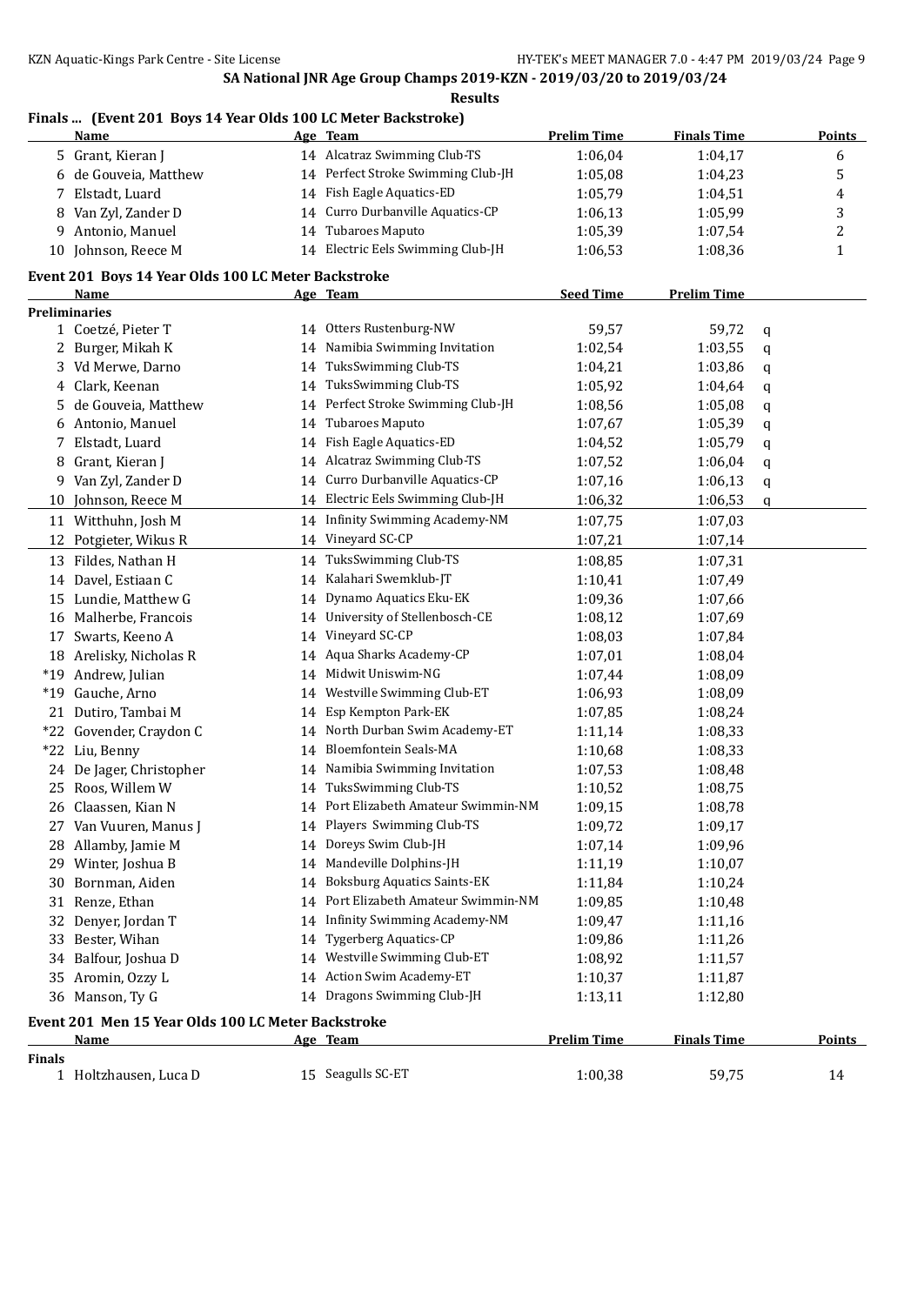## **Finals ... (Event 201 Men 15 Year Olds 100 LC Meter Backstroke)**

|               | <b>Name</b>                                                |    | Age Team                                                  | <b>Prelim Time</b> | <b>Finals Time</b> |   | <b>Points</b>  |
|---------------|------------------------------------------------------------|----|-----------------------------------------------------------|--------------------|--------------------|---|----------------|
|               | 2 Taylor, Matthew H                                        |    | 15 Mandeville Dolphins-JH                                 | 1:01,90            | 1:01,16            |   | 11             |
| 3             | Landman, Zander J                                          | 15 | TuksSwimming Club-TS                                      | 1:01,06            | 1:01,32            |   | 9              |
| 4             | Gillespie, Joshua A                                        | 15 | Dynamo Aquatics Eku-EK                                    | 1:02,67            | 1:01,93            |   | 7              |
| 5             | Truter, Logan J                                            | 15 | TuksSwimming Club-TS                                      | 1:02,92            | 1:02,19            |   | 6              |
| 6             | Jerg, Connor                                               | 15 | Aquazone Swim Club-ET                                     | 1:02,90            | 1:02,94            |   | 5              |
| 7             | Wolmarans, Gideon J                                        | 15 | Lebone II Aquatic Club-BP                                 | 1:04,02            | 1:03,51            |   | 4              |
| 8             | Lombard, Kaleb                                             | 15 | Bloemfontein Seals-MA                                     | 1:03,88            | 1:03,66            |   | 3              |
| 9             | Webb, Corey                                                | 15 | Swimlab Aquatic Academ-CP                                 | 1:04,19            | 1:04,59            |   | $\overline{c}$ |
| 10            | Bekker, Stephan T                                          |    | 15 Royal Fins Aquatics-TS                                 | 1:04,03            | 1:04,82            |   | 1              |
|               |                                                            |    |                                                           |                    |                    |   |                |
|               | Event 201 Men 15 Year Olds 100 LC Meter Backstroke<br>Name |    |                                                           | <b>Seed Time</b>   | <b>Prelim Time</b> |   |                |
|               | <b>Preliminaries</b>                                       |    | Age Team                                                  |                    |                    |   |                |
|               | 1 Holtzhausen, Luca D                                      | 15 | Seagulls SC-ET                                            | 58,22              | 1:00,38            | q |                |
|               | 2 Landman, Zander J                                        | 15 | TuksSwimming Club-TS                                      | 1:00,77            | 1:01,06            | q |                |
| 3             | Taylor, Matthew H                                          | 15 | Mandeville Dolphins-JH                                    | 1:00,70            | 1:01,90            | q |                |
| 4             | Gillespie, Joshua A                                        | 15 | Dynamo Aquatics Eku-EK                                    | 1:02,87            | 1:02,67            | q |                |
| 5             | Jerg, Connor                                               | 15 | Aquazone Swim Club-ET                                     | 1:02,83            | 1:02,90            | q |                |
| 6             | Truter, Logan J                                            | 15 | TuksSwimming Club-TS                                      | 1:01,50            | 1:02,92            | q |                |
| 7             | Lombard, Kaleb                                             | 15 | <b>Bloemfontein Seals-MA</b>                              | 1:05,20            | 1:03,88            | q |                |
| 8             | Wolmarans, Gideon J                                        | 15 | Lebone II Aquatic Club-BP                                 | 1:04,30            | 1:04,02            | q |                |
| 9             | Bekker, Stephan T                                          | 15 | Royal Fins Aquatics-TS                                    | 1:03,61            | 1:04,03            | q |                |
| 10            | Webb, Corey                                                | 15 | Swimlab Aquatic Academ-CP                                 | 1:02,40            | 1:04,19            | q |                |
| 11            | Vorster, Simeon W                                          | 15 | <b>Bloemfontein Seals-MA</b>                              | 1:05,70            | 1:04,50            |   |                |
| 12            | Godfrey, Blake B                                           | 15 | Florida Swimming Club-JH                                  | 1:04,15            | 1:04,84            |   |                |
|               |                                                            |    | TuksSwimming Club-TS                                      |                    |                    |   |                |
|               | 13 Heslop, Jonathan V                                      | 15 |                                                           | 1:04,91            | 1:04,90            |   |                |
|               | 14 Nel, Jayden C                                           | 15 | <b>Welkom Aquatics-FD</b><br>Toti Titans Swimming Club-ET | 1:06,97            | 1:05,00            |   |                |
| 15            | Steenkamp, Jaden M                                         | 15 |                                                           | 1:03,16            | 1:05,05            |   |                |
| 16            | Delport, Pieter A                                          | 15 | Bloemfontein Seals-MA                                     | 1:04,42            | 1:05,16            |   |                |
| 17            | Vehbi, Liam                                                | 15 | Infinity Swimming Academy-NM                              | 1:05,42            | 1:05,43            |   |                |
| 18            | Vorster, Philip S                                          | 15 | Flamingo Aquatic Academy-FB                               | 1:07,45            | 1:05,79            |   |                |
| 19            | Holmes, Blake S                                            | 15 | Westville Swimming Club-ET                                | 1:06,74            | 1:05,94            |   |                |
| 20            | Snyman, Conrad                                             | 15 | TuksSwimming Club-TS                                      | 1:08,06            | 1:06,27            |   |                |
| 21            | Hoal, Graham                                               | 15 | Zimbabwe Swimming Federation                              | 1:07,83            | 1:06,32            |   |                |
| 22            | Staines, Jaiden                                            | 15 | <b>Boksburg Aquatics Saints-EK</b>                        | 1:04,20            | 1:06,38            |   |                |
|               | 23 Lotter, Jordan G                                        | 15 | Dragons Swimming Club-JH                                  | 1:06,79            | 1:06,74            |   |                |
|               | 24 Kinsey, Conner B                                        |    | 15 Seagulls SC-ET                                         | 1:06,46            | 1:06,89            |   |                |
|               | 25 Verster, Dewie                                          | 15 | Bloemfontein Otters-MA                                    | 1:05,93            | 1:07,00            |   |                |
|               | 26 Moodley, Jordan L                                       | 15 | Seagulls SC-ET                                            | 1:03,59            | 1:07,07            |   |                |
|               | 27 Huang, Dylan                                            | 15 | Zimbabwe Swimming Federation                              | 1:08,47            | 1:09,19            |   |                |
|               | 28 Goosen, Tyler                                           | 15 | TuksSwimming Club-TS                                      | 1:07,69            | 1:09,55            |   |                |
|               | --- Da Costa, Valentim                                     |    | 15 Tubaroes Maputo                                        | 1:04,21            | DQ                 |   |                |
|               | Event 201 Men 16 Year Olds 100 LC Meter Backstroke         |    |                                                           |                    |                    |   |                |
|               | Name                                                       |    | Age Team                                                  | <b>Prelim Time</b> | <b>Finals Time</b> |   | <b>Points</b>  |
| <b>Finals</b> |                                                            |    |                                                           |                    |                    |   |                |
|               | 1 Wright, Dylan                                            |    | 16 Tygerberg Aquatics-CP                                  | 59,83              | 59,22              |   | 14             |
|               | 2 Cyprianos, Denilson                                      | 16 | Zimbabwe Swimming Federation                              | 59,77              | 59,72              |   | 11             |
| 3.            | Armon, Jacob                                               |    | 16 Seals Asc-UM                                           | 1:01,01            | 1:00,23            |   | 9              |
| 4             | Koekemoer, Ethan M                                         |    | 16 Aquazone Swim Club-ET                                  | 1:00,89            | 1:00,32            |   | 7              |
|               | 5 Brooks, Guy C                                            |    | 16 Action Swim Academy-ET                                 | 1:00,89            | 1:00,37            |   | 6              |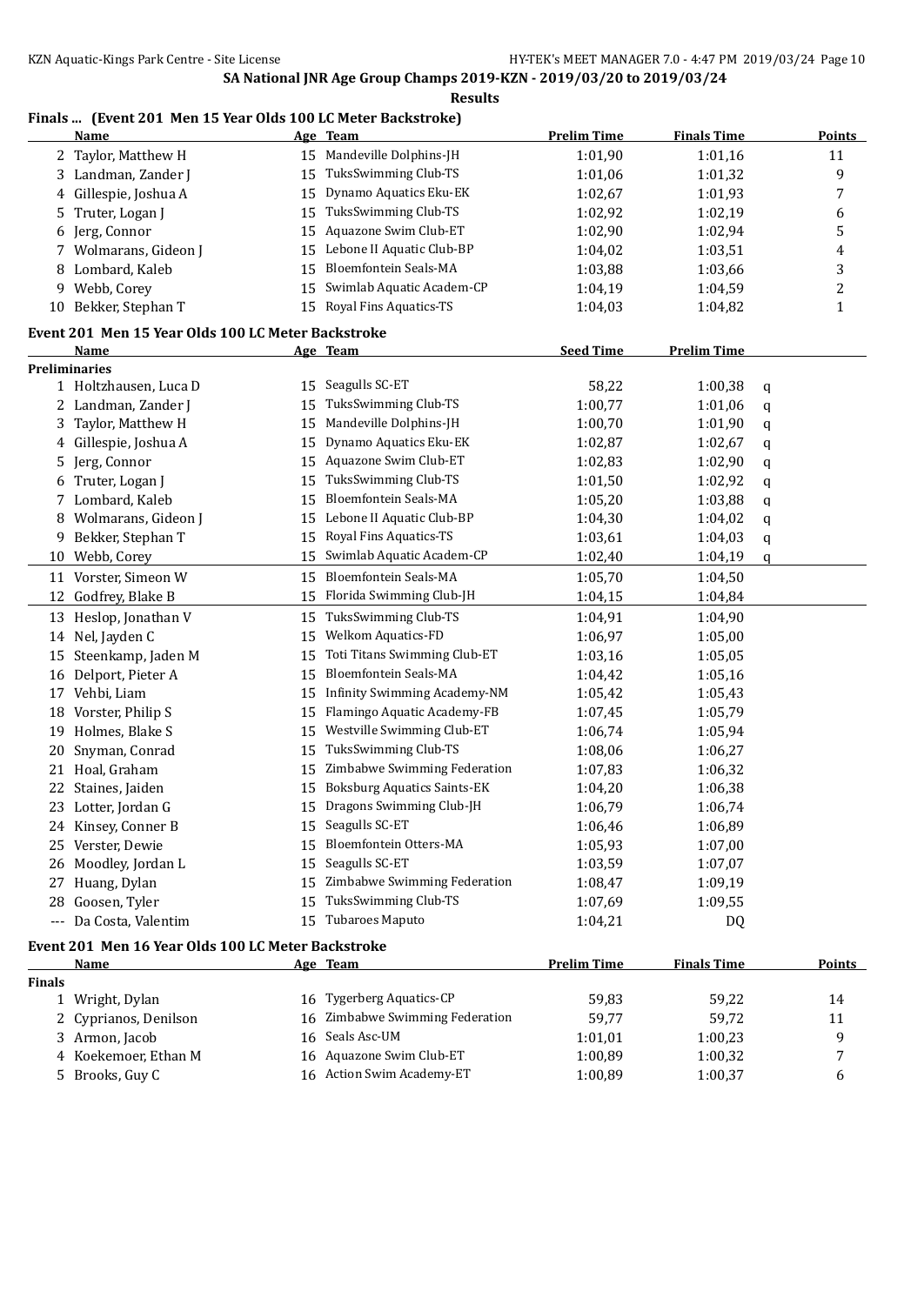## **Finals ... (Event 201 Men 16 Year Olds 100 LC Meter Backstroke)**

|    | <u>Name</u>                                        |    | Age Team                           | <b>Prelim Time</b> | <b>Finals Time</b> |   | <b>Points</b>    |
|----|----------------------------------------------------|----|------------------------------------|--------------------|--------------------|---|------------------|
|    | 6 Dos Santos, Giano                                |    | 16 Players Swimming Club-TS        | 1:00,54            | 1:00,60            |   | 5                |
| 7  | Ndebele, Kobe A                                    |    | 16 Haupt Swimming Club-JH          | 1:00,80            | 1:00,69            |   | $\boldsymbol{4}$ |
| 8  | Casali, Cameron J                                  |    | 16 Infinity Swimming Academy-NM    | 1:01,48            | 1:00,78            |   | 3                |
| 9  | Duckham, Michael P                                 |    | 16 Seagulls SC-ET                  | 1:01,72            | 1:00,82            |   | 2                |
|    | 10 Naidoo, Kaydn K                                 | 16 | Beavers Swim Club-ET               | 1:01,39            | 1:01,20            |   | $\mathbf 1$      |
|    | Event 201 Men 16 Year Olds 100 LC Meter Backstroke |    |                                    |                    |                    |   |                  |
|    | Name                                               |    | Age Team                           | <b>Seed Time</b>   | <b>Prelim Time</b> |   |                  |
|    | <b>Preliminaries</b>                               |    |                                    |                    |                    |   |                  |
|    | 1 Cyprianos, Denilson                              |    | 16 Zimbabwe Swimming Federation    | 1:00,22            | 59,77              | q |                  |
|    | 2 Wright, Dylan                                    | 16 | <b>Tygerberg Aquatics-CP</b>       | 58,33              | 59,83              | q |                  |
|    | 3 Dos Santos, Giano                                | 16 | Players Swimming Club-TS           | 57,31              | 1:00,54            | q |                  |
|    | 4 Ndebele, Kobe A                                  | 16 | Haupt Swimming Club-JH             | 1:00,77            | 1:00,80            | q |                  |
|    | *5 Brooks, Guy C                                   | 16 | <b>Action Swim Academy-ET</b>      | 59,90              | 1:00,89            | q |                  |
| *5 | Koekemoer, Ethan M                                 | 16 | Aquazone Swim Club-ET              | 1:00,33            | 1:00,89            | q |                  |
| 7  | Armon, Jacob                                       | 16 | Seals Asc-UM                       | 58,68              | 1:01,01            | q |                  |
| 8  | Naidoo, Kaydn K                                    | 16 | Beavers Swim Club-ET               | 1:02,44            | 1:01,39            | q |                  |
| 9  | Casali, Cameron J                                  |    | 16 Infinity Swimming Academy-NM    | 59,94              | 1:01,48            | q |                  |
| 10 | Duckham, Michael P                                 |    | 16 Seagulls SC-ET                  | 1:00,18            | 1:01,72            | q |                  |
|    | 11 Riekert, Ethan                                  |    | 16 TuksSwimming Club-TS            | 1:01,25            | 1:02,36            |   |                  |
|    | 12 Griffith, Aidan M                               |    | 16 Waterborn Swimming Club-JH      | 1:03,42            | 1:02,67            |   |                  |
|    | 13 Steyn, Adriaan                                  |    | 16 Aqua Athlete-JH                 | 1:01,82            | 1:02,76            |   |                  |
|    | 14 Slabbert, Eric S                                | 16 | Players Western Cape-CE            | 1:02,43            | 1:03,03            |   |                  |
|    | 15 Spieker, Ethan R                                | 16 | TuksSwimming Club-TS               | 1:02,41            | 1:03,22            |   |                  |
|    | 16 Simpson, Matthew                                | 16 | Aqua Athlete-JH                    | 1:04,28            | 1:03,43            |   |                  |
|    | 17 Neitz, Wihann R                                 |    | 16 Aquasharks Academy Winelands-CE | 1:06,11            | 1:03,46            |   |                  |
|    | 18 Bekker, Andile                                  | 16 | Dmss Gators Swimming Club          | 1:03,41            | 1:03,58            |   |                  |
|    | 19 Terblanche, Jakobus P                           | 16 | Guppie Tigers Swimming Club-EZ     | 1:04,71            | 1:03,71            |   |                  |
|    | *20 Groenewald, Kobus                              | 16 | Bloemfontein Otters-MA             | 1:03,14            | 1:03,73            |   |                  |
|    | *20 Hutten, Ruan                                   | 16 | Royal Fins Aquatics-TS             | 1:04,40            | 1:03.73            |   |                  |
|    | 22 Wolmarans, Martin J                             | 16 | Aquabear Swimming Club-NM          | 1:03,79            | 1:03,76            |   |                  |
|    | 23 Slabber, Luke T                                 | 16 | Vineyard SC-CP                     | 1:03,14            | 1:03,77            |   |                  |
|    | 24 Schlechter, Gustav                              | 16 | Fish Eagle Aquatics-ED             | 1:05,47            | 1:03,86            |   |                  |
|    | 25 Oosthuizen, Martin S                            | 16 | Namibia Swimming Invitation        | 1:02,60            | 1:03,99            |   |                  |
|    | 26 Slaughter, William S                            | 16 | Potchefstroom Swimming Club-KK     | 1:03,75            | 1:05,11            |   |                  |
|    | 27 Giuricich, Enrico C                             | 16 | Dynamo Aquatics Eku-EK             | 1:04,66            | 1:05,20            |   |                  |
|    | 28 Landskron, Johnlouis                            |    | 16 TuksSwimming Club-TS            | 1:04,01            | 1:06,24            |   |                  |
| 29 | Theron, Connor G                                   | 16 | Swimlab Aquatic Academ-CP          | 1:04,01            | 1:07,31            |   |                  |
| 30 | Beukes, LWW                                        | 16 | Westville Swimming Club-ET         | 1:08,91            | 1:07,47            |   |                  |
|    | 31 Steyn, Hennie H                                 |    | 16 Players Swimming Club-TS        | 1:02,67            | 1:08,18            |   |                  |
|    |                                                    |    |                                    |                    |                    |   |                  |

# **Event 201 Men 17-18 100 LC Meter Backstroke**

|               | Name                     |    | Age Team                      | <b>Prelim Time</b> | <b>Finals Time</b> | <b>Points</b> |
|---------------|--------------------------|----|-------------------------------|--------------------|--------------------|---------------|
| <b>Finals</b> |                          |    |                               |                    |                    |               |
|               | 1 Grobbelaar, Luan E     | 17 | Curro Durbanville Aquatics-CP | 58.05              | 57.32              | 14            |
|               | 2 Oliver, Jack H         | 18 | Cybersmart Aquatics-CP        | 58.11              | 57.71              | 11            |
|               | 3 Duvenhage, Henju P     | 17 | Curro Durbanville Aquatics-CP | 57.92              | 57.93              | q             |
|               | 4 Rayment, Chase         | 17 | Seagulls SC-ET                | 59.29              | 58,63              |               |
|               | 5 Wantenaar, Ronan Z     | 18 | Namibia Swimming Invitation   | 1:00.65            | 58.98              | 6             |
|               | 6 Ross, Andrew           | 17 | Players Swimming Club-TS      | 59.67              | 59.48              |               |
|               | 7 Hanaczeck Kruger, Ruan | 17 | Shamu Swimming Club-MP        | 1:00.34            | 59,90              | 4             |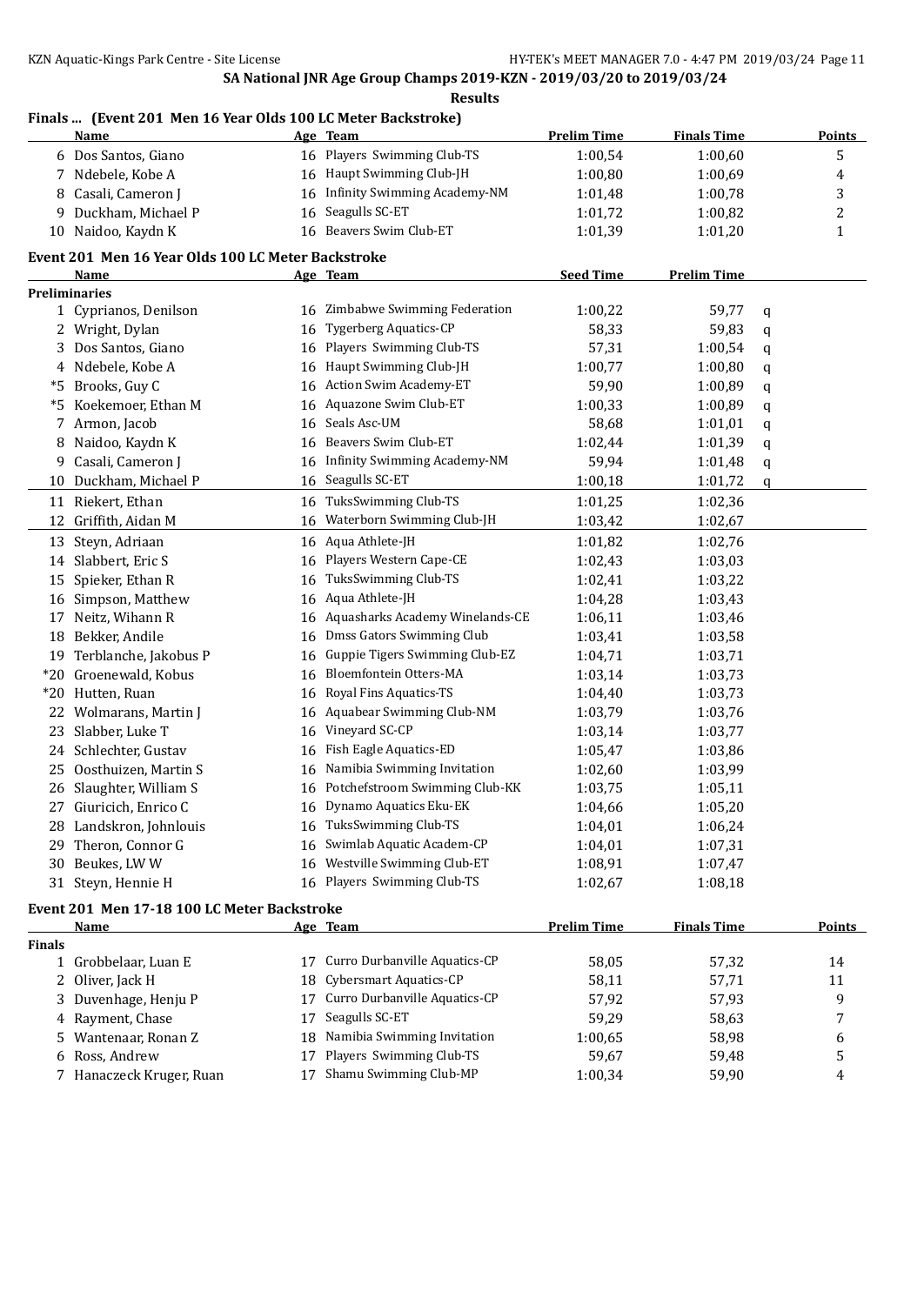#### **Finals ... (Event 201 Men 17-18 100 LC Meter Backstroke)**

|    | <u>Name</u>                                 |    | Age Team                            | <b>Prelim Time</b> | <b>Finals Time</b> |   | <b>Points</b> |
|----|---------------------------------------------|----|-------------------------------------|--------------------|--------------------|---|---------------|
|    | 8 Becker, Bernard                           | 18 | Gerhard Zandberg Sport Academy-TS   | 1:00,23            | 1:00,06            |   | 3             |
|    | 9 Seyffert, JP P                            | 17 | Bloemfontein Seals-MA               | 1:00,36            | 1:00,08            |   | 2             |
|    | 10 Thomas, Cullen                           | 18 | <b>Bloemfontein Seals-MA</b>        | 1:00,49            | 1:00,25            |   | 1             |
|    | Event 201 Men 17-18 100 LC Meter Backstroke |    |                                     |                    |                    |   |               |
|    | Name                                        |    | Age Team                            | <b>Seed Time</b>   | <b>Prelim Time</b> |   |               |
|    | <b>Preliminaries</b>                        |    |                                     |                    |                    |   |               |
|    | 1 Duvenhage, Henju P                        | 17 | Curro Durbanville Aquatics-CP       | 56,65              | 57,92              | q |               |
|    | 2 Grobbelaar, Luan E                        | 17 | Curro Durbanville Aquatics-CP       | 57,44              | 58,05              | q |               |
| 3  | Oliver, Jack H                              | 18 | Cybersmart Aquatics-CP              | 56,45              | 58,11              | q |               |
|    | 4 Rayment, Chase                            | 17 | Seagulls SC-ET                      | 57,27              | 59,29              | q |               |
| 5  | Ross, Andrew                                | 17 | Players Swimming Club-TS            | 57,64              | 59,67              | q |               |
| 6  | Becker, Bernard                             | 18 | Gerhard Zandberg Sport Academy-TS   | 59,04              | 1:00,23            | q |               |
|    | 7 Hanaczeck Kruger, Ruan                    | 17 | Shamu Swimming Club-MP              | 1:00,66            | 1:00,34            | q |               |
| 8  | Seyffert, JP P                              | 17 | Bloemfontein Seals-MA               | 59,69              | 1:00,36            | q |               |
| 9  | Thomas, Cullen                              | 18 | <b>Bloemfontein Seals-MA</b>        | 1:00,90            | 1:00,49            | q |               |
| 10 | Wantenaar, Ronan Z                          | 18 | Namibia Swimming Invitation         | 58,62              | 1:00,65            | q |               |
| 11 | Cillie, Luke A                              | 18 | Curro Durbanville Aquatics-CP       | 1:00,16            | 1:01,16            |   |               |
|    | 12 Beukes, Ivan                             | 18 | Florida Swimming Club-JH            | 1:00,85            | 1:01,38            |   |               |
|    | 13 Luus, Chris                              | 17 | Royal Fins Aquatics-TS              | 1:00,31            | 1:01,42            |   |               |
|    | *14 Fourie, Johannes P                      | 18 | Ushaka Swimming Club-UH             | 59,63              | 1:01,46            |   |               |
|    | *14 Krastanov, Alexander M                  | 18 | Electric Eels Swimming Club-JH      | 1:01,18            | 1:01,46            |   |               |
|    | 16 Irvine, Jethro C                         | 17 | Aquazone Swim Club-ET               | 1:00,79            | 1:01,51            |   |               |
| 17 | Steyn, Corrie                               | 17 | Bloemfontein Seals-MA               | 1:02,59            | 1:01,69            |   |               |
|    | 18 Rothman, Cole L                          | 17 | Waterborn Swimming Club-JH          | 1:00,13            | 1:01,75            |   |               |
|    | 19 Khota, Ma'az                             | 18 | Otters Rustenburg-NW                | 1:03,32            | 1:02,02            |   |               |
|    | 20 Nortje, Rhuben                           | 18 | Aqua Adrenalin-AD                   | 59,83              | 1:02,12            |   |               |
| 21 | Muth, Hendrich                              | 17 | Pretoria Aquatic Club-TS            | 59,68              | 1:02,41            |   |               |
| 22 | Van Deemter, Aj J                           | 17 | TuksSwimming Club-TS                | 1:01,82            | 1:02,66            |   |               |
| 23 | Grobbelaar, Adam G                          | 17 | Beavers Swim Club-ET                | 1:01,96            | 1:02,70            |   |               |
| 24 | Goddard, Alex T                             | 18 | Aquanova Aquatic Club-BU            | 1:02,38            | 1:02,77            |   |               |
| 25 | Hieckmann, Ethan H                          | 18 | Curro Durbanville Aquatics-CP       | 1:01,29            | 1:02,93            |   |               |
| 26 | Pleass, Ronan                               | 18 | Waterborn Swimming Club-JH          | 1:03,03            | 1:02,99            |   |               |
| 27 | Piso, Jetro W                               | 17 | Uniswim-MP                          | 1:03,17            | 1:03,10            |   |               |
| 28 | Smit, Ruben                                 | 18 | TuksSwimming Club-TS                | 1:04,33            | 1:03,26            |   |               |
|    | 29 Stroebel, Christiaan                     |    | 17 TuksSwimming Club-TS             | 1:02,88            | 1:03,32            |   |               |
|    | 30 Fourie, Damian J                         |    | Ultimate Swim Club-BU               | 1:01,39            | 1:03,39            |   |               |
| 31 | Cleland, Duncan T                           | 17 | Ultimate Swim Club-BU               | 1:03,51            | 1:03,46            |   |               |
| 32 | Kleynhans, Andre C                          | 18 | University of Stellenbosch-CE       | 1:01,01            | 1:03,70            |   |               |
| 33 | McKenzie, Kyle T                            | 18 | Esp Kempton Park-EK                 | 1:03,92            | 1:03,92            |   |               |
| 34 | De Goede, James A                           | 18 | Seagulls SC-ET                      | 1:00,50            | 1:03,97            |   |               |
| 35 | Van Tonder, Hein                            | 18 | <b>Boksburg Aquatics Saints-EK</b>  | 1:02,49            | 1:04,10            |   |               |
| 36 | Jacoby, Joshua                              | 18 | Beavers Swim Club-ET                | 1:00,26            | 1:04,15            |   |               |
| 37 | Craig, Cole B                               | 18 | Port Elizabeth Amateur Swimmin-NM   | 1:03,02            | 1:04,18            |   |               |
| 38 | Hassim, Mikhi                               | 17 | Waterborn Swimming Club-JH          | 1:05,31            | 1:04,22            |   |               |
| 39 | Royle, Jordan R                             | 18 | <b>Infinity Swimming Academy-NM</b> | 1:07,57            | 1:04,39            |   |               |
| 40 | Woodhead, Thomas B                          | 17 | Perfect Stroke Swimming Club-JH     | 1:05,21            | 1:04,50            |   |               |
| 41 | De Beer, Coenraad C                         | 17 | Limpopo Tuksswimming Club-WB        | 1:00,31            | 1:04,95            |   |               |
| 42 | Hough, Pieter-Jan                           | 18 | Royal Fins Aquatics-TS              | 1:05,23            | 1:05,41            |   |               |
| 43 | Fortune, Lyle K                             | 18 | Sandton Seals-JH                    | 1:03,08            | 1:05,91            |   |               |
|    | 44 Dias, Hugo                               | 17 | Clube Naval de Maputo               | 1:02,27            | 1:06,04            |   |               |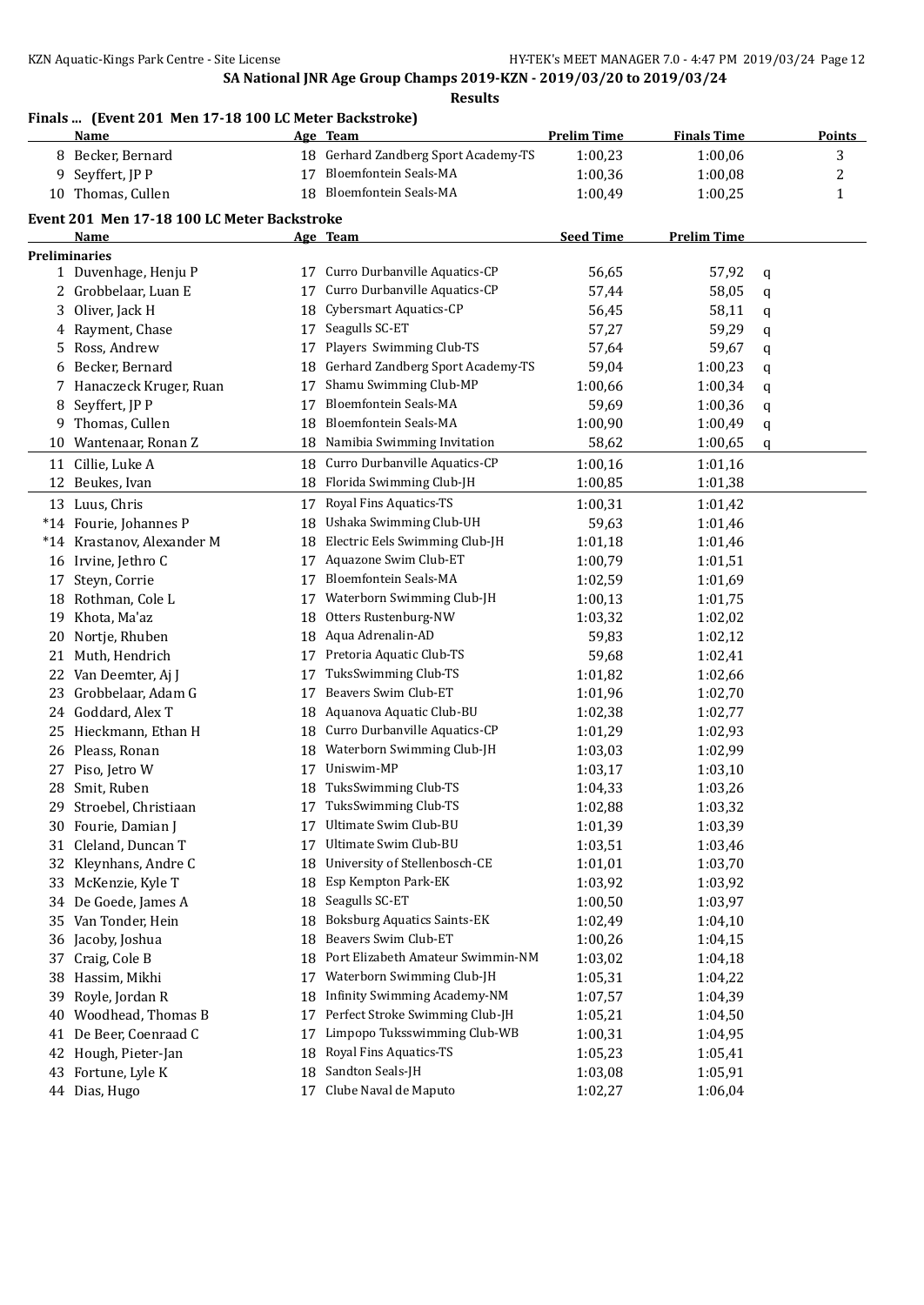## **Preliminaries ... (Event 201 Men 17-18 100 LC Meter Backstroke)**

|               | <b>Name</b>                                          |    | Age Team                          | <b>Seed Time</b>   | <b>Prelim Time</b> |   |                  |
|---------------|------------------------------------------------------|----|-----------------------------------|--------------------|--------------------|---|------------------|
|               | 45 Altmann, Luke F                                   |    | 17 Vineyard SC-CP                 | 1:04,05            | 1:06,23            |   |                  |
|               | 46 Bradshaw, Jordan D                                | 17 | Waterborn Swimming Club-JH        | 1:09,46            | 1:07,45            |   |                  |
| 47            | Essof, Taahir M                                      | 18 | Atlantis Swimming Club-JH         | 1:04,95            | 1:07,89            |   |                  |
|               | 48 McCallum, Stephen H                               |    | 17 Vineyard SC-CP                 | 1:04,59            | 1:08,20            |   |                  |
|               | Event 202 Girls 12 & Under 100 LC Meter Backstroke   |    |                                   |                    |                    |   |                  |
|               | <u>Name</u>                                          |    | Age Team                          | <b>Prelim Time</b> | <b>Finals Time</b> |   | Points           |
| <b>Finals</b> |                                                      |    |                                   |                    |                    |   |                  |
|               | 1 Drakopoulos, Milla A                               |    | 12 Blue Ocean Aquatics-UG         | 1:13,69            | 1:11,50            |   | 14               |
|               | 2 Van Rooyen, Francisca                              | 12 | Bloemfontein Otters-MA            | 1:15,09            | 1:12,69            |   | 11               |
| 3             | Voke, Tori P                                         | 12 | Vikings Aquatic Club-BU           | 1:14,08            | 1:12,83            |   | 9                |
| 4             | Du Plessis, Chanel P                                 | 12 | Vineyard SC-CP                    | 1:14,76            | 1:13,51            |   | 7                |
| 5             | Mladenov, Gabriela                                   | 12 | Waterborn Swimming Club-JH        | 1:13,83            | 1:13,58            |   | 6                |
|               | 6 Ahmed, Nihaal                                      | 12 | Vineyard SC-CP                    | 1:14,67            | 1:14,70            |   | 5                |
| 7             | Griffiths, Zoe                                       | 12 | TuksSwimming Club-TS              | 1:14,98            | 1:15,20            |   | 4                |
| 8             | Storm, Kirsten                                       | 12 | Waterborn Swimming Club-JH        | 1:15,27            | 1:15,51            |   | 3                |
| 9             | Viljoen, Jo-Ell                                      | 12 | Aquasharks Academy Winelands-CE   | 1:15,73            | 1:16,22            |   | $\overline{c}$   |
|               | 10 Ward, Tanith A                                    | 12 | Swimlab Aquatic Academ-CP         | 1:17,38            | 1:17,25            |   | $\mathbf 1$      |
|               |                                                      |    |                                   |                    |                    |   |                  |
|               | Event 202 Girls 12 & Under 100 LC Meter Backstroke   |    |                                   |                    |                    |   |                  |
|               | Name                                                 |    | Age Team                          | <b>Seed Time</b>   | <b>Prelim Time</b> |   |                  |
|               | <b>Preliminaries</b>                                 |    |                                   |                    |                    |   |                  |
|               | 1 Drakopoulos, Milla A                               | 12 | Blue Ocean Aquatics-UG            | 1:13,89            | 1:13,69            | q |                  |
|               | 2 Mladenov, Gabriela                                 | 12 | Waterborn Swimming Club-JH        | 1:15,16            | 1:13,83            | q |                  |
| 3             | Voke, Tori P                                         | 12 | Vikings Aquatic Club-BU           | 1:14,41            | 1:14,08            | q |                  |
|               | 4 Ahmed, Nihaal                                      | 12 | Vineyard SC-CP                    | 1:15,29            | 1:14,67            | q |                  |
| 5             | Du Plessis, Chanel P                                 | 12 | Vineyard SC-CP                    | 1:15,66            | 1:14,76            | q |                  |
| 6             | Griffiths, Zoe                                       | 12 | TuksSwimming Club-TS              | 1:15,62            | 1:14,98            | q |                  |
| 7             | Van Rooyen, Francisca                                | 12 | Bloemfontein Otters-MA            | 1:14,41            | 1:15,09            | q |                  |
| 8             | Storm, Kirsten                                       | 12 | Waterborn Swimming Club-JH        | 1:18,59            | 1:15,27            | q |                  |
| 9             | Viljoen, Jo-Ell                                      | 12 | Aquasharks Academy Winelands-CE   | 1:15,43            | 1:15,73            | q |                  |
| 10            | George, Kairah                                       | 12 | Waterborn Swimming Club-JH        | 1:15,93            | 1:16,42            | q |                  |
|               | 11 Froneman, Timara M                                | 11 | Midwit Uniswim-NG                 | 1:16,49            | 1:16,51            |   |                  |
| 12            | Ward, Tanith A                                       | 12 | Swimlab Aquatic Academ-CP         | 1:15,79            | 1:17,38            |   |                  |
|               | 13 Ruane, Caitlin T                                  | 12 | TuksSwimming Club-TS              | 1:19,16            | 1:17,82            |   |                  |
|               | 14 Botha, Monica                                     | 12 | North Coast Dolphins Swim Team-ET | 1:14,62            | 1:18,24            |   |                  |
|               | 15 Baker, Jessica                                    |    | 12 Linrand Swimming Club-JH       | 1:20,47            | 1:20,07            |   |                  |
|               | Event 202 Girls 13 Year Olds 100 LC Meter Backstroke |    |                                   |                    |                    |   |                  |
|               | Name                                                 |    | Age Team                          | <b>Prelim Time</b> | <b>Finals Time</b> |   | <b>Points</b>    |
| Finals        |                                                      |    |                                   |                    |                    |   |                  |
|               | 1 Dixon, Ruby                                        | 13 | <b>Action Swim Academy-ET</b>     | 1:08,03            | 1:07,18            |   | 14               |
|               | 2 Meier, Ane'                                        | 13 | Pretoria Aquatic Club-TS          | 1:09,75            | 1:09,18            |   | 11               |
|               | 3 Aaron, Robyn                                       | 13 | Westville Swimming Club-ET        | 1:09,91            | 1:09,45            |   | 9                |
|               | 4 O'Riordan, Reese A                                 | 13 | Vineyard SC-CP                    | 1:10,66            | 1:10,69            |   | 7                |
| 5             | Gershuny, Chloe                                      | 13 | Swimlab Aquatic Academ-CP         | 1:10,96            | 1:10,90            |   | 6                |
| 6             | Schultz, Timea                                       | 13 | Zimbabwe Swimming Federation      | 1:11,44            | 1:11,57            |   | 5                |
| 7             | Le Roux, Jade-Ann                                    | 13 | Waterborn Swimming Club-JH        | 1:12,26            | 1:12,10            |   | 4                |
| 8             | Haslam, Tayla J                                      | 13 | Kloof Asc-ET                      | 1:12,17            | 1:13,04            |   | 3                |
| 9             | Booyse, Lisbe                                        | 13 | TuksSwimming Club-TS              | 1:11,68            | 1:13,64            |   | $\boldsymbol{2}$ |
|               | 10 Lotter, Callan M                                  | 13 | Waterborn Swimming Club-JH        |                    |                    |   |                  |
|               |                                                      |    |                                   | 1:12,07            | 1:13,76            |   | $\mathbf{1}$     |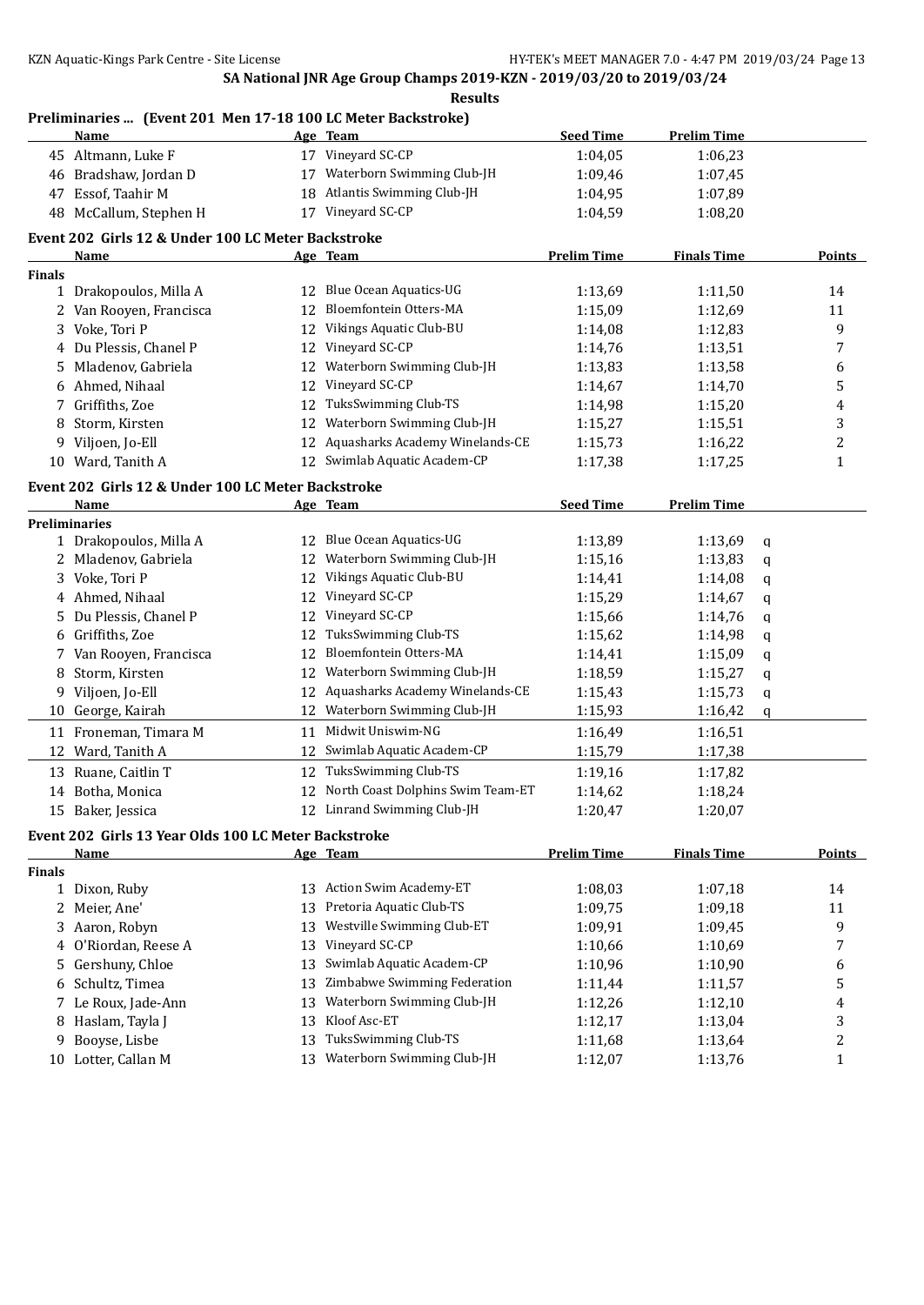## **Event 202 Girls 13 Year Olds 100 LC Meter Backstroke**

|               | Name                                                 |    | Age Team                           | <b>Seed Time</b>   | <b>Prelim Time</b> |   |        |
|---------------|------------------------------------------------------|----|------------------------------------|--------------------|--------------------|---|--------|
|               | <b>Preliminaries</b>                                 |    |                                    |                    |                    |   |        |
|               | 1 Dixon, Ruby                                        |    | 13 Action Swim Academy-ET          | 1:07,95            | 1:08,03            | q |        |
|               | 2 Meier, Ane'                                        | 13 | Pretoria Aquatic Club-TS           | 1:10,48            | 1:09,75            | q |        |
| 3             | Aaron, Robyn                                         | 13 | Westville Swimming Club-ET         | 1:11,11            | 1:09,91            | q |        |
| 4             | O'Riordan, Reese A                                   | 13 | Vineyard SC-CP                     | 1:11,44            | 1:10,66            | q |        |
| 5.            | Gershuny, Chloe                                      | 13 | Swimlab Aquatic Academ-CP          | 1:11,48            | 1:10,96            | q |        |
| 6             | Schultz, Timea                                       | 13 | Zimbabwe Swimming Federation       | 1:13,69            | 1:11,44            | q |        |
| 7             | Booyse, Lisbe                                        | 13 | TuksSwimming Club-TS               | 1:13,22            | 1:11,68            | q |        |
| 8             | Lotter, Callan M                                     | 13 | Waterborn Swimming Club-JH         | 1:13,44            | 1:12,07            | q |        |
| 9             | Haslam, Tayla J                                      | 13 | Kloof Asc-ET                       | 1:11,79            | 1:12,17            | q |        |
|               | 10 Le Roux, Jade-Ann                                 | 13 | Waterborn Swimming Club-JH         | 1:13,57            | 1:12,26            | q |        |
|               | 11 Muller, Amy                                       | 13 | TuksSwimming Club-TS               | 1:14,08            | 1:12,60            |   |        |
|               | 12 Olsen, Amber ]                                    | 13 | Bloemfontein Seals-MA              | 1:12,66            | 1:12,67            |   |        |
|               | 13 Anderson, Tamika L                                | 13 | TuksSwimming Club-TS               | 1:12,76            | 1:12,88            |   |        |
|               | *14 Davidson, Danielle L                             | 13 | Seagulls SC-ET                     | 1:13,54            | 1:13,30            |   |        |
| $*14$         | Ebing, Ashley                                        | 13 | Westville Swimming Club-ET         | 1:13,12            | 1:13,30            |   |        |
|               | 16 Lowman, Samantha H                                | 13 | Electric Eels Swimming Club-JH     | 1:14,26            | 1:13,40            |   |        |
|               | Groepes, Rachel L                                    | 13 | Swimlab Aquatic Academ-CP          | 1:12,64            | 1:13,93            |   |        |
| 17            | 18 Van Jaarsveld, Dieu-Dene                          | 13 | Waterborn Swimming Club-JH         | 1:12,35            |                    |   |        |
|               |                                                      |    | Curro Durbanville Aquatics-CP      | 1:11,90            | 1:13,99            |   |        |
| 19            | Eagles, Alexandra C                                  | 13 | <b>Blouberg Marlins-CP</b>         |                    | 1:14,04            |   |        |
|               | 20 Venter, Liya E                                    | 13 |                                    | 1:13,59            | 1:14,45            |   |        |
| 21            | Barrow, Isabelle F                                   | 13 | Electric Eels Swimming Club-JH     | 1:15,63            | 1:14,89            |   |        |
| 22            | Bornman, Mieke                                       | 13 | Pretoria Aquatic Club-TS           | 1:13,65            | 1:17,19            |   |        |
| 23            | Goelst, Mikhaela J                                   | 13 | Fins Swimming Club-EZ              | 1:19,51            | 1:17,91            |   |        |
|               | --- Wessels, Christine                               |    | 13 Haupt Swimming Club-JH          | 1:11,33            | DQ                 |   |        |
|               | Event 202 Girls 14 Year Olds 100 LC Meter Backstroke |    |                                    |                    |                    |   |        |
|               | Name                                                 |    | Age Team                           | <b>Prelim Time</b> | <b>Finals Time</b> |   | Points |
| <b>Finals</b> |                                                      |    |                                    |                    |                    |   |        |
| $\mathbf{1}$  | Katai, Donata                                        | 14 | Zimbabwe Swimming Federation       | 1:07,23            | 1:05,60            |   | 14     |
| 2             | Christianson, Emma L                                 |    | 14 Action Swim Academy-ET          | 1:07,51            | 1:06,16            |   | 11     |
| 3             | Coetzee, Lise                                        | 14 | TuksSwimming Club-TS               | 1:08,10            | 1:07,50            |   | 9      |
| 4             | Cleworth, Holly E                                    | 14 | Swimlab Aquatic Academ-CP          | 1:07,88            | 1:08,11            |   | 7      |
| 5.            | Jonker, Tayla                                        | 14 | Players Swimming Club-TS           | 1:08,65            | 1:08,14            |   | 6      |
|               | Kuhn, Emma A                                         | 14 | Seals Asc-UM                       | 1:08,98            | 1:08,59            |   | 5      |
|               | Doster, Bernelee                                     |    | 14 Esp Kempton Park-EK             | 1:09,73            | 1:08,62            |   | 4      |
| 8             | Pienaar, Ambrin E                                    |    | 14 Action Swim Academy-ET          | 1:10,36            | 1:09,76            |   | 3      |
|               | *9 De Villiers, Lezanne                              |    | 14 Aquasharks Academy Winelands-CE | 1:10,64            | 1:11,43            |   | 1.50   |
| *9            | Schmelzer, Kayla                                     |    | 14 Infinity Swimming Academy-NM    | 1:10,84            | 1:11,43            |   | 1.50   |
|               | Event 202 Girls 14 Year Olds 100 LC Meter Backstroke |    |                                    |                    |                    |   |        |
|               | Name                                                 |    | Age Team                           | <b>Seed Time</b>   | <b>Prelim Time</b> |   |        |
|               | <b>Preliminaries</b>                                 |    |                                    |                    |                    |   |        |
|               | 1 Katai, Donata                                      |    | 14 Zimbabwe Swimming Federation    | 1:07,48            | 1:07,23            | q |        |
|               | 2 Christianson, Emma L                               |    | 14 Action Swim Academy-ET          | 1:05,76            | 1:07,51            | q |        |
|               | 3 Cleworth, Holly E                                  | 14 | Swimlab Aquatic Academ-CP          | 1:07,98            | 1:07,88            | q |        |
|               | 4 Coetzee, Lise                                      |    | 14 TuksSwimming Club-TS            | 1:09,08            | 1:08,10            | q |        |
|               | *5 Jonker, Tayla                                     |    | 14 Players Swimming Club-TS        | 1:08,52            | 1:08,65            | q |        |
|               | *5 Eland, Catherine A                                |    | 14 Harlequins Aquatic Club-BU      | 1:11,01            | 1:08,65            | q |        |
| 7             | Kuhn, Emma A                                         |    | 14 Seals Asc-UM                    | 1:08,90            | 1:08,98            | q |        |
|               | 8 Doster, Bernelee                                   |    | 14 Esp Kempton Park-EK             | 1:10,41            | 1:09,73            | q |        |
|               |                                                      |    |                                    |                    |                    |   |        |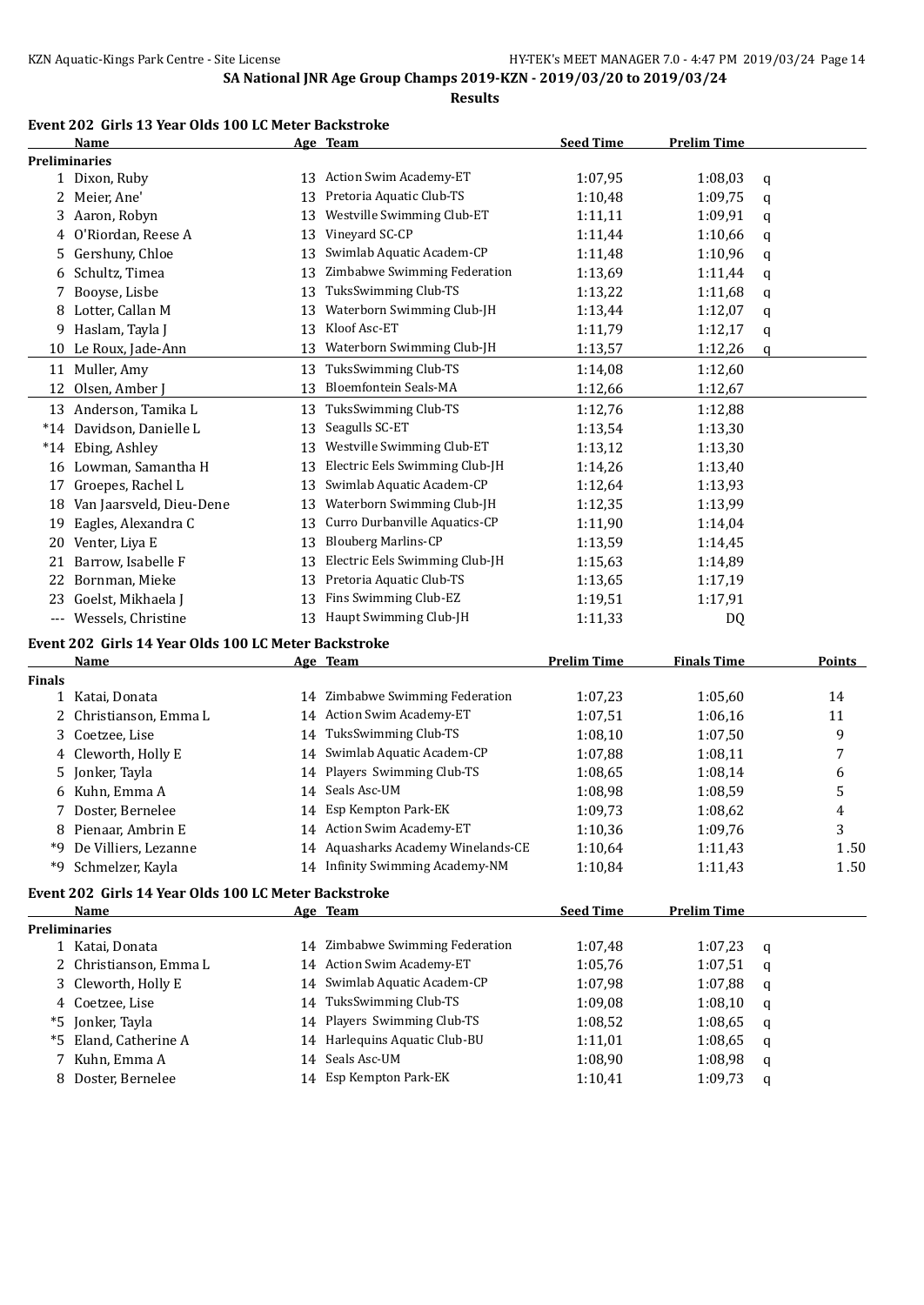**Results**

#### **Preliminaries ... (Event 202 Girls 14 Year Olds 100 LC Meter Backstroke)**

|    | Name                      |    | Age Team                            | <b>Seed Time</b> | <b>Prelim Time</b> |   |
|----|---------------------------|----|-------------------------------------|------------------|--------------------|---|
|    | 9 Pienaar, Ambrin E       |    | 14 Action Swim Academy-ET           | 1:10,13          | 1:10,36            | q |
| 10 | De Villiers, Lezanne      |    | 14 Aquasharks Academy Winelands-CE  | 1:09,74          | 1:10,64            | q |
|    | 11 Robertson, Hannah K    | 14 | Mandeville Dolphins-JH              | 1:08,51          | 1:10,68            |   |
| 12 | Schmelzer, Kayla          | 14 | <b>Infinity Swimming Academy-NM</b> | 1:10,61          | 1:10,84            |   |
| 13 | Rossouw, Heidi            | 14 | <b>Blouberg Marlins-CP</b>          | 1:11,73          | 1:11,22            |   |
| 14 | McMorran, Leigh           | 14 | Aqua Athlete-JH                     | 1:12,05          | 1:11,40            |   |
| 15 | Ridderhof, Morgan         | 14 | Waterborn Swimming Club-JH          | 1:11,69          | 1:11,62            |   |
| 16 | Carmody, Emma J           | 14 | Seagulls SC-ET                      | 1:10,17          | 1:11,93            |   |
| 17 | Orton, Chazél             | 14 | Potchefstroom Swimming Club-KK      | 1:11,80          | 1:12,01            |   |
| 18 | Engelbrecht, Kirsten      | 14 | Waterborn Swimming Club-JH          | 1:14,88          | 1:12,10            |   |
| 19 | Beyers, Charnan           | 14 | TuksSwimming Club-TS                | 1:10,57          | 1:12,27            |   |
| 20 | Macdonell, Tumi J         | 14 | Harlequins Aquatic Club-BU          | 1:12,12          | 1:12,29            |   |
| 21 | Terblanche, Magdaleen M   | 14 | Guppie Tigers Swimming Club-EZ      | 1:12,36          | 1:12,37            |   |
| 22 | Marx, Ianè                | 14 | University of Stellenbosch-CE       | 1:11,30          | 1:12,43            |   |
| 23 | Buffey, Erin R            | 14 | Dynamo Aquatics Eku-EK              | 1:13,18          | 1:12,59            |   |
| 24 | Pieterse, Charlize        | 14 | TuksSwimming Club-TS                | 1:14,05          | 1:12,65            |   |
| 25 | Van Rensburg, Catherine F | 14 | TuksSwimming Club-TS                | 1:14,38          | 1:12,73            |   |
| 26 | Lubbe, Megan M            | 14 | <b>TuksSwimming Club-TS</b>         | 1:11,50          | 1:12,89            |   |
| 27 | Sauvage, Cailey A         | 14 | Pretoria Aquatic Club-TS            | 1:13,02          | 1:13,02            |   |
| 28 | Gouws, Kayla C            | 14 | Electric Eels Swimming Club-JH      | 1:14,68          | 1:13,08            |   |
| 29 | Roelofsz, Em C            | 14 | Mandeville Dolphins-JH              | 1:12,82          | 1:13,26            |   |
| 30 | Els-Human, Colby          | 14 | <b>Infinity Swimming Academy-NM</b> | 1:12,89          | 1:13,28            |   |
| 31 | Cornelius, Jolene         | 14 | TuksSwimming Club-TS                | 1:12,81          | 1:13,48            |   |
| 32 | Message, Cara H           | 14 | Beavers Swim Club-ET                | 1:12,68          | 1:13,56            |   |
| 33 | Silen, Tatum A            |    | 14 Aquazone Swim Club-ET            | 1:10,68          | 1:13,61            |   |
| 34 | Ehlers, Chloe K           | 14 | Flamingo Aquatic Academy-FB         | 1:13,64          | 1:14,14            |   |
| 35 | Van Rooyen, Elani         | 14 | Waterborn Swimming Club-JH          | 1:12,56          | 1:14,36            |   |
| 36 | Forrest, Mykae D          | 14 | North Coast Dolphins Swim Team-ET   | 1:15,78          | 1:15,74            |   |
| 37 | Street, Megan L           |    | 14 Harlequins Aquatic Club-BU       | 1:12.87          | 1:15,95            |   |

#### **Event 202 Women 15 Year Olds 100 LC Meter Backstroke**

|               | Name                                                 |    | Age Team                       | Prelim Time      | <b>Finals Time</b> |   | <b>Points</b> |
|---------------|------------------------------------------------------|----|--------------------------------|------------------|--------------------|---|---------------|
| <b>Finals</b> |                                                      |    |                                |                  |                    |   |               |
|               | 1 Pearse, Hannah C                                   | 15 | Vineyard SC-CP                 | 1:06.36          | 1:05.34            |   | 14            |
|               | 2 Hudson, Grace E                                    | 15 | Waterborn Swimming Club-JH     | 1:06.96          | 1:05.75            |   | 11            |
|               | 3 Liebenberg, Sune                                   | 15 | TuksSwimming Club-TS           | 1:08,61          | 1:06.67            |   | 9             |
|               | 4 Botha, Jana                                        | 15 | <b>Tygerberg Aquatics-CP</b>   | 1:07,56          | 1:06.83            |   | 7             |
|               | 5 Shepherd, Megan L                                  | 15 | Electric Eels Swimming Club-JH | 1:09.52          | 1:09.53            |   | 6             |
|               | 6 Crous, Kelly L                                     | 15 | Seagulls SC-ET                 | 1:10,10          | 1:09.56            |   | 5             |
|               | 7 Davidson, Lize-Marie                               | 15 | Bloemfontein Otters-MA         | 1:10,36          | 1:09.60            |   | 4             |
|               | 8 Storm, Jaime                                       | 15 | Beavers Swim Club-ET           | 1:09.90          | 1:09.61            |   | 3             |
|               | 9 Franck, Emma M                                     | 15 | Electric Eels Swimming Club-JH | 1:08.79          | 1:09.88            |   | 2             |
| 10            | Vroon, Mandy L                                       | 15 | <b>Tygerberg Aquatics-CP</b>   | 1:10,38          | 1:10.67            |   | 1             |
|               | Event 202 Women 15 Year Olds 100 LC Meter Backstroke |    |                                |                  |                    |   |               |
|               | <b>Name</b>                                          |    | Age Team                       | <b>Seed Time</b> | <b>Prelim Time</b> |   |               |
|               | <b>Preliminaries</b>                                 |    |                                |                  |                    |   |               |
|               | 1 Pearse, Hannah C                                   | 15 | Vineyard SC-CP                 | 1:06.33          | 1:06.36            | a |               |
|               | 2 Hudson, Grace E                                    | 15 | Waterborn Swimming Club-JH     | 1:08,17          | 1:06,96            | a |               |

 de Goede, Kirsten A 15 Seagulls SC-ET 1:03,14 1:07,29 q 4 Botha, Jana 15 Tygerberg Aquatics-CP 1:05,74 1:07,56 q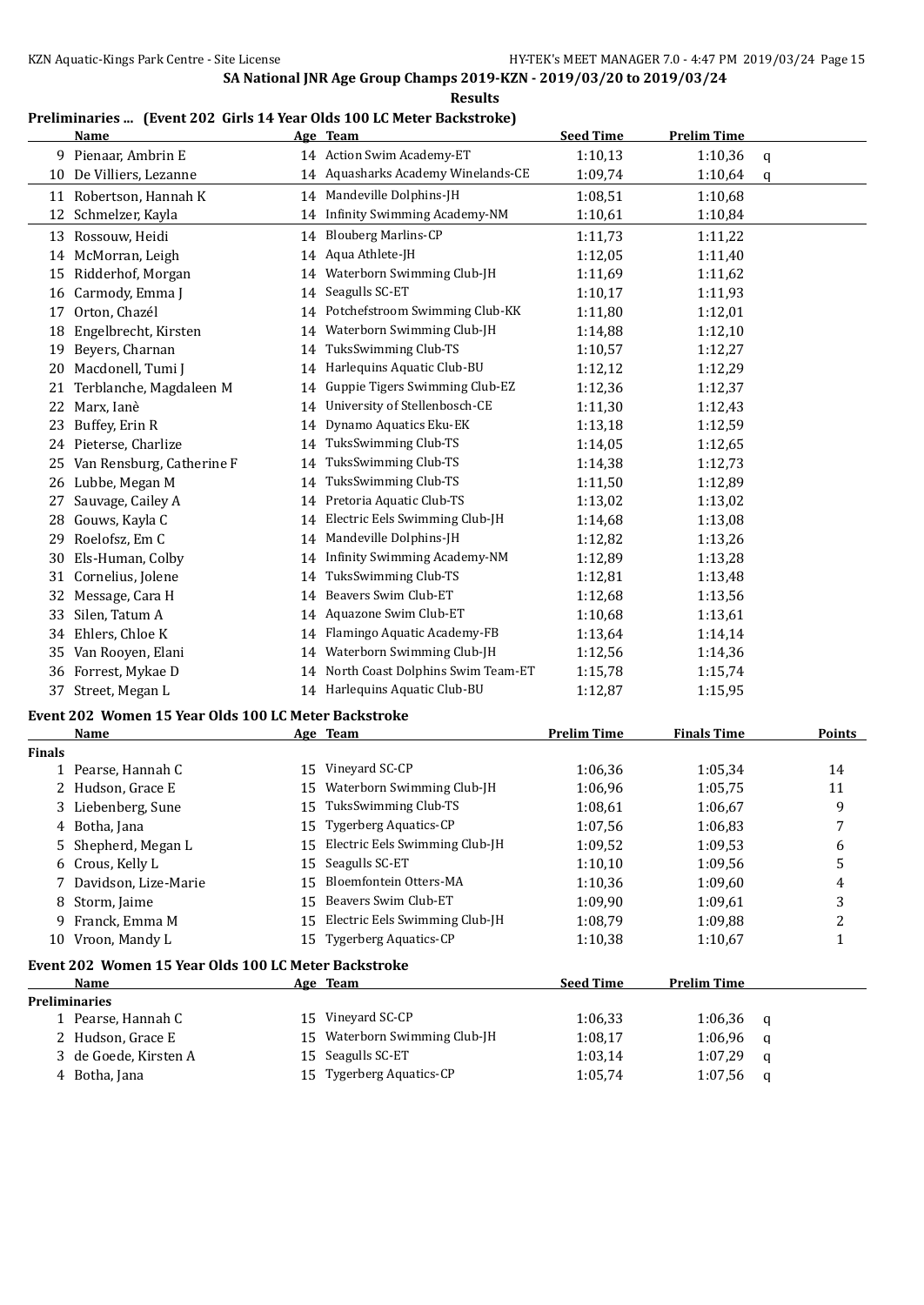## **Preliminaries ... (Event 202 Women 15 Year Olds 100 LC Meter Backstroke)**

|               | <b>Name</b>                                          |    | Age Team                                                            | <b>Seed Time</b>   | <b>Prelim Time</b> |              |
|---------------|------------------------------------------------------|----|---------------------------------------------------------------------|--------------------|--------------------|--------------|
|               | 5 Van Niekerk, Lara                                  |    | 15 Pretoria Aquatic Club-TS                                         | 1:06,65            | 1:08,32            | q            |
|               | 6 Liebenberg, Sune                                   | 15 | TuksSwimming Club-TS                                                | 1:04,22            | 1:08,61            | q            |
|               | 7 Franck, Emma M                                     | 15 | Electric Eels Swimming Club-JH                                      | 1:08,44            | 1:08,79            | q            |
| 8             | Shepherd, Megan L                                    | 15 | Electric Eels Swimming Club-JH                                      | 1:08,07            | 1:09,52            | q            |
| 9.            | Storm, Jaime                                         | 15 | Beavers Swim Club-ET                                                | 1:07,59            | 1:09,90            | q            |
| 10            | Crous, Kelly L                                       | 15 | Seagulls SC-ET                                                      | 1:07,98            | 1:10,10            | q            |
| 11            | Davidson, Lize-Marie                                 | 15 | Bloemfontein Otters-MA                                              | 1:09,38            | 1:10,36            |              |
|               | 12 Vroon, Mandy L                                    | 15 | <b>Tygerberg Aquatics-CP</b>                                        | 1:10,87            | 1:10,38            |              |
|               | 13 Esslinger, Tiana                                  | 15 | Namibia Swimming Invitation                                         | 1:08,34            | 1:10,67            |              |
|               | 14 Hitge, Kerri-Lee                                  | 15 | Doreys Swim Club-JH                                                 | 1:12,27            | 1:10,71            |              |
|               | 15 Mc Cann, Erin                                     | 15 | Seals Asc-UM                                                        | 1:10,66            | 1:10,90            |              |
|               | 16 Etzold, Liv T                                     | 15 | Camps Bay Swimmng Club-CP                                           | 1:10,41            | 1:10,94            |              |
| 17            | Church, Georgina F                                   | 15 | Action Swim Academy-ET                                              | 1:09,86            | 1:10,96            |              |
|               | 18 Meintjies, Joane                                  | 15 | <b>Bloemfontein Seals-MA</b>                                        | 1:10,73            | 1:10,98            |              |
| 19            | Frylinck, Tammy                                      | 15 | Waterborn Swimming Club-JH                                          | 1:10,94            | 1:11,04            |              |
| 20            | Lottering, Kristin                                   | 15 | Lottering Aquatics-WB                                               | 1:11,19            | 1:11,08            |              |
| 21            | Burger, Mikyla                                       | 15 | Gerhard Zandberg Sport Academy-TS                                   | 1:12,72            | 1:11,21            |              |
| 22            | Coetzer, Tane                                        | 15 | TuksSwimming Club-TS                                                | 1:11,02            | 1:11,38            |              |
| 23            | Lausberg, Guilma                                     | 15 | <b>Bloemfontein Seals-MA</b>                                        | 1:10,85            | 1:11,40            |              |
|               | 24 Wille, Ellen J                                    | 15 | Titans Aquatics Vanderbijlark-SD                                    | 1:11,37            | 1:11,65            |              |
|               | 25 Andraos, Hannah                                   | 15 | TuksSwimming Club-TS                                                | 1:12,04            | 1:12,26            |              |
| 26            | Meyer, Kate J                                        | 15 | Vikings Aquatic Club-BU                                             | 1:12,96            | 1:12,49            |              |
| 27            | Harvey, Brookelyn P                                  | 15 | Aquazone Swim Club-ET                                               | 1:10,21            | 1:12,55            |              |
| 28            | Harradine, Reese B                                   | 15 | Pretoria Aquatic Club-TS                                            | 1:10,63            | 1:12,76            |              |
| 29            | Ellmies, Viktoria                                    | 15 | Namibia Swimming Invitation                                         | 1:10,51            | 1:12,79            |              |
| 30            | Repinz, Courtney P                                   | 15 | Aquabear Swimming Club-NM                                           | 1:12,08            | 1:13,14            |              |
| 31            | Moll, Gabriella A                                    | 15 | Waterborn Swimming Club-JH                                          | 1:11,53            | 1:13,15            |              |
|               | 32 Peers, Christy-Anne                               | 15 | Electric Eels Swimming Club-JH                                      | 1:12,37            | 1:13,22            |              |
| 33            | De Beer, Simoné                                      | 15 | Guppie Tigers Swimming Club-EZ                                      | 1:13,22            | 1:13,37            |              |
|               | 34 Rollo, Riana                                      | 15 | Zimbabwe Swimming Federation                                        | 1:13,68            | 1:13,68            |              |
| 35            | Obermeyer, Danje                                     | 15 | Uniswim-MP                                                          | 1:17,38            | 1:15,49            |              |
|               | 36 Smith, Casey                                      |    | 15 Pretoria Aquatic Club-TS                                         | 1:12,22            | 1:17,41            |              |
|               |                                                      |    |                                                                     |                    |                    |              |
|               | Event 202 Women 16 Year Olds 100 LC Meter Backstroke |    |                                                                     |                    |                    |              |
|               | <b>Name</b>                                          |    | Age Team                                                            | <b>Prelim Time</b> | <b>Finals Time</b> | Points       |
| <b>Finals</b> | 1 Nel, Olivia                                        |    | 16 Swimlab Aquatic Academ-CP                                        | 1:04,98            | 1:04,04            |              |
|               |                                                      |    | Bloemfontein Seals-MA                                               |                    |                    | 14           |
|               | 2 Seyffert, Tailyn                                   | 16 | Mandeville Dolphins-JH                                              | 1:05,50            | 1:04,30            | 11           |
|               | 3 Herbst, Kerryn L                                   | 16 | Vineyard SC-CP                                                      | 1:05,43            | 1:05,82            | 9            |
|               | 4 De Villiers, Michaela K                            | 16 | Pretoria Aquatic Club-TS                                            | 1:06,48            | 1:06,07            | 7            |
| 5.            | Munro, Kelsea                                        | 16 | TuksSwimming Club-TS                                                | 1:07,11            | 1:07,15            | 6            |
| 6             | Mbatha, Lwethu T                                     | 16 |                                                                     | 1:07,63            | 1:07,87            | 5            |
| 7.            | Fos, Talia                                           | 16 | Aec Swimming Club-JH<br>Seals Asc-UM                                | 1:08,71            | 1:07,94            | 4            |
| 8             | Forster, Paige                                       | 16 |                                                                     | 1:07,84            | 1:08,24            | 3            |
| 9.            | Stergiadis, Heleni                                   | 16 | Namibia Swimming Invitation<br>16 Port Elizabeth Amateur Swimmin-NM | 1:08,21            | 1:08,57            | 2            |
| 10            | Counihan, Hannah L                                   |    |                                                                     | 1:09,31            | 1:09,44            | 1            |
|               | Event 202 Women 16 Year Olds 100 LC Meter Backstroke |    |                                                                     |                    |                    |              |
|               | Name                                                 |    | Age Team                                                            | <b>Seed Time</b>   | <b>Prelim Time</b> |              |
|               | <b>Preliminaries</b>                                 |    |                                                                     |                    |                    |              |
|               | 1 Nel, Olivia                                        |    | 16 Swimlab Aquatic Academ-CP                                        | 1:03,03            | 1:04,98            | $\mathbf{q}$ |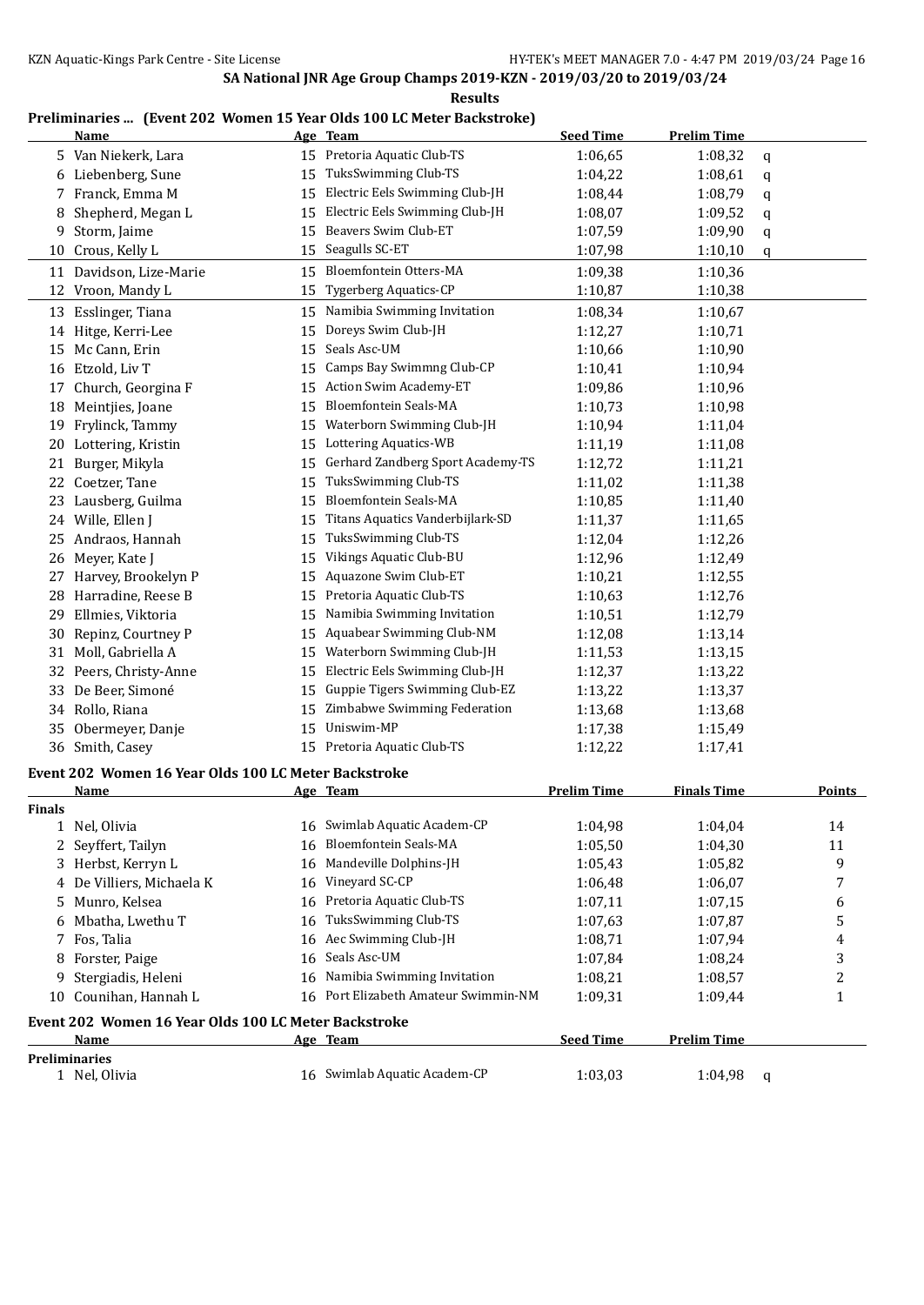| `SIII.<br>- - |
|---------------|
|---------------|

## **Preliminaries ... (Event 202 Women 16 Year Olds 100 LC Meter Backstroke)**

|       | <b>Name</b>             |    | Age Team                          | <b>Seed Time</b> | <b>Prelim Time</b> |             |
|-------|-------------------------|----|-----------------------------------|------------------|--------------------|-------------|
|       | 2 Herbst, Kerryn L      | 16 | Mandeville Dolphins-JH            | 1:02,97          | 1:05,43            | q           |
| 3     | Seyffert, Tailyn        | 16 | <b>Bloemfontein Seals-MA</b>      | 1:06,42          | 1:05,50            | q           |
| 4     | De Villiers, Michaela K | 16 | Vineyard SC-CP                    | 1:06,34          | 1:06,48            | $\mathbf q$ |
| 5.    | Munro, Kelsea           | 16 | Pretoria Aquatic Club-TS          | 1:07,83          | 1:07,11            | q           |
| 6     | Mbatha, Lwethu T        | 16 | TuksSwimming Club-TS              | 1:07.89          | 1:07.63            | q           |
| 7     | Forster, Paige          | 16 | Seals Asc-UM                      | 1:05,66          | 1:07,84            | q           |
| 8     | Stergiadis, Heleni      | 16 | Namibia Swimming Invitation       | 1:05,99          | 1:08,21            | $\mathbf q$ |
| 9     | Fos, Talia              | 16 | Aec Swimming Club-JH              | 1:07,88          | 1:08,71            | q           |
| 10    | Counihan, Hannah L      | 16 | Port Elizabeth Amateur Swimmin-NM | 1:08,95          | 1:09,31            | q           |
| 11    | Carlisle, Demi-Lee      | 16 | Florida Swimming Club-JH          | 1:10,43          | 1:09.47            |             |
| 12    | De Almeida, Kaylin J    | 16 | Aqua Athlete-JH                   | 1:08,54          | 1:09,52            |             |
| 13    | Miller, Gina V          | 16 | Sandton Seals-JH                  | 1:09,95          | 1:09,67            |             |
| 14    | Podesta, Emma           | 16 | Aquabear Swimming Club-NM         | 1:09.85          | 1:09.92            |             |
| 15    | Meikle, Carla C         | 16 | Seals Asc-UM                      | 1:09,47          | 1:10.65            |             |
| 16    | Madden, Nina C          | 16 | Crusaders Swimming Club-JH        | 1:09,22          | 1:10,73            |             |
| 17    | Ribeiro, Nuria A        | 16 | Cybersmart Aquatics-CP            | 1:10,91          | 1:10,97            |             |
| 18    | Siebel, Louisa C        | 16 | Swimlab Aquatic Academ-CP         | 1:09.74          | 1:11,08            |             |
| 19    | Blaisse, Jeanne S       | 16 | Players Western Cape-CE           | 1:07,73          | 1:11,41            |             |
| 20    | Van Thiel, Alexa N      | 16 | Waterborn Swimming Club-JH        | 1:11,21          | 1:11,57            |             |
| 21    | Liebenberg, Joanne      | 16 | Namibia Swimming Invitation       | 1:10.56          | 1:11,59            |             |
| 22    | Elvidge, Hannah         | 16 | Swimlab Aquatic Academ-CP         | 1:09.33          | 1:11,71            |             |
| 23    | Scott, Olivia           | 16 | Vineyard SC-CP                    | 1:11,26          | 1:11,86            |             |
| 24    | Botha, Tayla N          | 16 | Aquanova Aquatic Club-BU          | 1:11,85          | 1:11,92            |             |
| $*25$ | Barnard, Dominique      | 16 | Alcatraz Swimming Club-TS         | 1:11,74          | 1:12,45            |             |
| $*25$ | Oberholzer, Pascale F   | 16 | Mandeville Dolphins-JH            | 1:11,03          | 1:12,45            |             |
| 27    | Venter, Carli           | 16 | Otters Rustenburg-NW              | 1:11,78          | 1:12,50            |             |
| 28    | Gersbach, Aletta H      | 16 | Royal Fins Aquatics-TS            | 1:16,59          | 1:13,62            |             |
| 29    | Volkwyn, Ashton K       | 16 | Infinity Swimming Academy-NM      | 1:14,15          | 1:17,10            |             |
| $---$ | Van den Berg, Sulinke   | 16 | <b>Bloemfontein Seals-MA</b>      | 1:09,47          | D <sub>0</sub>     |             |

# **Event 202 Women 17-18 100 LC Meter Backstroke**

|               | <b>Name</b>                                   |    | Age Team                            | Prelim Time      | <b>Finals Time</b> |   | <b>Points</b> |
|---------------|-----------------------------------------------|----|-------------------------------------|------------------|--------------------|---|---------------|
| <b>Finals</b> |                                               |    |                                     |                  |                    |   |               |
|               | 1 Tully, Megan                                | 17 | Seagulls SC-ET                      | 1:05,49          | 1:05,22            |   | 14            |
|               | 2 Du Plessis, Ilinde G                        | 18 | TuksSwimming Club-TS                | 1:05.93          | 1:06.11            |   | 11            |
|               | 3 Enslin, Alicia                              | 18 | TuksSwimming Club-TS                | 1:06.67          | 1:06.66            |   | 9             |
|               | 4 Tarr, Emma                                  | 17 | Waterborn Swimming Club-JH          | 1:08.01          | 1:06.73            |   | 7             |
|               | 5 Tully, Jemma                                | 17 | Seagulls SC-ET                      | 1:08,11          | 1:07.03            |   | 6             |
|               | 6 Segurola, Nora                              | 17 | Waterborn Swimming Club-JH          | 1:08.16          | 1:07.51            |   | 5             |
| *7            | Pietersen, Connie I                           | 17 | <b>Infinity Swimming Academy-NM</b> | 1:06.78          | 1:07,54            |   | 3.50          |
| $*7$          | Rafferty, Toni M                              | 17 | Aquabear Swimming Club-NM           | 1:07,81          | 1:07,54            |   | 3.50          |
|               | 9 Tully, Olivia                               | 17 | Seagulls SC-ET                      | 1:08.14          | 1:08.04            |   | 2             |
| 10            | Downes, Sianne                                | 17 | Dragons Swimming Club-JH            | 1:08,14          | 1:08.98            |   |               |
|               | Event 202 Women 17-18 100 LC Meter Backstroke |    |                                     |                  |                    |   |               |
|               | Name                                          |    | Age Team                            | <b>Seed Time</b> | <b>Prelim Time</b> |   |               |
|               | <b>Preliminaries</b>                          |    |                                     |                  |                    |   |               |
|               | 1 Tully, Megan                                | 17 | Seagulls SC-ET                      | 1:05,04          | 1:05.49            | a |               |
|               | 2 Du Plessis, Ilinde G                        | 18 | TuksSwimming Club-TS                | 1:04,24          | 1:05,93            | a |               |
|               | 3 Enslin, Alicia                              | 18 | TuksSwimming Club-TS                | 1:07,92          | 1:06,67            | a |               |

4 Pietersen, Connie I 17 Infinity Swimming Academy-NM 1:05,65 1:06,78 q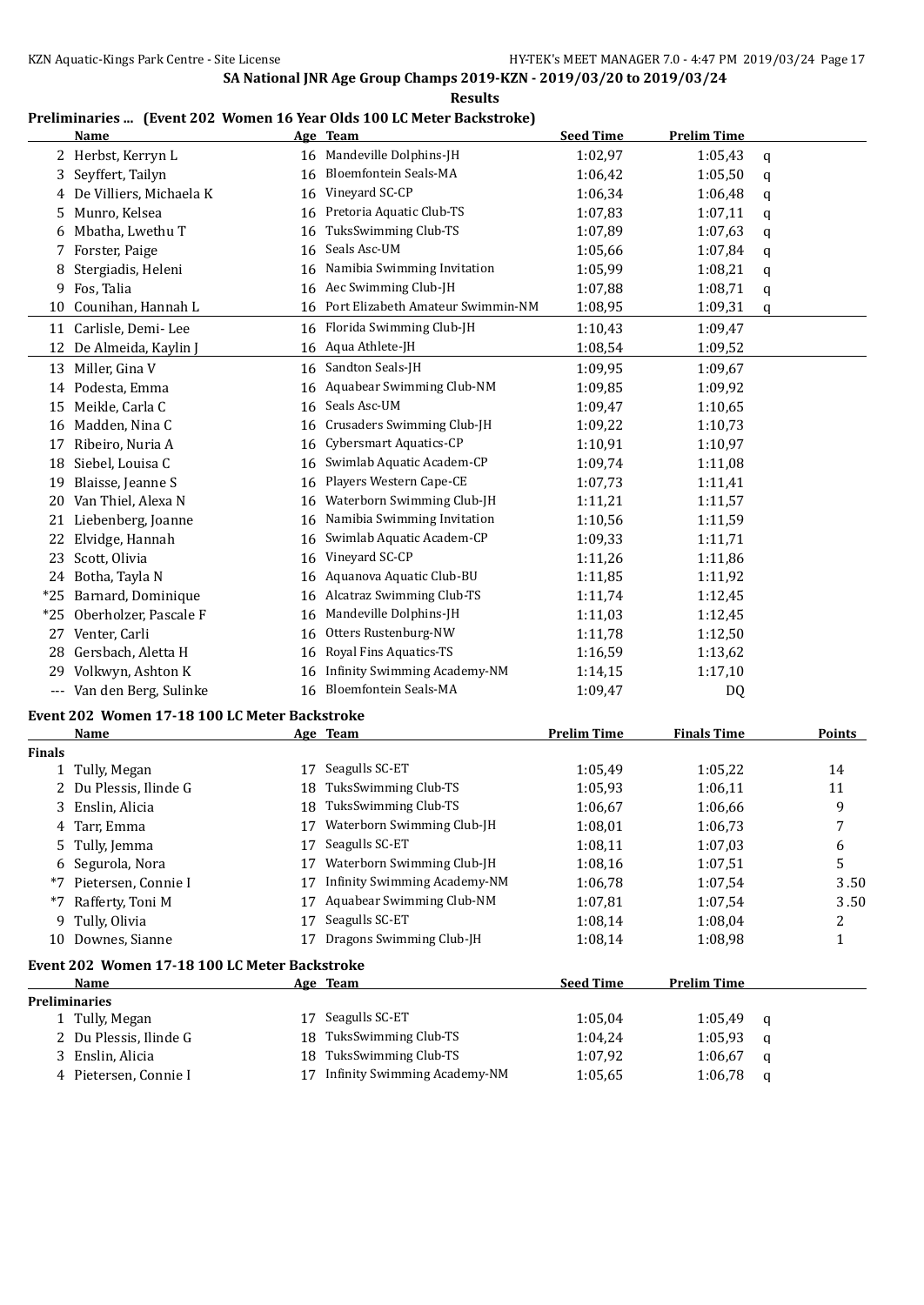#### **Results**

## **Preliminaries ... (Event 202 Women 17-18 100 LC Meter Backstroke)**

|       | <b>Name</b>              |    | Age Team                      | <b>Seed Time</b> | <b>Prelim Time</b> |              |
|-------|--------------------------|----|-------------------------------|------------------|--------------------|--------------|
|       | 5 Rafferty, Toni M       |    | 17 Aquabear Swimming Club-NM  | 1:08,09          | 1:07,81            | $\mathsf{q}$ |
|       | 6 Tarr, Emma             |    | 17 Waterborn Swimming Club-JH | 1:04,99          | 1:08,01            | q            |
|       | 7 Wallis, Becky          | 17 | Waterborn Swimming Club-JH    | 1:09,77          | 1:08,02            | q            |
|       | 8 Tully, Jemma           | 17 | Seagulls SC-ET                | 1:06,26          | 1:08,11            | q            |
|       | *9 Tully, Olivia         | 17 | Seagulls SC-ET                | 1:06,58          | 1:08,14            | q            |
| *9    | Downes, Sianne           | 17 | Dragons Swimming Club-JH      | 1:06,05          | 1:08,14            | q            |
|       | 11 Segurola, Nora        | 17 | Waterborn Swimming Club-JH    | 1:07,40          | 1:08,16            |              |
|       | 12 Fairon, Kelly L       | 18 | Waterborn Swimming Club-JH    | 1:08,71          | 1:08,37            |              |
|       | 13 Straw, Samantha       | 17 | <b>Bloemfontein Seals-MA</b>  | 1:09,18          | 1:09,45            |              |
|       | 14 Velde, Chloe J        | 18 | Ultimate Swim Club-BU         | 1:08,62          | 1:09,82            |              |
|       | 15 Hartzenberg, Erin R   | 17 | <b>Tygerberg Aquatics-CP</b>  | 1:09,36          | 1:09,93            |              |
|       | 16 O'Rourke, Amy E       | 17 | Florida Swimming Club-JH      | 1:08,43          | 1:09,96            |              |
|       | 17 Haler, Georgina L     | 17 | Waterborn Swimming Club-JH    | 1:11,60          | 1:10,11            |              |
|       | 18 Van As, Jessica       | 17 | Waterborn Swimming Club-JH    | 1:10,86          | 1:10,17            |              |
|       | 19 Hurndall, Shana C     | 17 | Seagulls SC-ET                | 1:07,73          | 1:10,19            |              |
|       | 20 Neser, Jade L         | 18 | Waterborn Swimming Club-JH    | 1:05,66          | 1:10,25            |              |
|       | 21 Wartnaby, Tessa       | 17 | Westville Swimming Club-ET    | 1:09,72          | 1:10,50            |              |
|       | 22 McConnachie, Amber L  | 17 | Aquanova Aquatic Club-BU      | 1:10,07          | 1:10,57            |              |
|       | 23 Wilcocks, Catherine E | 17 | Pretoria Aquatic Club-TS      | 1:08,51          | 1:10,60            |              |
|       | 24 Coetzé, Jana E        | 18 | Otters Rustenburg-NW          | 1:09,88          | 1:10,79            |              |
|       | 25 Kretzschmar, Michelle | 18 | <b>Blue Ocean Aquatics-UG</b> | 1:10,60          | 1:11,06            |              |
|       | 26 Chislett, Ally L      | 17 | Action Swim Academy-ET        | 1:08,33          | 1:11,16            |              |
|       | 27 Groves, Lael H        | 17 | Seals Asc-UM                  | 1:11,63          | 1:11,20            |              |
|       | 28 Van Voorst, Georgia   | 17 | Seagulls SC-ET                | 1:09.84          | 1:11,41            |              |
| 29    | Correia, Raquel L        | 18 | Crusaders Swimming Club-JH    | 1:10,99          | 1:11,71            |              |
|       | 30 Barnes, Erin L        | 17 | Benoni Swimming Club-EK       | 1:10,26          | 1:11,72            |              |
|       | 31 Esterhuizen, Erika    | 18 | Westville Swimming Club-ET    | 1:09,71          | 1:12,15            |              |
|       | 32 Royden-Turner, Cath C | 18 | Seals Asc-UM                  | 1:05,55          | 1:12,20            |              |
|       | *33 Van Veyeren, Sam L   | 18 | TuksSwimming Club-TS          | 1:08,82          | 1:12,24            |              |
| $*33$ | Coetzer, Janie           | 17 | TuksSwimming Club-TS          | 1:11,20          | 1:12,24            |              |
|       | 35 Terblanche, Meralda E | 17 | Ultimate Swim Club-BU         | 1:12,25          | 1:12,36            |              |
|       | 36 Barnes, Kiara         | 18 | <b>Tygerberg Aquatics-CP</b>  | 1:12,16          | 1:12,37            |              |
| 37    | Roelofsz, Holly J        | 17 | Mandeville Dolphins-JH        | 1:08,77          | 1:12,39            |              |
|       | 38 Botha, Vicky A        | 17 | Namibia Swimming Invitation   | 1:10,89          | 1:12,46            |              |
| 39    | Schoeman, Savannah       | 17 | TuksSwimming Club-TS          | 1:12,65          | 1:12,74            |              |
| 40    | Burger, Kayla L          | 17 | Benoni Swimming Club-EK       | 1:10,81          | 1:13,38            |              |
|       | 41 De Beer, Nicole R     | 17 | Benoni Swimming Club-EK       | 1:10,94          | 1:13,65            |              |
|       | 42 Turner, Georgy A      | 18 | Mandeville Dolphins-JH        | 1:11,01          | 1:15,04            |              |
| 43    | Marais, Robyn M          | 18 | <b>Tygerberg Aquatics-CP</b>  | 1:13,89          | 1:15,12            |              |
|       | 44 Crous, Sharon         |    | 17 Ushaka Swimming Club-UH    | 1:17,11          | 1:16,90            |              |

#### **Event 203 Boys 12-14 200 LC Meter Butterfly**

 $\overline{a}$ 

|   | Name                |    | Age Team                           | <b>Seed Time</b> | <b>Finals Time</b> | <b>Points</b> |
|---|---------------------|----|------------------------------------|------------------|--------------------|---------------|
|   | 1 Keylock, Kian C   | 13 | <b>Boksburg Aquatics Saints-EK</b> | 2:23,97          | 2:16.74            | 14            |
|   | 2 Burger, Mikah K   |    | 14 Namibia Swimming Invitation     | 2:21,11          | 2:17.01            | 11            |
|   | 3 Pillay, Leshen A  |    | 14 Seagulls SC-ET                  | 2:23,04          | 2:18,25            | 9             |
|   | 4 Coetzee, Liam     |    | 13 Aquasharks Academy Winelands-CE | 2:31,35          | 2:20.96            |               |
|   | 5 Strydom, Benno W  |    | 14 Pretoria Aquatic Club-TS        | 2:25,92          | 2:22.10            | 6             |
|   | 6 Botes, Cobus      |    | 14 Bloemfontein Seals-MA           | 2:32,47          | 2:22.81            | 5             |
|   | 7 Coetzer, Jayden P |    | 13 Cybersmart Aquatics-CP          | 2:26.46          | 2:23,83            | 4             |
| 8 | Seagreen, Steven P  |    | 14 Action Swim Academy-ET          | 2:27,54          | 2:25,02            |               |
|   |                     |    |                                    |                  |                    |               |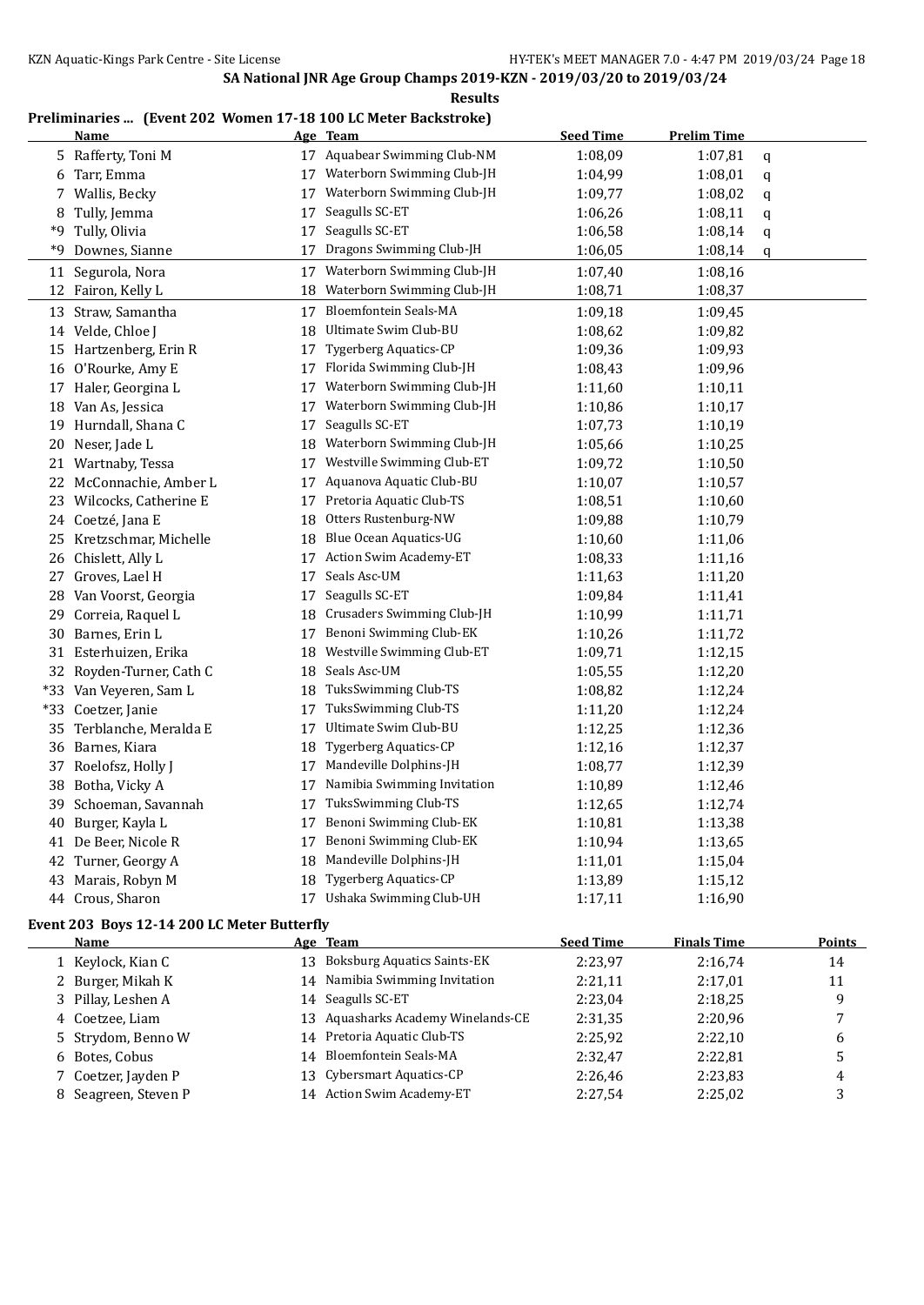**Results**

#### **(Event 203 Boys 12-14 200 LC Meter Butterfly)**

|                     | <u>Name</u>                                |    | Age Team                                                  | <b>Seed Time</b> | <b>Finals Time</b> | <b>Points</b> |
|---------------------|--------------------------------------------|----|-----------------------------------------------------------|------------------|--------------------|---------------|
|                     | 9 West, Gabriel                            |    | 14 Tygerberg Aquatics-CP                                  | 2:27,82          | 2:26,73            | 2             |
|                     | 10 Gauche, Arno                            |    | 14 Westville Swimming Club-ET                             | 2:30,30          | 2:27,15            | $\mathbf{1}$  |
|                     | 11 Esterhuysen, Retief R                   | 14 | North West University Swim Clu-KK                         | 2:33,70          | 2:29,76            |               |
|                     | 12 Moutzouris, Chad M                      | 13 | Bloemfontein Seals-MA                                     | 2:37,54          | 2:30,05            |               |
|                     | 13 Lichtblau, Max C                        | 14 | Onyx Aquatic Club-EK                                      | 2:31,87          | 2:30,54            |               |
|                     | 14 Els, Johnathan R                        | 14 | Westville Swimming Club-ET                                | 2:33,46          | 2:31,12            |               |
|                     | 15 Voke, Connor J                          | 14 | Vikings Aquatic Club-BU                                   | 2:33,56          | 2:31,35            |               |
|                     | 16 De Guzman, Risha                        | 13 | <b>Braeburn Swimming Club</b>                             | 2:43,91          | 2:32,04            |               |
| 17                  | Mahan, Tumelo E                            | 12 | TuksSwimming Club-TS                                      | 2:31,85          | 2:32,98            |               |
|                     | 18 Winter, Joshua B                        | 14 | Mandeville Dolphins-JH                                    | 2:39,51          | 2:34,10            |               |
|                     | 19 Antonio, Manuel                         | 14 | Tubaroes Maputo                                           | 2:29,53          | 2:34,17            |               |
| 20                  | Wood, Nico M                               | 13 | Action Swim Academy-ET                                    | 2:37,67          | 2:35,80            |               |
|                     | 21 Lategan, Ruan                           | 14 | Players Western Cape-CE                                   | 2:34,78          | 2:37,34            |               |
|                     | 22 Lottering, Ricky M                      | 13 | Seals Asc-UM                                              | 2:39,84          | 2:39,67            |               |
|                     | 23 Pattle, Dylan M                         | 14 | Benoni Swimming Club-EK                                   | 2:40,31          | 2:39,86            |               |
|                     | 24 Paco, Kelvin                            | 13 | Tubaroes Maputo                                           | 2:34,52          | 2:40,36            |               |
| 25                  | Mia, Sirhaan                               | 12 | Marlin Swimming Club-CP                                   | 2:45,12          | 2:40,68            |               |
|                     | 26 Consani, Dario L                        | 13 | Tygerberg Aquatics-CP                                     | 2:41,68          | 2:43,18            |               |
| $\qquad \qquad - -$ | Grobler, Benke                             | 13 | Cybersmart Aquatics-CP                                    | 2:37,68          | DQ                 |               |
|                     |                                            |    |                                                           |                  |                    |               |
|                     | Event 204 Men 15-18 200 LC Meter Butterfly |    |                                                           | <b>Seed Time</b> | <b>Finals Time</b> |               |
|                     | Name                                       |    | Age Team                                                  |                  |                    | <b>Points</b> |
|                     | 1 Du Preez, Ethan M                        | 15 | Cybersmart Aquatics-CP<br>Seagulls SC-ET                  | 2:01,17          | 1:58,66            | 14            |
|                     | 2 Cordeiro, Tiago R                        | 18 |                                                           | 2:02,62          | 2:02,70            | 11            |
| 3                   | Breytenbach, Ruan                          | 16 | TuksSwimming Club-TS<br>Port Elizabeth Amateur Swimmin-NM | 2:01,20          | 2:04,37            | 9             |
| 4                   | Chapman, Brandon A                         | 16 | Vineyard SC-CP                                            | 2:10,35          | 2:07,84            | 7             |
| 5.                  | Smith, Gavin A                             | 16 |                                                           | 2:08,65          | 2:08,96            | 6             |
| 6                   | Smith, Ruben B                             | 17 | Infinity Swimming Academy-NM                              | 2:13,33          | 2:09,59            | 5             |
| 7                   | Sates, Matthew E                           | 15 | Seals Asc-UM                                              | 2:03,22          | 2:10,48            | 4             |
| 8                   | Taljaard, Jacob J                          | 16 | Curro Durbanville Aquatics-CP                             | 2:12,58          | 2:11,07            | 3             |
| 9.                  | Le Roux, Corné                             | 16 | Namibia Swimming Invitation                               | 2:12,13          | 2:12,26            | 2             |
|                     | 10 Anderson, Ethan R                       | 16 | Eagar Aquatics-CC                                         | 2:13,55          | 2:12,48            | $\mathbf{1}$  |
| 11                  | Ashley, Joshua                             | 15 | Action Swim Academy-ET                                    | 2:13,90          | 2:14,40            |               |
| 12                  | Shepherd, Rogan R                          | 17 | Electric Eels Swimming Club-JH                            | 2:11,51          | 2:14.63            |               |
|                     | 13 Bodlall, Jivall                         | 17 | Ashton Swimming Academy-ILD                               | 2:14,58          | 2:14,82            |               |
|                     | 14 Griffiths, James E                      |    | 15 Aqua Sharks Academy-CP                                 | 2:18,14          | 2:15,32            |               |
|                     | 15 Kockott, Raymond                        |    | 18 Limpopo Tuksswimming Club-WB                           | 2:20,12          | 2:15,56            |               |
|                     | 16 Delport, Jaden                          | 17 | Port Elizabeth Amateur Swimmin-NM                         | 2:13,71          | 2:16,23            |               |
| 17                  | Essof, Taahir M                            | 18 | Atlantis Swimming Club-JH                                 | 2:16,41          | 2:16,27            |               |
| 18                  | Buck, Connor R                             | 16 | Action Swim Academy-ET                                    | 2:16,42          | 2:16,38            |               |
| 19                  | Koch, Kobus                                | 17 | Players Western Cape-CE                                   | 2:26,54          | 2:17,26            |               |
| 20                  | Vd Berg, Antoni A                          | 15 | TuksSwimming Club-TS                                      | 2:24,55          | 2:17,30            |               |
| 21                  | McKinnon, Donald D                         | 15 | Aquasharks Academy Winelands-CE                           | 2:17,73          | 2:17,33            |               |
| 22                  | Ferreira, Theo H                           | 16 | Potchefstroom Swimming Club-KK                            | 2:24,51          | 2:17,87            |               |
| 23                  | Kinsey, Conner B                           | 15 | Seagulls SC-ET                                            | 2:25,86          | 2:19,32            |               |
| 24                  | Ferguson, Thomas C                         | 15 | Knysna Dragons-ED                                         | 2:19,47          | 2:19,76            |               |
| 25                  | Smit, Naested                              | 18 | Ushaka Swimming Club-UH                                   | 2:16,92          | 2:20,77            |               |
| 26                  | Lombard, Kaleb                             | 15 | Bloemfontein Seals-MA                                     | 2:20,25          | 2:20,83            |               |
| 27                  | Hattingh, Robbie                           | 15 | Bloemfontein Otters-MA                                    | 2:22,48          | 2:23,10            |               |
| 28                  | Botha, Joe H                               | 15 | <b>Tygerberg Aquatics-CP</b>                              | 2:22,31          | 2:23,54            |               |
| 29                  | Grant, Adrian D                            | 15 | Bloemfontein Seals-MA                                     | 2:27,23          | 2:24,88            |               |
|                     | 30 Lewis, Ethan E                          | 15 | Old Edwardians Swimming Club-JH                           | 2:20,06          | 2:26,82            |               |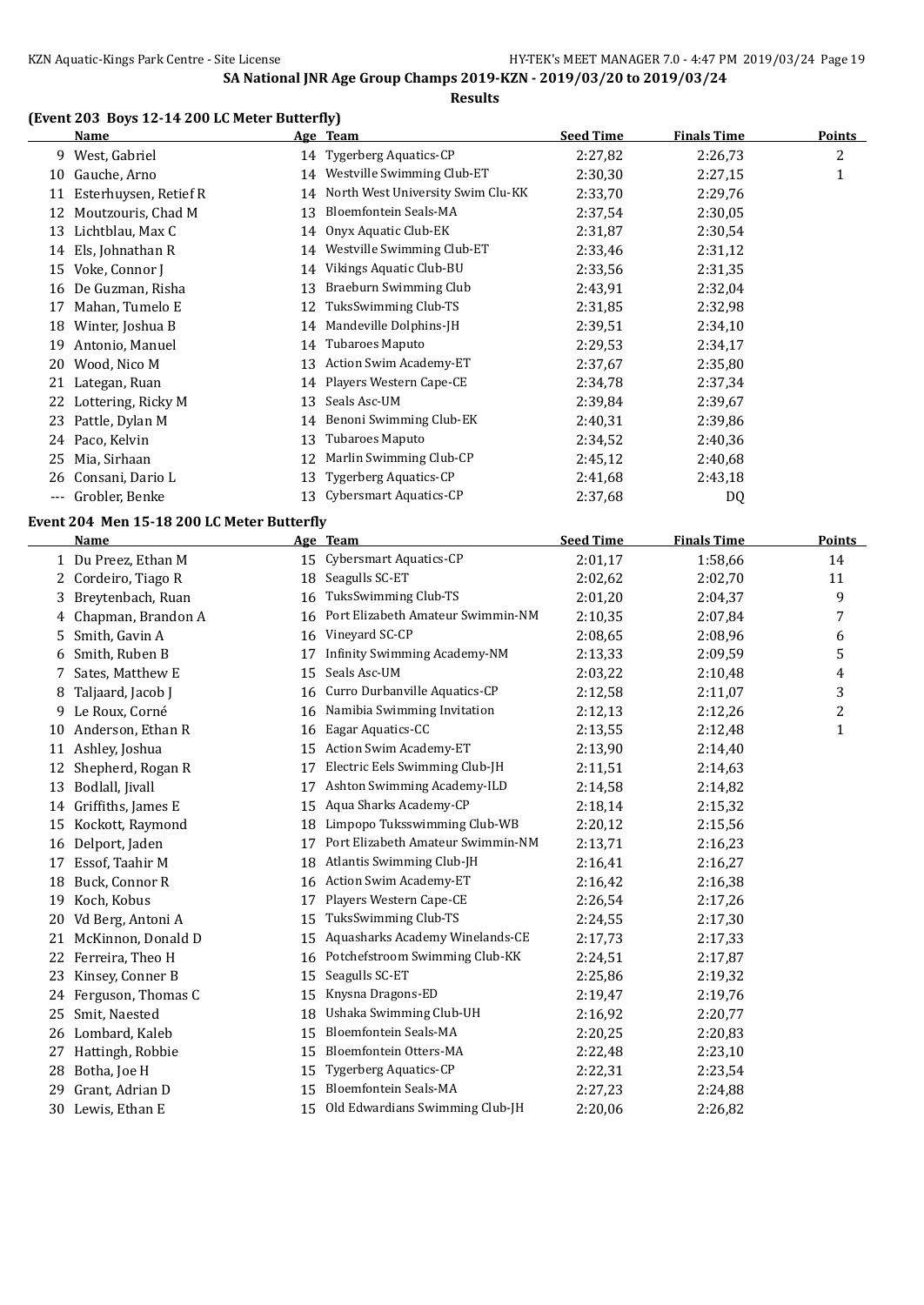|               | (Event 204 Men 15-18 200 LC Meter Butterfly)<br>Name       |    | Age Team                             | <b>Seed Time</b>   | <b>Finals Time</b> |   | <b>Points</b>  |
|---------------|------------------------------------------------------------|----|--------------------------------------|--------------------|--------------------|---|----------------|
|               | 31 Tayali, Quintin T                                       |    | 17 Zimbabwe Swimming Federation      | 2:22,90            | 2:29,90            |   |                |
|               | 32 Parry, Joshua J                                         |    | 15 Westville Swimming Club-ET        | 2:20,14            | 2:29,98            |   |                |
|               | --- Moodley, Jordan L                                      |    | 15 Seagulls SC-ET                    | 2:16,12            | DQ                 |   |                |
|               |                                                            |    |                                      |                    |                    |   |                |
|               | Event 205 Girls 12-14 200 LC Meter Butterfly               |    |                                      |                    |                    |   |                |
|               | <u>Name</u>                                                |    | Age Team                             | <b>Seed Time</b>   | <b>Finals Time</b> |   | <b>Points</b>  |
|               | 1 Christianson, Emma L                                     |    | 14 Action Swim Academy-ET            | 2:18,77            | 2:22,16            |   | 14             |
|               | 2 McMorran, Leigh                                          |    | 14 Aqua Athlete-JH                   | 2:33,15            | 2:22,26            |   | 11             |
|               | 3 Oosthuizen, Luchelle                                     |    | 14 Bloemfontein Otters-MA            | 2:29,44            | 2:22,93            |   | 9              |
|               | 4 Eland, Catherine A                                       |    | 14 Harlequins Aquatic Club-BU        | 2:42,36            | 2:25,85            |   | 7              |
| 5.            | Brown, Kelly-Ann                                           |    | 14 Seagulls SC-ET                    | 2:29,51            | 2:29,23            |   | 6              |
|               | 6 Campbell, Marnè                                          | 13 | <b>Tygerberg Aquatics-CP</b>         | 2:33,03            | 2:29,55            |   | 5              |
|               | 7 Els-Human, Colby                                         |    | 14 Infinity Swimming Academy-NM      | 2:35,33            | 2:39,70            |   | 4              |
|               | Event 206 Women 15-18 200 LC Meter Butterfly               |    |                                      |                    |                    |   |                |
|               | Name                                                       |    | Age Team                             | <b>Seed Time</b>   | <b>Finals Time</b> |   | <b>Points</b>  |
|               | 1 Coetzee, Dune                                            |    | 16 TuksSwimming Club-TS              | 2:11,71            | 2:12,32            |   | 14             |
|               | 2 Hearne, Trinity S                                        | 15 | <b>Tygerberg Aquatics-CP</b>         | 2:21,54            | 2:19,69            |   | 11             |
|               | 3 Antonopoulos, Carli T                                    | 18 | <b>Tygerberg Aquatics-CP</b>         | 2:20,21            | 2:21,15            |   | 9              |
|               | 4 Oliver, Tori C                                           | 16 | <b>Action Swim Academy-ET</b>        | 2:23,53            | 2:23,42            |   | 7              |
| 5.            | Liebenberg, Joanne                                         | 16 | Namibia Swimming Invitation          | 2:28,37            | 2:24,27            |   | 6              |
| 6             | Abrahams, Hanim                                            | 17 | Curro Durbanville Aquatics-CP        | 2:22,89            | 2:24,66            |   | 5              |
|               | 7 du Toit, Idelé                                           | 16 | Potchefstroom Swimming Club-KK       | 2:38,07            | 2:28,66            |   | 4              |
| 8             | Horne, Chloe A                                             | 16 | Seagulls SC-ET                       | 2:27,37            | 2:29,65            |   | 3              |
| 9             | Forsyth, Lauren C                                          |    | 18 Westville Swimming Club-ET        | 2:32,49            | 2:30,96            |   | $\overline{c}$ |
| 10            | Jacobs, Hannah P                                           | 15 | Dragons Swimming Club-JH             | 2:31,76            | 2:31,49            |   | 1              |
|               | 11 Green, Ashleigh M                                       | 18 | Seals Asc-UM                         | 2:34,40            | 2:34,04            |   |                |
|               | 12 Zwart, Kelly R                                          | 15 | Seals Asc-UM                         | 2:37,80            | 2:35,40            |   |                |
|               | 13 Van Jaarsveld, Sune                                     | 17 | TuksSwimming Club-TS                 | 2:34,34            | 2:44,39            |   |                |
|               | --- Cornelius, Chante'                                     |    | 17 Pretoria Aquatic Club-TS          | 2:30,66            | DQ                 |   |                |
|               | Event 207 Boys 12 & Under 50 LC Meter Breaststroke         |    |                                      |                    |                    |   |                |
|               | Name                                                       |    | Age Team                             | <b>Prelim Time</b> | <b>Finals Time</b> |   | Points         |
| <b>Finals</b> |                                                            |    |                                      |                    |                    |   |                |
|               | 1 Vd Heever, Andrè P                                       |    | 12 TuksSwimming Club-TS              | 34,25              | 34,02              |   | 14             |
|               | 2 Sivai, Jayden M                                          |    | 12 Aquanova Aquatic Club-BU          | 35,70              | 35,49              |   | 11             |
| 3             | Reinders, Connor                                           |    | 12 Bloemfontein Otters-MA            | 36,47              | 35,70              |   | 9              |
|               | 4 Britz, Carlo                                             | 12 | Port Elizabeth Amateur Swimmin-NM    | 36,56              | 36,30              |   | 7              |
| 5.            | Torricelli, Gianluca F                                     | 12 | Waterborn Swimming Club-JH           | 36,49              | 36,36              |   | 6              |
| 6             | Malan, Johan S                                             | 12 | Curro Durbanville Aquatics-CP        | 37,12              | 36,52              |   | 5              |
| 7             | Du Toit, Michal D                                          | 12 | TuksSwimming Club-TS                 | 36,98              | 36,98              |   | 4              |
| 8             | Kinsey, Callyn L                                           | 12 | Seagulls SC-ET                       | 37,47              | 37,04              |   | 3              |
| 9             | Ellis, Quinn                                               | 12 | Namibia Swimming Invitation          | 37,46              | 37,40              |   | 2              |
| 10            | Brice, Canaan J                                            |    | 12 Bloemfontein Seals-MA             | 37,89              | 38,34              |   | 1              |
|               |                                                            |    |                                      |                    |                    |   |                |
|               | Event 207 Boys 12 & Under 50 LC Meter Breaststroke<br>Name |    |                                      | <b>Seed Time</b>   | <b>Prelim Time</b> |   |                |
|               | <b>Preliminaries</b>                                       |    | Age Team                             |                    |                    |   |                |
|               | 1 Vd Heever, Andrè P                                       | 12 | TuksSwimming Club-TS                 | 35,64              | 34,25              | q |                |
|               | 2 Sivai, Jayden M                                          | 12 | Aquanova Aquatic Club-BU             | 36,49              | 35,70              | q |                |
|               | 3 Reinders, Connor                                         | 12 | Bloemfontein Otters-MA               | 38,60              | 36,47              | q |                |
| 4             | Torricelli, Gianluca F                                     | 12 | Waterborn Swimming Club-JH           | 42,24              | 36,49              |   |                |
|               | 5 Britz, Carlo                                             |    | 12 Port Elizabeth Amateur Swimmin-NM | 36,81              | 36,56              | q |                |
|               |                                                            |    |                                      |                    |                    | a |                |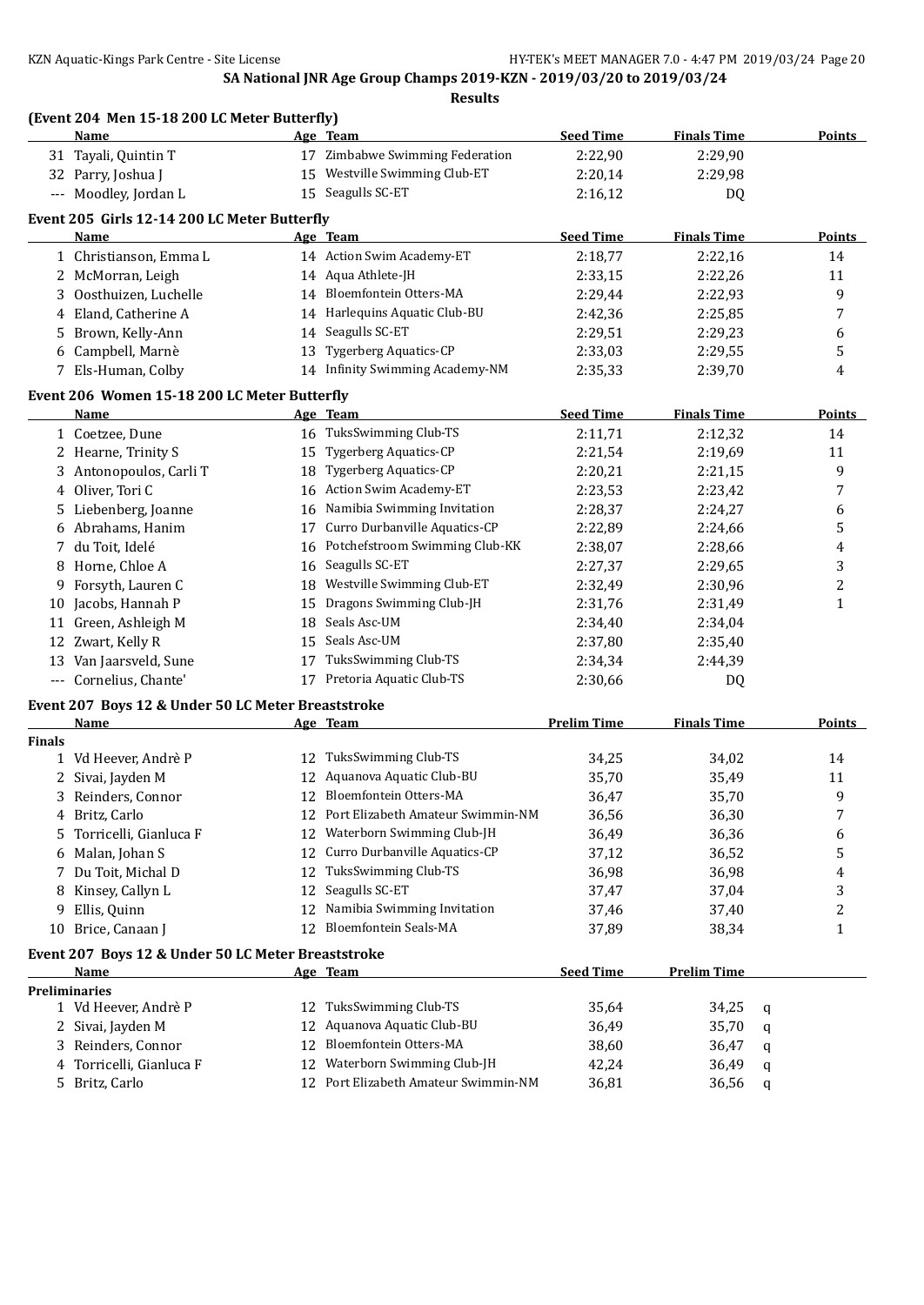**Results**

## **Preliminaries ... (Event 207 Boys 12 & Under 50 LC Meter Breaststroke)**

|               | Name                                                 |    | Age Team                            | <b>Seed Time</b>   | <b>Prelim Time</b> |   |               |
|---------------|------------------------------------------------------|----|-------------------------------------|--------------------|--------------------|---|---------------|
|               | 6 Du Toit, Michal D                                  |    | 12 TuksSwimming Club-TS             | 38,21              | 36,98              | q |               |
|               | 7 Malan, Johan S                                     | 12 | Curro Durbanville Aquatics-CP       | 37,28              | 37,12              | q |               |
|               | 8 Ellis, Quinn                                       | 12 | Namibia Swimming Invitation         | 36,73              | 37,46              | q |               |
|               | 9 Kinsey, Callyn L                                   | 12 | Seagulls SC-ET                      | 38,13              | 37,47              | q |               |
|               | 10 Brice, Canaan J                                   | 12 | Bloemfontein Seals-MA               | 37,65              | 37,89              | q |               |
| 11            | Kgomogadio, Yande Y                                  | 12 | TuksSwimming Club-TS                | 37,45              | 38,12              |   |               |
|               | 12 Allen, Matthew M                                  | 12 | Aces Swimming Club-ET               | 39,05              | 38,19              |   |               |
|               | 13 Adams, David B                                    | 11 | Flamingo Aquatic Academy-FB         | 40,53              | 38,25              |   |               |
|               | 14 Vd Merwe, Michael D                               | 12 | Quick Silver Swimming Academy-CP    | 38,55              | 38,55              |   |               |
|               | 15 Lee, Ho Won                                       | 11 | Vineyard SC-CP                      | 39,55              | 39,08              |   |               |
|               | 16 Dupont, Logan M                                   | 12 | Vineyard SC-CP                      | 39,36              | 39,46              |   |               |
|               | 17 Jones, Brogan M                                   | 11 | Benoni Swimming Club-EK             | 41,36              | 40,77              |   |               |
|               | 18 Potgieter, Ruan                                   | 12 | Eagar Aquatics-CC                   | 41,58              | 41,21              |   |               |
|               | 19 Theron, Vasco                                     |    | 12 Flamingo Aquatic Academy-FB      | 44,43              | 42,24              |   |               |
|               |                                                      |    |                                     |                    |                    |   |               |
|               | Event 207 Boys 13 Year Olds 50 LC Meter Breaststroke |    |                                     |                    |                    |   |               |
|               | Name                                                 |    | Age Team                            | <b>Prelim Time</b> | <b>Finals Time</b> |   | <b>Points</b> |
| <b>Finals</b> |                                                      |    |                                     |                    |                    |   |               |
|               | 1 Keylock, Kian C                                    | 13 | <b>Boksburg Aquatics Saints-EK</b>  | 31,85              | 31,03              |   | 14            |
|               | 2 Canjulo, Jose N                                    | 13 | Namibia Swimming Invitation         | 31,83              | 31,78              |   | 11            |
| 3             | Covill, Josh                                         | 13 | Zimbabwe Swimming Federation        | 32,27              | 32,43              |   | 9             |
|               | 4 Paterson, Ross C                                   | 13 | Action Swim Academy-ET              | 33,34              | 33,89              |   | 7             |
|               | 5 Van Rensburg, Sebastian                            | 13 | TuksSwimming Club-TS                | 33,98              | 33,94              |   | 6             |
| 6             | Lobo, Caio                                           | 13 | Clube Naval de Maputo               | 34,00              | 34,09              |   | 5             |
| 7             | Truter, Tom N                                        | 13 | Penguins Swimming Club-UM           | 33,24              | 34,17              |   | 4             |
| 8             | Le Roux, Ruan H                                      | 13 | <b>Infinity Swimming Academy-NM</b> | 34,80              | 34,64              |   | 3             |
| *9            | Cossa, Mario                                         | 13 | Clube Naval de Maputo               | 34,26              | 34,84              |   | 1.50          |
|               | *9 Waters, Zack L                                    | 13 | Swimlab Aquatic Academ-CP           | 34,64              | 34,84              |   | 1.50          |
|               | Event 207 Boys 13 Year Olds 50 LC Meter Breaststroke |    |                                     |                    |                    |   |               |
|               | Name                                                 |    | Age Team                            | <b>Seed Time</b>   | <b>Prelim Time</b> |   |               |
|               | <b>Preliminaries</b>                                 |    |                                     |                    |                    |   |               |
|               | 1 Canjulo, Jose N                                    | 13 | Namibia Swimming Invitation         | 32,22              | 31,83              | q |               |
|               | 2 Keylock, Kian C                                    | 13 | <b>Boksburg Aquatics Saints-EK</b>  | 32,55              | 31,85              | q |               |
|               | 3 Covill, Josh                                       | 13 | Zimbabwe Swimming Federation        | 33,57              | 32,27              | q |               |
|               | Truter, Tom N                                        | 13 | Penguins Swimming Club-UM           | 33,70              | 33,24              | q |               |
|               | 5 Paterson, Ross C                                   |    | 13 Action Swim Academy-ET           | 34,24              | 33,34              | q |               |
|               | 6 Van Rensburg, Sebastian                            |    | TuksSwimming Club-TS                | 34,38              | 33,98              | q |               |
|               | 7 Lobo, Caio                                         | 13 | Clube Naval de Maputo               | 34,34              | 34,00              | q |               |
| 8             | Cossa, Mario                                         | 13 | Clube Naval de Maputo               | 35,52              | 34,26              | q |               |
|               | 9 Waters, Zack L                                     | 13 | Swimlab Aquatic Academ-CP           | 36,55              | 34,64              | q |               |
| 10            | Le Roux, Ruan H                                      | 13 | Infinity Swimming Academy-NM        | 35,04              | 34,80              | q |               |
| 11            | Steyn, Stefan A                                      | 13 | Fish Eagle Aquatics-ED              | 35,21              | 34,81              |   |               |
| 12            | Wallace, Garron L                                    | 13 | Electric Eels Swimming Club-JH      | 35,83              | 35,39              |   |               |
| 13            | De Guzman, Risha                                     | 13 | Braeburn Swimming Club              | 35,38              | 35,45              |   |               |
|               | 14 Rolfe, Jethro                                     | 13 | <b>Blue Ocean Aquatics-UG</b>       | 36,60              | 35,54              |   |               |
| 15            | Huang, Eric                                          | 13 | Mandeville Dolphins-JH              | 37,86              | 35,62              |   |               |
| 16            | Louw, Ruan                                           | 13 | <b>Bull Sharks-MA</b>               | 37,00              | 35,65              |   |               |
| 17            | Rebelo, Ricardo                                      | 13 | TuksSwimming Club-TS                | 36,90              | 35,77              |   |               |
|               | Shoshore, Rangi S                                    | 13 | Crusaders Swimming Club-JH          |                    | 35,78              |   |               |
| 18            | 19 De Clerck, Dean                                   | 13 | Players Swimming Club-TS            | 35,19<br>36,40     | 35,99              |   |               |
|               |                                                      |    |                                     |                    |                    |   |               |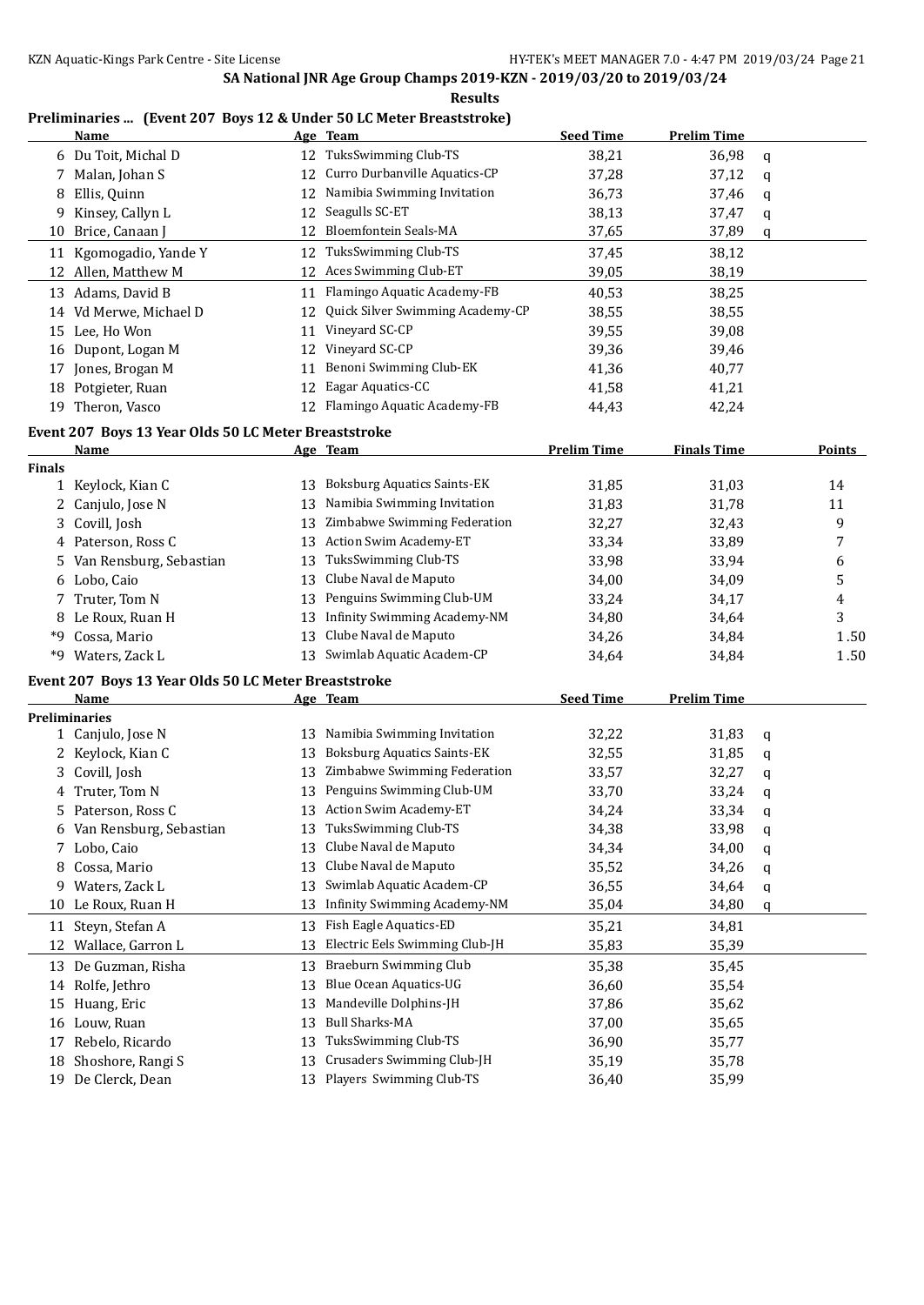| <b>Results</b> |                                                      |    |                                                                                   |                    |                    |   |               |
|----------------|------------------------------------------------------|----|-----------------------------------------------------------------------------------|--------------------|--------------------|---|---------------|
|                | Name                                                 |    | Preliminaries  (Event 207 Boys 13 Year Olds 50 LC Meter Breaststroke)<br>Age Team | <b>Seed Time</b>   | <b>Prelim Time</b> |   |               |
|                | 20 Hendricks, Robert A                               |    | 13 Royal Swimming Academy-ED                                                      | 36,26              | 36,05              |   |               |
|                | 21 Eaton, Jarden D                                   |    | 13 Crusaders Swimming Club-JH                                                     | 37,96              | 36,21              |   |               |
|                | 22 Coetzee, Liam                                     |    | 13 Aquasharks Academy Winelands-CE                                                | 37,36              | 36,29              |   |               |
|                | 23 Carrol, Matt                                      | 13 | <b>Blouberg Marlins-CP</b>                                                        | 37,72              | 36,70              |   |               |
|                | 24 Nkunzi, Awande                                    | 13 | Seagulls SC-ET                                                                    | 37,63              | 36,76              |   |               |
| 25             | Smit, Byron G                                        | 13 | Dynamo Aquatics Eku-EK                                                            | 38,14              | 36,78              |   |               |
|                | 26 Wood, Nico M                                      | 13 | Action Swim Academy-ET                                                            | 38,44              | 36,82              |   |               |
| 27             | Gross-Mitchell, Travis K                             | 13 | Seagulls SC-ET                                                                    | 36,70              | 36,96              |   |               |
|                | 28 Spence, Jamie L                                   | 13 | <b>Action Swim Academy-ET</b>                                                     | 36,31              | 37,13              |   |               |
|                | 29 Smithers, Lukas N                                 | 13 | Aquazone Swim Club-ET                                                             | 39,07              | 38,55              |   |               |
| 30             | Mwipikeni, Paul                                      | 13 | Zimbabwe Swimming Federation                                                      | 39,04              | 38,97              |   |               |
|                | 31 Caldwell, Matt D                                  | 13 | Dragons Swimming Club-JH                                                          | 40,73              | 39,25              |   |               |
|                | --- Grobler, Benke                                   |    | 13 Cybersmart Aquatics-CP                                                         | 36,29              | DQ                 |   |               |
|                | Event 207 Boys 14 Year Olds 50 LC Meter Breaststroke |    |                                                                                   |                    |                    |   |               |
|                | <u>Name</u>                                          |    | Age Team                                                                          | <b>Prelim Time</b> | <b>Finals Time</b> |   | <b>Points</b> |
| <b>Finals</b>  |                                                      |    |                                                                                   |                    |                    |   |               |
|                | 1 Coetzé, Pieter T                                   |    | 14 Otters Rustenburg-NW                                                           | 31,18              | 30,79              |   | 14            |
|                | 2 Werrett, Cory                                      |    | 14 Zimbabwe Swimming Federation                                                   | 32,07              | 31,55              |   | 11            |
| 3              | Zasas, Ryan                                          |    | 14 Waterborn Swimming Club-JH                                                     | 32,22              | 31,80              |   | 9             |
|                | 4 Aromin, Ozzy L                                     |    | 14 Action Swim Academy-ET                                                         | 32,16              | 31,81              |   | 7             |
| 5.             | Denyer, Jordan T                                     |    | 14 Infinity Swimming Academy-NM                                                   | 32,32              | 32,02              |   | 6             |
|                | 6 Elstadt, Luard                                     |    | 14 Fish Eagle Aquatics-ED                                                         | 32,03              | 32,16              |   | 5             |
|                | 7 Villet, Tommy H                                    |    | 14 Flamingo Aquatic Academy-FB                                                    | 32,78              | 32,32              |   | 4             |
|                | 8 Roos, Willem W                                     |    | 14 TuksSwimming Club-TS                                                           | 32,78              | 32,89              |   | 3             |
| 9              | Govender, Craydon C                                  |    | 14 North Durban Swim Academy-ET                                                   | 33,53              | 33,14              |   | 2             |
|                | 10 Clark, Keenan                                     |    | 14 TuksSwimming Club-TS                                                           | 32,93              | 33,16              |   | $\mathbf{1}$  |
|                | Event 207 Boys 14 Year Olds 50 LC Meter Breaststroke |    |                                                                                   |                    |                    |   |               |
|                | Name                                                 |    | Age Team                                                                          | <b>Seed Time</b>   | <b>Prelim Time</b> |   |               |
|                | <b>Preliminaries</b>                                 |    |                                                                                   |                    |                    |   |               |
|                | 1 Coetzé, Pieter T                                   |    | 14 Otters Rustenburg-NW                                                           | 32,27              | 31,18              | q |               |
|                | 2 Elstadt, Luard                                     |    | 14 Fish Eagle Aquatics-ED                                                         | 32,04              | 32,03              | q |               |
|                | 3 Werrett, Cory                                      |    | 14 Zimbabwe Swimming Federation                                                   | 31,49              | 32,07              | q |               |
|                | 4 Aromin, Ozzy L                                     |    | 14 Action Swim Academy-ET                                                         | 32,22              | 32,16              | q |               |
|                | 5 Zasas, Ryan                                        |    | 14 Waterborn Swimming Club-JH                                                     | 32,43              | 32,22              | q |               |
|                | 6 Denyer, Jordan T                                   |    | 14 Infinity Swimming Academy-NM                                                   | 31,41              | 32,32              | q |               |
|                | *7 Villet, Tommy H                                   |    | 14 Flamingo Aquatic Academy-FB                                                    | 33,78              | 32,78              | q |               |
| *7             | Roos, Willem W                                       | 14 | TuksSwimming Club-TS                                                              | 33,30              | 32,78              | q |               |
| 9              | Clark, Keenan                                        | 14 | TuksSwimming Club-TS                                                              | 33,52              | 32,93              | q |               |
|                | 10 Haswell, Joshua D                                 |    | 14 Action Swim Academy-ET                                                         | 34,16              | 33,53              | q |               |
|                | 11 Govender, Craydon C                               |    | 14 North Durban Swim Academy-ET                                                   | 33,10              | 33,53              |   |               |
| 12             | Baker, Daniel E                                      |    | 14 Benoni Swimming Club-EK                                                        | 33,68              | 33,83              |   |               |
|                | 13 Louw, Andro                                       |    | 14 Bull Sharks-MA                                                                 | 33,61              | 33,84              |   |               |
| 14             | Burger, Mikah K                                      |    | 14 Namibia Swimming Invitation                                                    | 32,44              | 33,85              |   |               |
| 15             | Nel, Markus A                                        | 14 | TuksSwimming Club-TS                                                              | 34,27              | 33,87              |   |               |
| 16             | Renze, Ethan                                         |    | 14 Port Elizabeth Amateur Swimmin-NM                                              | 33,97              | 33,91              |   |               |
| 17             | Buret, Bryce                                         |    | 14 Harlequins Aquatic Club-BU                                                     | 37,04              | 34,14              |   |               |
| 18             | Du Preez, Edrich                                     |    | 14 Linrand Swimming Club-JH                                                       | 34,51              | 34,54              |   |               |
| 19             | Brits, Tristan                                       |    | 14 Lottering Aquatics-WB                                                          | 36,20              | 34,88              |   |               |
| 20             | Braithwaite, Gregory D                               |    | 14 Penguins Swimming Club-UM                                                      | 34,74              | 34,94              |   |               |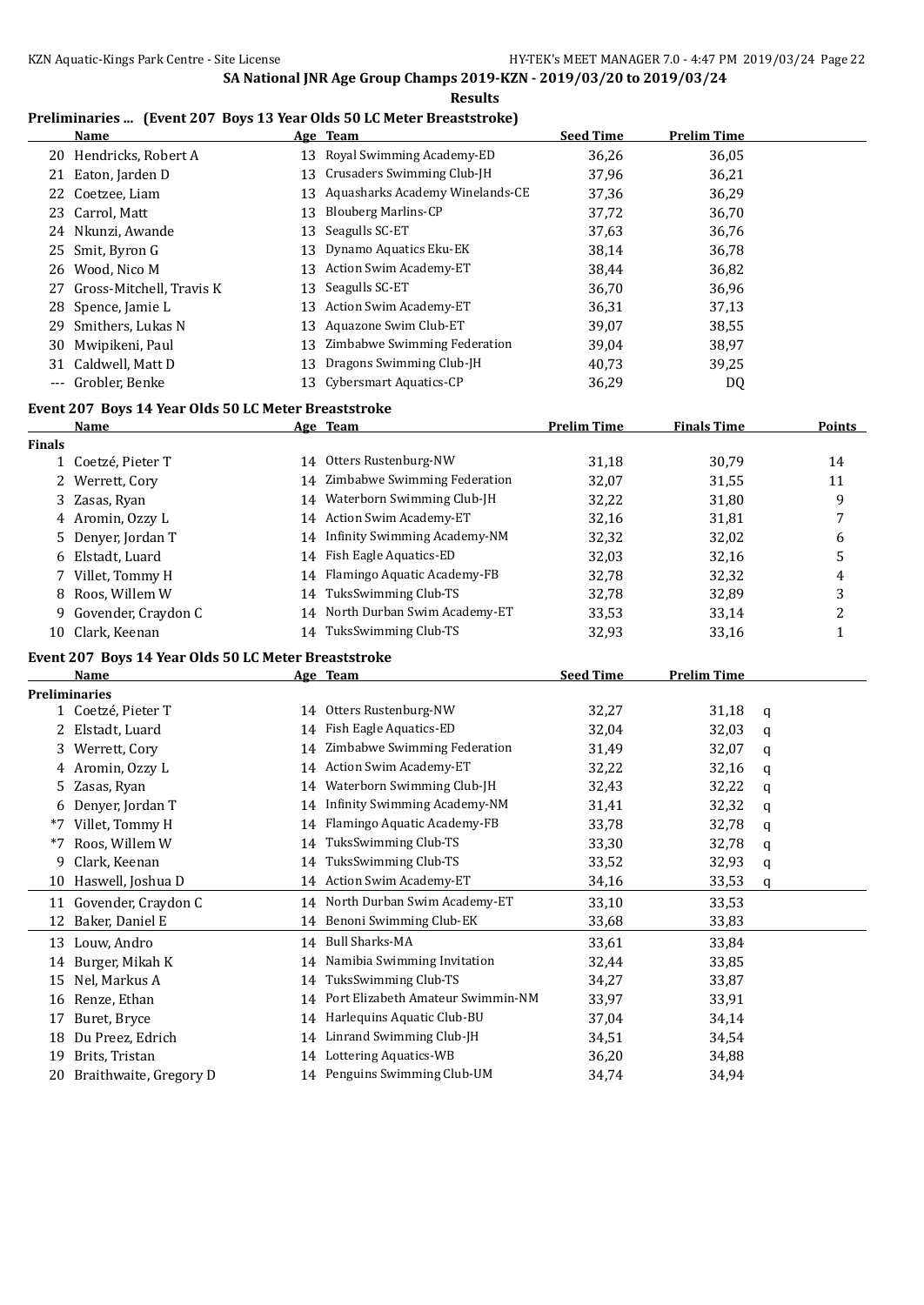#### **Results**

## **Preliminaries ... (Event 207 Boys 14 Year Olds 50 LC Meter Breaststroke)**

|               | <b>Name</b>                                         |    | Age Team                            | <b>Seed Time</b>   | <b>Prelim Time</b> |   |                |
|---------------|-----------------------------------------------------|----|-------------------------------------|--------------------|--------------------|---|----------------|
|               | 21 Den Haan, Adriaan                                | 14 | Quick Silver Swimming Academy-CP    | 35,80              | 35,01              |   |                |
|               | 22 Maharaj, Yasheer                                 | 14 | Bayview Swimming Club-ET            | 35,60              | 35,12              |   |                |
|               | 23 Scheepers, Miguel                                | 14 | Beavers Swim Club-ET                | 34,96              | 35,41              |   |                |
|               | *24 Witthuhn, Josh M                                | 14 | <b>Infinity Swimming Academy-NM</b> | 36,19              | 35,51              |   |                |
|               | *24 McLeary, James H                                | 14 | <b>Champion Swimming Club-TS</b>    | 34,68              | 35,51              |   |                |
|               | 26 Liu, Benny                                       | 14 | <b>Bloemfontein Seals-MA</b>        | 36,16              | 35,63              |   |                |
| 27            | Eales, Clinton M                                    | 14 | <b>Infinity Swimming Academy-NM</b> | 38,48              | 35,65              |   |                |
| 28            | De Jager, Christopher                               | 14 | Namibia Swimming Invitation         | 36,40              | 35,74              |   |                |
| 29            | van Zyl, Stephan J                                  | 14 | Upington Swemklub-ZM                | 36,57              | 36,17              |   |                |
| 30            | Strydom, Benno W                                    | 14 | Pretoria Aquatic Club-TS            | 38,00              | 36,52              |   |                |
|               | 31 Balfour, Joshua D                                | 14 | Westville Swimming Club-ET          | 36,23              | 36,74              |   |                |
|               | 32 Bester, Wihan                                    | 14 | <b>Tygerberg Aquatics-CP</b>        | 36,15              | 36,84              |   |                |
|               | 33 Manson, Ty G                                     | 14 | Dragons Swimming Club-JH            | 38,74              | 38,95              |   |                |
|               | 34 Dutiro, Tambai M                                 |    | 14 Esp Kempton Park-EK              | 38,58              | 39,36              |   |                |
|               | 35 Bornman, Aiden                                   |    | 14 Boksburg Aquatics Saints-EK      | 40,97              | 39,81              |   |                |
|               |                                                     |    |                                     |                    |                    |   |                |
|               | Event 207 Men 15 Year Olds 50 LC Meter Breaststroke |    |                                     |                    | <b>Finals Time</b> |   | <b>Points</b>  |
| <b>Finals</b> | <u>Name</u>                                         |    | Age Team                            | <b>Prelim Time</b> |                    |   |                |
|               | 1 Sates, Matthew E                                  | 15 | Seals Asc-UM                        | 30,46              | 30,19              |   | 14             |
|               | 2 Holtzhausen, Luca D                               | 15 | Seagulls SC-ET                      | 30,63              | 30,35              |   | 11             |
| 3             | Staines, Jaiden                                     | 15 | <b>Boksburg Aquatics Saints-EK</b>  | 30,70              | 30,36              |   | 9              |
|               | 4 Randle, Matthew J                                 | 15 | TuksSwimming Club-TS                | 31,17              | 30,44              |   | 7              |
|               | 5 Heslop, Jonathan V                                | 15 | TuksSwimming Club-TS                | 32,04              | 31,55              |   | 6              |
|               | Lawrence, Matthew                                   | 15 | Clube Naval de Maputo               | 31,68              | 31,90              |   | 5              |
| 6             |                                                     |    | TuksSwimming Club-TS                |                    |                    |   |                |
| 7             | Snyman, Conrad                                      | 15 | Bloemfontein Otters-MA              | 32,44              | 32,15              |   | 4              |
| 8             | Santos, Fabio A                                     | 15 | University of Stellenbosch-CE       | 32,52              | 32,18              |   | 3              |
| 9             | Truter, Petrus C                                    | 15 |                                     | 32,58              | 32,48              |   | $\overline{c}$ |
|               | 10 Lange, Oliva N                                   |    | 15 Aquabear Swimming Club-NM        | 32,54              | 32,49              |   | $\mathbf{1}$   |
|               | Event 207 Men 15 Year Olds 50 LC Meter Breaststroke |    |                                     |                    |                    |   |                |
|               | Name                                                |    | Age Team                            | <b>Seed Time</b>   | <b>Prelim Time</b> |   |                |
|               | <b>Preliminaries</b>                                |    |                                     |                    |                    |   |                |
|               | 1 Sates, Matthew E                                  |    | 15 Seals Asc-UM                     | 30,12              | 30,46              | q |                |
|               | 2 Holtzhausen, Luca D                               | 15 | Seagulls SC-ET                      | 30,36              | 30,63              | q |                |
|               | 3 Staines, Jaiden                                   |    | 15 Boksburg Aquatics Saints-EK      | 30,77              | 30,70              | q |                |
|               | 4 Randle, Matthew J                                 |    | 15 TuksSwimming Club-TS             | 30,81              | 31,17              | q |                |
|               | 5 Lawrence, Matthew                                 |    | 15 Clube Naval de Maputo            | 29,44              | 31,68              | q |                |
|               | 6 Heslop, Jonathan V                                | 15 | TuksSwimming Club-TS                | 32,07              | 32,04              | q |                |
| 7             | Snyman, Conrad                                      | 15 | TuksSwimming Club-TS                | 33,00              | 32,44              | q |                |
| 8             | Santos, Fabio A                                     | 15 | Bloemfontein Otters-MA              | 32,12              | 32,52              | q |                |
| 9.            | Lange, Oliva N                                      | 15 | Aquabear Swimming Club-NM           | 33,09              | 32,54              | q |                |
| 10            | Truter, Petrus C                                    | 15 | University of Stellenbosch-CE       | 32,95              | 32,58              | q |                |
|               | 11 White, Kyle                                      | 15 | <b>Infinity Swimming Academy-NM</b> | 32,75              | 32,97              |   |                |
| 12            | Smith, James A                                      | 15 | TuksSwimming Club-TS                | 33,62              | 32,98              |   |                |
| 13            | Bender, Ethan                                       | 15 | Ushaka Swimming Club-UH             | 33,45              | 33,00              |   |                |
|               | *14 Lombard, Rian A                                 | 15 | Welkom Aquatics-FD                  | 33,26              | 33,18              |   |                |
|               | *14 Tarr, Aaron                                     | 15 | Westville Swimming Club-ET          | 34,00              | 33,18              |   |                |
| 16            | Singh, Shiragh R                                    | 15 | Westville Swimming Club-ET          | 32,89              | 33,27              |   |                |
| 17            | Lea, Myles D                                        | 15 | Westville Swimming Club-ET          | 24,56              | 34,12              |   |                |
|               | 18 Caldwell, Adrian R                               |    | 15 Active Aquatics-JH               | 35,72              | 34,43              |   |                |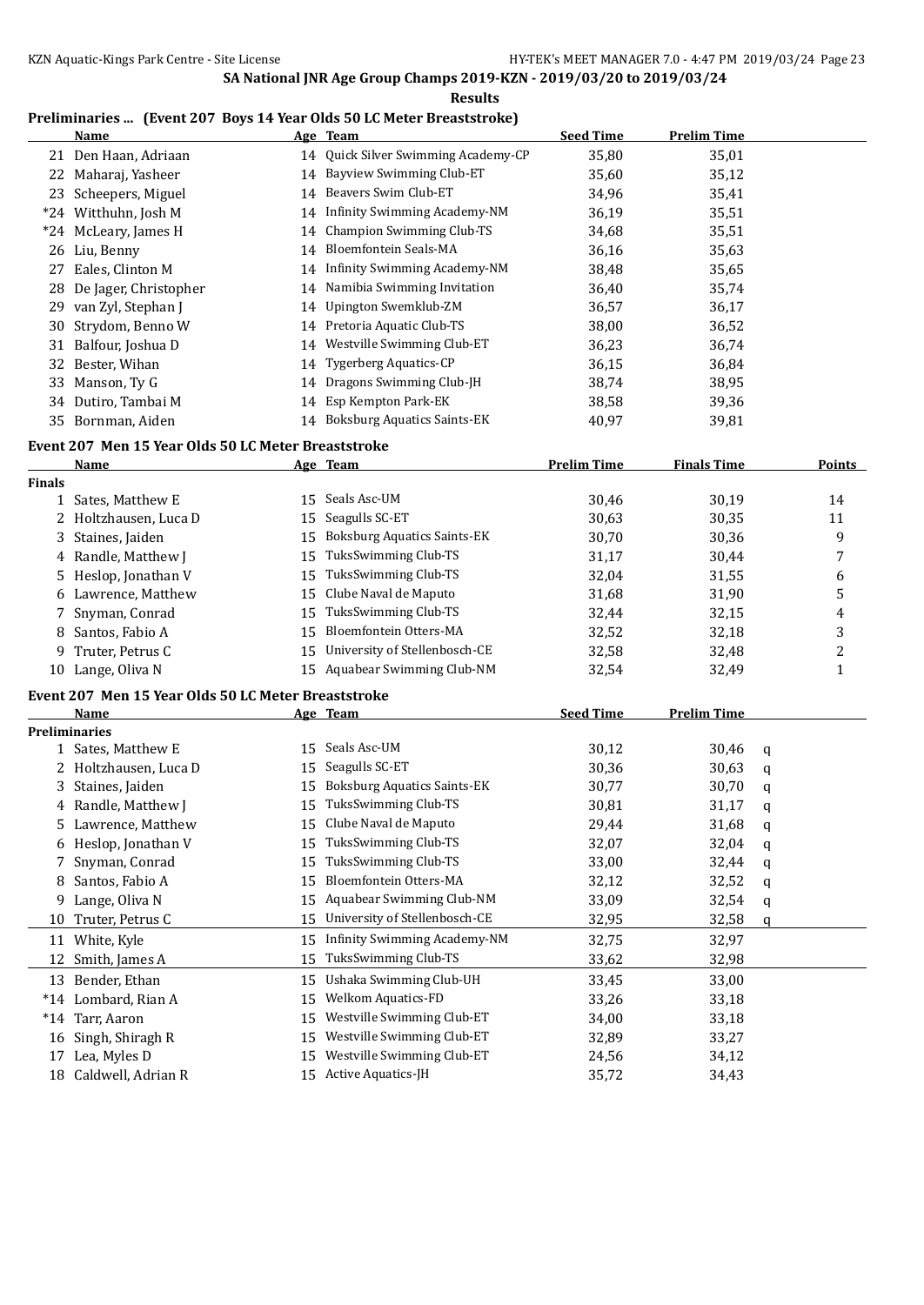**Results**

## **Preliminaries ... (Event 207 Men 15 Year Olds 50 LC Meter Breaststroke)**

|               | Name                                                |    | Age Team                          | <b>Seed Time</b>   | <b>Prelim Time</b> |                         |
|---------------|-----------------------------------------------------|----|-----------------------------------|--------------------|--------------------|-------------------------|
|               | 19 Wolmarans, Gideon J                              |    | 15 Lebone II Aquatic Club-BP      | 34,60              | 34,48              |                         |
| 20            | Jerg, Connor                                        | 15 | Aquazone Swim Club-ET             | 34,50              | 34,54              |                         |
| 21            | Gillespie, Joshua A                                 | 15 | Dynamo Aquatics Eku-EK            | 34,97              | 34,72              |                         |
| 22            | Lotter, Jordan G                                    | 15 | Dragons Swimming Club-JH          | 34,77              | 34,83              |                         |
| 23            | Delport, Pieter A                                   | 15 | Bloemfontein Seals-MA             | 35,75              | 34,95              |                         |
|               | 24 Grant, Adrian D                                  | 15 | <b>Bloemfontein Seals-MA</b>      | 35,62              | 35,37              |                         |
| 25            | Parry, Joshua J                                     | 15 | Westville Swimming Club-ET        | 34,15              | 35,39              |                         |
|               | 26 Sproule, Luke E                                  |    | 15 Dragons Swimming Club-JH       | 38,11              | 35,93              |                         |
|               | Event 207 Men 16 Year Olds 50 LC Meter Breaststroke |    |                                   |                    |                    |                         |
|               | <b>Name</b>                                         |    | Age Team                          | <b>Prelim Time</b> | <b>Finals Time</b> | <b>Points</b>           |
| <b>Finals</b> |                                                     |    |                                   |                    |                    |                         |
|               | 1 De Waal, Luan                                     | 16 | <b>Bloemfontein Seals-MA</b>      | 29,70              | 29,57              | 14                      |
|               | 2 Armon, Jacob                                      | 16 | Seals Asc-UM                      | 31,22              | 30,54              | 11                      |
| 3             | Slabber, Luke T                                     | 16 | Vineyard SC-CP                    | 30,79              | 30,66              | 9                       |
|               | 4 Smit, Wian                                        | 16 | TuksSwimming Club-TS              | 30,80              | 30,67              | 7                       |
| 5             | Koekemoer, Ethan M                                  | 16 | Aquazone Swim Club-ET             | 30,89              | 30,90              | 6                       |
| 6             | Hanlon, Luke H                                      | 16 | Waterborn Swimming Club-JH        | 31,58              | 31,04              | 5                       |
| 7             | Terblanche, Jakobus P                               | 16 | Guppie Tigers Swimming Club-EZ    | 31,57              | 31,46              | $\overline{\mathbf{4}}$ |
| 8             | Van Heerden, Chris                                  | 16 | Seals Asc-UM                      | 31,64              | 31,48              | 3                       |
|               | 9 Uys, Juandré                                      | 16 | North West University Swim Clu-KK | 31,70              | 31,65              | $\overline{c}$          |
|               | 10 Weyermuller, Jaron                               | 16 | Ushaka Swimming Club-UH           | 31,78              | 32,30              | $\mathbf{1}$            |
|               |                                                     |    |                                   |                    |                    |                         |
|               | Event 207 Men 16 Year Olds 50 LC Meter Breaststroke |    |                                   |                    |                    |                         |
|               | Name                                                |    | Age Team                          | <b>Seed Time</b>   | <b>Prelim Time</b> |                         |
|               | <b>Preliminaries</b>                                |    | <b>Bloemfontein Seals-MA</b>      |                    |                    |                         |
|               | 1 De Waal, Luan                                     | 16 | Vineyard SC-CP                    | 30,20              | 29,70<br>q         |                         |
|               | 2 Slabber, Luke T                                   | 16 | TuksSwimming Club-TS              | 31,30              | 30,79<br>q         |                         |
| 3             | Smit, Wian                                          | 16 | Aquazone Swim Club-ET             | 30,73              | 30,80<br>q         |                         |
| 4             | Koekemoer, Ethan M                                  | 16 | Seals Asc-UM                      | 30,78              | 30,89<br>q         |                         |
| 5.            | Armon, Jacob                                        | 16 | Guppie Tigers Swimming Club-EZ    | 30,51              | 31,22<br>q         |                         |
| 6             | Terblanche, Jakobus P                               | 16 | Waterborn Swimming Club-JH        | 31,79              | 31,57<br>q         |                         |
| 7             | Hanlon, Luke H                                      | 16 | Seals Asc-UM                      | 31,05              | 31,58<br>q         |                         |
| 8             | Van Heerden, Chris                                  | 16 |                                   | 31,12              | 31,64<br>q         |                         |
|               | 9 Uys, Juandré                                      | 16 | North West University Swim Clu-KK | 32,69              | 31,70<br>q         |                         |
|               | 10 Weyermuller, Jaron                               |    | 16 Ushaka Swimming Club-UH        | 32,17              | 31,78<br>q         |                         |
|               | 11 Slabbert, Eric S                                 |    | 16 Players Western Cape-CE        | 31,89              | 31,90              |                         |
| ΙZ            | McKonie, Joash                                      |    | 16 Zimbabwe Swimming Federation   | 32,52              | 31,97              |                         |
| 13            | Klynhans, Tyron B                                   | 16 | Aquazone Swim Club-ET             | 31,96              | 32,00              |                         |
|               | *14 Lee, Won Hee                                    | 16 | Vineyard SC-CP                    | 32,58              | 32,03              |                         |
|               | *14 Steyn, Adriaan                                  | 16 | Aqua Athlete-JH                   | 32,17              | 32,03              |                         |
|               | 16 Fischer, Ethan                                   | 16 | Dmss Gators Swimming Club         | 31,67              | 32,31              |                         |
| 17            | Smith, Mathew T                                     | 16 | Westville Swimming Club-ET        | 34,22              | 32,37              |                         |
| 18            | Viljoen, Adriaan                                    | 16 | Aquasharks Academy Winelands-CE   | 32,31              | 32,58              |                         |
| 19            | Simpson, Matthew                                    | 16 | Aqua Athlete-JH                   | 32,97              | 32,67              |                         |
| 20            | Andrew, Matthew                                     | 16 | Midwit Uniswim-NG                 | 33,60              | 33,02              |                         |
| 21            | Vd Merwe, Rieghardt A                               | 16 | Waterborn Swimming Club-JH        | 33,95              | 33,19              |                         |
| 22            | Pretorius, Willem                                   | 16 | Bloemfontein Otters-MA            | 32,11              | 33,24              |                         |
| 23            | Mostert, Zian Z                                     | 16 | TuksSwimming Club-TS              | 33,10              | 33,37              |                         |
|               | 24 Naidoo, Kaydn K                                  | 16 | Beavers Swim Club-ET              | 34,66              | 33,51              |                         |
|               | 25 Oosthuizen, Martin S                             | 16 | Namibia Swimming Invitation       | 33,51              | 33,96              |                         |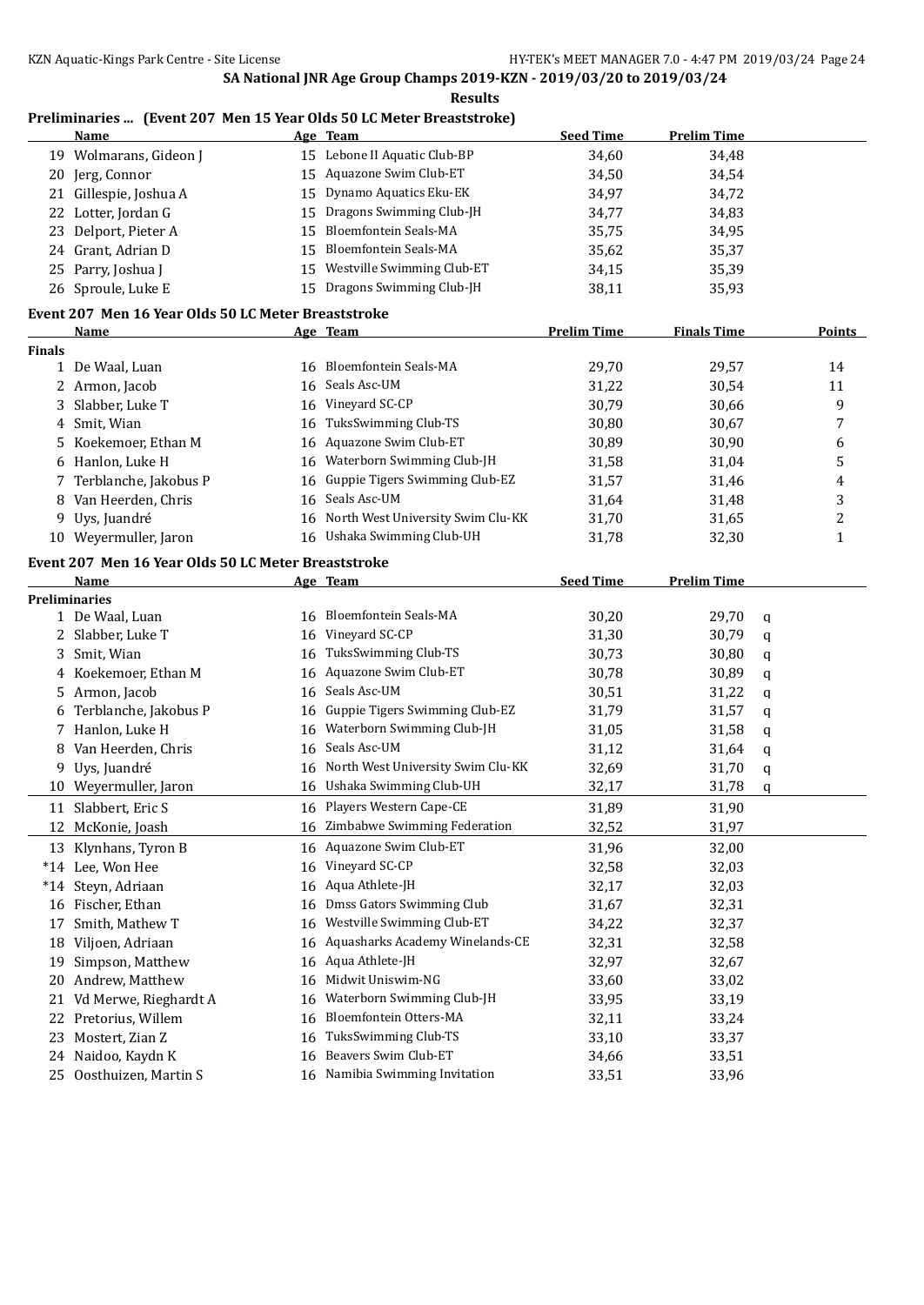**Results**

#### **Event 207 Men 17-18 50 LC Meter Breaststroke**

|               | <b>Name</b>                                  |    | Age Team                           | <b>Prelim Time</b> | <b>Finals Time</b> |   | <b>Points</b> |  |  |
|---------------|----------------------------------------------|----|------------------------------------|--------------------|--------------------|---|---------------|--|--|
| <b>Finals</b> |                                              |    |                                    |                    |                    |   |               |  |  |
|               | 1 Robinson, Adrian                           | 18 | TuksSwimming Club-TS               | 29,26              | 29,16              |   | 14            |  |  |
|               | 2 Hamilton, Joshua                           | 17 | Bloemfontein Seals-MA              | 29,62              | 29,41              |   | 11            |  |  |
| 3             | Wantenaar, Ronan Z                           | 18 | Namibia Swimming Invitation        | 30,00              | 29,52              |   | 9             |  |  |
| 4             | Emslie, Joshua D                             | 17 | Vikings Aquatic Club-BU            | 29,62              | 29,58              |   | 7             |  |  |
| 5             | Deans, Michael B                             | 17 | Waterborn Swimming Club-JH         | 29,39              | 29,90              |   | 6             |  |  |
| 6             | Seyffert, JP P                               | 17 | <b>Bloemfontein Seals-MA</b>       | 30,03              | 30,12              |   | 5             |  |  |
| 7             | Royle, Jordan R                              | 18 | Infinity Swimming Academy-NM       | 30,41              | 30,41              |   | 4             |  |  |
| 8             | Bridger, Jon                                 | 18 | Seagulls SC-ET                     | 30,27              | 30,51              |   | 3             |  |  |
| 9             | Jacoby, Aaron                                | 18 | Beavers Swim Club-ET               | 30,54              | 30,60              |   | 2             |  |  |
|               | 10 Hassim, Rais                              | 18 | Waterborn Swimming Club-JH         | 30,28              | 30,71              |   | $\mathbf{1}$  |  |  |
|               | Event 207 Men 17-18 50 LC Meter Breaststroke |    |                                    |                    |                    |   |               |  |  |
|               | Name                                         |    | <u>Age Team</u>                    | <b>Seed Time</b>   | <b>Prelim Time</b> |   |               |  |  |
|               | <b>Preliminaries</b>                         |    |                                    |                    |                    |   |               |  |  |
|               | 1 Robinson, Adrian                           | 18 | TuksSwimming Club-TS               | 29,35              | 29,26              | q |               |  |  |
|               | 2 Deans, Michael B                           | 17 | Waterborn Swimming Club-JH         | 29,83              | 29,39              | q |               |  |  |
| $*3$          | Hamilton, Joshua                             | 17 | Bloemfontein Seals-MA              | 30,07              | 29,62              | q |               |  |  |
| *3            | Emslie, Joshua D                             | 17 | Vikings Aquatic Club-BU            | 29,32              | 29,62              | q |               |  |  |
| 5             | Wantenaar, Ronan Z                           | 18 | Namibia Swimming Invitation        | 29,47              | 30,00              | q |               |  |  |
| 6             | Seyffert, JP P                               | 17 | <b>Bloemfontein Seals-MA</b>       | 30,39              | 30,03              | q |               |  |  |
| 7             | Bridger, Jon                                 | 18 | Seagulls SC-ET                     | 30,38              | 30,27              | q |               |  |  |
| 8             | Hassim, Rais                                 | 18 | Waterborn Swimming Club-JH         | 31,03              | 30,28              | q |               |  |  |
| 9             | Royle, Jordan R                              | 18 | Infinity Swimming Academy-NM       | 30,20              | 30,41              | q |               |  |  |
| 10            | Jacoby, Aaron                                | 18 | Beavers Swim Club-ET               | 30,70              | 30,54              | q |               |  |  |
| 11            | Walker, Sebastian L                          | 17 | Waterborn Swimming Club-JH         | 31,15              | 30,61              |   |               |  |  |
| 12            | Ngcobo, Sabusiswa L                          | 18 | Mandeville Dolphins-JH             | 30,86              | 30,62              |   |               |  |  |
| 13            | Matthews, Cameron K                          | 18 | Mandeville Dolphins-JH             | 29,20              | 30,70              |   |               |  |  |
| 14            | Malan, Jacques                               | 17 | Alcatraz Swimming Club-TS          | 30,21              | 30,73              |   |               |  |  |
| 15            | Fourie, Damian J                             | 17 | Ultimate Swim Club-BU              | 31,16              | 30,84              |   |               |  |  |
| 16            | Hanaczeck Kruger, Ruan                       | 17 | Shamu Swimming Club-MP             | 30,53              | 30,95              |   |               |  |  |
| 17            | Buffel, Tyler J                              | 17 | Waterborn Swimming Club-JH         | 30,92              | 31,18              |   |               |  |  |
| 18            | Vd Lingen, Kadin R                           | 18 | Pretoria Aquatic Club-TS           | 30,86              | 31,32              |   |               |  |  |
| 19            | Muth, Hendrich                               | 17 | Pretoria Aquatic Club-TS           | 31,04              | 31,46              |   |               |  |  |
| 20            | McKenzie, Kyle T                             | 18 | Esp Kempton Park-EK                | 31,64              | 31,68              |   |               |  |  |
|               | 21 Nel, Josh                                 | 17 | Old Edwardians Swimming Club-JH    | 31,77              | 31,75              |   |               |  |  |
| 22            | McGrath, Rourke A                            | 18 | North Durban Swim Academy-ET       | 31,79              | 31,84              |   |               |  |  |
|               | *23 Luus, Chris                              | 17 | Royal Fins Aquatics-TS             | 31,75              | 31,86              |   |               |  |  |
| *23           | Kilian, Henri J                              | 17 | TuksSwimming Club-TS               | 31,20              | 31,86              |   |               |  |  |
| 25            | Njoroge, Tully R                             | 17 | Electric Eels Swimming Club-JH     | 32,09              | 31,94              |   |               |  |  |
| $*26$         | Steyn, Corrie                                | 17 | Bloemfontein Seals-MA              | 32,03              | 32,00              |   |               |  |  |
|               | *26 Geere, Michael                           | 17 | Sandton Seals-JH                   | 31,92              | 32,00              |   |               |  |  |
| 28            | Tayali, Quintin T                            | 17 | Zimbabwe Swimming Federation       | 32,84              | 32,33              |   |               |  |  |
| 29            | Pretorius, Divan                             | 18 | <b>Boksburg Aquatics Saints-EK</b> | 32,68              | 32,41              |   |               |  |  |
| 30            | Lategan, Deorg                               | 18 | Players Swimming Club-TS           | 32,22              | 32,82              |   |               |  |  |
| 31            | Esterhuyse, Michael C                        | 17 | Ushaka Swimming Club-UH            | 34,78              | 33,10              |   |               |  |  |
| 32            | Letley, Kyle C                               | 17 | Edenvale Stingrays-EK              | 33,43              | 33,30              |   |               |  |  |
| 33            | Hieckmann, Ethan H                           | 18 | Curro Durbanville Aquatics-CP      | 31,79              | 33,41              |   |               |  |  |
|               | 34 Otter, Ciaran J                           | 17 | Mandeville Dolphins-JH             | 32,85              | 33,54              |   |               |  |  |
|               | 35 Singh, Juvahn R                           | 17 | Westville Swimming Club-ET         | 34,57              | 33,64              |   |               |  |  |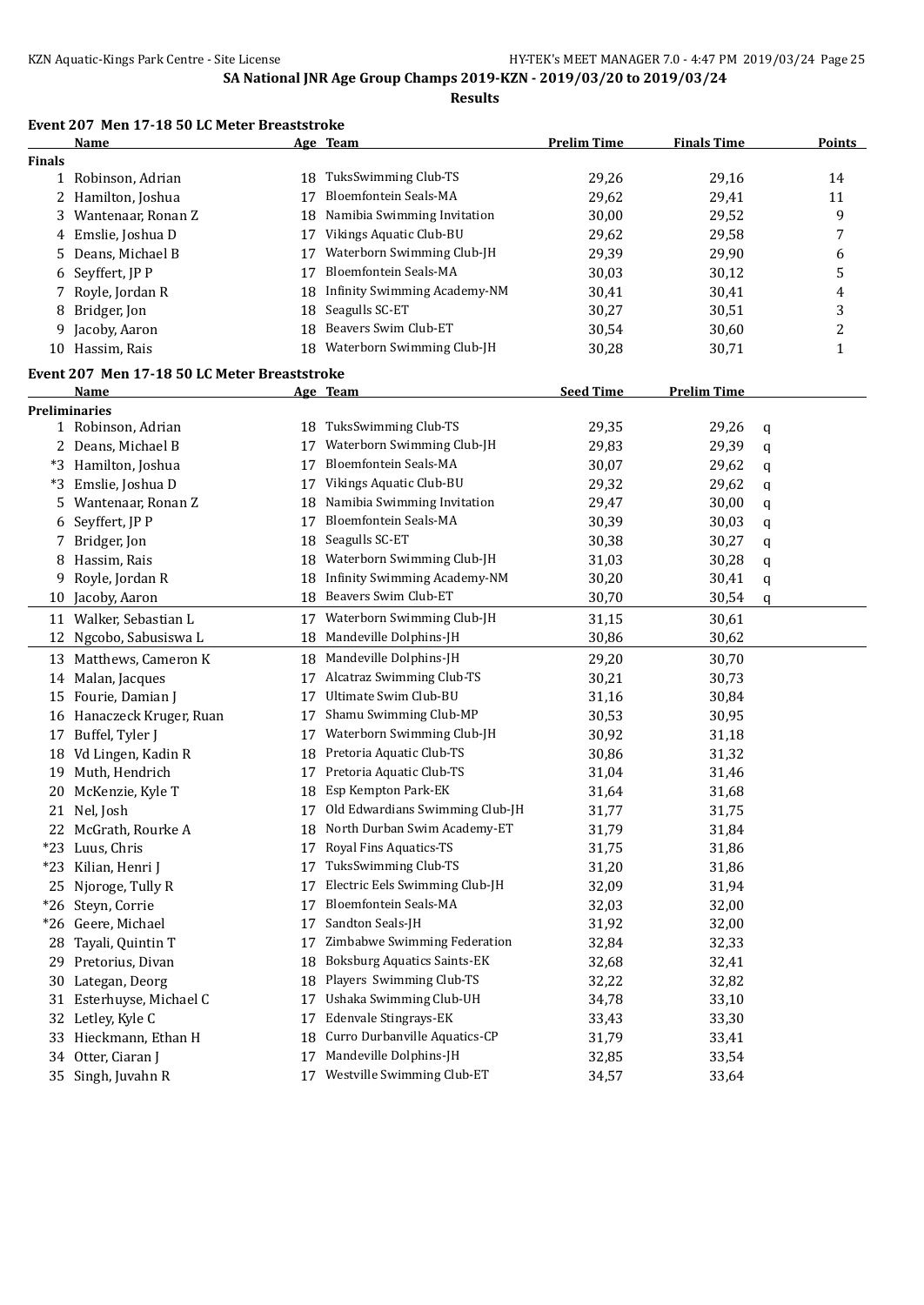#### **Preliminaries ... (Event 207 Men 17-18 50 LC Meter Breaststroke)**

| 18 Electric Eels Swimming Club-JH<br>35,11<br>36 Krastanov, Alexander M<br>34,02<br>18 Boksburg Aquatics Saints-EK<br>37 Van Tonder, Hein<br>35,79<br>35,30<br>Event 208 Girls 12 & Under 50 LC Meter Breaststroke<br><b>Prelim Time</b><br><b>Finals Time</b><br>Points<br>Name<br>Age Team<br><b>Finals</b><br>12 Just Swim Academy-JH<br>36,19<br>35,22<br>1 Mc Colgan, Isabella L<br>14<br>TuksSwimming Club-TS<br>2 Ruane, Caitlin T<br>35,51<br>35,37<br>11<br>12<br>12 Waterborn Swimming Club-JH<br>9<br>George, Kairah<br>36,27<br>35,98<br>3<br>Haupt Swimming Club-JH<br>4 Cloete, Kiera V<br>36,31<br>7<br>12<br>36,51<br>Waterborn Swimming Club-JH<br>Storm, Kirsten<br>36,94<br>36,53<br>12<br>6<br>5<br>Penguins Swimming Club-UM<br>Martens, Emily S<br>38,03<br>37,14<br>5<br>12<br>6<br>Welkom Aquatics-FD<br>Lombard, Mianique<br>37,34<br>37,63<br>11<br>4<br>7.<br>Port Elizabeth Amateur Swimmin-NM<br>Jacobs, Khwezi I<br>3<br>12<br>36,78<br>37,50<br>8<br>Aces Swimming Club-ET<br>2<br>Rabe, Amy<br>12<br>38,61<br>38,93<br>9<br>10 Graaff, Chloe T<br>12 Seagulls SC-ET<br>39,79<br>39,79<br>1<br>Event 208 Girls 12 & Under 50 LC Meter Breaststroke<br><b>Seed Time</b><br><b>Prelim Time</b><br>Age Team<br>Name<br><b>Preliminaries</b><br>12 TuksSwimming Club-TS<br>1 Ruane, Caitlin T<br>34,98<br>35,51<br>q<br>Just Swim Academy-JH<br>35,91<br>36,19<br>2 Mc Colgan, Isabella L<br>12<br>q<br>Waterborn Swimming Club-JH<br>3 George, Kairah<br>38,40<br>36,27<br>12<br>q<br>4 Cloete, Kiera V<br>Haupt Swimming Club-JH<br>37,66<br>36,51<br>12<br>q<br>Port Elizabeth Amateur Swimmin-NM<br>Jacobs, Khwezi I<br>37,99<br>36,78<br>12<br>5<br>q<br>Waterborn Swimming Club-JH<br>6 Storm, Kirsten<br>37,16<br>36,94<br>12<br>q<br><b>Welkom Aquatics-FD</b><br>7 Lombard, Mianique<br>37,72<br>37,63<br>11<br>q<br>Penguins Swimming Club-UM<br>8 Martens, Emily S<br>38,03<br>37,74<br>12<br>q<br>Aces Swimming Club-ET<br>Rabe, Amy<br>38,96<br>38,61<br>9<br>12<br>q<br>10 Graaff, Chloe T<br>12 Seagulls SC-ET<br>39,36<br>39,79<br>q<br>Event 208 Girls 13 Year Olds 50 LC Meter Breaststroke<br><b>Prelim Time</b><br><b>Finals Time</b><br>Points<br>Age Team<br><u>Name</u><br><b>Finals</b><br>13 Players Western Cape-CE<br>34,95<br>1 Koch, Imke<br>35,40<br>14<br>Ultimate Swim Club-BU<br>2 Gardner, Jessica<br>35,12<br>34,69<br>11<br>13<br>Electric Eels Swimming Club-JH<br>9<br>Dal Medico, Michaela A<br>35,92<br>13<br>36,96<br>3<br>13 TuksSwimming Club-TS<br>7<br>4 Carstens, Georgia C<br>36,70<br>36,11<br>Westville Swimming Club-ET<br>Ebing, Ashley<br>36,24<br>36,69<br>13<br>6<br>5<br>Electric Eels Swimming Club-JH<br>Barrow, Isabelle F<br>36,95<br>36,36<br>5<br>13<br>6<br>Fins Swimming Club-EZ<br>Goelst, Mikhaela J<br>38,03<br>36,45<br>13<br>4<br>7<br>Champion Swimming Club-TS<br>3<br>Pharoah, Morgan L<br>13<br>36,83<br>36,76<br>8<br>TuksSwimming Club-TS<br>2<br>Muller, Amy<br>37,65<br>36,83<br>13<br>9<br>University of Stellenbosch-CE<br>10 Moore, Kate E<br>36,96<br>36,95<br>$\mathbf{1}$<br>13<br>Event 208 Girls 13 Year Olds 50 LC Meter Breaststroke<br><b>Seed Time</b><br><b>Prelim Time</b><br><b>Name</b><br>Age Team<br><b>Preliminaries</b><br>Ultimate Swim Club-BU<br>1 Gardner, Jessica<br>13<br>36,57<br>34,69<br>q<br>Players Western Cape-CE<br>2 Koch, Imke<br>35,09<br>35,40<br>13<br>q<br>Westville Swimming Club-ET<br>3 Ebing, Ashley<br>13<br>37,04<br>36,69<br>q<br>TuksSwimming Club-TS<br>4 Carstens, Georgia C<br>13<br>37,86<br>36,70<br>q<br>5 Pharoah, Morgan L<br>13 Champion Swimming Club-TS<br>39,80<br>36,83<br>q | <u>Name</u> |  | Age Team | <b>Seed Time</b> | <b>Prelim Time</b> |  |  |  |  |  |
|--------------------------------------------------------------------------------------------------------------------------------------------------------------------------------------------------------------------------------------------------------------------------------------------------------------------------------------------------------------------------------------------------------------------------------------------------------------------------------------------------------------------------------------------------------------------------------------------------------------------------------------------------------------------------------------------------------------------------------------------------------------------------------------------------------------------------------------------------------------------------------------------------------------------------------------------------------------------------------------------------------------------------------------------------------------------------------------------------------------------------------------------------------------------------------------------------------------------------------------------------------------------------------------------------------------------------------------------------------------------------------------------------------------------------------------------------------------------------------------------------------------------------------------------------------------------------------------------------------------------------------------------------------------------------------------------------------------------------------------------------------------------------------------------------------------------------------------------------------------------------------------------------------------------------------------------------------------------------------------------------------------------------------------------------------------------------------------------------------------------------------------------------------------------------------------------------------------------------------------------------------------------------------------------------------------------------------------------------------------------------------------------------------------------------------------------------------------------------------------------------------------------------------------------------------------------------------------------------------------------------------------------------------------------------------------------------------------------------------------------------------------------------------------------------------------------------------------------------------------------------------------------------------------------------------------------------------------------------------------------------------------------------------------------------------------------------------------------------------------------------------------------------------------------------------------------------------------------------------------------------------------------------------------------------------------------------------------------------------------------------------------------------------------------------------------------------------------------------------------------------------------------------------------------------------------------------------------------------------------------------------------------------|-------------|--|----------|------------------|--------------------|--|--|--|--|--|
|                                                                                                                                                                                                                                                                                                                                                                                                                                                                                                                                                                                                                                                                                                                                                                                                                                                                                                                                                                                                                                                                                                                                                                                                                                                                                                                                                                                                                                                                                                                                                                                                                                                                                                                                                                                                                                                                                                                                                                                                                                                                                                                                                                                                                                                                                                                                                                                                                                                                                                                                                                                                                                                                                                                                                                                                                                                                                                                                                                                                                                                                                                                                                                                                                                                                                                                                                                                                                                                                                                                                                                                                                                                  |             |  |          |                  |                    |  |  |  |  |  |
|                                                                                                                                                                                                                                                                                                                                                                                                                                                                                                                                                                                                                                                                                                                                                                                                                                                                                                                                                                                                                                                                                                                                                                                                                                                                                                                                                                                                                                                                                                                                                                                                                                                                                                                                                                                                                                                                                                                                                                                                                                                                                                                                                                                                                                                                                                                                                                                                                                                                                                                                                                                                                                                                                                                                                                                                                                                                                                                                                                                                                                                                                                                                                                                                                                                                                                                                                                                                                                                                                                                                                                                                                                                  |             |  |          |                  |                    |  |  |  |  |  |
|                                                                                                                                                                                                                                                                                                                                                                                                                                                                                                                                                                                                                                                                                                                                                                                                                                                                                                                                                                                                                                                                                                                                                                                                                                                                                                                                                                                                                                                                                                                                                                                                                                                                                                                                                                                                                                                                                                                                                                                                                                                                                                                                                                                                                                                                                                                                                                                                                                                                                                                                                                                                                                                                                                                                                                                                                                                                                                                                                                                                                                                                                                                                                                                                                                                                                                                                                                                                                                                                                                                                                                                                                                                  |             |  |          |                  |                    |  |  |  |  |  |
|                                                                                                                                                                                                                                                                                                                                                                                                                                                                                                                                                                                                                                                                                                                                                                                                                                                                                                                                                                                                                                                                                                                                                                                                                                                                                                                                                                                                                                                                                                                                                                                                                                                                                                                                                                                                                                                                                                                                                                                                                                                                                                                                                                                                                                                                                                                                                                                                                                                                                                                                                                                                                                                                                                                                                                                                                                                                                                                                                                                                                                                                                                                                                                                                                                                                                                                                                                                                                                                                                                                                                                                                                                                  |             |  |          |                  |                    |  |  |  |  |  |
|                                                                                                                                                                                                                                                                                                                                                                                                                                                                                                                                                                                                                                                                                                                                                                                                                                                                                                                                                                                                                                                                                                                                                                                                                                                                                                                                                                                                                                                                                                                                                                                                                                                                                                                                                                                                                                                                                                                                                                                                                                                                                                                                                                                                                                                                                                                                                                                                                                                                                                                                                                                                                                                                                                                                                                                                                                                                                                                                                                                                                                                                                                                                                                                                                                                                                                                                                                                                                                                                                                                                                                                                                                                  |             |  |          |                  |                    |  |  |  |  |  |
|                                                                                                                                                                                                                                                                                                                                                                                                                                                                                                                                                                                                                                                                                                                                                                                                                                                                                                                                                                                                                                                                                                                                                                                                                                                                                                                                                                                                                                                                                                                                                                                                                                                                                                                                                                                                                                                                                                                                                                                                                                                                                                                                                                                                                                                                                                                                                                                                                                                                                                                                                                                                                                                                                                                                                                                                                                                                                                                                                                                                                                                                                                                                                                                                                                                                                                                                                                                                                                                                                                                                                                                                                                                  |             |  |          |                  |                    |  |  |  |  |  |
|                                                                                                                                                                                                                                                                                                                                                                                                                                                                                                                                                                                                                                                                                                                                                                                                                                                                                                                                                                                                                                                                                                                                                                                                                                                                                                                                                                                                                                                                                                                                                                                                                                                                                                                                                                                                                                                                                                                                                                                                                                                                                                                                                                                                                                                                                                                                                                                                                                                                                                                                                                                                                                                                                                                                                                                                                                                                                                                                                                                                                                                                                                                                                                                                                                                                                                                                                                                                                                                                                                                                                                                                                                                  |             |  |          |                  |                    |  |  |  |  |  |
|                                                                                                                                                                                                                                                                                                                                                                                                                                                                                                                                                                                                                                                                                                                                                                                                                                                                                                                                                                                                                                                                                                                                                                                                                                                                                                                                                                                                                                                                                                                                                                                                                                                                                                                                                                                                                                                                                                                                                                                                                                                                                                                                                                                                                                                                                                                                                                                                                                                                                                                                                                                                                                                                                                                                                                                                                                                                                                                                                                                                                                                                                                                                                                                                                                                                                                                                                                                                                                                                                                                                                                                                                                                  |             |  |          |                  |                    |  |  |  |  |  |
|                                                                                                                                                                                                                                                                                                                                                                                                                                                                                                                                                                                                                                                                                                                                                                                                                                                                                                                                                                                                                                                                                                                                                                                                                                                                                                                                                                                                                                                                                                                                                                                                                                                                                                                                                                                                                                                                                                                                                                                                                                                                                                                                                                                                                                                                                                                                                                                                                                                                                                                                                                                                                                                                                                                                                                                                                                                                                                                                                                                                                                                                                                                                                                                                                                                                                                                                                                                                                                                                                                                                                                                                                                                  |             |  |          |                  |                    |  |  |  |  |  |
|                                                                                                                                                                                                                                                                                                                                                                                                                                                                                                                                                                                                                                                                                                                                                                                                                                                                                                                                                                                                                                                                                                                                                                                                                                                                                                                                                                                                                                                                                                                                                                                                                                                                                                                                                                                                                                                                                                                                                                                                                                                                                                                                                                                                                                                                                                                                                                                                                                                                                                                                                                                                                                                                                                                                                                                                                                                                                                                                                                                                                                                                                                                                                                                                                                                                                                                                                                                                                                                                                                                                                                                                                                                  |             |  |          |                  |                    |  |  |  |  |  |
|                                                                                                                                                                                                                                                                                                                                                                                                                                                                                                                                                                                                                                                                                                                                                                                                                                                                                                                                                                                                                                                                                                                                                                                                                                                                                                                                                                                                                                                                                                                                                                                                                                                                                                                                                                                                                                                                                                                                                                                                                                                                                                                                                                                                                                                                                                                                                                                                                                                                                                                                                                                                                                                                                                                                                                                                                                                                                                                                                                                                                                                                                                                                                                                                                                                                                                                                                                                                                                                                                                                                                                                                                                                  |             |  |          |                  |                    |  |  |  |  |  |
|                                                                                                                                                                                                                                                                                                                                                                                                                                                                                                                                                                                                                                                                                                                                                                                                                                                                                                                                                                                                                                                                                                                                                                                                                                                                                                                                                                                                                                                                                                                                                                                                                                                                                                                                                                                                                                                                                                                                                                                                                                                                                                                                                                                                                                                                                                                                                                                                                                                                                                                                                                                                                                                                                                                                                                                                                                                                                                                                                                                                                                                                                                                                                                                                                                                                                                                                                                                                                                                                                                                                                                                                                                                  |             |  |          |                  |                    |  |  |  |  |  |
|                                                                                                                                                                                                                                                                                                                                                                                                                                                                                                                                                                                                                                                                                                                                                                                                                                                                                                                                                                                                                                                                                                                                                                                                                                                                                                                                                                                                                                                                                                                                                                                                                                                                                                                                                                                                                                                                                                                                                                                                                                                                                                                                                                                                                                                                                                                                                                                                                                                                                                                                                                                                                                                                                                                                                                                                                                                                                                                                                                                                                                                                                                                                                                                                                                                                                                                                                                                                                                                                                                                                                                                                                                                  |             |  |          |                  |                    |  |  |  |  |  |
|                                                                                                                                                                                                                                                                                                                                                                                                                                                                                                                                                                                                                                                                                                                                                                                                                                                                                                                                                                                                                                                                                                                                                                                                                                                                                                                                                                                                                                                                                                                                                                                                                                                                                                                                                                                                                                                                                                                                                                                                                                                                                                                                                                                                                                                                                                                                                                                                                                                                                                                                                                                                                                                                                                                                                                                                                                                                                                                                                                                                                                                                                                                                                                                                                                                                                                                                                                                                                                                                                                                                                                                                                                                  |             |  |          |                  |                    |  |  |  |  |  |
|                                                                                                                                                                                                                                                                                                                                                                                                                                                                                                                                                                                                                                                                                                                                                                                                                                                                                                                                                                                                                                                                                                                                                                                                                                                                                                                                                                                                                                                                                                                                                                                                                                                                                                                                                                                                                                                                                                                                                                                                                                                                                                                                                                                                                                                                                                                                                                                                                                                                                                                                                                                                                                                                                                                                                                                                                                                                                                                                                                                                                                                                                                                                                                                                                                                                                                                                                                                                                                                                                                                                                                                                                                                  |             |  |          |                  |                    |  |  |  |  |  |
|                                                                                                                                                                                                                                                                                                                                                                                                                                                                                                                                                                                                                                                                                                                                                                                                                                                                                                                                                                                                                                                                                                                                                                                                                                                                                                                                                                                                                                                                                                                                                                                                                                                                                                                                                                                                                                                                                                                                                                                                                                                                                                                                                                                                                                                                                                                                                                                                                                                                                                                                                                                                                                                                                                                                                                                                                                                                                                                                                                                                                                                                                                                                                                                                                                                                                                                                                                                                                                                                                                                                                                                                                                                  |             |  |          |                  |                    |  |  |  |  |  |
|                                                                                                                                                                                                                                                                                                                                                                                                                                                                                                                                                                                                                                                                                                                                                                                                                                                                                                                                                                                                                                                                                                                                                                                                                                                                                                                                                                                                                                                                                                                                                                                                                                                                                                                                                                                                                                                                                                                                                                                                                                                                                                                                                                                                                                                                                                                                                                                                                                                                                                                                                                                                                                                                                                                                                                                                                                                                                                                                                                                                                                                                                                                                                                                                                                                                                                                                                                                                                                                                                                                                                                                                                                                  |             |  |          |                  |                    |  |  |  |  |  |
|                                                                                                                                                                                                                                                                                                                                                                                                                                                                                                                                                                                                                                                                                                                                                                                                                                                                                                                                                                                                                                                                                                                                                                                                                                                                                                                                                                                                                                                                                                                                                                                                                                                                                                                                                                                                                                                                                                                                                                                                                                                                                                                                                                                                                                                                                                                                                                                                                                                                                                                                                                                                                                                                                                                                                                                                                                                                                                                                                                                                                                                                                                                                                                                                                                                                                                                                                                                                                                                                                                                                                                                                                                                  |             |  |          |                  |                    |  |  |  |  |  |
|                                                                                                                                                                                                                                                                                                                                                                                                                                                                                                                                                                                                                                                                                                                                                                                                                                                                                                                                                                                                                                                                                                                                                                                                                                                                                                                                                                                                                                                                                                                                                                                                                                                                                                                                                                                                                                                                                                                                                                                                                                                                                                                                                                                                                                                                                                                                                                                                                                                                                                                                                                                                                                                                                                                                                                                                                                                                                                                                                                                                                                                                                                                                                                                                                                                                                                                                                                                                                                                                                                                                                                                                                                                  |             |  |          |                  |                    |  |  |  |  |  |
|                                                                                                                                                                                                                                                                                                                                                                                                                                                                                                                                                                                                                                                                                                                                                                                                                                                                                                                                                                                                                                                                                                                                                                                                                                                                                                                                                                                                                                                                                                                                                                                                                                                                                                                                                                                                                                                                                                                                                                                                                                                                                                                                                                                                                                                                                                                                                                                                                                                                                                                                                                                                                                                                                                                                                                                                                                                                                                                                                                                                                                                                                                                                                                                                                                                                                                                                                                                                                                                                                                                                                                                                                                                  |             |  |          |                  |                    |  |  |  |  |  |
|                                                                                                                                                                                                                                                                                                                                                                                                                                                                                                                                                                                                                                                                                                                                                                                                                                                                                                                                                                                                                                                                                                                                                                                                                                                                                                                                                                                                                                                                                                                                                                                                                                                                                                                                                                                                                                                                                                                                                                                                                                                                                                                                                                                                                                                                                                                                                                                                                                                                                                                                                                                                                                                                                                                                                                                                                                                                                                                                                                                                                                                                                                                                                                                                                                                                                                                                                                                                                                                                                                                                                                                                                                                  |             |  |          |                  |                    |  |  |  |  |  |
|                                                                                                                                                                                                                                                                                                                                                                                                                                                                                                                                                                                                                                                                                                                                                                                                                                                                                                                                                                                                                                                                                                                                                                                                                                                                                                                                                                                                                                                                                                                                                                                                                                                                                                                                                                                                                                                                                                                                                                                                                                                                                                                                                                                                                                                                                                                                                                                                                                                                                                                                                                                                                                                                                                                                                                                                                                                                                                                                                                                                                                                                                                                                                                                                                                                                                                                                                                                                                                                                                                                                                                                                                                                  |             |  |          |                  |                    |  |  |  |  |  |
|                                                                                                                                                                                                                                                                                                                                                                                                                                                                                                                                                                                                                                                                                                                                                                                                                                                                                                                                                                                                                                                                                                                                                                                                                                                                                                                                                                                                                                                                                                                                                                                                                                                                                                                                                                                                                                                                                                                                                                                                                                                                                                                                                                                                                                                                                                                                                                                                                                                                                                                                                                                                                                                                                                                                                                                                                                                                                                                                                                                                                                                                                                                                                                                                                                                                                                                                                                                                                                                                                                                                                                                                                                                  |             |  |          |                  |                    |  |  |  |  |  |
|                                                                                                                                                                                                                                                                                                                                                                                                                                                                                                                                                                                                                                                                                                                                                                                                                                                                                                                                                                                                                                                                                                                                                                                                                                                                                                                                                                                                                                                                                                                                                                                                                                                                                                                                                                                                                                                                                                                                                                                                                                                                                                                                                                                                                                                                                                                                                                                                                                                                                                                                                                                                                                                                                                                                                                                                                                                                                                                                                                                                                                                                                                                                                                                                                                                                                                                                                                                                                                                                                                                                                                                                                                                  |             |  |          |                  |                    |  |  |  |  |  |
|                                                                                                                                                                                                                                                                                                                                                                                                                                                                                                                                                                                                                                                                                                                                                                                                                                                                                                                                                                                                                                                                                                                                                                                                                                                                                                                                                                                                                                                                                                                                                                                                                                                                                                                                                                                                                                                                                                                                                                                                                                                                                                                                                                                                                                                                                                                                                                                                                                                                                                                                                                                                                                                                                                                                                                                                                                                                                                                                                                                                                                                                                                                                                                                                                                                                                                                                                                                                                                                                                                                                                                                                                                                  |             |  |          |                  |                    |  |  |  |  |  |
|                                                                                                                                                                                                                                                                                                                                                                                                                                                                                                                                                                                                                                                                                                                                                                                                                                                                                                                                                                                                                                                                                                                                                                                                                                                                                                                                                                                                                                                                                                                                                                                                                                                                                                                                                                                                                                                                                                                                                                                                                                                                                                                                                                                                                                                                                                                                                                                                                                                                                                                                                                                                                                                                                                                                                                                                                                                                                                                                                                                                                                                                                                                                                                                                                                                                                                                                                                                                                                                                                                                                                                                                                                                  |             |  |          |                  |                    |  |  |  |  |  |
|                                                                                                                                                                                                                                                                                                                                                                                                                                                                                                                                                                                                                                                                                                                                                                                                                                                                                                                                                                                                                                                                                                                                                                                                                                                                                                                                                                                                                                                                                                                                                                                                                                                                                                                                                                                                                                                                                                                                                                                                                                                                                                                                                                                                                                                                                                                                                                                                                                                                                                                                                                                                                                                                                                                                                                                                                                                                                                                                                                                                                                                                                                                                                                                                                                                                                                                                                                                                                                                                                                                                                                                                                                                  |             |  |          |                  |                    |  |  |  |  |  |
|                                                                                                                                                                                                                                                                                                                                                                                                                                                                                                                                                                                                                                                                                                                                                                                                                                                                                                                                                                                                                                                                                                                                                                                                                                                                                                                                                                                                                                                                                                                                                                                                                                                                                                                                                                                                                                                                                                                                                                                                                                                                                                                                                                                                                                                                                                                                                                                                                                                                                                                                                                                                                                                                                                                                                                                                                                                                                                                                                                                                                                                                                                                                                                                                                                                                                                                                                                                                                                                                                                                                                                                                                                                  |             |  |          |                  |                    |  |  |  |  |  |
|                                                                                                                                                                                                                                                                                                                                                                                                                                                                                                                                                                                                                                                                                                                                                                                                                                                                                                                                                                                                                                                                                                                                                                                                                                                                                                                                                                                                                                                                                                                                                                                                                                                                                                                                                                                                                                                                                                                                                                                                                                                                                                                                                                                                                                                                                                                                                                                                                                                                                                                                                                                                                                                                                                                                                                                                                                                                                                                                                                                                                                                                                                                                                                                                                                                                                                                                                                                                                                                                                                                                                                                                                                                  |             |  |          |                  |                    |  |  |  |  |  |
|                                                                                                                                                                                                                                                                                                                                                                                                                                                                                                                                                                                                                                                                                                                                                                                                                                                                                                                                                                                                                                                                                                                                                                                                                                                                                                                                                                                                                                                                                                                                                                                                                                                                                                                                                                                                                                                                                                                                                                                                                                                                                                                                                                                                                                                                                                                                                                                                                                                                                                                                                                                                                                                                                                                                                                                                                                                                                                                                                                                                                                                                                                                                                                                                                                                                                                                                                                                                                                                                                                                                                                                                                                                  |             |  |          |                  |                    |  |  |  |  |  |
|                                                                                                                                                                                                                                                                                                                                                                                                                                                                                                                                                                                                                                                                                                                                                                                                                                                                                                                                                                                                                                                                                                                                                                                                                                                                                                                                                                                                                                                                                                                                                                                                                                                                                                                                                                                                                                                                                                                                                                                                                                                                                                                                                                                                                                                                                                                                                                                                                                                                                                                                                                                                                                                                                                                                                                                                                                                                                                                                                                                                                                                                                                                                                                                                                                                                                                                                                                                                                                                                                                                                                                                                                                                  |             |  |          |                  |                    |  |  |  |  |  |
|                                                                                                                                                                                                                                                                                                                                                                                                                                                                                                                                                                                                                                                                                                                                                                                                                                                                                                                                                                                                                                                                                                                                                                                                                                                                                                                                                                                                                                                                                                                                                                                                                                                                                                                                                                                                                                                                                                                                                                                                                                                                                                                                                                                                                                                                                                                                                                                                                                                                                                                                                                                                                                                                                                                                                                                                                                                                                                                                                                                                                                                                                                                                                                                                                                                                                                                                                                                                                                                                                                                                                                                                                                                  |             |  |          |                  |                    |  |  |  |  |  |
|                                                                                                                                                                                                                                                                                                                                                                                                                                                                                                                                                                                                                                                                                                                                                                                                                                                                                                                                                                                                                                                                                                                                                                                                                                                                                                                                                                                                                                                                                                                                                                                                                                                                                                                                                                                                                                                                                                                                                                                                                                                                                                                                                                                                                                                                                                                                                                                                                                                                                                                                                                                                                                                                                                                                                                                                                                                                                                                                                                                                                                                                                                                                                                                                                                                                                                                                                                                                                                                                                                                                                                                                                                                  |             |  |          |                  |                    |  |  |  |  |  |
|                                                                                                                                                                                                                                                                                                                                                                                                                                                                                                                                                                                                                                                                                                                                                                                                                                                                                                                                                                                                                                                                                                                                                                                                                                                                                                                                                                                                                                                                                                                                                                                                                                                                                                                                                                                                                                                                                                                                                                                                                                                                                                                                                                                                                                                                                                                                                                                                                                                                                                                                                                                                                                                                                                                                                                                                                                                                                                                                                                                                                                                                                                                                                                                                                                                                                                                                                                                                                                                                                                                                                                                                                                                  |             |  |          |                  |                    |  |  |  |  |  |
|                                                                                                                                                                                                                                                                                                                                                                                                                                                                                                                                                                                                                                                                                                                                                                                                                                                                                                                                                                                                                                                                                                                                                                                                                                                                                                                                                                                                                                                                                                                                                                                                                                                                                                                                                                                                                                                                                                                                                                                                                                                                                                                                                                                                                                                                                                                                                                                                                                                                                                                                                                                                                                                                                                                                                                                                                                                                                                                                                                                                                                                                                                                                                                                                                                                                                                                                                                                                                                                                                                                                                                                                                                                  |             |  |          |                  |                    |  |  |  |  |  |
|                                                                                                                                                                                                                                                                                                                                                                                                                                                                                                                                                                                                                                                                                                                                                                                                                                                                                                                                                                                                                                                                                                                                                                                                                                                                                                                                                                                                                                                                                                                                                                                                                                                                                                                                                                                                                                                                                                                                                                                                                                                                                                                                                                                                                                                                                                                                                                                                                                                                                                                                                                                                                                                                                                                                                                                                                                                                                                                                                                                                                                                                                                                                                                                                                                                                                                                                                                                                                                                                                                                                                                                                                                                  |             |  |          |                  |                    |  |  |  |  |  |
|                                                                                                                                                                                                                                                                                                                                                                                                                                                                                                                                                                                                                                                                                                                                                                                                                                                                                                                                                                                                                                                                                                                                                                                                                                                                                                                                                                                                                                                                                                                                                                                                                                                                                                                                                                                                                                                                                                                                                                                                                                                                                                                                                                                                                                                                                                                                                                                                                                                                                                                                                                                                                                                                                                                                                                                                                                                                                                                                                                                                                                                                                                                                                                                                                                                                                                                                                                                                                                                                                                                                                                                                                                                  |             |  |          |                  |                    |  |  |  |  |  |
|                                                                                                                                                                                                                                                                                                                                                                                                                                                                                                                                                                                                                                                                                                                                                                                                                                                                                                                                                                                                                                                                                                                                                                                                                                                                                                                                                                                                                                                                                                                                                                                                                                                                                                                                                                                                                                                                                                                                                                                                                                                                                                                                                                                                                                                                                                                                                                                                                                                                                                                                                                                                                                                                                                                                                                                                                                                                                                                                                                                                                                                                                                                                                                                                                                                                                                                                                                                                                                                                                                                                                                                                                                                  |             |  |          |                  |                    |  |  |  |  |  |
|                                                                                                                                                                                                                                                                                                                                                                                                                                                                                                                                                                                                                                                                                                                                                                                                                                                                                                                                                                                                                                                                                                                                                                                                                                                                                                                                                                                                                                                                                                                                                                                                                                                                                                                                                                                                                                                                                                                                                                                                                                                                                                                                                                                                                                                                                                                                                                                                                                                                                                                                                                                                                                                                                                                                                                                                                                                                                                                                                                                                                                                                                                                                                                                                                                                                                                                                                                                                                                                                                                                                                                                                                                                  |             |  |          |                  |                    |  |  |  |  |  |
|                                                                                                                                                                                                                                                                                                                                                                                                                                                                                                                                                                                                                                                                                                                                                                                                                                                                                                                                                                                                                                                                                                                                                                                                                                                                                                                                                                                                                                                                                                                                                                                                                                                                                                                                                                                                                                                                                                                                                                                                                                                                                                                                                                                                                                                                                                                                                                                                                                                                                                                                                                                                                                                                                                                                                                                                                                                                                                                                                                                                                                                                                                                                                                                                                                                                                                                                                                                                                                                                                                                                                                                                                                                  |             |  |          |                  |                    |  |  |  |  |  |
|                                                                                                                                                                                                                                                                                                                                                                                                                                                                                                                                                                                                                                                                                                                                                                                                                                                                                                                                                                                                                                                                                                                                                                                                                                                                                                                                                                                                                                                                                                                                                                                                                                                                                                                                                                                                                                                                                                                                                                                                                                                                                                                                                                                                                                                                                                                                                                                                                                                                                                                                                                                                                                                                                                                                                                                                                                                                                                                                                                                                                                                                                                                                                                                                                                                                                                                                                                                                                                                                                                                                                                                                                                                  |             |  |          |                  |                    |  |  |  |  |  |
|                                                                                                                                                                                                                                                                                                                                                                                                                                                                                                                                                                                                                                                                                                                                                                                                                                                                                                                                                                                                                                                                                                                                                                                                                                                                                                                                                                                                                                                                                                                                                                                                                                                                                                                                                                                                                                                                                                                                                                                                                                                                                                                                                                                                                                                                                                                                                                                                                                                                                                                                                                                                                                                                                                                                                                                                                                                                                                                                                                                                                                                                                                                                                                                                                                                                                                                                                                                                                                                                                                                                                                                                                                                  |             |  |          |                  |                    |  |  |  |  |  |
|                                                                                                                                                                                                                                                                                                                                                                                                                                                                                                                                                                                                                                                                                                                                                                                                                                                                                                                                                                                                                                                                                                                                                                                                                                                                                                                                                                                                                                                                                                                                                                                                                                                                                                                                                                                                                                                                                                                                                                                                                                                                                                                                                                                                                                                                                                                                                                                                                                                                                                                                                                                                                                                                                                                                                                                                                                                                                                                                                                                                                                                                                                                                                                                                                                                                                                                                                                                                                                                                                                                                                                                                                                                  |             |  |          |                  |                    |  |  |  |  |  |
|                                                                                                                                                                                                                                                                                                                                                                                                                                                                                                                                                                                                                                                                                                                                                                                                                                                                                                                                                                                                                                                                                                                                                                                                                                                                                                                                                                                                                                                                                                                                                                                                                                                                                                                                                                                                                                                                                                                                                                                                                                                                                                                                                                                                                                                                                                                                                                                                                                                                                                                                                                                                                                                                                                                                                                                                                                                                                                                                                                                                                                                                                                                                                                                                                                                                                                                                                                                                                                                                                                                                                                                                                                                  |             |  |          |                  |                    |  |  |  |  |  |
|                                                                                                                                                                                                                                                                                                                                                                                                                                                                                                                                                                                                                                                                                                                                                                                                                                                                                                                                                                                                                                                                                                                                                                                                                                                                                                                                                                                                                                                                                                                                                                                                                                                                                                                                                                                                                                                                                                                                                                                                                                                                                                                                                                                                                                                                                                                                                                                                                                                                                                                                                                                                                                                                                                                                                                                                                                                                                                                                                                                                                                                                                                                                                                                                                                                                                                                                                                                                                                                                                                                                                                                                                                                  |             |  |          |                  |                    |  |  |  |  |  |
|                                                                                                                                                                                                                                                                                                                                                                                                                                                                                                                                                                                                                                                                                                                                                                                                                                                                                                                                                                                                                                                                                                                                                                                                                                                                                                                                                                                                                                                                                                                                                                                                                                                                                                                                                                                                                                                                                                                                                                                                                                                                                                                                                                                                                                                                                                                                                                                                                                                                                                                                                                                                                                                                                                                                                                                                                                                                                                                                                                                                                                                                                                                                                                                                                                                                                                                                                                                                                                                                                                                                                                                                                                                  |             |  |          |                  |                    |  |  |  |  |  |
|                                                                                                                                                                                                                                                                                                                                                                                                                                                                                                                                                                                                                                                                                                                                                                                                                                                                                                                                                                                                                                                                                                                                                                                                                                                                                                                                                                                                                                                                                                                                                                                                                                                                                                                                                                                                                                                                                                                                                                                                                                                                                                                                                                                                                                                                                                                                                                                                                                                                                                                                                                                                                                                                                                                                                                                                                                                                                                                                                                                                                                                                                                                                                                                                                                                                                                                                                                                                                                                                                                                                                                                                                                                  |             |  |          |                  |                    |  |  |  |  |  |
|                                                                                                                                                                                                                                                                                                                                                                                                                                                                                                                                                                                                                                                                                                                                                                                                                                                                                                                                                                                                                                                                                                                                                                                                                                                                                                                                                                                                                                                                                                                                                                                                                                                                                                                                                                                                                                                                                                                                                                                                                                                                                                                                                                                                                                                                                                                                                                                                                                                                                                                                                                                                                                                                                                                                                                                                                                                                                                                                                                                                                                                                                                                                                                                                                                                                                                                                                                                                                                                                                                                                                                                                                                                  |             |  |          |                  |                    |  |  |  |  |  |
|                                                                                                                                                                                                                                                                                                                                                                                                                                                                                                                                                                                                                                                                                                                                                                                                                                                                                                                                                                                                                                                                                                                                                                                                                                                                                                                                                                                                                                                                                                                                                                                                                                                                                                                                                                                                                                                                                                                                                                                                                                                                                                                                                                                                                                                                                                                                                                                                                                                                                                                                                                                                                                                                                                                                                                                                                                                                                                                                                                                                                                                                                                                                                                                                                                                                                                                                                                                                                                                                                                                                                                                                                                                  |             |  |          |                  |                    |  |  |  |  |  |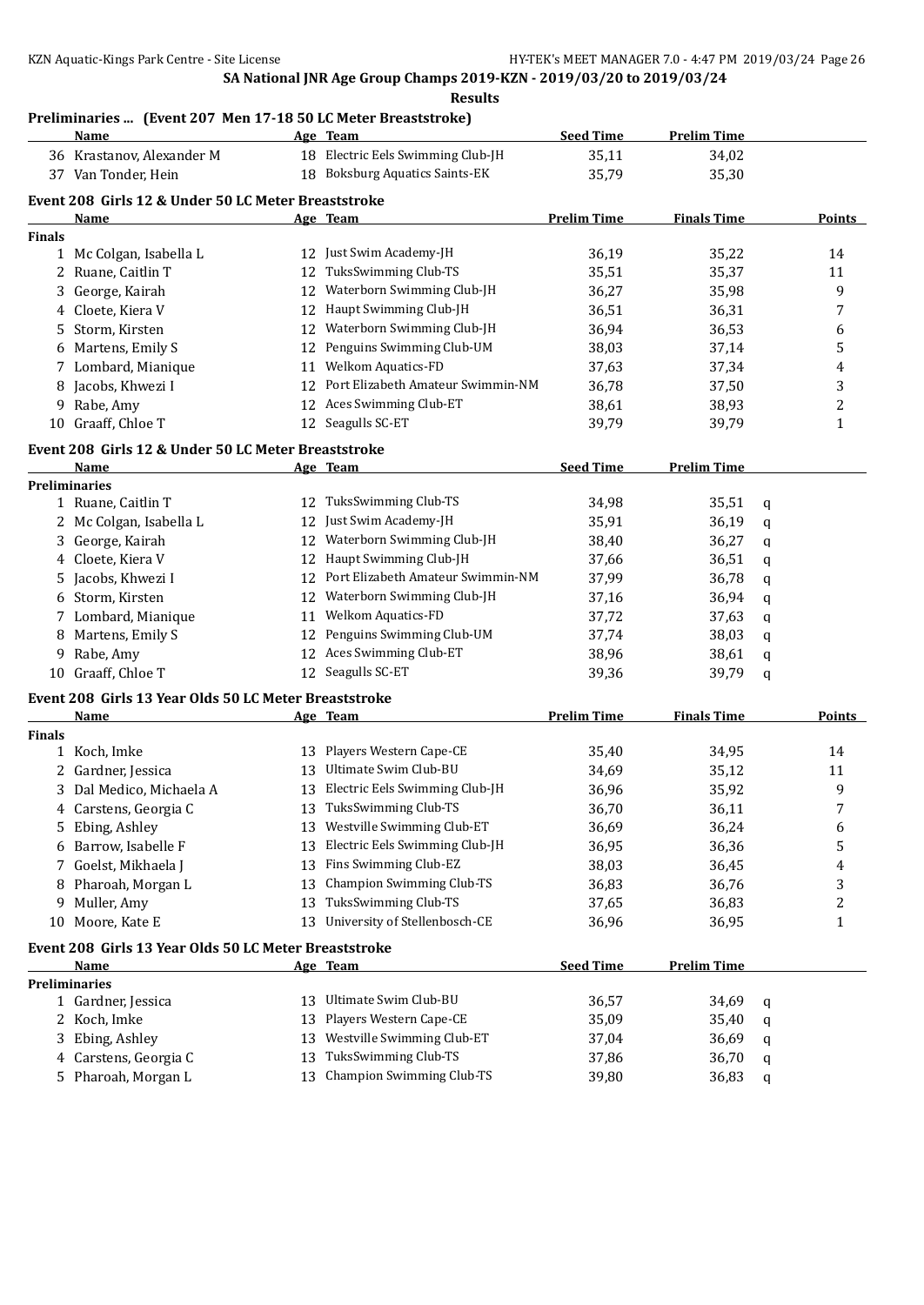| esult<br>×<br>n. |
|------------------|
|------------------|

## **Preliminaries ... (Event 208 Girls 13 Year Olds 50 LC Meter Breaststroke)**

|               | <b>Name</b>                                                          |    | Age Team                          | <b>Seed Time</b>   | <b>Prelim Time</b> |   |               |
|---------------|----------------------------------------------------------------------|----|-----------------------------------|--------------------|--------------------|---|---------------|
|               | 6 Barrow, Isabelle F                                                 | 13 | Electric Eels Swimming Club-JH    | 35,45              | 36,95              | q |               |
|               | *7 Dal Medico, Michaela A                                            | 13 | Electric Eels Swimming Club-JH    | 36,00              | 36,96              | q |               |
|               | *7 Moore, Kate E                                                     | 13 | University of Stellenbosch-CE     | 36,48              | 36,96              | q |               |
|               | 9 Muller, Amy                                                        | 13 | TuksSwimming Club-TS              | 36,46              | 37,65              | q |               |
|               | 10 Lowman, Samantha H                                                | 13 | Electric Eels Swimming Club-JH    | 37,14              | 37,90              | q |               |
|               | 11 Goelst, Mikhaela J                                                | 13 | Fins Swimming Club-EZ             | 36,96              | 38,03              |   |               |
| 12            | Rademakers, Caitlin E                                                | 13 | Port Elizabeth Amateur Swimmin-NM | 39,84              | 39,42              |   |               |
|               | Schultz, Timea                                                       | 13 | Zimbabwe Swimming Federation      | 39,18              | 40,05              |   |               |
| 13            |                                                                      |    | Pretoria Aquatic Club-TS          |                    |                    |   |               |
|               | 14 Meier, Ane'<br>15 Caldwell, Alexandra L                           | 13 | Active Aquatics-JH                | 41,14              | 41,58              |   |               |
|               |                                                                      | 13 |                                   | 40,49              | 42,69              |   |               |
|               | 16 Bornman, Mieke                                                    | 13 | Pretoria Aquatic Club-TS          | 42,91              | 44,41              |   |               |
|               | 17 Venter, Liya E                                                    | 13 | <b>Blouberg Marlins-CP</b>        | 45,27              | 45,07              |   |               |
|               | Event 208 Girls 14 Year Olds 50 LC Meter Breaststroke                |    |                                   |                    |                    |   |               |
|               | Name                                                                 |    | Age Team                          | <b>Prelim Time</b> | <b>Finals Time</b> |   | <b>Points</b> |
| <b>Finals</b> |                                                                      |    |                                   |                    |                    |   |               |
|               | 1 Kuhn, Emma A                                                       | 14 | Seals Asc-UM                      | 35,06              | 34,38              |   | 14            |
| 2             | Tucker, Dakota                                                       | 14 | Waterborn Swimming Club-JH        | 35,21              | 34,64              |   | 11            |
| 3             | Kleyn, Lisa C                                                        | 14 | TuksSwimming Club-TS              | 35,01              | 34,83              |   | 9             |
|               | 4 Moll, Simone                                                       | 14 | Dynamo Aquatics Eku-EK            | 34,79              | 34,89              |   | 7             |
| 5             | Voigt, Savannah                                                      | 14 | Swimlab Aquatic Academ-CP         | 35,88              | 35,00              |   | 6             |
| 6             | Van Rensburg, Catherine F                                            | 14 | TuksSwimming Club-TS              | 36,01              | 35,15              |   | 5             |
| 7             | Cornelius, Jolene                                                    | 14 | TuksSwimming Club-TS              | 35,90              | 35,72              |   | 4             |
|               | 8 Rodwell, Hannah C                                                  | 14 | Soul Swimming Club-EK             | 35,94              | 36,10              |   | 3             |
|               | 9 Brown, Kelly-Ann                                                   | 14 | Seagulls SC-ET                    | 35,39              | 36,31              |   | 2             |
| 10            | Clifton-Smith, Candice                                               |    | 14 Seagulls SC-ET                 | 36,21              | 36,57              |   | 1             |
|               |                                                                      |    |                                   |                    |                    |   |               |
|               | Event 208 Girls 14 Year Olds 50 LC Meter Breaststroke<br><b>Name</b> |    |                                   | <b>Seed Time</b>   | <b>Prelim Time</b> |   |               |
|               | <b>Preliminaries</b>                                                 |    | Age Team                          |                    |                    |   |               |
|               | 1 Moll, Simone                                                       | 14 | Dynamo Aquatics Eku-EK            | 35,73              | 34,79              | q |               |
|               | 2 Kleyn, Lisa C                                                      | 14 | TuksSwimming Club-TS              | 36,47              | 35,01              | q |               |
|               | 3 Kuhn, Emma A                                                       | 14 | Seals Asc-UM                      | 35,21              | 35,06              |   |               |
|               | Tucker, Dakota                                                       | 14 | Waterborn Swimming Club-JH        |                    | 35,21              | q |               |
| 4             | 5 Brown, Kelly-Ann                                                   | 14 | Seagulls SC-ET                    | 35,45              | 35,39              | q |               |
|               |                                                                      |    | Swimlab Aquatic Academ-CP         | 36,41              |                    | q |               |
|               | 6 Voigt, Savannah<br>7 Cornelius, Jolene                             | 14 | 14 TuksSwimming Club-TS           | 35,70              | 35,88              | q |               |
|               |                                                                      |    | Soul Swimming Club-EK             | 36,44              | 35,90              | q |               |
|               | 8 Rodwell, Hannah C                                                  |    | TuksSwimming Club-TS              | 35,48              | 35,94              | q |               |
|               | 9 Van Rensburg, Catherine F                                          | 14 |                                   | 36,70              | 36,01              | q |               |
| 10            | Clifton-Smith, Candice                                               | 14 | Seagulls SC-ET                    | 36,93              | 36,21              | q |               |
| 11            | De Goede, Yasmin                                                     | 14 | Old Edwardians Swimming Club-JH   | 36,38              | 36,70              |   |               |
|               | 12 Sauvage, Cailey A                                                 | 14 | Pretoria Aquatic Club-TS          | 36,89              | 36,89              |   |               |
|               | 13 Engelbrecht, Kirsten                                              | 14 | Waterborn Swimming Club-JH        | 36,99              | 36,97              |   |               |
|               | 14 Bekker, Simei                                                     | 14 | Kloof Asc-ET                      | 38,58              | 37,01              |   |               |
|               | 15 Pienaar, Ambrin E                                                 | 14 | Action Swim Academy-ET            | 36,81              | 37,19              |   |               |
|               | 16 Ferreira, Q-Rize                                                  | 14 | TuksSwimming Club-TS              | 37,08              | 37,23              |   |               |
| 17            | Williamson, Catherine C                                              | 14 | Aquabear Swimming Club-NM         | 36,60              | 37,38              |   |               |
| 18            | Doster, Bernelee                                                     | 14 | Esp Kempton Park-EK               | 38,04              | 37,54              |   |               |
| 19            | LE Roux, Chloe                                                       | 14 | Neptune's Aquatics-MA             | 35,93              | 37,59              |   |               |
|               |                                                                      |    |                                   |                    |                    |   |               |
| 20            | Orton, Chazél                                                        | 14 | Potchefstroom Swimming Club-KK    | 37,67              | 37,68              |   |               |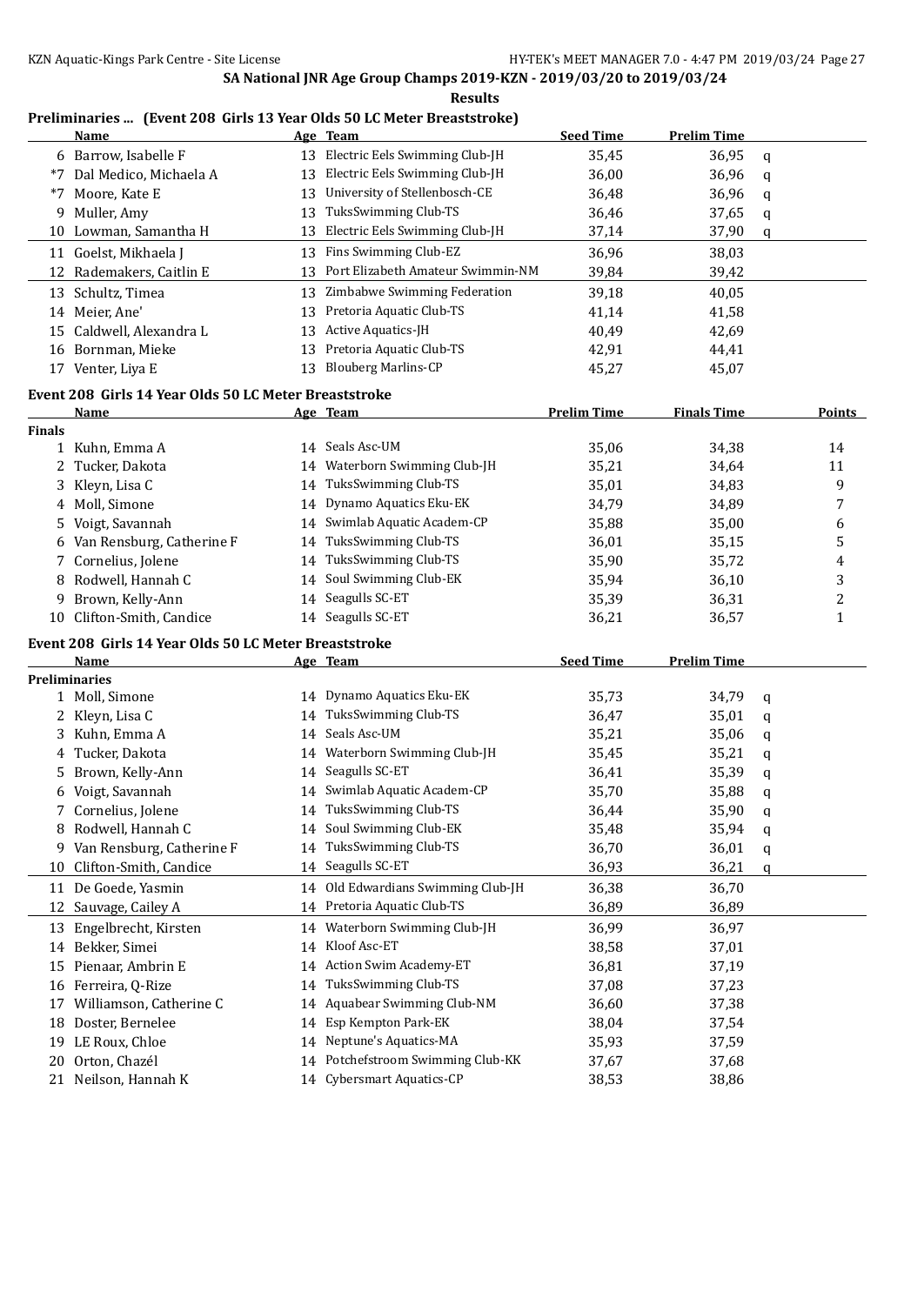## **Preliminaries ... (Event 208 Girls 14 Year Olds 50 LC Meter Breaststroke)**

|               | <b>Name</b>                                           |    | Age Team                            | <b>Seed Time</b>   | <b>Prelim Time</b> |   |                |
|---------------|-------------------------------------------------------|----|-------------------------------------|--------------------|--------------------|---|----------------|
|               | 22 Carmody, Emma J                                    |    | 14 Seagulls SC-ET                   | 39,83              | 40,93              |   |                |
|               | Event 208 Women 15 Year Olds 50 LC Meter Breaststroke |    |                                     |                    |                    |   |                |
|               | <u>Name</u>                                           |    | Age Team                            | <b>Prelim Time</b> | <b>Finals Time</b> |   | Points         |
| <b>Finals</b> |                                                       |    |                                     |                    |                    |   |                |
|               | 1 Van Niekerk, Lara                                   |    | 15 Pretoria Aquatic Club-TS         | 31,23              | 31,04              |   | 14             |
|               | 2 Brombacher, Paige F                                 | 15 | <b>Infinity Swimming Academy-NM</b> | 33,54              | 33,44              |   | 11             |
| 3             | Meyer, Kate J                                         | 15 | Vikings Aquatic Club-BU             | 34,17              | 33,63              |   | 9              |
|               | 4 De Lange, Caitlin A                                 |    | 15 Pretoria Aqua Adrenaline-TS      | 34,40              | 34,21              |   | 7              |
| 5             | Butcher, Georgina A                                   | 15 | Seals Asc-UM                        | 34,70              | 34,39              |   | 6              |
|               | 6 van der Westhuizen, Paige                           | 15 | Zimbabwe Swimming Federation        | 35,16              | 34,40              |   | 5              |
| 7             | Hudson, Grace E                                       | 15 | Waterborn Swimming Club-JH          | 35,68              | 35,56              |   | 4              |
| 8             | Fryer, Kiara A                                        | 15 | Waterborn Swimming Club-JH          | 35,70              | 35,77              |   | 3              |
| 9             | Shepherd, Megan L                                     | 15 | Electric Eels Swimming Club-JH      | 35,46              | 36,11              |   | 2              |
|               | 10 Ashton, Tayla                                      |    | 15 Team H2o-EK                      | 36,22              | 36,69              |   | $\mathbf{1}$   |
|               |                                                       |    |                                     |                    |                    |   |                |
|               | Event 208 Women 15 Year Olds 50 LC Meter Breaststroke |    |                                     | <b>Seed Time</b>   | <b>Prelim Time</b> |   |                |
|               | Name<br><b>Preliminaries</b>                          |    | Age Team                            |                    |                    |   |                |
|               | 1 Van Niekerk, Lara                                   |    | 15 Pretoria Aquatic Club-TS         | 31,93              | 31,23              | q |                |
|               | 2 Canny, Aimee L                                      | 15 | Knysna Dragons-ED                   | 33,78              | 33,33              | q |                |
|               | 3 Brombacher, Paige F                                 | 15 | <b>Infinity Swimming Academy-NM</b> | 33,37              | 33,54              | q |                |
|               | 4 Meyer, Kate J                                       | 15 | Vikings Aquatic Club-BU             | 33,96              | 34,17              | q |                |
|               | 5 De Lange, Caitlin A                                 | 15 | Pretoria Aqua Adrenaline-TS         | 34,19              | 34,40              | q |                |
|               | 6 Butcher, Georgina A                                 | 15 | Seals Asc-UM                        | 34,26              | 34,70              | q |                |
|               | 7 van der Westhuizen, Paige                           | 15 | Zimbabwe Swimming Federation        | 35,43              | 35,16              | q |                |
| 8             | Shepherd, Megan L                                     | 15 | Electric Eels Swimming Club-JH      | 35,61              | 35,46              | q |                |
| 9             | Hudson, Grace E                                       | 15 | Waterborn Swimming Club-JH          | 35,46              | 35,68              | q |                |
| 10            | Fryer, Kiara A                                        | 15 | Waterborn Swimming Club-JH          | 35,96              | 35,70              | q |                |
|               | 11 Ashton, Tayla                                      | 15 | Team H2o-EK                         | 35,62              | 36,22              |   |                |
|               | 12 Vd Walt, Mia                                       | 15 | University of Stellenbosch-CE       | 35,89              | 36,28              |   |                |
|               |                                                       |    |                                     |                    |                    |   |                |
|               | 13 Moll, Gabriella A                                  | 15 | Waterborn Swimming Club-JH          | 36,11              | 36,31              |   |                |
|               | 14 De Beer, Simoné                                    | 15 | Guppie Tigers Swimming Club-EZ      | 36,68              | 36,37              |   |                |
|               | 15 Barnard, Alexa                                     | 15 | Infinity Swimming Academy-NM        | 36,72              | 36,46              |   |                |
|               | 16 Burger, Mikyla                                     | 15 | Gerhard Zandberg Sport Academy-TS   | 36,79              | 37,26              |   |                |
| 17            | Fechter, Annika S                                     | 15 | Pretoria Aquatic Club-TS            | 37,34              | 37,55              |   |                |
|               | 18 Mc Cann, Erin                                      |    | 15 Seals Asc-UM                     | 38,43              | 37,80              |   |                |
|               | 19 Jose, Teagan N                                     |    | 15 Aquafins Swimming Club-JH        | 36,23              | 38,02              |   |                |
|               | 20 Drewes, Hannah                                     |    | 15 Uniswim-MP                       | 37,49              | 38,08              |   |                |
|               | Event 208 Women 16 Year Olds 50 LC Meter Breaststroke |    |                                     |                    |                    |   |                |
|               | Name                                                  |    | Age Team                            | <b>Prelim Time</b> | <b>Finals Time</b> |   | <b>Points</b>  |
| Finals        |                                                       |    |                                     |                    |                    |   |                |
|               | 1 Seyffert, Tailyn                                    | 16 | Bloemfontein Seals-MA               | 33,22              | 33,36              |   | 14             |
|               | 2 Nicholls, Alex K                                    | 16 | Ultimate Swim Club-BU               | 34,72              | 33,88              |   | 11             |
| 3             | Bishop, Kayla G                                       | 16 | Mandeville Dolphins-JH              | 34,84              | 34,53              |   | 9              |
| 4             | Janson, Lana J                                        | 16 | <b>Tygerberg Aquatics-CP</b>        | 36,11              | 35,13              |   | 7              |
| 5             | Mouton, Carla L                                       | 16 | Curro Swimming Academy-MP           | 35,47              | 35,27              |   | 6              |
| 6             | Calitz, Abigail K                                     | 16 | University of Stellenbosch-CE       | 35,62              | 36,21              |   | 5              |
| 7             | Volkwyn, Ashton K                                     | 16 | <b>Infinity Swimming Academy-NM</b> | 36,26              | 36,64              |   | $\overline{4}$ |
|               | 8 du Toit, Idelé                                      |    | 16 Potchefstroom Swimming Club-KK   | 36,70              | 36,78              |   | 3              |

9 Munro, Kelsea 16 Pretoria Aquatic Club-TS 36,53 36,96 2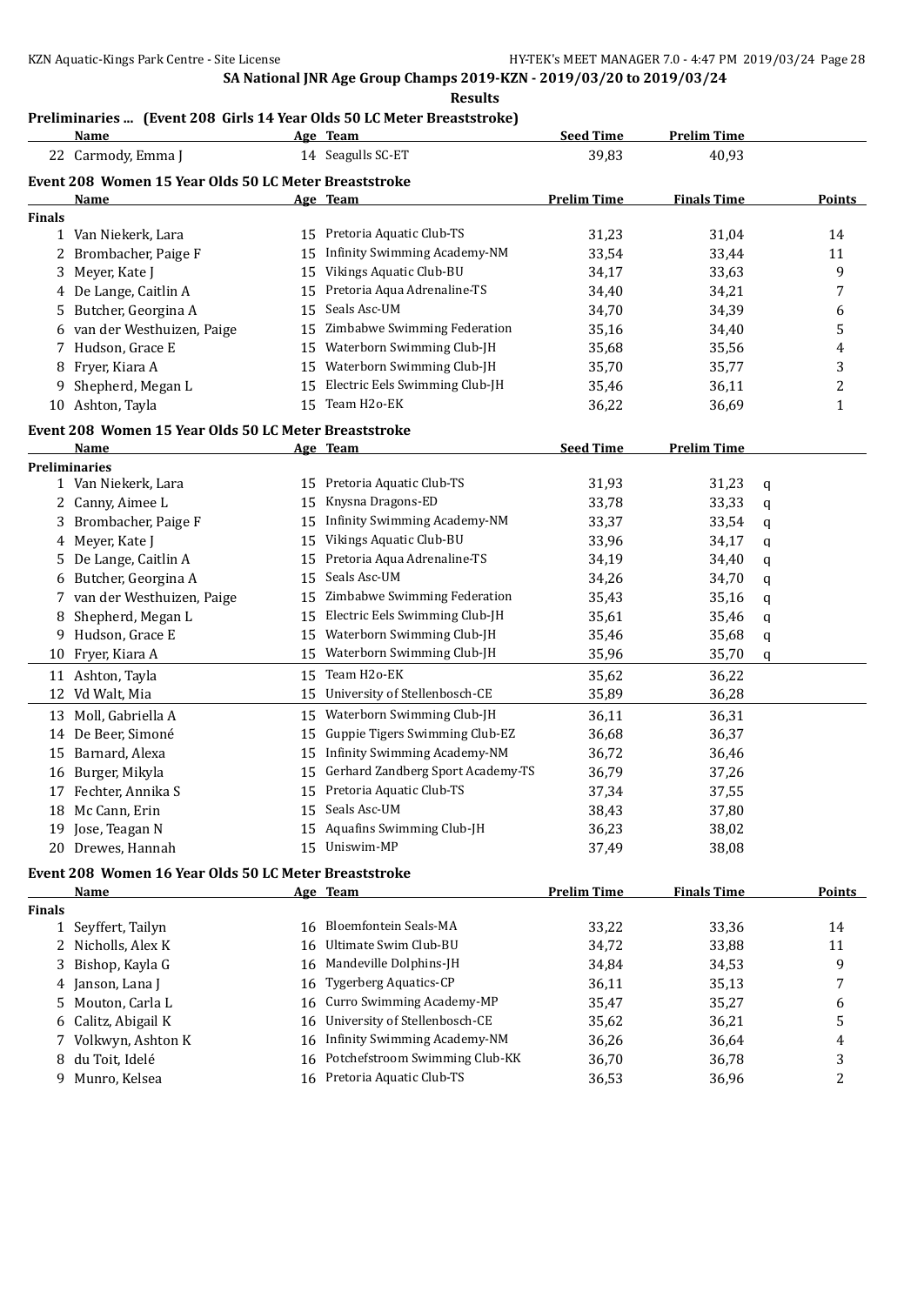# **Finals ... (Event 208 Women 16 Year Olds 50 LC Meter Breaststroke)**

|               | <b>Name</b>                                           |          | Age Team                            | <b>Prelim Time</b> | <b>Finals Time</b> |   | <b>Points</b>           |
|---------------|-------------------------------------------------------|----------|-------------------------------------|--------------------|--------------------|---|-------------------------|
|               | 10 Pharoah, Taylor J                                  |          | 16 Champion Swimming Club-TS        | 36,28              | 37,00              |   | $\mathbf{1}$            |
|               | Event 208 Women 16 Year Olds 50 LC Meter Breaststroke |          |                                     |                    |                    |   |                         |
|               | Name                                                  |          | Age Team                            | <b>Seed Time</b>   | <b>Prelim Time</b> |   |                         |
|               | <b>Preliminaries</b>                                  |          |                                     |                    |                    |   |                         |
|               | 1 Seyffert, Tailyn                                    |          | 16 Bloemfontein Seals-MA            | 33,58              | 33,22              | q |                         |
|               | 2 Nicholls, Alex K                                    | 16       | Ultimate Swim Club-BU               | 34,87              | 34,72              | q |                         |
| 3             | Bishop, Kayla G                                       | 16       | Mandeville Dolphins-JH              | 34,48              | 34,84              | q |                         |
| 4             | Mouton, Carla L                                       | 16       | Curro Swimming Academy-MP           | 35,50              | 35,47              | q |                         |
| 5.            | Calitz, Abigail K                                     | 16       | University of Stellenbosch-CE       | 36,19              | 35,62              | q |                         |
| 6             | Janson, Lana J                                        | 16       | <b>Tygerberg Aquatics-CP</b>        | 35,13              | 36,11              | q |                         |
| 7             | Volkwyn, Ashton K                                     | 16       | <b>Infinity Swimming Academy-NM</b> | 35,97              | 36,26              | q |                         |
| 8             | Pharoah, Taylor J                                     | 16       | <b>Champion Swimming Club-TS</b>    | 36,06              | 36,28              | q |                         |
| 9             | Munro, Kelsea                                         | 16       | Pretoria Aquatic Club-TS            | 37,84              | 36,53              | q |                         |
|               | 10 du Toit, Idelé                                     | 16       | Potchefstroom Swimming Club-KK      | 38,25              | 36,70              | q |                         |
|               | 11 Van Thiel, Alexa N                                 | 16       | Waterborn Swimming Club-JH          | 35,88              | 37,04              |   |                         |
| 12            | Silen, Kaylee A                                       |          | 16 Aquazone Swim Club-ET            | 37,42              | 37,11              |   |                         |
|               | 13 Rogge, Kaelin G                                    | 16       | Aquazone Swim Club-ET               | 36,52              | 37,23              |   |                         |
|               | 14 De Almeida, Kaylin J                               | 16       | Aqua Athlete-JH                     | 36,89              | 37,65              |   |                         |
|               | 15 Levin, Talya                                       | 16       | Aqua Sharks Academy-CP              | 37,49              | 38,02              |   |                         |
|               | 16 Venter, Carli                                      | 16       | Otters Rustenburg-NW                | 38,74              | 39,16              |   |                         |
|               |                                                       |          |                                     |                    |                    |   |                         |
|               | Event 208 Women 17-18 50 LC Meter Breaststroke        |          |                                     |                    |                    |   |                         |
|               | Name                                                  |          | Age Team                            | <b>Prelim Time</b> | <b>Finals Time</b> |   | <b>Points</b>           |
| <b>Finals</b> | 1 Abrahams, Hanim                                     | 17       | Curro Durbanville Aquatics-CP       | 33,45              | 32,75              |   | 14                      |
| 2             | Opperman, Bianca                                      | 17       | Potchefstroom Swimming Club-KK      | 32,83              | 32,77              |   | 11                      |
| 3             | Botha, Tahlia                                         | 18       | Tygerberg Aquatics-CP               | 33,38              | 33,19              |   | 9                       |
|               | van der Westhuizen, Chelaine E                        | 17       | Pretoria Aqua Adrenaline-TS         | 33,62              | 33,65              |   | 7                       |
| 5.            | Neser, Jade L                                         | 18       | Waterborn Swimming Club-JH          | 33,76              | 33,94              |   | 6                       |
| 6             | Peyerl, Tatum                                         | 18       | Mandeville Dolphins-JH              | 34,70              | 34,35              |   | 5                       |
|               | Baker, Tanna                                          | 17       | TuksSwimming Club-TS                | 35,28              | 34,74              |   | 4                       |
| 8             | Graham, Erin G                                        | 17       | Mandeville Dolphins-JH              | 35,42              | 35,05              |   | 3                       |
| 9.            | Wallis, Emma                                          | 18       | Waterborn Swimming Club-JH          | 35,37              | 35,38              |   | $\overline{\mathbf{c}}$ |
|               | 10 Solkow, Daniella M                                 |          | 17 Vineyard SC-CP                   | 35,47              | 35,92              |   | $\mathbf{1}$            |
|               |                                                       |          |                                     |                    |                    |   |                         |
|               | Event 208 Women 17-18 50 LC Meter Breaststroke        |          |                                     |                    |                    |   |                         |
|               | <u>Name</u>                                           |          | Age Team                            | <b>Seed Time</b>   | <b>Prelim Time</b> |   |                         |
|               | <b>Preliminaries</b><br>1 Opperman, Bianca            | 17       | Potchefstroom Swimming Club-KK      | 33,68              | 32,83              |   |                         |
| 2             | Botha, Tahlia                                         | 18       | Tygerberg Aquatics-CP               | 33,64              | 33,38              | q |                         |
|               | 3 Abrahams, Hanim                                     | 17       | Curro Durbanville Aquatics-CP       | 32,86              | 33,45              | q |                         |
|               | van der Westhuizen, Chelaine E                        | 17       | Pretoria Aqua Adrenaline-TS         | 34,14              | 33,62              | q |                         |
| 4             | Neser, Jade L                                         |          | Waterborn Swimming Club-JH          |                    |                    | q |                         |
| 5             | Peyerl, Tatum                                         | 18<br>18 | Mandeville Dolphins-JH              | 32,98<br>34,14     | 33,76<br>34,70     | q |                         |
| 6<br>7        | Baker, Tanna                                          | 17       | TuksSwimming Club-TS                | 34,41              | 35,28              | q |                         |
| 8             | Wallis, Emma                                          | 18       | Waterborn Swimming Club-JH          | 37,57              | 35,37              | q |                         |
| 9             | Graham, Erin G                                        | 17       | Mandeville Dolphins-JH              | 35,84              | 35,42              | q |                         |
| 10            | Solkow, Daniella M                                    | 17       | Vineyard SC-CP                      | 35,56              | 35,47              | q |                         |
|               |                                                       |          | Curro Durbanville Aquatics-CP       |                    |                    | q |                         |
|               | 11 Kayser, Carlah D<br>12 Huxtable, Emma P            | 17<br>18 | Penguins Swimming Club-UM           | 34,88              | 35,55              |   |                         |
|               |                                                       |          |                                     | 34,95              | 35,74              |   |                         |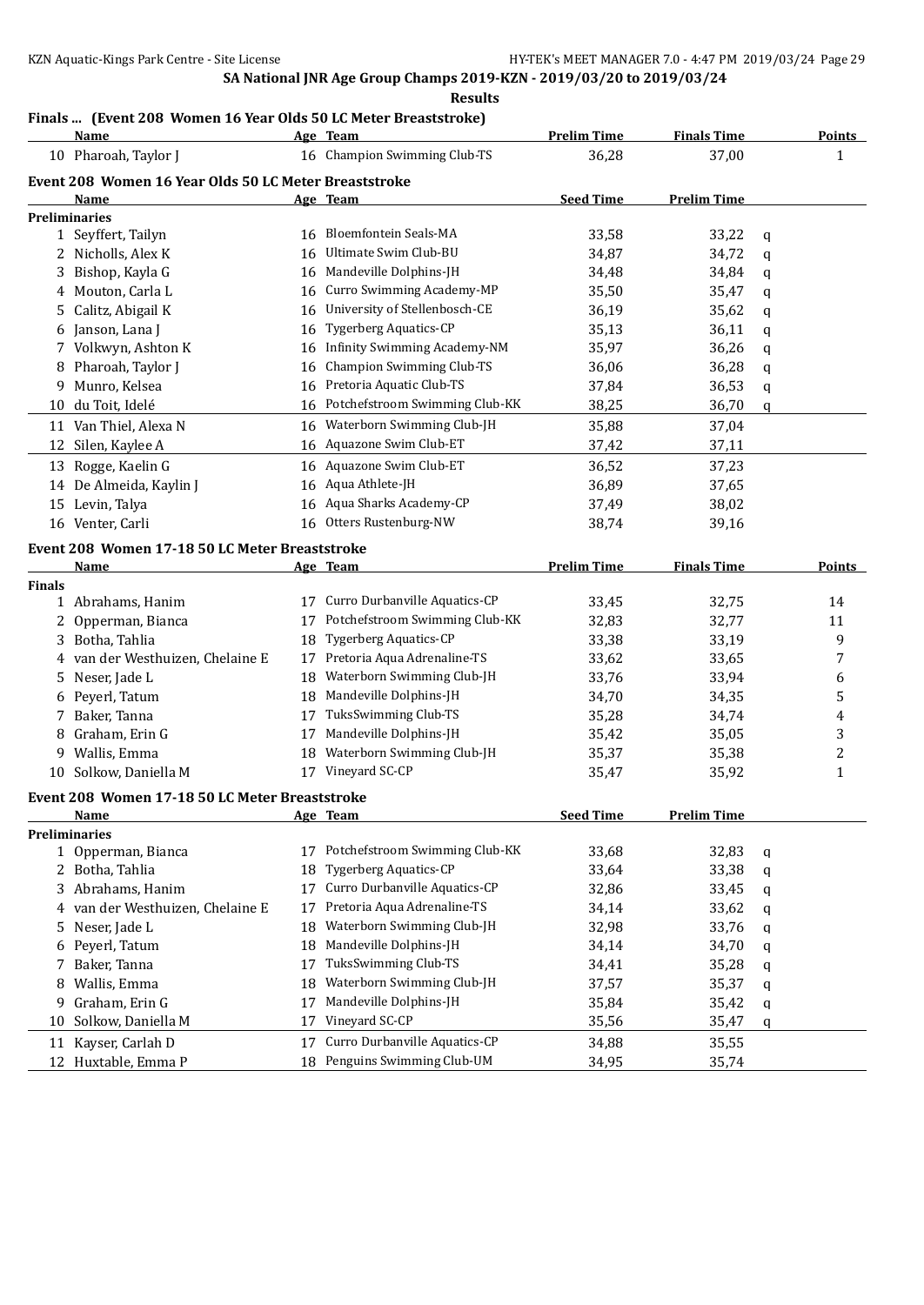**Results**

## **Preliminaries ... (Event 208 Women 17-18 50 LC Meter Breaststroke)**

|               | Name                                             |    | Age Team                          | <b>Seed Time</b>   | <b>Prelim Time</b> |   |               |
|---------------|--------------------------------------------------|----|-----------------------------------|--------------------|--------------------|---|---------------|
|               | 13 Favini, Sabrina L                             | 18 | Waterborn Swimming Club-JH        | 35,58              | 35,77              |   |               |
|               | 14 Cornelius, Chante'                            | 17 | Pretoria Aquatic Club-TS          | 35,11              | 35,78              |   |               |
|               | 15 Hudson, Leigh H                               | 18 | Waterborn Swimming Club-JH        | 36,08              | 36,17              |   |               |
|               | 16 Van Veyeren, Sam L                            | 18 | TuksSwimming Club-TS              | 36,47              | 36,21              |   |               |
| 17            | Rippon, Georgia M                                | 17 | Vineyard SC-CP                    | 36,86              | 36,39              |   |               |
|               | 18 Brand, Sarah L                                |    | 18 Ashton Swimming Academy-ILD    | 36,72              | 36,75              |   |               |
|               | 19 Van Jaarsveld, Sune                           | 17 | TuksSwimming Club-TS              | 37,41              | 36,82              |   |               |
|               | 20 Wilcocks, Catherine E                         | 17 | Pretoria Aquatic Club-TS          | 36,64              | 37,58              |   |               |
|               | 21 Grobler, Karla                                | 17 | TuksSwimming Club-TS              | 38,87              | 38,13              |   |               |
|               | 22 Van Biljon, Rachel-Ann                        | 17 | TuksSwimming Club-TS              | 38,96              | 38,97              |   |               |
|               | 23 Marais, Robyn M                               | 18 | <b>Tygerberg Aquatics-CP</b>      | 37,94              | 39,08              |   |               |
|               | 24 Barnes, Erin L                                | 17 | Benoni Swimming Club-EK           | 38,47              | 41,16              |   |               |
|               | 25 Crous, Sharon                                 | 17 | Ushaka Swimming Club-UH           | 42,59              | 41,33              |   |               |
|               | 26 Correia, Raquel L                             | 18 | Crusaders Swimming Club-JH        | 42,88              | 43,77              |   |               |
|               |                                                  |    |                                   |                    |                    |   |               |
|               | Event 209 Boys 12 & Under 200 LC Meter Freestyle |    |                                   | <b>Prelim Time</b> |                    |   | <b>Points</b> |
| <b>Finals</b> | Name                                             |    | Age Team                          |                    | <b>Finals Time</b> |   |               |
|               | 1 Hart, Ivan                                     | 12 | Mombasa Aquatics-ZZ               | 2:15,03            | 2:12,44            |   | 14            |
|               | 2 Vd Heever, Andrè P                             | 12 | TuksSwimming Club-TS              | 2:16,46            | 2:13,67            |   | 11            |
|               | 3 Vorster, Wilbert P                             | 12 | Flamingo Aquatic Academy-FB       | 2:17,25            | 2:15,31            |   | 9             |
|               | 4 Wright, Keegan                                 | 12 | <b>Tygerberg Aquatics-CP</b>      | 2:15,93            | 2:15,52            |   | 7             |
|               | 5 Reinders, Connor                               | 12 | Bloemfontein Otters-MA            |                    |                    |   |               |
|               |                                                  | 12 | Aquasharks Academy Winelands-CE   | 2:16,46            | 2:15,57<br>2:15,73 |   | 6             |
| 6             | Jordaan, Chris                                   |    | Electric Eels Swimming Club-JH    | 2:18,59            |                    |   | 5             |
| 7.            | Malan, Jason M                                   | 12 |                                   | 2:19,92            | 2:16,18            |   | 4             |
| 8             | Sandri, Luca                                     | 12 | Kloof Asc-ET                      | 2:17,12            | 2:16,88            |   | 3             |
|               | 9 Visser, Brendan                                |    | 12 Action Swim Academy-ET         | 2:18,67            | 2:20,25            |   | 2             |
|               | --- Findlay, MJ J                                |    | 12 TuksSwimming Club-TS           | 2:16,19            | DQ                 |   |               |
|               | Event 209 Boys 12 & Under 200 LC Meter Freestyle |    |                                   |                    |                    |   |               |
|               | Name                                             |    | Age Team                          | <b>Seed Time</b>   | <b>Prelim Time</b> |   |               |
|               | <b>Preliminaries</b>                             |    |                                   |                    |                    |   |               |
|               | 1 Hart, Ivan                                     |    | 12 Mombasa Aquatics-ZZ            | 2:15,92            | 2:15,03            | q |               |
|               | 2 Wright, Keegan                                 | 12 | <b>Tygerberg Aquatics-CP</b>      | 2:17,10            | 2:15,93            | q |               |
|               | 3 Findlay, MJ J                                  | 12 | TuksSwimming Club-TS              | 2:24,74            | 2:16,19            | q |               |
|               | *4 Reinders, Connor                              | 12 | Bloemfontein Otters-MA            | 2:21,12            | 2:16,46            | q |               |
|               | *4 Vd Heever, Andrè P                            |    | 12 TuksSwimming Club-TS           | 2:19,05            | 2:16,46            | q |               |
|               | 6 Sandri, Luca                                   |    | 12 Kloof Asc-ET                   | 2:28,69            | 2:17,12            | q |               |
|               | 7 Vorster, Wilbert P                             | 12 | Flamingo Aquatic Academy-FB       | 2:24,30            | 2:17,25            | q |               |
| 8             | Jordaan, Chris                                   | 12 | Aquasharks Academy Winelands-CE   | 2:21,88            | 2:18,59            | q |               |
|               | 9 Visser, Brendan                                | 12 | Action Swim Academy-ET            | 2:18,90            | 2:18,67            | q |               |
| 10            | Malan, Jason M                                   | 12 | Electric Eels Swimming Club-JH    | 2:17,92            | 2:19,92            | q |               |
|               | 11 Du Toit, Michal D                             |    | 12 TuksSwimming Club-TS           | 2:25,33            | 2:20,78            |   |               |
|               | 12 Minderon, Bryce                               | 12 | Port Elizabeth Amateur Swimmin-NM | 2:23,85            | 2:21,70            |   |               |
|               | *13 Torricelli, Gianluca F                       | 12 | Waterborn Swimming Club-JH        | 2:31,69            | 2:22,24            |   |               |
| $*13$         | Strydom, Cristopher R                            | 12 | Dynamo Aquatics Eku-EK            | 2:22,79            | 2:22,24            |   |               |
| 15            | Britz, Carlo                                     | 12 | Port Elizabeth Amateur Swimmin-NM | 2:19,69            | 2:22,73            |   |               |
| 16            | Kruger, Nicholas L                               | 12 | Seals Asc-UM                      | 2:24,70            | 2:23,54            |   |               |
| 17            | Potgieter, Luca                                  | 12 | Royal Swimming Academy-ED         | 2:22,26            | 2:23,72            |   |               |
| 18            | McWilliam, Benn D                                | 12 | Camps Bay Swimmng Club-CP         | 2:26,17            | 2:23,74            |   |               |
|               | *19 Munguambe, Cleyton                           | 11 | Tubaroes Maputo                   | 2:25,89            | 2:23,93            |   |               |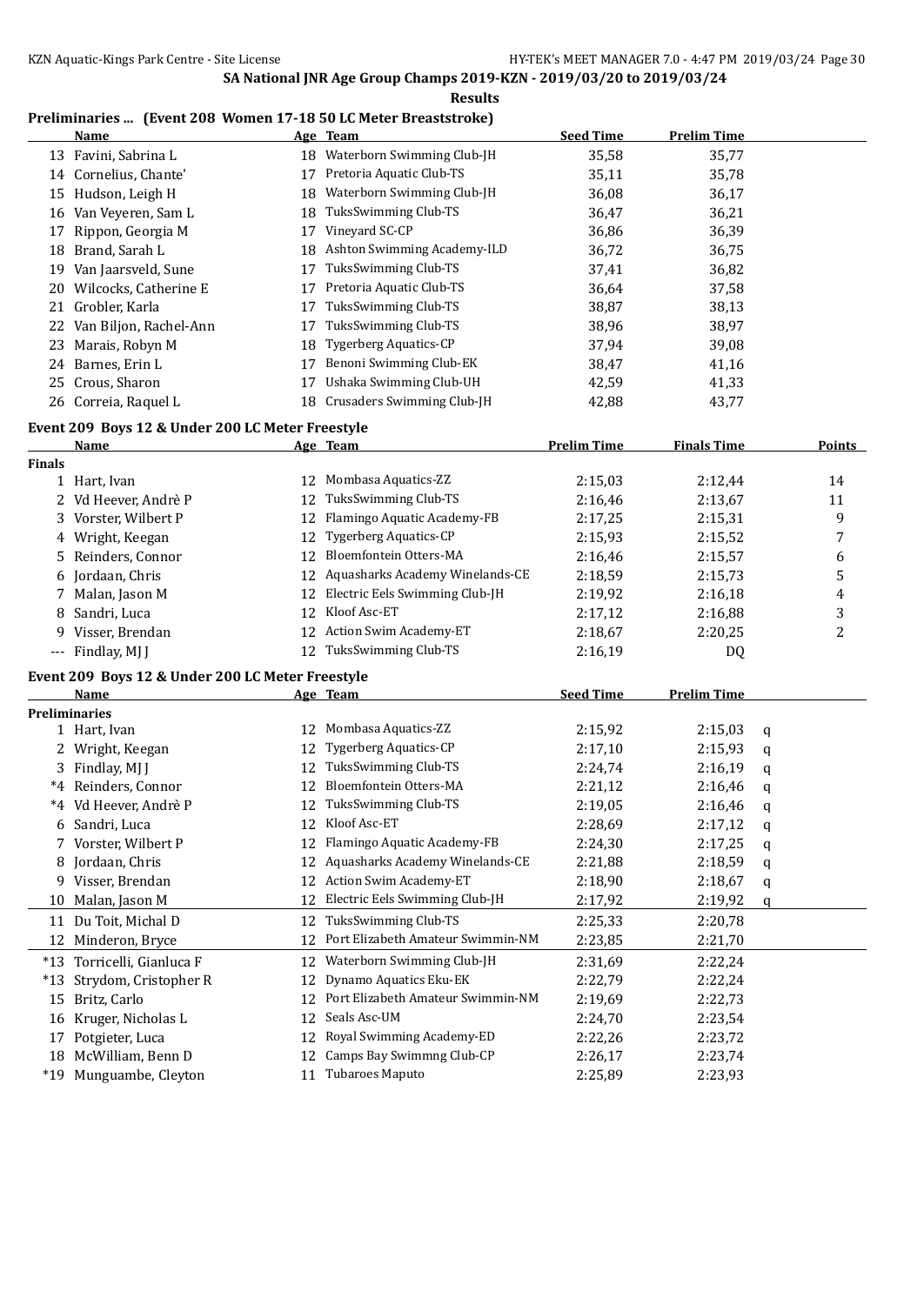**Results**

## **Preliminaries ... (Event 209 Boys 12 & Under 200 LC Meter Freestyle)**

|        | Name                                               |    | <u>Age Team</u>                                      | <b>Seed Time</b>   | <b>Prelim Time</b> |   |                  |
|--------|----------------------------------------------------|----|------------------------------------------------------|--------------------|--------------------|---|------------------|
| $*19$  | Briel, Charlie H                                   |    | 12 Bloemfontein Seals-MA                             | 2:25,93            | 2:23,93            |   |                  |
|        | 21 Koekemoer, Marnu                                | 12 | <b>Blue Ocean Aquatics-UG</b>                        | 2:25,56            | 2:23,94            |   |                  |
| 22     | Brice, Canaan J                                    | 12 | <b>Bloemfontein Seals-MA</b>                         | 2:30,01            | 2:24,48            |   |                  |
| 23     | Jones, Brogan M                                    | 11 | Benoni Swimming Club-EK                              | 2:22,60            | 2:24,84            |   |                  |
|        | 24 Allen, Matthew M                                | 12 | Aces Swimming Club-ET                                | 2:26,08            | 2:25,18            |   |                  |
|        | 25 Wolson, Daniel A                                | 12 | Vineyard SC-CP                                       | 2:26,86            | 2:25,19            |   |                  |
|        | 26 Cromhout, Lance A                               | 12 | TuksSwimming Club-TS                                 | 2:29,86            | 2:25,66            |   |                  |
|        | 27 Porter, Connor T                                | 12 | Seagulls SC-ET                                       | 2:25,92            | 2:25,71            |   |                  |
| 28     | Mhlanga, Bjorn N                                   | 12 | Waterborn Swimming Club-JH                           | 2:34,65            | 2:26,26            |   |                  |
| 29     | Adams, David B                                     | 11 | Flamingo Aquatic Academy-FB                          | 2:37,97            | 2:26,44            |   |                  |
|        | 30 Malan, Johan S                                  | 12 | Curro Durbanville Aquatics-CP                        | 2:22,92            | 2:26,74            |   |                  |
|        | 31 Kleinhans, Kyle                                 | 12 | Swimlab Aquatic Academ-CP                            | 2:38,60            | 2:27,71            |   |                  |
|        | 32 O'Connor, Matt                                  | 12 | Waterborn Swimming Club-JH                           | 2:32,04            | 2:28,58            |   |                  |
|        | 33 Theron, Vasco                                   | 12 | Flamingo Aquatic Academy-FB                          | 2:32,75            | 2:28,82            |   |                  |
|        | 34 Nel, Aiden                                      | 12 | Potchefstroom Swimming Club-KK                       | 2:30,73            | 2:29,10            |   |                  |
| 35     | Ellis, Liam                                        | 12 | <b>Tygerberg Aquatics-CP</b>                         | 2:34,53            | 2:29,76            |   |                  |
|        | 36 Labuschagne, Jeremy                             | 12 | Swimlab Aquatic Academ-CP                            | 2:31,54            | 2:30,70            |   |                  |
|        | 37 Lindeque, Migael                                | 12 | TuksSwimming Club-TS                                 | 2:26,59            | 2:30,74            |   |                  |
| 38     | Van Zyl, Rossouw                                   | 12 | Cybersmart Aquatics-CP                               | 2:33,80            | 2:33,55            |   |                  |
|        |                                                    |    |                                                      |                    |                    |   |                  |
|        | Event 209 Boys 13 Year Olds 200 LC Meter Freestyle |    | Age Team                                             |                    |                    |   |                  |
| Finals | Name                                               |    |                                                      | <b>Prelim Time</b> | <b>Finals Time</b> |   | <b>Points</b>    |
|        | 1 Keylock, Kian C                                  | 13 | <b>Boksburg Aquatics Saints-EK</b>                   | 2:07,54            | 2:04,62            |   | 14               |
|        | 2 Paterson, Ross C                                 | 13 | Action Swim Academy-ET                               | 2:09,03            | 2:06,35            |   | 11               |
| 3.     | Dredge, Elijah E                                   | 13 | Pretoria Aquatic Club-TS                             | 2:08,91            | 2:06,86            |   | 9                |
| 4      | Adams, Jonathan B                                  | 13 | Flamingo Aquatic Academy-FB                          | 2:08,83            | 2:07,70            |   | 7                |
| 5.     | Nogueira, Enzo                                     | 13 | Waterborn Swimming Club-JH                           | 2:09,68            | 2:08,89            |   | 6                |
| 6      | Thompson, Cameron K                                | 13 | Crusaders Swimming Club-JH                           | 2:10,97            | 2:08,90            |   | 5                |
| 7      | Van der Linde, Sven C                              | 13 | Ashton Swimming Academy-ILD                          | 2:11,67            | 2:10,18            |   | 4                |
| 8      | Kleynhans, Michael M                               | 13 | TuksSwimming Club-TS                                 | 2:10,67            | 2:10,79            |   | 3                |
|        | 9 Lindeque, Kinnae N                               | 13 | Waterborn Swimming Club-JH                           | 2:11,77            | 2:11,14            |   | $\boldsymbol{2}$ |
|        | 10 Laubscher, Ben-Johan                            |    | 13 TuksSwimming Club-TS                              | 2:11,96            | 2:11,42            |   | $\mathbf{1}$     |
|        |                                                    |    |                                                      |                    |                    |   |                  |
|        | Event 209 Boys 13 Year Olds 200 LC Meter Freestyle |    |                                                      |                    |                    |   |                  |
|        | Name                                               |    | Age Team                                             | <b>Seed Time</b>   | <b>Prelim Time</b> |   |                  |
|        | <b>Preliminaries</b>                               |    | <b>Boksburg Aquatics Saints-EK</b>                   |                    |                    |   |                  |
| 1      | Keylock, Kian C                                    |    | Flamingo Aquatic Academy-FB                          | 2:07,74            | 2:07,54            | q |                  |
|        | 2 Adams, Jonathan B                                | 13 |                                                      | 2:13,83            | 2:08,83            | q |                  |
| 3      | Dredge, Elijah E                                   | 13 | Pretoria Aquatic Club-TS                             | 2:09,75            | 2:08,91            | q |                  |
| 4      | Paterson, Ross C                                   | 13 | Action Swim Academy-ET<br>Waterborn Swimming Club-JH | 2:07,22            | 2:09,03            | q |                  |
| 5      | Nogueira, Enzo                                     | 13 |                                                      | 2:14,37            | 2:09,68            | q |                  |
| 6      | Kleynhans, Michael M                               | 13 | TuksSwimming Club-TS                                 | 2:16,10            | 2:10,67            | q |                  |
| 7      | Thompson, Cameron K                                | 13 | Crusaders Swimming Club-JH                           | 2:17,85            | 2:10,97            | q |                  |
| 8      | Van der Linde, Sven C                              | 13 | Ashton Swimming Academy-ILD                          | 2:12,08            | 2:11,67            | q |                  |
| 9      | Lindeque, Kinnae N                                 | 13 | Waterborn Swimming Club-JH                           | 2:14,43            | 2:11,77            | q |                  |
| 10     | Laubscher, Ben-Johan                               | 13 | TuksSwimming Club-TS                                 | 2:17,97            | 2:11,96            | q |                  |
| 11     | Caldwell, Matt D                                   | 13 | Dragons Swimming Club-JH                             | 2:17,12            | 2:12,51            |   |                  |
| 12     | Cartwright, Andrew G                               | 13 | Tiger Sharks Swimming Academy-ET                     | 2:14,90            | 2:12,60            |   |                  |
|        | 13 Eaton, Jarden D                                 | 13 | Crusaders Swimming Club-JH                           | 2:12,72            | 2:12,81            |   |                  |
|        | 14 Kriegler, Christiaan C                          | 13 | Curro Durbanville Aquatics-CP                        | 2:15,67            | 2:12,87            |   |                  |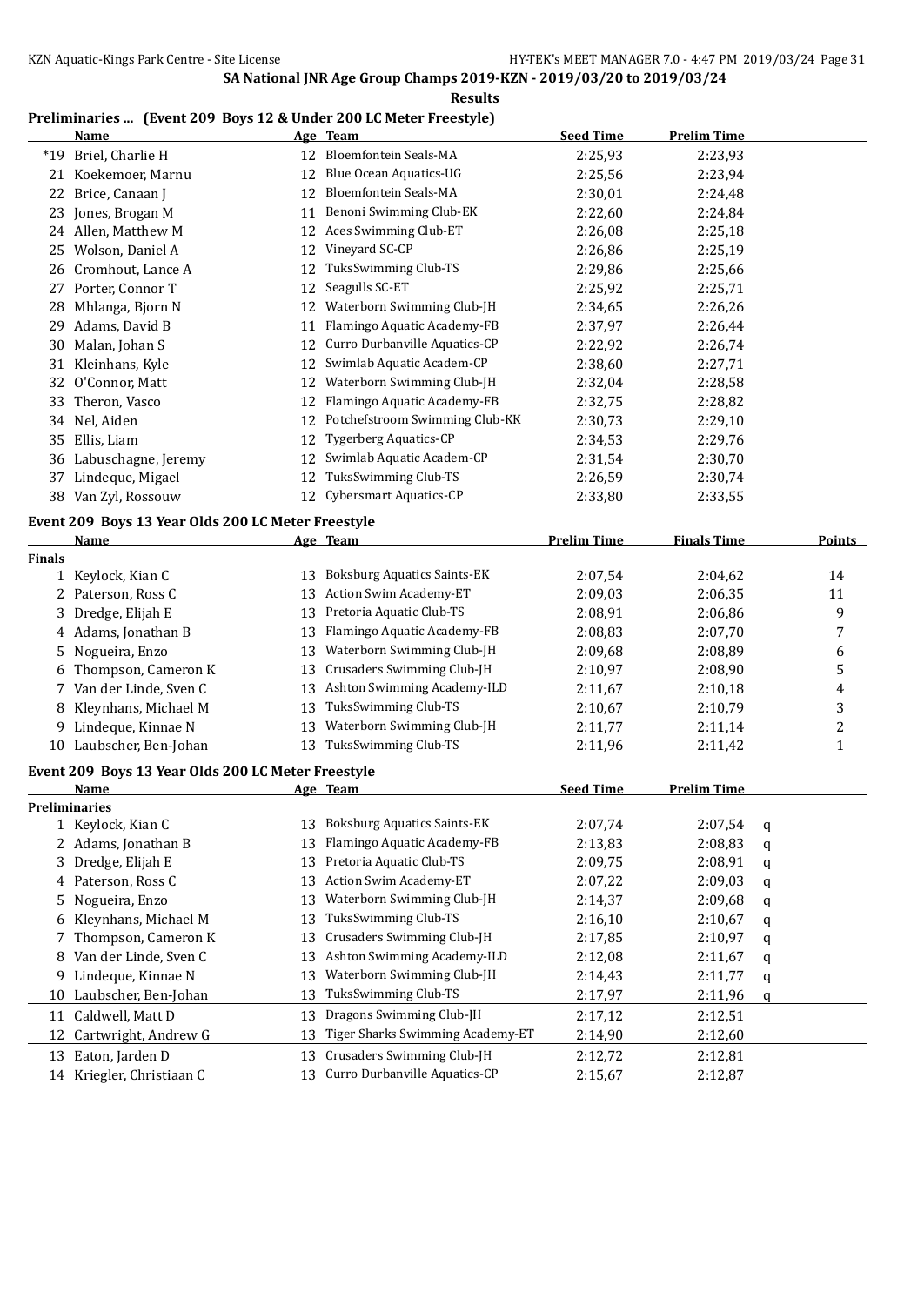#### **Results**

## **Preliminaries ... (Event 209 Boys 13 Year Olds 200 LC Meter Freestyle)**

|    | Name                    |    | Age Team                         | <b>Seed Time</b> | <b>Prelim Time</b> |
|----|-------------------------|----|----------------------------------|------------------|--------------------|
|    | 15 Moutzouris, Chad M   | 13 | <b>Bloemfontein Seals-MA</b>     | 2:17,16          | 2:13,01            |
| 16 | Van Coller, Matthew G   | 13 | Infinity Swimming Academy-NM     | 2:21,00          | 2:13,50            |
| 17 | Carrol, Matt            | 13 | <b>Blouberg Marlins-CP</b>       | 2:16,75          | 2:14,39            |
| 18 | Makaya, Tichatonga      | 13 | Zimbabwe Swimming Federation     | 2:19,24          | 2:14,82            |
| 19 | Coetzee, Liam           | 13 | Aquasharks Academy Winelands-CE  | 2:16,35          | 2:15,39            |
| 20 | Coetzer, Jayden P       | 13 | Cybersmart Aquatics-CP           | 2:17,06          | 2:15,54            |
| 21 | Wallace, Garron L       | 13 | Electric Eels Swimming Club-JH   | 2:21,10          | 2:16,21            |
| 22 | Grobler, Zak H          | 13 | Soul Swimming Club-EK            | 2:17,80          | 2:16,25            |
| 23 | Vd Merwe, Johan H       | 13 | University of Stellenbosch-CE    | 2:21,96          | 2:16,38            |
| 24 | Luck, Taylor R          | 13 | Swimlab Aquatic Academ-CP        | 2:18,82          | 2:17,10            |
| 25 | Steyn, Stefan A         | 13 | Fish Eagle Aquatics-ED           | 2:22,95          | 2:17,46            |
| 26 | Visagie, Leson G        | 13 | Midwit Uniswim-NG                | 2:17,30          | 2:17,68            |
| 27 | Kriek, Joël             | 13 | Potchefstroom Swimming Club-KK   | 2:21,84          | 2:18,51            |
| 28 | Saaiman, Rikus T        | 13 | Quick Silver Swimming Academy-CP | 2:21,30          | 2:18.65            |
| 29 | Van Rensburg, Sebastian | 13 | TuksSwimming Club-TS             | 2:18,75          | 2:18,89            |
| 30 | Grobler, Regardt        | 13 | TuksSwimming Club-TS             | 2:18,42          | 2:19,30            |
| 31 | Bartleman, Ewald W      | 13 | Potchefstroom Swimming Club-KK   | 2:27,31          | 2:19,73            |
| 32 | Grobler, Benke          | 13 | Cybersmart Aquatics-CP           | 2:23,15          | 2:20,06            |
| 33 | Vorbeck, Enrico R       | 13 | Seagulls SC-ET                   | 2:19,68          | 2:20,25            |
| 34 | Crocker, Josh G         | 13 | Action Swim Academy-ET           | 2:20,78          | 2:20,32            |
| 35 | Huang, Eric             | 13 | Mandeville Dolphins-JH           | 2:24,55          | 2:20,57            |
| 36 | Raynard, Keyontae L     | 13 | Seagulls SC-ET                   | 2:20,61          | 2:20,92            |
| 37 | Lottering, Ricky M      | 13 | Seals Asc-UM                     | 2:17,93          | 2:22,58            |
| 38 | Smuts, Jamie            | 13 | <b>Tygerberg Aquatics-CP</b>     | 2:27,35          | 2:23,51            |
| 39 | Consani, Dario L        | 13 | <b>Tygerberg Aquatics-CP</b>     | 2:22,33          | 2:24,37            |
| 40 | De Beer, Josh D         | 13 | North Durban Swim Academy-ET     | 2:27,76          | 2:25,04            |
| 41 | Scheffer, Jonathan      | 13 | Pretoria Aquatic Club-TS         | 2:31,43          | 2:25,13            |
| 42 | Greyling, Cullen C      | 13 | Waterborn Swimming Club-JH       | 2:26,29          | 2:29,75            |

#### **Event 209 Boys 14 Year Olds 200 LC Meter Freestyle**

|               | <b>Name</b>                                        |    | Age Team                       | <b>Prelim Time</b> | <b>Finals Time</b> |   | Points |
|---------------|----------------------------------------------------|----|--------------------------------|--------------------|--------------------|---|--------|
| <b>Finals</b> |                                                    |    |                                |                    |                    |   |        |
|               | Zasas, Ryan                                        | 14 | Waterborn Swimming Club-JH     | 2:04,64            | 2:00.30            |   | 14     |
|               | Pillay, Leshen A                                   | 14 | Seagulls SC-ET                 | 2:03.62            | 2:00.67            |   | 11     |
| 3             | Johnson, Reece M                                   | 14 | Electric Eels Swimming Club-JH | 2:02.69            | 2:01,10            |   | 9      |
|               | 4 Coetzé, Pieter T                                 | 14 | Otters Rustenburg-NW           | 2:04,41            | 2:04,27            |   | 7      |
| 5.            | Vd Merwe, Darno                                    | 14 | TuksSwimming Club-TS           | 2:05,03            | 2:05,46            |   | 6      |
|               | 6 Forbes, Thomas P                                 | 14 | University of Stellenbosch-CE  | 2:08.24            | 2:06,64            |   | 5      |
|               | Mahan, Owethu S                                    | 14 | TuksSwimming Club-TS           | 2:07,86            | 2:07,01            |   | 4      |
| 8             | Aromin, Ozzy L                                     | 14 | <b>Action Swim Academy-ET</b>  | 2:06.41            | 2:07,12            |   | 3      |
| 9.            | Hempel, Joss E                                     | 14 | Aquabear Swimming Club-NM      | 2:07,98            | 2:07,21            |   | 2      |
| 10            | West, Gabriel                                      | 14 | <b>Tygerberg Aquatics-CP</b>   | 2:07,81            | 2:08.75            |   | 1      |
|               | Event 209 Boys 14 Year Olds 200 LC Meter Freestyle |    |                                |                    |                    |   |        |
|               | Name                                               |    | Age Team                       | <b>Seed Time</b>   | <b>Prelim Time</b> |   |        |
|               | <b>Preliminaries</b>                               |    |                                |                    |                    |   |        |
|               | 1 Johnson, Reece M                                 | 14 | Electric Eels Swimming Club-JH | 2:04,74            | 2:02.69            | a |        |
|               | Pillay, Leshen A                                   | 14 | Seagulls SC-ET                 | 2:03,45            | 2:03,62            | a |        |
| 3.            | Coetzé, Pieter T                                   | 14 | Otters Rustenburg-NW           | 2:06.52            | 2:04,41            | a |        |
| 4             | Zasas, Ryan                                        | 14 | Waterborn Swimming Club-JH     | 2:12,16            | 2:04,64            | a |        |
| 5.            | Vd Merwe, Darno                                    | 14 | TuksSwimming Club-TS           | 2:11,05            | 2:05,03            | a |        |
|               | 6 Aromin, Ozzy L                                   | 14 | <b>Action Swim Academy-ET</b>  | 2:08.26            | 2:06,41            | q |        |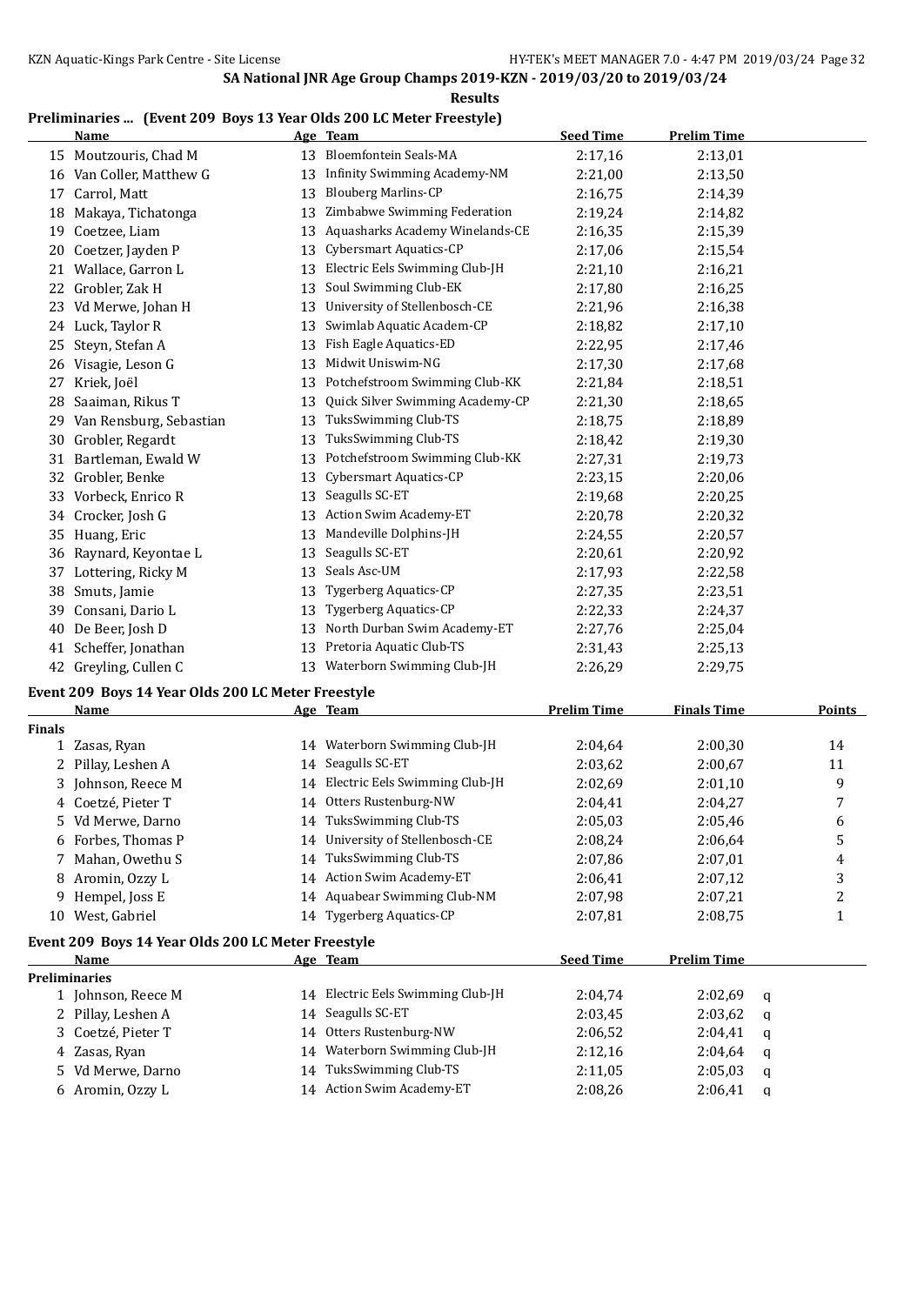#### **Results**

#### **Preliminaries ... (Event 209 Boys 14 Year Olds 200 LC Meter Freestyle)**

|               | <b>Name</b>                                       |          | Age Team                           | <b>Seed Time</b>   | <b>Prelim Time</b> |   |        |
|---------------|---------------------------------------------------|----------|------------------------------------|--------------------|--------------------|---|--------|
|               | 7 West, Gabriel                                   |          | 14 Tygerberg Aquatics-CP           | 2:10,21            | 2:07,81            | q |        |
|               | 8 Mahan, Owethu S                                 | 14       | TuksSwimming Club-TS               | 2:12,89            | 2:07,86            | q |        |
| 9.            | Hempel, Joss E                                    | 14       | Aquabear Swimming Club-NM          | 2:13,00            | 2:07,98            | q |        |
| 10            | Forbes, Thomas P                                  | 14       | University of Stellenbosch-CE      | 2:05,48            | 2:08,24            | q |        |
| 11            | Davel, Estiaan C                                  | 14       | Kalahari Swemklub-JT               | 2:14,04            | 2:09,07            |   |        |
|               | 12 Gauche, Arno                                   | 14       | Westville Swimming Club-ET         | 2:11,29            | 2:09,26            |   |        |
|               | 13 Seagreen, Steven P                             | 14       | <b>Action Swim Academy-ET</b>      | 2:10,05            | 2:09,98            |   |        |
|               | 14 Fourie, Henk J                                 | 14       | Pretoria Aquatic Club-TS           | 2:12,11            | 2:10,00            |   |        |
| 15            | Kleyn, Nathan M                                   | 14       | Seagulls SC-ET                     | 2:13,50            | 2:10,50            |   |        |
|               | 16 Buret, Bryce                                   | 14       | Harlequins Aquatic Club-BU         | 2:20,27            | 2:10,88            |   |        |
| 17            | Baker, Daniel E                                   | 14       | Benoni Swimming Club-EK            | 2:08,95            | 2:10,90            |   |        |
|               | 18 Groenewald, Bennet B                           | 14       | Midwit Uniswim-NG                  | 2:11,82            | 2:10,96            |   |        |
| 19            | Jordaan, Ayden                                    | 14       | TuksSwimming Club-TS               | 2:14,36            | 2:11,07            |   |        |
| 20            | Lundie, Matthew G                                 | 14       | Dynamo Aquatics Eku-EK             | 2:16,53            | 2:11,13            |   |        |
| 21            | Hinckley, Joshua D                                | 14       | Dynamo Aquatics Eku-EK             | 2:11,61            | 2:11,36            |   |        |
| 22            | Bornman, Aiden                                    | 14       | <b>Boksburg Aquatics Saints-EK</b> | 2:14,94            | 2:11,68            |   |        |
| 23            | Grant, Kieran J                                   | 14       | Alcatraz Swimming Club-TS          | 2:12,07            | 2:11,73            |   |        |
|               | 24 Villet, Tommy H                                | 14       | Flamingo Aquatic Academy-FB        | 2:19,30            | 2:13,68            |   |        |
| 25            | Botes, Cobus                                      | 14       | <b>Bloemfontein Seals-MA</b>       | 2:17,55            | 2:13,87            |   |        |
|               | 26 Manson, Ty G                                   | 14       | Dragons Swimming Club-JH           | 2:17,70            | 2:14,11            |   |        |
| 27            | Smal, Lucques                                     | 14       | Titans Aquatics Vanderbijlark-SD   | 2:13,00            | 2:14,40            |   |        |
| 28            | de Gouveia, Matthew                               | 14       | Perfect Stroke Swimming Club-JH    | 2:15,76            | 2:14,78            |   |        |
| 29            | Roos, Willem W                                    | 14       | TuksSwimming Club-TS               | 2:18,44            | 2:15,42            |   |        |
| 30            | Allamby, Jamie M                                  | 14       | Doreys Swim Club-JH                | 2:17,98            | 2:15,61            |   |        |
| 31            | Fildes, Nathan H                                  | 14       | TuksSwimming Club-TS               | 2:17,00            | 2:15,63            |   |        |
| 32            | Andrew, Julian                                    | 14       | Midwit Uniswim-NG                  | 2:16,45            | 2:16,19            |   |        |
| 33            | Hinrichsen, Callum E                              | 14       | TuksSwimming Club-TS               | 2:16,36            | 2:17,13            |   |        |
|               | McLeary, James H                                  | 14       | Champion Swimming Club-TS          | 2:18,54            | 2:17,24            |   |        |
| 34            | Lategan, Ruan                                     | 14       | Players Western Cape-CE            |                    | 2:17,91            |   |        |
| 35<br>36      | White, Teague S                                   |          | Aquazone Swim Club-ET              | 2:18,54<br>2:19,86 | 2:17,93            |   |        |
|               |                                                   | 14<br>14 | Bayview Swimming Club-ET           | 2:24,26            |                    |   |        |
| 37            | Maharaj, Yasheer<br>38 Nel, Markus A              |          | 14 TuksSwimming Club-TS            | 2:22,60            | 2:21,64<br>2:23,95 |   |        |
|               |                                                   |          |                                    |                    |                    |   |        |
|               | Event 209 Men 15 Year Olds 200 LC Meter Freestyle |          |                                    |                    |                    |   |        |
|               | <b>Name</b>                                       |          | Age Team                           | <b>Prelim Time</b> | <b>Finals Time</b> |   | Points |
| <b>Finals</b> |                                                   |          |                                    |                    |                    |   |        |
| T,            | Holtzhausen, Luca D                               |          | 15 Seagulls SC-ET                  | 1:54,21            | 1:53,02            |   | 14     |
|               | 2 Sates, Matthew E                                | 15       | Seals Asc-UM                       | 2:00,14            | 1:55,17            |   | 11     |
| 3             | Engelke, Mitchel                                  | 15       | University of Stellenbosch-CE      | 1:59,95            | 1:58,10            |   | 9      |
|               | 4 Landman, Zander J                               | 15       | TuksSwimming Club-TS               | 1:58,90            | 1:59,79            |   | 7      |
| 5.            | Vorster, Simeon W                                 | 15       | Bloemfontein Seals-MA              | 2:01,59            | 2:00,82            |   | 6      |
| 6             | Ashley, Joshua                                    | 15       | <b>Action Swim Academy-ET</b>      | 2:01,79            | 2:01,52            |   | 5      |
| 7             | Randle, Matthew J                                 | 15       | TuksSwimming Club-TS               | 2:00,30            | 2:01,55            |   | 4      |
| 8             | Smith, James A                                    | 15       | TuksSwimming Club-TS               | 2:03,21            | 2:02,36            |   | 3      |
| 9             | vd Spuy, Flippie C                                | 15       | Bay Eagle Swim Team-NM             | 2:02,97            | 2:03,89            |   | 2      |
|               | 10 Albertyn, Connor S                             |          | 15 TuksSwimming Club-TS            | 2:03,54            | 2:04,29            |   | 1      |
|               | Event 209 Men 15 Year Olds 200 LC Meter Freestyle |          |                                    |                    |                    |   |        |
|               | Name                                              |          | <u>Age Team</u>                    | <b>Seed Time</b>   | <b>Prelim Time</b> |   |        |
|               | <b>Preliminaries</b>                              |          |                                    |                    |                    |   |        |
|               | 1 Holtzhausen, Luca D                             |          | 15 Seagulls SC-ET                  | 1:54,15            | 1:54,21            | q |        |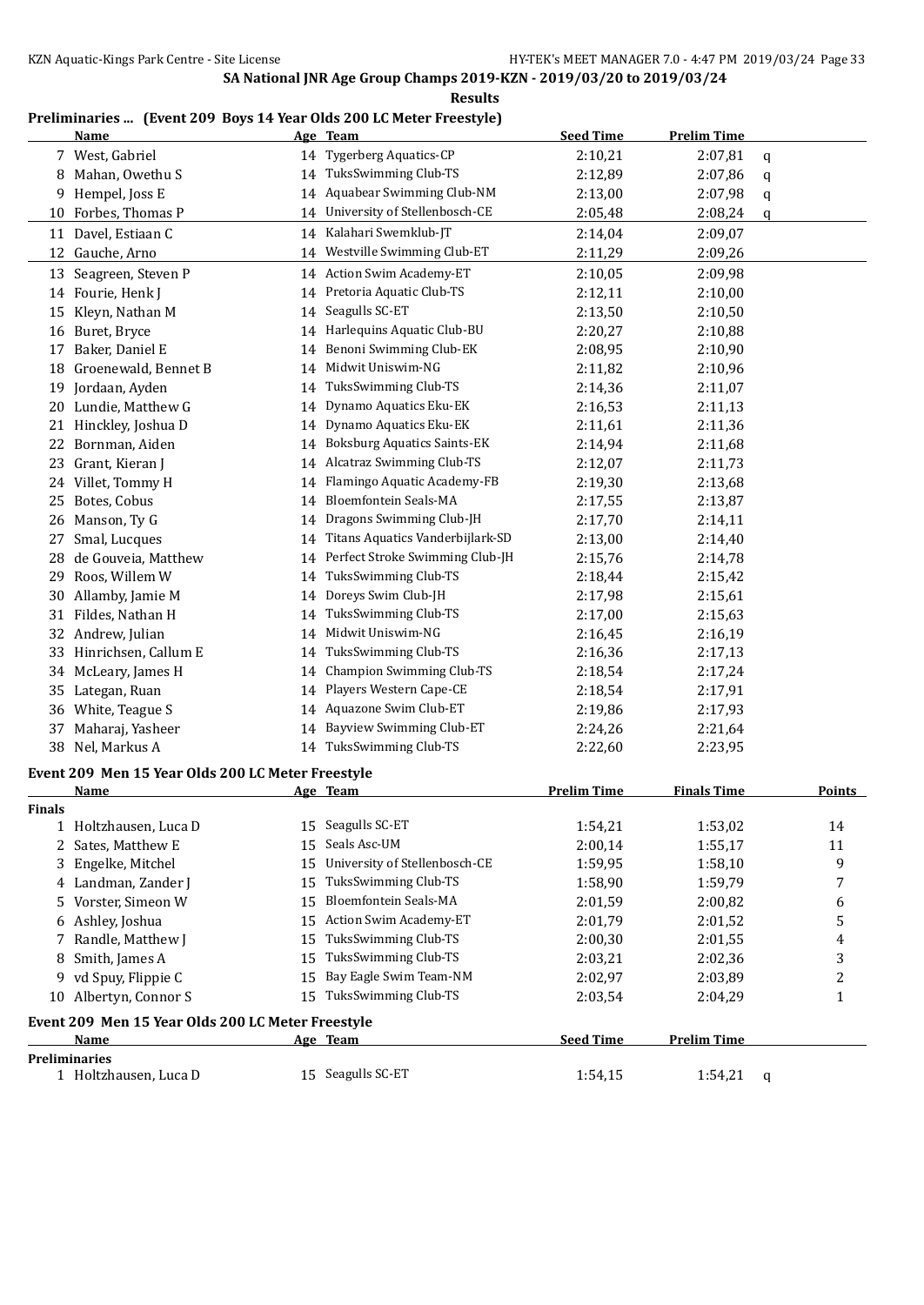## **Preliminaries ... (Event 209 Men 15 Year Olds 200 LC Meter Freestyle)**

|               | <b>Name</b>                                       |    | Age Team                                                                | <b>Seed Time</b>   | <b>Prelim Time</b> |               |
|---------------|---------------------------------------------------|----|-------------------------------------------------------------------------|--------------------|--------------------|---------------|
|               | 2 Landman, Zander J                               | 15 | TuksSwimming Club-TS                                                    | 1:59,92            | 1:58,90            | q             |
| 3             | Engelke, Mitchel                                  | 15 | University of Stellenbosch-CE                                           | 2:02,22            | 1:59,95            | q             |
| 4             | Sates, Matthew E                                  | 15 | Seals Asc-UM                                                            | 1:55,19            | 2:00,14            | q             |
| 5             | Randle, Matthew J                                 | 15 | TuksSwimming Club-TS                                                    | 2:01,86            | 2:00,30            | q             |
| 6             | Vorster, Simeon W                                 | 15 | Bloemfontein Seals-MA                                                   | 2:04,71            | 2:01,59            | q             |
| 7             | Ashley, Joshua                                    | 15 | Action Swim Academy-ET                                                  | 2:01,31            | 2:01,79            | q             |
| 8             | vd Spuy, Flippie C                                | 15 | Bay Eagle Swim Team-NM                                                  | 2:04,45            | 2:02,97            | q             |
| 9             | Smith, James A                                    | 15 | TuksSwimming Club-TS                                                    | 2:06,29            | 2:03,21            | q             |
| 10            | Albertyn, Connor S                                | 15 | TuksSwimming Club-TS                                                    | 2:05,36            | 2:03,54            | q             |
| 11            | Verster, Dewie                                    | 15 | Bloemfontein Otters-MA                                                  | 2:07,09            | 2:03,67            |               |
| 12            | Wolmarans, Gideon J                               | 15 | Lebone II Aquatic Club-BP                                               | 2:05,10            | 2:04,43            |               |
| 13            | Van Loggerenberg, Christo                         | 15 | Vikings Aquatic Club-BU                                                 | 2:12,08            | 2:04,61            |               |
| 14            | Sproule, Luke E                                   | 15 | Dragons Swimming Club-JH                                                | 2:07,57            | 2:04,98            |               |
| 15            | Nel, Jayden C                                     | 15 | Welkom Aquatics-FD                                                      |                    | 2:05,35            |               |
|               | Griffiths, James E                                | 15 | Aqua Sharks Academy-CP                                                  | 2:07,51            |                    |               |
| 16            | Kinsey, Conner B                                  |    | Seagulls SC-ET                                                          | 2:05,09            | 2:05,48            |               |
| 17            |                                                   | 15 |                                                                         | 2:08,72            | 2:05,78            |               |
| 18            | Caldwell, Adrian R                                | 15 | Active Aquatics-JH<br>Eagar Aquatics-CC                                 | 2:07,77            | 2:06,35            |               |
| 19            | Jordaan, AJ                                       | 15 | <b>Infinity Swimming Academy-NM</b>                                     | 2:06.75            | 2:06,39            |               |
| 20            | Vehbi, Liam                                       | 15 | Westville Swimming Club-ET                                              | 2:06,21            | 2:06,43            |               |
| 21            | Parry, Joshua J                                   | 15 |                                                                         | 2:06,55            | 2:06,48            |               |
| 22            | Jorna, Mark D                                     | 15 | Port Elizabeth Amateur Swimmin-NM<br><b>Boksburg Aquatics Saints-EK</b> | 2:05,65            | 2:06,54            |               |
| 23            | Staines, Jaiden                                   | 15 |                                                                         | 2:06,33            | 2:06,55            |               |
| 24            | Malan, Nicholas J                                 | 15 | Electric Eels Swimming Club-JH                                          | 2:06,51            | 2:06,74            |               |
| 25            | Truter, Logan J                                   | 15 | TuksSwimming Club-TS                                                    | 2:07,72            | 2:06,79            |               |
| 26            | McKinnon, Donald D                                | 15 | Aquasharks Academy Winelands-CE                                         | 2:09,31            | 2:06,98            |               |
| 27            | Vorster, Philip S                                 | 15 | Flamingo Aquatic Academy-FB                                             | 2:11,51            | 2:07,06            |               |
| 28            | Paco, Edilson                                     | 15 | Tubaroes Maputo                                                         | 2:04,46            | 2:07,31            |               |
| 29            | Huang, Dylan                                      | 15 | Zimbabwe Swimming Federation                                            | 2:10,36            | 2:07,42            |               |
| 30            | Godfrey, Blake B                                  | 15 | Florida Swimming Club-JH                                                | 2:10,60            | 2:07,56            |               |
| 31            | Lotter, Jordan G                                  | 15 | Dragons Swimming Club-JH                                                | 2:06,37            | 2:07,90            |               |
| 32            | Ellis, Zac                                        | 15 | <b>Tygerberg Aquatics-CP</b>                                            | 2:09,73            | 2:07,95            |               |
| 33            | Bender, Ethan                                     | 15 | Ushaka Swimming Club-UH                                                 | 2:11,78            | 2:09,35            |               |
| 34            | Holmes, Blake S                                   | 15 | Westville Swimming Club-ET                                              | 2:12,57            | 2:09,43            |               |
| 35            | VD Schyff, Danyal K                               | 15 | Florida Swimming Club-JH                                                | 2:06,62            | 2:09,61            |               |
|               | 36 Tarr, Aaron                                    | 15 | Westville Swimming Club-ET                                              | 2:08,06            | 2:09,74            |               |
|               | 37 Lewis, Ethan E                                 |    | 15 Old Edwardians Swimming Club-JH                                      | 2:11,44            | 2:09,97            |               |
|               | 38 White, Kyle                                    |    | 15 Infinity Swimming Academy-NM                                         | 2:08,45            | 2:10,06            |               |
| 39            | Hattingh, Robbie                                  | 15 | Bloemfontein Otters-MA                                                  | 2:09,57            | 2:10,54            |               |
| 40            | Goosen, Tyler                                     | 15 | TuksSwimming Club-TS                                                    | 2:12,10            | 2:10,94            |               |
| 41            | Webb, Corey                                       | 15 | Swimlab Aquatic Academ-CP                                               | 2:09,87            | 2:12,65            |               |
| 42            | Gillespie, Joshua A                               | 15 | Dynamo Aquatics Eku-EK                                                  | 2:09,23            | 2:12,78            |               |
| 43            | Bekker, Stephan T                                 | 15 | Royal Fins Aquatics-TS                                                  | 2:13,34            | 2:13,46            |               |
|               | 44 Lange, Oliva N                                 | 15 | Aquabear Swimming Club-NM                                               | 2:17,59            | 2:14,80            |               |
|               | Event 209 Men 16 Year Olds 200 LC Meter Freestyle |    |                                                                         |                    |                    |               |
|               | <b>Name</b>                                       |    | Age Team                                                                | <b>Prelim Time</b> | <b>Finals Time</b> | <b>Points</b> |
| <b>Finals</b> |                                                   |    |                                                                         |                    |                    |               |
|               | 1 Spieker, Ethan R                                | 16 | TuksSwimming Club-TS                                                    | 1:54,55            | 1:53,71            | 14            |
|               | 2 Armon, Jacob                                    | 16 | Seals Asc-UM                                                            | 1:59,76            | 1:56,58            | 11            |
|               | Groenewald, Kobus                                 | 16 | Bloemfontein Otters-MA                                                  | 1:58,16            | 1:56,68            | 9             |
|               | 4 Smith, Gavin A                                  |    | 16 Vineyard SC-CP                                                       | 1:55,97            | 1:56,85            | 7             |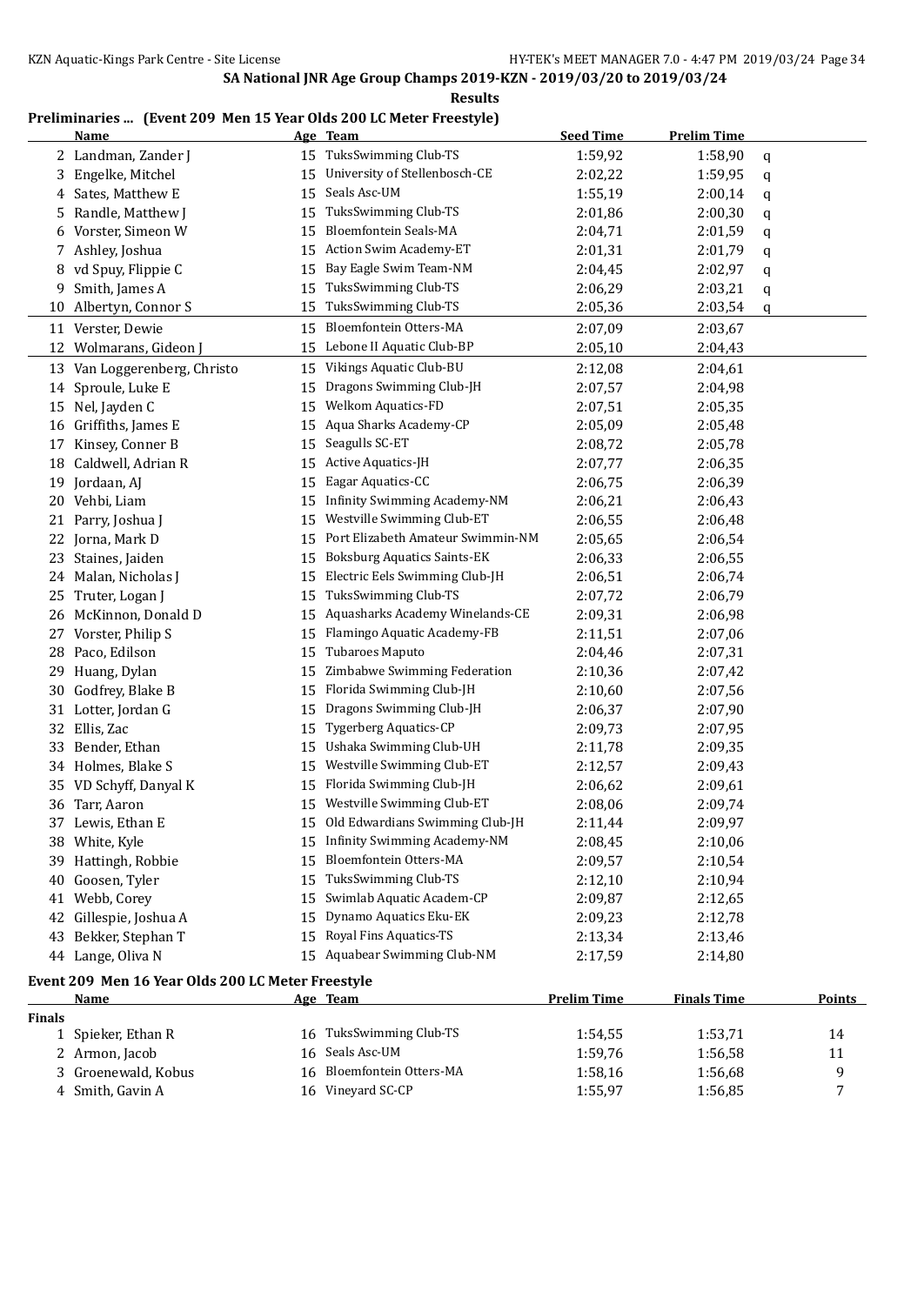# **Finals ... (Event 209 Men 16 Year Olds 200 LC Meter Freestyle)**

|                                            | <u>Name</u>                                       |    | Age Team                          | <b>Prelim Time</b> | <b>Finals Time</b> | <b>Points</b> |  |  |
|--------------------------------------------|---------------------------------------------------|----|-----------------------------------|--------------------|--------------------|---------------|--|--|
|                                            | 5 Casali, Cameron J                               |    | 16 Infinity Swimming Academy-NM   | 1:58,80            | 1:56,92            | 6             |  |  |
|                                            | 6 Brooks, Guy C                                   |    | 16 Action Swim Academy-ET         | 1:58,61            | 1:57,72            | 5             |  |  |
| 7                                          | Wright, Dylan                                     | 16 | <b>Tygerberg Aquatics-CP</b>      | 1:58,50            | 1:59,13            | 4             |  |  |
| 8                                          | Pretorius, Willem                                 | 16 | Bloemfontein Otters-MA            | 1:59,34            | 1:59,18            | 3             |  |  |
| 9                                          | Chapman, Brandon A                                | 16 | Port Elizabeth Amateur Swimmin-NM | 1:59,81            | 2:00,05            | 2             |  |  |
|                                            | 10 Ferreira, Theo H                               | 16 | Potchefstroom Swimming Club-KK    | 2:00,31            | 2:01,60            | $\mathbf{1}$  |  |  |
|                                            |                                                   |    |                                   |                    |                    |               |  |  |
|                                            | Event 209 Men 16 Year Olds 200 LC Meter Freestyle |    |                                   | <b>Seed Time</b>   | <b>Prelim Time</b> |               |  |  |
|                                            | Name<br><b>Preliminaries</b>                      |    | Age Team                          |                    |                    |               |  |  |
|                                            | 1 Spieker, Ethan R                                | 16 | TuksSwimming Club-TS              | 1:55,94            | 1:54,55            | q             |  |  |
| 2                                          | Smith, Gavin A                                    | 16 | Vineyard SC-CP                    | 1:56,54            | 1:55,97            | q             |  |  |
| 3                                          | Groenewald, Kobus                                 | 16 | Bloemfontein Otters-MA            | 1:59,27            | 1:58,16            |               |  |  |
| 4                                          | Wright, Dylan                                     | 16 | <b>Tygerberg Aquatics-CP</b>      | 1:58,60            | 1:58,50            | q             |  |  |
|                                            | Brooks, Guy C                                     | 16 | Action Swim Academy-ET            | 2:01,36            | 1:58,61            | q             |  |  |
| 5                                          | Casali, Cameron J                                 |    | Infinity Swimming Academy-NM      | 1:58,52            | 1:58,80            | q             |  |  |
| 6                                          | 7 Pretorius, Willem                               | 16 | Bloemfontein Otters-MA            |                    | 1:59,34            | q             |  |  |
|                                            | 8 Armon, Jacob                                    | 16 | Seals Asc-UM                      | 2:01,04            |                    | q             |  |  |
|                                            |                                                   | 16 | Port Elizabeth Amateur Swimmin-NM | 1:57,22            | 1:59,76            | q             |  |  |
| 9                                          | Chapman, Brandon A                                | 16 |                                   | 1:59,18            | 1:59,81            | q             |  |  |
|                                            | 10 Ferreira, Theo H                               | 16 | Potchefstroom Swimming Club-KK    | 2:06,87            | 2:00,31            | q             |  |  |
|                                            | 11 Le Roux, Corné                                 | 16 | Namibia Swimming Invitation       | 2:01,87            | 2:00,83            |               |  |  |
|                                            | 12 Duckham, Michael P                             | 16 | Seagulls SC-ET                    | 1:57,40            | 2:00,96            |               |  |  |
|                                            | 13 Viljoen, Adriaan                               | 16 | Aquasharks Academy Winelands-CE   | 2:00,36            | 2:01,22            |               |  |  |
| 14                                         | Wolfaardt, Bernard                                | 16 | Linrand Swimming Club-JH          | 2:03,35            | 2:01,64            |               |  |  |
|                                            | 15 Bekker, Andile                                 | 16 | Dmss Gators Swimming Club         | 2:02,12            | 2:01,82            |               |  |  |
| 16                                         | Slaughter, William S                              | 16 | Potchefstroom Swimming Club-KK    | 2:05,05            | 2:01,86            |               |  |  |
| 17                                         | Mayer, Chad J                                     | 16 | Aquazone Swim Club-ET             | 1:58,87            | 2:02,03            |               |  |  |
| 18                                         | Zowitsky, Reece J                                 | 16 | Midwit Uniswim-NG                 | 2:05,69            | 2:02,16            |               |  |  |
| 19                                         | Maseko, Felix F                                   | 16 | Westville Swimming Club-ET        | 2:04,54            | 2:02,36            |               |  |  |
| 20                                         | Neitz, Wihann R                                   | 16 | Aquasharks Academy Winelands-CE   | 2:11,87            | 2:03,13            |               |  |  |
| 21                                         | Lee, Won Hee                                      | 16 | Vineyard SC-CP                    | 2:04,44            | 2:03,33            |               |  |  |
| 22                                         | Mostert, Zian Z                                   | 16 | TuksSwimming Club-TS              | 2:07,26            | 2:03,47            |               |  |  |
| 23                                         | Trevisan, Alessandro                              | 16 | Mandeville Dolphins-JH            | 2:04,98            | 2:03,49            |               |  |  |
| 24                                         | Steyn, Hennie H                                   | 16 | Players Swimming Club-TS          | 1:59,15            | 2:03,59            |               |  |  |
| 25                                         | Zarifiants, Mikhail                               | 16 | TuksSwimming Club-TS              | 2:03,41            | 2:03,80            |               |  |  |
|                                            | 26 Buck, Connor R                                 |    | 16 Action Swim Academy-ET         | 2:05,58            | 2:04,46            |               |  |  |
|                                            | 27 Giuricich, Enrico C                            | 16 | Dynamo Aquatics Eku-EK            | 2:10,22            | 2:04,76            |               |  |  |
|                                            | 28 Landskron, Johnlouis                           | 16 | TuksSwimming Club-TS              | 2:07,04            | 2:05,47            |               |  |  |
|                                            | 29 Oosthuizen, Martin S                           | 16 | Namibia Swimming Invitation       | 2:07,38            | 2:05,97            |               |  |  |
|                                            | 30 Anderson, Ethan R                              | 16 | Eagar Aquatics-CC                 | 2:05,73            | 2:06,06            |               |  |  |
| 31                                         | Henning, Steffan                                  | 16 | Pretoria Aquatic Club-TS          | 2:10,11            | 2:07,75            |               |  |  |
| 32                                         | Van Heerden, Chris                                | 16 | Seals Asc-UM                      | 2:03,35            | 2:08,57            |               |  |  |
| 33                                         | Vd Merwe, Rieghardt A                             | 16 | Waterborn Swimming Club-JH        | 2:09,02            | 2:08,62            |               |  |  |
| 34                                         | Smith, Mathew T                                   | 16 | Westville Swimming Club-ET        | 2:12,93            | 2:09,63            |               |  |  |
|                                            | 35 Uys, Juandré                                   | 16 | North West University Swim Clu-KK | 2:11,11            | 2:10,80            |               |  |  |
| Event 209 Men 17-18 200 LC Meter Freestyle |                                                   |    |                                   |                    |                    |               |  |  |
|                                            | <u>Name</u>                                       |    | Age Team                          | <b>Prelim Time</b> | <b>Finals Time</b> | <b>Points</b> |  |  |
| <b>Finals</b>                              |                                                   |    |                                   |                    |                    |               |  |  |
|                                            | 1 Freeman, James S                                |    | 17 TuksSwimming Club-TS           | 1:54,22            | 1:52,95            | 14            |  |  |
|                                            | 2 Coetzee, Calvin                                 |    | 18 Seagulls SC-ET                 | 1:54,88            | 1:53,88            | 11            |  |  |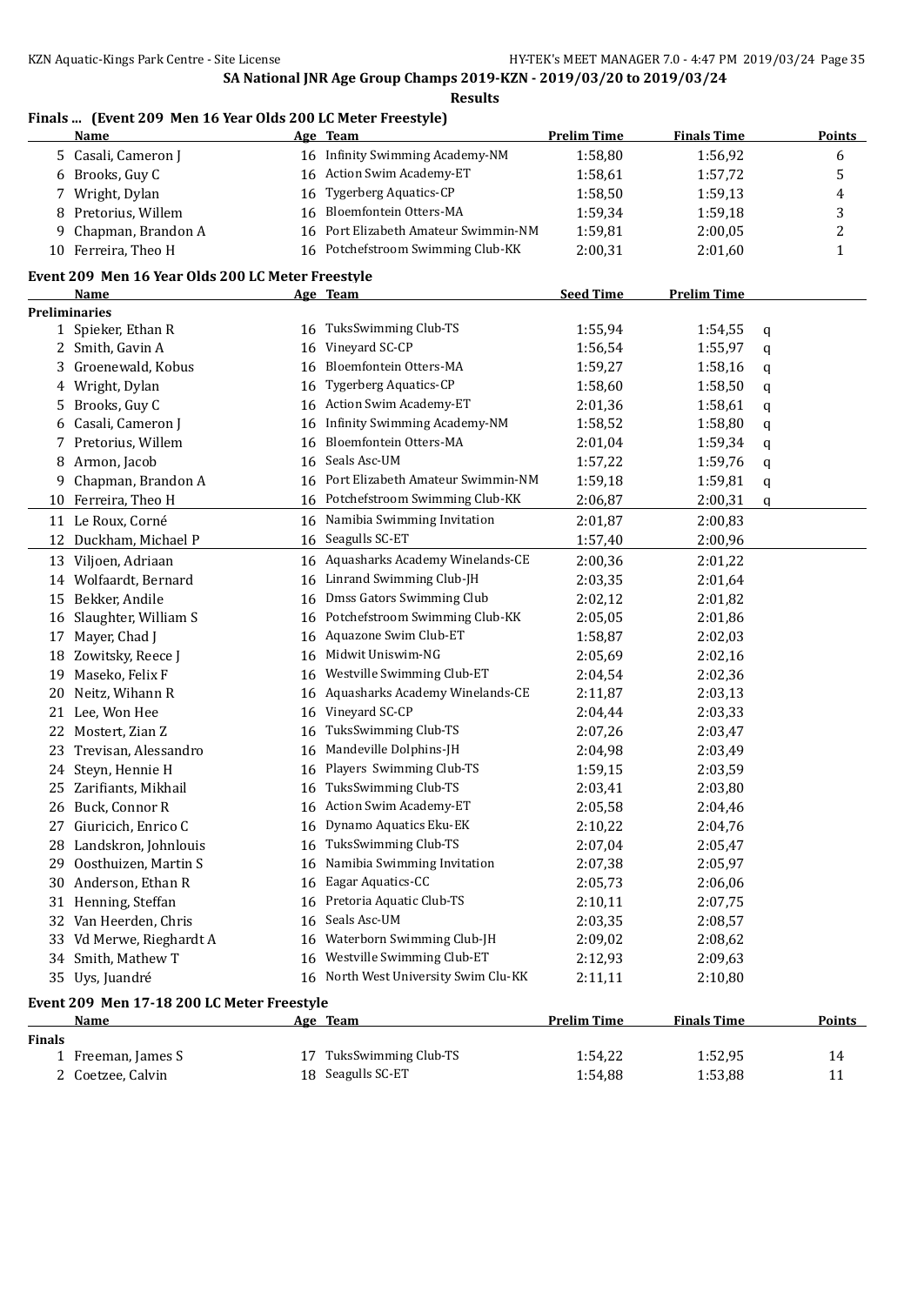#### **Finals ... (Event 209 Men 17-18 200 LC Meter Freestyle)**

|    | <u>Name</u>                                |    | Age Team                           | <b>Prelim Time</b> | <b>Finals Time</b> | <b>Points</b> |
|----|--------------------------------------------|----|------------------------------------|--------------------|--------------------|---------------|
|    | 3 Bosch, Matthew                           |    | 17 Seagulls SC-ET                  | 1:56,46            | 1:54,21            | 9             |
|    | 4 Di Domenico, Riccardo                    | 18 | Mandeville Dolphins-JH             | 1:56,03            | 1:54,57            | 7             |
| 5  | Du Plessis, Francois C                     | 17 | TuksSwimming Club-TS               | 1:56,29            | 1:55,74            | 6             |
| 6  | Ross, Andrew                               | 17 | Players Swimming Club-TS           | 1:55,20            | 1:56,13            | 5             |
| 7  | Piso, Jetro W                              | 17 | Uniswim-MP                         | 1:58,33            | 1:56,42            | 4             |
| 8  | McKenzie, Kyle T                           | 18 | Esp Kempton Park-EK                | 1:58,28            | 1:57,50            | 3             |
| 9  | Louw, Henre J                              | 17 | TuksSwimming Club-TS               | 1:57,71            | 1:57,59            | 2             |
|    | 10 Nortje, Dante                           | 18 | North Durban Swim Academy-ET       | 1:57,73            | 1:58,94            | $\mathbf{1}$  |
|    | Event 209 Men 17-18 200 LC Meter Freestyle |    |                                    |                    |                    |               |
|    | Name                                       |    | Age Team                           | <b>Seed Time</b>   | <b>Prelim Time</b> |               |
|    | <b>Preliminaries</b>                       |    |                                    |                    |                    |               |
|    | 1 Freeman, James S                         | 17 | TuksSwimming Club-TS               | 1:53,89            | 1:54,22            | q             |
|    | 2 Coetzee, Calvin                          | 18 | Seagulls SC-ET                     | 1:51,86            | 1:54,88            | q             |
|    | 3 Ross, Andrew                             | 17 | Players Swimming Club-TS           | 1:55,88            | 1:55,20            | q             |
|    | 4 Di Domenico, Riccardo                    | 18 | Mandeville Dolphins-JH             | 1:53,38            | 1:56,03            | q             |
| 5. | Du Plessis, Francois C                     | 17 | TuksSwimming Club-TS               | 1:57,17            | 1:56,29            | q             |
| 6  | Bosch, Matthew                             | 17 | Seagulls SC-ET                     | 1:51,95            | 1:56,46            | q             |
|    | 7 Louw, Henre J                            | 17 | TuksSwimming Club-TS               | 1:59,96            | 1:57,71            | q             |
| 8  | Nortje, Dante                              | 18 | North Durban Swim Academy-ET       | 2:00,67            | 1:57,73            | q             |
| 9  | McKenzie, Kyle T                           | 18 | Esp Kempton Park-EK                | 2:00,18            | 1:58,28            | q             |
|    | 10 Piso, Jetro W                           | 17 | Uniswim-MP                         | 1:59,26            | 1:58,33            | q             |
|    | 11 Nortje, Gawie                           | 17 | <b>Bloemfontein Otters-MA</b>      | 1:59,09            | 1:58,54            |               |
|    | 12 Pretorius, Divan                        | 18 | <b>Boksburg Aquatics Saints-EK</b> | 1:57,79            | 1:58,61            |               |
| 13 | Thomas, Cullen                             | 18 | Bloemfontein Seals-MA              | 2:03,16            | 1:58,98            |               |
|    | 14 Cordeiro, Tiago R                       | 18 | Seagulls SC-ET                     | 1:58,31            | 1:59,40            |               |
|    | 15 Beetge, Altus J                         | 17 | TuksSwimming Club-TS               | 1:59,68            | 1:59,51            |               |
|    | 16 Hassim, Rais                            | 18 | Waterborn Swimming Club-JH         | 2:01,12            | 1:59,80            |               |
|    | 17 Vd Merwe, Daniell                       | 17 | Waterborn Swimming Club-JH         | 2:00,71            | 1:59,84            |               |
| 18 | Moll, Jandré J                             | 18 | Dynamo Aquatics Eku-EK             | 1:57,46            | 1:59,85            |               |
| 19 | Oliver, Jack H                             | 18 | Cybersmart Aquatics-CP             | 2:04,81            | 2:00,18            |               |
| 20 | Irvine, Jethro C                           | 17 | Aquazone Swim Club-ET              | 1:57,81            | 2:00,55            |               |
| 21 | Bester, Divan                              | 17 | Mandeville Dolphins-JH             | 1:58,54            | 2:01,06            |               |
| 22 | Van Tonder, Hein                           | 18 | <b>Boksburg Aquatics Saints-EK</b> | 2:01,75            | 2:01,40            |               |
|    | 23 Deans, Michael B                        | 17 | Waterborn Swimming Club-JH         | 2:06,17            | 2:01,94            |               |
|    | 24 Singh, Juvahn R                         |    | 17 Westville Swimming Club-ET      | 2:10,29            | 2:02,02            |               |
| 25 | Essof, Taahir M                            | 18 | Atlantis Swimming Club-JH          | 2:01,28            | 2:02,05            |               |
|    | 26 Smit, Ruben                             | 18 | TuksSwimming Club-TS               | 2:01,63            | 2:02,09            |               |
| 27 | Pleass, Ronan                              | 18 | Waterborn Swimming Club-JH         | 2:01,86            | 2:02,11            |               |
| 28 | Kilian, Henri J                            | 17 | TuksSwimming Club-TS               | 2:02,50            | 2:02,40            |               |
| 29 | Van Deemter, Aj J                          | 17 | TuksSwimming Club-TS               | 2:02,37            | 2:02,42            |               |
| 30 | Beukes, Jano C                             | 17 | Limpopo Tuksswimming Club-WB       | 2:08,81            | 2:02,55            |               |
| 31 | Smith, Ruben B                             | 17 | Infinity Swimming Academy-NM       | 2:04,87            | 2:02,60            |               |
| 32 | Khota, Ma'az                               | 18 | Otters Rustenburg-NW               | 2:02,84            | 2:02,95            |               |
| 33 | Letley, Kyle C                             | 17 | Edenvale Stingrays-EK              | 2:03,25            | 2:03,18            |               |
| 34 | Stroebel, Christiaan                       | 17 | TuksSwimming Club-TS               | 2:02,68            | 2:03,38            |               |
| 35 | McCallum, Stephen H                        | 17 | Vineyard SC-CP                     | 2:02,44            | 2:03,45            |               |
| 36 | Bromfield, Michael V                       | 17 | Westville Swimming Club-ET         | 2:05,58            | 2:03,90            |               |
| 37 | Goddard, Alex T                            | 18 | Aquanova Aquatic Club-BU           | 1:59,54            | 2:03,99            |               |
| 38 | Woodhead, Thomas B                         | 17 | Perfect Stroke Swimming Club-JH    | 2:06,84            | 2:04,74            |               |
|    | 39 Janse Van Rensburg, Alfonso             | 17 | Ultimate Swim Club-BU              | 2:03,29            | 2:04,96            |               |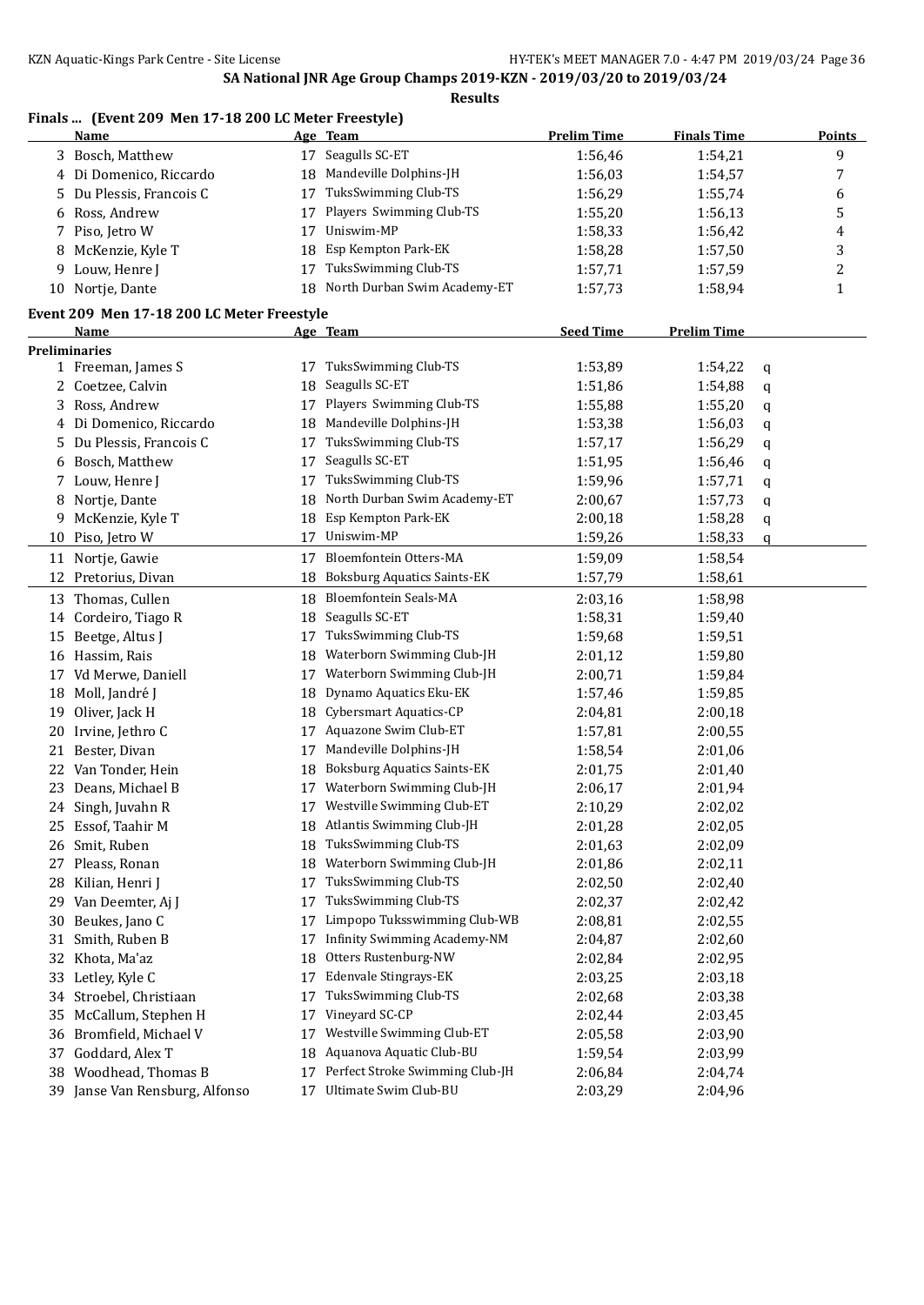### **Preliminaries ... (Event 209 Men 17-18 200 LC Meter Freestyle)**

|               | <b>Name</b>                                         |    | Age Team                             | <b>Seed Time</b>   | <b>Prelim Time</b> |               |
|---------------|-----------------------------------------------------|----|--------------------------------------|--------------------|--------------------|---------------|
|               | 40 Grobbelaar, Adam G                               |    | 17 Beavers Swim Club-ET              | 2:04,70            | 2:04,98            |               |
|               | 41 Altmann, Luke F                                  | 17 | Vineyard SC-CP                       | 2:02,79            | 2:05,17            |               |
|               | 42 Saleh, Fadhil T                                  | 17 | Electric Eels Swimming Club-JH       | 2:05,56            | 2:05,36            |               |
|               | 43 Ramaala, Alex A                                  | 18 | Mandeville Dolphins-JH               | 2:04,45            | 2:05,48            |               |
|               | 44 Kockott, Raymond                                 | 18 | Limpopo Tuksswimming Club-WB         | 2:07,85            | 2:06,11            |               |
| 45            | Shepherd, Rogan R                                   | 17 | Electric Eels Swimming Club-JH       | 2:04,46            | 2:06,12            |               |
| 46            | Bodlall, Jivall                                     | 17 | Ashton Swimming Academy-ILD          | 2:06,12            | 2:07,99            |               |
| 47            | Jacoby, Joshua                                      | 18 | Beavers Swim Club-ET                 | 2:04,38            | 2:08,03            |               |
|               | 48 Hough, Pieter-Jan                                |    | 18 Royal Fins Aquatics-TS            | 2:04,79            | 2:08,83            |               |
|               |                                                     |    |                                      |                    |                    |               |
|               | Event 210 Girls 12 & Under 200 LC Meter Freestyle   |    |                                      |                    |                    |               |
|               | <u>Name</u>                                         |    | Age Team                             | <b>Prelim Time</b> | <b>Finals Time</b> | <b>Points</b> |
| <b>Finals</b> |                                                     |    |                                      |                    |                    |               |
|               | 1 George, Kairah                                    |    | 12 Waterborn Swimming Club-JH        | 2:18,54            | 2:18,08            | 14            |
|               | 2 Froneman, Timara M                                | 11 | Midwit Uniswim-NG                    | 2:20,44            | 2:18,58            | 11            |
| 3             | Drakopoulos, Milla A                                | 12 | Blue Ocean Aquatics-UG               | 2:22,68            | 2:20,86            | 9             |
| 4             | Botha, Monica                                       | 12 | North Coast Dolphins Swim Team-ET    | 2:25,17            | 2:21,78            | 7             |
| 5.            | Graaff, Chloe T                                     | 12 | Seagulls SC-ET                       | 2:22,20            | 2:22,57            | 6             |
| 6             | Mladenov, Gabriela                                  | 12 | Waterborn Swimming Club-JH           | 2:24,23            | 2:23,29            | 5             |
| 7             | Griffiths, Zoe                                      | 12 | TuksSwimming Club-TS                 | 2:23,27            | 2:24,97            | 4             |
| 8             | Baker, Jessica                                      | 12 | Linrand Swimming Club-JH             | 2:24,44            | 2:25,51            | 3             |
| 9             | Martens, Emily S                                    | 12 | Penguins Swimming Club-UM            | 2:24,46            | 2:29,11            | 2             |
| 10            | Jacobs, Khwezi I                                    |    | 12 Port Elizabeth Amateur Swimmin-NM | 2:27,52            | 2:30,94            | $\mathbf{1}$  |
|               | Event 210 Girls 12 & Under 200 LC Meter Freestyle   |    |                                      |                    |                    |               |
|               | Name                                                |    | Age Team                             | <b>Seed Time</b>   | <b>Prelim Time</b> |               |
|               | <b>Preliminaries</b>                                |    |                                      |                    |                    |               |
|               | 1 George, Kairah                                    |    | 12 Waterborn Swimming Club-JH        | 2:24,40            | 2:18,54<br>q       |               |
|               | 2 Froneman, Timara M                                | 11 | Midwit Uniswim-NG                    | 2:21,21            | 2:20,44<br>q       |               |
| 3             | Graaff, Chloe T                                     | 12 | Seagulls SC-ET                       | 2:23,86            | 2:22,20<br>q       |               |
|               | 4 Drakopoulos, Milla A                              | 12 | Blue Ocean Aquatics-UG               | 2:23,49            | 2:22,68<br>q       |               |
| 5.            | Griffiths, Zoe                                      | 12 | TuksSwimming Club-TS                 | 2:29,62            | 2:23,27<br>q       |               |
| 6             | Mladenov, Gabriela                                  | 12 | Waterborn Swimming Club-JH           | 2:26,79            | 2:24,23<br>q       |               |
| 7             | Baker, Jessica                                      | 12 | Linrand Swimming Club-JH             | 2:26,18            | 2:24,44<br>q       |               |
| 8             | Martens, Emily S                                    | 12 | Penguins Swimming Club-UM            | 2:26,25            | 2:24,46<br>q       |               |
| 9             | Botha, Monica                                       | 12 | North Coast Dolphins Swim Team-ET    | 2:18,77            | 2:25,17<br>q       |               |
| 10            | Jacobs, Khwezi I                                    |    | 12 Port Elizabeth Amateur Swimmin-NM | 2:29,68            | 2:27,52<br>q       |               |
|               | 11 Van Rooyen, Francisca                            |    | 12 Bloemfontein Otters-MA            | 2:31,76            | 2:28,72            |               |
|               | 12 Viljoen, Jo-Ell                                  |    | 12 Aquasharks Academy Winelands-CE   | 2:33,38            | 2:28,83            |               |
|               |                                                     |    |                                      |                    |                    |               |
|               | 13 Ahmed, Nihaal                                    |    | 12 Vineyard SC-CP                    | 2:34,87            | 2:35,61            |               |
|               | Event 210 Girls 13 Year Olds 200 LC Meter Freestyle |    |                                      |                    |                    |               |
|               | <b>Name</b>                                         |    | Age Team                             | <b>Prelim Time</b> | <b>Finals Time</b> | <b>Points</b> |
| <b>Finals</b> |                                                     |    |                                      |                    |                    |               |
| 1             | Robson, Tazmyn                                      |    | 13 TuksSwimming Club-TS              | 2:13,63            | 2:11,03            | 14            |
| 2             | Dixon, Ruby                                         | 13 | Action Swim Academy-ET               | 2:14,35            | 2:11,11            | 11            |
| 3             | Lowman, Samantha H                                  | 13 | Electric Eels Swimming Club-JH       | 2:16,17            | 2:13,86            | 9             |
| 4             | King, Mischa                                        | 13 | Aquasharks Academy Winelands-CE      | 2:16,43            | 2:14,77            | 7             |
| 5.            | Van Jaarsveld, Dieu-Dene                            | 13 | Waterborn Swimming Club-JH           | 2:17,42            | 2:14,84            | 6             |
| 6             | Meter, Jess L                                       | 13 | Seals Asc-UM                         | 2:15,79            | 2:15,31            | 5             |
| 7             | Haslam, Tayla J                                     |    | 13 Kloof Asc-ET                      | 2:17,56            | 2:15,87            | 4             |
|               | Groepes, Rachel L                                   |    | 13 Swimlab Aquatic Academ-CP         | 2:18,58            | 2:19,34            | 3             |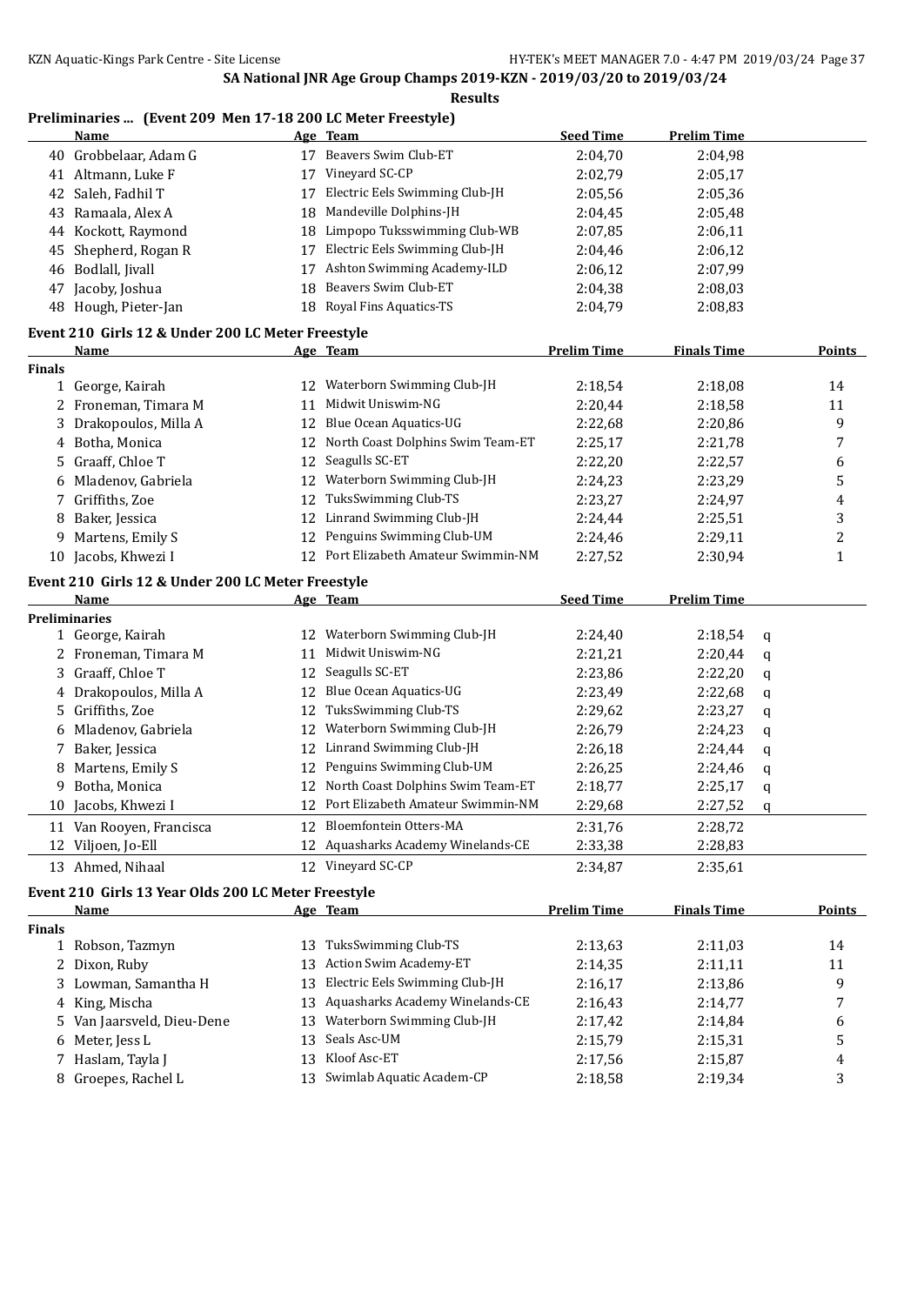## **Finals ... (Event 210 Girls 13 Year Olds 200 LC Meter Freestyle)**

|               | Finals  [Event 210 Girls 15 fear Olds 200 LC Meter Freestyle]<br><u>Name</u> |    | Age Team                                            | <b>Prelim Time</b> | <b>Finals Time</b> |   | <b>Points</b> |
|---------------|------------------------------------------------------------------------------|----|-----------------------------------------------------|--------------------|--------------------|---|---------------|
|               | 9 Carstens, Georgia C                                                        |    | 13 TuksSwimming Club-TS                             | 2:17,69            | 2:19,95            |   | 2             |
|               | 10 Wessels, Christine                                                        |    | 13 Haupt Swimming Club-JH                           | 2:17,18            | 2:21,60            |   | $\mathbf{1}$  |
|               | Event 210 Girls 13 Year Olds 200 LC Meter Freestyle                          |    |                                                     |                    |                    |   |               |
|               | Name                                                                         |    | Age Team                                            | <b>Seed Time</b>   | <b>Prelim Time</b> |   |               |
|               | Preliminaries                                                                |    |                                                     |                    |                    |   |               |
|               | 1 Robson, Tazmyn                                                             |    | 13 TuksSwimming Club-TS                             | 2:14,33            | 2:13,63            | q |               |
|               | 2 Dixon, Ruby                                                                | 13 | Action Swim Academy-ET                              | 2:14,03            | 2:14,35            | q |               |
|               | 3 Meter, Jess L                                                              | 13 | Seals Asc-UM                                        | 2:16,26            | 2:15,79            | q |               |
|               | 4 Lowman, Samantha H                                                         | 13 | Electric Eels Swimming Club-JH                      | 2:17,03            | 2:16,17            | q |               |
| 5.            | King, Mischa                                                                 | 13 | Aquasharks Academy Winelands-CE                     | 2:19,97            | 2:16,43            | q |               |
| 6             | Wessels, Christine                                                           | 13 | Haupt Swimming Club-JH                              | 2:21,40            | 2:17,18            | q |               |
| 7             | Van Jaarsveld, Dieu-Dene                                                     | 13 | Waterborn Swimming Club-JH                          | 2:15,18            | 2:17,42            | q |               |
| 8             | Haslam, Tayla J                                                              | 13 | Kloof Asc-ET                                        | 2:16,09            | 2:17,56            | q |               |
| 9             | Carstens, Georgia C                                                          | 13 | TuksSwimming Club-TS                                | 2:20,98            | 2:17,69            | q |               |
|               | 10 Groepes, Rachel L                                                         | 13 | Swimlab Aquatic Academ-CP                           | 2:20,69            | 2:18,58            | q |               |
|               | 11 Booyse, Lisbe                                                             | 13 | TuksSwimming Club-TS                                | 2:20,41            | 2:18,67            |   |               |
|               | 12 Pio, Teegan                                                               | 13 | Port Elizabeth Amateur Swimmin-NM                   | 2:19,12            | 2:18,79            |   |               |
|               | 13 Campbell, Marnè                                                           | 13 | <b>Tygerberg Aquatics-CP</b>                        | 2:20,14            | 2:18,90            |   |               |
|               | 14 Lotter, Callan M                                                          | 13 | Waterborn Swimming Club-JH                          | 2:24,92            | 2:20,91            |   |               |
|               | 15 Beyers, Emma P                                                            | 13 | Uniswim-MP                                          | 2:21,06            | 2:21,22            |   |               |
|               | 16 Gardner, Jessica                                                          | 13 | Ultimate Swim Club-BU                               | 2:23,62            | 2:21,54            |   |               |
| 17            | Caldwell, Alexandra L                                                        | 13 | Active Aquatics-JH                                  | 2:21,82            | 2:21,90            |   |               |
|               | 18 Gershuny, Chloe                                                           | 13 | Swimlab Aquatic Academ-CP                           | 2:22,88            | 2:22,48            |   |               |
| 19            | Olsen, Amber J                                                               | 13 | Bloemfontein Seals-MA                               | 2:23,54            | 2:24,83            |   |               |
| 20            | Davidson, Danielle L                                                         | 13 | Seagulls SC-ET                                      | 2:26,48            | 2:24,99            |   |               |
| 21            | Aaron, Robyn                                                                 | 13 | Westville Swimming Club-ET                          | 2:22,99            | 2:25,03            |   |               |
| 22            | Rademakers, Caitlin E                                                        | 13 | Port Elizabeth Amateur Swimmin-NM                   | 2:25,58            | 2:25,76            |   |               |
|               | 23 Anderson, Tamika L                                                        | 13 | TuksSwimming Club-TS                                | 2:32,41            | 2:26,13            |   |               |
|               |                                                                              |    |                                                     |                    |                    |   |               |
|               | Event 210 Girls 14 Year Olds 200 LC Meter Freestyle                          |    |                                                     |                    |                    |   |               |
|               | Name                                                                         |    | Age Team                                            | <b>Prelim Time</b> | <b>Finals Time</b> |   | <b>Points</b> |
| <b>Finals</b> |                                                                              |    |                                                     |                    |                    |   |               |
|               | 1 Robertson, Hannah K                                                        | 14 | Mandeville Dolphins-JH                              | 2:06,72            | 2:05,65            |   | 14            |
|               | 2 Rossouw, Veronique                                                         | 14 | TuksSwimming Club-TS<br>14 TuksSwimming Club-TS     | 2:08,52            | 2:08,54            |   | 11            |
| 3             | Coetzee, Lise                                                                |    | 14 Action Swim Academy-ET                           | 2:11,72            | 2:09,00            |   | 9<br>7        |
|               | 4 Pienaar, Ambrin E                                                          |    |                                                     | 2:13,82            | 2:09,52            |   |               |
|               | 5 Tucker, Dakota                                                             |    | 14 Waterborn Swimming Club-JH                       | 2:11,17            | 2:10,05            |   | 6             |
|               | 6 LE Roux, Chloe                                                             | 14 | Neptune's Aquatics-MA<br>Waterborn Swimming Club-JH | 2:11,56            | 2:10,21            |   | 5             |
|               | 7 Engelbrecht, Kirsten                                                       | 14 |                                                     | 2:11,73            | 2:10,60            |   | 4             |
|               | 8 Brown, Kelly-Ann                                                           |    | 14 Seagulls SC-ET                                   | 2:09,89            | 2:11,28            |   | 3             |
| 9             | Christianson, Emma L                                                         | 14 | Action Swim Academy-ET                              | 2:08,42            | 2:12,32            |   | 2             |
| 10            | Oosthuizen, Luchelle                                                         |    | 14 Bloemfontein Otters-MA                           | 2:13,76            | 2:13,94            |   | 1             |
|               | Event 210 Girls 14 Year Olds 200 LC Meter Freestyle                          |    |                                                     |                    |                    |   |               |
|               | <u>Name</u>                                                                  |    | Age Team                                            | <b>Seed Time</b>   | <b>Prelim Time</b> |   |               |
|               | <b>Preliminaries</b>                                                         |    |                                                     |                    |                    |   |               |
|               | 1 Robertson, Hannah K                                                        | 14 | Mandeville Dolphins-JH                              | 2:06,74            | 2:06,72            | q |               |
|               | 2 Christianson, Emma L                                                       | 14 | Action Swim Academy-ET                              | 2:10,86            | 2:08,42            | q |               |
| 3             | Rossouw, Veronique                                                           | 14 | TuksSwimming Club-TS                                | 2:12,63            | 2:08,52            | q |               |
| 4             | Brown, Kelly-Ann                                                             | 14 | Seagulls SC-ET                                      | 2:11,22            | 2:09,89            | q |               |
|               | 5 Tucker, Dakota                                                             |    | 14 Waterborn Swimming Club-JH                       | 2:14,10            | 2:11,17            | q |               |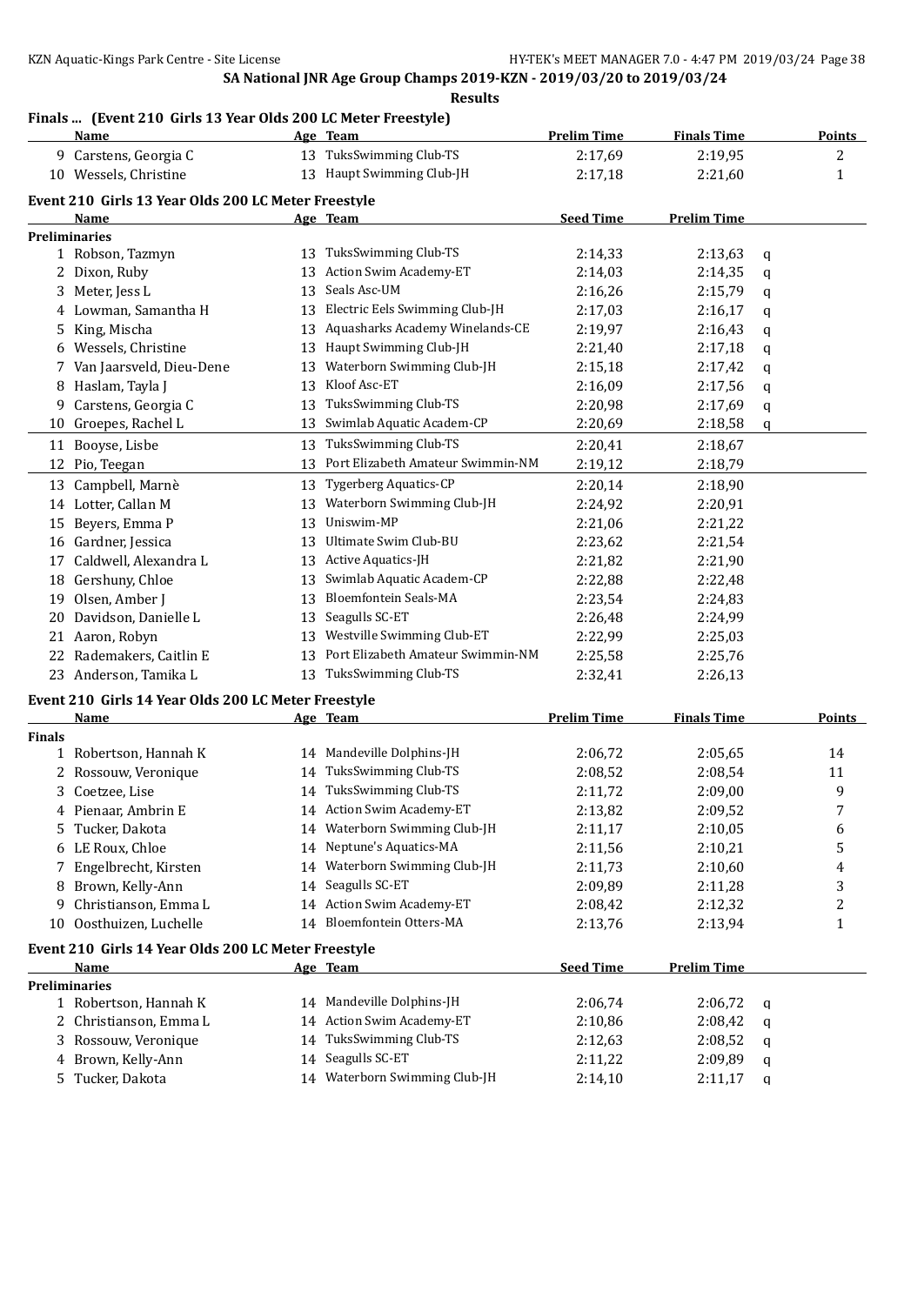| \SIII<br>`<br>- -<br>w |
|------------------------|
|------------------------|

## **Preliminaries ... (Event 210 Girls 14 Year Olds 200 LC Meter Freestyle)**

|                                                            | <b>Name</b>                                         |    | Age Team                          | <b>Seed Time</b>   | <b>Prelim Time</b> |   |                         |
|------------------------------------------------------------|-----------------------------------------------------|----|-----------------------------------|--------------------|--------------------|---|-------------------------|
|                                                            | 6 LE Roux, Chloe                                    |    | 14 Neptune's Aquatics-MA          | 2:09,42            | 2:11,56            | q |                         |
|                                                            | 7 Coetzee, Lise                                     | 14 | TuksSwimming Club-TS              | 2:10,21            | 2:11,72            | q |                         |
|                                                            | Engelbrecht, Kirsten                                | 14 | Waterborn Swimming Club-JH        | 2:18,53            | 2:11,73            | q |                         |
| 9.                                                         | Kuhn, Emma A                                        | 14 | Seals Asc-UM                      | 2:15,14            | 2:13,13            | q |                         |
| 10                                                         | Oosthuizen, Luchelle                                | 14 | Bloemfontein Otters-MA            | 2:13,82            | 2:13,76            | q |                         |
|                                                            | 11 Pienaar, Ambrin E                                |    | 14 Action Swim Academy-ET         | 2:12,93            | 2:13,82            |   |                         |
|                                                            | *12 Marx, Ianè                                      |    | 14 University of Stellenbosch-CE  | 2:12,83            | 2:14,04            |   |                         |
|                                                            | *12 Van Rensburg, Catherine F                       |    | 14 TuksSwimming Club-TS           | 2:13,93            | 2:14,04            |   |                         |
|                                                            | <b>Swim-Off Required</b>                            |    |                                   |                    |                    |   |                         |
|                                                            | 14 Cromhout, Hannah E                               |    | 14 Swimlab Aquatic Academ-CP      | 2:13,98            | 2:14,47            |   |                         |
|                                                            | 15 Kleyn, Lisa C                                    | 14 | TuksSwimming Club-TS              | 2:20,90            | 2:15,33            |   |                         |
|                                                            | 16 Cleworth, Holly E                                |    | 14 Swimlab Aquatic Academ-CP      | 2:16,78            | 2:15,43            |   |                         |
| 17                                                         | Beyers, Charnan                                     | 14 | TuksSwimming Club-TS              | 2:17,73            | 2:16,33            |   |                         |
| 18                                                         | Ehlers, Chloe K                                     | 14 | Flamingo Aquatic Academy-FB       | 2:18,56            | 2:16,49            |   |                         |
| 19                                                         | Morelli, Abigail                                    | 14 | Mandeville Dolphins-JH            | 2:21,96            | 2:16,62            |   |                         |
| 20                                                         | Forrest, Mykae D                                    | 14 | North Coast Dolphins Swim Team-ET | 2:18,36            | 2:17,24            |   |                         |
|                                                            | 21 Neilson, Hannah K                                | 14 | Cybersmart Aquatics-CP            | 2:19,57            | 2:17,40            |   |                         |
|                                                            | 22 Silen, Tatum A                                   | 14 | Aquazone Swim Club-ET             | 2:19,79            | 2:17,98            |   |                         |
|                                                            | 23 Jonker, Tayla                                    | 14 | Players Swimming Club-TS          | 2:20,12            | 2:18,26            |   |                         |
|                                                            | 24 Morrison, Catherine P                            | 14 | Mandeville Dolphins-JH            | 2:17,92            | 2:18,28            |   |                         |
|                                                            | 25 Macdonell, Tumi J                                | 14 | Harlequins Aquatic Club-BU        | 2:20,68            | 2:18,41            |   |                         |
|                                                            | 26 Ridderhof, Morgan                                | 14 | Waterborn Swimming Club-JH        | 2:19,52            | 2:18,66            |   |                         |
|                                                            | 27 Ferreira, Q-Rize                                 | 14 | TuksSwimming Club-TS              | 2:20,06            | 2:19,03            |   |                         |
|                                                            | 28 Chitsurura, Tanatsirwa                           | 14 | Zimbabwe Swimming Federation      | 2:17,03            | 2:19,09            |   |                         |
|                                                            | 29 Schmelzer, Kayla                                 | 14 | Infinity Swimming Academy-NM      | 2:18,59            | 2:19,20            |   |                         |
|                                                            | 30 Egner, Maxine                                    | 14 | Dmss Gators Swimming Club         | 2:22,90            | 2:19,34            |   |                         |
| 31                                                         | Carolus, Sandralee P                                |    | 14 Linrand Swimming Club-JH       | 2:20,42            | 2:20,50            |   |                         |
| 32                                                         | Carmody, Emma J                                     | 14 | Seagulls SC-ET                    | 2:19,94            | 2:21,99            |   |                         |
| 33                                                         | Lubbe, Megan M                                      | 14 | TuksSwimming Club-TS              | 2:24,17            | 2:22,48            |   |                         |
| 34                                                         | Voigt, Savannah                                     | 14 | Swimlab Aquatic Academ-CP         | 2:24,20            | 2:22,70            |   |                         |
| 35                                                         | Rossouw, Heidi                                      | 14 | <b>Blouberg Marlins-CP</b>        | 2:23,48            | 2:22,98            |   |                         |
|                                                            | 36 Street, Megan L                                  |    | 14 Harlequins Aquatic Club-BU     | 2:35,21            | 2:28,40            |   |                         |
|                                                            | 37 Van Rooyen, Elani                                |    | 14 Waterborn Swimming Club-JH     | 2:33,13            | 2:29,92            |   |                         |
|                                                            | Event 210 Women 15 Year Olds 200 LC Meter Freestyle |    |                                   |                    |                    |   |                         |
|                                                            | <u>Name</u>                                         |    | Age Team                          | <b>Prelim Time</b> | <b>Finals Time</b> |   | <b>Points</b>           |
| <b>Finals</b>                                              |                                                     |    |                                   |                    |                    |   |                         |
|                                                            | 1 Canny, Aimee L                                    |    | 15 Knysna Dragons-ED              | 2:07,53            | 2:04,87            |   | 14                      |
| 2                                                          | Hearne, Trinity S                                   | 15 | <b>Tygerberg Aquatics-CP</b>      | 2:08,69            | 2:07,16            |   | 11                      |
| 3                                                          | van der Westhuizen, Paige                           | 15 | Zimbabwe Swimming Federation      | 2:09,44            | 2:07,69            |   | 9                       |
| 4                                                          | de Goede, Kirsten A                                 | 15 | Seagulls SC-ET                    | 2:10,72            | 2:10,00            |   | 7                       |
| 5.                                                         | Liebenberg, Sune                                    | 15 | TuksSwimming Club-TS              | 2:09,62            | 2:10,12            |   | 6                       |
| 6                                                          | Pearse, Hannah C                                    | 15 | Vineyard SC-CP                    | 2:12,36            | 2:10,92            |   | 5                       |
| 7                                                          | Botha, Jana                                         | 15 | <b>Tygerberg Aquatics-CP</b>      | 2:13,57            | 2:10,93            |   | 4                       |
| 8                                                          | Franck, Emma M                                      | 15 | Electric Eels Swimming Club-JH    | 2:13,77            | 2:12,44            |   | 3                       |
| 9                                                          | Ellmies, Viktoria                                   | 15 | Namibia Swimming Invitation       | 2:13,15            | 2:13,74            |   | $\overline{\mathbf{c}}$ |
|                                                            | 10 Obermeyer, Danje                                 | 15 | Uniswim-MP                        | 2:14,13            | 2:15,58            |   | $\mathbf{1}$            |
|                                                            | Event 210 Women 15 Year Olds 200 LC Meter Freestyle |    |                                   |                    |                    |   |                         |
| <b>Seed Time</b><br><b>Prelim Time</b><br>Name<br>Age Team |                                                     |    |                                   |                    |                    |   |                         |
|                                                            | <b>Preliminaries</b>                                |    |                                   |                    |                    |   |                         |
|                                                            | 1 Canny, Aimee L                                    |    | 15 Knysna Dragons-ED              | 2:05,79            | 2:07,53            | q |                         |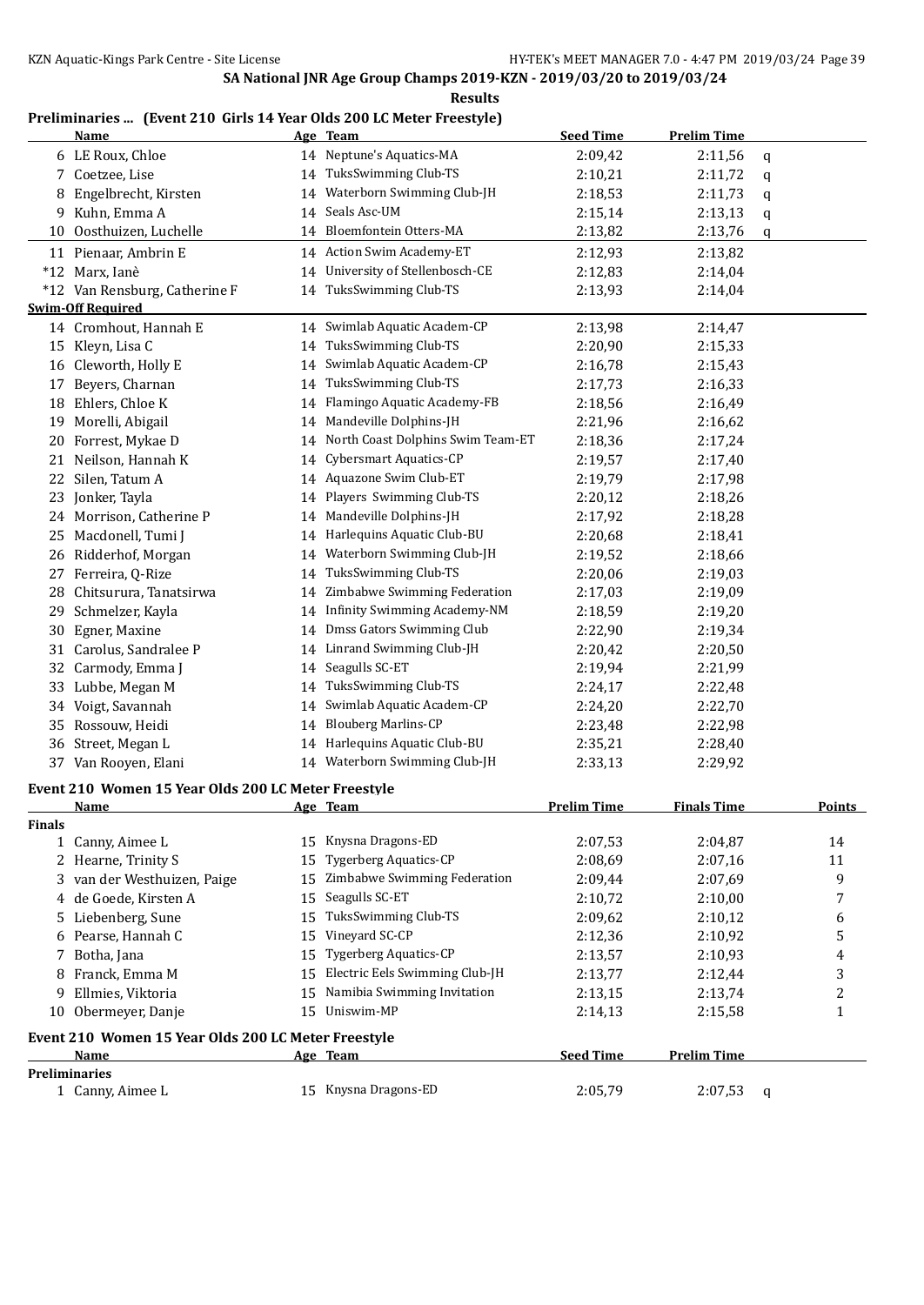| Preliminaries  (Event 210 Women 15 Year Olds 200 LC Meter Freestyle) |  |  |  |
|----------------------------------------------------------------------|--|--|--|
|                                                                      |  |  |  |

|               | <b>Name</b>                                         |    | Age Team                          | <b>Seed Time</b>   | <b>Prelim Time</b> |   |               |
|---------------|-----------------------------------------------------|----|-----------------------------------|--------------------|--------------------|---|---------------|
|               | 2 Hearne, Trinity S                                 | 15 | <b>Tygerberg Aquatics-CP</b>      | 2:08,23            | 2:08,69            | q |               |
|               | 3 van der Westhuizen, Paige                         | 15 | Zimbabwe Swimming Federation      | 2:10,17            | 2:09,44            | q |               |
|               | 4 Liebenberg, Sune                                  | 15 | TuksSwimming Club-TS              | 2:09,42            | 2:09,62            | q |               |
| 5             | de Goede, Kirsten A                                 | 15 | Seagulls SC-ET                    | 2:06,48            | 2:10,72            | q |               |
|               | 6 Pearse, Hannah C                                  | 15 | Vineyard SC-CP                    | 2:12,69            | 2:12,36            | q |               |
|               | 7 Ellmies, Viktoria                                 | 15 | Namibia Swimming Invitation       | 2:11,52            | 2:13,15            | q |               |
|               | 8 Botha, Jana                                       | 15 | Tygerberg Aquatics-CP             | 2:11,29            | 2:13,57            | q |               |
| 9.            | Franck, Emma M                                      | 15 | Electric Eels Swimming Club-JH    | 2:15,12            | 2:13,77            | q |               |
|               | 10 Obermeyer, Danje                                 | 15 | Uniswim-MP                        | 2:16,97            | 2:14,13            | q |               |
|               | 11 Davidson, Lize-Marie                             | 15 | Bloemfontein Otters-MA            | 2:17,22            | 2:14,24            |   |               |
|               | *12 Van Jaarsveld, Danica C                         | 15 | Waterborn Swimming Club-JH        | 2:14,26            | 2:14,99            |   |               |
|               | *12 Lausberg, Guilma                                |    | 15 Bloemfontein Seals-MA          | 2:15,73            | 2:14,99            |   |               |
|               | <b>Swim-Off Required</b>                            |    |                                   |                    |                    |   |               |
|               | 14 Coetzer, Tane                                    |    | 15 TuksSwimming Club-TS           | 2:17,21            | 2:15,35            |   |               |
|               | 15 Frylinck, Tammy                                  | 15 | Waterborn Swimming Club-JH        | 2:17,15            | 2:15,66            |   |               |
|               | 16 Vroon, Mandy L                                   | 15 | <b>Tygerberg Aquatics-CP</b>      | 2:16,84            | 2:15,76            |   |               |
|               | 17 Esslinger, Tiana                                 | 15 | Namibia Swimming Invitation       | 2:17,41            | 2:17,18            |   |               |
|               | 18 Harradine, Reese B                               | 15 | Pretoria Aquatic Club-TS          | 2:18,40            | 2:17,23            |   |               |
|               | 19 Meintjies, Joane                                 | 15 | Bloemfontein Seals-MA             | 2:17,86            | 2:17,69            |   |               |
|               | 20 Vd Walt, Mia                                     | 15 | University of Stellenbosch-CE     | 2:18,54            | 2:17,70            |   |               |
|               | 21 Van Heerden, Michelle J                          | 15 | Knysna Dragons-ED                 | 2:17,01            | 2:17,84            |   |               |
|               | 22 Church, Georgina F                               | 15 | Action Swim Academy-ET            | 2:24,00            | 2:18,28            |   |               |
|               | 23 Mc Cann, Erin                                    | 15 | Seals Asc-UM                      | 2:19,33            | 2:18,79            |   |               |
|               | 24 Masson, Laela E                                  | 15 | Players Western Cape-CE           | 2:15,21            | 2:19,52            |   |               |
|               | 25 Burger, Mikyla                                   | 15 | Gerhard Zandberg Sport Academy-TS | 2:24,57            | 2:20,99            |   |               |
|               | 26 Repinz, Courtney P                               | 15 | Aquabear Swimming Club-NM         | 2:17,80            | 2:21,26            |   |               |
| 27            | Zwart, Kelly R                                      | 15 | Seals Asc-UM                      | 2:22,80            | 2:21,27            |   |               |
| 28            | Andraos, Hannah                                     | 15 | TuksSwimming Club-TS              | 2:23,30            | 2:21,42            |   |               |
| 29            | Etzold, Liv T                                       | 15 | Camps Bay Swimmng Club-CP         | 2:20,24            | 2:22,08            |   |               |
|               | 30 Jose, Teagan N                                   | 15 | Aquafins Swimming Club-JH         | 2:31,92            | 2:22,89            |   |               |
|               | 31 Drewes, Hannah                                   | 15 | Uniswim-MP                        | 2:32,70            | 2:33,05            |   |               |
|               |                                                     |    |                                   |                    |                    |   |               |
|               | Event 210 Women 16 Year Olds 200 LC Meter Freestyle |    |                                   |                    |                    |   |               |
|               | Name                                                |    | Age Team                          | <b>Prelim Time</b> | <b>Finals Time</b> |   | <b>Points</b> |
| <b>Finals</b> | 1 Meder, Rebecca A                                  |    | 16 Seagulls SC-ET                 | 2:04,31            | 2:02,01            |   | 14            |
|               | 2 Coetzee, Dune                                     |    | 16 TuksSwimming Club-TS           | 2:02,25            | 2:02,08            |   | 11            |
| 3             | Nel, Georgia                                        |    | 16 Swimlab Aquatic Academ-CP      | 2:07,98            | 2:06,93            |   | 9             |
|               | 4 Miller, Gina V                                    | 16 | Sandton Seals-JH                  | 2:14,18            | 2:11,05            |   | 7             |
| 5             | Meikle, Carla C                                     | 16 | Seals Asc-UM                      | 2:14,47            | 2:11,49            |   | 6             |
| 6             | Oliver, Tori C                                      | 16 | Action Swim Academy-ET            | 2:12,87            | 2:11,51            |   | 5             |
| 7             | Van den Berg, Sulinke                               | 16 | <b>Bloemfontein Seals-MA</b>      | 2:12,06            | 2:12,06            |   | 4             |
| 8             | Albertyn, Kaitlyn E                                 | 16 | TuksSwimming Club-TS              | 2:12,57            | 2:12,29            |   | 3             |
|               | Liebenberg, Joanne                                  | 16 | Namibia Swimming Invitation       | 2:13,54            | 2:13,14            |   | 2             |
| 9             |                                                     | 16 | Namibia Swimming Invitation       |                    |                    |   |               |
|               | 10 Stergiadis, Heleni                               |    |                                   | 2:12,76            | 2:13,32            |   | 1             |
|               | Event 210 Women 16 Year Olds 200 LC Meter Freestyle |    |                                   |                    |                    |   |               |
|               | Name                                                |    | Age Team                          | <b>Seed Time</b>   | <b>Prelim Time</b> |   |               |
|               | <b>Preliminaries</b>                                |    |                                   |                    |                    |   |               |
|               | 1 Coetzee, Dune                                     |    | 16 TuksSwimming Club-TS           | 2:01,65            | 2:02,25            | q |               |
|               | 2 Meder, Rebecca A                                  |    | 16 Seagulls SC-ET                 | 2:02,55            | 2:04,31            | q |               |
|               | 3 Nel, Georgia                                      |    | 16 Swimlab Aquatic Academ-CP      | 2:07,28            | 2:07,98            | q |               |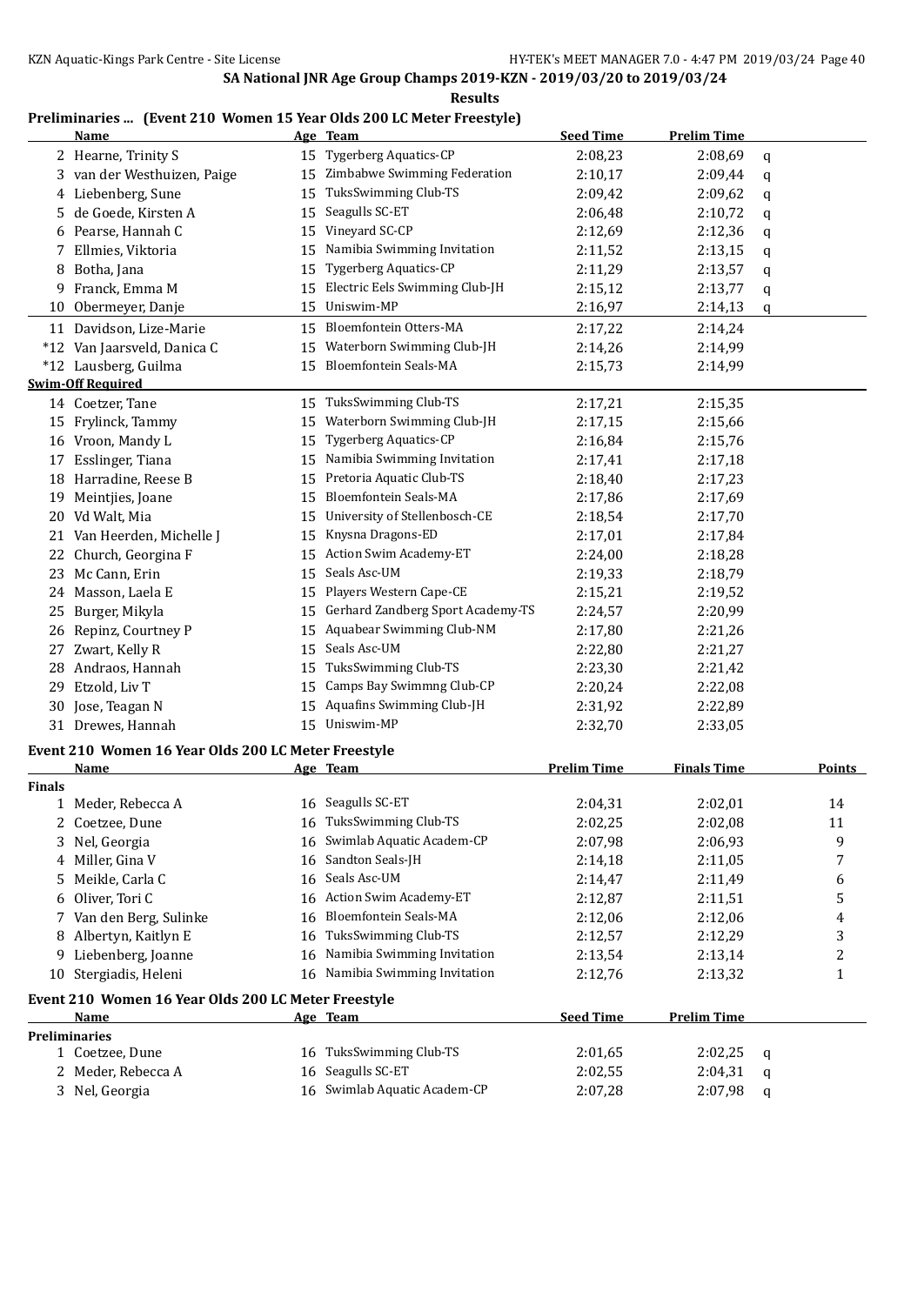#### **Results**

### **Preliminaries ... (Event 210 Women 16 Year Olds 200 LC Meter Freestyle)**

|               | Name                                         |          | Age Team                                                    | <b>Seed Time</b>   | <b>Prelim Time</b> |        |                         |
|---------------|----------------------------------------------|----------|-------------------------------------------------------------|--------------------|--------------------|--------|-------------------------|
|               | 4 Van den Berg, Sulinke                      | 16       | Bloemfontein Seals-MA                                       | 2:11,40            | 2:12,06            | q      |                         |
| 5.            | Albertyn, Kaitlyn E                          | 16       | TuksSwimming Club-TS                                        | 2:13,47            | 2:12,57            | q      |                         |
| 6             | Stergiadis, Heleni                           | 16       | Namibia Swimming Invitation                                 | 2:11,69            | 2:12,76            | q      |                         |
| 7             | Oliver, Tori C                               | 16       | Action Swim Academy-ET                                      | 2:12,79            | 2:12,87            | q      |                         |
| 8             | Liebenberg, Joanne                           | 16       | Namibia Swimming Invitation                                 | 2:15,13            | 2:13,54            | q      |                         |
| 9             | Miller, Gina V                               | 16       | Sandton Seals-JH                                            | 2:11,62            | 2:14,18            | q      |                         |
|               | 10 Meikle, Carla C                           | 16       | Seals Asc-UM                                                | 2:13,08            | 2:14,47            | q      |                         |
| 11            | du Toit, Idelé                               | 16       | Potchefstroom Swimming Club-KK                              | 2:16,19            | 2:14,72            |        |                         |
| 12            | Janson, Lana J                               | 16       | Tygerberg Aquatics-CP                                       | 2:17,78            | 2:15,01            |        |                         |
|               | 13 Horne, Chloe A                            | 16       | Seagulls SC-ET                                              | 2:13,21            | 2:15,13            |        |                         |
| 14            | Gersbach, Aletta H                           | 16       | Royal Fins Aquatics-TS                                      | 2:22,93            | 2:15,77            |        |                         |
| 15            | Ebrahim, Tasneen                             | 16       | Port Elizabeth Amateur Swimmin-NM                           | 2:15,14            | 2:16,19            |        |                         |
| 16            | Counihan, Hannah L                           | 16       | Port Elizabeth Amateur Swimmin-NM                           | 2:13,66            | 2:16,50            |        |                         |
| 17            | Ribeiro, Nuria A                             | 16       | Cybersmart Aquatics-CP                                      | 2:17,99            | 2:16,59            |        |                         |
| 18            | Calitz, Abigail K                            | 16       | University of Stellenbosch-CE                               | 2:20,33            | 2:17,24            |        |                         |
| 19            | Dredge, Deborah K                            | 16       | Pretoria Aquatic Club-TS                                    | 2:16,19            | 2:17,62            |        |                         |
| 20            | Pharoah, Taylor J                            | 16       | <b>Champion Swimming Club-TS</b>                            | 2:12,58            | 2:17,93            |        |                         |
| 21            | Fos, Talia                                   | 16       | Aec Swimming Club-JH                                        | 2:20,02            | 2:18,22            |        |                         |
| 22            | Nicholls, Alex K                             | 16       | Ultimate Swim Club-BU                                       | 2:17,63            | 2:18,77            |        |                         |
| 23            | Blaisse, Jeanne S                            | 16       | Players Western Cape-CE                                     | 2:18,69            | 2:19,62            |        |                         |
|               | 24 Madden, Nina C                            | 16       | Crusaders Swimming Club-JH                                  | 2:19,66            | 2:21,93            |        |                         |
| 25            | Elvidge, Hannah                              | 16       | Swimlab Aquatic Academ-CP                                   | 2:22,92            | 2:22,09            |        |                         |
|               | 26 Scott, Olivia                             | 16       | Vineyard SC-CP                                              | 2:24,34            | 2:22,90            |        |                         |
|               |                                              |          |                                                             |                    |                    |        |                         |
|               | Event 210 Women 17-18 200 LC Meter Freestyle |          |                                                             |                    |                    |        |                         |
|               |                                              |          |                                                             |                    |                    |        |                         |
|               | <b>Name</b>                                  |          | Age Team                                                    | <b>Prelim Time</b> | <b>Finals Time</b> |        | <b>Points</b>           |
| <b>Finals</b> |                                              |          |                                                             |                    |                    |        |                         |
|               | 1 Beavon, Kate J                             | 18       | Waterborn Swimming Club-JH                                  | 2:09,06            | 2:05,53            |        | 14                      |
| 2             | Coetzer, Janie                               | 17       | TuksSwimming Club-TS                                        | 2:09,63            | 2:06,48            |        | 11                      |
| 3             | Wallis, Becky                                | 17       | Waterborn Swimming Club-JH                                  | 2:08,21            | 2:06,83            |        | 9                       |
| 4             | Chislett, Ally L                             | 17       | Action Swim Academy-ET                                      | 2:09,56            | 2:07,84            |        | 7                       |
| 5.            | Earle, Tory L                                | 17       | Seagulls SC-ET                                              | 2:09,24            | 2:08,52            |        | 6                       |
| 6             | Cillie, Lindi L                              | 17       | Curro Durbanville Aquatics-CP                               | 2:11,25            | 2:09,85            |        | 5                       |
| 7             | Wallis, Emma                                 | 18       | Waterborn Swimming Club-JH                                  | 2:11,32            | 2:10,52            |        | 4                       |
| 8             | Dateline, Chenay E                           | 17       | Waterborn Swimming Club-JH                                  | 2:11,27            | 2:10,77            |        | 3                       |
|               | 9 Tully, Megan                               | 17       | Seagulls SC-ET                                              | 2:09,61            | 2:11,09            |        | $\overline{\mathbf{c}}$ |
|               | 10 Du Plessis, Ilinde G                      |          | 18 TuksSwimming Club-TS                                     | 2:09,57            | 2:11,96            |        | 1                       |
|               | Event 210 Women 17-18 200 LC Meter Freestyle |          |                                                             |                    |                    |        |                         |
|               | Name                                         |          | Age Team                                                    | <b>Seed Time</b>   | <b>Prelim Time</b> |        |                         |
|               | <b>Preliminaries</b>                         |          |                                                             |                    |                    |        |                         |
|               | 1 Wallis, Becky                              |          | 17 Waterborn Swimming Club-JH                               | 2:11,98            | 2:08,21            | q      |                         |
|               | 2 Beavon, Kate J                             | 18       | Waterborn Swimming Club-JH                                  | 2:04,20            | 2:09,06            | q      |                         |
|               | 3 Earle, Tory L                              | 17       | Seagulls SC-ET                                              | 2:12,02            | 2:09,24            | q      |                         |
|               | 4 Chislett, Ally L                           | 17       | Action Swim Academy-ET                                      | 2:09,84            | 2:09,56            | q      |                         |
| 5.            | Du Plessis, Ilinde G                         | 18       | TuksSwimming Club-TS                                        | 2:09,11            | 2:09,57            | q      |                         |
| 6             | Tully, Megan                                 | 17       | Seagulls SC-ET                                              | 2:10,74            | 2:09,61            | q      |                         |
| 7             | Coetzer, Janie                               | 17       | TuksSwimming Club-TS                                        | 2:07,08            | 2:09,63            | q      |                         |
| 8             | Tully, Jemma                                 | 17       | Seagulls SC-ET                                              | 2:10,48            | 2:11,23            | q      |                         |
| 9             | Cillie, Lindi L<br>10 Dateline, Chenay E     | 17<br>17 | Curro Durbanville Aquatics-CP<br>Waterborn Swimming Club-JH | 2:10,63<br>2:14,55 | 2:11,25<br>2:11,27 | q<br>q |                         |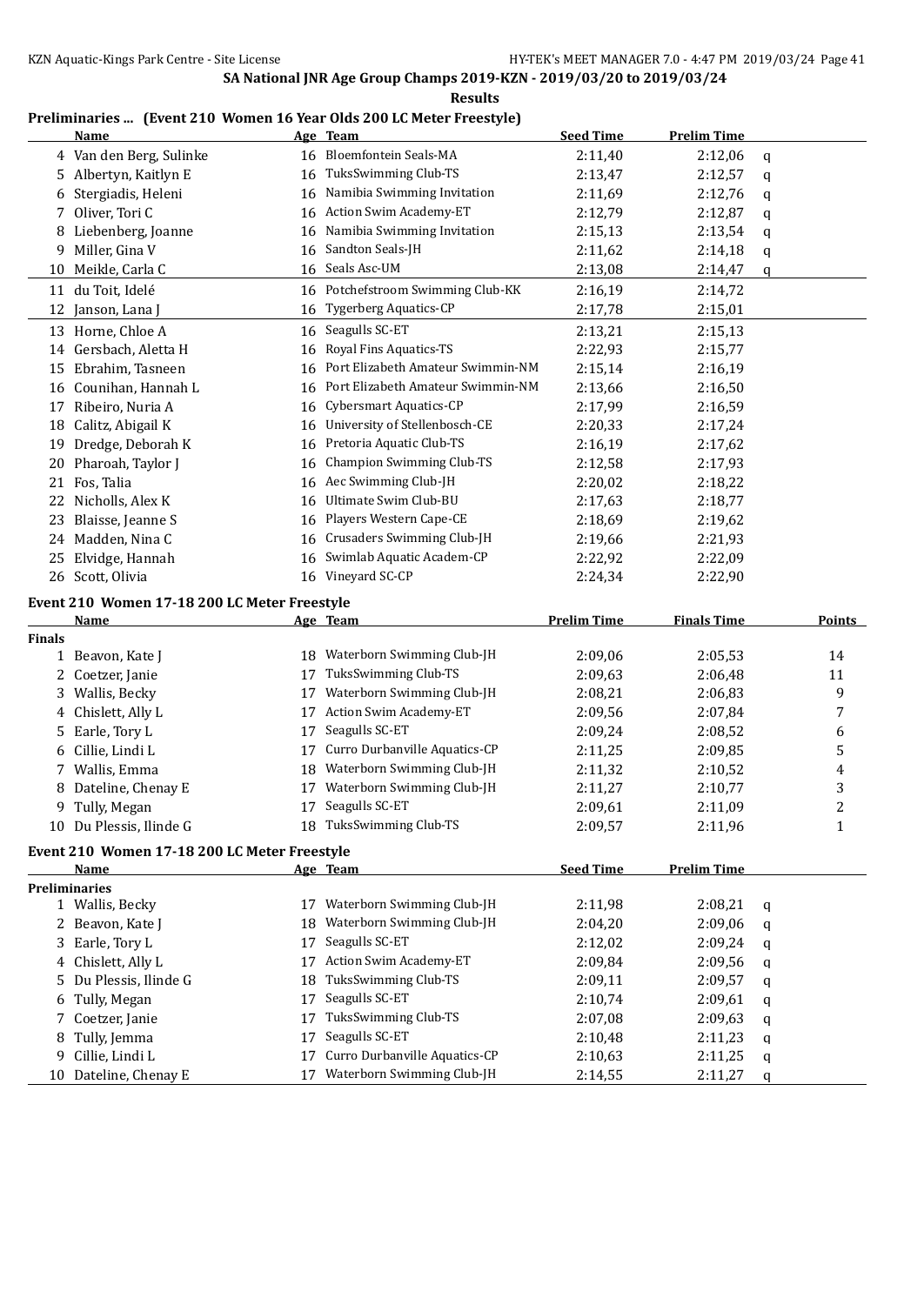### **Preliminaries ... (Event 210 Women 17-18 200 LC Meter Freestyle)**

|     | <b>Name</b>              |    | Age Team                       | <b>Seed Time</b> | <b>Prelim Time</b> |  |
|-----|--------------------------|----|--------------------------------|------------------|--------------------|--|
|     | 11 Wallis, Emma          |    | 18 Waterborn Swimming Club-JH  | 2:19,88          | 2:11,32            |  |
| 12  | Segurola, Nora           | 17 | Waterborn Swimming Club-JH     | 2:14,85          | 2:11,40            |  |
| 13  | Rolfe, Jordan-Jenna      | 17 | Waterborn Swimming Club-JH     | 2:09,00          | 2:11,51            |  |
|     | 14 Cornelius, Natasha    | 17 | Pretoria Aquatic Club-TS       | 2:10,20          | 2:11,73            |  |
|     | 15 Antonopoulos, Carli T | 18 | <b>Tygerberg Aquatics-CP</b>   | 2:11,51          | 2:11,74            |  |
|     | 16 Tully, Olivia         | 17 | Seagulls SC-ET                 | 2:11,45          | 2:12,19            |  |
| 17  | Favini, Sabrina L        | 18 | Waterborn Swimming Club-JH     | 2:18,67          | 2:12,50            |  |
| 18  | Opperman, Bianca         | 17 | Potchefstroom Swimming Club-KK | 2:15,02          | 2:13,23            |  |
| 19  | Straw, Samantha          | 17 | Bloemfontein Seals-MA          | 2:13,17          | 2:13,25            |  |
| 20  | Fairon, Kelly L          | 18 | Waterborn Swimming Club-JH     | 2:15,03          | 2:13,52            |  |
| 21  | Barnes, Kiara            | 18 | <b>Tygerberg Aquatics-CP</b>   | 2:17,29          | 2:13,59            |  |
| 22  | Nortje, Marine E         | 18 | Seagulls SC-ET                 | 2:11,73          | 2:14,36            |  |
| 23  | Green, Ashleigh M        | 18 | Seals Asc-UM                   | 2:13,18          | 2:15,42            |  |
|     | 24 Van Voorst, Georgia   | 17 | Seagulls SC-ET                 | 2:15,88          | 2:15,63            |  |
| 25  | Crous, Sharon            | 17 | Ushaka Swimming Club-UH        | 2:19,13          | 2:15,70            |  |
| 26  | Tarr, Emma               | 17 | Waterborn Swimming Club-JH     | 2:22,68          | 2:15,73            |  |
| 27  | Van Veyeren, Sam L       | 18 | TuksSwimming Club-TS           | 2:15,39          | 2:15,76            |  |
| 28  | Grobler, Karla           | 17 | TuksSwimming Club-TS           | 2:16,33          | 2:15,78            |  |
| 29  | Pietersen, Connie I      | 17 | Infinity Swimming Academy-NM   | 2:16,63          | 2:16,11            |  |
| 30  | McConnachie, Amber L     | 17 | Aquanova Aquatic Club-BU       | 2:16,64          | 2:16,89            |  |
| 31  | Rippon, Georgia M        | 17 | Vineyard SC-CP                 | 2:16,21          | 2:17,17            |  |
| 32  | Van As, Jessica          | 17 | Waterborn Swimming Club-JH     | 2:19,44          | 2:17,25            |  |
| 33  | Carollissen, Joey        | 17 | University of Stellenbosch-CE  | 2:23,18          | 2:18,04            |  |
| 34  | McLoughlin, Kayla        | 18 | Swimlab Aquatic Academ-CP      | 2:19,06          | 2:18,45            |  |
| 35  | Schoeman, Savannah       | 17 | TuksSwimming Club-TS           | 2:17,49          | 2:18.62            |  |
| 36  | Forsyth, Lauren C        | 18 | Westville Swimming Club-ET     | 2:18,61          | 2:19,05            |  |
| 37  | Van Biljon, Rachel-Ann   | 17 | TuksSwimming Club-TS           | 2:20,05          | 2:19,07            |  |
| 38  | Baker, Tanna             | 17 | TuksSwimming Club-TS           | 2:20,48          | 2:20,07            |  |
| 39  | Botha, Vicky A           | 17 | Namibia Swimming Invitation    | 2:21,61          | 2:20,15            |  |
| 40  | Burnett, Katie A         | 17 | Penguins Swimming Club-UM      | 2:24,50          | 2:22,49            |  |
| 41  | Mjimba, Nomvula B        | 17 | Seals Asc-UM                   | 2:17,21          | 2:23,07            |  |
| 42  | De Beer, Nicole R        | 17 | Benoni Swimming Club-EK        | 2:28,39          | 2:30,30            |  |
| --- | Terblanche, Meralda E    | 17 | Ultimate Swim Club-BU          | 2:15,02          | D <sub>0</sub>     |  |

#### **Event 211 Men 14 & Under 4x100 LC Meter Freestyle Relay**

 $\overline{\phantom{a}}$ 

| Team                           | Relav                       | <b>Seed Time</b>            | <b>Finals Time</b>             | <b>Points</b> |
|--------------------------------|-----------------------------|-----------------------------|--------------------------------|---------------|
| 1 TuksSwimming Club-TS         | A                           | 3:56,44                     | 3:53,68                        | 28            |
| 1) Vd Merwe, Darno 14          | 2) Mahan, Owethu S 14       | 3) Roos, Willem W 14        | 4) Hinrichsen, Callum E 14     |               |
| 2 Waterborn Swimming Club-JH   | A                           | 4:04.75                     | 3:57.98                        | 22            |
| 1) Nogueira, Enzo 13           | 2) Zasas, Ryan 14           | 3) Mhlanga, Bjorn N 12      | 4) Lindeque, Kinnae N 13       |               |
| 3 Infinity Swimming Academy-NM | A                           | 4:08.79                     | 3:58.81                        | 18            |
| 1) Eales, Clinton M 14         | 2) Van Coller, Matthew G 13 | 3) Denyer, Jordan T 14      | 4) Witthuhn, Josh M 14         |               |
| 4 Dynamo Aquatics Eku-EK       | A                           | 4:06.06                     | 4:01.36                        | 14            |
| 1) Hinckley, Joshua D 14       | 2) Smit, Byron G 13         | 3) Strydom, Cristopher R 12 | 4) Lundie, Matthew G 14        |               |
| 5 Zimbabwe Swimming Federation | A                           | 4:04.03                     | 4:03.11                        | 12            |
| 1) Covill, Josh 13             | 2) Chisungo, Tawanda 13     | 3) Makaya, Tichatonga 13    | 4) Werrett, Cory 14            |               |
| 6 Seagulls SC-ET               | A                           | 4:07.44                     | 4:03.27                        | 10            |
| 1) Kleyn, Nathan M 14          | 2) Pillay, Leshen A 14      | 3) Raynard, Keyontae L 13   | 4) Gross-Mitchell, Travis K 13 |               |
| 7 Westville Swimming Club-ET   | A                           | 4:07.39                     | 4:05.11                        | 8             |
| 1) Balfour, Joshua D 14        | 2) Watkins, Jared S 13      | 3) Els, Johnathan R 14      | 4) Gauche, Arno 14             |               |
| 8 Flamingo Aquatic Academy-FB  | A                           | 4:09.37                     | 4:06.80                        | 6             |
| 1) Adams, Jonathan B 13        | 2) Theron, Vasco 12         | 3) Vorster, Wilbert P 12    | 4) Villet, Tommy H 14          |               |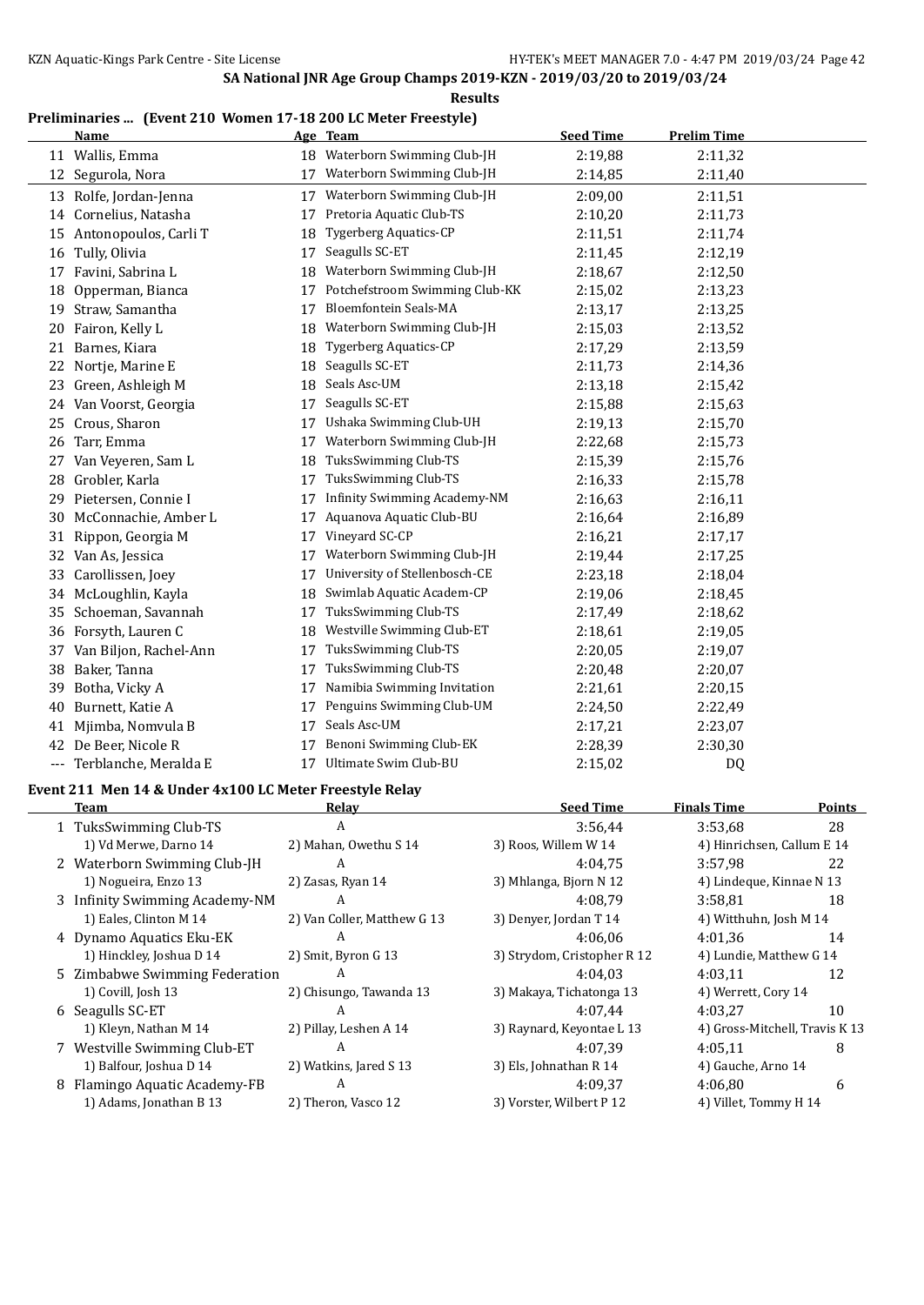### **(Event 211 Men 14 & Under 4x100 LC Meter Freestyle Relay)**

| Team                              | Relay                    | <b>Seed Time</b>       | <b>Finals Time</b>        | <b>Points</b> |
|-----------------------------------|--------------------------|------------------------|---------------------------|---------------|
| 9 Bloemfontein Seals-MA           | A                        | 4:09.05                | 4:09.72                   | 4             |
| 1) Liu, Benny 14                  | 2) Moutzouris, Chad M 13 | 3) Briel, Charlie H 12 | 4) Botes, Cobus 14        |               |
| 10 Port Elizabeth Amateur Swimmin | A                        | 4:10.01                | 4:10.07                   | າ             |
| 1) Renze, Ethan 14                | 2) Claassen, Kian N 14   | 3) Britz, Carlo 12     | 4) Minderon, Bryce 12     |               |
| 11 Tygerberg Aquatics-CP          | A                        | 4:11.35                | 4:10.66                   |               |
| 1) Bester, Wihan 14               | 2) Wright, Keegan 12     | 3) Consani, Dario L 13 | 4) West, Gabriel 14       |               |
| 12 Vineyard SC-CP                 | A                        | 4:23.62                | 4:15.29                   |               |
| 1) Swarts, Keeno A 14             | 2) Potgieter, Wikus R 14 | 3) Wolson, Daniel A 12 | 4) Pearson, Tai L 11      |               |
| 13 Swimlab Aquatic Academ-CP      | A                        | 4:26.72                | 4:19.93                   |               |
| 1) Luck, Taylor R 13              | 2) Kleinhans, Kyle 12    | 3) Waters, Zack L 13   | 4) Labuschagne, Jeremy 12 |               |

## **Event 212 Men 15-18 4x100 LC Meter Freestyle Relay**

| Team                                                      | Relay                     | <b>Seed Time</b>          | <b>Finals Time</b>           | <b>Points</b> |
|-----------------------------------------------------------|---------------------------|---------------------------|------------------------------|---------------|
| 1 TuksSwimming Club-TS                                    | A                         | 3:32,90                   | 3:30,69                      | 28            |
| 1) Spieker, Ethan R 16                                    | 2) Freeman, James S 17    | 3) Beetge, Altus J 17     | 4) Du Plessis, Francois C 17 |               |
| 2 Seagulls SC-ET                                          | A                         | 3:29,49                   | 3:30,82                      | 22            |
| 1) Coetzee, Calvin 18                                     | 2) Rayment, Chase 17      | 3) Holtzhausen, Luca D 15 | 4) Bosch, Matthew 17         |               |
| 3 Bloemfontein Otters-MA                                  | A                         | 4:14,00                   | 3:35,67                      | 18            |
| 1) Groenewald, Kobus 16                                   | 2) Verster, Dewie 15      | 3) Pretorius, Willem 16   | 4) Nortje, Gawie 17          |               |
| 4 Vineyard SC-CP                                          | A                         | 3:38,36                   | 3:38,06                      | 14            |
| 1) Smith, Gavin A 16                                      | 2) McCallum, Stephen H 17 | 3) Slabber, Luke T 16     | 4) Altmann, Luke F 17        |               |
| 5 Waterborn Swimming Club-JH                              | A                         | 3:41,37                   | 3:38,28                      | 12            |
| 1) Hassim, Rais 18                                        | 2) Vd Merwe, Daniell 17   | 3) Bradshaw, Jordan D 17  | 4) Griffith, Aidan M 16      |               |
| 6 Aquazone Swim Club-ET                                   | A                         | 3:40,16                   | 3:38,40                      | 10            |
| 1) Irvine, Jethro C 17                                    | 2) Koekemoer, Ethan M 16  | 3) Jerg, Connor 15        | 4) Mayer, Chad J 16          |               |
| 7 Bloemfontein Seals-MA                                   | A                         | 3:43,74                   | 3:39.95                      | 8             |
| 1) Thomas, Cullen 18                                      | 2) De Waal, Luan 16       | 3) Vorster, Simeon W 15   | 4) Seyffert, JP P 17         |               |
| Westville Swimming Club-ET                                | A                         | 3:42.17                   | 3:41.36                      | 6             |
| 1) Singh, Juvahn R 17                                     | 2) Smith, Mathew T 16     | 3) Maseko, Felix F 16     | 4) Bromfield, Michael V 17   |               |
| 9 Port Elizabeth Amateur Swimmin                          | A                         | 3:46,28                   | 3:47,40                      | 4             |
| 1) Chapman, Brandon A 16                                  | 2) Delport, Jaden 17      | 3) Jorna, Mark D 15       | 4) Craig, Cole B 18          |               |
| 10 Royal Fins Aquatics-TS                                 | A                         | 3:47,85                   | 3:48.13                      | 2             |
| 1) Hutten, Ruan 16                                        | 2) Bekker, Stephan T 15   | 3) Hough, Pieter-Jan 18   | 4) Luus, Chris 17            |               |
| 11 Beavers Swim Club-ET                                   | A                         | 4:13.79                   | 3:49.51                      |               |
| 1) Grobbelaar, Adam G 17                                  | 2) Naidoo, Kaydn K 16     | 3) Jacoby, Joshua 18      | 4) Jacoby, Aaron 18          |               |
| 12 Zimbabwe Swimming Federation                           | A                         | 3:46,47                   | 3:57.72                      |               |
| 1) Hoal, Graham 15                                        | 2) Huang, Dylan 15        | 3) Cyprianos, Denilson 16 | 4) McKonie, Joash 16         |               |
| --- Infinity Swimming Academy-NM                          | A                         | 3:44,42                   | DQ                           |               |
| 1) Royle, Jordan R 18                                     | 2) Vehbi, Liam 15         | 3) Smith, Ruben B 17      | 4) Casali, Cameron J 16      |               |
| Event 213 Women 14 & Under 4x100 LC Meter Freestyle Relay |                           |                           |                              |               |

|  | n<br>п |
|--|--------|
|  |        |

| Team                           | Relav                        | <b>Seed Time</b>        | <b>Finals Time</b>      | Points |
|--------------------------------|------------------------------|-------------------------|-------------------------|--------|
| 1 TuksSwimming Club-TS         | A                            | 4:05.01                 | 4:06.98                 | 28     |
| 1) Rossouw, Veronique 14       | 2) Robson, Tazmyn 13         | 3) Muller, Amy 13       | 4) Coetzee, Lise 14     |        |
| 2 Waterborn Swimming Club-JH   | A                            | 4:16.00                 | 4:09.78                 | 22     |
| 1) Van Jaarsveld, Dieu-Dene 13 | 2) Engelbrecht, Kirsten 14   | 3) Tucker, Dakota 14    | 4) Ridderhof, Morgan 14 |        |
| 3 Swimlab Aquatic Academ-CP    | A                            | 4:13.94                 | 4:11.62                 | 18     |
| 1) Cromhout, Hannah E 14       | 2) Cleworth, Holly E 14      | 3) Groepes, Rachel L 13 | 4) Gershuny, Chloe 13   |        |
| 4 Seagulls SC-ET               | A                            | 4:20.12                 | 4:20.71                 | 14     |
| 1) Brown, Kelly-Ann 14         | 2) Clifton-Smith, Candice 14 | 3) Carmody, Emma J 14   | 4) Graaff, Chloe T 12   |        |
|                                |                              |                         |                         |        |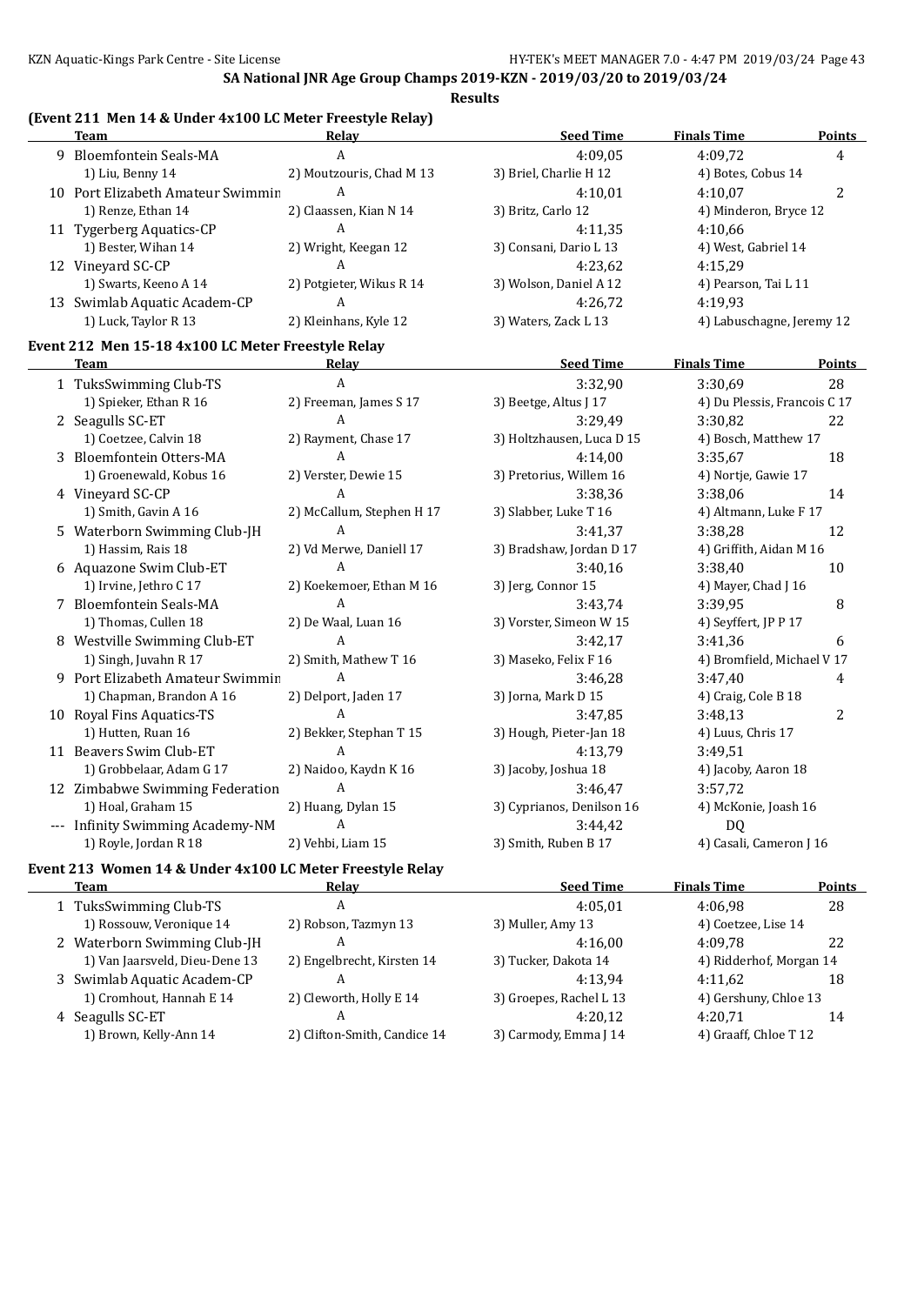**Results**

## **Event 214 Women 15-18 4x100 LC Meter Freestyle Relay**

|               | <b>Team</b>                                                | Relay                                 | <b>Seed Time</b>           | <b>Finals Time</b>       | <b>Points</b>    |
|---------------|------------------------------------------------------------|---------------------------------------|----------------------------|--------------------------|------------------|
|               | 1 TuksSwimming Club-TS                                     | A                                     | 4:01,27                    | 3:58,46                  | 28               |
|               | 1) Coetzee, Dune 16                                        | 2) Coetzer, Janie 17                  | 3) Du Plessis, Ilinde G 18 | 4) Liebenberg, Sune 15   |                  |
|               | 2 Pretoria Aquatic Club-TS                                 | A                                     | 4:03,51                    | 3:59,08                  | 22               |
|               | 1) Munro, Kelsea 16                                        | 2) Van Niekerk, Lara 15               | 3) Cornelius, Chante' 17   | 4) Cornelius, Natasha 17 |                  |
|               | 3 Seagulls SC-ET                                           | A                                     | 3:53,43                    | 4:00,32                  | 18               |
|               | 1) de Goede, Kirsten A 15                                  | 2) Nortje, Marine E 18                | 3) Hurndall, Shana C 17    | 4) Meder, Rebecca A 16   |                  |
|               | 4 Tygerberg Aquatics-CP                                    | A                                     | 4:03,26                    | 4:03,37                  | 14               |
|               | 1) Botha, Jana 15                                          | 2) Botha, Tahlia 18                   | 3) Janson, Lana J 16       | 4) Hearne, Trinity S 15  |                  |
|               | 5 Waterborn Swimming Club-JH                               | A                                     | 3:59,57                    | 4:03,94                  | 12               |
|               | 1) Neser, Jade L 18                                        | 2) Beavon, Kate J 18                  | 3) Dateline, Chenay E 17   | 4) Wallis, Becky 17      |                  |
|               | 6 Bloemfontein Seals-MA                                    | A                                     | 4:04,76                    | 4:05,56                  | 10               |
|               | 1) Seyffert, Tailyn 16                                     | 2) Van den Berg, Sulinke 16           | 3) Lausberg, Guilma 15     | 4) Straw, Samantha 17    |                  |
|               | 7 Vineyard SC-CP                                           | A                                     | 4:08,69                    | 4:10,19                  | 8                |
|               | 1) Solkow, Daniella M 17                                   | 2) De Villiers, Michaela K 16         | 3) Pearse, Hannah C 15     | 4) Rippon, Georgia M 17  |                  |
|               | 8 University of Stellenbosch-CE                            | A                                     | 4:11,11                    | 4:11,59                  | 6                |
|               | 1) Carollissen, Joey 17                                    | 2) Vd Walt, Mia 15                    | 3) Calitz, Abigail K 16    | 4) Marx, Ianè 14         |                  |
|               | 9 Swimlab Aquatic Academ-CP                                | A                                     | 4:04,27                    | 4:19,07                  | 4                |
|               | 1) Siebel, Louisa C 16                                     | 2) McLoughlin, Kayla 18               | 3) Voigt, Savannah 14      | 4) Elvidge, Hannah 16    |                  |
|               |                                                            |                                       |                            |                          |                  |
|               | Event 299 Men 18 & Under 50 LC Meter Breaststroke Swim-off |                                       |                            |                          |                  |
|               | Name                                                       | Age Team                              | <b>Seed Time</b>           | <b>Finals Time</b>       |                  |
| - Swim-off    |                                                            | 14 North Durban Swim Academy-ET       |                            |                          |                  |
|               | 1 Govender, Craydon C                                      |                                       | 33,53                      | 32,55                    |                  |
|               | --- Haswell, Joshua D                                      | 14 Action Swim Academy-ET             | <b>NT</b>                  | DQ                       |                  |
|               | Event 301 Boys 12 & Under 100 LC Meter Freestyle           |                                       |                            |                          |                  |
|               | Name                                                       | Age Team                              | <b>Prelim Time</b>         | <b>Finals Time</b>       | <b>Points</b>    |
| <b>Finals</b> |                                                            |                                       |                            |                          |                  |
|               | 1 Vd Heever, Andrè P                                       | 12 TuksSwimming Club-TS               | 1:00,84                    | 59,85                    | 14               |
|               | 2 Hart, Ivan                                               | Mombasa Aquatics-ZZ<br>12             | 1:01,62                    | 1:00,67                  | 11               |
|               | 3 Mahan, Tumelo E                                          | TuksSwimming Club-TS<br>12            | 1:01,51                    | 1:01,46                  | 9                |
|               | 4 Vorster, Wilbert P                                       | Flamingo Aquatic Academy-FB<br>12     | 1:02,13                    | 1:01,73                  | 7                |
|               | 5 Strydom, Cristopher R                                    | Dynamo Aquatics Eku-EK<br>12          | 1:03,11                    | 1:01,93                  | 6                |
|               | 6 Malan, Jason M                                           | Electric Eels Swimming Club-JH<br>12  | 1:02,55                    | 1:02,35                  | 5                |
|               | 7 Findlay, MJ J                                            | TuksSwimming Club-TS<br>12            | 1:03,39                    | 1:02,44                  | 4                |
|               | 8 Jordaan, Chris                                           | Aquasharks Academy Winelands-CE<br>12 | 1:03,15                    | 1:02,63                  | 3                |
| 9.            | Ellis, Quinn                                               | 12 Namibia Swimming Invitation        | 1:03,23                    | 1:02,80                  | $\boldsymbol{2}$ |
|               | 10 Mhlanga, Bjorn N                                        | 12 Waterborn Swimming Club-JH         | 1:03,37                    | 1:03,10                  | $\mathbf 1$      |
|               | Event 301 Boys 12 & Under 100 LC Meter Freestyle           |                                       |                            |                          |                  |
|               | Name                                                       | Age Team                              | <b>Seed Time</b>           | <b>Prelim Time</b>       |                  |
|               | <b>Preliminaries</b>                                       |                                       |                            |                          |                  |
|               | 1 Vd Heever, Andrè P                                       | TuksSwimming Club-TS<br>12            | 1:01,45                    | 1:00,84<br>q             |                  |
|               | 2 Mahan, Tumelo E                                          | TuksSwimming Club-TS<br>12            | 1:01,00                    | 1:01,51<br>q             |                  |
|               | 3 Hart, Ivan                                               | Mombasa Aquatics-ZZ<br>12             | 1:01,50                    | 1:01,62<br>q             |                  |
|               | 4 Vorster, Wilbert P                                       | Flamingo Aquatic Academy-FB<br>12     | 1:03,54                    | 1:02,13                  |                  |
|               |                                                            | Electric Eels Swimming Club-JH<br>12  | 1:03,98                    | q<br>1:02,55             |                  |
|               | 5 Malan, Jason M                                           | Dynamo Aquatics Eku-EK<br>12          | 1:01,91                    | q<br>1:03,11             |                  |
| 6             | Strydom, Cristopher R                                      | Aquasharks Academy Winelands-CE       |                            | q                        |                  |
|               | 7 Jordaan, Chris                                           | 12                                    | 1:03,34                    | 1:03,15<br>q             |                  |
| 8             | Ellis, Quinn                                               | Namibia Swimming Invitation<br>12     | 1:03,38                    | 1:03,23<br>q             |                  |
| 9.            | Mhlanga, Bjorn N                                           | Waterborn Swimming Club-JH<br>12      | 1:04,52                    | 1:03,37<br>q             |                  |
|               | 10 Findlay, MJ J                                           | TuksSwimming Club-TS<br>12            | 1:05,67                    | 1:03,39<br>q             |                  |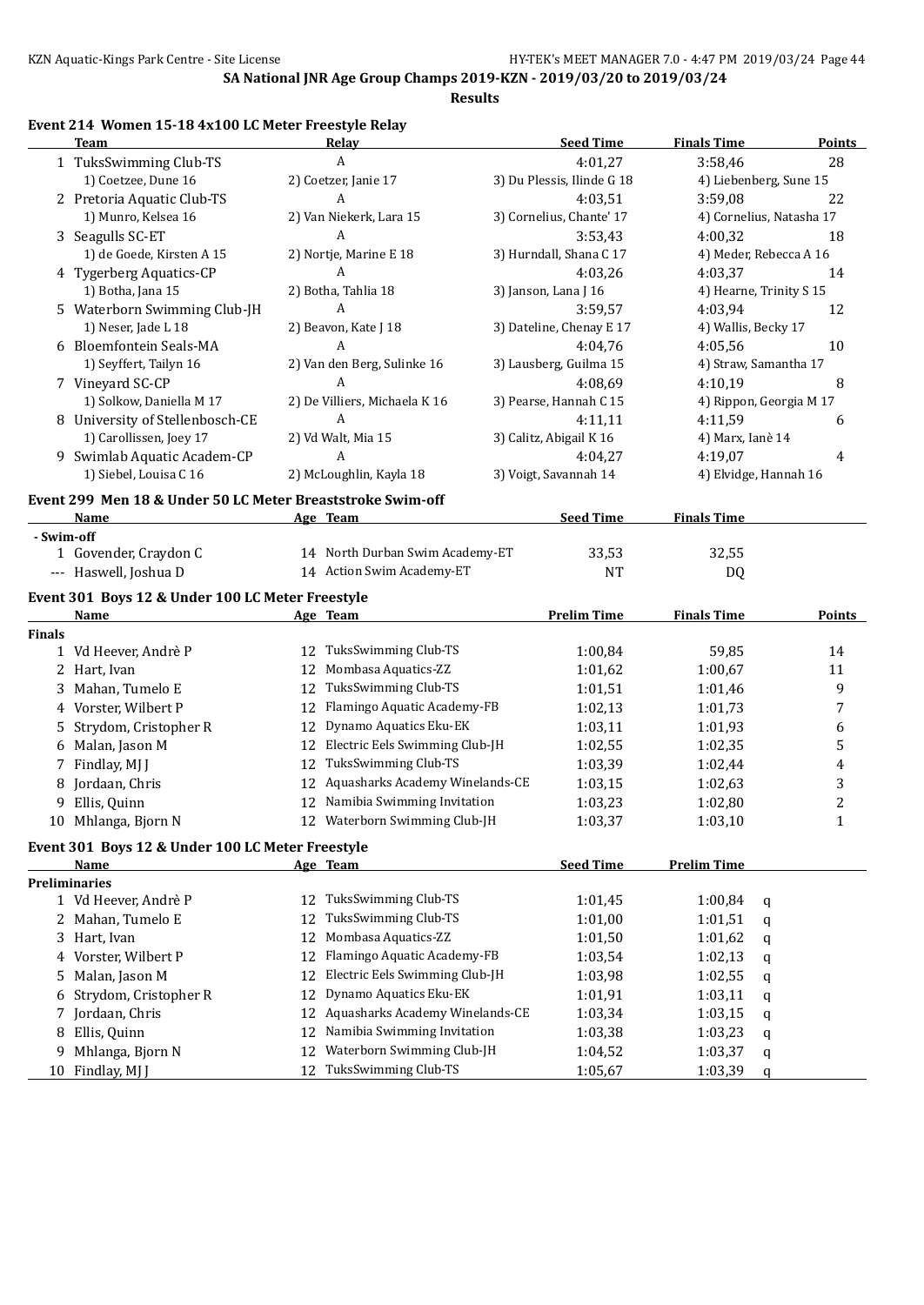**Results**

#### **Preliminaries ... (Event 301 Boys 12 & Under 100 LC Meter Freestyle)**

| 11 Flamingo Aquatic Academy-FB<br>11 Adams, David B<br>1:05,86<br>1:03,66<br>Tygerberg Aquatics-CP<br>12 Wright, Keegan<br>12<br>1:06,74<br>1:03,81<br>Kloof Asc-ET<br>1:06,09<br>1:04,25<br>13 Sandri, Luca<br>12<br>Zimbabwe Swimming Federation<br>14 Shumba, Wisdom<br>12<br>1:05,72<br>1:04,41<br>University of Stellenbosch-CE<br>Truter, Thomas J<br>12<br>1:04,42<br>1:04,51<br>15<br>12 Action Swim Academy-ET<br>16 Visser, Brendan<br>1:06,01<br>1:04,69<br>Bloemfontein Otters-MA<br>17 Reinders, Connor<br>12<br>1:05,17<br>1:04,71<br>Royal Swimming Academy-ED<br>18 Potgieter, Luca<br>12<br>1:05,38<br>1:04,75<br><b>Bloemfontein Seals-MA</b><br>19 Brice, Canaan J<br>12<br>1:06,90<br>1:04,84<br>Port Elizabeth Amateur Swimmin-NM<br>1:05,30<br>20 Minderon, Bryce<br>12<br>1:05,10<br>Swimlab Aquatic Academ-CP<br>21 Kleinhans, Kyle<br>12<br>1:05,99<br>1:05,14<br>22 Samuels, Bradley<br>Zimbabwe Swimming Federation<br>12<br>1:05,83<br>1:05,17<br>Port Elizabeth Amateur Swimmin-NM<br>Britz, Carlo<br>23<br>12<br>1:03,92<br>1:05,44<br>Tubaroes Maputo<br>24 Munguambe, Cleyton<br>1:05,65<br>1:06,31<br>11<br>TuksSwimming Club-TS<br>25 Du Toit, Michal D<br>12<br>1:06,49<br>1:06,39<br>Vineyard SC-CP<br>26 Wolson, Daniel A<br>12<br>1:07,06<br>1:06,58<br><b>Bloemfontein Seals-MA</b><br>Briel, Charlie H<br>12<br>27<br>1:05,04<br>1:06,76<br>Seals Asc-UM<br>28 Kruger, Nicholas L<br>12<br>1:06,42<br>1:06,77<br>12 Aces Swimming Club-ET<br>Allen, Matthew M<br>1:06,78<br>29<br>1:07,40<br>12 Aquanova Aquatic Club-BU<br>Sivai, Jayden M<br>30<br>1:07,61<br>1:07,28<br>Vineyard SC-CP<br>31 Pearson, Tai L<br>1:10,31<br>1:07,47<br>11<br>Blue Ocean Aquatics-UG<br>32 Koekemoer, Marnu<br>12<br>1:06,41<br>1:07,65<br>Benoni Swimming Club-EK<br>33 Jones, Brogan M<br>1:08,26<br>1:07,67<br>11<br>Waterborn Swimming Club-JH<br>34 O'Connor, Matt<br>12<br>1:09,69<br>1:07,84<br>35 Enslin, Erik F<br>12 TuksSwimming Club-TS<br>1:08,19<br>1:08,15<br>Seagulls SC-ET<br>36 Kinsey, Callyn L<br>1:08,19<br>12<br>1:10,27<br>12 Aquazone Swim Club-ET<br>Paton, Joshua E<br>1:11,20<br>1:08,68<br>37<br>TuksSwimming Club-TS<br>38 Cromhout, Lance A<br>1:08,70<br>12<br>1:09,49<br>Swimlab Aquatic Academ-CP<br>Labuschagne, Jeremy<br>1:08,82<br>*39<br>12<br>1:09,38<br>Porter, Connor T<br>Seagulls SC-ET<br>1:08,82<br>*39<br>12<br>1:08,29<br>Curro Langebaan Swim Club-WC<br>41 Louw, Adriaan B<br>1:09,32<br>12<br>1:08,62<br><b>Tygerberg Aquatics-CP</b><br>42<br>Ellis, Liam<br>12<br>1:09,80<br>1:11,81<br>Seagulls SC-ET<br>43 Foster, Nathan J<br>11<br>1:09,74<br>1:11,57<br>12 Limpopo Tuksswimming Club-WB<br>44 Botha, Jacobus<br>1:13,83<br>1:14,41<br>Event 301 Boys 13 Year Olds 100 LC Meter Freestyle<br><b>Name</b><br>Age Team<br><b>Prelim Time</b><br><b>Finals Time</b><br><b>Finals</b><br><b>Boksburg Aquatics Saints-EK</b><br>57,85<br>56,69<br>Keylock, Kian C<br>14<br>13<br>$\mathbf{1}$<br>Pretoria Aquatic Club-TS<br>Dredge, Elijah E<br>13<br>58,23<br>57,36<br>11<br>2<br>Waterborn Swimming Club-JH<br>Nogueira, Enzo<br>13<br>59,07<br>57,64<br>9<br>3<br>Crusaders Swimming Club-JH<br>Thompson, Cameron K<br>13<br>58,83<br>58,38<br>7<br>4<br>Flamingo Aquatic Academy-FB<br>Adams, Jonathan B<br>13<br>59,32<br>58,64<br>6<br>5<br>Tiger Sharks Swimming Academy-ET<br>Cartwright, Andrew G<br>5<br>59,26<br>58,88<br>13<br>6<br>TuksSwimming Club-TS<br>Laubscher, Ben-Johan<br>13<br>59,37<br>59,22<br>4<br>7 | <u>Name</u> | Age Team | <b>Seed Time</b> | <b>Prelim Time</b> |               |
|------------------------------------------------------------------------------------------------------------------------------------------------------------------------------------------------------------------------------------------------------------------------------------------------------------------------------------------------------------------------------------------------------------------------------------------------------------------------------------------------------------------------------------------------------------------------------------------------------------------------------------------------------------------------------------------------------------------------------------------------------------------------------------------------------------------------------------------------------------------------------------------------------------------------------------------------------------------------------------------------------------------------------------------------------------------------------------------------------------------------------------------------------------------------------------------------------------------------------------------------------------------------------------------------------------------------------------------------------------------------------------------------------------------------------------------------------------------------------------------------------------------------------------------------------------------------------------------------------------------------------------------------------------------------------------------------------------------------------------------------------------------------------------------------------------------------------------------------------------------------------------------------------------------------------------------------------------------------------------------------------------------------------------------------------------------------------------------------------------------------------------------------------------------------------------------------------------------------------------------------------------------------------------------------------------------------------------------------------------------------------------------------------------------------------------------------------------------------------------------------------------------------------------------------------------------------------------------------------------------------------------------------------------------------------------------------------------------------------------------------------------------------------------------------------------------------------------------------------------------------------------------------------------------------------------------------------------------------------------------------------------------------------------------------------------------------------------------------------------------------------------------------------------------------------------------------------------------------------------------------------------------------------------------------------------------------------------------------------------------------------------------------------------------------------------------------------------------------------------------------------------|-------------|----------|------------------|--------------------|---------------|
|                                                                                                                                                                                                                                                                                                                                                                                                                                                                                                                                                                                                                                                                                                                                                                                                                                                                                                                                                                                                                                                                                                                                                                                                                                                                                                                                                                                                                                                                                                                                                                                                                                                                                                                                                                                                                                                                                                                                                                                                                                                                                                                                                                                                                                                                                                                                                                                                                                                                                                                                                                                                                                                                                                                                                                                                                                                                                                                                                                                                                                                                                                                                                                                                                                                                                                                                                                                                                                                                                                            |             |          |                  |                    |               |
|                                                                                                                                                                                                                                                                                                                                                                                                                                                                                                                                                                                                                                                                                                                                                                                                                                                                                                                                                                                                                                                                                                                                                                                                                                                                                                                                                                                                                                                                                                                                                                                                                                                                                                                                                                                                                                                                                                                                                                                                                                                                                                                                                                                                                                                                                                                                                                                                                                                                                                                                                                                                                                                                                                                                                                                                                                                                                                                                                                                                                                                                                                                                                                                                                                                                                                                                                                                                                                                                                                            |             |          |                  |                    |               |
|                                                                                                                                                                                                                                                                                                                                                                                                                                                                                                                                                                                                                                                                                                                                                                                                                                                                                                                                                                                                                                                                                                                                                                                                                                                                                                                                                                                                                                                                                                                                                                                                                                                                                                                                                                                                                                                                                                                                                                                                                                                                                                                                                                                                                                                                                                                                                                                                                                                                                                                                                                                                                                                                                                                                                                                                                                                                                                                                                                                                                                                                                                                                                                                                                                                                                                                                                                                                                                                                                                            |             |          |                  |                    |               |
|                                                                                                                                                                                                                                                                                                                                                                                                                                                                                                                                                                                                                                                                                                                                                                                                                                                                                                                                                                                                                                                                                                                                                                                                                                                                                                                                                                                                                                                                                                                                                                                                                                                                                                                                                                                                                                                                                                                                                                                                                                                                                                                                                                                                                                                                                                                                                                                                                                                                                                                                                                                                                                                                                                                                                                                                                                                                                                                                                                                                                                                                                                                                                                                                                                                                                                                                                                                                                                                                                                            |             |          |                  |                    |               |
|                                                                                                                                                                                                                                                                                                                                                                                                                                                                                                                                                                                                                                                                                                                                                                                                                                                                                                                                                                                                                                                                                                                                                                                                                                                                                                                                                                                                                                                                                                                                                                                                                                                                                                                                                                                                                                                                                                                                                                                                                                                                                                                                                                                                                                                                                                                                                                                                                                                                                                                                                                                                                                                                                                                                                                                                                                                                                                                                                                                                                                                                                                                                                                                                                                                                                                                                                                                                                                                                                                            |             |          |                  |                    |               |
|                                                                                                                                                                                                                                                                                                                                                                                                                                                                                                                                                                                                                                                                                                                                                                                                                                                                                                                                                                                                                                                                                                                                                                                                                                                                                                                                                                                                                                                                                                                                                                                                                                                                                                                                                                                                                                                                                                                                                                                                                                                                                                                                                                                                                                                                                                                                                                                                                                                                                                                                                                                                                                                                                                                                                                                                                                                                                                                                                                                                                                                                                                                                                                                                                                                                                                                                                                                                                                                                                                            |             |          |                  |                    |               |
|                                                                                                                                                                                                                                                                                                                                                                                                                                                                                                                                                                                                                                                                                                                                                                                                                                                                                                                                                                                                                                                                                                                                                                                                                                                                                                                                                                                                                                                                                                                                                                                                                                                                                                                                                                                                                                                                                                                                                                                                                                                                                                                                                                                                                                                                                                                                                                                                                                                                                                                                                                                                                                                                                                                                                                                                                                                                                                                                                                                                                                                                                                                                                                                                                                                                                                                                                                                                                                                                                                            |             |          |                  |                    |               |
|                                                                                                                                                                                                                                                                                                                                                                                                                                                                                                                                                                                                                                                                                                                                                                                                                                                                                                                                                                                                                                                                                                                                                                                                                                                                                                                                                                                                                                                                                                                                                                                                                                                                                                                                                                                                                                                                                                                                                                                                                                                                                                                                                                                                                                                                                                                                                                                                                                                                                                                                                                                                                                                                                                                                                                                                                                                                                                                                                                                                                                                                                                                                                                                                                                                                                                                                                                                                                                                                                                            |             |          |                  |                    |               |
|                                                                                                                                                                                                                                                                                                                                                                                                                                                                                                                                                                                                                                                                                                                                                                                                                                                                                                                                                                                                                                                                                                                                                                                                                                                                                                                                                                                                                                                                                                                                                                                                                                                                                                                                                                                                                                                                                                                                                                                                                                                                                                                                                                                                                                                                                                                                                                                                                                                                                                                                                                                                                                                                                                                                                                                                                                                                                                                                                                                                                                                                                                                                                                                                                                                                                                                                                                                                                                                                                                            |             |          |                  |                    |               |
|                                                                                                                                                                                                                                                                                                                                                                                                                                                                                                                                                                                                                                                                                                                                                                                                                                                                                                                                                                                                                                                                                                                                                                                                                                                                                                                                                                                                                                                                                                                                                                                                                                                                                                                                                                                                                                                                                                                                                                                                                                                                                                                                                                                                                                                                                                                                                                                                                                                                                                                                                                                                                                                                                                                                                                                                                                                                                                                                                                                                                                                                                                                                                                                                                                                                                                                                                                                                                                                                                                            |             |          |                  |                    |               |
|                                                                                                                                                                                                                                                                                                                                                                                                                                                                                                                                                                                                                                                                                                                                                                                                                                                                                                                                                                                                                                                                                                                                                                                                                                                                                                                                                                                                                                                                                                                                                                                                                                                                                                                                                                                                                                                                                                                                                                                                                                                                                                                                                                                                                                                                                                                                                                                                                                                                                                                                                                                                                                                                                                                                                                                                                                                                                                                                                                                                                                                                                                                                                                                                                                                                                                                                                                                                                                                                                                            |             |          |                  |                    |               |
|                                                                                                                                                                                                                                                                                                                                                                                                                                                                                                                                                                                                                                                                                                                                                                                                                                                                                                                                                                                                                                                                                                                                                                                                                                                                                                                                                                                                                                                                                                                                                                                                                                                                                                                                                                                                                                                                                                                                                                                                                                                                                                                                                                                                                                                                                                                                                                                                                                                                                                                                                                                                                                                                                                                                                                                                                                                                                                                                                                                                                                                                                                                                                                                                                                                                                                                                                                                                                                                                                                            |             |          |                  |                    |               |
|                                                                                                                                                                                                                                                                                                                                                                                                                                                                                                                                                                                                                                                                                                                                                                                                                                                                                                                                                                                                                                                                                                                                                                                                                                                                                                                                                                                                                                                                                                                                                                                                                                                                                                                                                                                                                                                                                                                                                                                                                                                                                                                                                                                                                                                                                                                                                                                                                                                                                                                                                                                                                                                                                                                                                                                                                                                                                                                                                                                                                                                                                                                                                                                                                                                                                                                                                                                                                                                                                                            |             |          |                  |                    |               |
|                                                                                                                                                                                                                                                                                                                                                                                                                                                                                                                                                                                                                                                                                                                                                                                                                                                                                                                                                                                                                                                                                                                                                                                                                                                                                                                                                                                                                                                                                                                                                                                                                                                                                                                                                                                                                                                                                                                                                                                                                                                                                                                                                                                                                                                                                                                                                                                                                                                                                                                                                                                                                                                                                                                                                                                                                                                                                                                                                                                                                                                                                                                                                                                                                                                                                                                                                                                                                                                                                                            |             |          |                  |                    |               |
|                                                                                                                                                                                                                                                                                                                                                                                                                                                                                                                                                                                                                                                                                                                                                                                                                                                                                                                                                                                                                                                                                                                                                                                                                                                                                                                                                                                                                                                                                                                                                                                                                                                                                                                                                                                                                                                                                                                                                                                                                                                                                                                                                                                                                                                                                                                                                                                                                                                                                                                                                                                                                                                                                                                                                                                                                                                                                                                                                                                                                                                                                                                                                                                                                                                                                                                                                                                                                                                                                                            |             |          |                  |                    |               |
|                                                                                                                                                                                                                                                                                                                                                                                                                                                                                                                                                                                                                                                                                                                                                                                                                                                                                                                                                                                                                                                                                                                                                                                                                                                                                                                                                                                                                                                                                                                                                                                                                                                                                                                                                                                                                                                                                                                                                                                                                                                                                                                                                                                                                                                                                                                                                                                                                                                                                                                                                                                                                                                                                                                                                                                                                                                                                                                                                                                                                                                                                                                                                                                                                                                                                                                                                                                                                                                                                                            |             |          |                  |                    |               |
|                                                                                                                                                                                                                                                                                                                                                                                                                                                                                                                                                                                                                                                                                                                                                                                                                                                                                                                                                                                                                                                                                                                                                                                                                                                                                                                                                                                                                                                                                                                                                                                                                                                                                                                                                                                                                                                                                                                                                                                                                                                                                                                                                                                                                                                                                                                                                                                                                                                                                                                                                                                                                                                                                                                                                                                                                                                                                                                                                                                                                                                                                                                                                                                                                                                                                                                                                                                                                                                                                                            |             |          |                  |                    |               |
|                                                                                                                                                                                                                                                                                                                                                                                                                                                                                                                                                                                                                                                                                                                                                                                                                                                                                                                                                                                                                                                                                                                                                                                                                                                                                                                                                                                                                                                                                                                                                                                                                                                                                                                                                                                                                                                                                                                                                                                                                                                                                                                                                                                                                                                                                                                                                                                                                                                                                                                                                                                                                                                                                                                                                                                                                                                                                                                                                                                                                                                                                                                                                                                                                                                                                                                                                                                                                                                                                                            |             |          |                  |                    |               |
|                                                                                                                                                                                                                                                                                                                                                                                                                                                                                                                                                                                                                                                                                                                                                                                                                                                                                                                                                                                                                                                                                                                                                                                                                                                                                                                                                                                                                                                                                                                                                                                                                                                                                                                                                                                                                                                                                                                                                                                                                                                                                                                                                                                                                                                                                                                                                                                                                                                                                                                                                                                                                                                                                                                                                                                                                                                                                                                                                                                                                                                                                                                                                                                                                                                                                                                                                                                                                                                                                                            |             |          |                  |                    |               |
|                                                                                                                                                                                                                                                                                                                                                                                                                                                                                                                                                                                                                                                                                                                                                                                                                                                                                                                                                                                                                                                                                                                                                                                                                                                                                                                                                                                                                                                                                                                                                                                                                                                                                                                                                                                                                                                                                                                                                                                                                                                                                                                                                                                                                                                                                                                                                                                                                                                                                                                                                                                                                                                                                                                                                                                                                                                                                                                                                                                                                                                                                                                                                                                                                                                                                                                                                                                                                                                                                                            |             |          |                  |                    |               |
|                                                                                                                                                                                                                                                                                                                                                                                                                                                                                                                                                                                                                                                                                                                                                                                                                                                                                                                                                                                                                                                                                                                                                                                                                                                                                                                                                                                                                                                                                                                                                                                                                                                                                                                                                                                                                                                                                                                                                                                                                                                                                                                                                                                                                                                                                                                                                                                                                                                                                                                                                                                                                                                                                                                                                                                                                                                                                                                                                                                                                                                                                                                                                                                                                                                                                                                                                                                                                                                                                                            |             |          |                  |                    |               |
|                                                                                                                                                                                                                                                                                                                                                                                                                                                                                                                                                                                                                                                                                                                                                                                                                                                                                                                                                                                                                                                                                                                                                                                                                                                                                                                                                                                                                                                                                                                                                                                                                                                                                                                                                                                                                                                                                                                                                                                                                                                                                                                                                                                                                                                                                                                                                                                                                                                                                                                                                                                                                                                                                                                                                                                                                                                                                                                                                                                                                                                                                                                                                                                                                                                                                                                                                                                                                                                                                                            |             |          |                  |                    |               |
|                                                                                                                                                                                                                                                                                                                                                                                                                                                                                                                                                                                                                                                                                                                                                                                                                                                                                                                                                                                                                                                                                                                                                                                                                                                                                                                                                                                                                                                                                                                                                                                                                                                                                                                                                                                                                                                                                                                                                                                                                                                                                                                                                                                                                                                                                                                                                                                                                                                                                                                                                                                                                                                                                                                                                                                                                                                                                                                                                                                                                                                                                                                                                                                                                                                                                                                                                                                                                                                                                                            |             |          |                  |                    |               |
|                                                                                                                                                                                                                                                                                                                                                                                                                                                                                                                                                                                                                                                                                                                                                                                                                                                                                                                                                                                                                                                                                                                                                                                                                                                                                                                                                                                                                                                                                                                                                                                                                                                                                                                                                                                                                                                                                                                                                                                                                                                                                                                                                                                                                                                                                                                                                                                                                                                                                                                                                                                                                                                                                                                                                                                                                                                                                                                                                                                                                                                                                                                                                                                                                                                                                                                                                                                                                                                                                                            |             |          |                  |                    |               |
|                                                                                                                                                                                                                                                                                                                                                                                                                                                                                                                                                                                                                                                                                                                                                                                                                                                                                                                                                                                                                                                                                                                                                                                                                                                                                                                                                                                                                                                                                                                                                                                                                                                                                                                                                                                                                                                                                                                                                                                                                                                                                                                                                                                                                                                                                                                                                                                                                                                                                                                                                                                                                                                                                                                                                                                                                                                                                                                                                                                                                                                                                                                                                                                                                                                                                                                                                                                                                                                                                                            |             |          |                  |                    |               |
|                                                                                                                                                                                                                                                                                                                                                                                                                                                                                                                                                                                                                                                                                                                                                                                                                                                                                                                                                                                                                                                                                                                                                                                                                                                                                                                                                                                                                                                                                                                                                                                                                                                                                                                                                                                                                                                                                                                                                                                                                                                                                                                                                                                                                                                                                                                                                                                                                                                                                                                                                                                                                                                                                                                                                                                                                                                                                                                                                                                                                                                                                                                                                                                                                                                                                                                                                                                                                                                                                                            |             |          |                  |                    |               |
|                                                                                                                                                                                                                                                                                                                                                                                                                                                                                                                                                                                                                                                                                                                                                                                                                                                                                                                                                                                                                                                                                                                                                                                                                                                                                                                                                                                                                                                                                                                                                                                                                                                                                                                                                                                                                                                                                                                                                                                                                                                                                                                                                                                                                                                                                                                                                                                                                                                                                                                                                                                                                                                                                                                                                                                                                                                                                                                                                                                                                                                                                                                                                                                                                                                                                                                                                                                                                                                                                                            |             |          |                  |                    |               |
|                                                                                                                                                                                                                                                                                                                                                                                                                                                                                                                                                                                                                                                                                                                                                                                                                                                                                                                                                                                                                                                                                                                                                                                                                                                                                                                                                                                                                                                                                                                                                                                                                                                                                                                                                                                                                                                                                                                                                                                                                                                                                                                                                                                                                                                                                                                                                                                                                                                                                                                                                                                                                                                                                                                                                                                                                                                                                                                                                                                                                                                                                                                                                                                                                                                                                                                                                                                                                                                                                                            |             |          |                  |                    |               |
|                                                                                                                                                                                                                                                                                                                                                                                                                                                                                                                                                                                                                                                                                                                                                                                                                                                                                                                                                                                                                                                                                                                                                                                                                                                                                                                                                                                                                                                                                                                                                                                                                                                                                                                                                                                                                                                                                                                                                                                                                                                                                                                                                                                                                                                                                                                                                                                                                                                                                                                                                                                                                                                                                                                                                                                                                                                                                                                                                                                                                                                                                                                                                                                                                                                                                                                                                                                                                                                                                                            |             |          |                  |                    |               |
|                                                                                                                                                                                                                                                                                                                                                                                                                                                                                                                                                                                                                                                                                                                                                                                                                                                                                                                                                                                                                                                                                                                                                                                                                                                                                                                                                                                                                                                                                                                                                                                                                                                                                                                                                                                                                                                                                                                                                                                                                                                                                                                                                                                                                                                                                                                                                                                                                                                                                                                                                                                                                                                                                                                                                                                                                                                                                                                                                                                                                                                                                                                                                                                                                                                                                                                                                                                                                                                                                                            |             |          |                  |                    |               |
|                                                                                                                                                                                                                                                                                                                                                                                                                                                                                                                                                                                                                                                                                                                                                                                                                                                                                                                                                                                                                                                                                                                                                                                                                                                                                                                                                                                                                                                                                                                                                                                                                                                                                                                                                                                                                                                                                                                                                                                                                                                                                                                                                                                                                                                                                                                                                                                                                                                                                                                                                                                                                                                                                                                                                                                                                                                                                                                                                                                                                                                                                                                                                                                                                                                                                                                                                                                                                                                                                                            |             |          |                  |                    |               |
|                                                                                                                                                                                                                                                                                                                                                                                                                                                                                                                                                                                                                                                                                                                                                                                                                                                                                                                                                                                                                                                                                                                                                                                                                                                                                                                                                                                                                                                                                                                                                                                                                                                                                                                                                                                                                                                                                                                                                                                                                                                                                                                                                                                                                                                                                                                                                                                                                                                                                                                                                                                                                                                                                                                                                                                                                                                                                                                                                                                                                                                                                                                                                                                                                                                                                                                                                                                                                                                                                                            |             |          |                  |                    |               |
|                                                                                                                                                                                                                                                                                                                                                                                                                                                                                                                                                                                                                                                                                                                                                                                                                                                                                                                                                                                                                                                                                                                                                                                                                                                                                                                                                                                                                                                                                                                                                                                                                                                                                                                                                                                                                                                                                                                                                                                                                                                                                                                                                                                                                                                                                                                                                                                                                                                                                                                                                                                                                                                                                                                                                                                                                                                                                                                                                                                                                                                                                                                                                                                                                                                                                                                                                                                                                                                                                                            |             |          |                  |                    |               |
|                                                                                                                                                                                                                                                                                                                                                                                                                                                                                                                                                                                                                                                                                                                                                                                                                                                                                                                                                                                                                                                                                                                                                                                                                                                                                                                                                                                                                                                                                                                                                                                                                                                                                                                                                                                                                                                                                                                                                                                                                                                                                                                                                                                                                                                                                                                                                                                                                                                                                                                                                                                                                                                                                                                                                                                                                                                                                                                                                                                                                                                                                                                                                                                                                                                                                                                                                                                                                                                                                                            |             |          |                  |                    |               |
|                                                                                                                                                                                                                                                                                                                                                                                                                                                                                                                                                                                                                                                                                                                                                                                                                                                                                                                                                                                                                                                                                                                                                                                                                                                                                                                                                                                                                                                                                                                                                                                                                                                                                                                                                                                                                                                                                                                                                                                                                                                                                                                                                                                                                                                                                                                                                                                                                                                                                                                                                                                                                                                                                                                                                                                                                                                                                                                                                                                                                                                                                                                                                                                                                                                                                                                                                                                                                                                                                                            |             |          |                  |                    |               |
|                                                                                                                                                                                                                                                                                                                                                                                                                                                                                                                                                                                                                                                                                                                                                                                                                                                                                                                                                                                                                                                                                                                                                                                                                                                                                                                                                                                                                                                                                                                                                                                                                                                                                                                                                                                                                                                                                                                                                                                                                                                                                                                                                                                                                                                                                                                                                                                                                                                                                                                                                                                                                                                                                                                                                                                                                                                                                                                                                                                                                                                                                                                                                                                                                                                                                                                                                                                                                                                                                                            |             |          |                  |                    | <b>Points</b> |
|                                                                                                                                                                                                                                                                                                                                                                                                                                                                                                                                                                                                                                                                                                                                                                                                                                                                                                                                                                                                                                                                                                                                                                                                                                                                                                                                                                                                                                                                                                                                                                                                                                                                                                                                                                                                                                                                                                                                                                                                                                                                                                                                                                                                                                                                                                                                                                                                                                                                                                                                                                                                                                                                                                                                                                                                                                                                                                                                                                                                                                                                                                                                                                                                                                                                                                                                                                                                                                                                                                            |             |          |                  |                    |               |
|                                                                                                                                                                                                                                                                                                                                                                                                                                                                                                                                                                                                                                                                                                                                                                                                                                                                                                                                                                                                                                                                                                                                                                                                                                                                                                                                                                                                                                                                                                                                                                                                                                                                                                                                                                                                                                                                                                                                                                                                                                                                                                                                                                                                                                                                                                                                                                                                                                                                                                                                                                                                                                                                                                                                                                                                                                                                                                                                                                                                                                                                                                                                                                                                                                                                                                                                                                                                                                                                                                            |             |          |                  |                    |               |
|                                                                                                                                                                                                                                                                                                                                                                                                                                                                                                                                                                                                                                                                                                                                                                                                                                                                                                                                                                                                                                                                                                                                                                                                                                                                                                                                                                                                                                                                                                                                                                                                                                                                                                                                                                                                                                                                                                                                                                                                                                                                                                                                                                                                                                                                                                                                                                                                                                                                                                                                                                                                                                                                                                                                                                                                                                                                                                                                                                                                                                                                                                                                                                                                                                                                                                                                                                                                                                                                                                            |             |          |                  |                    |               |
|                                                                                                                                                                                                                                                                                                                                                                                                                                                                                                                                                                                                                                                                                                                                                                                                                                                                                                                                                                                                                                                                                                                                                                                                                                                                                                                                                                                                                                                                                                                                                                                                                                                                                                                                                                                                                                                                                                                                                                                                                                                                                                                                                                                                                                                                                                                                                                                                                                                                                                                                                                                                                                                                                                                                                                                                                                                                                                                                                                                                                                                                                                                                                                                                                                                                                                                                                                                                                                                                                                            |             |          |                  |                    |               |
|                                                                                                                                                                                                                                                                                                                                                                                                                                                                                                                                                                                                                                                                                                                                                                                                                                                                                                                                                                                                                                                                                                                                                                                                                                                                                                                                                                                                                                                                                                                                                                                                                                                                                                                                                                                                                                                                                                                                                                                                                                                                                                                                                                                                                                                                                                                                                                                                                                                                                                                                                                                                                                                                                                                                                                                                                                                                                                                                                                                                                                                                                                                                                                                                                                                                                                                                                                                                                                                                                                            |             |          |                  |                    |               |
|                                                                                                                                                                                                                                                                                                                                                                                                                                                                                                                                                                                                                                                                                                                                                                                                                                                                                                                                                                                                                                                                                                                                                                                                                                                                                                                                                                                                                                                                                                                                                                                                                                                                                                                                                                                                                                                                                                                                                                                                                                                                                                                                                                                                                                                                                                                                                                                                                                                                                                                                                                                                                                                                                                                                                                                                                                                                                                                                                                                                                                                                                                                                                                                                                                                                                                                                                                                                                                                                                                            |             |          |                  |                    |               |
|                                                                                                                                                                                                                                                                                                                                                                                                                                                                                                                                                                                                                                                                                                                                                                                                                                                                                                                                                                                                                                                                                                                                                                                                                                                                                                                                                                                                                                                                                                                                                                                                                                                                                                                                                                                                                                                                                                                                                                                                                                                                                                                                                                                                                                                                                                                                                                                                                                                                                                                                                                                                                                                                                                                                                                                                                                                                                                                                                                                                                                                                                                                                                                                                                                                                                                                                                                                                                                                                                                            |             |          |                  |                    |               |
|                                                                                                                                                                                                                                                                                                                                                                                                                                                                                                                                                                                                                                                                                                                                                                                                                                                                                                                                                                                                                                                                                                                                                                                                                                                                                                                                                                                                                                                                                                                                                                                                                                                                                                                                                                                                                                                                                                                                                                                                                                                                                                                                                                                                                                                                                                                                                                                                                                                                                                                                                                                                                                                                                                                                                                                                                                                                                                                                                                                                                                                                                                                                                                                                                                                                                                                                                                                                                                                                                                            |             |          |                  |                    |               |
| Van Coller, Matthew G<br><b>Infinity Swimming Academy-NM</b><br>1:00,05<br>59,28<br>3<br>13<br>8                                                                                                                                                                                                                                                                                                                                                                                                                                                                                                                                                                                                                                                                                                                                                                                                                                                                                                                                                                                                                                                                                                                                                                                                                                                                                                                                                                                                                                                                                                                                                                                                                                                                                                                                                                                                                                                                                                                                                                                                                                                                                                                                                                                                                                                                                                                                                                                                                                                                                                                                                                                                                                                                                                                                                                                                                                                                                                                                                                                                                                                                                                                                                                                                                                                                                                                                                                                                           |             |          |                  |                    |               |
| Action Swim Academy-ET<br>Paterson, Ross C<br>$\overline{c}$<br>13<br>59,39<br>59,36<br>9                                                                                                                                                                                                                                                                                                                                                                                                                                                                                                                                                                                                                                                                                                                                                                                                                                                                                                                                                                                                                                                                                                                                                                                                                                                                                                                                                                                                                                                                                                                                                                                                                                                                                                                                                                                                                                                                                                                                                                                                                                                                                                                                                                                                                                                                                                                                                                                                                                                                                                                                                                                                                                                                                                                                                                                                                                                                                                                                                                                                                                                                                                                                                                                                                                                                                                                                                                                                                  |             |          |                  |                    |               |
| 13 Namibia Swimming Invitation<br>Canjulo, Jose N<br>57,84<br>DQ<br>---                                                                                                                                                                                                                                                                                                                                                                                                                                                                                                                                                                                                                                                                                                                                                                                                                                                                                                                                                                                                                                                                                                                                                                                                                                                                                                                                                                                                                                                                                                                                                                                                                                                                                                                                                                                                                                                                                                                                                                                                                                                                                                                                                                                                                                                                                                                                                                                                                                                                                                                                                                                                                                                                                                                                                                                                                                                                                                                                                                                                                                                                                                                                                                                                                                                                                                                                                                                                                                    |             |          |                  |                    |               |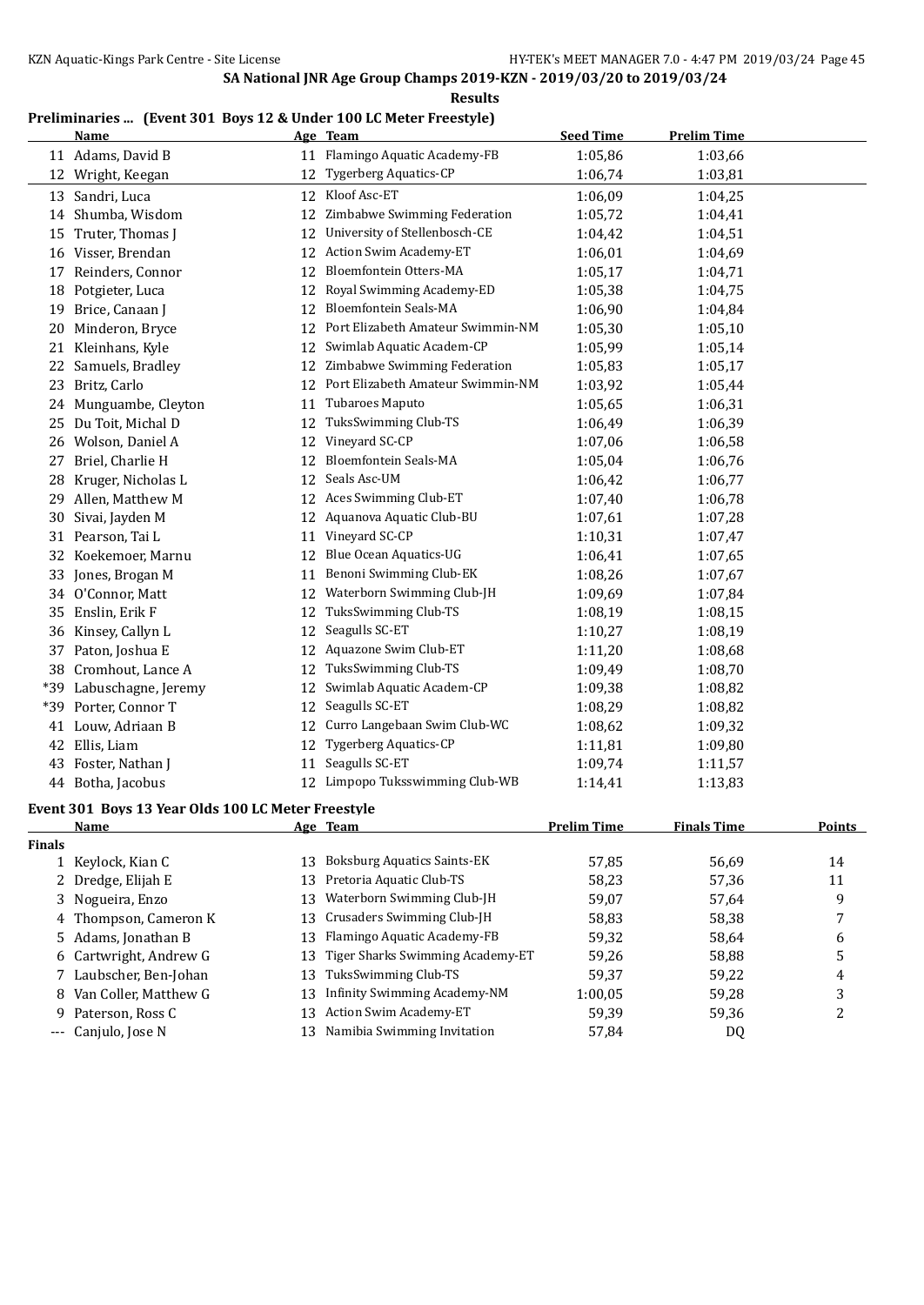**Results**

## **Event 301 Boys 13 Year Olds 100 LC Meter Freestyle**

|       | Name                     |    | Age Team                           | <b>Seed Time</b> | <b>Prelim Time</b> |   |
|-------|--------------------------|----|------------------------------------|------------------|--------------------|---|
|       | <b>Preliminaries</b>     |    |                                    |                  |                    |   |
|       | 1 Canjulo, Jose N        | 13 | Namibia Swimming Invitation        | 57,46            | 57,84              | q |
|       | 2 Keylock, Kian C        | 13 | <b>Boksburg Aquatics Saints-EK</b> | 58,77            | 57,85              | q |
|       | 3 Dredge, Elijah E       | 13 | Pretoria Aquatic Club-TS           | 58,32            | 58,23              | q |
| 4     | Thompson, Cameron K      | 13 | Crusaders Swimming Club-JH         | 1:00,15          | 58,83              | q |
| 5.    | Nogueira, Enzo           | 13 | Waterborn Swimming Club-JH         | 59,48            | 59,07              | q |
| 6     | Cartwright, Andrew G     | 13 | Tiger Sharks Swimming Academy-ET   | 1:00,32          | 59,26              | q |
|       | 7 Adams, Jonathan B      | 13 | Flamingo Aquatic Academy-FB        | 1:00,28          | 59,32              | q |
|       | 8 Laubscher, Ben-Johan   | 13 | TuksSwimming Club-TS               | 1:01,15          | 59,37              | q |
| 9     | Paterson, Ross C         | 13 | Action Swim Academy-ET             | 59,40            | 59,39              | q |
| 10    | Van Coller, Matthew G    | 13 | Infinity Swimming Academy-NM       | 1:03,28          | 1:00,05            | q |
|       | 11 Covill, Josh          | 13 | Zimbabwe Swimming Federation       | 59,92            | 1:00,10            |   |
|       | 12 Lindeque, Kinnae N    | 13 | Waterborn Swimming Club-JH         | 1:01,81          | 1:00,56            |   |
|       | 13 Van der Linde, Sven C | 13 | Ashton Swimming Academy-ILD        | 1:00,88          | 1:00,68            |   |
|       | 14 De Clerck, Dean       | 13 | Players Swimming Club-TS           | 1:01,93          | 1:00,75            |   |
| $*15$ | Saaiman, Rikus T         | 13 | Quick Silver Swimming Academy-CP   | 1:03,83          | 1:01,18            |   |
| $*15$ | Kleynhans, Michael M     | 13 | TuksSwimming Club-TS               | 1:02,35          | 1:01,18            |   |
| 17    | Cossa, Mario             | 13 | Clube Naval de Maputo              | 1:02,78          | 1:01,50            |   |
| $*18$ | Caldwell, Matt D         | 13 | Dragons Swimming Club-JH           | 1:02,59          | 1:01,55            |   |
| $*18$ | Makaya, Tichatonga       | 13 | Zimbabwe Swimming Federation       | 1:00,78          | 1:01,55            |   |
|       | 20 Paco, Kelvin          | 13 | Tubaroes Maputo                    | 1:01,23          | 1:01,59            |   |
| 21    | Gross-Mitchell, Travis K | 13 | Seagulls SC-ET                     | 1:03,64          | 1:01,60            |   |
|       | 22 Vd Merwe, Johan H     | 13 | University of Stellenbosch-CE      | 1:01,79          | 1:01,71            |   |
| 23    | Carrol, Matt             | 13 | <b>Blouberg Marlins-CP</b>         | 1:01,10          | 1:01,72            |   |
|       | 24 Watkins, Jared S      | 13 | Westville Swimming Club-ET         | 1:03,53          | 1:01,81            |   |
| 25    | Steyn, Stefan A          | 13 | Fish Eagle Aquatics-ED             | 1:03,03          | 1:01,89            |   |
| 26    | Coetzee, Liam            | 13 | Aquasharks Academy Winelands-CE    | 1:00,37          | 1:01,93            |   |
| 27    | Eaton, Jarden D          | 13 | Crusaders Swimming Club-JH         | 1:01,65          | 1:01,96            |   |
| 28    | Kriegler, Christiaan C   | 13 | Curro Durbanville Aquatics-CP      | 1:02,52          | 1:02,05            |   |
| 29    | Chisungo, Tawanda        | 13 | Zimbabwe Swimming Federation       | 1:04,54          | 1:02,08            |   |
|       | 30 Hendricks, Robert A   | 13 | Royal Swimming Academy-ED          | 1:03,36          | 1:02,29            |   |
|       | 31 Luck, Taylor R        | 13 | Swimlab Aquatic Academ-CP          | 1:03,52          | 1:02,39            |   |
|       | *32 Rebelo, Ricardo      | 13 | TuksSwimming Club-TS               | 1:02,49          | 1:02,51            |   |
|       | *32 Moutzouris, Chad M   | 13 | <b>Bloemfontein Seals-MA</b>       | 1:02,43          | 1:02,51            |   |
|       | 34 Visagie, Leson G      | 13 | Midwit Uniswim-NG                  | 1:02,94          | 1:02,65            |   |
|       | 35 Crocker, Josh G       |    | 13 Action Swim Academy-ET          | 1:03,98          | 1:03,01            |   |
|       | 36 Louw, Ruan            | 13 | <b>Bull Sharks-MA</b>              | 1:04,47          | 1:03,05            |   |
| 37    | Grobler, Zak H           | 13 | Soul Swimming Club-EK              | 1:04,11          | 1:03,13            |   |
|       | 38 Spence, Jamie L       | 13 | Action Swim Academy-ET             | 1:01,43          | 1:03,44            |   |
| 39    | Coetzer, Jayden P        | 13 | Cybersmart Aquatics-CP             | 1:06,45          | 1:03,52            |   |
| 40    | Raynard, Keyontae L      | 13 | Seagulls SC-ET                     | 1:03,76          | 1:03,88            |   |
| 41    | Mwipikeni, Paul          | 13 | Zimbabwe Swimming Federation       | 1:06,17          | 1:04,06            |   |
| 42    | Vorbeck, Enrico R        | 13 | Seagulls SC-ET                     | 1:04,36          | 1:04,35            |   |
| 43    | Consani, Dario L         | 13 | <b>Tygerberg Aquatics-CP</b>       | 1:03,12          | 1:04,43            |   |
|       | 44 Wessels, Rickus F     | 13 | TuksSwimming Club-TS               | 1:03,38          | 1:04,59            |   |
| 45    | Grobler, Regardt         | 13 | TuksSwimming Club-TS               | 1:04,24          | 1:04,65            |   |
|       | 46 De Beer, Josh D       | 13 | North Durban Swim Academy-ET       | 1:05,78          | 1:04,82            |   |
|       | 47 Lottering, Ricky M    | 13 | Seals Asc-UM                       | 1:03,65          | 1:06,01            |   |
|       | 48 Smuts, Jamie          | 13 | <b>Tygerberg Aquatics-CP</b>       | 1:07,74          | 1:06,66            |   |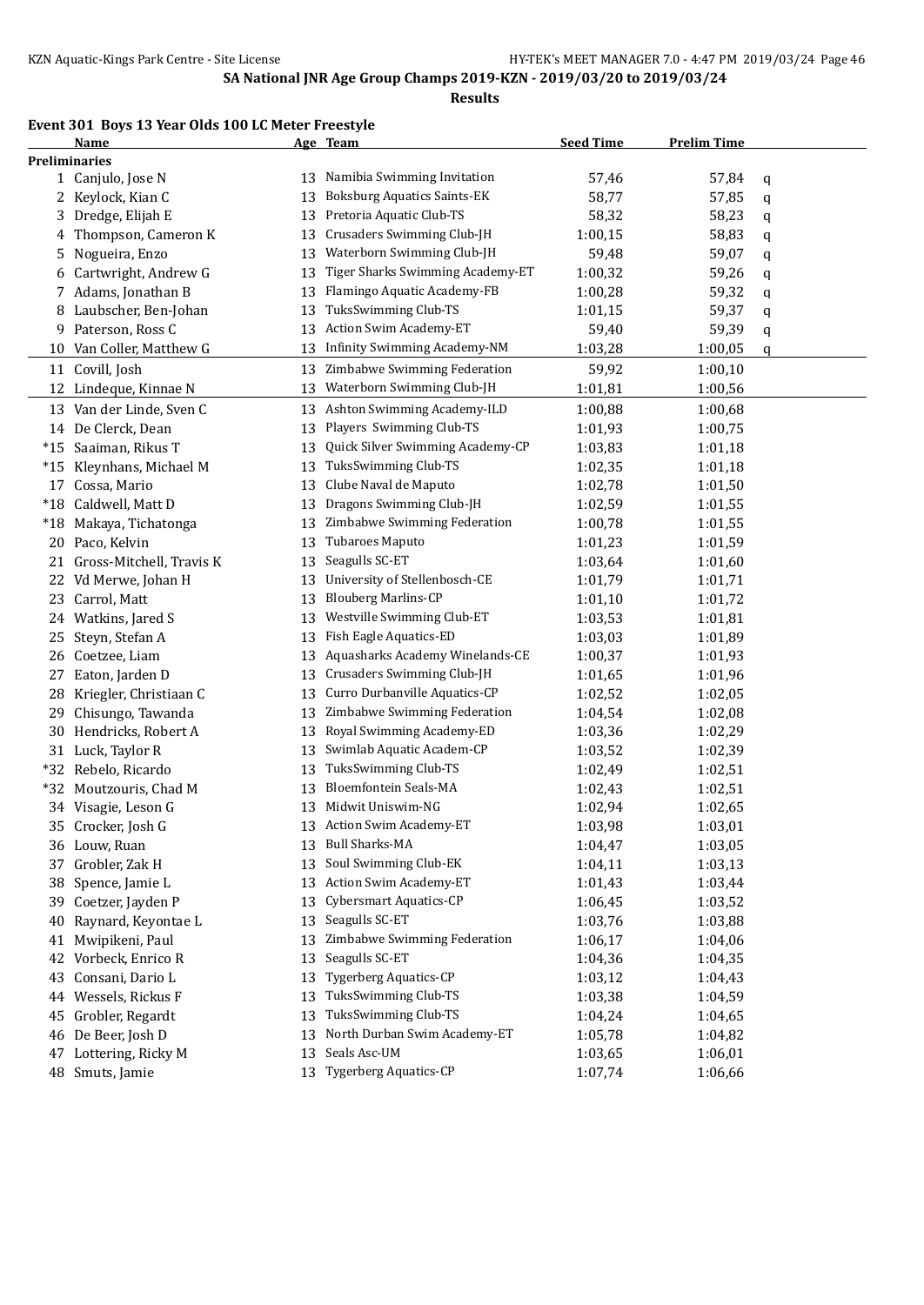**Results**

| Event 301 Boys 14 Year Olds 100 LC Meter Freestyle |  |  |  |  |  |
|----------------------------------------------------|--|--|--|--|--|
|----------------------------------------------------|--|--|--|--|--|

|               | <b>Name</b>                                        |    | Age Team                          | <b>Prelim Time</b> | <b>Finals Time</b> |   | Points       |
|---------------|----------------------------------------------------|----|-----------------------------------|--------------------|--------------------|---|--------------|
| <b>Finals</b> |                                                    |    |                                   |                    |                    |   |              |
|               | 1 Coetzé, Pieter T                                 |    | 14 Otters Rustenburg-NW           | 56,14              | 54,75              |   | 14           |
|               | 2 Zasas, Ryan                                      | 14 | Waterborn Swimming Club-JH        | 56,59              | 55,66              |   | 11           |
| 3             | Johnson, Reece M                                   | 14 | Electric Eels Swimming Club-JH    | 57,29              | 56,00              |   | 9            |
|               | 4 Hempel, Joss E                                   |    | 14 Aquabear Swimming Club-NM      | 57,09              | 56,10              |   | 7            |
| 5.            | Govender, Craydon C                                |    | 14 North Durban Swim Academy-ET   | 57,99              | 56,45              |   | 6            |
|               | 6 Vd Merwe, Darno                                  | 14 | TuksSwimming Club-TS              | 57,35              | 56,60              |   | 5            |
|               | 7 Pillay, Leshen A                                 | 14 | Seagulls SC-ET                    | 57,32              | 57,06              |   | 4            |
| 8             | Van Vuuren, Manus J                                | 14 | Players Swimming Club-TS          | 57,27              | 57,59              |   | 3            |
| 9.            | Lundie, Matthew G                                  | 14 | Dynamo Aquatics Eku-EK            | 57,62              | 57,80              |   | 2            |
|               | 10 Liu, Benny                                      |    | 14 Bloemfontein Seals-MA          | 57,48              | 59,28              |   | $\mathbf{1}$ |
|               |                                                    |    |                                   |                    |                    |   |              |
|               | Event 301 Boys 14 Year Olds 100 LC Meter Freestyle |    |                                   |                    |                    |   |              |
|               | Name                                               |    | Age Team                          | <b>Seed Time</b>   | <b>Prelim Time</b> |   |              |
|               | <b>Preliminaries</b>                               |    |                                   |                    |                    |   |              |
|               | 1 Coetzé, Pieter T                                 |    | 14 Otters Rustenburg-NW           | 55,92              | 56,14              | q |              |
|               | 2 Zasas, Ryan                                      | 14 | Waterborn Swimming Club-JH        | 58,94              | 56,59              | q |              |
| 3             | Hempel, Joss E                                     | 14 | Aquabear Swimming Club-NM         | 1:00,29            | 57,09              | q |              |
|               | 4 Van Vuuren, Manus J                              | 14 | Players Swimming Club-TS          | 58,82              | 57,27              | q |              |
| 5.            | Johnson, Reece M                                   | 14 | Electric Eels Swimming Club-JH    | 56,04              | 57,29              | q |              |
|               | 6 Pillay, Leshen A                                 | 14 | Seagulls SC-ET                    | 57,69              | 57,32              | q |              |
|               | 7 Vd Merwe, Darno                                  | 14 | TuksSwimming Club-TS              | 57,64              | 57,35              | q |              |
|               | 8 Liu, Benny                                       | 14 | <b>Bloemfontein Seals-MA</b>      | 58,38              | 57,48              | q |              |
| 9             | Lundie, Matthew G                                  |    | 14 Dynamo Aquatics Eku-EK         | 58,42              | 57,62              | q |              |
| 10            | Govender, Craydon C                                |    | 14 North Durban Swim Academy-ET   | 57,10              | 57,99              | q |              |
|               | 11 Bornman, Aiden                                  |    | 14 Boksburg Aquatics Saints-EK    | 1:00,15            | 58,04              |   |              |
|               | 12 Antonio, Manuel                                 | 14 | Tubaroes Maputo                   | 58,86              | 58,14              |   |              |
|               | 13 Davel, Estiaan C                                |    | 14 Kalahari Swemklub-JT           | 59,36              | 58,41              |   |              |
|               | 14 Buret, Bryce                                    | 14 | Harlequins Aquatic Club-BU        | 59,12              | 58,54              |   |              |
| 15            | Renze, Ethan                                       | 14 | Port Elizabeth Amateur Swimmin-NM | 58,78              | 58,60              |   |              |
| 16            | Baker, Daniel E                                    | 14 | Benoni Swimming Club-EK           | 59,62              | 58,80              |   |              |
| 17            | Mahan, Owethu S                                    | 14 | TuksSwimming Club-TS              | 59,05              | 58,89              |   |              |
| 18            | Du Preez, Edrich                                   | 14 | Linrand Swimming Club-JH          | 1:01,30            | 59,01              |   |              |
| 19            | Grant, Kieran J                                    | 14 | Alcatraz Swimming Club-TS         | 59,82              | 59,09              |   |              |
| 20            | Manson, Ty G                                       |    | 14 Dragons Swimming Club-JH       | 59,42              | 59,12              |   |              |
|               | 21 Denyer, Jordan T                                |    | 14 Infinity Swimming Academy-NM   | 59,00              | 59,19              |   |              |
|               | 22 Villet, Tommy H                                 |    | 14 Flamingo Aquatic Academy-FB    | 59,61              | 59,23              |   |              |
|               | 23 West, Gabriel                                   |    | 14 Tygerberg Aquatics-CP          | 59,58              | 59,25              |   |              |
|               | 24 Gauche, Arno                                    |    | 14 Westville Swimming Club-ET     | 1:01,37            | 59,53              |   |              |
|               | 25 Hinckley, Joshua D                              | 14 | Dynamo Aquatics Eku-EK            | 59,85              | 59,61              |   |              |
| 26            | Hinrichsen, Callum E                               | 14 | TuksSwimming Club-TS              | 58,93              | 59,71              |   |              |
| 27            | Seagreen, Steven P                                 | 14 | Action Swim Academy-ET            | 1:00,42            | 59,73              |   |              |
| 28            | de Gouveia, Matthew                                | 14 | Perfect Stroke Swimming Club-JH   | 59,18              | 59,76              |   |              |
| 29            | Swarts, Keeno A                                    | 14 | Vineyard SC-CP                    | 1:01,45            | 59,79              |   |              |
| 30            | Van Zyl, Zander D                                  | 14 | Curro Durbanville Aquatics-CP     | 59,75              | 59,90              |   |              |
| 31            | Balfour, Joshua D                                  | 14 | Westville Swimming Club-ET        | 59,89              | 59,99              |   |              |
| 32            | Malherbe, Francois                                 | 14 | University of Stellenbosch-CE     | 1:00,83            | 1:00,16            |   |              |
|               | 33 Voke, Connor J                                  | 14 | Vikings Aquatic Club-BU           | 1:03,84            | 1:00,20            |   |              |
|               | 34 Brits, Tristan                                  |    | 14 Lottering Aquatics-WB          | 1:00,02            | 1:00,26            |   |              |
|               | 35 Groenewald, Bennet B                            |    | 14 Midwit Uniswim-NG              | 1:00,37            | 1:00,36            |   |              |
|               |                                                    |    |                                   |                    |                    |   |              |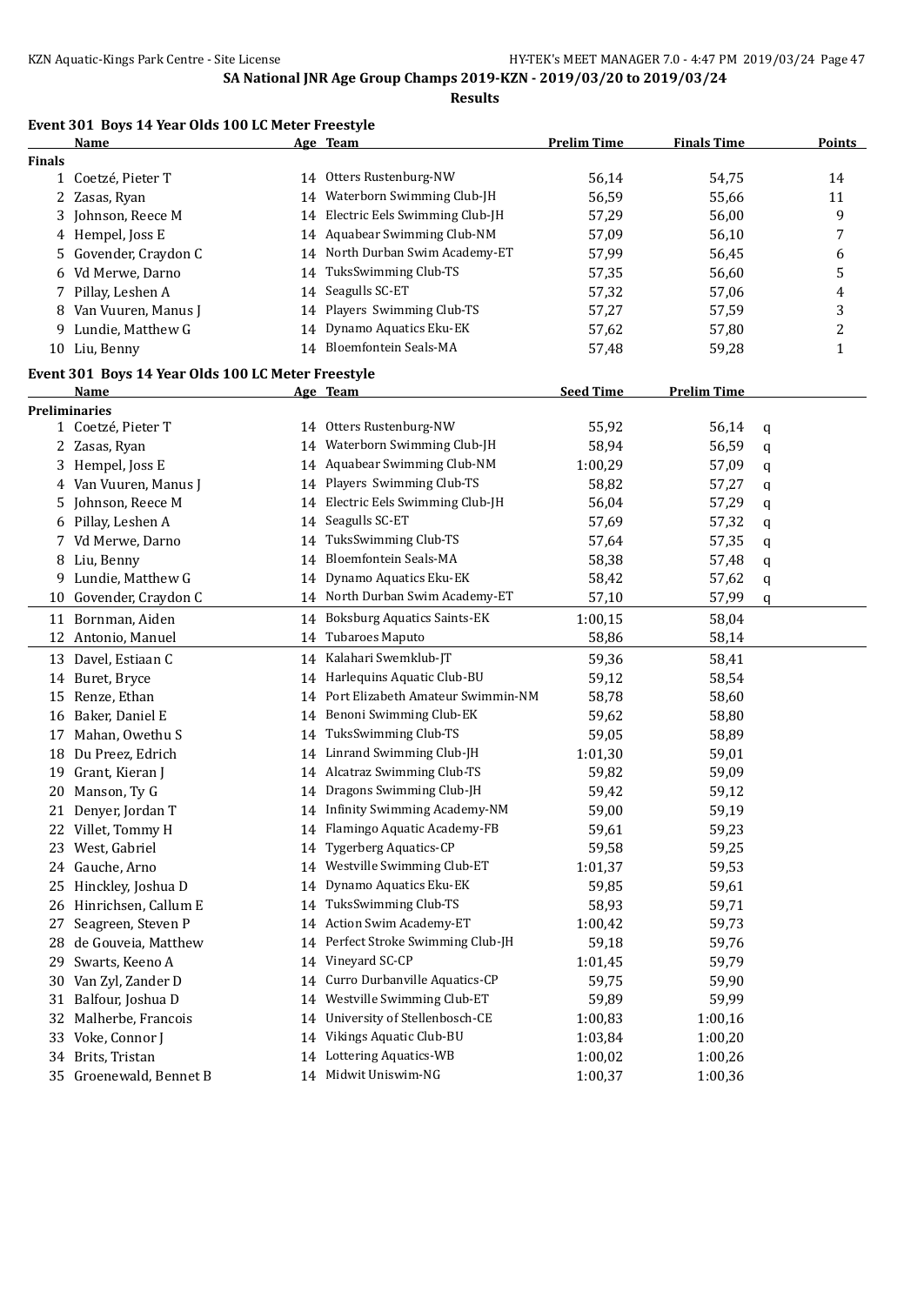**Results**

### **Preliminaries ... (Event 301 Boys 14 Year Olds 100 LC Meter Freestyle)**

|               | <b>Name</b>                                       |    | Age Team                            | <b>Seed Time</b>   | <b>Prelim Time</b> |                         |
|---------------|---------------------------------------------------|----|-------------------------------------|--------------------|--------------------|-------------------------|
|               | 36 Fourie, Henk J                                 |    | 14 Pretoria Aquatic Club-TS         | 59,29              | 1:00,47            |                         |
| 37            | Roos, Willem W                                    | 14 | TuksSwimming Club-TS                | 1:00,82            | 1:00,48            |                         |
| 38            | Kleyn, Nathan M                                   | 14 | Seagulls SC-ET                      | 1:02,31            | 1:00,60            |                         |
| 39            | Andrew, Julian                                    | 14 | Midwit Uniswim-NG                   | 1:02,39            | 1:00,75            |                         |
| 40            | van Zyl, Stephan J                                | 14 | Upington Swemklub-ZM                | 1:00,08            | 1:00,77            |                         |
| 41            | Eales, Clinton M                                  | 14 | <b>Infinity Swimming Academy-NM</b> | 1:01,55            | 1:01,03            |                         |
| 42            | Forbes, Thomas P                                  | 14 | University of Stellenbosch-CE       | 1:01,52            | 1:01,04            |                         |
| 43            | Bester, Wihan                                     | 14 | <b>Tygerberg Aquatics-CP</b>        | 1:00,77            | 1:01,09            |                         |
| 44            | Arelisky, Nicholas R                              |    | 14 Aqua Sharks Academy-CP           | 1:02,88            | 1:01,41            |                         |
| 45            | Lichtblau, Max C                                  | 14 | Onyx Aquatic Club-EK                | 1:02,80            | 1:01,60            |                         |
| 46            | Claassen, Kian N                                  | 14 | Port Elizabeth Amateur Swimmin-NM   | 1:01,73            | 1:01,78            |                         |
| 47            | Fildes, Nathan H                                  | 14 | TuksSwimming Club-TS                | 1:02,05            | 1:01,90            |                         |
| 48            | Allamby, Jamie M                                  | 14 | Doreys Swim Club-JH                 | 1:01,83            | 1:01,91            |                         |
| 49            | Witthuhn, Josh M                                  |    | 14 Infinity Swimming Academy-NM     | 1:00,18            | 1:02,00            |                         |
| 50            | McLeary, James H                                  | 14 | <b>Champion Swimming Club-TS</b>    | 1:01,46            | 1:02,23            |                         |
| 51            | Smal, Lucques                                     | 14 | Titans Aquatics Vanderbijlark-SD    | 1:00,53            | 1:02,35            |                         |
| 52            | Lategan, Ruan                                     | 14 | Players Western Cape-CE             | 1:02,49            | 1:02,58            |                         |
| 53            | Els, Johnathan R                                  | 14 | Westville Swimming Club-ET          | 1:02,04            | 1:02,71            |                         |
|               | 54 Dutiro, Tambai M                               |    | 14 Esp Kempton Park-EK              |                    | 1:02,79            |                         |
|               |                                                   |    | 14 Pretoria Aquatic Club-TS         | 1:04,57            |                    |                         |
| 55            | Strydom, Benno W                                  |    | 14 Bayview Swimming Club-ET         | 1:02,13            | 1:03,20            |                         |
|               | 56 Maharaj, Yasheer                               |    |                                     | 1:04,04            | 1:04,65            |                         |
|               | Event 301 Men 15 Year Olds 100 LC Meter Freestyle |    |                                     |                    |                    |                         |
|               | Name                                              |    | Age Team                            | <b>Prelim Time</b> | <b>Finals Time</b> | <b>Points</b>           |
| <b>Finals</b> |                                                   |    |                                     |                    |                    |                         |
|               | 1 Sates, Matthew E                                | 15 | Seals Asc-UM                        | 52,95              | 52,72              | 14                      |
| 2             | Du Preez, Ethan M                                 | 15 | Cybersmart Aquatics-CP              | 54,22              | 53,42              | 11                      |
| 3             | Van Loggerenberg, Christo                         | 15 | Vikings Aquatic Club-BU             | 54,27              | 54,40              | 9                       |
|               | 4 Hoal, Graham                                    | 15 | Zimbabwe Swimming Federation        | 55,80              | 54,90              | 7                       |
| 5             | Ashley, Joshua                                    | 15 | Action Swim Academy-ET              | 55,82              | 55,61              | 6                       |
| 6             | Jorna, Mark D                                     | 15 | Port Elizabeth Amateur Swimmin-NM   | 56,24              | 55,90              | 5                       |
| 7             | Nel, Jayden C                                     | 15 | Welkom Aquatics-FD                  | 56,27              | 56,28              | 4                       |
| 8             | Smith, James A                                    | 15 | TuksSwimming Club-TS                | 56,30              | 56,40              | 3                       |
| 9             | Taylor, Matthew H                                 | 15 | Mandeville Dolphins-JH              | 56,16              | 56,41              | $\overline{\mathbf{c}}$ |
|               | 10 Truter, Logan J                                |    | 15 TuksSwimming Club-TS             | 56,29              | 56,54              | $\mathbf{1}$            |
|               | Event 301 Men 15 Year Olds 100 LC Meter Freestyle |    |                                     |                    |                    |                         |
|               | <u>Name</u>                                       |    | <u>Age Team</u>                     | <b>Seed Time</b>   | <b>Prelim Time</b> |                         |
|               | Preliminaries                                     |    |                                     |                    |                    |                         |
|               | 1 Sates, Matthew E                                | 15 | Seals Asc-UM                        | 52,58              | 52,95              | q                       |
|               | 2 Du Preez, Ethan M                               | 15 | Cybersmart Aquatics-CP              | 52,58              | 54,22              | q                       |
| 3             | Van Loggerenberg, Christo                         | 15 | Vikings Aquatic Club-BU             | 56,44              | 54,27              | q                       |
| 4             | Holtzhausen, Luca D                               | 15 | Seagulls SC-ET                      | 52,45              | 55,72              | q                       |
| 5             | Hoal, Graham                                      | 15 | Zimbabwe Swimming Federation        | 56,66              | 55,80              | q                       |
| 6             | Ashley, Joshua                                    | 15 | Action Swim Academy-ET              | 57,28              | 55,82              | q                       |
| 7             | Taylor, Matthew H                                 | 15 | Mandeville Dolphins-JH              | 56,75              | 56,16              | q                       |
| 8             | Jorna, Mark D                                     | 15 | Port Elizabeth Amateur Swimmin-NM   | 56,52              | 56,24              | q                       |
| 9             | Nel, Jayden C                                     | 15 | Welkom Aquatics-FD                  | 56,62              | 56,27              | q                       |
| 10            | Truter, Logan J                                   | 15 | TuksSwimming Club-TS                | 56,16              | 56,29              | q                       |
| 11            | Smith, James A                                    | 15 | TuksSwimming Club-TS                | 56,60              | 56,30              |                         |
| $*12$         | Jerg, Connor                                      | 15 | Aquazone Swim Club-ET               | 57,76              | 56,40              |                         |
|               | *12 Staines, Jaiden                               |    | 15 Boksburg Aquatics Saints-EK      | 57,08              | 56,40              |                         |
|               |                                                   |    |                                     |                    |                    |                         |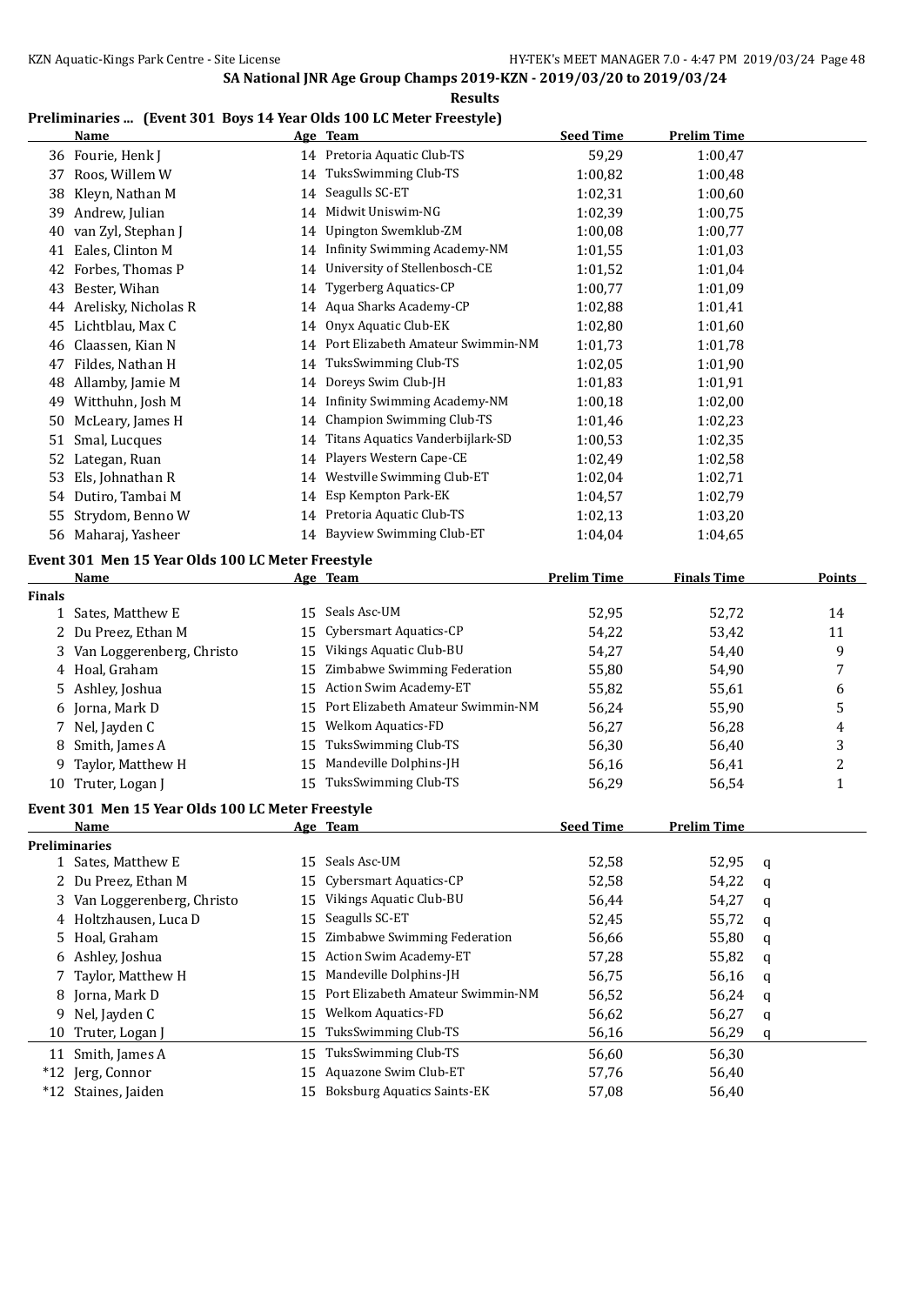### **Preliminaries ... (Event 301 Men 15 Year Olds 100 LC Meter Freestyle)**

|       | <b>Name</b>              |    | Age Team                        |         |                |  |
|-------|--------------------------|----|---------------------------------|---------|----------------|--|
|       | <b>Swim-Off Required</b> |    |                                 |         |                |  |
|       | 14 Gillespie, Joshua A   |    | 15 Dynamo Aquatics Eku-EK       | 57,34   | 56,41          |  |
|       | 15 Engelke, Mitchel      | 15 | University of Stellenbosch-CE   | 56,19   | 56,45          |  |
|       | 16 Vorster, Simeon W     | 15 | <b>Bloemfontein Seals-MA</b>    | 56,45   | 56,47          |  |
| 17    | Wolmarans, Gideon J      |    | 15 Lebone II Aquatic Club-BP    | 57,07   | 56,58          |  |
|       | 18 Huang, Dylan          | 15 | Zimbabwe Swimming Federation    | 56,93   | 56,67          |  |
|       | *19 Vorster, Philip S    | 15 | Flamingo Aquatic Academy-FB     | 56,84   | 56,68          |  |
| $*19$ | Snyman, Christiaan W     | 15 | TuksSwimming Club-TS            | 57,41   | 56,68          |  |
|       | 21 Caldwell, Adrian R    | 15 | Active Aquatics-JH              | 57,35   | 56,73          |  |
|       | 22 Verster, Dewie        | 15 | Bloemfontein Otters-MA          | 57,23   | 56,76          |  |
|       | 23 Paco, Edilson         | 15 | Tubaroes Maputo                 | 56,49   | 56,87          |  |
|       | 24 Lawrence, Matthew     | 15 | Clube Naval de Maputo           | 55,05   | 57,06          |  |
|       | *25 Parry, Joshua J      | 15 | Westville Swimming Club-ET      | 57,21   | 57,12          |  |
|       | *25 Webb, Corey          | 15 | Swimlab Aquatic Academ-CP       | 57,17   | 57,12          |  |
|       | 27 VD Schyff, Danyal K   | 15 | Florida Swimming Club-JH        | 56,82   | 57,18          |  |
|       | 28 Lotter, Jordan G      | 15 | Dragons Swimming Club-JH        | 57,18   | 57,28          |  |
|       | 29 Bender, Ethan         | 15 | Ushaka Swimming Club-UH         | 57,00   | 57,30          |  |
|       | 30 Da Costa, Valentim    | 15 | Tubaroes Maputo                 | 56,78   | 57,37          |  |
|       | *31 Kinsey, Conner B     | 15 | Seagulls SC-ET                  | 57,92   | 57,47          |  |
|       | *31 Albertyn, Connor S   | 15 | TuksSwimming Club-TS            | 56,78   | 57,47          |  |
|       | 33 Truter, Petrus C      | 15 | University of Stellenbosch-CE   | 59,90   | 57,52          |  |
|       | 34 vd Spuy, Flippie C    | 15 | Bay Eagle Swim Team-NM          | 58,55   | 57,68          |  |
|       | 35 Ferguson, Thomas C    | 15 | Knysna Dragons-ED               | 57,21   | 57,70          |  |
|       | 36 Godfrey, Blake B      | 15 | Florida Swimming Club-JH        | 56,72   | 57,98          |  |
|       | 37 Bekker, Stephan T     | 15 | Royal Fins Aquatics-TS          | 59,35   | 58,00          |  |
|       | 38 Heslop, Jonathan V    | 15 | TuksSwimming Club-TS            | 58,78   | 58,04          |  |
| 39    | Moodley, Jordan L        | 15 | Seagulls SC-ET                  | 57,86   | 58,29          |  |
| 40    | Delport, Pieter A        | 15 | <b>Bloemfontein Seals-MA</b>    | 58,96   | 58,39          |  |
|       | 41 Hattingh, Robbie      | 15 | Bloemfontein Otters-MA          | 57,94   | 58,51          |  |
| 42    | Singh, Shiragh R         | 15 | Westville Swimming Club-ET      | 58,72   | 58,63          |  |
| 43    | McKinnon, Donald D       | 15 | Aquasharks Academy Winelands-CE | 59,89   | 58,94          |  |
|       | 44 Malan, Nicholas J     | 15 | Electric Eels Swimming Club-JH  | 59,98   | 59,02          |  |
|       | 45 Goosen, Tyler         | 15 | TuksSwimming Club-TS            | 59,19   | 59,14          |  |
|       | 46 Lewis, Ethan E        | 15 | Old Edwardians Swimming Club-JH | 1:00,35 | 59,20          |  |
|       | 47 Ellis, Zac            | 15 | <b>Tygerberg Aquatics-CP</b>    | 1:00,53 | 59,57          |  |
|       | 48 Kirsten, Kian E       | 15 | Welkom Aquatics-FD              | 58,14   | 59,88          |  |
|       | 49 Lea, Myles D          | 15 | Westville Swimming Club-ET      | 1:01,28 | 1:01,49        |  |
|       | --- Holmes, Blake S      | 15 | Westville Swimming Club-ET      | 57,44   | D <sub>Q</sub> |  |

## **Event 301 Men 16 Year Olds 100 LC Meter Freestyle**

| Points |
|--------|
|        |
| 14     |
| 11     |
| 9      |
|        |
| 6      |
| 5      |
| 4      |
| 3      |
| າ      |
|        |
|        |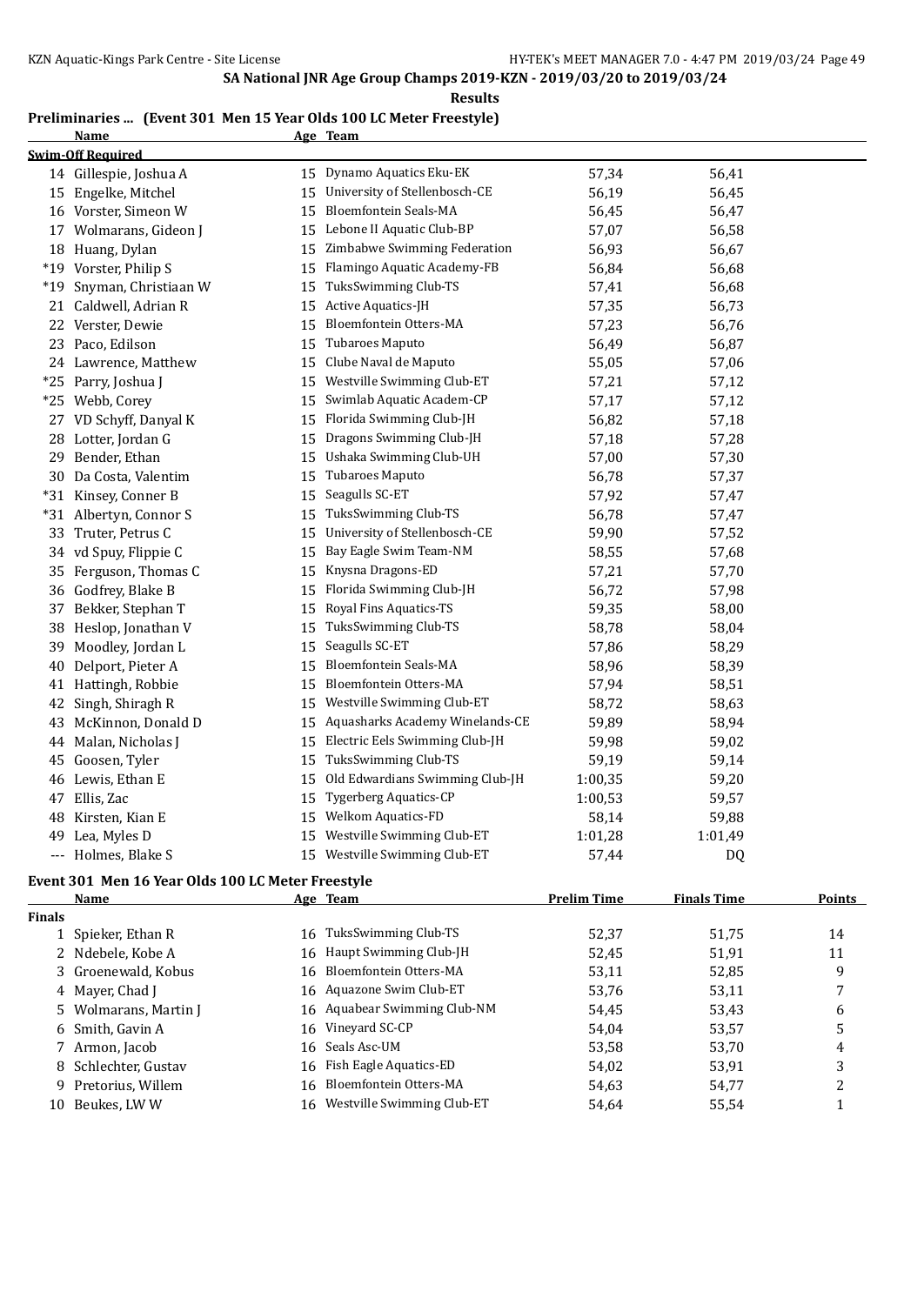### **Event 301 Men 16 Year Olds 100 LC Meter Freestyle**

|                      | Name                               |          | Age Team                          | <b>Seed Time</b> | <b>Prelim Time</b> |   |
|----------------------|------------------------------------|----------|-----------------------------------|------------------|--------------------|---|
| <b>Preliminaries</b> |                                    |          |                                   |                  |                    |   |
|                      | 1 Spieker, Ethan R                 | 16       | TuksSwimming Club-TS              | 52,21            | 52,37              | q |
|                      | 2 Ndebele, Kobe A                  | 16       | Haupt Swimming Club-JH            | 52,57            | 52,45              | q |
| 3.                   | Groenewald, Kobus                  | 16       | Bloemfontein Otters-MA            | 53,87            | 53,11              | q |
|                      | 4 Armon, Jacob                     | 16       | Seals Asc-UM                      | 53,13            | 53,58              | q |
| 5.                   | Mayer, Chad J                      | 16       | Aquazone Swim Club-ET             | 53,19            | 53,76              | q |
| 6                    | Schlechter, Gustav                 | 16       | Fish Eagle Aquatics-ED            | 54,22            | 54,02              | q |
| 7.                   | Smith, Gavin A                     | 16       | Vineyard SC-CP                    | 53,27            | 54,04              | q |
| 8                    | Wolmarans, Martin J                | 16       | Aquabear Swimming Club-NM         | 54,16            | 54,45              | q |
| 9                    | Pretorius, Willem                  | 16       | Bloemfontein Otters-MA            | 54,82            | 54,63              | q |
| 10                   | Beukes, LWW                        | 16       | Westville Swimming Club-ET        | 54,75            | 54,64              | q |
|                      | 11 Riekert, Ethan                  | 16       | TuksSwimming Club-TS              | 54,37            | 54,77              |   |
| 12                   | Brooks, Guy C                      | 16       | Action Swim Academy-ET            | 56,13            | 54,78              |   |
| 13                   | Casali, Cameron J                  | 16       | Infinity Swimming Academy-NM      | 54,22            | 54,86              |   |
| 14                   | Slaughter, William S               | 16       | Potchefstroom Swimming Club-KK    | 55,38            | 54,94              |   |
| 15                   | Giuricich, Enrico C                | 16       | Dynamo Aquatics Eku-EK            | 55,54            | 55,04              |   |
|                      | 16 Weyermuller, Jaron              | 16       | Ushaka Swimming Club-UH           | 54,76            | 55,28              |   |
| $*17$                | McKonie, Joash                     | 16       | Zimbabwe Swimming Federation      | 56,01            | 55,37              |   |
| $*17$                | Viljoen, Adriaan                   | 16       | Aquasharks Academy Winelands-CE   | 55,29            | 55,37              |   |
| 19                   | Duckham, Michael P                 | 16       | Seagulls SC-ET                    | 55,20            | 55,43              |   |
|                      | 20 Henning, Steffan                | 16       | Pretoria Aquatic Club-TS          | 56,14            | 55,48              |   |
|                      | 21 Lee, Won Hee                    | 16       | Vineyard SC-CP                    | 55,69            | 55,51              |   |
|                      | *22 Griffith, Aidan M              | 16       | Waterborn Swimming Club-JH        | 56,64            | 55,64              |   |
| $*22$                | Naidoo, Kaydn K                    | 16       | Beavers Swim Club-ET              | 58,25            | 55,64              |   |
|                      | *22 Ferreira, Theo H               | 16       | Potchefstroom Swimming Club-KK    | 55,82            | 55,64              |   |
| 25                   | Bekker, Andile                     | 16       | Dmss Gators Swimming Club         | 55,35            | 55,70              |   |
| 26                   | Maseko, Felix F                    | 16       | Westville Swimming Club-ET        | 55,08            | 55,71              |   |
| 27                   | Chapman, Brandon A                 | 16       | Port Elizabeth Amateur Swimmin-NM | 54,55            | 55,73              |   |
| 28                   | Neitz, Wihann R                    | 16       | Aquasharks Academy Winelands-CE   | 55,56            | 55,85              |   |
| 29.                  | Landskron, Johnlouis               | 16       | TuksSwimming Club-TS              | 57,16            | 55,92              |   |
| 30                   | Smith, Mathew T                    | 16       | Westville Swimming Club-ET        | 55,92            | 56,04              |   |
| 31                   | Slabbert, Eric S                   | 16       | Players Western Cape-CE           | 55,95            | 56,05              |   |
|                      | 32 Van Heerden, Chris              | 16       | Seals Asc-UM                      | 54,75            | 56,06              |   |
| 33                   | Steyn, Hennie H                    | 16       | Players Swimming Club-TS          | 55,06            | 56,14              |   |
|                      | 34 Nienaber, Dirco                 | 16       | Fish Eagle Aquatics-ED            | 55,76            | 56,38              |   |
|                      | 35 Wright, Dylan                   | 16       | <b>Tygerberg Aquatics-CP</b>      | 55,77            | 56,49              |   |
|                      | 36 Le Roux, Corné                  |          | 16 Namibia Swimming Invitation    | 56,57            | 56,56              |   |
|                      | 37 Steyn, Adriaan                  | 16       | Aqua Athlete-JH                   | 56,62            | 56,61              |   |
| 38                   | Trevisan, Alessandro               | 16       | Mandeville Dolphins-JH            | 56,97            | 56,65              |   |
| 39                   | Oosthuizen, Martin S               | 16       | Namibia Swimming Invitation       | 57,26            | 56,83              |   |
| 40                   | Wolfaardt, Bernard                 | 16       | Linrand Swimming Club-JH          | 58,64            | 56,93              |   |
|                      |                                    |          | Midwit Uniswim-NG                 |                  |                    |   |
| 41<br>42             | Zowitsky, Reece J<br>Horak, Ivan G | 16<br>16 | Players Swimming Club-TS          | 57,91<br>57,55   | 57,11<br>57,14     |   |
| 43                   | Taukobong, Lebone T                |          | Mandeville Dolphins-JH            | 56,25            |                    |   |
|                      | Van der Merwe, Jacques L           | 16       | Seals Asc-UM                      |                  | 57,16              |   |
| 44                   |                                    | 16       | Waterborn Swimming Club-JH        | 56,23            | 57,43              |   |
| 45                   | Hanlon, Luke H                     | 16       | Guppie Tigers Swimming Club-EZ    | 57,40            | 57,44              |   |
| 46                   | Terblanche, Jakobus P              | 16       | Royal Fins Aquatics-TS            | 59,41            | 57,63              |   |
|                      | 47 Hutten, Ruan                    | 16       | Zimbabwe Swimming Federation      | 58,69            | 58,14              |   |
|                      | 48 Cyprianos, Denilson             | 16       |                                   | 56,87            | 58,42              |   |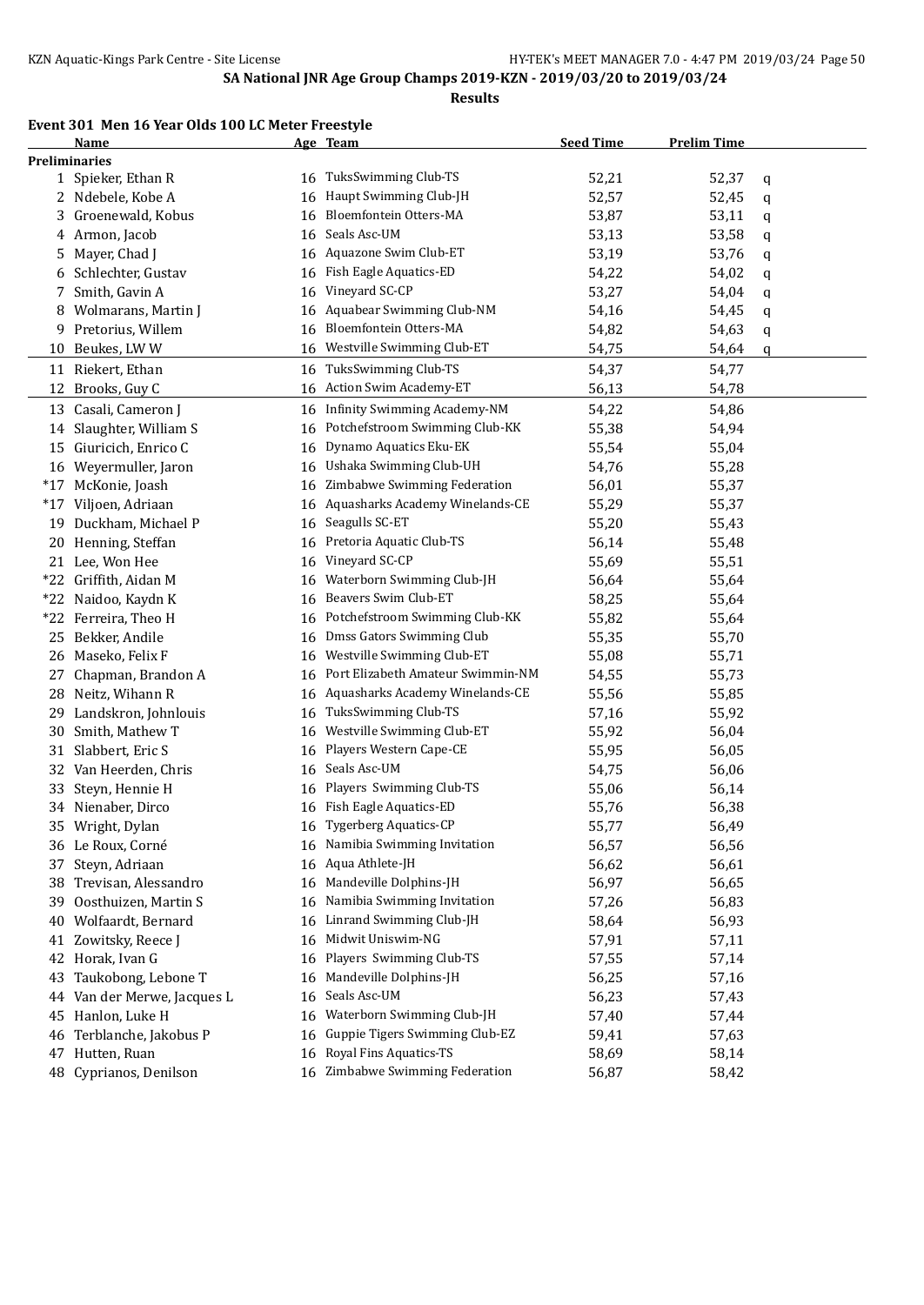**Results**

|               | <b>Name</b>                                   |    | Age Team                           | <b>Prelim Time</b> | <b>Finals Time</b> |   | Points       |
|---------------|-----------------------------------------------|----|------------------------------------|--------------------|--------------------|---|--------------|
| <b>Finals</b> |                                               |    |                                    |                    |                    |   |              |
|               | 1 Nortje, Gawie                               |    | 17 Bloemfontein Otters-MA          | 51,80              | 51,34              |   | 14           |
|               | 2 Bosch, Matthew                              | 17 | Seagulls SC-ET                     | 52,12              | 51,39              |   | 11           |
| 3             | Moll, Jandré J                                | 18 | Dynamo Aquatics Eku-EK             | 52,49              | 51,83              |   | 9            |
|               | 4 Coetzee, Calvin                             | 18 | Seagulls SC-ET                     | 52,62              | 51,85              |   | 7            |
|               | *5 Du Plessis, Francois C                     | 17 | TuksSwimming Club-TS               | 52,64              | 52,43              |   | 5.50         |
|               | *5 Freeman, James S                           | 17 | TuksSwimming Club-TS               | 52,98              | 52,43              |   | 5.50         |
| 7             | Cillie, Luke A                                | 18 | Curro Durbanville Aquatics-CP      | 53,50              | 52,52              |   | 4            |
| 8             | Di Domenico, Riccardo                         | 18 | Mandeville Dolphins-JH             | 53,08              | 52,93              |   | 3            |
| 9.            | Ross, Andrew                                  | 17 | Players Swimming Club-TS           | 53,47              | 53,22              |   | 2            |
|               | 10 Piso, Jetro W                              | 17 | Uniswim-MP                         | 53,58              | 53,42              |   | $\mathbf{1}$ |
|               | Event 301 Men 17-18 100 LC Meter Freestyle    |    |                                    |                    |                    |   |              |
|               | Name                                          |    | Age Team                           | <b>Seed Time</b>   | <b>Prelim Time</b> |   |              |
|               | <b>Preliminaries</b>                          |    |                                    |                    |                    |   |              |
|               | 1 Nortje, Gawie                               | 17 | Bloemfontein Otters-MA             | 51,60              | 51,80              | q |              |
|               | 2 Bosch, Matthew                              | 17 | Seagulls SC-ET                     | 51,09              | 52,12              | q |              |
| 3             | Moll, Jandré J                                | 18 | Dynamo Aquatics Eku-EK             | 51,97              | 52,49              | q |              |
|               | 4 Coetzee, Calvin                             | 18 | Seagulls SC-ET                     | 51,82              | 52,62              | q |              |
|               | 5 Du Plessis, Francois C                      | 17 | <b>TuksSwimming Club-TS</b>        | 52,96              | 52,64              | q |              |
|               | 6 Freeman, James S                            | 17 | TuksSwimming Club-TS               | 53,44              | 52,98              |   |              |
|               | Di Domenico, Riccardo                         | 18 | Mandeville Dolphins-JH             | 53,23              | 53,08              | q |              |
|               | 8 Ross, Andrew                                | 17 | Players Swimming Club-TS           | 52,98              | 53,47              | q |              |
|               | 9 Cillie, Luke A                              | 18 | Curro Durbanville Aquatics-CP      | 54,41              | 53,50              | q |              |
|               | *10 Becker, Bernard                           | 18 | Gerhard Zandberg Sport Academy-TS  |                    |                    | q |              |
|               |                                               | 17 | Uniswim-MP                         | 52,53              | 53,58              | q |              |
|               | *10 Piso, Jetro W<br><b>Swim-Off Required</b> |    |                                    | 53,48              | 53,58              | q |              |
|               |                                               | 17 | Seagulls SC-ET                     | 53,87              | 53,89              |   |              |
|               | 12 Rayment, Chase                             |    |                                    |                    |                    |   |              |
|               | 13 Beetge, Altus J                            | 17 | TuksSwimming Club-TS               | 54,29              | 53,94              |   |              |
|               | 14 Hanaczeck Kruger, Ruan                     | 17 | Shamu Swimming Club-MP             | 54,59              | 54,00              |   |              |
|               | 15 Irvine, Jethro C                           | 17 | Aquazone Swim Club-ET              | 53,50              | 54,05              |   |              |
|               | 16 Matthews, Cameron K                        | 18 | Mandeville Dolphins-JH             | 53,46              | 54,11              |   |              |
|               | 17 Fourie, Johannes P                         | 18 | Ushaka Swimming Club-UH            | 54,56              | 54,18              |   |              |
|               | 18 Hassim, Rais                               | 18 | Waterborn Swimming Club-JH         | 54,69              | 54,24              |   |              |
|               | 19 Pretorius, Divan                           | 18 | <b>Boksburg Aquatics Saints-EK</b> | 53,52              | 54,32              |   |              |
|               | 20 Delport, Jaden                             | 17 | Port Elizabeth Amateur Swimmin-NM  | 54,31              | 54,39              |   |              |
|               | *21 Goddard, Alex T                           |    | 18 Aquanova Aquatic Club-BU        | 53,30              | 54,40              |   |              |
|               | *21 Thomas, Cullen                            | 18 | Bloemfontein Seals-MA              | 54,67              | 54,40              |   |              |
|               | 23 McCallum, Stephen H                        | 17 | Vineyard SC-CP                     | 53,73              | 54,60              |   |              |
| 24            | Smit, Ruben                                   | 18 | TuksSwimming Club-TS               | 54,39              | 54,64              |   |              |
| 25            | Breytenbach, Trey H                           | 18 | Electric Eels Swimming Club-JH     | 54,16              | 54,81              |   |              |
| 26            | Louw, Henre J                                 | 17 | TuksSwimming Club-TS               | 55,27              | 54,83              |   |              |
| 27            | Letley, Kyle C                                | 17 | <b>Edenvale Stingrays-EK</b>       | 55,64              | 54,89              |   |              |
| 28            | McKenzie, Kyle T                              | 18 | Esp Kempton Park-EK                | 55,40              | 54,90              |   |              |
| $*29$         | Khota, Ma'az                                  | 18 | Otters Rustenburg-NW               | 55,11              | 54,92              |   |              |
| $*29$         | Essof, Taahir M                               | 18 | Atlantis Swimming Club-JH          | 54,68              | 54,92              |   |              |
| 31            | Oliver, Jack H                                | 18 | <b>Cybersmart Aquatics-CP</b>      | 54,71              | 55,02              |   |              |
| 32            | Vd Merwe, Daniell                             | 17 | Waterborn Swimming Club-JH         | 54,93              | 55,10              |   |              |
| 33            | Macdonald, David W                            | 17 | Seagulls SC-ET                     | 54,93              | 55,21              |   |              |
| 34            | McGrath, Rourke A                             | 18 | North Durban Swim Academy-ET       | 54,87              | 55,22              |   |              |
|               | 35 Royle, Jordan R                            | 18 | Infinity Swimming Academy-NM       | 55,02              | 55,28              |   |              |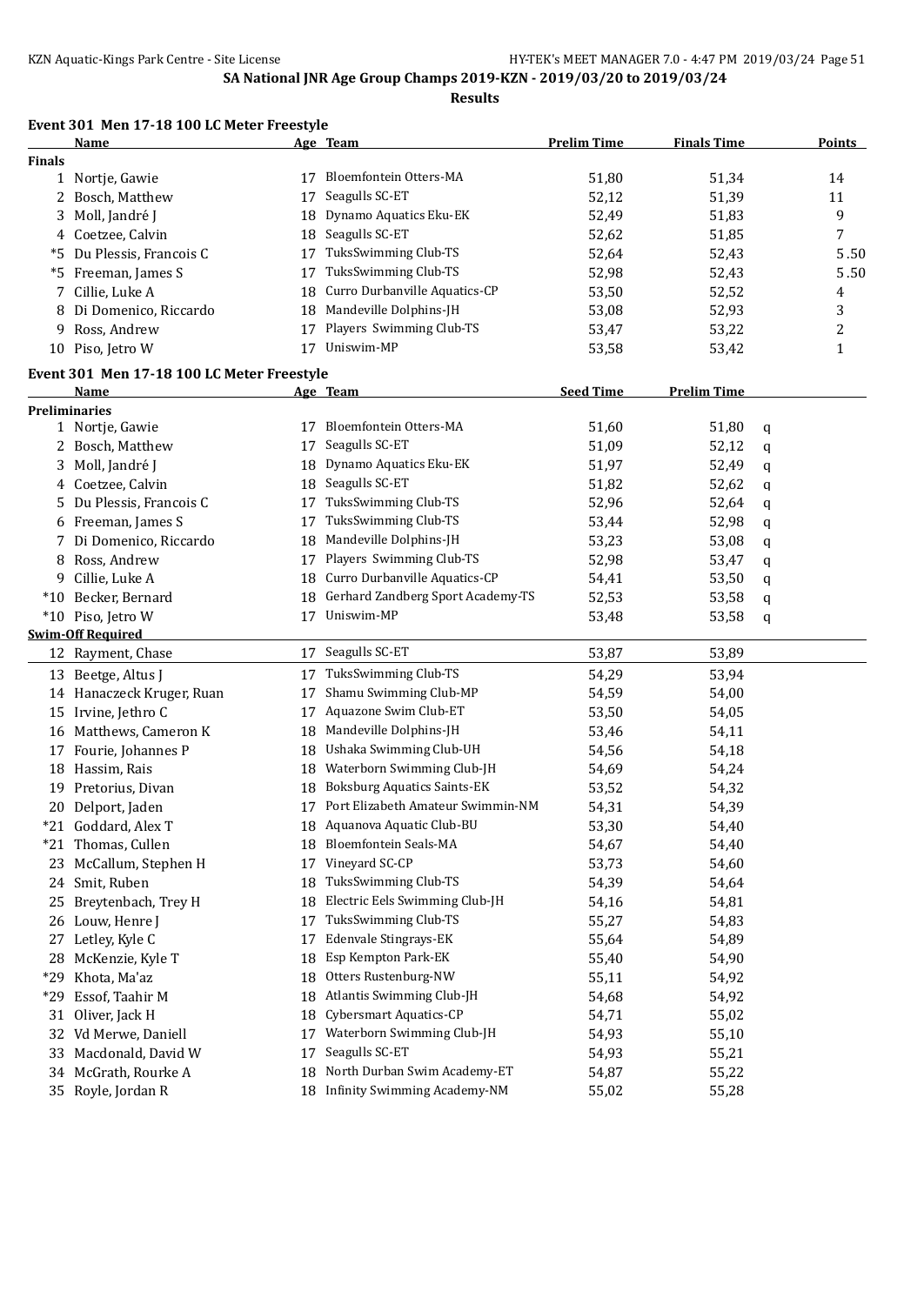### **Preliminaries ... (Event 301 Men 17-18 100 LC Meter Freestyle)**

|       | <b>Name</b>                 |    | Age Team                            | <b>Seed Time</b> | <b>Prelim Time</b> |
|-------|-----------------------------|----|-------------------------------------|------------------|--------------------|
|       | *36 Beukes, Ivan            |    | 18 Florida Swimming Club-JH         | 54,09            | 55,29              |
|       | *36 Beukes, Jano C          | 17 | Limpopo Tuksswimming Club-WB        | 55,77            | 55,29              |
| $*38$ | Esterhuyse, Michael C       | 17 | Ushaka Swimming Club-UH             | 55,31            | 55,33              |
| *38   | Hough, Pieter-Jan           | 18 | Royal Fins Aquatics-TS              | 54,69            | 55,33              |
| $*40$ | Nortje, Rhuben              | 18 | Aqua Adrenalin-AD                   | 54,25            | 55,40              |
| $*40$ | De Goede, James A           | 18 | Seagulls SC-ET                      | 55,07            | 55,40              |
|       | 42 Bradshaw, Jordan D       | 17 | Waterborn Swimming Club-JH          | 55,84            | 55,49              |
| 43    | Luus, Chris                 | 17 | Royal Fins Aquatics-TS              | 55,12            | 55,52              |
| 44    | Woodhead, Thomas B          | 17 | Perfect Stroke Swimming Club-JH     | 55,80            | 55,69              |
| 45    | Saleh, Fadhil T             | 17 | Electric Eels Swimming Club-JH      | 55,69            | 55,76              |
|       | 46 Cleland, Duncan T        | 17 | Ultimate Swim Club-BU               | 55,54            | 55,85              |
| $*47$ | Smith, Ruben B              | 17 | <b>Infinity Swimming Academy-NM</b> | 56,25            | 55,88              |
| $*47$ | Kilian, Henri J             | 17 | TuksSwimming Club-TS                | 55,06            | 55,88              |
| 49    | Singh, Juvahn R             | 17 | Westville Swimming Club-ET          | 56,48            | 55,92              |
|       | 50 Van Tonder, Hein         | 18 | <b>Boksburg Aquatics Saints-EK</b>  | 55,72            | 56,05              |
|       | 51 Bester, Divan            | 17 | Mandeville Dolphins-JH              | 55,58            | 56,13              |
| $*52$ | Kockott, Raymond            | 18 | Limpopo Tuksswimming Club-WB        | 56,23            | 56,16              |
| $*52$ | Lategan, Deorg              | 18 | Players Swimming Club-TS            | 54,96            | 56,16              |
|       | 54 Krastanov, Alexander M   | 18 | Electric Eels Swimming Club-JH      | 56,75            | 56,17              |
| 55    | Thompson, Stephan S         | 17 | Flamingo Aquatic Academy-FB         | 57,09            | 56,28              |
|       | 56 Koch, Kobus              | 17 | Players Western Cape-CE             | 57,58            | 56,31              |
| 57    | Altmann, Luke F             | 17 | Vineyard SC-CP                      | 55,77            | 56,33              |
| 58    | Van Deemter, Aj J           | 17 | TuksSwimming Club-TS                | 56,13            | 56,39              |
| 59    | Hassim, Mikhi               | 17 | Waterborn Swimming Club-JH          | 56,52            | 56,50              |
| 60    | Walker, Sebastian L         | 17 | Waterborn Swimming Club-JH          | 57,19            | 56,73              |
|       | *61 Rothman, Cole L         | 17 | Waterborn Swimming Club-JH          | 1:03,00          | 56,92              |
| $*61$ | Janse Van Rensburg, Alfonso | 17 | Ultimate Swim Club-BU               | 56,45            | 56,92              |
| 63    | Grobbelaar, Adam G          | 17 | Beavers Swim Club-ET                | 57,73            | 56,95              |
|       | 64 Fortune, Lyle K          | 18 | Sandton Seals-JH                    | 56,47            | 56,98              |
| 65    | Bromfield, Michael V        | 17 | Westville Swimming Club-ET          | 56,28            | 57,16              |
| 66    | Jacoby, Joshua              | 18 | Beavers Swim Club-ET                | 57,81            | 57,41              |
| 67    | Kleynhans, Andre C          | 18 | University of Stellenbosch-CE       | 56,23            | 57,91              |
| 68    | Bodlall, Jivall             | 17 | Ashton Swimming Academy-ILD         | 58,16            | 58,15              |
| 69    | Buffel, Tyler J             | 17 | Waterborn Swimming Club-JH          | 59,03            | 58,55              |
|       | 70 De Beer, Coenraad C      |    | 17 Limpopo Tuksswimming Club-WB     | 56,22            | 59,71              |
|       |                             |    |                                     |                  |                    |

# **Event 302 Girls 12 & Under 100 LC Meter Freestyle**

|               | <b>Name</b>            |                 | Age Team                             | <b>Prelim Time</b> | <b>Finals Time</b> | <b>Points</b> |
|---------------|------------------------|-----------------|--------------------------------------|--------------------|--------------------|---------------|
| <b>Finals</b> |                        |                 |                                      |                    |                    |               |
|               | 1 Voke, Tori P         | 12              | Vikings Aquatic Club-BU              | 1:04.74            | 1:02.98            | 14            |
|               | 2 Drakopoulos, Milla A | 12              | Blue Ocean Aquatics-UG               | 1:04.66            | 1:03.18            | 11            |
|               | 3 George, Kairah       | 12              | Waterborn Swimming Club-JH           | 1:05,29            | 1:03,27            | 9             |
|               | 4 Graaff, Chloe T      | 12              | Seagulls SC-ET                       | 1:04.86            | 1:03.86            |               |
|               | 5 Mladenov, Gabriela   | 12              | Waterborn Swimming Club-JH           | 1:04.53            | 1:04,33            | 6             |
|               | 6 Froneman, Timara M   | 11              | Midwit Uniswim-NG                    | 1:05.13            | 1:04.88            | 5             |
|               | 7 Botha, Monica        |                 | 12 North Coast Dolphins Swim Team-ET | 1:05,78            | 1:04,98            | 4             |
|               | 8 Jacobs, Khwezi I     | 12 <sup>1</sup> | Port Elizabeth Amateur Swimmin-NM    | 1:05.44            | 1:05.13            | 3             |
|               | 9 Baker, Jessica       | 12              | Linrand Swimming Club-JH             | 1:06.92            | 1:05.53            | ำ             |
| 10            | Storm, Kirsten         | 12              | Waterborn Swimming Club-JH           | 1:06.35            | 1:06,44            |               |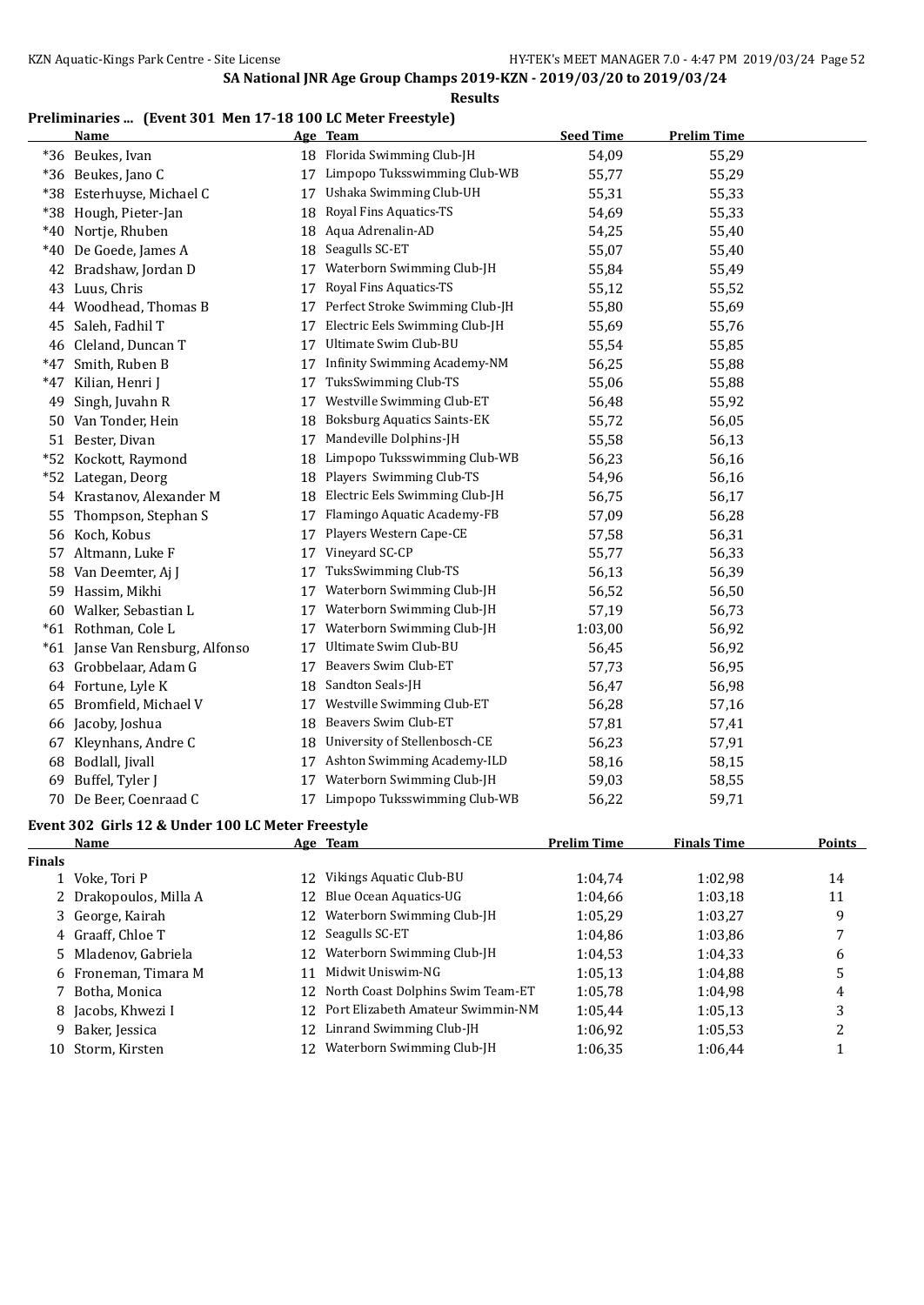### **Event 302 Girls 12 & Under 100 LC Meter Freestyle**

|               | Name                                                |    | Age Team                             | <b>Seed Time</b>   | <b>Prelim Time</b> |   |              |
|---------------|-----------------------------------------------------|----|--------------------------------------|--------------------|--------------------|---|--------------|
|               | <b>Preliminaries</b>                                |    |                                      |                    |                    |   |              |
|               | 1 Mladenov, Gabriela                                |    | 12 Waterborn Swimming Club-JH        | 1:05,38            | 1:04,53            | q |              |
|               | 2 Drakopoulos, Milla A                              | 12 | Blue Ocean Aquatics-UG               | 1:05,70            | 1:04,66            | q |              |
|               | 3 Voke, Tori P                                      | 12 | Vikings Aquatic Club-BU              | 1:05,69            | 1:04,74            | q |              |
|               | 4 Graaff, Chloe T                                   | 12 | Seagulls SC-ET                       | 1:06,74            | 1:04,86            | q |              |
| 5.            | Froneman, Timara M                                  | 11 | Midwit Uniswim-NG                    | 1:05,62            | 1:05,13            | q |              |
| 6             | George, Kairah                                      |    | 12 Waterborn Swimming Club-JH        | 1:04,84            | 1:05,29            | q |              |
| 7             | Jacobs, Khwezi I                                    | 12 | Port Elizabeth Amateur Swimmin-NM    | 1:06,68            | 1:05,44            | q |              |
| 8             | Botha, Monica                                       | 12 | North Coast Dolphins Swim Team-ET    | 1:05,37            | 1:05,78            | q |              |
| 9             | Storm, Kirsten                                      | 12 | Waterborn Swimming Club-JH           | 1:07,38            | 1:06,35            | q |              |
| 10            | Baker, Jessica                                      | 12 | Linrand Swimming Club-JH             | 1:05,15            | 1:06,92            | q |              |
|               | 11 Van Rooyen, Francisca                            | 12 | Bloemfontein Otters-MA               | 1:08,45            | 1:07,56            |   |              |
|               | 12 Ahmed, Nihaal                                    |    | 12 Vineyard SC-CP                    | 1:09,03            | 1:07,59            |   |              |
|               | 13 Ward, Tanith A                                   |    | 12 Swimlab Aquatic Academ-CP         | 1:14,30            | 1:12,21            |   |              |
|               | Event 302 Girls 13 Year Olds 100 LC Meter Freestyle |    |                                      |                    |                    |   |              |
|               | <u>Name</u>                                         |    | Age Team                             | <b>Prelim Time</b> | <b>Finals Time</b> |   | Points       |
| <b>Finals</b> |                                                     |    |                                      |                    |                    |   |              |
|               | 1 Robson, Tazmyn                                    |    | 13 TuksSwimming Club-TS              | 1:02,28            | 1:00,91            |   | 14           |
|               | 2 Muller, Amy                                       | 13 | TuksSwimming Club-TS                 | 1:02,77            | 1:02,03            |   | 11           |
| 3             | Wessels, Christine                                  | 13 | Haupt Swimming Club-JH               | 1:02,03            | 1:02,27            |   | 9            |
|               | 4 Lowman, Samantha H                                | 13 | Electric Eels Swimming Club-JH       | 1:03,76            | 1:02,47            |   | 7            |
|               | 5 Groepes, Rachel L                                 | 13 | Swimlab Aquatic Academ-CP            | 1:02,21            | 1:02,62            |   | 6            |
|               | 6 Gardner, Jessica                                  | 13 | Ultimate Swim Club-BU                | 1:03,84            | 1:02,84            |   | 5            |
| 7             | Meter, Jess L                                       | 13 | Seals Asc-UM                         | 1:03,12            | 1:02,98            |   | 4            |
| 8             | Carstens, Georgia C                                 | 13 | TuksSwimming Club-TS                 | 1:03,38            | 1:03,01            |   | 3            |
| 9             | Pio, Teegan                                         | 13 | Port Elizabeth Amateur Swimmin-NM    | 1:03,52            | 1:03,35            |   | 2            |
|               | 10 Booyse, Lisbe                                    |    | 13 TuksSwimming Club-TS              | 1:04,50            | 1:04,65            |   | $\mathbf{1}$ |
|               | Event 302 Girls 13 Year Olds 100 LC Meter Freestyle |    |                                      |                    |                    |   |              |
|               | Name                                                |    | Age Team                             | <b>Seed Time</b>   | <b>Prelim Time</b> |   |              |
|               | <b>Preliminaries</b>                                |    |                                      |                    |                    |   |              |
|               | 1 Wessels, Christine                                |    | 13 Haupt Swimming Club-JH            | 1:02,21            | 1:02,03            | q |              |
|               | 2 Groepes, Rachel L                                 | 13 | Swimlab Aquatic Academ-CP            | 1:03,14            | 1:02,21            | q |              |
| 3             | Robson, Tazmyn                                      | 13 | TuksSwimming Club-TS                 | 1:01,90            | 1:02,28            | q |              |
|               | 4 Muller, Amy                                       | 13 | TuksSwimming Club-TS                 | 1:03,07            | 1:02,77            | q |              |
|               | 5 Meter, Jess L                                     |    | 13 Seals Asc-UM                      | 1:03,60            | 1:03,12            | q |              |
|               | 6 Carstens, Georgia C                               |    | 13 TuksSwimming Club-TS              | 1:04,27            | 1:03,38            | q |              |
|               | 7 Pio, Teegan                                       |    | 13 Port Elizabeth Amateur Swimmin-NM | 1:04,32            | 1:03,52            | q |              |
| 8             | Lowman, Samantha H                                  | 13 | Electric Eels Swimming Club-JH       | 1:03,32            | 1:03,76            | q |              |
| 9             | Gardner, Jessica                                    | 13 | Ultimate Swim Club-BU                | 1:04,81            | 1:03,84            | q |              |
| 10            | Booyse, Lisbe                                       | 13 | TuksSwimming Club-TS                 | 1:04,82            | 1:04,50            | q |              |
| 11            | Meier, Ane'                                         | 13 | Pretoria Aquatic Club-TS             | 1:04,17            | 1:04,51            |   |              |
| 12            | Aaron, Robyn                                        | 13 | Westville Swimming Club-ET           | 1:04,30            | 1:04,52            |   |              |
| 13            | Campbell, Marnè                                     | 13 | Tygerberg Aquatics-CP                | 1:04,52            | 1:04,55            |   |              |
| 14            | Goelst, Mikhaela J                                  | 13 | Fins Swimming Club-EZ                | 1:05,54            | 1:04,56            |   |              |
| 15            | Rademakers, Caitlin E                               | 13 | Port Elizabeth Amateur Swimmin-NM    | 1:04,92            | 1:04,64            |   |              |
| 16            | Gershuny, Chloe                                     | 13 | Swimlab Aquatic Academ-CP            | 1:04,96            | 1:04,71            |   |              |
| 17            | Van Jaarsveld, Dieu-Dene                            | 13 | Waterborn Swimming Club-JH           | 1:03,84            | 1:04,72            |   |              |
|               | 18 Barrow, Isabelle F                               | 13 | Electric Eels Swimming Club-JH       | 1:06,28            | 1:04,88            |   |              |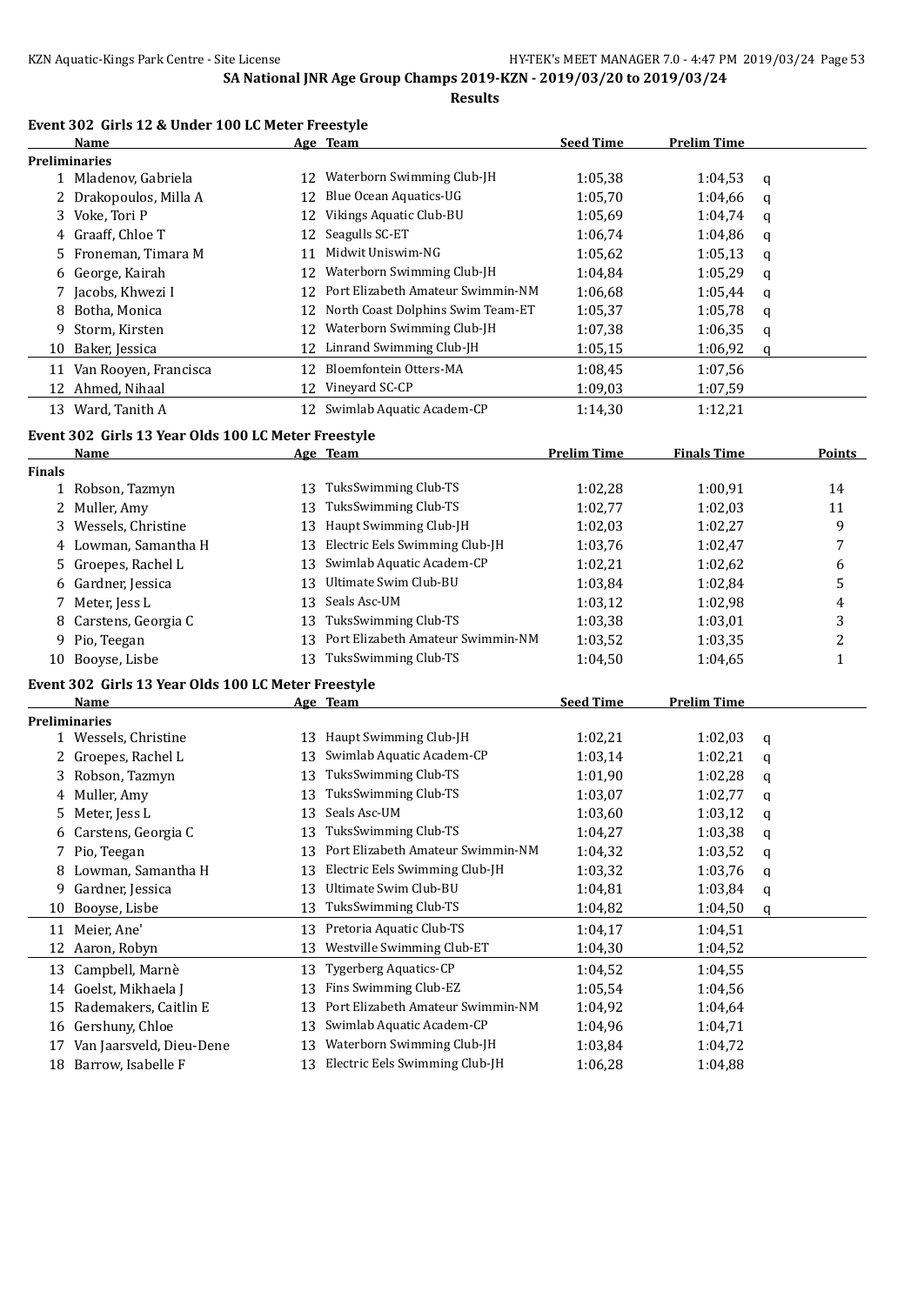### **Preliminaries ... (Event 302 Girls 13 Year Olds 100 LC Meter Freestyle)**

|               | <b>Name</b>                                         |    | Age Team                         | <b>Seed Time</b>   | <b>Prelim Time</b> |        |                |
|---------------|-----------------------------------------------------|----|----------------------------------|--------------------|--------------------|--------|----------------|
|               | 19 Caldwell, Alexandra L                            |    | 13 Active Aquatics-JH            | 1:04,62            | 1:05,06            |        |                |
| 20            | Olsen, Amber J                                      | 13 | Bloemfontein Seals-MA            | 1:05,52            | 1:05,30            |        |                |
|               | 21 Beyers, Emma P                                   | 13 | Uniswim-MP                       | 1:07,17            | 1:06,22            |        |                |
| 22            | O'Riordan, Reese A                                  | 13 | Vineyard SC-CP                   | 1:08,46            | 1:06,26            |        |                |
|               | 23 Schultz, Timea                                   | 13 | Zimbabwe Swimming Federation     | 1:06,12            | 1:06,39            |        |                |
|               | 24 Le Roux, Jade-Ann                                | 13 | Waterborn Swimming Club-JH       | 1:05,53            | 1:06,61            |        |                |
| 25            | King, Mischa                                        | 13 | Aquasharks Academy Winelands-CE  | 1:05,08            | 1:06,71            |        |                |
| 26            | Venter, Liya E                                      | 13 | <b>Blouberg Marlins-CP</b>       | 1:09,00            | 1:06,93            |        |                |
| 27            | Eagles, Alexandra C                                 | 13 | Curro Durbanville Aquatics-CP    | 1:06,38            | 1:07,27            |        |                |
|               | 28 Koch, Imke                                       | 13 | Players Western Cape-CE          | 1:04,21            | 1:08,65            |        |                |
|               | 29 Anderson, Tamika L                               |    | 13 TuksSwimming Club-TS          | 1:09,33            | 1:08,67            |        |                |
|               | Event 302 Girls 14 Year Olds 100 LC Meter Freestyle |    |                                  |                    |                    |        |                |
|               | <u>Name</u>                                         |    | Age Team                         | <b>Prelim Time</b> | <b>Finals Time</b> |        | <b>Points</b>  |
| <b>Finals</b> |                                                     |    |                                  |                    |                    |        |                |
|               | 1 Robertson, Hannah K                               |    | 14 Mandeville Dolphins-JH        | 59,18              | 58,04              |        | 14             |
|               | 2 Rossouw, Veronique                                | 14 | TuksSwimming Club-TS             | 58,76              | 58,23              |        | 11             |
|               | 3 Pienaar, Ambrin E                                 | 14 | <b>Action Swim Academy-ET</b>    | 1:00,47            | 58,64              |        | 9              |
|               | 4 Coetzee, Lise                                     | 14 | <b>TuksSwimming Club-TS</b>      | 1:01,22            | 59,73              |        | 7              |
|               | 5 Macdonell, Tumi J                                 | 14 | Harlequins Aquatic Club-BU       | 1:01,84            | 1:00,94            |        | 6              |
| 6             | Ehlers, Chloe K                                     |    | 14 Flamingo Aquatic Academy-FB   | 1:01,84            | 1:00,96            |        | 5              |
| 7             | Eland, Catherine A                                  |    | 14 Harlequins Aquatic Club-BU    | 1:00,45            | 1:01,01            |        | 4              |
| 8             | Marx, Ianè                                          | 14 | University of Stellenbosch-CE    | 1:01,61            | 1:01,11            |        | 3              |
| 9             | Brown, Kelly-Ann                                    |    | 14 Seagulls SC-ET                | 1:00,75            | 1:02,06            |        | $\overline{c}$ |
| 10            | Chitsurura, Tanatsirwa                              |    | 14 Zimbabwe Swimming Federation  | 1:01,81            | 1:02,47            |        | $\mathbf{1}$   |
|               |                                                     |    |                                  |                    |                    |        |                |
|               | Event 302 Girls 14 Year Olds 100 LC Meter Freestyle |    |                                  |                    |                    |        |                |
|               | Name                                                |    | Age Team                         | <b>Seed Time</b>   | <b>Prelim Time</b> |        |                |
|               | <b>Preliminaries</b><br>1 Rossouw, Veronique        |    | 14 TuksSwimming Club-TS          | 59,57              | 58,76              |        |                |
|               | 2 Robertson, Hannah K                               |    | 14 Mandeville Dolphins-JH        | 59,18              | 59,18              | q      |                |
| 3             | Eland, Catherine A                                  |    | 14 Harlequins Aquatic Club-BU    | 1:01,75            | 1:00,45            | q<br>q |                |
|               | 4 Pienaar, Ambrin E                                 |    | 14 Action Swim Academy-ET        | 1:01,03            | 1:00,47            |        |                |
| 5.            | Christianson, Emma L                                |    | 14 Action Swim Academy-ET        | 1:00,95            | 1:00,72            | q      |                |
| 6             | Brown, Kelly-Ann                                    | 14 | Seagulls SC-ET                   | 1:01,42            | 1:00,75            | q<br>q |                |
| 7             | Coetzee, Lise                                       | 14 | TuksSwimming Club-TS             | 1:00,47            | 1:01,22            |        |                |
|               | 8 Kuhn, Emma A                                      |    | 14 Seals Asc-UM                  | 1:01,52            | 1:01,32            | q<br>q |                |
|               | 9 Oosthuizen, Luchelle                              |    | 14 Bloemfontein Otters-MA        | 1:00,70            | 1:01,33            |        |                |
|               | 10 Marx, Ianè                                       |    | 14 University of Stellenbosch-CE | 1:01,34            | 1:01,61            | q<br>q |                |
|               | 11 Chitsurura, Tanatsirwa                           |    | Zimbabwe Swimming Federation     |                    |                    |        |                |
|               |                                                     | 14 | Harlequins Aquatic Club-BU       | 1:03,73            | 1:01,81            |        |                |
|               | *12 Macdonell, Tumi J<br>*12 Ehlers, Chloe K        | 14 | 14 Flamingo Aquatic Academy-FB   | 1:03,42            | 1:01,84            |        |                |
|               | <b>Swim-Off Required</b>                            |    |                                  | 1:01,51            | 1:01,84            |        |                |
|               | 14 McMorran, Leigh                                  |    | 14 Aqua Athlete-JH               | 1:04,51            | 1:01,85            |        |                |
|               | 15 LE Roux, Chloe                                   | 14 | Neptune's Aquatics-MA            | 1:00,38            | 1:01,92            |        |                |
|               | Egner, Maxine                                       |    | Dmss Gators Swimming Club        | 1:03,56            | 1:02,09            |        |                |
| 16            |                                                     | 14 | Aquazone Swim Club-ET            |                    |                    |        |                |
| 17            | Silen, Tatum A<br>Cleworth, Holly E                 | 14 | Swimlab Aquatic Academ-CP        | 1:02,77            | 1:02,25            |        |                |
| 18            | Cromhout, Hannah E                                  | 14 | Swimlab Aquatic Academ-CP        | 1:02,56            | 1:02,26            |        |                |
| 19            |                                                     | 14 | Players Swimming Club-TS         | 1:01,93            | 1:02,28            |        |                |
| 20            | Jonker, Tayla                                       | 14 | TuksSwimming Club-TS             | 1:03,49            | 1:02,70            |        |                |
| $*21$         | Beyers, Charnan<br>*21 Rossouw, Heidi               | 14 | 14 Blouberg Marlins-CP           | 1:03,20<br>1:03,54 | 1:02,76<br>1:02,76 |        |                |
|               |                                                     |    |                                  |                    |                    |        |                |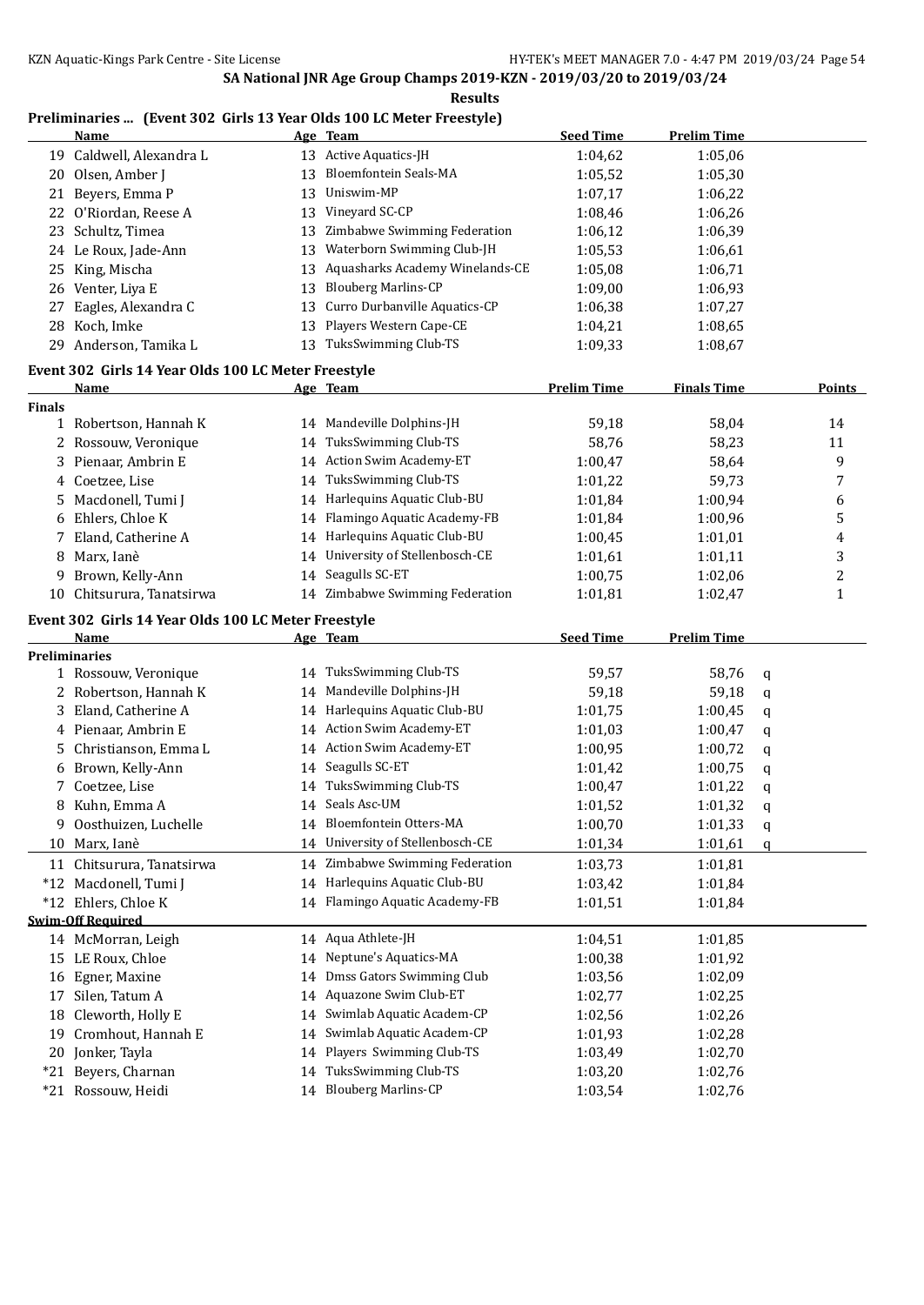**Results**

### **Preliminaries ... (Event 302 Girls 14 Year Olds 100 LC Meter Freestyle)**

|     | Name                      |    | Age Team                            | <b>Seed Time</b> | <b>Prelim Time</b> |  |
|-----|---------------------------|----|-------------------------------------|------------------|--------------------|--|
|     | 23 Kleyn, Lisa C          |    | 14 TuksSwimming Club-TS             | 1:04,57          | 1:02,77            |  |
| 24  | Engelbrecht, Kirsten      | 14 | Waterborn Swimming Club-JH          | 1:03,55          | 1:02,88            |  |
| 25  | Schmelzer, Kayla          | 14 | Infinity Swimming Academy-NM        | 1:03.84          | 1:03,30            |  |
| 26  | Carolus, Sandralee P      | 14 | Linrand Swimming Club-JH            | 1:03,12          | 1:03.35            |  |
| 27  | Forrest, Mykae D          | 14 | North Coast Dolphins Swim Team-ET   | 1:03,93          | 1:03,95            |  |
| 28  | Van Rensburg, Catherine F | 14 | TuksSwimming Club-TS                | 1:04,62          | 1:03,99            |  |
| 29  | Orton, Chazél             |    | 14 Potchefstroom Swimming Club-KK   | 1:03,04          | 1:04,40            |  |
| 30  | Els-Human, Colby          | 14 | <b>Infinity Swimming Academy-NM</b> | 1:04.70          | 1:04.53            |  |
| 31  | Gouws, Kayla C            | 14 | Electric Eels Swimming Club-JH      | 1:04,43          | 1:04,80            |  |
| 32  | Ferreira, Q-Rize          | 14 | TuksSwimming Club-TS                | 1:04,49          | 1:05,02            |  |
| 33  | Message, Cara H           | 14 | Beavers Swim Club-ET                | 1:05,09          | 1:05.03            |  |
| 34  | Morrison, Catherine P     | 14 | Mandeville Dolphins-JH              | 1:03,89          | 1:05,09            |  |
| 35  | Clifton-Smith, Candice    | 14 | Seagulls SC-ET                      | 1:06.27          | 1:05,41            |  |
| 36  | Carmody, Emma J           | 14 | Seagulls SC-ET                      | 1:06,47          | 1:05,84            |  |
| 37  | Buffey, Erin R            | 14 | Dynamo Aquatics Eku-EK              | 1:08.69          | 1:07,14            |  |
| 38  | De Villiers, Lezanne      | 14 | Aquasharks Academy Winelands-CE     | 1:07,73          | 1:08,00            |  |
| 39  | Street, Megan L           | 14 | Harlequins Aquatic Club-BU          | 1:09,26          | 1:08,01            |  |
| 40  | Van Rooyen, Elani         | 14 | Waterborn Swimming Club-JH          | 1:08.99          | 1:08,03            |  |
| --- | Roelofsz, Em C            | 14 | Mandeville Dolphins-JH              | 1:06,97          | DQ                 |  |
|     |                           |    |                                     |                  |                    |  |

### **Event 302 Women 15 Year Olds 100 LC Meter Freestyle**

|               | <b>Name</b>                                         |    | Age Team                       | <b>Prelim Time</b> | <b>Finals Time</b> |             | <b>Points</b>    |  |  |  |
|---------------|-----------------------------------------------------|----|--------------------------------|--------------------|--------------------|-------------|------------------|--|--|--|
| <b>Finals</b> |                                                     |    |                                |                    |                    |             |                  |  |  |  |
| $\mathbf{1}$  | Canny, Aimee L                                      | 15 | Knysna Dragons-ED              | 56,94              | 56,56              |             | 14               |  |  |  |
| 2             | Hearne, Trinity S                                   | 15 | <b>Tygerberg Aquatics-CP</b>   | 59,94              | 58,86              |             | 11               |  |  |  |
| 3             | de Goede, Kirsten A                                 | 15 | Seagulls SC-ET                 | 58,89              | 58,92              |             | 9                |  |  |  |
| 4             | van der Westhuizen, Paige                           | 15 | Zimbabwe Swimming Federation   | 59,67              | 59,53              |             | 7                |  |  |  |
| 5             | Pearse, Hannah C                                    | 15 | Vineyard SC-CP                 | 1:00,98            | 1:00,27            |             | 6                |  |  |  |
| 6             | Franck, Emma M                                      | 15 | Electric Eels Swimming Club-JH | 1:00,05            | 1:00,36            |             | 5                |  |  |  |
| 7             | Botha, Jana                                         | 15 | <b>Tygerberg Aquatics-CP</b>   | 1:00,93            | 1:00,39            |             | 4                |  |  |  |
| 8             | De Lange, Caitlin A                                 | 15 | Pretoria Aqua Adrenaline-TS    | 1:01,83            | 1:00,55            |             | 3                |  |  |  |
| 9             | Van Heerden, Michelle J                             | 15 | Knysna Dragons-ED              | 1:01,01            | 1:01.25            |             | $\boldsymbol{2}$ |  |  |  |
| 10            | Ellmies, Viktoria                                   | 15 | Namibia Swimming Invitation    | 1:01,46            | 1:01,38            |             | $\mathbf{1}$     |  |  |  |
|               | Event 302 Women 15 Year Olds 100 LC Meter Freestyle |    |                                |                    |                    |             |                  |  |  |  |
|               | <b>Name</b>                                         |    | Age Team                       | <b>Seed Time</b>   | <b>Prelim Time</b> |             |                  |  |  |  |
|               | <b>Preliminaries</b>                                |    |                                |                    |                    |             |                  |  |  |  |
|               | 1 Canny, Aimee L                                    | 15 | Knysna Dragons-ED              | 56,64              | 56,94              | $\mathbf q$ |                  |  |  |  |
| 2             | de Goede, Kirsten A                                 | 15 | Seagulls SC-ET                 | 58,48              | 58,89              | q           |                  |  |  |  |
| 3             | van der Westhuizen, Paige                           | 15 | Zimbabwe Swimming Federation   | 1:00,36            | 59,67              | q           |                  |  |  |  |
|               | 4 Hearne, Trinity S                                 | 15 | <b>Tygerberg Aquatics-CP</b>   | 59,35              | 59,94              | q           |                  |  |  |  |
| 5             | Franck, Emma M                                      | 15 | Electric Eels Swimming Club-JH | 1:00,22            | 1:00,05            | q           |                  |  |  |  |
| 6             | Botha, Jana                                         | 15 | <b>Tygerberg Aquatics-CP</b>   | 1:00.81            | 1:00,93            | q           |                  |  |  |  |
|               | Pearse, Hannah C                                    | 15 | Vineyard SC-CP                 | 1:02,66            | 1:00,98            | a           |                  |  |  |  |
| 8             | Van Heerden, Michelle J                             | 15 | Knysna Dragons-ED              | 1:00,94            | 1:01,01            | q           |                  |  |  |  |
| 9             | Ellmies, Viktoria                                   | 15 | Namibia Swimming Invitation    | 1:00,50            | 1:01,46            | q           |                  |  |  |  |
| 10            | De Lange, Caitlin A                                 | 15 | Pretoria Aqua Adrenaline-TS    | 1:02,61            | 1:01,83            | $\mathbf q$ |                  |  |  |  |
| 11            | Vroon, Mandy L                                      | 15 | <b>Tygerberg Aquatics-CP</b>   | 1:02,98            | 1:01,96            |             |                  |  |  |  |
| 12            | Davidson, Lize-Marie                                | 15 | Bloemfontein Otters-MA         | 1:01,68            | 1:02,19            |             |                  |  |  |  |
| 13            | Jacobs, Hannah P                                    | 15 | Dragons Swimming Club-JH       | 1:02,85            | 1:02,30            |             |                  |  |  |  |
|               | 14 Smith, Casey                                     | 15 | Pretoria Aquatic Club-TS       | 1:03,05            | 1:02,40            |             |                  |  |  |  |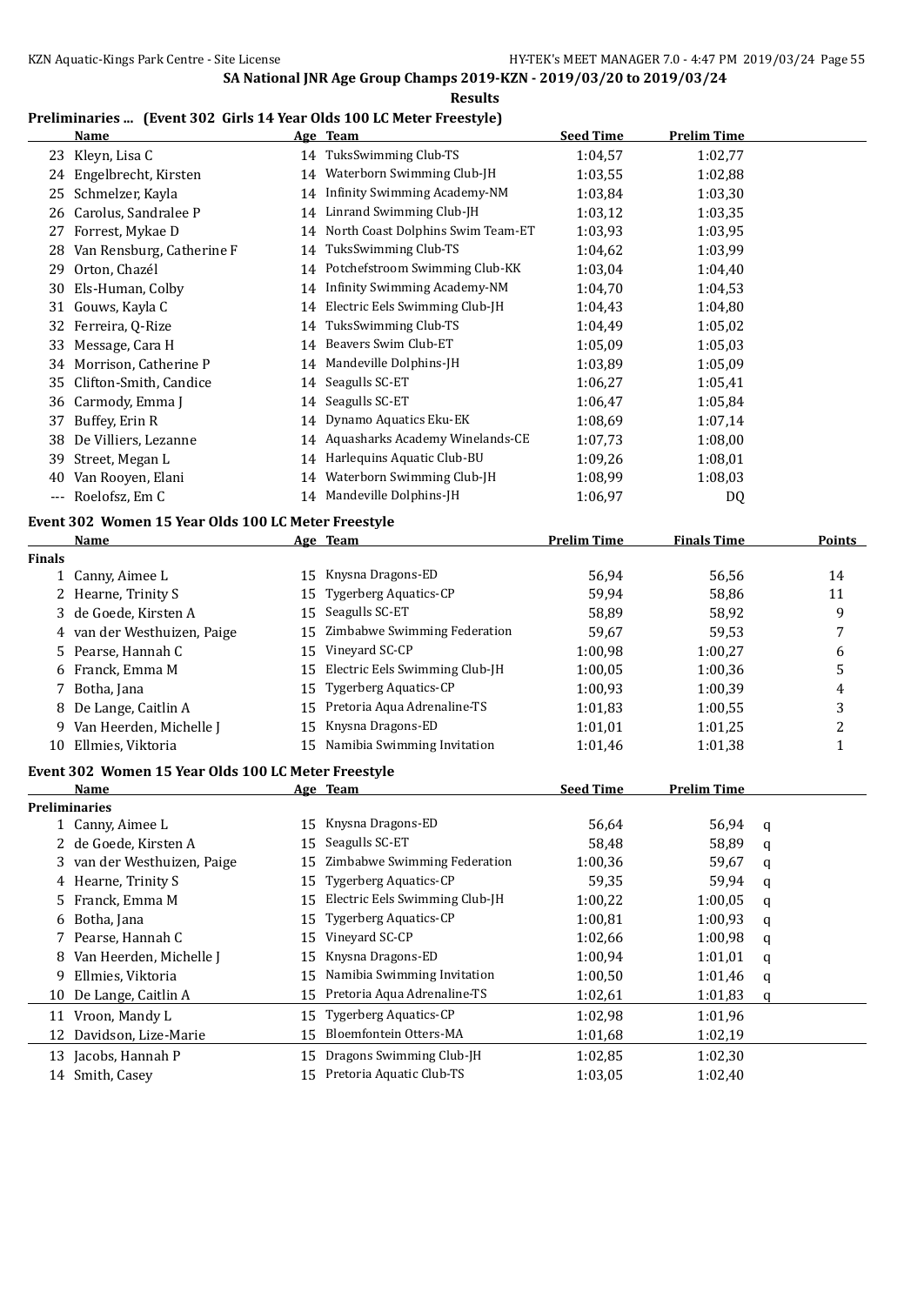**Results**

### **Preliminaries ... (Event 302 Women 15 Year Olds 100 LC Meter Freestyle)**

|    | <b>Name</b>             |    | Age Team                          | <b>Seed Time</b> | <b>Prelim Time</b> |
|----|-------------------------|----|-----------------------------------|------------------|--------------------|
|    | 15 Masson, Laela E      | 15 | Players Western Cape-CE           | 1:01,45          | 1:02,64            |
| 16 | Meintjies, Joane        | 15 | <b>Bloemfontein Seals-MA</b>      | 1:02,32          | 1:02,82            |
| 17 | Coetzer, Tane           | 15 | TuksSwimming Club-TS              | 1:03,99          | 1:02,88            |
| 18 | Church, Georgina F      | 15 | <b>Action Swim Academy-ET</b>     | 1:04,07          | 1:02,94            |
| 19 | Harradine, Reese B      | 15 | Pretoria Aquatic Club-TS          | 1:03,03          | 1:02,95            |
| 20 | Frylinck, Tammy         | 15 | Waterborn Swimming Club-JH        | 1:02,81          | 1:03,06            |
| 21 | Lausberg, Guilma        | 15 | <b>Bloemfontein Seals-MA</b>      | 1:02.30          | 1:03.14            |
| 22 | Van Jaarsveld, Danica C | 15 | Waterborn Swimming Club-JH        | 1:02,31          | 1:03,21            |
| 23 | Obermeyer, Danje        | 15 | Uniswim-MP                        | 1:02,87          | 1:03,27            |
| 24 | Esslinger, Tiana        | 15 | Namibia Swimming Invitation       | 1:03,29          | 1:03,53            |
| 25 | Fechter, Annika S       | 15 | Pretoria Aquatic Club-TS          | 1:04,82          | 1:03,59            |
| 26 | Rollo, Riana            | 15 | Zimbabwe Swimming Federation      | 1:03,38          | 1:03,72            |
| 27 | Mc Cann, Erin           | 15 | Seals Asc-UM                      | 1:04,52          | 1:03,85            |
| 28 | Etzold, Liv T           | 15 | Camps Bay Swimmng Club-CP         | 1:05.06          | 1:03,92            |
| 29 | Vd Walt, Mia            | 15 | University of Stellenbosch-CE     | 1:05,02          | 1:04,27            |
| 30 | Jose, Teagan N          | 15 | Aquafins Swimming Club-JH         | 1:06,91          | 1:04,83            |
| 31 | Lottering, Kristin      | 15 | Lottering Aquatics-WB             | 1:04.06          | 1:04,92            |
| 32 | Zwart, Kelly R          | 15 | Seals Asc-UM                      | 1:05.08          | 1:05,01            |
| 33 | Storm, Jaime            | 15 | Beavers Swim Club-ET              | 1:05.04          | 1:05,02            |
| 34 | Crous, Kelly L          | 15 | Seagulls SC-ET                    | 1:04.50          | 1:05,16            |
| 35 | Burger, Mikyla          | 15 | Gerhard Zandberg Sport Academy-TS | 1:03,92          | 1:05,19            |
| 36 | Fryer, Kiara A          | 15 | Waterborn Swimming Club-JH        | 1:05,40          | 1:05,34            |
| 37 | Repinz, Courtney P      | 15 | Aquabear Swimming Club-NM         | 1:03.78          | 1:05,65            |
| 38 | Butcher, Georgina A     | 15 | Seals Asc-UM                      | 1:06,98          | 1:06.04            |
| 39 | Hitge, Kerri-Lee        | 15 | Doreys Swim Club-JH               | 1:06,81          | 1:07,51            |
| 40 | Peers, Christy-Anne     | 15 | Electric Eels Swimming Club-JH    | 1:06,94          | 1:08,78            |
| 41 | Ashton, Tayla           | 15 | Team H2o-EK                       | 1:07.16          | 1:09,57            |
| 42 | Drewes, Hannah          | 15 | Uniswim-MP                        | 1:08,90          | 1:10.05            |

### **Event 302 Women 16 Year Olds 100 LC Meter Freestyle**

| <b>Name</b>             |    |                           | <b>Prelim Time</b>                                                          | <b>Finals Time</b> | Points |
|-------------------------|----|---------------------------|-----------------------------------------------------------------------------|--------------------|--------|
|                         |    |                           |                                                                             |                    |        |
| Coetzee, Dune           | 16 | TuksSwimming Club-TS      | 57,91                                                                       | 57,38              | 14     |
| 2 Nel, Olivia           | 16 | Swimlab Aquatic Academ-CP | 57,83                                                                       | 57,46              | 11     |
| Nel, Georgia<br>3       | 16 | Swimlab Aquatic Academ-CP | 58,66                                                                       | 57,75              | 9      |
| 4 Herbst, Kerryn L      | 16 | Mandeville Dolphins-JH    | 58,78                                                                       | 58,45              | 7      |
| Munro, Kelsea<br>5.     | 16 | Pretoria Aquatic Club-TS  | 1:00,12                                                                     | 59,89              | 6      |
| Meikle, Carla C         | 16 | Seals Asc-UM              | 1:00.74                                                                     | 1:00,66            | 4.50   |
| Miller, Gina V          | 16 | Sandton Seals-JH          | 1:01,74                                                                     | 1:00,66            | 4.50   |
| Gersbach, Aletta H      | 16 | Royal Fins Aquatics-TS    | 1:01,67                                                                     | 1:01,03            | 3      |
| Janson, Lana J          | 16 | Tygerberg Aquatics-CP     | 1:01,21                                                                     | 1:01,12            | 2      |
| De Villiers, Michaela K | 16 | Vineyard SC-CP            | 1:01,73                                                                     | 1:01.61            | 1      |
|                         |    |                           |                                                                             |                    |        |
| Name                    |    |                           | <b>Seed Time</b>                                                            | <b>Prelim Time</b> |        |
| <b>Preliminaries</b>    |    |                           |                                                                             |                    |        |
| 1 Nel, Olivia           | 16 | Swimlab Aquatic Academ-CP | 57,12                                                                       | 57,83              | a      |
| Coetzee, Dune           | 16 | TuksSwimming Club-TS      | 58,28                                                                       | 57,91              | a      |
| Meder, Rebecca A<br>3   | 16 | Seagulls SC-ET            | 55,09                                                                       | 58,15              | q      |
| 4 Nel, Georgia          | 16 | Swimlab Aquatic Academ-CP | 58,41                                                                       | 58,66              | q      |
| Herbst, Kerryn L<br>5.  | 16 | Mandeville Dolphins-JH    | 59,41                                                                       | 58,78              | a      |
| Munro, Kelsea<br>6      | 16 | Pretoria Aquatic Club-TS  | 59,53                                                                       | 1:00,12            | q      |
|                         |    |                           | Age Team<br>Event 302 Women 16 Year Olds 100 LC Meter Freestyle<br>Age Team |                    |        |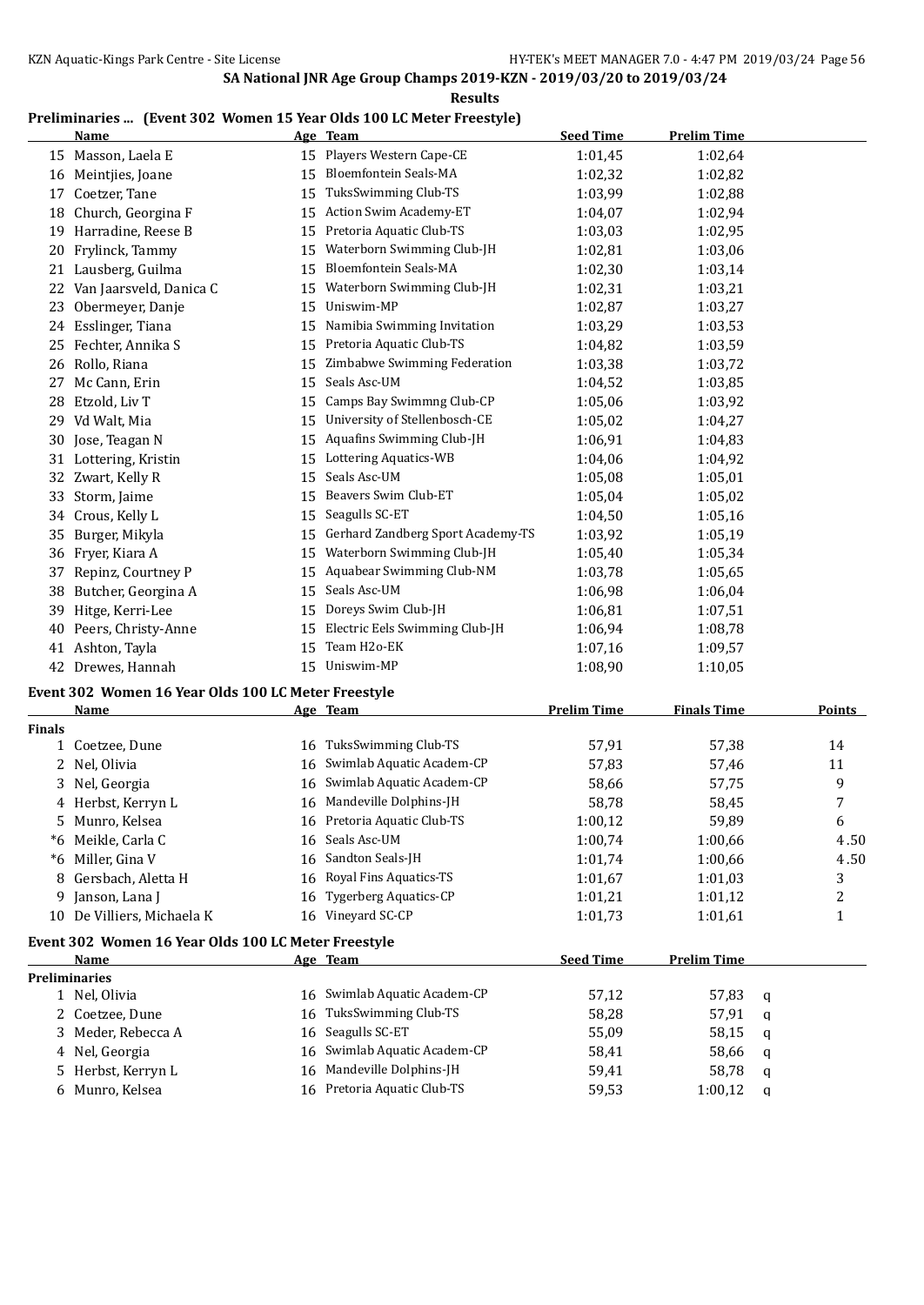**Results**

### **Preliminaries ... (Event 302 Women 16 Year Olds 100 LC Meter Freestyle)**

|       | <b>Name</b>             |    | Age Team                          | <b>Seed Time</b> | <b>Prelim Time</b> |             |
|-------|-------------------------|----|-----------------------------------|------------------|--------------------|-------------|
| 7     | Meikle, Carla C         | 16 | Seals Asc-UM                      | 1:00,81          | 1:00,74            | q           |
| 8     | Janson, Lana J          | 16 | <b>Tygerberg Aquatics-CP</b>      | 1:01,29          | 1:01,21            | $\mathbf q$ |
| 9     | Gersbach, Aletta H      | 16 | Royal Fins Aquatics-TS            | 1:02,57          | 1:01.67            | q           |
| 10    | De Villiers, Michaela K | 16 | Vineyard SC-CP                    | 1:01,69          | 1:01,73            | $\mathbf q$ |
| 11    | Miller, Gina V          | 16 | Sandton Seals-JH                  | 1:01,09          | 1:01.74            |             |
| 12    | Stergiadis, Heleni      | 16 | Namibia Swimming Invitation       | 1:01,86          | 1:01,93            |             |
| 13    | Liebenberg, Joanne      | 16 | Namibia Swimming Invitation       | 1:03,44          | 1:01.96            |             |
| 14    | Van den Berg, Sulinke   | 16 | <b>Bloemfontein Seals-MA</b>      | 1:01,57          | 1:01,98            |             |
| 15    | Blaisse, Jeanne S       | 16 | Players Western Cape-CE           | 1:02,50          | 1:02,14            |             |
| 16    | Oliver, Tori C          | 16 | <b>Action Swim Academy-ET</b>     | 1:02,59          | 1:02,18            |             |
| 17    | Horne, Chloe A          | 16 | Seagulls SC-ET                    | 1:01,97          | 1:02,19            |             |
| 18    | Calitz, Abigail K       | 16 | University of Stellenbosch-CE     | 1:02,24          | 1:02,25            |             |
| 19    | Ebrahim, Tasneen        | 16 | Port Elizabeth Amateur Swimmin-NM | 1:02,98          | 1:02.67            |             |
| 20    | Dredge, Deborah K       | 16 | Pretoria Aquatic Club-TS          | 1:03,44          | 1:02,72            |             |
| 21    | Counihan, Hannah L      | 16 | Port Elizabeth Amateur Swimmin-NM | 1:01,48          | 1:02,95            |             |
| $*22$ | Madden, Nina C          | 16 | Crusaders Swimming Club-JH        | 1:02,18          | 1:02,97            |             |
| *22   | Carlisle, Demi-Lee      | 16 | Florida Swimming Club-JH          | 1:02,25          | 1:02,97            |             |
|       | 24 Forster, Paige       | 16 | Seals Asc-UM                      | 1:03.53          | 1:03.05            |             |
| 25    | Ribeiro, Nuria A        | 16 | Cybersmart Aquatics-CP            | 1:03.76          | 1:03.53            |             |
| 26    | Siebel, Louisa C        | 16 | Swimlab Aquatic Academ-CP         | 1:04,45          | 1:03,75            |             |
| 27    | Albertyn, Kaitlyn E     | 16 | TuksSwimming Club-TS              | 1:04,20          | 1:03,85            |             |
| 28    | Barnard, Dominique      | 16 | Alcatraz Swimming Club-TS         | 1:04,27          | 1:03,92            |             |
| 29    | Fos, Talia              | 16 | Aec Swimming Club-JH              | 1:03,03          | 1:04,15            |             |
| 30    | Mbatha, Lwethu T        | 16 | TuksSwimming Club-TS              | 1:04.81          | 1:04,29            |             |
| 31    | Venter, Carli           | 16 | Otters Rustenburg-NW              | 1:04,66          | 1:05,53            |             |
| 32    | Elvidge, Hannah         | 16 | Swimlab Aquatic Academ-CP         | 1:04,20          | 1:07,47            |             |

## **Event 302 Women 17-18 100 LC Meter Freestyle**

|               | Name                                         |    | Age Team                       | <b>Prelim Time</b> | <b>Finals Time</b> |              | <b>Points</b> |
|---------------|----------------------------------------------|----|--------------------------------|--------------------|--------------------|--------------|---------------|
| <b>Finals</b> |                                              |    |                                |                    |                    |              |               |
|               | 1 Opperman, Bianca                           | 17 | Potchefstroom Swimming Club-KK | 58,87              | 58,42              |              | 14            |
|               | 2 Rafferty, Toni M                           | 17 | Aquabear Swimming Club-NM      | 58,83              | 58,45              |              | 11            |
|               | 3 Chislett, Ally L                           | 17 | <b>Action Swim Academy-ET</b>  | 1:00,33            | 58,83              |              | 9             |
|               | 4 Cillie, Lindi L                            | 17 | Curro Durbanville Aquatics-CP  | 59,26              | 58,91              |              | 7             |
|               | 5 Wallis, Becky                              | 17 | Waterborn Swimming Club-JH     | 1:00.63            | 59,64              |              | 6             |
|               | 6 Du Plessis, Ilinde G                       | 18 | TuksSwimming Club-TS           | 1:00.78            | 1:00,22            |              | 5             |
|               | 7 Coetzer, Janie                             | 17 | TuksSwimming Club-TS           | 1:00,91            | 1:00,34            |              | 4             |
|               | 8 Cornelius, Natasha                         | 17 | Pretoria Aquatic Club-TS       | 1:00,94            | 1:00.57            |              | 3             |
| 9             | Cornelius, Chante'                           | 17 | Pretoria Aquatic Club-TS       | 1:00,94            | 1:00.66            |              | 2             |
| 10            | Earle, Tory L                                | 17 | Seagulls SC-ET                 | 1:01,00            | 1:00.75            |              | 1             |
|               | Event 302 Women 17-18 100 LC Meter Freestyle |    |                                |                    |                    |              |               |
|               | Name                                         |    | Age Team                       | <b>Seed Time</b>   | <b>Prelim Time</b> |              |               |
|               | <b>Preliminaries</b>                         |    |                                |                    |                    |              |               |
|               | 1 Rafferty, Toni M                           | 17 | Aquabear Swimming Club-NM      | 58,86              | 58,83              | q            |               |
|               | 2 Opperman, Bianca                           | 17 | Potchefstroom Swimming Club-KK | 59,46              | 58,87              | a            |               |
|               | 3. Cillie Lindi L                            | 17 | Curro Durbanville Aquatics-CP  | 59.87              | 59.26              | $\mathbf{a}$ |               |

| 3 Cillie, Lindi L      | 17 Curro Durbanville Aquatics-CP | 59.87   | 59,26 q     |  |
|------------------------|----------------------------------|---------|-------------|--|
| 4 Chislett, Ally L     | 17 Action Swim Academy-ET        | 59.18   | $1:00,33$ q |  |
| 5 Wallis, Becky        | 17 Waterborn Swimming Club-JH    | 1:00.24 | $1:00,63$ q |  |
| 6 Du Plessis, Ilinde G | 18 TuksSwimming Club-TS          | 1:00.38 | $1:00,78$ q |  |
| 7 Coetzer, Janie       | 17 TuksSwimming Club-TS          | 1:00,30 | $1:00,91$ q |  |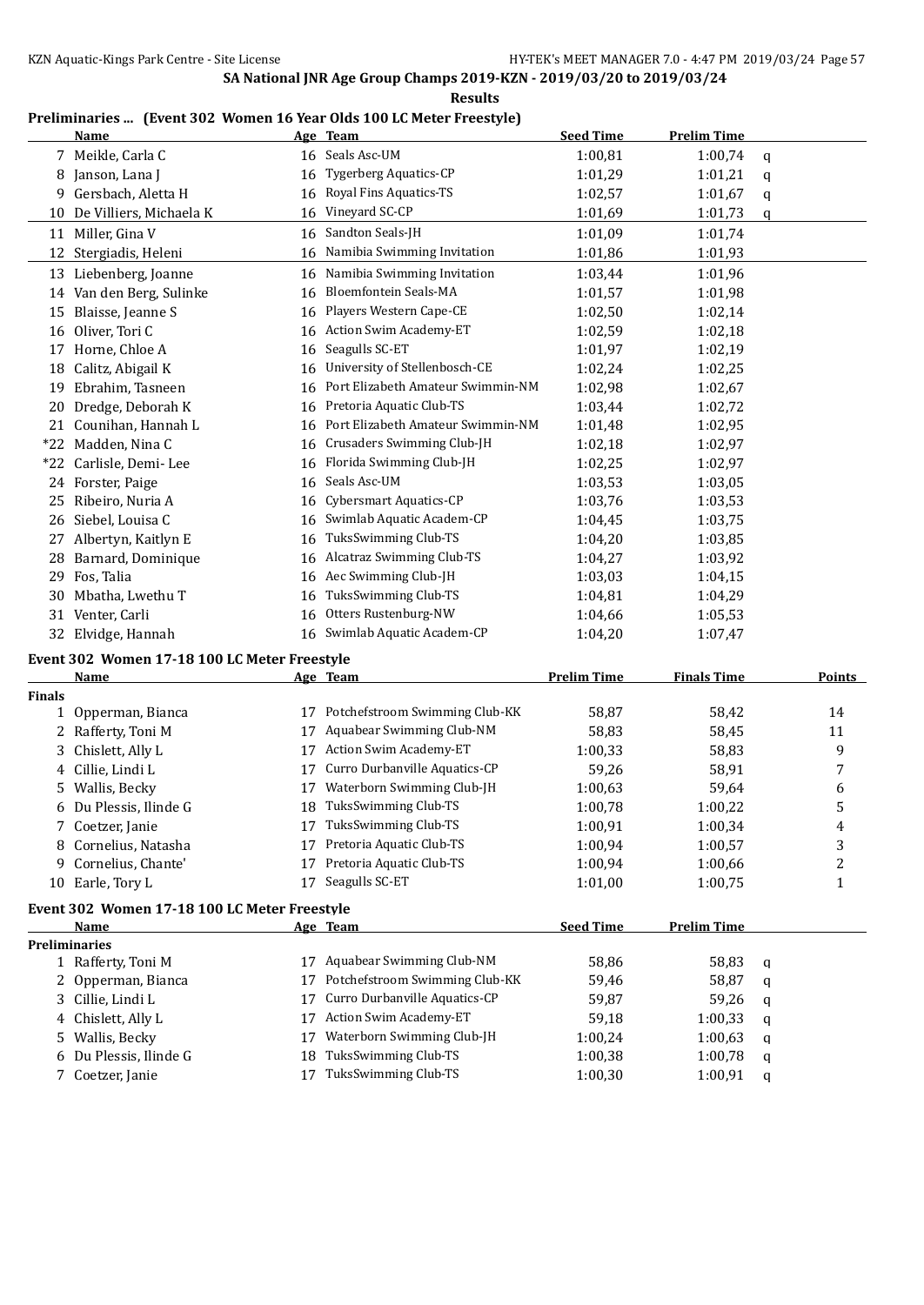## **Preliminaries ... (Event 302 Women 17-18 100 LC Meter Freestyle)**

|                                                                                      | <b>Name</b>                                         |    | Age Team                            | <b>Seed Time</b> | <b>Prelim Time</b> |    |  |
|--------------------------------------------------------------------------------------|-----------------------------------------------------|----|-------------------------------------|------------------|--------------------|----|--|
| *8                                                                                   | Cornelius, Natasha                                  |    | 17 Pretoria Aquatic Club-TS         | 59,91            | 1:00,94            | q  |  |
| *8                                                                                   | Cornelius, Chante'                                  | 17 | Pretoria Aquatic Club-TS            | 1:01,04          | 1:00,94            | q  |  |
| 10                                                                                   | Earle, Tory L                                       | 17 | Seagulls SC-ET                      | 1:01,49          | 1:01,00            | q  |  |
| 11                                                                                   | Terblanche, Meralda E                               | 17 | Ultimate Swim Club-BU               | 1:00,46          | 1:01,09            |    |  |
|                                                                                      | 12 Hurndall, Shana C                                | 17 | Seagulls SC-ET                      | 59,88            | 1:01,18            |    |  |
|                                                                                      | *13 Dateline, Chenay E                              | 17 | Waterborn Swimming Club-JH          | 1:02,30          | 1:01,30            |    |  |
|                                                                                      | *13 O'Rourke, Amy E                                 | 17 | Florida Swimming Club-JH            | 1:01,35          | 1:01,30            |    |  |
|                                                                                      | *15 Pietersen, Connie I                             | 17 | <b>Infinity Swimming Academy-NM</b> | 1:01,47          | 1:01,40            |    |  |
|                                                                                      | *15 Antonopoulos, Carli T                           | 18 | <b>Tygerberg Aquatics-CP</b>        | 1:02,08          | 1:01,40            |    |  |
| 17                                                                                   | Segurola, Nora                                      | 17 | Waterborn Swimming Club-JH          | 1:02,19          | 1:01,48            |    |  |
|                                                                                      | 18 Straw, Samantha                                  | 17 | Bloemfontein Seals-MA               | 1:01,19          | 1:01,57            |    |  |
| 19                                                                                   | Tully, Megan                                        | 17 | Seagulls SC-ET                      | 1:01,86          | 1:01,60            |    |  |
|                                                                                      | 20 Van Voorst, Georgia                              | 17 | Seagulls SC-ET                      | 1:01,60          | 1:01,61            |    |  |
| 21                                                                                   | Enslin, Alicia                                      | 18 | TuksSwimming Club-TS                | 1:03,22          | 1:01,81            |    |  |
| 22                                                                                   | Solkow, Daniella M                                  | 17 | Vineyard SC-CP                      | 1:01,25          | 1:01,84            |    |  |
| 23                                                                                   | Tully, Olivia                                       | 17 | Seagulls SC-ET                      | 1:03,29          | 1:01,90            |    |  |
|                                                                                      | 24 McConnachie, Amber L                             | 17 | Aquanova Aquatic Club-BU            | 1:02,14          | 1:01,92            |    |  |
|                                                                                      | 25 Neser, Jade L                                    | 18 | Waterborn Swimming Club-JH          | 57,91            | 1:01,96            |    |  |
|                                                                                      | 26 Crous, Sharon                                    | 17 | Ushaka Swimming Club-UH             | 1:02,72          | 1:02,02            |    |  |
| 27                                                                                   | Coetzé, Jana E                                      | 18 | Otters Rustenburg-NW                | 1:02,76          | 1:02,20            |    |  |
| 28                                                                                   | Mjimba, Nomvula B                                   | 17 | Seals Asc-UM                        | 1:02,63          | 1:02,22            |    |  |
| 29                                                                                   | Nortje, Marine E                                    | 18 | Seagulls SC-ET                      | 59,98            | 1:02,23            |    |  |
| 30                                                                                   | Tully, Jemma                                        | 17 | Seagulls SC-ET                      | 1:01,37          | 1:02,24            |    |  |
|                                                                                      | 31 Vermaak, Kara                                    | 17 | TuksSwimming Club-TS                | 1:03,48          | 1:02,57            |    |  |
|                                                                                      | 32 Schoeman, Savannah                               | 17 | TuksSwimming Club-TS                | 1:02,58          | 1:02,59            |    |  |
| 33                                                                                   | Green, Ashleigh M                                   | 18 | Seals Asc-UM                        | 1:01,85          | 1:02,67            |    |  |
| 34                                                                                   | Tarr, Emma                                          | 17 | Waterborn Swimming Club-JH          | 1:01,29          | 1:02,73            |    |  |
| 35                                                                                   | Van Biljon, Rachel-Ann                              | 17 | TuksSwimming Club-TS                | 1:02,19          | 1:02,80            |    |  |
|                                                                                      | 36 Rolfe, Jordan-Jenna                              | 17 | Waterborn Swimming Club-JH          | 1:02,80          | 1:02,91            |    |  |
| 37                                                                                   | Carollissen, Joey                                   | 17 | University of Stellenbosch-CE       | 1:02,51          | 1:03,00            |    |  |
| 38                                                                                   | Grobler, Karla                                      | 17 | TuksSwimming Club-TS                | 1:03,81          | 1:03,08            |    |  |
| 39                                                                                   | Velde, Chloe J                                      | 18 | Ultimate Swim Club-BU               | 1:03,42          | 1:03,18            |    |  |
| 40                                                                                   | Royden-Turner, Cath C                               | 18 | Seals Asc-UM                        | 1:01,34          | 1:03,20            |    |  |
|                                                                                      | 41 Burnett, Katie A                                 | 17 | Penguins Swimming Club-UM           | 1:01,81          | 1:03,56            |    |  |
|                                                                                      | 42 Haler, Georgina L                                | 17 | Waterborn Swimming Club-JH          | 1:05,01          | 1:03,87            |    |  |
|                                                                                      | 43 Hartzenberg, Erin R                              |    | 17 Tygerberg Aquatics-CP            | 1:02,36          | 1:04,04            |    |  |
|                                                                                      | 44 Barnes, Kiara                                    |    | 18 Tygerberg Aquatics-CP            | 1:04,50          | 1:04,08            |    |  |
|                                                                                      | 45 Miller, Jade T                                   | 18 | University of Stellenbosch-CE       | 1:02,38          | 1:04,09            |    |  |
|                                                                                      | 46 Van As, Jessica                                  | 17 | Waterborn Swimming Club-JH          | 1:04,41          | 1:04,32            |    |  |
|                                                                                      | 47 Roelofsz, Holly J                                | 17 | Mandeville Dolphins-JH              | 1:04,21          | 1:04,33            |    |  |
| 48                                                                                   | Kayser, Carlah D                                    | 17 | Curro Durbanville Aquatics-CP       | 1:03,85          | 1:04,42            |    |  |
| 49                                                                                   | Groves, Lael H                                      | 17 | Seals Asc-UM                        | 1:05,84          | 1:04,81            |    |  |
| 50                                                                                   | Esterhuizen, Erika                                  | 18 | Westville Swimming Club-ET          | 1:03,98          | 1:05,02            |    |  |
| 51                                                                                   | De Beer, Nicole R                                   | 17 | Benoni Swimming Club-EK             | 1:06,11          | 1:06,13            |    |  |
|                                                                                      | 52 Turner, Georgy A                                 | 18 | Mandeville Dolphins-JH              | 1:06,01          | 1:06,74            |    |  |
|                                                                                      | 53 Correia, Raquel L                                | 18 | Crusaders Swimming Club-JH          | 1:06,61          | 1:07,02            |    |  |
|                                                                                      | Event 303 Boys 12 & Under 100 LC Meter Breaststroke |    |                                     |                  |                    |    |  |
| Age Team<br><b>Prelim Time</b><br><b>Finals Time</b><br><b>Points</b><br><u>Name</u> |                                                     |    |                                     |                  |                    |    |  |
| <b>Finals</b>                                                                        |                                                     |    |                                     |                  |                    |    |  |
|                                                                                      | 1 Sivai, Jayden M                                   |    | 12 Aquanova Aquatic Club-BU         | 1:18,14          | 1:16,42            | 14 |  |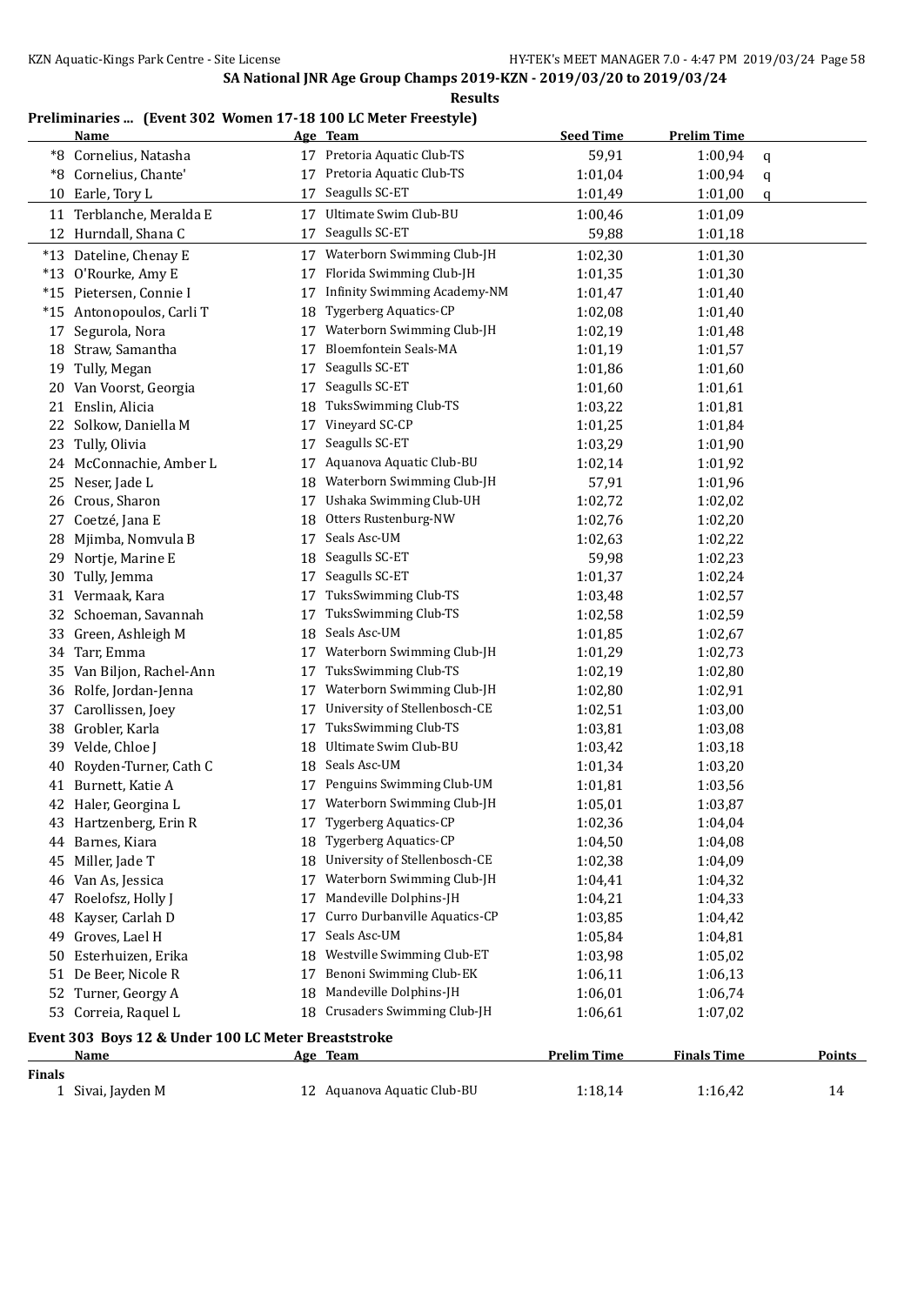### **Finals ... (Event 303 Boys 12 & Under 100 LC Meter Breaststroke)**

|                | Name                                                  |    | Age Team                           | <b>Prelim Time</b> | <b>Finals Time</b> |   | Points           |
|----------------|-------------------------------------------------------|----|------------------------------------|--------------------|--------------------|---|------------------|
|                | 2 Vd Heever, Andrè P                                  |    | 12 TuksSwimming Club-TS            | 1:18,81            | 1:16,68            |   | 11               |
|                | 3 Malan, Johan S                                      | 12 | Curro Durbanville Aquatics-CP      | 1:18,79            | 1:17,61            |   | 9                |
| 4              | Reinders, Connor                                      | 12 | Bloemfontein Otters-MA             | 1:20,78            | 1:19,37            |   | 7                |
| 5              | Britz, Carlo                                          | 12 | Port Elizabeth Amateur Swimmin-NM  | 1:21,67            | 1:21,03            |   | 6                |
| *6             | Torricelli, Gianluca F                                | 12 | Waterborn Swimming Club-JH         | 1:23,84            | 1:21,22            |   | 4.50             |
| *6             | Du Toit, Michal D                                     | 12 | TuksSwimming Club-TS               | 1:21,08            | 1:21,22            |   | 4.50             |
| 8              | Allen, Matthew M                                      | 12 | Aces Swimming Club-ET              | 1:23,86            | 1:23,04            |   | 3                |
| 9              | Ellis, Quinn                                          | 12 | Namibia Swimming Invitation        | 1:24,03            | 1:23,58            |   | $\overline{c}$   |
|                | 10 Brice, Canaan J                                    |    | 12 Bloemfontein Seals-MA           | 1:24,06            | 1:25,38            |   | $\mathbf{1}$     |
|                | Event 303 Boys 12 & Under 100 LC Meter Breaststroke   |    |                                    |                    |                    |   |                  |
|                | Name                                                  |    | Age Team                           | <b>Seed Time</b>   | <b>Prelim Time</b> |   |                  |
|                | <b>Preliminaries</b>                                  |    |                                    |                    |                    |   |                  |
|                | 1 Sivai, Jayden M                                     |    | 12 Aquanova Aquatic Club-BU        | 1:20,32            | 1:18,14            | q |                  |
|                | 2 Malan, Johan S                                      | 12 | Curro Durbanville Aquatics-CP      | 1:20,19            | 1:18,79            | q |                  |
|                | 3 Vd Heever, Andrè P                                  | 12 | TuksSwimming Club-TS               | 1:22,63            | 1:18,81            | q |                  |
| 4              | Reinders, Connor                                      | 12 | Bloemfontein Otters-MA             | 1:20,68            | 1:20,78            | q |                  |
| 5              | Du Toit, Michal D                                     | 12 | TuksSwimming Club-TS               | 1:22,46            | 1:21,08            | q |                  |
| 6              | Britz, Carlo                                          | 12 | Port Elizabeth Amateur Swimmin-NM  | 1:22,67            | 1:21,67            | q |                  |
| 7              | Torricelli, Gianluca F                                | 12 | Waterborn Swimming Club-JH         | 1:27,03            | 1:23,84            | q |                  |
| 8              | Allen, Matthew M                                      | 12 | Aces Swimming Club-ET              | 1:26,93            | 1:23,86            | q |                  |
| 9              | Ellis, Quinn                                          | 12 | Namibia Swimming Invitation        | 1:24,63            | 1:24,03            | q |                  |
|                | 10 Brice, Canaan J                                    | 12 | <b>Bloemfontein Seals-MA</b>       | 1:25,84            | 1:24,06            | q |                  |
| 11             | Dupont, Logan M                                       |    | 12 Vineyard SC-CP                  | 1:24,57            | 1:24,28            |   |                  |
|                |                                                       |    | 12 Seagulls SC-ET                  |                    |                    |   |                  |
|                | 12 Kinsey, Callyn L                                   |    |                                    | 1:22,69            | 1:24,56            |   |                  |
|                | 13 Vd Merwe, Michael D                                | 12 | Quick Silver Swimming Academy-CP   | 1:26,13            | 1:24,75            |   |                  |
|                | 14 McWilliam, Benn D                                  | 12 | Camps Bay Swimmng Club-CP          | 1:27,42            | 1:25,88            |   |                  |
|                | 15 Findlay, MJ J                                      | 12 | TuksSwimming Club-TS               | 1:28,49            | 1:26,27            |   |                  |
|                | 16 Nel, Aiden                                         | 12 | Potchefstroom Swimming Club-KK     | 1:28,35            | 1:26,29            |   |                  |
|                | 17 Lee, Ho Won                                        | 11 | Vineyard SC-CP                     | 1:24,73            | 1:26,67            |   |                  |
|                | 18 Kgomogadio, Yande Y                                | 12 | TuksSwimming Club-TS               | 1:24,06            | 1:26,73            |   |                  |
|                | 19 Van Zyl, Rossouw                                   | 12 | Cybersmart Aquatics-CP             | 1:29,13            | 1:29,16            |   |                  |
|                | 20 Jones, Brogan M                                    | 11 | Benoni Swimming Club-EK            | 1:31,82            | 1:30,08            |   |                  |
|                | 21 Kruger, Nicholas L                                 | 12 | Seals Asc-UM                       | 1:27,00            | 1:31,84            |   |                  |
|                | 22 Adams, David B                                     |    | 11 Flamingo Aquatic Academy-FB     | 1:30,48            | 1:32,90            |   |                  |
|                | Event 303 Boys 13 Year Olds 100 LC Meter Breaststroke |    |                                    |                    |                    |   |                  |
|                | <b>Name</b>                                           |    | Age Team                           | <b>Prelim Time</b> | <b>Finals Time</b> |   | <b>Points</b>    |
| <b>Finals</b>  |                                                       |    |                                    |                    |                    |   |                  |
|                | 1 Keylock, Kian C                                     | 13 | <b>Boksburg Aquatics Saints-EK</b> | 1:08,74            | 1:07,83            |   | 14               |
|                | 2 Covill, Josh                                        | 13 | Zimbabwe Swimming Federation       | 1:14,86            | 1:11,42            |   | 11               |
| 3              | Van Rensburg, Sebastian                               | 13 | TuksSwimming Club-TS               | 1:13,25            | 1:13,30            |   | 9                |
| 4              | Lobo, Caio                                            | 13 | Clube Naval de Maputo              | 1:14,88            | 1:13,63            |   | 7                |
| 5              | Paterson, Ross C                                      | 13 | Action Swim Academy-ET             | 1:14,64            | 1:14,21            |   | 6                |
| 6              | Truter, Tom N                                         | 13 | Penguins Swimming Club-UM          | 1:15,91            | 1:15,36            |   | 5                |
| $\overline{7}$ | Bartleman, Ewald W                                    | 13 | Potchefstroom Swimming Club-KK     | 1:17,17            | 1:16,07            |   | 4                |
| 8              | De Guzman, Risha                                      | 13 | <b>Braeburn Swimming Club</b>      | 1:16,85            | 1:16,82            |   | 3                |
| 9              | Grobler, Benke                                        | 13 | Cybersmart Aquatics-CP             | 1:17,10            | 1:16,84            |   | $\boldsymbol{2}$ |
|                | 10 Louw, Ruan                                         | 13 | <b>Bull Sharks-MA</b>              | 1:16,92            | 1:16,92            |   | $\mathbf{1}$     |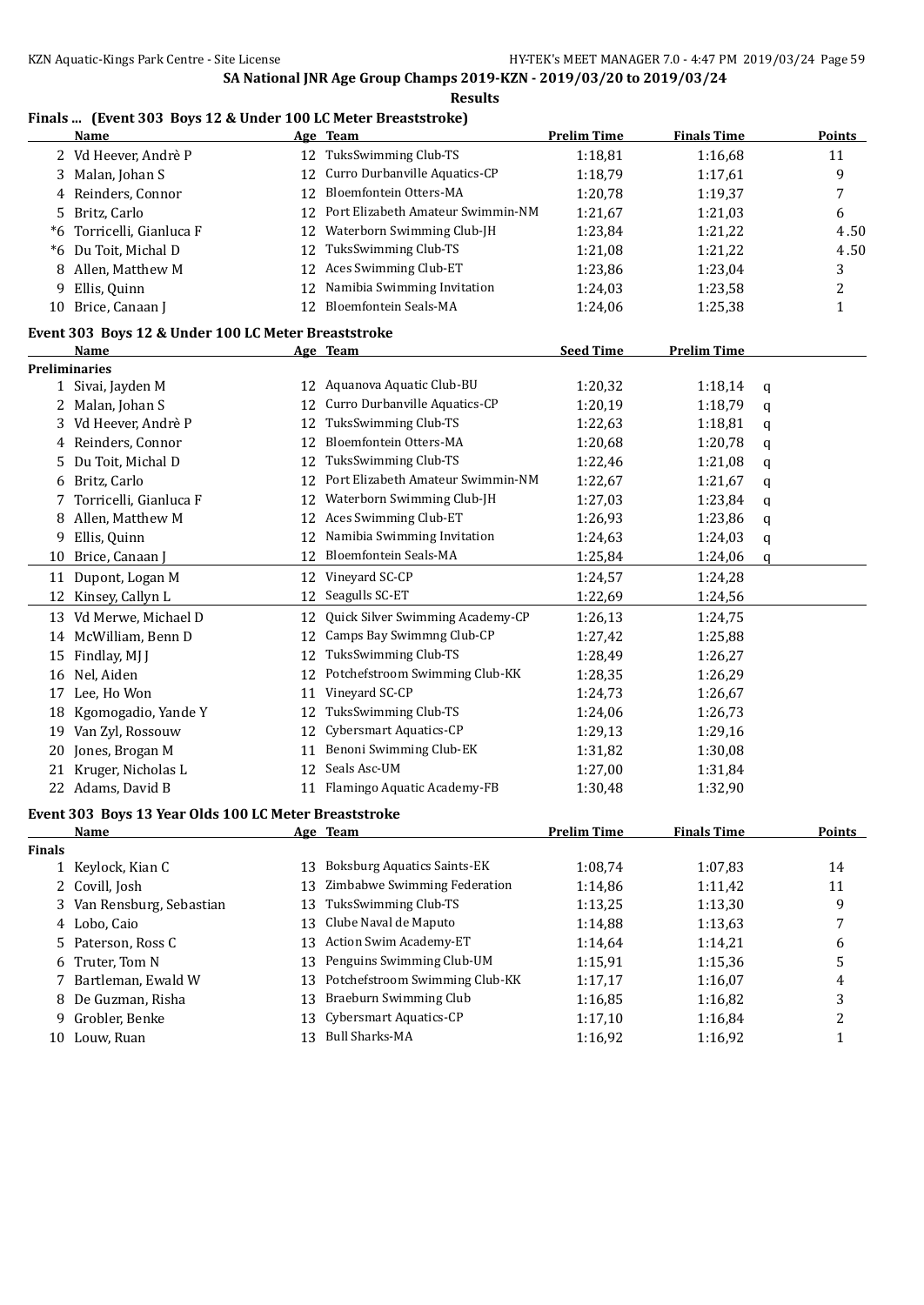#### **Event 303 Boys 13 Year Olds 100 LC Meter Breaststroke**

|                      | Name                                                  |    | Age Team                           | <b>Seed Time</b>   | <b>Prelim Time</b> |               |
|----------------------|-------------------------------------------------------|----|------------------------------------|--------------------|--------------------|---------------|
| <b>Preliminaries</b> |                                                       |    |                                    |                    |                    |               |
|                      | 1 Keylock, Kian C                                     | 13 | <b>Boksburg Aquatics Saints-EK</b> | 1:09,88            | 1:08,74            | q             |
|                      | 2 Van Rensburg, Sebastian                             | 13 | TuksSwimming Club-TS               | 1:13,91            | 1:13,25            | q             |
| 3                    | Paterson, Ross C                                      | 13 | Action Swim Academy-ET             | 1:14,73            | 1:14,64            | q             |
| 4                    | Covill, Josh                                          | 13 | Zimbabwe Swimming Federation       | 1:14,45            | 1:14,86            | q             |
| 5.                   | Lobo, Caio                                            | 13 | Clube Naval de Maputo              | 1:15,69            | 1:14,88            | q             |
| 6                    | Truter, Tom N                                         | 13 | Penguins Swimming Club-UM          | 1:16,00            | 1:15,91            | q             |
| 7                    | De Guzman, Risha                                      | 13 | <b>Braeburn Swimming Club</b>      | 1:17,22            | 1:16,85            | q             |
| 8                    | Louw, Ruan                                            | 13 | <b>Bull Sharks-MA</b>              | 1:19,16            | 1:16,92            | q             |
|                      | 9 Grobler, Benke                                      | 13 | Cybersmart Aquatics-CP             | 1:17,42            | 1:17,10            | q             |
|                      | 10 Bartleman, Ewald W                                 | 13 | Potchefstroom Swimming Club-KK     | 1:20,99            | 1:17,17            | q             |
|                      | 11 Steyn, Stefan A                                    |    | 13 Fish Eagle Aquatics-ED          | 1:17,27            | 1:17,52            |               |
|                      | 12 Le Roux, Ruan H                                    | 13 | Infinity Swimming Academy-NM       | 1:15,86            | 1:17,65            |               |
|                      | 13 Wallace, Garron L                                  | 13 | Electric Eels Swimming Club-JH     | 1:19,59            | 1:17,76            |               |
|                      | 14 Wood, Nico M                                       | 13 | Action Swim Academy-ET             | 1:23,16            | 1:18,26            |               |
|                      | 15 Huang, Eric                                        | 13 | Mandeville Dolphins-JH             | 1:19,75            | 1:18,43            |               |
|                      | 16 Waters, Zack L                                     | 13 | Swimlab Aquatic Academ-CP          | 1:21,59            | 1:18,53            |               |
| 17                   | Smit, Byron G                                         | 13 | Dynamo Aquatics Eku-EK             | 1:20,57            | 1:18,84            |               |
| 18                   | Cossa, Mario                                          | 13 | Clube Naval de Maputo              | 1:19,08            | 1:18,86            |               |
|                      | 19 Nkunzi, Awande                                     | 13 | Seagulls SC-ET                     | 1:18,40            | 1:19,28            |               |
| 20                   | Shoshore, Rangi S                                     | 13 | Crusaders Swimming Club-JH         | 1:18,87            | 1:19,66            |               |
|                      | 21 Rebelo, Ricardo                                    | 13 | TuksSwimming Club-TS               | 1:22,23            | 1:23,05            |               |
|                      | 22 Grobler, Zak H                                     | 13 | Soul Swimming Club-EK              | 1:22,87            | 1:23,20            |               |
|                      | 23 De Clerck, Dean                                    | 13 | Players Swimming Club-TS           | 1:22,39            | 1:24,54            |               |
|                      | 24 Smithers, Lukas N                                  | 13 | Aquazone Swim Club-ET              | 1:21,90            | 1:25,23            |               |
|                      | 25 Eaton, Jarden D                                    | 13 | Crusaders Swimming Club-JH         | 1:24,19            | 1:26,49            |               |
|                      | 26 Caldwell, Matt D                                   | 13 | Dragons Swimming Club-JH           | 1:30,18            | 1:28,13            |               |
|                      | --- Rolfe, Jethro                                     | 13 | Blue Ocean Aquatics-UG             | 1:18,58            | DQ                 |               |
|                      | Event 303 Boys 14 Year Olds 100 LC Meter Breaststroke |    |                                    |                    |                    |               |
|                      | <b>Name</b>                                           |    | Age Team                           | <b>Prelim Time</b> | <b>Finals Time</b> | <b>Points</b> |
| <b>Finals</b>        |                                                       |    |                                    |                    |                    |               |
|                      | 1 Coetzé, Pieter T                                    |    | 14 Otters Rustenburg-NW            | 1:10,97            | 1:08,11            | 14            |
|                      | 2 Aromin, Ozzy L                                      |    | 14 Action Swim Academy-ET          | 1:09,61            | 1:08,56            | 11            |
|                      | 3 Werrett, Cory                                       |    | 14 Zimbabwe Swimming Federation    | 1:11,23            | 1:09,22            | 9             |
|                      | 4 Louw, Andro                                         |    | 14 Bull Sharks-MA                  | 1:12,90            | 1:10,99            | 7             |
|                      | 5 Zasas, Ryan                                         |    | 14 Waterborn Swimming Club-JH      | 1:13,72            | 1:11,54            | 6             |
|                      | 6 Roos, Willem W                                      |    | 14 TuksSwimming Club-TS            | 1:14,22            | 1:12,33            | 5             |
|                      | 7 Denyer, Jordan T                                    |    | 14 Infinity Swimming Academy-NM    | 1:14,23            | 1:12,35            | 4             |
| 8                    | Elstadt, Luard                                        |    | 14 Fish Eagle Aquatics-ED          | 1:12,95            | 1:12,48            | 3             |
| 9.                   | Clark, Keenan                                         |    | 14 TuksSwimming Club-TS            | 1:13,81            | 1:12,68            | 2             |
|                      | 10 Nel, Markus A                                      |    | 14 TuksSwimming Club-TS            | 1:13,87            | 1:15,74            | $\mathbf{1}$  |
|                      | Event 202 Pove 14 Vear Olde 100 LC Motor Preastetrake |    |                                    |                    |                    |               |

#### **Event 303 Boys 14 Year Olds 100 LC Meter Breaststroke Age Team Seed Time Prelim Time**

| Preliminaries      |  |                                 |         |             |          |  |  |  |  |
|--------------------|--|---------------------------------|---------|-------------|----------|--|--|--|--|
| 1 Aromin, Ozzy L   |  | 14 Action Swim Academy-ET       | 1:09.42 | $1:09.61$ q |          |  |  |  |  |
| 2 Coetzé, Pieter T |  | 14 Otters Rustenburg-NW         | 1:10.66 | 1:10.97     | a        |  |  |  |  |
| 3 Werrett, Cory    |  | 14 Zimbabwe Swimming Federation | 1:09.93 | 1:11,23     | - a      |  |  |  |  |
| 4 Louw, Andro      |  | 14 Bull Sharks-MA               | 1:13.45 | 1:12.90     | <b>a</b> |  |  |  |  |
| 5 Elstadt, Luard   |  | 14 Fish Eagle Aquatics-ED       | 1:09.86 | 1:12,95     | - a      |  |  |  |  |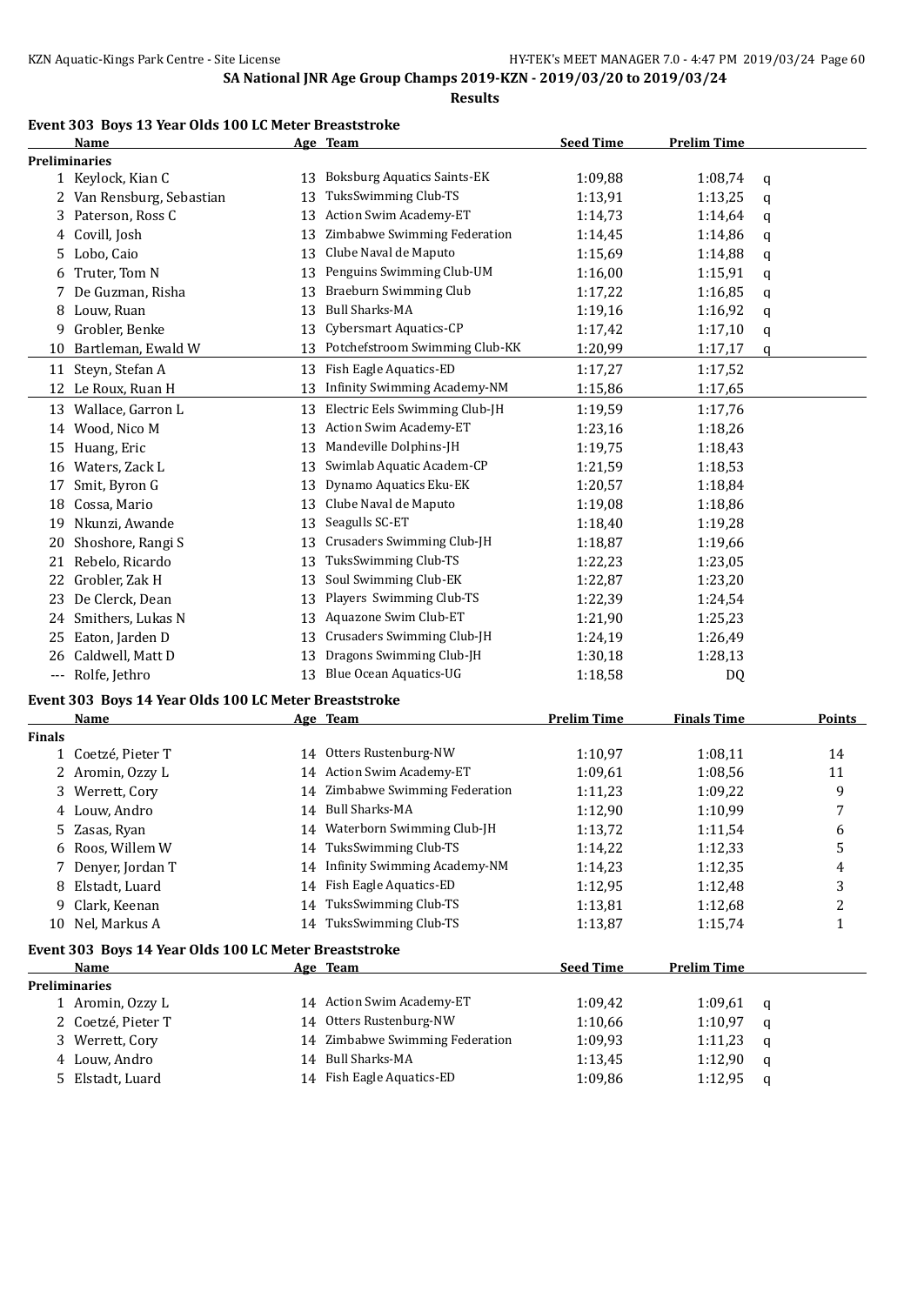**Results**

#### **Preliminaries ... (Event 303 Boys 14 Year Olds 100 LC Meter Breaststroke)**

|              | <b>Name</b>                                          |    | Age Team                            | <b>Seed Time</b>   | <b>Prelim Time</b> |   |                         |
|--------------|------------------------------------------------------|----|-------------------------------------|--------------------|--------------------|---|-------------------------|
|              | 6 Zasas, Ryan                                        | 14 | Waterborn Swimming Club-JH          | 1:13,39            | 1:13,72            | q |                         |
| 7            | Clark, Keenan                                        | 14 | TuksSwimming Club-TS                | 1:14,73            | 1:13,81            | q |                         |
|              | Nel, Markus A                                        | 14 | TuksSwimming Club-TS                | 1:14,36            | 1:13,87            | q |                         |
| 9            | Burger, Mikah K                                      | 14 | Namibia Swimming Invitation         | 1:12,40            | 1:14,04            | q |                         |
| 10           | Roos, Willem W                                       | 14 | TuksSwimming Club-TS                | 1:13,00            | 1:14,22            | q |                         |
| 11           | Denyer, Jordan T                                     |    | 14 Infinity Swimming Academy-NM     | 1:10,55            | 1:14,23            |   |                         |
| 12           | Baker, Daniel E                                      | 14 | Benoni Swimming Club-EK             | 1:13,50            | 1:14,57            |   |                         |
|              | 13 Haswell, Joshua D                                 | 14 | <b>Action Swim Academy-ET</b>       | 1:14,39            | 1:15,58            |   |                         |
|              | 14 Du Preez, Edrich                                  | 14 | Linrand Swimming Club-JH            | 1:16,13            | 1:15,67            |   |                         |
|              | 15 McLeary, James H                                  | 14 | <b>Champion Swimming Club-TS</b>    | 1:15,61            | 1:16,97            |   |                         |
|              | 16 Den Haan, Adriaan                                 | 14 | Quick Silver Swimming Academy-CP    | 1:18,37            | 1:17,14            |   |                         |
|              | 17 Govender, Craydon C                               | 14 | North Durban Swim Academy-ET        | 1:15,27            | 1:17,31            |   |                         |
|              | 18 Villet, Tommy H                                   | 14 | Flamingo Aquatic Academy-FB         | 1:16,98            | 1:17,58            |   |                         |
|              | 19 Maharaj, Yasheer                                  | 14 | Bayview Swimming Club-ET            | 1:19,79            | 1:17,85            |   |                         |
| 20           | Scheepers, Miguel                                    | 14 | Beavers Swim Club-ET                | 1:15,53            | 1:19,15            |   |                         |
| 21           | Braithwaite, Gregory D                               | 14 | Penguins Swimming Club-UM           | 1:15,68            | 1:19,51            |   |                         |
| 22           | Smal, Lucques                                        | 14 | Titans Aquatics Vanderbijlark-SD    | 1:17,30            | 1:19,57            |   |                         |
|              | 23 van Zyl, Stephan J                                | 14 | Upington Swemklub-ZM                | 1:20,28            | 1:23,27            |   |                         |
|              | Event 303 Men 15 Year Olds 100 LC Meter Breaststroke |    |                                     |                    |                    |   |                         |
|              | Name                                                 |    | Age Team                            | <b>Prelim Time</b> | <b>Finals Time</b> |   | <b>Points</b>           |
| Finals       |                                                      |    |                                     |                    |                    |   |                         |
| $\mathbf{1}$ | Sates, Matthew E                                     | 15 | Seals Asc-UM                        | 1:06,85            | 1:04,78            |   | 14                      |
| 2            | Staines, Jaiden                                      | 15 | <b>Boksburg Aquatics Saints-EK</b>  | 1:08,03            | 1:06,30            |   | 11                      |
| 3            | Randle, Matthew J                                    | 15 | TuksSwimming Club-TS                | 1:06,77            | 1:07,48            |   | 9                       |
| 4            | Truter, Petrus C                                     | 15 | University of Stellenbosch-CE       | 1:09,85            | 1:09,09            |   | 7                       |
| 5            | Heslop, Jonathan V                                   | 15 | TuksSwimming Club-TS                | 1:09,88            | 1:09,57            |   | 6                       |
| 6            | White, Kyle                                          | 15 | <b>Infinity Swimming Academy-NM</b> | 1:12,08            | 1:10,16            |   | 5                       |
| 7            | Snyman, Conrad                                       | 15 | TuksSwimming Club-TS                | 1:10,40            | 1:10,33            |   | 4                       |
| 8            | Lange, Oliva N                                       | 15 | Aquabear Swimming Club-NM           | 1:11,65            | 1:10,49            |   | 3                       |
| 9            | Santos, Fabio A                                      | 15 | Bloemfontein Otters-MA              | 1:11,63            | 1:10,61            |   | $\overline{\mathbf{c}}$ |
|              | 10 Lombard, Rian A                                   | 15 | <b>Welkom Aquatics-FD</b>           | 1:11,51            | 1:11,70            |   | $\mathbf{1}$            |
|              | Event 303 Men 15 Year Olds 100 LC Meter Breaststroke |    |                                     |                    |                    |   |                         |
|              | <b>Name</b>                                          |    | Age Team                            | <b>Seed Time</b>   | <b>Prelim Time</b> |   |                         |
|              | <b>Preliminaries</b>                                 |    |                                     |                    |                    |   |                         |
|              | 1 Randle, Matthew J                                  |    | 15 TuksSwimming Club-TS             | 1:07,08            | 1:06,77            | q |                         |
| 2            | Sates, Matthew E                                     | 15 | Seals Asc-UM                        | 1:05,36            | 1:06,85            | q |                         |
| 3            | Staines, Jaiden                                      | 15 | <b>Boksburg Aquatics Saints-EK</b>  | 1:07,46            | 1:08,03            | q |                         |
| 4            | Holtzhausen, Luca D                                  | 15 | Seagulls SC-ET                      | 1:04,59            | 1:09,76            | q |                         |
| 5            | Truter, Petrus C                                     | 15 | University of Stellenbosch-CE       | 1:12,50            | 1:09,85            | q |                         |
| 6            | Heslop, Jonathan V                                   | 15 | TuksSwimming Club-TS                | 1:11,38            | 1:09,88            | q |                         |
| 7            | Snyman, Conrad                                       | 15 | TuksSwimming Club-TS                | 1:11,18            | 1:10,40            | q |                         |
| 8            | Lombard, Rian A                                      | 15 | Welkom Aquatics-FD                  | 1:10,90            | 1:11,51            | q |                         |
| 9            | Santos, Fabio A                                      | 15 | Bloemfontein Otters-MA              | 1:10,72            | 1:11,63            | q |                         |
| 10           | Lange, Oliva N                                       | 15 | Aquabear Swimming Club-NM           | 1:11,17            | 1:11,65            | q |                         |
| 11           | White, Kyle                                          | 15 | <b>Infinity Swimming Academy-NM</b> | 1:11,51            | 1:12,08            |   |                         |
| 12           | Tarr, Aaron                                          | 15 | Westville Swimming Club-ET          | 1:12,07            | 1:12,50            |   |                         |
| 13           | Lawrence, Matthew                                    | 15 | Clube Naval de Maputo               | 1:08,38            | 1:13,61            |   |                         |
| 14           | Michaelides, Sebastien T                             | 15 | TuksSwimming Club-TS                | 1:13,89            | 1:13,81            |   |                         |
| 15           | Singh, Shiragh R                                     | 15 | Westville Swimming Club-ET          | 1:12,35            | 1:14,09            |   |                         |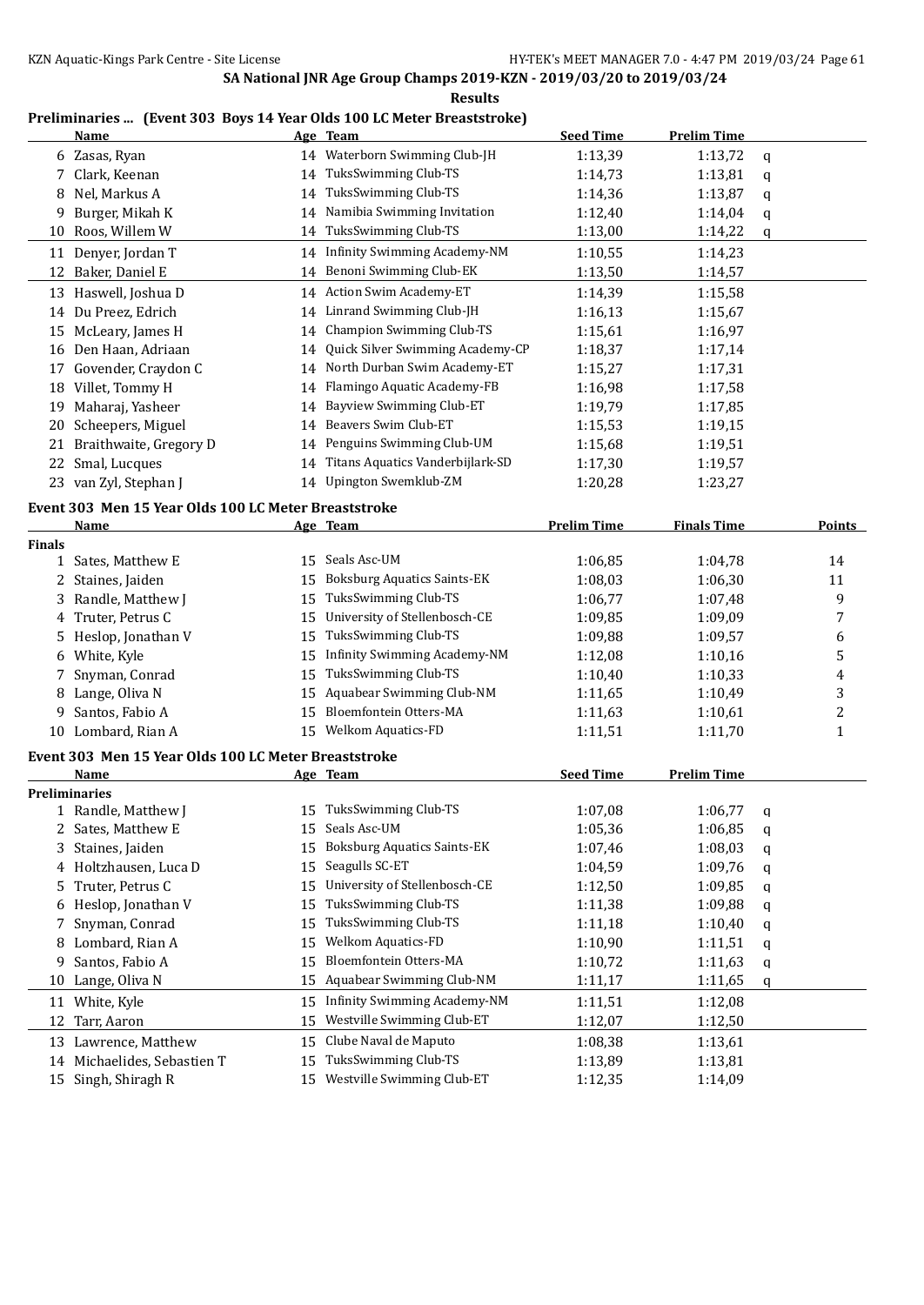**Results**

|               |                                                      |    | Preliminaries  (Event 303 Men 15 Year Olds 100 LC Meter Breaststroke) |                    |                    |                |
|---------------|------------------------------------------------------|----|-----------------------------------------------------------------------|--------------------|--------------------|----------------|
|               | <u>Name</u>                                          |    | Age Team                                                              | <b>Seed Time</b>   | <b>Prelim Time</b> |                |
|               | 16 Smith, James A                                    |    | 15 TuksSwimming Club-TS                                               | 1:13,18            | 1:14,25            |                |
|               | 17 Lewis, Ethan E                                    | 15 | Old Edwardians Swimming Club-JH                                       | 1:13,77            | 1:16,35            |                |
|               | 18 Bender, Ethan                                     | 15 | Ushaka Swimming Club-UH                                               | 1:14,72            | 1:16,84            |                |
| 19            | Kinsey, Conner B                                     | 15 | Seagulls SC-ET                                                        | 1:16,02            | 1:17,13            |                |
| 20            | Lea, Myles D                                         | 15 | Westville Swimming Club-ET                                            | 1:13,49            | 1:17,90            |                |
|               | 21 Kirsten, Kian E                                   |    | 15 Welkom Aquatics-FD                                                 | 1:16,64            | 1:20,52            |                |
|               | Event 303 Men 16 Year Olds 100 LC Meter Breaststroke |    |                                                                       |                    |                    |                |
|               | <b>Name</b>                                          |    | Age Team                                                              | <b>Prelim Time</b> | <b>Finals Time</b> | Points         |
| <b>Finals</b> |                                                      |    |                                                                       |                    |                    |                |
|               | 1 De Waal, Luan                                      | 16 | Bloemfontein Seals-MA                                                 | 1:07,13            | 1:06,27            | 14             |
|               | 2 Koekemoer, Ethan M                                 | 16 | Aquazone Swim Club-ET                                                 | 1:08,15            | 1:06,91            | 11             |
| 3             | Slabber, Luke T                                      | 16 | Vineyard SC-CP                                                        | 1:08,05            | 1:07,34            | 9              |
| 4             | Casali, Cameron J                                    | 16 | <b>Infinity Swimming Academy-NM</b>                                   | 1:09,72            | 1:08,12            | 7              |
| 5             | Smit, Wian                                           | 16 | TuksSwimming Club-TS                                                  | 1:09,42            | 1:08,34            | 6              |
|               | Terblanche, Jakobus P                                | 16 | Guppie Tigers Swimming Club-EZ                                        | 1:10,13            | 1:08,72            | 5              |
| 7             | Hanlon, Luke H                                       | 16 | Waterborn Swimming Club-JH                                            | 1:09,31            | 1:09,19            | 4              |
|               |                                                      |    | North West University Swim Clu-KK                                     |                    |                    | 3              |
| 8             | Uys, Juandré                                         | 16 |                                                                       | 1:10,07            | 1:09,59            |                |
| 9             | Klynhans, Tyron B                                    | 16 | Aquazone Swim Club-ET                                                 | 1:10,01            | 1:09,71            | $\overline{c}$ |
|               | 10 Taljaard, Jacob J                                 | 16 | Curro Durbanville Aquatics-CP                                         | 1:10,18            | 1:10,23            | $\mathbf{1}$   |
|               | Event 303 Men 16 Year Olds 100 LC Meter Breaststroke |    |                                                                       |                    |                    |                |
|               | Name                                                 |    | Age Team                                                              | <b>Seed Time</b>   | <b>Prelim Time</b> |                |
|               | <b>Preliminaries</b>                                 |    |                                                                       |                    |                    |                |
|               | 1 De Waal, Luan                                      | 16 | Bloemfontein Seals-MA                                                 | 1:06,94            | 1:07,13            | q              |
| 2             | Slabber, Luke T                                      | 16 | Vineyard SC-CP                                                        | 1:07,88            | 1:08,05            | q              |
| 3             | Koekemoer, Ethan M                                   | 16 | Aquazone Swim Club-ET                                                 | 1:06,24            | 1:08,15            | q              |
| 4             | Hanlon, Luke H                                       | 16 | Waterborn Swimming Club-JH                                            | 1:09,59            | 1:09,31            | q              |
| 5             | Smit, Wian                                           | 16 | TuksSwimming Club-TS                                                  | 1:07,39            | 1:09,42            | q              |
| 6             | Casali, Cameron J                                    | 16 | <b>Infinity Swimming Academy-NM</b>                                   | 1:09,61            | 1:09,72            | q              |
| 7             | Klynhans, Tyron B                                    | 16 | Aquazone Swim Club-ET                                                 | 1:08,68            | 1:10,01            | q              |
| 8             | Uys, Juandré                                         | 16 | North West University Swim Clu-KK                                     | 1:10,76            | 1:10,07            | q              |
| 9             | Terblanche, Jakobus P                                | 16 | Guppie Tigers Swimming Club-EZ                                        | 1:08,98            | 1:10,13            | q              |
| 10            | Taljaard, Jacob J                                    | 16 | Curro Durbanville Aquatics-CP                                         | 1:11,06            | 1:10,18            | $\mathbf q$    |
|               | 11 Mostert, Zian Z                                   | 16 | TuksSwimming Club-TS                                                  | 1:12,30            | 1:10,86            |                |
|               | 12 Fischer, Ethan                                    |    | 16 Dmss Gators Swimming Club                                          | 1:10,22            | 1:11,08            |                |
|               |                                                      |    |                                                                       |                    |                    |                |
|               | 13 Vd Merwe, Rieghardt A                             | 16 | Waterborn Swimming Club-JH                                            | 1:11,76            | 1:11,70            |                |
|               | 14 Andrew, Matthew                                   | 16 | Midwit Uniswim-NG                                                     | 1:12,09            | 1:12,22            |                |
|               | 15 Van Heerden, Chris                                | 16 | Seals Asc-UM                                                          | 1:09,84            | 1:13,07            |                |
|               | 16 Simpson, Matthew                                  | 16 | Aqua Athlete-JH                                                       | 1:15,87            | 1:13,63            |                |
| 17            | Pretorius, Willem                                    | 16 | Bloemfontein Otters-MA                                                | 1:12,40            | 1:14,51            |                |
|               | 18 Smith, Mathew T                                   | 16 | Westville Swimming Club-ET                                            | 1:16,56            | 1:15,65            |                |
|               | Event 303 Men 17-18 100 LC Meter Breaststroke        |    |                                                                       |                    |                    |                |
|               | <u>Name</u>                                          |    | <u>Age Team</u>                                                       | <b>Prelim Time</b> | <b>Finals Time</b> | <b>Points</b>  |
| <b>Finals</b> |                                                      |    |                                                                       |                    |                    |                |
|               | 1 Deans, Michael B                                   | 17 | Waterborn Swimming Club-JH                                            | 1:05,16            | 1:04,49            | 14             |
| 2             | Hamilton, Joshua                                     | 17 | Bloemfontein Seals-MA                                                 | 1:05,89            | 1:05,21            | 11             |
| 3             | Wantenaar, Ronan Z                                   | 18 | Namibia Swimming Invitation                                           | 1:06,07            | 1:05,23            | 9              |
| 4             | Seyffert, JP P                                       | 17 | Bloemfontein Seals-MA                                                 | 1:06,63            | 1:06,02            | 7              |
| 5             | Royle, Jordan R                                      | 18 | Infinity Swimming Academy-NM                                          | 1:06,63            | 1:06,36            | 6              |
|               | 6 Bridger, Jon                                       | 18 | Seagulls SC-ET                                                        | 1:07,89            | 1:07,54            | 5              |
|               |                                                      |    |                                                                       |                    |                    |                |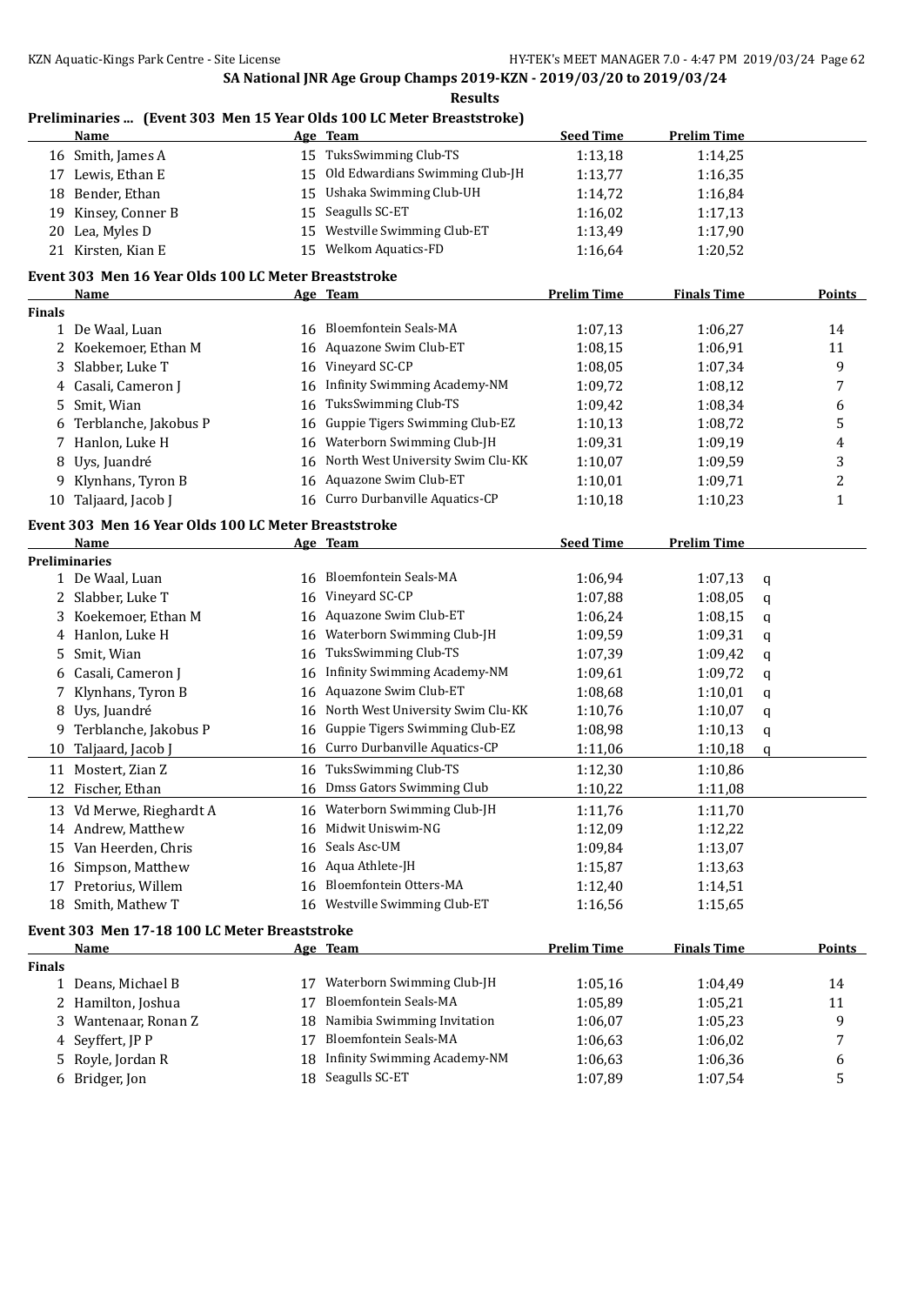#### **Finals ... (Event 303 Men 17-18 100 LC Meter Breaststroke)**

|               | <b>Name</b>                                          |    | Age Team                         | <b>Prelim Time</b> | <b>Finals Time</b> |   | <b>Points</b>  |
|---------------|------------------------------------------------------|----|----------------------------------|--------------------|--------------------|---|----------------|
|               | 7 Emslie, Joshua D                                   |    | 17 Vikings Aquatic Club-BU       | 1:07,82            | 1:07,80            |   | 4              |
| 8             | McKenzie, Kyle T                                     | 18 | Esp Kempton Park-EK              | 1:08,26            | 1:08,27            |   | 3              |
| 9             | Ngcobo, Sabusiswa L                                  | 18 | Mandeville Dolphins-JH           | 1:07,65            | 1:08,58            |   | $\overline{c}$ |
| ---           | Robinson, Adrian                                     | 18 | TuksSwimming Club-TS             | 1:06,32            | <b>DNF</b>         |   |                |
|               | Event 303 Men 17-18 100 LC Meter Breaststroke        |    |                                  |                    |                    |   |                |
|               | Name                                                 |    | <u>Age Team</u>                  | <b>Seed Time</b>   | <b>Prelim Time</b> |   |                |
|               | Preliminaries                                        |    |                                  |                    |                    |   |                |
|               | 1 Deans, Michael B                                   |    | 17 Waterborn Swimming Club-JH    | 1:05,18            | 1:05,16            | q |                |
| 2             | Hamilton, Joshua                                     | 17 | Bloemfontein Seals-MA            | 1:06,02            | 1:05,89            | q |                |
| 3             | Wantenaar, Ronan Z                                   | 18 | Namibia Swimming Invitation      | 1:04,91            | 1:06,07            | q |                |
| 4             | Robinson, Adrian                                     | 18 | TuksSwimming Club-TS             | 1:04,29            | 1:06,32            | q |                |
| *5            | Royle, Jordan R                                      | 18 | Infinity Swimming Academy-NM     | 1:05,90            | 1:06,63            | q |                |
| *5            | Seyffert, JP P                                       | 17 | Bloemfontein Seals-MA            | 1:05,18            | 1:06,63            | q |                |
| 7             | Ngcobo, Sabusiswa L                                  | 18 | Mandeville Dolphins-JH           | 1:08,87            | 1:07,65            | q |                |
| 8             | Emslie, Joshua D                                     | 17 | Vikings Aquatic Club-BU          | 1:07,02            | 1:07,82            | q |                |
| 9             | Bridger, Jon                                         | 18 | Seagulls SC-ET                   | 1:05,60            | 1:07,89            | q |                |
| 10            | McKenzie, Kyle T                                     | 18 | Esp Kempton Park-EK              | 1:08,65            | 1:08,26            | q |                |
| 11            | Walker, Sebastian L                                  | 17 | Waterborn Swimming Club-JH       | 1:08,81            | 1:08,29            |   |                |
| 12            | Malan, Jacques                                       | 17 | <b>Alcatraz Swimming Club-TS</b> | 1:06,44            | 1:08,30            |   |                |
|               | 13 Hanaczeck Kruger, Ruan                            | 17 | Shamu Swimming Club-MP           | 1:06,83            | 1:08,32            |   |                |
| 14            | Steyn, Corrie                                        | 17 | Bloemfontein Seals-MA            | 1:10,98            | 1:08,86            |   |                |
| 15            | Matthews, Cameron K                                  | 18 | Mandeville Dolphins-JH           | 1:06,76            | 1:09,06            |   |                |
| 16            | Hassim, Rais                                         | 18 | Waterborn Swimming Club-JH       | 1:09,69            | 1:09,07            |   |                |
| 17            | Buffel, Tyler J                                      | 17 | Waterborn Swimming Club-JH       | 1:08,78            | 1:09,10            |   |                |
| 18            | Nel, Josh                                            | 17 | Old Edwardians Swimming Club-JH  | 1:10,03            | 1:09,18            |   |                |
| 19            | Cillie, Luke A                                       | 18 | Curro Durbanville Aquatics-CP    | 1:08,86            | 1:09,54            |   |                |
|               |                                                      | 18 | Pretoria Aquatic Club-TS         |                    |                    |   |                |
| 20            | Vd Lingen, Kadin R                                   |    | TuksSwimming Club-TS             | 1:09,86            | 1:09,66            |   |                |
| 21            | Kilian, Henri J                                      | 17 | Ultimate Swim Club-BU            | 1:08,22            | 1:09,69            |   |                |
| 22            | Fourie, Damian J                                     | 17 |                                  | 1:09,39            | 1:09,78            |   |                |
| 23            | Ramaala, Alex A                                      | 18 | Mandeville Dolphins-JH           | 1:09,74            | 1:10,22            |   |                |
| 24            | Jacoby, Aaron                                        | 18 | Beavers Swim Club-ET             | 1:09,74            | 1:10,23            |   |                |
| 25            | Muth, Hendrich                                       | 17 | Pretoria Aquatic Club-TS         | 1:10,67            | 1:10,80            |   |                |
| 26            | McGrath, Rourke A                                    | 18 | North Durban Swim Academy-ET     | 1:09,58            | 1:11,17            |   |                |
| 27            | Njoroge, Tully R                                     | 17 | Electric Eels Swimming Club-JH   | 1:09,46            | 1:11,23            |   |                |
|               | 28 Otter, Ciaran J                                   | 17 | Mandeville Dolphins-JH           | 1:11,95            | 1:11,59            |   |                |
|               | 29 Geere, Michael                                    |    | 17 Sandton Seals-JH              | 1:09,12            | 1:11,74            |   |                |
|               | 30 Hieckmann, Ethan H                                |    | 18 Curro Durbanville Aquatics-CP | 1:13,97            | 1:13,76            |   |                |
|               | 31 Esterhuyse, Michael C                             | 17 | Ushaka Swimming Club-UH          | 1:11,81            | 1:15,57            |   |                |
|               | Event 304 Girls 12 & Under 100 LC Meter Breaststroke |    |                                  |                    |                    |   |                |
|               | <b>Name</b>                                          |    | Age Team                         | <b>Prelim Time</b> | <b>Finals Time</b> |   | <b>Points</b>  |
| <b>Finals</b> |                                                      |    |                                  |                    |                    |   |                |
|               | 1 Ruane, Caitlin T                                   |    | 12 TuksSwimming Club-TS          | 1:17,62            | 1:16,45            |   | 14             |
| 2             | Mc Colgan, Isabella L                                |    | 12 Just Swim Academy-JH          | 1:21,11            | 1:18,26            |   | 11             |
| 3             | George, Kairah                                       |    | 12 Waterborn Swimming Club-JH    | 1:21,23            | 1:20,29            |   | 9              |
| 4             | Cloete, Kiera V                                      |    | 12 Haupt Swimming Club-JH        | 1:21,91            | 1:20,38            |   | 7              |

Martens, Emily S 12 Penguins Swimming Club-UM 1:23,52 1:20,50 6

| 6 Storm, Kirsten    | 12 Waterborn Swimming Club-JH | 1:22.59 | 1:21.41 |  |
|---------------------|-------------------------------|---------|---------|--|
| 7 Lombard, Mianique | 11 Welkom Aquatics-FD         | 1:23.56 | 1:21.60 |  |

8 Jacobs, Khwezi I 12 Port Elizabeth Amateur Swimmin-NM 1:23,21 1:23,90 3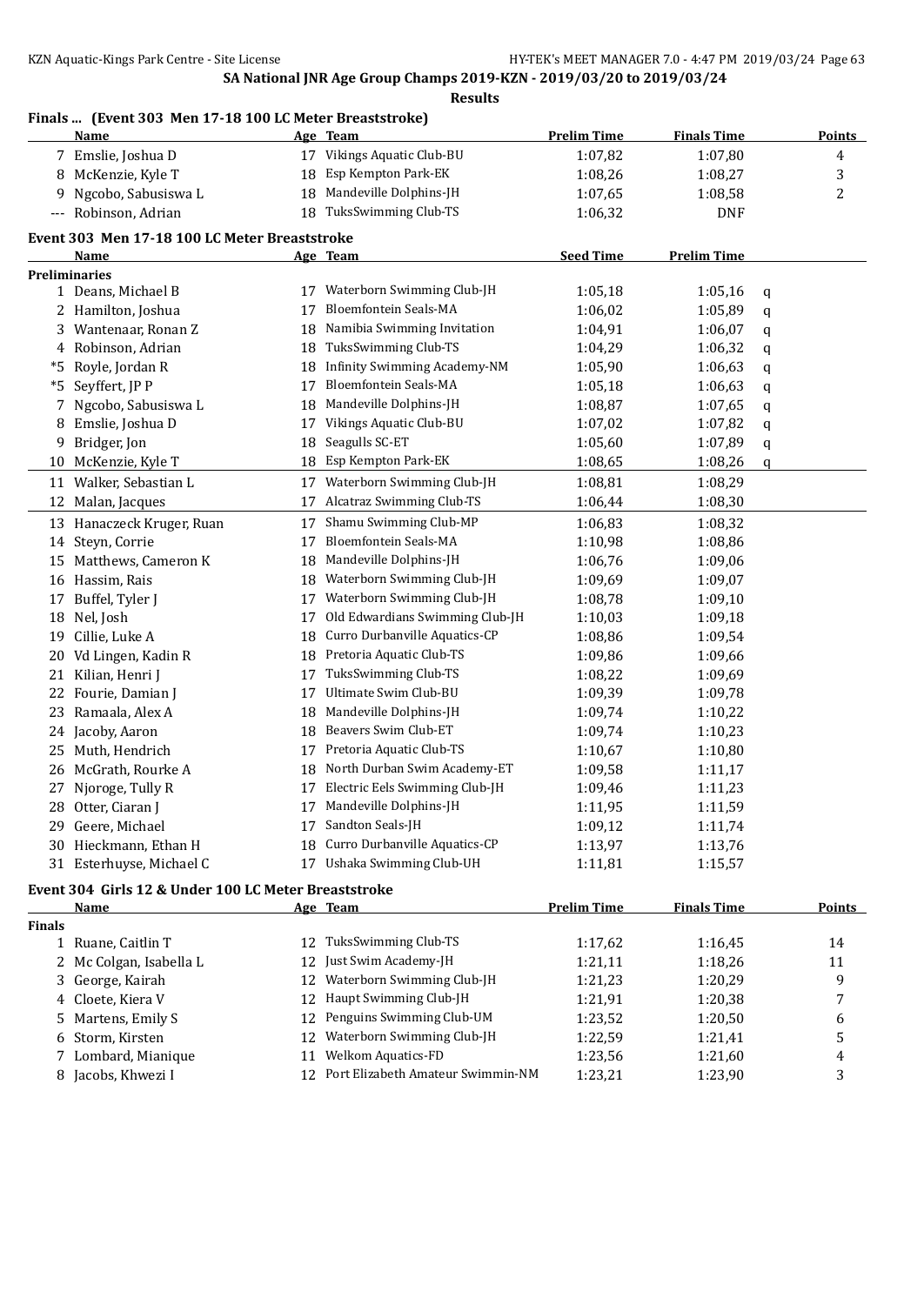### **Finals ... (Event 304 Girls 12 & Under 100 LC Meter Breaststroke)**

|               | <b>Name</b>                                                    |    | Age Team                          | <b>Prelim Time</b> | <b>Finals Time</b> |             | <b>Points</b> |
|---------------|----------------------------------------------------------------|----|-----------------------------------|--------------------|--------------------|-------------|---------------|
|               | 9 Rabe, Amy                                                    |    | 12 Aces Swimming Club-ET          | 1:28,22            | 1:24,76            |             | 2             |
|               | Event 304 Girls 12 & Under 100 LC Meter Breaststroke           |    |                                   |                    |                    |             |               |
|               | Name                                                           |    | Age Team                          | <b>Seed Time</b>   | <b>Prelim Time</b> |             |               |
|               | <b>Preliminaries</b>                                           |    |                                   |                    |                    |             |               |
|               | 1 Ruane, Caitlin T                                             |    | 12 TuksSwimming Club-TS           | 1:17,18            | 1:17,62            | q           |               |
|               | 2 Mc Colgan, Isabella L                                        | 12 | Just Swim Academy-JH              | 1:19,17            | 1:21,11            | q           |               |
|               | 3 George, Kairah                                               | 12 | Waterborn Swimming Club-JH        | 1:20,95            | 1:21,23            | q           |               |
|               | 4 Cloete, Kiera V                                              | 12 | Haupt Swimming Club-JH            | 1:23,09            | 1:21,91            | q           |               |
| 5.            | Storm, Kirsten                                                 | 12 | Waterborn Swimming Club-JH        | 1:22,04            | 1:22,59            | q           |               |
|               | 6 Jacobs, Khwezi I                                             | 12 | Port Elizabeth Amateur Swimmin-NM | 1:23,59            | 1:23,21            | q           |               |
|               | 7 Martens, Emily S                                             | 12 | Penguins Swimming Club-UM         | 1:20,77            | 1:23,52            | q           |               |
|               | 8 Lombard, Mianique                                            | 11 | Welkom Aquatics-FD                | 1:23,80            | 1:23,56            | q           |               |
|               | 9 Rabe, Amy                                                    |    | 12 Aces Swimming Club-ET          | 1:23,84            | 1:28,22            | q           |               |
|               | Event 304 Girls 13 Year Olds 100 LC Meter Breaststroke         |    |                                   |                    |                    |             |               |
|               | <u>Name</u>                                                    |    | <u>Age Team</u>                   | <b>Prelim Time</b> | <b>Finals Time</b> |             | <b>Points</b> |
| <b>Finals</b> |                                                                |    |                                   |                    |                    |             |               |
|               | 1 Dixon, Ruby                                                  |    | 13 Action Swim Academy-ET         | 1:19,84            | 1:15,58            |             | 14            |
|               | 2 Koch, Imke                                                   | 13 | Players Western Cape-CE           | 1:18,22            | 1:16,02            |             | 11            |
| 3             | Gardner, Jessica                                               | 13 | Ultimate Swim Club-BU             | 1:21,20            | 1:18,26            |             | 9             |
|               | 4 Dal Medico, Michaela A                                       | 13 | Electric Eels Swimming Club-JH    | 1:20,45            | 1:18,35            |             | 7             |
|               | 5 Pharoah, Morgan L                                            | 13 | Champion Swimming Club-TS         | 1:21,61            | 1:19,67            |             | 6             |
| 6             | Moore, Kate E                                                  | 13 | University of Stellenbosch-CE     | 1:21,14            | 1:20,30            |             | 5             |
| 7             | Ebing, Ashley                                                  | 13 | Westville Swimming Club-ET        | 1:20,57            | 1:20,60            |             | 4             |
| 8             | Barrow, Isabelle F                                             | 13 | Electric Eels Swimming Club-JH    | 1:20,95            | 1:20,68            |             | 3             |
| 9             | Goelst, Mikhaela J                                             | 13 | Fins Swimming Club-EZ             | 1:21,34            | 1:23,02            |             | 2             |
|               | 10 Carstens, Georgia C                                         |    | 13 TuksSwimming Club-TS           | 1:21,79            | 1:23,64            |             | 1             |
|               |                                                                |    |                                   |                    |                    |             |               |
|               | Event 304 Girls 13 Year Olds 100 LC Meter Breaststroke<br>Name |    | Age Team                          | <b>Seed Time</b>   | <b>Prelim Time</b> |             |               |
|               | <b>Preliminaries</b>                                           |    |                                   |                    |                    |             |               |
|               | 1 Koch, Imke                                                   | 13 | Players Western Cape-CE           | 1:16,65            | 1:18,22            | q           |               |
|               | 2 Dixon, Ruby                                                  |    | 13 Action Swim Academy-ET         | 1:19,93            | 1:19,84            | q           |               |
| 3             | Dal Medico, Michaela A                                         | 13 | Electric Eels Swimming Club-JH    | 1:17,68            | 1:20,45            | q           |               |
|               | 4 Ebing, Ashley                                                | 13 | Westville Swimming Club-ET        | 1:20,52            | 1:20,57            | q           |               |
|               | 5 Barrow, Isabelle F                                           | 13 | Electric Eels Swimming Club-JH    | 1:17,32            | 1:20,95            | q           |               |
|               | 6 Moore, Kate E                                                |    | 13 University of Stellenbosch-CE  | 1:20,86            | 1:21,14            | q           |               |
|               | 7 Gardner, Jessica                                             |    | 13 Ultimate Swim Club-BU          | 1:21,04            | 1:21,20            | $\mathbf q$ |               |
|               | 8 Goelst, Mikhaela J                                           |    | 13 Fins Swimming Club-EZ          | 1:21,39            | 1:21,34            | q           |               |
|               | 9 Pharoah, Morgan L                                            | 13 | Champion Swimming Club-TS         | 1:19,94            | 1:21,61            | q           |               |
|               | 10 Carstens, Georgia C                                         | 13 | TuksSwimming Club-TS              | 1:25,36            | 1:21,79            | q           |               |
|               | 11 Lowman, Samantha H                                          | 13 | Electric Eels Swimming Club-JH    | 1:21,92            | 1:22,79            |             |               |
| 12            | Meter, Jess L                                                  | 13 | Seals Asc-UM                      | 1:29,94            | 1:32,89            |             |               |
|               |                                                                |    | 13 Pretoria Aquatic Club-TS       |                    |                    |             |               |
|               | 13 Bornman, Mieke                                              |    |                                   | 1:34,02            | 1:34,21            |             |               |
|               | Event 304 Girls 14 Year Olds 100 LC Meter Breaststroke         |    |                                   |                    |                    |             |               |
|               | Name                                                           |    | Age Team                          | <b>Prelim Time</b> | <b>Finals Time</b> |             | <b>Points</b> |
| <b>Finals</b> |                                                                |    |                                   |                    |                    |             |               |
|               | 1 Kleyn, Lisa C                                                |    | 14 TuksSwimming Club-TS           | 1:16,14            | 1:15,03            |             | 14            |
| 2             | Tucker, Dakota                                                 | 14 | Waterborn Swimming Club-JH        | 1:16,79            | 1:15,48            |             | 11            |
|               | 3 Van Rensburg, Catherine F                                    |    | 14 TuksSwimming Club-TS           | 1:17,63            | 1:15,76            |             | 9             |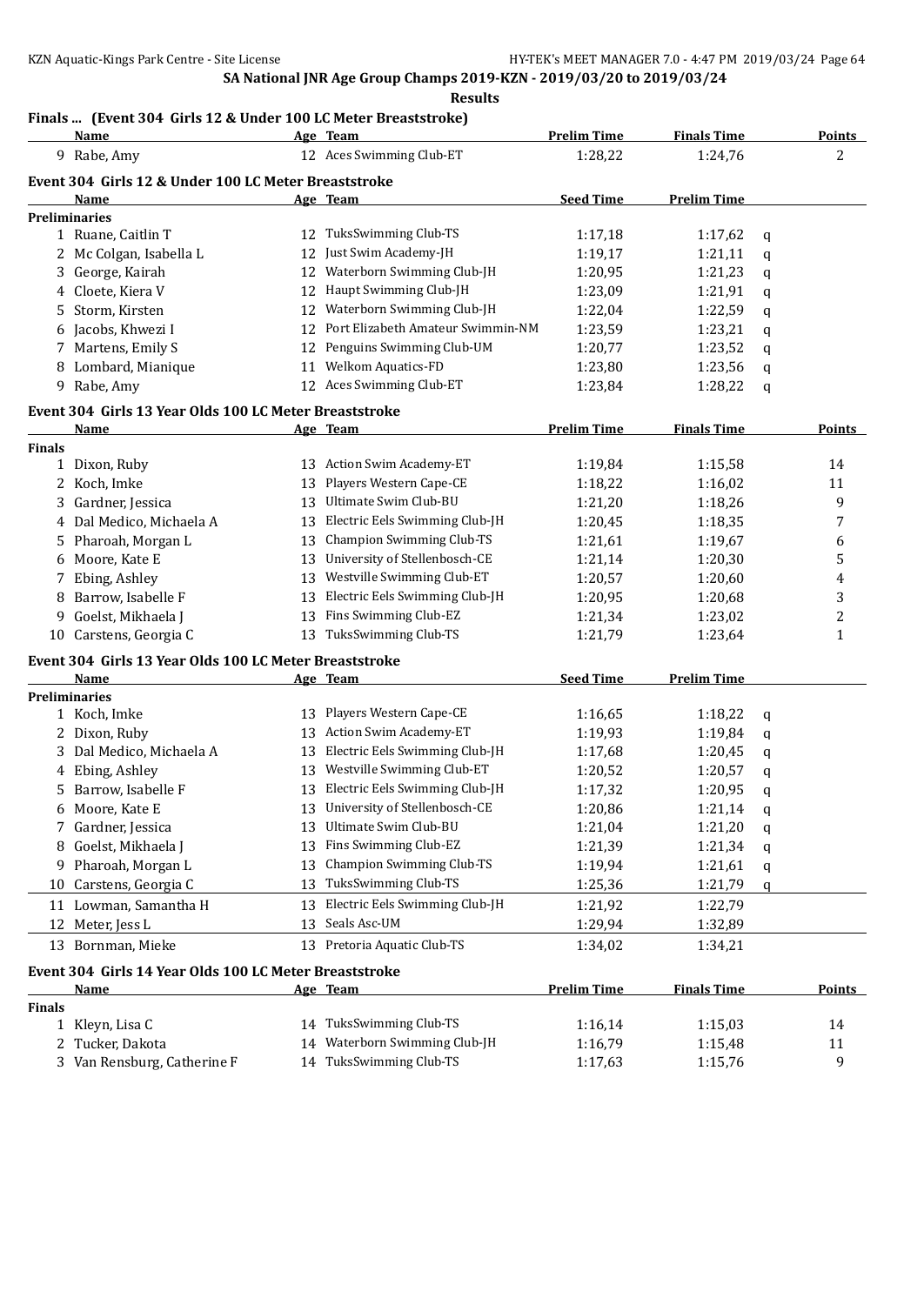#### **Finals ... (Event 304 Girls 14 Year Olds 100 LC Meter Breaststroke)**

|               | <u>Name</u>                                                           |    | $\frac{1}{100}$ or an is 1+ item ones foot be meter breasts trone p<br>Age Team | <b>Prelim Time</b> | <b>Finals Time</b> |   | <b>Points</b>           |
|---------------|-----------------------------------------------------------------------|----|---------------------------------------------------------------------------------|--------------------|--------------------|---|-------------------------|
|               | 4 Kuhn, Emma A                                                        |    | 14 Seals Asc-UM                                                                 | 1:17,86            | 1:15,88            |   | 7                       |
| 5.            | Voigt, Savannah                                                       |    | 14 Swimlab Aquatic Academ-CP                                                    | 1:18,60            | 1:16,40            |   | 6                       |
| 6             | Engelbrecht, Kirsten                                                  | 14 | Waterborn Swimming Club-JH                                                      | 1:19,71            | 1:18,30            |   | 5                       |
| 7             | Moll, Simone                                                          | 14 | Dynamo Aquatics Eku-EK                                                          | 1:18,27            | 1:18,72            |   | 4                       |
| 8             | Rodwell, Hannah C                                                     | 14 | Soul Swimming Club-EK                                                           | 1:18,13            | 1:20,10            |   | 3                       |
| 9             | Cornelius, Jolene                                                     | 14 | TuksSwimming Club-TS                                                            | 1:20,98            | 1:21,60            |   | $\overline{\mathbf{c}}$ |
|               | 10 De Goede, Yasmin                                                   |    | 14 Old Edwardians Swimming Club-JH                                              | 1:20,72            | 1:23,45            |   | $\mathbf{1}$            |
|               | Event 304 Girls 14 Year Olds 100 LC Meter Breaststroke                |    |                                                                                 |                    |                    |   |                         |
|               | Name                                                                  |    | Age Team                                                                        | <b>Seed Time</b>   | <b>Prelim Time</b> |   |                         |
|               | <b>Preliminaries</b>                                                  |    |                                                                                 |                    |                    |   |                         |
|               | 1 Kleyn, Lisa C                                                       |    | 14 TuksSwimming Club-TS                                                         | 1:16,05            | 1:16,14            | q |                         |
|               | 2 Tucker, Dakota                                                      |    | 14 Waterborn Swimming Club-JH                                                   | 1:16,21            | 1:16,79            | q |                         |
|               | Van Rensburg, Catherine F                                             |    | 14 TuksSwimming Club-TS                                                         | 1:17,36            | 1:17,63            | q |                         |
|               | 4 Kuhn, Emma A                                                        |    | 14 Seals Asc-UM                                                                 | 1:14,80            | 1:17,86            | q |                         |
| 5             | Rodwell, Hannah C                                                     |    | 14 Soul Swimming Club-EK                                                        | 1:20,70            | 1:18,13            | q |                         |
| 6             | Moll, Simone                                                          |    | 14 Dynamo Aquatics Eku-EK                                                       | 1:20,71            | 1:18,27            | q |                         |
| 7             | Voigt, Savannah                                                       |    | 14 Swimlab Aquatic Academ-CP                                                    | 1:17,32            | 1:18,60            | q |                         |
| 8             | Sauvage, Cailey A                                                     |    | 14 Pretoria Aquatic Club-TS                                                     | 1:18,98            | 1:19,08            | q |                         |
| 9             | Engelbrecht, Kirsten                                                  |    | 14 Waterborn Swimming Club-JH                                                   | 1:18,56            | 1:19,71            | q |                         |
| 10            | De Goede, Yasmin                                                      | 14 | Old Edwardians Swimming Club-JH                                                 | 1:21,06            | 1:20,72            | q |                         |
|               | 11 Cornelius, Jolene                                                  |    | 14 TuksSwimming Club-TS                                                         | 1:19,75            | 1:20,98            |   |                         |
|               | 12 Ridderhof, Morgan                                                  |    | 14 Waterborn Swimming Club-JH                                                   | 1:20,07            | 1:21,71            |   |                         |
|               | 13 Bekker, Simei                                                      |    | 14 Kloof Asc-ET                                                                 | 1:22,22            | 1:22,04            |   |                         |
|               | 14 Williamson, Catherine C                                            |    | 14 Aquabear Swimming Club-NM                                                    | 1:20,06            | 1:22,25            |   |                         |
|               | 15 Doster, Bernelee                                                   |    | 14 Esp Kempton Park-EK                                                          | 1:22,64            | 1:22,40            |   |                         |
|               | 16 Ferreira, Q-Rize                                                   | 14 | TuksSwimming Club-TS                                                            | 1:19,33            | 1:22,73            |   |                         |
| 17            | Clifton-Smith, Candice                                                |    | 14 Seagulls SC-ET                                                               | 1:21,61            | 1:23,70            |   |                         |
|               | 18 LE Roux, Chloe                                                     |    | 14 Neptune's Aquatics-MA                                                        | 1:20,11            | 1:24,13            |   |                         |
| 19            | Morrison, Catherine P                                                 |    | 14 Mandeville Dolphins-JH                                                       | 1:21,82            | 1:25,67            |   |                         |
| 20            | Pienaar, Ambrin E                                                     |    | 14 Action Swim Academy-ET                                                       | 1:20,41            | 1:25,77            |   |                         |
| 21            | Neilson, Hannah K                                                     |    | 14 Cybersmart Aquatics-CP                                                       | 1:25,14            | 1:26,70            |   |                         |
|               | --- Brown, Kelly-Ann                                                  |    | 14 Seagulls SC-ET                                                               | 1:16,49            | DQ                 |   |                         |
|               | Event 304 Women 15 Year Olds 100 LC Meter Breaststroke                |    |                                                                                 |                    |                    |   |                         |
|               | <b>Name</b>                                                           |    | Age Team                                                                        | <b>Prelim Time</b> | <b>Finals Time</b> |   | <b>Points</b>           |
| <b>Finals</b> |                                                                       |    |                                                                                 |                    |                    |   |                         |
|               | 1 Van Niekerk, Lara                                                   | 15 | Pretoria Aquatic Club-TS                                                        | 1:10,62            | 1:10,21            |   | 14                      |
| 2             | Brombacher, Paige F                                                   | 15 | <b>Infinity Swimming Academy-NM</b>                                             | 1:14,43            | 1:11,91            |   | 11                      |
| 3             | Meyer, Kate J                                                         | 15 | Vikings Aquatic Club-BU                                                         | 1:15,71            | 1:14,95            |   | 9                       |
| 4             | Butcher, Georgina A                                                   | 15 | Seals Asc-UM                                                                    | 1:17,19            | 1:16,02            |   | 7                       |
| 5.            | Vd Walt, Mia                                                          | 15 | University of Stellenbosch-CE                                                   | 1:19,01            | 1:17,12            |   | 6                       |
| 6             | Moll, Gabriella A                                                     | 15 | Waterborn Swimming Club-JH                                                      | 1:17,17            | 1:17,54            |   | 5                       |
| 7             | Fryer, Kiara A                                                        | 15 | Waterborn Swimming Club-JH                                                      | 1:18,31            | 1:18,11            |   | 4                       |
| 8             | Hudson, Grace E                                                       | 15 | Waterborn Swimming Club-JH                                                      | 1:19,30            | 1:18,16            |   | 3                       |
| 9             | Jacobs, Hannah P                                                      | 15 | Dragons Swimming Club-JH                                                        | 1:19,03            | 1:18,92            |   | 2                       |
|               | 10 De Beer, Simoné                                                    | 15 | Guppie Tigers Swimming Club-EZ                                                  | 1:19,12            | 1:20,36            |   | 1                       |
|               |                                                                       |    |                                                                                 |                    |                    |   |                         |
|               | Event 304 Women 15 Year Olds 100 LC Meter Breaststroke<br><b>Name</b> |    | Age Team                                                                        | <b>Seed Time</b>   | <b>Prelim Time</b> |   |                         |
|               | Preliminaries                                                         |    |                                                                                 |                    |                    |   |                         |
|               | 1 Van Niekerk, Lara                                                   |    | 15 Pretoria Aquatic Club-TS                                                     | 1:10,25            | 1:10,62            | q |                         |
|               |                                                                       |    |                                                                                 |                    |                    |   |                         |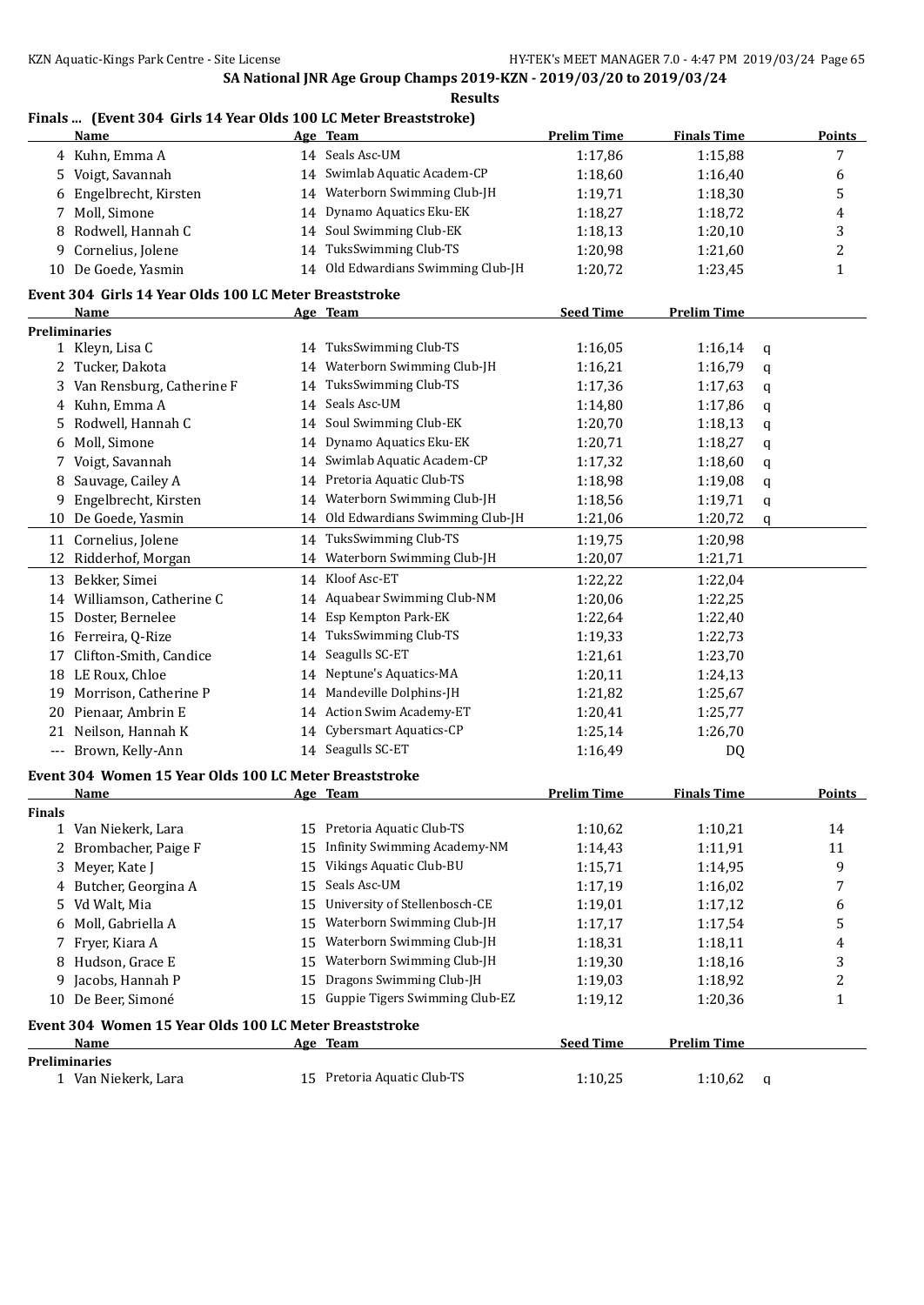**Results**

#### **Preliminaries ... (Event 304 Women 15 Year Olds 100 LC Meter Breaststroke)**

|    | Name                  |    | Age Team                          | <b>Seed Time</b> | Prelim Time |   |
|----|-----------------------|----|-----------------------------------|------------------|-------------|---|
|    | 2 Brombacher, Paige F | 15 | Infinity Swimming Academy-NM      | 1:10,84          | 1:14,43     | q |
|    | 3 Mever, Kate J       | 15 | Vikings Aquatic Club-BU           | 1:15,66          | 1:15,71     | a |
|    | 4 Moll, Gabriella A   | 15 | Waterborn Swimming Club-JH        | 1:18,54          | 1:17,17     | q |
|    | Butcher, Georgina A   | 15 | Seals Asc-UM                      | 1:15,70          | 1:17,19     | a |
| 6  | Fryer, Kiara A        | 15 | Waterborn Swimming Club-JH        | 1:20,49          | 1:18,31     | a |
|    | Vd Walt, Mia          | 15 | University of Stellenbosch-CE     | 1:19,45          | 1:19,01     | q |
| 8  | Jacobs, Hannah P      | 15 | Dragons Swimming Club-JH          | 1:19,02          | 1:19,03     | q |
| 9  | De Beer, Simoné       | 15 | Guppie Tigers Swimming Club-EZ    | 1:20,53          | 1:19,12     | q |
| 10 | Hudson, Grace E       | 15 | Waterborn Swimming Club-JH        | 1:17,92          | 1:19,30     | q |
| 11 | Barnard, Alexa        | 15 | Infinity Swimming Academy-NM      | 1:19,22          | 1:19,99     |   |
|    | 12 Shepherd, Megan L  | 15 | Electric Eels Swimming Club-JH    | 1:18,68          | 1:20,12     |   |
| 13 | Drewes, Hannah        | 15 | Uniswim-MP                        | 1:20,64          | 1:21,48     |   |
| 14 | Jose, Teagan N        | 15 | <b>Aquafins Swimming Club-JH</b>  | 1:20,09          | 1:21,56     |   |
| 15 | Ashton, Tayla         | 15 | Team H <sub>20</sub> -EK          | 1:20,49          | 1:24,02     |   |
| 16 | Burger, Mikyla        | 15 | Gerhard Zandberg Sport Academy-TS | 1:20,54          | 1:24,55     |   |
| 17 | Esslinger, Tiana      | 15 | Namibia Swimming Invitation       | 1:24,25          | 1:27,51     |   |
|    |                       |    |                                   |                  |             |   |

#### **Event 304 Women 16 Year Olds 100 LC Meter Breaststroke**

|                     | Name                                                   |    | Age Team                         | <b>Prelim Time</b> | <b>Finals Time</b> | <b>Points</b> |
|---------------------|--------------------------------------------------------|----|----------------------------------|--------------------|--------------------|---------------|
| <b>Finals</b>       |                                                        |    |                                  |                    |                    |               |
|                     | 1 Seyffert, Tailyn                                     | 16 | Bloemfontein Seals-MA            | 1:12,43            | 1:12,52            | 14            |
|                     | Nicholls, Alex K                                       | 16 | Ultimate Swim Club-BU            | 1:16,65            | 1:14,99            | 11            |
|                     | 3 Pharoah, Taylor J                                    |    | 16 Champion Swimming Club-TS     | 1:16,64            | 1:16.85            | 9             |
|                     | 4 Volkwyn, Ashton K                                    | 16 | Infinity Swimming Academy-NM     | 1:18,60            | 1:17,04            | 7             |
|                     | 5 Calitz, Abigail K                                    | 16 | University of Stellenbosch-CE    | 1:19,02            | 1:17,59            | 6             |
|                     | 6 Mouton, Carla L                                      |    | 16 Curro Swimming Academy-MP     | 1:18,52            | 1:17,83            | 5             |
|                     | 7 Rogge, Kaelin G                                      |    | 16 Aquazone Swim Club-ET         | 1:19,49            | 1:18,99            | 4             |
| 8                   | Bishop, Kayla G                                        | 16 | Mandeville Dolphins-JH           | 1:19,91            | 1:20,54            | 3             |
| 9.                  | Silen, Kaylee A                                        |    | 16 Aquazone Swim Club-ET         | 1:22,06            | 1:21,14            | 2             |
| $\qquad \qquad - -$ | Janson, Lana J                                         | 16 | <b>Tygerberg Aquatics-CP</b>     | 1:20,26            | DQ                 |               |
|                     | Event 304 Women 16 Year Olds 100 LC Meter Breaststroke |    |                                  |                    |                    |               |
|                     | <b>Name</b>                                            |    | Age Team                         | <b>Seed Time</b>   | <b>Prelim Time</b> |               |
|                     | <b>Preliminaries</b>                                   |    |                                  |                    |                    |               |
|                     | 1 Seyffert, Tailyn                                     | 16 | Bloemfontein Seals-MA            | 1:12,71            | 1:12,43            | a             |
|                     | 2 Pharoah, Taylor J                                    | 16 | <b>Champion Swimming Club-TS</b> | 1:15,70            | 1:16.64            | a             |
|                     | 3 Nicholls, Alex K                                     | 16 | Ultimate Swim Club-BU            | 1:15,15            | 1:16.65            | a             |
|                     | 4 Mouton, Carla L                                      |    | 16 Curro Swimming Academy-MP     | 1:16,58            | 1:18,52            | a             |

 Volkwyn, Ashton K 16 Infinity Swimming Academy-NM 1:18,30 1:18,60 q Calitz, Abigail K 16 University of Stellenbosch-CE 1:17,56 1:19,02 q 7 Nel, Georgia 16 Swimlab Aquatic Academ-CP 1:15,57 1:19,10 q 8 Rogge, Kaelin G 16 Aquazone Swim Club-ET 1:17,11 1:19,49 q Bishop, Kayla G 16 Mandeville Dolphins-JH 1:19,40 1:19,91 q 10 Janson, Lana J 16 Tygerberg Aquatics-CP 1:19,11 1:20,26 q Silen, Kaylee A 16 Aquazone Swim Club-ET 1:17,97 1:22,06 Van Thiel, Alexa N 16 Waterborn Swimming Club-JH 1:22,10 1:22,91 Levin, Talya 16 Aqua Sharks Academy-CP 1:20,22 1:24,03 Venter, Carli 16 Otters Rustenburg-NW 1:25,04 1:27,28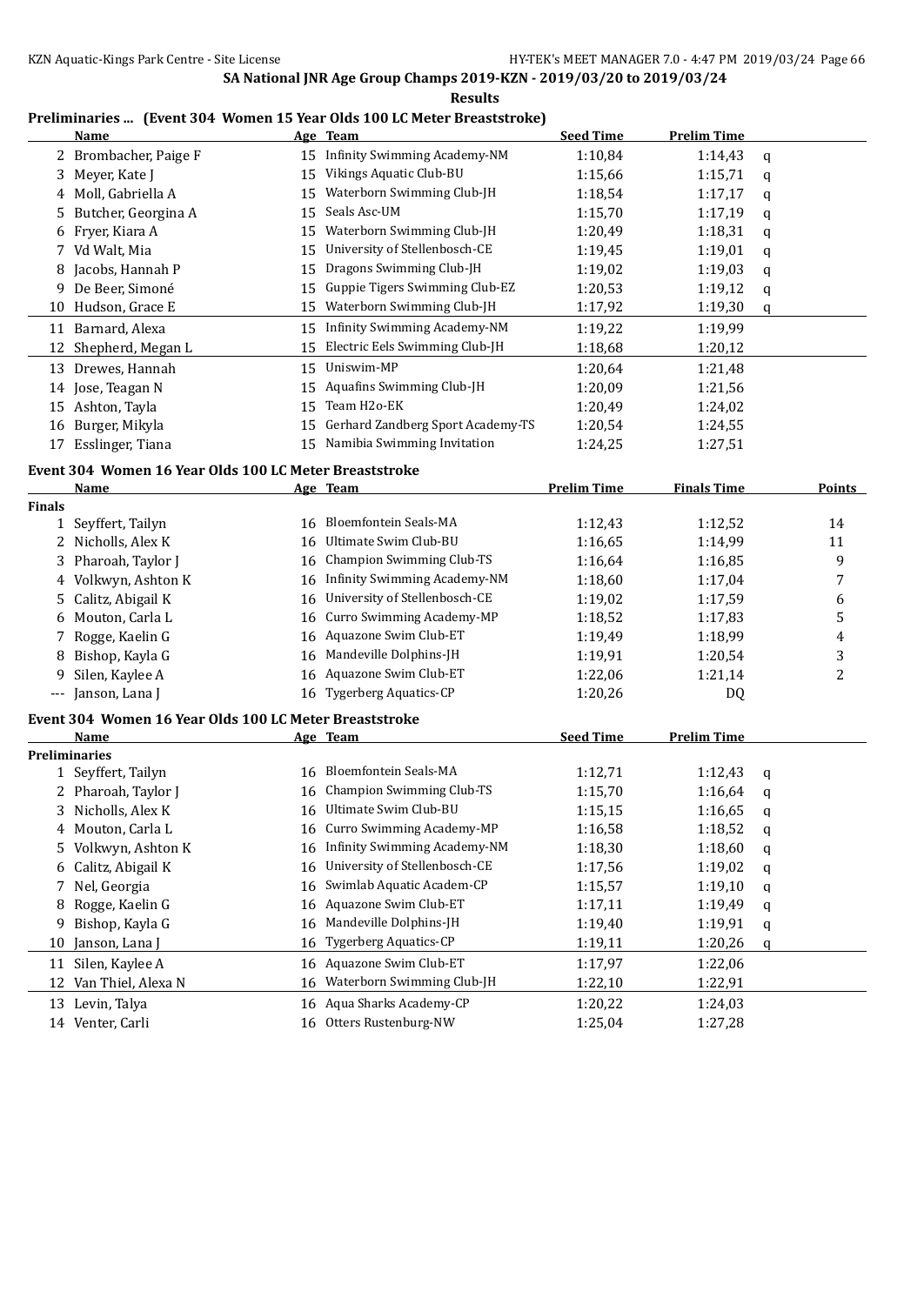## **Event 304 Women 17-18 100 LC Meter Breaststroke**

|               | <b>Name</b>                                     |    | Age Team                       | <b>Prelim Time</b> | <b>Finals Time</b> |   | <b>Points</b> |
|---------------|-------------------------------------------------|----|--------------------------------|--------------------|--------------------|---|---------------|
| <b>Finals</b> |                                                 |    |                                |                    |                    |   |               |
|               | 1 Abrahams, Hanim                               | 17 | Curro Durbanville Aquatics-CP  | 1:11,75            | 1:11,50            |   | 14            |
| 2             | Opperman, Bianca                                | 17 | Potchefstroom Swimming Club-KK | 1:13,10            | 1:11,94            |   | 11            |
|               | 3 Botha, Tahlia                                 | 18 | <b>Tygerberg Aquatics-CP</b>   | 1:15,50            | 1:12,17            |   | 9             |
| 4             | van der Westhuizen, Chelaine E                  | 17 | Pretoria Aqua Adrenaline-TS    | 1:12,76            | 1:12,68            |   | 7             |
| 5.            | Peyerl, Tatum                                   | 18 | Mandeville Dolphins-JH         | 1:15,51            | 1:15,37            |   | 6             |
| 6             | Baker, Tanna                                    | 17 | TuksSwimming Club-TS           | 1:17,53            | 1:16,76            |   | 5             |
| 7             | Graham, Erin G                                  | 17 | Mandeville Dolphins-JH         | 1:16,83            | 1:16,81            |   | 4             |
| 8             | Kayser, Carlah D                                | 17 | Curro Durbanville Aquatics-CP  | 1:17,73            | 1:17,00            |   | 3             |
| 9             | Wallis, Emma                                    | 18 | Waterborn Swimming Club-JH     | 1:16,92            | 1:17,11            |   | 2             |
| 10            | Favini, Sabrina L                               | 18 | Waterborn Swimming Club-JH     | 1:17,56            | 1:18,44            |   | 1             |
|               | Event 304 Women 17-18 100 LC Meter Breaststroke |    |                                |                    |                    |   |               |
|               | Name                                            |    | Age Team                       | <b>Seed Time</b>   | <b>Prelim Time</b> |   |               |
|               | Preliminaries                                   |    |                                |                    |                    |   |               |
|               | 1 Abrahams, Hanim                               | 17 | Curro Durbanville Aquatics-CP  | 1:10,85            | 1:11,75            | q |               |
|               | 2 van der Westhuizen, Chelaine E                | 17 | Pretoria Aqua Adrenaline-TS    | 1:14,31            | 1:12,76            | q |               |
| 3             | Opperman, Bianca                                | 17 | Potchefstroom Swimming Club-KK | 1:13,58            | 1:13,10            | q |               |
|               | 4 Botha, Tahlia                                 | 18 | Tygerberg Aquatics-CP          | 1:13,51            | 1:15,50            | q |               |
| 5.            | Peyerl, Tatum                                   | 18 | Mandeville Dolphins-JH         | 1:13,87            | 1:15,51            | q |               |
| 6             | Graham, Erin G                                  | 17 | Mandeville Dolphins-JH         | 1:17,11            | 1:16,83            | q |               |
| 7             | Wallis, Emma                                    | 18 | Waterborn Swimming Club-JH     | 1:21,79            | 1:16,92            | q |               |
|               | 8 Baker, Tanna                                  | 17 | TuksSwimming Club-TS           | 1:16,58            | 1:17,53            | q |               |
| 9             | Favini, Sabrina L                               | 18 | Waterborn Swimming Club-JH     | 1:16,20            | 1:17,56            | q |               |
| 10            | Kayser, Carlah D                                | 17 | Curro Durbanville Aquatics-CP  | 1:15,53            | 1:17,73            | q |               |
|               | 11 Neser, Jade L                                | 18 | Waterborn Swimming Club-JH     | 1:11,72            | 1:17,74            |   |               |
| 12            | Vermaak, Kara                                   | 17 | TuksSwimming Club-TS           | 1:18,59            | 1:18,01            |   |               |
|               | 13 Solkow, Daniella M                           | 17 | Vineyard SC-CP                 | 1:17,25            | 1:19,40            |   |               |
|               | 14 Fairon, Kelly L                              | 18 | Waterborn Swimming Club-JH     | 1:17,13            | 1:19,55            |   |               |
| 15            | Rippon, Georgia M                               | 17 | Vineyard SC-CP                 | 1:20,26            | 1:19,57            |   |               |
|               | 16 Van Veyeren, Sam L                           | 18 | TuksSwimming Club-TS           | 1:17,05            | 1:19,85            |   |               |
| 17            | Hudson, Leigh H                                 | 18 | Waterborn Swimming Club-JH     | 1:18,85            | 1:20,17            |   |               |
| 18            | Huxtable, Emma P                                | 18 | Penguins Swimming Club-UM      | 1:17,00            | 1:20,24            |   |               |
| 19            | Van Jaarsveld, Sune                             | 17 | TuksSwimming Club-TS           | 1:21,17            | 1:20,71            |   |               |
| 20            | Brand, Sarah L                                  | 18 | Ashton Swimming Academy-ILD    | 1:19,46            | 1:21,26            |   |               |
| 21            | Straw, Samantha                                 | 17 | Bloemfontein Seals-MA          | 1:19,31            | 1:21,77            |   |               |
| 22            | Miller, Jade T                                  | 18 | University of Stellenbosch-CE  | 1:18,56            | 1:22,16            |   |               |
|               | 23 Marais, Robyn M                              |    | 18 Tygerberg Aquatics-CP       | 1:22,10            | 1:23,81            |   |               |
|               | 24 Wilcocks, Catherine E                        | 17 | Pretoria Aquatic Club-TS       | 1:21,57            | 1:25,34            |   |               |
| 25            | Van Biljon, Rachel-Ann                          | 17 | TuksSwimming Club-TS           | 1:25,82            | 1:28,30            |   |               |
|               | 26 Crous, Sharon                                | 17 | Ushaka Swimming Club-UH        | 1:29,50            | 1:29,21            |   |               |
|               | 27 Barnes, Erin L                               | 17 | Benoni Swimming Club-EK        | 1:24,96            | 1:29,31            |   |               |
|               | Event 305 Men 12-14 400 LC Meter IM             |    |                                |                    |                    |   |               |
|               | <b>Name</b>                                     |    | Age Team                       | <b>Seed Time</b>   | <b>Finals Time</b> |   | <b>Points</b> |

| <b>Name</b>       | Age Team                         | seed Time | <b>Finals</b> Time | Points       |
|-------------------|----------------------------------|-----------|--------------------|--------------|
| 1 Keylock, Kian C | 13 Boksburg Aquatics Saints-EK   | 5:10.90   | 4:46.46            | 14           |
| 2 Canjulo, Jose N | 13 Namibia Swimming Invitation   | 4:57.26   | 4:54.35            | 11           |
| 3 Zasas, Ryan     | Waterborn Swimming Club-JH<br>14 | 5:17,15   | 4:59.71            | a            |
| 4 Burger, Mikah K | 14 Namibia Swimming Invitation   | 5:00.70   | 4:59.95            | $\mathbf{r}$ |
| 5 Aromin, Ozzy L  | 14 Action Swim Academy-ET        | 5:18.54   | 5:05.58            | b            |
| 6 Baker, Daniel E | 14 Benoni Swimming Club-EK       | 5:10.65   | 5:06.91            |              |
|                   |                                  |           |                    |              |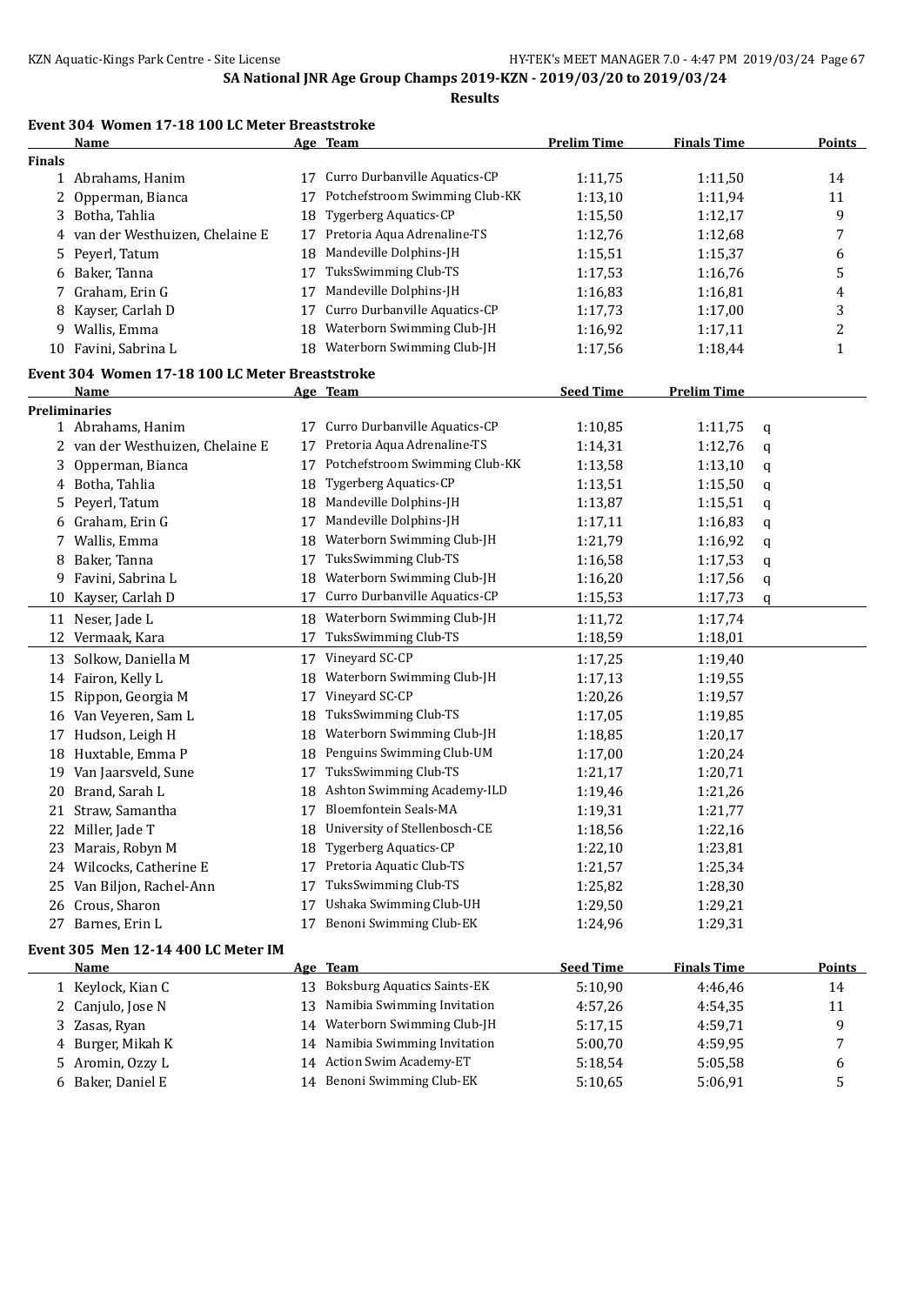**Results**

#### **(Event 305 Men 12-14 400 LC Meter IM)**

|     | <b>Name</b>           |    | Age Team                            | <b>Seed Time</b> | <b>Finals Time</b> | <b>Points</b> |
|-----|-----------------------|----|-------------------------------------|------------------|--------------------|---------------|
|     | 7 Forbes, Thomas P    |    | 14 University of Stellenbosch-CE    | 5:19,62          | 5:07,02            | 4             |
| 8   | Johnson, Reece M      | 14 | Electric Eels Swimming Club-JH      | 5:10.05          | 5:08,57            | 3             |
| 9   | Gauche, Arno          | 14 | Westville Swimming Club-ET          | 5:14,06          | 5:08,67            | 2             |
| 10  | Jordaan, Ayden        | 14 | TuksSwimming Club-TS                | 5:22,95          | 5:08.99            | 1             |
| 11  | Bartleman, Ewald W    | 13 | Potchefstroom Swimming Club-KK      | 5:27,88          | 5:10.39            |               |
| 12  | Botes, Cobus          | 14 | <b>Bloemfontein Seals-MA</b>        | 5:29,83          | 5:10.70            |               |
| 13  | Groenewald, Bennet B  | 14 | Midwit Uniswim-NG                   | 5:20,47          | 5:12,87            |               |
| 14  | De Jager, Christopher | 14 | Namibia Swimming Invitation         | 5:25,07          | 5:13,86            |               |
|     | 15 Paterson, Ross C   | 13 | Action Swim Academy-ET              | 5:19,26          | 5:14,41            |               |
| 16  | Coetzer, Jayden P     | 13 | Cybersmart Aquatics-CP              | 5:20,99          | 5:16,75            |               |
| 17  | West, Gabriel         | 14 | <b>Tygerberg Aquatics-CP</b>        | 5:20,61          | 5:17,37            |               |
| 18  | Potgieter, Wikus R    | 14 | Vineyard SC-CP                      | 5:22,24          | 5:18,54            |               |
| 19  | Swarts, Keeno A       | 14 | Vineyard SC-CP                      | 5:34,36          | 5:19,42            |               |
| 20  | Renze, Ethan          | 14 | Port Elizabeth Amateur Swimmin-NM   | 5:26,82          | 5:21,95            |               |
| 21  | Lobo, Caio            | 13 | Clube Naval de Maputo               | 5:25,73          | 5:22,33            |               |
| 22  | Grobler, Benke        | 13 | Cybersmart Aquatics-CP              | 5:21,56          | 5:22,83            |               |
| 23  | De Guzman, Risha      | 13 | Braeburn Swimming Club              | 5:26,05          | 5:23,13            |               |
|     | 24 Pattle, Dylan M    | 14 | Benoni Swimming Club-EK             | 5:38,61          | 5:23,32            |               |
| 25  | Balfour, Joshua D     | 14 | Westville Swimming Club-ET          | 5:22,48          | 5:26.35            |               |
| 26  | Saaiman, Rikus T      | 13 | Quick Silver Swimming Academy-CP    | 5:29,30          | 5:30,22            |               |
| 27  | Wood, Nico M          | 13 | Action Swim Academy-ET              | 5:42,62          | 5:30.66            |               |
| 28  | Eales, Clinton M      | 14 | <b>Infinity Swimming Academy-NM</b> | 5:23,47          | 5:34,48            |               |
| 29  | Eaton, Jarden D       | 13 | Crusaders Swimming Club-JH          | 5:29,98          | 5:38,31            |               |
| 30  | McWilliam, Benn D     | 12 | Camps Bay Swimmng Club-CP           | 5:42,38          | 5:39,36            |               |
| 31  | Carrol, Matt          | 13 | <b>Blouberg Marlins-CP</b>          | 5:44,36          | 5:43,44            |               |
| 32  | Bester, Wihan         | 14 | <b>Tygerberg Aquatics-CP</b>        | 5:32,13          | 5:48,39            |               |
| --- | Den Haan, Adriaan     | 14 | Quick Silver Swimming Academy-CP    | 5:14,48          | DQ                 |               |

#### **Event 306 Men 15-18 400 LC Meter IM**

|    | Name                  |    | Age Team                        | <b>Seed Time</b> | <b>Finals Time</b> | Points |
|----|-----------------------|----|---------------------------------|------------------|--------------------|--------|
|    | 1 Grobbelaar, Luan E  | 17 | Curro Durbanville Aquatics-CP   | 4:23,95          | 4:21,81            | 14     |
|    | Breytenbach, Ruan     | 16 | TuksSwimming Club-TS            | 4:25,80          | 4:26,77            | 11     |
|    | 3 Holtzhausen, Luca D | 15 | Seagulls SC-ET                  | 4:30,36          | 4:33,87            | 9      |
|    | 4 Landman, Zander J   | 15 | TuksSwimming Club-TS            | 4:33,10          | 4:35.54            | 7      |
| 5. | Cordeiro, Tiago R     | 18 | Seagulls SC-ET                  | 4:31,66          | 4:37,90            | 6      |
| 6  | Randle, Matthew J     | 15 | TuksSwimming Club-TS            | 4:40,83          | 4:38,65            | 5      |
| 7. | Seyffert, JP P        | 17 | <b>Bloemfontein Seals-MA</b>    | 4:34,43          | 4:39,86            | 4      |
| 8  | McKenzie, Kyle T      | 18 | Esp Kempton Park-EK             | 4:46,05          | 4:39,96            | 3      |
| 9  | Pleass, Ronan         | 18 | Waterborn Swimming Club-JH      | 4:40,70          | 4:43,76            | 2      |
| 10 | Brooks, Guy C         | 16 | <b>Action Swim Academy-ET</b>   | 4:37,07          | 4:44,00            | 1      |
| 11 | Steyn, Corrie         | 17 | <b>Bloemfontein Seals-MA</b>    | 4:52,33          | 4:46,73            |        |
| 12 | Truter, Petrus C      | 15 | University of Stellenbosch-CE   | 4:54,79          | 4:47,91            |        |
| 13 | Ashley, Joshua        | 15 | <b>Action Swim Academy-ET</b>   | 4:42,37          | 4:48,13            |        |
| 14 | Buck, Connor R        | 16 | Action Swim Academy-ET          | 4:48,55          | 4:48,39            |        |
| 15 | Armon, Jacob          | 16 | Seals Asc-UM                    | 4:39,32          | 4:49.60            |        |
| 16 | Viljoen, Adriaan      | 16 | Aquasharks Academy Winelands-CE | 4:47,92          | 4:50,38            |        |
| 17 | Anderson, Ethan R     | 16 | Eagar Aquatics-CC               | 4:55,87          | 4:51,48            |        |
| 18 | Engelke, Mitchel      | 15 | University of Stellenbosch-CE   | 4:52,15          | 4:53,01            |        |
| 19 | Shepherd, Rogan R     | 17 | Electric Eels Swimming Club-JH  | 4:47,32          | 4:54,67            |        |
| 20 | Vehbi, Liam           | 15 | Infinity Swimming Academy-NM    | 5:00,82          | 4:55,14            |        |
| 21 | Oosthuizen, Martin S  | 16 | Namibia Swimming Invitation     | 4:57,19          | 4:55,26            |        |
| 22 | Bester, Divan         | 17 | Mandeville Dolphins-JH          | 4:41,87          | 4:55,41            |        |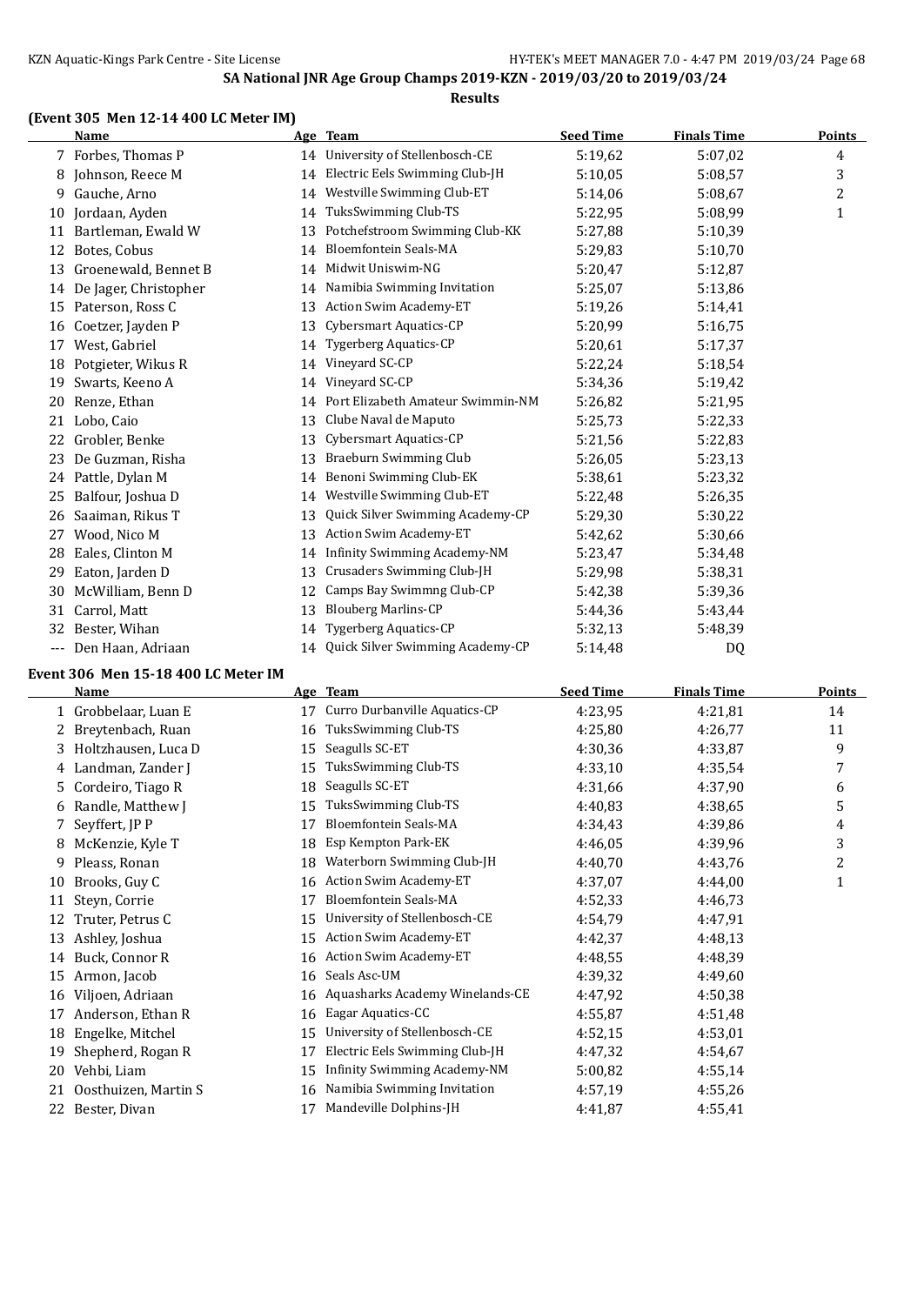**Results**

## **(Event 306 Men 15-18 400 LC Meter IM)**

|    | TEMENT DOOD MICH TO-TO TOO TO METCH TMT |    |                                 |                  |                    |               |  |  |
|----|-----------------------------------------|----|---------------------------------|------------------|--------------------|---------------|--|--|
|    | Name                                    |    | Age Team                        | <b>Seed Time</b> | <b>Finals Time</b> | <b>Points</b> |  |  |
|    | 23 Zowitsky, Reece J                    | 16 | Midwit Uniswim-NG               | 4:59,44          | 4:55,74            |               |  |  |
| 24 | Van Tonder, Hein                        | 18 | Boksburg Aquatics Saints-EK     | 5:05,12          | 4:56,90            |               |  |  |
| 25 | Vd Berg, Antoni A                       | 15 | TuksSwimming Club-TS            | 5:05,95          | 4:57,54            |               |  |  |
| 26 | vd Spuy, Flippie C                      | 15 | Bay Eagle Swim Team-NM          | 5:02,50          | 4:58,00            |               |  |  |
| 27 | Beetge, Altus J                         | 17 | TuksSwimming Club-TS            | 4:57,45          | 4:59.18            |               |  |  |
| 28 | Bekker, Andile                          | 16 | Dmss Gators Swimming Club       | 5:09,66          | 4:59,26            |               |  |  |
| 29 | Albertyn, Connor S                      | 15 | TuksSwimming Club-TS            | 5:09.55          | 4:59,42            |               |  |  |
| 30 | Griffiths, James E                      | 15 | Aqua Sharks Academy-CP          | 5:01,76          | 5:01,47            |               |  |  |
| 31 | White, Kyle                             | 15 | Infinity Swimming Academy-NM    | 5:01,11          | 5:02,78            |               |  |  |
| 32 | Zarifiants, Mikhail                     | 16 | TuksSwimming Club-TS            | 5:00,76          | 5:02,79            |               |  |  |
| 33 | McKinnon, Donald D                      | 15 | Aquasharks Academy Winelands-CE | 5:06,15          | 5:02,97            |               |  |  |
| 34 | Grant, Adrian D                         | 15 | <b>Bloemfontein Seals-MA</b>    | 4:57,47          | 5:03,30            |               |  |  |
|    | 35 Sproule, Luke E                      | 15 | Dragons Swimming Club-JH        | 5:28,27          | 5:03.89            |               |  |  |
| 36 | Jacoby, Joshua                          | 18 | Beavers Swim Club-ET            | 4:58,18          | 5:07,29            |               |  |  |
| 37 | Botha, Joe H                            | 15 | Tygerberg Aquatics-CP           | 5:03,61          | 5:10,42            |               |  |  |
| 38 | Tarr, Aaron                             | 15 | Westville Swimming Club-ET      | 5:02,13          | 5:11,05            |               |  |  |
| 39 | Andrew, Matthew                         | 16 | Midwit Uniswim-NG               | 5:11,24          | 5:12,37            |               |  |  |
| 40 | Smit, Naested                           | 18 | Ushaka Swimming Club-UH         | 4:56,45          | 5:17,17            |               |  |  |

#### **Event 307 Girls 12-14 400 LC Meter IM**

|     | Name                        |    | Age Team                         | <b>Seed Time</b> | <b>Finals Time</b> | <b>Points</b> |
|-----|-----------------------------|----|----------------------------------|------------------|--------------------|---------------|
|     | 1 Tucker, Dakota            |    | 14 Waterborn Swimming Club-JH    | 5:05.68          | 4:58,86            | 14            |
|     | 2 Dixon, Ruby               | 13 | <b>Action Swim Academy-ET</b>    | 5:16.31          | 5:03.64            | 11            |
|     | 3 McMorran, Leigh           |    | 14 Aqua Athlete-JH               | 5:20.83          | 5:04,41            | 9             |
|     | 4 Christianson, Emma L      |    | 14 Action Swim Academy-ET        | 5:03.30          | 5:04,44            |               |
|     | 5 Van Rensburg, Catherine F |    | 14 TuksSwimming Club-TS          | 5:16,20          | 5:10.65            | 6             |
|     | 6 Oosthuizen, Luchelle      | 14 | Bloemfontein Otters-MA           | 5:17.97          | 5:15,25            | 5             |
|     | 7 Ridderhof, Morgan         | 14 | Waterborn Swimming Club-JH       | 5:21,88          | 5:18.58            | 4             |
|     | 8 Sauvage, Cailey A         |    | 14 Pretoria Aquatic Club-TS      | 5:25.42          | 5:23,01            | 3             |
|     | 9 Campbell, Marnè           | 13 | <b>Tygerberg Aquatics-CP</b>     | 5:26,28          | 5:24,90            |               |
| 10  | Doster, Bernelee            |    | 14 Esp Kempton Park-EK           | 5:43.60          | 5:30,00            |               |
| 11  | Morelli, Abigail            | 14 | Mandeville Dolphins-JH           | 5:39.33          | 5:41,80            |               |
|     | 12 Ebing, Ashley            | 13 | Westville Swimming Club-ET       | 5:48.32          | 5:41,99            |               |
| 13. | Pharoah, Morgan L           | 13 | <b>Champion Swimming Club-TS</b> | 5:35,72          | 5:43.35            |               |
|     |                             |    |                                  |                  |                    |               |

#### **Event 308 Women 15-18 400 LC Meter IM**

|    | Name                    |    | Age Team                       | <b>Seed Time</b> | <b>Finals Time</b> | <b>Points</b>                                                                                |
|----|-------------------------|----|--------------------------------|------------------|--------------------|----------------------------------------------------------------------------------------------|
|    | 1 Meder, Rebecca A      |    | 16 Seagulls SC-ET              | 4:44.54          | 4:47.88            | 14                                                                                           |
|    | 2 Beavon, Kate J        | 18 | Waterborn Swimming Club-JH     | 5:15.67          | 5:01,12            | 11                                                                                           |
|    | 3 Seyffert, Tailyn      | 16 | <b>Bloemfontein Seals-MA</b>   | 5:07,11          | 5:02.04            | 9                                                                                            |
|    | 4 Wallis, Emma          | 18 | Waterborn Swimming Club-JH     | 5:04.81          | 5:05.65            | 7                                                                                            |
|    | 5 Stergiadis, Heleni    | 16 | Namibia Swimming Invitation    | 5:05.02          | 5:06.26            | 6                                                                                            |
|    | 6 Antonopoulos, Carli T | 18 | Tygerberg Aquatics-CP          | 5:02,35          | 5:06.64            | 5                                                                                            |
|    | 7 Enslin, Alicia        | 18 | TuksSwimming Club-TS           | 5:17,88          | 5:12,73            | 4                                                                                            |
|    | 8 Hudson, Grace E       | 15 | Waterborn Swimming Club-JH     | 5:08,93          | 5:15.50            | 3                                                                                            |
| 9  | Barnes, Kiara           | 18 | <b>Tygerberg Aquatics-CP</b>   | 5:21,10          | 5:15,91            | $\overline{2}$                                                                               |
| 10 | Shepherd, Megan L       | 15 | Electric Eels Swimming Club-JH | 5:20,62          | 5:18,51            | $\mathbf{\mathbf{\mathbf{\mathbf{\mathbf{\mathbf{\mathbf{\mathbf{\mathbf{\mathbf{I}}}}}}}}}$ |
| 11 | Liebenberg, Joanne      | 16 | Namibia Swimming Invitation    | 5:46,70          | 5:18.53            |                                                                                              |
| 12 | Downes, Sianne          | 17 | Dragons Swimming Club-JH       | 5:18,38          | 5:19.44            |                                                                                              |
|    | 13 Oliver, Tori C       | 16 | Action Swim Academy-ET         | 5:19,94          | 5:19,79            |                                                                                              |
| 14 | Van Jaarsveld, Sune     | 17 | TuksSwimming Club-TS           | 5:18,38          | 5:22,43            |                                                                                              |
| 15 | Van Veveren, Sam L      | 18 | TuksSwimming Club-TS           | 5:13,72          | 5:22,58            |                                                                                              |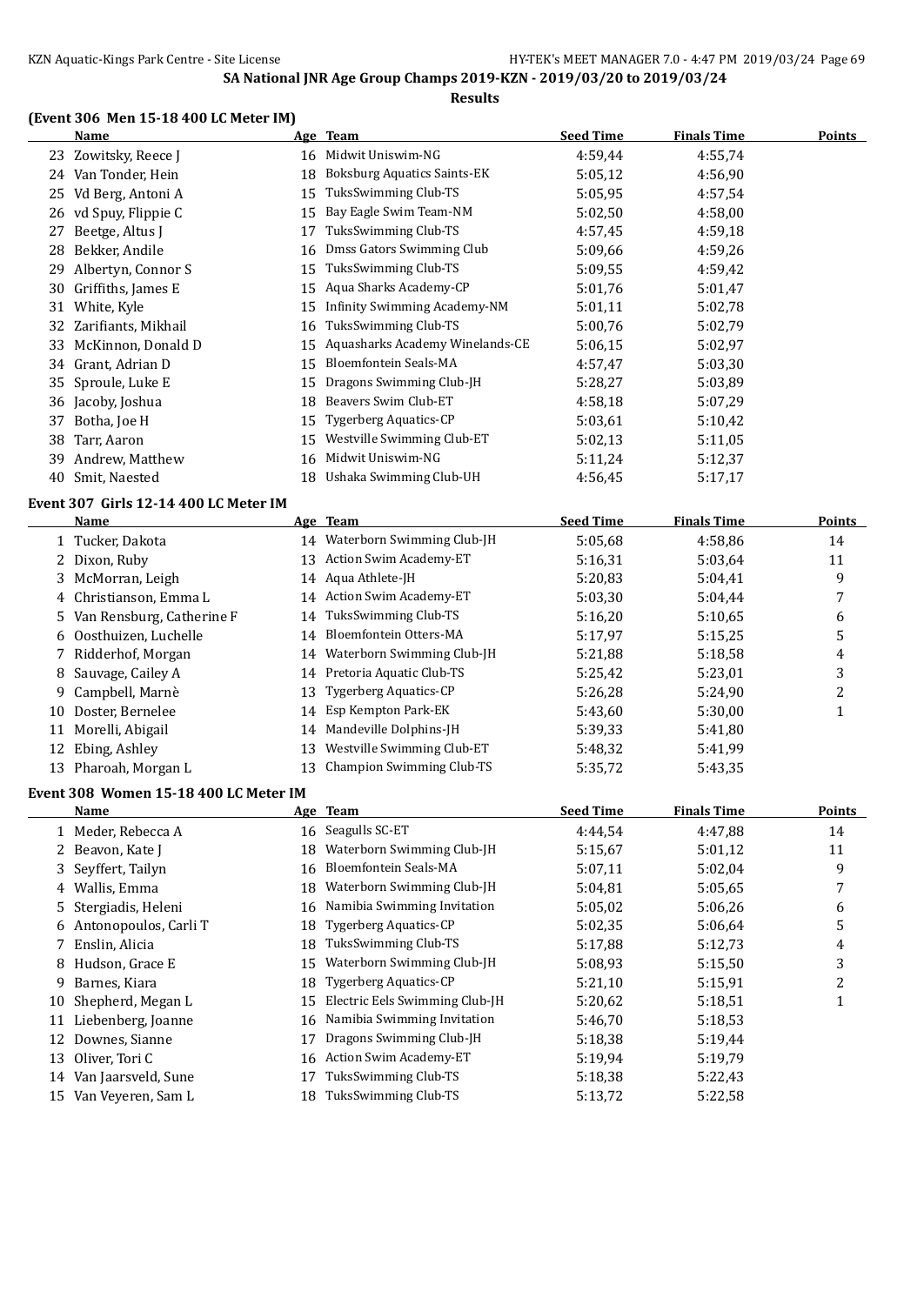**Results**

### **(Event 308 Women 15-18 400 LC Meter IM)**

|               | <b>Name</b>                                     |    | Age Team                           | <b>Seed Time</b>   | <b>Finals Time</b> |             | <b>Points</b> |
|---------------|-------------------------------------------------|----|------------------------------------|--------------------|--------------------|-------------|---------------|
|               | 16 du Toit, Idelé                               |    | 16 Potchefstroom Swimming Club-KK  | 5:28,01            | 5:22,96            |             |               |
|               | 17 Dateline, Chenay E                           | 17 | Waterborn Swimming Club-JH         | 5:28,81            | 5:23,76            |             |               |
| 18            | Favini, Sabrina L                               | 18 | Waterborn Swimming Club-JH         | 5:31,44            | 5:26,30            |             |               |
| 19            | Lausberg, Guilma                                | 15 | Bloemfontein Seals-MA              | 5:27,94            | 5:27,24            |             |               |
| 20            | Botha, Tayla N                                  | 16 | Aquanova Aquatic Club-BU           | 5:19,46            | 5:30,75            |             |               |
| 21            | Carlisle, Demi-Lee                              | 16 | Florida Swimming Club-JH           | 5:35,08            | 5:33,06            |             |               |
| 22            | McLoughlin, Kayla                               | 18 | Swimlab Aquatic Academ-CP          | 5:32,03            | 5:36,27            |             |               |
| 23            | Moll, Gabriella A                               | 15 | Waterborn Swimming Club-JH         | 5:43,60            | 5:38,09            |             |               |
|               | 24 Oberholzer, Pascale F                        | 16 | Mandeville Dolphins-JH             | 5:43,23            | 5:39,29            |             |               |
| 25            | De Almeida, Kaylin J                            | 16 | Aqua Athlete-JH                    | 5:27,66            | 5:41,59            |             |               |
| 26            | Burger, Kayla L                                 | 17 | Benoni Swimming Club-EK            | 5:32,96            | 5:43,34            |             |               |
|               | 27 Rogge, Kaelin G                              |    | 16 Aquazone Swim Club-ET           | 5:31,88            | 5:46,34            |             |               |
|               | Event 309 Boys 12 & Under 50 LC Meter Butterfly |    |                                    |                    |                    |             |               |
|               | <u>Name</u>                                     |    | Age Team                           | <b>Prelim Time</b> | <b>Finals Time</b> |             | Points        |
| <b>Finals</b> |                                                 |    |                                    |                    |                    |             |               |
|               | 1 Vd Heever, Andrè P                            | 12 | TuksSwimming Club-TS               | 29,07              | 29,22              |             | 14            |
| 2             | Mia, Sirhaan                                    | 12 | Marlin Swimming Club-CP            | 30,45              | 29,70              |             | 11            |
| 3             | Strydom, Cristopher R                           | 12 | Dynamo Aquatics Eku-EK             | 30,41              | 29,83              |             | 9             |
|               | 4 Hart, Ivan                                    | 12 | Mombasa Aquatics-ZZ                | 30,49              | 30,06              |             | 7             |
| 5             | Mahan, Tumelo E                                 | 12 | TuksSwimming Club-TS               | 30,94              | 30,47              |             | 6             |
| 6             | Shumba, Wisdom                                  | 12 | Zimbabwe Swimming Federation       | 31,30              | 30,62              |             | 5             |
| 7.            | Malan, Jason M                                  | 12 | Electric Eels Swimming Club-JH     | 31,35              | 31,11              |             | 4             |
| 8             | Jordaan, Chris                                  |    | 12 Aquasharks Academy Winelands-CE | 31,03              | 31,19              |             | 3             |
| 9             | Reinders, Connor                                | 12 | Bloemfontein Otters-MA             | 31,52              | 31,36              |             | 2             |
|               | 10 Vorster, Wilbert P                           |    | 12 Flamingo Aquatic Academy-FB     | 31,40              | 31,63              |             | $\mathbf{1}$  |
|               |                                                 |    |                                    |                    |                    |             |               |
|               | Event 309 Boys 12 & Under 50 LC Meter Butterfly |    |                                    |                    |                    |             |               |
|               | Name                                            |    | Age Team                           | <b>Seed Time</b>   | <b>Prelim Time</b> |             |               |
|               | Preliminaries<br>1 Vd Heever, Andrè P           |    | 12 TuksSwimming Club-TS            | 29,35              | 29,07              |             |               |
|               |                                                 | 12 | Dynamo Aquatics Eku-EK             | 29,22              | 30,41              | q           |               |
| 2             | Strydom, Cristopher R                           |    | 12 Marlin Swimming Club-CP         |                    |                    | q           |               |
| 3             | Mia, Sirhaan                                    |    |                                    | 30,86              | 30,45              | q           |               |
|               | 4 Hart, Ivan                                    | 12 | Mombasa Aquatics-ZZ                | 30,04              | 30,49              | q           |               |
| 5             | Mahan, Tumelo E                                 | 12 | TuksSwimming Club-TS               | 31,25              | 30,94              | q           |               |
|               | 6 Jordaan, Chris                                | 12 | Aquasharks Academy Winelands-CE    | 31,75              | 31,03              | q           |               |
|               | Shumba, Wisdom                                  |    | 12 Zimbabwe Swimming Federation    | 31,38              | 31,30              | q           |               |
|               | 8 Malan, Jason M                                |    | 12 Electric Eels Swimming Club-JH  | 31,43              | 31,35              | $\mathbf q$ |               |
|               | 9 Vorster, Wilbert P                            |    | 12 Flamingo Aquatic Academy-FB     | 32,80              | 31,40              | q           |               |
|               | 10 Reinders, Connor                             | 12 | Bloemfontein Otters-MA             | 31,45              | 31,52              | q           |               |
|               | 11 Briel, Charlie H                             |    | 12 Bloemfontein Seals-MA           | 31,84              | 31,53              |             |               |
| 12            | Pearson, Tai L                                  | 11 | Vineyard SC-CP                     | 32,07              | 31,62              |             |               |
|               | 13 Visser, Brendan                              |    | 12 Action Swim Academy-ET          | 33,01              | 31,74              |             |               |
|               | 14 Minderon, Bryce                              | 12 | Port Elizabeth Amateur Swimmin-NM  | 32,37              | 31,97              |             |               |
| 15            | Findlay, MJ J                                   | 12 | TuksSwimming Club-TS               | 33,49              | 32,26              |             |               |
| 16            | Munguambe, Cleyton                              | 11 | <b>Tubaroes Maputo</b>             | 32,87              | 32,57              |             |               |
|               |                                                 |    |                                    |                    |                    |             |               |
| 17            | Ellis, Quinn                                    | 12 | Namibia Swimming Invitation        | 32,35              | 32,59              |             |               |
| 18            | Torricelli, Gianluca F                          | 12 | Waterborn Swimming Club-JH         | 33,76              | 32,64              |             |               |
| 19            | Potgieter, Luca                                 | 12 | Royal Swimming Academy-ED          | 33,41              | 32,65              |             |               |
| 20            | Mhlanga, Bjorn N                                | 12 | Waterborn Swimming Club-JH         | 35,29              | 32,85              |             |               |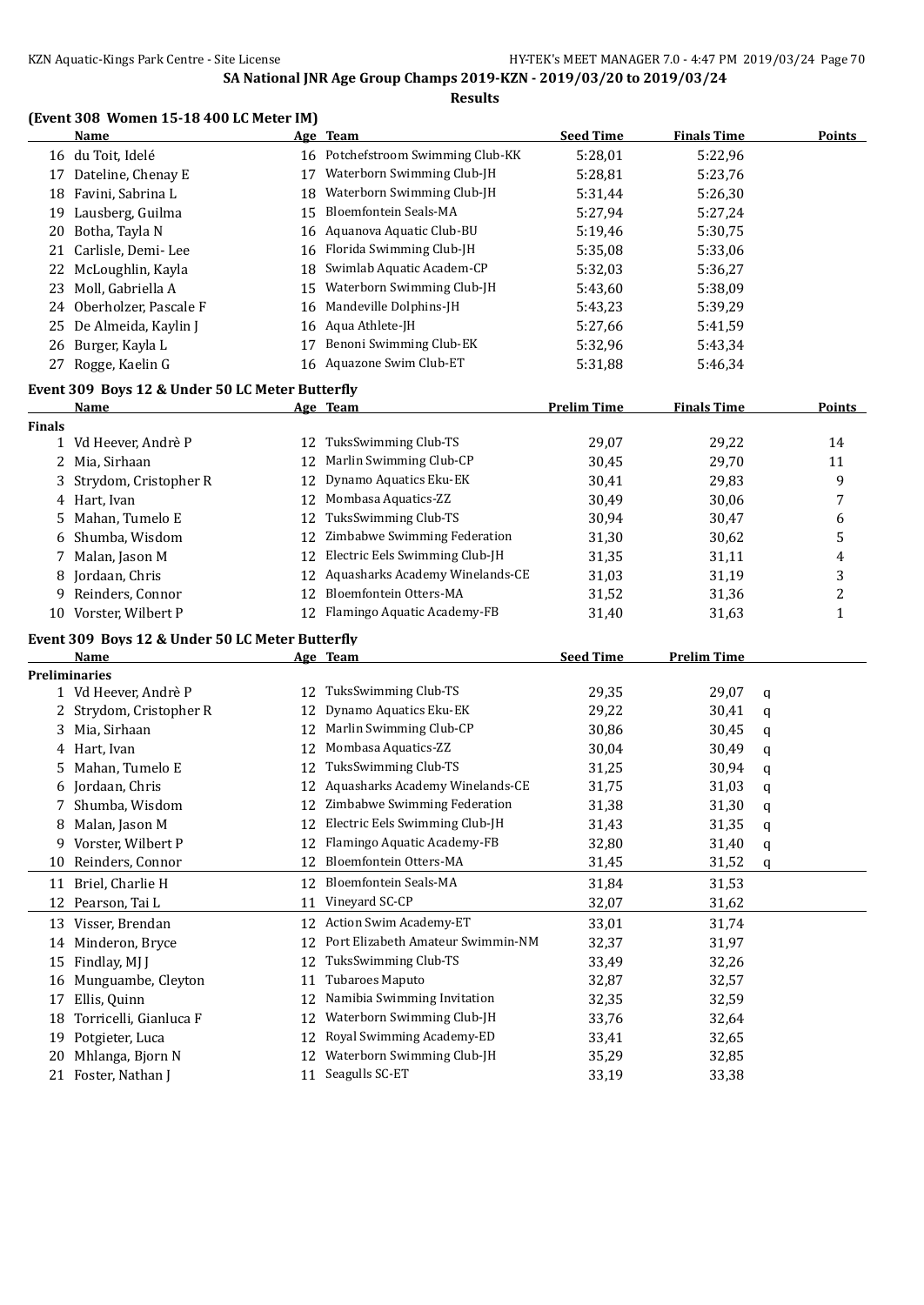**Results**

### **Preliminaries ... (Event 309 Boys 12 & Under 50 LC Meter Butterfly)**

|                      | <b>Name</b>                                               |    | Age Team                           | <b>Seed Time</b>   | <b>Prelim Time</b> |   |        |
|----------------------|-----------------------------------------------------------|----|------------------------------------|--------------------|--------------------|---|--------|
|                      | 22 Adams, David B                                         |    | 11 Flamingo Aquatic Academy-FB     | 34,32              | 33,43              |   |        |
|                      | 23 Kruger, Nicholas L                                     | 12 | Seals Asc-UM                       | 33,25              | 33,47              |   |        |
|                      | 24 Brice, Canaan J                                        | 12 | <b>Bloemfontein Seals-MA</b>       | 33,57              | 33,57              |   |        |
|                      | 25 Koekemoer, Marnu                                       | 12 | Blue Ocean Aquatics-UG             | 35,38              | 33,60              |   |        |
| 26                   | Sivai, Jayden M                                           |    | 12 Aquanova Aquatic Club-BU        | 34,82              | 34,08              |   |        |
|                      | 27 Allen, Matthew M                                       |    | 12 Aces Swimming Club-ET           | 34,03              | 34,12              |   |        |
| 28                   | O'Connor, Matt                                            | 12 | Waterborn Swimming Club-JH         | 34,27              | 34,16              |   |        |
| 29                   | Samuels, Bradley                                          |    | 12 Zimbabwe Swimming Federation    | 35,47              | 34,30              |   |        |
| 30                   | Paton, Joshua E                                           |    | 12 Aquazone Swim Club-ET           | 37,31              | 34,42              |   |        |
|                      | 31 McWilliam, Benn D                                      |    | 12 Camps Bay Swimmng Club-CP       | 33,72              | 34,99              |   |        |
|                      | 32 Potgieter, Ruan                                        | 12 | Eagar Aquatics-CC                  | 34,70              | 35,01              |   |        |
|                      | 33 Kgomogadio, Yande Y                                    | 12 | TuksSwimming Club-TS               | 35,84              | 35,16              |   |        |
|                      | 34 Botha, Jacobus                                         | 12 | Limpopo Tuksswimming Club-WB       | 35,26              | 36,23              |   |        |
|                      | 35 Lee, Ho Won                                            | 11 | Vineyard SC-CP                     | 38,08              | 37,19              |   |        |
|                      | 36 Porter, Connor T                                       | 12 | Seagulls SC-ET                     | 38,56              | 37,59              |   |        |
|                      | 37 Lindeque, Migael                                       | 12 | TuksSwimming Club-TS               | 38,70              | 39,32              |   |        |
|                      | 38 Van Zyl, Rossouw                                       |    | 12 Cybersmart Aquatics-CP          | 39,51              | 40,73              |   |        |
|                      |                                                           |    |                                    |                    |                    |   |        |
|                      | Event 309 Boys 13 Year Olds 50 LC Meter Butterfly<br>Name |    | Age Team                           | <b>Prelim Time</b> | <b>Finals Time</b> |   | Points |
| <b>Finals</b>        |                                                           |    |                                    |                    |                    |   |        |
|                      | 1 Keylock, Kian C                                         | 13 | <b>Boksburg Aquatics Saints-EK</b> | 28,44              | 27,65              |   | 14     |
|                      | 2 Canjulo, Jose N                                         | 13 | Namibia Swimming Invitation        | 28,62              | 27,73              |   | 11     |
|                      | 3 Coetzee, Liam                                           | 13 | Aquasharks Academy Winelands-CE    | 28,95              | 27,94              |   | 9      |
|                      | 4 Nogueira, Enzo                                          | 13 | Waterborn Swimming Club-JH         | 28,66              | 28,30              |   | 7      |
|                      | 5 Covill, Josh                                            | 13 | Zimbabwe Swimming Federation       | 29,20              | 28,47              |   | 6      |
|                      | 6 Paco, Kelvin                                            | 13 | Tubaroes Maputo                    | 29,14              | 28,54              |   | 5      |
| 7                    | Thompson, Cameron K                                       | 13 | Crusaders Swimming Club-JH         | 29,29              | 28,59              |   | 4      |
| 8                    | Makaya, Tichatonga                                        |    | 13 Zimbabwe Swimming Federation    | 29,39              | 29,57              |   | 3      |
| 9                    | Hendricks, Robert A                                       | 13 | Royal Swimming Academy-ED          | 29,49              | 29,65              |   | 2      |
|                      | --- Laubscher, Ben-Johan                                  |    | 13 TuksSwimming Club-TS            | 29,20              | DQ                 |   |        |
|                      |                                                           |    |                                    |                    |                    |   |        |
|                      | Event 309 Boys 13 Year Olds 50 LC Meter Butterfly         |    |                                    |                    |                    |   |        |
|                      | <u>Name</u>                                               |    | Age Team                           | <b>Seed Time</b>   | <b>Prelim Time</b> |   |        |
| <b>Preliminaries</b> |                                                           |    | 13 Boksburg Aquatics Saints-EK     |                    |                    |   |        |
|                      | 1 Keylock, Kian C                                         |    | 13 Namibia Swimming Invitation     | 28,39              | 28,44              | q |        |
|                      | 2 Canjulo, Jose N                                         |    | 13 Waterborn Swimming Club-JH      | 27,80              | 28,62              | q |        |
|                      | 3 Nogueira, Enzo                                          |    | Aquasharks Academy Winelands-CE    | 28,94              | 28,66              | q |        |
| 4                    | Coetzee, Liam                                             | 13 | Tubaroes Maputo                    | 28,75              | 28,95              | q |        |
| 5.                   | Paco, Kelvin                                              | 13 |                                    | 28,52              | 29,14              | q |        |
| *6                   | Laubscher, Ben-Johan                                      | 13 | TuksSwimming Club-TS               | 30,10              | 29,20              | q |        |
| *6                   | Covill, Josh                                              | 13 | Zimbabwe Swimming Federation       | 29,07              | 29,20              | q |        |
| 8                    | Thompson, Cameron K                                       | 13 | Crusaders Swimming Club-JH         | 29,81              | 29,29              | q |        |
| 9                    | Makaya, Tichatonga                                        | 13 | Zimbabwe Swimming Federation       | 29,15              | 29,39              | q |        |
| 10                   | Hendricks, Robert A                                       | 13 | Royal Swimming Academy-ED          | 30,01              | 29,49              | q |        |
| 11                   | Lobo, Caio                                                | 13 | Clube Naval de Maputo              | 29,17              | 29,59              |   |        |
| 12                   | Saaiman, Rikus T                                          | 13 | Quick Silver Swimming Academy-CP   | 29,80              | 29,60              |   |        |
|                      | *13 Dredge, Elijah E                                      | 13 | Pretoria Aquatic Club-TS           | 29,59              | 29,74              |   |        |
|                      | *13 Wallace, Garron L                                     | 13 | Electric Eels Swimming Club-JH     | 29,47              | 29,74              |   |        |
| 15                   | Chisungo, Tawanda                                         | 13 | Zimbabwe Swimming Federation       | 31,24              | 30,02              |   |        |
|                      | 16 De Clerck, Dean                                        |    | 13 Players Swimming Club-TS        | 29,63              | 30,06              |   |        |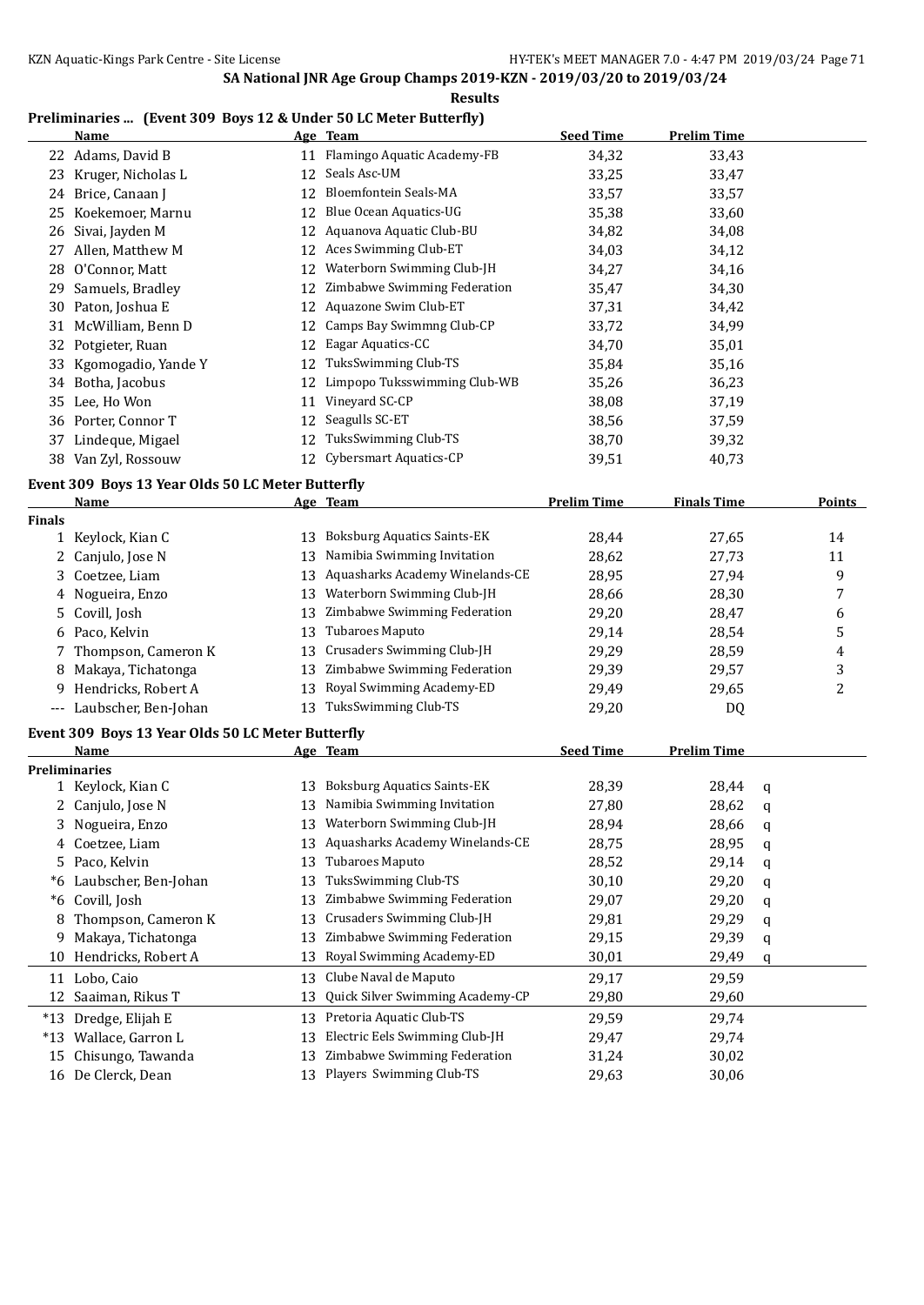#### **Results**

### **Preliminaries ... (Event 309 Boys 13 Year Olds 50 LC Meter Butterfly)**

|                      | <b>Name</b>                                       |    | Age Team                            | <b>Seed Time</b>   | <b>Prelim Time</b> |                |
|----------------------|---------------------------------------------------|----|-------------------------------------|--------------------|--------------------|----------------|
| 17                   | Mwipikeni, Paul                                   | 13 | Zimbabwe Swimming Federation        | 30,33              | 30,13              |                |
|                      | 18 Watkins, Jared S                               | 13 | Westville Swimming Club-ET          | 30,93              | 30,23              |                |
| 19                   | Smit, Byron G                                     | 13 | Dynamo Aquatics Eku-EK              | 31,66              | 30,34              |                |
| 20                   | Vd Merwe, Johan H                                 | 13 | University of Stellenbosch-CE       | 30,55              | 30,41              |                |
|                      | 21 Gross-Mitchell, Travis K                       | 13 | Seagulls SC-ET                      | 31,79              | 30,58              |                |
|                      | 22 Lindeque, Kinnae N                             | 13 | Waterborn Swimming Club-JH          | 30,64              | 30,63              |                |
| 23                   | Eaton, Jarden D                                   | 13 | Crusaders Swimming Club-JH          | 30,95              | 30,78              |                |
|                      | 24 Carrol, Matt                                   | 13 | <b>Blouberg Marlins-CP</b>          | 30,79              | 30,85              |                |
| 25                   | Adams, Jonathan B                                 | 13 | Flamingo Aquatic Academy-FB         | 29,83              | 30,97              |                |
|                      | 26 Rolfe, Jethro                                  | 13 | Blue Ocean Aquatics-UG              | 31,94              | 30,98              |                |
| 27                   | Consani, Dario L                                  | 13 | <b>Tygerberg Aquatics-CP</b>        | 30,96              | 31,01              |                |
|                      | 28 Lottering, Ricky M                             | 13 | Seals Asc-UM                        | 30,94              | 31,15              |                |
| 29                   | Spence, Jamie L                                   | 13 | Action Swim Academy-ET              | 30,65              | 31,20              |                |
|                      | 30 Louw, Ruan                                     | 13 | <b>Bull Sharks-MA</b>               | 31,76              | 31,23              |                |
|                      | 31 Van Coller, Matthew G                          | 13 | Infinity Swimming Academy-NM        | 33,85              | 31,49              |                |
|                      | 32 Kleynhans, Michael M                           | 13 | TuksSwimming Club-TS                | 31,71              | 31,65              |                |
|                      | 33 Coetzer, Jayden P                              | 13 | <b>Cybersmart Aquatics-CP</b>       | 33,50              | 31,67              |                |
|                      | 34 Rebelo, Ricardo                                | 13 | TuksSwimming Club-TS                | 32,84              | 31,73              |                |
|                      | 35 De Beer, Josh D                                | 13 | North Durban Swim Academy-ET        | 31,76              | 31,90              |                |
|                      | 36 Le Roux, Ruan H                                | 13 | <b>Infinity Swimming Academy-NM</b> | 33,67              | 31,95              |                |
| 37                   | Smuts, Jamie                                      | 13 | <b>Tygerberg Aquatics-CP</b>        | 31,35              | 32,02              |                |
| 38                   | Wood, Nico M                                      | 13 | Action Swim Academy-ET              | 34,43              | 32,06              |                |
| 39                   | Huang, Eric                                       | 13 | Mandeville Dolphins-JH              | 33,32              | 32,07              |                |
| 40                   | Cartwright, Andrew G                              | 13 | Tiger Sharks Swimming Academy-ET    | 33,70              | 32,09              |                |
| 41                   | Truter, Tom N                                     | 13 | Penguins Swimming Club-UM           | 32,28              | 32,10              |                |
| 42                   | Luck, Taylor R                                    | 13 | Swimlab Aquatic Academ-CP           | 32,50              | 32,21              |                |
| 43                   | Grobler, Regardt                                  | 13 | TuksSwimming Club-TS                | 32,04              | 32,30              |                |
| 44                   | Scheffer, Jonathan                                | 13 | Pretoria Aquatic Club-TS            | 32,83              | 32,50              |                |
| 45                   | Wessels, Rickus F                                 | 13 | TuksSwimming Club-TS                | 33,65              | 32,57              |                |
|                      | 46 Caldwell, Matt D                               | 13 | Dragons Swimming Club-JH            | 32,00              | 32,67              |                |
| 47                   | Shoshore, Rangi S                                 | 13 | Crusaders Swimming Club-JH          | 32,75              | 33,12              |                |
| 48                   | Visagie, Leson G                                  | 13 | Midwit Uniswim-NG                   | 33,20              | 33,74              |                |
|                      | 49 Greyling, Cullen C                             |    | 13 Waterborn Swimming Club-JH       | 33,64              | 33,95              |                |
|                      | Event 309 Boys 14 Year Olds 50 LC Meter Butterfly |    |                                     |                    |                    |                |
|                      | Name                                              |    | Age Team                            | <b>Prelim Time</b> | <b>Finals Time</b> | <b>Points</b>  |
| <b>Finals</b>        |                                                   |    |                                     |                    |                    |                |
|                      | 1 Coetzé, Pieter T                                |    | 14 Otters Rustenburg-NW             | 26,73              | 26,22              | 14             |
|                      | 2 Antonio, Manuel                                 | 14 | Tubaroes Maputo                     | 27,74              | 27,24              | 11             |
|                      | *3 de Gouveia, Matthew                            | 14 | Perfect Stroke Swimming Club-JH     | 28,32              | 27,77              | 8              |
| *3                   | Burger, Mikah K                                   | 14 | Namibia Swimming Invitation         | 28,23              | 27,77              | 8              |
| 5.                   | Elstadt, Luard                                    | 14 | Fish Eagle Aquatics-ED              | 28,22              | 27,90              | 6              |
| 6                    | Hempel, Joss E                                    |    | 14 Aquabear Swimming Club-NM        | 28,22              | 27,92              | 5              |
| 7                    | Grant, Kieran J                                   |    | 14 Alcatraz Swimming Club-TS        | 28,69              | 28,18              | 4              |
| 8                    | Buret, Bryce                                      |    | 14 Harlequins Aquatic Club-BU       | 28,63              | 28,29              | 3              |
| 9                    | Govender, Craydon C                               | 14 | North Durban Swim Academy-ET        | 29,04              | 28,72              | $\overline{c}$ |
|                      | 10 Denyer, Jordan T                               |    | 14 Infinity Swimming Academy-NM     | 28,91              | 28,84              | 1              |
|                      | Event 309 Boys 14 Year Olds 50 LC Meter Butterfly |    |                                     |                    |                    |                |
|                      | Name                                              |    | Age Team                            | <b>Seed Time</b>   | <b>Prelim Time</b> |                |
| <b>Preliminaries</b> |                                                   |    |                                     |                    |                    |                |
|                      | 1 Coetzé, Pieter T                                |    | 14 Otters Rustenburg-NW             | 26,43              | 26,73              | q              |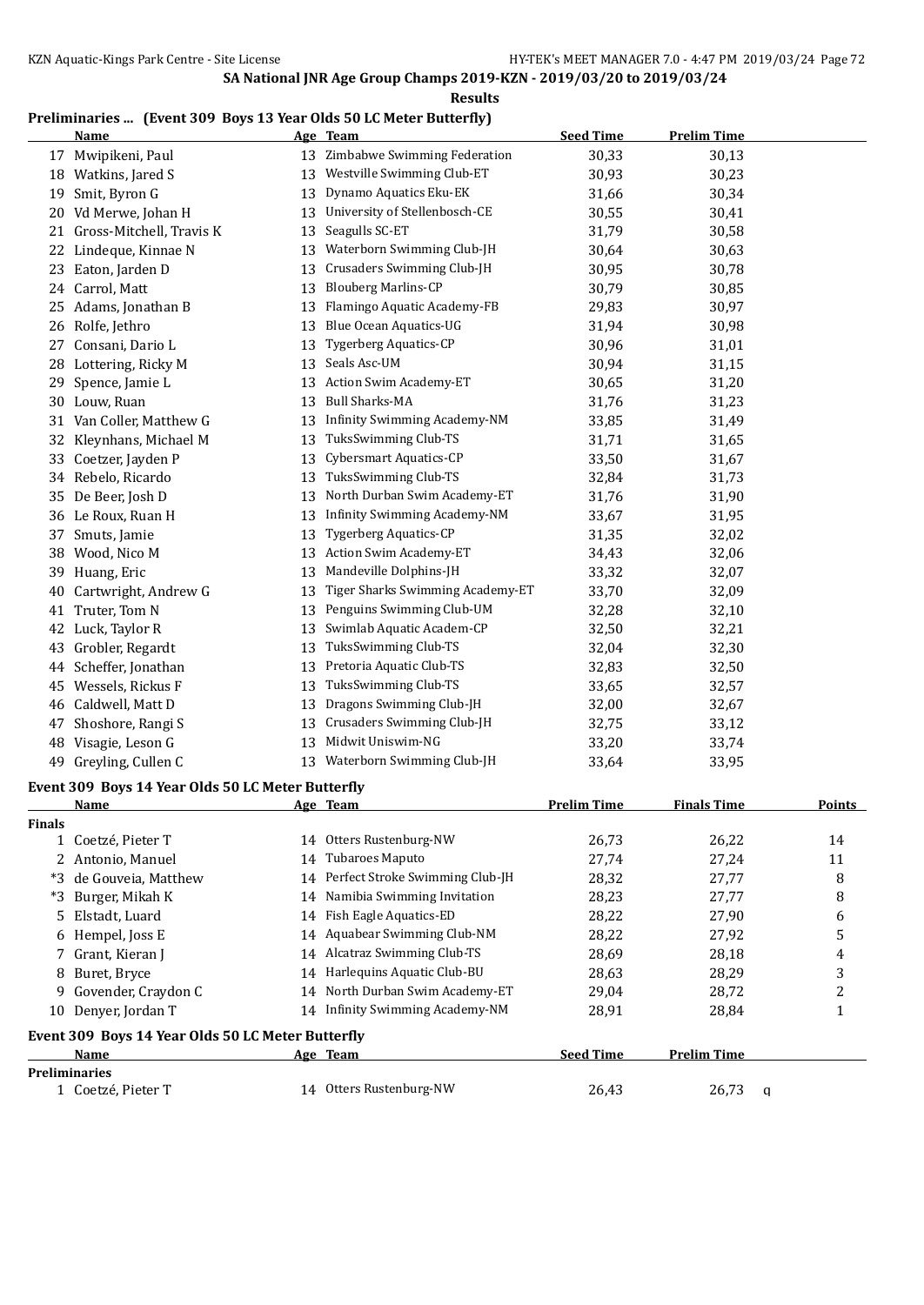#### **Results**

### **Preliminaries ... (Event 309 Boys 14 Year Olds 50 LC Meter Butterfly)**

|       | <b>Name</b>               |    | Age Team                            | <b>Seed Time</b> | <b>Prelim Time</b> |   |
|-------|---------------------------|----|-------------------------------------|------------------|--------------------|---|
|       | 2 Antonio, Manuel         | 14 | <b>Tubaroes Maputo</b>              | 27,67            | 27,74              | q |
| *3    | Hempel, Joss E            | 14 | Aquabear Swimming Club-NM           | 28,60            | 28,22              | q |
| *3    | Elstadt, Luard            | 14 | Fish Eagle Aquatics-ED              | 27,91            | 28,22              | q |
| 5     | Burger, Mikah K           | 14 | Namibia Swimming Invitation         | 27,91            | 28,23              | q |
| 6     | de Gouveia, Matthew       | 14 | Perfect Stroke Swimming Club-JH     | 28,00            | 28,32              | q |
| 7     | Buret, Bryce              | 14 | Harlequins Aquatic Club-BU          | 28,76            | 28,63              | q |
| 8     | Grant, Kieran J           | 14 | Alcatraz Swimming Club-TS           | 29,28            | 28,69              | q |
| 9     | Denyer, Jordan T          | 14 | <b>Infinity Swimming Academy-NM</b> | 28,27            | 28,91              | q |
| 10    | Govender, Craydon C       | 14 | North Durban Swim Academy-ET        | 29,35            | 29,04              | q |
| 11    | Lichtblau, Max C          | 14 | Onyx Aquatic Club-EK                | 28,70            | 29,07              |   |
|       | 12 Strydom, Benno W       | 14 | Pretoria Aquatic Club-TS            | 29,14            | 29,11              |   |
|       | 13 Lundie, Matthew G      | 14 | Dynamo Aquatics Eku-EK              | 29,47            | 29,14              |   |
|       | 14 Els, Johnathan R       | 14 | Westville Swimming Club-ET          | 29,95            | 29,22              |   |
| 15    | West, Gabriel             | 14 | <b>Tygerberg Aquatics-CP</b>        | 30,17            | 29,27              |   |
|       | 16 Botes, Cobus           | 14 | Bloemfontein Seals-MA               | 29,82            | 29,28              |   |
| 17    | Vd Merwe, Darno           | 14 | TuksSwimming Club-TS                | 29,38            | 29,29              |   |
|       | 18 Mahan, Owethu S        | 14 | TuksSwimming Club-TS                | 29,87            | 29,34              |   |
| 19    | Potgieter, Wikus R        | 14 | Vineyard SC-CP                      | 29,50            | 29,39              |   |
| 20    | De Jager, Christopher     | 14 | Namibia Swimming Invitation         | 29,51            | 29,40              |   |
| 21    | Hinckley, Joshua D        | 14 | Dynamo Aquatics Eku-EK              | 30,34            | 29,42              |   |
| 22    | Clark, Keenan             | 14 | TuksSwimming Club-TS                | 31,75            | 29,60              |   |
| 23    | Van Vuuren, Manus J       | 14 | Players Swimming Club-TS            | 30,25            | 29,70              |   |
|       | 24 Villet, Tommy H        | 14 | Flamingo Aquatic Academy-FB         | 29,87            | 29,75              |   |
| 25    | Malherbe, Francois        | 14 | University of Stellenbosch-CE       | 29,72            | 29,76              |   |
|       | 26 Pillay, Leshen A       | 14 | Seagulls SC-ET                      | 29,31            | 29,80              |   |
| 27    | Van Zyl, Zander D         | 14 | Curro Durbanville Aquatics-CP       | 29,94            | 29,83              |   |
| 28    | Seagreen, Steven P        | 14 | Action Swim Academy-ET              | 30,22            | 29,86              |   |
| 29    | Swarts, Keeno A           | 14 | Vineyard SC-CP                      | 29,67            | 29,89              |   |
| 30    | Haswell, Joshua D         | 14 | Action Swim Academy-ET              | 30,98            | 30,02              |   |
| 31    | Arelisky, Nicholas R      | 14 | Aqua Sharks Academy-CP              | 29,81            | 30,04              |   |
| 32    | Liu, Benny                | 14 | Bloemfontein Seals-MA               | 29,84            | 30,08              |   |
| 33    | Roos, Willem W            | 14 | TuksSwimming Club-TS                | 29,97            | 30,13              |   |
| 34    | Brits, Tristan            | 14 | Lottering Aquatics-WB               | 30,20            | 30,16              |   |
| 35    | Manson, Ty G              | 14 | Dragons Swimming Club-JH            | 30,76            | 30,19              |   |
|       | 36 Winter, Joshua B       |    | 14 Mandeville Dolphins-JH           | 29,94            | 30,22              |   |
|       | 37 Johnson, Reece M       |    | 14 Electric Eels Swimming Club-JH   | 29,80            | 30,40              |   |
|       | 38 Braithwaite, Gregory D | 14 | Penguins Swimming Club-UM           | 32,50            | 30,41              |   |
|       | 39 Louw, Andro            | 14 | <b>Bull Sharks-MA</b>               | 30,97            | 30,46              |   |
| 40    | Witthuhn, Josh M          | 14 | Infinity Swimming Academy-NM        | 31,59            | 30,48              |   |
|       | 41 Esterhuysen, Retief R  | 14 | North West University Swim Clu-KK   | 31,20            | 30,50              |   |
|       | 42 Davel, Estiaan C       | 14 | Kalahari Swemklub-JT                | 30,61            | 30,57              |   |
| 43    | Fourie, Henk J            | 14 | Pretoria Aquatic Club-TS            | 31,27            | 30,62              |   |
| 44    | Smal, Lucques             | 14 | Titans Aquatics Vanderbijlark-SD    | 30,09            | 30,72              |   |
| 45    | Lategan, Ruan             | 14 | Players Western Cape-CE             | 30,73            | 30,80              |   |
|       | 46 Eales, Clinton M       | 14 | <b>Infinity Swimming Academy-NM</b> | 30,75            | 30,94              |   |
| $*47$ | Groenewald, Bennet B      | 14 | Midwit Uniswim-NG                   | 30,76            | 31,04              |   |
| *47   | Fildes, Nathan H          | 14 | TuksSwimming Club-TS                | 31,97            | 31,04              |   |
| 49    | van Zyl, Stephan J        | 14 | Upington Swemklub-ZM                | 31,81            | 31,17              |   |
| 50    | Dutiro, Tambai M          | 14 | Esp Kempton Park-EK                 | 31,69            | 31,18              |   |
| 51    | Balfour, Joshua D         | 14 | Westville Swimming Club-ET          | 31,69            | 31,28              |   |
| 52    | Bornman, Aiden            |    | 14 Boksburg Aquatics Saints-EK      | 31,11            | 31,39              |   |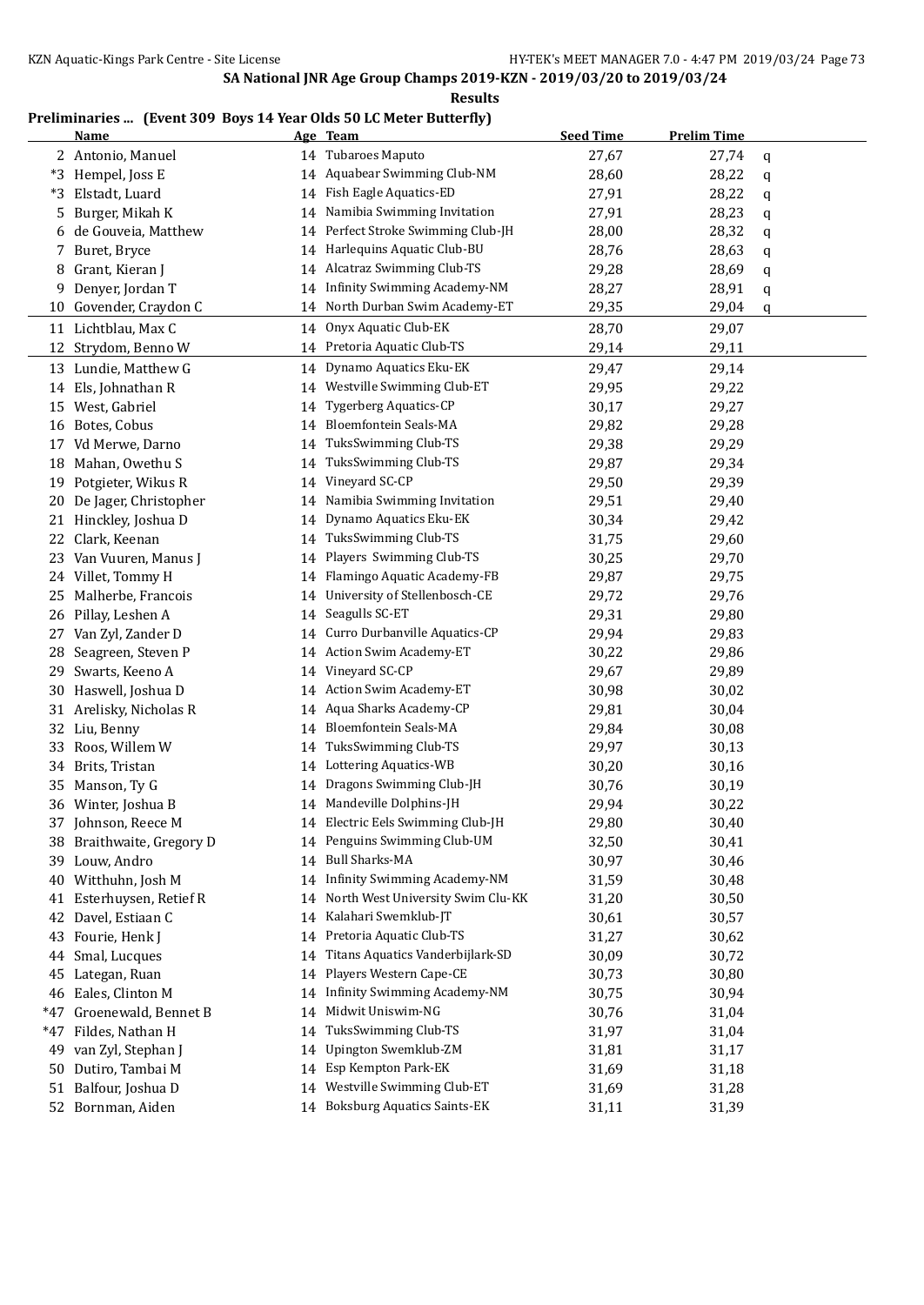**Results**

| <b>Seed Time</b><br><b>Prelim Time</b><br>Name<br>Age Team<br>14 Tygerberg Aquatics-CP<br>53 Bester, Wihan<br>30,12<br>31,74<br>14 Port Elizabeth Amateur Swimmin-NM<br>54 Claassen, Kian N<br>32,08<br>32,04<br>14 Bayview Swimming Club-ET<br>Maharaj, Yasheer<br>31,25<br>32,15<br>55<br>14 Seagulls SC-ET<br>56 Kleyn, Nathan M<br>32,88<br>32,16<br>14 Midwit Uniswim-NG<br>57 Andrew, Julian<br>32,91<br>32,82<br>Event 309 Men 15 Year Olds 50 LC Meter Butterfly<br><b>Prelim Time</b><br><b>Finals Time</b><br><b>Points</b><br>Name<br>Age Team<br><b>Finals</b><br>15 Seals Asc-UM<br>25,73<br>25,45<br>Sates, Matthew E<br>14<br>$\mathbf{1}$<br>Zimbabwe Swimming Federation<br>27,15<br>26,27<br>11<br>2 Hoal, Graham<br>15<br><b>Boksburg Aquatics Saints-EK</b><br>26,79<br>26,37<br>9<br>3<br>Staines, Jaiden<br>15<br><b>Welkom Aquatics-FD</b><br>4 Nel, Jayden C<br>26,87<br>7<br>15<br>27,43<br>Westville Swimming Club-ET<br>5 Holmes, Blake S<br>27,21<br>26,93<br>6<br>15<br>Aqua Sharks Academy-CP<br>5<br>Griffiths, James E<br>27,65<br>15<br>27,17<br>6<br>Port Elizabeth Amateur Swimmin-NM<br>7 Jorna, Mark D<br>27,47<br>27,18<br>4<br>15<br>Westville Swimming Club-ET<br>3<br>Parry, Joshua J<br>27,43<br>27,22<br>15<br>8<br>$\overline{c}$<br>Knysna Dragons-ED<br>9 Ferguson, Thomas C<br>27,44<br>27,26<br>15<br>15 TuksSwimming Club-TS<br>10 Michaelides, Sebastien T<br>27,65<br>27,75<br>1<br>Event 309 Men 15 Year Olds 50 LC Meter Butterfly<br><b>Seed Time</b><br><b>Prelim Time</b><br>Name<br>Age Team<br><b>Preliminaries</b><br>1 Sates, Matthew E<br>15 Seals Asc-UM<br>25,48<br>25,73<br>q<br><b>Boksburg Aquatics Saints-EK</b><br>26,79<br>2 Staines, Jaiden<br>26,95<br>15<br>q<br>Zimbabwe Swimming Federation<br>3 Hoal, Graham<br>27,33<br>27,15<br>15<br>q<br>Westville Swimming Club-ET<br>4 Holmes, Blake S<br>28,21<br>27,21<br>15<br>q<br>Westville Swimming Club-ET<br>*5 Parry, Joshua J<br>27,57<br>27,43<br>15<br>q<br>Welkom Aquatics-FD<br>Nel, Jayden C<br>27,24<br>27,43<br>15<br>*5<br>q<br>Knysna Dragons-ED<br>Ferguson, Thomas C<br>28,01<br>27,44<br>7<br>15<br>q<br>Port Elizabeth Amateur Swimmin-NM<br>27,89<br>8 Jorna, Mark D<br>27,47<br>15<br>q<br>TuksSwimming Club-TS<br>*9 Michaelides, Sebastien T<br>27,74<br>27,65<br>15<br>q<br>15 Aqua Sharks Academy-CP<br>*9 Griffiths, James E<br>27,02<br>27,65<br>q<br>TuksSwimming Club-TS<br>28,22<br>11 Truter, Logan J<br>27,66<br>15<br>Vikings Aquatic Club-BU<br>Van Loggerenberg, Christo<br>28,10<br>15<br>27,68<br>12<br>15 Swimlab Aquatic Academ-CP<br>13 Webb, Corey<br>28,02<br>27,74<br>14 Lombard, Kaleb<br>Bloemfontein Seals-MA<br>28,02<br>27,88<br>15<br>Seagulls SC-ET<br>28,02<br>15 Holtzhausen, Luca D<br>15<br>26,27<br>16 Lombard, Rian A<br><b>Welkom Aquatics-FD</b><br>28,06<br>15<br>27,54<br>Clube Naval de Maputo<br>28,15<br>Lawrence, Matthew<br>15<br>26,61<br>17<br>18 Paco, Edilson<br>Tubaroes Maputo<br>27,49<br>28,17<br>15<br>Bloemfontein Seals-MA<br>19 Vorster, Simeon W<br>27,69<br>28,18<br>15<br>TuksSwimming Club-TS<br>Snyman, Christiaan W<br>29,21<br>28,20<br>*20<br>15<br>Royal Fins Aquatics-TS<br>*20 Bekker, Stephan T<br>27,95<br>28,20<br>15<br>Bloemfontein Otters-MA<br>28,16<br>Hattingh, Robbie<br>28,24<br>22<br>15<br>Bloemfontein Otters-MA<br>Santos, Fabio A<br>28,29<br>15<br>29,06<br>23<br>Ushaka Swimming Club-UH<br>Bender, Ethan<br>28,72<br>28,30<br>24<br>15<br>Mandeville Dolphins-JH<br>Taylor, Matthew H<br>28,65<br>28,32<br>25<br>15<br>Florida Swimming Club-JH<br>Godfrey, Blake B<br>28,36<br>27,92<br>26<br>15<br>Zimbabwe Swimming Federation<br>Huang, Dylan<br>29,00<br>28,40<br>27<br>15<br>TuksSwimming Club-TS<br>28 Heslop, Jonathan V<br>28,76<br>15<br>28,41 | Preliminaries  (Event 309 Boys 14 Year Olds 50 LC Meter Butterfly) |  |  |  |
|------------------------------------------------------------------------------------------------------------------------------------------------------------------------------------------------------------------------------------------------------------------------------------------------------------------------------------------------------------------------------------------------------------------------------------------------------------------------------------------------------------------------------------------------------------------------------------------------------------------------------------------------------------------------------------------------------------------------------------------------------------------------------------------------------------------------------------------------------------------------------------------------------------------------------------------------------------------------------------------------------------------------------------------------------------------------------------------------------------------------------------------------------------------------------------------------------------------------------------------------------------------------------------------------------------------------------------------------------------------------------------------------------------------------------------------------------------------------------------------------------------------------------------------------------------------------------------------------------------------------------------------------------------------------------------------------------------------------------------------------------------------------------------------------------------------------------------------------------------------------------------------------------------------------------------------------------------------------------------------------------------------------------------------------------------------------------------------------------------------------------------------------------------------------------------------------------------------------------------------------------------------------------------------------------------------------------------------------------------------------------------------------------------------------------------------------------------------------------------------------------------------------------------------------------------------------------------------------------------------------------------------------------------------------------------------------------------------------------------------------------------------------------------------------------------------------------------------------------------------------------------------------------------------------------------------------------------------------------------------------------------------------------------------------------------------------------------------------------------------------------------------------------------------------------------------------------------------------------------------------------------------------------------------------------------------------------------------------------------------------------------------------------------------------------------------------------------------------------------------------------------------------------------------------------------------------------------------------------------------------------------------------------------------------------------------------------------------------------------------------------------------------------------------|--------------------------------------------------------------------|--|--|--|
|                                                                                                                                                                                                                                                                                                                                                                                                                                                                                                                                                                                                                                                                                                                                                                                                                                                                                                                                                                                                                                                                                                                                                                                                                                                                                                                                                                                                                                                                                                                                                                                                                                                                                                                                                                                                                                                                                                                                                                                                                                                                                                                                                                                                                                                                                                                                                                                                                                                                                                                                                                                                                                                                                                                                                                                                                                                                                                                                                                                                                                                                                                                                                                                                                                                                                                                                                                                                                                                                                                                                                                                                                                                                                                                                                                                          |                                                                    |  |  |  |
|                                                                                                                                                                                                                                                                                                                                                                                                                                                                                                                                                                                                                                                                                                                                                                                                                                                                                                                                                                                                                                                                                                                                                                                                                                                                                                                                                                                                                                                                                                                                                                                                                                                                                                                                                                                                                                                                                                                                                                                                                                                                                                                                                                                                                                                                                                                                                                                                                                                                                                                                                                                                                                                                                                                                                                                                                                                                                                                                                                                                                                                                                                                                                                                                                                                                                                                                                                                                                                                                                                                                                                                                                                                                                                                                                                                          |                                                                    |  |  |  |
|                                                                                                                                                                                                                                                                                                                                                                                                                                                                                                                                                                                                                                                                                                                                                                                                                                                                                                                                                                                                                                                                                                                                                                                                                                                                                                                                                                                                                                                                                                                                                                                                                                                                                                                                                                                                                                                                                                                                                                                                                                                                                                                                                                                                                                                                                                                                                                                                                                                                                                                                                                                                                                                                                                                                                                                                                                                                                                                                                                                                                                                                                                                                                                                                                                                                                                                                                                                                                                                                                                                                                                                                                                                                                                                                                                                          |                                                                    |  |  |  |
|                                                                                                                                                                                                                                                                                                                                                                                                                                                                                                                                                                                                                                                                                                                                                                                                                                                                                                                                                                                                                                                                                                                                                                                                                                                                                                                                                                                                                                                                                                                                                                                                                                                                                                                                                                                                                                                                                                                                                                                                                                                                                                                                                                                                                                                                                                                                                                                                                                                                                                                                                                                                                                                                                                                                                                                                                                                                                                                                                                                                                                                                                                                                                                                                                                                                                                                                                                                                                                                                                                                                                                                                                                                                                                                                                                                          |                                                                    |  |  |  |
|                                                                                                                                                                                                                                                                                                                                                                                                                                                                                                                                                                                                                                                                                                                                                                                                                                                                                                                                                                                                                                                                                                                                                                                                                                                                                                                                                                                                                                                                                                                                                                                                                                                                                                                                                                                                                                                                                                                                                                                                                                                                                                                                                                                                                                                                                                                                                                                                                                                                                                                                                                                                                                                                                                                                                                                                                                                                                                                                                                                                                                                                                                                                                                                                                                                                                                                                                                                                                                                                                                                                                                                                                                                                                                                                                                                          |                                                                    |  |  |  |
|                                                                                                                                                                                                                                                                                                                                                                                                                                                                                                                                                                                                                                                                                                                                                                                                                                                                                                                                                                                                                                                                                                                                                                                                                                                                                                                                                                                                                                                                                                                                                                                                                                                                                                                                                                                                                                                                                                                                                                                                                                                                                                                                                                                                                                                                                                                                                                                                                                                                                                                                                                                                                                                                                                                                                                                                                                                                                                                                                                                                                                                                                                                                                                                                                                                                                                                                                                                                                                                                                                                                                                                                                                                                                                                                                                                          |                                                                    |  |  |  |
|                                                                                                                                                                                                                                                                                                                                                                                                                                                                                                                                                                                                                                                                                                                                                                                                                                                                                                                                                                                                                                                                                                                                                                                                                                                                                                                                                                                                                                                                                                                                                                                                                                                                                                                                                                                                                                                                                                                                                                                                                                                                                                                                                                                                                                                                                                                                                                                                                                                                                                                                                                                                                                                                                                                                                                                                                                                                                                                                                                                                                                                                                                                                                                                                                                                                                                                                                                                                                                                                                                                                                                                                                                                                                                                                                                                          |                                                                    |  |  |  |
|                                                                                                                                                                                                                                                                                                                                                                                                                                                                                                                                                                                                                                                                                                                                                                                                                                                                                                                                                                                                                                                                                                                                                                                                                                                                                                                                                                                                                                                                                                                                                                                                                                                                                                                                                                                                                                                                                                                                                                                                                                                                                                                                                                                                                                                                                                                                                                                                                                                                                                                                                                                                                                                                                                                                                                                                                                                                                                                                                                                                                                                                                                                                                                                                                                                                                                                                                                                                                                                                                                                                                                                                                                                                                                                                                                                          |                                                                    |  |  |  |
|                                                                                                                                                                                                                                                                                                                                                                                                                                                                                                                                                                                                                                                                                                                                                                                                                                                                                                                                                                                                                                                                                                                                                                                                                                                                                                                                                                                                                                                                                                                                                                                                                                                                                                                                                                                                                                                                                                                                                                                                                                                                                                                                                                                                                                                                                                                                                                                                                                                                                                                                                                                                                                                                                                                                                                                                                                                                                                                                                                                                                                                                                                                                                                                                                                                                                                                                                                                                                                                                                                                                                                                                                                                                                                                                                                                          |                                                                    |  |  |  |
|                                                                                                                                                                                                                                                                                                                                                                                                                                                                                                                                                                                                                                                                                                                                                                                                                                                                                                                                                                                                                                                                                                                                                                                                                                                                                                                                                                                                                                                                                                                                                                                                                                                                                                                                                                                                                                                                                                                                                                                                                                                                                                                                                                                                                                                                                                                                                                                                                                                                                                                                                                                                                                                                                                                                                                                                                                                                                                                                                                                                                                                                                                                                                                                                                                                                                                                                                                                                                                                                                                                                                                                                                                                                                                                                                                                          |                                                                    |  |  |  |
|                                                                                                                                                                                                                                                                                                                                                                                                                                                                                                                                                                                                                                                                                                                                                                                                                                                                                                                                                                                                                                                                                                                                                                                                                                                                                                                                                                                                                                                                                                                                                                                                                                                                                                                                                                                                                                                                                                                                                                                                                                                                                                                                                                                                                                                                                                                                                                                                                                                                                                                                                                                                                                                                                                                                                                                                                                                                                                                                                                                                                                                                                                                                                                                                                                                                                                                                                                                                                                                                                                                                                                                                                                                                                                                                                                                          |                                                                    |  |  |  |
|                                                                                                                                                                                                                                                                                                                                                                                                                                                                                                                                                                                                                                                                                                                                                                                                                                                                                                                                                                                                                                                                                                                                                                                                                                                                                                                                                                                                                                                                                                                                                                                                                                                                                                                                                                                                                                                                                                                                                                                                                                                                                                                                                                                                                                                                                                                                                                                                                                                                                                                                                                                                                                                                                                                                                                                                                                                                                                                                                                                                                                                                                                                                                                                                                                                                                                                                                                                                                                                                                                                                                                                                                                                                                                                                                                                          |                                                                    |  |  |  |
|                                                                                                                                                                                                                                                                                                                                                                                                                                                                                                                                                                                                                                                                                                                                                                                                                                                                                                                                                                                                                                                                                                                                                                                                                                                                                                                                                                                                                                                                                                                                                                                                                                                                                                                                                                                                                                                                                                                                                                                                                                                                                                                                                                                                                                                                                                                                                                                                                                                                                                                                                                                                                                                                                                                                                                                                                                                                                                                                                                                                                                                                                                                                                                                                                                                                                                                                                                                                                                                                                                                                                                                                                                                                                                                                                                                          |                                                                    |  |  |  |
|                                                                                                                                                                                                                                                                                                                                                                                                                                                                                                                                                                                                                                                                                                                                                                                                                                                                                                                                                                                                                                                                                                                                                                                                                                                                                                                                                                                                                                                                                                                                                                                                                                                                                                                                                                                                                                                                                                                                                                                                                                                                                                                                                                                                                                                                                                                                                                                                                                                                                                                                                                                                                                                                                                                                                                                                                                                                                                                                                                                                                                                                                                                                                                                                                                                                                                                                                                                                                                                                                                                                                                                                                                                                                                                                                                                          |                                                                    |  |  |  |
|                                                                                                                                                                                                                                                                                                                                                                                                                                                                                                                                                                                                                                                                                                                                                                                                                                                                                                                                                                                                                                                                                                                                                                                                                                                                                                                                                                                                                                                                                                                                                                                                                                                                                                                                                                                                                                                                                                                                                                                                                                                                                                                                                                                                                                                                                                                                                                                                                                                                                                                                                                                                                                                                                                                                                                                                                                                                                                                                                                                                                                                                                                                                                                                                                                                                                                                                                                                                                                                                                                                                                                                                                                                                                                                                                                                          |                                                                    |  |  |  |
|                                                                                                                                                                                                                                                                                                                                                                                                                                                                                                                                                                                                                                                                                                                                                                                                                                                                                                                                                                                                                                                                                                                                                                                                                                                                                                                                                                                                                                                                                                                                                                                                                                                                                                                                                                                                                                                                                                                                                                                                                                                                                                                                                                                                                                                                                                                                                                                                                                                                                                                                                                                                                                                                                                                                                                                                                                                                                                                                                                                                                                                                                                                                                                                                                                                                                                                                                                                                                                                                                                                                                                                                                                                                                                                                                                                          |                                                                    |  |  |  |
|                                                                                                                                                                                                                                                                                                                                                                                                                                                                                                                                                                                                                                                                                                                                                                                                                                                                                                                                                                                                                                                                                                                                                                                                                                                                                                                                                                                                                                                                                                                                                                                                                                                                                                                                                                                                                                                                                                                                                                                                                                                                                                                                                                                                                                                                                                                                                                                                                                                                                                                                                                                                                                                                                                                                                                                                                                                                                                                                                                                                                                                                                                                                                                                                                                                                                                                                                                                                                                                                                                                                                                                                                                                                                                                                                                                          |                                                                    |  |  |  |
|                                                                                                                                                                                                                                                                                                                                                                                                                                                                                                                                                                                                                                                                                                                                                                                                                                                                                                                                                                                                                                                                                                                                                                                                                                                                                                                                                                                                                                                                                                                                                                                                                                                                                                                                                                                                                                                                                                                                                                                                                                                                                                                                                                                                                                                                                                                                                                                                                                                                                                                                                                                                                                                                                                                                                                                                                                                                                                                                                                                                                                                                                                                                                                                                                                                                                                                                                                                                                                                                                                                                                                                                                                                                                                                                                                                          |                                                                    |  |  |  |
|                                                                                                                                                                                                                                                                                                                                                                                                                                                                                                                                                                                                                                                                                                                                                                                                                                                                                                                                                                                                                                                                                                                                                                                                                                                                                                                                                                                                                                                                                                                                                                                                                                                                                                                                                                                                                                                                                                                                                                                                                                                                                                                                                                                                                                                                                                                                                                                                                                                                                                                                                                                                                                                                                                                                                                                                                                                                                                                                                                                                                                                                                                                                                                                                                                                                                                                                                                                                                                                                                                                                                                                                                                                                                                                                                                                          |                                                                    |  |  |  |
|                                                                                                                                                                                                                                                                                                                                                                                                                                                                                                                                                                                                                                                                                                                                                                                                                                                                                                                                                                                                                                                                                                                                                                                                                                                                                                                                                                                                                                                                                                                                                                                                                                                                                                                                                                                                                                                                                                                                                                                                                                                                                                                                                                                                                                                                                                                                                                                                                                                                                                                                                                                                                                                                                                                                                                                                                                                                                                                                                                                                                                                                                                                                                                                                                                                                                                                                                                                                                                                                                                                                                                                                                                                                                                                                                                                          |                                                                    |  |  |  |
|                                                                                                                                                                                                                                                                                                                                                                                                                                                                                                                                                                                                                                                                                                                                                                                                                                                                                                                                                                                                                                                                                                                                                                                                                                                                                                                                                                                                                                                                                                                                                                                                                                                                                                                                                                                                                                                                                                                                                                                                                                                                                                                                                                                                                                                                                                                                                                                                                                                                                                                                                                                                                                                                                                                                                                                                                                                                                                                                                                                                                                                                                                                                                                                                                                                                                                                                                                                                                                                                                                                                                                                                                                                                                                                                                                                          |                                                                    |  |  |  |
|                                                                                                                                                                                                                                                                                                                                                                                                                                                                                                                                                                                                                                                                                                                                                                                                                                                                                                                                                                                                                                                                                                                                                                                                                                                                                                                                                                                                                                                                                                                                                                                                                                                                                                                                                                                                                                                                                                                                                                                                                                                                                                                                                                                                                                                                                                                                                                                                                                                                                                                                                                                                                                                                                                                                                                                                                                                                                                                                                                                                                                                                                                                                                                                                                                                                                                                                                                                                                                                                                                                                                                                                                                                                                                                                                                                          |                                                                    |  |  |  |
|                                                                                                                                                                                                                                                                                                                                                                                                                                                                                                                                                                                                                                                                                                                                                                                                                                                                                                                                                                                                                                                                                                                                                                                                                                                                                                                                                                                                                                                                                                                                                                                                                                                                                                                                                                                                                                                                                                                                                                                                                                                                                                                                                                                                                                                                                                                                                                                                                                                                                                                                                                                                                                                                                                                                                                                                                                                                                                                                                                                                                                                                                                                                                                                                                                                                                                                                                                                                                                                                                                                                                                                                                                                                                                                                                                                          |                                                                    |  |  |  |
|                                                                                                                                                                                                                                                                                                                                                                                                                                                                                                                                                                                                                                                                                                                                                                                                                                                                                                                                                                                                                                                                                                                                                                                                                                                                                                                                                                                                                                                                                                                                                                                                                                                                                                                                                                                                                                                                                                                                                                                                                                                                                                                                                                                                                                                                                                                                                                                                                                                                                                                                                                                                                                                                                                                                                                                                                                                                                                                                                                                                                                                                                                                                                                                                                                                                                                                                                                                                                                                                                                                                                                                                                                                                                                                                                                                          |                                                                    |  |  |  |
|                                                                                                                                                                                                                                                                                                                                                                                                                                                                                                                                                                                                                                                                                                                                                                                                                                                                                                                                                                                                                                                                                                                                                                                                                                                                                                                                                                                                                                                                                                                                                                                                                                                                                                                                                                                                                                                                                                                                                                                                                                                                                                                                                                                                                                                                                                                                                                                                                                                                                                                                                                                                                                                                                                                                                                                                                                                                                                                                                                                                                                                                                                                                                                                                                                                                                                                                                                                                                                                                                                                                                                                                                                                                                                                                                                                          |                                                                    |  |  |  |
|                                                                                                                                                                                                                                                                                                                                                                                                                                                                                                                                                                                                                                                                                                                                                                                                                                                                                                                                                                                                                                                                                                                                                                                                                                                                                                                                                                                                                                                                                                                                                                                                                                                                                                                                                                                                                                                                                                                                                                                                                                                                                                                                                                                                                                                                                                                                                                                                                                                                                                                                                                                                                                                                                                                                                                                                                                                                                                                                                                                                                                                                                                                                                                                                                                                                                                                                                                                                                                                                                                                                                                                                                                                                                                                                                                                          |                                                                    |  |  |  |
|                                                                                                                                                                                                                                                                                                                                                                                                                                                                                                                                                                                                                                                                                                                                                                                                                                                                                                                                                                                                                                                                                                                                                                                                                                                                                                                                                                                                                                                                                                                                                                                                                                                                                                                                                                                                                                                                                                                                                                                                                                                                                                                                                                                                                                                                                                                                                                                                                                                                                                                                                                                                                                                                                                                                                                                                                                                                                                                                                                                                                                                                                                                                                                                                                                                                                                                                                                                                                                                                                                                                                                                                                                                                                                                                                                                          |                                                                    |  |  |  |
|                                                                                                                                                                                                                                                                                                                                                                                                                                                                                                                                                                                                                                                                                                                                                                                                                                                                                                                                                                                                                                                                                                                                                                                                                                                                                                                                                                                                                                                                                                                                                                                                                                                                                                                                                                                                                                                                                                                                                                                                                                                                                                                                                                                                                                                                                                                                                                                                                                                                                                                                                                                                                                                                                                                                                                                                                                                                                                                                                                                                                                                                                                                                                                                                                                                                                                                                                                                                                                                                                                                                                                                                                                                                                                                                                                                          |                                                                    |  |  |  |
|                                                                                                                                                                                                                                                                                                                                                                                                                                                                                                                                                                                                                                                                                                                                                                                                                                                                                                                                                                                                                                                                                                                                                                                                                                                                                                                                                                                                                                                                                                                                                                                                                                                                                                                                                                                                                                                                                                                                                                                                                                                                                                                                                                                                                                                                                                                                                                                                                                                                                                                                                                                                                                                                                                                                                                                                                                                                                                                                                                                                                                                                                                                                                                                                                                                                                                                                                                                                                                                                                                                                                                                                                                                                                                                                                                                          |                                                                    |  |  |  |
|                                                                                                                                                                                                                                                                                                                                                                                                                                                                                                                                                                                                                                                                                                                                                                                                                                                                                                                                                                                                                                                                                                                                                                                                                                                                                                                                                                                                                                                                                                                                                                                                                                                                                                                                                                                                                                                                                                                                                                                                                                                                                                                                                                                                                                                                                                                                                                                                                                                                                                                                                                                                                                                                                                                                                                                                                                                                                                                                                                                                                                                                                                                                                                                                                                                                                                                                                                                                                                                                                                                                                                                                                                                                                                                                                                                          |                                                                    |  |  |  |
|                                                                                                                                                                                                                                                                                                                                                                                                                                                                                                                                                                                                                                                                                                                                                                                                                                                                                                                                                                                                                                                                                                                                                                                                                                                                                                                                                                                                                                                                                                                                                                                                                                                                                                                                                                                                                                                                                                                                                                                                                                                                                                                                                                                                                                                                                                                                                                                                                                                                                                                                                                                                                                                                                                                                                                                                                                                                                                                                                                                                                                                                                                                                                                                                                                                                                                                                                                                                                                                                                                                                                                                                                                                                                                                                                                                          |                                                                    |  |  |  |
|                                                                                                                                                                                                                                                                                                                                                                                                                                                                                                                                                                                                                                                                                                                                                                                                                                                                                                                                                                                                                                                                                                                                                                                                                                                                                                                                                                                                                                                                                                                                                                                                                                                                                                                                                                                                                                                                                                                                                                                                                                                                                                                                                                                                                                                                                                                                                                                                                                                                                                                                                                                                                                                                                                                                                                                                                                                                                                                                                                                                                                                                                                                                                                                                                                                                                                                                                                                                                                                                                                                                                                                                                                                                                                                                                                                          |                                                                    |  |  |  |
|                                                                                                                                                                                                                                                                                                                                                                                                                                                                                                                                                                                                                                                                                                                                                                                                                                                                                                                                                                                                                                                                                                                                                                                                                                                                                                                                                                                                                                                                                                                                                                                                                                                                                                                                                                                                                                                                                                                                                                                                                                                                                                                                                                                                                                                                                                                                                                                                                                                                                                                                                                                                                                                                                                                                                                                                                                                                                                                                                                                                                                                                                                                                                                                                                                                                                                                                                                                                                                                                                                                                                                                                                                                                                                                                                                                          |                                                                    |  |  |  |
|                                                                                                                                                                                                                                                                                                                                                                                                                                                                                                                                                                                                                                                                                                                                                                                                                                                                                                                                                                                                                                                                                                                                                                                                                                                                                                                                                                                                                                                                                                                                                                                                                                                                                                                                                                                                                                                                                                                                                                                                                                                                                                                                                                                                                                                                                                                                                                                                                                                                                                                                                                                                                                                                                                                                                                                                                                                                                                                                                                                                                                                                                                                                                                                                                                                                                                                                                                                                                                                                                                                                                                                                                                                                                                                                                                                          |                                                                    |  |  |  |
|                                                                                                                                                                                                                                                                                                                                                                                                                                                                                                                                                                                                                                                                                                                                                                                                                                                                                                                                                                                                                                                                                                                                                                                                                                                                                                                                                                                                                                                                                                                                                                                                                                                                                                                                                                                                                                                                                                                                                                                                                                                                                                                                                                                                                                                                                                                                                                                                                                                                                                                                                                                                                                                                                                                                                                                                                                                                                                                                                                                                                                                                                                                                                                                                                                                                                                                                                                                                                                                                                                                                                                                                                                                                                                                                                                                          |                                                                    |  |  |  |
|                                                                                                                                                                                                                                                                                                                                                                                                                                                                                                                                                                                                                                                                                                                                                                                                                                                                                                                                                                                                                                                                                                                                                                                                                                                                                                                                                                                                                                                                                                                                                                                                                                                                                                                                                                                                                                                                                                                                                                                                                                                                                                                                                                                                                                                                                                                                                                                                                                                                                                                                                                                                                                                                                                                                                                                                                                                                                                                                                                                                                                                                                                                                                                                                                                                                                                                                                                                                                                                                                                                                                                                                                                                                                                                                                                                          |                                                                    |  |  |  |
|                                                                                                                                                                                                                                                                                                                                                                                                                                                                                                                                                                                                                                                                                                                                                                                                                                                                                                                                                                                                                                                                                                                                                                                                                                                                                                                                                                                                                                                                                                                                                                                                                                                                                                                                                                                                                                                                                                                                                                                                                                                                                                                                                                                                                                                                                                                                                                                                                                                                                                                                                                                                                                                                                                                                                                                                                                                                                                                                                                                                                                                                                                                                                                                                                                                                                                                                                                                                                                                                                                                                                                                                                                                                                                                                                                                          |                                                                    |  |  |  |
|                                                                                                                                                                                                                                                                                                                                                                                                                                                                                                                                                                                                                                                                                                                                                                                                                                                                                                                                                                                                                                                                                                                                                                                                                                                                                                                                                                                                                                                                                                                                                                                                                                                                                                                                                                                                                                                                                                                                                                                                                                                                                                                                                                                                                                                                                                                                                                                                                                                                                                                                                                                                                                                                                                                                                                                                                                                                                                                                                                                                                                                                                                                                                                                                                                                                                                                                                                                                                                                                                                                                                                                                                                                                                                                                                                                          |                                                                    |  |  |  |
|                                                                                                                                                                                                                                                                                                                                                                                                                                                                                                                                                                                                                                                                                                                                                                                                                                                                                                                                                                                                                                                                                                                                                                                                                                                                                                                                                                                                                                                                                                                                                                                                                                                                                                                                                                                                                                                                                                                                                                                                                                                                                                                                                                                                                                                                                                                                                                                                                                                                                                                                                                                                                                                                                                                                                                                                                                                                                                                                                                                                                                                                                                                                                                                                                                                                                                                                                                                                                                                                                                                                                                                                                                                                                                                                                                                          |                                                                    |  |  |  |
|                                                                                                                                                                                                                                                                                                                                                                                                                                                                                                                                                                                                                                                                                                                                                                                                                                                                                                                                                                                                                                                                                                                                                                                                                                                                                                                                                                                                                                                                                                                                                                                                                                                                                                                                                                                                                                                                                                                                                                                                                                                                                                                                                                                                                                                                                                                                                                                                                                                                                                                                                                                                                                                                                                                                                                                                                                                                                                                                                                                                                                                                                                                                                                                                                                                                                                                                                                                                                                                                                                                                                                                                                                                                                                                                                                                          |                                                                    |  |  |  |
|                                                                                                                                                                                                                                                                                                                                                                                                                                                                                                                                                                                                                                                                                                                                                                                                                                                                                                                                                                                                                                                                                                                                                                                                                                                                                                                                                                                                                                                                                                                                                                                                                                                                                                                                                                                                                                                                                                                                                                                                                                                                                                                                                                                                                                                                                                                                                                                                                                                                                                                                                                                                                                                                                                                                                                                                                                                                                                                                                                                                                                                                                                                                                                                                                                                                                                                                                                                                                                                                                                                                                                                                                                                                                                                                                                                          |                                                                    |  |  |  |
|                                                                                                                                                                                                                                                                                                                                                                                                                                                                                                                                                                                                                                                                                                                                                                                                                                                                                                                                                                                                                                                                                                                                                                                                                                                                                                                                                                                                                                                                                                                                                                                                                                                                                                                                                                                                                                                                                                                                                                                                                                                                                                                                                                                                                                                                                                                                                                                                                                                                                                                                                                                                                                                                                                                                                                                                                                                                                                                                                                                                                                                                                                                                                                                                                                                                                                                                                                                                                                                                                                                                                                                                                                                                                                                                                                                          |                                                                    |  |  |  |
|                                                                                                                                                                                                                                                                                                                                                                                                                                                                                                                                                                                                                                                                                                                                                                                                                                                                                                                                                                                                                                                                                                                                                                                                                                                                                                                                                                                                                                                                                                                                                                                                                                                                                                                                                                                                                                                                                                                                                                                                                                                                                                                                                                                                                                                                                                                                                                                                                                                                                                                                                                                                                                                                                                                                                                                                                                                                                                                                                                                                                                                                                                                                                                                                                                                                                                                                                                                                                                                                                                                                                                                                                                                                                                                                                                                          |                                                                    |  |  |  |
|                                                                                                                                                                                                                                                                                                                                                                                                                                                                                                                                                                                                                                                                                                                                                                                                                                                                                                                                                                                                                                                                                                                                                                                                                                                                                                                                                                                                                                                                                                                                                                                                                                                                                                                                                                                                                                                                                                                                                                                                                                                                                                                                                                                                                                                                                                                                                                                                                                                                                                                                                                                                                                                                                                                                                                                                                                                                                                                                                                                                                                                                                                                                                                                                                                                                                                                                                                                                                                                                                                                                                                                                                                                                                                                                                                                          |                                                                    |  |  |  |
|                                                                                                                                                                                                                                                                                                                                                                                                                                                                                                                                                                                                                                                                                                                                                                                                                                                                                                                                                                                                                                                                                                                                                                                                                                                                                                                                                                                                                                                                                                                                                                                                                                                                                                                                                                                                                                                                                                                                                                                                                                                                                                                                                                                                                                                                                                                                                                                                                                                                                                                                                                                                                                                                                                                                                                                                                                                                                                                                                                                                                                                                                                                                                                                                                                                                                                                                                                                                                                                                                                                                                                                                                                                                                                                                                                                          |                                                                    |  |  |  |
|                                                                                                                                                                                                                                                                                                                                                                                                                                                                                                                                                                                                                                                                                                                                                                                                                                                                                                                                                                                                                                                                                                                                                                                                                                                                                                                                                                                                                                                                                                                                                                                                                                                                                                                                                                                                                                                                                                                                                                                                                                                                                                                                                                                                                                                                                                                                                                                                                                                                                                                                                                                                                                                                                                                                                                                                                                                                                                                                                                                                                                                                                                                                                                                                                                                                                                                                                                                                                                                                                                                                                                                                                                                                                                                                                                                          |                                                                    |  |  |  |
|                                                                                                                                                                                                                                                                                                                                                                                                                                                                                                                                                                                                                                                                                                                                                                                                                                                                                                                                                                                                                                                                                                                                                                                                                                                                                                                                                                                                                                                                                                                                                                                                                                                                                                                                                                                                                                                                                                                                                                                                                                                                                                                                                                                                                                                                                                                                                                                                                                                                                                                                                                                                                                                                                                                                                                                                                                                                                                                                                                                                                                                                                                                                                                                                                                                                                                                                                                                                                                                                                                                                                                                                                                                                                                                                                                                          |                                                                    |  |  |  |
|                                                                                                                                                                                                                                                                                                                                                                                                                                                                                                                                                                                                                                                                                                                                                                                                                                                                                                                                                                                                                                                                                                                                                                                                                                                                                                                                                                                                                                                                                                                                                                                                                                                                                                                                                                                                                                                                                                                                                                                                                                                                                                                                                                                                                                                                                                                                                                                                                                                                                                                                                                                                                                                                                                                                                                                                                                                                                                                                                                                                                                                                                                                                                                                                                                                                                                                                                                                                                                                                                                                                                                                                                                                                                                                                                                                          |                                                                    |  |  |  |
|                                                                                                                                                                                                                                                                                                                                                                                                                                                                                                                                                                                                                                                                                                                                                                                                                                                                                                                                                                                                                                                                                                                                                                                                                                                                                                                                                                                                                                                                                                                                                                                                                                                                                                                                                                                                                                                                                                                                                                                                                                                                                                                                                                                                                                                                                                                                                                                                                                                                                                                                                                                                                                                                                                                                                                                                                                                                                                                                                                                                                                                                                                                                                                                                                                                                                                                                                                                                                                                                                                                                                                                                                                                                                                                                                                                          |                                                                    |  |  |  |
|                                                                                                                                                                                                                                                                                                                                                                                                                                                                                                                                                                                                                                                                                                                                                                                                                                                                                                                                                                                                                                                                                                                                                                                                                                                                                                                                                                                                                                                                                                                                                                                                                                                                                                                                                                                                                                                                                                                                                                                                                                                                                                                                                                                                                                                                                                                                                                                                                                                                                                                                                                                                                                                                                                                                                                                                                                                                                                                                                                                                                                                                                                                                                                                                                                                                                                                                                                                                                                                                                                                                                                                                                                                                                                                                                                                          |                                                                    |  |  |  |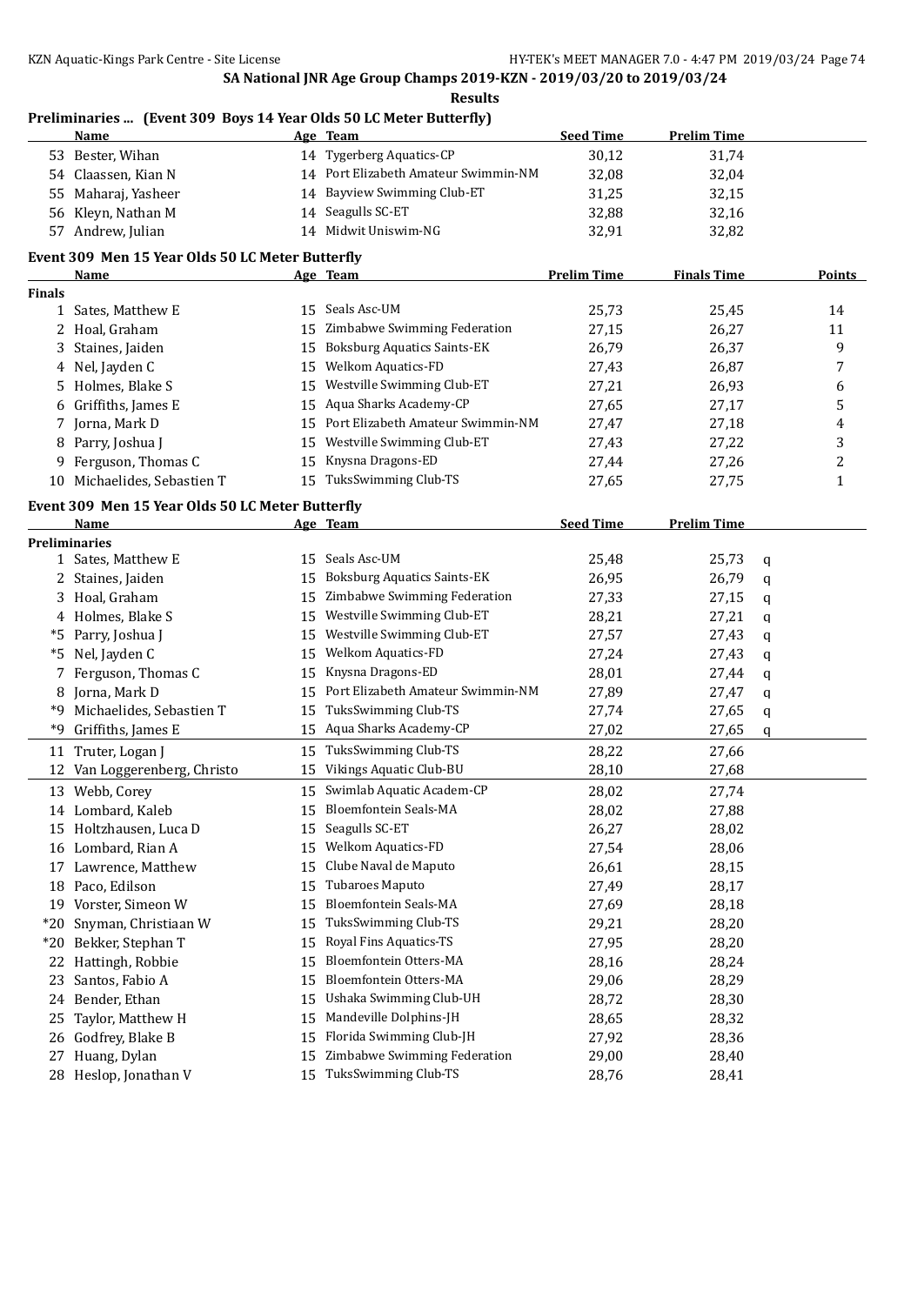#### **Results**

### **Preliminaries ... (Event 309 Men 15 Year Olds 50 LC Meter Butterfly)**

|     | Name                |    | Age Team                        | <b>Seed Time</b> | <b>Prelim Time</b> |
|-----|---------------------|----|---------------------------------|------------------|--------------------|
| 29  | Smith, James A      | 15 | TuksSwimming Club-TS            | 28,59            | 28,42              |
| 30  | Botha, Joe H        | 15 | <b>Tygerberg Aquatics-CP</b>    | 28,11            | 28,48              |
| 31  | Jerg, Connor        | 15 | Aquazone Swim Club-ET           | 29,03            | 28,51              |
| 32  | Moodley, Jordan L   | 15 | Seagulls SC-ET                  | 28,09            | 28,60              |
| 33  | Vorster, Philip S   | 15 | Flamingo Aquatic Academy-FB     | 28,74            | 28,61              |
| 34  | Vd Berg, Antoni A   | 15 | TuksSwimming Club-TS            | 29,32            | 28,69              |
| 35  | Vehbi, Liam         | 15 | Infinity Swimming Academy-NM    | 29,11            | 28,91              |
| 36  | Goosen, Tyler       | 15 | TuksSwimming Club-TS            | 28,36            | 29,01              |
| 37  | VD Schyff, Danyal K | 15 | Florida Swimming Club-JH        | 29,38            | 29,07              |
| 38  | Lewis, Ethan E      | 15 | Old Edwardians Swimming Club-JH | 28,45            | 29,16              |
| 39  | Lotter, Jordan G    | 15 | Dragons Swimming Club-JH        | 29,72            | 29,17              |
| 40  | Verster, Dewie      | 15 | Bloemfontein Otters-MA          | 28,94            | 29,26              |
| 41  | Singh, Shiragh R    | 15 | Westville Swimming Club-ET      | 28,85            | 29,36              |
| 42  | Gillespie, Joshua A | 15 | Dynamo Aquatics Eku-EK          | 29,37            | 29,37              |
| 43  | Kirsten, Kian E     | 15 | <b>Welkom Aquatics-FD</b>       | 29,91            | 29,51              |
| 44  | Delport, Pieter A   | 15 | <b>Bloemfontein Seals-MA</b>    | 30,68            | 29,68              |
| 45  | Caldwell, Adrian R  | 15 | <b>Active Aquatics-JH</b>       | 29,91            | 29,81              |
| 46  | McKinnon, Donald D  | 15 | Aquasharks Academy Winelands-CE | 29,69            | 29,89              |
| 47  | Snyman, Conrad      | 15 | TuksSwimming Club-TS            | 30,29            | 29,93              |
| 48  | Tarr, Aaron         | 15 | Westville Swimming Club-ET      | 30,64            | 30,15              |
| 49  | Lea, Myles D        | 15 | Westville Swimming Club-ET      | 29,93            | 30,36              |
| 50  | Malan, Nicholas J   | 15 | Electric Eels Swimming Club-JH  | 32,11            | 31,01              |
| 51  | Grant, Adrian D     | 15 | <b>Bloemfontein Seals-MA</b>    | 30,54            | 31,11              |
| 52  | Sproule, Luke E     | 15 | Dragons Swimming Club-JH        | 31,50            | 31,31              |
| 53  | Lange, Oliva N      | 15 | Aquabear Swimming Club-NM       | 32,19            | 31,62              |
| --- | Wolmarans, Gideon J | 15 | Lebone II Aquatic Club-BP       | 28,49            | D <sub>0</sub>     |

# **Event 309 Men 16 Year Olds 50 LC Meter Butterfly**

|        | Name                                             |    | Age Team                          | <b>Prelim Time</b> | <b>Finals Time</b> | Points |
|--------|--------------------------------------------------|----|-----------------------------------|--------------------|--------------------|--------|
| Finals |                                                  |    |                                   |                    |                    |        |
|        | 1 Chapman, Brandon A                             | 16 | Port Elizabeth Amateur Swimmin-NM | 25.97              | 25.73              | 14     |
|        | *2 Spieker, Ethan R                              | 16 | TuksSwimming Club-TS              | 26,65              | 25.94              | 10     |
|        | *2 Smith, Gavin A                                |    | 16 Vinevard SC-CP                 | 26.29              | 25,94              | 10     |
|        | 4 McKonie, Joash                                 |    | 16 Zimbabwe Swimming Federation   | 26,46              | 26.04              | 7      |
|        | 5 Beukes, LWW                                    |    | 16 Westville Swimming Club-ET     | 26.28              | 26,11              | 6      |
|        | 6 Armon, Jacob                                   |    | 16 Seals Asc-UM                   | 26.67              | 26.37              | 5      |
|        | 7 Koekemoer, Ethan M                             |    | 16 Aquazone Swim Club-ET          | 26.69              | 26,45              | 4      |
|        | 8 Wolmarans, Martin J                            |    | 16 Aquabear Swimming Club-NM      | 26.44              | 26,47              | 3      |
|        | 9 Schlechter, Gustav                             |    | 16 Fish Eagle Aquatics-ED         | 26.47              | 26,49              | າ      |
|        | 10 Ndebele, Kobe A                               |    | 16 Haupt Swimming Club-JH         | 26,67              | 26,72              |        |
|        | Event 200 Mon 16 Voor Olde EO LC Motor Putterfly |    |                                   |                    |                    |        |

# **Event 309 Men 16 Year Olds 50 LC Meter Butterfly**

| Name                  | Age Team                             | <b>Seed Time</b> | <b>Prelim Time</b> |   |
|-----------------------|--------------------------------------|------------------|--------------------|---|
| <b>Preliminaries</b>  |                                      |                  |                    |   |
| 1 Chapman, Brandon A  | 16 Port Elizabeth Amateur Swimmin-NM | 26.48            | 25,97              | a |
| 2 Beukes, LWW         | 16 Westville Swimming Club-ET        | 26,50            | 26,28              | a |
| 3 Smith, Gavin A      | 16 Vineyard SC-CP                    | 26,11            | 26,29              | a |
| 4 Wolmarans, Martin J | 16 Aquabear Swimming Club-NM         | 26,16            | 26,44              | a |
| 5 McKonie, Joash      | 16 Zimbabwe Swimming Federation      | 26,23            | 26,46              | a |
| 6 Schlechter, Gustav  | 16 Fish Eagle Aquatics-ED            | 26,19            | 26,47              | a |
| 7 Spieker, Ethan R    | 16 TuksSwimming Club-TS              | 26,36            | 26,65              | a |
| *8 Armon, Jacob       | 16 Seals Asc-UM                      | 26,50            | 26,67              | q |
|                       |                                      |                  |                    |   |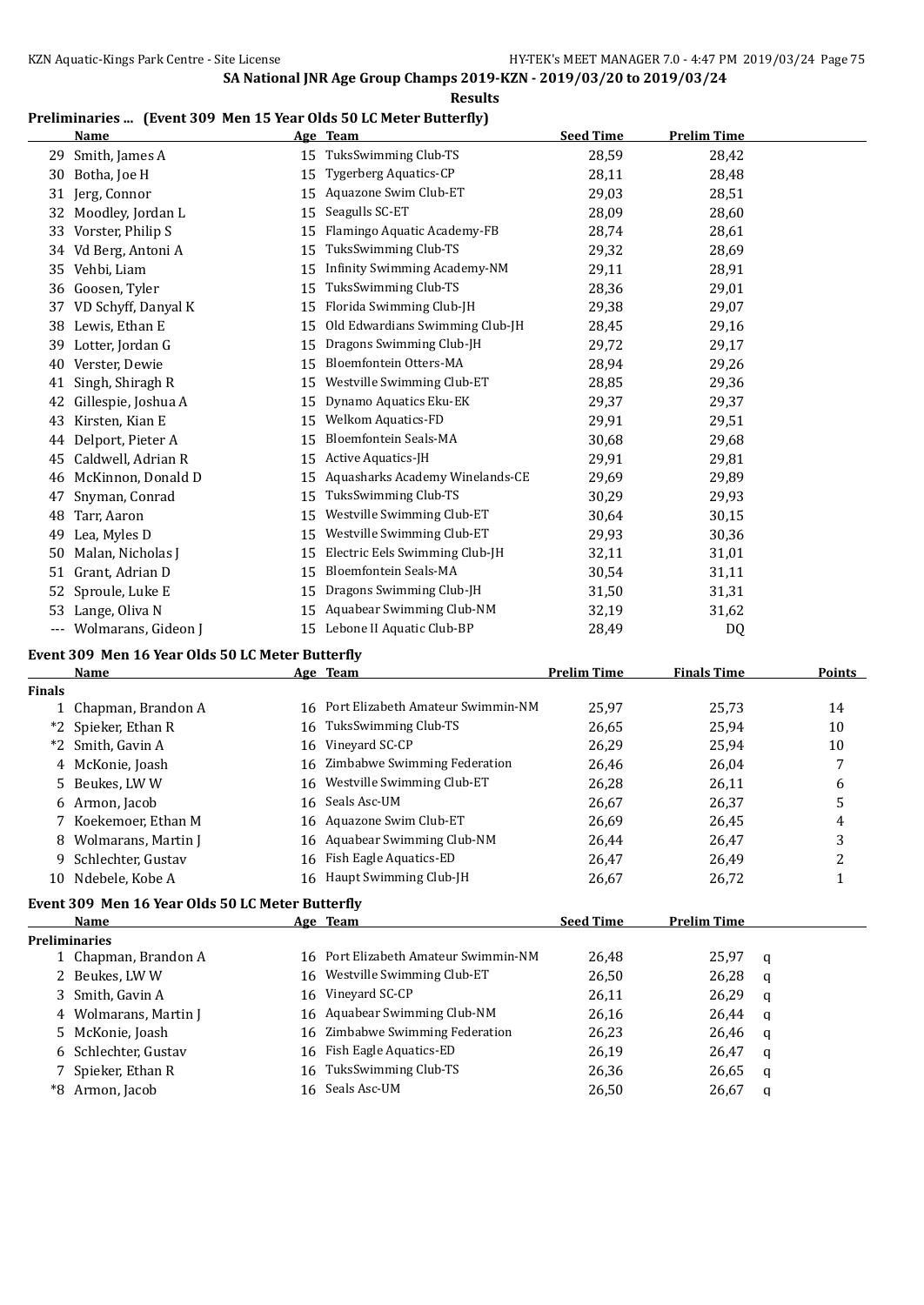### **Preliminaries ... (Event 309 Men 16 Year Olds 50 LC Meter Butterfly)**

|               | <b>Name</b>                               |    | Age Team                             | <b>Seed Time</b>   | <b>Prelim Time</b> |               |
|---------------|-------------------------------------------|----|--------------------------------------|--------------------|--------------------|---------------|
|               | *8 Ndebele, Kobe A                        |    | 16 Haupt Swimming Club-JH            | 26,38              | 26,67              | q             |
|               | 10 Koekemoer, Ethan M                     |    | 16 Aquazone Swim Club-ET             | 27,11              | 26,69              | q             |
|               | 11 Weyermuller, Jaron                     | 16 | Ushaka Swimming Club-UH              | 27,17              | 26,70              |               |
|               | 12 Neitz, Wihann R                        |    | 16 Aquasharks Academy Winelands-CE   | 26,96              | 26,82              |               |
|               | 13 Slabber, Luke T                        | 16 | Vineyard SC-CP                       | 26,79              | 26,88              |               |
|               | *14 Mayer, Chad J                         |    | 16 Aquazone Swim Club-ET             | 26,40              | 26,94              |               |
|               | *14 Giuricich, Enrico C                   | 16 | Dynamo Aquatics Eku-EK               | 26,96              | 26,94              |               |
|               | 16 Duckham, Michael P                     | 16 | Seagulls SC-ET                       | 27,23              | 26,95              |               |
|               | 17 Steyn, Hennie H                        | 16 | Players Swimming Club-TS             | 27,09              | 26,97              |               |
|               | 18 Naidoo, Kaydn K                        | 16 | Beavers Swim Club-ET                 | 27,15              | 27,10              |               |
|               | 19 Ferreira, Theo H                       | 16 | Potchefstroom Swimming Club-KK       | 27,12              | 27,14              |               |
| 20            | Nienaber, Dirco                           | 16 | Fish Eagle Aquatics-ED               | 26,85              | 27,20              |               |
| 21            | Riekert, Ethan                            | 16 | TuksSwimming Club-TS                 | 26,75              | 27,24              |               |
| 22            | Taukobong, Lebone T                       | 16 | Mandeville Dolphins-JH               | 27,36              | 27,27              |               |
| 23            | Henning, Steffan                          | 16 | Pretoria Aquatic Club-TS             | 27,59              | 27,34              |               |
| 24            | Slaughter, William S                      | 16 | Potchefstroom Swimming Club-KK       | 27,68              | 27,39              |               |
| 25            | Groenewald, Kobus                         | 16 | Bloemfontein Otters-MA               | 27,33              | 27,52              |               |
|               | 26 Le Roux, Corné                         | 16 | Namibia Swimming Invitation          | 27,38              | 27,54              |               |
|               | 27 Horak, Ivan G                          | 16 | Players Swimming Club-TS             | 27,94              | 27,55              |               |
|               | 28 Hutten, Ruan                           | 16 | Royal Fins Aquatics-TS               | 27,88              | 27,57              |               |
|               | 29 Lee, Won Hee                           | 16 | Vineyard SC-CP                       | 27,57              | 27,61              |               |
|               | *30 De Waal, Luan                         | 16 | <b>Bloemfontein Seals-MA</b>         | 27,13              | 27,82              |               |
|               | *30 Steyn, Adriaan                        | 16 | Aqua Athlete-JH                      | 28,22              | 27,82              |               |
| 32            | Terblanche, Jakobus P                     | 16 | Guppie Tigers Swimming Club-EZ       | 27,84              | 28,07              |               |
| 33            | Dos Santos, Giano                         | 16 | Players Swimming Club-TS             | 27,21              | 28,16              |               |
|               | 34 Van der Merwe, Jacques L               | 16 | Seals Asc-UM                         | 28,27              | 28,18              |               |
| 35            | Griffith, Aidan M                         | 16 | Waterborn Swimming Club-JH           | 28,23              | 28,28              |               |
| 36            | Viljoen, Adriaan                          | 16 | Aquasharks Academy Winelands-CE      | 28,35              | 28,58              |               |
| 37            | Smit, Wian                                | 16 | TuksSwimming Club-TS                 | 28,33              | 28,65              |               |
| *38           | Maseko, Felix F                           | 16 | Westville Swimming Club-ET           | 30,47              | 28,73              |               |
| *38           | Smith, Mathew T                           | 16 | Westville Swimming Club-ET           | 29,28              | 28,73              |               |
| 40            | Bekker, Andile                            | 16 | Dmss Gators Swimming Club            | 28,55              | 28,78              |               |
| 41            | Klynhans, Tyron B                         | 16 | Aquazone Swim Club-ET                | 30,05              | 28,81              |               |
|               | 42 Hanlon, Luke H                         | 16 | Waterborn Swimming Club-JH           | 28,77              | 29,23              |               |
|               | 43 Zowitsky, Reece J                      | 16 | Midwit Uniswim-NG                    | 30,33              | 30,38              |               |
|               | 44 Uys, Juandré                           |    | 16 North West University Swim Clu-KK | 30,16              | 30,67              |               |
|               | 45 Andrew, Matthew                        |    | 16 Midwit Uniswim-NG                 | 31,40              | 31,84              |               |
|               | Event 309 Men 17-18 50 LC Meter Butterfly |    |                                      |                    |                    |               |
|               | <u>Name</u>                               |    | Age Team                             | <b>Prelim Time</b> | <b>Finals Time</b> | <b>Points</b> |
| <b>Finals</b> |                                           |    |                                      |                    |                    |               |
|               | 1 Di Domenico, Riccardo                   |    | 18 Mandeville Dolphins-JH            | 25,57              | 24,91              | 14            |
|               | 2 Duvenhage, Henju P                      | 17 | Curro Durbanville Aquatics-CP        | 25,59              | 25,32              | 11            |
|               | 3 Rayment, Chase                          | 17 | Seagulls SC-ET                       | 25,79              | 25,34              | 9             |
|               | 4 Fourie, Damian J                        | 17 | Ultimate Swim Club-BU                | 25,94              | 25,53              | 7             |
| 5.            | Smit, Ruben                               | 18 | TuksSwimming Club-TS                 | 26,07              | 25,75              | 6             |
| 6             | Beetge, Altus J                           | 17 | TuksSwimming Club-TS                 | 26,21              | 25,78              | 5             |
|               | 7 Becker, Bernard                         | 18 | Gerhard Zandberg Sport Academy-TS    | 26,21              | 25,82              | 4             |
|               | 8 Freeman, James S                        | 17 | TuksSwimming Club-TS                 | 26,00              | 25,90              | 3             |
|               | 9 Hanaczeck Kruger, Ruan                  | 17 | Shamu Swimming Club-MP               | 26,05              | 26,06              | 2             |
|               | 10 Kockott, Raymond                       |    | 18 Limpopo Tuksswimming Club-WB      | 26,23              | 26,23              | $\mathbf{1}$  |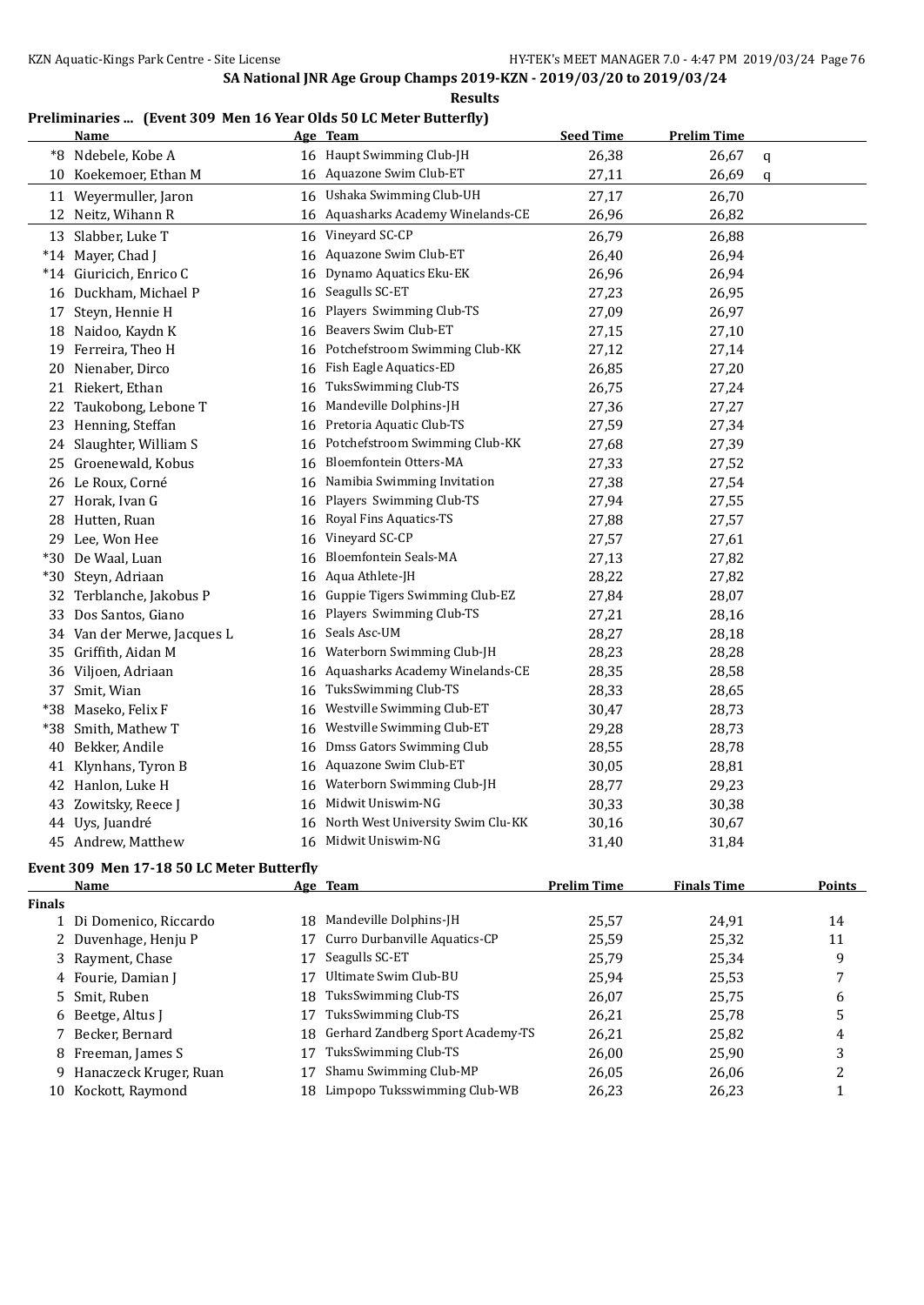# **Event 309 Men 17-18 50 LC Meter Butterfly**

|       | Name                      |    | Age Team                          | <b>Seed Time</b> | <b>Prelim Time</b> |   |
|-------|---------------------------|----|-----------------------------------|------------------|--------------------|---|
|       | <b>Preliminaries</b>      |    |                                   |                  |                    |   |
|       | 1 Di Domenico, Riccardo   | 18 | Mandeville Dolphins-JH            | 25,30            | 25,57              | q |
|       | 2 Duvenhage, Henju P      | 17 | Curro Durbanville Aquatics-CP     | 25,38            | 25,59              | q |
| 3     | Rayment, Chase            | 17 | Seagulls SC-ET                    | 25,31            | 25,79              | q |
|       | 4 Fourie, Damian J        | 17 | Ultimate Swim Club-BU             | 26,64            | 25,94              | q |
| 5     | Freeman, James S          | 17 | TuksSwimming Club-TS              | 26,12            | 26,00              | q |
| 6     | Hanaczeck Kruger, Ruan    | 17 | Shamu Swimming Club-MP            | 26,21            | 26,05              | q |
| 7     | Smit, Ruben               | 18 | TuksSwimming Club-TS              | 26,30            | 26,07              | q |
| *8    | Beetge, Altus J           | 17 | TuksSwimming Club-TS              | 26,53            | 26,21              | q |
| *8    | Becker, Bernard           | 18 | Gerhard Zandberg Sport Academy-TS | 26,01            | 26,21              | q |
| 10    | Kockott, Raymond          | 18 | Limpopo Tuksswimming Club-WB      | 26,48            | 26,23              | q |
|       | 11 Goddard, Alex T        | 18 | Aquanova Aquatic Club-BU          | 25,97            | 26,24              |   |
|       | 12 Luus, Chris            | 17 | Royal Fins Aquatics-TS            | 26,06            | 26,26              |   |
|       | 13 Du Plessis, Francois C | 17 | TuksSwimming Club-TS              | 26,23            | 26,27              |   |
|       | 14 Muth, Hendrich         | 17 | Pretoria Aquatic Club-TS          | 26,25            | 26,28              |   |
| 15    | Thompson, Stephan S       | 17 | Flamingo Aquatic Academy-FB       | 26,39            | 26,29              |   |
|       | 16 Delport, Jaden         | 17 | Port Elizabeth Amateur Swimmin-NM | 25,95            | 26,30              |   |
|       | Thomas, Cullen            | 18 | <b>Bloemfontein Seals-MA</b>      | 26,26            | 26,40              |   |
| 17    |                           |    | Players Western Cape-CE           |                  |                    |   |
|       | 18 Koch, Kobus            | 17 | Bloemfontein Seals-MA             | 27,12            | 26,45              |   |
| 19    | Hamilton, Joshua          | 17 | Aquazone Swim Club-ET             | 26,57            | 26,49              |   |
| 20    | Irvine, Jethro C          | 17 |                                   | 26,64            | 26,50              |   |
|       | 21 Moll, Jandré J         | 18 | Dynamo Aquatics Eku-EK            | 26,25            | 26,55              |   |
| 22    | Essof, Taahir M           | 18 | Atlantis Swimming Club-JH         | 26,39            | 26,58              |   |
| 23    | Emslie, Joshua D          | 17 | Vikings Aquatic Club-BU           | 26,42            | 26,63              |   |
|       | 24 Khota, Ma'az           | 18 | Otters Rustenburg-NW              | 27,00            | 26,65              |   |
| 25    | Hassim, Rais              | 18 | Waterborn Swimming Club-JH        | 27,22            | 26,70              |   |
|       | 26 Hassim, Mikhi          | 17 | Waterborn Swimming Club-JH        | 26,41            | 26,71              |   |
| 27    | Tayali, Quintin T         | 17 | Zimbabwe Swimming Federation      | 26,87            | 26,74              |   |
|       | 28 Wantenaar, Ronan Z     | 18 | Namibia Swimming Invitation       | 26,80            | 26,75              |   |
| *29   | Beukes, Ivan              | 18 | Florida Swimming Club-JH          | 26,41            | 26,83              |   |
| *29   | Rothman, Cole L           | 17 | Waterborn Swimming Club-JH        | 28,36            | 26,83              |   |
| $*31$ | Piso, Jetro W             | 17 | Uniswim-MP                        | 26,91            | 26,89              |   |
|       | *31 Steyn, Corrie         | 17 | Bloemfontein Seals-MA             | 27,38            | 26,89              |   |
| 33    | Royle, Jordan R           | 18 | Infinity Swimming Academy-NM      | 26,83            | 26,90              |   |
|       | 34 Smith, Ruben B         | 17 | Infinity Swimming Academy-NM      | 27,27            | 26,93              |   |
|       | 35 Oliver, Jack H         |    | 18 Cybersmart Aquatics-CP         | 27,48            | 27,00              |   |
|       | 36 Lategan, Deorg         | 18 | Players Swimming Club-TS          | 26,66            | 27,03              |   |
| 37    | Robinson, Adrian          | 18 | TuksSwimming Club-TS              | 27,23            | 27,05              |   |
| 38    | Deans, Michael B          | 17 | Waterborn Swimming Club-JH        | 27,09            | 27,12              |   |
| 39    | Breytenbach, Trey H       | 18 | Electric Eels Swimming Club-JH    | 26,73            | 27,14              |   |
| 40    | Bromfield, Michael V      | 17 | Westville Swimming Club-ET        | 27,12            | 27,19              |   |
| 41    | Bodlall, Jivall           | 17 | Ashton Swimming Academy-ILD       | 27,36            | 27,20              |   |
| 42    | Bradshaw, Jordan D        | 17 | Waterborn Swimming Club-JH        | 27,16            | 27,21              |   |
| 43    | Singh, Juvahn R           | 17 | Westville Swimming Club-ET        | 27,72            | 27,23              |   |
| 44    | Vd Lingen, Kadin R        | 18 | Pretoria Aquatic Club-TS          | 27,63            | 27,27              |   |
| 45    | Letley, Kyle C            | 17 | Edenvale Stingrays-EK             | 27,36            | 27,32              |   |
|       | 46 Altmann, Luke F        | 17 | Vineyard SC-CP                    | 27,12            | 27,34              |   |
| 47    | Nortje, Gawie             | 17 | Bloemfontein Otters-MA            | 26,30            | 27,39              |   |
| 48    | Fortune, Lyle K           | 18 | Sandton Seals-JH                  | 27,72            | 27,79              |   |
|       | 49 Nel, Josh              | 17 | Old Edwardians Swimming Club-JH   | 27,87            | 27,86              |   |
|       |                           |    |                                   |                  |                    |   |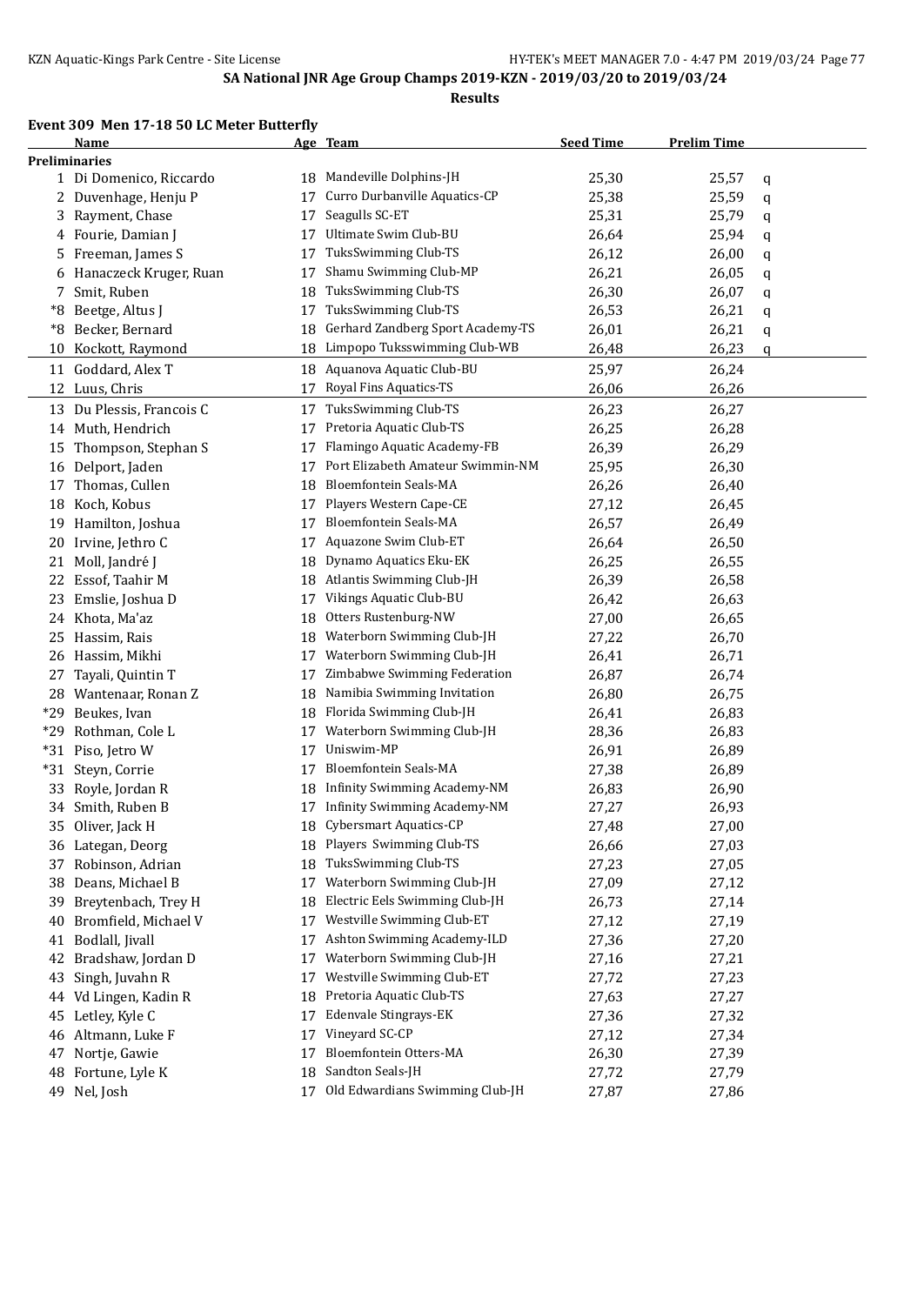#### **Preliminaries ... (Event 309 Men 17-18 50 LC Meter Butterfly)**

|                      | <u>Name</u>                                      |    | <u>Age Team</u>                    | <b>Seed Time</b>   | <b>Prelim Time</b> |   |                  |
|----------------------|--------------------------------------------------|----|------------------------------------|--------------------|--------------------|---|------------------|
|                      | 50 Njoroge, Tully R                              |    | 17 Electric Eels Swimming Club-JH  | 29,21              | 27,90              |   |                  |
|                      | 51 Esterhuyse, Michael C                         | 17 | Ushaka Swimming Club-UH            | 27,74              | 28,00              |   |                  |
| 52                   | Beukes, Jano C                                   | 17 | Limpopo Tuksswimming Club-WB       | 28,07              | 28,01              |   |                  |
| 53                   | McGrath, Rourke A                                | 18 | North Durban Swim Academy-ET       | 27,42              | 28,07              |   |                  |
|                      | 54 Woodhead, Thomas B                            | 17 | Perfect Stroke Swimming Club-JH    | 27,56              | 28,12              |   |                  |
| 55                   | McCallum, Stephen H                              | 17 | Vineyard SC-CP                     | 26,93              | 28,19              |   |                  |
|                      | 56 Geere, Michael                                | 17 | Sandton Seals-JH                   | 28,43              | 28,22              |   |                  |
| 57                   | Kleynhans, Andre C                               | 18 | University of Stellenbosch-CE      | 28,70              | 28,25              |   |                  |
|                      | 58 Pretorius, Divan                              | 18 | <b>Boksburg Aquatics Saints-EK</b> | 27,95              | 28,28              |   |                  |
|                      | 59 Shepherd, Rogan R                             | 17 | Electric Eels Swimming Club-JH     | 27,60              | 28,42              |   |                  |
|                      | *60 Hough, Pieter-Jan                            | 18 | Royal Fins Aquatics-TS             | 28,02              | 28,44              |   |                  |
|                      | *60 Craig, Cole B                                | 18 | Port Elizabeth Amateur Swimmin-NM  | 28,68              | 28,44              |   |                  |
|                      | 62 Van Tonder, Hein                              | 18 | <b>Boksburg Aquatics Saints-EK</b> | 27,80              | 28,49              |   |                  |
|                      | 63 Krastanov, Alexander M                        | 18 | Electric Eels Swimming Club-JH     | 28,75              | 28,53              |   |                  |
|                      | 64 Saleh, Fadhil T                               | 17 | Electric Eels Swimming Club-JH     | 28,53              | 28,70              |   |                  |
|                      | 65 Buffel, Tyler J                               | 17 | Waterborn Swimming Club-JH         | 29,30              | 29,08              |   |                  |
|                      | 66 De Beer, Coenraad C                           |    | 17 Limpopo Tuksswimming Club-WB    | 28,48              | 29,18              |   |                  |
|                      | Event 310 Girls 12 & Under 50 LC Meter Butterfly |    |                                    |                    |                    |   |                  |
|                      | <u>Name</u>                                      |    | Age Team                           | <b>Prelim Time</b> | <b>Finals Time</b> |   | <b>Points</b>    |
| <b>Finals</b>        |                                                  |    |                                    |                    |                    |   |                  |
|                      | 1 Storm, Kirsten                                 |    | 12 Waterborn Swimming Club-JH      | 32,46              | 31,46              |   | 14               |
|                      | 2 Drakopoulos, Milla A                           | 12 | Blue Ocean Aquatics-UG             | 32,81              | 31,80              |   | 11               |
| *3                   | Graaff, Chloe T                                  | 12 | Seagulls SC-ET                     | 33,53              | 32,50              |   | 8                |
| *3                   | George, Kairah                                   |    | 12 Waterborn Swimming Club-JH      | 33,07              | 32,50              |   | 8                |
| 5                    | Jacobs, Khwezi I                                 | 12 | Port Elizabeth Amateur Swimmin-NM  | 33,45              | 32,86              |   | 6                |
| 6                    | Mladenov, Gabriela                               | 12 | Waterborn Swimming Club-JH         | 34,04              | 32,96              |   | 5                |
| 7                    | Ahmed, Nihaal                                    | 12 | Vineyard SC-CP                     | 34,04              | 33,98              |   | 4                |
| 8                    | Lombard, Mianique                                | 11 | Welkom Aquatics-FD                 | 34,27              | 34,21              |   | 3                |
| 9                    | Mc Colgan, Isabella L                            | 12 | Just Swim Academy-JH               | 34,58              | 34,24              |   | $\boldsymbol{2}$ |
|                      | 10 Viljoen, Jo-Ell                               |    | 12 Aquasharks Academy Winelands-CE | 34,58              | 34,71              |   | $\mathbf{1}$     |
|                      | Event 310 Girls 12 & Under 50 LC Meter Butterfly |    |                                    |                    |                    |   |                  |
|                      | Name                                             |    | <u>Age Team</u>                    | <b>Seed Time</b>   | <b>Prelim Time</b> |   |                  |
| <b>Preliminaries</b> |                                                  |    |                                    |                    |                    |   |                  |
|                      | 1 Storm, Kirsten                                 |    | 12 Waterborn Swimming Club-JH      | 32,20              | 32,46              | q |                  |
|                      | 2 Drakopoulos, Milla A                           |    | 12 Blue Ocean Aquatics-UG          | 35,69              | 32,81              | q |                  |
| 3                    | George, Kairah                                   |    | Waterborn Swimming Club-JH         | 33,84              | 33,07              | q |                  |
| 4                    | Jacobs, Khwezi I                                 | 12 | Port Elizabeth Amateur Swimmin-NM  | 33,04              | 33,45              | q |                  |
| 5.                   | Graaff, Chloe T                                  | 12 | Seagulls SC-ET                     | 33,68              | 33,53              | q |                  |
| *6                   | Mladenov, Gabriela                               | 12 | Waterborn Swimming Club-JH         | 34,09              | 34,04              | q |                  |
|                      | *6 Ahmed, Nihaal                                 | 12 | Vineyard SC-CP                     | 33,65              | 34,04              | q |                  |
| 8                    | Lombard, Mianique                                | 11 | Welkom Aquatics-FD                 | 35,43              | 34,27              | q |                  |
| *9                   | Mc Colgan, Isabella L                            | 12 | Just Swim Academy-JH               | 37,00              | 34,58              | q |                  |
| *9                   | Viljoen, Jo-Ell                                  | 12 | Aquasharks Academy Winelands-CE    | 34,90              | 34,58              | q |                  |
|                      | 11 Du Plessis, Chanel P                          | 12 | Vineyard SC-CP                     | 34,26              | 34,62              |   |                  |
| 12                   | Rabe, Amy                                        | 12 | Aces Swimming Club-ET              | 34,03              | 34,97              |   |                  |
| 13                   | Baker, Jessica                                   | 12 | Linrand Swimming Club-JH           | 35,82              | 35,11              |   |                  |
| 14                   | Van Rooyen, Francisca                            | 12 | Bloemfontein Otters-MA             | 36,74              | 35,21              |   |                  |
| 15                   | Froneman, Timara M                               | 11 | Midwit Uniswim-NG                  | 36,02              | 35,23              |   |                  |
|                      | 16 Griffiths, Zoe                                | 12 | TuksSwimming Club-TS               | 35,97              | 35,57              |   |                  |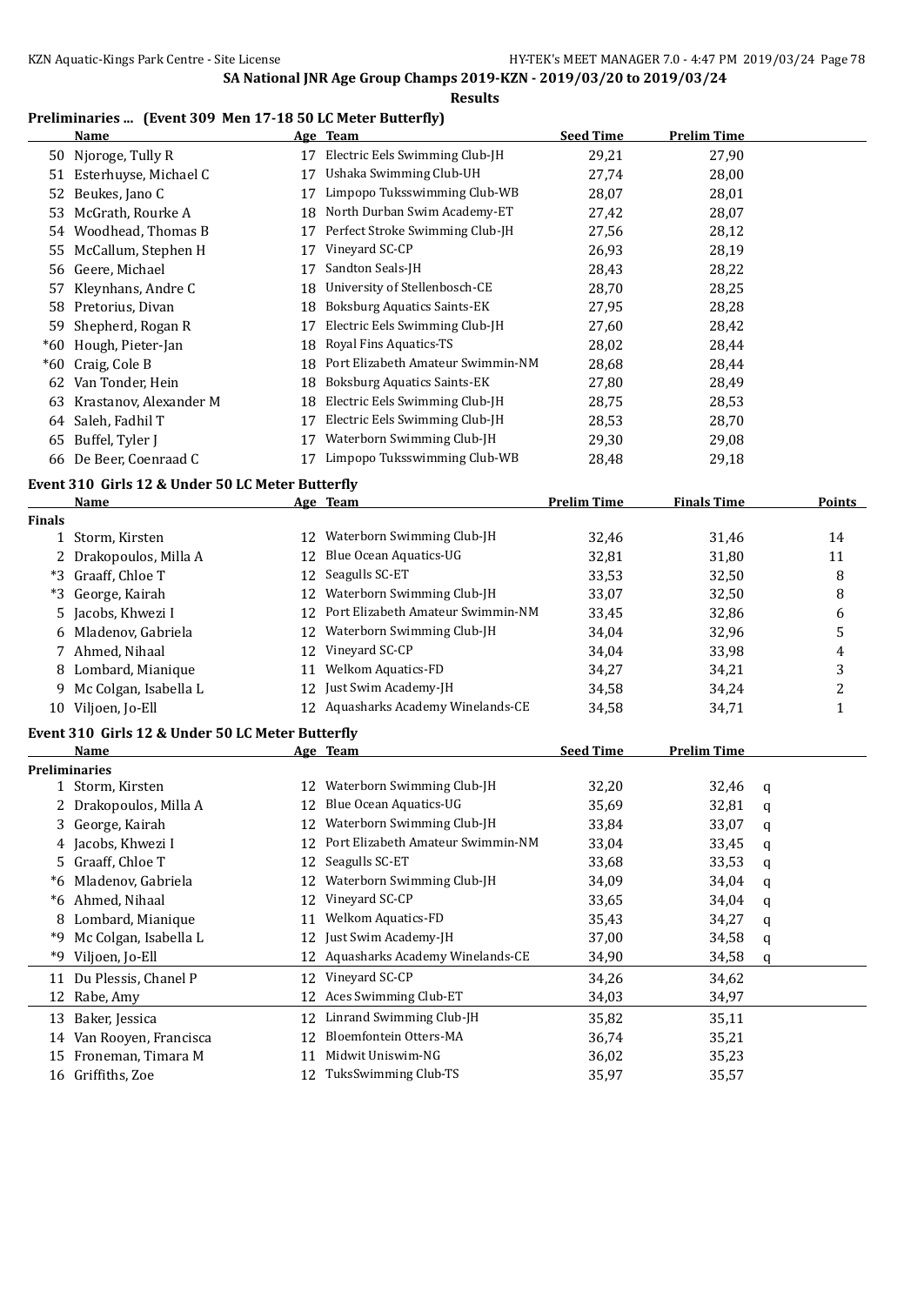#### **Event 310 Girls 13 Year Olds 50 LC Meter Butterfly**

|               | <b>Name</b>                                        |    | Age Team                          | <u>Prelim Time</u> | <b>Finals Time</b> |   | <u>Points</u> |
|---------------|----------------------------------------------------|----|-----------------------------------|--------------------|--------------------|---|---------------|
| <b>Finals</b> |                                                    |    |                                   |                    |                    |   |               |
|               | 1 Dixon, Ruby                                      |    | 13 Action Swim Academy-ET         | 30,88              | 30,08              |   | 14            |
|               | 2 Aaron, Robyn                                     | 13 | Westville Swimming Club-ET        | 31,04              | 30,16              |   | 11            |
|               | 3 Wessels, Christine                               | 13 | Haupt Swimming Club-JH            | 30,74              | 30,56              |   | 9             |
|               | 4 Muller, Amy                                      | 13 | TuksSwimming Club-TS              | 30,91              | 30,64              |   | 7             |
|               | 5 Haslam, Tayla J                                  | 13 | Kloof Asc-ET                      | 31,38              | 30,88              |   | 6             |
| 6             | Dal Medico, Michaela A                             | 13 | Electric Eels Swimming Club-JH    | 31,82              | 31,06              |   | 5             |
| 7             | Gardner, Jessica                                   | 13 | Ultimate Swim Club-BU             | 31,81              | 31,38              |   | 4             |
| 8             | Barrow, Isabelle F                                 |    | 13 Electric Eels Swimming Club-JH | 31,74              | 31,41              |   | 3             |
|               | 9 Meier, Ane'                                      | 13 | Pretoria Aquatic Club-TS          | 31,93              | 31,53              |   | 2             |
|               | 10 Carstens, Georgia C                             | 13 | TuksSwimming Club-TS              | 31,80              | 32,03              |   | 1             |
|               | Event 310 Girls 13 Year Olds 50 LC Meter Butterfly |    |                                   |                    |                    |   |               |
|               | Name                                               |    | Age Team                          | <b>Seed Time</b>   | <b>Prelim Time</b> |   |               |
|               | <b>Preliminaries</b>                               |    |                                   |                    |                    |   |               |
|               | 1 Wessels, Christine                               |    | 13 Haupt Swimming Club-JH         | 30,92              | 30,74              | q |               |
|               | 2 Dixon, Ruby                                      |    | 13 Action Swim Academy-ET         | 30,12              | 30,88              | q |               |
|               | 3 Muller, Amy                                      | 13 | TuksSwimming Club-TS              | 30,53              | 30,91              | q |               |
|               | 4 Aaron, Robyn                                     | 13 | Westville Swimming Club-ET        | 31,46              | 31,04              | q |               |
|               | 5 Haslam, Tayla J                                  | 13 | Kloof Asc-ET                      | 31,93              | 31,38              | q |               |
| 6             | Barrow, Isabelle F                                 | 13 | Electric Eels Swimming Club-JH    | 31,42              | 31,74              | q |               |
| 7             | Carstens, Georgia C                                | 13 | TuksSwimming Club-TS              | 33,21              | 31,80              | q |               |
| 8             | Gardner, Jessica                                   | 13 | Ultimate Swim Club-BU             | 32,60              | 31,81              | q |               |
|               | 9 Dal Medico, Michaela A                           | 13 | Electric Eels Swimming Club-JH    | 31,23              | 31,82              | q |               |
|               | 10 Meier, Ane'                                     |    | 13 Pretoria Aquatic Club-TS       | 31,74              | 31,93              | q |               |
|               | 11 Robson, Tazmyn                                  |    | 13 TuksSwimming Club-TS           | 31,39              | 31,96              |   |               |
|               | 12 Campbell, Marnè                                 | 13 | <b>Tygerberg Aquatics-CP</b>      | 31,94              | 32,21              |   |               |
|               | 13 Caldwell, Alexandra L                           |    | 13 Active Aquatics-JH             | 32,37              | 32,33              |   |               |
|               | 14 Moore, Kate E                                   | 13 | University of Stellenbosch-CE     | 31,59              | 32,42              |   |               |
|               | *15 Van Jaarsveld, Dieu-Dene                       | 13 | Waterborn Swimming Club-JH        | 33,56              | 32,45              |   |               |
|               | *15 Venter, Liya E                                 | 13 | <b>Blouberg Marlins-CP</b>        | 32,75              | 32,45              |   |               |
|               | 17 Gershuny, Chloe                                 | 13 | Swimlab Aquatic Academ-CP         | 33,52              | 32,56              |   |               |
|               | 18 Le Roux, Jade-Ann                               | 13 | Waterborn Swimming Club-JH        | 32,20              | 32,73              |   |               |
|               | 19 Booyse, Lisbe                                   | 13 | TuksSwimming Club-TS              | 33,28              | 33,32              |   |               |
|               | 20 Lowman, Samantha H                              | 13 | Electric Eels Swimming Club-JH    | 32,36              | 33,33              |   |               |
|               | 21 Goelst, Mikhaela J                              | 13 | Fins Swimming Club-EZ             | 34,14              | 33,45              |   |               |
|               | 22 Pio, Teegan                                     | 13 | Port Elizabeth Amateur Swimmin-NM | 33,87              | 33,60              |   |               |
|               | 23 Ebing, Ashley                                   | 13 | Westville Swimming Club-ET        | 34,29              | 34,10              |   |               |
|               | 24 Schultz, Timea                                  | 13 | Zimbabwe Swimming Federation      | 33,82              | 34,26              |   |               |
| 25            | Beyers, Emma P                                     | 13 | Uniswim-MP                        | 34,24              | 35,04              |   |               |
|               | 26 Bornman, Mieke                                  |    | 13 Pretoria Aquatic Club-TS       | 36,46              | 36,46              |   |               |
|               |                                                    |    |                                   |                    |                    |   |               |

# **Event 310 Girls 14 Year Olds 50 LC Meter Butterfly**

|        | Name                   | Age Team                      | <b>Prelim Time</b> | <b>Finals Time</b> | <b>Points</b> |
|--------|------------------------|-------------------------------|--------------------|--------------------|---------------|
| Finals |                        |                               |                    |                    |               |
|        | 1 Rossouw, Veronique   | 14 TuksSwimming Club-TS       | 28,67              | 28,78              | 14            |
|        | 2 Oosthuizen, Luchelle | 14 Bloemfontein Otters-MA     | 29,61              | 29,62              | 11            |
|        | 3 Pienaar, Ambrin E    | 14 Action Swim Academy-ET     | 30.30              | 29.70              | q             |
|        | 4 Eland, Catherine A   | 14 Harlequins Aquatic Club-BU | 29,71              | 29,86              |               |
|        | 5 Tucker, Dakota       | 14 Waterborn Swimming Club-JH | 29.93              | 30,14              | 6             |
|        | 6 Rossouw, Heidi       | 14 Blouberg Marlins-CP        | 30,23              | 30,21              |               |
|        |                        |                               |                    |                    |               |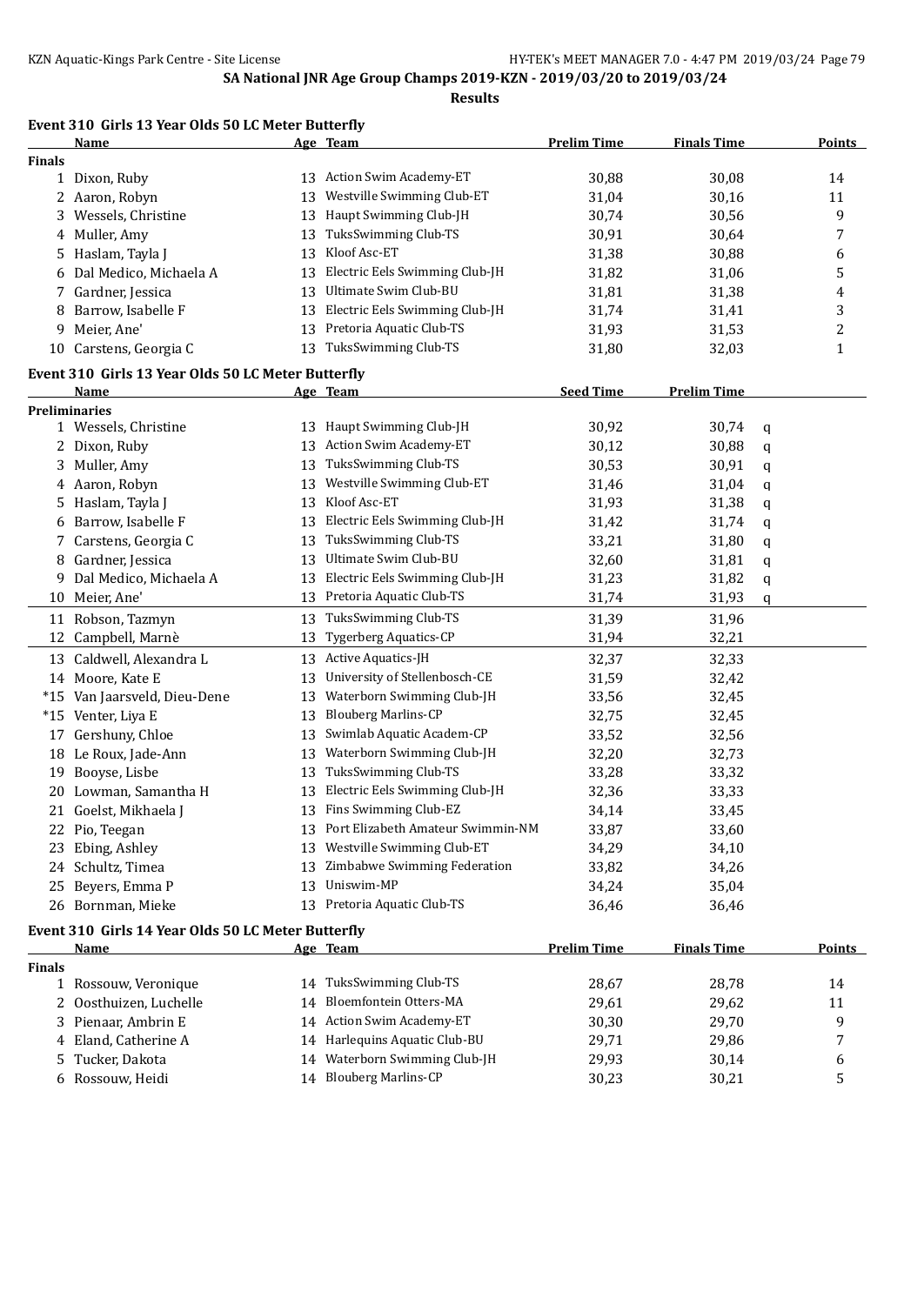### **Finals ... (Event 310 Girls 14 Year Olds 50 LC Meter Butterfly)**

|               | <u>Name</u>                                                       |    | Age Team                        | <b>Prelim Time</b> | <b>Finals Time</b> |   | <b>Points</b> |
|---------------|-------------------------------------------------------------------|----|---------------------------------|--------------------|--------------------|---|---------------|
|               | 7 Kleyn, Lisa C                                                   |    | 14 TuksSwimming Club-TS         | 30,38              | 30,32              |   | 4             |
| 8             | Els-Human, Colby                                                  |    | 14 Infinity Swimming Academy-NM | 30,32              | 30,38              |   | 3             |
| 9             | Katai, Donata                                                     |    | 14 Zimbabwe Swimming Federation | 30,61              | 30,61              |   | 2             |
| 10            | Moll, Simone                                                      |    | 14 Dynamo Aquatics Eku-EK       | 30,95              | 30,85              |   | 1             |
|               | Event 310 Girls 14 Year Olds 50 LC Meter Butterfly                |    |                                 |                    |                    |   |               |
|               | Name                                                              |    | Age Team                        | <b>Seed Time</b>   | <b>Prelim Time</b> |   |               |
|               | <b>Preliminaries</b>                                              |    |                                 |                    |                    |   |               |
|               | 1 Rossouw, Veronique                                              |    | 14 TuksSwimming Club-TS         | 28,99              | 28,67              | q |               |
| 2             | Oosthuizen, Luchelle                                              | 14 | Bloemfontein Otters-MA          | 30,35              | 29,61              | q |               |
| 3             | Eland, Catherine A                                                | 14 | Harlequins Aquatic Club-BU      | 30,46              | 29,71              | q |               |
| 4             | Tucker, Dakota                                                    | 14 | Waterborn Swimming Club-JH      | 29,94              | 29,93              | q |               |
| 5             | Rossouw, Heidi                                                    | 14 | <b>Blouberg Marlins-CP</b>      | 31,51              | 30,23              | q |               |
| 6             | Pienaar, Ambrin E                                                 | 14 | Action Swim Academy-ET          | 31,14              | 30,30              | q |               |
| 7             | Els-Human, Colby                                                  | 14 | Infinity Swimming Academy-NM    | 30,33              | 30,32              | q |               |
| 8             | Kleyn, Lisa C                                                     | 14 | TuksSwimming Club-TS            | 30,49              | 30,38              | q |               |
| 9             | Katai, Donata                                                     | 14 | Zimbabwe Swimming Federation    | 30,75              | 30,61              | q |               |
| 10            | Moll, Simone                                                      |    | 14 Dynamo Aquatics Eku-EK       | 30,91              | 30,95              | q |               |
| 11            | Cornelius, Jolene                                                 |    | 14 TuksSwimming Club-TS         | 31,19              | 31,00              |   |               |
| 12            | Jonker, Tayla                                                     |    | 14 Players Swimming Club-TS     | 31,50              | 31,29              |   |               |
|               | 13 Orton, Chazél                                                  | 14 | Potchefstroom Swimming Club-KK  | 32,06              | 31,58              |   |               |
|               | *14 Message, Cara H                                               | 14 | Beavers Swim Club-ET            | 32,32              | 31,59              |   |               |
|               | *14 Cromhout, Hannah E                                            | 14 | Swimlab Aquatic Academ-CP       | 31,01              | 31,59              |   |               |
| 16            | Schmelzer, Kayla                                                  | 14 | Infinity Swimming Academy-NM    | 31,82              | 31,63              |   |               |
|               | *17 Egner, Maxine                                                 | 14 | Dmss Gators Swimming Club       | 31,56              | 31,68              |   |               |
| $*17$         | Gouws, Kayla C                                                    | 14 | Electric Eels Swimming Club-JH  | 31,38              | 31,68              |   |               |
| 19            | Ehlers, Chloe K                                                   | 14 | Flamingo Aquatic Academy-FB     | 32,60              | 31,82              |   |               |
| 20            | Marx, Ianè                                                        | 14 | University of Stellenbosch-CE   | 32,60              | 31,89              |   |               |
| 21            | Coetzee, Lise                                                     | 14 | TuksSwimming Club-TS            | 31,76              | 31,90              |   |               |
| 22            | Macdonell, Tumi J                                                 | 14 | Harlequins Aquatic Club-BU      | 32,41              | 32,03              |   |               |
| 23            | Beyers, Charnan                                                   | 14 | TuksSwimming Club-TS            | 32,02              | 32,05              |   |               |
| 24            | LE Roux, Chloe                                                    | 14 | Neptune's Aquatics-MA           | 31,41              | 32,34              |   |               |
| 25            | Carolus, Sandralee P                                              | 14 | Linrand Swimming Club-JH        | 32,49              | 32,43              |   |               |
| 26            | Cleworth, Holly E                                                 | 14 | Swimlab Aquatic Academ-CP       | 31,46              | 32,66              |   |               |
| 27            | Voigt, Savannah                                                   |    | 14 Swimlab Aquatic Academ-CP    | 33,55              | 33,00              |   |               |
|               | 28 Ridderhof, Morgan                                              |    | 14 Waterborn Swimming Club-JH   | 31,93              | 33,05              |   |               |
|               | 29 Doster, Bernelee                                               |    | 14 Esp Kempton Park-EK          | 33,70              | 33,44              |   |               |
|               | 30 Rodwell, Hannah C                                              |    | 14 Soul Swimming Club-EK        | 33,40              | 33,73              |   |               |
| 31            | Buffey, Erin R                                                    |    | 14 Dynamo Aquatics Eku-EK       | 34,45              | 33,77              |   |               |
| 32            | Neilson, Hannah K                                                 |    | 14 Cybersmart Aquatics-CP       | 35,56              | 34,27              |   |               |
| 33            | Roelofsz, Em C                                                    |    | 14 Mandeville Dolphins-JH       | 34,00              | 34,47              |   |               |
| 34            | Carmody, Emma J                                                   |    | 14 Seagulls SC-ET               | 34,39              | 35,57              |   |               |
|               | 35 Van Rooyen, Elani                                              |    | 14 Waterborn Swimming Club-JH   | 35,85              | 36,74              |   |               |
|               |                                                                   |    |                                 |                    |                    |   |               |
|               | Event 310 Women 15 Year Olds 50 LC Meter Butterfly<br><b>Name</b> |    | Age Team                        | <b>Prelim Time</b> | <b>Finals Time</b> |   | <b>Points</b> |
| <b>Finals</b> |                                                                   |    |                                 |                    |                    |   |               |
|               | 1 de Goede, Kirsten A                                             |    | 15 Seagulls SC-ET               | 28,44              | 28,07              |   | 14            |
|               | 2 Hearne, Trinity S                                               |    | 15 Tygerberg Aquatics-CP        | 28,87              | 28,48              |   | 11            |

3 Canny, Aimee L 15 Knysna Dragons-ED 28,92 28,50 9 De Lange, Caitlin A 15 Pretoria Aqua Adrenaline-TS 28,81 28,66 7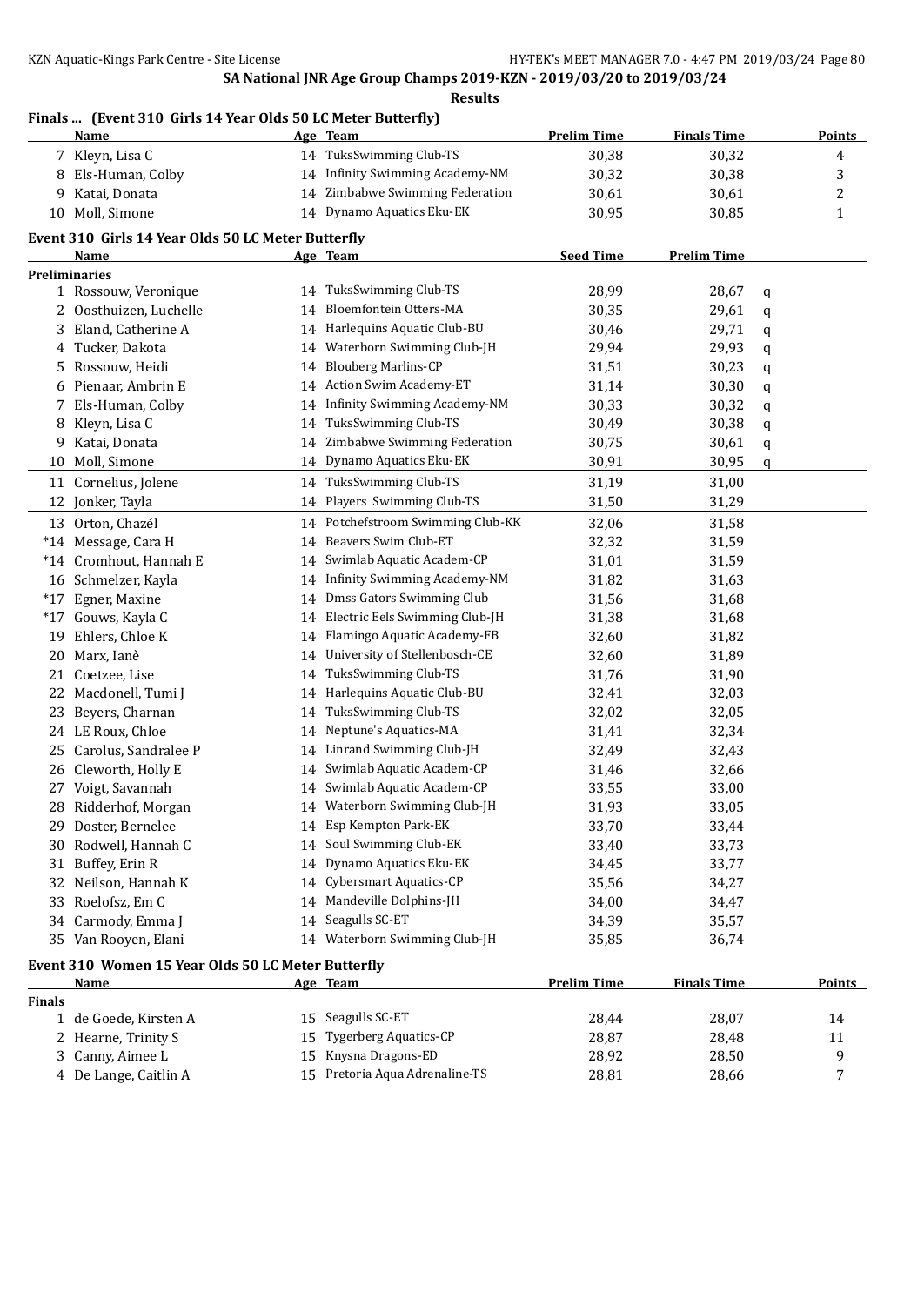### **Finals ... (Event 310 Women 15 Year Olds 50 LC Meter Butterfly)**

|               | <b>Name</b>                                        |    | Age Team                         | <b>Prelim Time</b> | <b>Finals Time</b> |   | Points        |
|---------------|----------------------------------------------------|----|----------------------------------|--------------------|--------------------|---|---------------|
|               | 5 Fechter, Annika S                                |    | 15 Pretoria Aquatic Club-TS      | 28,82              | 28,74              |   | 6             |
|               | 6 Van Niekerk, Lara                                | 15 | Pretoria Aquatic Club-TS         | 29,60              | 29,17              |   | 5             |
| 7.            | Van Heerden, Michelle J                            | 15 | Knysna Dragons-ED                | 30,07              | 29,95              |   | 4             |
| 8             | Smith, Casey                                       | 15 | Pretoria Aquatic Club-TS         | 30,12              | 30,01              |   | 3             |
|               | 9 Vroon, Mandy L                                   | 15 | <b>Tygerberg Aquatics-CP</b>     | 30,41              | 30,50              |   | 2             |
|               | 10 Jacobs, Hannah P                                |    | 15 Dragons Swimming Club-JH      | 30,54              | 30,81              |   | 1             |
|               | Event 310 Women 15 Year Olds 50 LC Meter Butterfly |    |                                  |                    |                    |   |               |
|               | Name                                               |    | Age Team                         | <b>Seed Time</b>   | <b>Prelim Time</b> |   |               |
|               | <b>Preliminaries</b>                               |    |                                  |                    |                    |   |               |
|               | 1 de Goede, Kirsten A                              |    | 15 Seagulls SC-ET                | 28,18              | 28,44              | q |               |
|               | 2 De Lange, Caitlin A                              | 15 | Pretoria Aqua Adrenaline-TS      | 29,61              | 28,81              | q |               |
|               | 3 Fechter, Annika S                                | 15 | Pretoria Aquatic Club-TS         | 28,78              | 28,82              | q |               |
|               | 4 Hearne, Trinity S                                | 15 | <b>Tygerberg Aquatics-CP</b>     | 29,40              | 28,87              | q |               |
| 5             | Canny, Aimee L                                     | 15 | Knysna Dragons-ED                | 28,85              | 28,92              | q |               |
| 6             | Van Niekerk, Lara                                  | 15 | Pretoria Aquatic Club-TS         | 29,24              | 29,60              | q |               |
| 7             | Van Heerden, Michelle J                            | 15 | Knysna Dragons-ED                | 30,12              | 30,07              | q |               |
| 8             | Smith, Casey                                       | 15 | Pretoria Aquatic Club-TS         | 30,57              | 30,12              | q |               |
| 9             | Vroon, Mandy L                                     | 15 | Tygerberg Aquatics-CP            | 30,50              | 30,41              | q |               |
| 10            | Jacobs, Hannah P                                   | 15 | Dragons Swimming Club-JH         | 29,84              | 30,54              | q |               |
|               | 11 Zwart, Kelly R                                  | 15 | Seals Asc-UM                     | 31,10              | 30,76              |   |               |
|               | 12 Harvey, Brookelyn P                             | 15 | Aquazone Swim Club-ET            | 31,30              | 30,79              |   |               |
|               | 13 Wille, Ellen J                                  | 15 | Titans Aquatics Vanderbijlark-SD | 30,82              | 30,88              |   |               |
|               | 14 Etzold, Liv T                                   | 15 | Camps Bay Swimmng Club-CP        | 30,14              | 31,04              |   |               |
|               | 15 Lottering, Kristin                              | 15 | Lottering Aquatics-WB            | 30,73              | 31,10              |   |               |
|               | 16 Davidson, Lize-Marie                            | 15 | Bloemfontein Otters-MA           | 31,26              | 31,29              |   |               |
| 17            | De Beer, Simoné                                    | 15 | Guppie Tigers Swimming Club-EZ   | 32,21              | 31,33              |   |               |
|               | 18 Meintjies, Joane                                | 15 | Bloemfontein Seals-MA            | 31,01              | 31,39              |   |               |
|               | 19 Franck, Emma M                                  | 15 | Electric Eels Swimming Club-JH   | 31,15              | 31,77              |   |               |
|               | 20 Hitge, Kerri-Lee                                | 15 | Doreys Swim Club-JH              | 32,71              | 31,99              |   |               |
|               | 21 Harradine, Reese B                              | 15 | Pretoria Aquatic Club-TS         | 31,60              | 32,02              |   |               |
|               | 22 Rollo, Riana                                    | 15 | Zimbabwe Swimming Federation     | 32,31              | 32,08              |   |               |
|               | 23 Storm, Jaime                                    | 15 | Beavers Swim Club-ET             | 32,53              | 32,33              |   |               |
|               | 24 Butcher, Georgina A                             | 15 | Seals Asc-UM                     | 32,99              | 32,65              |   |               |
|               | 25 Repinz, Courtney P                              | 15 | Aquabear Swimming Club-NM        | 32,78              | 32,67              |   |               |
|               | 26 Coetzer, Tane                                   |    | TuksSwimming Club-TS             | 33,81              | 32,85              |   |               |
|               | 27 Vd Walt, Mia                                    |    | University of Stellenbosch-CE    | 32,69              | 32,86              |   |               |
|               | 28 Frylinck, Tammy                                 | 15 | Waterborn Swimming Club-JH       | 33,90              | 33,01              |   |               |
| 29.           | Ellmies, Viktoria                                  | 15 | Namibia Swimming Invitation      | 32,69              | 33,31              |   |               |
|               | 30 Fryer, Kiara A                                  | 15 | Waterborn Swimming Club-JH       | 34,23              | 34,55              |   |               |
|               | 31 Barnard, Alexa                                  |    | 15 Infinity Swimming Academy-NM  | 34,38              | 34,78              |   |               |
|               | Event 310 Women 16 Year Olds 50 LC Meter Butterfly |    |                                  |                    |                    |   |               |
|               | <u>Name</u>                                        |    | Age Team                         | <b>Prelim Time</b> | <b>Finals Time</b> |   | <b>Points</b> |
| <b>Finals</b> |                                                    |    |                                  |                    |                    |   |               |

| nals |                           |    |                             |       |       |    |
|------|---------------------------|----|-----------------------------|-------|-------|----|
|      | 1 Herbst, Kerryn L        |    | 16 Mandeville Dolphins-JH   | 28,02 | 27,87 | 14 |
|      | 2 Coetzee, Dune           | 16 | TuksSwimming Club-TS        | 29,23 | 28.58 |    |
|      | 3 De Villiers, Michaela K |    | 16 Vineyard SC-CP           | 29,00 | 28,71 | Q  |
|      | 4 Munro, Kelsea           |    | 16 Pretoria Aquatic Club-TS | 29,57 | 29.45 |    |
|      | 5 Horne, Chloe A          |    | 16 Seagulls SC-ET           | 30,13 | 29,73 | 6  |
|      | 6 Forster, Paige          |    | 16 Seals Asc-UM             | 30.40 | 30.40 |    |
|      |                           |    |                             |       |       |    |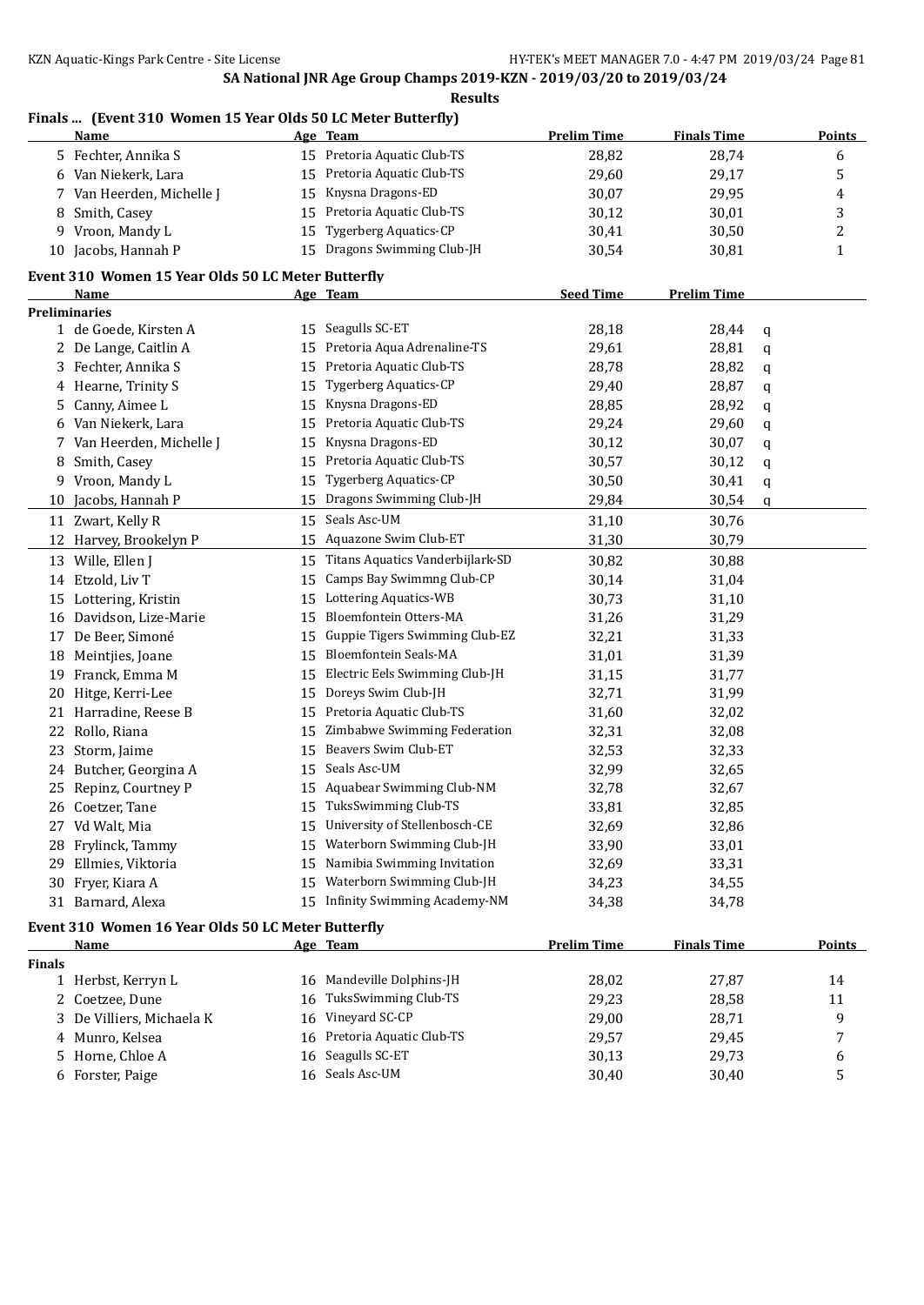# **Finals ... (Event 310 Women 16 Year Olds 50 LC Meter Butterfly)**

|               | Name                                               |    | Age Team                             | <b>Prelim Time</b> | <b>Finals Time</b> | Points        |
|---------------|----------------------------------------------------|----|--------------------------------------|--------------------|--------------------|---------------|
|               | 7 Silen, Kaylee A                                  |    | 16 Aquazone Swim Club-ET             | 30,82              | 30,92              | 4             |
|               | 8 Bishop, Kayla G                                  | 16 | Mandeville Dolphins-JH               | 30,73              | 30,94              | 3             |
|               | 9 Van den Berg, Sulinke                            | 16 | Bloemfontein Seals-MA                | 30,70              | 30,98              | 2             |
|               | 10 Stergiadis, Heleni                              |    | 16 Namibia Swimming Invitation       | 30,75              | 31,06              | 1             |
|               | Event 310 Women 16 Year Olds 50 LC Meter Butterfly |    |                                      |                    |                    |               |
|               | Name                                               |    | Age Team                             | <b>Seed Time</b>   | <b>Prelim Time</b> |               |
|               | <b>Preliminaries</b>                               |    |                                      |                    |                    |               |
|               | 1 Herbst, Kerryn L                                 |    | 16 Mandeville Dolphins-JH            | 28,15              | 28,02              | q             |
|               | 2 De Villiers, Michaela K                          | 16 | Vineyard SC-CP                       | 28,64              | 29,00              | q             |
| 3             | Coetzee, Dune                                      | 16 | TuksSwimming Club-TS                 | 28,70              | 29,23              | q             |
| 4             | Nel, Olivia                                        | 16 | Swimlab Aquatic Academ-CP            | 28,11              | 29,30              | q             |
| 5.            | Munro, Kelsea                                      | 16 | Pretoria Aquatic Club-TS             | 29,15              | 29,57              | q             |
| 6             | Horne, Chloe A                                     | 16 | Seagulls SC-ET                       | 29,96              | 30,13              | q             |
|               | 7 Forster, Paige                                   | 16 | Seals Asc-UM                         | 31,17              | 30,40              | q             |
| 8             | Van den Berg, Sulinke                              | 16 | <b>Bloemfontein Seals-MA</b>         | 30,48              | 30,70              | q             |
| 9.            | Bishop, Kayla G                                    | 16 | Mandeville Dolphins-JH               | 30,46              | 30,73              | q             |
|               | 10 Stergiadis, Heleni                              |    | 16 Namibia Swimming Invitation       | 30,60              | 30,75              | q             |
|               | 11 Silen, Kaylee A                                 | 16 | Aquazone Swim Club-ET                | 30,62              | 30,82              |               |
| 12            | Albertyn, Kaitlyn E                                | 16 | TuksSwimming Club-TS                 | 31,38              | 31,05              |               |
|               | 13 du Toit, Idelé                                  | 16 | Potchefstroom Swimming Club-KK       | 31,43              | 31,11              |               |
|               | 14 Liebenberg, Joanne                              | 16 | Namibia Swimming Invitation          | 31,14              | 31,15              |               |
|               | 15 Meikle, Carla C                                 | 16 | Seals Asc-UM                         | 31,82              | 31,19              |               |
| 16            | Mouton, Carla L                                    | 16 | Curro Swimming Academy-MP            | 31,00              | 31,21              |               |
| 17            | Ribeiro, Nuria A                                   | 16 | Cybersmart Aquatics-CP               | 33,13              | 31,57              |               |
| 18            | Podesta, Emma                                      | 16 | Aquabear Swimming Club-NM            | 31,53              | 31,63              |               |
| 19            | Barnard, Dominique                                 | 16 | Alcatraz Swimming Club-TS            | 31,81              | 31,79              |               |
| 20            | Botha, Tayla N                                     | 16 | Aquanova Aquatic Club-BU             | 32,58              | 31,96              |               |
| 21            | Fos, Talia                                         | 16 | Aec Swimming Club-JH                 | 32,21              | 32,09              |               |
| 22            | Ebrahim, Tasneen                                   | 16 | Port Elizabeth Amateur Swimmin-NM    | 31,78              | 32,20              |               |
| 23            | Scott, Olivia                                      | 16 | Vineyard SC-CP                       | 32,02              | 32,37              |               |
| 24            | Elvidge, Hannah                                    | 16 | Swimlab Aquatic Academ-CP            | 31,76              | 32,53              |               |
| 25            | Blaisse, Jeanne S                                  | 16 | Players Western Cape-CE              | 31,95              | 32,61              |               |
| 26            | Dredge, Deborah K                                  | 16 | Pretoria Aquatic Club-TS             | 32,69              | 32,72              |               |
| 27            | Gersbach, Aletta H                                 | 16 | Royal Fins Aquatics-TS               | 32,72              | 32,85              |               |
|               | 28 Counihan, Hannah L                              |    | 16 Port Elizabeth Amateur Swimmin-NM | 32,04              | 33,03              |               |
|               | 29 Levin, Talya                                    |    | 16 Aqua Sharks Academy-CP            | 32,94              | 33,19              |               |
|               | 30 Venter, Carli                                   | 16 | Otters Rustenburg-NW                 | 32,04              | 33,24              |               |
|               | 31 De Almeida, Kaylin J                            |    | 16 Aqua Athlete-JH                   | 32,94              | 34,20              |               |
|               |                                                    |    |                                      |                    |                    |               |
|               | Event 310 Women 17-18 50 LC Meter Butterfly        |    |                                      |                    |                    |               |
|               | <b>Name</b>                                        |    | Age Team                             | <b>Prelim Time</b> | <b>Finals Time</b> | <b>Points</b> |
| <b>Finals</b> |                                                    |    |                                      |                    |                    |               |
| $\mathbf{1}$  | Opperman, Bianca                                   | 17 | Potchefstroom Swimming Club-KK       | 29,03              | 28,67              | 14            |
|               | 2 Rafferty, Toni M                                 | 17 | Aquabear Swimming Club-NM            | 28,99              | 28,70              | 11            |
| 3             | Coetzé, Jana E                                     | 18 | Otters Rustenburg-NW                 | 29,19              | 29,23              | 9             |
| 4             | Pietersen, Connie I                                | 17 | <b>Infinity Swimming Academy-NM</b>  | 29,43              | 29,56              | 7             |
| 5             | Cornelius, Natasha                                 | 17 | Pretoria Aquatic Club-TS             | 29,56              | 29,70              | 6             |
| 6             | Cornelius, Chante'                                 | 17 | Pretoria Aquatic Club-TS             | 30,01              | 29,83              | 5             |
| 7             | Du Plessis, Ilinde G                               | 18 | TuksSwimming Club-TS                 | 29,60              | 29,88              | 4             |
|               | 8 Botha, Tahlia                                    | 18 | <b>Tygerberg Aquatics-CP</b>         | 30,16              | 29,97              | 3             |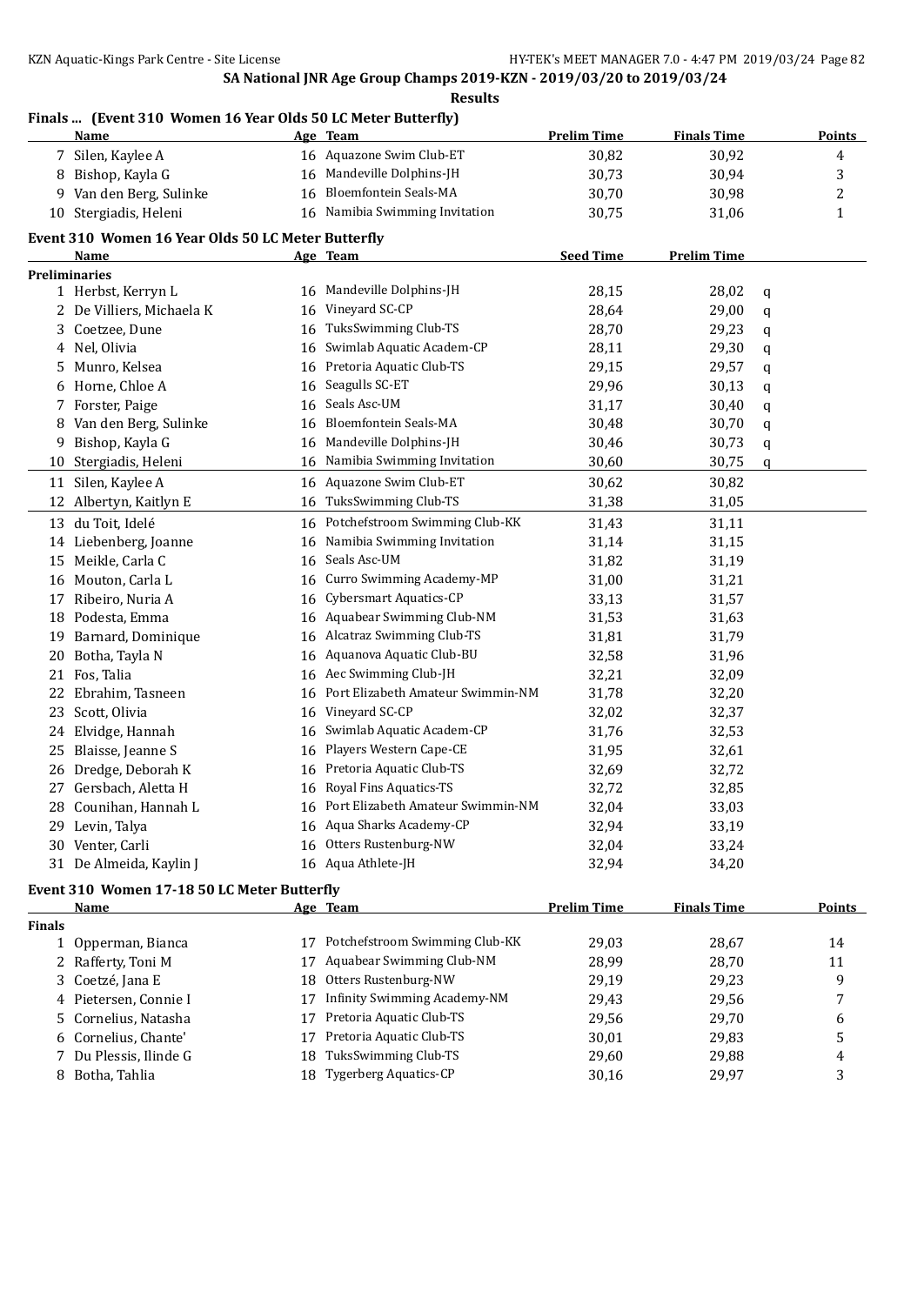### **Finals ... (Event 310 Women 17-18 50 LC Meter Butterfly)**

|     | <b>Name</b>                                 |    | Age Team                         | <b>Prelim Time</b> | <b>Finals Time</b> |   | <b>Points</b>           |
|-----|---------------------------------------------|----|----------------------------------|--------------------|--------------------|---|-------------------------|
|     | 9 Cillie, Lindi L                           |    | 17 Curro Durbanville Aquatics-CP | 30,13              | 30,25              |   | $\overline{\mathbf{c}}$ |
|     | 10 Hartzenberg, Erin R                      |    | 17 Tygerberg Aquatics-CP         | 30,19              | 30,63              |   | 1                       |
|     | Event 310 Women 17-18 50 LC Meter Butterfly |    |                                  |                    |                    |   |                         |
|     | Name                                        |    | Age Team                         | <b>Seed Time</b>   | <b>Prelim Time</b> |   |                         |
|     | Preliminaries                               |    |                                  |                    |                    |   |                         |
|     | 1 Rafferty, Toni M                          |    | 17 Aquabear Swimming Club-NM     | 28,52              | 28,99              | q |                         |
|     | 2 Opperman, Bianca                          | 17 | Potchefstroom Swimming Club-KK   | 30,03              | 29,03              | q |                         |
|     | 3 Coetzé, Jana E                            | 18 | Otters Rustenburg-NW             | 28,83              | 29,19              | q |                         |
|     | 4 Pietersen, Connie I                       | 17 | Infinity Swimming Academy-NM     | 29,30              | 29,43              | q |                         |
| 5.  | Cornelius, Natasha                          | 17 | Pretoria Aquatic Club-TS         | 29,29              | 29,56              | q |                         |
|     | 6 Du Plessis, Ilinde G                      | 18 | TuksSwimming Club-TS             | 29,71              | 29,60              | q |                         |
| 7   | Cornelius, Chante'                          | 17 | Pretoria Aquatic Club-TS         | 29,61              | 30,01              | q |                         |
| 8   | Cillie, Lindi L                             | 17 | Curro Durbanville Aquatics-CP    | 30,01              | 30,13              | q |                         |
| 9   | Botha, Tahlia                               | 18 | <b>Tygerberg Aquatics-CP</b>     | 29,63              | 30,16              | q |                         |
|     | 10 Hartzenberg, Erin R                      | 17 | <b>Tygerberg Aquatics-CP</b>     | 29,94              | 30,19              | q |                         |
|     | 11 Tarr, Emma                               | 17 | Waterborn Swimming Club-JH       | 32,75              | 30,24              |   |                         |
| 12  | Forsyth, Lauren C                           | 18 | Westville Swimming Club-ET       | 30,65              | 30,27              |   |                         |
|     | 13 Peyerl, Tatum                            | 18 | Mandeville Dolphins-JH           | 30,12              | 30,31              |   |                         |
|     | 14 O'Rourke, Amy E                          | 17 | Florida Swimming Club-JH         | 30,02              | 30,37              |   |                         |
|     | *15 Green, Ashleigh M                       | 18 | Seals Asc-UM                     | 30,56              | 30,38              |   |                         |
|     | *15 Neser, Jade L                           | 18 | Waterborn Swimming Club-JH       | 28,96              | 30,38              |   |                         |
|     | 17 Tully, Megan                             | 17 | Seagulls SC-ET                   | 30,41              | 30,43              |   |                         |
|     | 18 Mjimba, Nomvula B                        | 17 | Seals Asc-UM                     | 30,47              | 30,56              |   |                         |
|     | 19 Groves, Lael H                           | 17 | Seals Asc-UM                     | 32,85              | 30,62              |   |                         |
|     | 20 Chislett, Ally L                         | 17 | Action Swim Academy-ET           | 29,49              | 30,86              |   |                         |
|     | 21 Turner, Georgy A                         | 18 | Mandeville Dolphins-JH           | 31,50              | 30,96              |   |                         |
| 22  | Segurola, Nora                              | 17 | Waterborn Swimming Club-JH       | 31,13              | 31,09              |   |                         |
| 23  | Nortje, Marine E                            | 18 | Seagulls SC-ET                   | 30,98              | 31,16              |   |                         |
|     | 24 Enslin, Alicia                           | 18 | TuksSwimming Club-TS             | 33,35              | 31,23              |   |                         |
| 25  | Straw, Samantha                             | 17 | <b>Bloemfontein Seals-MA</b>     | 30,46              | 31,36              |   |                         |
|     | 26 Rippon, Georgia M                        | 17 | Vineyard SC-CP                   | 30,97              | 31,44              |   |                         |
| 27  | Coetzer, Janie                              | 17 | TuksSwimming Club-TS             | 31,08              | 31,59              |   |                         |
|     | 28 Velde, Chloe J                           | 18 | Ultimate Swim Club-BU            | 31,20              | 31,60              |   |                         |
|     | 29 van der Westhuizen, Chelaine E           |    | 17 Pretoria Aqua Adrenaline-TS   | 32,28              | 31,83              |   |                         |
|     | *30 McLoughlin, Kayla                       |    | 18 Swimlab Aquatic Academ-CP     | 30,69              | 31,95              |   |                         |
| *30 | Grobler, Karla                              |    | TuksSwimming Club-TS             | 31,98              | 31,95              |   |                         |
|     | 32 Van Jaarsveld, Sune                      | 17 | TuksSwimming Club-TS             | 32,18              | 31,99              |   |                         |
|     | 33 Marais, Robyn M                          | 18 | <b>Tygerberg Aquatics-CP</b>     | 32,11              | 32,00              |   |                         |
| 34  | Crous, Sharon                               | 17 | Ushaka Swimming Club-UH          | 33,54              | 32,10              |   |                         |
| 35  | Roelofsz, Holly J                           | 17 | Mandeville Dolphins-JH           | 31,91              | 32,15              |   |                         |
| 36  | Tully, Olivia                               | 17 | Seagulls SC-ET                   | 34,46              | 32,41              |   |                         |
| 37  | Dateline, Chenay E                          | 17 | Waterborn Swimming Club-JH       | 32,74              | 32,76              |   |                         |
| 38  | Schoeman, Savannah                          | 17 | TuksSwimming Club-TS             | 31,56              | 32,87              |   |                         |
| 39  | Van Biljon, Rachel-Ann                      | 17 | TuksSwimming Club-TS             | 32,69              | 32,89              |   |                         |
| 40  | Botha, Vicky A                              | 17 | Namibia Swimming Invitation      | 33,53              | 33,66              |   |                         |
| 41  | Burger, Kayla L                             | 17 | Benoni Swimming Club-EK          | 32,93              | 33,98              |   |                         |
| 42  | Correia, Raquel L                           | 18 | Crusaders Swimming Club-JH       | 34,22              | 34,27              |   |                         |
| 43  | Barnes, Erin L                              | 17 | Benoni Swimming Club-EK          | 34,17              | 34,57              |   |                         |
|     | 44 De Beer, Nicole R                        | 17 | Benoni Swimming Club-EK          | 35,89              | 35,96              |   |                         |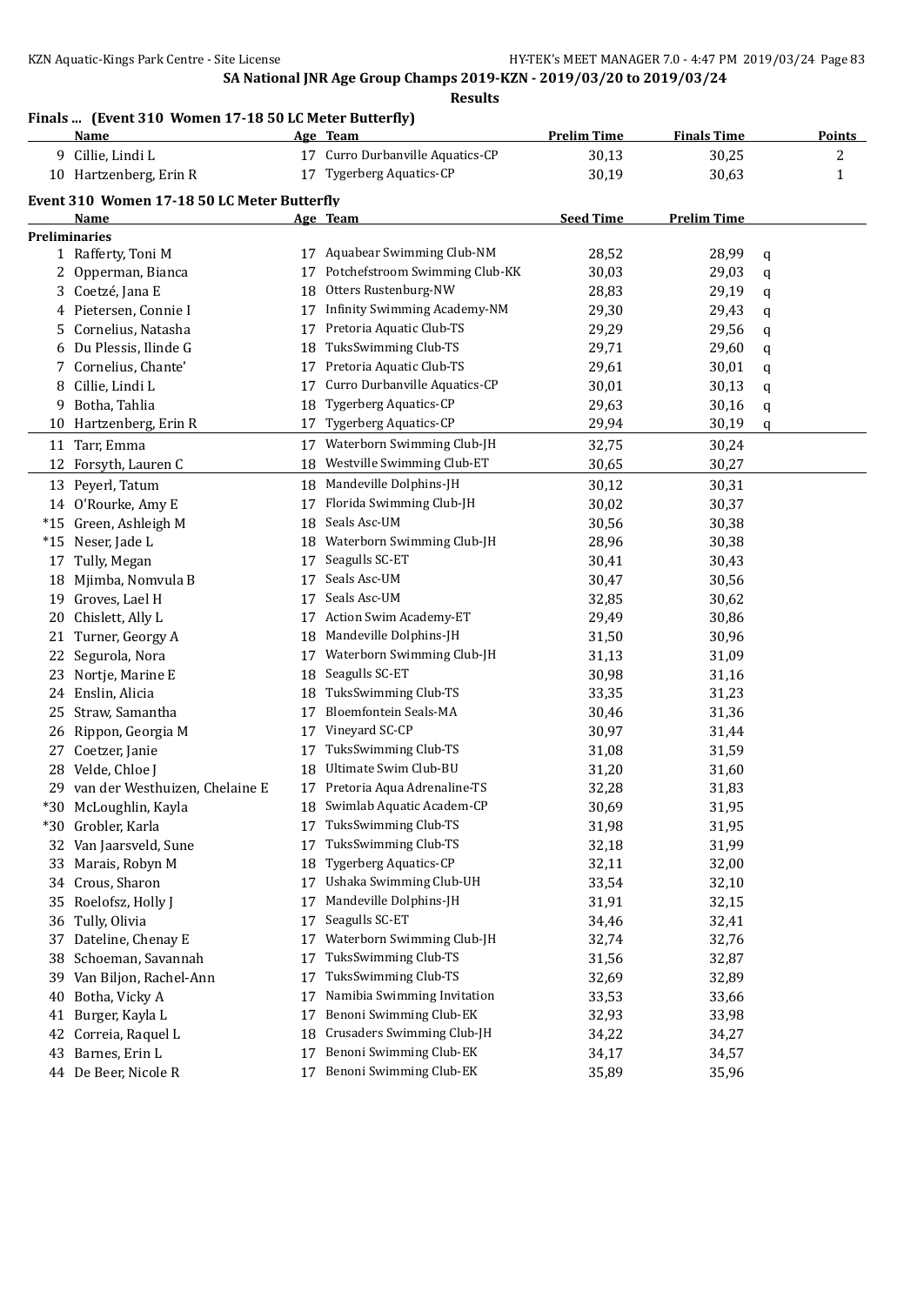#### **Results**

#### **Event 311 Men 14 & Under 4x100 LC Meter Medley Relay**

|    | <b>Team</b>                      | Relay                         | <b>Seed Time</b>         | <b>Finals Time</b>          | <b>Points</b> |
|----|----------------------------------|-------------------------------|--------------------------|-----------------------------|---------------|
|    | 1 Waterborn Swimming Club-JH     | A                             | 4:31,04                  | 4:23,75                     | 28            |
|    | 1) Lindeque, Kinnae N 13         | 2) Zasas, Ryan 14             | 3) Nogueira, Enzo 13     | 4) Mhlanga, Bjorn N 12      |               |
|    | 2 TuksSwimming Club-TS           | A                             | 4:23,01                  | 4:24,00                     | 22            |
|    | 1) Vd Merwe, Darno 14            | 2) Van Rensburg, Sebastian 13 | 3) Vd Heever, Andrè P 12 | 4) Mahan, Owethu S 14       |               |
|    | 3 Infinity Swimming Academy-NM   | A                             | 4:33.07                  | 4:29.69                     | 18            |
|    | 1) Witthuhn, Josh M 14           | 2) Le Roux, Ruan H 13         | 3) Denyer, Jordan T 14   | 4) Van Coller, Matthew G 13 |               |
|    | 4 Seagulls SC-ET                 | A                             | 4:34,17                  | 4:31,28                     | 14            |
|    | 1) Gross-Mitchell, Travis K 13   | 2) Nkunzi, Awande 13          | 3) Pillay, Leshen A 14   | 4) Kleyn, Nathan M 14       |               |
|    | 5 Dynamo Aquatics Eku-EK         | A                             | 4:34,21                  | 4:33,71                     | 12            |
|    | 1) Strydom, Cristopher R 12      | 2) Smit, Byron G 13           | 3) Hinckley, Joshua D 14 | 4) Lundie, Matthew G 14     |               |
|    | 6 Westville Swimming Club-ET     | A                             | 4:31,42                  | 4:38.05                     | 10            |
|    | 1) Gauche, Arno 14               | 2) Balfour, Joshua D 14       | 3) Els, Johnathan R 14   | 4) Watkins, Jared S 13      |               |
|    | 7 Port Elizabeth Amateur Swimmin | A                             | 4:38,43                  | 4:39.66                     | 8             |
|    | 1) Claassen, Kian N 14           | 2) Renze, Ethan 14            | 3) Britz, Carlo 12       | 4) Minderon, Bryce 12       |               |
| 8  | Vineyard SC-CP                   | A                             | 4:45.69                  | 4:39.80                     | 6             |
|    | 1) Potgieter, Wikus R 14         | 2) Swarts, Keeno A 14         | 3) Pearson, Tai L 11     | 4) Wolson, Daniel A 12      |               |
|    | 9 Flamingo Aquatic Academy-FB    | A                             | 4:53,64                  | 4:40.15                     | 4             |
|    | 1) Adams, Jonathan B 13          | 2) Villet, Tommy H 14         | 3) Vorster, Wilbert P 12 | 4) Adams, David B 11        |               |
| 10 | <b>Tygerberg Aquatics-CP</b>     | A                             | 4:46.18                  | 4:41,29                     | 2             |
|    | 1) Smuts, Jamie 13               | 2) West, Gabriel 14           | 3) Consani, Dario L 13   | 4) Bester, Wihan 14         |               |
|    | 11 Bloemfontein Seals-MA         | A                             | 4:39,47                  | 4:41,58                     |               |
|    | 1) Moutzouris, Chad M 13         | 2) Botes, Cobus 14            | 3) Liu, Benny 14         | 4) Briel, Charlie H 12      |               |
|    | 12 Zimbabwe Swimming Federation  | A                             | 4:32,91                  | 4:49.07                     |               |
|    | 1) Chisungo, Tawanda 13          | 2) Werrett, Cory 14           | 3) Makaya, Tichatonga 13 | 4) Covill, Josh 13          |               |
|    | 13 Swimlab Aquatic Academ-CP     | A                             | 4:58,13                  | 4:49.69                     |               |
|    | 1) Labuschagne, Jeremy 12        | 2) Waters, Zack L 13          | 3) Luck, Taylor R 13     | 4) Kleinhans, Kyle 12       |               |

# **Event 312 Men 15-18 4x100 LC Meter Medley Relay**

|    | <b>Team</b>                     | Relay                   | <b>Seed Time</b>        | <b>Finals Time</b>         | <b>Points</b> |  |
|----|---------------------------------|-------------------------|-------------------------|----------------------------|---------------|--|
|    | 1 Seagulls SC-ET                | A                       | 3:50,24                 | 3:53,87                    | 28            |  |
|    | 1) Rayment, Chase 17            | 2) Bridger, Jon 18      | 3) Cordeiro, Tiago R 18 | 4) Bosch, Matthew 17       |               |  |
|    | 2 TuksSwimming Club-TS          | A                       | 3:54,92                 | 3:57,80                    | 22            |  |
|    | 1) Freeman, James S 17          | 2) Randle, Matthew J 15 | 3) Breytenbach, Ruan 16 | 4) Spieker, Ethan R 16     |               |  |
|    | 3 Waterborn Swimming Club-JH    | A                       | 3:59,73                 | 4:00.81                    | 18            |  |
|    | 1) Rothman, Cole L 17           | 2) Deans, Michael B 17  | 3) Hassim, Mikhi 17     | 4) Hassim, Rais 18         |               |  |
|    | 4 Bloemfontein Seals-MA         | A                       | 3:59,26                 | 4:01.38                    | 14            |  |
|    | 1) Seyffert, JP P 17            | 2) De Waal, Luan 16     | 3) Thomas, Cullen 18    | 4) Vorster, Simeon W 15    |               |  |
|    | 5 Aquazone Swim Club-ET         | A                       | 4:01.38                 | 4:02,69                    | 12            |  |
|    | 1) Koekemoer, Ethan M 16        | 2) Klynhans, Tyron B 16 | 3) Irvine, Jethro C 17  | 4) Mayer, Chad $\vert$ 16  |               |  |
|    | 6 Infinity Swimming Academy-NM  | A                       | 4:04.41                 | 4:03.96                    | 10            |  |
|    | 1) Casali, Cameron J 16         | 2) Royle, Jordan R 18   | 3) Smith, Ruben B 17    | 4) Vehbi, Liam 15          |               |  |
|    | 7 Beavers Swim Club-ET          | A                       | 4:43.52                 | 4:08.10                    | 8             |  |
|    | 1) Jacoby, Joshua 18            | 2) Jacoby, Aaron 18     | 3) Naidoo, Kaydn K 16   | 4) Grobbelaar, Adam G 17   |               |  |
|    | 8 Vineyard SC-CP                | A                       | 4:02,97                 | 4:11,64                    | 6             |  |
|    | 1) Smith, Gavin A 16            | 2) Lee, Won Hee 16      | 3) Altmann, Luke F 17   | 4) McCallum, Stephen H 17  |               |  |
|    | Westville Swimming Club-ET      | A                       | 4:04.95                 | 4:12,19                    | 4             |  |
|    | 1) Holmes, Blake S 15           | 2) Singh, Shiragh R 15  | 3) Singh, Juvahn R 17   | 4) Bromfield, Michael V 17 |               |  |
|    | 10 Zimbabwe Swimming Federation | A                       | 4:12,46                 | 4:14,93                    | 2             |  |
|    | 1) Cyprianos, Denilson 16       | 2) McKonie, Joash 16    | 3) Tayali, Quintin T 17 | 4) Hoal, Graham 15         |               |  |
| 11 | Royal Fins Aquatics-TS          | A                       | 4:20,02                 | 4:28,80                    |               |  |
|    | 1) Hutten, Ruan 16              | 2) Luus, Chris 17       | 3) Bekker, Stephan T 15 | 4) Hough, Pieter-Jan 18    |               |  |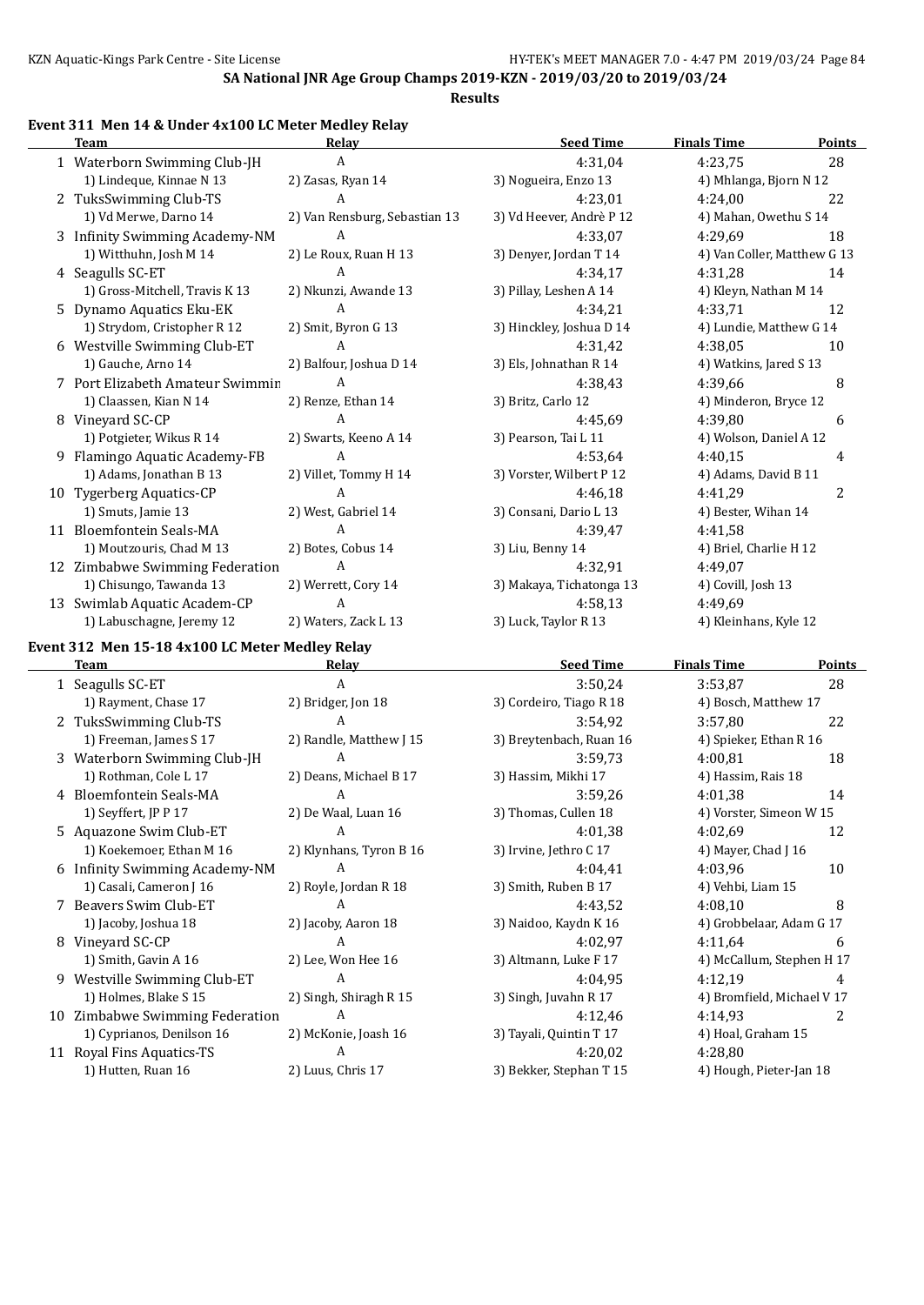**Results**

1 TuksSwimming Club-TS A 4:32,91 4:32,66 28

| 1) Coetzee, Lise 14                                       | 2) Kleyn, Lisa C 14          | 3) Rossouw, Veronique 14      | 4) Robson, Tazmyn 13          |               |
|-----------------------------------------------------------|------------------------------|-------------------------------|-------------------------------|---------------|
| 2 Waterborn Swimming Club-JH                              | А                            | 4:40,67                       | 4:39,84                       | 22            |
| 1) Ridderhof, Morgan 14                                   | 2) George, Kairah 12         | 3) Tucker, Dakota 14          | 4) Engelbrecht, Kirsten 14    |               |
| 3 Swimlab Aquatic Academ-CP                               | A                            | 4:41,77                       | 4:42,24                       | 18            |
| 1) Cleworth, Holly E 14                                   | 2) Voigt, Savannah 14        | 3) Cromhout, Hannah E 14      | 4) Groepes, Rachel L 13       |               |
| 4 Seagulls SC-ET                                          | A                            | 4:45,45                       | 4:52,50                       | 14            |
| 1) Carmody, Emma J 14                                     | 2) Clifton-Smith, Candice 14 | 3) Brown, Kelly-Ann 14        | 4) Graaff, Chloe T 12         |               |
| Event 314 Women 15-18 4x100 LC Meter Medley Relay         |                              |                               |                               |               |
| Team                                                      | Relay                        | <b>Seed Time</b>              | <b>Finals Time</b>            | <b>Points</b> |
| 1 TuksSwimming Club-TS                                    | A                            | 4:22,99                       | 4:23,01                       | 28            |
| 1) Du Plessis, Ilinde G 18                                | 2) Baker, Tanna 17           | 3) Coetzee, Dune 16           | 4) Coetzer, Janie 17          |               |
| 2 Seagulls SC-ET                                          | A                            | 4:19,92                       | 4:24,15                       | 22            |
| 1) Tully, Megan 17                                        | 2) Meder, Rebecca A 16       | 3) de Goede, Kirsten A 15     | 4) Hurndall, Shana C 17       |               |
| 3 Tygerberg Aquatics-CP                                   | A                            | 4:23,35                       | 4:25,58                       | 18            |
| 1) Botha, Jana 15                                         | 2) Botha, Tahlia 18          | 3) Hearne, Trinity S 15       | 4) Janson, Lana J 16          |               |
| 4 Pretoria Aquatic Club-TS                                | A                            | 4:21,99                       | 4:26,58                       | 14            |
| 1) Munro, Kelsea 16                                       | 2) Van Niekerk, Lara 15      | 3) Cornelius, Chante' 17      | 4) Cornelius, Natasha 17      |               |
| 5 Waterborn Swimming Club-JH                              | A                            | 4:26.69                       | 4:30.69                       | 12            |
| 1) Hudson, Grace E 15                                     | 2) Moll, Gabriella A 15      | 3) Tarr, Emma 17              | 4) Wallis, Becky 17           |               |
| 6 Bloemfontein Seals-MA                                   | A                            | 4:32,37                       | 4:36,63                       | 10            |
| 1) Straw, Samantha 17                                     | 2) Seyffert, Tailyn 16       | 3) Van den Berg, Sulinke 16   | 4) Lausberg, Guilma 15        |               |
| 7 Swimlab Aquatic Academ-CP                               | A                            | 4:32,71                       | 4:45,53                       | 8             |
| 1) Gershuny, Chloe 13                                     | 2) Nel, Georgia 16           | 3) McLoughlin, Kayla 18       | 4) Siebel, Louisa C 16        |               |
| 8 Vineyard SC-CP                                          | A                            | 4:37,69                       | 4:54,79                       | 6             |
| 1) Scott, Olivia 16                                       | 2) Rippon, Georgia M 17      | 3) Du Plessis, Chanel P 12    | 4) O'Riordan, Reese A 13      |               |
|                                                           |                              |                               |                               |               |
|                                                           |                              |                               |                               |               |
| Event 315 Mixed 14 & Under 4x100 LC Meter Freestyle Relay |                              |                               |                               |               |
| Team                                                      | Relay                        | <b>Seed Time</b>              | <b>Finals Time</b>            | <b>Points</b> |
| 1 TuksSwimming Club-TS                                    | A                            | 3:56,61                       | 3:57,08                       | 28            |
| 1) Vd Merwe, Darno M14                                    | 2) Hinrichsen, Callum E M14  | 3) Coetzee, Lise W14          | 4) Rossouw, Veronique W14     |               |
| 2 Seagulls SC-ET                                          | A                            | 4:07,83                       | 4:04,34                       | 22            |
| 1) Pillay, Leshen A M14                                   | 2) Brown, Kelly-Ann W14      | 3) Kleyn, Nathan M M14        | 4) Clifton-Smith, Candice W14 |               |
| 3 Pretoria Aquatic Club-TS                                | A                            | 4:07,83                       | 4:05,05                       | 18            |
| 1) Fourie, Henk J M14                                     | 2) Meier, Ane' W13           | 3) Sauvage, Cailey A W14      | 4) Dredge, Elijah E M13       |               |
| 4 Waterborn Swimming Club-JH                              | A                            | 4:30,00                       | 4:06,33                       | 14            |
| 1) Nogueira, Enzo M13                                     | 2) Lindeque, Kinnae N M13    | 3) Engelbrecht, Kirsten W14   | 4) Mladenov, Gabriela W12     |               |
| 5 University of Stellenbosch-CE                           | А                            | 4:11,48                       | 4:08,54                       | 12            |
| 1) Malherbe, Francois M14                                 | 2) Moore, Kate E W13         | 3) Marx, Ianè W14             | 4) Forbes, Thomas P M14       |               |
| 6 Westville Swimming Club-ET                              | A                            | 4:45,04                       | 4:09,25                       | $10\,$        |
| 1) Balfour, Joshua D M14                                  | 2) Aaron, Robyn W13          | 3) Gauche, Arno M14           | 4) Ebing, Ashley W13          |               |
| 7 Port Elizabeth Amateur Swimmin                          | A                            | 4:10,03                       | 4:09,94                       | 8             |
| 1) Renze, Ethan M14                                       | 2) Claassen, Kian N M14      | 3) Pio, Teegan W13            | 4) Rademakers, Caitlin E W13  |               |
| 8 Swimlab Aquatic Academ-CP                               | A                            | 4:12,50                       | 4:15,37                       | 6             |
| 1) Cleworth, Holly E W14                                  | 2) Luck, Taylor R M13        | 3) Kleinhans, Kyle M12        | 4) Groepes, Rachel L W13      |               |
| 9 Zimbabwe Swimming Federation                            | A                            | 4:07,95                       | 4:17,53                       | 4             |
| 1) Covill, Josh M13                                       | 2) Katai, Donata W14         | 3) Chitsurura, Tanatsirwa W14 | 4) Werrett, Cory M14          |               |
| 10 Vineyard SC-CP                                         | A                            | 4:23,29                       | 4:17,77                       | 2             |
| 1) Swarts, Keeno A M14                                    | 2) Potgieter, Wikus R M14    | 3) Ahmed, Nihaal W12          | 4) O'Riordan, Reese A W13     |               |
| 11 Dynamo Aquatics Eku-EK                                 | A                            | 4:11,82                       | 4:20.98                       |               |

#### **Event 313 Women 14 & Under 4x100 LC Meter Medley Relay Team Relay Seed Time Finals Time Points**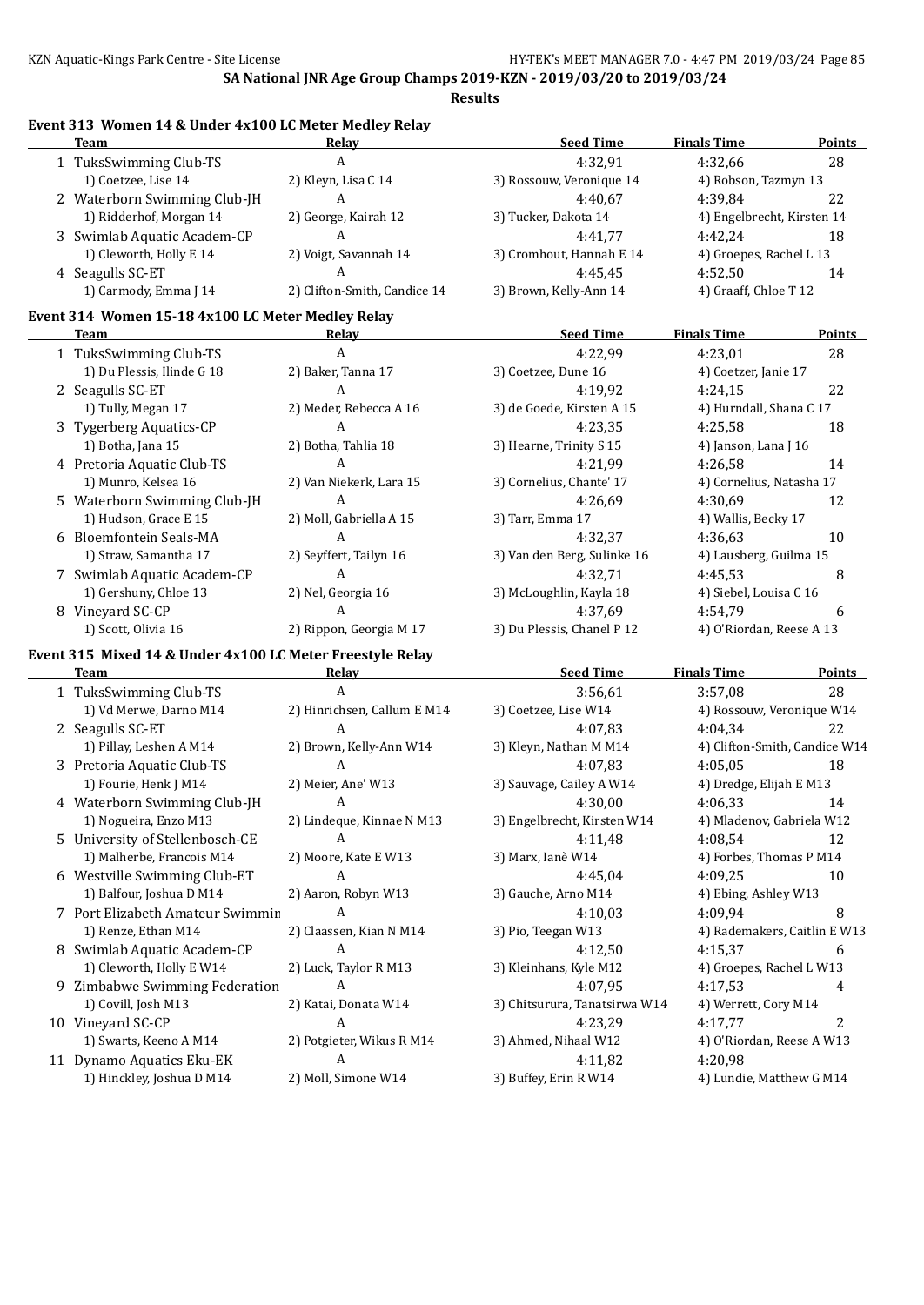**Results**

#### **Event 316 Mixed 15-18 4x100 LC Meter Freestyle Relay**

|               | <b>Team</b>                                     | <b>Relay</b>                      | <b>Seed Time</b>                 | <b>Finals Time</b>          | <b>Points</b>  |
|---------------|-------------------------------------------------|-----------------------------------|----------------------------------|-----------------------------|----------------|
|               | 1 TuksSwimming Club-TS                          | A                                 | 3:43,35                          | 3:42,19                     | 28             |
|               | 1) Spieker, Ethan R M16                         | 2) Du Plessis, Francois C M17     | 3) Du Plessis, Ilinde G W18      | 4) Coetzee, Dune W16        |                |
|               | 2 Seagulls SC-ET                                | A                                 | 3:41,27                          | 3:42,26                     | 22             |
|               | 1) Coetzee, Calvin M18                          | 2) Bosch, Matthew M17             | 3) Meder, Rebecca A W16          | 4) de Goede, Kirsten A W15  |                |
|               | 3 Bloemfontein Otters-MA                        | A                                 | 3:48,53                          | 3:47,61                     | 18             |
|               | 1) Groenewald, Kobus M16                        | 2) Oosthuizen, Luchelle W14       | 3) Davidson, Lize-Marie W15      | 4) Nortje, Gawie M17        |                |
|               | 4 Vineyard SC-CP                                | A                                 | 3:49,94                          | 3:47,76                     | 14             |
|               | 1) Smith, Gavin A M16                           | 2) McCallum, Stephen H M17        | 3) Solkow, Daniella M W17        | 4) Pearse, Hannah C W15     |                |
|               | 5 Bloemfontein Seals-MA                         | A                                 | 3:58,96                          | 3:50,86                     | 12             |
|               | 1) Thomas, Cullen M18                           | 2) Straw, Samantha W17            | 3) Seyffert, Tailyn W16          | 4) Seyffert, JP P M17       |                |
|               | 6 Waterborn Swimming Club-JH                    | A                                 | 4:11,00                          | 3:51,64                     | 10             |
|               | 1) Vd Merwe, Daniell M17                        | 2) Bradshaw, Jordan D M17         | 3) Segurola, Nora W17            | 4) Dateline, Chenay E W17   |                |
|               | 7 Potchefstroom Swimming Club-K                 | A                                 | 3:54,04                          | 3:54,41                     | 8              |
|               | 1) Ferreira, Theo H M16                         | 2) du Toit, Idelé W16             | 3) Opperman, Bianca W17          | 4) Slaughter, William S M16 |                |
|               | 8 University of Stellenbosch-CE                 | A                                 | 3:59,67                          | 3:55,06                     | 6              |
|               | 1) Muller, Righardt M16                         | 2) Calitz, Abigail K W16          | 3) Carollissen, Joey W17         | 4) Engelke, Mitchel M15     |                |
|               | 9 Pretoria Aquatic Club-TS                      | A                                 | 3:52,48                          | 3:56,48                     | 4              |
|               | 1) Henning, Steffan M16                         | 2) Smith, Casey W15               | 3) Harradine, Reese B W15        | 4) Muth, Hendrich M17       |                |
|               | 10 Zimbabwe Swimming Federation                 | A                                 | 3:56,41                          | 3:57,41                     | 2              |
|               | 1) McKonie, Joash M16                           | 2) Rollo, Riana W15               | 3) van der Westhuizen, Paige W15 | 4) Hoal, Graham M15         |                |
|               | 11 Florida Swimming Club-JH                     | A                                 | 4:09,00                          | 3:57,68                     |                |
|               | 1) Godfrey, Blake B M15                         | 2) Carlisle, Demi-Lee W16         | 3) O'Rourke, Amy E W17           | 4) Beukes, Ivan M18         |                |
|               | 12 Port Elizabeth Amateur Swimmin               | A                                 | 3:54,73                          | 3:57,95                     |                |
|               | 1) Chapman, Brandon A M16                       | 2) Delport, Jaden M17             | 3) Counihan, Hannah L W16        | 4) Ebrahim, Tasneen W16     |                |
|               | 13 Aquazone Swim Club-ET                        | A                                 | 3:56,19                          | 3:58,74                     |                |
|               | 1) Irvine, Jethro C M17                         | 2) Silen, Kaylee A W16            | 3) Rogge, Kaelin G W16           | 4) Mayer, Chad J M16        |                |
|               | 14 Otters Rustenburg-NW                         | A                                 | 3:58,45                          | 4:00,66                     |                |
|               | 1) Coetzé, Pieter T M14                         | 2) Venter, Carli W16              | 3) Coetzé, Jana E W18            | 4) Khota, Ma'az M18         |                |
|               | 15 Westville Swimming Club-ET                   | A                                 | 4:02,33                          | 4:00,88                     |                |
|               | 1) Singh, Juvahn R M17                          | 2) Esterhuizen, Erika W18         | 3) Forsyth, Lauren C W18         | 4) Maseko, Felix F M16      |                |
|               | 16 Aqua Athlete-JH                              | A                                 | 4:09,00                          | 4:01.65                     |                |
|               | 1) Steyn, Adriaan M16                           | 2) De Almeida, Kaylin J W16       | 3) McMorran, Leigh W14           | 4) Simpson, Matthew M16     |                |
|               | 17 Swimlab Aquatic Academ-CP                    | A                                 | 4:06,51                          | 4:02,33                     |                |
|               | 1) Webb, Corey M15                              | 2) Theron, Connor G M16           | 3) Cromhout, Hannah E W14        | 4) Siebel, Louisa C W16     |                |
|               | 18 Beavers Swim Club-ET                         | A                                 | 4:05,67                          | 4:05.17                     |                |
|               | 1) Naidoo, Kaydn K M16                          | 2) Storm, Jaime W15               | 3) Message, Cara H W14           | 4) Grobbelaar, Adam G M17   |                |
|               | Event 401 Boys 12 & Under 50 LC Meter Freestyle |                                   |                                  |                             |                |
|               | <u>Name</u>                                     | Age Team                          | <b>Prelim Time</b>               | <b>Finals Time</b>          | <b>Points</b>  |
| <b>Finals</b> |                                                 |                                   |                                  |                             |                |
|               | 1 Vd Heever, Andrè P                            | TuksSwimming Club-TS<br>12        | 28,07                            | 27,51                       | 14             |
|               | 2 Mhlanga, Bjorn N                              | Waterborn Swimming Club-JH<br>12  | 28,27                            | 27,75                       | 11             |
|               | 3 Mahan, Tumelo E                               | TuksSwimming Club-TS<br>12        | 28,67                            | 27,82                       | 9              |
|               | 4 Ellis, Quinn                                  | Namibia Swimming Invitation<br>12 | 28,42                            | 28,27                       | 7              |
|               | 5 Strydom, Cristopher R                         | Dynamo Aquatics Eku-EK<br>12      | 28,94                            | 28,42                       | 6              |
|               | 6 Adams, David B                                | Flamingo Aquatic Academy-FB<br>11 | 28,85                            | 28,50                       | 5              |
|               | 7 Kleinhans, Kyle                               | 12 Swimlab Aquatic Academ-CP      | 29,12                            | 28,66                       | $\overline{4}$ |

- 8 Potgieter, Luca **12 Royal Swimming Academy-ED** 29,11 28,78 3
- 
- 
- 9 Vorster, Wilbert P 12 Flamingo Aquatic Academy-FB 28,86 28,84 2 10 Findlay, MJ J 12 TuksSwimming Club-TS 29,11 29,29 1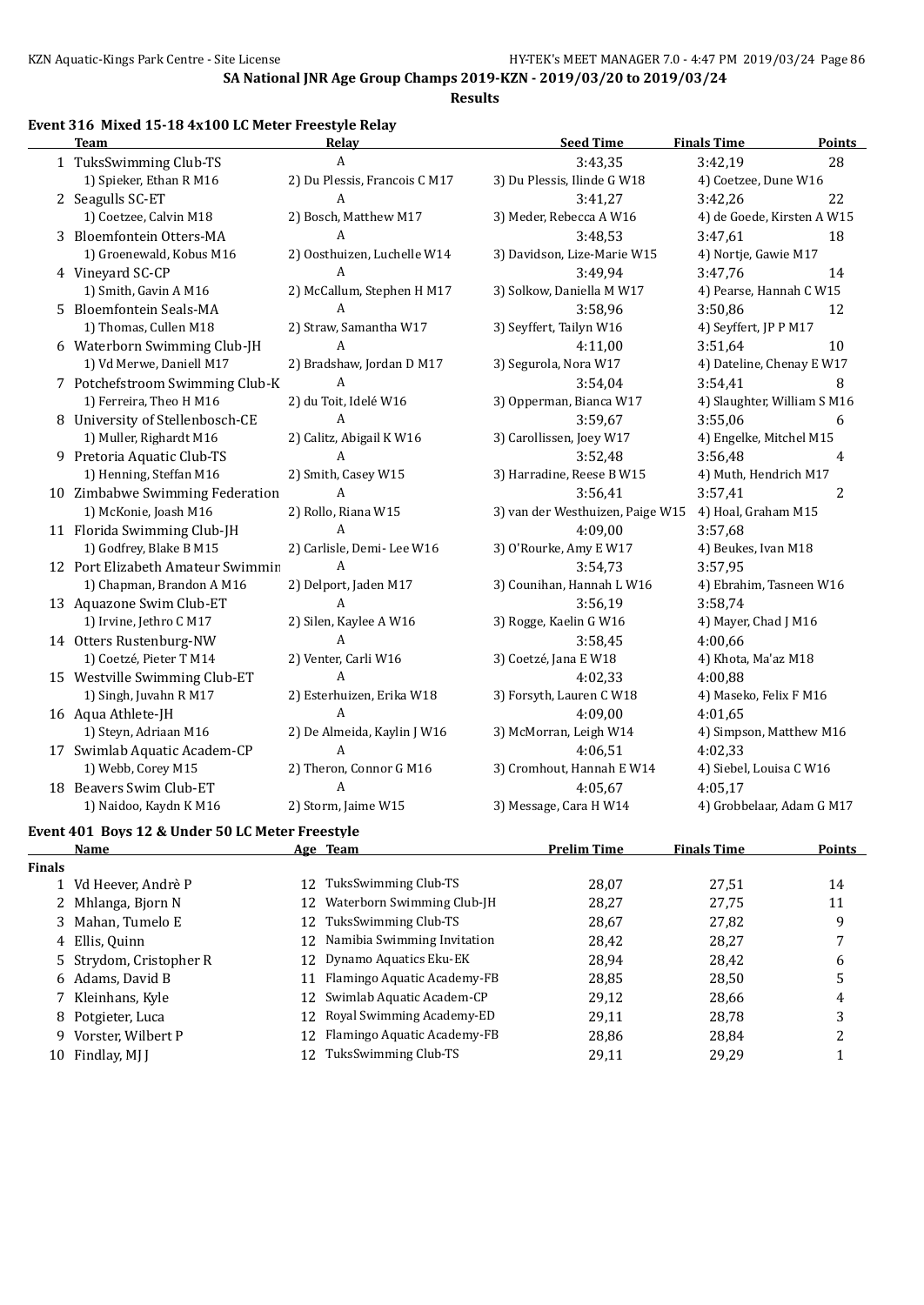#### **Event 401 Boys 12 & Under 50 LC Meter Freestyle**

|               | Name                                                             |    | Age Team                                            | <b>Seed Time</b>   | <b>Prelim Time</b> |        |
|---------------|------------------------------------------------------------------|----|-----------------------------------------------------|--------------------|--------------------|--------|
|               | <b>Preliminaries</b>                                             |    |                                                     |                    |                    |        |
|               | 1 Vd Heever, Andrè P                                             |    | 12 TuksSwimming Club-TS                             | 27,74              | 28,07              | q      |
|               | 2 Mhlanga, Bjorn N                                               | 12 | Waterborn Swimming Club-JH                          | 28,38              | 28,27              | q      |
| 3             | Ellis, Quinn                                                     | 12 | Namibia Swimming Invitation                         | 28,63              | 28,42              | q      |
| 4             | Mahan, Tumelo E                                                  | 12 | TuksSwimming Club-TS                                | 27,80              | 28,67              | q      |
| 5.            | Adams, David B                                                   | 11 | Flamingo Aquatic Academy-FB                         | 29,01              | 28,85              | q      |
| 6             | Vorster, Wilbert P                                               | 12 | Flamingo Aquatic Academy-FB                         | 30,13              | 28,86              | q      |
| 7             | Strydom, Cristopher R                                            | 12 | Dynamo Aquatics Eku-EK                              | 28,84              | 28,94              | q      |
| *8            | Potgieter, Luca                                                  | 12 | Royal Swimming Academy-ED                           | 29,14              | 29,11              | q      |
| *8            | Findlay, MJ J                                                    | 12 | TuksSwimming Club-TS                                | 30,03              | 29,11              | q      |
| 10            | Kleinhans, Kyle                                                  | 12 | Swimlab Aquatic Academ-CP                           | 28,57              | 29,12              | q      |
| 11            | Jordaan, Chris                                                   | 12 | Aquasharks Academy Winelands-CE                     | 29,10              | 29,27              |        |
| 12            | Wright, Keegan                                                   | 12 | Tygerberg Aquatics-CP                               | 31,53              | 29,34              |        |
|               | 13 Truter, Thomas J                                              | 12 | University of Stellenbosch-CE                       | 29,37              | 29,41              |        |
|               | 14 Reinders, Connor                                              | 12 | Bloemfontein Otters-MA                              | 29,89              | 29,44              |        |
|               | 15 Shumba, Wisdom                                                | 12 | Zimbabwe Swimming Federation                        | 29,62              |                    |        |
|               |                                                                  |    | Electric Eels Swimming Club-JH                      |                    | 29,45              |        |
| 16            | Malan, Jason M                                                   | 12 |                                                     | 29,81              | 29,49              |        |
|               | 17 Hart, Ivan                                                    | 12 | Mombasa Aquatics-ZZ<br><b>Bloemfontein Seals-MA</b> | 27,96              | 29,52              |        |
| 18            | Briel, Charlie H                                                 | 12 |                                                     | 29,78              | 29,75              |        |
| 19            | Allen, Matthew M                                                 | 12 | Aces Swimming Club-ET                               | 30,39              | 29,84              |        |
| 20            | Samuels, Bradley                                                 | 12 | Zimbabwe Swimming Federation                        | 30,12              | 29,96              |        |
| 21            | Theron, Vasco                                                    | 12 | Flamingo Aquatic Academy-FB                         | 31,16              | 29,98              |        |
| 22            | Visser, Brendan                                                  | 12 | <b>Action Swim Academy-ET</b>                       | 30,40              | 30,19              |        |
| 23            | Minderon, Bryce                                                  | 12 | Port Elizabeth Amateur Swimmin-NM                   | 29,79              | 30,20              |        |
| 24            | Torricelli, Gianluca F                                           | 12 | Waterborn Swimming Club-JH                          | 30,82              | 30,24              |        |
| 25            | Pearson, Tai L                                                   | 11 | Vineyard SC-CP                                      | 31,40              | 30,38              |        |
| 26            | Brice, Canaan J                                                  | 12 | Bloemfontein Seals-MA                               | 30,45              | 30,40              |        |
| 27            | Du Toit, Michal D                                                | 12 | TuksSwimming Club-TS                                | 30,84              | 30,44              |        |
| 28            | Lindeque, Migael                                                 | 12 | TuksSwimming Club-TS                                | 30,58              | 30,51              |        |
|               | 29 Louw, Adriaan B                                               | 12 | Curro Langebaan Swim Club-WC                        | 30,78              | 30,56              |        |
|               | 30 Koekemoer, Marnu                                              | 12 | Blue Ocean Aquatics-UG                              | 30,44              | 30,60              |        |
| $*31$         | Enslin, Erik F                                                   | 12 | TuksSwimming Club-TS                                | 30,94              | 30,61              |        |
| $*31$         | Munguambe, Cleyton                                               | 11 | <b>Tubaroes Maputo</b>                              | 30,58              | 30,61              |        |
| 33            | Kgomogadio, Yande Y                                              | 12 | TuksSwimming Club-TS                                | 31,42              | 30,95              |        |
|               | 34 Paton, Joshua E                                               | 12 | Aquazone Swim Club-ET                               | 32,28              | 31,07              |        |
|               | 35 Potgieter, Ruan                                               |    | 12 Eagar Aquatics-CC                                | 31,07              | 31,15              |        |
|               | 36 Cromhout, Lance A                                             |    | 12 TuksSwimming Club-TS                             | 31,35              | 31,22              |        |
|               | 37 Jones, Brogan M                                               | 11 | Benoni Swimming Club-EK                             | 31,67              | 31,23              |        |
|               | 38 Kinsey, Callyn L                                              | 12 | Seagulls SC-ET                                      | 32,04              | 31,58              |        |
| 39            | O'Connor, Matt                                                   | 12 | Waterborn Swimming Club-JH                          | 31,82              | 31,60              |        |
| 40            | Ellis, Liam                                                      | 12 | Tygerberg Aquatics-CP                               | 33,80              | 32,01              |        |
|               | 41 Porter, Connor T                                              | 12 | Seagulls SC-ET                                      | 33,12              | 32,27              |        |
|               | 42 Lee, Ho Won                                                   | 11 | Vineyard SC-CP                                      | 33,89              | 33,35              |        |
|               | 43 Botha, Jacobus                                                |    | 12 Limpopo Tuksswimming Club-WB                     | 34,01              | 33,68              |        |
|               |                                                                  |    |                                                     |                    |                    |        |
|               | Event 401 Boys 13 Year Olds 50 LC Meter Freestyle<br><u>Name</u> |    | Age Team                                            | <b>Prelim Time</b> | <b>Finals Time</b> | Points |
| <b>Finals</b> |                                                                  |    |                                                     |                    |                    |        |
|               | 1 Canjulo, Jose N                                                | 13 | Namibia Swimming Invitation                         | 26,55              | 25,73              | 14     |
|               | 2 Adams, Jonathan B                                              |    | 13 Flamingo Aquatic Academy-FB                      | 26,30              | 26,14              | 11     |
|               |                                                                  |    |                                                     |                    |                    |        |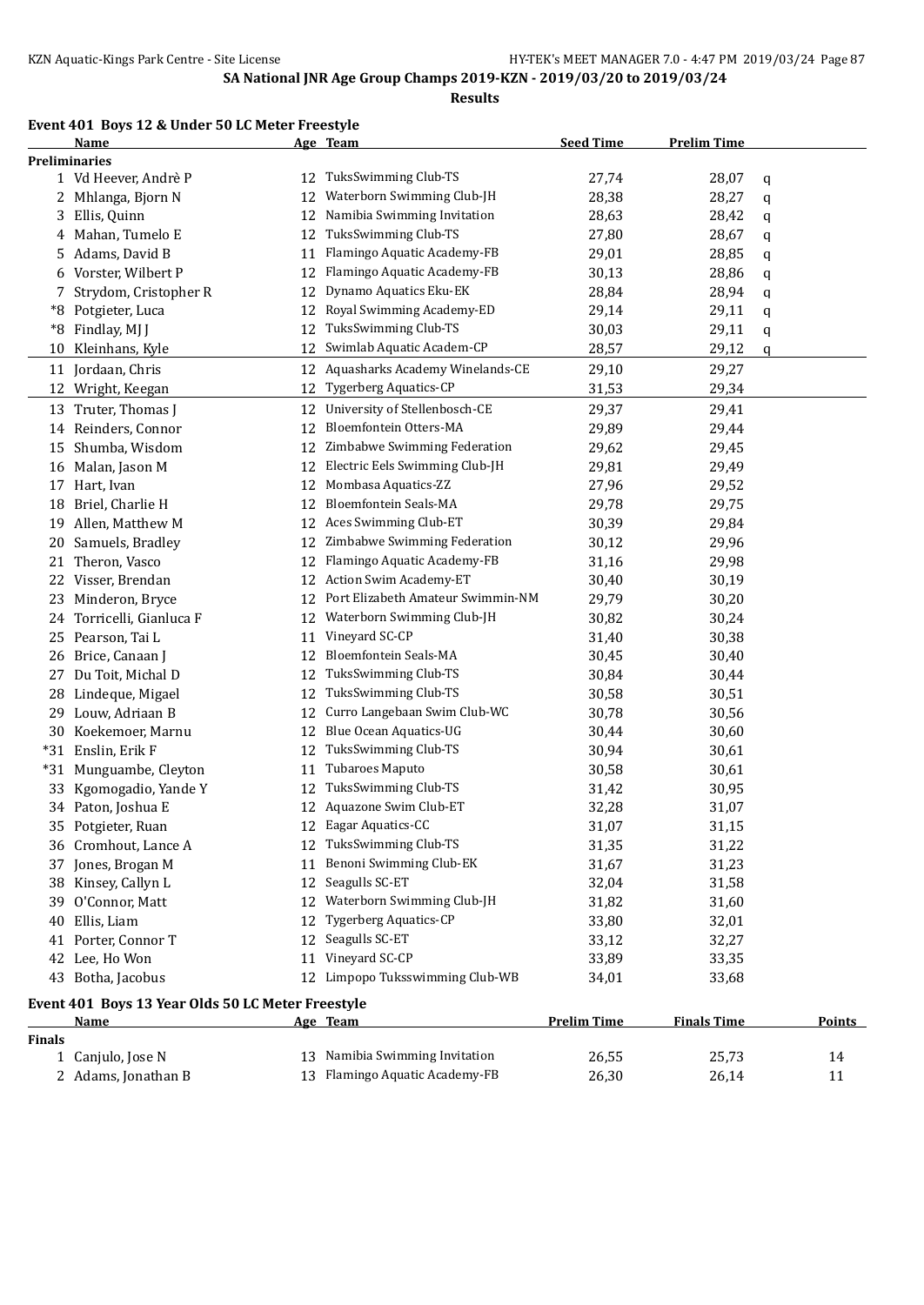### **Finals ... (Event 401 Boys 13 Year Olds 50 LC Meter Freestyle)**

|       | <b>Name</b>                                       |    | Age Team                            | <b>Prelim Time</b> | <b>Finals Time</b> |   | <b>Points</b> |
|-------|---------------------------------------------------|----|-------------------------------------|--------------------|--------------------|---|---------------|
|       | 3 Thompson, Cameron K                             | 13 | Crusaders Swimming Club-JH          | 26,81              | 26,40              |   | 9             |
|       | 4 Laubscher, Ben-Johan                            | 13 | TuksSwimming Club-TS                | 26,68              | 26,46              |   | 7             |
| 5     | Dredge, Elijah E                                  | 13 | Pretoria Aquatic Club-TS            | 26,92              | 26,55              |   | 6             |
| 6     | Nogueira, Enzo                                    | 13 | Waterborn Swimming Club-JH          | 27,09              | 26,60              |   | 5             |
| 7     | Covill, Josh                                      | 13 | Zimbabwe Swimming Federation        | 26,97              | 26,73              |   | 4             |
| 8     | Keylock, Kian C                                   | 13 | <b>Boksburg Aquatics Saints-EK</b>  | 26,83              | 26,81              |   | 3             |
| 9     | Saaiman, Rikus T                                  | 13 | Quick Silver Swimming Academy-CP    | 27,21              | 27,19              |   | 2             |
|       | 10 Cossa, Mario                                   | 13 | Clube Naval de Maputo               | 27,10              | 27,20              |   | $\mathbf{1}$  |
|       | Event 401 Boys 13 Year Olds 50 LC Meter Freestyle |    |                                     |                    |                    |   |               |
|       | Name                                              |    | Age Team                            | <b>Seed Time</b>   | <b>Prelim Time</b> |   |               |
|       | Preliminaries                                     |    |                                     |                    |                    |   |               |
|       | 1 Adams, Jonathan B                               | 13 | Flamingo Aquatic Academy-FB         | 27,11              | 26,30              | q |               |
| 2     | Canjulo, Jose N                                   | 13 | Namibia Swimming Invitation         | 26,27              | 26,55              | q |               |
| 3     | Laubscher, Ben-Johan                              | 13 | TuksSwimming Club-TS                | 27,29              | 26,68              | q |               |
| 4     | Thompson, Cameron K                               | 13 | Crusaders Swimming Club-JH          | 27,11              | 26,81              | q |               |
| 5     | Keylock, Kian C                                   | 13 | <b>Boksburg Aquatics Saints-EK</b>  | 27,25              | 26,83              | q |               |
| 6     | Dredge, Elijah E                                  | 13 | Pretoria Aquatic Club-TS            | 26,83              | 26,92              | q |               |
| 7     | Covill, Josh                                      | 13 | Zimbabwe Swimming Federation        | 26,97              | 26,97              | q |               |
| 8     | Nogueira, Enzo                                    | 13 | Waterborn Swimming Club-JH          | 27,21              | 27,09              | q |               |
| 9     | Cossa, Mario                                      | 13 | Clube Naval de Maputo               | 27,18              | 27,10              | q |               |
| 10    | Saaiman, Rikus T                                  | 13 | Quick Silver Swimming Academy-CP    | 30,14              | 27,21              | q |               |
|       | 11 Cartwright, Andrew G                           | 13 | Tiger Sharks Swimming Academy-ET    | 27,18              | 27,36              |   |               |
| 12    | Chisungo, Tawanda                                 | 13 | Zimbabwe Swimming Federation        | 28,99              | 27,82              |   |               |
|       | *13 Paco, Kelvin                                  | 13 | Tubaroes Maputo                     | 27,64              | 27,83              |   |               |
| $*13$ | Lindeque, Kinnae N                                | 13 | Waterborn Swimming Club-JH          | 28,42              | 27,83              |   |               |
|       | 15 Carrol, Matt                                   | 13 | <b>Blouberg Marlins-CP</b>          | 28,28              | 27,96              |   |               |
|       | 16 Van Coller, Matthew G                          | 13 | Infinity Swimming Academy-NM        | 28,75              | 28,00              |   |               |
| $*17$ | Makaya, Tichatonga                                | 13 | Zimbabwe Swimming Federation        | 27,74              | 28,03              |   |               |
| $*17$ | De Clerck, Dean                                   | 13 | Players Swimming Club-TS            | 27,46              | 28,03              |   |               |
|       | 19 Vd Merwe, Johan H                              | 13 | University of Stellenbosch-CE       | 28,44              | 28,08              |   |               |
|       |                                                   | 13 | Seagulls SC-ET                      | 29,24              | 28,13              |   |               |
| 20    | Gross-Mitchell, Travis K                          |    | <b>Action Swim Academy-ET</b>       | 27,88              |                    |   |               |
|       | 21 Paterson, Ross C                               | 13 | Westville Swimming Club-ET          |                    | 28,14              |   |               |
|       | 22 Watkins, Jared S                               | 13 |                                     | 29,03              | 28,19              |   |               |
|       | 23 Van der Linde, Sven C                          | 13 | Ashton Swimming Academy-ILD         | 28,30              | 28,38              |   |               |
|       | 24 Hendricks, Robert A                            | 13 | Royal Swimming Academy-ED           | 30,23              | 28,42              |   |               |
|       | 25 Steyn, Stefan A                                |    | 13 Fish Eagle Aquatics-ED           | 29,53              | 28,51              |   |               |
|       | 26 Rebelo, Ricardo                                | 13 | TuksSwimming Club-TS                | 29,17              | 28,52              |   |               |
|       | 27 Coetzee, Liam                                  | 13 | Aquasharks Academy Winelands-CE     | 28,27              | 28,57              |   |               |
|       | *28 Le Roux, Ruan H                               | 13 | <b>Infinity Swimming Academy-NM</b> | 28,78              | 28,59              |   |               |
|       | *28 Luck, Taylor R                                | 13 | Swimlab Aquatic Academ-CP           | 28,78              | 28,59              |   |               |
| 30    | Eaton, Jarden D                                   | 13 | Crusaders Swimming Club-JH          | 28,74              | 28,66              |   |               |
| 31    | Caldwell, Matt D                                  | 13 | Dragons Swimming Club-JH            | 28,62              | 28,67              |   |               |
| 32    | Wallace, Garron L                                 | 13 | Electric Eels Swimming Club-JH      | 28,82              | 28,80              |   |               |
| 33    | Spence, Jamie L                                   | 13 | <b>Action Swim Academy-ET</b>       | 28,59              | 28,87              |   |               |
| 34    | Wessels, Rickus F                                 | 13 | TuksSwimming Club-TS                | 30,62              | 28,88              |   |               |
| 35    | Visagie, Leson G                                  | 13 | Midwit Uniswim-NG                   | 29,34              | 29,09              |   |               |
| 36    | Mwipikeni, Paul                                   | 13 | Zimbabwe Swimming Federation        | 29,53              | 29,12              |   |               |
| 37    | Grobler, Zak H                                    | 13 | Soul Swimming Club-EK               | 29,66              | 29,19              |   |               |
| 38    | Smit, Byron G                                     | 13 | Dynamo Aquatics Eku-EK              | 29,43              | 29,21              |   |               |
| 39    | Consani, Dario L                                  | 13 | <b>Tygerberg Aquatics-CP</b>        | 28,96              | 29,22              |   |               |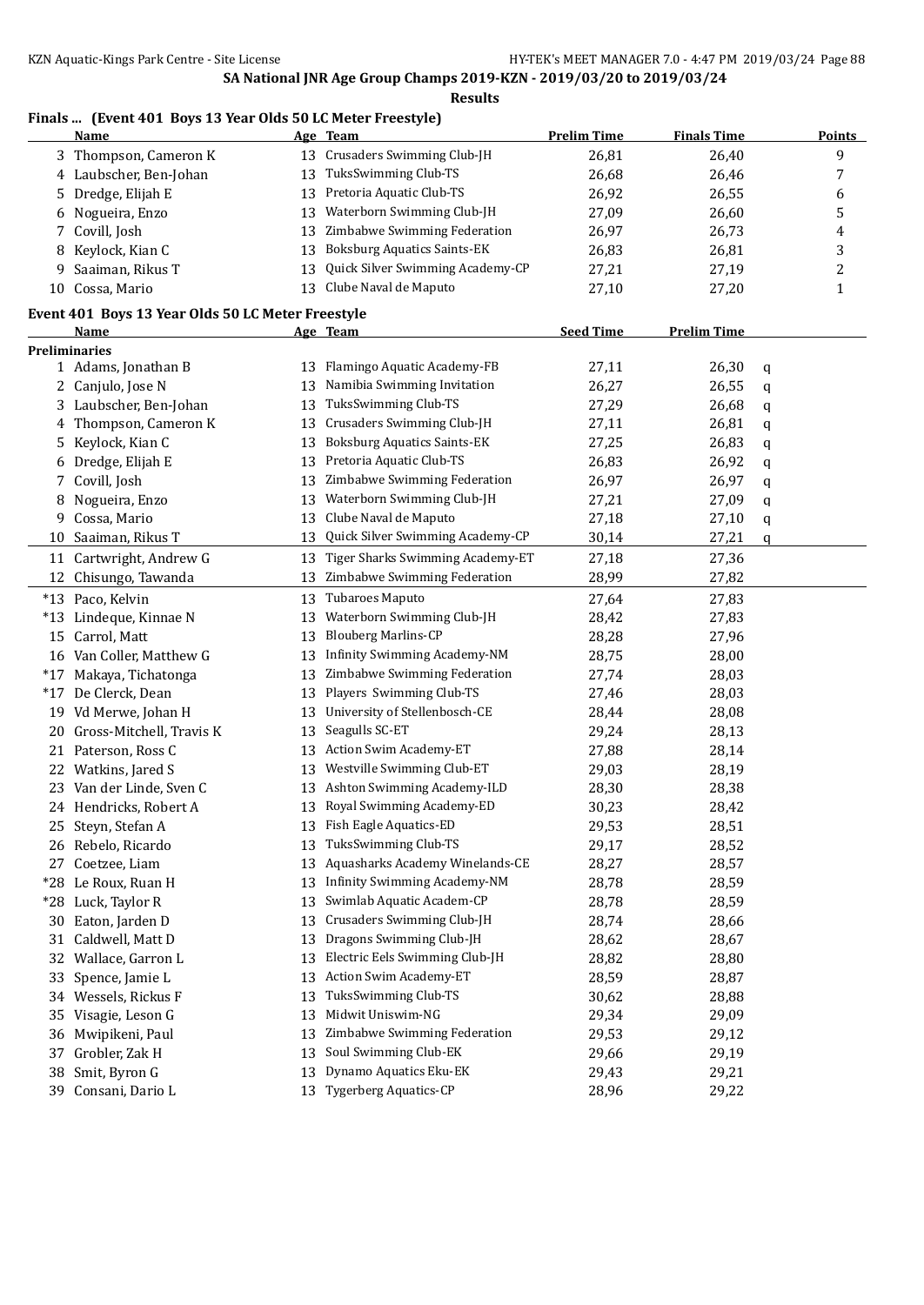#### **Results**

### **Preliminaries ... (Event 401 Boys 13 Year Olds 50 LC Meter Freestyle)**

|               | <u>Name</u>                                               |    | Age Team                            | <b>Seed Time</b>   | <b>Prelim Time</b> |   |              |
|---------------|-----------------------------------------------------------|----|-------------------------------------|--------------------|--------------------|---|--------------|
|               | 40 Lottering, Ricky M                                     | 13 | Seals Asc-UM                        | 29,35              | 29,36              |   |              |
|               | 41 Louw, Ruan                                             | 13 | <b>Bull Sharks-MA</b>               | 29,74              | 29,38              |   |              |
|               | 42 De Beer, Josh D                                        | 13 | North Durban Swim Academy-ET        | 30,31              | 29,64              |   |              |
|               | 43 Grobler, Regardt                                       | 13 | TuksSwimming Club-TS                | 29,35              | 29,65              |   |              |
| 44            | Truter, Tom N                                             | 13 | Penguins Swimming Club-UM           | 30,84              | 29,70              |   |              |
| 45            | Huang, Eric                                               | 13 | Mandeville Dolphins-JH              | 30,22              | 30,05              |   |              |
| 46            | Smuts, Jamie                                              | 13 | <b>Tygerberg Aquatics-CP</b>        | 30,58              | 30,07              |   |              |
| 47            | Wood, Nico M                                              | 13 | Action Swim Academy-ET              | 31,50              | 30,31              |   |              |
|               | 48 Shoshore, Rangi S                                      | 13 | Crusaders Swimming Club-JH          | 30,95              | 30,91              |   |              |
|               | Event 401 Boys 14 Year Olds 50 LC Meter Freestyle         |    |                                     |                    |                    |   |              |
|               | Name                                                      |    | Age Team                            | <b>Prelim Time</b> | <b>Finals Time</b> |   | Points       |
| <b>Finals</b> |                                                           |    |                                     |                    |                    |   |              |
| $\mathbf{1}$  | Coetzé, Pieter T                                          |    | 14 Otters Rustenburg-NW             | 25,10              | 24,72              |   | 14           |
|               | 2 Govender, Craydon C                                     |    | 14 North Durban Swim Academy-ET     | 25,99              | 25,45              |   | 11           |
| 3             | Lundie, Matthew G                                         |    | 14 Dynamo Aquatics Eku-EK           | 26,18              | 25,64              |   | 9            |
|               | Van Vuuren, Manus J                                       | 14 | Players Swimming Club-TS            | 26,01              | 25,70              |   | 7            |
| 5.            | Vd Merwe, Darno                                           | 14 | TuksSwimming Club-TS                | 26,29              | 25,98              |   | 6            |
| 6             | Hempel, Joss E                                            | 14 | Aquabear Swimming Club-NM           | 26,00              | 26,00              |   | 5            |
| 7             | Zasas, Ryan                                               |    | 14 Waterborn Swimming Club-JH       | 26,37              | 26,19              |   | 4            |
| 8             | Buret, Bryce                                              |    | 14 Harlequins Aquatic Club-BU       | 26,19              | 26,47              |   | 3            |
| 9             | Johnson, Reece M                                          | 14 | Electric Eels Swimming Club-JH      | 26,74              | 26,60              |   | 2            |
|               | 10 Antonio, Manuel                                        |    | 14 Tubaroes Maputo                  | 26,51              | 26,74              |   | $\mathbf{1}$ |
|               |                                                           |    |                                     |                    |                    |   |              |
|               | Event 401 Boys 14 Year Olds 50 LC Meter Freestyle<br>Name |    | <u>Age Team</u>                     | <b>Seed Time</b>   | <b>Prelim Time</b> |   |              |
|               | <b>Preliminaries</b>                                      |    |                                     |                    |                    |   |              |
|               | 1 Coetzé, Pieter T                                        | 14 | Otters Rustenburg-NW                | 25,37              | 25,10              | q |              |
|               | 2 Govender, Craydon C                                     | 14 | North Durban Swim Academy-ET        | 25,81              | 25,99              | q |              |
|               | 3 Hempel, Joss E                                          | 14 | Aquabear Swimming Club-NM           | 26,60              | 26,00              | q |              |
| 4             | Van Vuuren, Manus J                                       | 14 | Players Swimming Club-TS            | 26,46              | 26,01              | q |              |
| 5             | Lundie, Matthew G                                         | 14 | Dynamo Aquatics Eku-EK              | 26,39              | 26,18              | q |              |
| 6             | Buret, Bryce                                              | 14 | Harlequins Aquatic Club-BU          | 26,76              | 26,19              | q |              |
| 7             | Vd Merwe, Darno                                           | 14 | TuksSwimming Club-TS                | 26,04              | 26,29              | q |              |
| 8             | Zasas, Ryan                                               | 14 | Waterborn Swimming Club-JH          | 27,20              | 26,37              | q |              |
| 9             | Antonio, Manuel                                           | 14 | Tubaroes Maputo                     | 26,36              | 26,51              | q |              |
| 10            | Johnson, Reece M                                          |    | 14 Electric Eels Swimming Club-JH   | 27,02              | 26,74              | q |              |
|               | 11 Villet, Tommy H                                        |    | 14 Flamingo Aquatic Academy-FB      | 26,74              | 26,79              |   |              |
|               | 12 de Gouveia, Matthew                                    |    | 14 Perfect Stroke Swimming Club-JH  | 27,56              | 26,82              |   |              |
| 13            | Pillay, Leshen A                                          | 14 | Seagulls SC-ET                      | 26,98              | 26,99              |   |              |
| 14            | Van Zyl, Zander D                                         | 14 | Curro Durbanville Aquatics-CP       | 27,38              | 27,00              |   |              |
| 15            | Bornman, Aiden                                            | 14 | <b>Boksburg Aquatics Saints-EK</b>  | 27,32              | 27,01              |   |              |
|               | 16 Manson, Ty G                                           | 14 | Dragons Swimming Club-JH            | 27,96              | 27,05              |   |              |
|               | 17 Fourie, Henk J                                         | 14 | Pretoria Aquatic Club-TS            | 27,57              | 27,10              |   |              |
|               | *18 Du Preez, Edrich                                      | 14 | Linrand Swimming Club-JH            | 27,31              | 27,11              |   |              |
|               | *18 Grant, Kieran J                                       | 14 | Alcatraz Swimming Club-TS           | 27,47              | 27,11              |   |              |
| 20            | Balfour, Joshua D                                         | 14 | Westville Swimming Club-ET          | 27,29              | 27,22              |   |              |
| 21            | West, Gabriel                                             | 14 | <b>Tygerberg Aquatics-CP</b>        | 28,24              | 27,23              |   |              |
| 22            | Denyer, Jordan T                                          | 14 | <b>Infinity Swimming Academy-NM</b> | 26,49              | 27,25              |   |              |
| 23            | Elstadt, Luard                                            | 14 | Fish Eagle Aquatics-ED              | 26,99              | 27,29              |   |              |
|               | 24 Brits, Tristan                                         |    | 14 Lottering Aquatics-WB            | 26,79              | 27,31              |   |              |
|               |                                                           |    |                                     |                    |                    |   |              |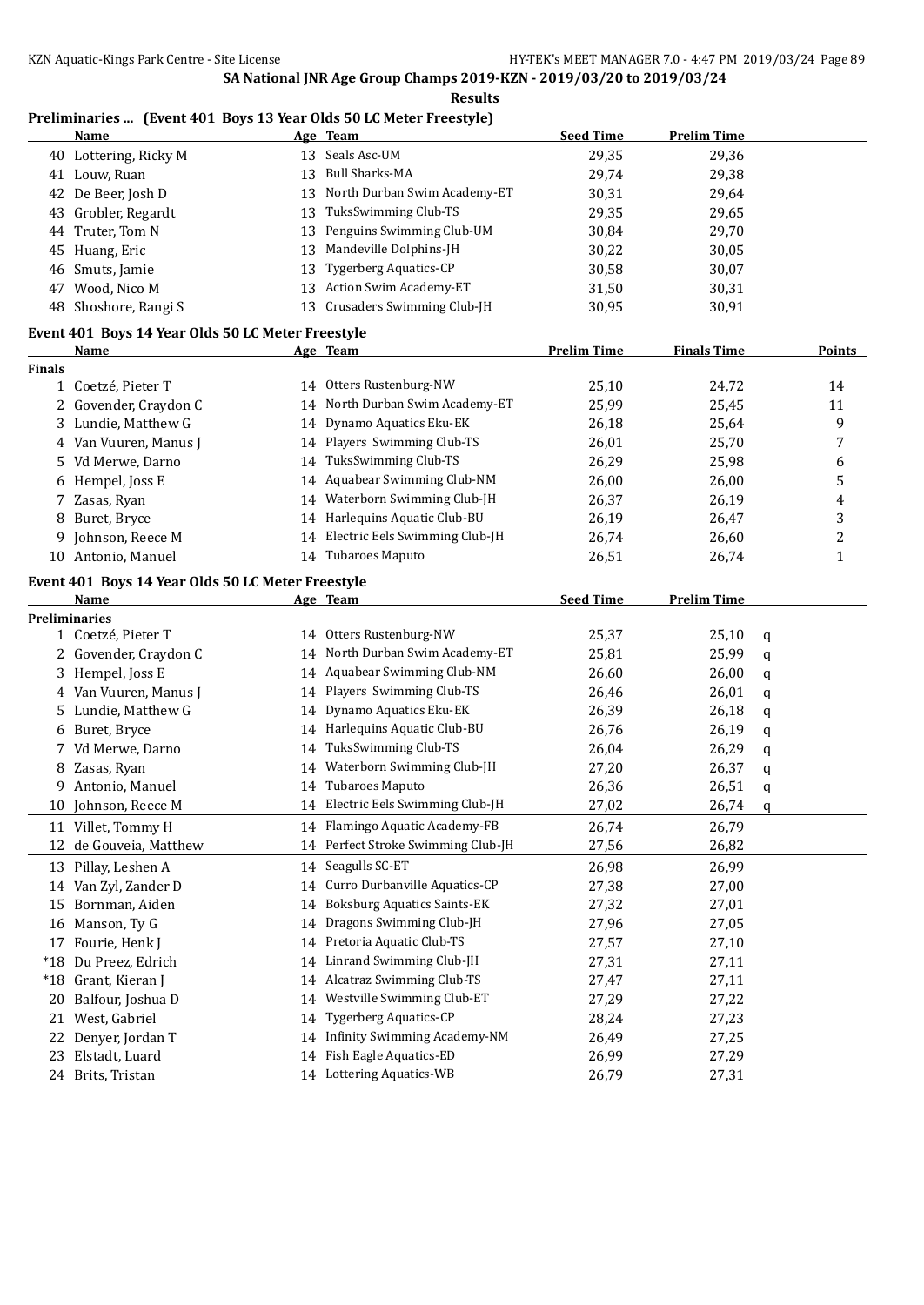#### **Results**

### **Preliminaries ... (Event 401 Boys 14 Year Olds 50 LC Meter Freestyle)**

|       | <b>Name</b>             |    | Age Team                          | <b>Seed Time</b> | <b>Prelim Time</b> |
|-------|-------------------------|----|-----------------------------------|------------------|--------------------|
|       | 25 Mahan, Owethu S      |    | 14 TuksSwimming Club-TS           | 27,36            | 27,36              |
|       | 26 Hinrichsen, Callum E | 14 | TuksSwimming Club-TS              | 27,01            | 27,38              |
| 27    | Swarts, Keeno A         | 14 | Vineyard SC-CP                    | 27,05            | 27,40              |
| 28    | Renze, Ethan            | 14 | Port Elizabeth Amateur Swimmin-NM | 27,41            | 27,46              |
| 29    | Roos, Willem W          | 14 | TuksSwimming Club-TS              | 27,05            | 27,53              |
| 30    | Baker, Daniel E         | 14 | Benoni Swimming Club-EK           | 26,98            | 27,55              |
|       | 31 van Zyl, Stephan J   | 14 | Upington Swemklub-ZM              | 28,39            | 27,65              |
| $*32$ | Seagreen, Steven P      |    | 14 Action Swim Academy-ET         | 28,04            | 27,68              |
| $*32$ | Werrett, Cory           | 14 | Zimbabwe Swimming Federation      | 26,68            | 27,68              |
|       | *32 Hinckley, Joshua D  | 14 | Dynamo Aquatics Eku-EK            | 28,10            | 27,68              |
| 35    | De Jager, Christopher   | 14 | Namibia Swimming Invitation       | 27,56            | 27,69              |
|       | 36 Aromin, Ozzy L       | 14 | <b>Action Swim Academy-ET</b>     | 28,77            | 27,71              |
|       | 37 Kleyn, Nathan M      | 14 | Seagulls SC-ET                    | 29,15            | 27,79              |
|       | 38 Malherbe, Francois   | 14 | University of Stellenbosch-CE     | 28,30            | 27,81              |
| 39    | Davel, Estiaan C        | 14 | Kalahari Swemklub-JT              | 27,62            | 27,82              |
| 40    | Groenewald, Bennet B    | 14 | Midwit Uniswim-NG                 | 28,16            | 27,83              |
| 41    | Lategan, Ruan           | 14 | Players Western Cape-CE           | 28,67            | 27,89              |
| 42    | Eales, Clinton M        | 14 | Infinity Swimming Academy-NM      | 28,24            | 27,90              |
| 43    | Arelisky, Nicholas R    | 14 | Aqua Sharks Academy-CP            | 28,20            | 27,92              |
|       | 44 Witthuhn, Josh M     | 14 | Infinity Swimming Academy-NM      | 27,83            | 28,16              |
| *45   | McLeary, James H        | 14 | Champion Swimming Club-TS         | 27,94            | 28,20              |
| $*45$ | Scheepers, Miguel       | 14 | Beavers Swim Club-ET              | 29,40            | 28,20              |
| 47    | Strydom, Benno W        | 14 | Pretoria Aquatic Club-TS          | 29,01            | 28,22              |
| 48    | Potgieter, Wikus R      | 14 | Vineyard SC-CP                    | 28,69            | 28,28              |
| 49    | Bester, Wihan           | 14 | <b>Tygerberg Aquatics-CP</b>      | 28,49            | 28,36              |
|       | 50 Fildes, Nathan H     | 14 | <b>TuksSwimming Club-TS</b>       | 28,70            | 28,40              |
|       | 51 Andrew, Julian       | 14 | Midwit Uniswim-NG                 | 28,21            | 28,42              |
| 52    | Smal, Lucques           | 14 | Titans Aquatics Vanderbijlark-SD  | 28,02            | 28,45              |
| 53    | Winter, Joshua B        | 14 | Mandeville Dolphins-JH            | 28,63            | 28,65              |
| 54    | Claassen, Kian N        | 14 | Port Elizabeth Amateur Swimmin-NM | 28,20            | 28,91              |
| 55    | Allamby, Jamie M        | 14 | Doreys Swim Club-JH               | 29,45            | 29,10              |
|       | 56 Maharaj, Yasheer     | 14 | Bayview Swimming Club-ET          | 29,57            | 29,22              |
| 57    | Pattle, Dylan M         | 14 | Benoni Swimming Club-EK           | 30,06            | 29,37              |
| $---$ | Liu, Benny              | 14 | <b>Bloemfontein Seals-MA</b>      | 26,70            | DQ                 |
| ---   | Dutiro, Tambai M        |    | 14 Esp Kempton Park-EK            | 29,68            | DQ                 |

# **Event 401 Men 15 Year Olds 50 LC Meter Freestyle**

|        | Name                        | Age Team                             | <b>Prelim Time</b> | <b>Finals Time</b> | <b>Points</b> |
|--------|-----------------------------|--------------------------------------|--------------------|--------------------|---------------|
| Finals |                             |                                      |                    |                    |               |
|        | 1 Sates, Matthew E          | 15 Seals Asc-UM                      | 24,38              | 24.25              | 14            |
|        | 2 Hoal, Graham              | 15 Zimbabwe Swimming Federation      | 25,42              | 24,92              | 11            |
|        | 3 Van Loggerenberg, Christo | 15 Vikings Aquatic Club-BU           | 24,90              | 24,95              | 9             |
|        | 4 Jorna, Mark D             | 15 Port Elizabeth Amateur Swimmin-NM | 25,26              | 25.27              |               |
|        | 5 Taylor, Matthew H         | 15 Mandeville Dolphins-JH            | 25,51              | 25,40              | 6             |
|        | 6 Huang, Dylan              | 15 Zimbabwe Swimming Federation      | 25,52              | 25,48              | 5             |
|        | 7 Snyman, Christiaan W      | 15 TuksSwimming Club-TS              | 25,75              | 25,64              | 4             |
|        | 8 Gillespie, Joshua A       | 15 Dynamo Aquatics Eku-EK            | 25,52              | 25,65              | 3             |
|        | 9 Lawrence, Matthew         | 15 Clube Naval de Maputo             | 25,72              | 25,77              | ົາ            |
| 10     | Holtzhausen, Luca D         | 15 Seagulls SC-ET                    | 25,11              | 25,97              |               |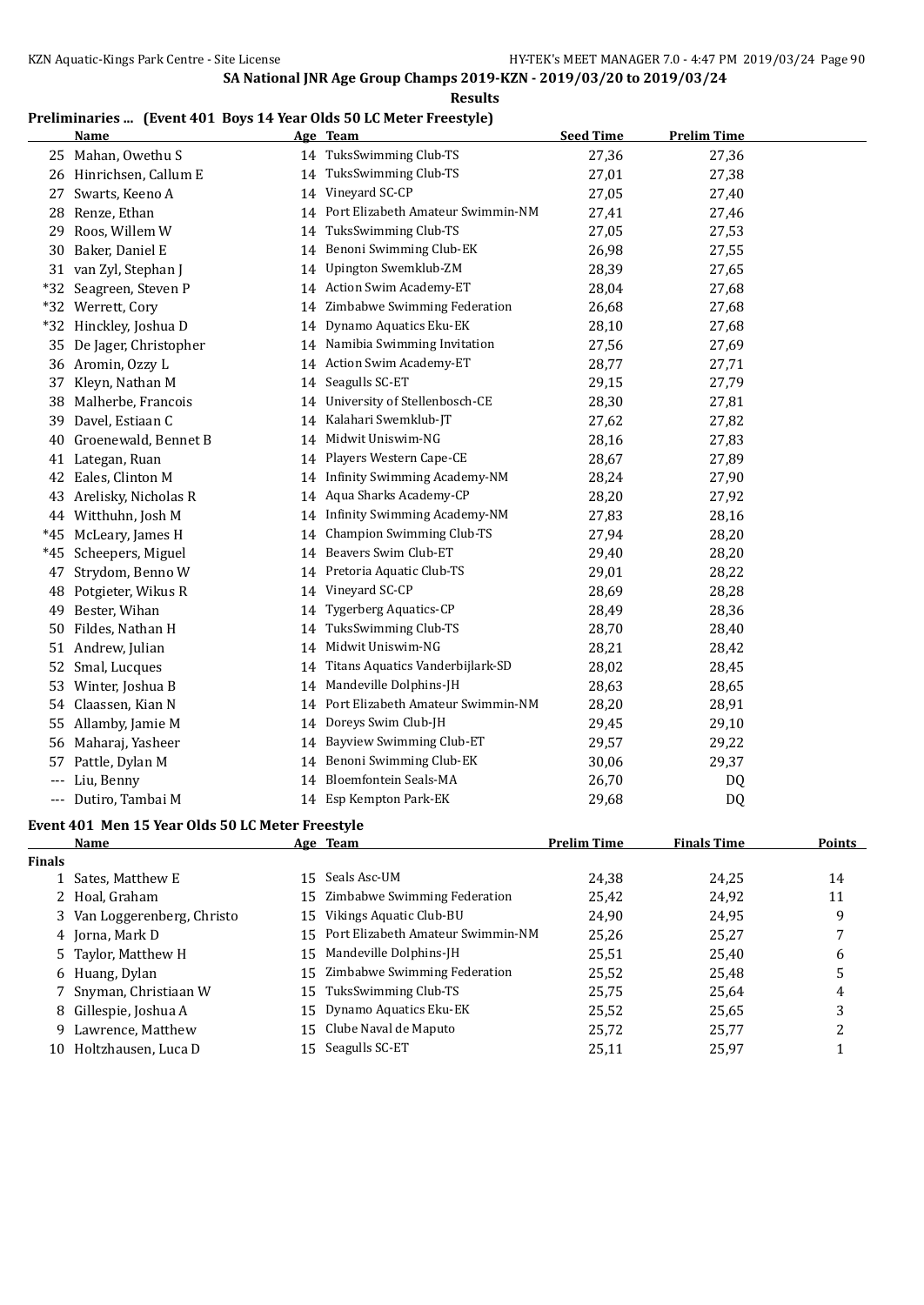### **Event 401 Men 15 Year Olds 50 LC Meter Freestyle**

|       | Name                        |    | Age Team                           | <b>Seed Time</b> | <b>Prelim Time</b> |   |
|-------|-----------------------------|----|------------------------------------|------------------|--------------------|---|
|       | <b>Preliminaries</b>        |    |                                    |                  |                    |   |
|       | 1 Sates, Matthew E          | 15 | Seals Asc-UM                       | 23,91            | 24,38              | q |
|       | 2 Van Loggerenberg, Christo | 15 | Vikings Aquatic Club-BU            | 25,92            | 24,90              | q |
|       | 3 Holtzhausen, Luca D       | 15 | Seagulls SC-ET                     | 24,71            | 25,11              | q |
|       | 4 Jorna, Mark D             | 15 | Port Elizabeth Amateur Swimmin-NM  | 25,54            | 25,26              | q |
|       | 5 Hoal, Graham              | 15 | Zimbabwe Swimming Federation       | 26,11            | 25,42              | q |
| 6     | Taylor, Matthew H           | 15 | Mandeville Dolphins-JH             | 25,48            | 25,51              | q |
| *7    | Gillespie, Joshua A         | 15 | Dynamo Aquatics Eku-EK             | 26,31            | 25,52              | q |
| *7    | Huang, Dylan                | 15 | Zimbabwe Swimming Federation       | 25,98            | 25,52              | q |
| 9     | Lawrence, Matthew           | 15 | Clube Naval de Maputo              | 24,48            | 25,72              | q |
|       | 10 Snyman, Christiaan W     | 15 | TuksSwimming Club-TS               | 26,16            | 25,75              | q |
|       | 11 Vorster, Simeon W        | 15 | Bloemfontein Seals-MA              | 25,62            | 25,92              |   |
|       | 12 Vorster, Philip S        | 15 | Flamingo Aquatic Academy-FB        | 25,79            | 25,92              |   |
|       |                             |    |                                    |                  |                    |   |
|       | 13 Da Costa, Valentim       | 15 | Tubaroes Maputo                    | 26,23            | 25,93              |   |
| 14    | Smith, James A              | 15 | TuksSwimming Club-TS               | 26,37            | 25,95              |   |
| $*15$ | Caldwell, Adrian R          | 15 | Active Aquatics-JH                 | 26,78            | 26,00              |   |
| $*15$ | Bender, Ethan               | 15 | Ushaka Swimming Club-UH            | 26,17            | 26,00              |   |
| 17    | Parry, Joshua J             | 15 | Westville Swimming Club-ET         | 26,11            | 26,01              |   |
|       | 18 Wolmarans, Gideon J      | 15 | Lebone II Aquatic Club-BP          | 26,18            | 26,08              |   |
| 19    | Truter, Logan J             | 15 | TuksSwimming Club-TS               | 25,68            | 26,15              |   |
| 20    | Staines, Jaiden             | 15 | <b>Boksburg Aquatics Saints-EK</b> | 26,00            | 26,21              |   |
| 21    | Engelke, Mitchel            | 15 | University of Stellenbosch-CE      | 26,15            | 26,23              |   |
|       | 22 Paco, Edilson            | 15 | Tubaroes Maputo                    | 26,32            | 26,35              |   |
| 23    | Santos, Fabio A             | 15 | Bloemfontein Otters-MA             | 26,79            | 26,38              |   |
|       | 24 Verster, Dewie           | 15 | Bloemfontein Otters-MA             | 26,87            | 26,41              |   |
|       | 25 Hattingh, Robbie         | 15 | Bloemfontein Otters-MA             | 26,66            | 26,44              |   |
| 26    | Lotter, Jordan G            | 15 | Dragons Swimming Club-JH           | 26,15            | 26,45              |   |
| 27    | Tarr, Aaron                 | 15 | Westville Swimming Club-ET         | 27,95            | 26,46              |   |
| 28    | VD Schyff, Danyal K         | 15 | Florida Swimming Club-JH           | 26,49            | 26,49              |   |
|       | 29 Holmes, Blake S          | 15 | Westville Swimming Club-ET         | 26,63            | 26,52              |   |
| 30    | Godfrey, Blake B            | 15 | Florida Swimming Club-JH           | 26,30            | 26,55              |   |
|       | 31 Webb, Corey              | 15 | Swimlab Aquatic Academ-CP          | 26,45            | 26,59              |   |
| 32    | Truter, Petrus C            | 15 | University of Stellenbosch-CE      | 28,01            | 26,63              |   |
| 33    | Ferguson, Thomas C          | 15 | Knysna Dragons-ED                  | 27,35            | 26,77              |   |
|       | 34 Delport, Pieter A        | 15 | <b>Bloemfontein Seals-MA</b>       | 26,85            | 26,78              |   |
|       | 35 Lombard, Kaleb           | 15 | <b>Bloemfontein Seals-MA</b>       | 26,92            | 26,88              |   |
|       | 36 Bekker, Stephan T        | 15 | Royal Fins Aquatics-TS             | 27,19            | 27,01              |   |
|       | 37 Kirsten, Kian E          | 15 | Welkom Aquatics-FD                 | 26,70            | 27,08              |   |
| 38    | Steenkamp, Jaden M          | 15 | Toti Titans Swimming Club-ET       | 26,46            | 27,10              |   |
| 39    | Heslop, Jonathan V          | 15 | TuksSwimming Club-TS               | 26,98            | 27,12              |   |
| 40    | Singh, Shiragh R            | 15 | Westville Swimming Club-ET         | 27,31            | 27,39              |   |
| 41    | Sproule, Luke E             | 15 | Dragons Swimming Club-JH           | 27,73            | 27,46              |   |
| 42    | Snyman, Conrad              | 15 | TuksSwimming Club-TS               | 28,00            | 27,51              |   |
| 43    | Malan, Nicholas J           | 15 | Electric Eels Swimming Club-JH     | 28,19            | 27,85              |   |
| 44    | McKinnon, Donald D          | 15 | Aquasharks Academy Winelands-CE    | 27,90            | 27,86              |   |
|       | 45 Lea, Myles D             | 15 | Westville Swimming Club-ET         | 28,44            | 27,99              |   |
|       | 46 Lange, Oliva N           | 15 | Aquabear Swimming Club-NM          | 28,84            | 28,07              |   |
|       |                             |    |                                    |                  |                    |   |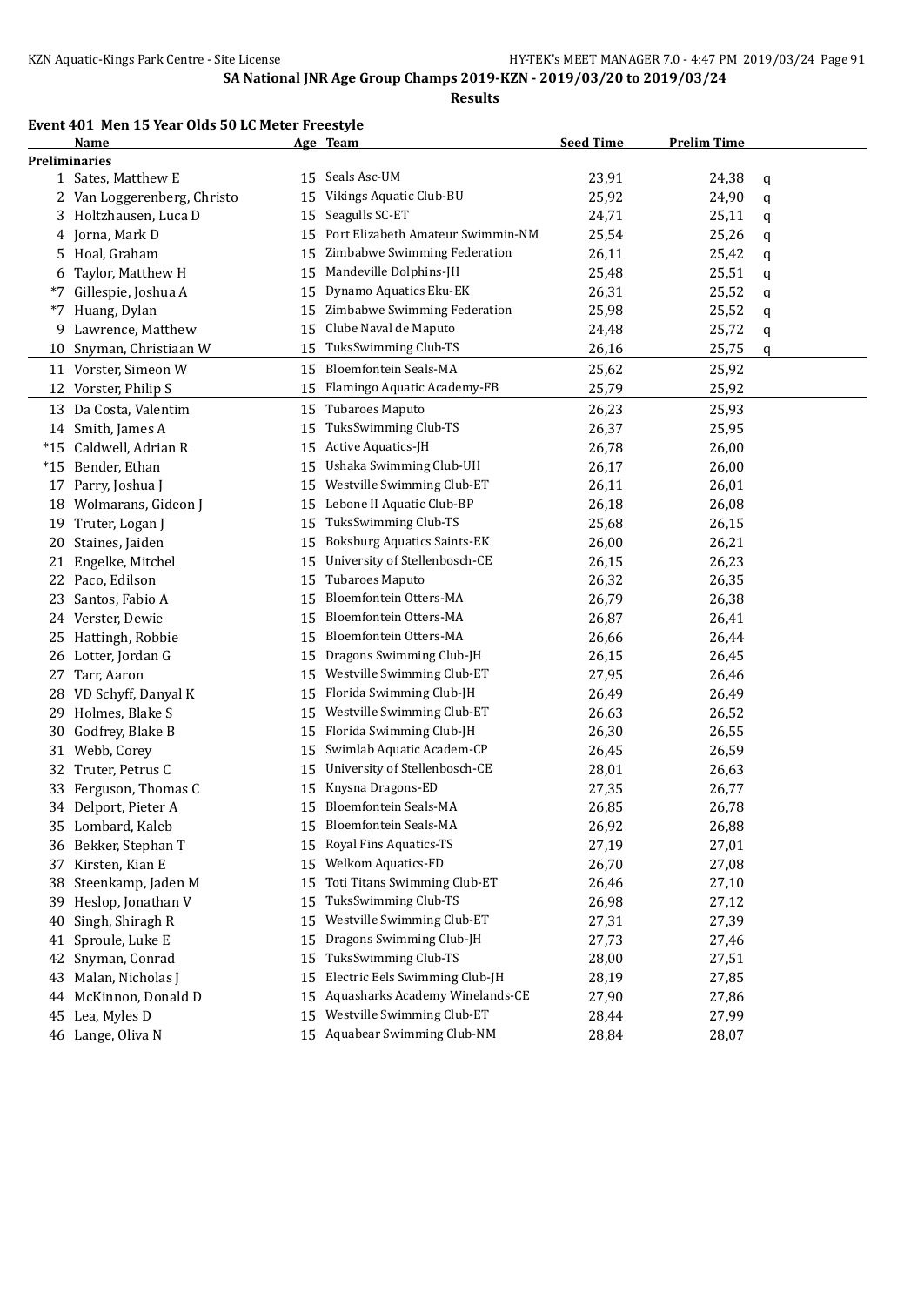**Event 401 Men 16 Year Olds 50 LC Meter Freestyle**

|               | <b>Name</b>                                      |    | Age Team                           | <b>Prelim Time</b> | <b>Finals Time</b> |   | <b>Points</b> |
|---------------|--------------------------------------------------|----|------------------------------------|--------------------|--------------------|---|---------------|
| <b>Finals</b> |                                                  |    |                                    |                    |                    |   |               |
|               | 1 Groenewald, Kobus                              |    | 16 Bloemfontein Otters-MA          | 24,37              | 23,90              |   | 14            |
|               | 2 Mayer, Chad J                                  |    | 16 Aquazone Swim Club-ET           | 25,04              | 24,02              |   | 11            |
| 3             | Spieker, Ethan R                                 | 16 | TuksSwimming Club-TS               | 24,46              | 24,07              |   | 9             |
|               | 4 Wolmarans, Martin J                            |    | 16 Aquabear Swimming Club-NM       | 24,13              | 24,09              |   | 7             |
|               | 5 Ndebele, Kobe A                                |    | 16 Haupt Swimming Club-JH          | 24,50              | 24,12              |   | 6             |
| 6             | Riekert, Ethan                                   | 16 | TuksSwimming Club-TS               | 24,73              | 24,60              |   | 5             |
| 7.            | Giuricich, Enrico C                              | 16 | Dynamo Aquatics Eku-EK             | 24,98              | 24,67              |   | 4             |
| 8             | Schlechter, Gustav                               |    | 16 Fish Eagle Aquatics-ED          | 24,89              | 24,70              |   | 3             |
| 9             | Taukobong, Lebone T                              | 16 | Mandeville Dolphins-JH             | 25,09              | 24,75              |   | 2             |
| 10            | Slabber, Luke T                                  | 16 | Vineyard SC-CP                     | 25,08              | 24,81              |   | $\mathbf{1}$  |
|               | Event 401 Men 16 Year Olds 50 LC Meter Freestyle |    |                                    |                    |                    |   |               |
|               | Name                                             |    | Age Team                           | <b>Seed Time</b>   | <b>Prelim Time</b> |   |               |
|               | <b>Preliminaries</b>                             |    |                                    |                    |                    |   |               |
|               | 1 Wolmarans, Martin J                            |    | 16 Aquabear Swimming Club-NM       | 23,78              | 24,13              | q |               |
|               | 2 Groenewald, Kobus                              | 16 | <b>Bloemfontein Otters-MA</b>      | 23,91              | 24,37              | q |               |
| 3             | Spieker, Ethan R                                 | 16 | TuksSwimming Club-TS               | 23,94              | 24,46              | q |               |
|               | 4 Ndebele, Kobe A                                | 16 | Haupt Swimming Club-JH             | 24,47              | 24,50              | q |               |
|               | 5 Riekert, Ethan                                 | 16 | TuksSwimming Club-TS               | 24,43              | 24,73              | q |               |
| 6             | Schlechter, Gustav                               | 16 | Fish Eagle Aquatics-ED             | 24,83              | 24,89              | q |               |
| 7.            | Giuricich, Enrico C                              | 16 | Dynamo Aquatics Eku-EK             | 25,44              | 24,98              | q |               |
| 8             | Mayer, Chad J                                    |    | 16 Aquazone Swim Club-ET           | 24,65              | 25,04              | q |               |
| 9             | Slabber, Luke T                                  | 16 | Vineyard SC-CP                     | 25,04              | 25,08              | q |               |
| 10            | Taukobong, Lebone T                              | 16 | Mandeville Dolphins-JH             | 25,35              | 25,09              | q |               |
|               | 11 Beukes, LWW                                   |    | Westville Swimming Club-ET         |                    |                    |   |               |
|               |                                                  | 16 |                                    | 25,55              | 25,11              |   |               |
|               | 12 Henning, Steffan                              |    | 16 Pretoria Aquatic Club-TS        | 24,90              | 25,15              |   |               |
|               | 13 McKonie, Joash                                |    | 16 Zimbabwe Swimming Federation    | 25,30              | 25,22              |   |               |
|               | 14 Nienaber, Dirco                               | 16 | Fish Eagle Aquatics-ED             | 25,15              | 25,24              |   |               |
|               | 15 Armon, Jacob                                  | 16 | Seals Asc-UM                       | 24,85              | 25,28              |   |               |
| 16            | Slabbert, Eric S                                 | 16 | Players Western Cape-CE            | 25,45              | 25,32              |   |               |
| 17            | Chapman, Brandon A                               | 16 | Port Elizabeth Amateur Swimmin-NM  | 25,84              | 25,36              |   |               |
| $*18$         | Griffith, Aidan M                                | 16 | Waterborn Swimming Club-JH         | 25,72              | 25,43              |   |               |
| $*18$         | Smith, Gavin A                                   | 16 | Vineyard SC-CP                     | 24,95              | 25,43              |   |               |
|               | 20 Pretorius, Willem                             | 16 | Bloemfontein Otters-MA             | 25,23              | 25,52              |   |               |
|               | 21 Landskron, Johnlouis                          |    | 16 TuksSwimming Club-TS            | 25,93              | 25,63              |   |               |
| 22            | Steyn, Hennie H                                  |    | 16 Players Swimming Club-TS        | 25,52              | 25,64              |   |               |
|               | 23 Neitz, Wihann R                               |    | 16 Aquasharks Academy Winelands-CE | 25,52              | 25,79              |   |               |
|               | *24 Viljoen, Adriaan                             |    | 16 Aquasharks Academy Winelands-CE | 25,87              | 25,82              |   |               |
|               | *24 Slaughter, William S                         | 16 | Potchefstroom Swimming Club-KK     | 26,29              | 25,82              |   |               |
|               | *26 Naidoo, Kaydn K                              | 16 | Beavers Swim Club-ET               | 25,73              | 25,84              |   |               |
|               | *26 Van der Merwe, Jacques L                     | 16 | Seals Asc-UM                       | 25,93              | 25,84              |   |               |
|               | 28 Ferreira, Theo H                              |    | 16 Potchefstroom Swimming Club-KK  | 25,87              | 25,85              |   |               |
|               | 29 Van Heerden, Chris                            | 16 | Seals Asc-UM                       | 25,59              | 26,06              |   |               |
| 30            | Oosthuizen, Martin S                             | 16 | Namibia Swimming Invitation        | 25,92              | 26,09              |   |               |
| 31            | Terblanche, Jakobus P                            | 16 | Guppie Tigers Swimming Club-EZ     | 26,29              | 26,11              |   |               |
|               | 32 Lee, Won Hee                                  | 16 | Vineyard SC-CP                     | 25,73              | 26,14              |   |               |
|               | 33 De Waal, Luan                                 | 16 | Bloemfontein Seals-MA              | 25,83              | 26,15              |   |               |
|               | *34 Bekker, Andile                               | 16 | Dmss Gators Swimming Club          | 26,02              | 26,16              |   |               |
|               | *34 Duckham, Michael P                           |    | 16 Seagulls SC-ET                  | 25,85              | 26,16              |   |               |
|               |                                                  |    |                                    |                    |                    |   |               |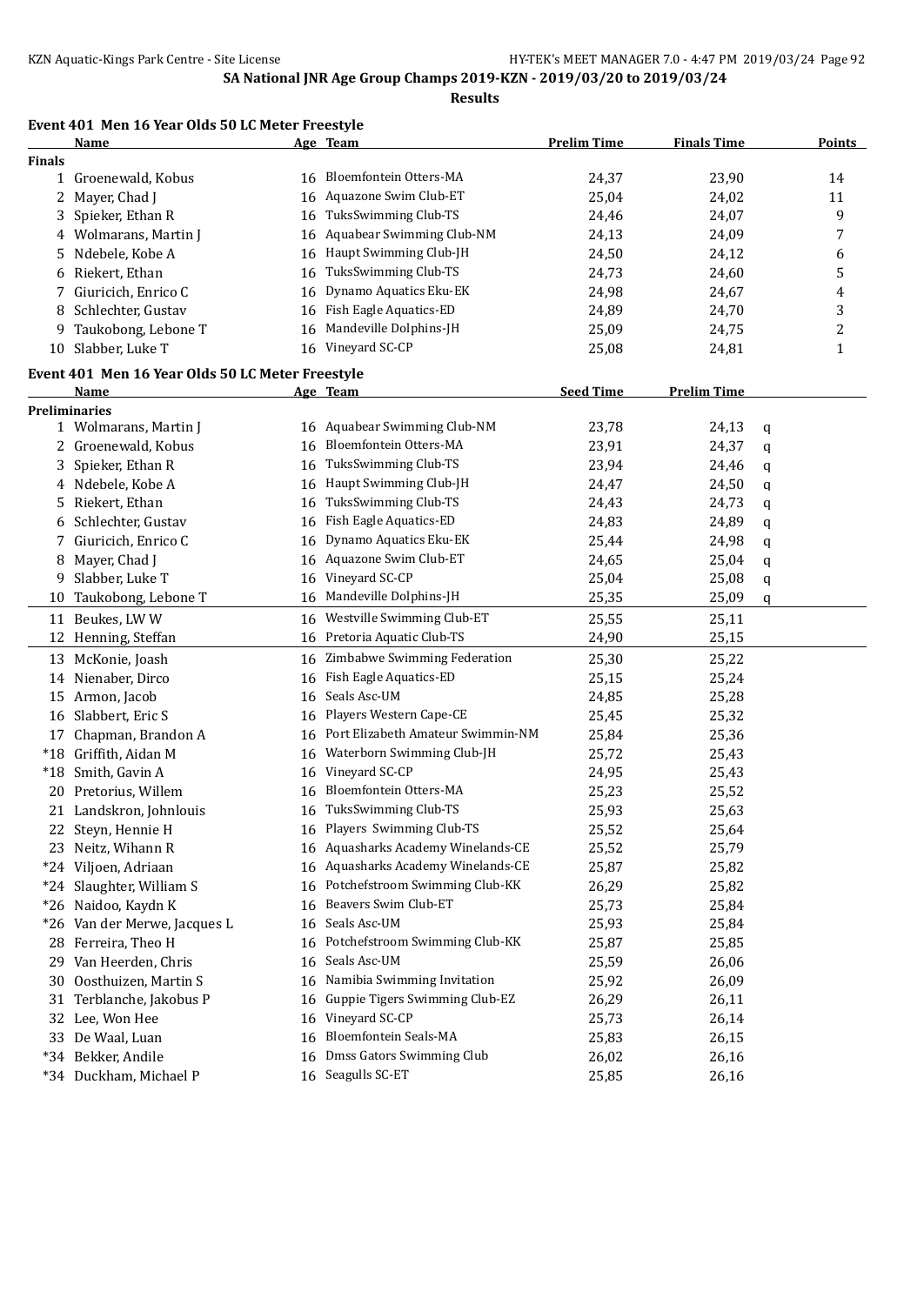**Results**

### **Preliminaries ... (Event 401 Men 16 Year Olds 50 LC Meter Freestyle)**

|               | <b>Name</b>                               |    | Age Team                                             | <b>Seed Time</b>   | <b>Prelim Time</b> |   |        |
|---------------|-------------------------------------------|----|------------------------------------------------------|--------------------|--------------------|---|--------|
|               | 36 Horak, Ivan G                          |    | 16 Players Swimming Club-TS                          | 25,80              | 26,19              |   |        |
| 37            | Wolfaardt, Bernard                        |    | 16 Linrand Swimming Club-JH                          | 27,57              | 26,27              |   |        |
| 38            | Steyn, Adriaan                            |    | 16 Aqua Athlete-JH                                   | 26,51              | 26,47              |   |        |
| 39            | Maseko, Felix F                           | 16 | Westville Swimming Club-ET                           | 25,92              | 26,57              |   |        |
| 40            | Smith, Mathew T                           | 16 | Westville Swimming Club-ET                           | 26,63              | 26,60              |   |        |
| 41            | Hutten, Ruan                              | 16 | Royal Fins Aquatics-TS                               | 26,72              | 26,81              |   |        |
| 42            | Uys, Juandré                              | 16 | North West University Swim Clu-KK                    | 27,86              | 26,88              |   |        |
|               | 43 Hanlon, Luke H                         | 16 | Waterborn Swimming Club-JH                           | 27,15              | 26,93              |   |        |
| 44            | Simpson, Matthew                          |    | 16 Aqua Athlete-JH                                   | 27,92              | 27,50              |   |        |
|               | 45 Fischer, Ethan                         | 16 | Dmss Gators Swimming Club                            | 27,68              | 27,81              |   |        |
|               | 46 Vd Merwe, Rieghardt A                  | 16 | Waterborn Swimming Club-JH                           | 27,66              | 27,84              |   |        |
|               | 47 Andrew, Matthew                        |    | 16 Midwit Uniswim-NG                                 | 28,46              | 27,89              |   |        |
|               |                                           |    |                                                      |                    |                    |   |        |
|               | Event 401 Men 17-18 50 LC Meter Freestyle |    |                                                      | <b>Prelim Time</b> | <b>Finals Time</b> |   | Points |
| <b>Finals</b> | <u>Name</u>                               |    | Age Team                                             |                    |                    |   |        |
|               | 1 Nortje, Gawie                           | 17 | Bloemfontein Otters-MA                               | 23,66              | 23,46              |   | 14     |
|               | 2 Goddard, Alex T                         |    | 18 Aquanova Aquatic Club-BU                          | 24,17              | 23,95              |   | 11     |
| 3             | Moll, Jandré J                            |    | 18 Dynamo Aquatics Eku-EK                            | 24,39              | 23,99              |   | 9      |
|               | 4 Becker, Bernard                         |    | 18 Gerhard Zandberg Sport Academy-TS                 | 24,31              | 24,03              |   | 7      |
|               | 5 Bosch, Matthew                          | 17 | Seagulls SC-ET                                       | 24,32              | 24,05              |   | 6      |
|               | 6 Rayment, Chase                          | 17 | Seagulls SC-ET                                       | 24,82              | 24,33              |   | 5      |
|               | Hamilton, Joshua                          | 17 | <b>Bloemfontein Seals-MA</b>                         | 24,77              | 24,37              |   | 4      |
|               | 8 Di Domenico, Riccardo                   | 18 | Mandeville Dolphins-JH                               | 24,67              | 24,57              |   | 3      |
| 9.            | Hough, Pieter-Jan                         | 18 | Royal Fins Aquatics-TS                               | 24,85              | 24,66              |   | 2      |
|               | 10 Coetzee, Calvin                        |    | 18 Seagulls SC-ET                                    | 24,66              | 24,90              |   | 1      |
|               |                                           |    |                                                      |                    |                    |   |        |
|               | Event 401 Men 17-18 50 LC Meter Freestyle |    |                                                      |                    |                    |   |        |
|               | <u>Name</u>                               |    | Age Team                                             | <b>Seed Time</b>   | <b>Prelim Time</b> |   |        |
|               | <b>Preliminaries</b>                      |    | 17 Bloemfontein Otters-MA                            |                    |                    |   |        |
|               | 1 Nortje, Gawie                           |    | 18 Aquanova Aquatic Club-BU                          | 23,02              | 23,66              | q |        |
|               | 2 Goddard, Alex T                         |    |                                                      | 24,22              | 24,17              | q |        |
|               | 3 Becker, Bernard                         |    | 18 Gerhard Zandberg Sport Academy-TS                 | 23,86              | 24,31              | q |        |
|               | 4 Bosch, Matthew                          | 17 | Seagulls SC-ET                                       | 23,30              | 24,32              | q |        |
|               | 5 Moll, Jandré J                          |    | 18 Dynamo Aquatics Eku-EK<br>18 Seagulls SC-ET       | 23,90              | 24,39              | q |        |
|               | 6 Coetzee, Calvin                         |    |                                                      | 24,38              | 24,66              | q |        |
|               | 7 Di Domenico, Riccardo                   |    | 18 Mandeville Dolphins-JH                            | 24,71              | 24,67              | q |        |
| 8             | Hamilton, Joshua                          |    | 17 Bloemfontein Seals-MA                             | 24,76              | 24,77              | q |        |
| 9             | Rayment, Chase                            | 17 | Seagulls SC-ET                                       | 24,59              | 24,82              | q |        |
| 10            | Hough, Pieter-Jan                         | 18 | Royal Fins Aquatics-TS                               | 24,08              | 24,85              | q |        |
|               | 11 Du Plessis, Francois C                 | 17 | TuksSwimming Club-TS                                 | 24,59              | 24,86              |   |        |
| 12            | Nortje, Rhuben                            | 18 | Aqua Adrenalin-AD                                    | 24,81              | 24,92              |   |        |
| 13            | Hassim, Rais                              | 18 | Waterborn Swimming Club-JH                           | 25,33              | 24,95              |   |        |
|               | 14 McGrath, Rourke A                      | 18 | North Durban Swim Academy-ET                         | 24,39              | 24,97              |   |        |
| 15            | Cillie, Luke A                            | 18 | Curro Durbanville Aquatics-CP                        | 25,19              | 24,99              |   |        |
|               | 16 Irvine, Jethro C                       | 17 | Aquazone Swim Club-ET                                | 24,85              | 25,01              |   |        |
| 17            |                                           |    |                                                      |                    |                    |   |        |
|               | Fourie, Johannes P                        | 18 | Ushaka Swimming Club-UH                              | 24,57              | 25,02              |   |        |
| 18            | McCallum, Stephen H                       | 17 | Vineyard SC-CP                                       | 24,96              | 25,05              |   |        |
| 19            | Delport, Jaden                            | 17 | Port Elizabeth Amateur Swimmin-NM                    | 24,94              | 25,06              |   |        |
| 20            | Essof, Taahir M<br>Emslie, Joshua D       | 18 | Atlantis Swimming Club-JH<br>Vikings Aquatic Club-BU | 24,56              | 25,13              |   |        |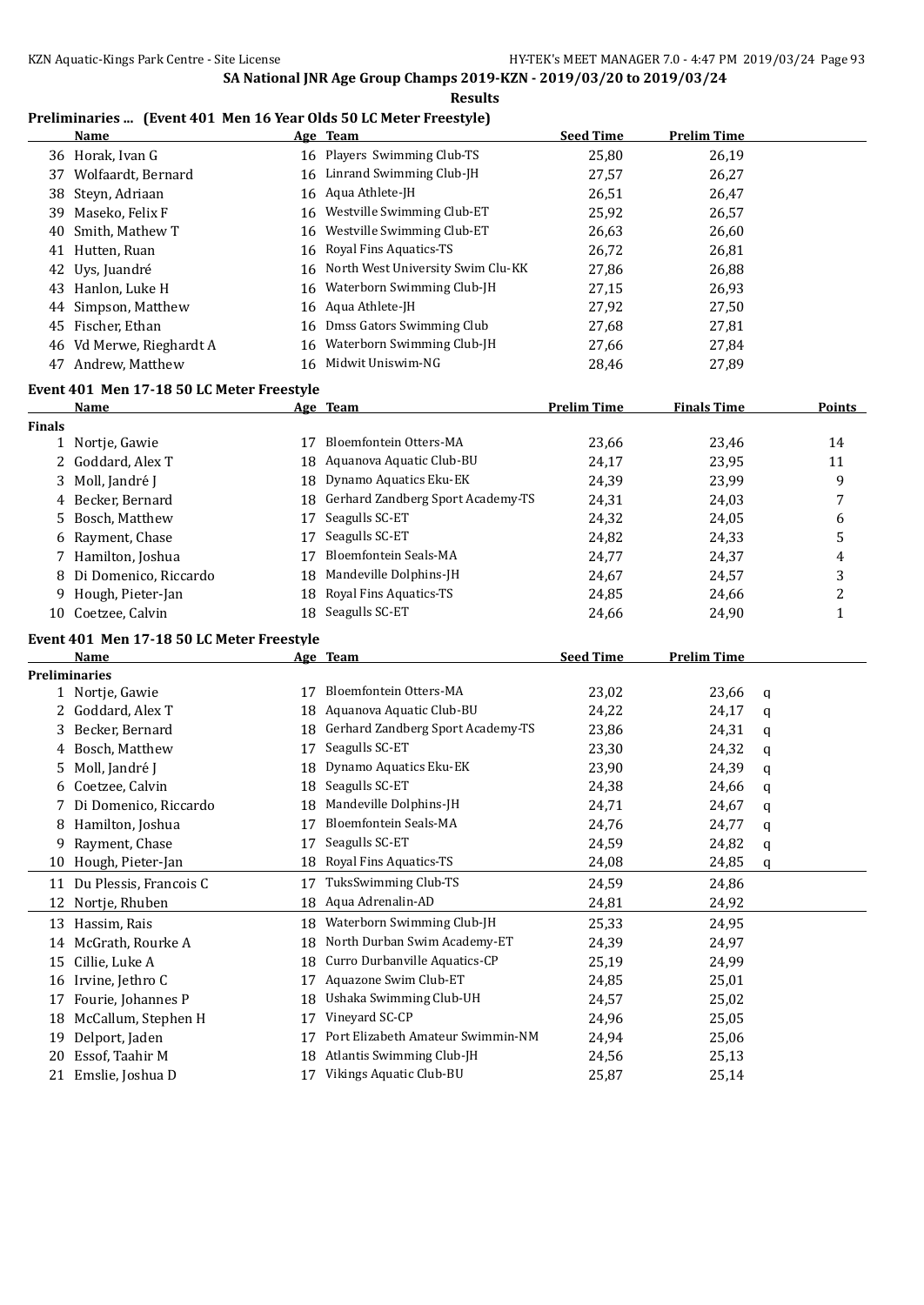### **Preliminaries ... (Event 401 Men 17-18 50 LC Meter Freestyle)**

|     | <b>Name</b>                |    | Age Team                            | <b>Seed Time</b> | <b>Prelim Time</b> |
|-----|----------------------------|----|-------------------------------------|------------------|--------------------|
|     | 22 De Goede, James A       |    | 18 Seagulls SC-ET                   | 25,38            | 25,15              |
|     | 23 Royle, Jordan R         | 18 | <b>Infinity Swimming Academy-NM</b> | 24,88            | 25,16              |
|     | 24 Luus, Chris             | 17 | Royal Fins Aquatics-TS              | 24,49            | 25,17              |
| 25  | Khota, Ma'az               | 18 | Otters Rustenburg-NW                | 25,14            | 25,21              |
|     | 26 Hanaczeck Kruger, Ruan  | 17 | Shamu Swimming Club-MP              | 24,80            | 25,22              |
| 27  | Oliver, Jack H             | 18 | Cybersmart Aquatics-CP              | 24,77            | 25,27              |
|     | 28 Saleh, Fadhil T         | 17 | Electric Eels Swimming Club-JH      | 25,61            | 25,31              |
| *29 | Deans, Michael B           | 17 | Waterborn Swimming Club-JH          | 25,84            | 25,35              |
| *29 | Smit, Ruben                | 18 | TuksSwimming Club-TS                | 25,09            | 25,35              |
| *29 | Macdonald, David W         | 17 | Seagulls SC-ET                      | 26,21            | 25,35              |
|     | 32 Beetge, Altus J         | 17 | TuksSwimming Club-TS                | 25,07            | 25,45              |
|     | 33 Cleland, Duncan T       | 17 | Ultimate Swim Club-BU               | 25,35            | 25,48              |
|     | 34 Beukes, Ivan            | 18 | Florida Swimming Club-JH            | 25,23            | 25,49              |
| 35  | Esterhuyse, Michael C      | 17 | Ushaka Swimming Club-UH             | 26,01            | 25,56              |
|     | 36 Letley, Kyle C          | 17 | Edenvale Stingrays-EK               | 25,53            | 25,57              |
|     | 37 Kockott, Raymond        | 18 | Limpopo Tuksswimming Club-WB        | 25,13            | 25,59              |
|     | *38 Bradshaw, Jordan D     | 17 | Waterborn Swimming Club-JH          | 25,48            | 25,63              |
|     | *38 Breytenbach, Trey H    | 18 | Electric Eels Swimming Club-JH      | 25,03            | 25,63              |
|     | *38 Thomas, Cullen         | 18 | <b>Bloemfontein Seals-MA</b>        | 25,23            | 25,63              |
| 41  | Pretorius, Divan           | 18 | <b>Boksburg Aquatics Saints-EK</b>  | 24,88            | 25,67              |
|     | 42 Koch, Kobus             | 17 | Players Western Cape-CE             | 25,79            | 25,69              |
|     | 43 Ngcobo, Sabusiswa L     | 18 | Mandeville Dolphins-JH              | 25,71            | 25,73              |
|     | 44 Vd Lingen, Kadin R      | 18 | Pretoria Aquatic Club-TS            | 25,42            | 25,74              |
|     | *45 Beukes, Jano C         | 17 | Limpopo Tuksswimming Club-WB        | 25,63            | 25,80              |
|     | *45 Piso, Jetro W          | 17 | Uniswim-MP                          | 24,88            | 25,80              |
|     | *47 Kilian, Henri J        | 17 | TuksSwimming Club-TS                | 24,97            | 25,83              |
|     | *47 Lategan, Deorg         | 18 | Players Swimming Club-TS            | 25,47            | 25,83              |
|     | 49 Woodhead, Thomas B      | 17 | Perfect Stroke Swimming Club-JH     | 25,73            | 25,84              |
| 50  | Matthews, Cameron K        | 18 | Mandeville Dolphins-JH              | 25,60            | 25,91              |
|     | 51 Malan, Jacques          | 17 | Alcatraz Swimming Club-TS           | 25,24            | 25,92              |
|     | 52 McKenzie, Kyle T        | 18 | Esp Kempton Park-EK                 | 26,09            | 25,95              |
|     | *53 Singh, Juvahn R        | 17 | Westville Swimming Club-ET          | 26,39            | 25,99              |
|     | *53 Smith, Ruben B         | 17 | <b>Infinity Swimming Academy-NM</b> | 26,66            | 25,99              |
| 55  | Tayali, Quintin T          | 17 | Zimbabwe Swimming Federation        | 25,77            | 26,04              |
|     | 56 Kleynhans, Andre C      | 18 | University of Stellenbosch-CE       | 25,61            | 26,09              |
|     | 57 Fortune, Lyle K         |    | 18 Sandton Seals-JH                 | 25,73            | 26,11              |
|     | 58 Jacoby, Aaron           | 18 | Beavers Swim Club-ET                | 26,43            | 26,18              |
|     | 59 De Beer, Coenraad C     | 17 | Limpopo Tuksswimming Club-WB        | 25,85            | 26,19              |
|     | *60 Altmann, Luke F        | 17 | Vineyard SC-CP                      | 25,67            | 26,20              |
|     | *60 Krastanov, Alexander M | 18 | Electric Eels Swimming Club-JH      | 26,37            | 26,20              |
| 62  | Bromfield, Michael V       | 17 | Westville Swimming Club-ET          | 26,08            | 26,28              |
| 63  | Geere, Michael             | 17 | Sandton Seals-JH                    | 25,87            | 26,31              |
| 64  | Walker, Sebastian L        | 17 | Waterborn Swimming Club-JH          | 26,30            | 26,38              |
| 65  | Hassim, Mikhi              | 17 | Waterborn Swimming Club-JH          | 25,86            | 26,39              |
| 66  | Steyn, Corrie              | 17 | <b>Bloemfontein Seals-MA</b>        | 26,07            | 26,54              |
| 67  | Njoroge, Tully R           | 17 | Electric Eels Swimming Club-JH      | 26,40            | 26,68              |
| 68  | Bodlall, Jivall            | 17 | Ashton Swimming Academy-ILD         | 26,90            | 26,80              |
| 69  | Buffel, Tyler J            | 17 | Waterborn Swimming Club-JH          | 27,13            | 27,02              |
|     | 70 Otter, Ciaran J         | 17 | Mandeville Dolphins-JH              | 27,74            | 27,48              |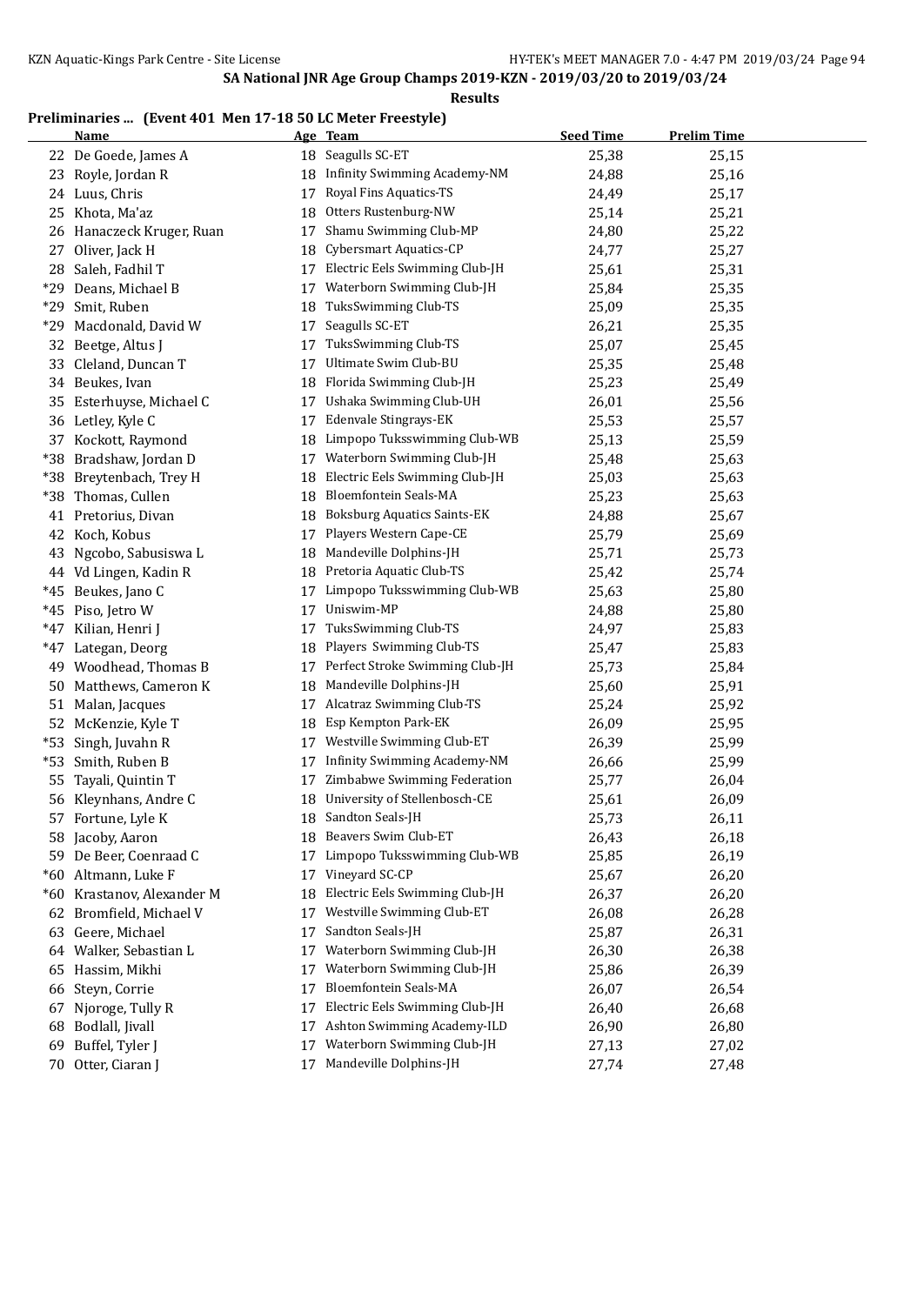**Results**

|               | <b>Name</b>                                        |    | Age Team                             | <b>Prelim Time</b> | <b>Finals Time</b> |   | <b>Points</b> |
|---------------|----------------------------------------------------|----|--------------------------------------|--------------------|--------------------|---|---------------|
| <b>Finals</b> |                                                    |    |                                      |                    |                    |   |               |
|               | 1 Voke, Tori P                                     |    | 12 Vikings Aquatic Club-BU           | 28,70              | 29,07              |   | 14            |
|               | 2 Mladenov, Gabriela                               | 12 | Waterborn Swimming Club-JH           | 29,59              | 29,47              |   | 11            |
| 3             | Drakopoulos, Milla A                               | 12 | Blue Ocean Aquatics-UG               | 30,01              | 29,61              |   | 9             |
| 4             | Baker, Jessica                                     |    | 12 Linrand Swimming Club-JH          | 30,37              | 30,05              |   | 7             |
| 5.            | Graaff, Chloe T                                    | 12 | Seagulls SC-ET                       | 30,09              | 30,06              |   | 6             |
| 6             | Botha, Monica                                      | 12 | North Coast Dolphins Swim Team-ET    | 30,51              | 30,20              |   | 5             |
| 7             | George, Kairah                                     | 12 | Waterborn Swimming Club-JH           | 30,78              | 30,21              |   | 4             |
| 8             | Jacobs, Khwezi I                                   | 12 | Port Elizabeth Amateur Swimmin-NM    | 30,76              | 30,37              |   | 3             |
| 9             | Froneman, Timara M                                 | 11 | Midwit Uniswim-NG                    | 30,53              | 30,44              |   | 2             |
|               | 10 Van Rooyen, Francisca                           | 12 | Bloemfontein Otters-MA               | 30,81              | 31,08              |   | $\mathbf{1}$  |
|               | Event 402 Girls 12 & Under 50 LC Meter Freestyle   |    |                                      |                    |                    |   |               |
|               | <u>Name</u>                                        |    | Age Team                             | <b>Seed Time</b>   | <b>Prelim Time</b> |   |               |
|               | <b>Preliminaries</b>                               |    |                                      |                    |                    |   |               |
|               | 1 Voke, Tori P                                     |    | 12 Vikings Aquatic Club-BU           | 28,96              | 28,70              | q |               |
|               | Mladenov, Gabriela                                 | 12 | Waterborn Swimming Club-JH           | 30,09              | 29,59              | q |               |
|               | Drakopoulos, Milla A                               | 12 | <b>Blue Ocean Aquatics-UG</b>        | 30,08              | 30,01              | q |               |
|               | 4 Graaff, Chloe T                                  | 12 | Seagulls SC-ET                       | 29,91              | 30,09              | q |               |
| 5.            | Baker, Jessica                                     | 12 | Linrand Swimming Club-JH             | 30,09              | 30,37              | q |               |
| 6             | Botha, Monica                                      | 12 | North Coast Dolphins Swim Team-ET    | 29,78              | 30,51              | q |               |
| 7             | Froneman, Timara M                                 | 11 | Midwit Uniswim-NG                    | 30,48              | 30,53              | q |               |
| 8             | Jacobs, Khwezi I                                   | 12 | Port Elizabeth Amateur Swimmin-NM    | 30,11              | 30,76              |   |               |
| 9             | George, Kairah                                     |    | 12 Waterborn Swimming Club-JH        | 31,17              | 30,78              | q |               |
| 10            | Van Rooyen, Francisca                              | 12 | Bloemfontein Otters-MA               | 30,93              | 30,81              | q |               |
|               |                                                    |    |                                      |                    |                    | q |               |
|               | 11 Storm, Kirsten                                  | 12 | Waterborn Swimming Club-JH           | 30,51              | 30,87              |   |               |
|               | 12 Mc Colgan, Isabella L                           |    | 12 Just Swim Academy-JH              | 31,86              | 31,55              |   |               |
|               | 13 Ahmed, Nihaal                                   |    | 12 Vineyard SC-CP                    | 31,97              | 31,65              |   |               |
|               | 14 Cloete, Kiera V                                 | 12 | Haupt Swimming Club-JH               | 32,94              | 32,10              |   |               |
|               | 15 Du Plessis, Chanel P                            |    | 12 Vineyard SC-CP                    | 35,26              | 33,58              |   |               |
|               | Event 402 Girls 13 Year Olds 50 LC Meter Freestyle |    |                                      |                    |                    |   |               |
|               | Name                                               |    | Age Team                             | <b>Prelim Time</b> | <b>Finals Time</b> |   | <b>Points</b> |
| <b>Finals</b> |                                                    |    |                                      |                    |                    |   |               |
|               | 1 Wessels, Christine                               |    | 13 Haupt Swimming Club-JH            | 28,85              | 28,70              |   | 14            |
|               | 2 Robson, Tazmyn                                   | 13 | TuksSwimming Club-TS                 | 29,22              | 28,75              |   | 11            |
|               | 3 Meier, Ane'                                      |    | 13 Pretoria Aquatic Club-TS          | 29,18              | 28,79              |   | 9             |
|               | 4 Aaron, Robyn                                     |    | 13 Westville Swimming Club-ET        | 29,05              | 28,81              |   | 7             |
|               | 5 Muller, Amy                                      |    | 13 TuksSwimming Club-TS              | 29,28              | 28,94              |   | 6             |
| 6             | Rademakers, Caitlin E                              |    | 13 Port Elizabeth Amateur Swimmin-NM | 29,24              | 29,04              |   | 5             |
| 7             | Barrow, Isabelle F                                 | 13 | Electric Eels Swimming Club-JH       | 29,81              | 29,30              |   | 4             |
| 8             | Meter, Jess L                                      |    | 13 Seals Asc-UM                      | 29,70              | 29,57              |   | 3             |
|               | 9 Carstens, Georgia C                              |    | 13 TuksSwimming Club-TS              | 29,31              | 29,76              |   | 2             |
| 10            | Goelst, Mikhaela J                                 |    | 13 Fins Swimming Club-EZ             | 29,73              | 29,80              |   | $\mathbf{1}$  |
|               | Event 402 Girls 13 Year Olds 50 LC Meter Freestyle |    |                                      |                    |                    |   |               |
|               | <b>Name</b>                                        |    | Age Team                             | <b>Seed Time</b>   | <b>Prelim Time</b> |   |               |
|               | <b>Preliminaries</b>                               |    |                                      |                    |                    |   |               |
|               | 1 Wessels, Christine                               |    | 13 Haupt Swimming Club-JH            | 28,52              | 28,85              | q |               |
|               | 2 Aaron, Robyn                                     |    | 13 Westville Swimming Club-ET        | 29,25              | 29,05              | q |               |
|               | 3 Meier, Ane'                                      |    | 13 Pretoria Aquatic Club-TS          | 29,48              | 29,18              | q |               |
|               |                                                    |    |                                      |                    |                    |   |               |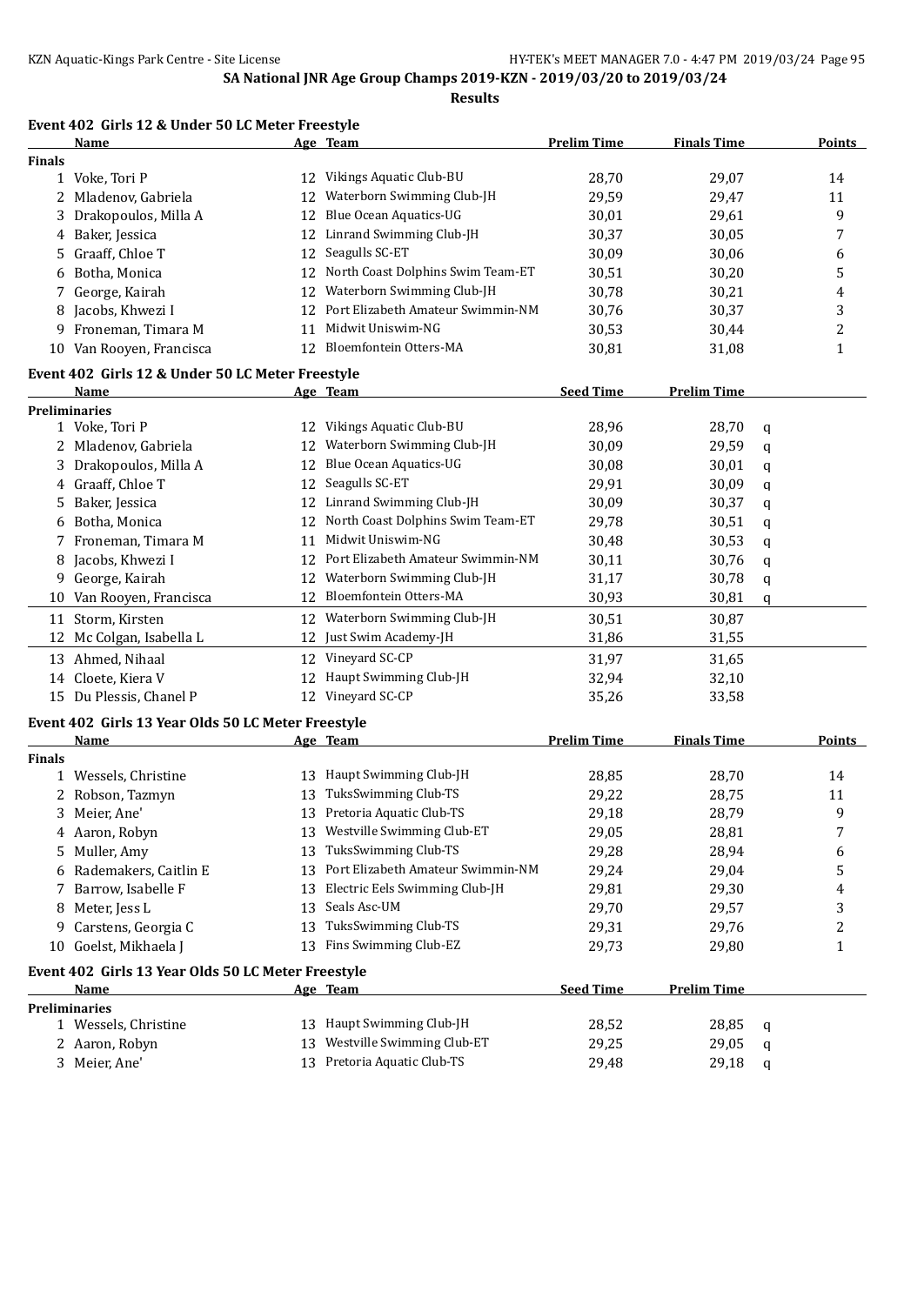#### **Results**

# **Preliminaries ... (Event 402 Girls 13 Year Olds 50 LC Meter Freestyle)**

|       | <b>Name</b>                                        |    | Age Team                          | <b>Seed Time</b> | <b>Prelim Time</b> |             |  |  |
|-------|----------------------------------------------------|----|-----------------------------------|------------------|--------------------|-------------|--|--|
|       | 4 Robson, Tazmyn                                   | 13 | TuksSwimming Club-TS              | 28,90            | 29,22              | $\mathbf q$ |  |  |
| 5     | Rademakers, Caitlin E                              | 13 | Port Elizabeth Amateur Swimmin-NM | 28,96            | 29,24              | q           |  |  |
| 6     | Muller, Amy                                        | 13 | TuksSwimming Club-TS              | 29,02            | 29,28              | $\mathbf q$ |  |  |
| 7     | Carstens, Georgia C                                | 13 | TuksSwimming Club-TS              | 29,98            | 29,31              | q           |  |  |
| 8     | Lowman, Samantha H                                 | 13 | Electric Eels Swimming Club-JH    | 29,50            | 29,68              | q           |  |  |
| 9     | Meter, Jess L                                      | 13 | Seals Asc-UM                      | 29,84            | 29,70              | q           |  |  |
| 10    | Goelst, Mikhaela J                                 | 13 | Fins Swimming Club-EZ             | 30,02            | 29,73              | $\mathbf q$ |  |  |
| 11    | Barrow, Isabelle F                                 | 13 | Electric Eels Swimming Club-JH    | 30,19            | 29,81              |             |  |  |
| 12    | Van Jaarsveld, Dieu-Dene                           | 13 | Waterborn Swimming Club-JH        | 30,76            | 29,86              |             |  |  |
| 13    | Gardner, Jessica                                   | 13 | Ultimate Swim Club-BU             | 29,81            | 29,97              |             |  |  |
| 14    | Booyse, Lisbe                                      | 13 | TuksSwimming Club-TS              | 29,70            | 30,06              |             |  |  |
| 15    | Ebing, Ashley                                      | 13 | Westville Swimming Club-ET        | 30,96            | 30,15              |             |  |  |
| 16    | Caldwell, Alexandra L                              | 13 | Active Aquatics-JH                | 29,46            | 30,17              |             |  |  |
| 17    | Gershuny, Chloe                                    | 13 | Swimlab Aquatic Academ-CP         | 29,81            | 30,26              |             |  |  |
| 18    | Pio, Teegan                                        | 13 | Port Elizabeth Amateur Swimmin-NM | 29,91            | 30,34              |             |  |  |
| 19    | Eagles, Alexandra C                                | 13 | Curro Durbanville Aquatics-CP     | 30,13            | 30,39              |             |  |  |
| 20    | Lotter, Callan M                                   | 13 | Waterborn Swimming Club-JH        | 31,59            | 30,50              |             |  |  |
| 21    | Le Roux, Jade-Ann                                  | 13 | Waterborn Swimming Club-JH        | 29,70            | 30,58              |             |  |  |
| 22    | Moore, Kate E                                      | 13 | University of Stellenbosch-CE     | 30,60            | 30,67              |             |  |  |
| *23   | Campbell, Marnè                                    | 13 | <b>Tygerberg Aquatics-CP</b>      | 30,58            | 30,68              |             |  |  |
| $*23$ | Venter, Liya E                                     | 13 | <b>Blouberg Marlins-CP</b>        | 30,78            | 30,68              |             |  |  |
| 25    | Olsen, Amber J                                     | 13 | <b>Bloemfontein Seals-MA</b>      | 30,07            | 30,79              |             |  |  |
| 26    | Davidson, Danielle L                               | 13 | Seagulls SC-ET                    | 31,86            | 31,14              |             |  |  |
| 27    | Beyers, Emma P                                     | 13 | Uniswim-MP                        | 31,79            | 31,22              |             |  |  |
| 28    | King, Mischa                                       | 13 | Aquasharks Academy Winelands-CE   | 30,67            | 31,27              |             |  |  |
| 29    | O'Riordan, Reese A                                 | 13 | Vineyard SC-CP                    | 31,00            | 31,30              |             |  |  |
| 30    | Anderson, Tamika L                                 | 13 | TuksSwimming Club-TS              | 31,28            | 31,32              |             |  |  |
| 31    | Bornman, Mieke                                     | 13 | Pretoria Aquatic Club-TS          | 32,15            | 32,28              |             |  |  |
|       | Event 402 Girls 14 Year Olds 50 LC Meter Freestyle |    |                                   |                  |                    |             |  |  |

|               | <b>Name</b>                                        |    | Age Team                      | <b>Prelim Time</b> | <b>Finals Time</b> |   | <b>Points</b> |
|---------------|----------------------------------------------------|----|-------------------------------|--------------------|--------------------|---|---------------|
| <b>Finals</b> |                                                    |    |                               |                    |                    |   |               |
|               | 1 Rossouw, Veronique                               | 14 | TuksSwimming Club-TS          | 27,15              | 26,81              |   | 14            |
|               | 2 Pienaar, Ambrin E                                | 14 | Action Swim Academy-ET        | 27,74              | 27,16              |   | 11            |
|               | 3 Robertson, Hannah K                              | 14 | Mandeville Dolphins-JH        | 27,51              | 27,35              |   | 9             |
|               | Eland, Catherine A                                 | 14 | Harlequins Aquatic Club-BU    | 28,07              | 27,73              |   | 7             |
| 5             | Kuhn, Emma A                                       | 14 | Seals Asc-UM                  | 28,37              | 28,29              |   | 6             |
| 6             | Chitsurura, Tanatsirwa                             | 14 | Zimbabwe Swimming Federation  | 28,73              | 28,37              |   | 5             |
|               | 7 Egner, Maxine                                    | 14 | Dmss Gators Swimming Club     | 28,79              | 28,47              |   | 4             |
| 8             | Macdonell, Tumi J                                  | 14 | Harlequins Aquatic Club-BU    | 28,76              | 28,48              |   | 3             |
| 9             | Coetzee, Lise                                      | 14 | TuksSwimming Club-TS          | 28,67              | 28,51              |   | 2             |
| 10            | Cromhout, Hannah E                                 | 14 | Swimlab Aquatic Academ-CP     | 28,60              | 28,64              |   | 1             |
|               | Event 402 Girls 14 Year Olds 50 LC Meter Freestyle |    |                               |                    |                    |   |               |
|               | Name                                               |    | Age Team                      | <b>Seed Time</b>   | <b>Prelim Time</b> |   |               |
|               | <b>Preliminaries</b>                               |    |                               |                    |                    |   |               |
|               | 1 Rossouw, Veronique                               | 14 | TuksSwimming Club-TS          | 26,87              | 27,15              | a |               |
|               | 2 Robertson, Hannah K                              | 14 | Mandeville Dolphins-JH        | 27,87              | 27,51              | a |               |
|               | 3 Pienaar, Ambrin E                                | 14 | <b>Action Swim Academy-ET</b> | 28,41              | 27,74              | a |               |
|               | 4 Eland, Catherine A                               | 14 | Harlequins Aquatic Club-BU    | 28,41              | 28,07              | a |               |
|               | 5 Brown, Kelly-Ann                                 |    | 14 Seagulls SC-ET             | 28,41              | 28,16              | a |               |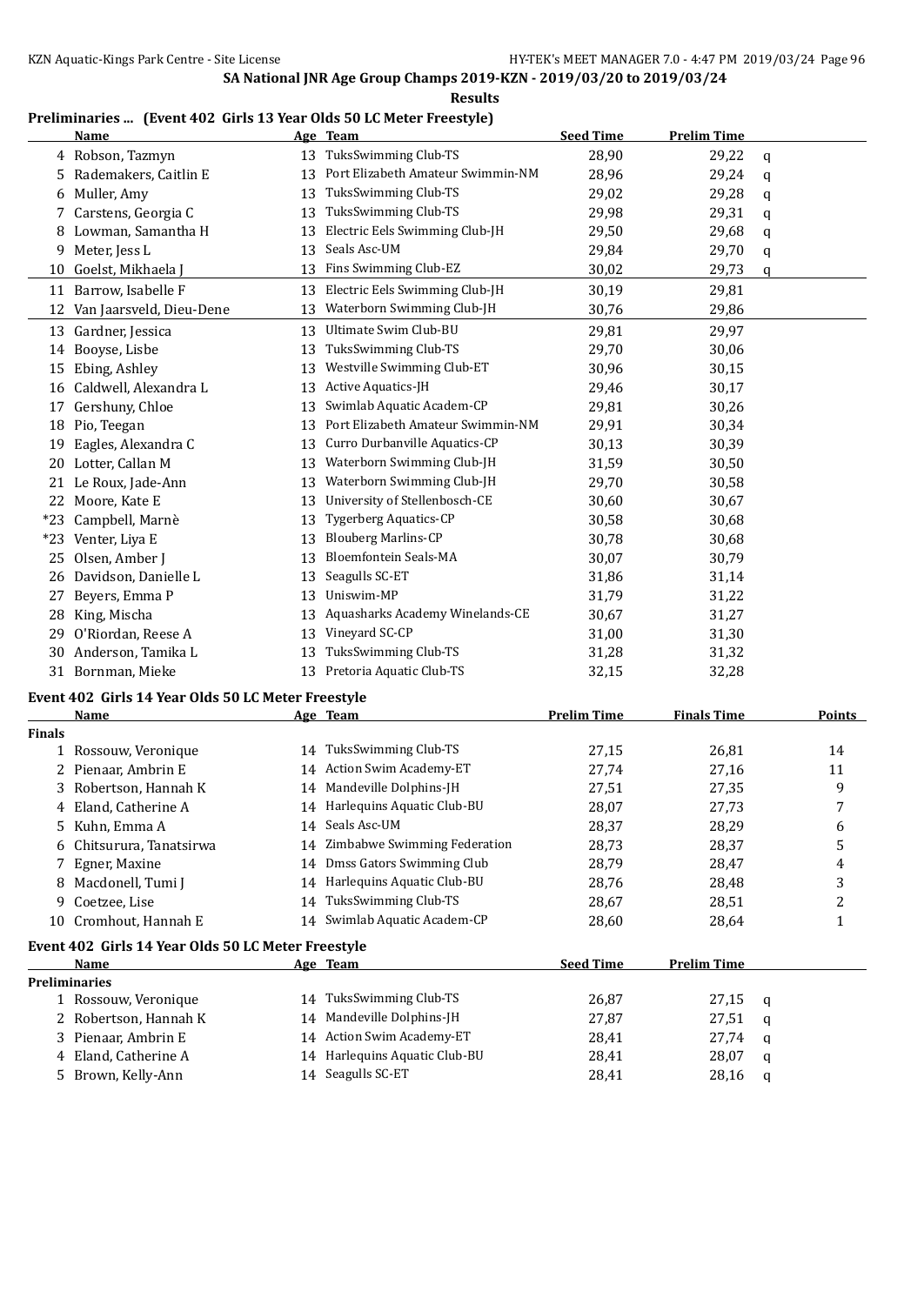**Results**

### **Preliminaries ... (Event 402 Girls 14 Year Olds 50 LC Meter Freestyle)**

|    | <b>Name</b>                  |    | Age Team                        | <b>Seed Time</b> | <b>Prelim Time</b> |              |
|----|------------------------------|----|---------------------------------|------------------|--------------------|--------------|
|    | 6 Kuhn, Emma A               | 14 | Seals Asc-UM                    | 29,05            | 28,37              | $\mathsf{q}$ |
| 7  | Cromhout, Hannah E           | 14 | Swimlab Aquatic Academ-CP       | 28,23            | 28,60              | q            |
| 8  | Coetzee, Lise                | 14 | TuksSwimming Club-TS            | 28,17            | 28,67              | q            |
| 9  | Chitsurura, Tanatsirwa       |    | 14 Zimbabwe Swimming Federation | 29,04            | 28,73              | q            |
| 10 | Macdonell, Tumi J            |    | 14 Harlequins Aquatic Club-BU   | 28,69            | 28,76              | q            |
|    | 11 Egner, Maxine             |    | 14 Dmss Gators Swimming Club    | 28,55            | 28,79              |              |
| 12 | Jonker, Tayla                | 14 | Players Swimming Club-TS        | 28,46            | 28,88              |              |
|    | 13 Rossouw, Heidi            |    | 14 Blouberg Marlins-CP          | 28,96            | 28,89              |              |
|    | 14 Marx, Ianè                | 14 | University of Stellenbosch-CE   | 28,46            | 28,95              |              |
| 15 | Silen, Tatum A               | 14 | Aquazone Swim Club-ET           | 28,98            | 28,98              |              |
|    | 16 Oosthuizen, Luchelle      | 14 | Bloemfontein Otters-MA          | 28,65            | 28,99              |              |
| 17 | Cornelius, Jolene            | 14 | TuksSwimming Club-TS            | 28,85            | 29,08              |              |
|    | 18 LE Roux, Chloe            | 14 | Neptune's Aquatics-MA           | 28,25            | 29,12              |              |
|    | 19 Ehlers, Chloe K           | 14 | Flamingo Aquatic Academy-FB     | 29,11            | 29,16              |              |
| 20 | Beyers, Charnan              | 14 | TuksSwimming Club-TS            | 29,59            | 29,21              |              |
| 21 | Tucker, Dakota               | 14 | Waterborn Swimming Club-JH      | 29,19            | 29,22              |              |
|    | 22 Els-Human, Colby          | 14 | Infinity Swimming Academy-NM    | 28,97            | 29,40              |              |
|    | 23 Message, Cara H           | 14 | Beavers Swim Club-ET            | 29,91            | 29,48              |              |
| 24 | Clifton-Smith, Candice       | 14 | Seagulls SC-ET                  | 29,88            | 29,52              |              |
| 25 | Carolus, Sandralee P         | 14 | Linrand Swimming Club-JH        | 29,09            | 29,59              |              |
|    | 26 Moll, Simone              | 14 | Dynamo Aquatics Eku-EK          | 30,33            | 29,61              |              |
| 27 | Gouws, Kayla C               | 14 | Electric Eels Swimming Club-JH  | 30,13            | 29,74              |              |
|    | 28 Orton, Chazél             | 14 | Potchefstroom Swimming Club-KK  | 30,19            | 29,77              |              |
|    | 29 Schmelzer, Kayla          | 14 | Infinity Swimming Academy-NM    | 29,47            | 29,83              |              |
|    | 30 Voigt, Savannah           | 14 | Swimlab Aquatic Academ-CP       | 30,71            | 29,88              |              |
| 31 | Rodwell, Hannah C            | 14 | Soul Swimming Club-EK           | 32,96            | 30,00              |              |
|    | 32 Ferreira, Q-Rize          |    | 14 TuksSwimming Club-TS         | 30,06            | 30,10              |              |
|    | 33 Bekker, Simei             | 14 | Kloof Asc-ET                    | 30,02            | 30,17              |              |
|    | 34 Williamson, Catherine C   | 14 | Aquabear Swimming Club-NM       | 30,91            | 30,19              |              |
|    | 35 Van Rensburg, Catherine F | 14 | TuksSwimming Club-TS            | 30,26            | 30,61              |              |
|    | 36 De Villiers, Lezanne      | 14 | Aquasharks Academy Winelands-CE | 30,15            | 30,62              |              |
| 37 | Doster, Bernelee             | 14 | Esp Kempton Park-EK             | 31,63            | 30,68              |              |
| 38 | Carmody, Emma J              | 14 | Seagulls SC-ET                  | 29,95            | 30,71              |              |
| 39 | Neilson, Hannah K            | 14 | Cybersmart Aquatics-CP          | 30,58            | 30,72              |              |
|    | 40 Morelli, Abigail          | 14 | Mandeville Dolphins-JH          | 31,75            | 30,76              |              |
| 41 | Buffey, Erin R               | 14 | Dynamo Aquatics Eku-EK          | 31,21            | 30,81              |              |
|    | 42 Pieterse, Charlize        | 14 | TuksSwimming Club-TS            | 31,28            | 31,12              |              |
|    | 43 Street, Megan L           | 14 | Harlequins Aquatic Club-BU      | 32,36            | 31,21              |              |
|    | 44 Roelofsz, Em C            |    | 14 Mandeville Dolphins-JH       | 30,68            | 31,30              |              |

# **Event 402 Women 15 Year Olds 50 LC Meter Freestyle**

|               | Name                        |     | Age Team                       | <b>Prelim Time</b> | <b>Finals Time</b> | <b>Points</b> |
|---------------|-----------------------------|-----|--------------------------------|--------------------|--------------------|---------------|
| <b>Finals</b> |                             |     |                                |                    |                    |               |
|               | 1 Canny, Aimee L            |     | 15 Knysna Dragons-ED           | 26.61              | 26,15              | 14            |
|               | 2 De Lange, Caitlin A       |     | 15 Pretoria Aqua Adrenaline-TS | 27,31              | 26,76              | 11            |
|               | 3 de Goede, Kirsten A       |     | 15 Seagulls SC-ET              | 27,67              | 27,23              | 9             |
|               | 4 van der Westhuizen, Paige | 15  | Zimbabwe Swimming Federation   | 27.84              | 27.48              |               |
|               | 5 Hearne, Trinity S         |     | 15 Tygerberg Aquatics-CP       | 28.00              | 27.62              | 6             |
|               | 6 Meyer, Kate J             | 15  | Vikings Aquatic Club-BU        | 28,16              | 27.87              | 5             |
|               | 7 Van Heerden, Michelle J   |     | 15 Knysna Dragons-ED           | 27.98              | 27,91              | 4             |
|               | 8 Botha, Jana               | 15. | Tygerberg Aquatics-CP          | 28,19              | 28,08              | 3             |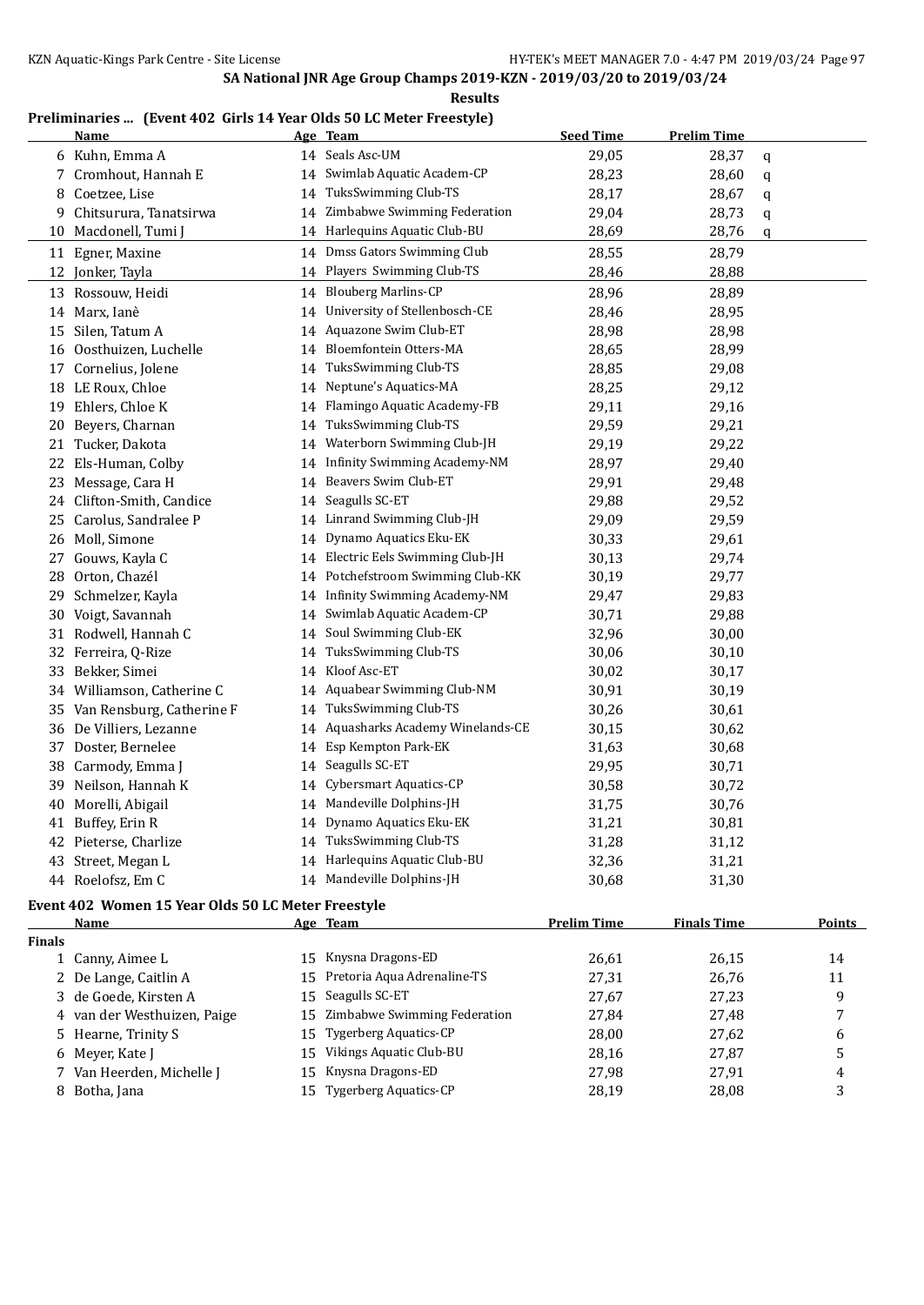### **Finals ... (Event 402 Women 15 Year Olds 50 LC Meter Freestyle)**

|    | Name                                               |    | Age Team                            | <b>Prelim Time</b> | <b>Finals Time</b> |   | <b>Points</b> |
|----|----------------------------------------------------|----|-------------------------------------|--------------------|--------------------|---|---------------|
|    | 9 Franck, Emma M                                   |    | 15 Electric Eels Swimming Club-JH   | 27,79              | 28,21              |   | 2             |
|    | 10 Davidson, Lize-Marie                            |    | 15 Bloemfontein Otters-MA           | 28,74              | 28,48              |   | 1             |
|    | Event 402 Women 15 Year Olds 50 LC Meter Freestyle |    |                                     |                    |                    |   |               |
|    | <u>Name</u>                                        |    | Age Team                            | <b>Seed Time</b>   | <b>Prelim Time</b> |   |               |
|    | <b>Preliminaries</b>                               |    |                                     |                    |                    |   |               |
|    | 1 Canny, Aimee L                                   |    | 15 Knysna Dragons-ED                | 26,02              | 26,61              | q |               |
|    | 2 De Lange, Caitlin A                              | 15 | Pretoria Aqua Adrenaline-TS         | 27,07              | 27,31              | q |               |
| 3  | de Goede, Kirsten A                                | 15 | Seagulls SC-ET                      | 27,33              | 27,67              | q |               |
| 4  | Franck, Emma M                                     | 15 | Electric Eels Swimming Club-JH      | 28,06              | 27,79              | q |               |
| 5. | van der Westhuizen, Paige                          | 15 | Zimbabwe Swimming Federation        | 27,40              | 27,84              | q |               |
| 6  | Van Heerden, Michelle J                            | 15 | Knysna Dragons-ED                   | 27,47              | 27,98              | q |               |
| 7  | Hearne, Trinity S                                  | 15 | <b>Tygerberg Aquatics-CP</b>        | 28,19              | 28,00              | q |               |
| 8  | Meyer, Kate J                                      | 15 | Vikings Aquatic Club-BU             | 27,85              | 28,16              | q |               |
| 9  | Botha, Jana                                        | 15 | <b>Tygerberg Aquatics-CP</b>        | 28,44              | 28,19              | q |               |
| 10 | Davidson, Lize-Marie                               | 15 | Bloemfontein Otters-MA              | 28,95              | 28,74              | q |               |
|    | 11 Pearse, Hannah C                                |    | 15 Vineyard SC-CP                   | 28,50              | 28,75              |   |               |
| 12 | Masson, Laela E                                    | 15 | Players Western Cape-CE             | 28,15              | 28,78              |   |               |
| 13 | Ellmies, Viktoria                                  | 15 | Namibia Swimming Invitation         | 28,42              | 28,80              |   |               |
|    | 14 Rollo, Riana                                    | 15 | Zimbabwe Swimming Federation        | 28,84              | 28,91              |   |               |
|    | 15 Vroon, Mandy L                                  | 15 | <b>Tygerberg Aquatics-CP</b>        | 29,12              | 28,92              |   |               |
|    | 16 Smith, Casey                                    | 15 | Pretoria Aquatic Club-TS            | 28,47              | 29,03              |   |               |
| 17 | Meintjies, Joane                                   | 15 | <b>Bloemfontein Seals-MA</b>        | 29,20              | 29,09              |   |               |
| 18 | Lausberg, Guilma                                   | 15 | Bloemfontein Seals-MA               | 28,79              | 29,30              |   |               |
| 19 | Church, Georgina F                                 | 15 | Action Swim Academy-ET              | 29,53              | 29,40              |   |               |
|    | 20 Fechter, Annika S                               | 15 | Pretoria Aquatic Club-TS            | 28,97              | 29,41              |   |               |
|    | 21 Burger, Mikyla                                  | 15 | Gerhard Zandberg Sport Academy-TS   | 29,76              | 29,60              |   |               |
|    | *22 Harradine, Reese B                             | 15 | Pretoria Aquatic Club-TS            | 28,74              | 29,66              |   |               |
|    | *22 Zwart, Kelly R                                 | 15 | Seals Asc-UM                        | 30,09              | 29,66              |   |               |
|    | 24 Frylinck, Tammy                                 | 15 | Waterborn Swimming Club-JH          | 29,52              | 29,69              |   |               |
|    | 25 Coetzer, Tane                                   | 15 | TuksSwimming Club-TS                | 29,87              | 29,72              |   |               |
|    | *26 Esslinger, Tiana                               | 15 | Namibia Swimming Invitation         | 29,49              | 29,74              |   |               |
|    | *26 Lottering, Kristin                             | 15 | Lottering Aquatics-WB               | 29,37              | 29,74              |   |               |
|    | *28 Butcher, Georgina A                            | 15 | Seals Asc-UM                        | 29,08              | 29,78              |   |               |
|    | *28 Van Jaarsveld, Danica C                        |    | 15 Waterborn Swimming Club-JH       | 29,24              | 29,78              |   |               |
|    | 30 Etzold, Liv T                                   |    | 15 Camps Bay Swimmng Club-CP        | 29,59              | 29,80              |   |               |
|    | 31 Vd Walt, Mia                                    |    | 15 University of Stellenbosch-CE    | 29,96              | 29,81              |   |               |
|    | 32 De Beer, Simoné                                 | 15 | Guppie Tigers Swimming Club-EZ      | 30,55              | 29,85              |   |               |
| 33 | Obermeyer, Danje                                   | 15 | Uniswim-MP                          | 30,18              | 29,87              |   |               |
| 34 | Repinz, Courtney P                                 | 15 | Aquabear Swimming Club-NM           | 29,94              | 29,90              |   |               |
| 35 | Jose, Teagan N                                     | 15 | Aquafins Swimming Club-JH           | 30,40              | 30,02              |   |               |
|    | 36 Hitge, Kerri-Lee                                | 15 | Doreys Swim Club-JH                 | 29,55              | 30,14              |   |               |
| 37 | Fryer, Kiara A                                     | 15 | Waterborn Swimming Club-JH          | 29,99              | 30,22              |   |               |
| 38 | Barnard, Alexa                                     | 15 | <b>Infinity Swimming Academy-NM</b> | 30,46              | 30,69              |   |               |
| 39 | Ashton, Tayla                                      | 15 | Team H <sub>20</sub> -EK            | 30,49              | 30,86              |   |               |
| 40 | Peers, Christy-Anne                                | 15 | Electric Eels Swimming Club-JH      | 30,71              | 31,33              |   |               |
|    | 41 Drewes, Hannah                                  | 15 | Uniswim-MP                          | 31,52              | 32,87              |   |               |
|    |                                                    |    |                                     |                    |                    |   |               |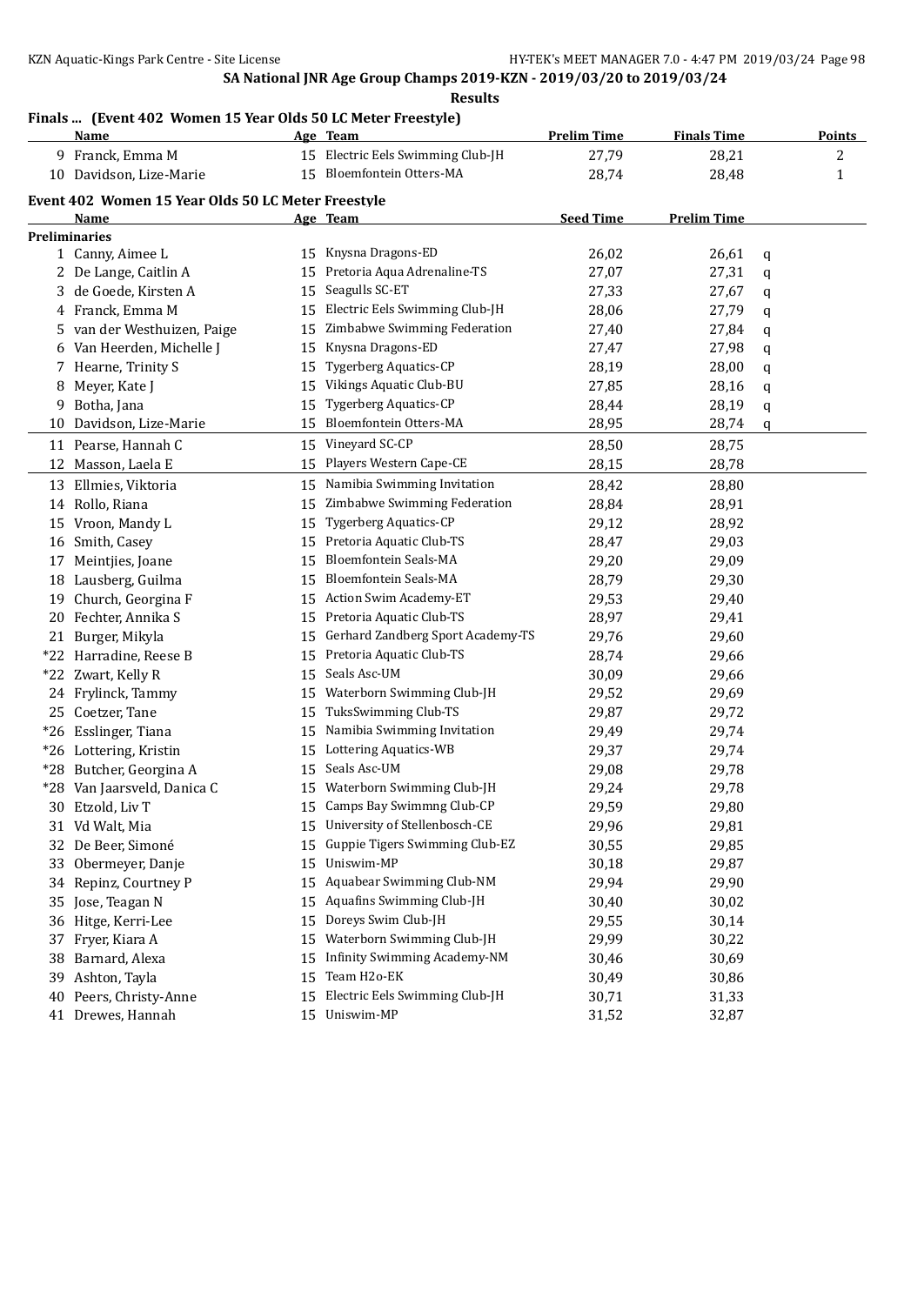**Results**

### **Event 402 Women 16 Year Olds 50 LC Meter Freestyle**

|               | <b>Name</b>                                        |    | Age Team                          | <b>Prelim Time</b> | <b>Finals Time</b> |   | <b>Points</b> |
|---------------|----------------------------------------------------|----|-----------------------------------|--------------------|--------------------|---|---------------|
| <b>Finals</b> |                                                    |    |                                   |                    |                    |   |               |
|               | 1 Nel, Olivia                                      |    | 16 Swimlab Aquatic Academ-CP      | 26,70              | 26,43              |   | 14            |
| 2             | Munro, Kelsea                                      | 16 | Pretoria Aquatic Club-TS          | 27,37              | 27,14              |   | 11            |
|               | 3 De Villiers, Michaela K                          | 16 | Vineyard SC-CP                    | 27,40              | 27,27              |   | 9             |
|               | 4 Nel, Georgia                                     | 16 | Swimlab Aquatic Academ-CP         | 27,55              | 27,28              |   | 7             |
| 5.            | Herbst, Kerryn L                                   | 16 | Mandeville Dolphins-JH            | 27,47              | 27,36              |   | 6             |
| 6             | Coetzee, Dune                                      | 16 | TuksSwimming Club-TS              | 27,39              | 27,59              |   | 5             |
| 7             | Meikle, Carla C                                    | 16 | Seals Asc-UM                      | 28,50              | 28,07              |   | 4             |
| 8             | Calitz, Abigail K                                  | 16 | University of Stellenbosch-CE     | 28,37              | 28,30              |   | 3             |
| 9             | Counihan, Hannah L                                 | 16 | Port Elizabeth Amateur Swimmin-NM | 28,23              | 28,37              |   | 2             |
|               | 10 Madden, Nina C                                  | 16 | Crusaders Swimming Club-JH        | 28,03              | 28,51              |   | $\mathbf{1}$  |
|               | Event 402 Women 16 Year Olds 50 LC Meter Freestyle |    |                                   |                    |                    |   |               |
|               | Name                                               |    | Age Team                          | <b>Seed Time</b>   | <b>Prelim Time</b> |   |               |
|               | <b>Preliminaries</b>                               |    |                                   |                    |                    |   |               |
|               | 1 Nel, Olivia                                      | 16 | Swimlab Aquatic Academ-CP         | 26,12              | 26,70              | q |               |
| 2             | Munro, Kelsea                                      | 16 | Pretoria Aquatic Club-TS          | 26,75              | 27,37              | q |               |
|               | 3 Coetzee, Dune                                    | 16 | TuksSwimming Club-TS              | 27,76              | 27,39              | q |               |
|               | 4 De Villiers, Michaela K                          | 16 | Vineyard SC-CP                    | 27,38              | 27,40              | q |               |
|               | 5 Herbst, Kerryn L                                 | 16 | Mandeville Dolphins-JH            | 27,60              | 27,47              | q |               |
|               | 6 Nel, Georgia                                     | 16 | Swimlab Aquatic Academ-CP         | 27,25              | 27,55              | q |               |
| 7.            | Madden, Nina C                                     | 16 | Crusaders Swimming Club-JH        | 28,45              | 28,03              | q |               |
| 8             | Counihan, Hannah L                                 | 16 | Port Elizabeth Amateur Swimmin-NM | 28,07              | 28,23              | q |               |
| 9             | Calitz, Abigail K                                  | 16 | University of Stellenbosch-CE     | 28,58              | 28,37              | q |               |
| 10            | Seyffert, Tailyn                                   | 16 | <b>Bloemfontein Seals-MA</b>      | 27,62              | 28,45              | q |               |
|               | 11 Meikle, Carla C                                 | 16 | Seals Asc-UM                      | 28,12              | 28,50              |   |               |
|               |                                                    | 16 | TuksSwimming Club-TS              | 29,15              |                    |   |               |
|               | 12 Mbatha, Lwethu T                                |    |                                   |                    | 28,69              |   |               |
|               | 13 Gersbach, Aletta H                              | 16 | Royal Fins Aquatics-TS            | 28,31              | 28,75              |   |               |
|               | 14 Janson, Lana J                                  | 16 | <b>Tygerberg Aquatics-CP</b>      | 28,22              | 28,77              |   |               |
| 15            | Carlisle, Demi-Lee                                 | 16 | Florida Swimming Club-JH          | 28,81              | 28,96              |   |               |
|               | 16 Blaisse, Jeanne S                               | 16 | Players Western Cape-CE           | 28,56              | 28,97              |   |               |
|               | 17 Van den Berg, Sulinke                           | 16 | Bloemfontein Seals-MA             | 28,86              | 29,00              |   |               |
|               | 18 Ribeiro, Nuria A                                | 16 | Cybersmart Aquatics-CP            | 28,78              | 29,05              |   |               |
| 19            | Van Thiel, Alexa N                                 | 16 | Waterborn Swimming Club-JH        | 29,06              | 29,06              |   |               |
| 20            | Ebrahim, Tasneen                                   | 16 | Port Elizabeth Amateur Swimmin-NM | 29,43              | 29,20              |   |               |
|               | 21 Liebenberg, Joanne                              | 16 | Namibia Swimming Invitation       | 29,46              | 29,25              |   |               |
| 22            | Nicholls, Alex K                                   |    | 16 Ultimate Swim Club-BU          | 29,72              | 29,26              |   |               |
|               | 23 Fos, Talia                                      |    | 16 Aec Swimming Club-JH           | 29,22              | 29,28              |   |               |
|               | 24 Horne, Chloe A                                  | 16 | Seagulls SC-ET                    | 29,35              | 29,30              |   |               |
|               | 25 Silen, Kaylee A                                 | 16 | Aquazone Swim Club-ET             | 29,46              | 29,44              |   |               |
|               | 26 Venter, Carli                                   | 16 | Otters Rustenburg-NW              | 29,02              | 29,45              |   |               |
|               | 27 Dredge, Deborah K                               | 16 | Pretoria Aquatic Club-TS          | 29,99              | 29,54              |   |               |
| 28            | Siebel, Louisa C                                   | 16 | Swimlab Aquatic Academ-CP         | 30,18              | 29,55              |   |               |
| 29            | du Toit, Idelé                                     | 16 | Potchefstroom Swimming Club-KK    | 29,61              | 29,68              |   |               |
| 30            | Elvidge, Hannah                                    | 16 | Swimlab Aquatic Academ-CP         | 29,38              | 29,88              |   |               |
|               | 31 Bishop, Kayla G                                 | 16 | Mandeville Dolphins-JH            | 29,38              | 29,96              |   |               |
| 32            | Barnard, Dominique                                 | 16 | Alcatraz Swimming Club-TS         | 29,99              | 30,05              |   |               |
|               | 33 Forster, Paige                                  | 16 | Seals Asc-UM                      | 28,44              | 30,08              |   |               |
|               | 34 Oberholzer, Pascale F                           | 16 | Mandeville Dolphins-JH            | 31,12              | 30,16              |   |               |
|               | 35 Pharoah, Taylor J                               |    | 16 Champion Swimming Club-TS      | 29,17              | 30,19              |   |               |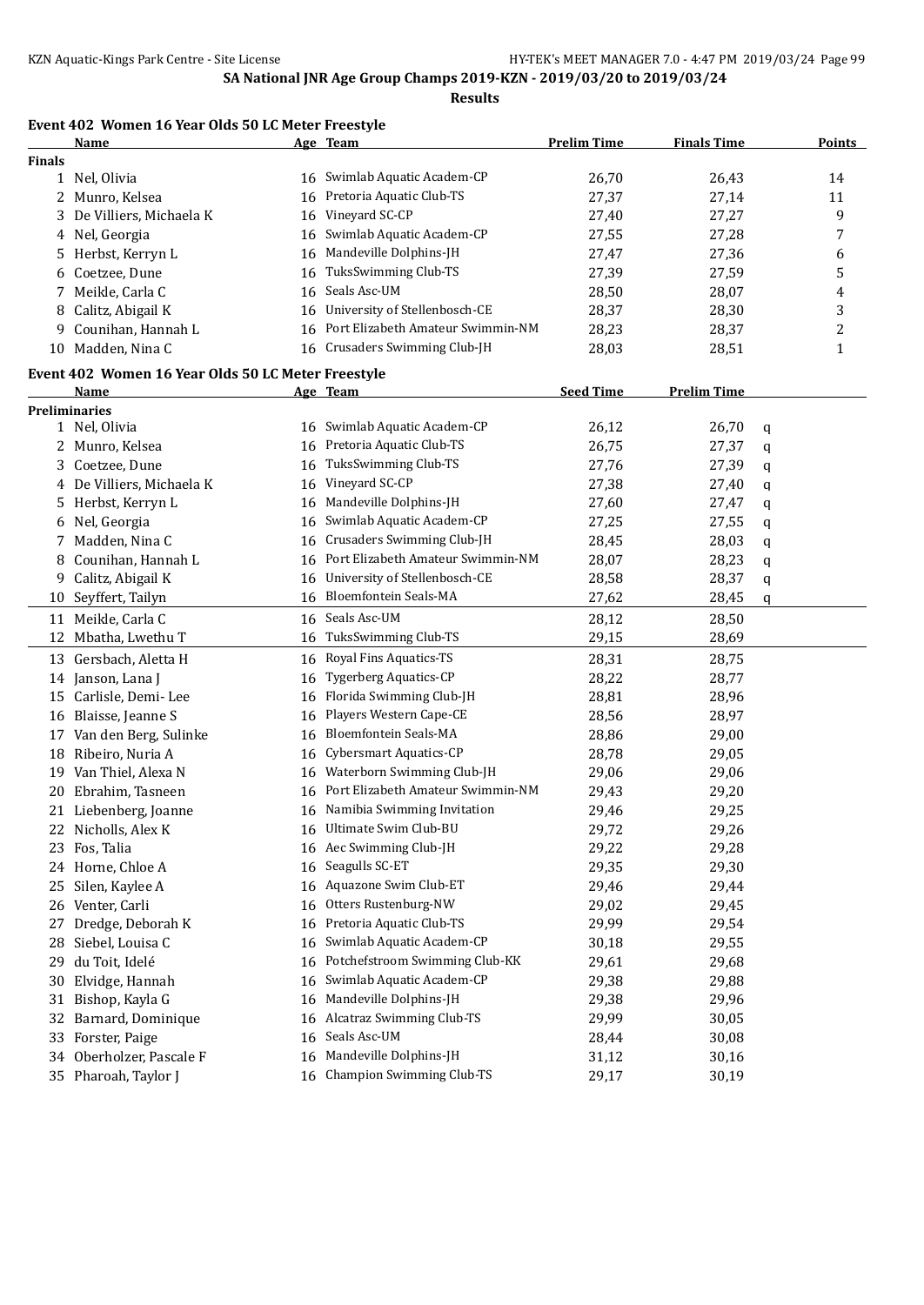# **Preliminaries ... (Event 402 Women 16 Year Olds 50 LC Meter Freestyle)**

|               | <u>Name</u>                                 |    | Age Team                        | <b>Seed Time</b>   | <b>Prelim Time</b> |   |               |
|---------------|---------------------------------------------|----|---------------------------------|--------------------|--------------------|---|---------------|
|               | 36 Albertyn, Kaitlyn E                      |    | 16 TuksSwimming Club-TS         | 30,73              | 30,56              |   |               |
|               | 37 Volkwyn, Ashton K                        |    | 16 Infinity Swimming Academy-NM | 31,05              | 30,74              |   |               |
|               | Event 402 Women 17-18 50 LC Meter Freestyle |    |                                 |                    |                    |   |               |
|               | Name                                        |    | Age Team                        | <b>Prelim Time</b> | <b>Finals Time</b> |   | <b>Points</b> |
| <b>Finals</b> |                                             |    |                                 |                    |                    |   |               |
|               | 1 Rafferty, Toni M                          |    | 17 Aquabear Swimming Club-NM    | 27,53              | 26,76              |   | 14            |
| 2             | Cillie, Lindi L                             | 17 | Curro Durbanville Aquatics-CP   | 27,39              | 27,10              |   | 11            |
| 3             | Solkow, Daniella M                          | 17 | Vineyard SC-CP                  | 27,65              | 27,43              |   | 9             |
|               | 4 Hurndall, Shana C                         | 17 | Seagulls SC-ET                  | 27,98              | 27,59              |   | 7             |
| 5             | Cornelius, Natasha                          | 17 | Pretoria Aquatic Club-TS        | 28,04              | 27,69              |   | 6             |
| 6             | Chislett, Ally L                            | 17 | Action Swim Academy-ET          | 28,15              | 27,76              |   | 5             |
| 7             | Opperman, Bianca                            | 17 | Potchefstroom Swimming Club-KK  | 28,01              | 27,79              |   | 4             |
|               | 8 Neser, Jade L                             | 18 | Waterborn Swimming Club-JH      | 28,18              | 27,83              |   | 3             |
| 9             | Cornelius, Chante'                          | 17 | Pretoria Aquatic Club-TS        | 28,51              | 27,92              |   | 2             |
| 10            | Du Plessis, Ilinde G                        | 18 | TuksSwimming Club-TS            | 28,00              | 28,19              |   | 1             |
|               | Event 402 Women 17-18 50 LC Meter Freestyle |    |                                 |                    |                    |   |               |
|               | Name                                        |    | Age Team                        | <b>Seed Time</b>   | <b>Prelim Time</b> |   |               |
|               | <b>Preliminaries</b>                        |    |                                 |                    |                    |   |               |
|               | 1 Cillie, Lindi L                           | 17 | Curro Durbanville Aquatics-CP   | 27,18              | 27,39              | q |               |
|               | 2 Rafferty, Toni M                          | 17 | Aquabear Swimming Club-NM       | 26,95              | 27,53              | q |               |
| 3             | Solkow, Daniella M                          | 17 | Vineyard SC-CP                  | 27,35              | 27,65              | q |               |
| 4             | Hurndall, Shana C                           | 17 | Seagulls SC-ET                  | 27,58              | 27,98              | q |               |
| 5.            | Du Plessis, Ilinde G                        | 18 | TuksSwimming Club-TS            | 28,28              | 28,00              | q |               |
| 6             | Opperman, Bianca                            | 17 | Potchefstroom Swimming Club-KK  | 27,93              | 28,01              | q |               |
| 7             | Cornelius, Natasha                          | 17 | Pretoria Aquatic Club-TS        | 27,24              | 28,04              | q |               |
| 8             | Chislett, Ally L                            | 17 | Action Swim Academy-ET          | 27,66              | 28,15              | q |               |
| 9             | Neser, Jade L                               | 18 | Waterborn Swimming Club-JH      | 26,88              | 28,18              | q |               |
| 10            | Cornelius, Chante'                          | 17 | Pretoria Aquatic Club-TS        | 28,00              | 28,51              | q |               |
| 11            | O'Rourke, Amy E                             | 17 | Florida Swimming Club-JH        | 28,76              | 28,53              |   |               |
|               | 12 Wallis, Becky                            | 17 | Waterborn Swimming Club-JH      | 28,66              | 28,64              |   |               |
|               | 13 McConnachie, Amber L                     | 17 | Aquanova Aquatic Club-BU        | 28,92              | 28,68              |   |               |
|               | 14 Nortje, Marine E                         | 18 | Seagulls SC-ET                  | 27,61              | 28,69              |   |               |
|               | 15 Mjimba, Nomvula B                        | 17 | Seals Asc-UM                    | 27,88              | 28,72              |   |               |
|               | 16 Coetzé, Jana E                           | 18 | Otters Rustenburg-NW            | 28,36              | 28,75              |   |               |
|               | 17 Pietersen, Connie I                      |    | 17 Infinity Swimming Academy-NM | 28,45              | 28,79              |   |               |
|               | 18 Straw, Samantha                          | 17 | Bloemfontein Seals-MA           | 28,49              | 28,81              |   |               |
| 19            | Hartzenberg, Erin R                         | 17 | <b>Tygerberg Aquatics-CP</b>    | 28,44              | 28,85              |   |               |
| 20            | Dateline, Chenay E                          | 17 | Waterborn Swimming Club-JH      | 29,50              | 28,91              |   |               |
| 21            | Graham, Erin G                              | 17 | Mandeville Dolphins-JH          | 29,89              | 28,95              |   |               |
| 22            | Burnett, Katie A                            | 17 | Penguins Swimming Club-UM       | 29,17              | 28,97              |   |               |
| 23            | Terblanche, Meralda E                       | 17 | Ultimate Swim Club-BU           | 28,92              | 28,99              |   |               |
| 24            | Green, Ashleigh M                           | 18 | Seals Asc-UM                    | 28,92              | 29,02              |   |               |
| 25            | Carollissen, Joey                           | 17 | University of Stellenbosch-CE   | 30,20              | 29,03              |   |               |
| 26            | Wilcocks, Catherine E                       | 17 | Pretoria Aquatic Club-TS        | 28,56              | 29,04              |   |               |
| 27            | Schoeman, Savannah                          | 17 | TuksSwimming Club-TS            | 28,08              | 29,05              |   |               |
| 28            | Van Voorst, Georgia                         | 17 | Seagulls SC-ET                  | 29,17              | 29,15              |   |               |
| $*29$         | Velde, Chloe J                              | 18 | Ultimate Swim Club-BU           | 28,69              | 29,16              |   |               |
| $*29$         | Coetzer, Janie                              | 17 | TuksSwimming Club-TS            | 28,63              | 29,16              |   |               |
|               | 31 Van Biljon, Rachel-Ann                   | 17 | TuksSwimming Club-TS            | 28,92              | 29,22              |   |               |
|               |                                             |    |                                 |                    |                    |   |               |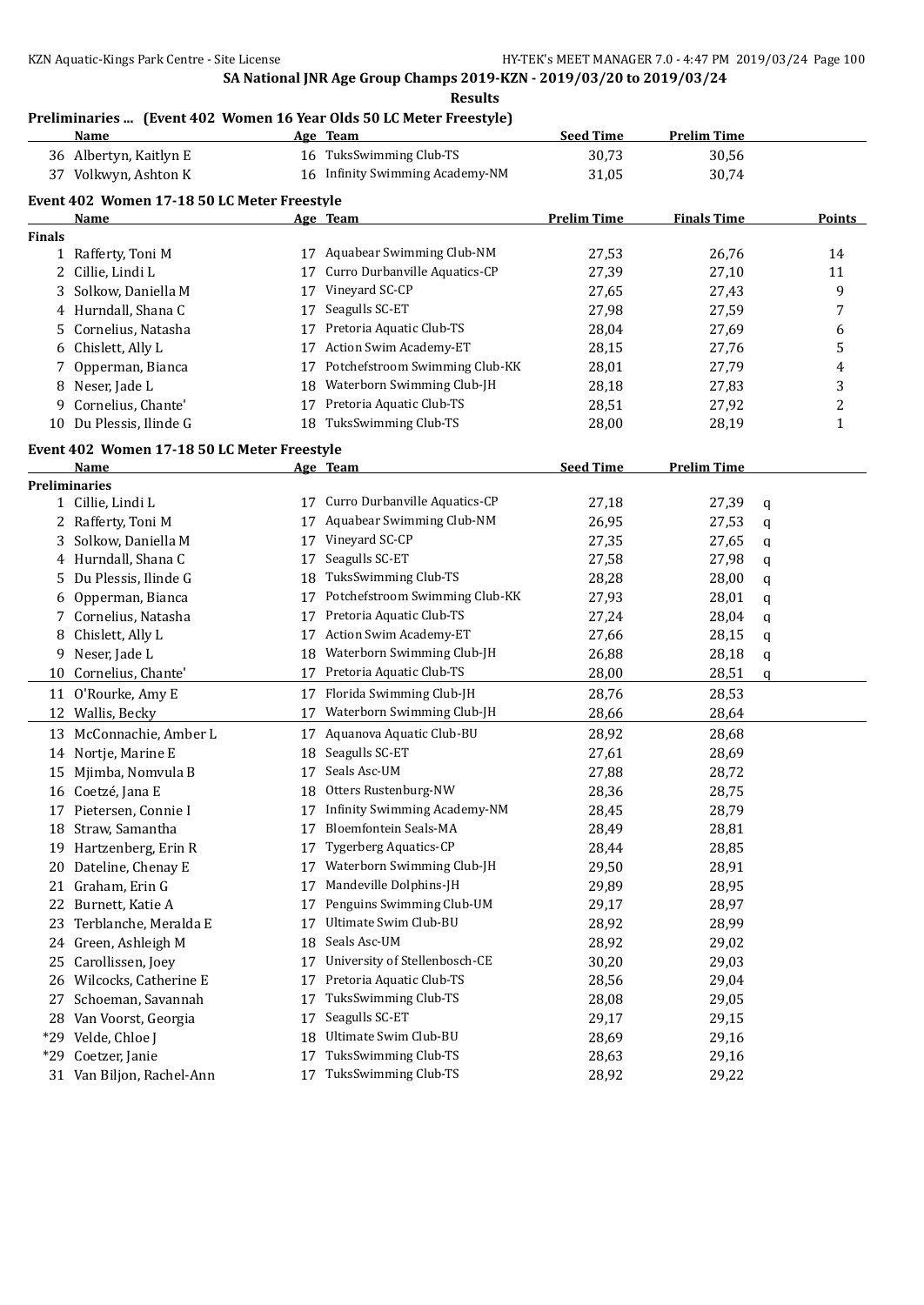### **Preliminaries ... (Event 402 Women 17-18 50 LC Meter Freestyle)**

|     | Name                           |    | Age Team                      | <b>Seed Time</b> | <b>Prelim Time</b> |
|-----|--------------------------------|----|-------------------------------|------------------|--------------------|
| 32  | Tully, Olivia                  | 17 | Seagulls SC-ET                | 28,98            | 29,55              |
| 33  | Wartnaby, Tessa                | 17 | Westville Swimming Club-ET    | 29,51            | 29,57              |
| 34  | Royden-Turner, Cath C          | 18 | Seals Asc-UM                  | 27,31            | 29,65              |
| 35  | Tully, Megan                   | 17 | Seagulls SC-ET                | 29,21            | 29,75              |
| 36  | Van Jaarsveld, Sune            | 17 | TuksSwimming Club-TS          | 30,43            | 29,87              |
| 37  | Grobler, Karla                 | 17 | TuksSwimming Club-TS          | 30,30            | 29,90              |
| 38  | Miller, Jade T                 | 18 | University of Stellenbosch-CE | 30,07            | 29,91              |
| 39  | McLoughlin, Kayla              | 18 | Swimlab Aquatic Academ-CP     | 29,57            | 29,99              |
| 40  | Marais, Robyn M                | 18 | <b>Tygerberg Aquatics-CP</b>  | 29,90            | 30,01              |
| 41  | Esterhuizen, Erika             | 18 | Westville Swimming Club-ET    | 29,33            | 30,06              |
| 42  | van der Westhuizen, Chelaine E | 17 | Pretoria Aqua Adrenaline-TS   | 30,33            | 30,09              |
| *43 | Roelofsz, Holly J              | 17 | Mandeville Dolphins-JH        | 29,97            | 30,32              |
| *43 | De Beer, Nicole R              | 17 | Benoni Swimming Club-EK       | 30,37            | 30,32              |
| 45  | Baker, Tanna                   | 17 | TuksSwimming Club-TS          | 30,10            | 30,37              |
| 46  | Kretzschmar, Michelle          | 18 | Blue Ocean Aquatics-UG        | 31,11            | 30,50              |
| 47  | Correia, Raquel L              | 18 | Crusaders Swimming Club-JH    | 29,95            | 30,66              |
| 48  | Turner, Georgy A               | 18 | Mandeville Dolphins-JH        | 29,92            | 30,83              |
| 49  | Botha, Vicky A                 | 17 | Namibia Swimming Invitation   | 30,35            | 30,92              |
| 50  | Burger, Kayla L                | 17 | Benoni Swimming Club-EK       | 31,31            | 31,03              |

# **Event 403 Boys 12 & Under 200 LC Meter IM**

|               | Name                                      |    | Age Team                          | <b>Prelim Time</b> | <b>Finals Time</b> |             | Points |
|---------------|-------------------------------------------|----|-----------------------------------|--------------------|--------------------|-------------|--------|
| <b>Finals</b> |                                           |    |                                   |                    |                    |             |        |
| 1             | Vd Heever, Andrè P                        | 12 | TuksSwimming Club-TS              | 2:32,30            | 2:27,53            |             | 14     |
| 2             | Reinders, Connor                          | 12 | Bloemfontein Otters-MA            | 2:33,88            | 2:29,14            |             | 11     |
| 3             | Vorster, Wilbert P                        | 12 | Flamingo Aquatic Academy-FB       | 2:34,42            | 2:32,07            |             | 9      |
|               | Sandri, Luca                              | 12 | Kloof Asc-ET                      | 2:35,06            | 2:32,58            |             | 7      |
| 5             | Ellis, Quinn                              | 12 | Namibia Swimming Invitation       | 2:35,72            | 2:36,83            |             | 6      |
| 6             | Malan, Johan S                            | 12 | Curro Durbanville Aquatics-CP     | 2:38,89            | 2:37,12            |             | 5      |
| 7             | Malan, Jason M                            | 12 | Electric Eels Swimming Club-JH    | 2:39,16            | 2:37,46            |             | 4      |
|               | Visser, Brendan                           | 12 | Action Swim Academy-ET            | 2:38,62            | 2:37,69            |             | 3      |
| 9             | Findlay, MJ J                             | 12 | TuksSwimming Club-TS              | 2:37,19            | 2:38,65            |             | 2      |
| 10            | Strydom, Cristopher R                     | 12 | Dynamo Aquatics Eku-EK            | 2:35,16            | 2:43,17            |             | 1      |
|               | Event 403 Boys 12 & Under 200 LC Meter IM |    |                                   |                    |                    |             |        |
|               | Name                                      |    | Age Team                          | <b>Seed Time</b>   | <b>Prelim Time</b> |             |        |
|               | <b>Preliminaries</b>                      |    |                                   |                    |                    |             |        |
|               | 1 Vd Heever, Andrè P                      | 12 | TuksSwimming Club-TS              | 2:34,85            | 2:32,30            | a           |        |
| 2             | Reinders, Connor                          | 12 | Bloemfontein Otters-MA            | 2:33,75            | 2:33,88            | $\mathbf q$ |        |
| 3             | Vorster, Wilbert P                        | 12 | Flamingo Aquatic Academy-FB       | 2:43,17            | 2:34,42            | q           |        |
| 4             | Sandri, Luca                              | 12 | Kloof Asc-ET                      | 2:39,80            | 2:35,06            | q           |        |
| 5             | Strydom, Cristopher R                     | 12 | Dynamo Aquatics Eku-EK            | 2:46,63            | 2:35,16            | q           |        |
| 6             | Ellis, Quinn                              | 12 | Namibia Swimming Invitation       | 2:42,11            | 2:35,72            | q           |        |
| 7             | Findlay, MJ J                             | 12 | TuksSwimming Club-TS              | 2:41,19            | 2:37,19            | q           |        |
| 8             | Visser, Brendan                           | 12 | Action Swim Academy-ET            | 2:40,20            | 2:38,62            | q           |        |
| 9             | Malan, Johan S                            | 12 | Curro Durbanville Aquatics-CP     | 2:38,55            | 2:38,89            | q           |        |
| 10            | Malan, Jason M                            | 12 | Electric Eels Swimming Club-JH    | 2:41,45            | 2:39,16            | q           |        |
| 11            | Britz, Carlo                              | 12 | Port Elizabeth Amateur Swimmin-NM | 2:38,06            | 2:39,30            |             |        |
| 12            | Torricelli, Gianluca F                    | 12 | Waterborn Swimming Club-JH        | 2:49,18            | 2:39,77            |             |        |
| 13            | Sivai, Jayden M                           | 12 | Aquanova Aquatic Club-BU          | 2:39,04            | 2:40,28            |             |        |
|               | 14 Brice, Canaan J                        | 12 | Bloemfontein Seals-MA             | 2:47,03            | 2:40,83            |             |        |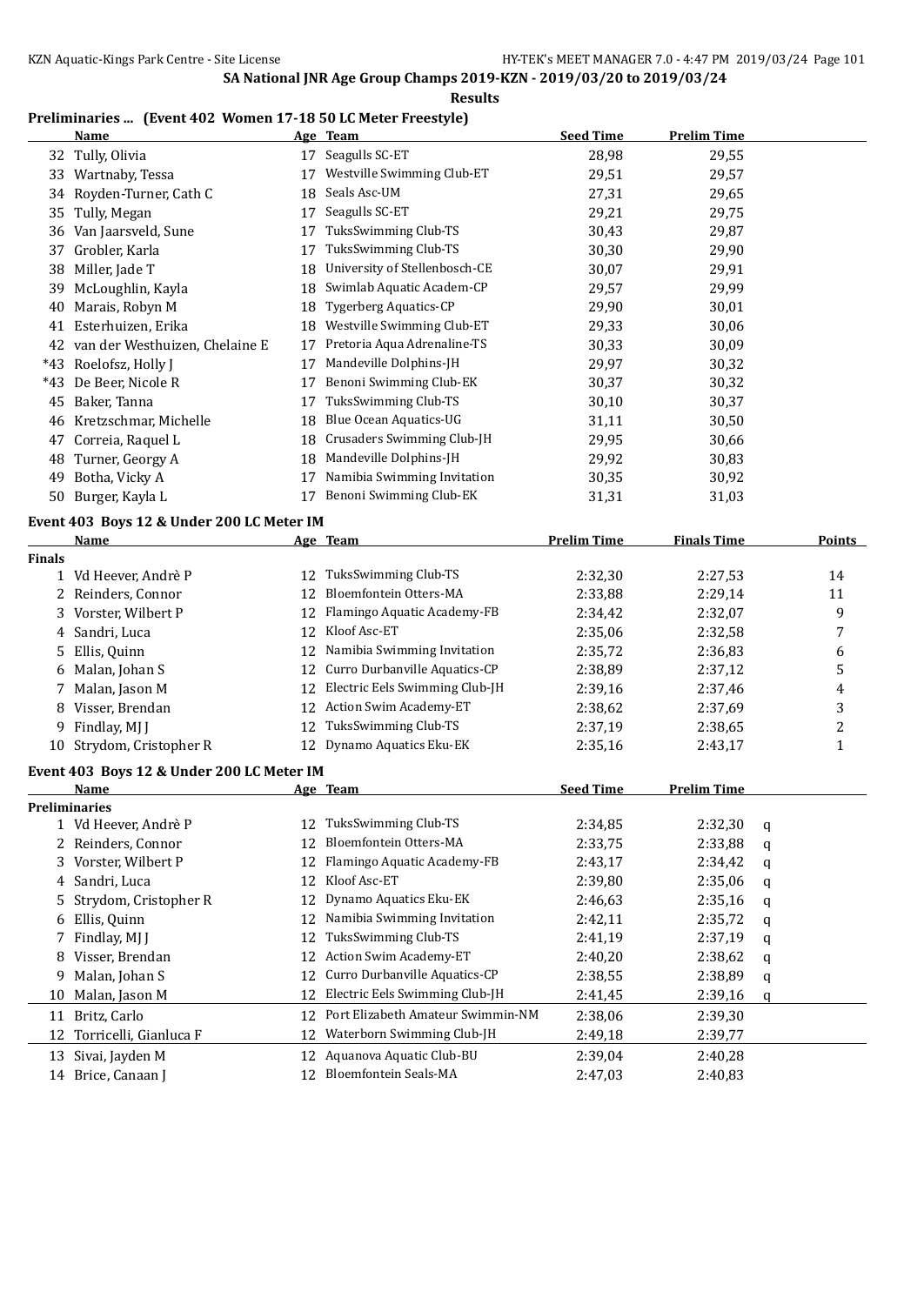### **Preliminaries ... (Event 403 Boys 12 & Under 200 LC Meter IM)**

|               | <b>Name</b>                                 |          | Age Team                           | <b>Seed Time</b>   | <b>Prelim Time</b> |               |
|---------------|---------------------------------------------|----------|------------------------------------|--------------------|--------------------|---------------|
|               | 15 McWilliam, Benn D                        |          | 12 Camps Bay Swimmng Club-CP       | 2:41,89            | 2:41,23            |               |
|               | 16 Pearson, Tai L                           | 11       | Vineyard SC-CP                     | 2:46,95            | 2:42,68            |               |
| 17            | Wolson, Daniel A                            | 12       | Vineyard SC-CP                     | 2:46,81            | 2:42,76            |               |
| 18            | Minderon, Bryce                             | 12       | Port Elizabeth Amateur Swimmin-NM  | 2:43,44            | 2:43,11            |               |
| 19            | O'Connor, Matt                              | 12       | Waterborn Swimming Club-JH         | 2:48,21            | 2:43,43            |               |
| 20            | Du Toit, Michal D                           | 12       | TuksSwimming Club-TS               | 2:52,18            | 2:43,83            |               |
| 21            | Mahan, Tumelo E                             | 12       | TuksSwimming Club-TS               | 2:39,65            | 2:44,95            |               |
| 22            | Kruger, Nicholas L                          | 12       | Seals Asc-UM                       | 2:42,45            | 2:45,55            |               |
| 23            | Enslin, Erik F                              | 12       | TuksSwimming Club-TS               | 2:48,42            | 2:45,66            |               |
|               | 24 Jones, Brogan M                          | 11       | Benoni Swimming Club-EK            | 2:50,52            | 2:46,34            |               |
| 25            | Kinsey, Callyn L                            | 12       | Seagulls SC-ET                     | 2:50,09            | 2:46,52            |               |
|               | 26 Koekemoer, Marnu                         |          | 12 Blue Ocean Aquatics-UG          | 2:46,68            | 2:47,29            |               |
| 27            | Potgieter, Ruan                             | 12       | Eagar Aquatics-CC                  | 2:51,06            | 2:47,66            |               |
|               | 28 Labuschagne, Jeremy                      |          | 12 Swimlab Aquatic Academ-CP       | 2:47,22            | 2:47,72            |               |
| 29            | Nel, Aiden                                  |          | 12 Potchefstroom Swimming Club-KK  | 2:49,75            | 2:48,45            |               |
| 30            | Theron, Vasco                               | 12       | Flamingo Aquatic Academy-FB        | 2:53,32            | 2:51,25            |               |
| 31            | Briel, Charlie H                            | 12       | <b>Bloemfontein Seals-MA</b>       | 2:52,55            | 2:51,90            |               |
| 32            | Kgomogadio, Yande Y                         | 12       | TuksSwimming Club-TS               | 2:57,76            | 2:55,15            |               |
|               | 33 Vd Merwe, Michael D                      | 12       | Quick Silver Swimming Academy-CP   | 2:50,60            | 2:56,61            |               |
|               | --- Mia, Sirhaan                            | 12       | Marlin Swimming Club-CP            | 2:51,02            | DQ                 |               |
|               |                                             |          |                                    |                    |                    |               |
|               | Event 403 Boys 13 Year Olds 200 LC Meter IM |          |                                    |                    |                    |               |
| <b>Finals</b> | <u>Name</u>                                 |          | Age Team                           | <b>Prelim Time</b> | <b>Finals Time</b> | <b>Points</b> |
|               | 1 Keylock, Kian C                           | 13       | <b>Boksburg Aquatics Saints-EK</b> | 2:16,55            | 2:12,74            | 14            |
| 2             | Canjulo, Jose N                             | 13       | Namibia Swimming Invitation        | 2:18,73            | 2:14,67            | 11            |
| 3             | Boshoff, Juan C                             | 13       | Barracudas Aquarama SC-CP          | 2:24,12            | 2:23,52            | 9             |
| 4             | Nogueira, Enzo                              | 13       | Waterborn Swimming Club-JH         | 2:26,17            | 2:23,76            | 7             |
| 5.            | Paterson, Ross C                            | 13       | Action Swim Academy-ET             | 2:27,18            | 2:25,11            | 6             |
|               | 6 Wallace, Garron L                         | 13       | Electric Eels Swimming Club-JH     | 2:27,98            | 2:27,58            | 5             |
|               | 7 Laubscher, Ben-Johan                      | 13       | TuksSwimming Club-TS               | 2:28,63            | 2:28,31            | 4             |
| 8             | Kleynhans, Michael M                        | 13       | TuksSwimming Club-TS               | 2:29,34            | 2:28,68            | 3             |
|               | 9 Bartleman, Ewald W                        | 13       | Potchefstroom Swimming Club-KK     | 2:29,26            | 2:29,33            | 2             |
|               | 10 Coetzer, Jayden P                        |          | 13 Cybersmart Aquatics-CP          | 2:28,99            | 2:35,16            | $\mathbf{1}$  |
|               |                                             |          |                                    |                    |                    |               |
|               | Event 403 Boys 13 Year Olds 200 LC Meter IM |          |                                    |                    |                    |               |
|               | <u>Name</u>                                 |          | Age Team                           | <b>Seed Time</b>   | <b>Prelim Time</b> |               |
|               | <b>Preliminaries</b>                        |          | <b>Boksburg Aquatics Saints-EK</b> | 2:20,47            |                    |               |
|               | 1 Keylock, Kian C                           | 13<br>13 | Namibia Swimming Invitation        |                    | 2:16,55<br>q       |               |
| 2             | Canjulo, Jose N<br>Boshoff, Juan C          | 13       | Barracudas Aquarama SC-CP          | 2:20,78<br>2:27,30 | 2:18,73<br>q       |               |
| 3             |                                             | 13       | Waterborn Swimming Club-JH         | 2:28,79            | 2:24,12<br>q       |               |
| 4             | Nogueira, Enzo                              | 13       | Action Swim Academy-ET             |                    | 2:26,17<br>q       |               |
| 5             | Paterson, Ross C<br>Wallace, Garron L       | 13       | Electric Eels Swimming Club-JH     | 2:26,19            | 2:27,18<br>q       |               |
| 6             |                                             |          | TuksSwimming Club-TS               | 2:32,25            | 2:27,98<br>q       |               |
| 7             | Laubscher, Ben-Johan                        | 13       | Cybersmart Aquatics-CP             | 2:41,81            | 2:28,63<br>q       |               |
| 8             | Coetzer, Jayden P                           | 13       | Potchefstroom Swimming Club-KK     | 2:34,87            | 2:28,99<br>q       |               |
| 9             | Bartleman, Ewald W                          | 13       |                                    | 2:36,87            | 2:29,26<br>q       |               |
| 10            | Kleynhans, Michael M                        | 13       | TuksSwimming Club-TS               | 2:32,28            | 2:29,34<br>q       |               |
| 11            | Lindeque, Kinnae N                          | 13       | Waterborn Swimming Club-JH         | 2:32,34            | 2:29,56            |               |
| 12            | Van der Linde, Sven C                       | 13       | Ashton Swimming Academy-ILD        | 2:34,10            | 2:29,57            |               |
|               | 13 Lobo, Caio                               | 13       | Clube Naval de Maputo              | 2:30,12            | 2:29,80            |               |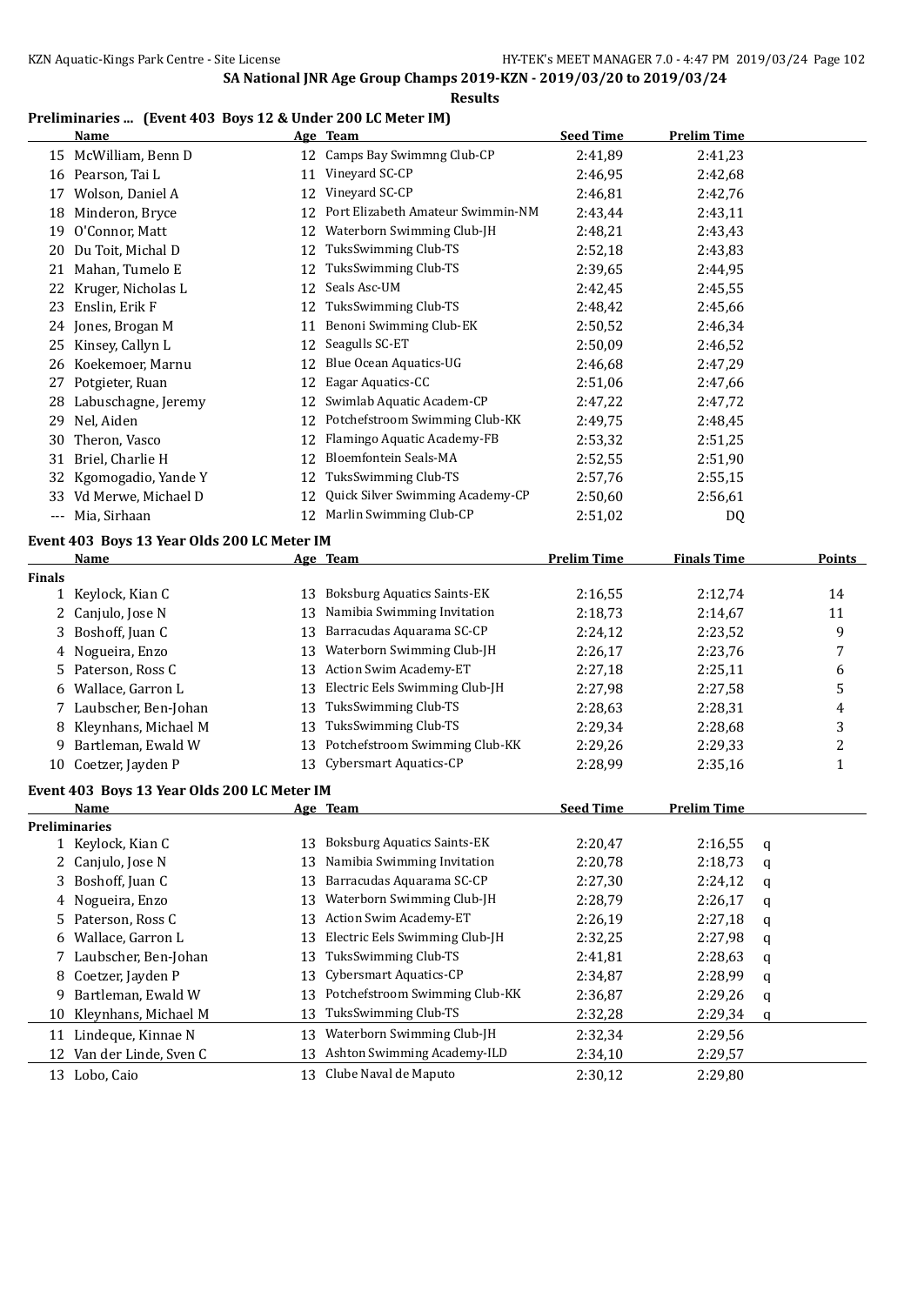### **Preliminaries ... (Event 403 Boys 13 Year Olds 200 LC Meter IM)**

|               | <b>Name</b>                                                                                                                                                                                                                   |    | Age Team                                              | <b>Seed Time</b>   | <b>Prelim Time</b> |                  |
|---------------|-------------------------------------------------------------------------------------------------------------------------------------------------------------------------------------------------------------------------------|----|-------------------------------------------------------|--------------------|--------------------|------------------|
|               | 14 Van Rensburg, Sebastian                                                                                                                                                                                                    |    | 13 TuksSwimming Club-TS                               | 2:28,78            | 2:30,03            |                  |
|               | 15 Caldwell, Matt D                                                                                                                                                                                                           | 13 | Dragons Swimming Club-JH                              | 2:38,19            | 2:30,47            |                  |
|               | 16 Coetzee, Liam                                                                                                                                                                                                              | 13 | Aquasharks Academy Winelands-CE                       | 2:31,08            | 2:30,48            |                  |
| 17            | Gross-Mitchell, Travis K                                                                                                                                                                                                      | 13 | Seagulls SC-ET                                        | 2:33,56            | 2:30,58            |                  |
|               | 18 Kriek, Joël                                                                                                                                                                                                                | 13 | Potchefstroom Swimming Club-KK                        | 2:37,62            | 2:30,79            |                  |
|               | 19 Louw, Ruan                                                                                                                                                                                                                 | 13 | <b>Bull Sharks-MA</b>                                 | 2:36,11            | 2:31,36            |                  |
| 20            | Grobler, Benke                                                                                                                                                                                                                | 13 | Cybersmart Aquatics-CP                                | 2:34,17            | 2:31,72            |                  |
| 21            | De Guzman, Risha                                                                                                                                                                                                              | 13 | Braeburn Swimming Club                                | 2:32,97            | 2:32,33            |                  |
| 22            | Saaiman, Rikus T                                                                                                                                                                                                              | 13 | Quick Silver Swimming Academy-CP                      | 2:32,22            | 2:33,12            |                  |
| 23            | Steyn, Stefan A                                                                                                                                                                                                               |    | 13 Fish Eagle Aquatics-ED                             | 2:33,37            | 2:33,13            |                  |
|               | 24 Eaton, Jarden D                                                                                                                                                                                                            | 13 | Crusaders Swimming Club-JH                            | 2:34,48            | 2:33,77            |                  |
| 25            | Raynard, Keyontae L                                                                                                                                                                                                           | 13 | Seagulls SC-ET                                        | 2:35,46            | 2:33,81            |                  |
|               | 26 Grobler, Zak H                                                                                                                                                                                                             | 13 | Soul Swimming Club-EK                                 | 2:34,93            | 2:34,27            |                  |
| 27            | Spence, Jamie L                                                                                                                                                                                                               |    | 13 Action Swim Academy-ET                             | 2:29,15            | 2:34,35            |                  |
|               | 28 Smit, Byron G                                                                                                                                                                                                              | 13 | Dynamo Aquatics Eku-EK                                | 2:38,40            | 2:34,37            |                  |
| 29            | Carrol, Matt                                                                                                                                                                                                                  | 13 | <b>Blouberg Marlins-CP</b>                            | 2:36,31            | 2:34,67            |                  |
| 30            | Kriegler, Christiaan C                                                                                                                                                                                                        | 13 | Curro Durbanville Aquatics-CP                         | 2:38,24            | 2:34,85            |                  |
|               | 31 Huang, Eric                                                                                                                                                                                                                | 13 | Mandeville Dolphins-JH                                | 2:39,40            | 2:34,89            |                  |
|               | 32 Le Roux, Ruan H                                                                                                                                                                                                            | 13 | <b>Infinity Swimming Academy-NM</b>                   | 2:45,38            |                    |                  |
|               |                                                                                                                                                                                                                               |    | Players Swimming Club-TS                              |                    | 2:34,99            |                  |
|               | 33 De Clerck, Dean                                                                                                                                                                                                            | 13 |                                                       | 2:41,53            | 2:35,05            |                  |
|               | 34 Rebelo, Ricardo                                                                                                                                                                                                            | 13 | TuksSwimming Club-TS<br><b>Blue Ocean Aquatics-UG</b> | 2:42,30            | 2:35,09            |                  |
|               | 35 Rolfe, Jethro                                                                                                                                                                                                              | 13 |                                                       | 2:38,81            | 2:36,32            |                  |
|               | 36 Waters, Zack L                                                                                                                                                                                                             | 13 | Swimlab Aquatic Academ-CP                             | 2:45,29            | 2:36,41            |                  |
|               | 37 Hendricks, Robert A                                                                                                                                                                                                        | 13 | Royal Swimming Academy-ED                             | 2:38,28            | 2:36,45            |                  |
|               | 38 Nkunzi, Awande                                                                                                                                                                                                             | 13 | Seagulls SC-ET                                        | 2:36,42            | 2:36,96            |                  |
|               | 39 Vorbeck, Enrico R                                                                                                                                                                                                          | 13 | Seagulls SC-ET                                        | 2:37,66            | 2:38,49            |                  |
|               | 40 Grobler, Regardt                                                                                                                                                                                                           | 13 | TuksSwimming Club-TS                                  | 2:38,33            | 2:39,53            |                  |
| 41            | Cartwright, Andrew G                                                                                                                                                                                                          | 13 | Tiger Sharks Swimming Academy-ET                      | 2:42,00            | 2:40,03            |                  |
| 42            | Scheffer, Jonathan                                                                                                                                                                                                            | 13 | Pretoria Aquatic Club-TS                              | 2:58,62            | 2:40,65            |                  |
|               | 43 Visagie, Leson G                                                                                                                                                                                                           | 13 | Midwit Uniswim-NG                                     | 2:39,94            | 2:42,02            |                  |
| 44            | Thompson, Cameron K                                                                                                                                                                                                           | 13 | Crusaders Swimming Club-JH                            | 2:42,72            | 2:43,43            |                  |
| 45            | Greyling, Cullen C                                                                                                                                                                                                            | 13 | Waterborn Swimming Club-JH                            | 2:38,88            | 2:46,46            |                  |
| 46            | Shoshore, Rangi S                                                                                                                                                                                                             | 13 | Crusaders Swimming Club-JH                            | 2:42,97            | 2:48,04            |                  |
|               | --- Wood, Nico M                                                                                                                                                                                                              |    | 13 Action Swim Academy-ET                             | 2:34,85            | DQ                 |                  |
|               | Event 403 Boys 14 Year Olds 200 LC Meter IM                                                                                                                                                                                   |    |                                                       |                    |                    |                  |
|               | Name and the same state of the state of the state of the state of the state of the state of the state of the state of the state of the state of the state of the state of the state of the state of the state of the state of |    | Age Team                                              | <b>Prelim Time</b> | <b>Finals Time</b> | <b>Points</b>    |
| <b>Finals</b> |                                                                                                                                                                                                                               |    |                                                       |                    |                    |                  |
| $\mathbf{1}$  | Coetzé, Pieter T                                                                                                                                                                                                              |    | 14 Otters Rustenburg-NW                               | 2:19,61            | 2:11,28            | 14               |
| 2             | Burger, Mikah K                                                                                                                                                                                                               | 14 | Namibia Swimming Invitation                           | 2:20,90            | 2:16,72            | 11               |
| 3             | Baker, Daniel E                                                                                                                                                                                                               | 14 | Benoni Swimming Club-EK                               | 2:22,12            | 2:20,26            | 9                |
|               | 4 Louw, Andro                                                                                                                                                                                                                 | 14 | <b>Bull Sharks-MA</b>                                 | 2:23,08            | 2:21,48            | 7                |
|               | *5 De Jager, Christopher                                                                                                                                                                                                      | 14 | Namibia Swimming Invitation                           | 2:24,43            | 2:22,87            | 5.50             |
|               | *5 Johnson, Reece M                                                                                                                                                                                                           | 14 | Electric Eels Swimming Club-JH                        | 2:21,79            | 2:22,87            | 5.50             |
| 7             | Swarts, Keeno A                                                                                                                                                                                                               | 14 | Vineyard SC-CP                                        | 2:26,36            | 2:23,09            | 4                |
| 8             | de Gouveia, Matthew                                                                                                                                                                                                           | 14 | Perfect Stroke Swimming Club-JH                       | 2:25,68            | 2:25,00            | 3                |
|               | 9 Renze, Ethan                                                                                                                                                                                                                | 14 | Port Elizabeth Amateur Swimmin-NM                     | 2:26,61            | 2:25,29            | $\boldsymbol{2}$ |
|               | 10 Malherbe, Francois                                                                                                                                                                                                         |    | 14 University of Stellenbosch-CE                      | 2:26,11            | 2:27,77            | $\mathbf{1}$     |
|               |                                                                                                                                                                                                                               |    |                                                       |                    |                    |                  |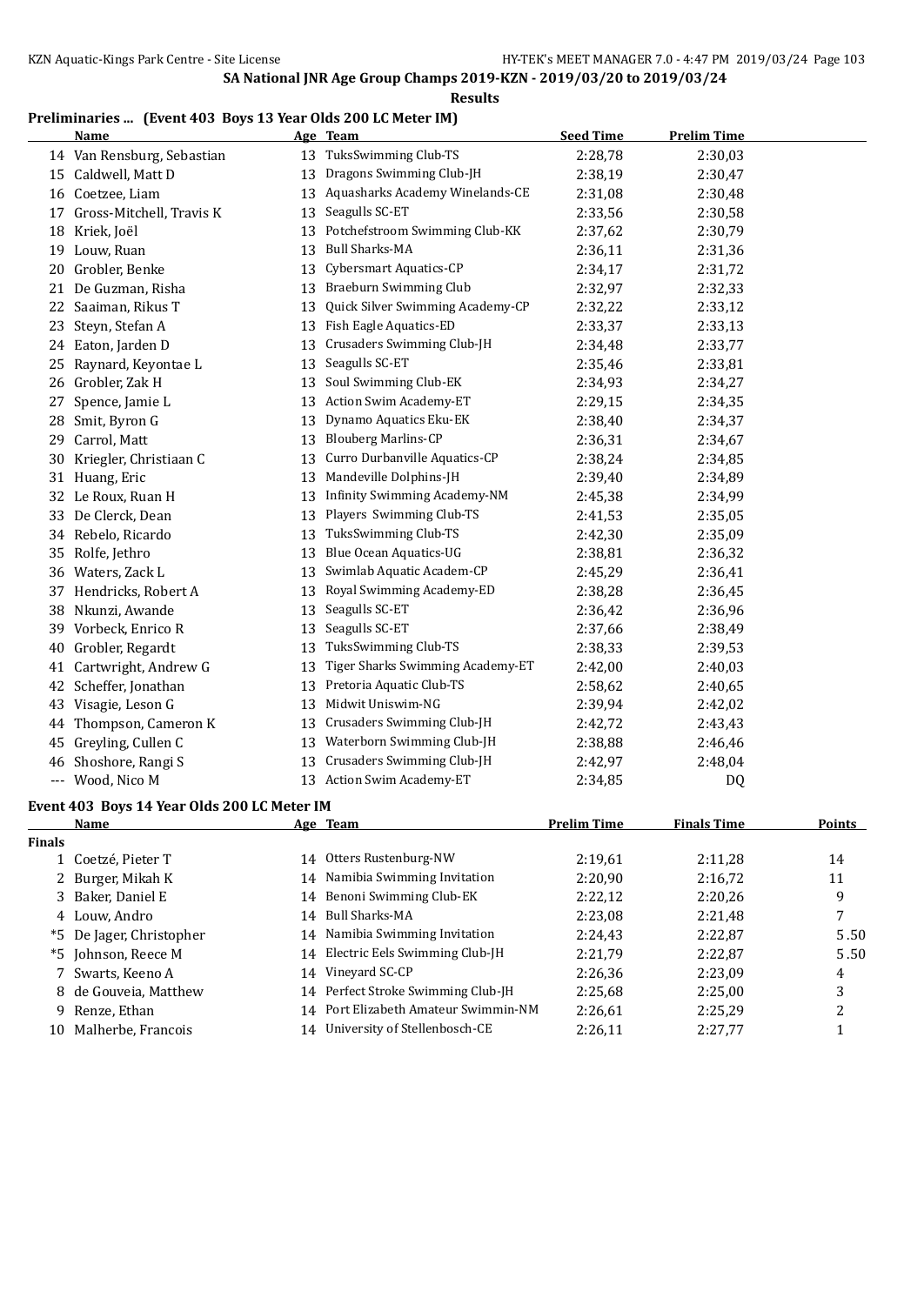#### **Event 403 Boys 14 Year Olds 200 LC Meter IM**

**Age Team Seed Time Prelim Time Preliminaries** Coetzeé, Pieter T 14 Otters Rustenburg-NW 2:16,82 2:19,61 q 2 Burger, Mikah K 14 Namibia Swimming Invitation 2:20,22 2:20,90 q 3 Johnson, Reece M 14 Electric Eels Swimming Club-JH 2:26,83 2:21,79 q Baker, Daniel E 14 Benoni Swimming Club-EK 2:20,98 2:22,12 q Louw, Andro 14 Bull Sharks-MA 2:27,89 2:23,08 q De Jager, Christopher 14 Namibia Swimming Invitation 2:28,21 2:24,43 q Aromin, Ozzy L 14 Action Swim Academy-ET 2:26,83 2:25,30 q 8 de Gouveia, Matthew 14 Perfect Stroke Swimming Club-JH 2:27,34 2:25,68 q Malherbe, Francois 14 University of Stellenbosch-CE 2:26,70 2:26,11 q Swarts, Keeno A 14 Vineyard SC-CP 2:27,45 2:26,36 q Renze, Ethan 14 Port Elizabeth Amateur Swimmin-NM 2:25,41 2:26,61 Clark, Keenan 14 TuksSwimming Club-TS 2:30,88 2:26,63 Zasas, Ryan 14 Waterborn Swimming Club-JH 2:27,25 2:26,95 Roos, Willem W 14 TuksSwimming Club-TS 2:30,79 2:27,62 West, Gabriel 14 Tygerberg Aquatics-CP 2:28,99 2:28,20 Groenewald, Bennet B 14 Midwit Uniswim-NG 2:27,38 2:28,59 Seagreen, Steven P 14 Action Swim Academy-ET 2:31,44 2:28,62 Mahan, Owethu S 14 TuksSwimming Club-TS 2:33,57 2:28,77 Potgieter, Wikus R 14 Vineyard SC-CP 2:31,62 2:29,58 20 Forbes, Thomas P 14 University of Stellenbosch-CE 2:29,38 2:29,78 21 Denyer, Jordan T 14 Infinity Swimming Academy-NM 2:21,32 2:29,86 Smal, Lucques 14 Titans Aquatics Vanderbijlark-SD 2:30,54 2:30,18 McLeary, James H 14 Champion Swimming Club-TS 2:30,70 2:30,22 Botes, Cobus 14 Bloemfontein Seals-MA 2:30,18 2:31,27 Du Preez, Edrich 14 Linrand Swimming Club-JH 2:32,71 2:31,29 Den Haan, Adriaan 14 Quick Silver Swimming Academy-CP 2:29,44 2:31,79 Kleyn, Nathan M 14 Seagulls SC-ET 2:33,78 2:31,98 Werrett, Cory 14 Zimbabwe Swimming Federation 2:26,88 2:32,23 Els, Johnathan R 14 Westville Swimming Club-ET 2:33,01 2:32,28 Villet, Tommy H 14 Flamingo Aquatic Academy-FB 2:33,45 2:32,62 Manson, Ty G 14 Dragons Swimming Club-JH 2:31,23 2:32,90 Eales, Clinton M 14 Infinity Swimming Academy-NM 2:32,17 2:33,08 Lundie, Matthew G 14 Dynamo Aquatics Eku-EK 2:35,51 2:33,12 Hinckley, Joshua D 14 Dynamo Aquatics Eku-EK 2:38,71 2:33,59 Voke, Connor J 14 Vikings Aquatic Club-BU 2:38,51 2:34,67 van Zyl, Stephan J 14 Upington Swemklub-ZM 2:37,68 2:35,64 Liu, Benny 14 Bloemfontein Seals-MA 2:35,51 2:35,68 Arelisky, Nicholas R 14 Aqua Sharks Academy-CP 2:39,33 2:36,21 Bester, Wihan 14 Tygerberg Aquatics-CP 2:33,31 2:36,41 Fourie, Henk J 14 Pretoria Aquatic Club-TS 2:40,18 2:37,43 Nel, Markus A 14 TuksSwimming Club-TS 2:39,36 2:38,16 Allamby, Jamie M 14 Doreys Swim Club-JH 2:37,22 2:39,59 Dutiro, Tambai M 14 Esp Kempton Park-EK 2:40,60 2:41,14 --- Strydom, Benno W 14 Pretoria Aquatic Club-TS 2:43,63 DQ **Event 403 Men 15 Year Olds 200 LC Meter IM Name Age Team Prelim Time Finals Time Points Finals** Sates, Matthew E 15 Seals Asc-UM 2:11,60 2:07,10 14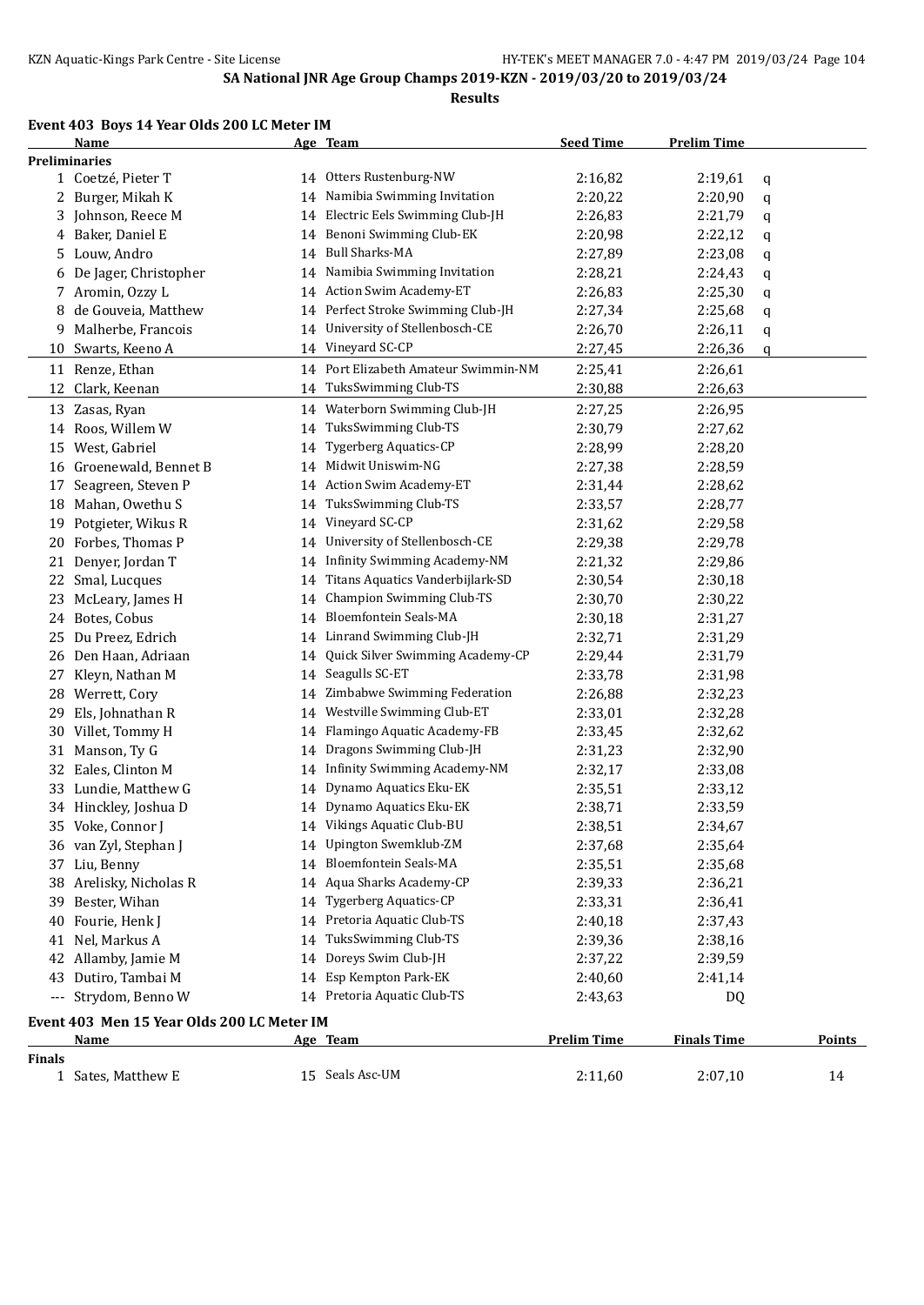### **Finals ... (Event 403 Men 15 Year Olds 200 LC Meter IM)**

|     | <b>Name</b>                                |    | Age Team                           | <b>Prelim Time</b> | <b>Finals Time</b> |   | <b>Points</b> |
|-----|--------------------------------------------|----|------------------------------------|--------------------|--------------------|---|---------------|
|     | 2 Landman, Zander J                        | 15 | TuksSwimming Club-TS               | 2:13,19            | 2:09,28            |   | 11            |
| 3   | Randle, Matthew J                          | 15 | TuksSwimming Club-TS               | 2:10,92            | 2:11,70            |   | 9             |
| 4   | Staines, Jaiden                            | 15 | <b>Boksburg Aquatics Saints-EK</b> | 2:18,91            | 2:14,60            |   | 7             |
| 5   | Vorster, Simeon W                          | 15 | <b>Bloemfontein Seals-MA</b>       | 2:17,06            | 2:14,65            |   | 6             |
| 6   | Vd Berg, Antoni A                          | 15 | TuksSwimming Club-TS               | 2:17,29            | 2:16,13            |   | 5             |
| 7   | Van Loggerenberg, Christo                  | 15 | Vikings Aquatic Club-BU            | 2:18,39            | 2:17,02            |   | 4             |
| 8   | Heslop, Jonathan V                         | 15 | TuksSwimming Club-TS               | 2:18,27            | 2:17,19            |   | 3             |
| 9   | Truter, Petrus C                           | 15 | University of Stellenbosch-CE      | 2:17,80            | 2:17,55            |   | 2             |
|     | 10 Albertyn, Connor S                      | 15 | TuksSwimming Club-TS               | 2:18,98            | 2:19,07            |   | $\mathbf{1}$  |
|     |                                            |    |                                    |                    |                    |   |               |
|     | Event 403 Men 15 Year Olds 200 LC Meter IM |    |                                    |                    |                    |   |               |
|     | <u>Name</u>                                |    | Age Team                           | <b>Seed Time</b>   | <b>Prelim Time</b> |   |               |
|     | Preliminaries<br>1 Holtzhausen, Luca D     |    | 15 Seagulls SC-ET                  | 2:04,14            | 2:06,53            |   |               |
|     | 2 Randle, Matthew J                        | 15 | TuksSwimming Club-TS               | 2:12,28            | 2:10,92            | q |               |
|     |                                            | 15 | Seals Asc-UM                       |                    |                    | q |               |
| 3   | Sates, Matthew E                           |    | TuksSwimming Club-TS               | 2:05,88            | 2:11,60            | q |               |
| 4   | Landman, Zander J                          | 15 | Bloemfontein Seals-MA              | 2:08,58            | 2:13,19            | q |               |
| 5   | Vorster, Simeon W                          | 15 | TuksSwimming Club-TS               | 2:19,19            | 2:17,06            | q |               |
| 6   | Vd Berg, Antoni A                          | 15 |                                    | 2:17,84            | 2:17,29            | q |               |
| 7   | Truter, Petrus C                           | 15 | University of Stellenbosch-CE      | 2:20,28            | 2:17,80            | q |               |
| 8   | Heslop, Jonathan V                         | 15 | TuksSwimming Club-TS               | 2:17,94            | 2:18,27            | q |               |
| 9   | Van Loggerenberg, Christo                  | 15 | Vikings Aquatic Club-BU            | 2:24,67            | 2:18,39            | q |               |
|     | 10 Ashley, Joshua                          | 15 | Action Swim Academy-ET             | 2:16,16            | 2:18,57            | q |               |
|     | 11 Staines, Jaiden                         | 15 | <b>Boksburg Aquatics Saints-EK</b> | 2:16,74            | 2:18,91            |   |               |
| 12  | Albertyn, Connor S                         | 15 | TuksSwimming Club-TS               | 2:20,14            | 2:18,98            |   |               |
|     | 13 White, Kyle                             | 15 | Infinity Swimming Academy-NM       | 2:20,81            | 2:19,68            |   |               |
| 14  | Vehbi, Liam                                | 15 | Infinity Swimming Academy-NM       | 2:21,29            | 2:20,04            |   |               |
| 15  | Jerg, Connor                               | 15 | Aquazone Swim Club-ET              | 2:21,78            | 2:20,23            |   |               |
|     | 16 Griffiths, James E                      | 15 | Aqua Sharks Academy-CP             | 2:22,25            | 2:20,26            |   |               |
| 17  | Wolmarans, Gideon J                        | 15 | Lebone II Aquatic Club-BP          | 2:22,00            | 2:20,54            |   |               |
|     | 18 vd Spuy, Flippie C                      | 15 | Bay Eagle Swim Team-NM             | 2:24,00            | 2:20,62            |   |               |
|     | 19 Lombard, Kaleb                          | 15 | Bloemfontein Seals-MA              | 2:24,40            | 2:20,87            |   |               |
| 20  | Parry, Joshua J                            | 15 | Westville Swimming Club-ET         | 2:20,94            | 2:21,01            |   |               |
| 21  | Nel, Jayden C                              | 15 | Welkom Aquatics-FD                 | 2:18,93            | 2:21,12            |   |               |
| 22  | Michaelides, Sebastien T                   | 15 | TuksSwimming Club-TS               | 2:23,32            | 2:21,41            |   |               |
|     | 23 Tarr, Aaron                             | 15 | Westville Swimming Club-ET         | 2:21,84            | 2:22,88            |   |               |
|     | 24 Grant, Adrian D                         |    | 15 Bloemfontein Seals-MA           | 2:21,32            | 2:23,29            |   |               |
|     | 25 Sproule, Luke E                         | 15 | Dragons Swimming Club-JH           | 2:33,10            | 2:23,53            |   |               |
|     | 26 Lewis, Ethan E                          | 15 | Old Edwardians Swimming Club-JH    | 2:21,86            | 2:23,86            |   |               |
| 27  | Gillespie, Joshua A                        | 15 | Dynamo Aquatics Eku-EK             | 2:24,88            | 2:24,21            |   |               |
| 28. | Moodley, Jordan L                          | 15 | Seagulls SC-ET                     | 2:21,60            | 2:24,43            |   |               |
|     | 29 Goosen, Tyler                           | 15 | TuksSwimming Club-TS               | 2:20,94            | 2:24,47            |   |               |
| 30  | Ferguson, Thomas C                         | 15 | Knysna Dragons-ED                  | 2:23,75            | 2:24,88            |   |               |
| 31  | Botha, Joe H                               | 15 | Tygerberg Aquatics-CP              | 2:24,21            | 2:25,29            |   |               |
| 32  | Snyman, Conrad                             | 15 | TuksSwimming Club-TS               | 2:27,31            | 2:25,78            |   |               |
| 33  | Delport, Pieter A                          | 15 | <b>Bloemfontein Seals-MA</b>       | 2:25,14            | 2:25,99            |   |               |
| 34  | Caldwell, Adrian R                         | 15 | Active Aquatics-JH                 | 2:27,03            | 2:27,06            |   |               |
| 35  | Lange, Oliva N                             | 15 | Aquabear Swimming Club-NM          | 2:30,36            | 2:28,02            |   |               |
| 36  | Singh, Shiragh R                           | 15 | Westville Swimming Club-ET         | 2:23,64            | 2:29,18            |   |               |
| 37  | Lea, Myles D                               | 15 | Westville Swimming Club-ET         | 2:25,27            | 2:29,69            |   |               |
|     | 38 Santos, Fabio A                         | 15 | Bloemfontein Otters-MA             | 2:39,24            | 2:31,76            |   |               |
|     |                                            |    |                                    |                    |                    |   |               |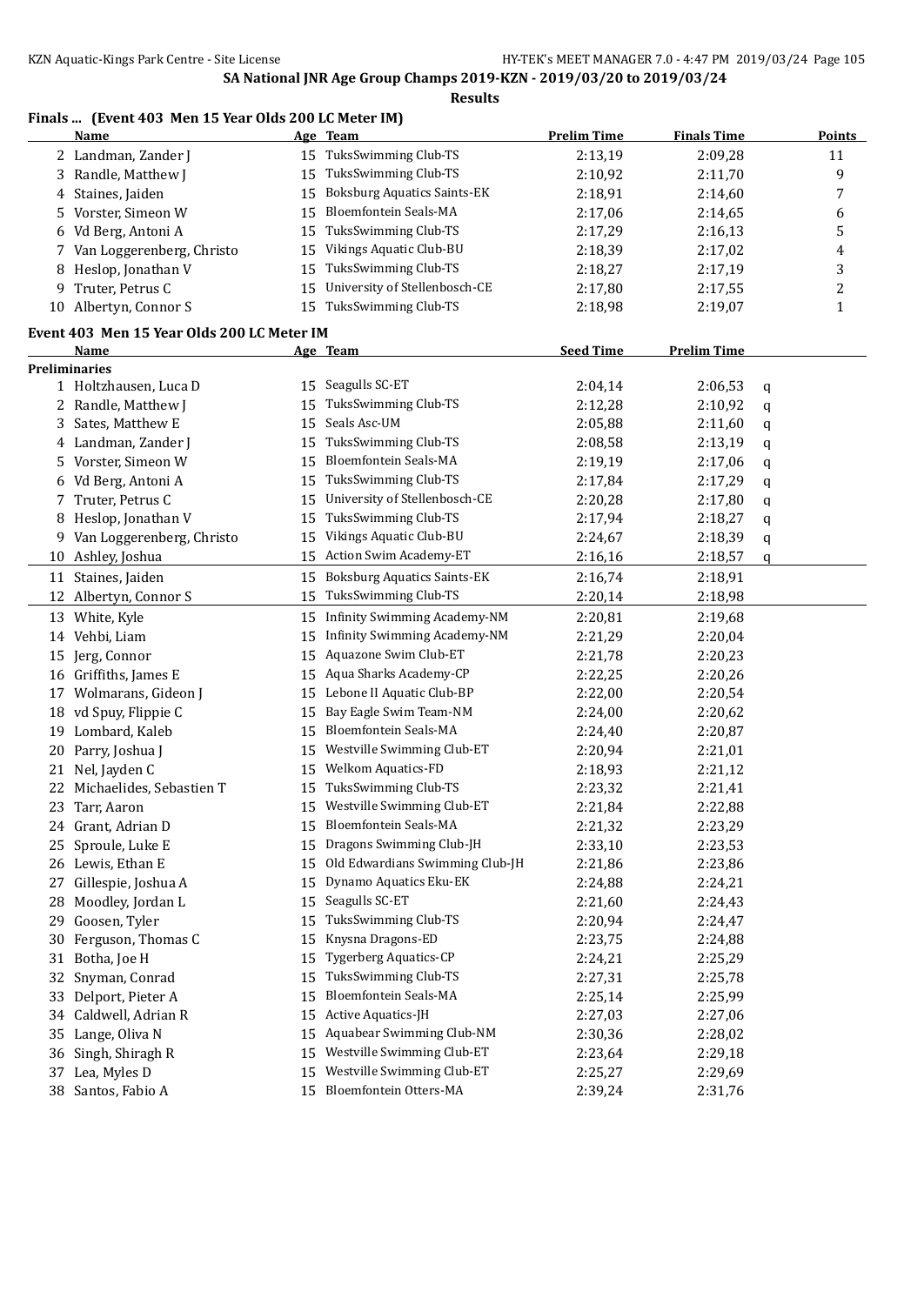# **Preliminaries ... (Event 403 Men 15 Year Olds 200 LC Meter IM)**

|               | <u>Name</u>                                |    | Age Team                            | <b>Seed Time</b>   | <b>Prelim Time</b> |             |                |
|---------------|--------------------------------------------|----|-------------------------------------|--------------------|--------------------|-------------|----------------|
|               | 39 Paco, Edilson                           |    | 15 Tubaroes Maputo                  | 2:26,46            | 2:34,40            |             |                |
|               | --- Kinsey, Conner B                       |    | 15 Seagulls SC-ET                   | 2:25,23            | DQ                 |             |                |
|               |                                            |    |                                     |                    |                    |             |                |
|               | Event 403 Men 16 Year Olds 200 LC Meter IM |    |                                     |                    |                    |             |                |
| <b>Finals</b> | <u>Name</u>                                |    | Age Team                            | <b>Prelim Time</b> | <b>Finals Time</b> |             | Points         |
|               | 1 Dos Santos, Giano                        |    | 16 Players Swimming Club-TS         | 2:10,18            | 2:09,16            |             | 14             |
|               | 2 Casali, Cameron J                        | 16 | <b>Infinity Swimming Academy-NM</b> | 2:14,33            | 2:10,26            |             | 11             |
|               | 3 Armon, Jacob                             | 16 | Seals Asc-UM                        | 2:13,93            | 2:10,63            |             | 9              |
|               | 4 Koekemoer, Ethan M                       |    | 16 Aquazone Swim Club-ET            | 2:15,96            | 2:14,93            |             | 7              |
|               | Slabber, Luke T                            |    | 16 Vineyard SC-CP                   |                    |                    |             |                |
| 5             |                                            |    | Namibia Swimming Invitation         | 2:15,40            | 2:15,85            |             | 6              |
| 6             | Oosthuizen, Martin S                       | 16 |                                     | 2:16,83            | 2:16,82            |             | 5              |
| 7             | Duckham, Michael P                         | 16 | Seagulls SC-ET                      | 2:16,78            | 2:17,06            |             | 4              |
| 8             | Spieker, Ethan R                           | 16 | TuksSwimming Club-TS                | 2:15,87            | 2:17,62            |             | 3              |
| 9             | Naidoo, Kaydn K                            | 16 | Beavers Swim Club-ET                | 2:16,41            | 2:18,51            |             | $\overline{c}$ |
| $---$         | Brooks, Guy C                              |    | 16 Action Swim Academy-ET           | 2:13,43            | DQ                 |             |                |
|               | Event 403 Men 16 Year Olds 200 LC Meter IM |    |                                     |                    |                    |             |                |
|               | Name                                       |    | Age Team                            | <b>Seed Time</b>   | <b>Prelim Time</b> |             |                |
|               | <b>Preliminaries</b>                       |    |                                     |                    |                    |             |                |
|               | 1 Dos Santos, Giano                        |    | 16 Players Swimming Club-TS         | 2:10,11            | 2:10,18            | $\mathbf q$ |                |
| 2             | Brooks, Guy C                              |    | 16 Action Swim Academy-ET           | 2:10,93            | 2:13,43            | q           |                |
| 3             | Armon, Jacob                               | 16 | Seals Asc-UM                        | 2:09,14            | 2:13,93            | q           |                |
| 4             | Viljoen, Adriaan                           | 16 | Aquasharks Academy Winelands-CE     | 2:15,89            | 2:14,30            | q           |                |
| 5.            | Casali, Cameron J                          | 16 | Infinity Swimming Academy-NM        | 2:12,57            | 2:14,33            | q           |                |
| 6             | Slabber, Luke T                            | 16 | Vineyard SC-CP                      | 2:14,47            | 2:15,40            | q           |                |
|               | Spieker, Ethan R                           | 16 | TuksSwimming Club-TS                | 2:18,40            | 2:15,87            | q           |                |
| 8             | Koekemoer, Ethan M                         | 16 | Aquazone Swim Club-ET               | 2:13,70            | 2:15,96            | q           |                |
| 9             | Naidoo, Kaydn K                            | 16 | Beavers Swim Club-ET                | 2:20,74            | 2:16,41            | q           |                |
|               | 10 Duckham, Michael P                      |    | 16 Seagulls SC-ET                   | 2:11,26            | 2:16,78            | q           |                |
|               | 11 Oosthuizen, Martin S                    | 16 | Namibia Swimming Invitation         | 2:18,62            | 2:16,83            |             |                |
| 12            | Taljaard, Jacob J                          | 16 | Curro Durbanville Aquatics-CP       | 2:18,18            | 2:17,36            |             |                |
|               | 13 Mostert, Zian Z                         | 16 | TuksSwimming Club-TS                | 2:21,49            | 2:18,00            |             |                |
|               | 14 Terblanche, Jakobus P                   | 16 | Guppie Tigers Swimming Club-EZ      | 2:20,30            | 2:18,28            |             |                |
|               | 15 Anderson, Ethan R                       | 16 | Eagar Aquatics-CC                   | 2:18,98            | 2:18,31            |             |                |
|               | 16 Le Roux, Corné                          | 16 | Namibia Swimming Invitation         | 2:15,37            | 2:18,49            |             |                |
|               | 17 Simpson, Matthew                        |    | 16 Aqua Athlete-JH                  | 2:24,39            | 2:19,80            |             |                |
|               | 18 Bekker, Andile                          | 16 | Dmss Gators Swimming Club           | 2:20,20            | 2:19,83            |             |                |
| 19            | Trevisan, Alessandro                       | 16 | Mandeville Dolphins-JH              | 2:19,77            | 2:20,15            |             |                |
| 20            | De Waal, Luan                              | 16 | Bloemfontein Seals-MA               | 2:17,31            | 2:20,21            |             |                |
| 21            | Zarifiants, Mikhail                        | 16 | TuksSwimming Club-TS                | 2:21,14            | 2:20,57            |             |                |
|               | 22 Klynhans, Tyron B                       | 16 | Aquazone Swim Club-ET               | 2:17,84            | 2:20,60            |             |                |
|               | 23 Pretorius, Willem                       | 16 | Bloemfontein Otters-MA              | 2:21,81            | 2:20,88            |             |                |
|               | Vd Merwe, Rieghardt A                      |    | Waterborn Swimming Club-JH          | 2:22,69            |                    |             |                |
| 24            |                                            | 16 | Aqua Athlete-JH                     |                    | 2:21,20            |             |                |
| 25            | Steyn, Adriaan                             | 16 |                                     | 2:20,54            | 2:21,30            |             |                |
| 26            | Lee, Won Hee                               | 16 | Vineyard SC-CP                      | 2:24,10            | 2:23,69            |             |                |
| 27            | Uys, Juandré                               | 16 | North West University Swim Clu-KK   | 2:28,85            | 2:24,32            |             |                |
| 28            | Smit, Wian                                 | 16 | TuksSwimming Club-TS                | 2:20,64            | 2:24,76            |             |                |
| 29            | Steyn, Hennie H                            | 16 | Players Swimming Club-TS            | 2:16,32            | 2:24,85            |             |                |
| 30            | Maseko, Felix F                            | 16 | Westville Swimming Club-ET          | 2:20,24            | 2:25,25            |             |                |
|               | 31 Smith, Gavin A                          | 16 | Vineyard SC-CP                      | 2:16,02            | 2:26,67            |             |                |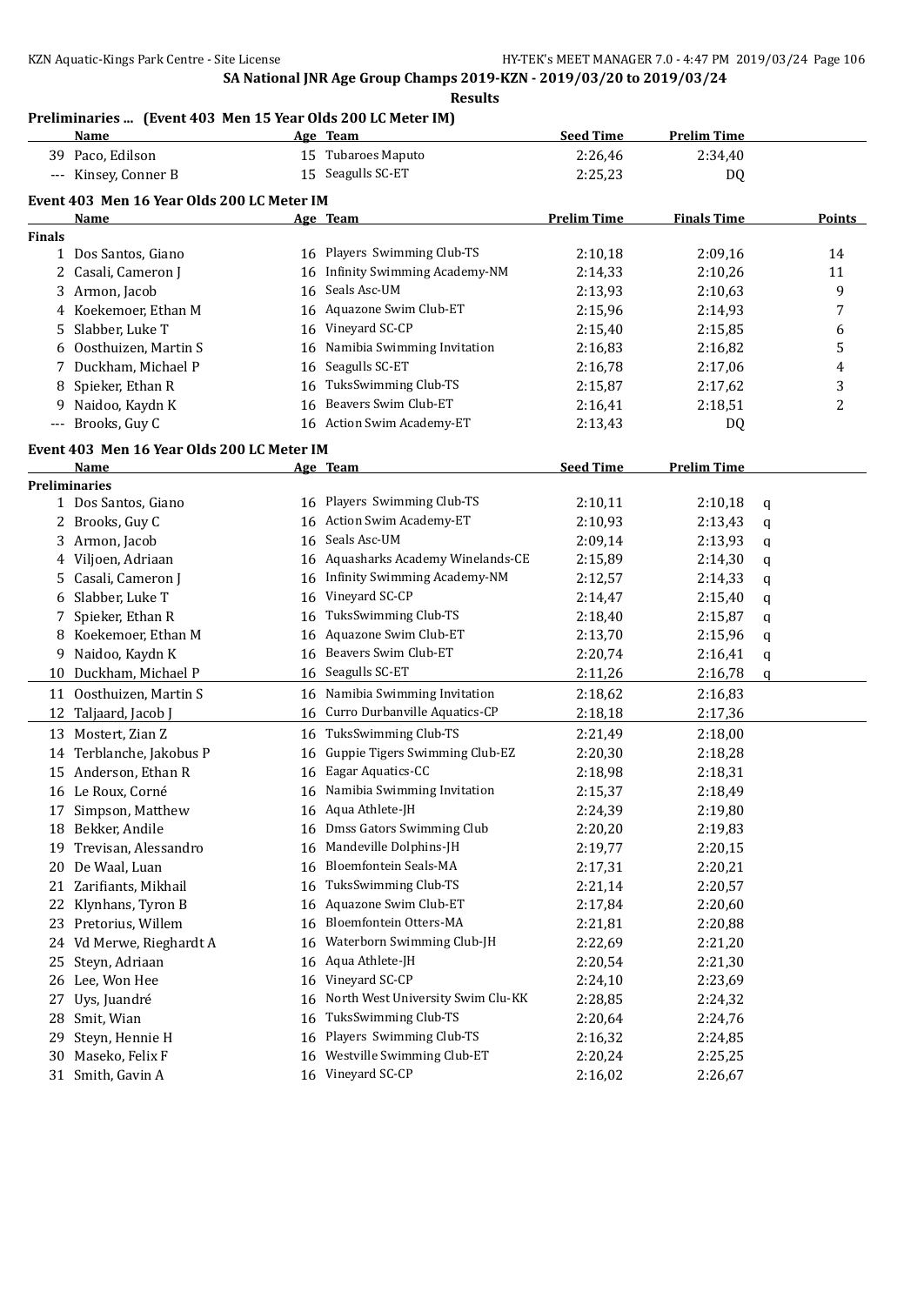#### **Preliminaries ... (Event 403 Men 16 Year Olds 200 LC Meter IM)**

|               | <u>Name</u>                                 |    | Age Team                      | <b>Seed Time</b>   | <b>Prelim Time</b> |   |                |
|---------------|---------------------------------------------|----|-------------------------------|--------------------|--------------------|---|----------------|
|               | 32 Smith, Mathew T                          |    | 16 Westville Swimming Club-ET | 2:30,57            | 2:27,03            |   |                |
|               | 33 Fischer, Ethan                           | 16 | Dmss Gators Swimming Club     | 2:29,58            | 2:29,44            |   |                |
|               | --- Slabbert, Eric S                        |    | 16 Players Western Cape-CE    | 2:23,52            | DQ                 |   |                |
|               | Event 403 Men 17-18 200 LC Meter IM         |    |                               |                    |                    |   |                |
|               | <u>Name</u>                                 |    | Age Team                      | <b>Prelim Time</b> | <b>Finals Time</b> |   | <b>Points</b>  |
| <b>Finals</b> |                                             |    |                               |                    |                    |   |                |
|               | 1 Grobbelaar, Luan E                        | 17 | Curro Durbanville Aquatics-CP | 2:05,94            | 2:03,99            |   | 14             |
|               | 2 Cillie, Luke A                            | 18 | Curro Durbanville Aquatics-CP | 2:10,21            | 2:07,28            |   | 11             |
| 3             | Wantenaar, Ronan Z                          | 18 | Namibia Swimming Invitation   | 2:09,39            | 2:08,04            |   | 9              |
|               | 4 Ross, Andrew                              | 17 | Players Swimming Club-TS      | 2:10,72            | 2:08,88            |   | 7              |
| 5.            | Seyffert, JP P                              | 17 | Bloemfontein Seals-MA         | 2:10,52            | 2:09,98            |   | 6              |
| 6             | Thomas, Cullen                              | 18 | <b>Bloemfontein Seals-MA</b>  | 2:11,44            | 2:10,33            |   | 5              |
| 7             | McKenzie, Kyle T                            | 18 | Esp Kempton Park-EK           | 2:10,03            | 2:10,46            |   | 4              |
| 8             | Khota, Ma'az                                | 18 | Otters Rustenburg-NW          | 2:11,71            | 2:11,84            |   | 3              |
| 9             | Hassim, Rais                                | 18 | Waterborn Swimming Club-JH    | 2:12,12            | 2:13,71            |   | $\overline{c}$ |
| 10            | Pleass, Ronan                               | 18 | Waterborn Swimming Club-JH    | 2:12,66            | 2:13,72            |   | 1              |
|               |                                             |    |                               |                    |                    |   |                |
|               | Event 403 Men 17-18 200 LC Meter IM<br>Name |    | Age Team                      | <b>Seed Time</b>   | <b>Prelim Time</b> |   |                |
|               | <b>Preliminaries</b>                        |    |                               |                    |                    |   |                |
|               | 1 Grobbelaar, Luan E                        | 17 | Curro Durbanville Aquatics-CP | 2:04,35            | 2:05,94            | q |                |
| 2             | Wantenaar, Ronan Z                          | 18 | Namibia Swimming Invitation   | 2:11,24            | 2:09,39            | q |                |
| 3             | McKenzie, Kyle T                            | 18 | Esp Kempton Park-EK           | 2:12,87            | 2:10,03            | q |                |
| 4             | Cillie, Luke A                              | 18 | Curro Durbanville Aquatics-CP | 2:11,03            | 2:10,21            | q |                |
| 5.            | Seyffert, JP P                              | 17 | <b>Bloemfontein Seals-MA</b>  | 2:08,00            | 2:10,52            | q |                |
| 6             | Ross, Andrew                                | 17 | Players Swimming Club-TS      | 2:09,51            | 2:10,72            | q |                |
| 7             | Thomas, Cullen                              | 18 | Bloemfontein Seals-MA         | 2:12,66            | 2:11,44            | q |                |
| 8             | Khota, Ma'az                                | 18 | Otters Rustenburg-NW          | 2:10,51            | 2:11,71            | q |                |
| 9.            | Duvenhage, Henju P                          | 17 | Curro Durbanville Aquatics-CP | 2:06,89            | 2:11,79            | q |                |
|               | 10 Hassim, Rais                             | 18 | Waterborn Swimming Club-JH    | 2:16,74            | 2:12,12            | q |                |
|               | 11 Pleass, Ronan                            | 18 | Waterborn Swimming Club-JH    | 2:11,91            | 2:12,66            |   |                |
| 12            | Cordeiro, Tiago R                           | 18 | Seagulls SC-ET                | 2:10,58            | 2:13,32            |   |                |
|               | 13 Hanaczeck Kruger, Ruan                   | 17 | Shamu Swimming Club-MP        | 2:13,80            | 2:13,49            |   |                |
|               | 14 Steyn, Corrie                            | 17 | <b>Bloemfontein Seals-MA</b>  | 2:17,17            | 2:13,58            |   |                |
| 15            | Deans, Michael B                            | 17 | Waterborn Swimming Club-JH    | 2:14,36            | 2:13,75            |   |                |
|               | 16 Piso, Jetro W                            | 17 | Uniswim-MP                    | 2:16,87            | 2:15,10            |   |                |
| 17            | Kilian, Henri J                             | 17 | TuksSwimming Club-TS          | 2:19,04            | 2:15,72            |   |                |
| 18            | Muth, Hendrich                              | 17 | Pretoria Aquatic Club-TS      | 2:15,24            | 2:15,77            |   |                |
| 19            | Bosch, Matthew                              | 17 | Seagulls SC-ET                | 2:09,75            | 2:16,64            |   |                |
| 20            | Royle, Jordan R                             | 18 | Infinity Swimming Academy-NM  | 2:15,92            | 2:17,28            |   |                |
|               | 21 Irvine, Jethro C                         | 17 | Aquazone Swim Club-ET         | 2:12,91            | 2:17,52            |   |                |
|               | 22 Hassim, Mikhi                            | 17 | Waterborn Swimming Club-JH    | 2:19,17            | 2:17,91            |   |                |
| 23            | Malan, Jacques                              | 17 | Alcatraz Swimming Club-TS     | 2:17,56            | 2:18,04            |   |                |
|               | 24 Bester, Divan                            | 17 | Mandeville Dolphins-JH        | 2:11,78            | 2:18,72            |   |                |
| 25            | Fourie, Damian J                            | 17 | Ultimate Swim Club-BU         | 2:14,80            | 2:18,87            |   |                |
| 26            | Beetge, Altus J                             | 17 | TuksSwimming Club-TS          | 2:18,82            | 2:18,88            |   |                |
| 27            | Ramaala, Alex A                             | 18 | Mandeville Dolphins-JH        | 2:17,22            | 2:18,97            |   |                |
| 28            | Walker, Sebastian L                         | 17 | Waterborn Swimming Club-JH    | 2:21,18            | 2:19,25            |   |                |
| 29            | Vd Lingen, Kadin R                          | 18 | Pretoria Aquatic Club-TS      | 2:22,45            | 2:19,38            |   |                |
|               | 30 Rothman, Cole L                          | 17 | Waterborn Swimming Club-JH    | 2:21,27            | 2:19,47            |   |                |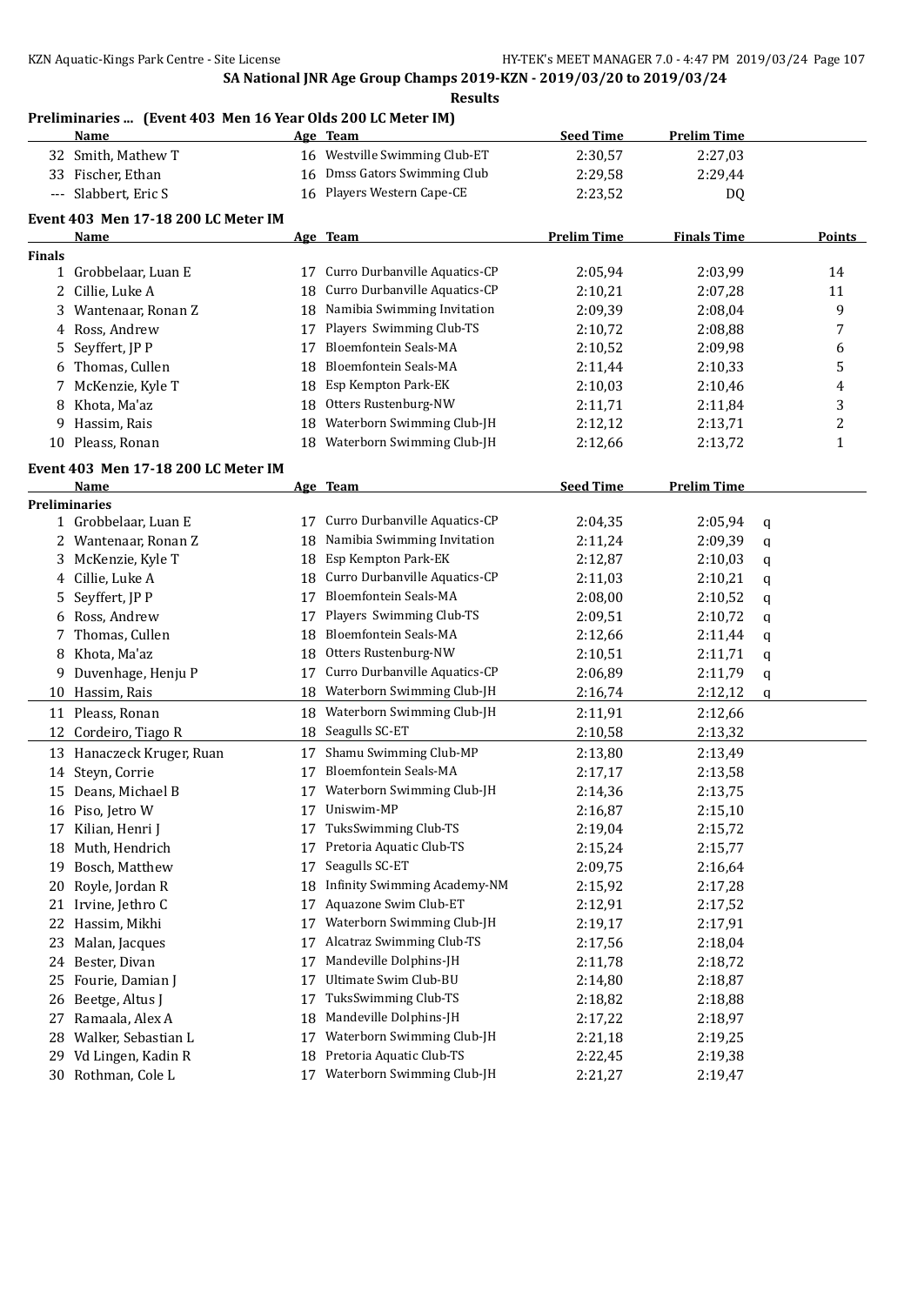### **Preliminaries ... (Event 403 Men 17-18 200 LC Meter IM)**

|               | <b>Name</b>                                  |    | Age Team                                              | <b>Seed Time</b>   | <b>Prelim Time</b> |   |               |
|---------------|----------------------------------------------|----|-------------------------------------------------------|--------------------|--------------------|---|---------------|
|               | 31 Shepherd, Rogan R                         | 17 | Electric Eels Swimming Club-JH                        | 2:17,08            | 2:19,99            |   |               |
|               | 32 Letley, Kyle C                            | 17 | Edenvale Stingrays-EK                                 | 2:18,11            | 2:20,09            |   |               |
| 33            | Nel, Josh                                    | 17 | Old Edwardians Swimming Club-JH                       | 2:19,38            | 2:20,19            |   |               |
|               | 34 Hieckmann, Ethan H                        | 18 | Curro Durbanville Aquatics-CP                         | 2:20,15            | 2:20,21            |   |               |
| 35            | Singh, Juvahn R                              | 17 | Westville Swimming Club-ET                            | 2:24,20            | 2:20,28            |   |               |
|               | 36 Van Deemter, Aj J                         | 17 | TuksSwimming Club-TS                                  | 2:20,94            | 2:20,33            |   |               |
| 37            | Esterhuyse, Michael C                        | 17 | Ushaka Swimming Club-UH                               | 2:21,00            | 2:21,73            |   |               |
| 38            | Craig, Cole B                                | 18 | Port Elizabeth Amateur Swimmin-NM                     | 2:20,86            | 2:21,86            |   |               |
| 39            | Emslie, Joshua D                             |    | 17 Vikings Aquatic Club-BU                            | 2:22,63            | 2:22,19            |   |               |
| 40            | Fortune, Lyle K                              | 18 | Sandton Seals-JH                                      | 2:19,20            | 2:23,01            |   |               |
| 41            | Njoroge, Tully R                             | 17 | Electric Eels Swimming Club-JH                        | 2:26,94            | 2:23,03            |   |               |
|               | 42 Bodlall, Jivall                           |    | 17 Ashton Swimming Academy-ILD                        | 2:21,55            | 2:23,06            |   |               |
| 43            | Smit, Naested                                | 18 | Ushaka Swimming Club-UH                               | 2:18,32            | 2:24,69            |   |               |
| 44            | Dias, Hugo                                   |    | 17 Clube Naval de Maputo                              | 2:16,96            | 2:25,03            |   |               |
| 45            | Buffel, Tyler J                              | 17 | Waterborn Swimming Club-JH                            | 2:27,35            | 2:25,11            |   |               |
| 46            | Bradshaw, Jordan D                           | 17 | Waterborn Swimming Club-JH                            | 2:29,49            | 2:26,13            |   |               |
| 47            | Geere, Michael                               | 17 | Sandton Seals-JH                                      | 2:24,44            | 2:26,58            |   |               |
| 48            | Otter, Ciaran J                              | 17 | Mandeville Dolphins-JH                                | 2:23,87            | 2:27,21            |   |               |
| 49            | Beukes, Jano C                               | 17 | Limpopo Tuksswimming Club-WB                          | 2:25,09            | 2:27,36            |   |               |
|               | 50 Essof, Taahir M                           | 18 | Atlantis Swimming Club-JH                             | 2:25,94            | 2:30,05            |   |               |
|               |                                              |    |                                                       |                    |                    |   |               |
|               | Event 404 Girls 12 & Under 200 LC Meter IM   |    |                                                       |                    |                    |   |               |
|               | Name                                         |    | Age Team                                              | <b>Prelim Time</b> | <b>Finals Time</b> |   | <b>Points</b> |
| <b>Finals</b> | 1 George, Kairah                             | 12 | Waterborn Swimming Club-JH                            | 2:39,76            | 2:35,21            |   | 14            |
| 2             | Storm, Kirsten                               | 12 | Waterborn Swimming Club-JH                            | 2:42,80            | 2:37,97            |   | 11            |
| 3             | Ruane, Caitlin T                             |    | 12 TuksSwimming Club-TS                               | 2:44,77            | 2:39,48            |   | 9             |
| 4             | Graaff, Chloe T                              |    | 12 Seagulls SC-ET                                     | 2:45,00            | 2:44,39            |   | 7             |
| 5             | Botha, Monica                                |    | 12 North Coast Dolphins Swim Team-ET                  | 2:49,52            | 2:45,45            |   | 6             |
| 6             | Griffiths, Zoe                               |    | 12 TuksSwimming Club-TS                               | 2:41,43            | 2:45,59            |   | 5             |
|               | 7 Rabe, Amy                                  |    | 12 Aces Swimming Club-ET                              | 2:45,20            | 2:46,25            |   | 4             |
| 8             | Martens, Emily S                             |    | 12 Penguins Swimming Club-UM                          | 2:49,92            | 2:47,58            |   |               |
|               | 9 Jacobs, Khwezi I                           |    | 12 Port Elizabeth Amateur Swimmin-NM                  | 2:53,15            | 2:53,40            |   | 3<br>2        |
|               |                                              |    |                                                       |                    |                    |   |               |
|               | Event 404 Girls 12 & Under 200 LC Meter IM   |    |                                                       |                    |                    |   |               |
|               | <u>Name</u>                                  |    | <u>Age Team</u>                                       | <b>Seed Time</b>   | <b>Prelim Time</b> |   |               |
|               | <b>Preliminaries</b>                         |    |                                                       |                    |                    |   |               |
|               | 1 George, Kairah                             |    | 12 Waterborn Swimming Club-JH                         | 2:37,74            | 2:39,76            | q |               |
| 2             | Griffiths, Zoe                               |    | 12 TuksSwimming Club-TS<br>Waterborn Swimming Club-JH | 2:47,49            | 2:41,43            | q |               |
| 3             | Storm, Kirsten                               | 12 | TuksSwimming Club-TS                                  | 2:41,06            | 2:42,80            | q |               |
| 4             | Ruane, Caitlin T                             | 12 |                                                       | 2:47,74            | 2:44,77            | q |               |
| 5             | Graaff, Chloe T                              | 12 | Seagulls SC-ET                                        | 2:46,72            | 2:45,00            | q |               |
| 6             | Rabe, Amy                                    | 12 | Aces Swimming Club-ET                                 | 2:45,73            | 2:45,20            | q |               |
| 7             | Botha, Monica                                | 12 | North Coast Dolphins Swim Team-ET                     | 2:44,62            | 2:49,52            | q |               |
| 8             | Martens, Emily S                             | 12 | Penguins Swimming Club-UM                             | 2:47,39            | 2:49,92            | q |               |
| 9             | Jacobs, Khwezi I                             | 12 | Port Elizabeth Amateur Swimmin-NM                     | 2:48,57            | 2:53,15            | q |               |
|               | 10 Mc Colgan, Isabella L                     |    | 12 Just Swim Academy-JH                               | 2:56,80            | 2:53,74            | q |               |
|               | Event 404 Girls 13 Year Olds 200 LC Meter IM |    |                                                       |                    |                    |   |               |
|               | Name                                         |    | Age Team                                              | <b>Prelim Time</b> | <b>Finals Time</b> |   | <b>Points</b> |
| <b>Finals</b> |                                              |    |                                                       |                    |                    |   |               |
|               | 1 Dixon, Ruby                                |    | 13 Action Swim Academy-ET                             | 2:26,13            | 2:23,95            |   | 14            |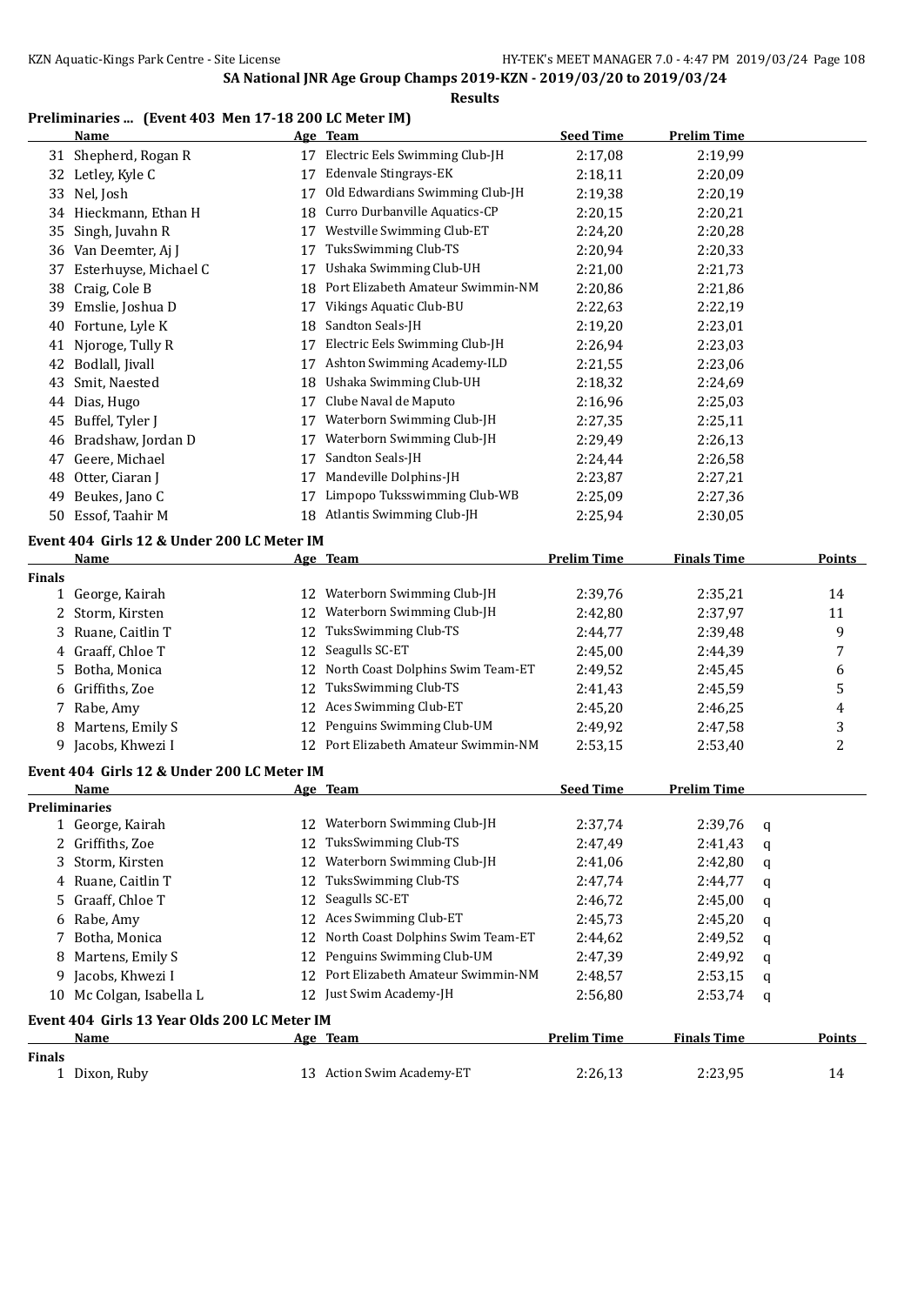### **Finals ... (Event 404 Girls 13 Year Olds 200 LC Meter IM)**

|               | <b>Name</b>                                  |    | Age Team                          | <b>Prelim Time</b> | <b>Finals Time</b> |   | <b>Points</b> |
|---------------|----------------------------------------------|----|-----------------------------------|--------------------|--------------------|---|---------------|
|               | 2 Lowman, Samantha H                         |    | 13 Electric Eels Swimming Club-JH | 2:32,76            | 2:29,82            |   | 11            |
| 3             | Dal Medico, Michaela A                       | 13 | Electric Eels Swimming Club-JH    | 2:34,43            | 2:32,68            |   | 9             |
| 4             | Campbell, Marnè                              | 13 | <b>Tygerberg Aquatics-CP</b>      | 2:35,89            | 2:32,74            |   | 7             |
| 5             | Haslam, Tayla J                              | 13 | Kloof Asc-ET                      | 2:35,33            | 2:32,97            |   | 6             |
| 6             | Davidson, Danielle L                         | 13 | Seagulls SC-ET                    | 2:37,64            | 2:36,42            |   | 5             |
| 7             | Muller, Amy                                  | 13 | TuksSwimming Club-TS              | 2:36,36            | 2:38,05            |   | 4             |
| 8             | Groepes, Rachel L                            | 13 | Swimlab Aquatic Academ-CP         | 2:35,93            | 2:38,61            |   | 3             |
| 9             | Ebing, Ashley                                | 13 | Westville Swimming Club-ET        | 2:37,87            | 2:40,85            |   | 2             |
|               | 10 Carstens, Georgia C                       | 13 | TuksSwimming Club-TS              | 2:36,06            | 2:41,71            |   | $\mathbf{1}$  |
|               |                                              |    |                                   |                    |                    |   |               |
|               | Event 404 Girls 13 Year Olds 200 LC Meter IM |    |                                   |                    | <b>Prelim Time</b> |   |               |
|               | <b>Name</b><br><b>Preliminaries</b>          |    | Age Team                          | <b>Seed Time</b>   |                    |   |               |
|               | 1 Dixon, Ruby                                |    | 13 Action Swim Academy-ET         | 2:27,73            | 2:26,13            | q |               |
|               | 2 Lowman, Samantha H                         | 13 | Electric Eels Swimming Club-JH    | 2:37,14            | 2:32,76            |   |               |
|               | 3 Dal Medico, Michaela A                     | 13 | Electric Eels Swimming Club-JH    | 2:35,73            | 2:34,43            | q |               |
|               | Haslam, Tayla J                              | 13 | Kloof Asc-ET                      | 2:38,00            | 2:35,33            | q |               |
| 4<br>5        | Campbell, Marnè                              | 13 | <b>Tygerberg Aquatics-CP</b>      | 2:35,74            | 2:35,89            | q |               |
|               | Groepes, Rachel L                            | 13 | Swimlab Aquatic Academ-CP         | 2:37,46            | 2:35,93            | q |               |
| 6<br>7        | Carstens, Georgia C                          | 13 | TuksSwimming Club-TS              | 2:44,83            | 2:36,06            | q |               |
|               |                                              |    | TuksSwimming Club-TS              | 2:35,95            |                    | q |               |
| 8             | Muller, Amy<br>Davidson, Danielle L          | 13 | Seagulls SC-ET                    |                    | 2:36,36            | q |               |
| 9             |                                              | 13 |                                   | 2:39,69            | 2:37,64            | q |               |
| 10            | Pharoah, Morgan L                            | 13 | Champion Swimming Club-TS         | 2:37,18            | 2:37,84            | q |               |
|               | 11 Ebing, Ashley                             | 13 | Westville Swimming Club-ET        | 2:40,80            | 2:37,87            |   |               |
| 12            | Gardner, Jessica                             | 13 | Ultimate Swim Club-BU             | 2:40,83            | 2:37,96            |   |               |
|               | 13 Schultz, Timea                            | 13 | Zimbabwe Swimming Federation      | 2:43,85            | 2:39,58            |   |               |
|               | 14 Moore, Kate E                             | 13 | University of Stellenbosch-CE     | 2:40,06            | 2:42,26            |   |               |
| 15            | O'Riordan, Reese A                           | 13 | Vineyard SC-CP                    | 2:46,37            | 2:42,41            |   |               |
|               | 16 Le Roux, Jade-Ann                         | 13 | Waterborn Swimming Club-JH        | 2:42,71            | 2:43,34            |   |               |
|               | 17 Aaron, Robyn                              | 13 | Westville Swimming Club-ET        | 2:42,75            | 2:43,73            |   |               |
| 18            | Meter, Jess L                                | 13 | Seals Asc-UM                      | 2:42,11            | 2:44,60            |   |               |
| 19            | Goelst, Mikhaela J                           | 13 | Fins Swimming Club-EZ             | 2:45,21            | 2:44,66            |   |               |
| 20            | Pio, Teegan                                  | 13 | Port Elizabeth Amateur Swimmin-NM | 2:42,04            | 2:45,47            |   |               |
| 21            | Beyers, Emma P                               | 13 | Uniswim-MP                        | 2:51,07            | 2:45,78            |   |               |
| 22            | Eagles, Alexandra C                          | 13 | Curro Durbanville Aquatics-CP     | 2:47,30            | 2:48,53            |   |               |
|               | 23 Wessels, Christine                        |    | 13 Haupt Swimming Club-JH         | 2:37,60            | 2:48,88            |   |               |
|               | Van Jaarsveld, Dieu-Dene                     |    | 13 Waterborn Swimming Club-JH     | 2:36,94            | DQ                 |   |               |
|               | Event 404 Girls 14 Year Olds 200 LC Meter IM |    |                                   |                    |                    |   |               |
|               | <u>Name</u>                                  |    | Age Team                          | <b>Prelim Time</b> | <b>Finals Time</b> |   | <b>Points</b> |
| <b>Finals</b> |                                              |    |                                   |                    |                    |   |               |
|               | 1 Tucker, Dakota                             |    | 14 Waterborn Swimming Club-JH     | 2:25,93            | 2:22,39            |   | 14            |
| 2             | Kuhn, Emma A                                 | 14 | Seals Asc-UM                      | 2:27,45            | 2:24,73            |   | 11            |
| 3             | Christianson, Emma L                         |    | 14 Action Swim Academy-ET         | 2:26,95            | 2:26,68            |   | 9             |
| 4             | Pienaar, Ambrin E                            | 14 | Action Swim Academy-ET            | 2:31,05            | 2:27,09            |   | 7             |
| 5             | Kleyn, Lisa C                                | 14 | TuksSwimming Club-TS              | 2:28,70            | 2:27,72            |   | 6             |
| 6             | Oosthuizen, Luchelle                         | 14 | Bloemfontein Otters-MA            | 2:30,05            | 2:28,84            |   | 5             |
|               | Engelbrecht, Kirsten                         | 14 | Waterborn Swimming Club-JH        | 2:30,44            | 2:29,98            |   | 4             |
| 8             | Ridderhof, Morgan                            | 14 | Waterborn Swimming Club-JH        | 2:30,25            | 2:30,19            |   | 3             |
| 9             | Sauvage, Cailey A                            |    | 14 Pretoria Aquatic Club-TS       | 2:30,67            | 2:30,31            |   | 2             |
| 10            | Doster, Bernelee                             |    | 14 Esp Kempton Park-EK            | 2:36,43            | 2:34,60            |   | $\mathbf{1}$  |
|               |                                              |    |                                   |                    |                    |   |               |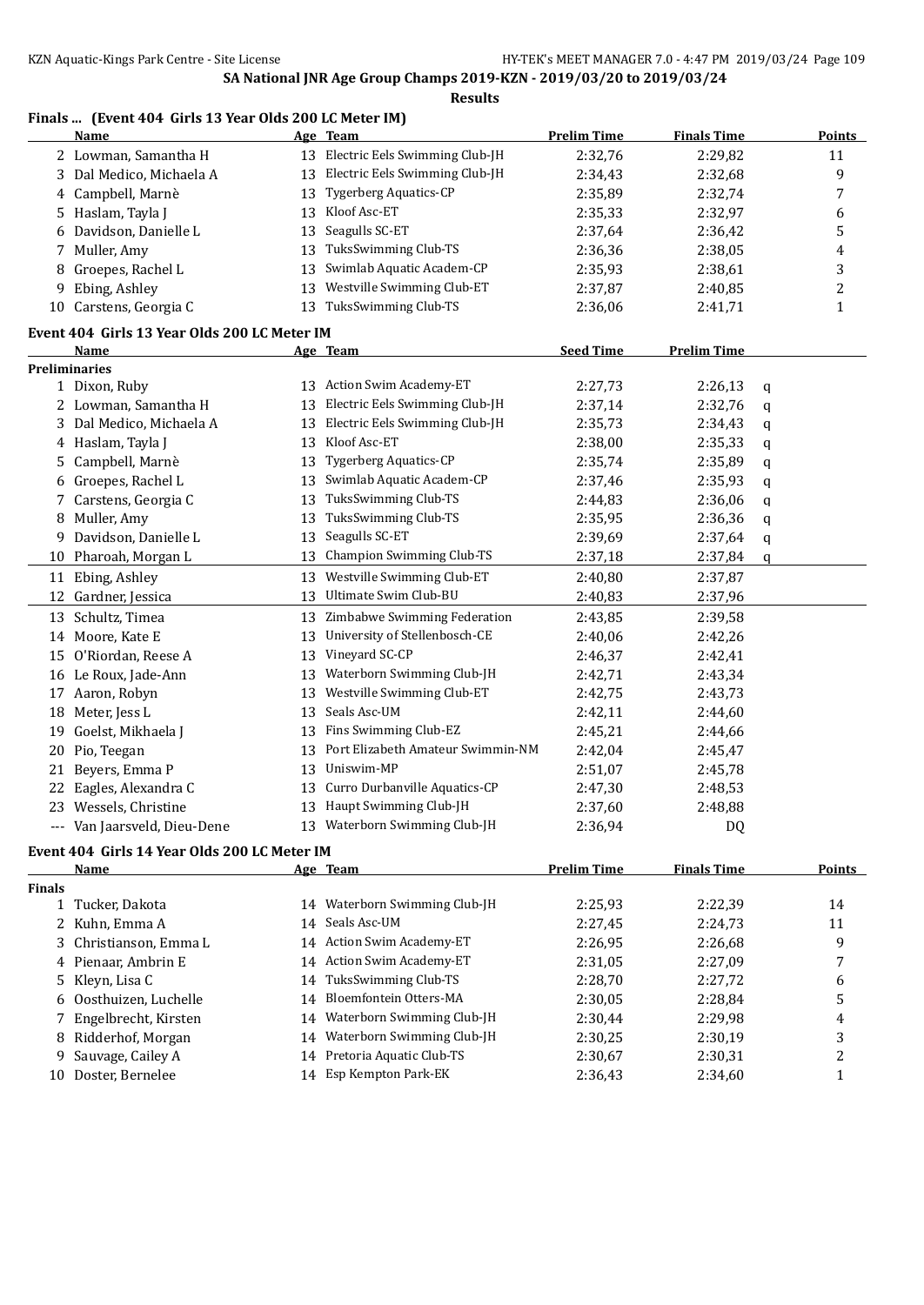#### **Event 404 Girls 14 Year Olds 200 LC Meter IM**

|               | Name                                         |    | Age Team                            | <b>Seed Time</b>   | <b>Prelim Time</b> |               |
|---------------|----------------------------------------------|----|-------------------------------------|--------------------|--------------------|---------------|
|               | <b>Preliminaries</b>                         |    |                                     |                    |                    |               |
|               | 1 Tucker, Dakota                             |    | 14 Waterborn Swimming Club-JH       | 2:25,37            | 2:25,93            | q             |
| 2             | Christianson, Emma L                         |    | 14 Action Swim Academy-ET           | 2:25,35            | 2:26,95            | q             |
| 3             | Kuhn, Emma A                                 | 14 | Seals Asc-UM                        | 2:27,58            | 2:27,45            | q             |
| 4             | Kleyn, Lisa C                                |    | 14 TuksSwimming Club-TS             | 2:33,17            | 2:28,70            | q             |
| 5.            | McMorran, Leigh                              |    | 14 Aqua Athlete-JH                  | 2:31,11            | 2:28,78            | q             |
| 6             | Van Rensburg, Catherine F                    | 14 | TuksSwimming Club-TS                | 2:30,24            | 2:29,30            | q             |
| 7             | Oosthuizen, Luchelle                         | 14 | Bloemfontein Otters-MA              | 2:29,39            | 2:30,05            | q             |
| 8             | Ridderhof, Morgan                            | 14 | Waterborn Swimming Club-JH          | 2:35,66            | 2:30,25            | q             |
| 9             | Engelbrecht, Kirsten                         | 14 | Waterborn Swimming Club-JH          | 2:33,86            | 2:30,44            | q             |
| 10            | Sauvage, Cailey A                            |    | 14 Pretoria Aquatic Club-TS         | 2:32,01            | 2:30,67            | q             |
|               | 11 Pienaar, Ambrin E                         |    | 14 Action Swim Academy-ET           | 2:28,65            | 2:31,05            |               |
|               | 12 LE Roux, Chloe                            |    | 14 Neptune's Aquatics-MA            | 2:28,68            | 2:34,65            |               |
|               | 13 Doster, Bernelee                          | 14 | Esp Kempton Park-EK                 | 2:39,98            | 2:36,43            |               |
| 14            | Schmelzer, Kayla                             | 14 | <b>Infinity Swimming Academy-NM</b> | 2:35,46            | 2:36,55            |               |
| 15            | Cleworth, Holly E                            | 14 | Swimlab Aquatic Academ-CP           | 2:33,33            | 2:37,29            |               |
| 16            | Voigt, Savannah                              | 14 | Swimlab Aquatic Academ-CP           | 2:38,13            | 2:37,65            |               |
| 17            | Lubbe, Megan M                               | 14 | TuksSwimming Club-TS                | 2:42,28            | 2:37,74            |               |
| 18            | De Goede, Yasmin                             | 14 | Old Edwardians Swimming Club-JH     | 2:39,03            | 2:38,00            |               |
| 19            | Els-Human, Colby                             | 14 | <b>Infinity Swimming Academy-NM</b> | 2:36,96            | 2:39,31            |               |
| 20            | Clifton-Smith, Candice                       | 14 | Seagulls SC-ET                      | 2:41,28            | 2:39,87            |               |
| 21            | Bekker, Simei                                | 14 | Kloof Asc-ET                        | 2:40,16            | 2:40,16            |               |
| 22            | Cornelius, Jolene                            | 14 | TuksSwimming Club-TS                | 2:42,58            | 2:40,32            |               |
| 23            | Morrison, Catherine P                        | 14 | Mandeville Dolphins-JH              | 2:36,41            | 2:42,11            |               |
| 24            | Macdonell, Tumi J                            |    | 14 Harlequins Aquatic Club-BU       | 2:35,87            | 2:42,67            |               |
| 25            | Rodwell, Hannah C                            |    | 14 Soul Swimming Club-EK            | 2:56,37            | 2:46,05            |               |
|               | Event 404 Women 15 Year Olds 200 LC Meter IM |    |                                     |                    |                    |               |
|               | <b>Name</b>                                  |    | Age Team                            | <b>Prelim Time</b> | <b>Finals Time</b> | <b>Points</b> |
| <b>Finals</b> |                                              |    |                                     |                    |                    |               |
|               | 1 Canny, Aimee L                             | 15 | Knysna Dragons-ED                   | 2:25,31            | 2:21,09            | 14            |
|               | 2 Hearne, Trinity S                          | 15 | Tygerberg Aquatics-CP               | 2:26,78            | 2:21,73            | 11            |
|               | 3 Liebenberg, Sune                           | 15 | TuksSwimming Club-TS                | 2:23,93            | 2:22,48            | 9             |

 Van Niekerk, Lara 15 Pretoria Aquatic Club-TS 2:26,06 2:22,98 7 5 Botha, Jana 15 Tygerberg Aquatics-CP 2:26,77 2:23,87 6<br>
6 Hudson, Grace E 15 Waterborn Swimming Club-JH 2:28,45 2:26,77 5 15 Waterborn Swimming Club-JH 2:28,45 2:26,77 5 Jacobs, Hannah P 15 Dragons Swimming Club-JH 2:30,47 2:30,12 4 Shepherd, Megan L 15 Electric Eels Swimming Club-JH 2:30,59 2:30,60 3 Vd Walt, Mia 15 University of Stellenbosch-CE 2:32,25 2:31,40 2 10 Brombacher, Paige F 15 Infinity Swimming Academy-NM 2:33,20 2:31,94 1

# **Event 404 Women 15 Year Olds 200 LC Meter IM**

| Name                 |    | Age Team                      | <b>Seed Time</b> | <b>Prelim Time</b> |          |
|----------------------|----|-------------------------------|------------------|--------------------|----------|
| <b>Preliminaries</b> |    |                               |                  |                    |          |
| 1 Liebenberg, Sune   | 15 | TuksSwimming Club-TS          | 2:23.18          | 2:23.93            | - a      |
| 2 Canny, Aimee L     |    | 15 Knysna Dragons-ED          | 2:26.17          | 2:25,31            | <b>a</b> |
| 3 Van Niekerk, Lara  |    | 15 Pretoria Aquatic Club-TS   | 2:23.69          | 2:26,06            | <b>a</b> |
| 4 Botha, Jana        |    | 15 Tygerberg Aquatics-CP      | 2:27.64          | 2:26.77            | a        |
| 5 Hearne, Trinity S  |    | 15 Tygerberg Aquatics-CP      | 2:24.06          | 2:26,78            | <b>a</b> |
| 6 Hudson, Grace E    |    | 15 Waterborn Swimming Club-JH | 2:29.21          | 2:28.45            | <b>a</b> |
| 7 Jacobs, Hannah P   |    | 15 Dragons Swimming Club-JH   | 2:33,19          | 2:30,47            | q        |
|                      |    |                               |                  |                    |          |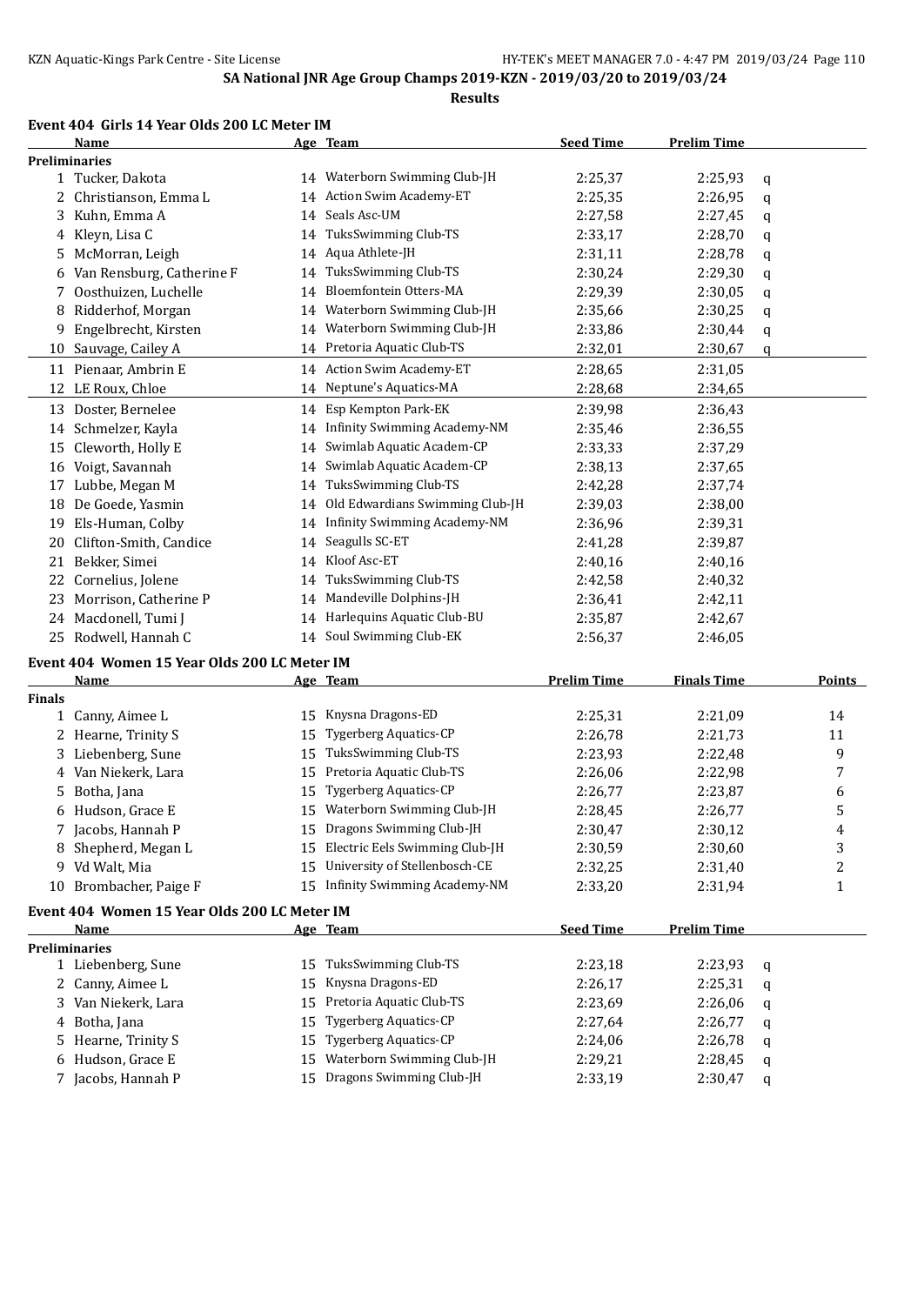#### **Preliminaries ... (Event 404 Women 15 Year Olds 200 LC Meter IM)**

|               | <u>Name</u>                                  |    | Age Team                                | <b>Seed Time</b>   | <b>Prelim Time</b> |   |        |
|---------------|----------------------------------------------|----|-----------------------------------------|--------------------|--------------------|---|--------|
|               | 8 Shepherd, Megan L                          |    | 15 Electric Eels Swimming Club-JH       | 2:27,41            | 2:30,59            | q |        |
|               | 9 Vd Walt, Mia                               | 15 | University of Stellenbosch-CE           | 2:36,58            | 2:32,25            | q |        |
|               | 10 Brombacher, Paige F                       | 15 | Infinity Swimming Academy-NM            | 2:25,42            | 2:33,20            | q |        |
|               | 11 Moll, Gabriella A                         | 15 | Waterborn Swimming Club-JH              | 2:39,06            | 2:33,24            |   |        |
|               | 12 Lausberg, Guilma                          | 15 | <b>Bloemfontein Seals-MA</b>            | 2:34,55            | 2:34,45            |   |        |
|               | 13 Ellmies, Viktoria                         | 15 | Namibia Swimming Invitation             | 2:34,93            | 2:35,83            |   |        |
|               | 14 Andraos, Hannah                           | 15 | TuksSwimming Club-TS                    | 2:42,75            | 2:36,48            |   |        |
| 15            | Meintjies, Joane                             | 15 | <b>Bloemfontein Seals-MA</b>            | 2:36,27            | 2:36,70            |   |        |
|               | 16 Fechter, Annika S                         | 15 | Pretoria Aquatic Club-TS                | 2:40,69            | 2:36,73            |   |        |
| 17            | Esslinger, Tiana                             | 15 | Namibia Swimming Invitation             | 2:36,01            | 2:36,75            |   |        |
| 18            | Storm, Jaime                                 | 15 | Beavers Swim Club-ET                    | 2:34,69            | 2:37,48            |   |        |
| 19            | Mc Cann, Erin                                | 15 | Seals Asc-UM                            | 2:35,62            | 2:38,21            |   |        |
| 20            | Frylinck, Tammy                              | 15 | Waterborn Swimming Club-JH              | 2:37,78            | 2:38,22            |   |        |
| 21            | Harvey, Brookelyn P                          | 15 | Aquazone Swim Club-ET                   | 2:37,36            | 2:38,49            |   |        |
| 22            | De Beer, Simoné                              | 15 | Guppie Tigers Swimming Club-EZ          | 2:38,32            | 2:39,45            |   |        |
| 23            | Jose, Teagan N                               | 15 | Aquafins Swimming Club-JH               | 2:42,79            | 2:39,75            |   |        |
|               | 24 Fryer, Kiara A                            | 15 | Waterborn Swimming Club-JH              | 2:47,42            | 2:43,44            |   |        |
| 25            | Barnard, Alexa                               | 15 | <b>Infinity Swimming Academy-NM</b>     | 2:42,18            | 2:43,48            |   |        |
|               | 26 Drewes, Hannah                            | 15 | Uniswim-MP                              | 2:54,34            | 2:54,25            |   |        |
|               |                                              |    |                                         |                    |                    |   |        |
|               | Event 404 Women 16 Year Olds 200 LC Meter IM |    |                                         |                    |                    |   |        |
|               | Name                                         |    | Age Team                                | <b>Prelim Time</b> | <b>Finals Time</b> |   | Points |
| <b>Finals</b> |                                              |    |                                         |                    |                    |   |        |
|               | 1 Meder, Rebecca A                           | 16 | Seagulls SC-ET<br>Bloemfontein Seals-MA | 2:19,74            | 2:17,05            |   | 14     |
| 2             | Seyffert, Tailyn                             | 16 |                                         | 2:23,35            | 2:23,54            |   | 11     |
| 3             | Nel, Georgia                                 | 16 | Swimlab Aquatic Academ-CP               | 2:27,24            | 2:24,60            |   | 9      |
| 4             | Stergiadis, Heleni                           | 16 | Namibia Swimming Invitation             | 2:25,93            | 2:27,06            |   | 7      |
| 5             | Miller, Gina V                               | 16 | Sandton Seals-JH                        | 2:32,53            | 2:30,25            |   | 6      |
| 6             | du Toit, Idelé                               | 16 | Potchefstroom Swimming Club-KK          | 2:32,35            | 2:31,05            |   | 5      |
| 7             | Van den Berg, Sulinke                        | 16 | <b>Bloemfontein Seals-MA</b>            | 2:31,56            | 2:32,33            |   | 4      |
| 8             | Carlisle, Demi-Lee                           | 16 | Florida Swimming Club-JH                | 2:33,98            | 2:33,67            |   | 3      |
| 9.            | Liebenberg, Joanne                           | 16 | Namibia Swimming Invitation             | 2:31,64            | 2:34,21            |   | 2      |
|               | 10 De Almeida, Kaylin J                      |    | 16 Aqua Athlete-JH                      | 2:33,96            | 2:35,69            |   | 1      |
|               | Event 404 Women 16 Year Olds 200 LC Meter IM |    |                                         |                    |                    |   |        |
|               | Name                                         |    | <u>Age Team</u>                         | <b>Seed Time</b>   | <b>Prelim Time</b> |   |        |
|               | <b>Preliminaries</b>                         |    |                                         |                    |                    |   |        |
| 1             | Meder, Rebecca A                             | 16 | Seagulls SC-ET                          | 2:15,55            | 2:19,74            | q |        |
|               | 2 Seyffert, Tailyn                           | 16 | Bloemfontein Seals-MA                   | 2:22,41            | 2:23,35            | q |        |
| 3             | Stergiadis, Heleni                           | 16 | Namibia Swimming Invitation             | 2:25,38            | 2:25,93            | q |        |
| 4             | Nel, Georgia                                 | 16 | Swimlab Aquatic Academ-CP               | 2:24,66            | 2:27,24            | q |        |
| 5.            | Pharoah, Taylor J                            | 16 | <b>Champion Swimming Club-TS</b>        | 2:28,15            | 2:30,65            | q |        |
| 6             | Van den Berg, Sulinke                        | 16 | Bloemfontein Seals-MA                   | 2:30,12            | 2:31,56            | q |        |
| 7             | Liebenberg, Joanne                           | 16 | Namibia Swimming Invitation             | 2:35,75            | 2:31,64            | q |        |
| 8             | du Toit, Idelé                               | 16 | Potchefstroom Swimming Club-KK          | 2:32,55            | 2:32,35            | q |        |
| 9             | Miller, Gina V                               | 16 | Sandton Seals-JH                        | 2:31,59            | 2:32,53            | q |        |
| 10            | De Almeida, Kaylin J                         | 16 | Aqua Athlete-JH                         | 2:36,37            | 2:33,96            | q |        |
| 11            | Carlisle, Demi-Lee                           | 16 | Florida Swimming Club-JH                | 2:34,70            | 2:33,98            |   |        |
| 12            | Janson, Lana J                               | 16 | Tygerberg Aquatics-CP                   | 2:31,67            | 2:34,30            |   |        |
|               | 13 Nicholls, Alex K                          | 16 | Ultimate Swim Club-BU                   | 2:36,50            | 2:35,87            |   |        |
|               | 14 Calitz, Abigail K                         | 16 | University of Stellenbosch-CE           | 2:34,61            | 2:37,01            |   |        |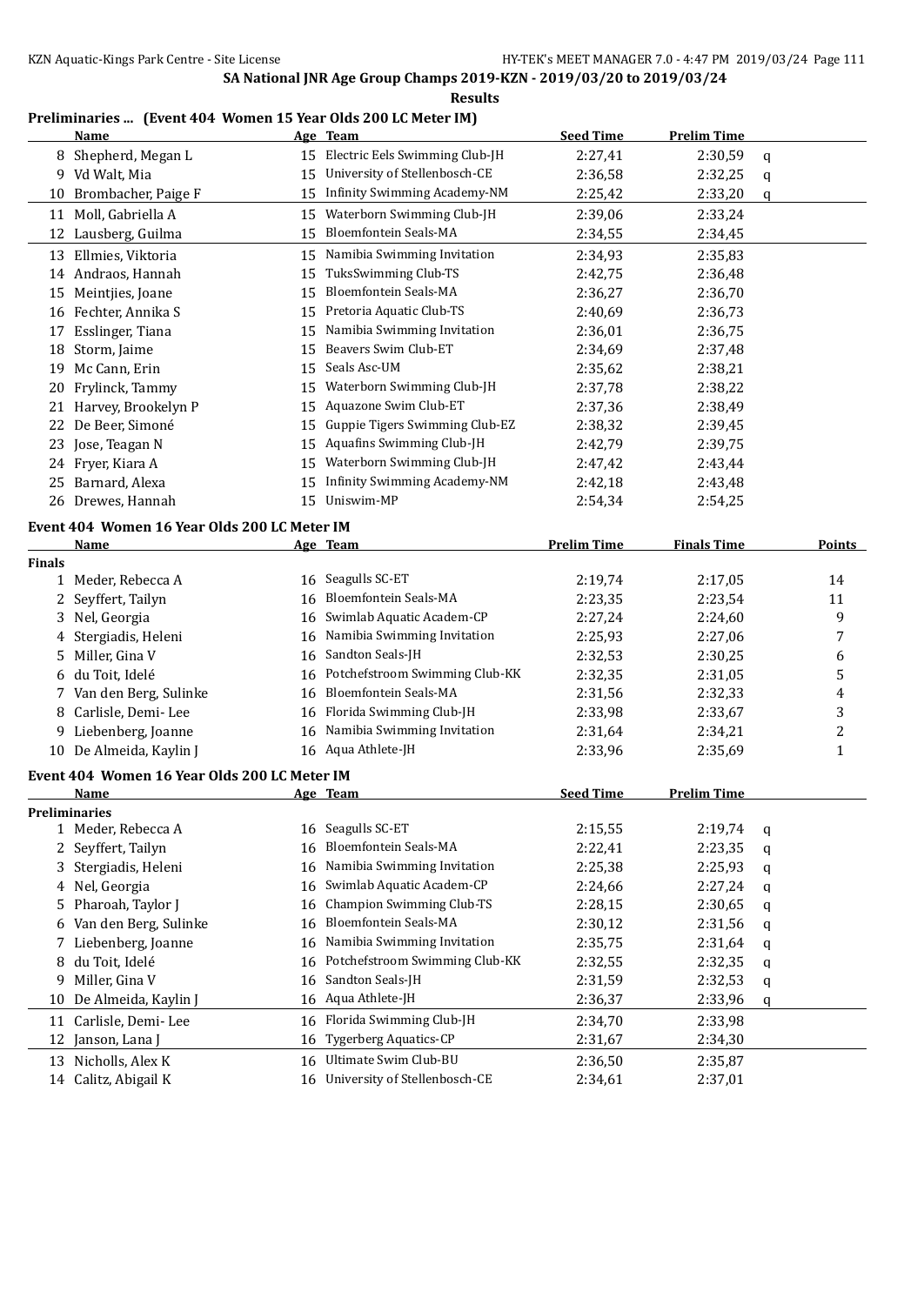## **Preliminaries ... (Event 404 Women 16 Year Olds 200 LC Meter IM)**

|               | <b>Name</b>                            |          | Age Team                                             | <b>Seed Time</b>   | <b>Prelim Time</b> |   |        |
|---------------|----------------------------------------|----------|------------------------------------------------------|--------------------|--------------------|---|--------|
|               | 15 Botha, Tayla N                      |          | 16 Aquanova Aquatic Club-BU                          | 2:31,86            | 2:37,29            |   |        |
|               | 16 Rogge, Kaelin G                     | 16       | Aquazone Swim Club-ET                                | 2:35,10            | 2:37,64            |   |        |
| 17            | Blaisse, Jeanne S                      | 16       | Players Western Cape-CE                              | 2:38,56            | 2:38,30            |   |        |
|               | 18 Silen, Kaylee A                     | 16       | Aquazone Swim Club-ET                                | 2:34,42            | 2:39,44            |   |        |
| 19            | Ebrahim, Tasneen                       | 16       | Port Elizabeth Amateur Swimmin-NM                    | 2:35,99            | 2:40,07            |   |        |
|               | 20 Van Thiel, Alexa N                  | 16       | Waterborn Swimming Club-JH                           | 2:45,19            | 2:40,48            |   |        |
| 21            | Venter, Carli                          | 16       | Otters Rustenburg-NW                                 | 2:39,62            | 2:41,90            |   |        |
|               | 22 Madden, Nina C                      | 16       | Crusaders Swimming Club-JH                           | 2:41,40            | 2:44,61            |   |        |
| 23            | Levin, Talya                           | 16       | Aqua Sharks Academy-CP                               | 2:45,70            | 2:47,74            |   |        |
|               | 24 Volkwyn, Ashton K                   | 16       | Infinity Swimming Academy-NM                         | 2:46,65            | 2:51,42            |   |        |
|               | 25 Scott, Olivia                       | 16       | Vineyard SC-CP                                       | 2:50,56            | 2:53,04            |   |        |
|               | Event 404 Women 17-18 200 LC Meter IM  |          |                                                      |                    |                    |   |        |
|               | Name                                   |          | Age Team                                             | <b>Prelim Time</b> | <b>Finals Time</b> |   | Points |
| <b>Finals</b> |                                        |          |                                                      |                    |                    |   |        |
| 1             | Abrahams, Hanim                        | 17       | Curro Durbanville Aquatics-CP                        | 2:21,47            | 2:20,75            |   | 14     |
| 2             | Botha, Tahlia                          | 18       | Tygerberg Aquatics-CP                                | 2:26,41            | 2:23,47            |   | 11     |
| 3             | Wallis, Emma                           | 18       | Waterborn Swimming Club-JH                           | 2:25,21            | 2:23,89            |   | 9      |
| 4             | Tarr, Emma                             | 17       | Waterborn Swimming Club-JH                           | 2:28,43            | 2:26,75            |   | 7      |
| 5             | Cornelius, Chante'                     | 17       | Pretoria Aquatic Club-TS                             | 2:27,75            | 2:27,15            |   | 6      |
| 6             | Chislett, Ally L                       | 17       | Action Swim Academy-ET                               | 2:29,94            | 2:28,23            |   | 5      |
| 7             | Wallis, Becky                          | 17       | Waterborn Swimming Club-JH                           | 2:29,14            | 2:28,25            |   | 4      |
| 8             | Fairon, Kelly L                        | 18       | Waterborn Swimming Club-JH                           | 2:28,22            | 2:28,73            |   | 3      |
| 9             | Downes, Sianne                         | 17       | Dragons Swimming Club-JH                             | 2:29,40            | 2:29,91            |   | 2      |
|               | 10 Cillie, Lindi L                     | 17       | Curro Durbanville Aquatics-CP                        | 2:28,79            | 2:31,78            |   | 1      |
|               |                                        |          |                                                      |                    |                    |   |        |
|               |                                        |          |                                                      |                    |                    |   |        |
|               | Event 404 Women 17-18 200 LC Meter IM  |          |                                                      |                    |                    |   |        |
|               | Name                                   |          | Age Team                                             | <b>Seed Time</b>   | <b>Prelim Time</b> |   |        |
|               | <b>Preliminaries</b>                   |          |                                                      |                    |                    |   |        |
|               | 1 Abrahams, Hanim                      | 17       | Curro Durbanville Aquatics-CP                        | 2:23,85            | 2:21,47            | q |        |
|               | 2 Wallis, Emma                         | 18       | Waterborn Swimming Club-JH                           | 2:24,34            | 2:25,21            | q |        |
| 3             | Botha, Tahlia                          | 18       | <b>Tygerberg Aquatics-CP</b>                         | 2:25,45            | 2:26,41            | q |        |
| 4             | Cornelius, Chante'                     | 17       | Pretoria Aquatic Club-TS                             | 2:27,72            | 2:27,75            | q |        |
| 5.            | Fairon, Kelly L                        | 18       | Waterborn Swimming Club-JH                           | 2:28,80            | 2:28,22            | q |        |
| 6             | Tarr, Emma                             | 17       | Waterborn Swimming Club-JH                           | 2:31,50            | 2:28,43            | q |        |
| 7             | Cillie, Lindi L                        | 17       | Curro Durbanville Aquatics-CP                        | 2:31,67            | 2:28,79            | q |        |
|               | 8 Wallis, Becky                        |          | 17 Waterborn Swimming Club-JH                        | 2:30,86            | 2:29,14            | q |        |
| 9             | Downes, Sianne                         |          | Dragons Swimming Club-JH                             | 2:30,10            | 2:29,40            | q |        |
|               | 10 Antonopoulos, Carli T               | 18       | <b>Tygerberg Aquatics-CP</b>                         | 2:28,71            | 2:29,71            | q |        |
|               | 11 Chislett, Ally L                    | 17       | <b>Action Swim Academy-ET</b>                        | 2:27,56            | 2:29,94            |   |        |
|               | 12 Opperman, Bianca                    | 17       | Potchefstroom Swimming Club-KK                       | 2:32,41            | 2:30,11            |   |        |
|               | 13 Tully, Jemma                        | 17       | Seagulls SC-ET                                       | 2:24,52            | 2:30,84            |   |        |
| 14            | Van Voorst, Georgia                    | 17       | Seagulls SC-ET                                       | 2:32,12            | 2:31,31            |   |        |
| 15            | Enslin, Alicia                         | 18       | TuksSwimming Club-TS                                 | 2:32,64            | 2:31,40            |   |        |
| 16            | Van Veyeren, Sam L                     | 18       | TuksSwimming Club-TS                                 | 2:29,56            | 2:31,45            |   |        |
| 17            | Barnes, Kiara                          | 18       | <b>Tygerberg Aquatics-CP</b>                         | 2:33,54            | 2:32,38            |   |        |
| 18            | Grobler, Karla                         | 17       | TuksSwimming Club-TS                                 | 2:32,58            | 2:32,72            |   |        |
| 19            | Green, Ashleigh M                      | 18       | Seals Asc-UM                                         | 2:28,99            | 2:32,73            |   |        |
| 20            | Vermaak, Kara                          | 17       | TuksSwimming Club-TS                                 | 2:33,39            | 2:33,00            |   |        |
| 21            | Haler, Georgina L<br>*22 Peyerl, Tatum | 17<br>18 | Waterborn Swimming Club-JH<br>Mandeville Dolphins-JH | 2:38,49<br>2:27,82 | 2:34,07<br>2:34,13 |   |        |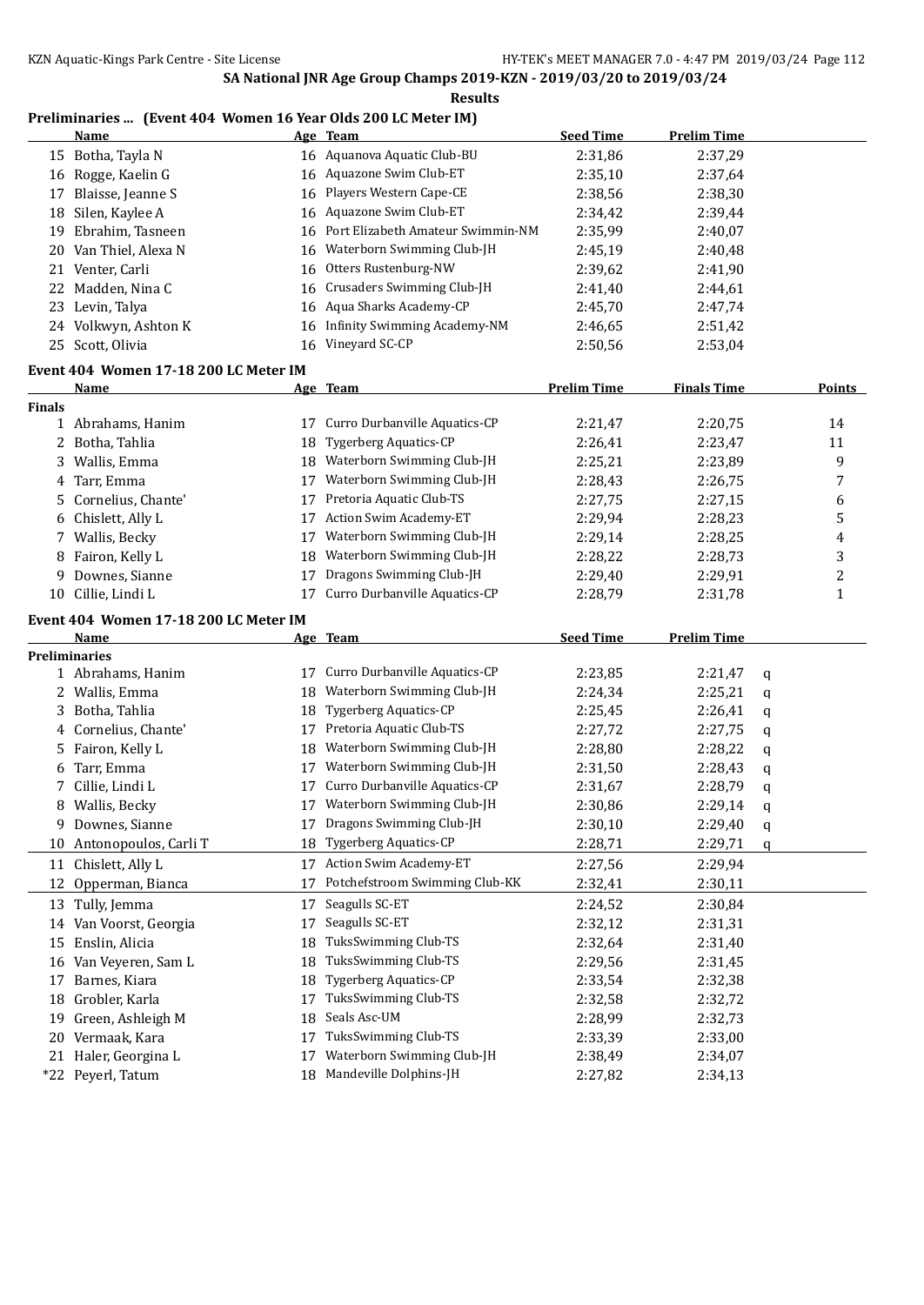### **Preliminaries ... (Event 404 Women 17-18 200 LC Meter IM)**

|               | <b>Name</b>                                      |    | Age Team                          | <b>Seed Time</b>   | <b>Prelim Time</b> |             |                |
|---------------|--------------------------------------------------|----|-----------------------------------|--------------------|--------------------|-------------|----------------|
|               | *22 Dateline, Chenay E                           |    | 17 Waterborn Swimming Club-JH     | 2:36,68            | 2:34,13            |             |                |
|               | 24 McConnachie, Amber L                          | 17 | Aquanova Aquatic Club-BU          | 2:34,35            | 2:34,47            |             |                |
|               | 25 Van Jaarsveld, Sune                           | 17 | TuksSwimming Club-TS              | 2:31,55            | 2:34,64            |             |                |
|               | 26 Rippon, Georgia M                             | 17 | Vineyard SC-CP                    | 2:31,34            | 2:34,86            |             |                |
| 27            | Straw, Samantha                                  | 17 | Bloemfontein Seals-MA             | 2:33,29            | 2:35,60            |             |                |
| 28            | Forsyth, Lauren C                                | 18 | Westville Swimming Club-ET        | 2:38,32            | 2:38,07            |             |                |
| 29            | Marais, Robyn M                                  | 18 | Tygerberg Aquatics-CP             | 2:36,71            | 2:38,48            |             |                |
|               | 30 Baker, Tanna                                  | 17 | TuksSwimming Club-TS              | 2:38,33            | 2:38,79            |             |                |
| 31            | Miller, Jade T                                   | 18 | University of Stellenbosch-CE     | 2:33,08            | 2:40,07            |             |                |
| 32            | McLoughlin, Kayla                                | 18 | Swimlab Aquatic Academ-CP         | 2:34,26            | 2:40,80            |             |                |
|               | 33 Barnes, Erin L                                | 17 | Benoni Swimming Club-EK           | 2:38,51            | 2:42,42            |             |                |
|               | 34 Burnett, Katie A                              |    | 17 Penguins Swimming Club-UM      | 2:42,61            | 2:43,32            |             |                |
|               | Event 405 Boys 12 & Under 50 LC Meter Backstroke |    |                                   |                    |                    |             |                |
|               | <u>Name</u>                                      |    | Age Team                          | <b>Prelim Time</b> | <b>Finals Time</b> |             | <b>Points</b>  |
| <b>Finals</b> |                                                  |    |                                   |                    |                    |             |                |
|               | 1 Strydom, Cristopher R                          | 12 | Dynamo Aquatics Eku-EK            | 31,40              | 31,03              |             | 14             |
|               | 2 Vd Heever, Andrè P                             | 12 | TuksSwimming Club-TS              | 31,89              | 31,63              |             | 11             |
| 3             | Truter, Thomas J                                 | 12 | University of Stellenbosch-CE     | 32,08              | 31,81              |             | 9              |
|               | 4 Kleinhans, Kyle                                | 12 | Swimlab Aquatic Academ-CP         | 33,06              | 32,57              |             | 7              |
| 5             | Sandri, Luca                                     | 12 | Kloof Asc-ET                      | 33,11              | 32,67              |             | 6              |
| 6             | Louw, Adriaan B                                  | 12 | Curro Langebaan Swim Club-WC      | 33,09              | 32,93              |             | 5              |
|               | 7 Vorster, Wilbert P                             | 12 | Flamingo Aquatic Academy-FB       | 33,35              | 33,05              |             | $\overline{4}$ |
| 8             | Wright, Keegan                                   | 12 | <b>Tygerberg Aquatics-CP</b>      | 33,27              | 33,09              |             | 3              |
| 9             | Ellis, Quinn                                     | 12 | Namibia Swimming Invitation       | 33,06              | 33,10              |             | $\sqrt{2}$     |
| 10            | Cromhout, Lance A                                | 12 | TuksSwimming Club-TS              | 33,29              | 33,78              |             | $\mathbf{1}$   |
|               |                                                  |    |                                   |                    |                    |             |                |
|               | Event 405 Boys 12 & Under 50 LC Meter Backstroke |    |                                   |                    |                    |             |                |
|               | <b>Name</b>                                      |    | Age Team                          | <b>Seed Time</b>   | <b>Prelim Time</b> |             |                |
|               | <b>Preliminaries</b><br>1 Strydom, Cristopher R  | 12 | Dynamo Aquatics Eku-EK            | 31,88              | 31,40              |             |                |
|               | 2 Vd Heever, Andrè P                             | 12 | TuksSwimming Club-TS              | 33,42              | 31,89              | q           |                |
|               | Truter, Thomas J                                 | 12 | University of Stellenbosch-CE     | 32,06              | 32,08              | q           |                |
| 3<br>$^*4$    | Ellis, Quinn                                     | 12 | Namibia Swimming Invitation       | 33,28              | 33,06              | q           |                |
| *4            | Kleinhans, Kyle                                  | 12 | Swimlab Aquatic Academ-CP         | 33,32              | 33,06              | q           |                |
|               | 6 Louw, Adriaan B                                | 12 | Curro Langebaan Swim Club-WC      |                    |                    | q           |                |
| 7             | Sandri, Luca                                     |    | 12 Kloof Asc-ET                   | 34,50<br>33,56     | 33,09<br>33,11     | q           |                |
|               |                                                  |    | 12 Tygerberg Aquatics-CP          |                    |                    | q           |                |
|               | 8 Wright, Keegan                                 |    | 12 TuksSwimming Club-TS           | 34,09              | 33,27              | $\mathsf q$ |                |
| 9.            | Cromhout, Lance A                                | 12 | Flamingo Aquatic Academy-FB       | 34,73              | 33,29              | q           |                |
|               | 10 Vorster, Wilbert P                            |    |                                   | 35,16              | 33,35              | q           |                |
|               | 11 Pearson, Tai L                                |    | 11 Vineyard SC-CP                 | 34,37              | 33,67              |             |                |
| 12            | O'Connor, Matt                                   | 12 | Waterborn Swimming Club-JH        | 35,46              | 34,17              |             |                |
|               | 13 Labuschagne, Jeremy                           | 12 | Swimlab Aquatic Academ-CP         | 33,68              | 34,21              |             |                |
|               | 14 Findlay, MJ J                                 | 12 | TuksSwimming Club-TS              | 35,35              | 34,27              |             |                |
| 15            | Koekemoer, Marnu                                 | 12 | Blue Ocean Aquatics-UG            | 34,13              | 34,32              |             |                |
| 16            | Britz, Carlo                                     | 12 | Port Elizabeth Amateur Swimmin-NM | 34,62              | 34,52              |             |                |
| 17            | Paton, Joshua E                                  | 12 | Aquazone Swim Club-ET             | 35,84              | 34,55              |             |                |
| 18            | Enslin, Erik F                                   | 12 | TuksSwimming Club-TS              | 35,57              | 34,59              |             |                |
| 19            | Visser, Brendan                                  | 12 | Action Swim Academy-ET            | 35,64              | 34,60              |             |                |
| 20            | Brice, Canaan J                                  | 12 | <b>Bloemfontein Seals-MA</b>      | 35,16              | 34,75              |             |                |
|               | 21 Potgieter, Ruan                               | 12 | Eagar Aquatics-CC                 | 35,73              | 35,26              |             |                |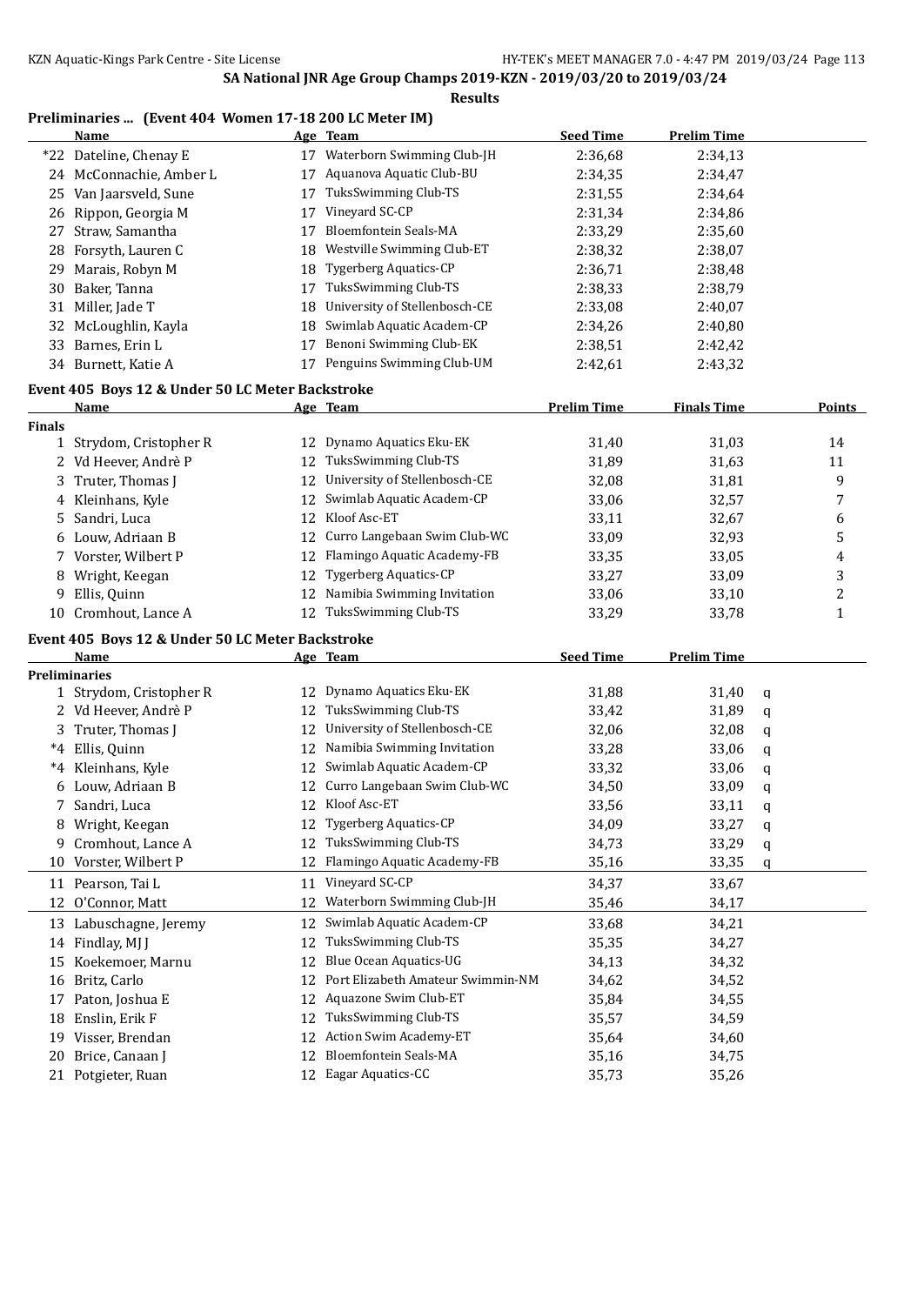**Results**

### **Preliminaries ... (Event 405 Boys 12 & Under 50 LC Meter Backstroke)**

|               | <b>Name</b>                                        |    | Age Team                           | <b>Seed Time</b>   | <b>Prelim Time</b> |   |               |
|---------------|----------------------------------------------------|----|------------------------------------|--------------------|--------------------|---|---------------|
|               | 22 Malan, Jason M                                  | 12 | Electric Eels Swimming Club-JH     | 35,22              | 35,42              |   |               |
| 23            | Jones, Brogan M                                    | 11 | Benoni Swimming Club-EK            | 36,46              | 35,46              |   |               |
|               | 24 Sivai, Jayden M                                 | 12 | Aquanova Aquatic Club-BU           | 35,86              | 35,55              |   |               |
| 25            | Shumba, Wisdom                                     | 12 | Zimbabwe Swimming Federation       | 35,28              | 35,84              |   |               |
| 26            | Lindeque, Migael                                   | 12 | TuksSwimming Club-TS               | 37,56              | 36,12              |   |               |
| 27            | McWilliam, Benn D                                  | 12 | Camps Bay Swimmng Club-CP          | 36,76              | 36,14              |   |               |
| 28            | Vd Merwe, Michael D                                | 12 | Quick Silver Swimming Academy-CP   | 36,96              | 36,51              |   |               |
| 29            | Adams, David B                                     | 11 | Flamingo Aquatic Academy-FB        | 36,37              | 36,69              |   |               |
| 30            | Samuels, Bradley                                   | 12 | Zimbabwe Swimming Federation       | 36,78              | 36,72              |   |               |
|               | 31 Mhlanga, Bjorn N                                |    | 12 Waterborn Swimming Club-JH      | 39,80              | 37,04              |   |               |
|               | 32 Porter, Connor T                                | 12 | Seagulls SC-ET                     | 38,87              | 37,09              |   |               |
| 33            | Kgomogadio, Yande Y                                | 12 | TuksSwimming Club-TS               | 37,72              | 37,58              |   |               |
| 34            | Ellis, Liam                                        | 12 | <b>Tygerberg Aquatics-CP</b>       | 38,00              | 37,89              |   |               |
| 35            | Theron, Vasco                                      |    | 12 Flamingo Aquatic Academy-FB     | 38,48              | 37,95              |   |               |
| 36            | Lee, Ho Won                                        | 11 | Vineyard SC-CP                     | 39,29              | 38,47              |   |               |
| 37            | Botha, Jacobus                                     |    | 12 Limpopo Tuksswimming Club-WB    | 41,96              | 39,93              |   |               |
|               | Event 405 Boys 13 Year Olds 50 LC Meter Backstroke |    |                                    |                    |                    |   |               |
|               | Name                                               |    | Age Team                           | <b>Prelim Time</b> | <b>Finals Time</b> |   | <b>Points</b> |
| <b>Finals</b> |                                                    |    |                                    |                    |                    |   |               |
|               | 1 Keylock, Kian C                                  | 13 | <b>Boksburg Aquatics Saints-EK</b> | 30,14              | 29,80              |   | 14            |
|               | 2 Adams, Jonathan B                                | 13 | Flamingo Aquatic Academy-FB        | 30,94              | 30,10              |   | 11            |
| 3.            | Laubscher, Ben-Johan                               | 13 | TuksSwimming Club-TS               | 30,70              | 30,39              |   | 9             |
| 4             | Boshoff, Juan C                                    | 13 | Barracudas Aquarama SC-CP          | 30,87              | 30,49              |   | 7             |
| 5.            | Dredge, Elijah E                                   | 13 | Pretoria Aquatic Club-TS           | 31,38              | 30,51              |   | 6             |
|               | 6 Kriek, Joël                                      | 13 | Potchefstroom Swimming Club-KK     | 31,55              | 31,50              |   | 5             |
| 7             | Grobler, Zak H                                     | 13 | Soul Swimming Club-EK              | 31,62              | 31,61              |   | 4             |
| 8             | Saaiman, Rikus T                                   | 13 | Quick Silver Swimming Academy-CP   | 31,62              | 31,64              |   | 3             |
| 9.            | Cossa, Mario                                       | 13 | Clube Naval de Maputo              | 31,65              | 31,68              |   | 2             |
|               | 10 Kleynhans, Michael M                            |    | 13 TuksSwimming Club-TS            | 31,81              | 32,01              |   | 1             |
|               | Event 405 Boys 13 Year Olds 50 LC Meter Backstroke |    |                                    |                    |                    |   |               |
|               | Name                                               |    | Age Team                           | <b>Seed Time</b>   | <b>Prelim Time</b> |   |               |
|               | Preliminaries                                      |    |                                    |                    |                    |   |               |
|               | 1 Keylock, Kian C                                  |    | 13 Boksburg Aquatics Saints-EK     | 30,82              | 30,14              | q |               |
|               | 2 Laubscher, Ben-Johan                             | 13 | TuksSwimming Club-TS               | 31,43              | 30,70              | q |               |
|               | 3 Boshoff, Juan C                                  |    | 13 Barracudas Aquarama SC-CP       | 31,06              | 30,87              | q |               |
|               | 4 Adams, Jonathan B                                |    | 13 Flamingo Aquatic Academy-FB     | 32,56              | 30,94              | q |               |
| 5.            | Dredge, Elijah E                                   | 13 | Pretoria Aquatic Club-TS           | 31,05              | 31,38              | q |               |
| 6             | Kriek, Joël                                        | 13 | Potchefstroom Swimming Club-KK     | 34,61              | 31,55              | q |               |
| *7            | Grobler, Zak H                                     | 13 | Soul Swimming Club-EK              | 32,99              | 31,62              | q |               |
| *7            | Saaiman, Rikus T                                   | 13 | Quick Silver Swimming Academy-CP   | 32,19              | 31,62              | q |               |
| 9             | Cossa, Mario                                       | 13 | Clube Naval de Maputo              | 32,59              | 31,65              | q |               |
| 10            | Kleynhans, Michael M                               | 13 | TuksSwimming Club-TS               | 32,58              | 31,81              | q |               |
| 11            | Thompson, Cameron K                                | 13 | Crusaders Swimming Club-JH         | 32,40              | 31,89              |   |               |
| 12            | Luck, Taylor R                                     | 13 | Swimlab Aquatic Academ-CP          | 32,78              | 31,93              |   |               |
| 13            | Caldwell, Matt D                                   | 13 | Dragons Swimming Club-JH           | 33,48              | 32,12              |   |               |
|               | 14 Lobo, Caio                                      | 13 | Clube Naval de Maputo              | 32,19              | 32,23              |   |               |
| 15            | Smuts, Jamie                                       | 13 | <b>Tygerberg Aquatics-CP</b>       | 33,79              | 32,37              |   |               |
| 16            | Lindeque, Kinnae N                                 | 13 | Waterborn Swimming Club-JH         | 32,25              | 32,43              |   |               |
|               | 17 Nkunzi, Awande                                  | 13 | Seagulls SC-ET                     | 32,25              | 32,58              |   |               |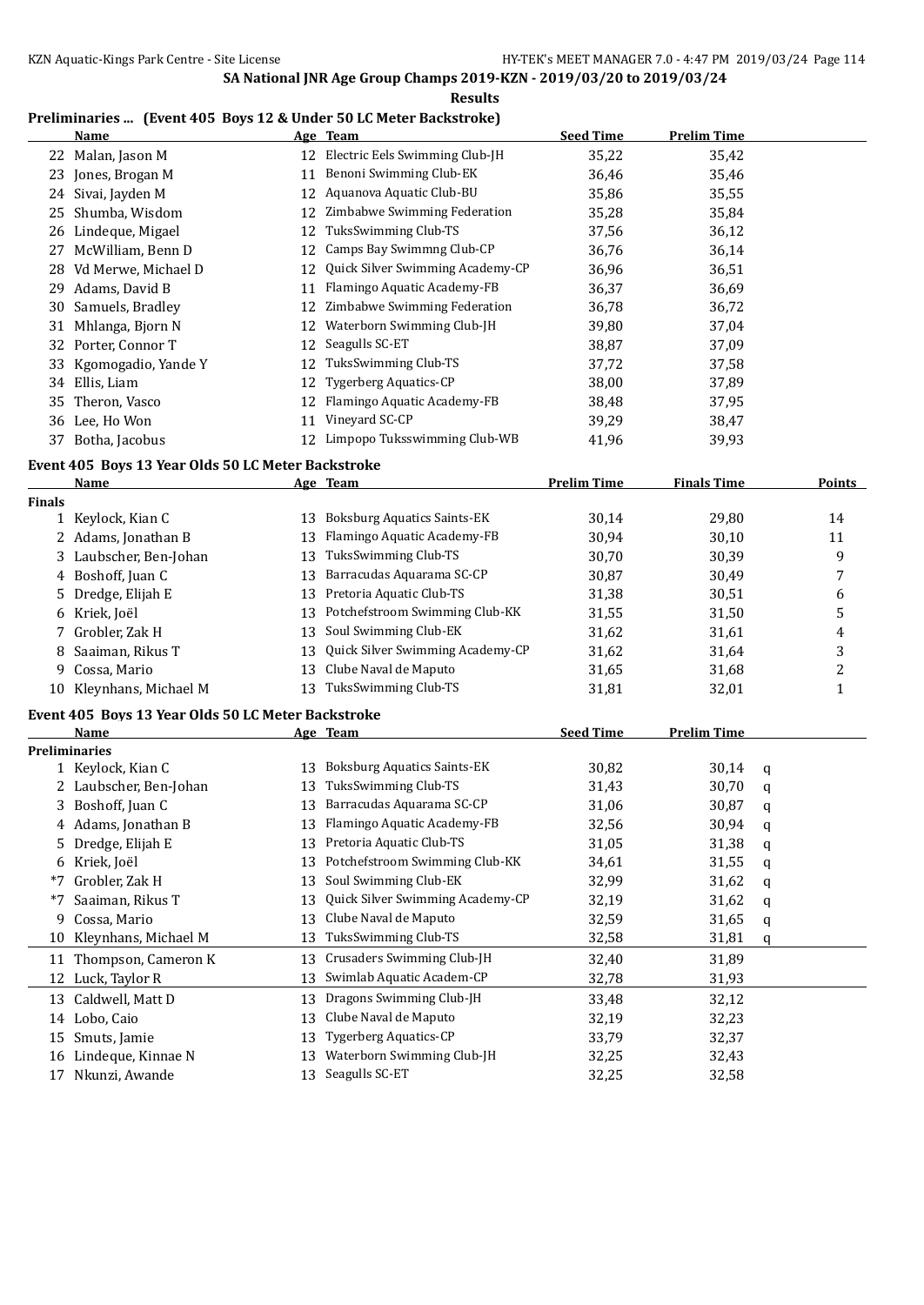#### **Preliminaries ... (Event 405 Boys 13 Year Olds 50 LC Meter Backstroke)**

|               | <u>Name</u>                                                |    | Age Team                         | <b>Seed Time</b>   | <b>Prelim Time</b> |   |                         |
|---------------|------------------------------------------------------------|----|----------------------------------|--------------------|--------------------|---|-------------------------|
|               | 18 Gross-Mitchell, Travis K                                |    | 13 Seagulls SC-ET                | 32,64              | 32,66              |   |                         |
|               | 19 Visagie, Leson G                                        |    | 13 Midwit Uniswim-NG             | 33,71              | 32,88              |   |                         |
|               | 20 Eaton, Jarden D                                         | 13 | Crusaders Swimming Club-JH       | 33,28              | 33,05              |   |                         |
|               | 21 Louw, Ruan                                              | 13 | <b>Bull Sharks-MA</b>            | 35,55              | 33,15              |   |                         |
|               | 22 Hendricks, Robert A                                     | 13 | Royal Swimming Academy-ED        | 32,55              | 33,28              |   |                         |
| 23            | De Beer, Josh D                                            |    | 13 North Durban Swim Academy-ET  | 33,01              | 33,33              |   |                         |
|               | 24 Spence, Jamie L                                         | 13 | Action Swim Academy-ET           | 32,82              | 33,45              |   |                         |
|               | 25 Scheffer, Jonathan                                      |    | 13 Pretoria Aquatic Club-TS      | 34,38              | 33,70              |   |                         |
|               | 26 Grobler, Regardt                                        | 13 | TuksSwimming Club-TS             | 34,21              | 33,88              |   |                         |
| 27            | De Clerck, Dean                                            | 13 | Players Swimming Club-TS         | 32,87              | 33,92              |   |                         |
|               | 28 Van Coller, Matthew G                                   |    | 13 Infinity Swimming Academy-NM  | 35,97              | 33,94              |   |                         |
|               | 29 Vorbeck, Enrico R                                       | 13 | Seagulls SC-ET                   | 33,72              | 34,23              |   |                         |
|               | 30 Carrol, Matt                                            | 13 | <b>Blouberg Marlins-CP</b>       | 34,02              | 34,25              |   |                         |
|               | 31 Smit, Byron G                                           | 13 | Dynamo Aquatics Eku-EK           | 34,59              | 34,30              |   |                         |
|               | 32 Cartwright, Andrew G                                    | 13 | Tiger Sharks Swimming Academy-ET | 35,58              | 34,37              |   |                         |
|               | 33 Mwipikeni, Paul                                         | 13 | Zimbabwe Swimming Federation     | 35,26              | 34,59              |   |                         |
|               | 34 Chisungo, Tawanda                                       | 13 | Zimbabwe Swimming Federation     | 34,77              | 34,64              |   |                         |
|               | 35 Greyling, Cullen C                                      |    | 13 Waterborn Swimming Club-JH    | 34,43              | 35,05              |   |                         |
|               | 36 Wessels, Rickus F                                       | 13 | TuksSwimming Club-TS             | 35,68              | 35,62              |   |                         |
|               | 37 Shoshore, Rangi S                                       |    | 13 Crusaders Swimming Club-JH    | 35,34              | 36,03              |   |                         |
|               |                                                            |    |                                  |                    |                    |   |                         |
|               | Event 405 Boys 14 Year Olds 50 LC Meter Backstroke<br>Name |    | Age Team                         | <b>Prelim Time</b> | <b>Finals Time</b> |   | <b>Points</b>           |
| <b>Finals</b> |                                                            |    |                                  |                    |                    |   |                         |
|               | 1 Coetzé, Pieter T                                         |    | 14 Otters Rustenburg-NW          | 27,27              | 27,21              |   | 14                      |
| 2             | Burger, Mikah K                                            | 14 | Namibia Swimming Invitation      | 29,12              | 28,82              |   | 11                      |
| 3             | Vd Merwe, Darno                                            | 14 | TuksSwimming Club-TS             | 29,58              | 29,15              |   | 9                       |
| 4             | Elstadt, Luard                                             |    | 14 Fish Eagle Aquatics-ED        | 29,98              | 29,88              |   | 7                       |
| 5.            | Van Zyl, Zander D                                          | 14 | Curro Durbanville Aquatics-CP    | 30,49              | 29,97              |   | 6                       |
| 6             | Clark, Keenan                                              | 14 | TuksSwimming Club-TS             | 30,31              | 30,02              |   | 5                       |
| 7             | Grant, Kieran J                                            |    | 14 Alcatraz Swimming Club-TS     | 30,16              | 30,27              |   | 4                       |
| 8             | Antonio, Manuel                                            | 14 | <b>Tubaroes Maputo</b>           | 30,50              | 30,50              |   | 3                       |
| 9             | Zasas, Ryan                                                |    | 14 Waterborn Swimming Club-JH    | 30,71              | 30,55              |   | $\overline{\mathbf{c}}$ |
|               | 10 Govender, Craydon C                                     |    | 14 North Durban Swim Academy-ET  | 30,65              | 30,79              |   | $\mathbf{1}$            |
|               | Event 405 Boys 14 Year Olds 50 LC Meter Backstroke         |    |                                  |                    |                    |   |                         |
|               | Name                                                       |    | <u>Age Team</u>                  | <b>Seed Time</b>   | <b>Prelim Time</b> |   |                         |
|               | <b>Preliminaries</b>                                       |    |                                  |                    |                    |   |                         |
|               | 1 Coetzé, Pieter T                                         |    | 14 Otters Rustenburg-NW          | 28,07              | 27,27              | q |                         |
| 2             | Burger, Mikah K                                            | 14 | Namibia Swimming Invitation      | 28,88              | 29,12              | q |                         |
| 3             | Vd Merwe, Darno                                            | 14 | TuksSwimming Club-TS             | 30,32              | 29,58              | q |                         |
| 4             | Elstadt, Luard                                             | 14 | Fish Eagle Aquatics-ED           | 29,83              | 29,98              | q |                         |
| 5.            | Grant, Kieran J                                            | 14 | Alcatraz Swimming Club-TS        | 30,68              | 30,16              | q |                         |
| 6             | Clark, Keenan                                              | 14 | <b>TuksSwimming Club-TS</b>      | 30,78              | 30,31              | q |                         |
| 7             | Van Zyl, Zander D                                          | 14 | Curro Durbanville Aquatics-CP    | 31,06              | 30,49              | q |                         |
| 8             | Antonio, Manuel                                            | 14 | Tubaroes Maputo                  | 30,87              | 30,50              | q |                         |
| 9             | Govender, Craydon C                                        | 14 | North Durban Swim Academy-ET     | 30,85              | 30,65              | q |                         |
| 10            | Zasas, Ryan                                                | 14 | Waterborn Swimming Club-JH       | 31,55              | 30,71              | q |                         |
|               | 11 de Gouveia, Matthew                                     | 14 | Perfect Stroke Swimming Club-JH  | 29,81              | 30,93              |   |                         |
| 12            | Buret, Bryce                                               | 14 | Harlequins Aquatic Club-BU       | 32,51              | 31,02              |   |                         |
|               | 13 De Jager, Christopher                                   |    | 14 Namibia Swimming Invitation   |                    | 31,02              |   |                         |
|               |                                                            |    |                                  | 31,06              |                    |   |                         |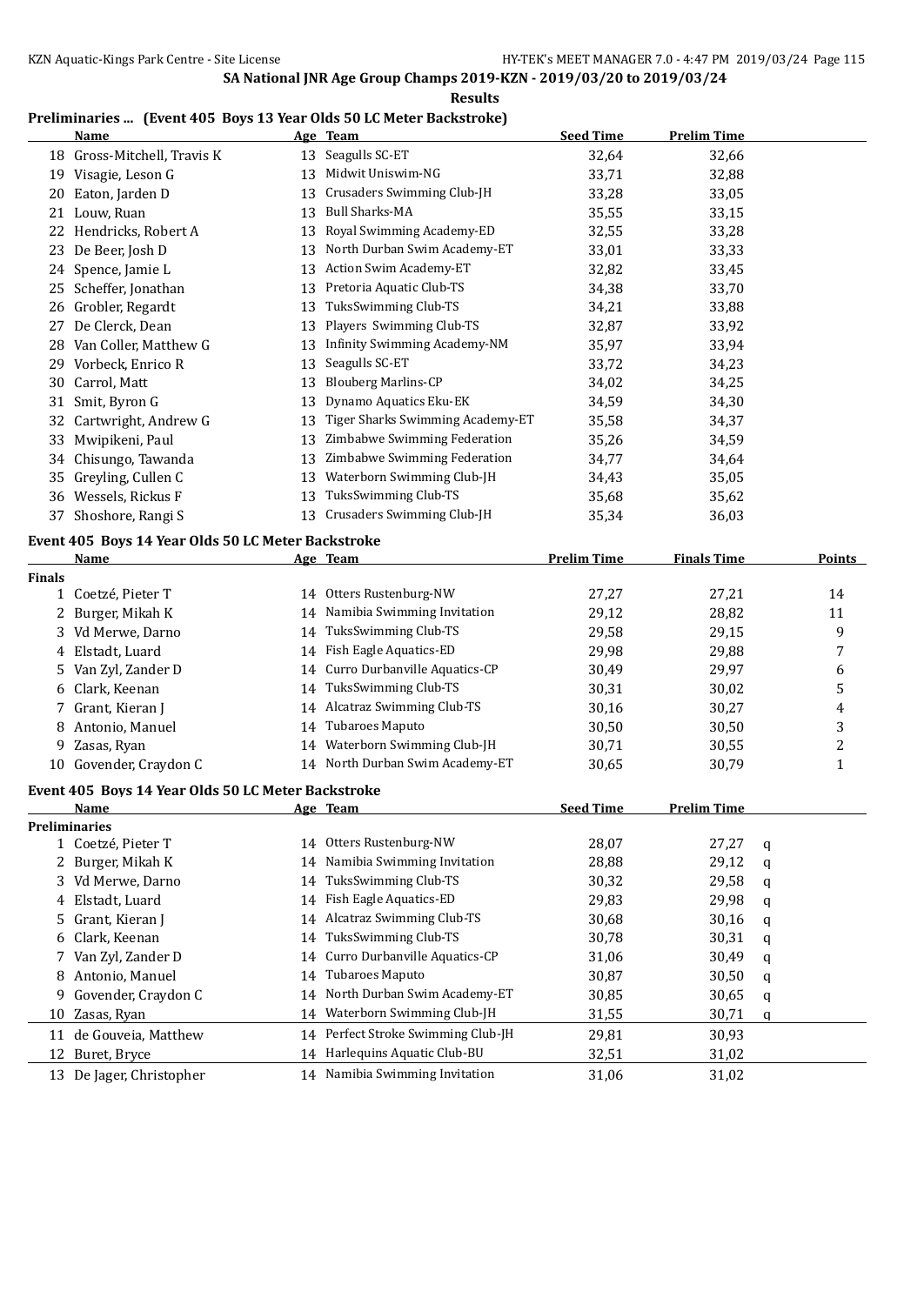#### **Results**

### **Preliminaries ... (Event 405 Boys 14 Year Olds 50 LC Meter Backstroke)**

|               | <b>Name</b>                                       |    | Age Team                                             | <b>Seed Time</b>   | <b>Prelim Time</b> |                         |
|---------------|---------------------------------------------------|----|------------------------------------------------------|--------------------|--------------------|-------------------------|
|               | 14 Malherbe, Francois                             |    | 14 University of Stellenbosch-CE                     | 32,03              | 31,03              |                         |
|               | 15 Potgieter, Wikus R                             |    | 14 Vineyard SC-CP                                    | 31,71              | 31,09              |                         |
|               | 16 Claassen, Kian N                               | 14 | Port Elizabeth Amateur Swimmin-NM                    | 32,04              | 31,17              |                         |
|               | 17 Lundie, Matthew G                              | 14 | Dynamo Aquatics Eku-EK                               | 32,60              | 31,18              |                         |
|               | *18 Witthuhn, Josh M                              | 14 | Infinity Swimming Academy-NM                         | 31,43              | 31,47              |                         |
|               | *18 Liu, Benny                                    | 14 | Bloemfontein Seals-MA                                | 32,39              | 31,47              |                         |
|               | *18 Els, Johnathan R                              | 14 | Westville Swimming Club-ET                           | 31,99              | 31,47              |                         |
|               | 21 Villet, Tommy H                                | 14 | Flamingo Aquatic Academy-FB                          | 32,17              | 31,63              |                         |
|               | 22 Davel, Estiaan C                               | 14 | Kalahari Swemklub-JT                                 | 31,93              | 31,81              |                         |
|               | 23 Roos, Willem W                                 | 14 | TuksSwimming Club-TS                                 | 32,22              | 31,82              |                         |
|               | 24 Dutiro, Tambai M                               | 14 | Esp Kempton Park-EK                                  | 31,46              | 31,91              |                         |
|               | *25 Allamby, Jamie M                              | 14 | Doreys Swim Club-JH                                  | 31,85              | 31,98              |                         |
|               | *25 Fildes, Nathan H                              | 14 | TuksSwimming Club-TS                                 | 32,21              | 31,98              |                         |
| 27            | Arelisky, Nicholas R                              | 14 | Aqua Sharks Academy-CP                               | 31,62              | 32,00              |                         |
| 28            | Gauche, Arno                                      | 14 | Westville Swimming Club-ET                           | 31,77              | 32,09              |                         |
| 29.           | Van Vuuren, Manus J                               | 14 | Players Swimming Club-TS                             | 33,24              | 32,45              |                         |
| 30            | Johnson, Reece M                                  | 14 | Electric Eels Swimming Club-JH                       | 31,05              | 32,50              |                         |
| 31            | Brits, Tristan                                    | 14 | Lottering Aquatics-WB                                | 33,20              | 32,61              |                         |
| 32            | Andrew, Julian                                    | 14 | Midwit Uniswim-NG                                    | 32,50              | 32,62              |                         |
|               | 33 Swarts, Keeno A                                | 14 | Vineyard SC-CP                                       | 32,23              | 32,67              |                         |
|               | 34 Du Preez, Edrich                               |    | 14 Linrand Swimming Club-JH                          | 34,08              | 32,75              |                         |
| $*35$         | Bester, Wihan                                     | 14 | <b>Tygerberg Aquatics-CP</b>                         | 32,89              | 32,77              |                         |
|               | *35 Renze, Ethan                                  | 14 | Port Elizabeth Amateur Swimmin-NM                    | 32,87              | 32,77              |                         |
|               | 37 Louw, Andro                                    | 14 | <b>Bull Sharks-MA</b>                                | 33,96              | 32,83              |                         |
|               | 38 Winter, Joshua B                               |    | 14 Mandeville Dolphins-JH                            | 32,46              | 32,86              |                         |
| 39            | Bornman, Aiden                                    | 14 | <b>Boksburg Aquatics Saints-EK</b>                   | 32,59              | 32,97              |                         |
| 40            | Manson, Ty G                                      | 14 | Dragons Swimming Club-JH                             | 34,39              | 33,31              |                         |
| 41            | Balfour, Joshua D                                 | 14 | Westville Swimming Club-ET                           | 32,51              | 33,37              |                         |
| 42            | Den Haan, Adriaan                                 | 14 | Quick Silver Swimming Academy-CP                     | 34,05              | 33,82              |                         |
| 43            | Nel, Markus A                                     |    | 14 TuksSwimming Club-TS                              | 34,15              | 34,07              |                         |
|               | 44 van Zyl, Stephan J                             |    | 14 Upington Swemklub-ZM                              | 36,12              | 34,70              |                         |
|               |                                                   |    |                                                      |                    |                    |                         |
|               | Event 405 Men 15 Year Olds 50 LC Meter Backstroke |    |                                                      | <b>Prelim Time</b> | <b>Finals Time</b> |                         |
| <b>Finals</b> | <u>Name</u>                                       |    | Age Team                                             |                    |                    | <b>Points</b>           |
|               | 1 Sates, Matthew E                                |    | 15 Seals Asc-UM                                      | 29,06              | 27,91              | 14                      |
| 2             | Taylor, Matthew H                                 |    | 15 Mandeville Dolphins-JH                            | 28,85              | 28,64              | 11                      |
|               | 3 Webb, Corey                                     |    | 15 Swimlab Aquatic Academ-CP                         | 29,40              | 28,85              | 9                       |
| 4             | Truter, Logan J                                   | 15 | TuksSwimming Club-TS                                 | 28,96              | 28,87              | 7                       |
| 5             | Steenkamp, Jaden M                                | 15 | Toti Titans Swimming Club-ET                         | 29,12              | 28,98              | 6                       |
| 6             | Wolmarans, Gideon J                               | 15 | Lebone II Aquatic Club-BP                            | 29,37              | 29,01              | 5                       |
|               | 7 Hoal, Graham                                    | 15 | Zimbabwe Swimming Federation                         | 29,37              | 29,24              | 4                       |
|               | 8 Da Costa, Valentim                              | 15 | Tubaroes Maputo                                      | 29,42              | 29,32              | 3                       |
| 9             | Gillespie, Joshua A                               | 15 | Dynamo Aquatics Eku-EK                               | 29,51              | 29,33              | $\overline{\mathbf{c}}$ |
|               | 10 Lombard, Kaleb                                 |    | 15 Bloemfontein Seals-MA                             | 29,57              | 29,58              | 1                       |
|               |                                                   |    |                                                      |                    |                    |                         |
|               | Event 405 Men 15 Year Olds 50 LC Meter Backstroke |    |                                                      |                    |                    |                         |
|               | <u>Name</u>                                       |    | Age Team                                             | <b>Seed Time</b>   | <b>Prelim Time</b> |                         |
|               | <b>Preliminaries</b>                              |    |                                                      |                    |                    |                         |
|               | 1 Taylor, Matthew H                               |    | 15 Mandeville Dolphins-JH<br>15 TuksSwimming Club-TS | 27,94              | 28,85              | q                       |
|               | 2 Truter, Logan J                                 |    |                                                      | 29,01              | 28,96              | q                       |

3 Sates, Matthew E 15 Seals Asc-UM 27,47 29,06 q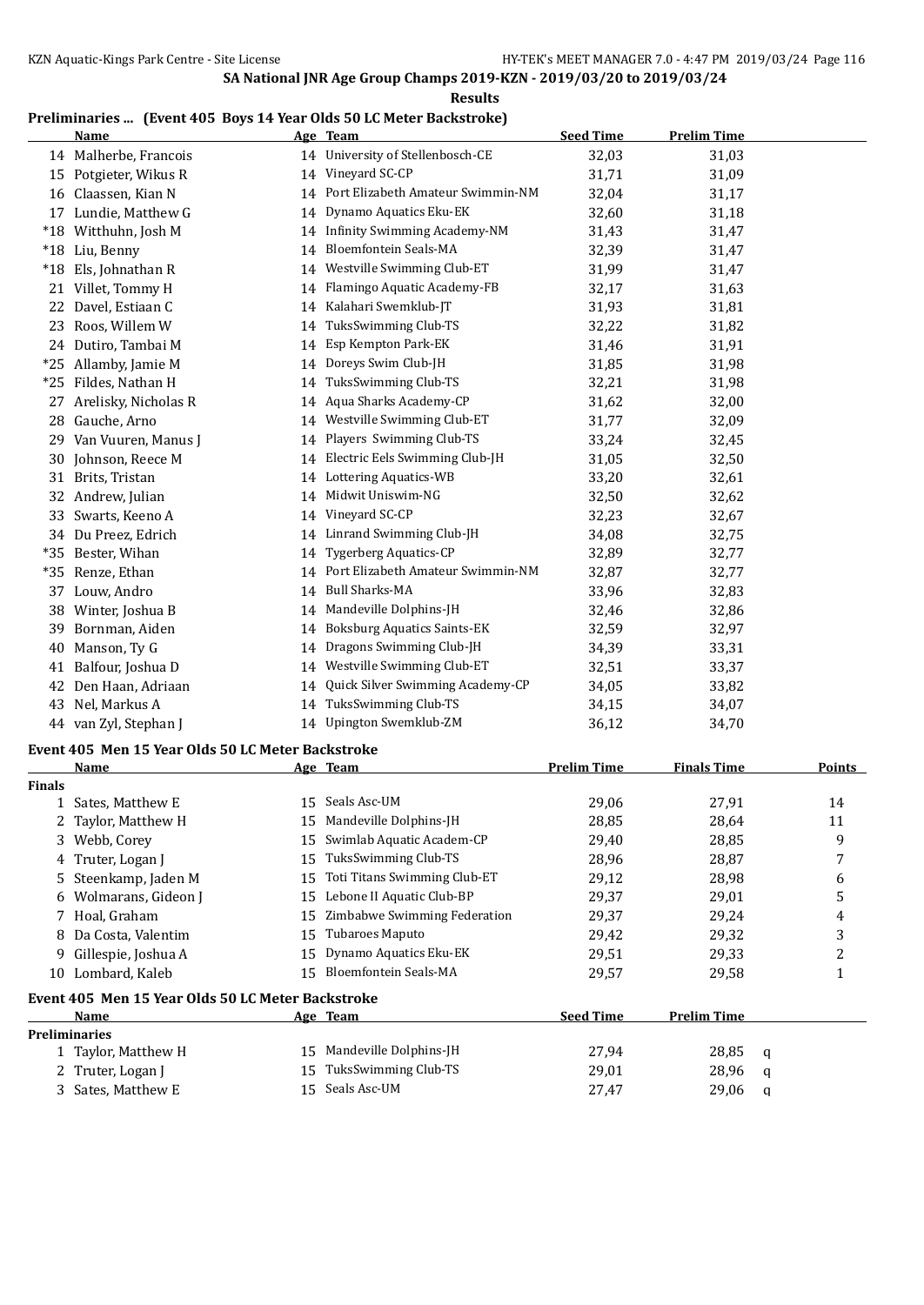**Results**

## **Preliminaries ... (Event 405 Men 15 Year Olds 50 LC Meter Backstroke)**

|               | <b>Name</b>                                       |    | Age Team                            | <b>Seed Time</b>   | <b>Prelim Time</b> |   |        |
|---------------|---------------------------------------------------|----|-------------------------------------|--------------------|--------------------|---|--------|
|               | 4 Steenkamp, Jaden M                              | 15 | Toti Titans Swimming Club-ET        | 28,50              | 29,12              | q |        |
|               | 5 Landman, Zander J                               | 15 | TuksSwimming Club-TS                | 28,41              | 29,28              | q |        |
| $*6$          | Wolmarans, Gideon J                               | 15 | Lebone II Aquatic Club-BP           | 30,06              | 29,37              | q |        |
|               | *6 Hoal, Graham                                   | 15 | Zimbabwe Swimming Federation        | 30,12              | 29,37              | q |        |
|               | 8 Webb, Corey                                     | 15 | Swimlab Aquatic Academ-CP           | 28,71              | 29,40              | q |        |
| 9             | Da Costa, Valentim                                | 15 | Tubaroes Maputo                     | 30,18              | 29,42              | q |        |
| 10            | Gillespie, Joshua A                               | 15 | Dynamo Aquatics Eku-EK              | 29,37              | 29,51              | q |        |
|               | 11 Lombard, Kaleb                                 | 15 | <b>Bloemfontein Seals-MA</b>        | 30,28              | 29,57              |   |        |
|               | 12 Snyman, Conrad                                 | 15 | TuksSwimming Club-TS                | 31,97              | 29,66              |   |        |
|               | 13 Vehbi, Liam                                    | 15 | <b>Infinity Swimming Academy-NM</b> | 30,59              | 29,78              |   |        |
|               | 14 Holtzhausen, Luca D                            | 15 | Seagulls SC-ET                      | 26,95              | 29,84              |   |        |
|               | 15 Nel, Jayden C                                  | 15 | Welkom Aquatics-FD                  | 30,96              | 29,92              |   |        |
|               | 16 Holmes, Blake S                                | 15 | Westville Swimming Club-ET          | 31,36              | 29,93              |   |        |
| 17            | Jerg, Connor                                      | 15 | Aquazone Swim Club-ET               | 29,57              | 29,96              |   |        |
|               | 18 Vorster, Simeon W                              | 15 | Bloemfontein Seals-MA               | 30,65              | 30,19              |   |        |
| 19            | Lotter, Jordan G                                  | 15 | Dragons Swimming Club-JH            | 29,56              | 30,31              |   |        |
|               | 20 Bekker, Stephan T                              | 15 | Royal Fins Aquatics-TS              | 30,06              | 30,43              |   |        |
|               | 21 Heslop, Jonathan V                             | 15 | TuksSwimming Club-TS                | 30,62              | 30,60              |   |        |
|               | 22 Moodley, Jordan L                              | 15 | Seagulls SC-ET                      | 29,85              | 30,63              |   |        |
| 23            | Godfrey, Blake B                                  | 15 | Florida Swimming Club-JH            | 30,79              | 30,79              |   |        |
|               | 24 Vorster, Philip S                              | 15 | Flamingo Aquatic Academy-FB         | 31,45              | 30,85              |   |        |
|               | 25 Verster, Dewie                                 | 15 | Bloemfontein Otters-MA              | 31,02              | 31,08              |   |        |
|               | 26 Staines, Jaiden                                | 15 | <b>Boksburg Aquatics Saints-EK</b>  | 30,27              | 31,09              |   |        |
| 27            | Kirsten, Kian E                                   | 15 | Welkom Aquatics-FD                  | 30,21              | 31,29              |   |        |
| 28            | Delport, Pieter A                                 | 15 | Bloemfontein Seals-MA               | 31,22              | 31,44              |   |        |
| 29            | Huang, Dylan                                      | 15 | Zimbabwe Swimming Federation        | 30,96              | 31,62              |   |        |
| 30            | Bender, Ethan                                     | 15 | Ushaka Swimming Club-UH             | 33,03              | 31,83              |   |        |
| 31            | Santos, Fabio A                                   | 15 | Bloemfontein Otters-MA              | 34,32              | 32,08              |   |        |
| 32            | Grant, Adrian D                                   | 15 | Bloemfontein Seals-MA               | 33,67              | 33,24              |   |        |
| 33            | Lange, Oliva N                                    | 15 | Aquabear Swimming Club-NM           | 35,07              | 33,70              |   |        |
|               | 34 Sproule, Luke E                                |    | 15 Dragons Swimming Club-JH         | 35,36              | 34,24              |   |        |
|               | Event 405 Men 16 Year Olds 50 LC Meter Backstroke |    |                                     |                    |                    |   |        |
|               | <u>Name</u>                                       |    | Age Team                            | <b>Prelim Time</b> | <b>Finals Time</b> |   | Points |
| <b>Finals</b> |                                                   |    |                                     |                    |                    |   |        |
|               | 1 Wright, Dylan                                   |    | 16 Tygerberg Aquatics-CP            | 28,19              | 27,80              |   | 14     |
|               | 2 Riekert, Ethan                                  | 16 | TuksSwimming Club-TS                | 28,45              | 27,98              |   | 11     |
| 3             | Koekemoer, Ethan M                                | 16 | Aquazone Swim Club-ET               | 28,39              | 28,13              |   | 9      |
|               | 4 Cyprianos, Denilson                             | 16 | Zimbabwe Swimming Federation        | 28,64              | 28,19              |   | 7      |
|               | 5 Dos Santos, Giano                               | 16 | Players Swimming Club-TS            | 28,62              | 28,24              |   | 6      |
|               | 6 Armon, Jacob                                    | 16 | Seals Asc-UM                        | 28,76              | 28,40              |   | 5      |
|               | 7 Ndebele, Kobe A                                 |    | 16 Haupt Swimming Club-JH           | 28,49              | 28,49              |   | 4      |
|               | 8 Neitz, Wihann R                                 | 16 | Aquasharks Academy Winelands-CE     | 28,62              | 28,61              |   | 3      |
| 9             | Naidoo, Kaydn K                                   | 16 | Beavers Swim Club-ET                | 28,63              | 28,66              |   | 2      |
| 10            | Casali, Cameron J                                 |    | 16 Infinity Swimming Academy-NM     | 28,75              | 28,73              |   | 1      |
|               | Event 405 Men 16 Year Olds 50 LC Meter Backstroke |    |                                     |                    |                    |   |        |
|               | Name                                              |    | <u>Age Team</u>                     | <b>Seed Time</b>   | <b>Prelim Time</b> |   |        |
|               | <b>Preliminaries</b>                              |    |                                     |                    |                    |   |        |
|               | 1 Wright, Dylan                                   |    | 16 Tygerberg Aquatics-CP            | 27,72              | 28,19              | q |        |
|               | 2 Koekemoer, Ethan M                              |    | 16 Aquazone Swim Club-ET            | 28,13              | 28,39              | q |        |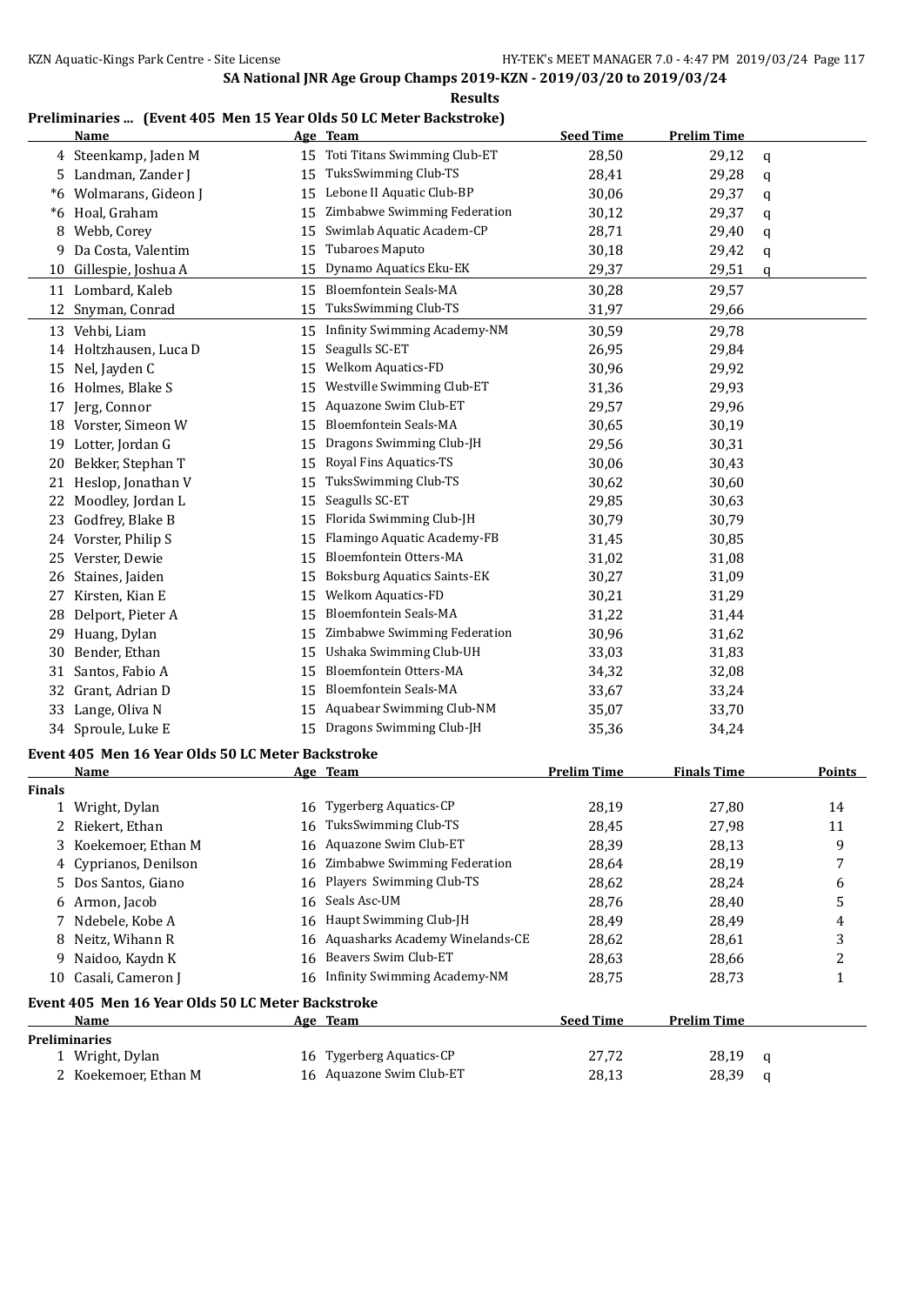**Results**

## **Preliminaries ... (Event 405 Men 16 Year Olds 50 LC Meter Backstroke)**

|    | Name                     |    | Age Team                        | <b>Seed Time</b> | <b>Prelim Time</b> |   |
|----|--------------------------|----|---------------------------------|------------------|--------------------|---|
|    | 3 Riekert, Ethan         | 16 | TuksSwimming Club-TS            | 29,16            | 28,45              | q |
|    | 4 Ndebele, Kobe A        | 16 | Haupt Swimming Club-JH          | 28,35            | 28,49              | q |
| *5 | Neitz, Wihann R          | 16 | Aquasharks Academy Winelands-CE | 30,63            | 28,62              | q |
| *5 | Dos Santos, Giano        | 16 | Players Swimming Club-TS        | 27,39            | 28,62              | q |
| 7  | Naidoo, Kaydn K          | 16 | Beavers Swim Club-ET            | 29,77            | 28,63              | q |
| 8  | Cyprianos, Denilson      | 16 | Zimbabwe Swimming Federation    | 28,49            | 28,64              | q |
| 9  | Casali, Cameron J        | 16 | Infinity Swimming Academy-NM    | 28,14            | 28,75              | q |
| 10 | Armon, Jacob             | 16 | Seals Asc-UM                    | 27,76            | 28,76              | q |
| 11 | Smith, Gavin A           | 16 | Vineyard SC-CP                  | 27,31            | 28,91              |   |
|    | 12 Brooks, Guy C         |    | 16 Action Swim Academy-ET       | 29,70            | 28,94              |   |
| 13 | Slabber, Luke T          | 16 | Vineyard SC-CP                  | 30,11            | 29,06              |   |
|    | 14 Terblanche, Jakobus P | 16 | Guppie Tigers Swimming Club-EZ  | 28,73            | 29,23              |   |
| 15 | Spieker, Ethan R         | 16 | TuksSwimming Club-TS            | 28,75            | 29,32              |   |
|    | 16 Duckham, Michael P    | 16 | Seagulls SC-ET                  | 28,62            | 29,33              |   |
| 17 | Schlechter, Gustav       | 16 | Fish Eagle Aquatics-ED          | 28,80            | 29,34              |   |
|    | 18 Wolmarans, Martin J   | 16 | Aquabear Swimming Club-NM       | 29,34            | 29,41              |   |
|    | 19 Groenewald, Kobus     | 16 | Bloemfontein Otters-MA          | 29,03            | 29,56              |   |
| 20 | Slabbert, Eric S         | 16 | Players Western Cape-CE         | 29,22            | 29,62              |   |
| 21 | Bekker, Andile           | 16 | Dmss Gators Swimming Club       | 29,63            | 29,63              |   |
| 22 | Griffith, Aidan M        | 16 | Waterborn Swimming Club-JH      | 29,61            | 29,74              |   |
| 23 | Slaughter, William S     | 16 | Potchefstroom Swimming Club-KK  | 29,86            | 29,77              |   |
| 24 | Steyn, Hennie H          | 16 | Players Swimming Club-TS        | 30,61            | 29,92              |   |
| 25 | Giuricich, Enrico C      | 16 | Dynamo Aquatics Eku-EK          | 30,60            | 29,96              |   |
| 26 | Nienaber, Dirco          | 16 | Fish Eagle Aquatics-ED          | 31,08            | 30,00              |   |
| 27 | Hutten, Ruan             | 16 | Royal Fins Aquatics-TS          | 30,69            | 30,05              |   |
| 28 | Simpson, Matthew         | 16 | Aqua Athlete-JH                 | 30,37            | 30,13              |   |
| 29 | Klynhans, Tyron B        | 16 | Aquazone Swim Club-ET           | 31,54            | 30,22              |   |
| 30 | De Waal, Luan            | 16 | <b>Bloemfontein Seals-MA</b>    | 29,98            | 30,28              |   |
| 31 | Steyn, Adriaan           | 16 | Aqua Athlete-JH                 | 29,23            | 30,41              |   |
| 32 | Henning, Steffan         | 16 | Pretoria Aquatic Club-TS        | 31,33            | 30,47              |   |
| 33 | Landskron, Johnlouis     | 16 | TuksSwimming Club-TS            | 29,59            | 30,49              |   |
| 34 | Maseko, Felix F          | 16 | Westville Swimming Club-ET      | 31,27            | 30,67              |   |
| 35 | Horak, Ivan G            | 16 | Players Swimming Club-TS        | 30,92            | 30,89              |   |
| 36 | Hanlon, Luke H           | 16 | Waterborn Swimming Club-JH      | 30,91            | 31,39              |   |
| 37 | Van der Merwe, Jacques L | 16 | Seals Asc-UM                    | 31,12            | 31,88              |   |
|    | 38 Andrew, Matthew       | 16 | Midwit Uniswim-NG               | 38,75            | 32,00              |   |

#### **Event 405 Men 17-18 50 LC Meter Backstroke**

| Name          |                                                                                                                                                                                                   |                               | <b>Prelim Time</b>                                                                                                                                     | <b>Finals Time</b> | Points |
|---------------|---------------------------------------------------------------------------------------------------------------------------------------------------------------------------------------------------|-------------------------------|--------------------------------------------------------------------------------------------------------------------------------------------------------|--------------------|--------|
|               |                                                                                                                                                                                                   |                               |                                                                                                                                                        |                    |        |
|               | 17                                                                                                                                                                                                | Curro Durbanville Aquatics-CP | 26.59                                                                                                                                                  | 26.26              | 14     |
|               |                                                                                                                                                                                                   |                               | 27,28                                                                                                                                                  | 27,03              | 11     |
|               | 17                                                                                                                                                                                                | Seagulls SC-ET                | 27.72                                                                                                                                                  | 27.38              | 9      |
|               |                                                                                                                                                                                                   |                               | 27,57                                                                                                                                                  | 27,60              | 7      |
|               |                                                                                                                                                                                                   |                               | 27,65                                                                                                                                                  | 27.80              | 6      |
|               |                                                                                                                                                                                                   |                               | 28,47                                                                                                                                                  | 27,92              | 5      |
|               |                                                                                                                                                                                                   | Shamu Swimming Club-MP        | 27.90                                                                                                                                                  | 27.99              | 4      |
|               | 17                                                                                                                                                                                                | Royal Fins Aquatics-TS        | 27,94                                                                                                                                                  | 28,16              | 3      |
|               |                                                                                                                                                                                                   | Seagulls SC-ET                | 28,38                                                                                                                                                  | 28,27              |        |
| Pleass, Ronan | 18                                                                                                                                                                                                | Waterborn Swimming Club-JH    | 28,59                                                                                                                                                  | 28,50              |        |
|               | 1 Duvenhage, Henju P<br>2 Wantenaar, Ronan Z<br>3 Rayment, Chase<br>4 Becker, Bernard<br>5 Oliver, Jack H<br>6 Moll, Jandré J<br>7 Hanaczeck Kruger, Ruan<br>8 Luus, Chris<br>9 De Goede, James A |                               | Age Team<br>Namibia Swimming Invitation<br>18.<br>18 Gerhard Zandberg Sport Academy-TS<br>18 Cybersmart Aquatics-CP<br>18 Dynamo Aquatics Eku-EK<br>18 |                    |        |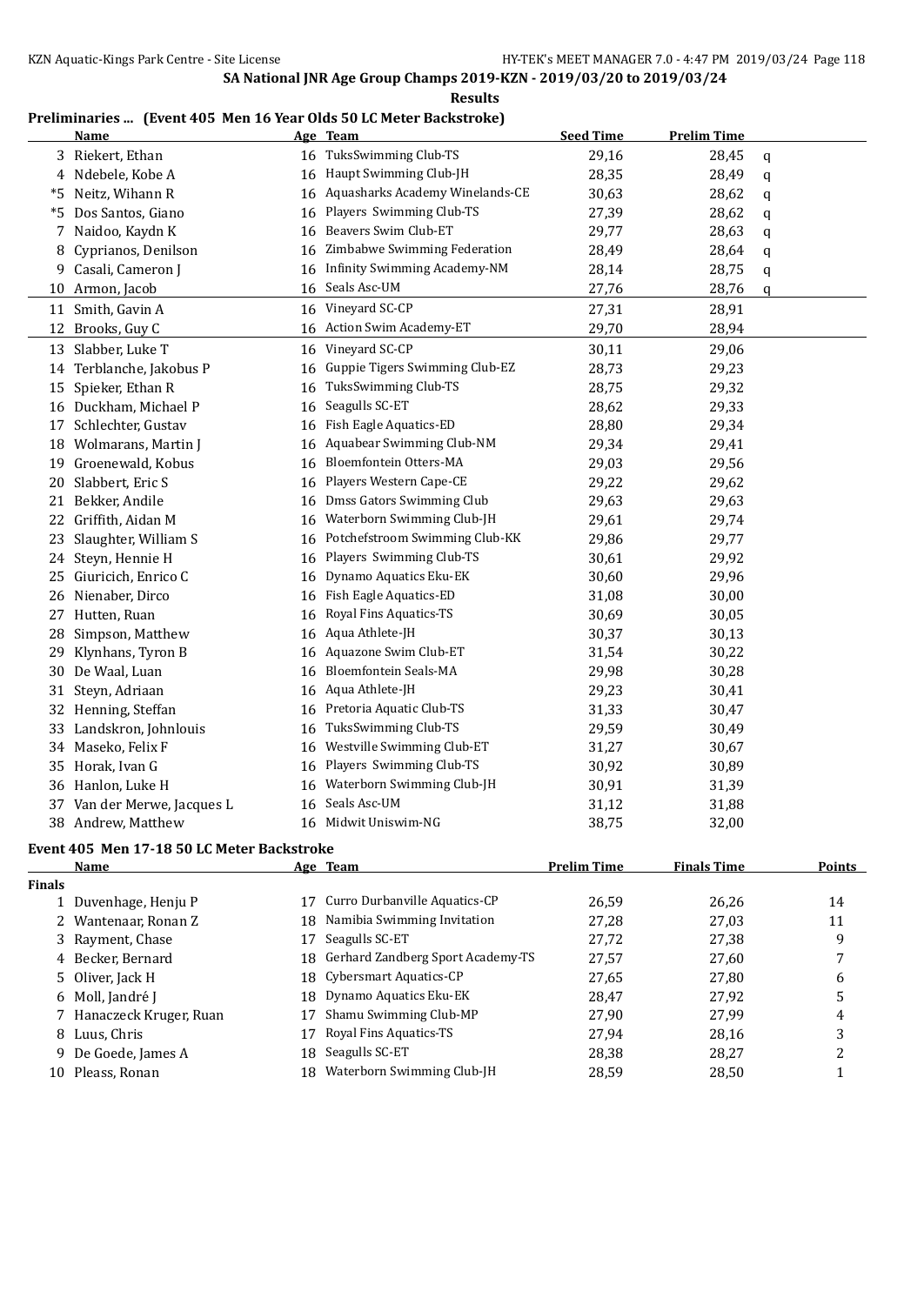#### **Event 405 Men 17-18 50 LC Meter Backstroke**

| <b>Preliminaries</b><br>Curro Durbanville Aquatics-CP<br>26,20<br>1 Duvenhage, Henju P<br>26,59<br>17<br>q<br>Namibia Swimming Invitation<br>26,86<br>27,28<br>2 Wantenaar, Ronan Z<br>18<br>q<br>Gerhard Zandberg Sport Academy-TS<br>Becker, Bernard<br>18<br>27,14<br>27,57<br>3<br>q<br>Cybersmart Aquatics-CP<br>Oliver, Jack H<br>26,45<br>27,65<br>18<br>4<br>q<br>Seagulls SC-ET<br>27,72<br>Rayment, Chase<br>17<br>26,67<br>5<br>q<br>Shamu Swimming Club-MP<br>Hanaczeck Kruger, Ruan<br>28,63<br>27,90<br>17<br>q<br>6<br>Royal Fins Aquatics-TS<br>Luus, Chris<br>27,94<br>27,26<br>17<br>7<br>q<br>Seagulls SC-ET<br>Macdonald, David W<br>28,75<br>28,36<br>17<br>8<br>q<br>Seagulls SC-ET<br>De Goede, James A<br>18<br>27,74<br>28,38<br>9<br>q<br>Dynamo Aquatics Eku-EK<br>28,19<br>10 Moll, Jandré J<br>18<br>28,47<br>q<br>Waterborn Swimming Club-JH<br>11 Pleass, Ronan<br>28,83<br>28,59<br>18<br>Aquanova Aquatic Club-BU<br>28,56<br>28,59<br>12 Goddard, Alex T<br>18<br>18 Aqua Adrenalin-AD<br>13 Nortje, Rhuben<br>27,63<br>28,61<br>Ushaka Swimming Club-UH<br>28,13<br>28,68<br>14 Fourie, Johannes P<br>18<br>Curro Durbanville Aquatics-CP<br>Hieckmann, Ethan H<br>18<br>28,56<br>28,69<br>15<br><b>Bloemfontein Seals-MA</b><br>Thomas, Cullen<br>28,70<br>18<br>28,49<br>16<br>De Beer, Coenraad C<br>Limpopo Tuksswimming Club-WB<br>28,72<br>27,95<br>17<br>17<br><b>Bloemfontein Seals-MA</b><br>28,76<br>Steyn, Corrie<br>17<br>28,60<br>18<br><b>Bloemfontein Seals-MA</b><br>28,79<br>Seyffert, JP P<br>28,11<br>19<br>17<br>Pretoria Aquatic Club-TS<br>28,02<br>20<br>Muth, Hendrich<br>28,83<br>17<br>Florida Swimming Club-JH<br>21<br>Beukes, Ivan<br>28,11<br>28,97<br>18<br>University of Stellenbosch-CE<br>22<br>Kleynhans, Andre C<br>28,24<br>29,02<br>18<br>Ultimate Swim Club-BU<br>28,70<br>29,08<br>23<br>Fourie, Damian J<br>17<br>Aquazone Swim Club-ET<br>28,27<br>29,09<br>24 Irvine, Jethro C<br>17<br>Ultimate Swim Club-BU<br>29,28<br>29,19<br>Cleland, Duncan T<br>17<br>25<br>Zimbabwe Swimming Federation<br>29,56<br>29,25<br>Tayali, Quintin T<br>17<br>26<br>Electric Eels Swimming Club-JH<br>29,26<br>Krastanov, Alexander M<br>28,68<br>27<br>18<br>Waterborn Swimming Club-JH<br>Rothman, Cole L<br>29,47<br>28,90<br>28<br>17<br>Otters Rustenburg-NW<br>29,53<br>Khota, Ma'az<br>29,65<br>29<br>18<br>Beavers Swim Club-ET<br>Grobbelaar, Adam G<br>29,41<br>29,58<br>30<br>17<br>TuksSwimming Club-TS<br>29,72<br>29,19<br>Van Deemter, Aj J<br>31<br>17<br>Port Elizabeth Amateur Swimmin-NM<br>29,66<br>29,76<br>32<br>Craig, Cole B<br>18<br>Perfect Stroke Swimming Club-JH<br>29,74<br>29,77<br>Woodhead, Thomas B<br>17<br>33<br>Beavers Swim Club-ET<br>29,89<br>34 Jacoby, Joshua<br>29,47<br>18<br>35 Smit, Ruben<br>18 TuksSwimming Club-TS<br>29,74<br>29,91<br>Esp Kempton Park-EK<br>36 McKenzie, Kyle T<br>30,41<br>30,12<br>18<br>37 Altmann, Luke F<br>Vineyard SC-CP<br>31,11<br>30,17<br>17<br>Royal Fins Aquatics-TS<br>29,95<br>30,26<br>38<br>Hough, Pieter-Jan<br>18<br>Clube Naval de Maputo<br>29,74<br>30,32<br>39 Dias, Hugo<br>17<br>Vineyard SC-CP<br>*40 McCallum, Stephen H<br>29,27<br>17<br>30,41<br>Kockott, Raymond<br>Limpopo Tuksswimming Club-WB<br>$*40$<br>18<br>30,40<br>30,41<br><b>Boksburg Aquatics Saints-EK</b><br>Van Tonder, Hein<br>29,64<br>30,52<br>42<br>18<br>Atlantis Swimming Club-JH<br>Essof, Taahir M<br>18<br>29,90<br>30,63<br>43<br>Westville Swimming Club-ET<br>Singh, Juvahn R<br>30,96<br>17<br>31,42<br>44<br>Edenvale Stingrays-EK<br>45<br>Letley, Kyle C<br>17<br>30,09<br>31,05<br>Waterborn Swimming Club-JH<br>46 Walker, Sebastian L<br>31,20<br>17<br>31,07<br>Electric Eels Swimming Club-JH<br>Breytenbach, Trey H<br>18<br>30,00<br>31,15<br>47<br>Waterborn Swimming Club-JH<br>Bradshaw, Jordan D<br>17<br>32,04<br>31,44<br>48<br>Electric Eels Swimming Club-JH<br>Saleh, Fadhil T<br>17<br>31,20<br>31,61<br>49 | Name | Age Team | <b>Seed Time</b> | <b>Prelim Time</b> |  |
|---------------------------------------------------------------------------------------------------------------------------------------------------------------------------------------------------------------------------------------------------------------------------------------------------------------------------------------------------------------------------------------------------------------------------------------------------------------------------------------------------------------------------------------------------------------------------------------------------------------------------------------------------------------------------------------------------------------------------------------------------------------------------------------------------------------------------------------------------------------------------------------------------------------------------------------------------------------------------------------------------------------------------------------------------------------------------------------------------------------------------------------------------------------------------------------------------------------------------------------------------------------------------------------------------------------------------------------------------------------------------------------------------------------------------------------------------------------------------------------------------------------------------------------------------------------------------------------------------------------------------------------------------------------------------------------------------------------------------------------------------------------------------------------------------------------------------------------------------------------------------------------------------------------------------------------------------------------------------------------------------------------------------------------------------------------------------------------------------------------------------------------------------------------------------------------------------------------------------------------------------------------------------------------------------------------------------------------------------------------------------------------------------------------------------------------------------------------------------------------------------------------------------------------------------------------------------------------------------------------------------------------------------------------------------------------------------------------------------------------------------------------------------------------------------------------------------------------------------------------------------------------------------------------------------------------------------------------------------------------------------------------------------------------------------------------------------------------------------------------------------------------------------------------------------------------------------------------------------------------------------------------------------------------------------------------------------------------------------------------------------------------------------------------------------------------------------------------------------------------------------------------------------------------------------------------------------------------------------------------------------------------------------------------------------------------------------------------------------------------------------------------------------------------------------------------------------------------------------------------------------------------------------------------------------------------------------------------------------------|------|----------|------------------|--------------------|--|
|                                                                                                                                                                                                                                                                                                                                                                                                                                                                                                                                                                                                                                                                                                                                                                                                                                                                                                                                                                                                                                                                                                                                                                                                                                                                                                                                                                                                                                                                                                                                                                                                                                                                                                                                                                                                                                                                                                                                                                                                                                                                                                                                                                                                                                                                                                                                                                                                                                                                                                                                                                                                                                                                                                                                                                                                                                                                                                                                                                                                                                                                                                                                                                                                                                                                                                                                                                                                                                                                                                                                                                                                                                                                                                                                                                                                                                                                                                                                                                                 |      |          |                  |                    |  |
|                                                                                                                                                                                                                                                                                                                                                                                                                                                                                                                                                                                                                                                                                                                                                                                                                                                                                                                                                                                                                                                                                                                                                                                                                                                                                                                                                                                                                                                                                                                                                                                                                                                                                                                                                                                                                                                                                                                                                                                                                                                                                                                                                                                                                                                                                                                                                                                                                                                                                                                                                                                                                                                                                                                                                                                                                                                                                                                                                                                                                                                                                                                                                                                                                                                                                                                                                                                                                                                                                                                                                                                                                                                                                                                                                                                                                                                                                                                                                                                 |      |          |                  |                    |  |
|                                                                                                                                                                                                                                                                                                                                                                                                                                                                                                                                                                                                                                                                                                                                                                                                                                                                                                                                                                                                                                                                                                                                                                                                                                                                                                                                                                                                                                                                                                                                                                                                                                                                                                                                                                                                                                                                                                                                                                                                                                                                                                                                                                                                                                                                                                                                                                                                                                                                                                                                                                                                                                                                                                                                                                                                                                                                                                                                                                                                                                                                                                                                                                                                                                                                                                                                                                                                                                                                                                                                                                                                                                                                                                                                                                                                                                                                                                                                                                                 |      |          |                  |                    |  |
|                                                                                                                                                                                                                                                                                                                                                                                                                                                                                                                                                                                                                                                                                                                                                                                                                                                                                                                                                                                                                                                                                                                                                                                                                                                                                                                                                                                                                                                                                                                                                                                                                                                                                                                                                                                                                                                                                                                                                                                                                                                                                                                                                                                                                                                                                                                                                                                                                                                                                                                                                                                                                                                                                                                                                                                                                                                                                                                                                                                                                                                                                                                                                                                                                                                                                                                                                                                                                                                                                                                                                                                                                                                                                                                                                                                                                                                                                                                                                                                 |      |          |                  |                    |  |
|                                                                                                                                                                                                                                                                                                                                                                                                                                                                                                                                                                                                                                                                                                                                                                                                                                                                                                                                                                                                                                                                                                                                                                                                                                                                                                                                                                                                                                                                                                                                                                                                                                                                                                                                                                                                                                                                                                                                                                                                                                                                                                                                                                                                                                                                                                                                                                                                                                                                                                                                                                                                                                                                                                                                                                                                                                                                                                                                                                                                                                                                                                                                                                                                                                                                                                                                                                                                                                                                                                                                                                                                                                                                                                                                                                                                                                                                                                                                                                                 |      |          |                  |                    |  |
|                                                                                                                                                                                                                                                                                                                                                                                                                                                                                                                                                                                                                                                                                                                                                                                                                                                                                                                                                                                                                                                                                                                                                                                                                                                                                                                                                                                                                                                                                                                                                                                                                                                                                                                                                                                                                                                                                                                                                                                                                                                                                                                                                                                                                                                                                                                                                                                                                                                                                                                                                                                                                                                                                                                                                                                                                                                                                                                                                                                                                                                                                                                                                                                                                                                                                                                                                                                                                                                                                                                                                                                                                                                                                                                                                                                                                                                                                                                                                                                 |      |          |                  |                    |  |
|                                                                                                                                                                                                                                                                                                                                                                                                                                                                                                                                                                                                                                                                                                                                                                                                                                                                                                                                                                                                                                                                                                                                                                                                                                                                                                                                                                                                                                                                                                                                                                                                                                                                                                                                                                                                                                                                                                                                                                                                                                                                                                                                                                                                                                                                                                                                                                                                                                                                                                                                                                                                                                                                                                                                                                                                                                                                                                                                                                                                                                                                                                                                                                                                                                                                                                                                                                                                                                                                                                                                                                                                                                                                                                                                                                                                                                                                                                                                                                                 |      |          |                  |                    |  |
|                                                                                                                                                                                                                                                                                                                                                                                                                                                                                                                                                                                                                                                                                                                                                                                                                                                                                                                                                                                                                                                                                                                                                                                                                                                                                                                                                                                                                                                                                                                                                                                                                                                                                                                                                                                                                                                                                                                                                                                                                                                                                                                                                                                                                                                                                                                                                                                                                                                                                                                                                                                                                                                                                                                                                                                                                                                                                                                                                                                                                                                                                                                                                                                                                                                                                                                                                                                                                                                                                                                                                                                                                                                                                                                                                                                                                                                                                                                                                                                 |      |          |                  |                    |  |
|                                                                                                                                                                                                                                                                                                                                                                                                                                                                                                                                                                                                                                                                                                                                                                                                                                                                                                                                                                                                                                                                                                                                                                                                                                                                                                                                                                                                                                                                                                                                                                                                                                                                                                                                                                                                                                                                                                                                                                                                                                                                                                                                                                                                                                                                                                                                                                                                                                                                                                                                                                                                                                                                                                                                                                                                                                                                                                                                                                                                                                                                                                                                                                                                                                                                                                                                                                                                                                                                                                                                                                                                                                                                                                                                                                                                                                                                                                                                                                                 |      |          |                  |                    |  |
|                                                                                                                                                                                                                                                                                                                                                                                                                                                                                                                                                                                                                                                                                                                                                                                                                                                                                                                                                                                                                                                                                                                                                                                                                                                                                                                                                                                                                                                                                                                                                                                                                                                                                                                                                                                                                                                                                                                                                                                                                                                                                                                                                                                                                                                                                                                                                                                                                                                                                                                                                                                                                                                                                                                                                                                                                                                                                                                                                                                                                                                                                                                                                                                                                                                                                                                                                                                                                                                                                                                                                                                                                                                                                                                                                                                                                                                                                                                                                                                 |      |          |                  |                    |  |
|                                                                                                                                                                                                                                                                                                                                                                                                                                                                                                                                                                                                                                                                                                                                                                                                                                                                                                                                                                                                                                                                                                                                                                                                                                                                                                                                                                                                                                                                                                                                                                                                                                                                                                                                                                                                                                                                                                                                                                                                                                                                                                                                                                                                                                                                                                                                                                                                                                                                                                                                                                                                                                                                                                                                                                                                                                                                                                                                                                                                                                                                                                                                                                                                                                                                                                                                                                                                                                                                                                                                                                                                                                                                                                                                                                                                                                                                                                                                                                                 |      |          |                  |                    |  |
|                                                                                                                                                                                                                                                                                                                                                                                                                                                                                                                                                                                                                                                                                                                                                                                                                                                                                                                                                                                                                                                                                                                                                                                                                                                                                                                                                                                                                                                                                                                                                                                                                                                                                                                                                                                                                                                                                                                                                                                                                                                                                                                                                                                                                                                                                                                                                                                                                                                                                                                                                                                                                                                                                                                                                                                                                                                                                                                                                                                                                                                                                                                                                                                                                                                                                                                                                                                                                                                                                                                                                                                                                                                                                                                                                                                                                                                                                                                                                                                 |      |          |                  |                    |  |
|                                                                                                                                                                                                                                                                                                                                                                                                                                                                                                                                                                                                                                                                                                                                                                                                                                                                                                                                                                                                                                                                                                                                                                                                                                                                                                                                                                                                                                                                                                                                                                                                                                                                                                                                                                                                                                                                                                                                                                                                                                                                                                                                                                                                                                                                                                                                                                                                                                                                                                                                                                                                                                                                                                                                                                                                                                                                                                                                                                                                                                                                                                                                                                                                                                                                                                                                                                                                                                                                                                                                                                                                                                                                                                                                                                                                                                                                                                                                                                                 |      |          |                  |                    |  |
|                                                                                                                                                                                                                                                                                                                                                                                                                                                                                                                                                                                                                                                                                                                                                                                                                                                                                                                                                                                                                                                                                                                                                                                                                                                                                                                                                                                                                                                                                                                                                                                                                                                                                                                                                                                                                                                                                                                                                                                                                                                                                                                                                                                                                                                                                                                                                                                                                                                                                                                                                                                                                                                                                                                                                                                                                                                                                                                                                                                                                                                                                                                                                                                                                                                                                                                                                                                                                                                                                                                                                                                                                                                                                                                                                                                                                                                                                                                                                                                 |      |          |                  |                    |  |
|                                                                                                                                                                                                                                                                                                                                                                                                                                                                                                                                                                                                                                                                                                                                                                                                                                                                                                                                                                                                                                                                                                                                                                                                                                                                                                                                                                                                                                                                                                                                                                                                                                                                                                                                                                                                                                                                                                                                                                                                                                                                                                                                                                                                                                                                                                                                                                                                                                                                                                                                                                                                                                                                                                                                                                                                                                                                                                                                                                                                                                                                                                                                                                                                                                                                                                                                                                                                                                                                                                                                                                                                                                                                                                                                                                                                                                                                                                                                                                                 |      |          |                  |                    |  |
|                                                                                                                                                                                                                                                                                                                                                                                                                                                                                                                                                                                                                                                                                                                                                                                                                                                                                                                                                                                                                                                                                                                                                                                                                                                                                                                                                                                                                                                                                                                                                                                                                                                                                                                                                                                                                                                                                                                                                                                                                                                                                                                                                                                                                                                                                                                                                                                                                                                                                                                                                                                                                                                                                                                                                                                                                                                                                                                                                                                                                                                                                                                                                                                                                                                                                                                                                                                                                                                                                                                                                                                                                                                                                                                                                                                                                                                                                                                                                                                 |      |          |                  |                    |  |
|                                                                                                                                                                                                                                                                                                                                                                                                                                                                                                                                                                                                                                                                                                                                                                                                                                                                                                                                                                                                                                                                                                                                                                                                                                                                                                                                                                                                                                                                                                                                                                                                                                                                                                                                                                                                                                                                                                                                                                                                                                                                                                                                                                                                                                                                                                                                                                                                                                                                                                                                                                                                                                                                                                                                                                                                                                                                                                                                                                                                                                                                                                                                                                                                                                                                                                                                                                                                                                                                                                                                                                                                                                                                                                                                                                                                                                                                                                                                                                                 |      |          |                  |                    |  |
|                                                                                                                                                                                                                                                                                                                                                                                                                                                                                                                                                                                                                                                                                                                                                                                                                                                                                                                                                                                                                                                                                                                                                                                                                                                                                                                                                                                                                                                                                                                                                                                                                                                                                                                                                                                                                                                                                                                                                                                                                                                                                                                                                                                                                                                                                                                                                                                                                                                                                                                                                                                                                                                                                                                                                                                                                                                                                                                                                                                                                                                                                                                                                                                                                                                                                                                                                                                                                                                                                                                                                                                                                                                                                                                                                                                                                                                                                                                                                                                 |      |          |                  |                    |  |
|                                                                                                                                                                                                                                                                                                                                                                                                                                                                                                                                                                                                                                                                                                                                                                                                                                                                                                                                                                                                                                                                                                                                                                                                                                                                                                                                                                                                                                                                                                                                                                                                                                                                                                                                                                                                                                                                                                                                                                                                                                                                                                                                                                                                                                                                                                                                                                                                                                                                                                                                                                                                                                                                                                                                                                                                                                                                                                                                                                                                                                                                                                                                                                                                                                                                                                                                                                                                                                                                                                                                                                                                                                                                                                                                                                                                                                                                                                                                                                                 |      |          |                  |                    |  |
|                                                                                                                                                                                                                                                                                                                                                                                                                                                                                                                                                                                                                                                                                                                                                                                                                                                                                                                                                                                                                                                                                                                                                                                                                                                                                                                                                                                                                                                                                                                                                                                                                                                                                                                                                                                                                                                                                                                                                                                                                                                                                                                                                                                                                                                                                                                                                                                                                                                                                                                                                                                                                                                                                                                                                                                                                                                                                                                                                                                                                                                                                                                                                                                                                                                                                                                                                                                                                                                                                                                                                                                                                                                                                                                                                                                                                                                                                                                                                                                 |      |          |                  |                    |  |
|                                                                                                                                                                                                                                                                                                                                                                                                                                                                                                                                                                                                                                                                                                                                                                                                                                                                                                                                                                                                                                                                                                                                                                                                                                                                                                                                                                                                                                                                                                                                                                                                                                                                                                                                                                                                                                                                                                                                                                                                                                                                                                                                                                                                                                                                                                                                                                                                                                                                                                                                                                                                                                                                                                                                                                                                                                                                                                                                                                                                                                                                                                                                                                                                                                                                                                                                                                                                                                                                                                                                                                                                                                                                                                                                                                                                                                                                                                                                                                                 |      |          |                  |                    |  |
|                                                                                                                                                                                                                                                                                                                                                                                                                                                                                                                                                                                                                                                                                                                                                                                                                                                                                                                                                                                                                                                                                                                                                                                                                                                                                                                                                                                                                                                                                                                                                                                                                                                                                                                                                                                                                                                                                                                                                                                                                                                                                                                                                                                                                                                                                                                                                                                                                                                                                                                                                                                                                                                                                                                                                                                                                                                                                                                                                                                                                                                                                                                                                                                                                                                                                                                                                                                                                                                                                                                                                                                                                                                                                                                                                                                                                                                                                                                                                                                 |      |          |                  |                    |  |
|                                                                                                                                                                                                                                                                                                                                                                                                                                                                                                                                                                                                                                                                                                                                                                                                                                                                                                                                                                                                                                                                                                                                                                                                                                                                                                                                                                                                                                                                                                                                                                                                                                                                                                                                                                                                                                                                                                                                                                                                                                                                                                                                                                                                                                                                                                                                                                                                                                                                                                                                                                                                                                                                                                                                                                                                                                                                                                                                                                                                                                                                                                                                                                                                                                                                                                                                                                                                                                                                                                                                                                                                                                                                                                                                                                                                                                                                                                                                                                                 |      |          |                  |                    |  |
|                                                                                                                                                                                                                                                                                                                                                                                                                                                                                                                                                                                                                                                                                                                                                                                                                                                                                                                                                                                                                                                                                                                                                                                                                                                                                                                                                                                                                                                                                                                                                                                                                                                                                                                                                                                                                                                                                                                                                                                                                                                                                                                                                                                                                                                                                                                                                                                                                                                                                                                                                                                                                                                                                                                                                                                                                                                                                                                                                                                                                                                                                                                                                                                                                                                                                                                                                                                                                                                                                                                                                                                                                                                                                                                                                                                                                                                                                                                                                                                 |      |          |                  |                    |  |
|                                                                                                                                                                                                                                                                                                                                                                                                                                                                                                                                                                                                                                                                                                                                                                                                                                                                                                                                                                                                                                                                                                                                                                                                                                                                                                                                                                                                                                                                                                                                                                                                                                                                                                                                                                                                                                                                                                                                                                                                                                                                                                                                                                                                                                                                                                                                                                                                                                                                                                                                                                                                                                                                                                                                                                                                                                                                                                                                                                                                                                                                                                                                                                                                                                                                                                                                                                                                                                                                                                                                                                                                                                                                                                                                                                                                                                                                                                                                                                                 |      |          |                  |                    |  |
|                                                                                                                                                                                                                                                                                                                                                                                                                                                                                                                                                                                                                                                                                                                                                                                                                                                                                                                                                                                                                                                                                                                                                                                                                                                                                                                                                                                                                                                                                                                                                                                                                                                                                                                                                                                                                                                                                                                                                                                                                                                                                                                                                                                                                                                                                                                                                                                                                                                                                                                                                                                                                                                                                                                                                                                                                                                                                                                                                                                                                                                                                                                                                                                                                                                                                                                                                                                                                                                                                                                                                                                                                                                                                                                                                                                                                                                                                                                                                                                 |      |          |                  |                    |  |
|                                                                                                                                                                                                                                                                                                                                                                                                                                                                                                                                                                                                                                                                                                                                                                                                                                                                                                                                                                                                                                                                                                                                                                                                                                                                                                                                                                                                                                                                                                                                                                                                                                                                                                                                                                                                                                                                                                                                                                                                                                                                                                                                                                                                                                                                                                                                                                                                                                                                                                                                                                                                                                                                                                                                                                                                                                                                                                                                                                                                                                                                                                                                                                                                                                                                                                                                                                                                                                                                                                                                                                                                                                                                                                                                                                                                                                                                                                                                                                                 |      |          |                  |                    |  |
|                                                                                                                                                                                                                                                                                                                                                                                                                                                                                                                                                                                                                                                                                                                                                                                                                                                                                                                                                                                                                                                                                                                                                                                                                                                                                                                                                                                                                                                                                                                                                                                                                                                                                                                                                                                                                                                                                                                                                                                                                                                                                                                                                                                                                                                                                                                                                                                                                                                                                                                                                                                                                                                                                                                                                                                                                                                                                                                                                                                                                                                                                                                                                                                                                                                                                                                                                                                                                                                                                                                                                                                                                                                                                                                                                                                                                                                                                                                                                                                 |      |          |                  |                    |  |
|                                                                                                                                                                                                                                                                                                                                                                                                                                                                                                                                                                                                                                                                                                                                                                                                                                                                                                                                                                                                                                                                                                                                                                                                                                                                                                                                                                                                                                                                                                                                                                                                                                                                                                                                                                                                                                                                                                                                                                                                                                                                                                                                                                                                                                                                                                                                                                                                                                                                                                                                                                                                                                                                                                                                                                                                                                                                                                                                                                                                                                                                                                                                                                                                                                                                                                                                                                                                                                                                                                                                                                                                                                                                                                                                                                                                                                                                                                                                                                                 |      |          |                  |                    |  |
|                                                                                                                                                                                                                                                                                                                                                                                                                                                                                                                                                                                                                                                                                                                                                                                                                                                                                                                                                                                                                                                                                                                                                                                                                                                                                                                                                                                                                                                                                                                                                                                                                                                                                                                                                                                                                                                                                                                                                                                                                                                                                                                                                                                                                                                                                                                                                                                                                                                                                                                                                                                                                                                                                                                                                                                                                                                                                                                                                                                                                                                                                                                                                                                                                                                                                                                                                                                                                                                                                                                                                                                                                                                                                                                                                                                                                                                                                                                                                                                 |      |          |                  |                    |  |
|                                                                                                                                                                                                                                                                                                                                                                                                                                                                                                                                                                                                                                                                                                                                                                                                                                                                                                                                                                                                                                                                                                                                                                                                                                                                                                                                                                                                                                                                                                                                                                                                                                                                                                                                                                                                                                                                                                                                                                                                                                                                                                                                                                                                                                                                                                                                                                                                                                                                                                                                                                                                                                                                                                                                                                                                                                                                                                                                                                                                                                                                                                                                                                                                                                                                                                                                                                                                                                                                                                                                                                                                                                                                                                                                                                                                                                                                                                                                                                                 |      |          |                  |                    |  |
|                                                                                                                                                                                                                                                                                                                                                                                                                                                                                                                                                                                                                                                                                                                                                                                                                                                                                                                                                                                                                                                                                                                                                                                                                                                                                                                                                                                                                                                                                                                                                                                                                                                                                                                                                                                                                                                                                                                                                                                                                                                                                                                                                                                                                                                                                                                                                                                                                                                                                                                                                                                                                                                                                                                                                                                                                                                                                                                                                                                                                                                                                                                                                                                                                                                                                                                                                                                                                                                                                                                                                                                                                                                                                                                                                                                                                                                                                                                                                                                 |      |          |                  |                    |  |
|                                                                                                                                                                                                                                                                                                                                                                                                                                                                                                                                                                                                                                                                                                                                                                                                                                                                                                                                                                                                                                                                                                                                                                                                                                                                                                                                                                                                                                                                                                                                                                                                                                                                                                                                                                                                                                                                                                                                                                                                                                                                                                                                                                                                                                                                                                                                                                                                                                                                                                                                                                                                                                                                                                                                                                                                                                                                                                                                                                                                                                                                                                                                                                                                                                                                                                                                                                                                                                                                                                                                                                                                                                                                                                                                                                                                                                                                                                                                                                                 |      |          |                  |                    |  |
|                                                                                                                                                                                                                                                                                                                                                                                                                                                                                                                                                                                                                                                                                                                                                                                                                                                                                                                                                                                                                                                                                                                                                                                                                                                                                                                                                                                                                                                                                                                                                                                                                                                                                                                                                                                                                                                                                                                                                                                                                                                                                                                                                                                                                                                                                                                                                                                                                                                                                                                                                                                                                                                                                                                                                                                                                                                                                                                                                                                                                                                                                                                                                                                                                                                                                                                                                                                                                                                                                                                                                                                                                                                                                                                                                                                                                                                                                                                                                                                 |      |          |                  |                    |  |
|                                                                                                                                                                                                                                                                                                                                                                                                                                                                                                                                                                                                                                                                                                                                                                                                                                                                                                                                                                                                                                                                                                                                                                                                                                                                                                                                                                                                                                                                                                                                                                                                                                                                                                                                                                                                                                                                                                                                                                                                                                                                                                                                                                                                                                                                                                                                                                                                                                                                                                                                                                                                                                                                                                                                                                                                                                                                                                                                                                                                                                                                                                                                                                                                                                                                                                                                                                                                                                                                                                                                                                                                                                                                                                                                                                                                                                                                                                                                                                                 |      |          |                  |                    |  |
|                                                                                                                                                                                                                                                                                                                                                                                                                                                                                                                                                                                                                                                                                                                                                                                                                                                                                                                                                                                                                                                                                                                                                                                                                                                                                                                                                                                                                                                                                                                                                                                                                                                                                                                                                                                                                                                                                                                                                                                                                                                                                                                                                                                                                                                                                                                                                                                                                                                                                                                                                                                                                                                                                                                                                                                                                                                                                                                                                                                                                                                                                                                                                                                                                                                                                                                                                                                                                                                                                                                                                                                                                                                                                                                                                                                                                                                                                                                                                                                 |      |          |                  |                    |  |
|                                                                                                                                                                                                                                                                                                                                                                                                                                                                                                                                                                                                                                                                                                                                                                                                                                                                                                                                                                                                                                                                                                                                                                                                                                                                                                                                                                                                                                                                                                                                                                                                                                                                                                                                                                                                                                                                                                                                                                                                                                                                                                                                                                                                                                                                                                                                                                                                                                                                                                                                                                                                                                                                                                                                                                                                                                                                                                                                                                                                                                                                                                                                                                                                                                                                                                                                                                                                                                                                                                                                                                                                                                                                                                                                                                                                                                                                                                                                                                                 |      |          |                  |                    |  |
|                                                                                                                                                                                                                                                                                                                                                                                                                                                                                                                                                                                                                                                                                                                                                                                                                                                                                                                                                                                                                                                                                                                                                                                                                                                                                                                                                                                                                                                                                                                                                                                                                                                                                                                                                                                                                                                                                                                                                                                                                                                                                                                                                                                                                                                                                                                                                                                                                                                                                                                                                                                                                                                                                                                                                                                                                                                                                                                                                                                                                                                                                                                                                                                                                                                                                                                                                                                                                                                                                                                                                                                                                                                                                                                                                                                                                                                                                                                                                                                 |      |          |                  |                    |  |
|                                                                                                                                                                                                                                                                                                                                                                                                                                                                                                                                                                                                                                                                                                                                                                                                                                                                                                                                                                                                                                                                                                                                                                                                                                                                                                                                                                                                                                                                                                                                                                                                                                                                                                                                                                                                                                                                                                                                                                                                                                                                                                                                                                                                                                                                                                                                                                                                                                                                                                                                                                                                                                                                                                                                                                                                                                                                                                                                                                                                                                                                                                                                                                                                                                                                                                                                                                                                                                                                                                                                                                                                                                                                                                                                                                                                                                                                                                                                                                                 |      |          |                  |                    |  |
|                                                                                                                                                                                                                                                                                                                                                                                                                                                                                                                                                                                                                                                                                                                                                                                                                                                                                                                                                                                                                                                                                                                                                                                                                                                                                                                                                                                                                                                                                                                                                                                                                                                                                                                                                                                                                                                                                                                                                                                                                                                                                                                                                                                                                                                                                                                                                                                                                                                                                                                                                                                                                                                                                                                                                                                                                                                                                                                                                                                                                                                                                                                                                                                                                                                                                                                                                                                                                                                                                                                                                                                                                                                                                                                                                                                                                                                                                                                                                                                 |      |          |                  |                    |  |
|                                                                                                                                                                                                                                                                                                                                                                                                                                                                                                                                                                                                                                                                                                                                                                                                                                                                                                                                                                                                                                                                                                                                                                                                                                                                                                                                                                                                                                                                                                                                                                                                                                                                                                                                                                                                                                                                                                                                                                                                                                                                                                                                                                                                                                                                                                                                                                                                                                                                                                                                                                                                                                                                                                                                                                                                                                                                                                                                                                                                                                                                                                                                                                                                                                                                                                                                                                                                                                                                                                                                                                                                                                                                                                                                                                                                                                                                                                                                                                                 |      |          |                  |                    |  |
|                                                                                                                                                                                                                                                                                                                                                                                                                                                                                                                                                                                                                                                                                                                                                                                                                                                                                                                                                                                                                                                                                                                                                                                                                                                                                                                                                                                                                                                                                                                                                                                                                                                                                                                                                                                                                                                                                                                                                                                                                                                                                                                                                                                                                                                                                                                                                                                                                                                                                                                                                                                                                                                                                                                                                                                                                                                                                                                                                                                                                                                                                                                                                                                                                                                                                                                                                                                                                                                                                                                                                                                                                                                                                                                                                                                                                                                                                                                                                                                 |      |          |                  |                    |  |
|                                                                                                                                                                                                                                                                                                                                                                                                                                                                                                                                                                                                                                                                                                                                                                                                                                                                                                                                                                                                                                                                                                                                                                                                                                                                                                                                                                                                                                                                                                                                                                                                                                                                                                                                                                                                                                                                                                                                                                                                                                                                                                                                                                                                                                                                                                                                                                                                                                                                                                                                                                                                                                                                                                                                                                                                                                                                                                                                                                                                                                                                                                                                                                                                                                                                                                                                                                                                                                                                                                                                                                                                                                                                                                                                                                                                                                                                                                                                                                                 |      |          |                  |                    |  |
|                                                                                                                                                                                                                                                                                                                                                                                                                                                                                                                                                                                                                                                                                                                                                                                                                                                                                                                                                                                                                                                                                                                                                                                                                                                                                                                                                                                                                                                                                                                                                                                                                                                                                                                                                                                                                                                                                                                                                                                                                                                                                                                                                                                                                                                                                                                                                                                                                                                                                                                                                                                                                                                                                                                                                                                                                                                                                                                                                                                                                                                                                                                                                                                                                                                                                                                                                                                                                                                                                                                                                                                                                                                                                                                                                                                                                                                                                                                                                                                 |      |          |                  |                    |  |
|                                                                                                                                                                                                                                                                                                                                                                                                                                                                                                                                                                                                                                                                                                                                                                                                                                                                                                                                                                                                                                                                                                                                                                                                                                                                                                                                                                                                                                                                                                                                                                                                                                                                                                                                                                                                                                                                                                                                                                                                                                                                                                                                                                                                                                                                                                                                                                                                                                                                                                                                                                                                                                                                                                                                                                                                                                                                                                                                                                                                                                                                                                                                                                                                                                                                                                                                                                                                                                                                                                                                                                                                                                                                                                                                                                                                                                                                                                                                                                                 |      |          |                  |                    |  |
|                                                                                                                                                                                                                                                                                                                                                                                                                                                                                                                                                                                                                                                                                                                                                                                                                                                                                                                                                                                                                                                                                                                                                                                                                                                                                                                                                                                                                                                                                                                                                                                                                                                                                                                                                                                                                                                                                                                                                                                                                                                                                                                                                                                                                                                                                                                                                                                                                                                                                                                                                                                                                                                                                                                                                                                                                                                                                                                                                                                                                                                                                                                                                                                                                                                                                                                                                                                                                                                                                                                                                                                                                                                                                                                                                                                                                                                                                                                                                                                 |      |          |                  |                    |  |
|                                                                                                                                                                                                                                                                                                                                                                                                                                                                                                                                                                                                                                                                                                                                                                                                                                                                                                                                                                                                                                                                                                                                                                                                                                                                                                                                                                                                                                                                                                                                                                                                                                                                                                                                                                                                                                                                                                                                                                                                                                                                                                                                                                                                                                                                                                                                                                                                                                                                                                                                                                                                                                                                                                                                                                                                                                                                                                                                                                                                                                                                                                                                                                                                                                                                                                                                                                                                                                                                                                                                                                                                                                                                                                                                                                                                                                                                                                                                                                                 |      |          |                  |                    |  |
|                                                                                                                                                                                                                                                                                                                                                                                                                                                                                                                                                                                                                                                                                                                                                                                                                                                                                                                                                                                                                                                                                                                                                                                                                                                                                                                                                                                                                                                                                                                                                                                                                                                                                                                                                                                                                                                                                                                                                                                                                                                                                                                                                                                                                                                                                                                                                                                                                                                                                                                                                                                                                                                                                                                                                                                                                                                                                                                                                                                                                                                                                                                                                                                                                                                                                                                                                                                                                                                                                                                                                                                                                                                                                                                                                                                                                                                                                                                                                                                 |      |          |                  |                    |  |
|                                                                                                                                                                                                                                                                                                                                                                                                                                                                                                                                                                                                                                                                                                                                                                                                                                                                                                                                                                                                                                                                                                                                                                                                                                                                                                                                                                                                                                                                                                                                                                                                                                                                                                                                                                                                                                                                                                                                                                                                                                                                                                                                                                                                                                                                                                                                                                                                                                                                                                                                                                                                                                                                                                                                                                                                                                                                                                                                                                                                                                                                                                                                                                                                                                                                                                                                                                                                                                                                                                                                                                                                                                                                                                                                                                                                                                                                                                                                                                                 |      |          |                  |                    |  |
|                                                                                                                                                                                                                                                                                                                                                                                                                                                                                                                                                                                                                                                                                                                                                                                                                                                                                                                                                                                                                                                                                                                                                                                                                                                                                                                                                                                                                                                                                                                                                                                                                                                                                                                                                                                                                                                                                                                                                                                                                                                                                                                                                                                                                                                                                                                                                                                                                                                                                                                                                                                                                                                                                                                                                                                                                                                                                                                                                                                                                                                                                                                                                                                                                                                                                                                                                                                                                                                                                                                                                                                                                                                                                                                                                                                                                                                                                                                                                                                 |      |          |                  |                    |  |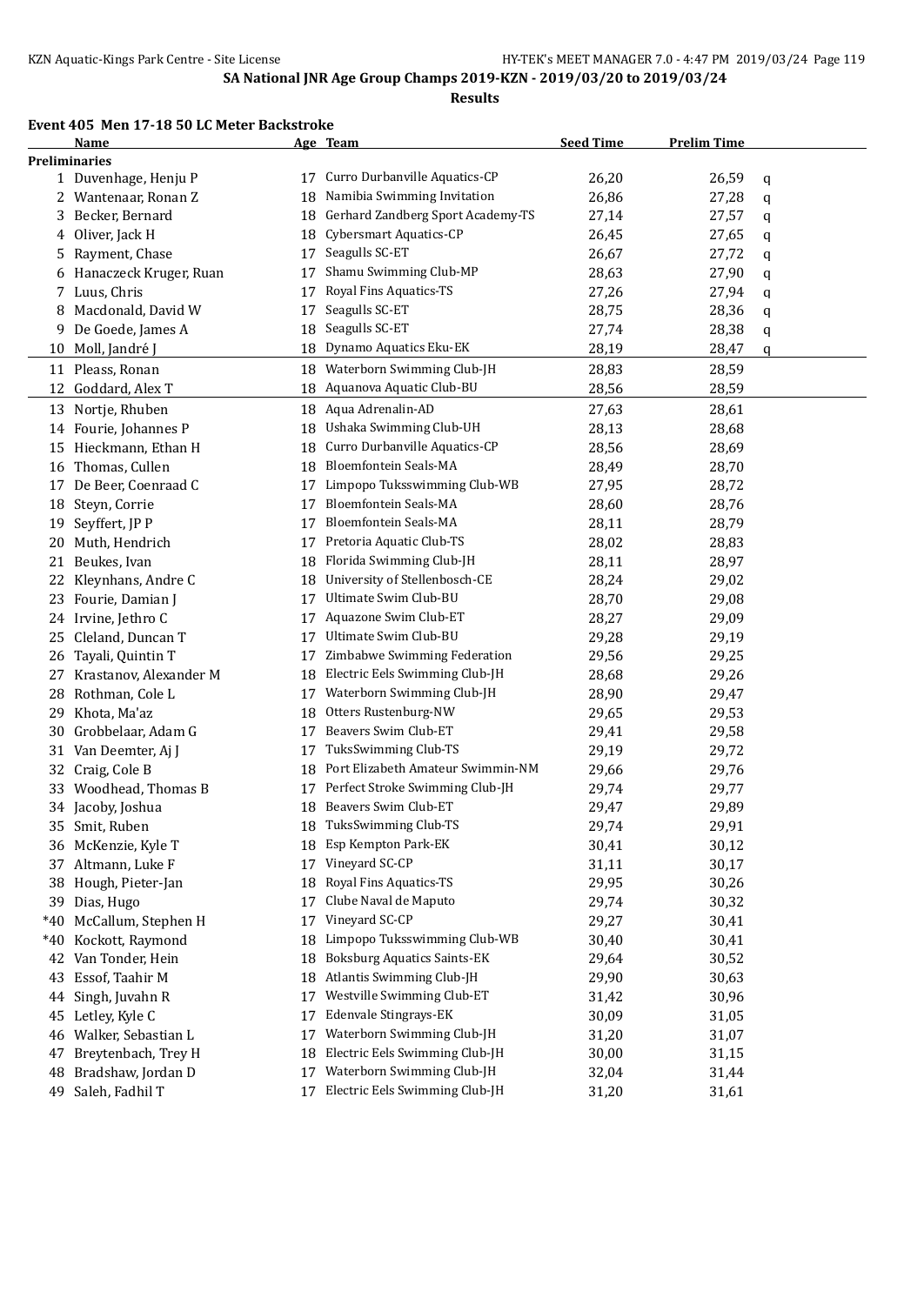## **Preliminaries ... (Event 405 Men 17-18 50 LC Meter Backstroke)**

|               | Name                                                |    | Age Team                           | <b>Seed Time</b>   | <b>Prelim Time</b> |   |                  |
|---------------|-----------------------------------------------------|----|------------------------------------|--------------------|--------------------|---|------------------|
|               | 50 Bodlall, Jivall                                  |    | 17 Ashton Swimming Academy-ILD     | 30,37              | 31,97              |   |                  |
|               | 51 Pretorius, Divan                                 |    | 18 Boksburg Aquatics Saints-EK     | 32,44              | 32,62              |   |                  |
|               | Event 406 Girls 12 & Under 50 LC Meter Backstroke   |    |                                    |                    |                    |   |                  |
|               | <u>Name</u>                                         |    | Age Team                           | <b>Prelim Time</b> | <b>Finals Time</b> |   | Points           |
| <b>Finals</b> |                                                     |    |                                    |                    |                    |   |                  |
|               | 1 Van Rooyen, Francisca                             |    | 12 Bloemfontein Otters-MA          | 33,55              | 32,77              |   | 14               |
| 2             | Voke, Tori P                                        | 12 | Vikings Aquatic Club-BU            | 33,72              | 33,59              |   | 11               |
| 3             | Drakopoulos, Milla A                                | 12 | Blue Ocean Aquatics-UG             | 34,21              | 33,79              |   | 9                |
| 4             | Storm, Kirsten                                      | 12 | Waterborn Swimming Club-JH         | 35,84              | 34,45              |   | 7                |
| 5             | Ahmed, Nihaal                                       | 12 | Vineyard SC-CP                     | 34,47              | 34,46              |   | 6                |
| 6             | Du Plessis, Chanel P                                | 12 | Vineyard SC-CP                     | 34,67              | 34,48              |   | 5                |
| 7             | Ruane, Caitlin T                                    | 12 | TuksSwimming Club-TS               | 35,38              | 34,68              |   | 4                |
| 8             | Mladenov, Gabriela                                  | 12 | Waterborn Swimming Club-JH         | 35,20              | 34,81              |   | 3                |
| 9             | Ward, Tanith A                                      | 12 | Swimlab Aquatic Academ-CP          | 34,91              | 34,82              |   | 2                |
|               | 10 George, Kairah                                   | 12 | Waterborn Swimming Club-JH         | 35,96              | 36,27              |   | $\mathbf{1}$     |
|               |                                                     |    |                                    |                    |                    |   |                  |
|               | Event 406 Girls 12 & Under 50 LC Meter Backstroke   |    |                                    |                    |                    |   |                  |
|               | Name                                                |    | Age Team                           | <b>Seed Time</b>   | <b>Prelim Time</b> |   |                  |
|               | <b>Preliminaries</b>                                | 12 | Bloemfontein Otters-MA             |                    |                    |   |                  |
|               | 1 Van Rooyen, Francisca                             |    | 12 Vikings Aquatic Club-BU         | 34,68              | 33,55              | q |                  |
|               | 2 Voke, Tori P                                      |    |                                    | 34,01              | 33,72              | q |                  |
| 3             | Drakopoulos, Milla A                                | 12 | Blue Ocean Aquatics-UG             | 34,21              | 34,21              | q |                  |
|               | 4 Ahmed, Nihaal                                     | 12 | Vineyard SC-CP                     | 34,54              | 34,47              | q |                  |
| 5             | Du Plessis, Chanel P                                | 12 | Vineyard SC-CP                     | 35,10              | 34,67              | q |                  |
| 6             | Ward, Tanith A                                      | 12 | Swimlab Aquatic Academ-CP          | 35,15              | 34,91              | q |                  |
| 7             | Mladenov, Gabriela                                  | 12 | Waterborn Swimming Club-JH         | 34,92              | 35,20              | q |                  |
| 8             | Ruane, Caitlin T                                    | 12 | TuksSwimming Club-TS               | 34,59              | 35,38              | q |                  |
| 9.            | Storm, Kirsten                                      | 12 | Waterborn Swimming Club-JH         | 36,03              | 35,84              | q |                  |
|               | 10 George, Kairah                                   | 12 | Waterborn Swimming Club-JH         | 35,32              | 35,96              | q |                  |
|               | 11 Griffiths, Zoe                                   | 12 | TuksSwimming Club-TS               | 37,13              | 36,40              |   |                  |
| 12            | Baker, Jessica                                      | 12 | Linrand Swimming Club-JH           | 38,04              | 36,74              |   |                  |
|               | 13 Botha, Monica                                    | 12 | North Coast Dolphins Swim Team-ET  | 35,15              | 36,77              |   |                  |
|               | 14 Froneman, Timara M                               | 11 | Midwit Uniswim-NG                  | 35,44              | 37,29              |   |                  |
|               | 15 Martens, Emily S                                 | 12 | Penguins Swimming Club-UM          | 36,59              | 37,35              |   |                  |
|               | 16 Cloete, Kiera V                                  | 12 | Haupt Swimming Club-JH             | 40,14              | 38,14              |   |                  |
|               | 17 Mc Colgan, Isabella L                            |    | 12 Just Swim Academy-JH            | 39,25              | 39,65              |   |                  |
|               | --- Viljoen, Jo-Ell                                 |    | 12 Aquasharks Academy Winelands-CE | 35,37              | DQ                 |   |                  |
|               | Event 406 Girls 13 Year Olds 50 LC Meter Backstroke |    |                                    |                    |                    |   |                  |
|               | Name                                                |    | Age Team                           | <b>Prelim Time</b> | <b>Finals Time</b> |   | Points           |
| <b>Finals</b> |                                                     |    |                                    |                    |                    |   |                  |
|               | 1 Dixon, Ruby                                       | 13 | <b>Action Swim Academy-ET</b>      | 32,81              | 32,14              |   | 14               |
|               | 2 Aaron, Robyn                                      | 13 | Westville Swimming Club-ET         | 31,92              | 32,18              |   | 11               |
| 3             | Gershuny, Chloe                                     | 13 | Swimlab Aquatic Academ-CP          | 33,16              | 32,78              |   | 9                |
| 4             | Schultz, Timea                                      | 13 | Zimbabwe Swimming Federation       | 33,59              | 32,79              |   | 7                |
| 5.            | Meier, Ane'                                         | 13 | Pretoria Aquatic Club-TS           | 33,37              | 32,80              |   | 6                |
| 6             | O'Riordan, Reese A                                  | 13 | Vineyard SC-CP                     | 33,14              | 33,14              |   | 5                |
| 7             | Eagles, Alexandra C                                 | 13 | Curro Durbanville Aquatics-CP      | 33,61              | 33,33              |   | 4                |
| 8             | Ebing, Ashley                                       | 13 | Westville Swimming Club-ET         | 33,38              | 33,42              |   | 3                |
| 9             | Booyse, Lisbe                                       | 13 | TuksSwimming Club-TS               | 33,70              | 33,70              |   | $\boldsymbol{2}$ |
|               | 10 Le Roux, Jade-Ann                                | 13 | Waterborn Swimming Club-JH         | 33,97              | 33,95              |   | 1                |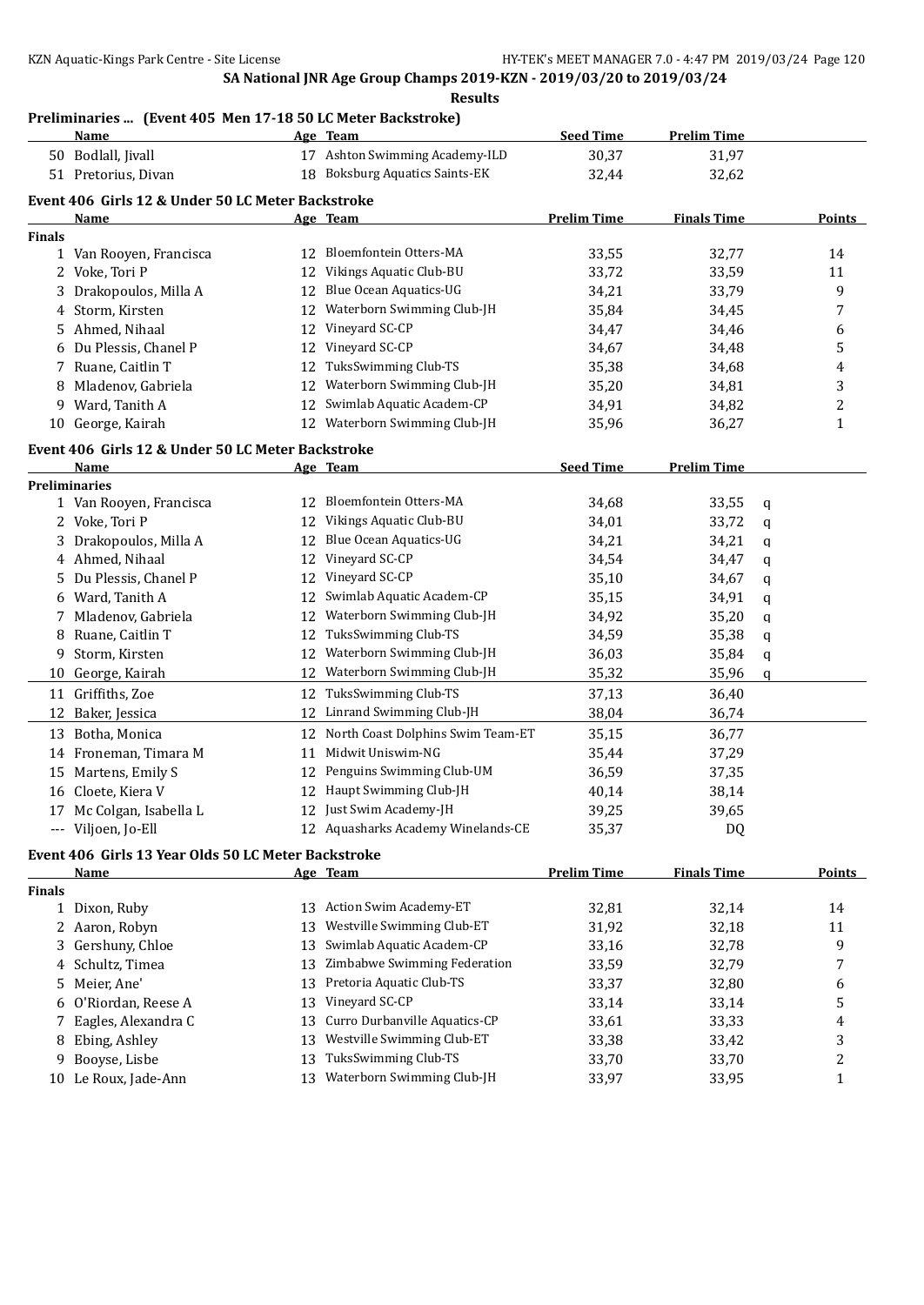**Results**

#### **Event 406 Girls 13 Year Olds 50 LC Meter Backstroke**

|               | Name                                                               |    | Age Team                             | <b>Seed Time</b>   | <b>Prelim Time</b> |   |                |
|---------------|--------------------------------------------------------------------|----|--------------------------------------|--------------------|--------------------|---|----------------|
|               | <b>Preliminaries</b>                                               |    |                                      |                    |                    |   |                |
|               | 1 Aaron, Robyn                                                     | 13 | Westville Swimming Club-ET           | 33,58              | 31,92              | q |                |
|               | 2 Dixon, Ruby                                                      | 13 | Action Swim Academy-ET               | 32,24              | 32,81              | q |                |
|               | 3 O'Riordan, Reese A                                               | 13 | Vineyard SC-CP                       | 33,36              | 33,14              | q |                |
|               | 4 Gershuny, Chloe                                                  | 13 | Swimlab Aquatic Academ-CP            | 32,63              | 33,16              | q |                |
| 5.            | Meier, Ane'                                                        | 13 | Pretoria Aquatic Club-TS             | 33,49              | 33,37              | q |                |
| 6             | Ebing, Ashley                                                      | 13 | Westville Swimming Club-ET           | 33,92              | 33,38              | q |                |
| 7             | Schultz, Timea                                                     | 13 | Zimbabwe Swimming Federation         | 34,19              | 33,59              | q |                |
| 8             | Eagles, Alexandra C                                                | 13 | Curro Durbanville Aquatics-CP        | 32,73              | 33,61              | q |                |
| 9             | Booyse, Lisbe                                                      | 13 | TuksSwimming Club-TS                 | 33,51              | 33,70              | q |                |
|               | 10 Le Roux, Jade-Ann                                               | 13 | Waterborn Swimming Club-JH           | 34,52              | 33,97              | q |                |
|               |                                                                    |    | Players Western Cape-CE              |                    |                    |   |                |
|               | 11 Koch, Imke                                                      | 13 | <b>Blouberg Marlins-CP</b>           | 33,16              | 33,98              |   |                |
|               | 12 Venter, Liya E                                                  | 13 |                                      | 34,69              | 34,06              |   |                |
|               | *13 Lotter, Callan M                                               | 13 | Waterborn Swimming Club-JH           | 34,49              | 34,25              |   |                |
|               | *13 Wessels, Christine                                             | 13 | Haupt Swimming Club-JH               | 33,37              | 34,25              |   |                |
| 15            | Robson, Tazmyn                                                     | 13 | TuksSwimming Club-TS                 | 35,77              | 34,28              |   |                |
|               | 16 Olsen, Amber J                                                  | 13 | <b>Bloemfontein Seals-MA</b>         | 34,44              | 34,30              |   |                |
|               | 17 Barrow, Isabelle F                                              | 13 | Electric Eels Swimming Club-JH       | 34,40              | 34,42              |   |                |
|               | 18 Bornman, Mieke                                                  | 13 | Pretoria Aquatic Club-TS             | 33,46              | 34,69              |   |                |
|               | 19 Anderson, Tamika L                                              | 13 | TuksSwimming Club-TS                 | 34,30              | 34,81              |   |                |
|               | 20 Van Jaarsveld, Dieu-Dene                                        | 13 | Waterborn Swimming Club-JH           | 36,56              | 35,07              |   |                |
|               | 21 Lowman, Samantha H                                              | 13 | Electric Eels Swimming Club-JH       | 34,98              | 35,09              |   |                |
|               | 22 Groepes, Rachel L                                               | 13 | Swimlab Aquatic Academ-CP            | 34,28              | 35,47              |   |                |
| 23            | Caldwell, Alexandra L                                              | 13 | Active Aquatics-JH                   | 37,14              | 35,90              |   |                |
| 24            | Goelst, Mikhaela J                                                 | 13 | Fins Swimming Club-EZ                | 36,57              | 36,59              |   |                |
| 25            | Beyers, Emma P                                                     | 13 | Uniswim-MP                           | 38,14              | 38,22              |   |                |
|               | 26 Rademakers, Caitlin E                                           |    | 13 Port Elizabeth Amateur Swimmin-NM | 37,26              | 38,46              |   |                |
|               |                                                                    |    |                                      |                    |                    |   |                |
|               | Event 406 Girls 14 Year Olds 50 LC Meter Backstroke<br><b>Name</b> |    | Age Team                             | <b>Prelim Time</b> | <b>Finals Time</b> |   | <b>Points</b>  |
| <b>Finals</b> |                                                                    |    |                                      |                    |                    |   |                |
|               | 1 Katai, Donata                                                    |    | 14 Zimbabwe Swimming Federation      | 31,28              | 31,34              |   | 14             |
|               | *2 Jonker, Tayla                                                   | 14 | Players Swimming Club-TS             | 31,93              | 31,47              |   | 10             |
|               | *2 Cleworth, Holly E                                               | 14 | Swimlab Aquatic Academ-CP            | 32,55              | 31,47              |   | 10             |
|               | 4 De Villiers, Lezanne                                             |    | 14 Aquasharks Academy Winelands-CE   | 32,79              | 31,59              |   | 7              |
|               | Eland, Catherine A                                                 |    | 14 Harlequins Aquatic Club-BU        | 32,30              | 31,71              |   |                |
| 5.            |                                                                    |    | 14 TuksSwimming Club-TS              |                    |                    |   | 6              |
|               | 6 Rossouw, Veronique                                               |    | 14 Seals Asc-UM                      | 32,49              | 31,86              |   | 5              |
|               | 7 Kuhn, Emma A                                                     |    |                                      | 32,91              | 32,20              |   | 4              |
|               | 8 Doster, Bernelee                                                 |    | 14 Esp Kempton Park-EK               | 33,11              | 32,44              |   | 3              |
| 9             | Rossouw, Heidi                                                     |    | 14 Blouberg Marlins-CP               | 32,77              | 32,67              |   | $\overline{c}$ |
|               | 10 Coetzee, Lise                                                   |    | 14 TuksSwimming Club-TS              | 32,84              | 33,48              |   | $\mathbf{1}$   |
|               | Event 406 Girls 14 Year Olds 50 LC Meter Backstroke                |    |                                      |                    |                    |   |                |
|               | Name                                                               |    | Age Team                             | <b>Seed Time</b>   | <b>Prelim Time</b> |   |                |
|               | <b>Preliminaries</b>                                               |    |                                      |                    |                    |   |                |
|               | 1 Katai, Donata                                                    |    | 14 Zimbabwe Swimming Federation      | 31,13              | 31,28              | q |                |
|               | 2 Jonker, Tayla                                                    |    | 14 Players Swimming Club-TS          | 31,86              | 31,93              | q |                |
|               | 3 Eland, Catherine A                                               |    | 14 Harlequins Aquatic Club-BU        | 33,00              | 32,30              | q |                |
|               | 4 Rossouw, Veronique                                               | 14 | TuksSwimming Club-TS                 | 33,04              | 32,49              | q |                |
| 5.            | Cleworth, Holly E                                                  | 14 | Swimlab Aquatic Academ-CP            | 31,73              | 32,55              | q |                |
|               | 6 Rossouw, Heidi                                                   |    | 14 Blouberg Marlins-CP               | 32,97              | 32,77              | q |                |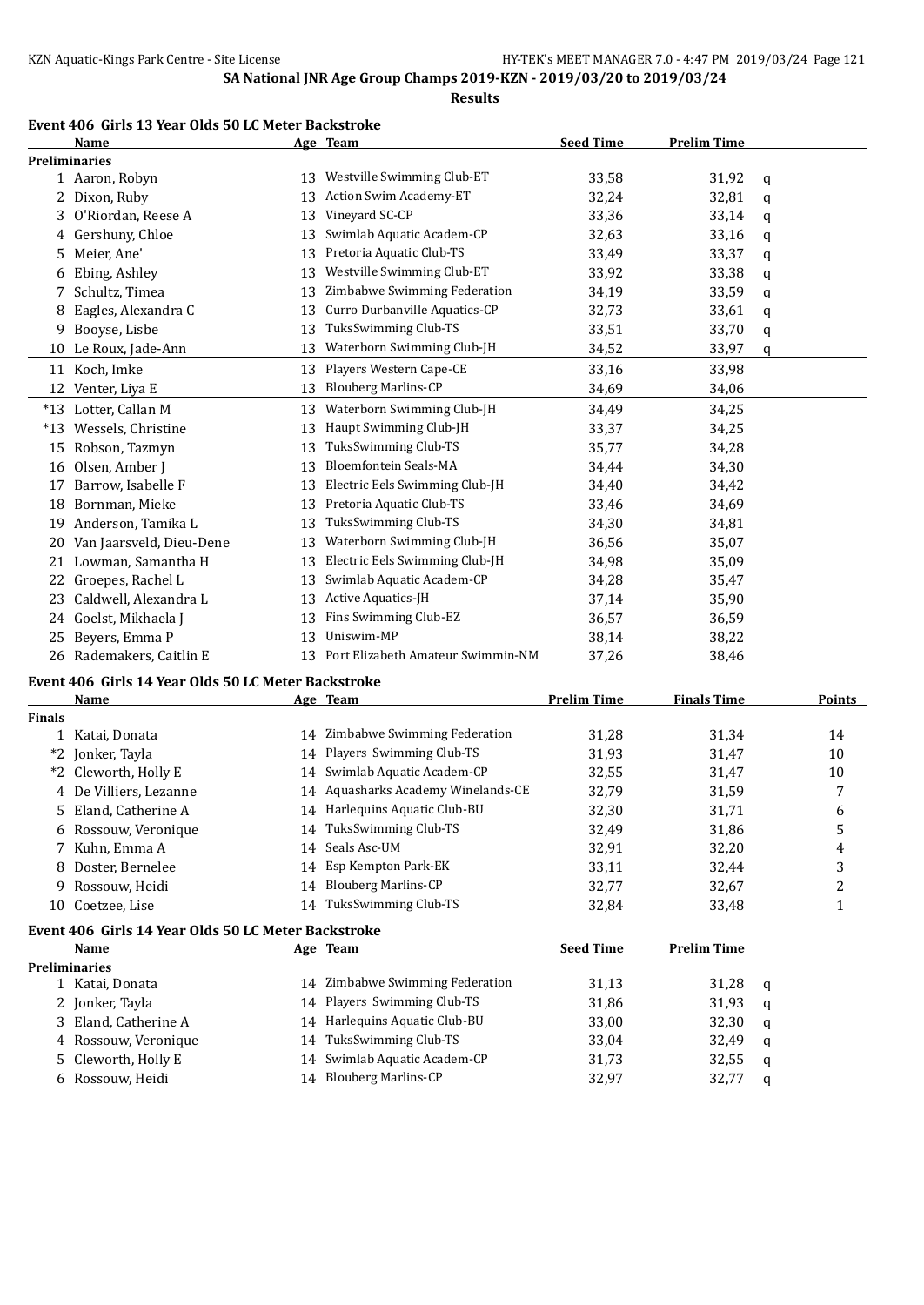**Results**

#### **Preliminaries ... (Event 406 Girls 14 Year Olds 50 LC Meter Backstroke)**

|               | <u>Name</u>                                         |    | Age Team                           | <b>Seed Time</b>   | <b>Prelim Time</b> |   |        |
|---------------|-----------------------------------------------------|----|------------------------------------|--------------------|--------------------|---|--------|
|               | 7 De Villiers, Lezanne                              |    | 14 Aquasharks Academy Winelands-CE | 32,10              | 32,79              | q |        |
|               | 8 Coetzee, Lise                                     |    | 14 TuksSwimming Club-TS            | 32,36              | 32,84              | q |        |
| 9.            | Kuhn, Emma A                                        |    | 14 Seals Asc-UM                    | 32,37              | 32,91              | q |        |
| 10            | Doster, Bernelee                                    |    | 14 Esp Kempton Park-EK             | 33,64              | 33,11              | q |        |
|               | 11 Carmody, Emma J                                  | 14 | Seagulls SC-ET                     | 32,77              | 33,18              |   |        |
|               | 12 Message, Cara H                                  |    | 14 Beavers Swim Club-ET            | 33,12              | 33,26              |   |        |
|               | 13 Pienaar, Ambrin E                                |    | 14 Action Swim Academy-ET          | 32,80              | 33,34              |   |        |
|               | 14 Orton, Chazél                                    | 14 | Potchefstroom Swimming Club-KK     | 33,70              | 33,51              |   |        |
|               | 15 Ridderhof, Morgan                                | 14 | Waterborn Swimming Club-JH         | 34,65              | 33,54              |   |        |
|               | 16 Macdonell, Tumi J                                | 14 | Harlequins Aquatic Club-BU         | 33,94              | 33,79              |   |        |
| 17            | Van Rooyen, Elani                                   | 14 | Waterborn Swimming Club-JH         | 33,69              | 33,85              |   |        |
|               | 18 Gouws, Kayla C                                   | 14 | Electric Eels Swimming Club-JH     | 35,74              | 33,95              |   |        |
| 19            | Engelbrecht, Kirsten                                | 14 | Waterborn Swimming Club-JH         | 35,11              | 34,00              |   |        |
| 20            | Roelofsz, Em C                                      | 14 | Mandeville Dolphins-JH             | 33,57              | 34,11              |   |        |
|               | 21 Schmelzer, Kayla                                 | 14 | Infinity Swimming Academy-NM       | 32,81              | 34,22              |   |        |
|               | 22 Marx, Ianè                                       | 14 | University of Stellenbosch-CE      | 33,97              | 34,24              |   |        |
| 23            | Els-Human, Colby                                    | 14 | Infinity Swimming Academy-NM       | 33,71              | 34,36              |   |        |
|               | 24 Ehlers, Chloe K                                  | 14 | Flamingo Aquatic Academy-FB        | 33,76              | 34,39              |   |        |
| 25            | Lubbe, Megan M                                      | 14 | TuksSwimming Club-TS               | 34,48              | 34,64              |   |        |
|               | 26 Sauvage, Cailey A                                | 14 | Pretoria Aquatic Club-TS           | 34,20              | 34,79              |   |        |
| 27            | Cromhout, Hannah E                                  | 14 | Swimlab Aquatic Academ-CP          | 34,25              | 34,90              |   |        |
| 28            | Cornelius, Jolene                                   | 14 | TuksSwimming Club-TS               | 34,45              | 35,14              |   |        |
| 29            | Silen, Tatum A                                      | 14 | Aquazone Swim Club-ET              | 32,88              | 35,24              |   |        |
| 30            | Street, Megan L                                     | 14 | Harlequins Aquatic Club-BU         | 34,82              | 35,56              |   |        |
| 31            | Chitsurura, Tanatsirwa                              | 14 | Zimbabwe Swimming Federation       | 35,92              | 35,78              |   |        |
| 32            | Rodwell, Hannah C                                   | 14 | Soul Swimming Club-EK              | 37,63              | 36,30              |   |        |
|               | 33 Neilson, Hannah K                                |    | 14 Cybersmart Aquatics-CP          | 36,56              | 36,48              |   |        |
|               | Event 406 Women 15 Year Olds 50 LC Meter Backstroke |    |                                    |                    |                    |   |        |
|               | Name                                                |    | <u>Age Team</u>                    | <b>Prelim Time</b> | <b>Finals Time</b> |   | Points |
| <b>Finals</b> |                                                     |    |                                    |                    |                    |   |        |
|               | 1 de Goede, Kirsten A                               | 15 | Seagulls SC-ET                     | 30,66              | 30,04              |   | 14     |
|               | 2 Pearse, Hannah C                                  | 15 | Vineyard SC-CP                     | 31,91              | 31,19              |   | 11     |
| 3             | Hudson, Grace E                                     | 15 | Waterborn Swimming Club-JH         | 32,01              | 31,26              |   | 9      |
|               | 4 Liebenberg, Sune                                  | 15 | TuksSwimming Club-TS               | 32,04              | 31,28              |   | 7      |
|               | 5 Botha, Jana                                       |    | 15 Tygerberg Aquatics-CP           | 32,20              | 31,58              |   | 6      |
| b             | Davidson, Lize-Marie                                | 15 | Bloemfontein Otters-MA             | 32,40              | 31,96              |   | 5      |
| 7             | Etzold, Liv T                                       | 15 | Camps Bay Swimmng Club-CP          | 32,61              | 32,14              |   | 4      |
| 8             | Franck, Emma M                                      | 15 | Electric Eels Swimming Club-JH     | 32,24              | 32,17              |   | 3      |
| 9.            | Church, Georgina F                                  |    | 15 Action Swim Academy-ET          | 32,27              | 32,57              |   | 2      |
|               | 10 Vroon, Mandy L                                   | 15 | Tygerberg Aquatics-CP              | 32,48              | 32,69              |   | 1      |
|               | Event 406 Women 15 Year Olds 50 LC Meter Backstroke |    |                                    |                    |                    |   |        |
|               | Name                                                |    | Age Team                           | <b>Seed Time</b>   | <b>Prelim Time</b> |   |        |
|               | <b>Preliminaries</b>                                |    |                                    |                    |                    |   |        |
|               | 1 de Goede, Kirsten A                               | 15 | Seagulls SC-ET                     | 29,76              | 30,66              | q |        |
|               | 2 Pearse, Hannah C                                  | 15 | Vineyard SC-CP                     | 31,96              | 31,91              | q |        |
|               | 3 Hudson, Grace E                                   | 15 | Waterborn Swimming Club-JH         | 31,87              | 32,01              | q |        |
|               | 4 Liebenberg, Sune                                  | 15 | TuksSwimming Club-TS               | 30,96              | 32,04              | q |        |
| 5             | Botha, Jana                                         | 15 | <b>Tygerberg Aquatics-CP</b>       | 30,71              | 32,20              | q |        |
|               |                                                     |    |                                    |                    |                    |   |        |
|               | 6 Franck, Emma M                                    | 15 | Electric Eels Swimming Club-JH     | 31,64              | 32,24              | q |        |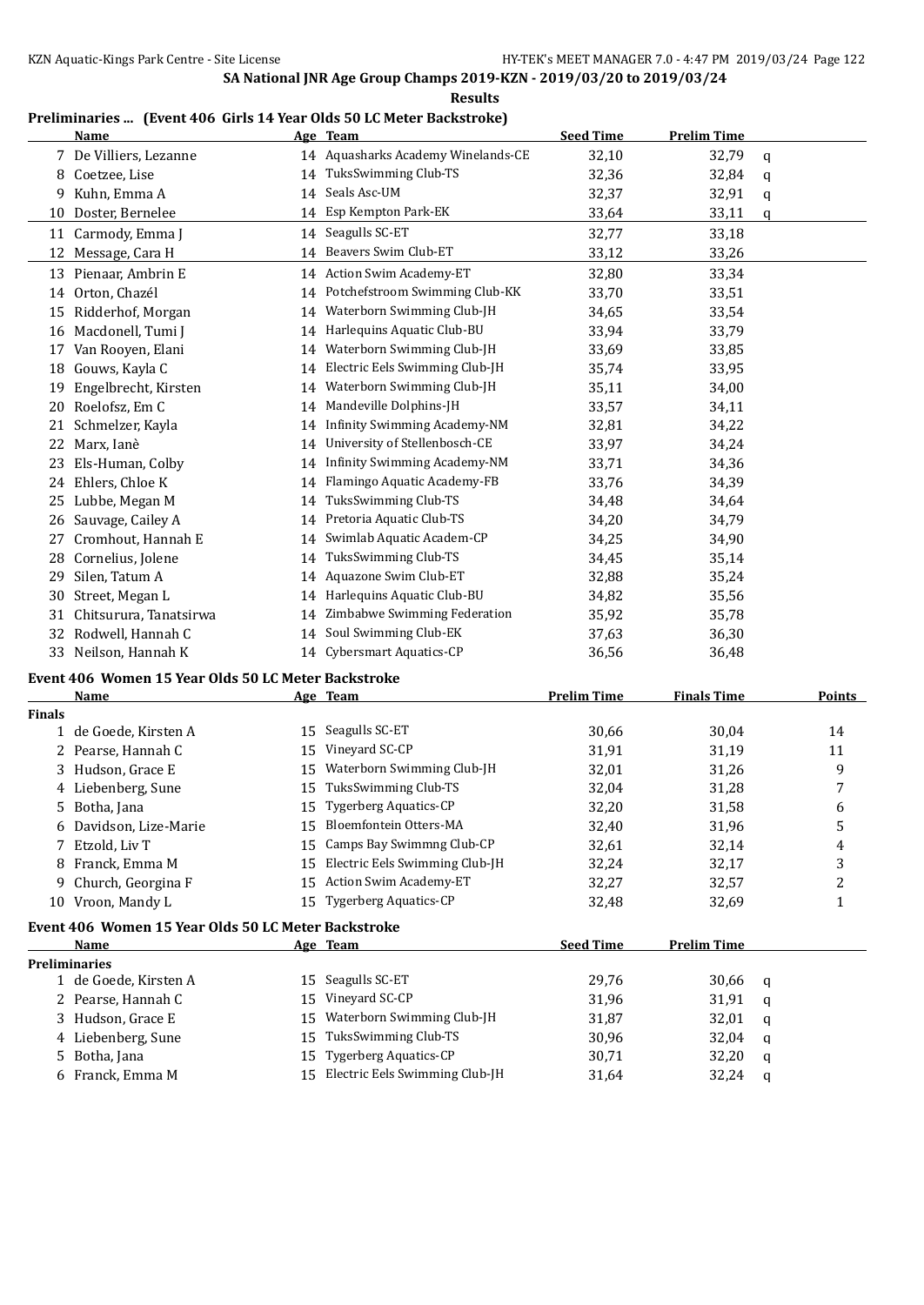**Results**

#### **Preliminaries ... (Event 406 Women 15 Year Olds 50 LC Meter Backstroke)**

|               | <b>Name</b>                                         |    | Age Team                          | <b>Seed Time</b>   | <b>Prelim Time</b> |    |               |
|---------------|-----------------------------------------------------|----|-----------------------------------|--------------------|--------------------|----|---------------|
|               | 7 Church, Georgina F                                |    | 15 Action Swim Academy-ET         | 32,34              | 32,27              | q  |               |
|               | 8 Davidson, Lize-Marie                              | 15 | Bloemfontein Otters-MA            | 32,17              | 32,40              | q  |               |
|               | 9 Vroon, Mandy L                                    | 15 | <b>Tygerberg Aquatics-CP</b>      | 33,22              | 32,48              | q  |               |
|               | 10 Etzold, Liv T                                    | 15 | Camps Bay Swimmng Club-CP         | 33,08              | 32,61              | q  |               |
|               | 11 Shepherd, Megan L                                | 15 | Electric Eels Swimming Club-JH    | 33,59              | 32,67              |    |               |
|               | 12 Hitge, Kerri-Lee                                 | 15 | Doreys Swim Club-JH               | 32,49              | 32,70              |    |               |
|               | 13 van der Westhuizen, Paige                        | 15 | Zimbabwe Swimming Federation      | 32,08              | 32,73              |    |               |
|               | 14 Crous, Kelly L                                   | 15 | Seagulls SC-ET                    | 32,39              | 32,76              |    |               |
|               | *15 Lottering, Kristin                              | 15 | Lottering Aquatics-WB             | 32,80              | 32,81              |    |               |
|               | *15 Van Niekerk, Lara                               | 15 | Pretoria Aquatic Club-TS          | 32,16              | 32,81              |    |               |
|               | 17 Rollo, Riana                                     | 15 | Zimbabwe Swimming Federation      | 32,87              | 32,93              |    |               |
|               | 18 Frylinck, Tammy                                  | 15 | Waterborn Swimming Club-JH        | 32,87              | 32,96              |    |               |
| 19            | Storm, Jaime                                        | 15 | Beavers Swim Club-ET              | 32,32              | 33,43              |    |               |
| 20            | Esslinger, Tiana                                    | 15 | Namibia Swimming Invitation       | 32,59              | 33,44              |    |               |
| 21            | Meintjies, Joane                                    | 15 | <b>Bloemfontein Seals-MA</b>      | 33,70              | 33,51              |    |               |
| 22            | Burger, Mikyla                                      | 15 | Gerhard Zandberg Sport Academy-TS | 33,90              | 33,57              |    |               |
|               | 23 Wille, Ellen J                                   | 15 | Titans Aquatics Vanderbijlark-SD  | 33,72              | 33,64              |    |               |
|               | 24 Harradine, Reese B                               | 15 | Pretoria Aquatic Club-TS          | 32,74              | 33,72              |    |               |
| 25            | Andraos, Hannah                                     | 15 | TuksSwimming Club-TS              | 34,42              | 33,87              |    |               |
|               | 26 Zwart, Kelly R                                   | 15 | Seals Asc-UM                      | 34,48              | 33,98              |    |               |
| 27            | Harvey, Brookelyn P                                 | 15 | Aquazone Swim Club-ET             | 33,10              | 34,06              |    |               |
| 28            | Lausberg, Guilma                                    | 15 | <b>Bloemfontein Seals-MA</b>      | 33,56              | 34,10              |    |               |
| 29.           | Van Heerden, Michelle J                             | 15 | Knysna Dragons-ED                 | 33,92              | 34,12              |    |               |
| 30            | Mc Cann, Erin                                       | 15 | Seals Asc-UM                      | 33,30              | 34,17              |    |               |
| 31            | Peers, Christy-Anne                                 | 15 | Electric Eels Swimming Club-JH    | 33,25              | 34,25              |    |               |
| 32            | Jose, Teagan N                                      | 15 | Aquafins Swimming Club-JH         | 34,21              | 34,35              |    |               |
| 33            | Repinz, Courtney P                                  | 15 | Aquabear Swimming Club-NM         | 33,24              | 34,39              |    |               |
|               | 34 Ellmies, Viktoria                                | 15 | Namibia Swimming Invitation       | 33,44              | 34,50              |    |               |
|               | De Beer, Simoné                                     | 15 | Guppie Tigers Swimming Club-EZ    | 34,90              |                    |    |               |
| 35            |                                                     | 15 | Pretoria Aquatic Club-TS          |                    | 34,76<br>35,88     |    |               |
|               | 36 Smith, Casey                                     | 15 | Infinity Swimming Academy-NM      | 34,01              |                    |    |               |
| 37            | Barnard, Alexa                                      |    | 15 Seals Asc-UM                   | 35,91              | 36,10              |    |               |
|               | 38 Butcher, Georgina A                              |    |                                   | 36,19              | 36,42              |    |               |
|               | Event 406 Women 16 Year Olds 50 LC Meter Backstroke |    |                                   |                    |                    |    |               |
|               | <b>Name</b>                                         |    | Age Team                          | <b>Prelim Time</b> | <b>Finals Time</b> |    | <b>Points</b> |
| <b>Finals</b> |                                                     |    |                                   |                    |                    |    |               |
|               | 1 Nel, Olivia                                       |    | 16 Swimlab Aquatic Academ-CP      | 29,91              | 29,71              | 14 |               |
|               | 2 Herbst, Kerryn L                                  | 16 | Mandeville Dolphins-JH            | 30,35              | 30,09              | 11 |               |
| 3             | De Villiers, Michaela K                             | 16 | Vineyard SC-CP                    | 30,63              | 30,51              |    | 9             |
|               | 4 Seyffert, Tailyn                                  | 16 | <b>Bloemfontein Seals-MA</b>      | 31,05              | 30,87              |    | 7             |
| 5.            | Forster, Paige                                      | 16 | Seals Asc-UM                      | 31,82              | 31,41              |    | 6             |
| 6             | Mbatha, Lwethu T                                    | 16 | TuksSwimming Club-TS              | 31,84              | 31,48              |    | 5             |
| 7             | Munro, Kelsea                                       | 16 | Pretoria Aquatic Club-TS          | 31,57              | 31,57              |    | 4             |
| 8             | Stergiadis, Heleni                                  | 16 | Namibia Swimming Invitation       | 31,92              | 31,66              |    | 3             |
| 9             | Carlisle, Demi-Lee                                  | 16 | Florida Swimming Club-JH          | 32,07              | 31,92              |    | 2             |
|               | 10 Podesta, Emma                                    |    | 16 Aquabear Swimming Club-NM      | 32,01              | 31,95              |    | 1             |
|               | Event 406 Women 16 Year Olds 50 LC Meter Backstroke |    |                                   |                    |                    |    |               |
|               | <u>Name</u>                                         |    | Age Team                          | <b>Seed Time</b>   | <b>Prelim Time</b> |    |               |
|               | <b>Preliminaries</b>                                |    |                                   |                    |                    |    |               |
|               | 1 Nel, Olivia                                       |    | 16 Swimlab Aquatic Academ-CP      | 29,14              | 29,91              | q  |               |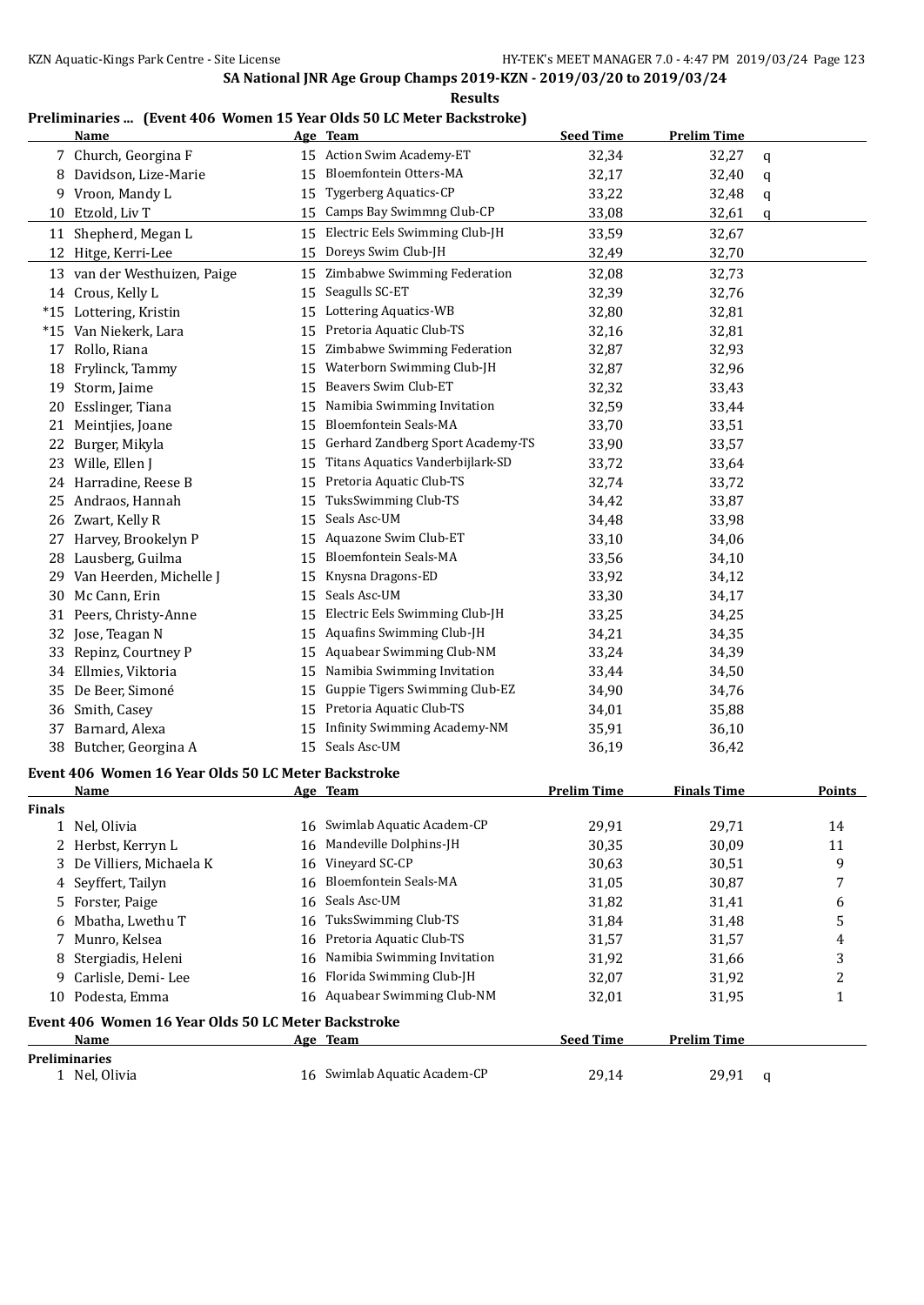#### **Preliminaries ... (Event 406 Women 16 Year Olds 50 LC Meter Backstroke)**

|               | <b>Name</b>                                  |    | Age Team                            | <b>Seed Time</b>   | <b>Prelim Time</b> |   |               |
|---------------|----------------------------------------------|----|-------------------------------------|--------------------|--------------------|---|---------------|
|               | 2 Herbst, Kerryn L                           | 16 | Mandeville Dolphins-JH              | 29,40              | 30,35              | q |               |
| 3             | De Villiers, Michaela K                      | 16 | Vineyard SC-CP                      | 30,36              | 30,63              | q |               |
| 4             | Seyffert, Tailyn                             | 16 | Bloemfontein Seals-MA               | 31,14              | 31,05              | q |               |
| 5             | Munro, Kelsea                                | 16 | Pretoria Aquatic Club-TS            | 30,75              | 31,57              | q |               |
|               | 6 Forster, Paige                             | 16 | Seals Asc-UM                        | 30,90              | 31,82              | q |               |
| 7.            | Mbatha, Lwethu T                             | 16 | TuksSwimming Club-TS                | 31,72              | 31,84              | q |               |
| 8             | Stergiadis, Heleni                           | 16 | Namibia Swimming Invitation         | 31,34              | 31,92              | q |               |
| 9.            | Podesta, Emma                                | 16 | Aquabear Swimming Club-NM           | 32,73              | 32,01              | q |               |
| 10            | Carlisle, Demi-Lee                           | 16 | Florida Swimming Club-JH            | 32,24              | 32,07              | q |               |
|               | 11 Fos, Talia                                | 16 | Aec Swimming Club-JH                | 31,76              | 32,17              |   |               |
|               | 12 Ribeiro, Nuria A                          | 16 | <b>Cybersmart Aquatics-CP</b>       | 33,40              | 32,64              |   |               |
|               |                                              |    | Seals Asc-UM                        |                    |                    |   |               |
|               | 13 Meikle, Carla C                           | 16 |                                     | 32,60              | 32,86              |   |               |
|               | 14 Madden, Nina C                            | 16 | Crusaders Swimming Club-JH          | 32,65              | 32,88              |   |               |
|               | 15 Barnard, Dominique                        | 16 | Alcatraz Swimming Club-TS           | 32,98              | 32,91              |   |               |
|               | *16 Scott, Olivia                            | 16 | Vineyard SC-CP                      | 32,35              | 33,04              |   |               |
|               | *16 Siebel, Louisa C                         | 16 | Swimlab Aquatic Academ-CP           | 32,69              | 33,04              |   |               |
|               | 18 De Almeida, Kaylin J                      | 16 | Aqua Athlete-JH                     | 32,38              | 33,06              |   |               |
|               | *19 Counihan, Hannah L                       | 16 | Port Elizabeth Amateur Swimmin-NM   | 32,59              | 33,08              |   |               |
|               | *19 Blaisse, Jeanne S                        | 16 | Players Western Cape-CE             | 31,75              | 33,08              |   |               |
|               | 21 Elvidge, Hannah                           | 16 | Swimlab Aquatic Academ-CP           | 32,94              | 33,58              |   |               |
|               | 22 du Toit, Idelé                            | 16 | Potchefstroom Swimming Club-KK      | 35,63              | 33,82              |   |               |
|               | 23 Van Thiel, Alexa N                        | 16 | Waterborn Swimming Club-JH          | 33,25              | 34,05              |   |               |
|               | 24 Venter, Carli                             | 16 | Otters Rustenburg-NW                | 33,96              | 34,25              |   |               |
|               | 25 Gersbach, Aletta H                        | 16 | Royal Fins Aquatics-TS              | 35,86              | 34,55              |   |               |
|               | 26 Volkwyn, Ashton K                         |    | 16 Infinity Swimming Academy-NM     | 35,45              | 37,82              |   |               |
|               | Event 406 Women 17-18 50 LC Meter Backstroke |    |                                     |                    |                    |   |               |
|               | Name                                         |    | <u>Age Team</u>                     | <b>Prelim Time</b> | <b>Finals Time</b> |   | <b>Points</b> |
| <b>Finals</b> |                                              |    |                                     |                    |                    |   |               |
|               | 1 Tully, Megan                               | 17 | Seagulls SC-ET                      | 31,40              | 30,89              |   | 14            |
|               | 2 Hurndall, Shana C                          | 17 | Seagulls SC-ET                      | 31,73              | 31,31              |   | 11            |
| *3            | Rafferty, Toni M                             | 17 | Aquabear Swimming Club-NM           | 31,35              | 31,42              |   | 8             |
| *3            | Du Plessis, Ilinde G                         | 18 | TuksSwimming Club-TS                | 31,62              | 31,42              |   | 8             |
|               | 5 Tarr, Emma                                 | 17 | Waterborn Swimming Club-JH          | 31,57              | 31,45              |   | 6             |
|               | *6 Velde, Chloe J                            | 18 | Ultimate Swim Club-BU               | 31,92              | 31,47              |   | 4.50          |
|               | *6 Enslin, Alicia                            | 18 | TuksSwimming Club-TS                | 31,97              | 31,47              |   | 4.50          |
|               | 8 Pietersen, Connie I                        |    | 17 Infinity Swimming Academy-NM     | 31,89              | 31,48              |   | 3             |
|               | 9 Segurola, Nora                             | 17 | Waterborn Swimming Club-JH          | 32,10              | 31,95              |   | 2             |
|               | 10 Royden-Turner, Cath C                     | 18 | Seals Asc-UM                        | 32,04              | 32,27              |   | $\mathbf{1}$  |
|               | Event 406 Women 17-18 50 LC Meter Backstroke |    |                                     |                    |                    |   |               |
|               | Name                                         |    | Age Team                            | <b>Seed Time</b>   | <b>Prelim Time</b> |   |               |
|               | <b>Preliminaries</b>                         |    |                                     |                    |                    |   |               |
|               | 1 Rafferty, Toni M                           | 17 | Aquabear Swimming Club-NM           | 30,96              | 31,35              | q |               |
| 2             | Tully, Megan                                 | 17 | Seagulls SC-ET                      | 30,79              | 31,40              | q |               |
| 3             | Tarr, Emma                                   | 17 | Waterborn Swimming Club-JH          | 30,54              | 31,57              | q |               |
| 4             | Du Plessis, Ilinde G                         | 18 | TuksSwimming Club-TS                | 29,83              | 31,62              | q |               |
| 5             | Hurndall, Shana C                            | 17 | Seagulls SC-ET                      | 31,34              | 31,73              | q |               |
| 6             | Pietersen, Connie I                          | 17 | <b>Infinity Swimming Academy-NM</b> | 31,08              | 31,89              | q |               |
|               | 7 Velde, Chloe J                             | 18 | Ultimate Swim Club-BU               | 30,42              | 31,92              | q |               |
|               |                                              |    |                                     |                    |                    |   |               |
|               | 8 Enslin, Alicia                             | 18 | TuksSwimming Club-TS                | 32,02              | 31,97              | q |               |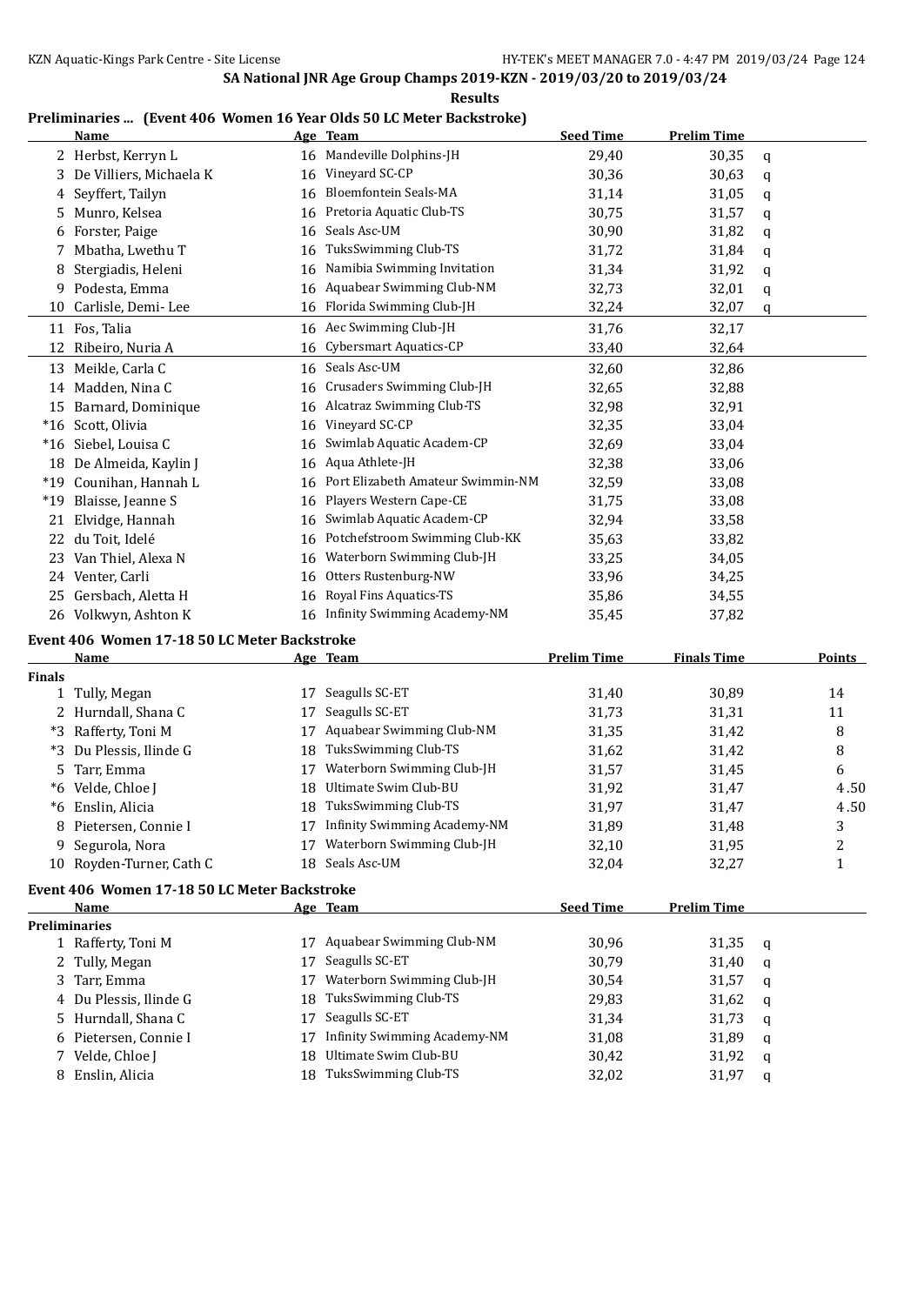### **Preliminaries ... (Event 406 Women 17-18 50 LC Meter Backstroke)**

|    | <b>Name</b>                                  |    | Age Team                            | <b>Seed Time</b> | <b>Prelim Time</b> |        |
|----|----------------------------------------------|----|-------------------------------------|------------------|--------------------|--------|
|    | 9 Royden-Turner, Cath C                      |    | 18 Seals Asc-UM                     | 30,28            | 32,04              | q      |
|    | 10 Segurola, Nora                            | 17 | Waterborn Swimming Club-JH          | 32,01            | 32,10              | q      |
|    | 11 Coetzé, Jana E                            | 18 | Otters Rustenburg-NW                | 31,51            | 32,22              |        |
| 12 | Hartzenberg, Erin R                          | 17 | <b>Tygerberg Aquatics-CP</b>        | 31,84            | 32,35              |        |
|    | 13 Tully, Olivia                             | 17 | Seagulls SC-ET                      | 32,05            | 32,38              |        |
|    | 14 Green, Ashleigh M                         | 18 | Seals Asc-UM                        | 32,20            | 32,49              |        |
|    | 15 Wartnaby, Tessa                           | 17 | Westville Swimming Club-ET          | 32,09            | 32,62              |        |
|    | 16 Wilcocks, Catherine E                     | 17 | Pretoria Aquatic Club-TS            | 31,80            | 32,74              |        |
|    | 17 Neser, Jade L                             | 18 | Waterborn Swimming Club-JH          | 33,33            | 32,81              |        |
|    | *18 O'Rourke, Amy E                          | 17 | Florida Swimming Club-JH            | 31,70            | 32,85              |        |
|    | *18 Esterhuizen, Erika                       | 18 | Westville Swimming Club-ET          | 31,78            | 32,85              |        |
|    | 20 McConnachie, Amber L                      | 17 | Aquanova Aquatic Club-BU            | 32,69            | 32,99              |        |
|    | 21 Roelofsz, Holly J                         | 17 | Mandeville Dolphins-JH              | 32,89            | 33,00              |        |
| 22 | Solkow, Daniella M                           | 17 | Vineyard SC-CP                      | 32,49            | 33,10              |        |
| 23 | Straw, Samantha                              | 17 | Bloemfontein Seals-MA               | 32,82            | 33,21              |        |
|    | 24 Kretzschmar, Michelle                     | 18 | Blue Ocean Aquatics-UG              | 34,27            | 33,27              |        |
|    | 25 Downes, Sianne                            | 17 | Dragons Swimming Club-JH            | 32,14            | 33,28              |        |
|    | *26 Botha, Tahlia                            | 18 | <b>Tygerberg Aquatics-CP</b>        | 32,54            | 33,35              |        |
|    | *26 Van As, Jessica                          | 17 | Waterborn Swimming Club-JH          | 34,00            | 33,35              |        |
|    | 28 Turner, Georgy A                          | 18 | Mandeville Dolphins-JH              | 32,66            | 33,39              |        |
| 29 | Correia, Raquel L                            | 18 | Crusaders Swimming Club-JH          | 33,00            | 33,43              |        |
|    | 30 Haler, Georgina L                         | 17 | Waterborn Swimming Club-JH          | 34,27            | 33,66              |        |
| 31 | Van Voorst, Georgia                          | 17 | Seagulls SC-ET                      | 34,28            | 33,69              |        |
| 32 | Burger, Kayla L                              | 17 | Benoni Swimming Club-EK             | 33,89            | 34,05              |        |
| 33 | De Beer, Nicole R                            | 17 | Benoni Swimming Club-EK             | 34,17            | 34,24              |        |
|    | 34 Botha, Vicky A                            | 17 | Namibia Swimming Invitation         | 33,53            | 34,31              |        |
| 35 | Cornelius, Natasha                           | 17 | Pretoria Aquatic Club-TS            | 34,20            | 34,32              |        |
|    | 36 Grobler, Karla                            | 17 | TuksSwimming Club-TS                | 35,46            | 34,33              |        |
| 37 | Barnes, Erin L                               | 17 | Benoni Swimming Club-EK             | 33,57            | 34,35              |        |
|    | 38 Schoeman, Savannah                        | 17 | TuksSwimming Club-TS                | 33,31            | 34,37              |        |
|    | 39 Van Veyeren, Sam L                        | 18 | TuksSwimming Club-TS                | 33,74            | 34,45              |        |
|    | 40 Marais, Robyn M                           |    | 18 Tygerberg Aquatics-CP            | 35,81            | 36,04              |        |
|    | Event 407 Women 12-14 800 LC Meter Freestyle |    |                                     |                  |                    |        |
|    | Name                                         |    | Age Team                            | <b>Seed Time</b> | <b>Finals Time</b> | Points |
|    | 1 Robertson, Hannah K                        |    | 14 Mandeville Dolphins-JH           | 9:14,88          | 9:04,92            | 14     |
| 2  | McMorran, Leigh                              |    | 14 Aqua Athlete-JH                  | 9:40,07          | 9:09,91            | 11     |
| 3  | Van Rensburg, Catherine F                    | 14 | TuksSwimming Club-TS                | 9:21,80          | 9:15,14            | 9      |
| 4  | Brown, Kelly-Ann                             | 14 | Seagulls SC-ET                      | 9:31,02          | 9:22,49            | 7      |
| 5. | Coetzee, Lise                                | 14 | TuksSwimming Club-TS                | 9:27,10          | 9:32,20            | 6      |
| 6  | Neilson, Hannah K                            | 14 | Cybersmart Aquatics-CP              | 9:49,29          | 9:43,51            | 5      |
| 7  | Pienaar, Ambrin E                            | 14 | Action Swim Academy-ET              | 9:51,76          | 9:44,05            | 4      |
| 8  | Beyers, Charnan                              | 14 | TuksSwimming Club-TS                | 9:49,07          | 9:44,86            | 3      |
| 9  | Kleyn, Lisa C                                | 14 | TuksSwimming Club-TS                | 9:56,17          | 9:46,38            | 2      |
| 10 | King, Mischa                                 | 13 | Aquasharks Academy Winelands-CE     | 10:02,15         | 9:54,42            | 1      |
| 11 | Meter, Jess L                                | 13 | Seals Asc-UM                        | 9:59,95          | 9:57,02            |        |
| 12 | Morelli, Abigail                             | 14 | Mandeville Dolphins-JH              | 9:56,33          | 10:04,54           |        |
| 13 | Pieterse, Charlize                           | 14 | TuksSwimming Club-TS                | 10:10,02         | 10:05,66           |        |
|    | 14 Schmelzer, Kayla                          | 14 | <b>Infinity Swimming Academy-NM</b> | 9:56,98          | 10:14,53           |        |
|    | 15 Morrison, Catherine P                     |    | 14 Mandeville Dolphins-JH           | 10:09,60         | 10:16,65           |        |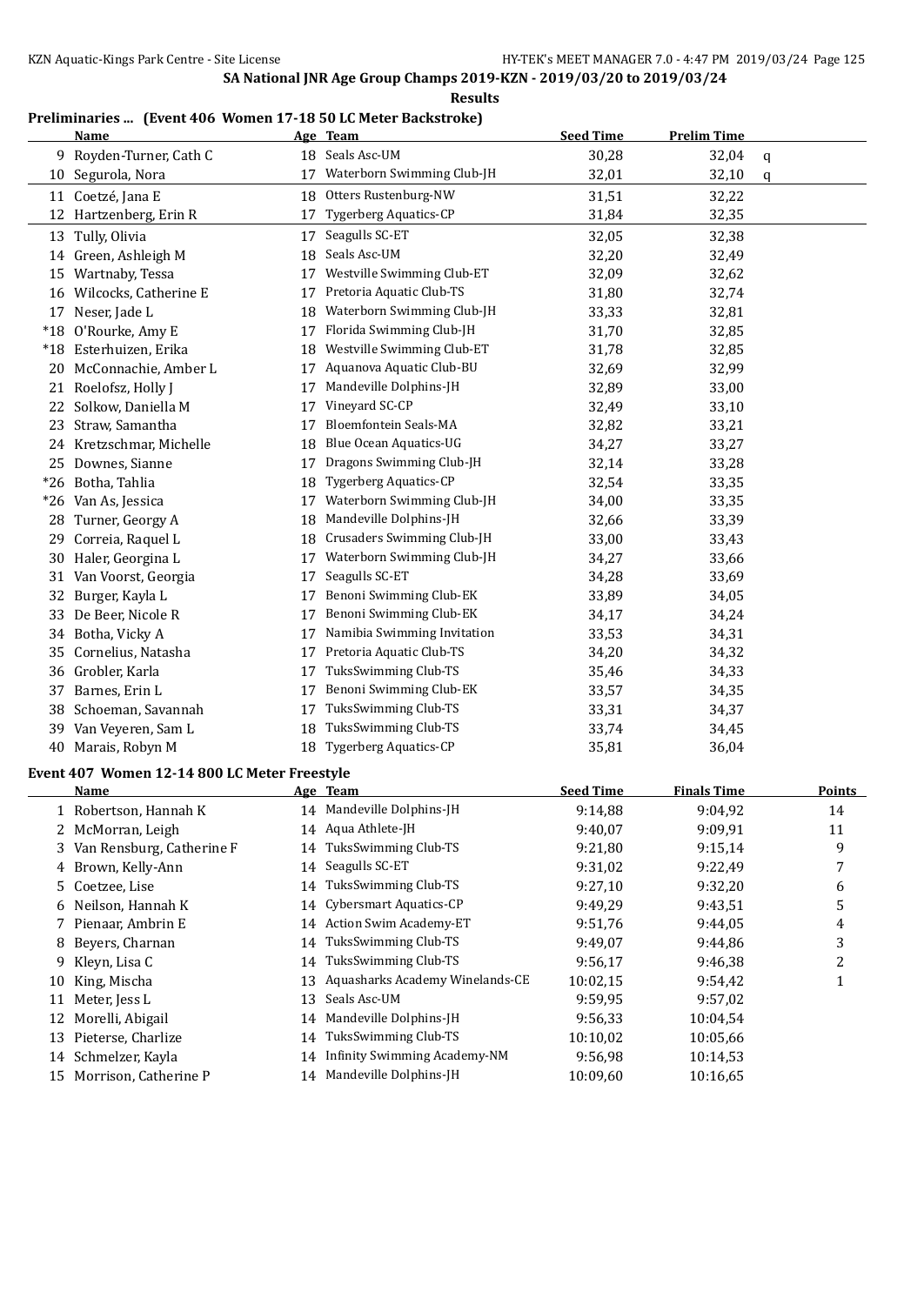## **Results**

## **Event 408 Women 15-18 800 LC Meter Freestyle**

|    | <b>Name</b>                                 |    | Age Team                          | <b>Seed Time</b> | <b>Finals Time</b> | <b>Points</b>           |
|----|---------------------------------------------|----|-----------------------------------|------------------|--------------------|-------------------------|
|    | 1 Coetzee, Dune                             |    | 16 TuksSwimming Club-TS           | 8:55,50          | 8:48,24            | 14                      |
|    | 2 Beavon, Kate J                            |    | 18 Waterborn Swimming Club-JH     | 8:50,96          | 9:06,12            | 11                      |
| 3  | Rolfe, Jordan-Jenna                         | 17 | Waterborn Swimming Club-JH        | 9:05,06          | 9:10,54            | 9                       |
| 4  | Antonopoulos, Carli T                       | 18 | <b>Tygerberg Aquatics-CP</b>      | 9:14,51          | 9:10,92            | $\boldsymbol{7}$        |
| 5  | Coetzer, Janie                              | 17 | TuksSwimming Club-TS              | 9:12,79          | 9:21,70            | 6                       |
| 6  | Albertyn, Kaitlyn E                         | 16 | TuksSwimming Club-TS              | 9:20.64          | 9:21,73            | 5                       |
| 7  | Earle, Tory L                               | 17 | Seagulls SC-ET                    | 9:26,13          | 9:24,49            | 4                       |
| 8  | Pearse, Hannah C                            | 15 | Vineyard SC-CP                    | 9:31,91          | 9:25,27            | 3                       |
| 9. | Van den Berg, Sulinke                       | 16 | Bloemfontein Seals-MA             | 9:33,60          | 9:29,45            | $\overline{c}$          |
| 10 | Oliver, Tori C                              | 16 | Action Swim Academy-ET            | 9:32,41          | 9:29,93            | $\mathbf{1}$            |
|    | 11 Lausberg, Guilma                         | 15 | Bloemfontein Seals-MA             | 9:45,87          | 9:30,39            |                         |
|    | 12 Barnes, Kiara                            | 18 | <b>Tygerberg Aquatics-CP</b>      | 9:32,88          | 9:32,64            |                         |
|    | 13 Liebenberg, Joanne                       |    | 16 Namibia Swimming Invitation    | 9:43,10          | 9:38,36            |                         |
|    | 14 Coetzer, Tane                            | 15 | TuksSwimming Club-TS              | 9:51,77          | 9:40,01            |                         |
| 15 | Terblanche, Meralda E                       | 17 | Ultimate Swim Club-BU             | 9:57,34          | 9:45,10            |                         |
| 16 | Ebrahim, Tasneen                            | 16 | Port Elizabeth Amateur Swimmin-NM | 9:39,25          | 9:45,43            |                         |
|    | 17 Van Jaarsveld, Danica C                  | 15 | Waterborn Swimming Club-JH        | 9:52,07          | 9:54,52            |                         |
| 18 | Obermeyer, Danje                            | 15 | Uniswim-MP                        | 10:44,47         | 10:05,12           |                         |
|    | 19 Oberholzer, Pascale F                    |    | 16 Mandeville Dolphins-JH         | 10:19,40         | 10:05,96           |                         |
|    | Event 409 Men 12-14 1500 LC Meter Freestyle |    |                                   |                  |                    |                         |
|    | <b>Name</b>                                 |    | Age Team                          | <b>Seed Time</b> | <b>Finals Time</b> | <b>Points</b>           |
|    | 1 Pillay, Leshen A                          |    | 14 Seagulls SC-ET                 | 17:04,79         | 16:58,59           | 14                      |
| 2  | Forbes, Thomas P                            | 14 | University of Stellenbosch-CE     | 17:11,44         | 17:29,60           | 11                      |
| 3  | Aromin, Ozzy L                              | 14 | <b>Action Swim Academy-ET</b>     | 17:53,71         | 17:40,62           | 9                       |
| 4  | Jordaan, Ayden                              | 14 | TuksSwimming Club-TS              | 18:32,79         | 17:53,69           | 7                       |
| 5  | Gauche, Arno                                | 14 | Westville Swimming Club-ET        | 17:57,99         | 17:58,58           | 6                       |
| 6  | Moutzouris, Chad M                          | 13 | Bloemfontein Seals-MA             | 18:54,78         | 18:06,84           | 5                       |
| 7  | Caldwell, Matt D                            | 13 | Dragons Swimming Club-JH          | 19:04,84         | 18:09,95           | 4                       |
| 8  | Groenewald, Bennet B                        | 14 | Midwit Uniswim-NG                 | 18:49,57         | 18:15,38           | 3                       |
| 9  | Coetzer, Jayden P                           | 13 | Cybersmart Aquatics-CP            | 19:18,04         | 18:18,50           | $\overline{\mathbf{c}}$ |
| 10 | Pattle, Dylan M                             | 14 | Benoni Swimming Club-EK           | 19:26,52         | 18:41,71           | $\mathbf{1}$            |
| 11 | Grobler, Benke                              | 13 | Cybersmart Aquatics-CP            | 18:26,23         | 18:42,25           |                         |
|    | 12 Winter, Joshua B                         | 14 | Mandeville Dolphins-JH            | 19:24,40         | 18:49,40           |                         |
|    | 13 Hinckley, Joshua D                       | 14 | Dynamo Aquatics Eku-EK            | 18:51,34         | 19:01,44           |                         |
| 14 | Esterhuysen, Retief R                       | 14 | North West University Swim Clu-KK | 20:07,26         | 19:03,43           |                         |
| 15 | Balfour, Joshua D                           | 14 | Westville Swimming Club-ET        | 19:38,83         | 19:36,14           |                         |
|    | 16 White, Teague S                          | 14 | Aquazone Swim Club-ET             | 19:32,02         | 19:48,40           |                         |
|    | 17 Crocker, Josh G                          |    | 13 Action Swim Academy-ET         | 19:50,00         | 20:12,45           |                         |
| 18 | Botha, Jacobus                              | 12 | Limpopo Tuksswimming Club-WB      | 21:40,67         | 21:11,72           |                         |
|    | --- Kriegler, Christiaan C                  |    | 13 Curro Durbanville Aquatics-CP  | 19:18,17         | <b>DNF</b>         |                         |

#### **Event 410 Men 15-18 1500 LC Meter Freestyle**

| Name                | Age Team                             | <b>Seed Time</b> | <b>Finals Time</b> | <b>Points</b> |
|---------------------|--------------------------------------|------------------|--------------------|---------------|
| 1 Freeman, James S  | TuksSwimming Club-TS<br>17           | 16:26,27         | 15:38.28           | 14            |
| 2 Breytenbach, Ruan | TuksSwimming Club-TS<br>16           | 15:56.54         | 15:44.91           | 11            |
| 3 Muller, Righardt  | 16 University of Stellenbosch-CE     | 16:21,05         | 16:09.53           | 9             |
| 4 Louw, Henre J     | TuksSwimming Club-TS<br>17           | 16:41.84         | 16:15.65           |               |
| 5 Du Preez, Ethan M | 15 Cybersmart Aquatics-CP            | 16:33,88         | 16:21.66           | 6             |
| 6 Ashley, Joshua    | 15 Action Swim Academy-ET            | 16:31,94         | 16:22.89           | 5             |
| 7 Engelke, Mitchel  | University of Stellenbosch-CE<br>15. | 16:38,74         | 16:30,31           | 4             |
|                     |                                      |                  |                    |               |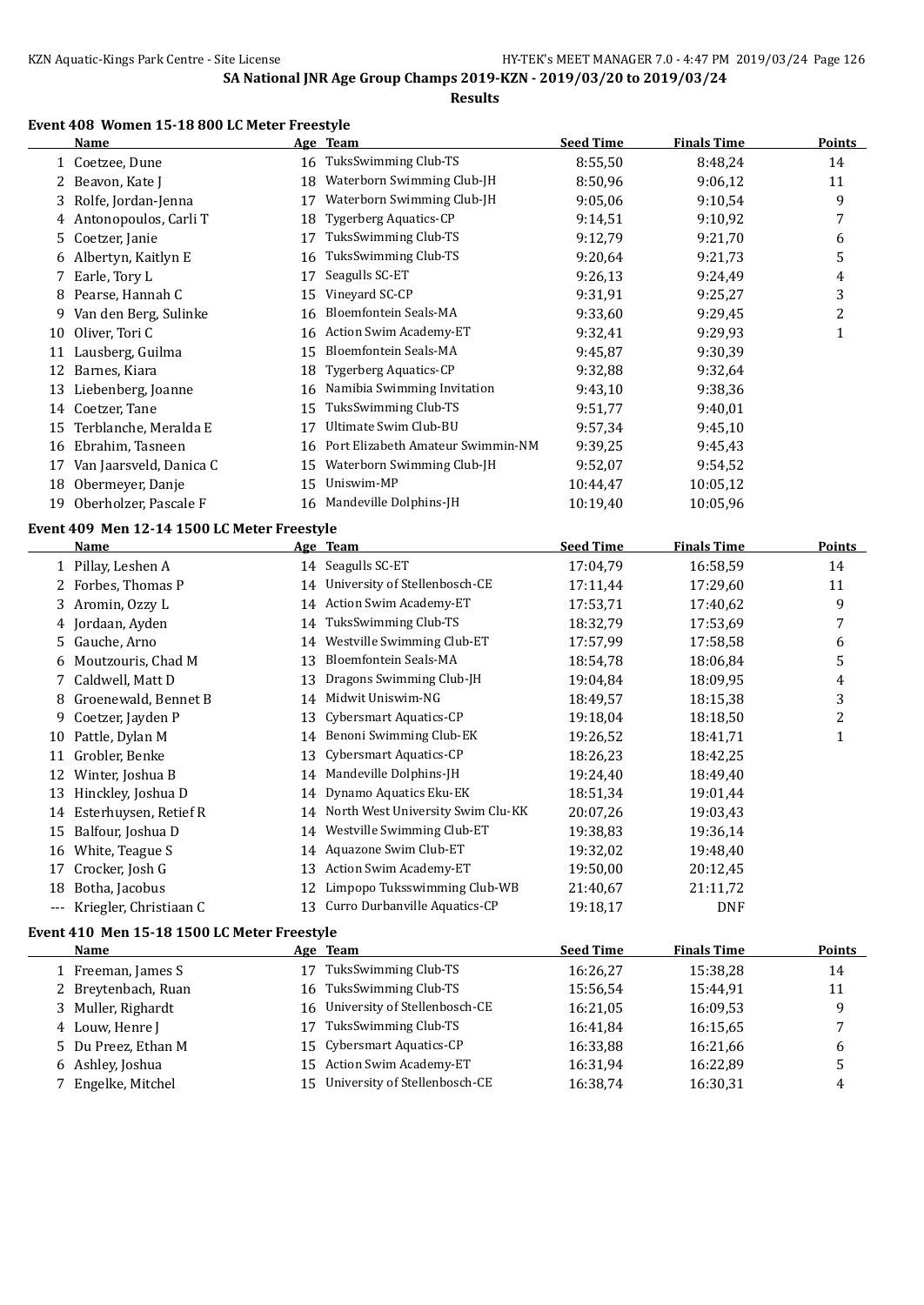### **(Event 410 Men 15-18 1500 LC Meter Freestyle)**

|               | <u>Name</u>                                             |    | Age Team                             | <b>Seed Time</b>   | <b>Finals Time</b> |   | <b>Points</b> |
|---------------|---------------------------------------------------------|----|--------------------------------------|--------------------|--------------------|---|---------------|
|               | 8 vd Spuy, Flippie C                                    |    | 15 Bay Eagle Swim Team-NM            | 17:14,73           | 16:55,21           |   | 3             |
|               | 9 Buck, Connor R                                        |    | 16 Action Swim Academy-ET            | 17:11,46           | 16:59,42           |   | 2             |
|               | 10 Zowitsky, Reece J                                    | 16 | Midwit Uniswim-NG                    | 17:05,66           | 17:02,40           |   | 1             |
|               | 11 Bester, Divan                                        | 17 | Mandeville Dolphins-JH               | 16:36,35           | 17:02,43           |   |               |
|               | 12 Randle, Matthew J                                    | 15 | TuksSwimming Club-TS                 | 17:10,33           | 17:03,56           |   |               |
|               | 13 Wolfaardt, Bernard                                   |    | 16 Linrand Swimming Club-JH          | 18:33,39           | 17:16,27           |   |               |
|               | 14 Van Tonder, Hein                                     | 18 | <b>Boksburg Aquatics Saints-EK</b>   | 17:02,34           | 17:17,51           |   |               |
|               | 15 Truter, Petrus C                                     | 15 | University of Stellenbosch-CE        | 17:39,08           | 17:21,30           |   |               |
|               | 16 Jordaan, AJ                                          | 15 | Eagar Aquatics-CC                    | 17:52,80           | 17:24,38           |   |               |
|               | 17 White, Kyle                                          | 15 | Infinity Swimming Academy-NM         | 17:35,90           | 17:24,98           |   |               |
|               | 18 Malan, Nicholas J                                    | 15 | Electric Eels Swimming Club-JH       | 17:27,44           | 17:26,38           |   |               |
|               | 19 Albertyn, Connor S                                   | 15 | TuksSwimming Club-TS                 | 17:56,96           | 17:32,52           |   |               |
|               | 20 Ellis, Zac                                           | 15 | Tygerberg Aquatics-CP                | 17:36,82           | 17:52,48           |   |               |
|               | 21 Chapman, Brandon A                                   |    | 16 Port Elizabeth Amateur Swimmin-NM | 17:13,16           | 18:07,75           |   |               |
|               | 22 Smit, Naested                                        | 18 | Ushaka Swimming Club-UH              | 18:10,24           | 18:25,78           |   |               |
|               |                                                         |    |                                      |                    |                    |   |               |
|               | Event 491 Men 18 & Under 50 LC Meter Freestyle Swim-off |    |                                      | <b>Seed Time</b>   |                    |   |               |
| - Swim-off    | Name                                                    |    | Age Team                             |                    | <b>Finals Time</b> |   |               |
|               | 1 Vorster, Simeon W                                     |    | 15 Bloemfontein Seals-MA             | NT                 | 25,25              |   |               |
|               | 2 Vorster, Philip S                                     |    | 15 Flamingo Aquatic Academy-FB       | NT                 | 25,35              |   |               |
|               |                                                         |    |                                      |                    |                    |   |               |
|               | Event 501 Boys 12 & Under 200 LC Meter Breaststroke     |    |                                      |                    |                    |   |               |
|               | Name                                                    |    | Age Team                             | <b>Prelim Time</b> | <b>Finals Time</b> |   | <b>Points</b> |
| <b>Finals</b> |                                                         |    | 12 Bloemfontein Otters-MA            |                    |                    |   |               |
|               | 1 Reinders, Connor                                      |    | 12 Curro Durbanville Aquatics-CP     | 2:55,81            | 2:47,25            |   | 14            |
|               | 2 Malan, Johan S                                        |    | 12 Aquanova Aquatic Club-BU          | 2:52,32            | 2:48,33            |   | 11            |
|               | 3 Sivai, Jayden M                                       |    | 12 Seagulls SC-ET                    | 2:54,91            | 2:49,89            |   | 9             |
|               | 4 Kinsey, Callyn L                                      |    |                                      | 3:01,92            | 2:54,93            |   | 7             |
| 5.            | Du Toit, Michal D                                       | 12 | TuksSwimming Club-TS                 | 2:56,94            | 2:55,05            |   | 6             |
|               | 6 Britz, Carlo                                          | 12 | Port Elizabeth Amateur Swimmin-NM    | 3:00,87            | 2:59,74            |   | 5             |
|               | 7 Van Zyl, Rossouw                                      | 12 | Cybersmart Aquatics-CP               | 3:02,17            | 3:00,17            |   | 4             |
|               | 8 Brice, Canaan J                                       | 12 | <b>Bloemfontein Seals-MA</b>         | 3:04,36            | 3:00,62            |   | 3             |
| 9.            | Allen, Matthew M                                        | 12 | Aces Swimming Club-ET                | 3:04,40            | 3:01,40            |   | 2             |
|               | 10 Nel, Aiden                                           |    | 12 Potchefstroom Swimming Club-KK    | 3:03,51            | 3:05,10            |   | $\mathbf{1}$  |
|               | Event 501 Boys 12 & Under 200 LC Meter Breaststroke     |    |                                      |                    |                    |   |               |
|               | Name                                                    |    | Age Team                             | <b>Seed Time</b>   | <b>Prelim Time</b> |   |               |
|               | <b>Preliminaries</b>                                    |    |                                      |                    |                    |   |               |
|               | 1 Malan, Johan S                                        |    | 12 Curro Durbanville Aquatics-CP     | 2:52,15            | 2:52,32            | q |               |
| 2             | Sivai, Jayden M                                         | 12 | Aquanova Aquatic Club-BU             | 2:56,39            | 2:54,91            | q |               |
|               | 3 Reinders, Connor                                      | 12 | Bloemfontein Otters-MA               | 3:02,98            | 2:55,81            | q |               |
|               | 4 Du Toit, Michal D                                     | 12 | TuksSwimming Club-TS                 | 2:53,00            | 2:56,94            | q |               |
| 5             | Britz, Carlo                                            | 12 | Port Elizabeth Amateur Swimmin-NM    | 2:56,65            | 3:00,87            | q |               |
|               | 6 Kinsey, Callyn L                                      | 12 | Seagulls SC-ET                       | 2:59,50            | 3:01,92            | q |               |
|               | 7 Van Zyl, Rossouw                                      | 12 | Cybersmart Aquatics-CP               | 3:04,89            | 3:02,17            | q |               |
|               | 8 Nel, Aiden                                            | 12 | Potchefstroom Swimming Club-KK       | 3:04,71            | 3:03,51            | q |               |
|               |                                                         |    |                                      |                    |                    |   |               |
|               | 9 Brice, Canaan J                                       | 12 | Bloemfontein Seals-MA                | 3:08,22            | 3:04,36            | q |               |
|               | 10 Allen, Matthew M                                     | 12 | Aces Swimming Club-ET                | 3:05,50            | 3:04,40            | q |               |

12 Lee, Ho Won 11 Vineyard SC-CP 3:06,03 3:05,86

13 McWilliam, Benn D 12 Camps Bay Swimmng Club-CP 3:02,73 3:07,66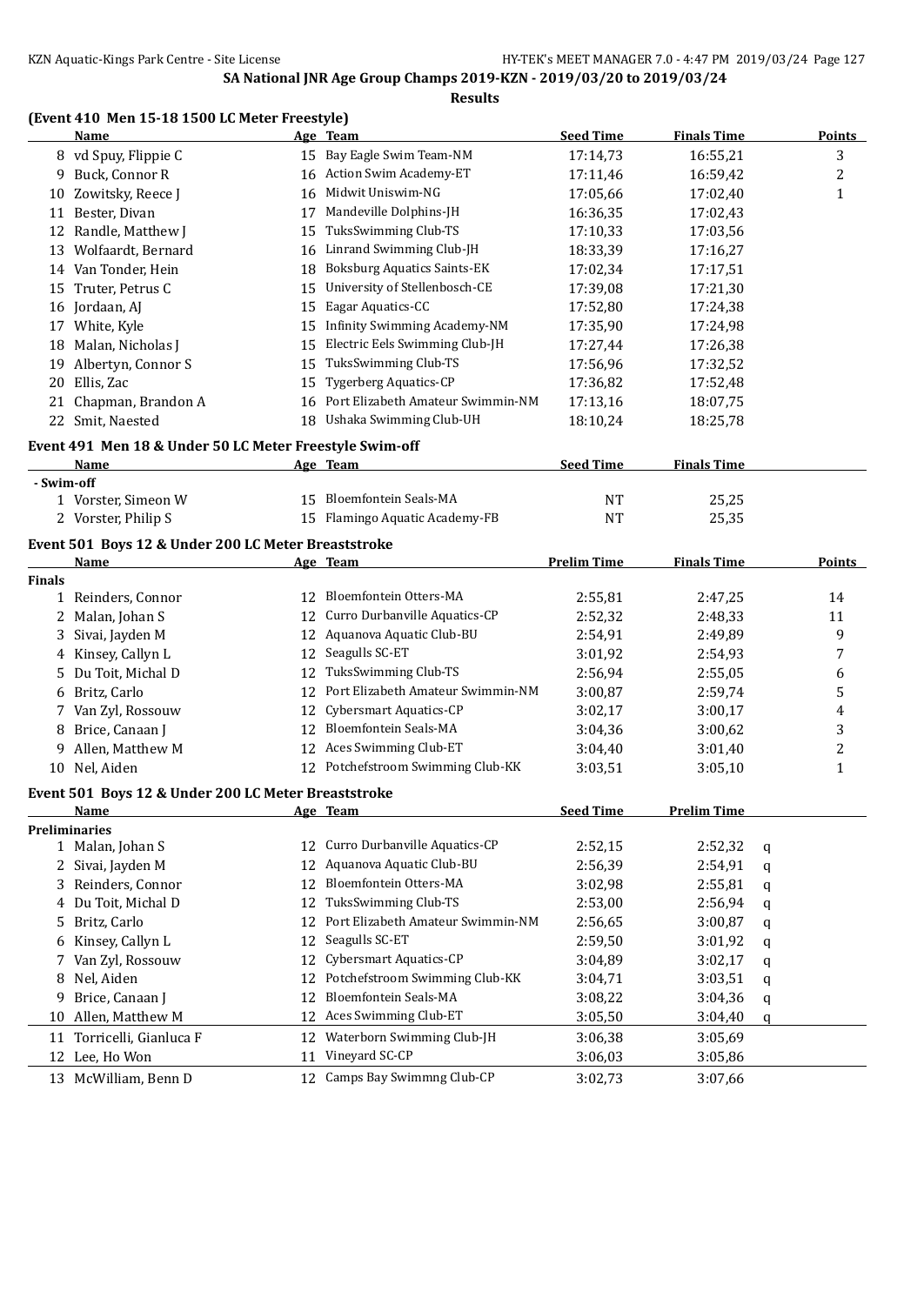### **Preliminaries ... (Event 501 Boys 12 & Under 200 LC Meter Breaststroke)**

|               | <u>Name</u>                                           |    | Age Team                            | <b>Seed Time</b>   | <b>Prelim Time</b> |             |               |
|---------------|-------------------------------------------------------|----|-------------------------------------|--------------------|--------------------|-------------|---------------|
|               | 14 Vd Merwe, Michael D                                |    | 12 Quick Silver Swimming Academy-CP | 3:09,04            | 3:11,14            |             |               |
|               | 15 Kruger, Nicholas L                                 |    | 12 Seals Asc-UM                     | 3:07,13            | 3:11,89            |             |               |
|               | 16 Kgomogadio, Yande Y                                |    | 12 TuksSwimming Club-TS             | 3:07,86            | 3:12,48            |             |               |
|               | Event 501 Boys 13 Year Olds 200 LC Meter Breaststroke |    |                                     |                    |                    |             |               |
|               | Name                                                  |    | Age Team                            | <b>Prelim Time</b> | <b>Finals Time</b> |             | Points        |
| <b>Finals</b> |                                                       |    |                                     |                    |                    |             |               |
|               | 1 Keylock, Kian C                                     | 13 | <b>Boksburg Aquatics Saints-EK</b>  | 2:30,95            | 2:30,06            |             | 14            |
|               | 2 Van Rensburg, Sebastian                             | 13 | TuksSwimming Club-TS                | 2:41,37            | 2:36,82            |             | 11            |
| 3             | Covill, Josh                                          | 13 | Zimbabwe Swimming Federation        | 2:47,05            | 2:39,39            |             | 9             |
| 4             | Bartleman, Ewald W                                    | 13 | Potchefstroom Swimming Club-KK      | 2:44,17            | 2:39,73            |             | 7             |
| 5.            | Truter, Tom N                                         | 13 | Penguins Swimming Club-UM           | 2:41,37            | 2:40,77            |             | 6             |
| 6             | Paterson, Ross C                                      | 13 | Action Swim Academy-ET              | 2:44,97            | 2:43,19            |             | 5             |
| 7             | Steyn, Stefan A                                       | 13 | Fish Eagle Aquatics-ED              | 2:46,83            | 2:43,37            |             | 4             |
| 8             | Louw, Ruan                                            | 13 | <b>Bull Sharks-MA</b>               | 2:45,94            | 2:44,48            |             | 3             |
| 9             | De Guzman, Risha                                      | 13 | <b>Braeburn Swimming Club</b>       | 2:46,60            | 2:45,58            |             | 2             |
| 10            | Boshoff, Juan C                                       | 13 | Barracudas Aquarama SC-CP           | 2:44,70            | 2:47,20            |             | 1             |
|               |                                                       |    |                                     |                    |                    |             |               |
|               | Event 501 Boys 13 Year Olds 200 LC Meter Breaststroke |    |                                     |                    |                    |             |               |
|               | Name                                                  |    | Age Team                            | <b>Seed Time</b>   | <b>Prelim Time</b> |             |               |
|               | <b>Preliminaries</b><br>1 Keylock, Kian C             |    | 13 Boksburg Aquatics Saints-EK      | 2:32,82            | 2:30,95            | $\mathbf q$ |               |
|               | *2 Truter, Tom N                                      | 13 | Penguins Swimming Club-UM           | 2:50,35            | 2:41,37            | q           |               |
|               | *2 Van Rensburg, Sebastian                            | 13 | TuksSwimming Club-TS                | 2:41,60            | 2:41,37            | q           |               |
|               | 4 Bartleman, Ewald W                                  | 13 | Potchefstroom Swimming Club-KK      | 2:47,55            | 2:44,17            |             |               |
| 5             | Boshoff, Juan C                                       | 13 | Barracudas Aquarama SC-CP           | 2:44,58            | 2:44,70            | q<br>q      |               |
| 6             | Paterson, Ross C                                      | 13 | Action Swim Academy-ET              | 2:45,60            | 2:44,97            |             |               |
|               | 7 Louw, Ruan                                          | 13 | <b>Bull Sharks-MA</b>               | 2:53,59            | 2:45,94            | q           |               |
|               | De Guzman, Risha                                      | 13 | <b>Braeburn Swimming Club</b>       | 2:46,10            | 2:46,60            | q           |               |
| 9             | Steyn, Stefan A                                       | 13 | Fish Eagle Aquatics-ED              | 2:47,94            | 2:46,83            | q           |               |
|               | 10 Covill, Josh                                       | 13 | Zimbabwe Swimming Federation        | 2:48,08            | 2:47,05            | q<br>q      |               |
|               | 11 Grobler, Benke                                     | 13 | Cybersmart Aquatics-CP              |                    |                    |             |               |
|               |                                                       |    | Mandeville Dolphins-JH              | 2:47,48            | 2:47,16            |             |               |
|               | 12 Huang, Eric                                        | 13 |                                     | 2:53,01            | 2:48,96            |             |               |
|               | 13 Le Roux, Ruan H                                    | 13 | <b>Infinity Swimming Academy-NM</b> | 2:53,37            | 2:49,23            |             |               |
|               | 14 Lobo, Caio                                         | 13 | Clube Naval de Maputo               | 2:43,58            | 2:49,36            |             |               |
| 15            | Cossa, Mario                                          | 13 | Clube Naval de Maputo               | 2:55,75            | 2:51,21            |             |               |
|               | 16 Waters, Zack L                                     |    | 13 Swimlab Aquatic Academ-CP        | 2:56,37            | 2:51,80            |             |               |
|               | 17 Rolfe, Jethro                                      | 13 | Blue Ocean Aquatics-UG              | 2:48,01            | 2:51,99            |             |               |
|               | 18 Smit, Byron G                                      | 13 | Dynamo Aquatics Eku-EK              | 2:52,50            | 2:52,36            |             |               |
| 19            | Wallace, Garron L                                     | 13 | Electric Eels Swimming Club-JH      | 2:54,92            | 2:52,91            |             |               |
| 20            | Wood, Nico M                                          | 13 | Action Swim Academy-ET              | 2:54,27            | 2:53,00            |             |               |
|               | 21 Nkunzi, Awande                                     | 13 | Seagulls SC-ET                      | 2:49,30            | 2:55,80            |             |               |
|               | 22 Shoshore, Rangi S                                  | 13 | Crusaders Swimming Club-JH          | 2:57,09            | 3:01,09            |             |               |
|               | 23 Smithers, Lukas N                                  | 13 | Aquazone Swim Club-ET               | 2:55,82            | 3:02,61            |             |               |
|               | Event 501 Boys 14 Year Olds 200 LC Meter Breaststroke |    |                                     |                    |                    |             |               |
|               | <b>Name</b>                                           |    | Age Team                            | <b>Prelim Time</b> | <b>Finals Time</b> |             | <b>Points</b> |
| <b>Finals</b> |                                                       |    |                                     |                    |                    |             |               |
|               | 1 Aromin, Ozzy L                                      |    | 14 Action Swim Academy-ET           | 2:34,67            | 2:31,01            |             | 14            |
|               | 2 Zasas, Ryan                                         | 14 | Waterborn Swimming Club-JH          | 2:44,34            | 2:31,02            |             | 11            |
|               | 3 Louw, Andro                                         | 14 | <b>Bull Sharks-MA</b>               | 2:34,63            | 2:31,37            |             | 9             |
|               | 4 Werrett, Cory                                       |    | 14 Zimbabwe Swimming Federation     | 2:42,94            | 2:36,45            |             | 7             |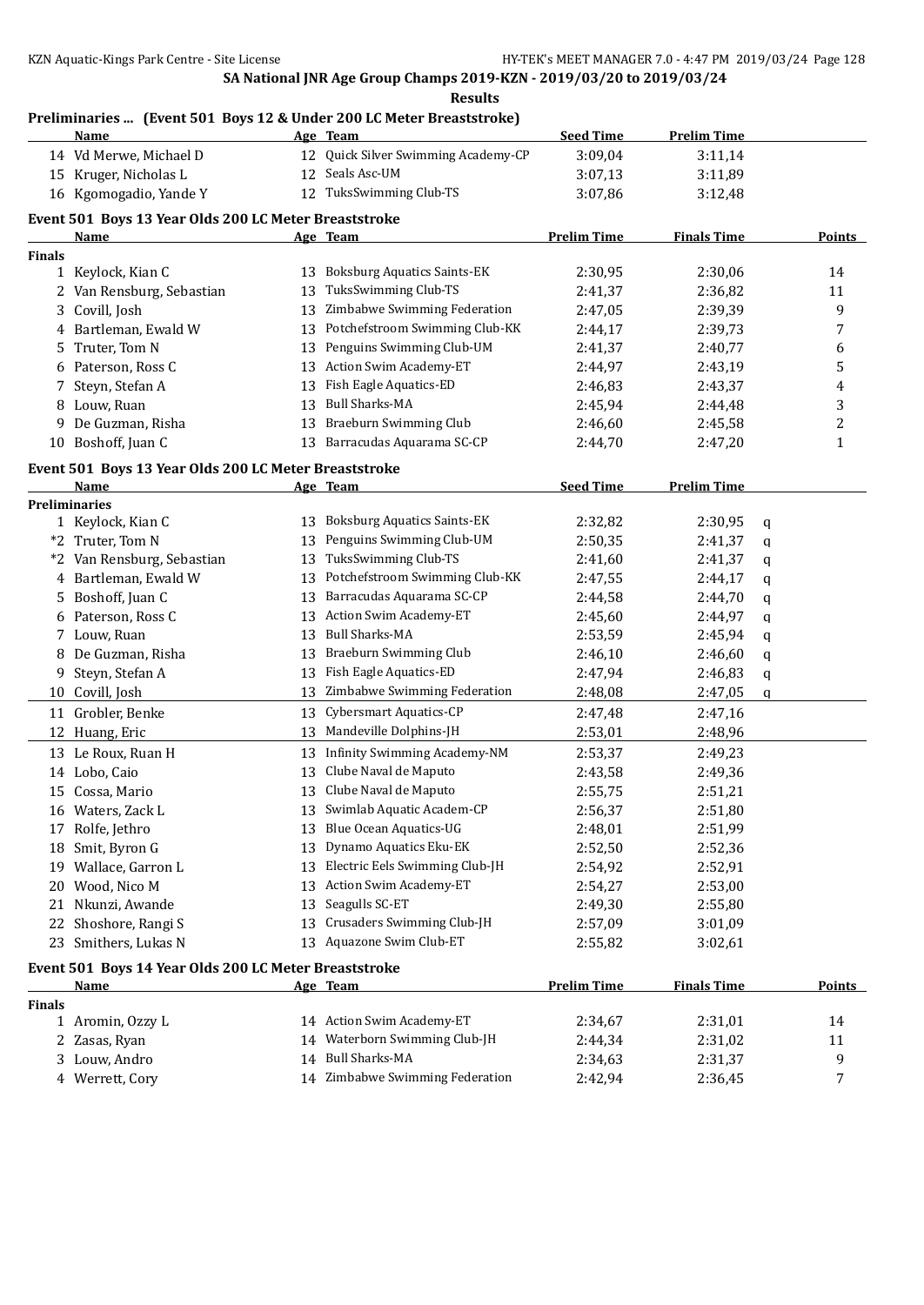### **Finals ... (Event 501 Boys 14 Year Olds 200 LC Meter Breaststroke)**

|               | <u>Name</u>                                           |          | Age Team                                       | <b>Prelim Time</b> | <b>Finals Time</b> |        | <b>Points</b> |
|---------------|-------------------------------------------------------|----------|------------------------------------------------|--------------------|--------------------|--------|---------------|
|               | 5 Roos, Willem W                                      |          | 14 TuksSwimming Club-TS                        | 2:42,41            | 2:40,79            |        | 6             |
|               | 6 Botes, Cobus                                        | 14       | <b>Bloemfontein Seals-MA</b>                   | 2:43,15            | 2:42,73            |        | 5             |
| 7             | McLeary, James H                                      | 14       | <b>Champion Swimming Club-TS</b>               | 2:48,35            | 2:44,54            |        | 4             |
| 8             | Du Preez, Edrich                                      |          | 14 Linrand Swimming Club-JH                    | 2:47,08            | 2:46,34            |        | 3             |
| 9             | Clark, Keenan                                         | 14       | TuksSwimming Club-TS                           | 2:45,79            | 2:46,51            |        | 2             |
|               | 10 Maharaj, Yasheer                                   |          | 14 Bayview Swimming Club-ET                    | 2:46,77            | 2:49,53            |        | 1             |
|               | Event 501 Boys 14 Year Olds 200 LC Meter Breaststroke |          |                                                |                    |                    |        |               |
|               | Name                                                  |          | Age Team                                       | <b>Seed Time</b>   | <b>Prelim Time</b> |        |               |
|               | <b>Preliminaries</b>                                  |          |                                                |                    |                    |        |               |
|               | 1 Louw, Andro                                         | 14       | <b>Bull Sharks-MA</b>                          | 2:41,33            | 2:34,63            | q      |               |
|               | 2 Aromin, Ozzy L                                      | 14       | Action Swim Academy-ET                         | 2:30,21            | 2:34,67            | q      |               |
| 3             | Roos, Willem W                                        | 14       | TuksSwimming Club-TS                           | 2:44,92            | 2:42,41            | q      |               |
|               | 4 Werrett, Cory                                       | 14       | Zimbabwe Swimming Federation                   | 2:38,55            | 2:42,94            | q      |               |
| 5             | Botes, Cobus                                          | 14       | <b>Bloemfontein Seals-MA</b>                   | 2:52,12            | 2:43,15            | q      |               |
| 6             | Zasas, Ryan                                           | 14       | Waterborn Swimming Club-JH                     | 2:44,47            | 2:44,34            | q      |               |
| 7             | Clark, Keenan                                         | 14       | TuksSwimming Club-TS                           | 2:47,05            | 2:45,79            | q      |               |
| 8             | Maharaj, Yasheer                                      | 14       | Bayview Swimming Club-ET                       | 2:44,43            | 2:46,77            | q      |               |
| 9             | Du Preez, Edrich                                      | 14       | Linrand Swimming Club-JH                       | 2:46,44            | 2:47,08            | q      |               |
| 10            | McLeary, James H                                      | 14       | <b>Champion Swimming Club-TS</b>               | 2:42,56            | 2:48,35            | q      |               |
| 11            | Nel, Markus A                                         | 14       | TuksSwimming Club-TS                           | 2:41,32            | 2:50,43            |        |               |
|               | 12 Den Haan, Adriaan                                  | 14       | Quick Silver Swimming Academy-CP               | 2:48,15            | 2:51,66            |        |               |
|               | 13 Scheepers, Miguel                                  | 14       | Beavers Swim Club-ET                           | 2:52,45            | 2:52,70            |        |               |
|               | 14 Baker, Daniel E                                    | 14       | Benoni Swimming Club-EK                        | 2:43,09            | 2:54,88            |        |               |
|               | 15 van Zyl, Stephan J                                 |          | 14 Upington Swemklub-ZM                        | 2:58,56            | 2:59,90            |        |               |
|               |                                                       |          |                                                |                    |                    |        |               |
|               | Event 501 Men 15 Year Olds 200 LC Meter Breaststroke  |          |                                                |                    | <b>Finals Time</b> |        |               |
|               |                                                       |          |                                                |                    |                    |        |               |
|               | <b>Name</b>                                           | Age Team |                                                | <b>Prelim Time</b> |                    |        | <b>Points</b> |
| <b>Finals</b> |                                                       |          |                                                |                    |                    |        |               |
|               | 1 Randle, Matthew J                                   |          | 15 TuksSwimming Club-TS                        | 2:21,85            | 2:20,61            |        | 14            |
| 2             | Staines, Jaiden                                       | 15       | <b>Boksburg Aquatics Saints-EK</b>             | 2:32,90            | 2:26,91            |        | 11            |
| 3             | Lange, Oliva N                                        | 15       | Aquabear Swimming Club-NM                      | 2:33,06            | 2:29,63            |        | 9             |
| 4             | Snyman, Conrad                                        | 15       | TuksSwimming Club-TS                           | 2:36,10            | 2:32,30            |        | 7             |
| 5             | Truter, Petrus C                                      | 15       | University of Stellenbosch-CE                  | 2:31,29            | 2:32,76            |        | 6             |
| 6             | Heslop, Jonathan V                                    | 15       | TuksSwimming Club-TS                           | 2:34,10            | 2:33,19            |        | 5             |
| 7             | White, Kyle                                           | 15       | <b>Infinity Swimming Academy-NM</b>            | 2:34,56            | 2:34,31            |        | 4             |
| 8             | Santos, Fabio A                                       |          | 15 Bloemfontein Otters-MA                      | 2:41,89            | 2:39,03            |        | 3             |
| 9.            | Tarr, Aaron                                           |          | 15 Westville Swimming Club-ET                  | 2:42,93            | 2:43,14            |        | 2             |
|               | 10 Singh, Shiragh R                                   |          | 15 Westville Swimming Club-ET                  | 2:45,88            | 2:44,97            |        | $\mathbf{1}$  |
|               | Event 501 Men 15 Year Olds 200 LC Meter Breaststroke  |          |                                                |                    |                    |        |               |
|               | Name                                                  |          | Age Team                                       | <b>Seed Time</b>   | <b>Prelim Time</b> |        |               |
|               | <b>Preliminaries</b>                                  |          |                                                |                    |                    |        |               |
|               | 1 Randle, Matthew J                                   | 15       | TuksSwimming Club-TS                           | 2:22,13            | 2:21,85            | q      |               |
|               | 2 Sates, Matthew E                                    | 15       | Seals Asc-UM                                   | 2:18,96            | 2:24,90            | q      |               |
| 3             | Truter, Petrus C                                      | 15       | University of Stellenbosch-CE                  | 2:34,44            | 2:31,29            | q      |               |
| 4             | Staines, Jaiden                                       | 15       | <b>Boksburg Aquatics Saints-EK</b>             | 2:30,24            | 2:32,90            | q      |               |
| 5             | Lange, Oliva N                                        | 15       | Aquabear Swimming Club-NM                      | 2:33,74            | 2:33,06            | q      |               |
|               | 6 Heslop, Jonathan V                                  | 15       | TuksSwimming Club-TS                           | 2:33,32            | 2:34,10            | q      |               |
|               | 7 White, Kyle                                         | 15       | <b>Infinity Swimming Academy-NM</b>            | 2:36,23            | 2:34,56            | q      |               |
| 8             | Snyman, Conrad<br>9 Santos, Fabio A                   | 15<br>15 | TuksSwimming Club-TS<br>Bloemfontein Otters-MA | 2:31,29<br>2:49,09 | 2:36,10<br>2:41,89 | q<br>q |               |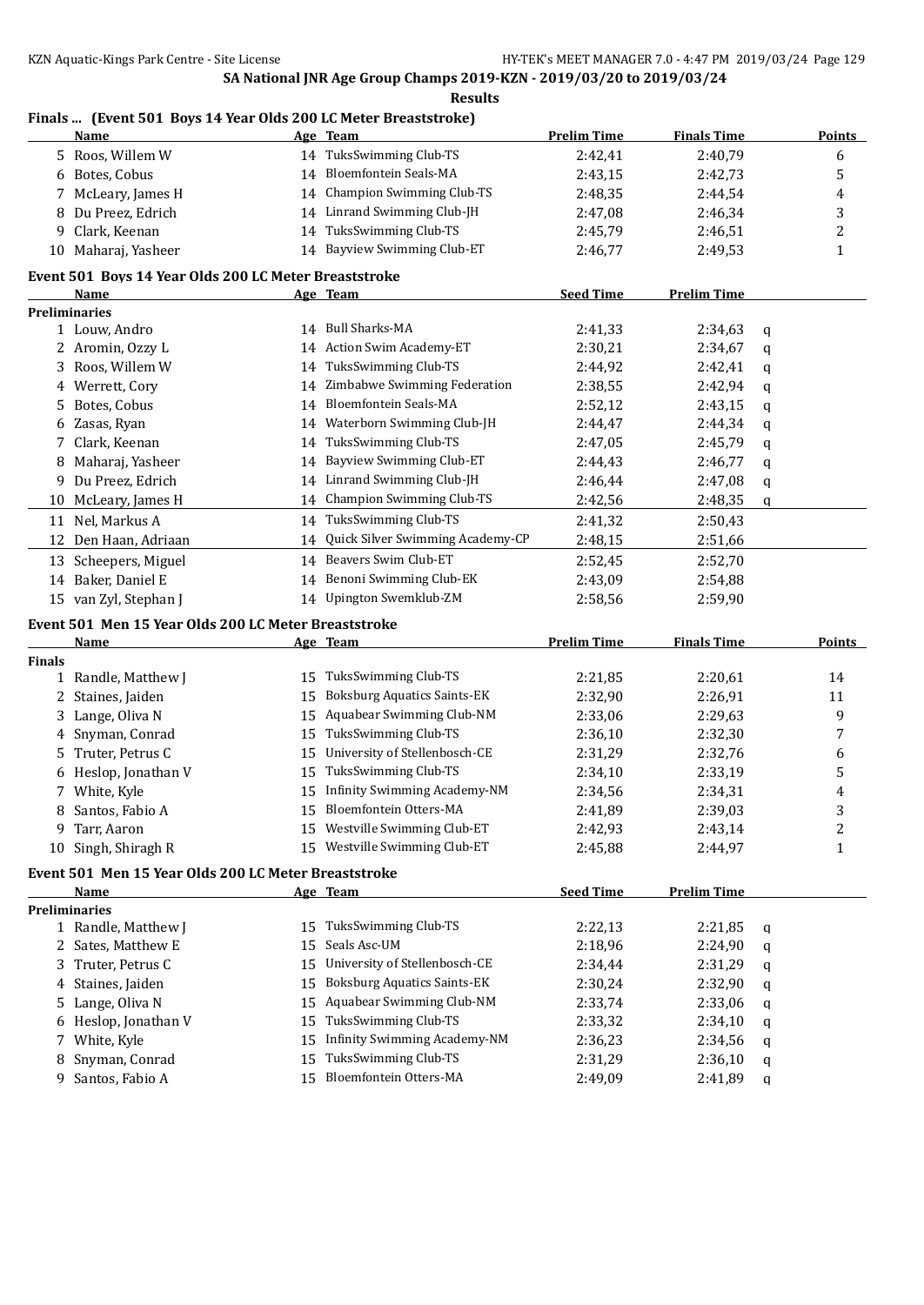### **SA National JNR Age Group Champs 2019-KZN - 2019/03/20 to 2019/03/24 Results Preliminaries ... (Event 501 Men 15 Year Olds 200 LC Meter Breaststroke) Name Age Team Seed Time Prelim Time** Tarr, Aaron 15 Westville Swimming Club-ET 2:38,94 2:42,93 q Lombard, Rian A 15 Welkom Aquatics-FD 2:38,82 2:44,99 Singh, Shiragh R 15 Westville Swimming Club-ET 2:45,65 2:45,88 Lea, Myles D 15 Westville Swimming Club-ET 2:39,76 2:50,98 Grant, Adrian D 15 Bloemfontein Seals-MA 2:51,47 2:51,63 **Event 501 Men 16 Year Olds 200 LC Meter Breaststroke Name Age Team Prelim Time Finals Time Points Finals** Breytenbach, Ruan 16 TuksSwimming Club-TS 2:21,07 2:19,37 14 De Waal, Luan 16 Bloemfontein Seals-MA 2:30,10 2:28,01 11 Casali, Cameron J 16 Infinity Swimming Academy-NM 2:33,26 2:28,12 9 Klynhans, Tyron B 16 Aquazone Swim Club-ET 2:32,68 2:29,35 7 Terblanche, Jakobus P 16 Guppie Tigers Swimming Club-EZ 2:33,29 2:30,32 6 Vd Merwe, Rieghardt A 16 Waterborn Swimming Club-JH 2:32,07 2:31,25 5 Koekemoer, Ethan M 16 Aquazone Swim Club-ET 2:35,49 2:33,45 4 8 Taljaard, Jacob J 16 Curro Durbanville Aquatics-CP 2:34,45 2:36,46 3 Mostert, Zian Z 16 TuksSwimming Club-TS 2:36,42 2:40,00 2 Hanlon, Luke H 16 Waterborn Swimming Club-JH 2:36,48 DQ **Event 501 Men 16 Year Olds 200 LC Meter Breaststroke Name Age Team Seed Time Prelim Time Preliminaries** Breytenbach, Ruan 16 TuksSwimming Club-TS 2:19,04 2:21,07 q De Waal, Luan 16 Bloemfontein Seals-MA 2:30,49 2:30,10 q Vd Merwe, Rieghardt A 16 Waterborn Swimming Club-JH 2:32,18 2:32,07 q Klynhans, Tyron B 16 Aquazone Swim Club-ET 2:28,52 2:32,68 q 5 Casali, Cameron J 16 Infinity Swimming Academy-NM 2:29,19 2:33,26 q Terblanche, Jakobus P 16 Guppie Tigers Swimming Club-EZ 2:31,38 2:33,29 q 7 Taljaard, Jacob J 16 Curro Durbanville Aquatics-CP 2:33,85 2:34,45 q Koekemoer, Ethan M 16 Aquazone Swim Club-ET 2:27,49 2:35,49 q Mostert, Zian Z 16 TuksSwimming Club-TS 2:35,53 2:36,42 q Hanlon, Luke H 16 Waterborn Swimming Club-JH 2:35,92 2:36,48 q Naidoo, Kaydn K 16 Beavers Swim Club-ET 2:39,60 2:37,23 Slabber, Luke T 16 Vineyard SC-CP 2:30,68 2:37,48 Uys, Juandreé 16 North West University Swim Clu-KK 2:34,11 2:39,06 Andrew, Matthew 16 Midwit Uniswim-NG 2:37,37 2:39,78 Fischer, Ethan 16 Dmss Gators Swimming Club 2:41,79 2:44,21 Buck, Connor R 16 Action Swim Academy-ET 2:37,65 2:44,88 --- Smit, Wian 16 TuksSwimming Club-TS 2:28,65 DQ **Event 501 Men 17-18 200 LC Meter Breaststroke Name Age Team Prelim Time Finals Time Points Finals** Grobbelaar, Luan E 17 Curro Durbanville Aquatics-CP 2:22,19 2:17,62 14 2 Deans, Michael B 17 Waterborn Swimming Club-JH 2:21,93 2:19,35 11 Wantenaar, Ronan Z 18 Namibia Swimming Invitation 2:30,25 2:21,85 9 Seyffert, JP P 17 Bloemfontein Seals-MA 2:25,31 2:22,81 7 McKenzie, Kyle T 18 Esp Kempton Park-EK 2:29,22 2:25,47 6 6 Kilian, Henri J 17 TuksSwimming Club-TS 2:29,46 2:28,06 5 Royle, Jordan R 18 Infinity Swimming Academy-NM 2:30,39 2:28,62 4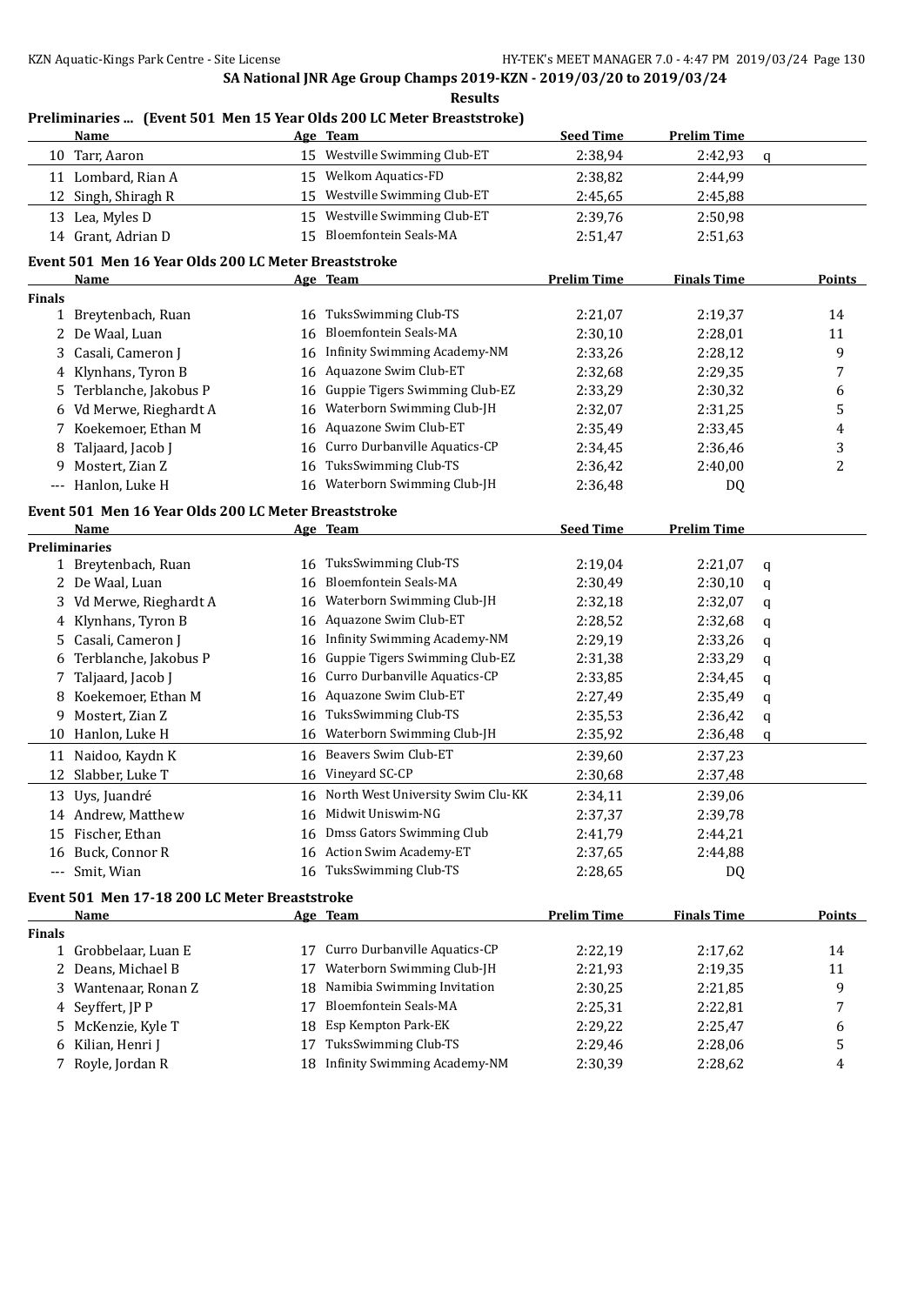### **Finals ... (Event 501 Men 17-18 200 LC Meter Breaststroke)**

|               | <b>Name</b>                                          |    | Age Team                            | <b>Prelim Time</b> | <b>Finals Time</b> |   | <b>Points</b>  |
|---------------|------------------------------------------------------|----|-------------------------------------|--------------------|--------------------|---|----------------|
|               | 8 Buffel, Tyler J                                    |    | Waterborn Swimming Club-JH          | 2:31,81            | 2:29,94            |   | 3              |
|               | 9 Steyn, Corrie                                      | 17 | <b>Bloemfontein Seals-MA</b>        | 2:29,24            | 2:30,00            |   | $\overline{c}$ |
|               | --- Ramaala, Alex A                                  | 18 | Mandeville Dolphins-JH              | 2:31,91            | DQ                 |   |                |
|               |                                                      |    |                                     |                    |                    |   |                |
|               | Event 501 Men 17-18 200 LC Meter Breaststroke        |    |                                     |                    |                    |   |                |
|               | Name                                                 |    | Age Team                            | <b>Seed Time</b>   | <b>Prelim Time</b> |   |                |
|               | <b>Preliminaries</b><br>1 Deans, Michael B           |    | 17 Waterborn Swimming Club-JH       | 2:24,05            | 2:21,93            |   |                |
|               | 2 Grobbelaar, Luan E                                 | 17 | Curro Durbanville Aquatics-CP       | 2:17,65            | 2:22,19            | q |                |
|               | Seyffert, JP P                                       | 17 | Bloemfontein Seals-MA               | 2:20,58            | 2:25,31            | q |                |
| 3             |                                                      |    | Esp Kempton Park-EK                 | 2:28,94            |                    | q |                |
|               | 4 McKenzie, Kyle T                                   | 18 | <b>Bloemfontein Seals-MA</b>        |                    | 2:29,22            | q |                |
| 5             | Steyn, Corrie                                        | 17 |                                     | 2:33,30            | 2:29,24            | q |                |
| 6             | Kilian, Henri J                                      | 17 | TuksSwimming Club-TS                | 2:27,61            | 2:29,46            | q |                |
| 7             | Wantenaar, Ronan Z                                   | 18 | Namibia Swimming Invitation         | 2:24,53            | 2:30,25            | q |                |
| 8             | Royle, Jordan R                                      | 18 | <b>Infinity Swimming Academy-NM</b> | 2:29,89            | 2:30,39            | q |                |
|               | 9 Buffel, Tyler J                                    | 17 | Waterborn Swimming Club-JH          | 2:35,17            | 2:31,81            | q |                |
|               | 10 Ramaala, Alex A                                   | 18 | Mandeville Dolphins-JH              | 2:30,98            | 2:31,91            | q |                |
|               | 11 Bridger, Jon                                      | 18 | Seagulls SC-ET                      | 2:25,30            | 2:33,42            |   |                |
| 12            | Hanaczeck Kruger, Ruan                               | 17 | Shamu Swimming Club-MP              | 2:35,84            | 2:34,64            |   |                |
|               | 13 Walker, Sebastian L                               |    | 17 Waterborn Swimming Club-JH       | 2:32,86            | 2:35,37            |   |                |
|               | 14 Malan, Jacques                                    | 17 | Alcatraz Swimming Club-TS           | 2:29,46            | 2:35,58            |   |                |
|               | 15 Matthews, Cameron K                               | 18 | Mandeville Dolphins-JH              | 2:27,33            | 2:35,70            |   |                |
|               | 16 Fourie, Damian J                                  | 17 | Ultimate Swim Club-BU               | 2:34,26            | 2:37,11            |   |                |
| 17            | Nel, Josh                                            | 17 | Old Edwardians Swimming Club-JH     | 2:32,60            | 2:37,58            |   |                |
|               | 18 Ngcobo, Sabusiswa L                               | 18 | Mandeville Dolphins-JH              | 2:39,25            | 2:37,82            |   |                |
| 19            | Otter, Ciaran J                                      | 17 | Mandeville Dolphins-JH              | 2:32,29            | 2:37,99            |   |                |
| 20            | Njoroge, Tully R                                     | 17 | Electric Eels Swimming Club-JH      | 2:41,71            | 2:41,01            |   |                |
|               | 21 Jacoby, Aaron                                     | 18 | Beavers Swim Club-ET                | 2:37,39            | 2:42,12            |   |                |
|               | 22 Geere, Michael                                    |    | 17 Sandton Seals-JH                 | 2:35,42            | 2:42,36            |   |                |
|               |                                                      |    |                                     |                    |                    |   |                |
|               | Event 502 Girls 12 & Under 200 LC Meter Breaststroke |    |                                     |                    |                    |   |                |
|               | Name                                                 |    | Age Team                            | <b>Prelim Time</b> | <b>Finals Time</b> |   | Points         |
| <b>Finals</b> |                                                      |    |                                     |                    |                    |   |                |
|               | 1 Ruane, Caitlin T                                   | 12 | TuksSwimming Club-TS                | 2:51,28            | 2:46,77            |   | 14             |
| 2             | George, Kairah                                       | 12 | Waterborn Swimming Club-JH          | 3:02,48            | 2:53,08            |   | 11             |
|               | Mc Colgan, Isabella L                                | 12 | Just Swim Academy-JH                | 3:00,64            | 2:54,66            |   | 9              |
|               | 4 Cloete, Kiera V                                    |    | 12 Haupt Swimming Club-JH           | 2:57,19            | 2:55,08            |   | 7              |
|               | 5 Martens, Emily S                                   |    | 12 Penguins Swimming Club-UM        | 3:03,13            | 2:56,65            |   | 6              |
|               | 6 Storm, Kirsten                                     |    | 12 Waterborn Swimming Club-JH       | 3:04,29            | 3:00,82            |   | 5              |
|               | 7 Rabe, Amy                                          |    | 12 Aces Swimming Club-ET            | 3:08,91            | 3:07,92            |   | 4              |
|               | Event 502 Girls 12 & Under 200 LC Meter Breaststroke |    |                                     |                    |                    |   |                |
|               | Name                                                 |    | Age Team                            | <b>Seed Time</b>   | <b>Prelim Time</b> |   |                |
|               | <b>Preliminaries</b>                                 |    |                                     |                    |                    |   |                |
|               | 1 Ruane, Caitlin T                                   | 12 | TuksSwimming Club-TS                | 2:49,70            | 2:51,28            | q |                |
|               | 2 Cloete, Kiera V                                    | 12 | Haupt Swimming Club-JH              | 3:00,24            | 2:57,19            | q |                |
|               | 3 Mc Colgan, Isabella L                              | 12 | Just Swim Academy-JH                | 3:04,99            | 3:00,64            | q |                |
| 4             | George, Kairah                                       | 12 | Waterborn Swimming Club-JH          | 2:56,25            | 3:02,48            | q |                |
| 5.            | Martens, Emily S                                     | 12 | Penguins Swimming Club-UM           | 2:58,07            | 3:03,13            | q |                |
| 6             | Storm, Kirsten                                       | 12 | Waterborn Swimming Club-JH          | 2:57,33            | 3:04,29            | q |                |
|               | 7 Lombard, Mianique                                  | 11 | Welkom Aquatics-FD                  | 3:07,05            | 3:07,31            | q |                |
|               | 8 Rabe, Amy                                          |    | 12 Aces Swimming Club-ET            | 3:05,05            | 3:08,91            | q |                |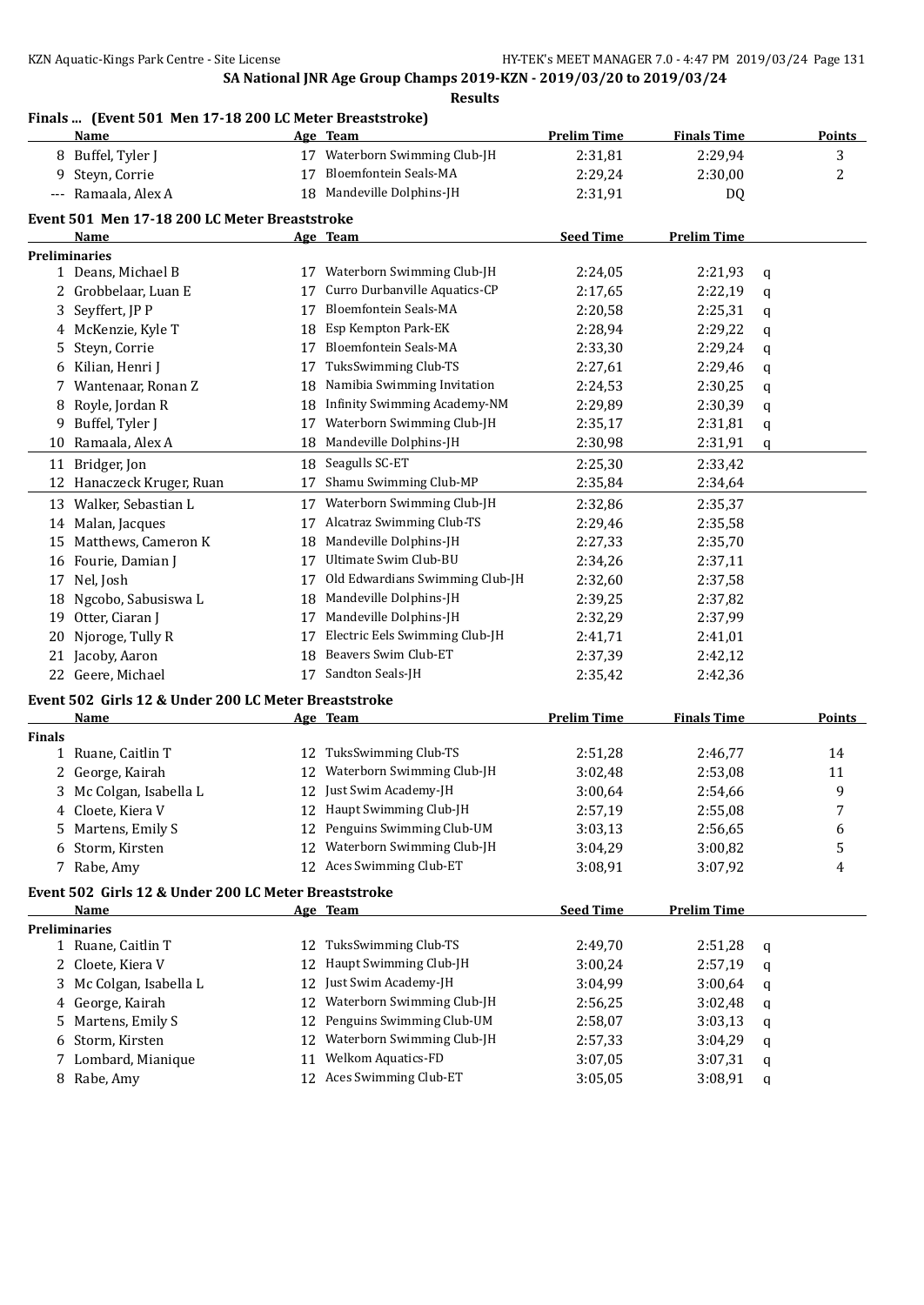|               | Event 502 Girls 13 Year Olds 200 LC Meter Breaststroke         |    |                                    |                    |                    |   |               |
|---------------|----------------------------------------------------------------|----|------------------------------------|--------------------|--------------------|---|---------------|
|               | Name                                                           |    | Age Team                           | <b>Prelim Time</b> | <b>Finals Time</b> |   | <b>Points</b> |
| <b>Finals</b> |                                                                |    |                                    |                    |                    |   |               |
|               | 1 Dixon, Ruby                                                  | 13 | Action Swim Academy-ET             | 2:47,60            | 2:42,70            |   | 14            |
|               | 2 Dal Medico, Michaela A                                       | 13 | Electric Eels Swimming Club-JH     | 2:51,84            | 2:46,98            |   | 11            |
|               | 3 Pharoah, Morgan L                                            | 13 | <b>Champion Swimming Club-TS</b>   | 2:53,28            | 2:49,59            |   | 9             |
| 4             | Koch, Imke                                                     | 13 | Players Western Cape-CE            | 2:49,36            | 2:49,64            |   | 7             |
| 5             | Gardner, Jessica                                               | 13 | Ultimate Swim Club-BU              | 2:56,65            | 2:53,93            |   | 6             |
| 6             | Moore, Kate E                                                  | 13 | University of Stellenbosch-CE      | 2:58,71            | 2:54,39            |   | 5             |
|               | 7 Ebing, Ashley                                                | 13 | Westville Swimming Club-ET         | 2:56,67            | 2:56,09            |   | 4             |
|               | Event 502 Girls 13 Year Olds 200 LC Meter Breaststroke         |    |                                    |                    |                    |   |               |
|               | Name                                                           |    | Age Team                           | <b>Seed Time</b>   | <b>Prelim Time</b> |   |               |
|               | <b>Preliminaries</b>                                           |    |                                    |                    |                    |   |               |
|               | 1 Dixon, Ruby                                                  |    | 13 Action Swim Academy-ET          | 2:48,75            | 2:47,60            | q |               |
|               | 2 Koch, Imke                                                   | 13 | Players Western Cape-CE            | 2:47,42            | 2:49,36            | q |               |
|               | 3 Dal Medico, Michaela A                                       |    | 13 Electric Eels Swimming Club-JH  | 2:48,89            | 2:51,84            | q |               |
| 4             | Pharoah, Morgan L                                              | 13 | <b>Champion Swimming Club-TS</b>   | 2:52,86            | 2:53,28            | q |               |
| 5.            | Gardner, Jessica                                               | 13 | Ultimate Swim Club-BU              | 2:58,19            | 2:56,65            | q |               |
| 6             | Ebing, Ashley                                                  | 13 | Westville Swimming Club-ET         | 2:55,54            | 2:56,67            | q |               |
|               | 7 Moore, Kate E                                                | 13 | University of Stellenbosch-CE      | 2:59,84            | 2:58,71            | q |               |
|               | Event 502 Girls 14 Year Olds 200 LC Meter Breaststroke         |    |                                    |                    |                    |   |               |
|               | <b>Name</b>                                                    |    | Age Team                           | <b>Prelim Time</b> | <b>Finals Time</b> |   | <b>Points</b> |
| <b>Finals</b> |                                                                |    |                                    |                    |                    |   |               |
|               | 1 Tucker, Dakota                                               |    | 14 Waterborn Swimming Club-JH      | 2:41,79            | 2:38,47            |   | 14            |
| 2             | Kleyn, Lisa C                                                  | 14 | TuksSwimming Club-TS               | 2:41,99            | 2:38,65            |   | 11            |
| 3             | Van Rensburg, Catherine F                                      | 14 | TuksSwimming Club-TS               | 2:44,47            | 2:39,46            |   | 9             |
| 4             | Engelbrecht, Kirsten                                           | 14 | Waterborn Swimming Club-JH         | 2:46,96            | 2:44,57            |   | 7             |
| 5             | Sauvage, Cailey A                                              | 14 | Pretoria Aquatic Club-TS           | 2:48,81            | 2:47,23            |   | 6             |
| 6             | Voigt, Savannah                                                | 14 | Swimlab Aquatic Academ-CP          | 2:52,44            | 2:49,49            |   | 5             |
|               | 7 Ridderhof, Morgan                                            | 14 | Waterborn Swimming Club-JH         | 2:52,06            | 2:51,95            |   | 4             |
| 8             | De Goede, Yasmin                                               |    | 14 Old Edwardians Swimming Club-JH | 2:54,04            | 2:53,84            |   | 3             |
| 9.            | Rodwell, Hannah C                                              |    | 14 Soul Swimming Club-EK           | 2:55,58            | 2:54,98            |   | 2             |
|               | 10 Bekker, Simei                                               |    | 14 Kloof Asc-ET                    | 2:56,57            | 2:55,06            |   | $\mathbf{1}$  |
|               |                                                                |    |                                    |                    |                    |   |               |
|               | Event 502 Girls 14 Year Olds 200 LC Meter Breaststroke<br>Name |    | Age Team                           | <b>Seed Time</b>   | <b>Prelim Time</b> |   |               |
|               | <b>Preliminaries</b>                                           |    |                                    |                    |                    |   |               |
|               | 1 Tucker, Dakota                                               |    | 14 Waterborn Swimming Club-JH      | 2:39,33            | 2:41,79            | q |               |
| 2             | Kleyn, Lisa C                                                  | 14 | TuksSwimming Club-TS               | 2:42,13            | 2:41,99            | q |               |
| 3             | Van Rensburg, Catherine F                                      | 14 | TuksSwimming Club-TS               | 2:44,98            | 2:44,47            |   |               |
| 4             | Engelbrecht, Kirsten                                           | 14 | Waterborn Swimming Club-JH         | 2:51,35            | 2:46,96            | q |               |
|               | Sauvage, Cailey A                                              | 14 | Pretoria Aquatic Club-TS           |                    | 2:48,81            | q |               |
| 5             |                                                                |    | Waterborn Swimming Club-JH         | 2:47,67            |                    | q |               |
| 6             | Ridderhof, Morgan                                              | 14 | Swimlab Aquatic Academ-CP          | 2:53,50            | 2:52,06            | q |               |
| 7             | Voigt, Savannah                                                | 14 |                                    | 2:51,80            | 2:52,44            | q |               |
| 8             | De Goede, Yasmin                                               | 14 | Old Edwardians Swimming Club-JH    | 2:55,82            | 2:54,04            | q |               |
| 9             | Rodwell, Hannah C                                              | 14 | Soul Swimming Club-EK              | 3:09,97            | 2:55,58            | q |               |
| 10            | Bekker, Simei                                                  | 14 | Kloof Asc-ET                       | 2:54,64            | 2:56,57            | q |               |
| 11            | Ferreira, Q-Rize                                               |    | 14 TuksSwimming Club-TS            | 2:52,15            | 2:57,20            |   |               |
|               | 12 Williamson, Catherine C                                     |    | 14 Aquabear Swimming Club-NM       | 2:57,97            | 3:01,52            |   |               |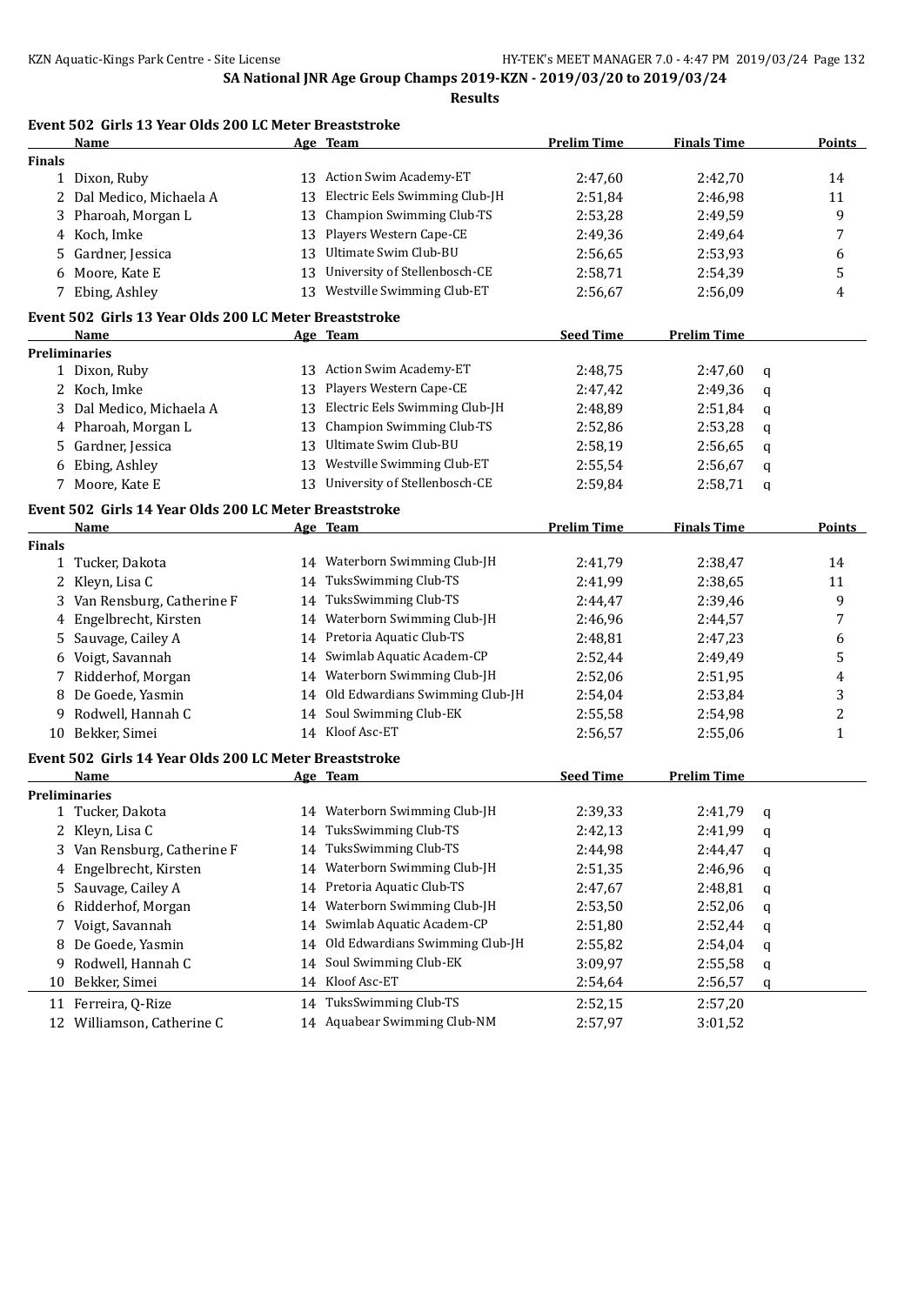**Results**

### **Event 502 Women 15 Year Olds 200 LC Meter Breaststroke**

|                                          | <b>Name</b>                                            |    | Age Team                         | <b>Prelim Time</b> | <b>Finals Time</b> |   | <b>Points</b> |
|------------------------------------------|--------------------------------------------------------|----|----------------------------------|--------------------|--------------------|---|---------------|
| <b>Finals</b>                            |                                                        |    |                                  |                    |                    |   |               |
|                                          | 1 Brombacher, Paige F                                  |    | 15 Infinity Swimming Academy-NM  | 2:44,05            | 2:38,81            |   | 14            |
|                                          | 2 Canny, Aimee L                                       | 15 | Knysna Dragons-ED                | 2:47,35            | 2:43,50            |   | 11            |
| 3                                        | Butcher, Georgina A                                    | 15 | Seals Asc-UM                     | 2:47,62            | 2:45,40            |   | 9             |
|                                          | 4 Moll, Gabriella A                                    |    | 15 Waterborn Swimming Club-JH    | 2:51,57            | 2:46,50            |   | 7             |
|                                          | 5 Vd Walt, Mia                                         | 15 | University of Stellenbosch-CE    | 2:51,99            | 2:48,11            |   | 6             |
| 6                                        | Drewes, Hannah                                         | 15 | Uniswim-MP                       | 2:51,48            | 2:52,94            |   | 5             |
|                                          | 7 Jose, Teagan N                                       | 15 | Aquafins Swimming Club-JH        | 2:53,01            | 2:52,97            |   | 4             |
| 8                                        | Shepherd, Megan L                                      | 15 | Electric Eels Swimming Club-JH   | 2:54,04            | 2:53,21            |   | 3             |
| 9.                                       | Mc Cann, Erin                                          | 15 | Seals Asc-UM                     | 2:58,77            | 2:57,09            |   | 2             |
|                                          | 10 Barnard, Alexa                                      | 15 | Infinity Swimming Academy-NM     | 2:57,80            | 2:59,33            |   | $\mathbf{1}$  |
|                                          | Event 502 Women 15 Year Olds 200 LC Meter Breaststroke |    |                                  |                    |                    |   |               |
|                                          | <b>Name</b>                                            |    | Age Team                         | <b>Seed Time</b>   | <b>Prelim Time</b> |   |               |
|                                          | <b>Preliminaries</b>                                   |    |                                  |                    |                    |   |               |
|                                          | 1 Brombacher, Paige F                                  |    | 15 Infinity Swimming Academy-NM  | 2:31,48            | 2:44,05            | q |               |
|                                          | 2 Canny, Aimee L                                       | 15 | Knysna Dragons-ED                | 2:41,85            | 2:47,35            | q |               |
|                                          | 3 Butcher, Georgina A                                  | 15 | Seals Asc-UM                     | 2:45,03            | 2:47,62            | q |               |
|                                          | 4 Fryer, Kiara A                                       | 15 | Waterborn Swimming Club-JH       | 2:52,42            | 2:50,34            | q |               |
|                                          | Drewes, Hannah                                         | 15 | Uniswim-MP                       | 2:51,56            | 2:51,48            | q |               |
| 6                                        | Moll, Gabriella A                                      | 15 | Waterborn Swimming Club-JH       | 2:48,19            | 2:51,57            | q |               |
|                                          | 7 Vd Walt, Mia                                         | 15 | University of Stellenbosch-CE    | 2:50,50            | 2:51,99            | q |               |
|                                          | 8 Jose, Teagan N                                       | 15 | Aquafins Swimming Club-JH        | 2:53,77            | 2:53,01            | q |               |
| 9                                        | Shepherd, Megan L                                      | 15 | Electric Eels Swimming Club-JH   | 2:47,00            | 2:54,04            | q |               |
|                                          | 10 Barnard, Alexa                                      | 15 | Infinity Swimming Academy-NM     | 2:58,22            | 2:57,80            | q |               |
|                                          | 11 De Beer, Simoné                                     | 15 | Guppie Tigers Swimming Club-EZ   | 2:56,13            | 2:58,18            |   |               |
|                                          | 12 Mc Cann, Erin                                       |    | 15 Seals Asc-UM                  | 2:54,01            | 2:58,77            |   |               |
|                                          | 13 Rollo, Riana                                        |    | 15 Zimbabwe Swimming Federation  | 3:00,55            | 3:06,55            |   |               |
| $\hspace{0.05cm} \ldots \hspace{0.05cm}$ | Meyer, Kate J                                          | 15 | Vikings Aquatic Club-BU          | 2:46,42            | DQ                 |   |               |
|                                          | Event 502 Women 16 Year Olds 200 LC Meter Breaststroke |    |                                  |                    |                    |   |               |
|                                          | Name                                                   |    | Age Team                         | <b>Prelim Time</b> | <b>Finals Time</b> |   | Points        |
| <b>Finals</b>                            |                                                        |    |                                  |                    |                    |   |               |
|                                          | 1 Seyffert, Tailyn                                     |    | 16 Bloemfontein Seals-MA         | 2:40,33            | 2:33,65            |   | 14            |
|                                          | 2 Meder, Rebecca A                                     |    | 16 Seagulls SC-ET                | 2:36,28            | 2:37,59            |   | 11            |
|                                          | 3 Pharoah, Taylor J                                    |    | 16 Champion Swimming Club-TS     | 2:42,18            | 2:41,07            |   | 9             |
|                                          | 4 Nicholls, Alex K                                     |    | 16 Ultimate Swim Club-BU         | 2:48,27            | 2:42,54            |   | 7             |
|                                          | 5 Mouton, Carla L                                      |    | 16 Curro Swimming Academy-MP     | 2:48,15            | 2:47,09            |   | 6             |
|                                          | 6 Volkwyn, Ashton K                                    |    | 16 Infinity Swimming Academy-NM  | 2:52,27            | 2:49,15            |   | 5             |
|                                          | 7 Janson, Lana J                                       |    | 16 Tygerberg Aquatics-CP         | 2:57,82            | 2:51,24            |   | 4             |
|                                          | 8 Calitz, Abigail K                                    |    | 16 University of Stellenbosch-CE | 2:52,56            | 2:52,69            |   | 3             |
|                                          | 9 Rogge, Kaelin G                                      |    | 16 Aquazone Swim Club-ET         | 2:54,27            | 2:57,26            |   | 2             |
|                                          | 10 De Almeida, Kaylin J                                |    | 16 Aqua Athlete-JH               | 2:56,73            | 2:57,45            |   | $\mathbf{1}$  |
|                                          | Event 502 Women 16 Year Olds 200 LC Meter Breaststroke |    |                                  |                    |                    |   |               |
|                                          | Name                                                   |    | Age Team                         | <b>Seed Time</b>   | <b>Prelim Time</b> |   |               |
|                                          | <b>Preliminaries</b>                                   |    |                                  |                    |                    |   |               |
|                                          | 1 Meder, Rebecca A                                     |    | 16 Seagulls SC-ET                | 2:31,67            | 2:36,28            | q |               |
|                                          | 2 Seyffert, Tailyn                                     | 16 | <b>Bloemfontein Seals-MA</b>     | 2:38,85            | 2:40,33            | q |               |
|                                          | 3 Pharoah, Taylor J                                    |    | 16 Champion Swimming Club-TS     | 2:40,56            | 2:42,18            | q |               |
|                                          | 4 Mouton, Carla L                                      |    | 16 Curro Swimming Academy-MP     | 2:46,56            | 2:48,15            | q |               |
|                                          |                                                        |    |                                  |                    |                    |   |               |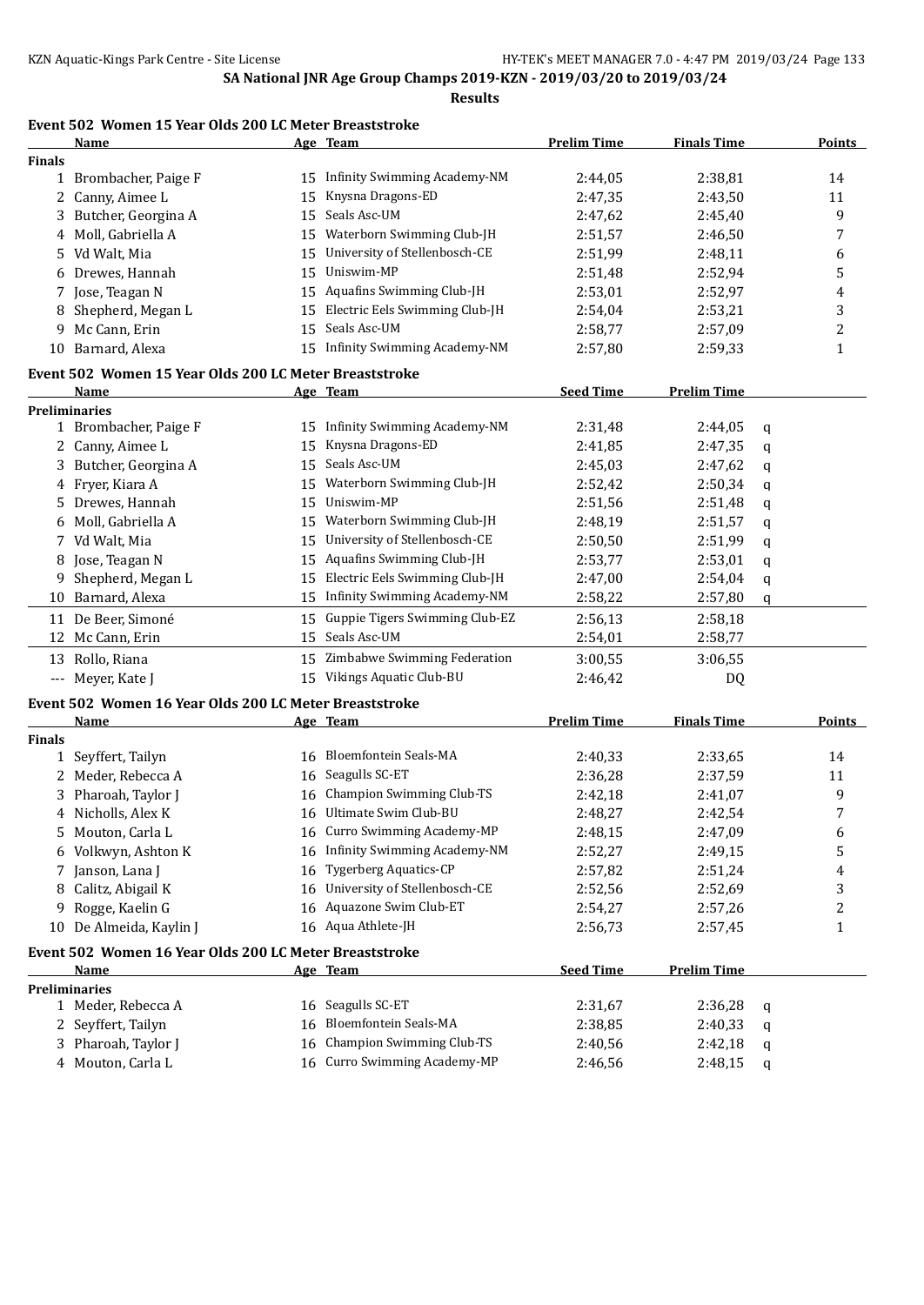|               |                                                  |          | Preliminaries  (Event 502 Women 16 Year Olds 200 LC Meter Breaststroke) |                    |                    |   |                |
|---------------|--------------------------------------------------|----------|-------------------------------------------------------------------------|--------------------|--------------------|---|----------------|
|               | Name                                             |          | Age Team<br>16 Ultimate Swim Club-BU                                    | <b>Seed Time</b>   | <b>Prelim Time</b> |   |                |
| 5             | Nicholls, Alex K                                 |          |                                                                         | 2:43,08            | 2:48,27            | q |                |
| 6             | Volkwyn, Ashton K                                | 16       | Infinity Swimming Academy-NM                                            | 2:51,96            | 2:52,27            | q |                |
| 7             | Calitz, Abigail K                                | 16       | University of Stellenbosch-CE                                           | 2:49,37            | 2:52,56            | q |                |
| 8             | Rogge, Kaelin G                                  | 16       | Aquazone Swim Club-ET                                                   | 2:50,73            | 2:54,27            | q |                |
| 9             | De Almeida, Kaylin J                             | 16       | Aqua Athlete-JH                                                         | 2:51,57            | 2:56,73            | q |                |
| 10            | Janson, Lana J                                   | 16       | <b>Tygerberg Aquatics-CP</b>                                            | 2:52,17            | 2:57,82            | q |                |
|               | 11 Levin, Talya                                  | 16       | Aqua Sharks Academy-CP                                                  | 2:49,86            | 2:59,02            |   |                |
|               | 12 Bishop, Kayla G                               |          | 16 Mandeville Dolphins-JH                                               | 2:58,06            | 3:03,00            |   |                |
|               | Event 502 Women 17-18 200 LC Meter Breaststroke  |          |                                                                         |                    |                    |   |                |
|               | <b>Name</b>                                      |          | Age Team                                                                | <b>Prelim Time</b> | <b>Finals Time</b> |   | <b>Points</b>  |
| <b>Finals</b> |                                                  | 17       | Curro Durbanville Aquatics-CP                                           |                    |                    |   |                |
|               | 1 Abrahams, Hanim                                | 17       | Pretoria Aqua Adrenaline-TS                                             | 2:37,13            | 2:35,84            |   | 14             |
| 2             | van der Westhuizen, Chelaine E                   |          | <b>Tygerberg Aquatics-CP</b>                                            | 2:37,21            | 2:36,28            |   | 11             |
| 3             | Botha, Tahlia                                    | 18       | Waterborn Swimming Club-JH                                              | 2:42,89            | 2:39,56            |   | 9              |
| 4             | Wallis, Emma                                     | 18       | Waterborn Swimming Club-JH                                              | 2:46,90            | 2:42,76            |   | 7              |
| 5             | Fairon, Kelly L<br>Rippon, Georgia M             | 18       | Vineyard SC-CP                                                          | 2:48,97            | 2:46,99            |   | 6              |
| *6            |                                                  | 17       | TuksSwimming Club-TS                                                    | 2:52,71            | 2:47,46            |   | 4.50           |
| *6            | Vermaak, Kara                                    | 17       | Curro Durbanville Aquatics-CP                                           | 2:51,40            | 2:47,46            |   | 4.50           |
| 8             | Kayser, Carlah D                                 | 17       | TuksSwimming Club-TS                                                    | 2:46,91            | 2:47,80            |   | 3              |
| 9             | Baker, Tanna                                     | 17       |                                                                         | 2:50,47            | 2:48,18            |   | $\overline{c}$ |
|               | 10 Hudson, Leigh H                               | 18       | Waterborn Swimming Club-JH                                              | 2:51,84            | 2:50,50            |   | 1              |
|               | Event 502 Women 17-18 200 LC Meter Breaststroke  |          |                                                                         |                    |                    |   |                |
|               | Name                                             |          | Age Team                                                                | <b>Seed Time</b>   | <b>Prelim Time</b> |   |                |
|               | <b>Preliminaries</b>                             |          | Curro Durbanville Aquatics-CP                                           |                    |                    |   |                |
|               | 1 Abrahams, Hanim                                | 17       | Pretoria Aqua Adrenaline-TS                                             | 2:37,50            | 2:37,13            | q |                |
| 2             | van der Westhuizen, Chelaine E                   | 17       | <b>Tygerberg Aquatics-CP</b>                                            | 2:39,32            | 2:37,21            | q |                |
| 3             | Botha, Tahlia                                    | 18       | Potchefstroom Swimming Club-KK                                          | 2:40,80            | 2:42,89            | q |                |
| 4             | Opperman, Bianca                                 | 17       | Waterborn Swimming Club-JH                                              | 2:49,00            | 2:46,13            | q |                |
| 5             | Wallis, Emma                                     | 18<br>17 | Curro Durbanville Aquatics-CP                                           | 2:47,02            | 2:46,90            | q |                |
| 6             | Kayser, Carlah D                                 | 18       | Waterborn Swimming Club-JH                                              | 2:49,17            | 2:46,91            | q |                |
| 7             | Fairon, Kelly L                                  | 17       | TuksSwimming Club-TS                                                    | 2:44,15            | 2:48,97            | q |                |
| 8             | Baker, Tanna<br>Vermaak, Kara                    |          | TuksSwimming Club-TS                                                    | 2:44,42            | 2:50,47            | q |                |
| 9             |                                                  | 17<br>18 | Waterborn Swimming Club-JH                                              | 2:50,97            | 2:51,40            | q |                |
|               | 10 Hudson, Leigh H                               |          |                                                                         | 2:48,60            | 2:51,84            | q |                |
|               | 11 Rippon, Georgia M                             |          | 17 Vineyard SC-CP                                                       | 2:50,80            | 2:52,71            |   |                |
|               | 12 Brand, Sarah L                                | 18       | Ashton Swimming Academy-ILD                                             | 2:54,26            | 2:53,66            |   |                |
| 13            | Van Veyeren, Sam L                               | 18       | TuksSwimming Club-TS                                                    | 2:48,37            | 2:56,06            |   |                |
|               | 14 Miller, Jade T                                | 18       | University of Stellenbosch-CE                                           | 2:48,61            | 3:02,87            |   |                |
|               | Event 503 Boys 12 & Under 100 LC Meter Butterfly |          |                                                                         |                    |                    |   |                |
|               | <u>Name</u>                                      |          | Age Team                                                                | <b>Prelim Time</b> | <b>Finals Time</b> |   | Points         |
| <b>Finals</b> |                                                  |          |                                                                         |                    |                    |   |                |
|               | 1 Mia, Sirhaan                                   | 12       | Marlin Swimming Club-CP                                                 | 1:06,19            | 1:04,75            |   | 14             |
| 2             | Vd Heever, Andrè P                               | 12       | TuksSwimming Club-TS                                                    | 1:07,18            | 1:05,32            |   | 11             |
| 3             | Malan, Jason M                                   | 12       | Electric Eels Swimming Club-JH                                          | 1:07,76            | 1:06,84            |   | 9              |
| 4             | Mahan, Tumelo E                                  | 12       | TuksSwimming Club-TS                                                    | 1:08,36            | 1:07,25            |   | 7              |
| 5             | Britz, Carlo                                     | 12       | Port Elizabeth Amateur Swimmin-NM                                       | 1:10,73            | 1:09,01            |   | 6              |
| 6             | Jordaan, Chris                                   | 12       | Aquasharks Academy Winelands-CE                                         | 1:10,70            | 1:09,71            |   | 5              |
|               | 7 Minderon, Bryce                                |          | 12 Port Elizabeth Amateur Swimmin-NM                                    | 1:10,54            | 1:09,74            |   | 4              |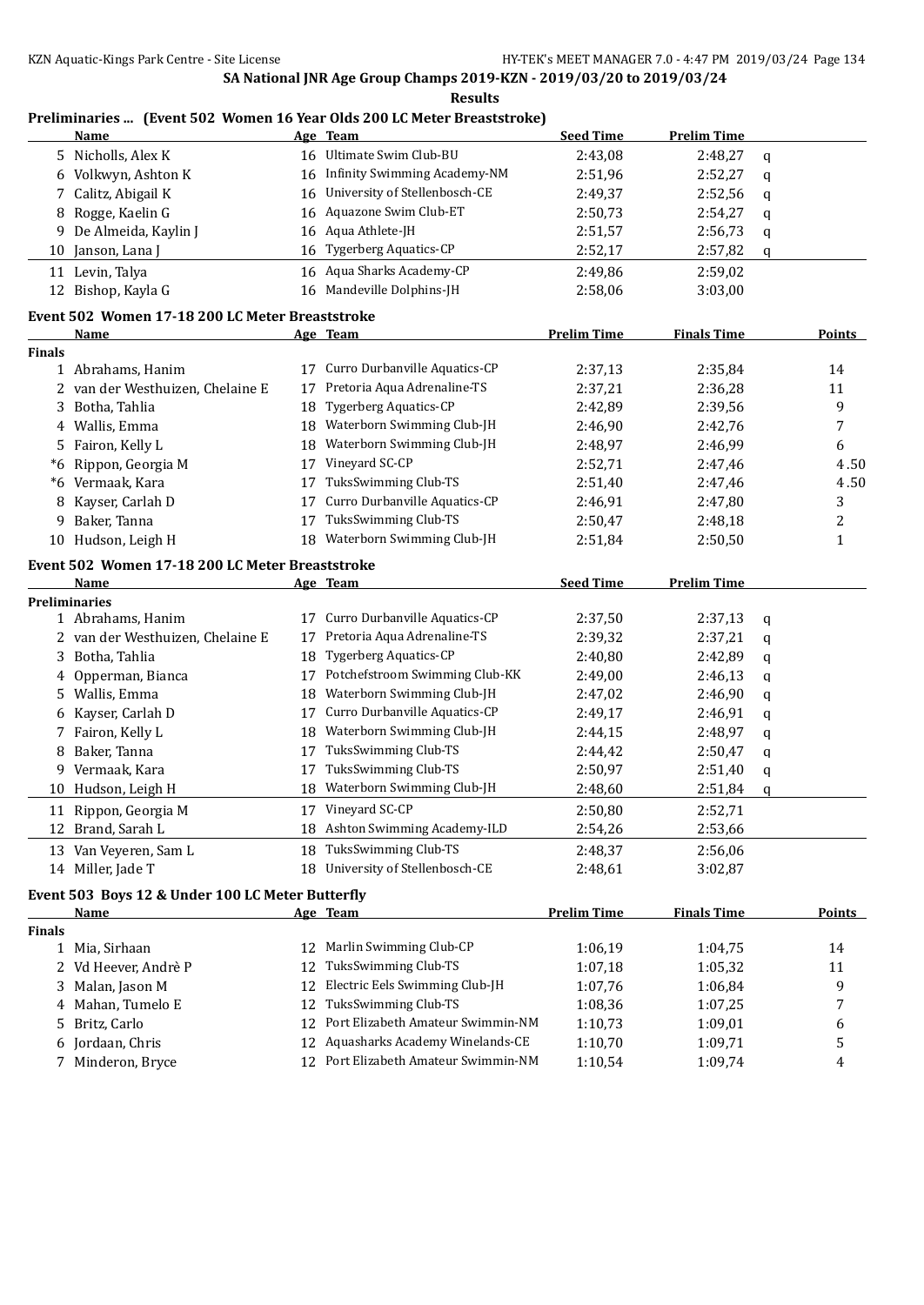# **Finals ... (Event 503 Boys 12 & Under 100 LC Meter Butterfly)**

|               | <b>Name</b>                                        |     | Age Team                           | <b>Prelim Time</b> | <b>Finals Time</b> |   | <b>Points</b> |
|---------------|----------------------------------------------------|-----|------------------------------------|--------------------|--------------------|---|---------------|
|               | 8 Vorster, Wilbert P                               |     | Flamingo Aquatic Academy-FB        | 1:11,14            | 1:10,04            |   | 3             |
|               | 9 Pearson, Tai L                                   | 11  | Vineyard SC-CP                     | 1:10,03            | 1:10,13            |   | 2             |
|               | 10 Munguambe, Cleyton                              |     | 11 Tubaroes Maputo                 | 1:10,90            | 1:11,41            |   | 1             |
|               | Event 503 Boys 12 & Under 100 LC Meter Butterfly   |     |                                    |                    |                    |   |               |
|               | <b>Name</b>                                        |     | Age Team                           | <b>Seed Time</b>   | <b>Prelim Time</b> |   |               |
|               | <b>Preliminaries</b>                               |     |                                    |                    |                    |   |               |
|               | 1 Mia, Sirhaan                                     | 12  | Marlin Swimming Club-CP            | 1:07,48            | 1:06,19            | q |               |
|               | 2 Vd Heever, Andrè P                               | 12  | TuksSwimming Club-TS               | 1:05,96            | 1:07,18            | q |               |
| 3             | Malan, Jason M                                     | 12  | Electric Eels Swimming Club-JH     | 1:09,39            | 1:07,76            | q |               |
| 4             | Mahan, Tumelo E                                    | 12  | TuksSwimming Club-TS               | 1:07,78            | 1:08,36            | q |               |
| 5             | Hart, Ivan                                         | 12  | Mombasa Aquatics-ZZ                | 1:06,87            | 1:08,92            | q |               |
| 6             | Pearson, Tai L                                     | 11  | Vineyard SC-CP                     | 1:12,91            | 1:10,03            | q |               |
| 7             | Minderon, Bryce                                    | 12  | Port Elizabeth Amateur Swimmin-NM  | 1:12,13            | 1:10,54            | q |               |
| 8             | Jordaan, Chris                                     | 12  | Aquasharks Academy Winelands-CE    | 1:09,74            | 1:10,70            | q |               |
| 9             | Britz, Carlo                                       | 12  | Port Elizabeth Amateur Swimmin-NM  | 1:09,67            | 1:10,73            | q |               |
| 10            | Munguambe, Cleyton                                 | 11  | Tubaroes Maputo                    | 1:12,26            | 1:10,90            | q |               |
|               | 11 Vorster, Wilbert P                              | 12  | Flamingo Aquatic Academy-FB        | 1:14,40            | 1:11,14            |   |               |
| 12            | Reinders, Connor                                   | 12  | Bloemfontein Otters-MA             | 1:09,71            | 1:11,21            |   |               |
|               |                                                    |     | 12 Zimbabwe Swimming Federation    |                    |                    |   |               |
|               | 13 Shumba, Wisdom                                  |     | Action Swim Academy-ET             | 1:15,40            | 1:11,86            |   |               |
|               | 14 Visser, Brendan                                 | 12  |                                    | 1:15,00            | 1:12,78            |   |               |
| 15            | Strydom, Cristopher R                              | 12  | Dynamo Aquatics Eku-EK             | 1:09,43            | 1:12,89            |   |               |
|               | 16 Allen, Matthew M                                | 12  | Aces Swimming Club-ET              | 1:15,56            | 1:14,22            |   |               |
| 17            | Ellis, Quinn                                       | 12  | Namibia Swimming Invitation        | 1:16,80            | 1:17,45            |   |               |
| 18            | Mhlanga, Bjorn N                                   | 12  | Waterborn Swimming Club-JH         | 1:24,14            | 1:18,40            |   |               |
| 19            | Briel, Charlie H                                   | 12  | Bloemfontein Seals-MA              | 1:14,37            | 1:19,06            |   |               |
|               | --- Botha, Jacobus                                 |     | 12 Limpopo Tuksswimming Club-WB    | 1:18,83            | DQ                 |   |               |
|               | Event 503 Boys 13 Year Olds 100 LC Meter Butterfly |     |                                    |                    |                    |   |               |
|               | <u>Name</u>                                        |     | Age Team                           | <b>Prelim Time</b> | <b>Finals Time</b> |   | <b>Points</b> |
| <b>Finals</b> |                                                    |     |                                    |                    |                    |   |               |
|               | 1 Canjulo, Jose N                                  | 13  | Namibia Swimming Invitation        | 1:02,08            | 1:00,85            |   | 14            |
| 2             | Keylock, Kian C                                    | 13  | <b>Boksburg Aquatics Saints-EK</b> | 1:02,82            | 1:01,04            |   | 11            |
| 3             | Coetzee, Liam                                      | 13  | Aquasharks Academy Winelands-CE    | 1:04,90            | 1:02,11            |   | 9             |
|               | 4 Nogueira, Enzo                                   |     | 13 Waterborn Swimming Club-JH      | 1:05,03            | 1:03,61            |   | 7             |
| 5.            | Hendricks, Robert A                                | 13  | Royal Swimming Academy-ED          | 1:05,59            | 1:04,62            |   | 6             |
|               | 6 Wallace, Garron L                                |     | 13 Electric Eels Swimming Club-JH  | 1:07,24            | 1:04,94            |   | 5             |
| 7.            | Makaya, Tichatonga                                 | 13. | Zimbabwe Swimming Federation       | 1:06,05            | 1:05,24            |   | 4             |
| 8             | Mwipikeni, Paul                                    | 13  | Zimbabwe Swimming Federation       | 1:05,80            | 1:06,37            |   | 3             |
| 9.            | Paco, Kelvin                                       | 13  | Tubaroes Maputo                    | 1:05,22            | 1:06,38            |   | 2             |
| 10            | Saaiman, Rikus T                                   | 13  | Quick Silver Swimming Academy-CP   | 1:07,30            | 1:08,18            |   | 1             |
|               | Event 503 Boys 13 Year Olds 100 LC Meter Butterfly |     |                                    |                    |                    |   |               |
|               | <u>Name</u>                                        |     | Age Team                           | <b>Seed Time</b>   | <b>Prelim Time</b> |   |               |
|               | <b>Preliminaries</b>                               |     |                                    |                    |                    |   |               |
|               | 1 Canjulo, Jose N                                  | 13  | Namibia Swimming Invitation        | 1:01,62            | 1:02,08            | q |               |
|               | 2 Keylock, Kian C                                  | 13  | <b>Boksburg Aquatics Saints-EK</b> | 1:03,28            | 1:02,82            | q |               |
| 3             | Dredge, Elijah E                                   | 13  | Pretoria Aquatic Club-TS           | 1:03,99            | 1:04,57            | q |               |
| 4             | Coetzee, Liam                                      | 13  | Aquasharks Academy Winelands-CE    | 1:02,95            | 1:04,90            | q |               |
| 5             | Nogueira, Enzo                                     | 13  | Waterborn Swimming Club-JH         | 1:04,77            | 1:05,03            | q |               |
| 6             | Paco, Kelvin                                       | 13  | Tubaroes Maputo                    | 1:04,84            | 1:05,22            | q |               |
| 7             | Hendricks, Robert A                                | 13  | Royal Swimming Academy-ED          | 1:08,19            | 1:05,59            | q |               |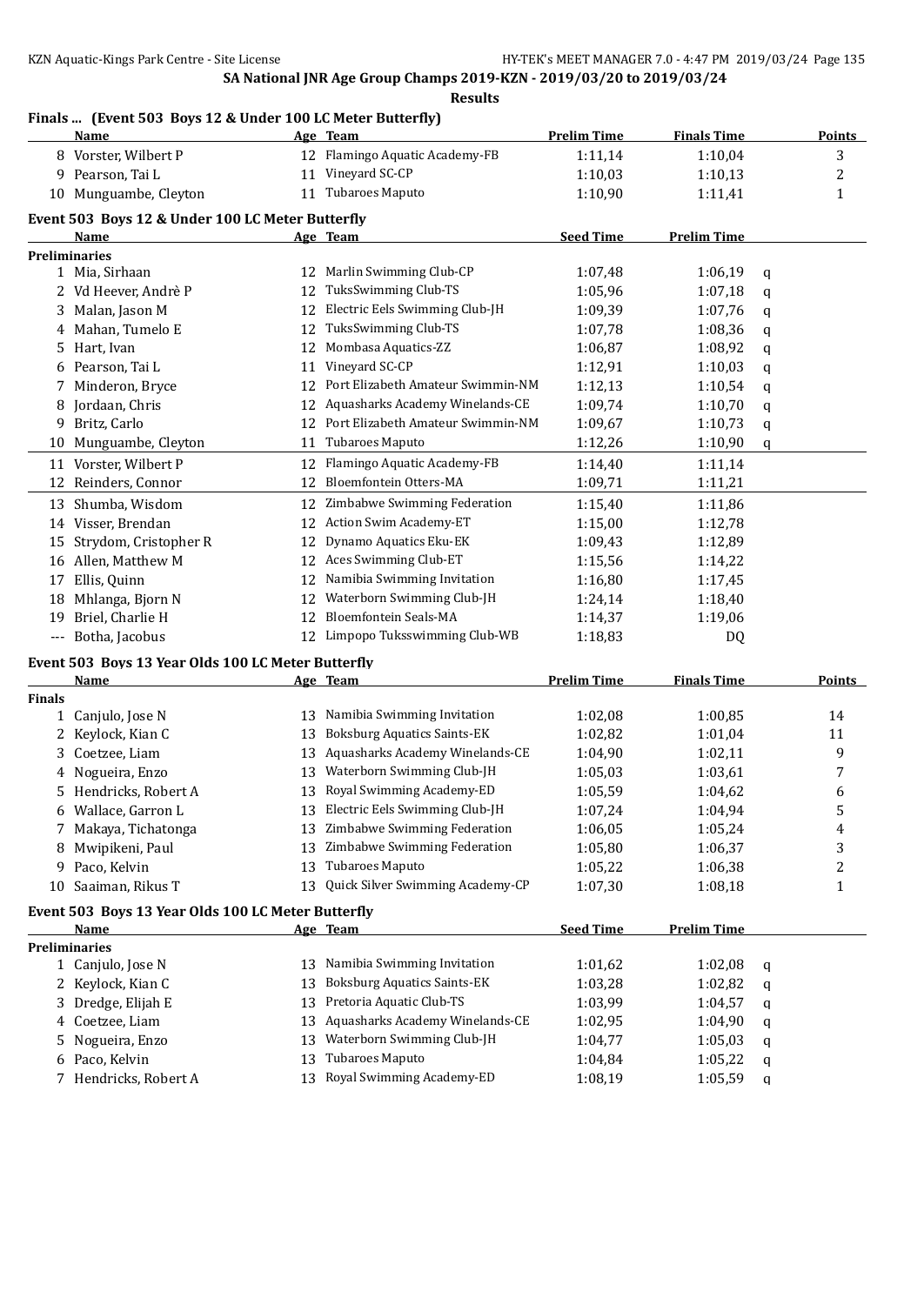**Results**

#### **Preliminaries ... (Event 503 Boys 13 Year Olds 100 LC Meter Butterfly)**

|               | <b>Name</b>                                                       |    | Age Team                             | <b>Seed Time</b>   | <b>Prelim Time</b> |   |               |
|---------------|-------------------------------------------------------------------|----|--------------------------------------|--------------------|--------------------|---|---------------|
|               | 8 Mwipikeni, Paul                                                 | 13 | Zimbabwe Swimming Federation         | 1:08,06            | 1:05,80            | q |               |
| 9.            | Makaya, Tichatonga                                                | 13 | Zimbabwe Swimming Federation         | 1:06,54            | 1:06,05            | q |               |
| 10            | Wallace, Garron L                                                 | 13 | Electric Eels Swimming Club-JH       | 1:08,22            | 1:07,24            | q |               |
| 11            | Saaiman, Rikus T                                                  | 13 | Quick Silver Swimming Academy-CP     | 1:08,94            | 1:07,30            |   |               |
| 12            | Moutzouris, Chad M                                                | 13 | <b>Bloemfontein Seals-MA</b>         | 1:08,22            | 1:07,51            |   |               |
|               | 13 Vd Merwe, Johan H                                              | 13 | University of Stellenbosch-CE        | 1:08,84            | 1:07,63            |   |               |
|               | 14 Raynard, Keyontae L                                            | 13 | Seagulls SC-ET                       | 1:08,55            | 1:07,84            |   |               |
|               | 15 Chisungo, Tawanda                                              | 13 | Zimbabwe Swimming Federation         | 1:09,15            | 1:07,88            |   |               |
|               | 16 Kriek, Joël                                                    | 13 | Potchefstroom Swimming Club-KK       | 1:09,98            | 1:07,94            |   |               |
| 17            | Smit, Byron G                                                     | 13 | Dynamo Aquatics Eku-EK               | 1:09,77            | 1:08,19            |   |               |
|               | 18 Eaton, Jarden D                                                | 13 | Crusaders Swimming Club-JH           | 1:09,06            | 1:08,37            |   |               |
|               | 19 Kriegler, Christiaan C                                         | 13 | Curro Durbanville Aquatics-CP        | 1:09,77            | 1:08,39            |   |               |
|               | 20 Lottering, Ricky M                                             | 13 | Seals Asc-UM                         | 1:06,87            | 1:08,95            |   |               |
| 21            | Thompson, Cameron K                                               | 13 | Crusaders Swimming Club-JH           | 1:08,34            | 1:09,19            |   |               |
| 22            | Covill, Josh                                                      | 13 | Zimbabwe Swimming Federation         | 1:08,37            | 1:09,72            |   |               |
| 23            | Gross-Mitchell, Travis K                                          | 13 | Seagulls SC-ET                       | 1:09,63            | 1:10,08            |   |               |
| 24            | Consani, Dario L                                                  | 13 | Tygerberg Aquatics-CP                | 1:09,95            | 1:10,30            |   |               |
| 25            | Rebelo, Ricardo                                                   | 13 | TuksSwimming Club-TS                 | 1:15,94            | 1:10,72            |   |               |
| 26            | De Clerck, Dean                                                   | 13 | Players Swimming Club-TS             | 1:11,58            | 1:12,43            |   |               |
| 27            | Caldwell, Matt D                                                  | 13 | Dragons Swimming Club-JH             | 1:13,66            | 1:13,29            |   |               |
|               | 28 Cartwright, Andrew G                                           | 13 | Tiger Sharks Swimming Academy-ET     | 1:20,87            | 1:14,97            |   |               |
| $---$         | Watkins, Jared S                                                  | 13 | Westville Swimming Club-ET           | 1:13,05            | DQ                 |   |               |
|               |                                                                   |    |                                      |                    |                    |   |               |
|               | Event 503 Boys 14 Year Olds 100 LC Meter Butterfly<br><u>Name</u> |    | Age Team                             | <b>Prelim Time</b> | <b>Finals Time</b> |   | <b>Points</b> |
| <b>Finals</b> |                                                                   |    |                                      |                    |                    |   |               |
|               | 1 Burger, Mikah K                                                 | 14 | Namibia Swimming Invitation          | 1:01,86            | 1:00,11            |   | 14            |
|               | 2 Antonio, Manuel                                                 | 14 | Tubaroes Maputo                      | 1:01,79            | 1:01,37            |   | 11            |
| 3             | Denyer, Jordan T                                                  | 14 | <b>Infinity Swimming Academy-NM</b>  | 1:03,78            | 1:01,76            |   | 9             |
| 4             | Hempel, Joss E                                                    | 14 | Aquabear Swimming Club-NM            | 1:02,54            | 1:01,90            |   | 7             |
| 5             | Botes, Cobus                                                      | 14 | Bloemfontein Seals-MA                | 1:03,48            | 1:02,88            |   | 6             |
| 6             | Els, Johnathan R                                                  | 14 | Westville Swimming Club-ET           | 1:04,52            | 1:03,54            |   | 5             |
| 7             | Strydom, Benno W                                                  | 14 | Pretoria Aquatic Club-TS             | 1:04,78            | 1:03,80            |   | 4             |
| 8             | Seagreen, Steven P                                                | 14 | Action Swim Academy-ET               | 1:05,20            | 1:03,93            |   | 3             |
| 9             | West, Gabriel                                                     | 14 | <b>Tygerberg Aquatics-CP</b>         | 1:04,49            | 1:04,03            |   | 2             |
|               | 10 Potgieter, Wikus R                                             |    | 14 Vineyard SC-CP                    | 1:04,74            | 1:04,07            |   | $\mathbf{1}$  |
|               | Event 503 Boys 14 Year Olds 100 LC Meter Butterfly                |    |                                      |                    |                    |   |               |
|               | Name                                                              |    | Age Team                             | <b>Seed Time</b>   | <b>Prelim Time</b> |   |               |
|               | <b>Preliminaries</b>                                              |    |                                      |                    |                    |   |               |
|               | 1 Antonio, Manuel                                                 |    | 14 Tubaroes Maputo                   | 1:02,84            | 1:01,79            | q |               |
| 2             | Burger, Mikah K                                                   | 14 | Namibia Swimming Invitation          | 1:02,26            | 1:01,86            | q |               |
| 3             | Hempel, Joss E                                                    | 14 | Aquabear Swimming Club-NM            | 1:03,77            | 1:02,54            | q |               |
| 4             | Botes, Cobus                                                      | 14 | Bloemfontein Seals-MA                | 1:04,68            | 1:03,48            | q |               |
| 5             | Denyer, Jordan T                                                  | 14 | <b>Infinity Swimming Academy-NM</b>  | 1:03,36            | 1:03,78            | q |               |
| 6             | West, Gabriel                                                     | 14 | <b>Tygerberg Aquatics-CP</b>         | 1:08,39            | 1:04,49            | q |               |
| 7             | Els, Johnathan R                                                  | 14 | Westville Swimming Club-ET           | 1:04,75            | 1:04,52            | q |               |
| 8             | Potgieter, Wikus R                                                | 14 | Vineyard SC-CP                       | 1:06,12            | 1:04,74            | q |               |
| 9             | Strydom, Benno W                                                  | 14 | Pretoria Aquatic Club-TS             | 1:03,69            | 1:04,78            | q |               |
|               | 10 Seagreen, Steven P                                             | 14 | Action Swim Academy-ET               | 1:06,33            | 1:05,20            | q |               |
|               | 11 Esterhuysen, Retief R                                          |    | 14 North West University Swim Clu-KK | 1:07,04            | 1:05,32            |   |               |
|               |                                                                   |    |                                      |                    |                    |   |               |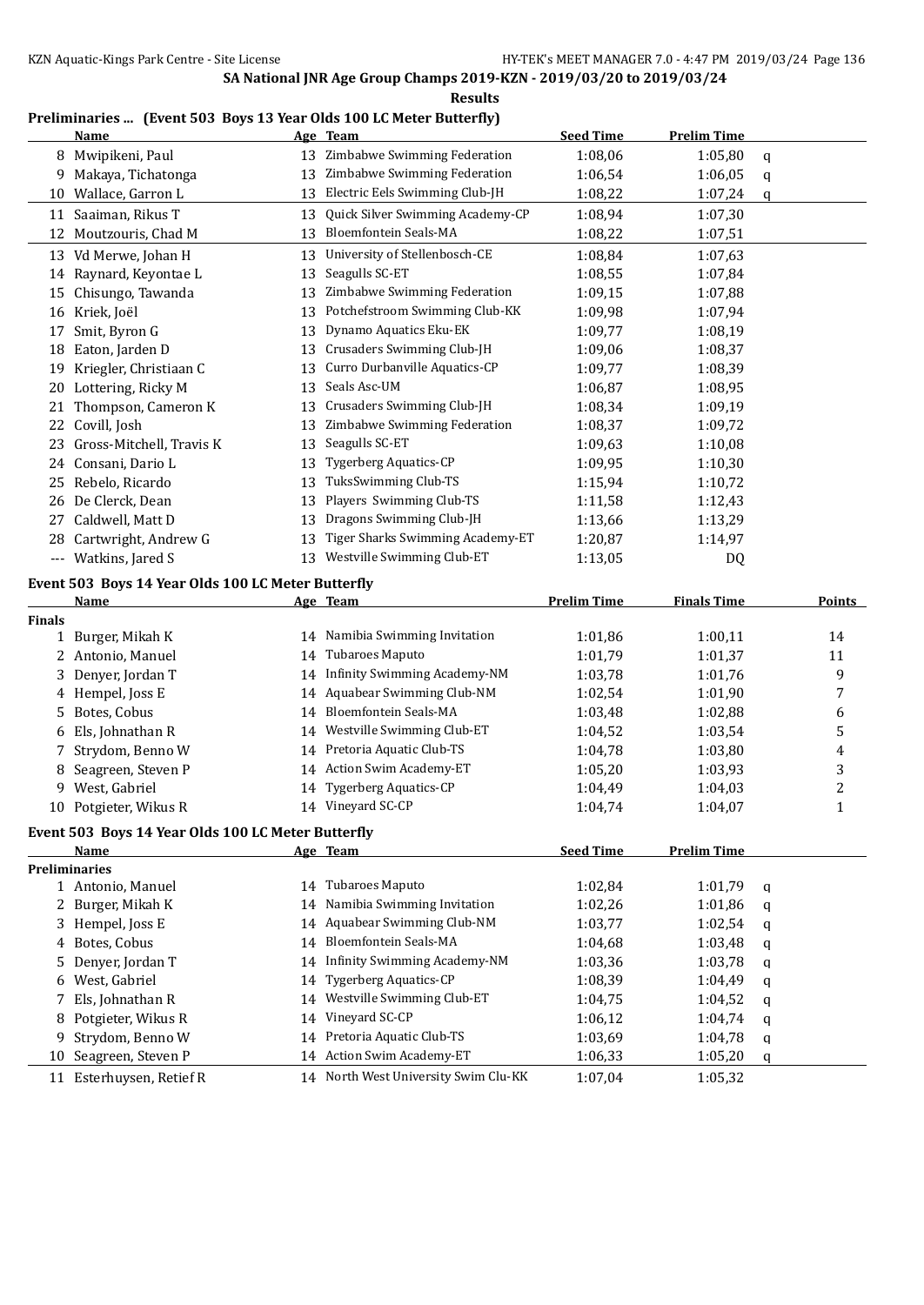#### **Results**

### **Preliminaries ... (Event 503 Boys 14 Year Olds 100 LC Meter Butterfly)**

|    | Name                                              |    | Age Team                            | <b>Seed Time</b>   | <b>Prelim Time</b> |               |
|----|---------------------------------------------------|----|-------------------------------------|--------------------|--------------------|---------------|
| 12 | Malherbe, Francois                                | 14 | University of Stellenbosch-CE       | 1:07,33            | 1:05,45            |               |
| 13 | Lichtblau, Max C                                  | 14 | Onyx Aquatic Club-EK                | 1:06.43            | 1:05,50            |               |
| 14 | Buret, Bryce                                      | 14 | Harlequins Aquatic Club-BU          | 1:05,39            | 1:05,54            |               |
| 15 | Liu, Benny                                        | 14 | <b>Bloemfontein Seals-MA</b>        | 1:06,55            | 1:05,71            |               |
| 16 | de Gouveia, Matthew                               | 14 | Perfect Stroke Swimming Club-JH     | 1:05.56            | 1:06,11            |               |
| 17 | Pillay, Leshen A                                  | 14 | Seagulls SC-ET                      | 1:04,19            | 1:06,51            |               |
| 18 | Voke, Connor J                                    | 14 | Vikings Aquatic Club-BU             | 1:08.25            | 1:06,61            |               |
| 19 | Jordaan, Ayden                                    | 14 | TuksSwimming Club-TS                | 1:07,85            | 1:06,65            |               |
| 20 | Mahan, Owethu S                                   | 14 | TuksSwimming Club-TS                | 1:08,83            | 1:06.81            |               |
| 21 | Lategan, Ruan                                     | 14 | Players Western Cape-CE             | 1:08,42            | 1:06,96            |               |
| 22 | Louw, Andro                                       | 14 | <b>Bull Sharks-MA</b>               | 1:06,25            | 1:07,00            |               |
| 23 | Gauche, Arno                                      | 14 | Westville Swimming Club-ET          | 1:08,20            | 1:07,10            |               |
| 24 | Groenewald, Bennet B                              | 14 | Midwit Uniswim-NG                   | 1:07,63            | 1:07,31            |               |
| 25 | Johnson, Reece M                                  | 14 | Electric Eels Swimming Club-JH      | 1:04.85            | 1:07.75            |               |
| 26 | Winter, Joshua B                                  | 14 | Mandeville Dolphins-JH              | 1:07,33            | 1:07,77            |               |
| 27 | Arelisky, Nicholas R                              | 14 | Aqua Sharks Academy-CP              | 1:08,18            | 1:08,09            |               |
| 28 | Eales, Clinton M                                  | 14 | <b>Infinity Swimming Academy-NM</b> | 1:09,12            | 1:08,90            |               |
| 29 | Fourie, Henk J                                    | 14 | Pretoria Aquatic Club-TS            | 1:09,04            | 1:09,27            |               |
| 30 | Hinckley, Joshua D                                | 14 | Dynamo Aquatics Eku-EK              | 1:06,38            | 1:10,65            |               |
|    | Event 503 Men 15 Year Olds 100 LC Meter Butterfly |    |                                     |                    |                    |               |
|    | Name                                              |    | Age Team                            | <b>Prelim Time</b> | <b>Finals Time</b> | <b>Points</b> |
|    |                                                   |    |                                     |                    |                    |               |

|               | ічаше                                             | <u>Age</u> | теаш                               | <u>гтении тише</u> | <u>гшаіз і шіе</u> |              | <u>rviilts</u> |
|---------------|---------------------------------------------------|------------|------------------------------------|--------------------|--------------------|--------------|----------------|
| <b>Finals</b> |                                                   |            |                                    |                    |                    |              |                |
| $\mathbf 1$   | Sates, Matthew E                                  | 15         | Seals Asc-UM                       | 57,33              | 55,60              |              | 14             |
| 2             | Du Preez, Ethan M                                 | 15         | Cybersmart Aquatics-CP             | 56,21              | 55,72              |              | 11             |
| 3             | Griffiths, James E                                | 15         | Aqua Sharks Academy-CP             | 1:00,46            | 58,77              |              | 9              |
| 4             | Nel, Jayden C                                     | 15         | <b>Welkom Aquatics-FD</b>          | 59,83              | 59,10              |              | 7              |
| 5             | Staines, Jaiden                                   | 15         | <b>Boksburg Aquatics Saints-EK</b> | 1:01,38            | 59,40              |              | 6              |
| 6             | Parry, Joshua J                                   | 15         | Westville Swimming Club-ET         | 1:00,59            | 59,94              |              | 5              |
|               | Ferguson, Thomas C                                | 15         | Knysna Dragons-ED                  | 1:00,94            | 1:00,74            |              | 4              |
|               | Holmes, Blake S                                   | 15         | Westville Swimming Club-ET         | 1:00,81            | 1:00,78            |              | 3              |
| 9             | Vorster, Simeon W                                 | 15         | <b>Bloemfontein Seals-MA</b>       | 1:01,18            | 1:00,90            |              | 2              |
| 10            | Moodley, Jordan L                                 | 15         | Seagulls SC-ET                     | 1:01.50            | 1:01,47            |              | $\mathbf{1}$   |
|               | Event 503 Men 15 Year Olds 100 LC Meter Butterfly |            |                                    |                    |                    |              |                |
|               | Name                                              |            | Age Team                           | <b>Seed Time</b>   | <b>Prelim Time</b> |              |                |
|               | <b>Preliminaries</b>                              |            |                                    |                    |                    |              |                |
|               | 1 Du Preez, Ethan M                               | 15         | Cybersmart Aquatics-CP             | 55,40              | 56,21              | $\mathsf{q}$ |                |
|               | Sates, Matthew E                                  | 15         | Seals Asc-UM                       | 54,61              | 57,33              | $\mathbf q$  |                |
| 3             | Nel, Jayden C                                     | 15         | <b>Welkom Aquatics-FD</b>          | 59,26              | 59,83              | a            |                |
| 4             | Griffiths, James E                                | 15         | Aqua Sharks Academy-CP             | 1:00,22            | 1:00,46            | q            |                |
| 5             | Parry, Joshua J                                   | 15         | Westville Swimming Club-ET         | 1:00,95            | 1:00,59            | $\mathbf q$  |                |
|               | Holmes, Blake S                                   | 15         | Westville Swimming Club-ET         | 1:01,12            | 1:00,81            | q            |                |
|               | Ferguson, Thomas C                                | 15         | Knysna Dragons-ED                  | 1:00,75            | 1:00,94            | q            |                |
| 8             | Vorster, Simeon W                                 | 15         | <b>Bloemfontein Seals-MA</b>       | 1:01,28            | 1:01,18            | q            |                |
| 9             | Staines, Jaiden                                   | 15         | <b>Boksburg Aquatics Saints-EK</b> | 1:01,39            | 1:01,38            | q            |                |
| 10            | Moodley, Jordan L                                 | 15         | Seagulls SC-ET                     | 1:01,83            | 1:01,50            | $\mathbf q$  |                |
| 11            | Van Loggerenberg, Christo                         | 15         | Vikings Aquatic Club-BU            | 1:05,13            | 1:01,53            |              |                |
| 12            | Hoal, Graham                                      | 15         | Zimbabwe Swimming Federation       | 1:04,63            | 1:01,64            |              |                |
| 13            | Paco, Edilson                                     | 15         | Tubaroes Maputo                    | 1:01,42            | 1:02,06            |              |                |
|               | 14 Hattingh, Robbie                               | 15         | Bloemfontein Otters-MA             | 1:01,45            | 1:02,09            |              |                |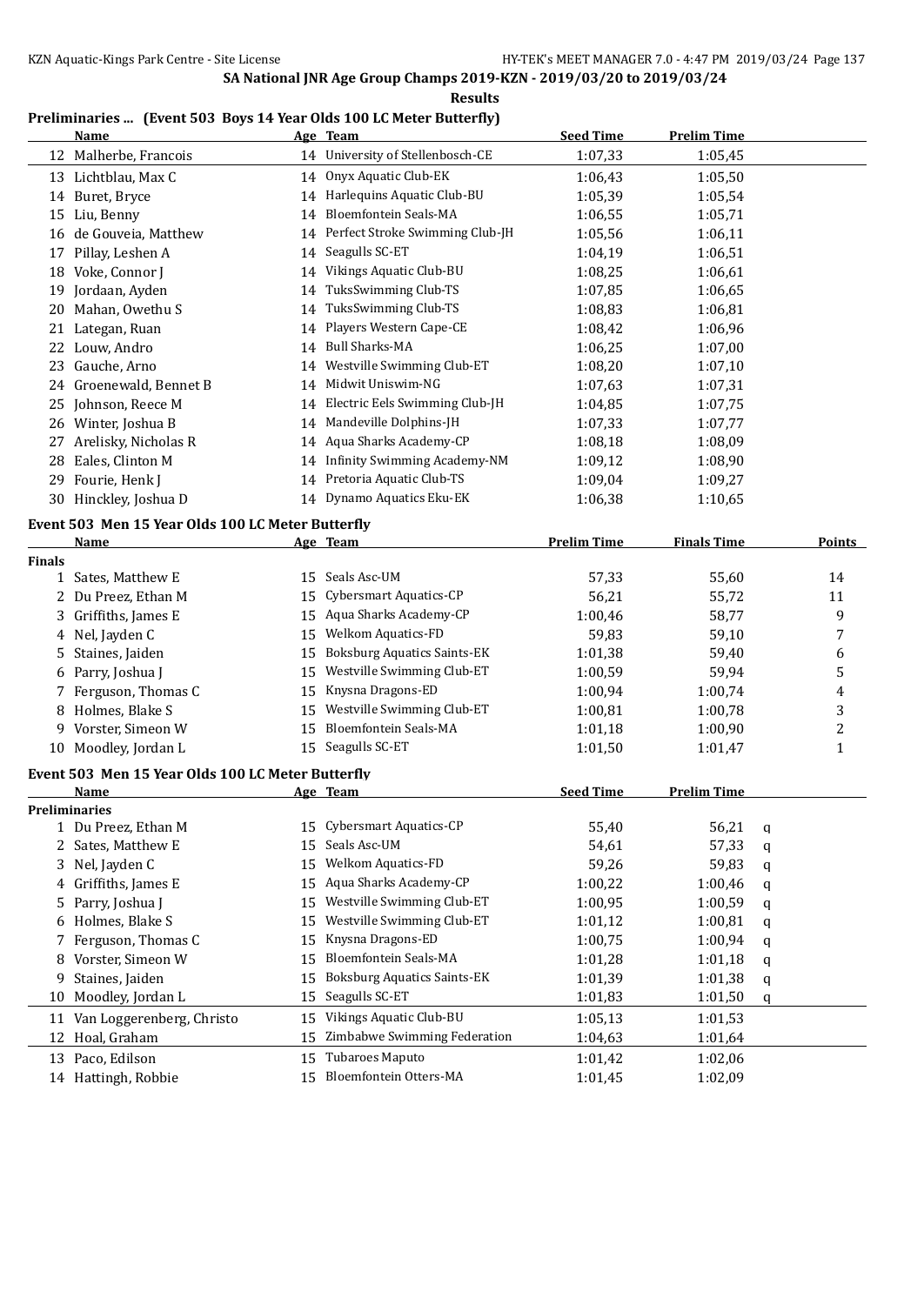#### **Results**

## **Preliminaries ... (Event 503 Men 15 Year Olds 100 LC Meter Butterfly)**

|               | <b>Name</b>                                       |    | Age Team                             | <b>Seed Time</b>   | <b>Prelim Time</b> |   |               |
|---------------|---------------------------------------------------|----|--------------------------------------|--------------------|--------------------|---|---------------|
|               | 15 Truter, Logan J                                |    | 15 TuksSwimming Club-TS              | 1:01,04            | 1:02,47            |   |               |
|               | 16 Vehbi, Liam                                    |    | 15 Infinity Swimming Academy-NM      | 1:02,96            | 1:02,48            |   |               |
| 17            | Botha, Joe H                                      | 15 | <b>Tygerberg Aquatics-CP</b>         | 1:02,54            | 1:02,56            |   |               |
|               | 18 Jorna, Mark D                                  | 15 | Port Elizabeth Amateur Swimmin-NM    | 1:04,62            | 1:02,75            |   |               |
|               | 19 Vd Berg, Antoni A                              | 15 | TuksSwimming Club-TS                 | 1:02,17            | 1:02,89            |   |               |
|               | *20 Lewis, Ethan E                                | 15 | Old Edwardians Swimming Club-JH      | 1:01,70            | 1:03,02            |   |               |
|               | *20 Michaelides, Sebastien T                      | 15 | TuksSwimming Club-TS                 | 1:04,33            | 1:03,02            |   |               |
|               | 22 Kinsey, Conner B                               | 15 | Seagulls SC-ET                       | 1:02,98            | 1:03,10            |   |               |
|               | 23 Wolmarans, Gideon J                            | 15 | Lebone II Aquatic Club-BP            | 1:03,59            | 1:03,21            |   |               |
|               | 24 Heslop, Jonathan V                             | 15 | TuksSwimming Club-TS                 | 1:03,86            | 1:03,49            |   |               |
| 25            | Smith, James A                                    | 15 | TuksSwimming Club-TS                 | 1:06,53            | 1:03,50            |   |               |
| 26            | McKinnon, Donald D                                | 15 | Aquasharks Academy Winelands-CE      | 1:03,54            | 1:03,55            |   |               |
|               | 27 Goosen, Tyler                                  | 15 | TuksSwimming Club-TS                 | 1:02,56            | 1:04,38            |   |               |
| 28            | Engelke, Mitchel                                  | 15 | University of Stellenbosch-CE        | 1:02,24            | 1:04,57            |   |               |
| 29            | Huang, Dylan                                      | 15 | Zimbabwe Swimming Federation         | 1:05,08            | 1:04,68            |   |               |
|               | 30 Lawrence, Matthew                              | 15 | Clube Naval de Maputo                | 1:04,82            | 1:04,85            |   |               |
|               | 31 Singh, Shiragh R                               | 15 | Westville Swimming Club-ET           | 1:03,47            | 1:05,03            |   |               |
|               | 32 Bender, Ethan                                  | 15 | Ushaka Swimming Club-UH              | 1:06,89            | 1:05,65            |   |               |
|               | 33 VD Schyff, Danyal K                            | 15 | Florida Swimming Club-JH             | 1:04,93            | 1:05,96            |   |               |
|               | 34 Grant, Adrian D                                | 15 | <b>Bloemfontein Seals-MA</b>         | 1:06,73            | 1:06,81            |   |               |
|               | 35 Gillespie, Joshua A                            | 15 | Dynamo Aquatics Eku-EK               | 1:07,20            | 1:07,30            |   |               |
|               | 36 Vorster, Philip S                              |    | 15 Flamingo Aquatic Academy-FB       | 1:06,39            | 1:08,78            |   |               |
|               |                                                   |    |                                      |                    |                    |   |               |
|               | Event 503 Men 16 Year Olds 100 LC Meter Butterfly |    |                                      |                    |                    |   |               |
|               | <u>Name</u>                                       |    | Age Team                             | <b>Prelim Time</b> | <b>Finals Time</b> |   | <b>Points</b> |
| <b>Finals</b> |                                                   |    |                                      |                    |                    |   |               |
|               | 1 Smith, Gavin A                                  |    | 16 Vineyard SC-CP                    | 56,09              | 56,02              |   | 14            |
|               | 2 Chapman, Brandon A                              |    | 16 Port Elizabeth Amateur Swimmin-NM | 58,29              | 57,74              |   | 11            |
|               | 3 Neitz, Wihann R                                 |    | 16 Aquasharks Academy Winelands-CE   | 58,72              | 58,25              |   | 9             |
|               | 4 Anderson, Ethan R                               |    | 16 Eagar Aquatics-CC                 | 59,16              | 58,34              |   | 7             |
|               | 5 Armon, Jacob                                    | 16 | Seals Asc-UM                         | 59,64              | 58,57              |   | 6             |
|               | 6 Horak, Ivan G                                   | 16 | Players Swimming Club-TS             | 59,77              | 59,16              |   | 5             |
|               | 7 Le Roux, Corné                                  | 16 | Namibia Swimming Invitation          | 59,25              | 59,18              |   | 4             |
| 8             | Ferreira, Theo H                                  | 16 | Potchefstroom Swimming Club-KK       | 59,89              | 59,43              |   | 3             |
| 9             | Spieker, Ethan R                                  | 16 | TuksSwimming Club-TS                 | 59,32              | 59,71              |   | 2             |
|               | 10 Taljaard, Jacob J                              |    | 16 Curro Durbanville Aquatics-CP     | 1:00,05            | 1:00,75            |   | $\mathbf{1}$  |
|               | Event 503 Men 16 Year Olds 100 LC Meter Butterfly |    |                                      |                    |                    |   |               |
|               | <u>Name</u>                                       |    | Age Team                             | <b>Seed Time</b>   | <b>Prelim Time</b> |   |               |
|               | <b>Preliminaries</b>                              |    |                                      |                    |                    |   |               |
|               | 1 Smith, Gavin A                                  |    | 16 Vineyard SC-CP                    | 57,07              | 56,09              | q |               |
| 2             | Chapman, Brandon A                                | 16 | Port Elizabeth Amateur Swimmin-NM    | 57,95              | 58,29              | q |               |
| 3             | Neitz, Wihann R                                   | 16 | Aquasharks Academy Winelands-CE      | 1:01,34            | 58,72              | q |               |
|               | 4 Anderson, Ethan R                               | 16 | Eagar Aquatics-CC                    | 59,26              | 59,16              | q |               |
|               | *5 Le Roux, Corné                                 | 16 | Namibia Swimming Invitation          | 59,59              | 59,25              | q |               |
| *5            | Brooks, Guy C                                     | 16 | Action Swim Academy-ET               | 59,32              | 59,25              | q |               |
|               | 7 Spieker, Ethan R                                | 16 | <b>TuksSwimming Club-TS</b>          | 59,77              | 59,32              | q |               |
|               | 8 Armon, Jacob                                    | 16 | Seals Asc-UM                         | 58,83              | 59,64              | q |               |
| 9             | Horak, Ivan G                                     | 16 | Players Swimming Club-TS             | 1:00,85            | 59,77              | q |               |
| 10            | Ferreira, Theo H                                  |    | 16 Potchefstroom Swimming Club-KK    | 1:00,71            | 59,89              | q |               |
|               | 11 Taljaard, Jacob J                              | 16 | Curro Durbanville Aquatics-CP        | 59,94              | 1:00,05            |   |               |
| 12            | Ndebele, Kobe A                                   |    | 16 Haupt Swimming Club-JH            | 59,20              | 1:00,21            |   |               |
|               |                                                   |    |                                      |                    |                    |   |               |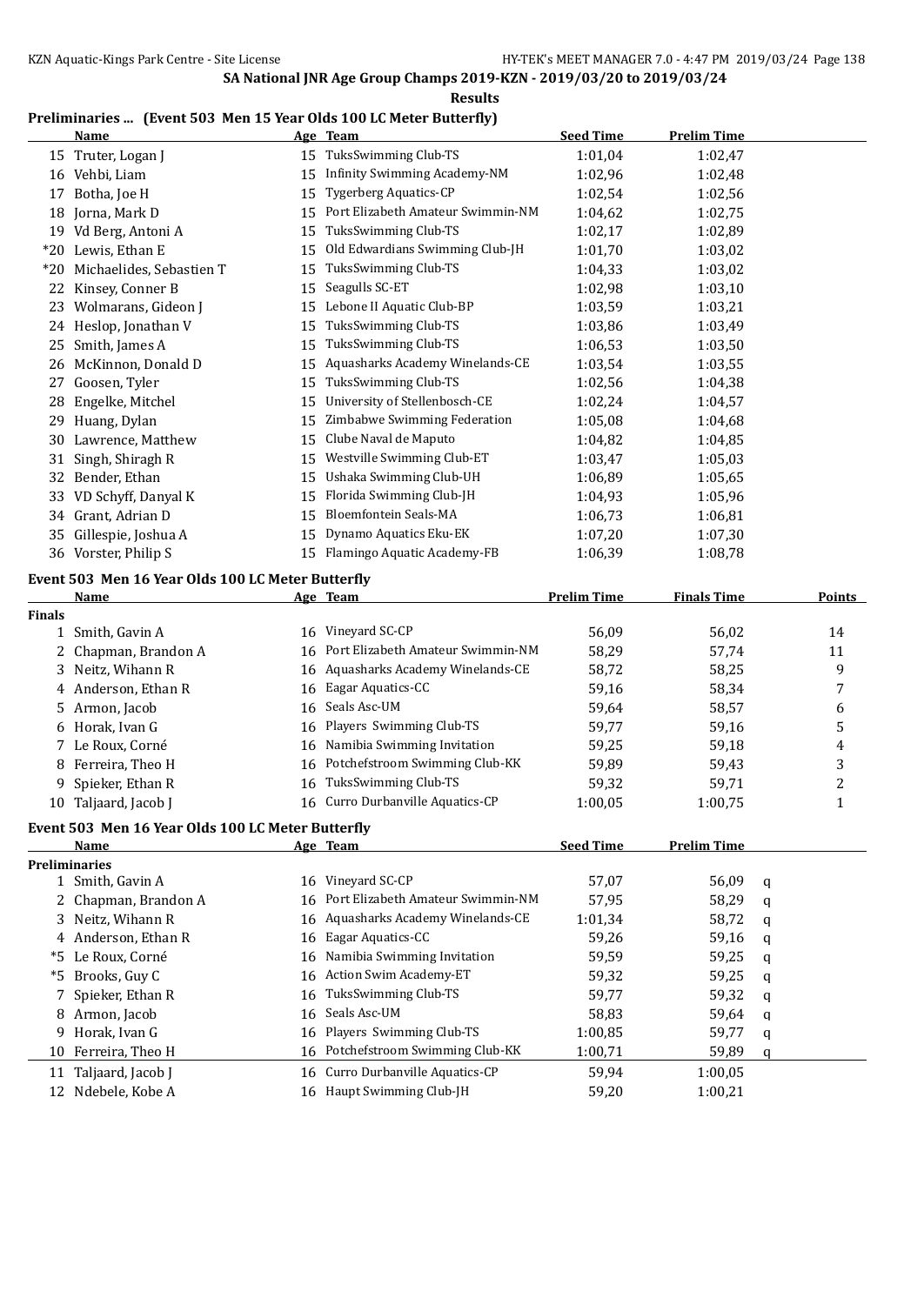### **Preliminaries ... (Event 503 Men 16 Year Olds 100 LC Meter Butterfly)**

|               | <b>Name</b>                                |    | Age Team                        |                    |                    |   |               |
|---------------|--------------------------------------------|----|---------------------------------|--------------------|--------------------|---|---------------|
|               | 13 Mayer, Chad J                           |    | 16 Aquazone Swim Club-ET        | 59,78              | 1:00,35            |   |               |
|               | 14 Giuricich, Enrico C                     | 16 | Dynamo Aquatics Eku-EK          | 1:00,80            | 1:00,44            |   |               |
| 15            | Naidoo, Kaydn K                            | 16 | Beavers Swim Club-ET            | 1:01,97            | 1:00,51            |   |               |
| 16            | Duckham, Michael P                         | 16 | Seagulls SC-ET                  | 59,50              | 1:00,52            |   |               |
| 17            | Steyn, Hennie H                            | 16 | Players Swimming Club-TS        | 1:00,97            | 1:00,61            |   |               |
| 18            | Riekert, Ethan                             | 16 | TuksSwimming Club-TS            | 1:01,04            | 1:00,74            |   |               |
| 19            | Schlechter, Gustav                         | 16 | Fish Eagle Aquatics-ED          | 59,94              | 1:01,14            |   |               |
| 20            | Slaughter, William S                       | 16 | Potchefstroom Swimming Club-KK  | 1:02,64            | 1:01,52            |   |               |
| 21            | Viljoen, Adriaan                           | 16 | Aquasharks Academy Winelands-CE | 1:01,11            | 1:01,85            |   |               |
| 22            | Wolmarans, Martin J                        | 16 | Aquabear Swimming Club-NM       | 1:01,92            | 1:02,10            |   |               |
| 23            | De Waal, Luan                              | 16 | Bloemfontein Seals-MA           | 1:02,51            | 1:02,64            |   |               |
| 24            | Zarifiants, Mikhail                        | 16 | TuksSwimming Club-TS            | 1:03,47            | 1:02,65            |   |               |
| 25            | Lee, Won Hee                               | 16 | Vineyard SC-CP                  | 1:02,13            | 1:02,89            |   |               |
|               | 26 Nienaber, Dirco                         | 16 | Fish Eagle Aquatics-ED          | 1:01,96            | 1:03,02            |   |               |
|               | Beukes, LWW                                | 16 | Westville Swimming Club-ET      | 1:03,07            | 1:03,42            |   |               |
| 27            |                                            |    | Mandeville Dolphins-JH          |                    | 1:03,47            |   |               |
| 28            | Taukobong, Lebone T                        | 16 | Westville Swimming Club-ET      | 1:02,97            |                    |   |               |
| 29            | Maseko, Felix F                            | 16 | Seals Asc-UM                    | 1:04,12            | 1:03,57            |   |               |
| 30            | Van der Merwe, Jacques L                   | 16 |                                 | 1:04,89            | 1:04,58            |   |               |
|               | 31 Henning, Steffan                        | 16 | Pretoria Aquatic Club-TS        | 1:04,33            | 1:04,63            |   |               |
|               | --- McKonie, Joash                         | 16 | Zimbabwe Swimming Federation    | 1:01,23            | DQ                 |   |               |
|               | Event 503 Men 17-18 100 LC Meter Butterfly |    |                                 |                    |                    |   |               |
|               | <b>Name</b>                                |    | Age Team                        | <b>Prelim Time</b> | <b>Finals Time</b> |   | <b>Points</b> |
| <b>Finals</b> |                                            |    |                                 |                    |                    |   |               |
| $\mathbf{1}$  | Duvenhage, Henju P                         | 17 | Curro Durbanville Aquatics-CP   | 56,14              | 55,78              |   | 14            |
| 2             | Di Domenico, Riccardo                      | 18 | Mandeville Dolphins-JH          | 56,71              | 55,96              |   | 11            |
| 3             | Coetzee, Calvin                            | 18 | Seagulls SC-ET                  | 57,24              | 56,65              |   | 9             |
| 4             | Moll, Jandré J                             | 18 | Dynamo Aquatics Eku-EK          | 57,84              | 57,16              |   | 7             |
| 5             | Ross, Andrew                               | 17 | Players Swimming Club-TS        | 57,18              | 57,17              |   | 6             |
| 6             | Thomas, Cullen                             | 18 | Bloemfontein Seals-MA           | 58,00              | 57,41              |   | 5             |
|               | Kockott, Raymond                           | 18 | Limpopo Tuksswimming Club-WB    | 57,98              | 57,70              |   | 4             |
| 8             | Du Plessis, Francois C                     | 17 | TuksSwimming Club-TS            | 58,07              | 57,93              |   | 3             |
| 9             | Muth, Hendrich                             | 17 | Pretoria Aquatic Club-TS        | 57,77              | 58,10              |   | 2             |
| 10            | Tayali, Quintin T                          | 17 | Zimbabwe Swimming Federation    | 58,01              | 1:00,39            |   | 1             |
|               | Event 503 Men 17-18 100 LC Meter Butterfly |    |                                 |                    |                    |   |               |
|               | <u>Name</u>                                |    | <u>Age Team</u>                 | <b>Seed Time</b>   | <b>Prelim Time</b> |   |               |
|               | <b>Preliminaries</b>                       |    |                                 |                    |                    |   |               |
|               | 1 Duvenhage, Henju P                       | 17 | Curro Durbanville Aquatics-CP   | 55,56              | 56,14              | q |               |
| 2             | Di Domenico, Riccardo                      | 18 | Mandeville Dolphins-JH          | 56,35              | 56,71              | q |               |
| 3             | Ross, Andrew                               | 17 | Players Swimming Club-TS        | 57,89              | 57,18              | q |               |
| 4             | Coetzee, Calvin                            | 18 | Seagulls SC-ET                  | 57,29              | 57,24              | q |               |
| 5             | Muth, Hendrich                             | 17 | Pretoria Aquatic Club-TS        | 57,91              | 57,77              | q |               |
| 6             | Moll, Jandré J                             | 18 | Dynamo Aquatics Eku-EK          | 57,25              | 57,84              | q |               |
| 7             | Kockott, Raymond                           | 18 | Limpopo Tuksswimming Club-WB    | 57,93              | 57,98              | q |               |
| 8             | Thomas, Cullen                             | 18 | Bloemfontein Seals-MA           | 57,34              | 58,00              | q |               |
| 9             | Tayali, Quintin T                          | 17 | Zimbabwe Swimming Federation    | 59,03              | 58,01              | q |               |
| 10            | Du Plessis, Francois C                     | 17 | TuksSwimming Club-TS            | 58,05              | 58,07              | q |               |
|               | 11 Emslie, Joshua D                        | 17 | Vikings Aquatic Club-BU         | 58,85              | 58,13              |   |               |
| 12            | Cordeiro, Tiago R                          | 18 | Seagulls SC-ET                  | 57,63              | 58,14              |   |               |
|               | 13 Bosch, Matthew                          | 17 | Seagulls SC-ET                  | 58,29              | 58,17              |   |               |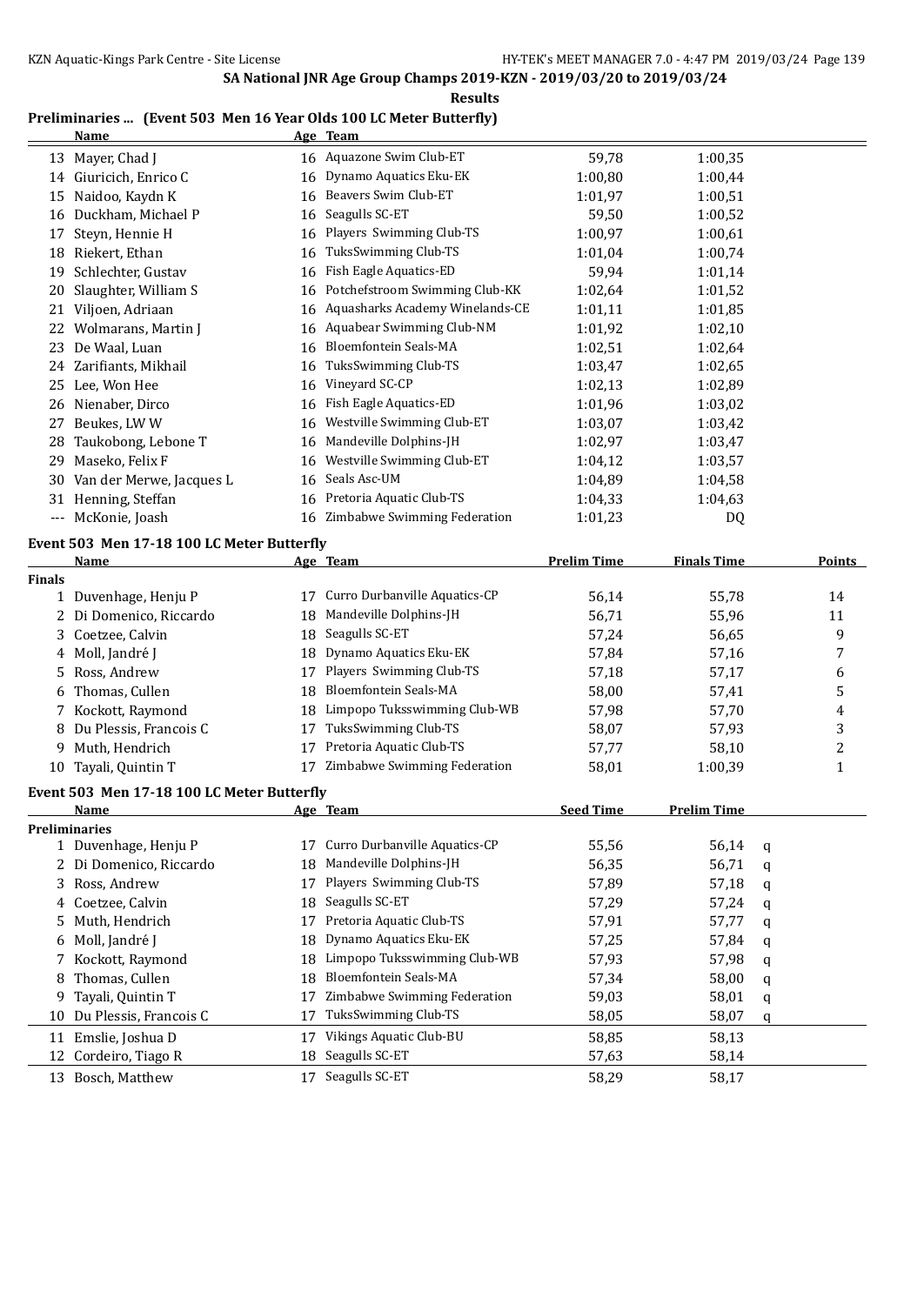**Results**

## **Preliminaries ... (Event 503 Men 17-18 100 LC Meter Butterfly)**

|    | <b>Name</b>                                       |    | <u>Age Team</u>                      | <b>Seed Time</b> | <b>Prelim Time</b> |  |  |  |
|----|---------------------------------------------------|----|--------------------------------------|------------------|--------------------|--|--|--|
|    | 14 Delport, Jaden                                 |    | 17 Port Elizabeth Amateur Swimmin-NM | 57,48            | 58,21              |  |  |  |
|    | 15 Rayment, Chase                                 | 17 | Seagulls SC-ET                       | 56,24            | 58,24              |  |  |  |
|    | 16 Fick, Bob                                      | 17 | TuksSwimming Club-TS                 | 56,41            | 58,27              |  |  |  |
|    | 17 Freeman, James S                               | 17 | TuksSwimming Club-TS                 | 57,90            | 58,29              |  |  |  |
|    | 18 Hanaczeck Kruger, Ruan                         | 17 | Shamu Swimming Club-MP               | 58,46            | 58,63              |  |  |  |
| 19 | Beetge, Altus J                                   | 17 | TuksSwimming Club-TS                 | 57,98            | 58,67              |  |  |  |
|    | 20 Koch, Kobus                                    | 17 | Players Western Cape-CE              | 1:00,80          | 58,89              |  |  |  |
|    | 21 Hassim, Rais                                   | 18 | Waterborn Swimming Club-JH           | 59,49            | 58,91              |  |  |  |
|    | *22 Khota, Ma'az                                  | 18 | Otters Rustenburg-NW                 | 58,93            | 58,93              |  |  |  |
|    | *22 Royle, Jordan R                               | 18 | Infinity Swimming Academy-NM         | 58,41            | 58,93              |  |  |  |
|    | 24 Singh, Juvahn R                                | 17 | Westville Swimming Club-ET           | 1:00,18          | 58,96              |  |  |  |
|    | 25 Smith, Ruben B                                 | 17 | Infinity Swimming Academy-NM         | 59,64            | 58,97              |  |  |  |
|    | 26 Piso, Jetro W                                  | 17 | Uniswim-MP                           | 58,69            | 59,08              |  |  |  |
|    | 27 Irvine, Jethro C                               | 17 | Aquazone Swim Club-ET                | 59,23            | 59,24              |  |  |  |
|    | 28 Fourie, Damian J                               | 17 | Ultimate Swim Club-BU                | 59,53            | 59,65              |  |  |  |
| 29 | Essof, Taahir M                                   | 18 | Atlantis Swimming Club-JH            | 58,14            | 59,70              |  |  |  |
| 30 | Smit, Ruben                                       | 18 | TuksSwimming Club-TS                 | 58,54            | 59,88              |  |  |  |
|    | 31 Beukes, Ivan                                   | 18 | Florida Swimming Club-JH             | 59,18            | 1:00,02            |  |  |  |
|    | 32 McKenzie, Kyle T                               | 18 | Esp Kempton Park-EK                  | 1:00,58          | 1:00,06            |  |  |  |
|    | 33 Altmann, Luke F                                | 17 | Vineyard SC-CP                       | 1:02,57          | 1:00,19            |  |  |  |
|    | 34 Rothman, Cole L                                | 17 | Waterborn Swimming Club-JH           | 1:02,26          | 1:00,35            |  |  |  |
|    | 35 Bodlall, Jivall                                | 17 | Ashton Swimming Academy-ILD          | 1:00,42          | 1:00,44            |  |  |  |
|    | 36 Hassim, Mikhi                                  | 17 | Waterborn Swimming Club-JH           | 1:00,69          | 1:00,48            |  |  |  |
| 37 | Shepherd, Rogan R                                 | 17 | Electric Eels Swimming Club-JH       | 1:00,00          | 1:00,51            |  |  |  |
|    | 38 Lategan, Deorg                                 | 18 | Players Swimming Club-TS             | 59,24            | 1:00,52            |  |  |  |
|    | 39 Vd Lingen, Kadin R                             | 18 | Pretoria Aquatic Club-TS             | 59,93            | 1:00,53            |  |  |  |
| 40 | Goddard, Alex T                                   | 18 | Aquanova Aquatic Club-BU             | 58,77            | 1:00,59            |  |  |  |
| 41 | Smit, Naested                                     | 18 | Ushaka Swimming Club-UH              | 59,64            | 1:00,67            |  |  |  |
|    | 42 Bradshaw, Jordan D                             | 17 | Waterborn Swimming Club-JH           | 1:01,86          | 1:01,00            |  |  |  |
| 43 | Thompson, Stephan S                               | 17 | Flamingo Aquatic Academy-FB          | 1:00,42          | 1:01,14            |  |  |  |
|    | 44 Bromfield, Michael V                           | 17 | Westville Swimming Club-ET           | 1:00,47          | 1:01,33            |  |  |  |
|    | 45 Letley, Kyle C                                 | 17 | Edenvale Stingrays-EK                | 1:02,09          | 1:01,67            |  |  |  |
|    | 46 Pleass, Ronan                                  | 18 | Waterborn Swimming Club-JH           | 1:02,01          | 1:01,77            |  |  |  |
|    | 47 Bester, Divan                                  | 17 | Mandeville Dolphins-JH               | 58,86            | 1:02,06            |  |  |  |
|    | 48 Fortune, Lyle K                                | 18 | Sandton Seals-JH                     | 1:02,37          | 1:02,17            |  |  |  |
| 49 | Beukes, Jano C                                    | 17 | Limpopo Tuksswimming Club-WB         | 1:04,68          | 1:03,06            |  |  |  |
|    | 50 Esterhuyse, Michael C                          | 17 | Ushaka Swimming Club-UH              | 1:01,73          | 1:03,29            |  |  |  |
|    | 51 Pretorius, Divan                               | 18 | <b>Boksburg Aquatics Saints-EK</b>   | 1:02,06          | 1:04,01            |  |  |  |
|    | 52 Woodhead, Thomas B                             | 17 | Perfect Stroke Swimming Club-JH      | 1:04,16          | 1:04,54            |  |  |  |
|    | 53 Geere, Michael                                 |    | 17 Sandton Seals-JH                  | 1:10,61          | 1:07,03            |  |  |  |
|    | Event 504 Girls 12 & Under 100 LC Meter Butterfly |    |                                      |                  |                    |  |  |  |

|               | Name                   |     | Age Team                             | <b>Prelim Time</b> | <b>Finals Time</b> | <b>Points</b> |
|---------------|------------------------|-----|--------------------------------------|--------------------|--------------------|---------------|
| <b>Finals</b> |                        |     |                                      |                    |                    |               |
|               | 1 Jacobs, Khwezi I     |     | 12 Port Elizabeth Amateur Swimmin-NM | 1:13.94            | 1:13,21            | 14            |
|               | 2 Storm, Kirsten       |     | 12 Waterborn Swimming Club-JH        | 1:19.73            | 1:13,66            | 11            |
|               | 3 Rabe, Amy            |     | 12 Aces Swimming Club-ET             | 1:15.46            | 1:13.77            | a             |
|               | 4 Graaff, Chloe T      |     | 12 Seagulls SC-ET                    | 1:17.03            | 1:14.35            | 7             |
|               | 5 Du Plessis, Chanel P | 12. | Vineyard SC-CP                       | 1:22.37            | 1:15.42            | b             |
|               | 6 Mladenov, Gabriela   |     | 12 Waterborn Swimming Club-JH        | 1:17.99            | 1:15.53            | . .           |
|               |                        |     |                                      |                    |                    |               |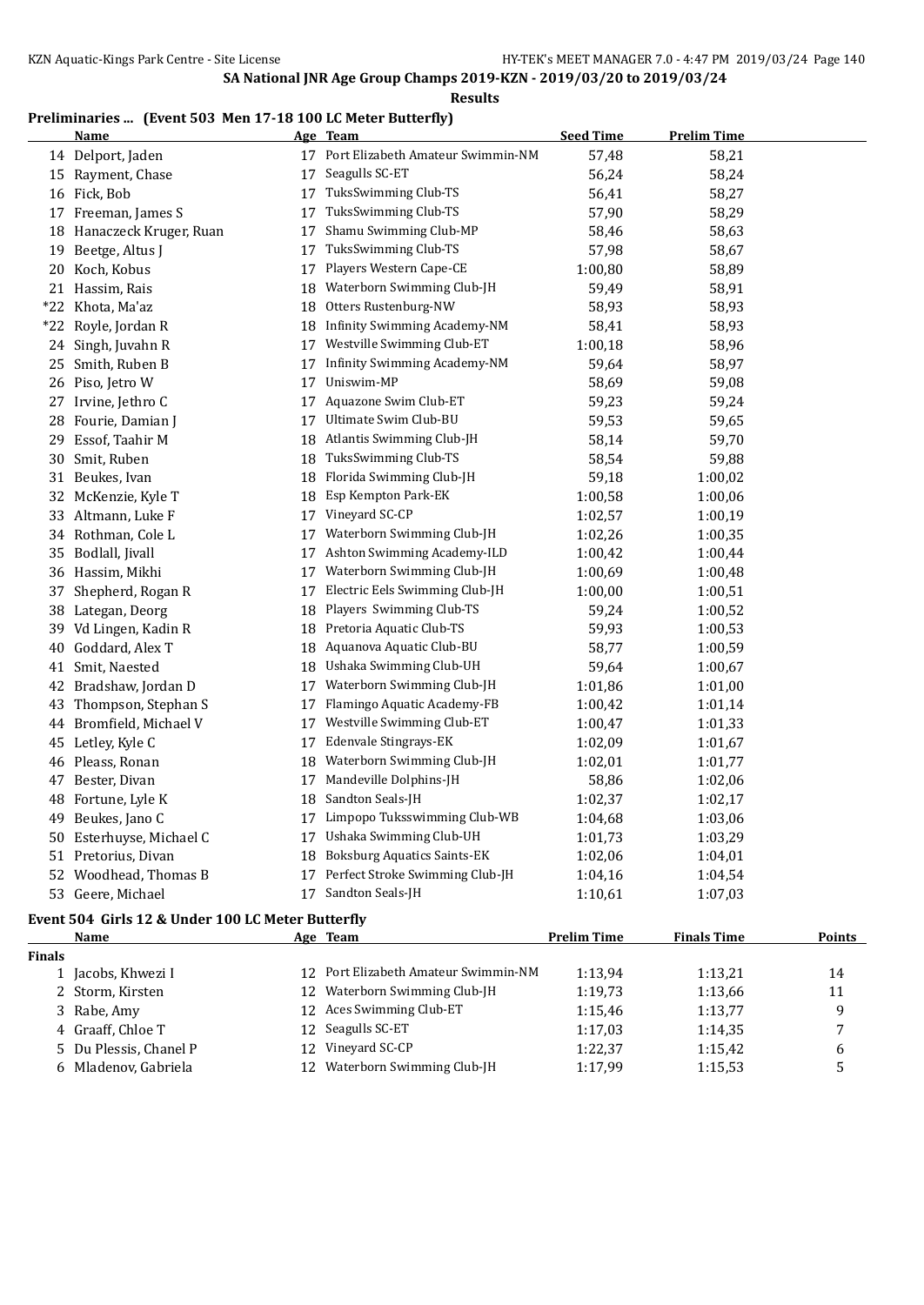|               | Event 504 Girls 12 & Under 100 LC Meter Butterfly   |    |                                     |                    |                    |   |                         |
|---------------|-----------------------------------------------------|----|-------------------------------------|--------------------|--------------------|---|-------------------------|
|               | Name                                                |    | Age Team                            | <b>Seed Time</b>   | <b>Prelim Time</b> |   |                         |
|               | <b>Preliminaries</b>                                |    |                                     |                    |                    |   |                         |
|               | 1 Jacobs, Khwezi I                                  | 12 | Port Elizabeth Amateur Swimmin-NM   | 1:15,31            | 1:13,94            | q |                         |
|               | 2 Rabe, Amy                                         | 12 | Aces Swimming Club-ET               | 1:15,53            | 1:15,46            | q |                         |
|               | 3 Graaff, Chloe T                                   | 12 | Seagulls SC-ET                      | 1:15,91            | 1:17,03            | q |                         |
|               | 4 Mladenov, Gabriela                                | 12 | Waterborn Swimming Club-JH          | 1:20,48            | 1:17,99            | q |                         |
| 5             | Storm, Kirsten                                      | 12 | Waterborn Swimming Club-JH          | 1:17,35            | 1:19,73            | q |                         |
|               | 6 Du Plessis, Chanel P                              |    | 12 Vineyard SC-CP                   | 1:18,48            | 1:22,37            | q |                         |
|               | Event 504 Girls 13 Year Olds 100 LC Meter Butterfly |    |                                     |                    |                    |   |                         |
|               | Name                                                |    | Age Team                            | <b>Prelim Time</b> | <b>Finals Time</b> |   | Points                  |
| Finals        |                                                     |    |                                     |                    |                    |   |                         |
|               | 1 Robson, Tazmyn                                    | 13 | TuksSwimming Club-TS                | 1:08,05            | 1:06,77            |   | 14                      |
|               | 2 Campbell, Marnè                                   | 13 | Tygerberg Aquatics-CP               | 1:09,82            | 1:07,42            |   | 11                      |
| 3             | Haslam, Tayla J                                     | 13 | Kloof Asc-ET                        | 1:09,57            | 1:08,25            |   | 9                       |
|               | 4 Muller, Amy                                       | 13 | TuksSwimming Club-TS                | 1:09,79            | 1:09,55            |   | 7                       |
| 5.            | Meier, Ane'                                         | 13 | Pretoria Aquatic Club-TS            | 1:10,55            | 1:09,91            |   | 6                       |
|               | 6 Wessels, Christine                                | 13 | Haupt Swimming Club-JH              | 1:09,98            | 1:10,54            |   | 5                       |
| 7             | Caldwell, Alexandra L                               | 13 | Active Aquatics-JH                  | 1:15,53            | 1:13,44            |   | 4                       |
| 8             | Moore, Kate E                                       | 13 | University of Stellenbosch-CE       | 1:13,12            | 1:13,99            |   | 3                       |
| 9             | Pio, Teegan                                         | 13 | Port Elizabeth Amateur Swimmin-NM   | 1:13,31            | 1:14,05            |   | $\overline{c}$          |
|               | 10 Venter, Liya E                                   | 13 | <b>Blouberg Marlins-CP</b>          | 1:18,16            | 1:16,65            |   | $\mathbf{1}$            |
|               | Event 504 Girls 13 Year Olds 100 LC Meter Butterfly |    |                                     |                    |                    |   |                         |
|               | Name                                                |    | Age Team                            | <b>Seed Time</b>   | <b>Prelim Time</b> |   |                         |
|               | <b>Preliminaries</b>                                |    |                                     |                    |                    |   |                         |
|               | 1 Dixon, Ruby                                       | 13 | Action Swim Academy-ET              | 1:07,00            | 1:07,29            | q |                         |
|               | 2 Robson, Tazmyn                                    | 13 | TuksSwimming Club-TS                | 1:08,70            | 1:08,05            | q |                         |
| 3             | Haslam, Tayla J                                     | 13 | Kloof Asc-ET                        | 1:09,03            | 1:09,57            | q |                         |
| 4             | Muller, Amy                                         | 13 | TuksSwimming Club-TS                | 1:09,02            | 1:09,79            | q |                         |
| 5             | Campbell, Marnè                                     | 13 | Tygerberg Aquatics-CP               | 1:09,75            | 1:09,82            | q |                         |
| 6             | Wessels, Christine                                  | 13 | Haupt Swimming Club-JH              | 1:10,55            | 1:09,98            | q |                         |
| 7             | Meier, Ane'                                         | 13 | Pretoria Aquatic Club-TS            | 1:12,08            | 1:10,55            | q |                         |
| 8             | Moore, Kate E                                       | 13 | University of Stellenbosch-CE       | 1:11,80            | 1:13,12            | q |                         |
| 9             | Pio, Teegan                                         | 13 | Port Elizabeth Amateur Swimmin-NM   | 1:15,60            | 1:13,31            | q |                         |
| 10            | Caldwell, Alexandra L                               | 13 | Active Aquatics-JH                  | 1:15,01            | 1:15,53            | q |                         |
|               | 11 Venter, Liya E                                   |    | 13 Blouberg Marlins-CP              | 1:19,43            | 1:18,16            |   |                         |
|               | Event 504 Girls 14 Year Olds 100 LC Meter Butterfly |    |                                     |                    |                    |   |                         |
|               | <u>Name</u>                                         |    | Age Team                            | <b>Prelim Time</b> | <b>Finals Time</b> |   | <b>Points</b>           |
| <b>Finals</b> |                                                     |    |                                     |                    |                    |   |                         |
|               | 1 Rossouw, Veronique                                |    | 14 TuksSwimming Club-TS             | 1:05,34            | 1:04,42            |   | 14                      |
| 2             | Eland, Catherine A                                  | 14 | Harlequins Aquatic Club-BU          | 1:05,98            | 1:04,98            |   | 11                      |
| 3             | Oosthuizen, Luchelle                                | 14 | Bloemfontein Otters-MA              | 1:06,79            | 1:05,61            |   | 9                       |
| 4             | Tucker, Dakota                                      | 14 | Waterborn Swimming Club-JH          | 1:07,40            | 1:05,95            |   | 7                       |
| 5             | Pienaar, Ambrin E                                   | 14 | Action Swim Academy-ET              | 1:07,08            | 1:06,12            |   | 6                       |
| 6             | Kuhn, Emma A                                        | 14 | Seals Asc-UM                        | 1:07,82            | 1:06,91            |   | 5                       |
| 7             | Kleyn, Lisa C                                       | 14 | TuksSwimming Club-TS                | 1:08,08            | 1:07,63            |   | 4                       |
| 8             | Els-Human, Colby                                    | 14 | <b>Infinity Swimming Academy-NM</b> | 1:08,17            | 1:07,95            |   | 3                       |
| 9             | Brown, Kelly-Ann                                    | 14 | Seagulls SC-ET                      | 1:08,49            | 1:08,49            |   | $\overline{\mathbf{c}}$ |
| 10            | Katai, Donata                                       | 14 | Zimbabwe Swimming Federation        | 1:08,42            | 1:09,06            |   | 1                       |
|               |                                                     |    |                                     |                    |                    |   |                         |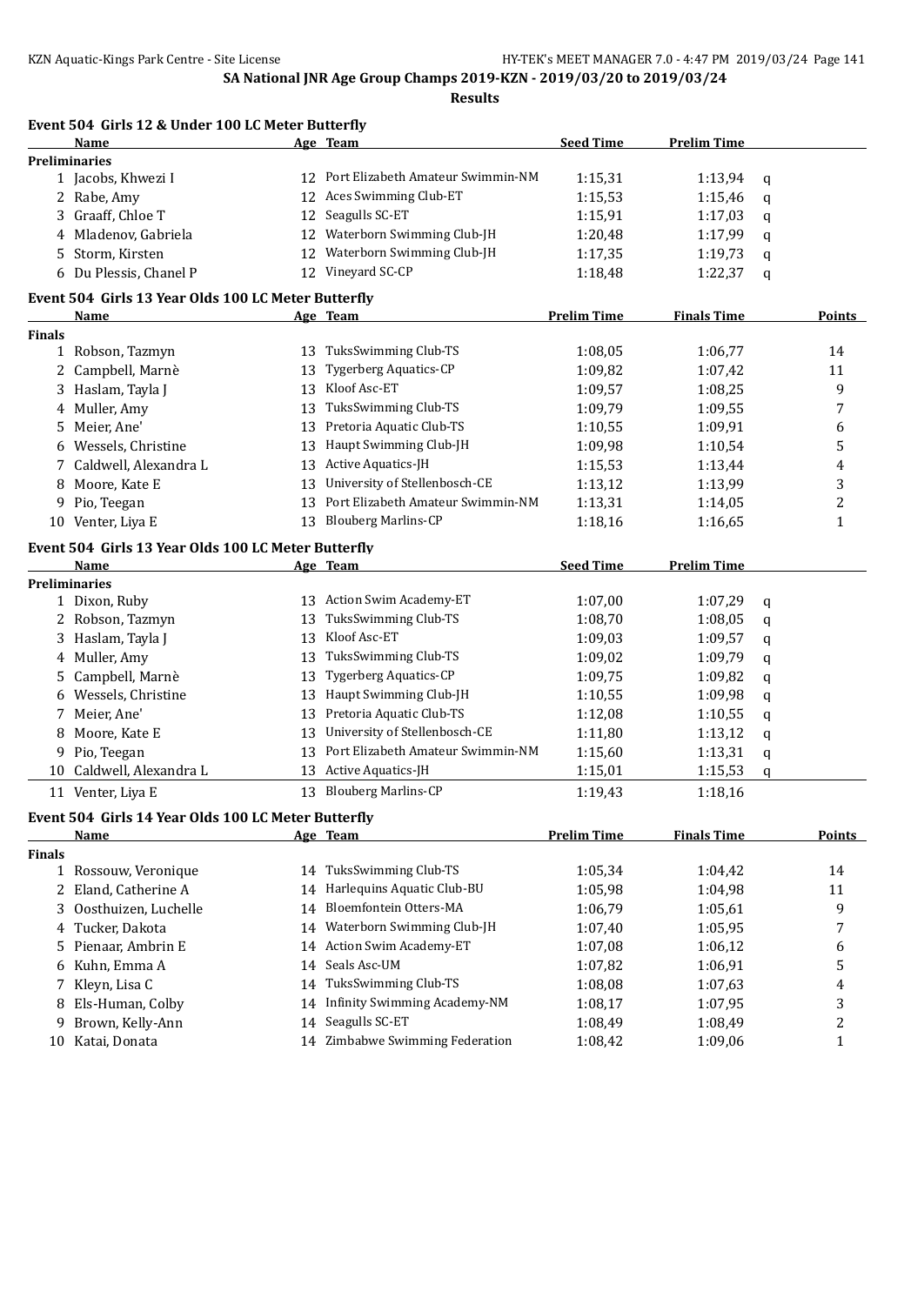#### **Event 504 Girls 14 Year Olds 100 LC Meter Butterfly**

|               | Name                                                        |    | Age Team                            | <b>Seed Time</b>   | <b>Prelim Time</b> |   |                |
|---------------|-------------------------------------------------------------|----|-------------------------------------|--------------------|--------------------|---|----------------|
|               | <b>Preliminaries</b>                                        |    |                                     |                    |                    |   |                |
|               | 1 Christianson, Emma L                                      |    | 14 Action Swim Academy-ET           | 1:04,94            | 1:04,54            | q |                |
|               | 2 Rossouw, Veronique                                        | 14 | TuksSwimming Club-TS                | 1:05,34            | 1:05,34            | q |                |
| 3             | Eland, Catherine A                                          | 14 | Harlequins Aquatic Club-BU          | 1:06,36            | 1:05,98            | q |                |
| 4             | Oosthuizen, Luchelle                                        | 14 | Bloemfontein Otters-MA              | 1:06,86            | 1:06,79            | q |                |
| 5.            | Pienaar, Ambrin E                                           | 14 | Action Swim Academy-ET              | 1:08,18            | 1:07,08            | q |                |
| 6             | Tucker, Dakota                                              | 14 | Waterborn Swimming Club-JH          | 1:06,58            | 1:07,40            | q |                |
| 7             | Kuhn, Emma A                                                | 14 | Seals Asc-UM                        | 1:07,90            | 1:07,82            | q |                |
| 8             | Kleyn, Lisa C                                               | 14 | TuksSwimming Club-TS                | 1:05,16            | 1:08,08            | q |                |
| 9             | Els-Human, Colby                                            | 14 | <b>Infinity Swimming Academy-NM</b> | 1:08,12            | 1:08,17            | q |                |
| 10            | Katai, Donata                                               | 14 | Zimbabwe Swimming Federation        | 1:09,54            | 1:08,42            | q |                |
|               | 11 Brown, Kelly-Ann                                         | 14 | Seagulls SC-ET                      | 1:08,58            | 1:08,49            |   |                |
| 12            | McMorran, Leigh                                             |    | 14 Aqua Athlete-JH                  | 1:08,41            | 1:08,54            |   |                |
|               | 13 Gouws, Kayla C                                           |    | 14 Electric Eels Swimming Club-JH   | 1:09,83            | 1:11,14            |   |                |
| 14            | Voigt, Savannah                                             | 14 | Swimlab Aquatic Academ-CP           | 1:16,36            | 1:12,82            |   |                |
|               | 15 Message, Cara H                                          | 14 | Beavers Swim Club-ET                | 1:14,10            | 1:12,86            |   |                |
|               | 16 Carolus, Sandralee P                                     | 14 | Linrand Swimming Club-JH            | 1:12,65            | 1:12,94            |   |                |
| 17            | Chitsurura, Tanatsirwa                                      | 14 | Zimbabwe Swimming Federation        | 1:15,37            | 1:13,56            |   |                |
| 18            | Egner, Maxine                                               | 14 | Dmss Gators Swimming Club           | 1:15,69            | 1:13,58            |   |                |
|               | 19 Cromhout, Hannah E                                       |    | 14 Swimlab Aquatic Academ-CP        | 1:12,75            | 1:14,52            |   |                |
|               |                                                             |    |                                     |                    |                    |   |                |
|               | Event 504 Women 15 Year Olds 100 LC Meter Butterfly<br>Name |    | Age Team                            | <b>Prelim Time</b> | <b>Finals Time</b> |   | Points         |
| <b>Finals</b> |                                                             |    |                                     |                    |                    |   |                |
|               | 1 Hearne, Trinity S                                         | 15 | <b>Tygerberg Aquatics-CP</b>        | 1:03,50            | 1:02,63            |   | 14             |
|               | 2 Fechter, Annika S                                         | 15 | Pretoria Aquatic Club-TS            | 1:06,56            | 1:05,16            |   | 11             |
| 3.            | Van Niekerk, Lara                                           | 15 | Pretoria Aquatic Club-TS            | 1:06,67            | 1:05,25            |   | 9              |
| 4             | de Goede, Kirsten A                                         | 15 | Seagulls SC-ET                      | 1:06,91            | 1:05,72            |   | 7              |
| 5.            | van der Westhuizen, Paige                                   | 15 | Zimbabwe Swimming Federation        | 1:06,86            | 1:06,76            |   | 6              |
| 6             | Jacobs, Hannah P                                            | 15 | Dragons Swimming Club-JH            | 1:06,94            | 1:06,97            |   | 5              |
| 7             | Vroon, Mandy L                                              | 15 | <b>Tygerberg Aquatics-CP</b>        | 1:08,27            | 1:08,22            |   | 4              |
| 8             | Smith, Casey                                                | 15 | Pretoria Aquatic Club-TS            | 1:08,30            | 1:08,30            |   | 3              |
| 9             | Wille, Ellen J                                              | 15 | Titans Aquatics Vanderbijlark-SD    | 1:08,80            | 1:09,24            |   | $\overline{c}$ |
|               | 10 Van Heerden, Michelle J                                  | 15 | Knysna Dragons-ED                   | 1:09,06            | 1:11,26            |   | $\mathbf{1}$   |
|               |                                                             |    |                                     |                    |                    |   |                |
|               | Event 504 Women 15 Year Olds 100 LC Meter Butterfly         |    |                                     |                    |                    |   |                |
|               | Name                                                        |    | Age Team                            | <b>Seed Time</b>   | <b>Prelim Time</b> |   |                |
|               | <b>Preliminaries</b>                                        |    | <b>Tygerberg Aquatics-CP</b>        |                    |                    |   |                |
|               | 1 Hearne, Trinity S                                         | 15 |                                     | 1:02,81            | 1:03,50            | q |                |
| 2             | Fechter, Annika S                                           | 15 | Pretoria Aquatic Club-TS            | 1:07,29            | 1:06,56            | q |                |
| 3             | Van Niekerk, Lara                                           | 15 | Pretoria Aquatic Club-TS            | 1:06,19            | 1:06,67            | q |                |
| 4             | van der Westhuizen, Paige                                   | 15 | Zimbabwe Swimming Federation        | 1:07,31            | 1:06,86            | q |                |
| 5             | de Goede, Kirsten A                                         | 15 | Seagulls SC-ET                      | 1:03,56            | 1:06,91            | q |                |
| 6             | Jacobs, Hannah P                                            | 15 | Dragons Swimming Club-JH            | 1:07,27            | 1:06,94            | q |                |
| 7             | Vroon, Mandy L                                              | 15 | <b>Tygerberg Aquatics-CP</b>        | 1:08,00            | 1:08,27            | q |                |
| 8             | Smith, Casey                                                | 15 | Pretoria Aquatic Club-TS            | 1:09,36            | 1:08,30            | q |                |
| 9             | Wille, Ellen J                                              | 15 | Titans Aquatics Vanderbijlark-SD    | 1:09,25            | 1:08,80            | q |                |
| 10            | Harvey, Brookelyn P                                         | 15 | Aquazone Swim Club-ET               | 1:09,83            | 1:08,98            | q |                |
|               | 11 Van Heerden, Michelle J                                  | 15 | Knysna Dragons-ED                   | 1:09,05            | 1:09,06            |   |                |
|               | 12 Zwart, Kelly R                                           | 15 | Seals Asc-UM                        | 1:08,91            | 1:09,07            |   |                |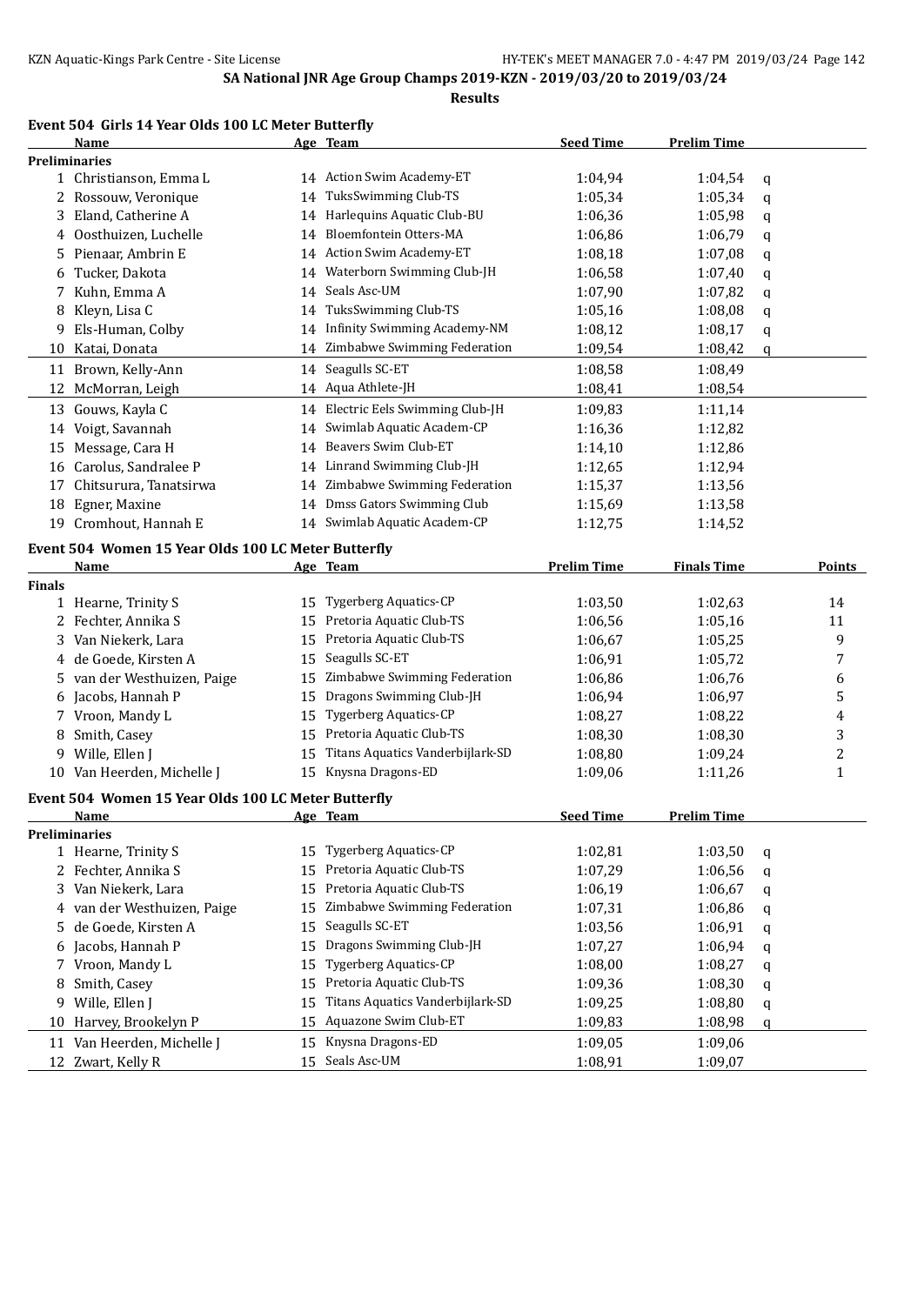#### **Preliminaries ... (Event 504 Women 15 Year Olds 100 LC Meter Butterfly) Name Age Team Seed Time Prelim Time**

|               | <u>name</u>                                         | <u>Age</u> | <b>ream</b>                         | <u>seea rime</u>   | <u>Prelim Time</u> |   |               |
|---------------|-----------------------------------------------------|------------|-------------------------------------|--------------------|--------------------|---|---------------|
|               | 13 De Lange, Caitlin A                              |            | 15 Pretoria Aqua Adrenaline-TS      | 1:11,95            | 1:09,20            |   |               |
|               | 14 Brombacher, Paige F                              | 15         | <b>Infinity Swimming Academy-NM</b> | 1:06,81            | 1:11,38            |   |               |
| 15            | Meintjies, Joane                                    | 15         | Bloemfontein Seals-MA               | 1:10,19            | 1:12,10            |   |               |
|               | 16 Lottering, Kristin                               | 15         | Lottering Aquatics-WB               | 1:12,82            | 1:12,60            |   |               |
| 17            | Ellmies, Viktoria                                   | 15         | Namibia Swimming Invitation         | 1:13,51            | 1:15,08            |   |               |
| $---$         | Repinz, Courtney P                                  |            | 15 Aquabear Swimming Club-NM        | 1:13,18            | DQ                 |   |               |
|               | Event 504 Women 16 Year Olds 100 LC Meter Butterfly |            |                                     |                    |                    |   |               |
|               | Name                                                |            | Age Team                            | <b>Prelim Time</b> | <b>Finals Time</b> |   | <b>Points</b> |
| <b>Finals</b> |                                                     |            |                                     |                    |                    |   |               |
|               | 1 Herbst, Kerryn L                                  | 16         | Mandeville Dolphins-JH              | 1:03,77            | 1:03,10            |   | 14            |
|               | 2 Seyffert, Tailyn                                  | 16         | <b>Bloemfontein Seals-MA</b>        | 1:08,19            | 1:05,55            |   | 11            |
| 3             | Oliver, Tori C                                      | 16         | Action Swim Academy-ET              | 1:06,29            | 1:05,69            |   | 9             |
| 4             | Liebenberg, Joanne                                  | 16         | Namibia Swimming Invitation         | 1:08,25            | 1:06,79            |   | 7             |
| 5.            | du Toit, Idelé                                      | 16         | Potchefstroom Swimming Club-KK      | 1:08,28            | 1:08,09            |   | 6             |
|               | Van den Berg, Sulinke                               | 16         | Bloemfontein Seals-MA               | 1:08,85            | 1:08,23            |   | 5             |
| 7             | Ebrahim, Tasneen                                    | 16         | Port Elizabeth Amateur Swimmin-NM   | 1:10,07            | 1:10,23            |   | 4             |
| 8             | Podesta, Emma                                       | 16         | Aquabear Swimming Club-NM           | 1:10,32            | 1:10,33            |   | 3             |
| 9             | Silen, Kaylee A                                     | 16         | Aquazone Swim Club-ET               | 1:10,07            | 1:10,41            |   | 2             |
|               | 10 Albertyn, Kaitlyn E                              | 16         | TuksSwimming Club-TS                | 1:10,08            | 1:12,73            |   | $\mathbf{1}$  |
|               | Event 504 Women 16 Year Olds 100 LC Meter Butterfly |            |                                     |                    |                    |   |               |
|               | <b>Name</b>                                         |            | Age Team                            | <b>Seed Time</b>   | <b>Prelim Time</b> |   |               |
|               | <b>Preliminaries</b>                                |            |                                     |                    |                    |   |               |
|               | 1 Herbst, Kerryn L                                  | 16         | Mandeville Dolphins-JH              | 1:04,50            | 1:03,77            | q |               |
|               | 2 Horne, Chloe A                                    | 16         | Seagulls SC-ET                      | 1:06,47            | 1:06,14            | q |               |
| 3             | Oliver, Tori C                                      | 16         | Action Swim Academy-ET              | 1:05,72            | 1:06,29            | q |               |
| 4             | Stergiadis, Heleni                                  | 16         | Namibia Swimming Invitation         | 1:07,50            | 1:07,76            | q |               |
| 5             | Seyffert, Tailyn                                    | 16         | <b>Bloemfontein Seals-MA</b>        | 1:05,79            | 1:08,19            | q |               |
| 6             | Liebenberg, Joanne                                  | 16         | Namibia Swimming Invitation         | 1:08,12            | 1:08,25            | q |               |
| 7             | du Toit, Idelé                                      | 16         | Potchefstroom Swimming Club-KK      | 1:08,95            | 1:08,28            | q |               |
| 8             | Van den Berg, Sulinke                               | 16         | Bloemfontein Seals-MA               | 1:08,18            | 1:08,85            | q |               |
| *9            | Silen, Kaylee A                                     | 16         | Aquazone Swim Club-ET               | 1:07,83            | 1:10,07            | q |               |
| *9            | Ebrahim, Tasneen                                    | 16         | Port Elizabeth Amateur Swimmin-NM   | 1:09,88            | 1:10,07            | q |               |
|               | 11 Albertyn, Kaitlyn E                              | 16         | TuksSwimming Club-TS                | 1:09,49            | 1:10,08            |   |               |
| 12            | Podesta, Emma                                       | 16         | Aquabear Swimming Club-NM           | 1:10,44            | 1:10,32            |   |               |
|               | 13 Munro, Kelsea                                    |            | 16 Pretoria Aquatic Club-TS         | 1:08,81            | 1:12,47            |   |               |
|               | 14 Rogge, Kaelin G                                  |            | 16 Aquazone Swim Club-ET            | 1:14,17            | 1:14,40            |   |               |
|               | 15 Barnard, Dominique                               |            | 16 Alcatraz Swimming Club-TS        | 1:15,32            | 1:14,75            |   |               |
|               | 16 Levin, Talya                                     |            | 16 Aqua Sharks Academy-CP           | 1:13,48            | 1:17,10            |   |               |
|               | Event 504 Women 17-18 100 LC Meter Butterfly        |            |                                     |                    |                    |   |               |
|               | <u>Name</u>                                         |            | Age Team                            | <b>Prelim Time</b> | <b>Finals Time</b> |   | <b>Points</b> |
| <b>Finals</b> |                                                     |            |                                     |                    |                    |   |               |
|               | 1 Opperman, Bianca                                  |            | 17 Potchefstroom Swimming Club-KK   | 1:04,30            | 1:03,39            |   | 14            |
|               | 2 Cornelius, Natasha                                | 17         | Pretoria Aquatic Club-TS            | 1:04,95            | 1:03,75            |   | 11            |
| 3             | Pietersen, Connie I                                 | 17         | <b>Infinity Swimming Academy-NM</b> | 1:05,57            | 1:04,49            |   | 9             |
|               | 4 Rafferty, Toni M                                  | 17         | Aquabear Swimming Club-NM           | 1:05,69            | 1:04,54            |   | 7             |
| 5.            | Abrahams, Hanim                                     | 17         | Curro Durbanville Aquatics-CP       | 1:06,61            | 1:04,90            |   | 6             |
|               | Cornelius, Chante'                                  | 17         | Pretoria Aquatic Club-TS            | 1:05,04            | 1:04,92            |   | 5             |
| 7.            | Tarr, Emma                                          | 17         | Waterborn Swimming Club-JH          | 1:05,92            | 1:05,44            |   | 4             |
|               | 8 Du Plessis, Ilinde G                              | 18         | TuksSwimming Club-TS                | 1:06,07            | 1:05,98            |   | 3             |
|               |                                                     |            |                                     |                    |                    |   |               |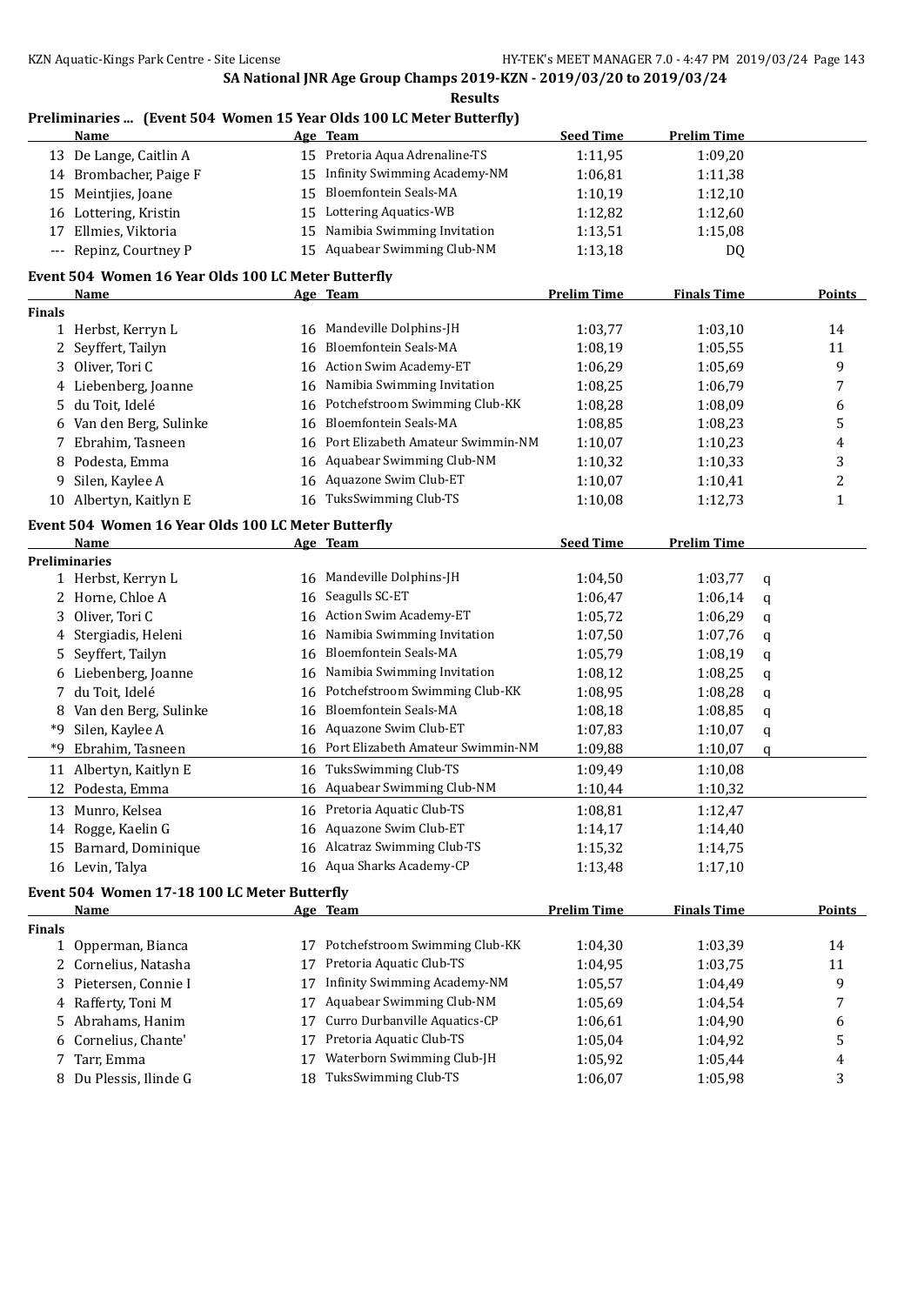## **Finals ... (Event 504 Women 17-18 100 LC Meter Butterfly)**

|        | <u>Name</u>                                       |    | Age Team                                                  | <b>Prelim Time</b> | <b>Finals Time</b> |   | <b>Points</b>  |
|--------|---------------------------------------------------|----|-----------------------------------------------------------|--------------------|--------------------|---|----------------|
|        | 9 Chislett, Ally L                                |    | 17 Action Swim Academy-ET                                 | 1:07,46            | 1:07,02            |   | 2              |
|        | 10 Antonopoulos, Carli T                          |    | 18 Tygerberg Aquatics-CP                                  | 1:07,22            | 1:07,79            |   | 1              |
|        | Event 504 Women 17-18 100 LC Meter Butterfly      |    |                                                           |                    |                    |   |                |
|        | Name                                              |    | Age Team                                                  | <b>Seed Time</b>   | <b>Prelim Time</b> |   |                |
|        | <b>Preliminaries</b>                              |    |                                                           |                    |                    |   |                |
|        | 1 Opperman, Bianca                                |    | 17 Potchefstroom Swimming Club-KK                         | 1:08,42            | 1:04,30            | q |                |
|        | 2 Cornelius, Natasha                              | 17 | Pretoria Aquatic Club-TS                                  | 1:03,70            | 1:04,95            | q |                |
| 3      | Cornelius, Chante'                                | 17 | Pretoria Aquatic Club-TS                                  | 1:05,68            | 1:05,04            | q |                |
|        | 4 Pietersen, Connie I                             | 17 | Infinity Swimming Academy-NM                              | 1:04,49            | 1:05,57            | q |                |
| 5.     | Rafferty, Toni M                                  | 17 | Aquabear Swimming Club-NM                                 | 1:03,95            | 1:05,69            | q |                |
| 6      | Tarr, Emma                                        | 17 | Waterborn Swimming Club-JH                                | 1:07,29            | 1:05,92            | q |                |
| 7      | Du Plessis, Ilinde G                              | 18 | TuksSwimming Club-TS                                      | 1:05,04            | 1:06,07            | q |                |
|        | 8 Abrahams, Hanim                                 | 17 | Curro Durbanville Aquatics-CP                             | 1:05,30            | 1:06,61            | q |                |
| 9.     | Antonopoulos, Carli T                             | 18 | <b>Tygerberg Aquatics-CP</b>                              | 1:06,21            | 1:07,22            | q |                |
| 10     | Chislett, Ally L                                  | 17 | Action Swim Academy-ET                                    | 1:07,27            | 1:07,46            | q |                |
| 11     | Forsyth, Lauren C                                 | 18 | Westville Swimming Club-ET                                | 1:06,99            | 1:07,74            |   |                |
| 12     | Green, Ashleigh M                                 | 18 | Seals Asc-UM                                              | 1:07,75            | 1:08,82            |   |                |
|        | 13 Nortje, Marine E                               | 18 | Seagulls SC-ET                                            | 1:07,30            | 1:08,83            |   |                |
|        | 14 Enslin, Alicia                                 | 18 | TuksSwimming Club-TS                                      | 1:10,63            | 1:08,88            |   |                |
| 15     | Mjimba, Nomvula B                                 | 17 | Seals Asc-UM                                              | 1:08,75            | 1:09,22            |   |                |
| 16     | Cillie, Lindi L                                   | 17 | Curro Durbanville Aquatics-CP                             | 1:08,16            | 1:09,32            |   |                |
| 17     | Earle, Tory L                                     | 17 | Seagulls SC-ET                                            | 1:10,05            | 1:09,81            |   |                |
| 18     | Straw, Samantha                                   | 17 | Bloemfontein Seals-MA                                     | 1:08,42            | 1:10,21            |   |                |
| 19     | Van Jaarsveld, Sune                               | 17 | TuksSwimming Club-TS                                      | 1:11,93            | 1:10,23            |   |                |
| 20     | McLoughlin, Kayla                                 | 18 | Swimlab Aquatic Academ-CP                                 | 1:09,66            | 1:10,44            |   |                |
| 21     | Turner, Georgy A                                  | 18 | Mandeville Dolphins-JH                                    | 1:09,97            | 1:10,78            |   |                |
| 22     | Grobler, Karla                                    | 17 | TuksSwimming Club-TS                                      | 1:10,08            | 1:10,86            |   |                |
| 23     | O'Rourke, Amy E                                   | 17 | Florida Swimming Club-JH                                  | 1:09,49            | 1:11,08            |   |                |
|        | 24 Botha, Tahlia                                  | 18 | Tygerberg Aquatics-CP                                     | 1:10,48            | 1:11,40            |   |                |
| 25     | Dateline, Chenay E                                | 17 | Waterborn Swimming Club-JH                                | 1:13,85            | 1:11,41            |   |                |
|        | 26 Hartzenberg, Erin R                            | 17 | <b>Tygerberg Aquatics-CP</b>                              |                    |                    |   |                |
|        |                                                   |    | 17 University of Stellenbosch-CE                          | 1:10,11            | 1:11,84            |   |                |
|        | 27 Carollissen, Joey                              |    |                                                           | 1:13,15            | 1:12,39            |   |                |
|        | Event 505 Boys 12 & Under 200 LC Meter Backstroke |    |                                                           |                    |                    |   |                |
|        | Name                                              |    | Age Team                                                  | <b>Prelim Time</b> | <b>Finals Time</b> |   | Points         |
| Finals |                                                   |    |                                                           |                    |                    |   |                |
|        | 1 Strydom, Cristopher R                           |    | 12 Dynamo Aquatics Eku-EK<br><b>Tygerberg Aquatics-CP</b> | 2:31,28            | 2:26,32            |   | 14             |
|        | 2 Wright, Keegan                                  | 12 |                                                           | 2:29,60            | 2:27,83            |   | 11             |
|        | 3 Vd Heever, Andrè P                              | 12 | TuksSwimming Club-TS                                      | 2:30,39            | 2:31,49            |   | 9              |
| 4      | Sandri, Luca                                      | 12 | Kloof Asc-ET                                              | 2:34,08            | 2:31,78            |   | 7              |
| 5.     | Vorster, Wilbert P                                | 12 | Flamingo Aquatic Academy-FB                               | 2:35,56            | 2:32,07            |   | 6              |
|        | 6 Louw, Adriaan B                                 | 12 | Curro Langebaan Swim Club-WC                              | 2:38,24            | 2:33,23            |   | 5              |
|        | 7 Cromhout, Lance A                               | 12 | TuksSwimming Club-TS<br>Waterborn Swimming Club-JH        | 2:33,59            | 2:33,81            |   | 4              |
|        | 8 O'Connor, Matt                                  | 12 |                                                           | 2:34,80            | 2:34,27            |   | 3              |
|        | 9 Labuschagne, Jeremy                             | 12 | Swimlab Aquatic Academ-CP                                 | 2:37,26            | 2:36,34            |   | $\overline{c}$ |
|        | 10 Visser, Brendan                                |    | 12 Action Swim Academy-ET                                 | 2:37,57            | 2:39,01            |   | $\mathbf{1}$   |
|        | Event 505 Boys 12 & Under 200 LC Meter Backstroke |    |                                                           |                    |                    |   |                |
|        | <u>Name</u>                                       |    | Age Team                                                  | <b>Seed Time</b>   | <b>Prelim Time</b> |   |                |
|        | Preliminaries                                     |    |                                                           |                    |                    |   |                |
|        | 1 Wright, Keegan                                  |    | 12 Tygerberg Aquatics-CP                                  | 2:32,59            | 2:29,60            | q |                |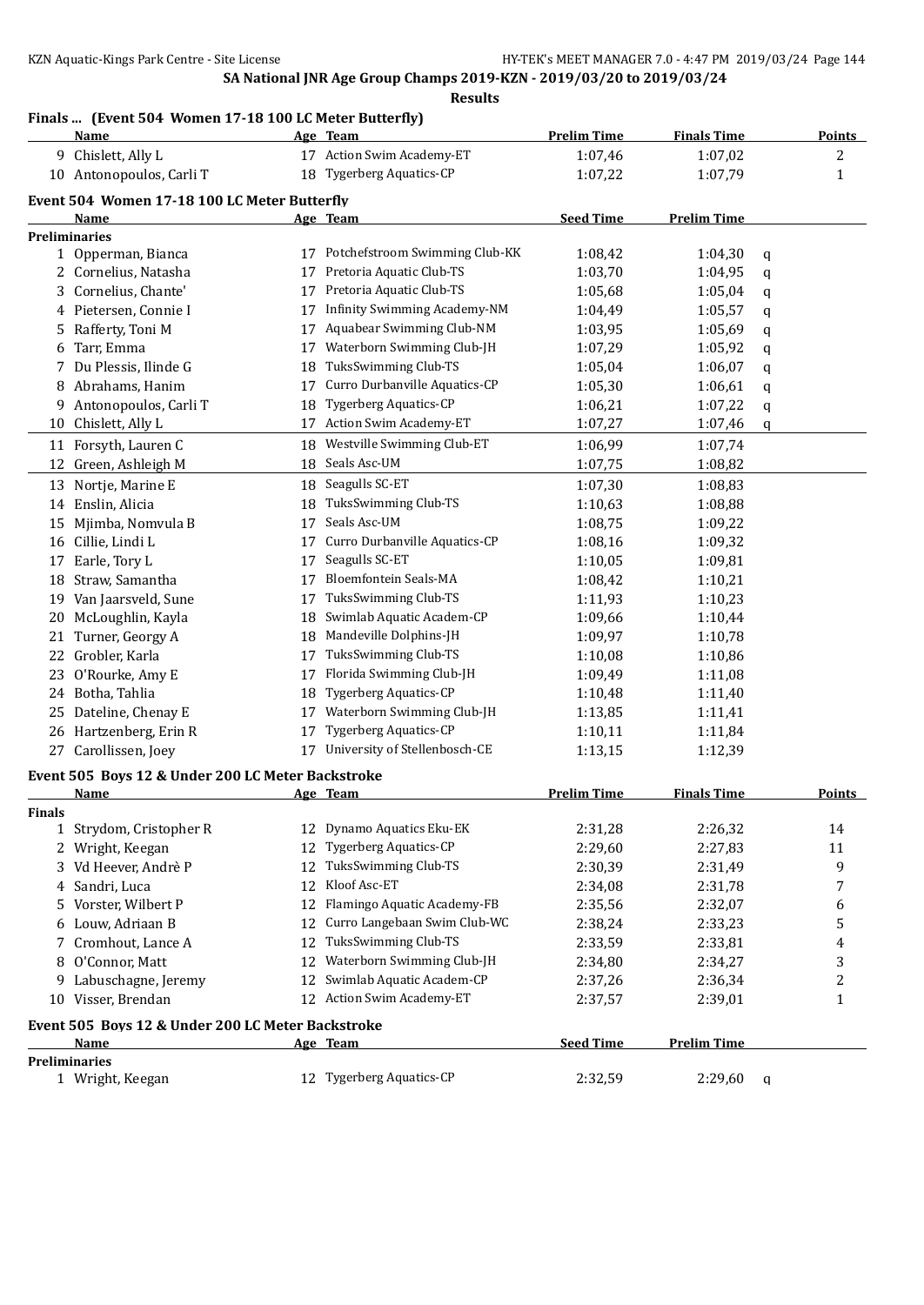# **Preliminaries ... (Event 505 Boys 12 & Under 200 LC Meter Backstroke)**

|               | <b>Name</b>                                         |    | Age Team                           | <b>Seed Time</b>   | <b>Prelim Time</b> |   |               |
|---------------|-----------------------------------------------------|----|------------------------------------|--------------------|--------------------|---|---------------|
|               | 2 Vd Heever, Andrè P                                |    | 12 TuksSwimming Club-TS            | 2:34,94            | 2:30,39            | q |               |
| 3             | Strydom, Cristopher R                               |    | 12 Dynamo Aquatics Eku-EK          | 2:31,47            | 2:31,28            | q |               |
| 4             | Cromhout, Lance A                                   |    | 12 TuksSwimming Club-TS            | 2:41,32            | 2:33,59            | q |               |
| 5             | Sandri, Luca                                        |    | 12 Kloof Asc-ET                    | 2:44,70            | 2:34,08            | q |               |
| 6             | O'Connor, Matt                                      |    | 12 Waterborn Swimming Club-JH      | 2:39,36            | 2:34,80            | q |               |
| 7             | Vorster, Wilbert P                                  | 12 | Flamingo Aquatic Academy-FB        | 2:42,94            | 2:35,56            | q |               |
| 8             | Labuschagne, Jeremy                                 | 12 | Swimlab Aquatic Academ-CP          | 2:37,26            | 2:37,26            | q |               |
| 9             | Visser, Brendan                                     | 12 | <b>Action Swim Academy-ET</b>      | 2:39,83            | 2:37,57            | q |               |
| 10            | Louw, Adriaan B                                     | 12 | Curro Langebaan Swim Club-WC       | 2:38,14            | 2:38,24            | q |               |
|               | 11 Enslin, Erik F                                   | 12 | TuksSwimming Club-TS               | 2:52,66            | 2:39,21            |   |               |
|               | 12 Koekemoer, Marnu                                 | 12 | Blue Ocean Aquatics-UG             | 2:41,12            | 2:39,45            |   |               |
|               | 13 Jones, Brogan M                                  | 11 | Benoni Swimming Club-EK            | 2:44,04            | 2:39,76            |   |               |
| 14            | Brice, Canaan J                                     | 12 | Bloemfontein Seals-MA              | 2:44,15            | 2:39,79            |   |               |
|               | 15 Paton, Joshua E                                  | 12 | Aquazone Swim Club-ET              | 2:48,29            | 2:40,49            |   |               |
| 16            | Malan, Jason M                                      | 12 | Electric Eels Swimming Club-JH     | 2:47,02            | 2:40,87            |   |               |
| 17            | Ellis, Quinn                                        | 12 | Namibia Swimming Invitation        | 2:43,85            | 2:40,90            |   |               |
| 18            | McWilliam, Benn D                                   | 12 | Camps Bay Swimmng Club-CP          | 2:39,45            | 2:41,61            |   |               |
| 19            | Potgieter, Ruan                                     | 12 | Eagar Aquatics-CC                  | 2:45,95            | 2:41,86            |   |               |
| 20            | Van Zyl, Rossouw                                    | 12 | <b>Cybersmart Aquatics-CP</b>      | 2:37,96            | 2:43,01            |   |               |
| 21            | Pearson, Tai L                                      | 11 | Vineyard SC-CP                     | 2:42,64            | 2:45,40            |   |               |
| 22            | Lindeque, Migael                                    | 12 | TuksSwimming Club-TS               | 2:47,35            | 2:45,57            |   |               |
| 23            | Ellis, Liam                                         | 12 | Tygerberg Aquatics-CP              | 2:51,01            | 2:47,48            |   |               |
|               | 24 Porter, Connor T                                 | 12 | Seagulls SC-ET                     | 2:46,34            | 2:47,77            |   |               |
| 25.           | Vd Merwe, Michael D                                 | 12 | Quick Silver Swimming Academy-CP   | 2:44,28            | 2:49,82            |   |               |
| 26            | Samuels, Bradley                                    | 12 | Zimbabwe Swimming Federation       | 2:53,22            | 2:51,83            |   |               |
| 27            | Shumba, Wisdom                                      | 12 | Zimbabwe Swimming Federation       | 2:57,36            | 2:53,55            |   |               |
|               | --- Wolson, Daniel A                                |    | 12 Vineyard SC-CP                  | 2:53,32            | DQ                 |   |               |
|               | Event 505 Boys 13 Year Olds 200 LC Meter Backstroke |    |                                    |                    |                    |   |               |
|               | <u>Name</u>                                         |    | Age Team                           | <b>Prelim Time</b> | <b>Finals Time</b> |   | <b>Points</b> |
| <b>Finals</b> |                                                     |    |                                    |                    |                    |   |               |
|               | 1 Canjulo, Jose N                                   | 13 | Namibia Swimming Invitation        | 2:20,81            | 2:14,74            |   | 14            |
| 2             | Keylock, Kian C                                     | 13 | <b>Boksburg Aquatics Saints-EK</b> | 2:27,20            | 2:15,31            |   | 11            |
|               | Dredge, Elijah E                                    | 13 | Pretoria Aquatic Club-TS           | 2:28,57            | 2:21,27            |   | 9             |
| 4             | Lindeque, Kinnae N                                  | 13 | Waterborn Swimming Club-JH         | 2:25,31            | 2:22,55            |   | 7             |
|               | 5 Boshoff, Juan C                                   |    | 13 Barracudas Aquarama SC-CP       | 2:25,46            | 2:22,96            |   | 6             |
|               | 6 Kleynhans, Michael M                              |    | 13 TuksSwimming Club-TS            | 2:24,19            | 2:23,77            |   | 5             |
|               | 7 Adams, Jonathan B                                 | 13 | Flamingo Aquatic Academy-FB        | 2:28,11            | 2:27,09            |   | 4             |
| 8             | Saaiman, Rikus T                                    | 13 | Quick Silver Swimming Academy-CP   | 2:28,46            | 2:27,30            |   | 3             |
| 9             | Gross-Mitchell, Travis K                            | 13 | Seagulls SC-ET                     | 2:28,32            | 2:27,46            |   | 2             |
| 10            | Bartleman, Ewald W                                  |    | 13 Potchefstroom Swimming Club-KK  | 2:28,22            | 2:34,24            |   | 1             |
|               | Event 505 Boys 13 Year Olds 200 LC Meter Backstroke |    |                                    |                    |                    |   |               |
|               | Name                                                |    | Age Team                           | <b>Seed Time</b>   | <b>Prelim Time</b> |   |               |
|               | <b>Preliminaries</b>                                |    |                                    |                    |                    |   |               |
|               | 1 Canjulo, Jose N                                   | 13 | Namibia Swimming Invitation        | 2:20,83            | 2:20,81            | q |               |
|               | Kleynhans, Michael M                                | 13 | TuksSwimming Club-TS               | 2:30,10            | 2:24,19            | q |               |
|               | Lindeque, Kinnae N                                  | 13 | Waterborn Swimming Club-JH         | 2:25,98            | 2:25,31            | q |               |
| 4             | Boshoff, Juan C                                     | 13 | Barracudas Aquarama SC-CP          | 2:25,98            | 2:25,46            | q |               |
| 5             | Keylock, Kian C                                     | 13 | <b>Boksburg Aquatics Saints-EK</b> | 2:24,57            | 2:27,20            | q |               |
|               |                                                     |    | Flamingo Aquatic Academy-FB        |                    |                    |   |               |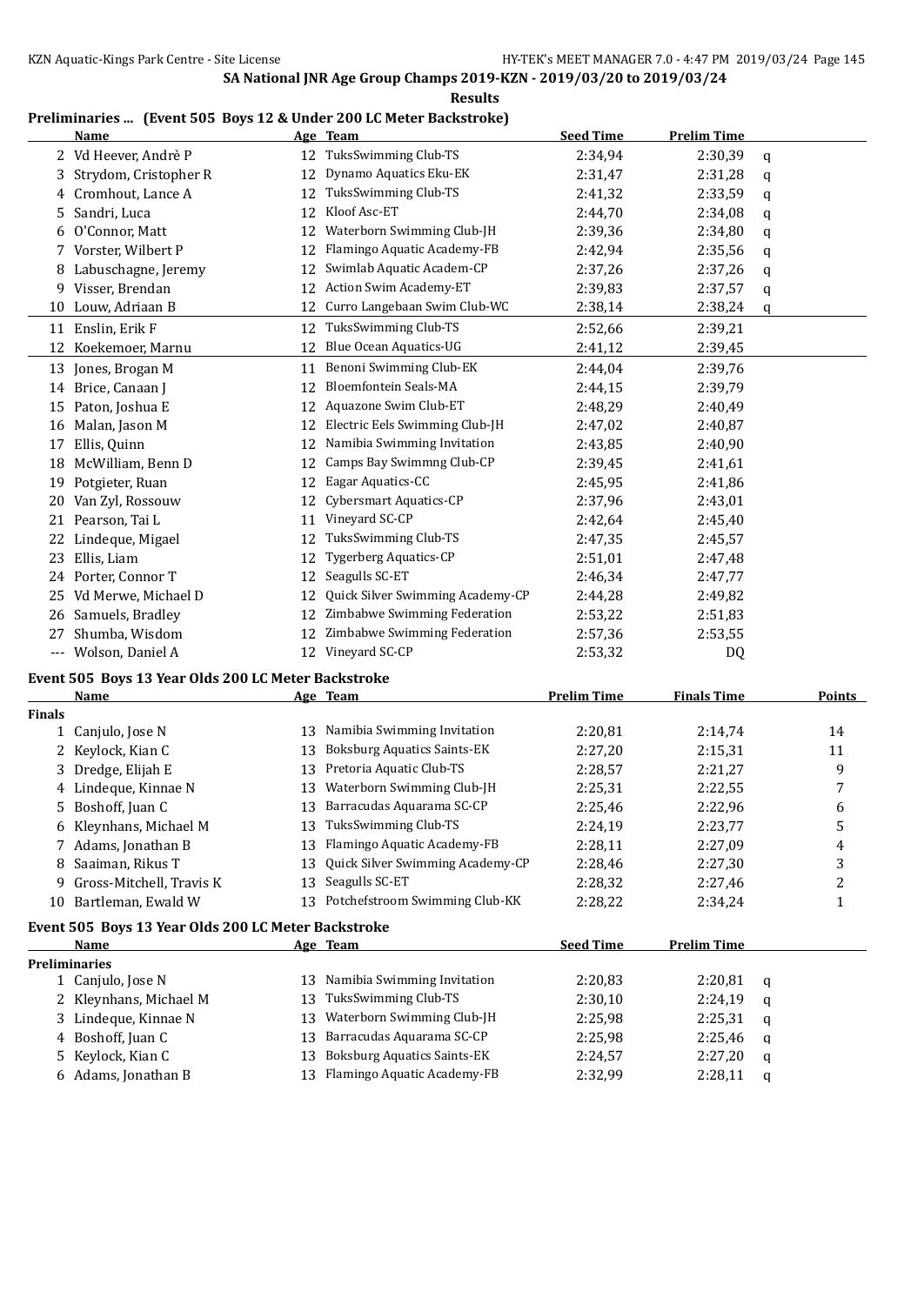# **Preliminaries ... (Event 505 Boys 13 Year Olds 200 LC Meter Backstroke)**

|               | <u>Name</u>                                         |    | Age Team                          | <b>Seed Time</b>   | <b>Prelim Time</b> |   |                         |
|---------------|-----------------------------------------------------|----|-----------------------------------|--------------------|--------------------|---|-------------------------|
|               | 7 Bartleman, Ewald W                                |    | 13 Potchefstroom Swimming Club-KK | 2:33,33            | 2:28,22            | q |                         |
|               | 8 Gross-Mitchell, Travis K                          | 13 | Seagulls SC-ET                    | 2:27,65            | 2:28,32            | q |                         |
| 9             | Saaiman, Rikus T                                    | 13 | Quick Silver Swimming Academy-CP  | 2:30,38            | 2:28,46            | q |                         |
| 10            | Dredge, Elijah E                                    | 13 | Pretoria Aquatic Club-TS          | 2:21,87            | 2:28,57            | q |                         |
|               | 11 Grobler, Zak H                                   | 13 | Soul Swimming Club-EK             | 2:31,18            | 2:28,76            |   |                         |
|               | 12 Paterson, Ross C                                 | 13 | Action Swim Academy-ET            | 2:26,85            | 2:30,37            |   |                         |
|               | 13 Kriek, Joël                                      | 13 | Potchefstroom Swimming Club-KK    | 2:38,04            | 2:30,38            |   |                         |
|               | 14 Van der Linde, Sven C                            | 13 | Ashton Swimming Academy-ILD       | 2:30,80            | 2:30,78            |   |                         |
|               | 15 Moutzouris, Chad M                               | 13 | Bloemfontein Seals-MA             | 2:33,37            | 2:31,83            |   |                         |
|               | 16 Caldwell, Matt D                                 | 13 | Dragons Swimming Club-JH          | 2:39,85            | 2:31,86            |   |                         |
| 17            | Lobo, Caio                                          | 13 | Clube Naval de Maputo             | 2:34,22            | 2:32,85            |   |                         |
|               | 18 Cossa, Mario                                     | 13 | Clube Naval de Maputo             | 2:34,04            | 2:33,35            |   |                         |
| 19            | Smuts, Jamie                                        | 13 | Tygerberg Aquatics-CP             | 2:31,52            | 2:34,00            |   |                         |
|               | 20 Visagie, Leson G                                 | 13 | Midwit Uniswim-NG                 | 2:36,81            | 2:34,14            |   |                         |
| 21            | Nkunzi, Awande                                      | 13 | Seagulls SC-ET                    | 2:33,53            | 2:35,06            |   |                         |
| 22            | Scheffer, Jonathan                                  | 13 | Pretoria Aquatic Club-TS          | 2:35,46            | 2:35,65            |   |                         |
|               | 23 Eaton, Jarden D                                  | 13 | Crusaders Swimming Club-JH        | 2:30,60            | 2:36,38            |   |                         |
| 24            | Smit, Byron G                                       | 13 | Dynamo Aquatics Eku-EK            | 2:43,26            | 2:37,14            |   |                         |
| 25            | Greyling, Cullen C                                  | 13 | Waterborn Swimming Club-JH        | 2:31,38            | 2:37,76            |   |                         |
|               | 26 Luck, Taylor R                                   | 13 | Swimlab Aquatic Academ-CP         | 2:41,03            | 2:38,04            |   |                         |
| 27            | De Beer, Josh D                                     | 13 | North Durban Swim Academy-ET      | 2:43,29            | 2:40,82            |   |                         |
|               | 28 Hendricks, Robert A                              | 13 | Royal Swimming Academy-ED         | 2:44,80            | 2:40,94            |   |                         |
|               |                                                     |    |                                   |                    |                    |   |                         |
|               | Event 505 Boys 14 Year Olds 200 LC Meter Backstroke |    |                                   |                    |                    |   |                         |
| <b>Finals</b> | Name                                                |    | Age Team                          | <b>Prelim Time</b> | <b>Finals Time</b> |   | <b>Points</b>           |
|               | 1 Vd Merwe, Darno                                   | 14 | TuksSwimming Club-TS              | 2:20,56            | 2:17,34            |   | 14                      |
| 2             | de Gouveia, Matthew                                 | 14 | Perfect Stroke Swimming Club-JH   | 2:25,69            | 2:18,48            |   | 11                      |
| 3             | Grant, Kieran J                                     | 14 | Alcatraz Swimming Club-TS         | 2:20,62            | 2:18,97            |   | 9                       |
| 4             | Burger, Mikah K                                     | 14 | Namibia Swimming Invitation       | 2:26,00            | 2:20,35            |   | 7                       |
| 5             | Swarts, Keeno A                                     | 14 | Vineyard SC-CP                    | 2:24,29            | 2:23,54            |   | 6                       |
|               | 6 Andrew, Julian                                    | 14 | Midwit Uniswim-NG                 | 2:26,01            | 2:24,49            |   | 5                       |
| 7             | Johnson, Reece M                                    | 14 | Electric Eels Swimming Club-JH    | 2:26,36            | 2:24,98            |   | 4                       |
|               | 8 Fildes, Nathan H                                  | 14 | TuksSwimming Club-TS              | 2:25,59            | 2:26,36            |   | 3                       |
|               | 9 Arelisky, Nicholas R                              | 14 | Aqua Sharks Academy-CP            | 2:25,87            | 2:26,49            |   | $\overline{\mathbf{c}}$ |
|               | 10 Clark, Keenan                                    |    | 14 TuksSwimming Club-TS           | 2:26,72            | 2:28,17            |   | $\mathbf{1}$            |
|               |                                                     |    |                                   |                    |                    |   |                         |
|               | Event 505 Boys 14 Year Olds 200 LC Meter Backstroke |    |                                   |                    |                    |   |                         |
|               | Name<br><b>Preliminaries</b>                        |    | Age Team                          | <b>Seed Time</b>   | <b>Prelim Time</b> |   |                         |
|               | 1 Vd Merwe, Darno                                   | 14 | TuksSwimming Club-TS              | 2:20,15            | 2:20,56            | q |                         |
|               | 2 Grant, Kieran J                                   | 14 | <b>Alcatraz Swimming Club-TS</b>  | 2:24,83            | 2:20,62            | q |                         |
|               | 3 Swarts, Keeno A                                   | 14 | Vineyard SC-CP                    | 2:26,62            | 2:24,29            | q |                         |
|               | 4 Fildes, Nathan H                                  | 14 | TuksSwimming Club-TS              | 2:27,44            | 2:25,59            |   |                         |
| 5             | de Gouveia, Matthew                                 | 14 | Perfect Stroke Swimming Club-JH   | 2:23,92            | 2:25,69            | q |                         |
|               | 6 Arelisky, Nicholas R                              | 14 | Aqua Sharks Academy-CP            | 2:26,31            | 2:25,87            | q |                         |
|               | 7 Burger, Mikah K                                   | 14 | Namibia Swimming Invitation       | 2:15,36            | 2:26,00            | q |                         |
|               | 8 Andrew, Julian                                    | 14 | Midwit Uniswim-NG                 | 2:25,85            | 2:26,01            | q |                         |
| 9             | Johnson, Reece M                                    | 14 | Electric Eels Swimming Club-JH    | 2:23,07            | 2:26,36            | q |                         |
| 10            | Clark, Keenan                                       | 14 | TuksSwimming Club-TS              | 2:27,34            | 2:26,72            | q |                         |
|               |                                                     |    | 14 Waterborn Swimming Club-JH     |                    |                    | q |                         |
| 11            | Zasas, Ryan                                         |    |                                   | 2:36,12            | 2:26,74            |   |                         |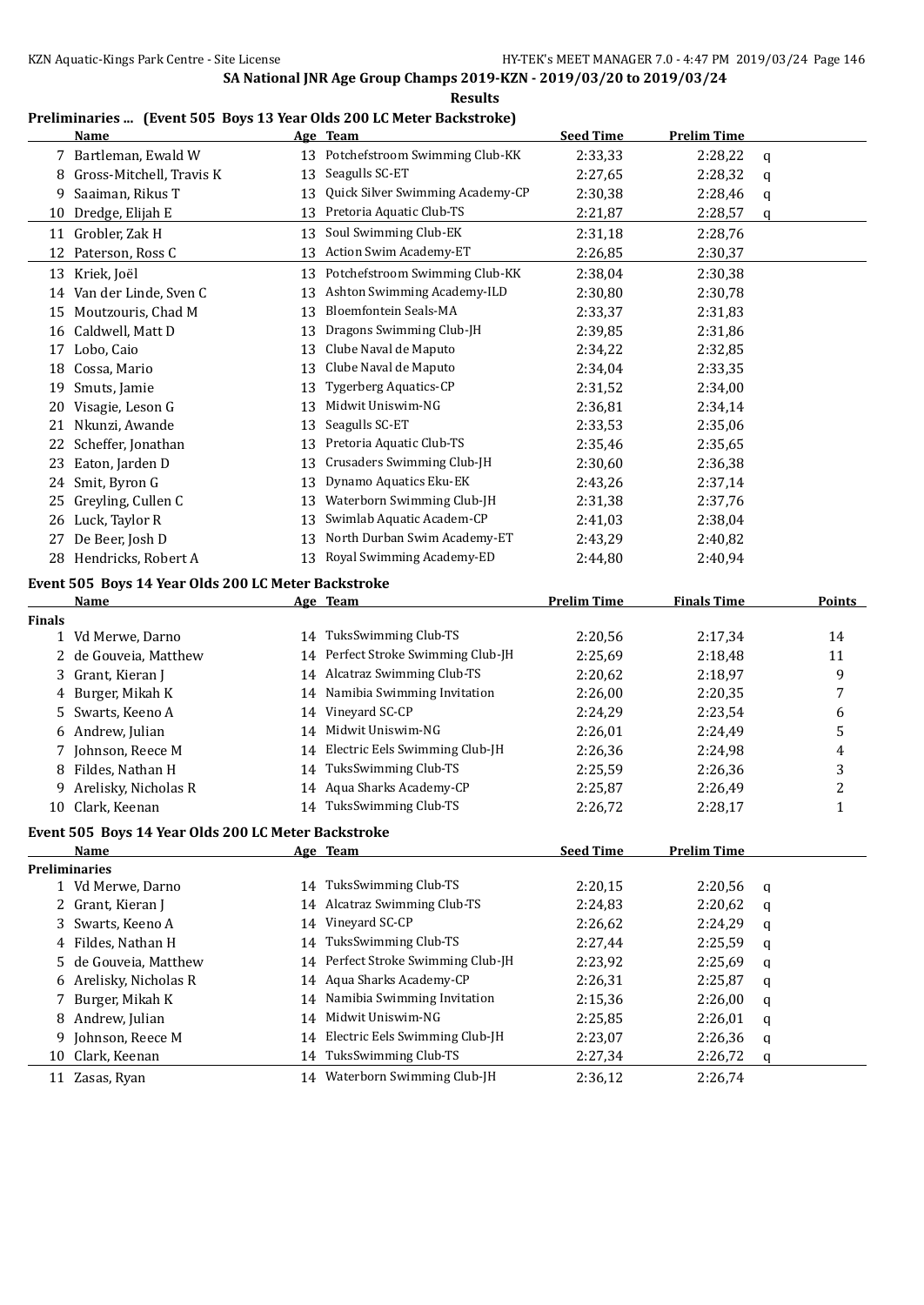**Results**

# **Preliminaries ... (Event 505 Boys 14 Year Olds 200 LC Meter Backstroke)**

|               | <b>Name</b>                                        |    | Age Team                             | <b>Seed Time</b>   | <b>Prelim Time</b> |   |               |
|---------------|----------------------------------------------------|----|--------------------------------------|--------------------|--------------------|---|---------------|
|               | 12 Potgieter, Wikus R                              |    | 14 Vineyard SC-CP                    | 2:28,96            | 2:27,03            |   |               |
|               | 13 Allamby, Jamie M                                |    | 14 Doreys Swim Club-JH               | 2:26,27            | 2:27,76            |   |               |
|               | 14 Van Zyl, Zander D                               | 14 | Curro Durbanville Aquatics-CP        | 2:30,17            | 2:27,94            |   |               |
| 15            | Gauche, Arno                                       |    | 14 Westville Swimming Club-ET        | 2:25,91            | 2:28,71            |   |               |
|               | 16 Pillay, Leshen A                                | 14 | Seagulls SC-ET                       | 2:23,75            | 2:28,76            |   |               |
| 17            | Claassen, Kian N                                   |    | 14 Port Elizabeth Amateur Swimmin-NM | 2:28,02            | 2:28,87            |   |               |
| 18            | Dutiro, Tambai M                                   | 14 | Esp Kempton Park-EK                  | 2:30,79            | 2:30,40            |   |               |
|               | 19 Malherbe, Francois                              |    | 14 University of Stellenbosch-CE     | 2:30,66            | 2:30,67            |   |               |
|               | 20 Forbes, Thomas P                                | 14 | University of Stellenbosch-CE        | 2:30,33            | 2:30,85            |   |               |
| 21            | De Jager, Christopher                              |    | 14 Namibia Swimming Invitation       | 2:25,71            | 2:31,67            |   |               |
|               | 22 Witthuhn, Josh M                                |    | 14 Infinity Swimming Academy-NM      | 2:26,92            | 2:33,16            |   |               |
| 23            | Balfour, Joshua D                                  |    | 14 Westville Swimming Club-ET        | 2:31,07            | 2:33,22            |   |               |
|               | 24 Den Haan, Adriaan                               | 14 | Quick Silver Swimming Academy-CP     | 2:29,62            | 2:35,51            |   |               |
| 25            | Els, Johnathan R                                   |    | 14 Westville Swimming Club-ET        | 2:33,06            | 2:40,37            |   |               |
|               | 26 White, Teague S                                 |    | 14 Aquazone Swim Club-ET             | 2:41,90            | 2:42,95            |   |               |
|               |                                                    |    |                                      |                    |                    |   |               |
|               | Event 505 Men 15 Year Olds 200 LC Meter Backstroke |    |                                      |                    |                    |   |               |
|               | <u>Name</u>                                        |    | Age Team                             | <b>Prelim Time</b> | <b>Finals Time</b> |   | <b>Points</b> |
| <b>Finals</b> | 1 Landman, Zander J                                |    | 15 TuksSwimming Club-TS              | 2:13,55            | 2:08,24            |   | 14            |
|               | 2 Truter, Logan J                                  | 15 | TuksSwimming Club-TS                 | 2:16,65            | 2:15,50            |   | 11            |
|               | 3 Delport, Pieter A                                | 15 | <b>Bloemfontein Seals-MA</b>         | 2:18,76            | 2:17,65            |   | 9             |
|               | 4 Lombard, Kaleb                                   | 15 | <b>Bloemfontein Seals-MA</b>         |                    |                    |   |               |
|               | Vehbi, Liam                                        |    | 15 Infinity Swimming Academy-NM      | 2:18,34            | 2:17,82            |   | 7             |
| 5             |                                                    |    | TuksSwimming Club-TS                 | 2:19,04            | 2:18,19            |   | 6             |
|               | 6 Albertyn, Connor S                               | 15 |                                      | 2:20,95            | 2:18,25            |   | 5             |
| 7             | Staines, Jaiden                                    | 15 | <b>Boksburg Aquatics Saints-EK</b>   | 2:21,66            | 2:19,23            |   | 4             |
| 8             | Taylor, Matthew H                                  | 15 | Mandeville Dolphins-JH               | 2:19,76            | 2:19,69            |   | 3             |
| 9             | Bekker, Stephan T                                  | 15 | Royal Fins Aquatics-TS               | 2:21,03            | 2:20,23            |   | 2             |
|               | --- Da Costa, Valentim                             |    | 15 Tubaroes Maputo                   | 2:22,54            | DQ                 |   |               |
|               | Event 505 Men 15 Year Olds 200 LC Meter Backstroke |    |                                      |                    |                    |   |               |
|               | Name                                               |    | Age Team                             | <b>Seed Time</b>   | <b>Prelim Time</b> |   |               |
|               | <b>Preliminaries</b>                               |    |                                      |                    |                    |   |               |
|               | 1 Landman, Zander J                                | 15 | TuksSwimming Club-TS                 | 2:08,02            | 2:13,55            | q |               |
|               | 2 Truter, Logan J                                  | 15 | TuksSwimming Club-TS                 | 2:18,32            | 2:16,65            | q |               |
|               | 3 Lombard, Kaleb                                   | 15 | Bloemfontein Seals-MA                | 2:21,54            | 2:18,34            | q |               |
|               | 4 Delport, Pieter A                                |    | 15 Bloemfontein Seals-MA             | 2:16,27            | 2:18,76            | q |               |
| 5             | Vehbi, Liam                                        |    | <b>Infinity Swimming Academy-NM</b>  | 2:20,10            | 2:19,04            | q |               |
| 6             | Taylor, Matthew H                                  | 15 | Mandeville Dolphins-JH               | 2:16,94            | 2:19,76            | q |               |
| 7             | Albertyn, Connor S                                 | 15 | TuksSwimming Club-TS                 | 2:18,52            | 2:20,95            | q |               |
| 8             | Bekker, Stephan T                                  | 15 | Royal Fins Aquatics-TS               | 2:22,15            | 2:21,03            | q |               |
| 9             | Staines, Jaiden                                    | 15 | <b>Boksburg Aquatics Saints-EK</b>   | 2:18,66            | 2:21,66            | q |               |
| 10            | Gillespie, Joshua A                                | 15 | Dynamo Aquatics Eku-EK               | 2:18,36            | 2:22,51            | q |               |
| 11            | Da Costa, Valentim                                 | 15 | Tubaroes Maputo                      | 2:22,56            | 2:22,54            |   |               |
| 12            | Ashley, Joshua                                     | 15 | <b>Action Swim Academy-ET</b>        | 2:17,72            | 2:22,66            |   |               |
| 13            | Godfrey, Blake B                                   | 15 | Florida Swimming Club-JH             | 2:20,61            | 2:23,60            |   |               |
| 14            | Wolmarans, Gideon J                                | 15 | Lebone II Aquatic Club-BP            | 2:21,78            | 2:23,64            |   |               |
| 15            | Lotter, Jordan G                                   | 15 | Dragons Swimming Club-JH             | 2:29,22            | 2:24,43            |   |               |
| 16            | Verster, Dewie                                     | 15 | Bloemfontein Otters-MA               | 2:20,97            | 2:24,59            |   |               |
| 17            | Jerg, Connor                                       | 15 | Aquazone Swim Club-ET                | 2:22,93            | 2:26,37            |   |               |
|               | 18 Jordaan, AJ                                     | 15 | Eagar Aquatics-CC                    | 2:25,29            | 2:27,53            |   |               |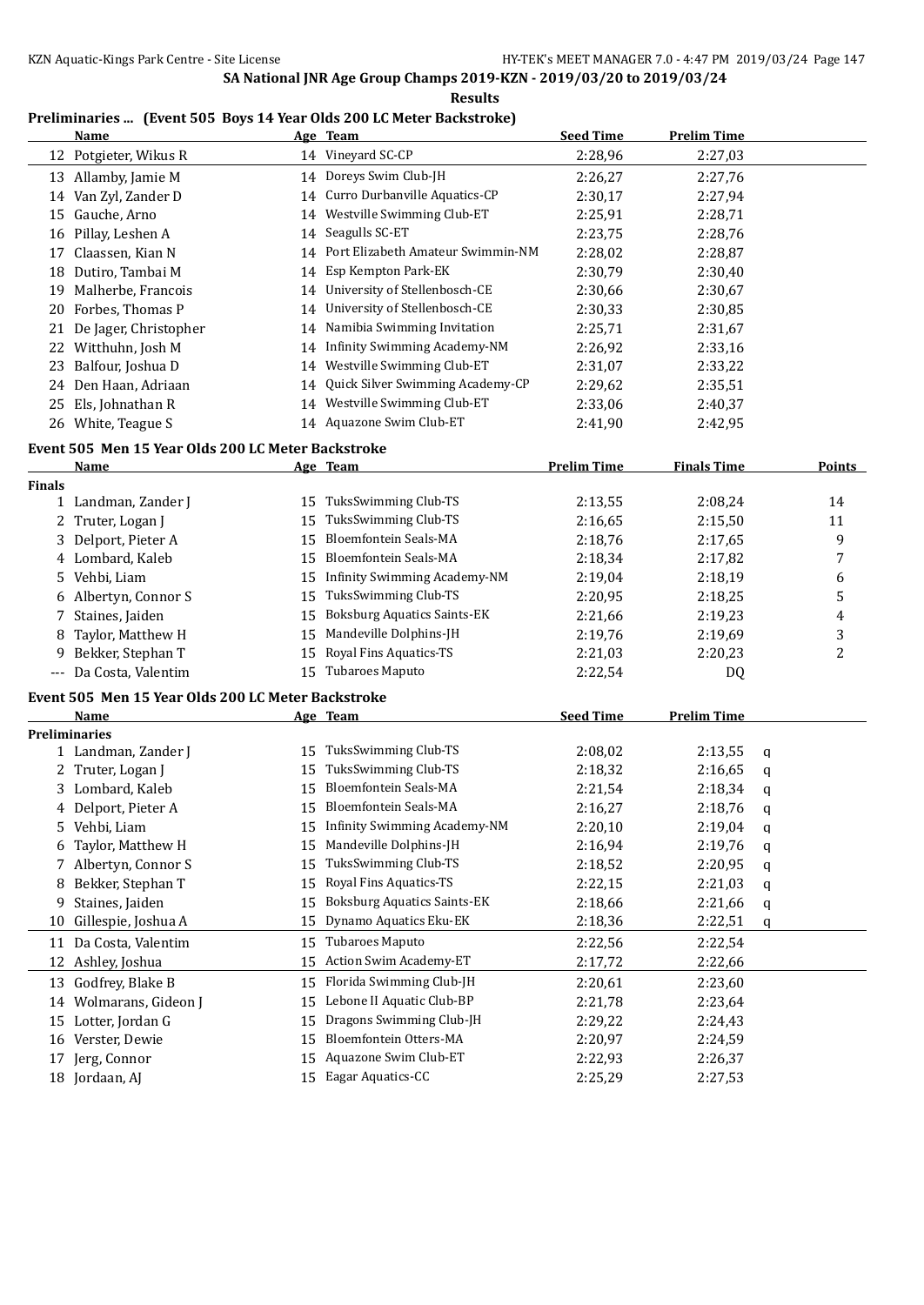# **Preliminaries ... (Event 505 Men 15 Year Olds 200 LC Meter Backstroke)**

|               | <b>Name</b>                                        |    | Age Team                          | <b>Seed Time</b>   | <b>Prelim Time</b> |   |                |
|---------------|----------------------------------------------------|----|-----------------------------------|--------------------|--------------------|---|----------------|
|               | 19 Steenkamp, Jaden M                              |    | 15 Toti Titans Swimming Club-ET   | 2:22,38            | 2:28,05            |   |                |
|               | Event 505 Men 16 Year Olds 200 LC Meter Backstroke |    |                                   |                    |                    |   |                |
|               | Name                                               |    | Age Team                          | <b>Prelim Time</b> | <b>Finals Time</b> |   | <b>Points</b>  |
| <b>Finals</b> |                                                    |    |                                   |                    |                    |   |                |
|               | 1 Wright, Dylan                                    |    | 16 Tygerberg Aquatics-CP          | 2:04,49            | 2:05,24            |   | 14             |
|               | 2 Cyprianos, Denilson                              | 16 | Zimbabwe Swimming Federation      | 2:10,62            | 2:08,64            |   | 11             |
| 3             | Brooks, Guy C                                      |    | 16 Action Swim Academy-ET         | 2:14,54            | 2:10,10            |   | 9              |
|               | 4 Dos Santos, Giano                                |    | 16 Players Swimming Club-TS       | 2:11,99            | 2:12,39            |   | 7              |
| 5.            | Slabbert, Eric S                                   |    | 16 Players Western Cape-CE        | 2:15,86            | 2:13,64            |   | 6              |
|               | 6 Casali, Cameron J                                |    | 16 Infinity Swimming Academy-NM   | 2:15,26            | 2:13,68            |   | 5              |
|               | 7 Armon, Jacob                                     | 16 | Seals Asc-UM                      | 2:17,95            | 2:13,72            |   | 4              |
|               | 8 Simpson, Matthew                                 |    | 16 Aqua Athlete-JH                | 2:17,40            | 2:16,56            |   | 3              |
|               | 9 Griffith, Aidan M                                |    | 16 Waterborn Swimming Club-JH     | 2:17,20            | 2:17,02            |   | $\overline{c}$ |
|               | 10 Duckham, Michael P                              |    | 16 Seagulls SC-ET                 | 2:15,63            | 2:21,87            |   | $\mathbf{1}$   |
|               | Event 505 Men 16 Year Olds 200 LC Meter Backstroke |    |                                   |                    |                    |   |                |
|               | Name                                               |    | Age Team                          | <b>Seed Time</b>   | <b>Prelim Time</b> |   |                |
|               | <b>Preliminaries</b>                               |    |                                   |                    |                    |   |                |
|               | 1 Wright, Dylan                                    |    | 16 Tygerberg Aquatics-CP          | 2:02,79            | 2:04,49            | q |                |
|               | 2 Cyprianos, Denilson                              | 16 | Zimbabwe Swimming Federation      | 2:09,46            | 2:10,62            | q |                |
|               | 3 Dos Santos, Giano                                |    | 16 Players Swimming Club-TS       | 2:06,64            | 2:11,99            | q |                |
| 4             | Brooks, Guy C                                      |    | 16 Action Swim Academy-ET         | 2:07,67            | 2:14,54            | q |                |
| 5             | Casali, Cameron J                                  |    | 16 Infinity Swimming Academy-NM   | 2:09,62            | 2:15,26            | q |                |
| 6             | Duckham, Michael P                                 | 16 | Seagulls SC-ET                    | 2:08,38            | 2:15,63            |   |                |
|               | 7 Slabbert, Eric S                                 | 16 | Players Western Cape-CE           | 2:20,52            | 2:15,86            | q |                |
| 8             | Griffith, Aidan M                                  | 16 | Waterborn Swimming Club-JH        | 2:18,10            | 2:17,20            | q |                |
| 9             | Simpson, Matthew                                   |    | 16 Aqua Athlete-JH                | 2:18,08            | 2:17,40            | q |                |
|               |                                                    |    | 16 Seals Asc-UM                   |                    |                    | q |                |
|               | 10 Armon, Jacob                                    |    |                                   | 2:09,42            | 2:17,95            | q |                |
|               | 11 Oosthuizen, Martin S                            |    | 16 Namibia Swimming Invitation    | 2:17,54            | 2:19,99            |   |                |
|               | 12 Naidoo, Kaydn K                                 |    | 16 Beavers Swim Club-ET           | 2:16,12            | 2:20,68            |   |                |
|               | 13 Steyn, Adriaan                                  |    | 16 Aqua Athlete-JH                | 2:17,38            | 2:21,31            |   |                |
|               | 14 Buck, Connor R                                  |    | 16 Action Swim Academy-ET         | 2:17,34            | 2:21,36            |   |                |
|               | 15 Hutten, Ruan                                    | 16 | Royal Fins Aquatics-TS            | 2:20,40            | 2:21,78            |   |                |
|               | 16 Theron, Connor G                                | 16 | Swimlab Aquatic Academ-CP         | 2:17,82            | 2:24,53            |   |                |
|               | 17 Smith, Gavin A                                  |    | 16 Vineyard SC-CP                 | 2:26,61            | 2:30,72            |   |                |
|               | Event 505 Men 17-18 200 LC Meter Backstroke        |    |                                   |                    |                    |   |                |
|               | <b>Name</b>                                        |    | Age Team                          | <b>Prelim Time</b> | <b>Finals Time</b> |   | <b>Points</b>  |
| Finals        |                                                    |    |                                   |                    |                    |   |                |
|               | 1 Grobbelaar, Luan E                               | 17 | Curro Durbanville Aquatics-CP     | 2:06,49            | 2:04,55            |   | 14             |
|               | 2 Oliver, Jack H                                   | 18 | Cybersmart Aquatics-CP            | 2:09,35            | 2:07,19            |   | 11             |
| 3             | Ross, Andrew                                       | 17 | Players Swimming Club-TS          | 2:10,28            | 2:10,43            |   | 9              |
| 4             | Thomas, Cullen                                     | 18 | Bloemfontein Seals-MA             | 2:11,17            | 2:12,10            |   | 7              |
| 5             | Fourie, Johannes P                                 | 18 | Ushaka Swimming Club-UH           | 2:14,46            | 2:13,14            |   | 6              |
| 6             | Rothman, Cole L                                    | 17 | Waterborn Swimming Club-JH        | 2:13,97            | 2:14,30            |   | 5              |
| 7             | Pleass, Ronan                                      | 18 | Waterborn Swimming Club-JH        | 2:15,41            | 2:14,69            |   | 4              |
| 8             | Craig, Cole B                                      | 18 | Port Elizabeth Amateur Swimmin-NM | 2:17,63            | 2:16,73            |   | 3              |
|               | 9 Van Deemter, Aj J                                | 17 | TuksSwimming Club-TS              | 2:14,62            | 2:16,74            |   | $\overline{c}$ |
|               | 10 Jacoby, Joshua                                  | 18 | Beavers Swim Club-ET              | 2:14,52            | 2:17,37            |   | 1              |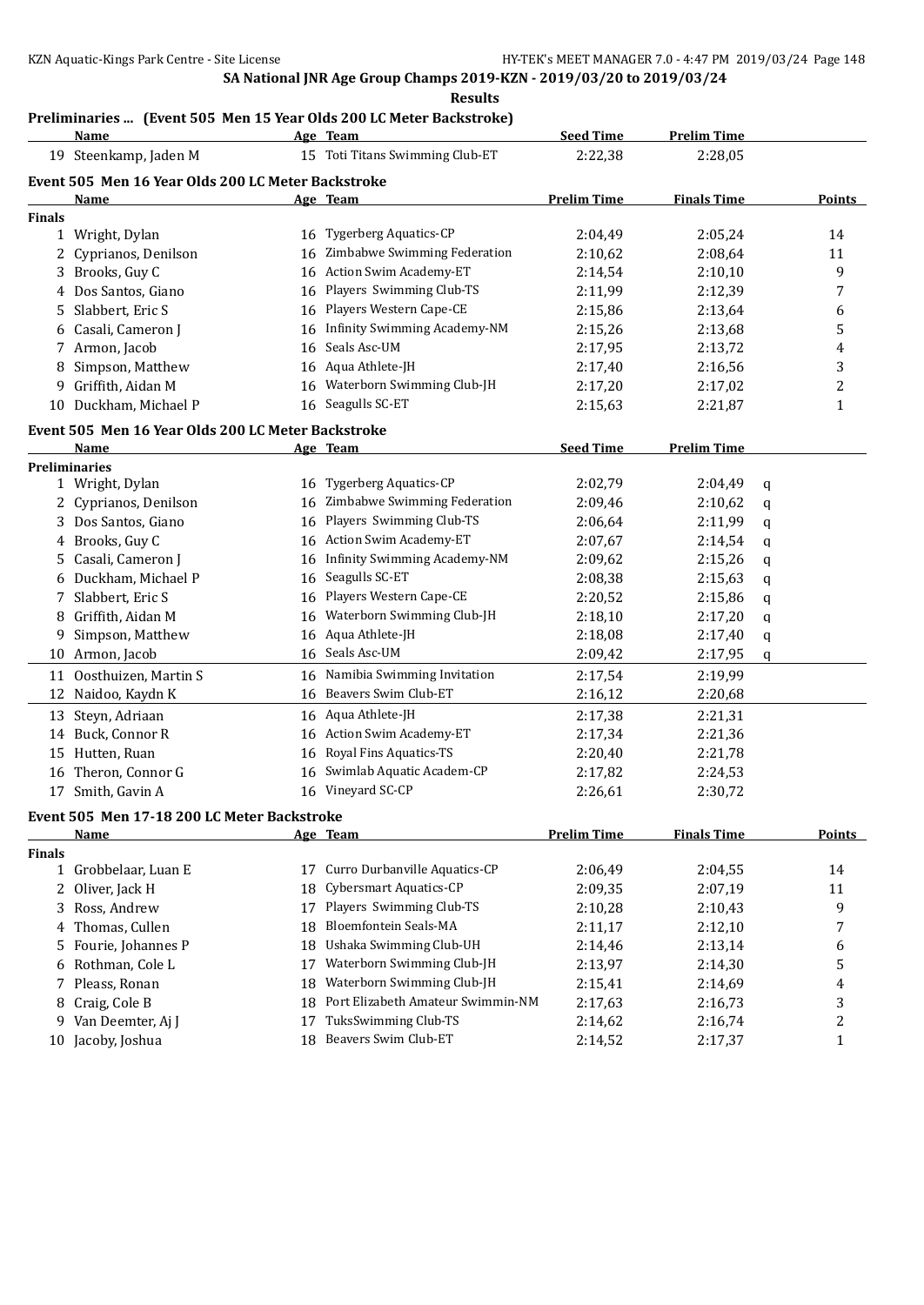### **Event 505 Men 17-18 200 LC Meter Backstroke**

|               | Name                                               |    | Age Team                                                  | <b>Seed Time</b>   | <b>Prelim Time</b> |   |                |
|---------------|----------------------------------------------------|----|-----------------------------------------------------------|--------------------|--------------------|---|----------------|
|               | <b>Preliminaries</b>                               |    |                                                           |                    |                    |   |                |
|               | 1 Grobbelaar, Luan E                               |    | 17 Curro Durbanville Aquatics-CP                          | 2:03,17            | 2:06,49            | q |                |
|               | 2 Oliver, Jack H                                   | 18 | Cybersmart Aquatics-CP                                    | 2:02,27            | 2:09,35            | q |                |
| 3             | Ross, Andrew                                       | 17 | Players Swimming Club-TS                                  | 2:06,60            | 2:10,28            | q |                |
| 4             | Thomas, Cullen                                     | 18 | <b>Bloemfontein Seals-MA</b>                              | 2:16,84            | 2:11,17            | q |                |
| 5.            | Rothman, Cole L                                    | 17 | Waterborn Swimming Club-JH                                | 2:09,79            | 2:13,97            | q |                |
| 6             | Fourie, Johannes P                                 | 18 | Ushaka Swimming Club-UH                                   | 2:24,12            | 2:14,46            | q |                |
| 7             | Jacoby, Joshua                                     | 18 | Beavers Swim Club-ET                                      | 2:07,83            | 2:14,52            | q |                |
| 8             | Van Deemter, Aj J                                  | 17 | TuksSwimming Club-TS                                      | 2:10,49            | 2:14,62            | q |                |
| 9             | Pleass, Ronan                                      | 18 | Waterborn Swimming Club-JH                                | 2:10,16            | 2:15,41            | q |                |
| 10            | Craig, Cole B                                      |    | 18 Port Elizabeth Amateur Swimmin-NM                      | 2:18,00            | 2:17,63            | q |                |
|               | 11 De Goede, James A                               |    | 18 Seagulls SC-ET                                         | 2:22,82            | 2:17,71            |   |                |
|               | 12 Steyn, Corrie                                   | 17 | <b>Bloemfontein Seals-MA</b>                              | 2:18,67            | 2:18,28            |   |                |
|               | 13 Hieckmann, Ethan H                              | 18 | Curro Durbanville Aquatics-CP                             | 2:12,75            | 2:18,31            |   |                |
|               | 14 Van Tonder, Hein                                | 18 | <b>Boksburg Aquatics Saints-EK</b>                        | 2:17,92            | 2:20,04            |   |                |
| 15            | Goddard, Alex T                                    | 18 | Aquanova Aquatic Club-BU                                  | 2:15,71            | 2:21,68            |   |                |
|               | 16 Grobbelaar, Adam G                              | 17 | Beavers Swim Club-ET                                      | 2:16,70            | 2:21,75            |   |                |
| 17            | McKenzie, Kyle T                                   | 18 | Esp Kempton Park-EK                                       | 2:20,69            | 2:22,29            |   |                |
|               | 18 De Beer, Coenraad C                             | 17 | Limpopo Tuksswimming Club-WB                              | 2:21,22            | 2:25,03            |   |                |
| 19            | Bester, Divan                                      | 17 | Mandeville Dolphins-JH                                    | 2:22,78            | 2:25,89            |   |                |
| 20            | Smit, Naested                                      |    | 18 Ushaka Swimming Club-UH                                | 2:18,61            | 2:25,99            |   |                |
|               |                                                    |    |                                                           |                    |                    |   |                |
|               | Event 506 Girls 12 & Under 200 LC Meter Backstroke |    |                                                           |                    |                    |   |                |
| <b>Finals</b> | <u>Name</u>                                        |    | Age Team                                                  | <b>Prelim Time</b> | <b>Finals Time</b> |   | <b>Points</b>  |
|               | 1 Drakopoulos, Milla A                             | 12 | <b>Blue Ocean Aquatics-UG</b>                             | 2:37,98            | 2:34,40            |   | 14             |
|               | 2 Voke, Tori P                                     | 12 | Vikings Aquatic Club-BU                                   | 2:39,63            | 2:35,52            |   | 11             |
| 3             | Griffiths, Zoe                                     | 12 | TuksSwimming Club-TS                                      | 2:37,83            | 2:36,36            |   | 9              |
| 4             | George, Kairah                                     | 12 | Waterborn Swimming Club-JH                                | 2:42,37            | 2:39,52            |   | 7              |
| 5.            | Mladenov, Gabriela                                 | 12 | Waterborn Swimming Club-JH                                | 2:39,68            | 2:41,12            |   | 6              |
| 6             | Viljoen, Jo-Ell                                    | 12 | Aquasharks Academy Winelands-CE                           | 2:43,27            | 2:41,32            |   | 5              |
| 7             | Ahmed, Nihaal                                      | 12 | Vineyard SC-CP                                            | 2:41,89            | 2:44,77            |   | 4              |
| 8             | Botha, Monica                                      | 12 | North Coast Dolphins Swim Team-ET                         | 2:48,68            | 2:45,03            |   | 3              |
|               | Van Rooyen, Francisca                              | 12 | Bloemfontein Otters-MA                                    | 2:44,30            | 2:45,06            |   | $\overline{c}$ |
| 9             | 10 Du Plessis, Chanel P                            |    | 12 Vineyard SC-CP                                         | 2:43,82            | 2:46,55            |   | $\mathbf{1}$   |
|               |                                                    |    |                                                           |                    |                    |   |                |
|               | Event 506 Girls 12 & Under 200 LC Meter Backstroke |    |                                                           |                    |                    |   |                |
|               | <b>Name</b>                                        |    | Age Team                                                  | <b>Seed Time</b>   | <b>Prelim Time</b> |   |                |
|               | <b>Preliminaries</b>                               |    |                                                           |                    |                    |   |                |
|               | 1 Griffiths, Zoe                                   | 12 | TuksSwimming Club-TS                                      | 2:39,92            | 2:37,83            | q |                |
| 2             | Drakopoulos, Milla A                               | 12 | <b>Blue Ocean Aquatics-UG</b>                             | 2:39,54            | 2:37,98            | q |                |
| 3             | Voke, Tori P                                       | 12 | Vikings Aquatic Club-BU                                   | 2:37,56            | 2:39,63            | q |                |
| 4             | Mladenov, Gabriela                                 | 12 | Waterborn Swimming Club-JH                                | 2:39,71            | 2:39,68            | q |                |
| 5.            | Ahmed, Nihaal                                      | 12 | Vineyard SC-CP                                            | 2:41,09            | 2:41,89            | q |                |
| 6             | George, Kairah                                     | 12 | Waterborn Swimming Club-JH                                | 2:40,16            | 2:42,37            | q |                |
| 7             | Viljoen, Jo-Ell                                    | 12 | Aquasharks Academy Winelands-CE                           | 2:42,70            | 2:43,27            | q |                |
| 8             | Du Plessis, Chanel P                               | 12 | Vineyard SC-CP                                            | 2:42,58            | 2:43,82            | q |                |
|               |                                                    |    |                                                           |                    |                    |   |                |
| 9             | Van Rooyen, Francisca                              | 12 | Bloemfontein Otters-MA                                    | 2:45,06            | 2:44,30            | q |                |
| 10            | Froneman, Timara M                                 | 11 | Midwit Uniswim-NG<br>12 North Coast Dolphins Swim Team-ET | 2:42,79            | 2:45,93            | q |                |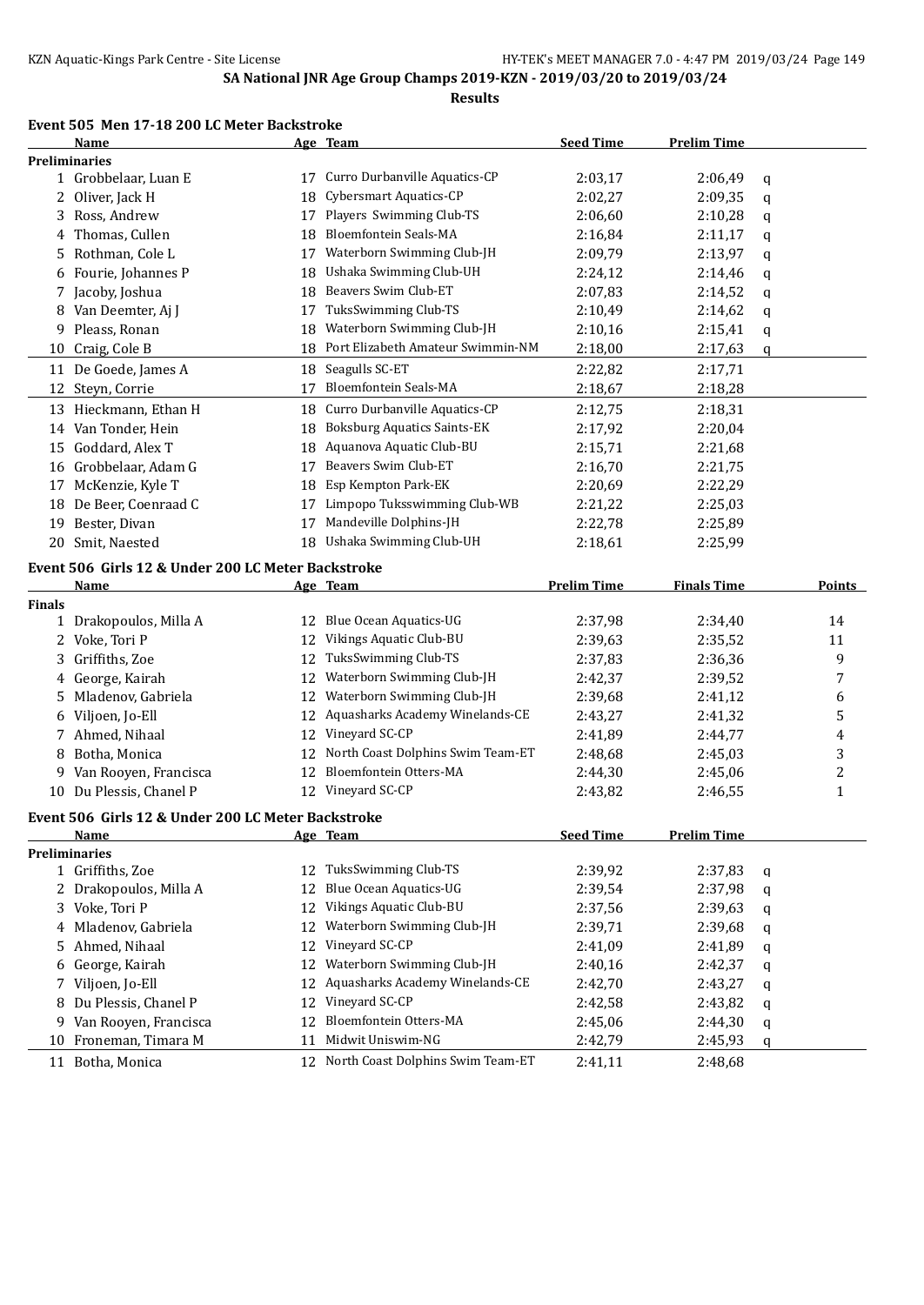#### **Results**

# **Preliminaries ... (Event 506 Girls 12 & Under 200 LC Meter Backstroke)**

|               | <b>Name</b>                                                         |    | Age Team                          | <b>Seed Time</b>   | <b>Prelim Time</b> |   |                  |
|---------------|---------------------------------------------------------------------|----|-----------------------------------|--------------------|--------------------|---|------------------|
|               | 12 Ward, Tanith A                                                   |    | 12 Swimlab Aquatic Academ-CP      | 2:48,00            | 2:49,57            |   |                  |
|               | Event 506 Girls 13 Year Olds 200 LC Meter Backstroke                |    |                                   |                    |                    |   |                  |
|               | Name                                                                |    | Age Team                          | <b>Prelim Time</b> | <b>Finals Time</b> |   | Points           |
| <b>Finals</b> |                                                                     |    |                                   |                    |                    |   |                  |
|               | 1 Dixon, Ruby                                                       |    | 13 Action Swim Academy-ET         | 2:29,07            | 2:24,08            |   | 14               |
| 2             | O'Riordan, Reese A                                                  | 13 | Vineyard SC-CP                    | 2:31,98            | 2:29,79            |   | 11               |
|               | 3 Lowman, Samantha H                                                | 13 | Electric Eels Swimming Club-JH    | 2:35,02            | 2:32,47            |   | 9                |
|               | 4 Booyse, Lisbe                                                     | 13 | TuksSwimming Club-TS              | 2:35,99            | 2:33,98            |   | 7                |
| 5.            | Davidson, Danielle L                                                | 13 | Seagulls SC-ET                    | 2:36,89            | 2:33,99            |   | 6                |
| 6             | Haslam, Tayla J                                                     | 13 | Kloof Asc-ET                      | 2:33,57            | 2:34,10            |   | 5                |
|               | 7 Lotter, Callan M                                                  | 13 | Waterborn Swimming Club-JH        | 2:34,10            | 2:35,29            |   | 4                |
| 8             | Schultz, Timea                                                      | 13 | Zimbabwe Swimming Federation      | 2:37,99            | 2:35,63            |   | 3                |
| 9             | Gershuny, Chloe                                                     | 13 | Swimlab Aquatic Academ-CP         | 2:36,00            | 2:36,39            |   | 2                |
|               | 10 Anderson, Tamika L                                               | 13 | TuksSwimming Club-TS              | 2:36,60            | 2:38,27            |   | 1                |
|               |                                                                     |    |                                   |                    |                    |   |                  |
|               | Event 506 Girls 13 Year Olds 200 LC Meter Backstroke<br><b>Name</b> |    | Age Team                          | <b>Seed Time</b>   | <b>Prelim Time</b> |   |                  |
|               | <b>Preliminaries</b>                                                |    |                                   |                    |                    |   |                  |
|               | 1 Dixon, Ruby                                                       | 13 | Action Swim Academy-ET            | 2:23,14            | 2:29,07            | q |                  |
|               | 2 O'Riordan, Reese A                                                | 13 | Vineyard SC-CP                    | 2:34,12            | 2:31,98            | q |                  |
|               | 3 Haslam, Tayla J                                                   | 13 | Kloof Asc-ET                      | 2:38,84            | 2:33,57            | q |                  |
|               | 4 Lotter, Callan M                                                  | 13 | Waterborn Swimming Club-JH        | 2:41,30            | 2:34,10            | q |                  |
|               | 5 Lowman, Samantha H                                                | 13 | Electric Eels Swimming Club-JH    | 2:35,64            | 2:35,02            | q |                  |
| 6             | Booyse, Lisbe                                                       | 13 | TuksSwimming Club-TS              | 2:35,11            | 2:35,99            | q |                  |
| 7             | Gershuny, Chloe                                                     | 13 | Swimlab Aquatic Academ-CP         | 2:34,63            | 2:36,00            | q |                  |
| 8             | Anderson, Tamika L                                                  | 13 | TuksSwimming Club-TS              | 2:36,56            | 2:36,60            | q |                  |
| 9.            | Davidson, Danielle L                                                | 13 | Seagulls SC-ET                    | 2:34,43            | 2:36,89            | q |                  |
| 10            | Schultz, Timea                                                      | 13 | Zimbabwe Swimming Federation      | 2:42,45            | 2:37,99            | q |                  |
|               | 11 Groepes, Rachel L                                                | 13 | Swimlab Aquatic Academ-CP         | 2:34,36            | 2:38,31            |   |                  |
|               | 12 Le Roux, Jade-Ann                                                | 13 | Waterborn Swimming Club-JH        | 2:38,31            | 2:38,82            |   |                  |
|               |                                                                     |    |                                   |                    |                    |   |                  |
|               | 13 Van Jaarsveld, Dieu-Dene                                         | 13 | Waterborn Swimming Club-JH        | 2:32,18            | 2:40,19            |   |                  |
|               | 14 Ebing, Ashley                                                    | 13 | Westville Swimming Club-ET        | 2:38,54            | 2:40,75            |   |                  |
|               | 15 Aaron, Robyn                                                     | 13 | Westville Swimming Club-ET        | 2:39,19            | 2:41,10            |   |                  |
| 16            | Olsen, Amber J                                                      | 13 | Bloemfontein Seals-MA             | 2:38,64            | 2:41,24            |   |                  |
| 17            | Wessels, Christine                                                  | 13 | Haupt Swimming Club-JH            | 2:39,22            | 2:42,88            |   |                  |
|               | 18 Venter, Liya E                                                   |    | 13 Blouberg Marlins-CP            | 2:44,70            | 2:45,92            |   |                  |
|               | Event 506 Girls 14 Year Olds 200 LC Meter Backstroke                |    |                                   |                    |                    |   |                  |
|               | <b>Name</b>                                                         |    | Age Team                          | <b>Prelim Time</b> | <b>Finals Time</b> |   | <b>Points</b>    |
| <b>Finals</b> |                                                                     |    |                                   |                    |                    |   |                  |
| $\mathbf{1}$  | Christianson, Emma L                                                |    | 14 Action Swim Academy-ET         | 2:19,18            | 2:18,94            |   | 14               |
| 2             | Kuhn, Emma A                                                        | 14 | Seals Asc-UM                      | 2:28,23            | 2:26,19            |   | 11               |
| 3             | Katai, Donata                                                       | 14 | Zimbabwe Swimming Federation      | 2:27,64            | 2:26,65            |   | 9                |
| 4             | Jonker, Tayla                                                       | 14 | Players Swimming Club-TS          | 2:28,93            | 2:26,71            |   | 7                |
| 5.            | McMorran, Leigh                                                     | 14 | Aqua Athlete-JH                   | 2:29,64            | 2:27,98            |   | 6                |
| 6             | Robertson, Hannah K                                                 | 14 | Mandeville Dolphins-JH            | 2:30,93            | 2:28,59            |   | 5                |
| 7             | Pienaar, Ambrin E                                                   | 14 | Action Swim Academy-ET            | 2:29,43            | 2:30,51            |   | 4                |
| 8             | Engelbrecht, Kirsten                                                | 14 | Waterborn Swimming Club-JH        | 2:30,60            | 2:32,12            |   | 3                |
| 9             | Beyers, Charnan                                                     | 14 | TuksSwimming Club-TS              | 2:32,25            | 2:32,29            |   | $\boldsymbol{2}$ |
|               | 10 Orton, Chazél                                                    |    | 14 Potchefstroom Swimming Club-KK | 2:33,16            | 2:35,66            |   | 1                |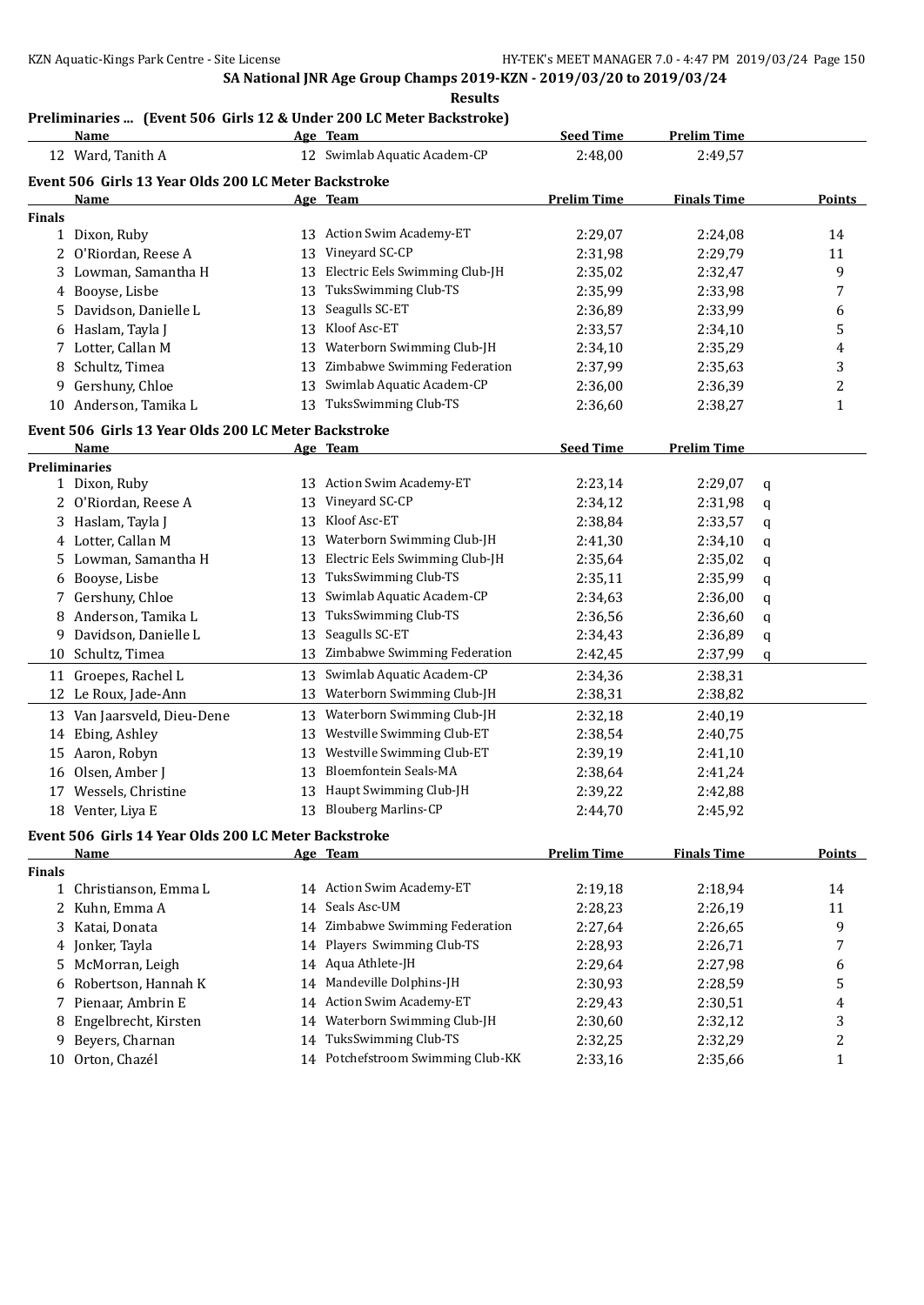**Results**

# **Event 506 Girls 14 Year Olds 200 LC Meter Backstroke**

|               | Name                                                 |    | Age Team                            | <b>Seed Time</b>   | <b>Prelim Time</b> |   |               |
|---------------|------------------------------------------------------|----|-------------------------------------|--------------------|--------------------|---|---------------|
|               | <b>Preliminaries</b>                                 |    |                                     |                    |                    |   |               |
|               | 1 Christianson, Emma L                               |    | 14 Action Swim Academy-ET           | 2:17,74            | 2:19,18            | q |               |
| 2             | Katai, Donata                                        | 14 | Zimbabwe Swimming Federation        | 2:34,05            | 2:27,64            | q |               |
| 3             | Kuhn, Emma A                                         | 14 | Seals Asc-UM                        | 2:24,86            | 2:28,23            | q |               |
|               | 4 Jonker, Tayla                                      | 14 | Players Swimming Club-TS            | 2:28,99            | 2:28,93            | q |               |
| 5.            | Pienaar, Ambrin E                                    | 14 | Action Swim Academy-ET              | 2:28,19            | 2:29,43            | q |               |
| 6             | McMorran, Leigh                                      | 14 | Aqua Athlete-JH                     | 2:27,20            | 2:29,64            | q |               |
| 7             | Engelbrecht, Kirsten                                 | 14 | Waterborn Swimming Club-JH          | 2:34,44            | 2:30,60            | q |               |
| 8             | Robertson, Hannah K                                  | 14 | Mandeville Dolphins-JH              | 2:25,32            | 2:30,93            | q |               |
| 9             | Beyers, Charnan                                      | 14 | TuksSwimming Club-TS                | 2:29,12            | 2:32,25            | q |               |
| 10            | Orton, Chazél                                        |    | 14 Potchefstroom Swimming Club-KK   | 2:36,94            | 2:33,16            | q |               |
|               | 11 Marx, Ianè                                        |    | 14 University of Stellenbosch-CE    | 2:33,57            | 2:33,38            |   |               |
| 12            | Carmody, Emma J                                      |    | 14 Seagulls SC-ET                   | 2:31,90            | 2:33,45            |   |               |
| 13            | Schmelzer, Kayla                                     |    | 14 Infinity Swimming Academy-NM     | 2:34,07            | 2:33,86            |   |               |
|               | 14 Cleworth, Holly E                                 | 14 | Swimlab Aquatic Academ-CP           | 2:28,13            | 2:34,24            |   |               |
|               | 15 Lubbe, Megan M                                    | 14 | TuksSwimming Club-TS                | 2:35,40            | 2:34,65            |   |               |
|               | 16 Pieterse, Charlize                                | 14 | TuksSwimming Club-TS                | 2:34,79            | 2:35,29            |   |               |
| 17            | Ridderhof, Morgan                                    | 14 | Waterborn Swimming Club-JH          | 2:29,88            | 2:35,32            |   |               |
|               | 18 Van Rooyen, Elani                                 | 14 | Waterborn Swimming Club-JH          | 2:38,21            | 2:36,59            |   |               |
|               | 19 Gouws, Kayla C                                    | 14 | Electric Eels Swimming Club-JH      | 2:46,19            | 2:37,22            |   |               |
|               | 20 Rossouw, Heidi                                    | 14 | <b>Blouberg Marlins-CP</b>          | 2:37,91            | 2:38,00            |   |               |
|               | 21 Oosthuizen, Luchelle                              | 14 | Bloemfontein Otters-MA              | 2:35,82            | 2:38,71            |   |               |
|               |                                                      | 14 | Aquasharks Academy Winelands-CE     |                    |                    |   |               |
|               | 22 De Villiers, Lezanne                              |    | 14 Mandeville Dolphins-JH           | 2:30,79            | 2:38,95            |   |               |
|               | 23 Roelofsz, Em C                                    |    | 14 Harlequins Aquatic Club-BU       | 2:34,90            | 2:39,76            |   |               |
|               | 24 Street, Megan L                                   |    |                                     | 2:49,41            | 2:45,72            |   |               |
| 25            | Ehlers, Chloe K                                      |    | 14 Flamingo Aquatic Academy-FB      | 2:40,18            | 2:47,15            |   |               |
|               | Event 506 Women 15 Year Olds 200 LC Meter Backstroke |    |                                     |                    |                    |   |               |
|               | Name                                                 |    | Age Team                            | <b>Prelim Time</b> | <b>Finals Time</b> |   | <b>Points</b> |
| <b>Finals</b> |                                                      |    |                                     |                    |                    |   |               |
|               | 1 Pearse, Hannah C                                   |    | 15 Vineyard SC-CP                   | 2:19,56            | 2:17,38            |   | 14            |
| 2             | Liebenberg, Sune                                     | 15 | TuksSwimming Club-TS                | 2:24,58            | 2:21,43            |   | 11            |
| 3             | Botha, Jana                                          | 15 | <b>Tygerberg Aquatics-CP</b>        | 2:23,70            | 2:23,48            |   | 9             |
| 4             | Hudson, Grace E                                      | 15 | Waterborn Swimming Club-JH          | 2:25,26            | 2:24,21            |   | 7             |
| 5.            | Esslinger, Tiana                                     | 15 | Namibia Swimming Invitation         | 2:28,63            | 2:25,93            |   | 6             |
| 6             | Davidson, Lize-Marie                                 |    | 15 Bloemfontein Otters-MA           | 2:28,74            | 2:26,53            |   | 5             |
|               | 7 Lausberg, Guilma                                   |    | 15 Bloemfontein Seals-MA            | 2:29,41            | 2:29,37            |   | 4             |
|               | 8 Storm, Jaime                                       |    | 15 Beavers Swim Club-ET             | 2:31,53            | 2:31,01            |   | 3             |
|               | 9 Wille, Ellen J                                     |    | 15 Titans Aquatics Vanderbijlark-SD | 2:29,99            | 2:31,31            |   | 2             |
|               | 10 Coetzer, Tane                                     |    | 15 TuksSwimming Club-TS             | 2:31,10            | 2:33,96            |   | $\mathbf{1}$  |
|               | Event 506 Women 15 Year Olds 200 LC Meter Backstroke |    |                                     |                    |                    |   |               |
|               | Name                                                 |    | Age Team                            | <b>Seed Time</b>   | <b>Prelim Time</b> |   |               |
|               | <b>Preliminaries</b>                                 |    |                                     |                    |                    |   |               |
|               | 1 Pearse, Hannah C                                   |    | 15 Vineyard SC-CP                   | 2:18,57            | 2:19,56            | q |               |
|               | 2 Botha, Jana                                        | 15 | <b>Tygerberg Aquatics-CP</b>        | 2:21,00            | 2:23,70            | q |               |
|               | 3 Liebenberg, Sune                                   | 15 | <b>TuksSwimming Club-TS</b>         | 2:20,76            | 2:24,58            | q |               |
|               | 4 Hudson, Grace E                                    | 15 | Waterborn Swimming Club-JH          | 2:21,85            | 2:25,26            | q |               |
| 5.            | Esslinger, Tiana                                     | 15 | Namibia Swimming Invitation         | 2:26,91            | 2:28,63            | q |               |
|               | 6 Davidson, Lize-Marie                               | 15 | Bloemfontein Otters-MA              | 2:26,69            | 2:28,74            | q |               |
|               | 7 Lausberg, Guilma                                   |    | 15 Bloemfontein Seals-MA            | 2:30,69            | 2:29,41            | q |               |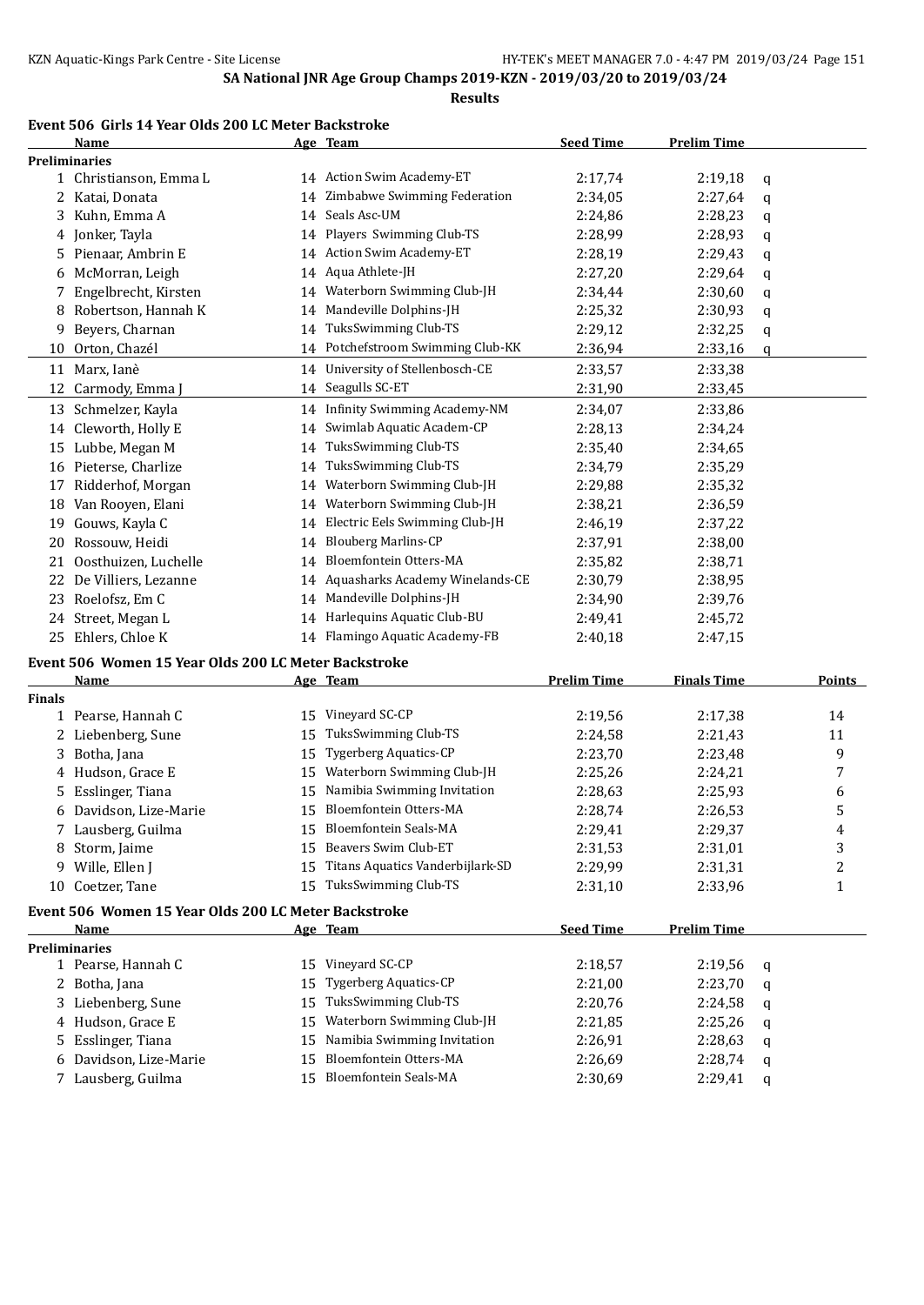#### **Results**

### **Preliminaries ... (Event 506 Women 15 Year Olds 200 LC Meter Backstroke)**

| Name                     | Age Team                             | <b>Seed Time</b> | Prelim Time |   |
|--------------------------|--------------------------------------|------------------|-------------|---|
| 8 Wille, Ellen J         | 15 Titans Aquatics Vanderbijlark-SD  | 2:32,77          | 2:29,99     | q |
| Coetzer, Tane<br>9       | TuksSwimming Club-TS<br>15           | 2:30,77          | 2:31,10     | q |
| 10 Storm, Jaime          | Beavers Swim Club-ET<br>15           | 2:25,04          | 2:31,53     | q |
| Shepherd, Megan L<br>11  | Electric Eels Swimming Club-JH<br>15 | 2:29,36          | 2:31,54     |   |
| Vroon, Mandy L<br>12     | 15 Tygerberg Aquatics-CP             | 2:31,93          | 2:31,80     |   |
| Andraos, Hannah<br>13    | TuksSwimming Club-TS<br>15           | 2:31,73          | 2:31,90     |   |
| 14 Franck, Emma M        | Electric Eels Swimming Club-JH<br>15 | 2:35,82          | 2:31,96     |   |
| Crous, Kelly L<br>15     | Seagulls SC-ET<br>15                 | 2:23,58          | 2:32,14     |   |
| Hitge, Kerri-Lee<br>16   | Doreys Swim Club-JH<br>15            | 2:34,13          | 2:32,72     |   |
| Etzold, Liv T<br>17      | Camps Bay Swimmng Club-CP<br>15      | 2:30.05          | 2:33,05     |   |
| Harradine, Reese B<br>18 | Pretoria Aquatic Club-TS<br>15       | 2:31,63          | 2:33,23     |   |
| Frylinck, Tammy<br>19    | Waterborn Swimming Club-JH<br>15     | 2:32,60          | 2:33,24     |   |
| Mc Cann, Erin<br>20      | Seals Asc-UM<br>15                   | 2:29.56          | 2:34,37     |   |
| Ellmies, Viktoria<br>21  | Namibia Swimming Invitation<br>15    | 2:36,15          | 2:38,34     |   |
| 22 Moll, Gabriella A     | Waterborn Swimming Club-JH<br>15     | 2:35,66          | 2:41,12     |   |
| 23 Peers, Christy-Anne   | Electric Eels Swimming Club-JH<br>15 | 2:35,35          | 2:42,44     |   |
|                          |                                      |                  |             |   |

## **Event 506 Women 16 Year Olds 200 LC Meter Backstroke**

|               | <b>Name</b>             | Age Team                             | <b>Prelim Time</b> | <b>Finals Time</b> | Points |
|---------------|-------------------------|--------------------------------------|--------------------|--------------------|--------|
| <b>Finals</b> |                         |                                      |                    |                    |        |
|               | 1 Meder, Rebecca A      | 16 Seagulls SC-ET                    | 2:22.00            | 2:18.98            | 14     |
|               | 2 Miller, Gina V        | 16 Sandton Seals-JH                  | 2:28.03            | 2:25,07            | 11     |
|               | 3 Herbst, Kerryn L      | 16 Mandeville Dolphins-JH            | 2:25.72            | 2:25,33            | 9      |
|               | 4 Fos, Talia            | 16 Aec Swimming Club-JH              | 2:31,33            | 2:26,08            |        |
|               | 5 Forster, Paige        | 16 Seals Asc-UM                      | 2:27.36            | 2:27,84            | 6      |
|               | 6 Stergiadis, Heleni    | 16 Namibia Swimming Invitation       | 2:28.49            | 2:27,95            | 5      |
|               | 7 Van den Berg, Sulinke | 16 Bloemfontein Seals-MA             | 2:33,35            | 2:31,08            | 4      |
|               | 8 De Almeida, Kaylin J  | 16 Aqua Athlete-JH                   | 2:32,95            | 2:32,35            | 3      |
|               | 9 Blaisse, Jeanne S     | 16 Players Western Cape-CE           | 2:31,50            | 2:33,01            | າ      |
| 10            | Counihan, Hannah L      | 16 Port Elizabeth Amateur Swimmin-NM | 2:31.25            | 2:33.37            |        |

#### **Event 506 Women 16 Year Olds 200 LC Meter Backstroke**

|    | Name                  |    | Age Team                          | <b>Seed Time</b> | <b>Prelim Time</b> |   |
|----|-----------------------|----|-----------------------------------|------------------|--------------------|---|
|    | <b>Preliminaries</b>  |    |                                   |                  |                    |   |
|    | 1 Meder, Rebecca A    |    | 16 Seagulls SC-ET                 | 2:20,05          | 2:22,00            | a |
|    | 2 Herbst, Kerryn L    | 16 | Mandeville Dolphins-JH            | 2:18,17          | 2:25,72            | a |
| 3  | Forster, Paige        | 16 | Seals Asc-UM                      | 2:22,24          | 2:27,36            | a |
| 4  | Miller, Gina V        | 16 | Sandton Seals-JH                  | 2:23.89          | 2:28.03            | a |
| 5. | Stergiadis, Heleni    | 16 | Namibia Swimming Invitation       | 2:21,56          | 2:28,49            | q |
| 6  | Carlisle, Demi-Lee    | 16 | Florida Swimming Club-JH          | 2:33,78          | 2:30,29            | a |
|    | Counihan, Hannah L    | 16 | Port Elizabeth Amateur Swimmin-NM | 2:28,27          | 2:31,25            | q |
| 8  | Fos, Talia            |    | 16 Aec Swimming Club-JH           | 2:27,01          | 2:31,33            | a |
| 9  | Blaisse, Jeanne S     | 16 | Players Western Cape-CE           | 2:29.59          | 2:31,50            | q |
| 10 | De Almeida, Kaylin J  |    | 16 Aqua Athlete-JH                | 2:28,72          | 2:32,95            | q |
| 11 | Van den Berg, Sulinke | 16 | Bloemfontein Seals-MA             | 2:26,55          | 2:33,35            |   |
| 12 | Ribeiro, Nuria A      |    | 16 Cybersmart Aquatics-CP         | 2:32,87          | 2:34,60            |   |
| 13 | Mbatha, Lwethu T      | 16 | TuksSwimming Club-TS              | 2:26,87          | 2:34,70            |   |
| 14 | Van Thiel, Alexa N    | 16 | Waterborn Swimming Club-JH        | 2:34,94          | 2:34,72            |   |
| 15 | Siebel, Louisa C      | 16 | Swimlab Aquatic Academ-CP         | 2:33,04          | 2:35,17            |   |
| 16 | Podesta, Emma         |    | 16 Aquabear Swimming Club-NM      | 2:36,51          | 2:35,55            |   |
| 17 | Oberholzer, Pascale F |    | 16 Mandeville Dolphins-JH         | 2:33,56          | 2:36,21            |   |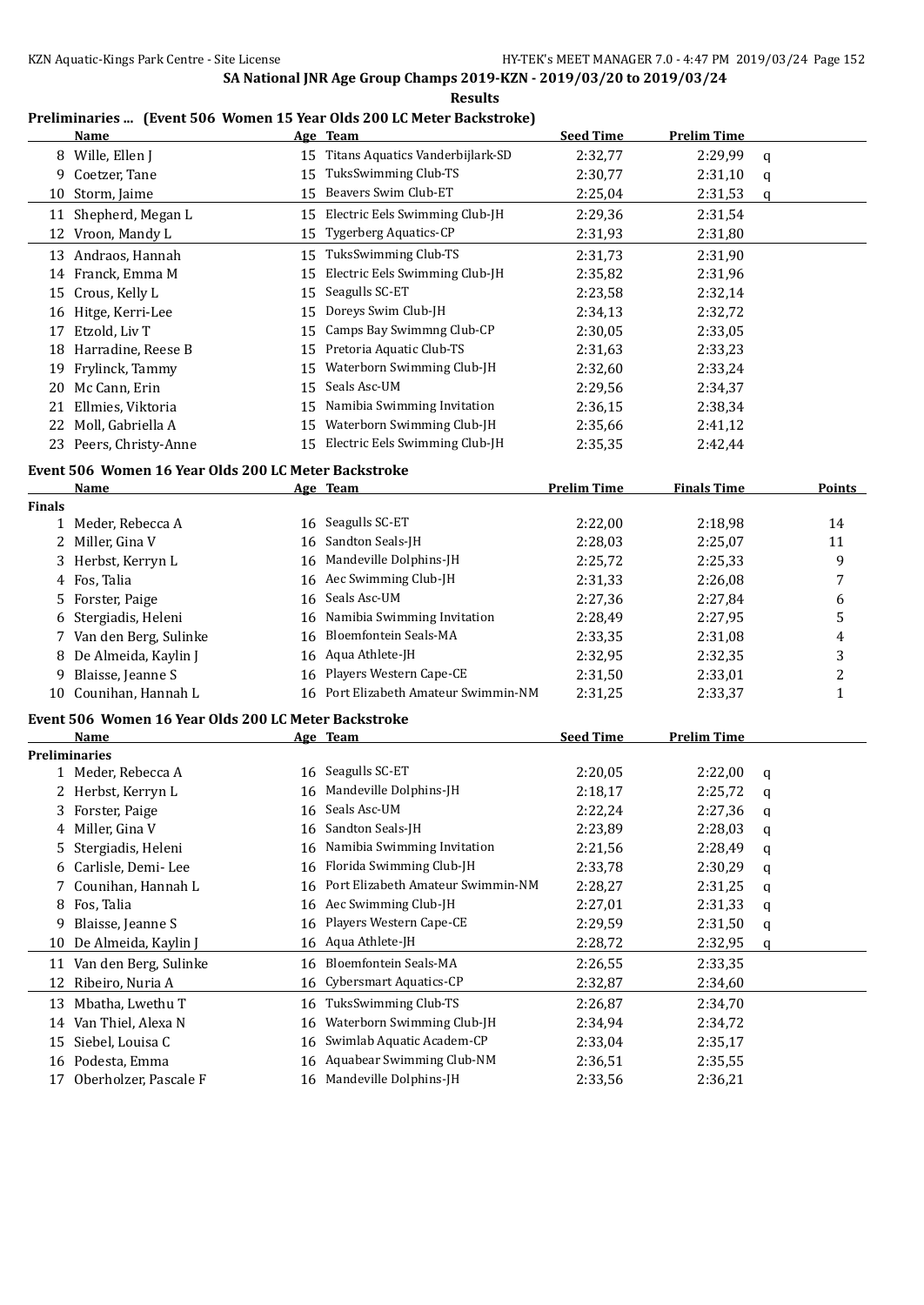# **Preliminaries ... (Event 506 Women 16 Year Olds 200 LC Meter Backstroke)**

|               | <u>Name</u>                                           |    | <u>Age Team</u>                     | <b>Seed Time</b>   | <b>Prelim Time</b> |   |               |
|---------------|-------------------------------------------------------|----|-------------------------------------|--------------------|--------------------|---|---------------|
|               | 18 Botha, Tayla N                                     |    | 16 Aquanova Aquatic Club-BU         | 2:27,26            | 2:36,80            |   |               |
|               | 19 Scott, Olivia                                      | 16 | Vineyard SC-CP                      | 2:33,22            | 2:38,57            |   |               |
|               | 20 du Toit, Idelé                                     |    | 16 Potchefstroom Swimming Club-KK   | 2:36,67            | 2:47,12            |   |               |
|               | Event 506 Women 17-18 200 LC Meter Backstroke         |    |                                     |                    |                    |   |               |
|               | <u>Name</u>                                           |    | Age Team                            | <b>Prelim Time</b> | <b>Finals Time</b> |   | <b>Points</b> |
| <b>Finals</b> |                                                       |    |                                     |                    |                    |   |               |
| $\mathbf{1}$  | Tully, Megan                                          | 17 | Seagulls SC-ET                      | 2:20,09            | 2:19,23            |   | 14            |
|               | 2 Segurola, Nora                                      | 17 | Waterborn Swimming Club-JH          | 2:24,20            | 2:21,86            |   | 11            |
| 3             | Enslin, Alicia                                        | 18 | TuksSwimming Club-TS                | 2:24,10            | 2:22,42            |   | 9             |
| 4             | Tully, Olivia                                         | 17 | Seagulls SC-ET                      | 2:24,99            | 2:23,17            |   | 7             |
| 5             | Wallis, Becky                                         | 17 | Waterborn Swimming Club-JH          | 2:25,12            | 2:23,33            |   | 6             |
| 6             | Downes, Sianne                                        | 17 | Dragons Swimming Club-JH            | 2:26,67            | 2:25,24            |   | 5             |
| 7             | Tarr, Emma                                            | 17 | Waterborn Swimming Club-JH          | 2:26,04            | 2:25,50            |   | 4             |
| 8             | Wallis, Emma                                          | 18 | Waterborn Swimming Club-JH          | 2:26,00            | 2:25,87            |   | 3             |
| 9.            | Fairon, Kelly L                                       | 18 | Waterborn Swimming Club-JH          | 2:28,13            | 2:31,34            |   | 2             |
|               | 10 Pietersen, Connie I                                | 17 | <b>Infinity Swimming Academy-NM</b> | 2:26,92            | 2:33,51            |   | $\mathbf{1}$  |
|               |                                                       |    |                                     |                    |                    |   |               |
|               | Event 506 Women 17-18 200 LC Meter Backstroke<br>Name |    | Age Team                            | <b>Seed Time</b>   | <b>Prelim Time</b> |   |               |
|               | <b>Preliminaries</b>                                  |    |                                     |                    |                    |   |               |
|               | 1 Tully, Megan                                        | 17 | Seagulls SC-ET                      | 2:17,80            | 2:20,09            | q |               |
| 2             | Enslin, Alicia                                        | 18 | TuksSwimming Club-TS                | 2:24,28            | 2:24,10            | q |               |
| 3             | Segurola, Nora                                        | 17 | Waterborn Swimming Club-JH          | 2:24,29            | 2:24,20            | q |               |
| 4             | Tully, Olivia                                         | 17 | Seagulls SC-ET                      | 2:20,94            | 2:24,99            | q |               |
| 5.            | Wallis, Becky                                         | 17 | Waterborn Swimming Club-JH          | 2:25,81            | 2:25,12            | q |               |
| 6             | Wallis, Emma                                          | 18 | Waterborn Swimming Club-JH          | 2:33,18            | 2:26,00            | q |               |
| 7             | Tarr, Emma                                            | 17 | Waterborn Swimming Club-JH          | 2:21,66            | 2:26,04            | q |               |
| 8             | Downes, Sianne                                        | 17 | Dragons Swimming Club-JH            | 2:20,73            | 2:26,67            | q |               |
|               | 9 Pietersen, Connie I                                 | 17 | <b>Infinity Swimming Academy-NM</b> | 2:27,90            | 2:26,92            | q |               |
|               | 10 Fairon, Kelly L                                    | 18 | Waterborn Swimming Club-JH          | 2:25,20            | 2:28,13            | q |               |
|               | 11 Van As, Jessica                                    |    | 17 Waterborn Swimming Club-JH       | 2:30,05            | 2:29,49            |   |               |
| 12            | Wilcocks, Catherine E                                 | 17 | Pretoria Aquatic Club-TS            | 2:26,78            | 2:29,58            |   |               |
|               | 13 Barnes, Kiara                                      | 18 | Tygerberg Aquatics-CP               | 2:30,11            | 2:29,85            |   |               |
|               | 14 Antonopoulos, Carli T                              | 18 | <b>Tygerberg Aquatics-CP</b>        | 2:38,35            | 2:29,95            |   |               |
| 15            | Haler, Georgina L                                     | 17 | Waterborn Swimming Club-JH          | 2:39,39            | 2:30,11            |   |               |
|               | 16 Chislett, Ally L                                   |    | 17 Action Swim Academy-ET           | 2:26,36            | 2:30,45            |   |               |
|               | 17 Van Voorst, Georgia                                | 17 | Seagulls SC-ET                      | 2:27,66            | 2:31,36            |   |               |
| 18            | Botha, Vicky A                                        | 17 | Namibia Swimming Invitation         | 2:34,85            | 2:32,04            |   |               |
| 19            | Van Veyeren, Sam L                                    | 18 | TuksSwimming Club-TS                | 2:26,06            | 2:34,53            |   |               |
| 20            | Roelofsz, Holly J                                     | 17 | Mandeville Dolphins-JH              | 2:33,54            | 2:35,21            |   |               |
| 21            | Kretzschmar, Michelle                                 | 18 | Blue Ocean Aquatics-UG              | 2:35,40            | 2:35,90            |   |               |
| 22            | Velde, Chloe J                                        | 18 | Ultimate Swim Club-BU               | 2:30,00            | 2:36,14            |   |               |
| 23            | McConnachie, Amber L                                  | 17 | Aquanova Aquatic Club-BU            | 2:30,53            | 2:36,99            |   |               |
| 24            | Burger, Kayla L                                       | 17 | Benoni Swimming Club-EK             | 2:35,14            | 2:38,40            |   |               |
| 25            | Tully, Jemma                                          | 17 | Seagulls SC-ET                      | 2:20,98            | 2:38,94            |   |               |
| 26            | Straw, Samantha                                       | 17 | Bloemfontein Seals-MA               | 2:33,39            | 2:39,02            |   |               |
| 27            | De Beer, Nicole R                                     | 17 | Benoni Swimming Club-EK             | 2:36,83            | 2:40,01            |   |               |
| 28            | Marais, Robyn M                                       | 18 | <b>Tygerberg Aquatics-CP</b>        | 2:33,16            | 2:40,05            |   |               |
| 29            | Barnes, Erin L                                        | 17 | Benoni Swimming Club-EK             | 2:36,25            | 2:42,65            |   |               |
| 30            | Turner, Georgy A                                      | 18 | Mandeville Dolphins-JH              | 2:42,35            | 2:44,17            |   |               |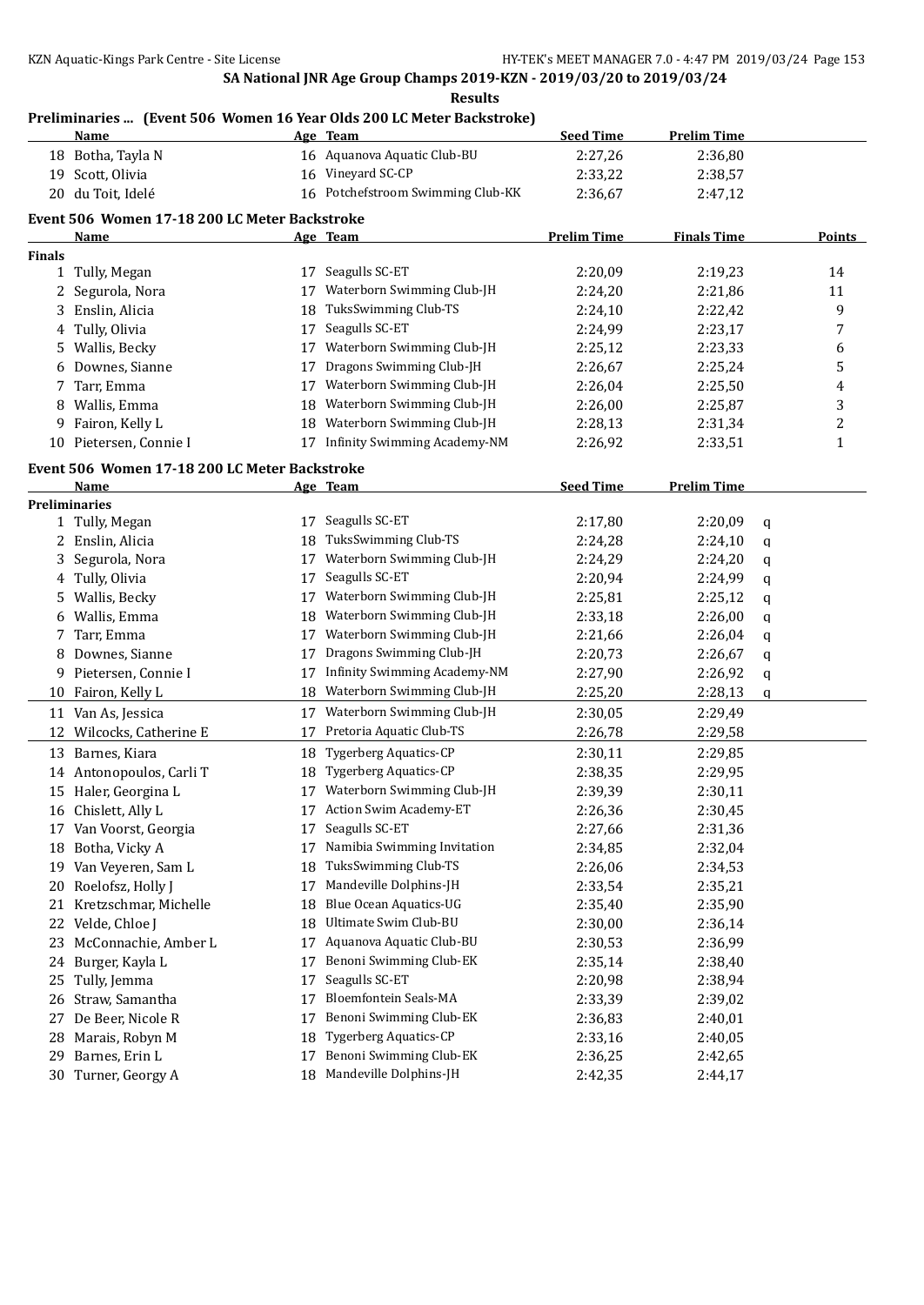### **Event 507 Men 14 & Under 4x50 LC Meter Freestyle Relay**

| <b>Team</b>                       | Relay                          | <b>Seed Time</b>            | <b>Finals Time</b>        | Points |
|-----------------------------------|--------------------------------|-----------------------------|---------------------------|--------|
| 1 TuksSwimming Club-TS            | A                              | 1:47,39                     | 1:46,31                   | 28     |
| 1) Vd Merwe, Darno 14             | 2) Hinrichsen, Callum E 14     | 3) Roos, Willem W 14        | 4) Mahan, Owethu S 14     |        |
| 2 Zimbabwe Swimming Federation    | A                              | 1:50,38                     | 1:49,25                   | 22     |
| 1) Covill, Josh 13                | 2) Chisungo, Tawanda 13        | 3) Makaya, Tichatonga 13    | 4) Werrett, Cory 14       |        |
| 3 Infinity Swimming Academy-NM    | A                              | 1:51,29                     | 1:49,64                   | 18     |
| 1) Witthuhn, Josh M 14            | 2) Van Coller, Matthew G 13    | 3) Eales, Clinton M 14      | 4) Denyer, Jordan T 14    |        |
| 4 Westville Swimming Club-ET      | A                              | 1:53,55                     | 1:51.86                   | 14     |
| 1) Gauche, Arno 14                | 2) Balfour, Joshua D 14        | 3) Els, Johnathan R 14      | 4) Watkins, Jared S 13    |        |
| 5 Dynamo Aquatics Eku-EK          | A                              | 1:52,76                     | 1:51,91                   | 12     |
| 1) Hinckley, Joshua D 14          | 2) Smit, Byron G 13            | 3) Strydom, Cristopher R 12 | 4) Lundie, Matthew G 14   |        |
| 6 Waterborn Swimming Club-JH      | A                              | 1:51,21                     | 1:52,14                   | 10     |
| 1) Nogueira, Enzo 13              | 2) Lindeque, Kinnae N 13       | 3) Greyling, Cullen C 13    | 4) Mhlanga, Bjorn N 12    |        |
| 7 Flamingo Aquatic Academy-FB     | A                              | 1:53,56                     | 1:52,52                   | 8      |
| 1) Adams, Jonathan B 13           | 2) Vorster, Wilbert P 12       | 3) Adams, David B 11        | 4) Villet, Tommy H 14     |        |
| 8 University of Stellenbosch-CE   | $\mathbf{A}$                   | 1:54,98                     | 1:52,61                   | 6      |
| 1) Vd Merwe, Johan H 13           | 2) Truter, Thomas J 12         | 3) Forbes, Thomas P 14      | 4) Malherbe, Francois 14  |        |
| 9 Seagulls SC-ET                  | A                              | 1:54.88                     | 1:52.89                   | 4      |
| 1) Raynard, Keyontae L 13         | 2) Gross-Mitchell, Travis K 13 | 3) Vorbeck, Enrico R 13     | 4) Kleyn, Nathan M 14     |        |
| 10 Bloemfontein Seals-MA          | A                              | 1:55,27                     | 1:53,19                   | 2      |
| 1) Liu, Benny 14                  | 2) Moutzouris, Chad M 13       | 3) Briel, Charlie H 12      | 4) Botes, Cobus 14        |        |
| 11 Tygerberg Aquatics-CP          | A                              | 1:56,27                     | 1:53,41                   |        |
| 1) Bester, Wihan 14               | 2) Smuts, Jamie 13             | 3) Consani, Dario L 13      | 4) West, Gabriel 14       |        |
| 12 Port Elizabeth Amateur Swimmin | A                              | 1:54,77                     | 1:55,08                   |        |
| 1) Renze, Ethan 14                | 2) Claassen, Kian N 14         | 3) Britz, Carlo 12          | 4) Minderon, Bryce 12     |        |
| 13 Vineyard SC-CP                 | $\mathbf{A}$                   | 1:58,70                     | 1:56,53                   |        |
| 1) Swarts, Keeno A 14             | 2) Potgieter, Wikus R 14       | 3) Wolson, Daniel A 12      | 4) Pearson, Tai L 11      |        |
| 14 Swimlab Aquatic Academ-CP      | A                              | 2:00,90                     | 1:57.95                   |        |
| 1) Kleinhans, Kyle 12             | 2) Luck, Taylor R 13           | 3) Waters, Zack L 13        | 4) Labuschagne, Jeremy 12 |        |

# **Event 508 Men 15-18 4x50 LC Meter Freestyle Relay**

|      | Team                           | Relay                    | <b>Seed Time</b>             | <b>Finals Time</b>        | <b>Points</b>              |  |
|------|--------------------------------|--------------------------|------------------------------|---------------------------|----------------------------|--|
|      | 1 TuksSwimming Club-TS         | A                        | 1:37,23                      | 1:36.43                   | 28                         |  |
|      | 1) Spieker, Ethan R 16         | 2) Riekert, Ethan 16     | 3) Du Plessis, Francois C 17 | 4) Freeman, James S 17    |                            |  |
|      | 2 Seagulls SC-ET               | A                        | 1:36,98                      | 1:37,01                   | 22                         |  |
|      | 1) Rayment, Chase 17           | 2) Coetzee, Calvin 18    | 3) Holtzhausen, Luca D 15    | 4) Bosch, Matthew 17      |                            |  |
|      | 3 Bloemfontein Otters-MA       | A                        | 1:39,36                      | 1:38,56                   | 18                         |  |
|      | 1) Groenewald, Kobus 16        | 2) Hattingh, Robbie 15   | 3) Pretorius, Willem 16      | 4) Nortje, Gawie 17       |                            |  |
|      | 4 Vineyard SC-CP               | A                        | 1:41,16                      | 1:39,56                   | 14                         |  |
|      | 1) Smith, Gavin A 16           | 2) Lee, Won Hee 16       | 3) Slabber, Luke T 16        | 4) McCallum, Stephen H 17 |                            |  |
|      | 5 Aquazone Swim Club-ET        | A                        | 1:40.59                      | 1:39,86                   | 12                         |  |
|      | 1) Irvine, Jethro C 17         | 2) Koekemoer, Ethan M 16 | 3) Jerg, Connor 15           | 4) Mayer, Chad $\vert$ 16 |                            |  |
|      | 6 Bloemfontein Seals-MA        | A                        | 1:42,34                      | 1:41,22                   | 10                         |  |
|      | 1) Thomas, Cullen 18           | 2) Vorster, Simeon W 15  | 3) Seyffert, JP P 17         | 4) De Waal, Luan 16       |                            |  |
|      | 7 Westville Swimming Club-ET   | A                        | 1:43.65                      | 1:41,87                   | 8                          |  |
|      | 1) Smith, Mathew T 16          | 2) Maseko, Felix F 16    | 3) Singh, Juvahn R 17        |                           | 4) Bromfield, Michael V 17 |  |
| 8    | Waterborn Swimming Club-JH     | A                        | 1:42,14                      | 1:42,05                   | 6                          |  |
|      | 1) Hassim, Rais 18             | 2) Vd Merwe, Daniell 17  | 3) Bradshaw, Jordan D 17     |                           | 4) Griffith, Aidan M 16    |  |
| 9    | Port Elizabeth Amateur Swimmin | A                        | 1:42,93                      | 1:42,22                   | 4                          |  |
|      | 1) Delport, Jaden 17           | 2) Jorna, Mark D 15      | 3) Chapman, Brandon A 16     | 4) Craig, Cole B 18       |                            |  |
| *10  | Royal Fins Aquatics-TS         | A                        | 1:42,48                      | 1:43,57                   |                            |  |
|      | 1) Luus, Chris 17              | 2) Bekker, Stephan T 15  | 3) Hutten, Ruan 16           | 4) Hough, Pieter-Jan 18   |                            |  |
| *10- | Zimbabwe Swimming Federation   | A                        | 1:42,96                      | 1:43,57                   | 1                          |  |
|      | 1) Tayali, Quintin T 17        | 2) Huang, Dylan 15       | 3) Cyprianos, Denilson 16    | 4) McKonie, Joash 16      |                            |  |
|      |                                |                          |                              |                           |                            |  |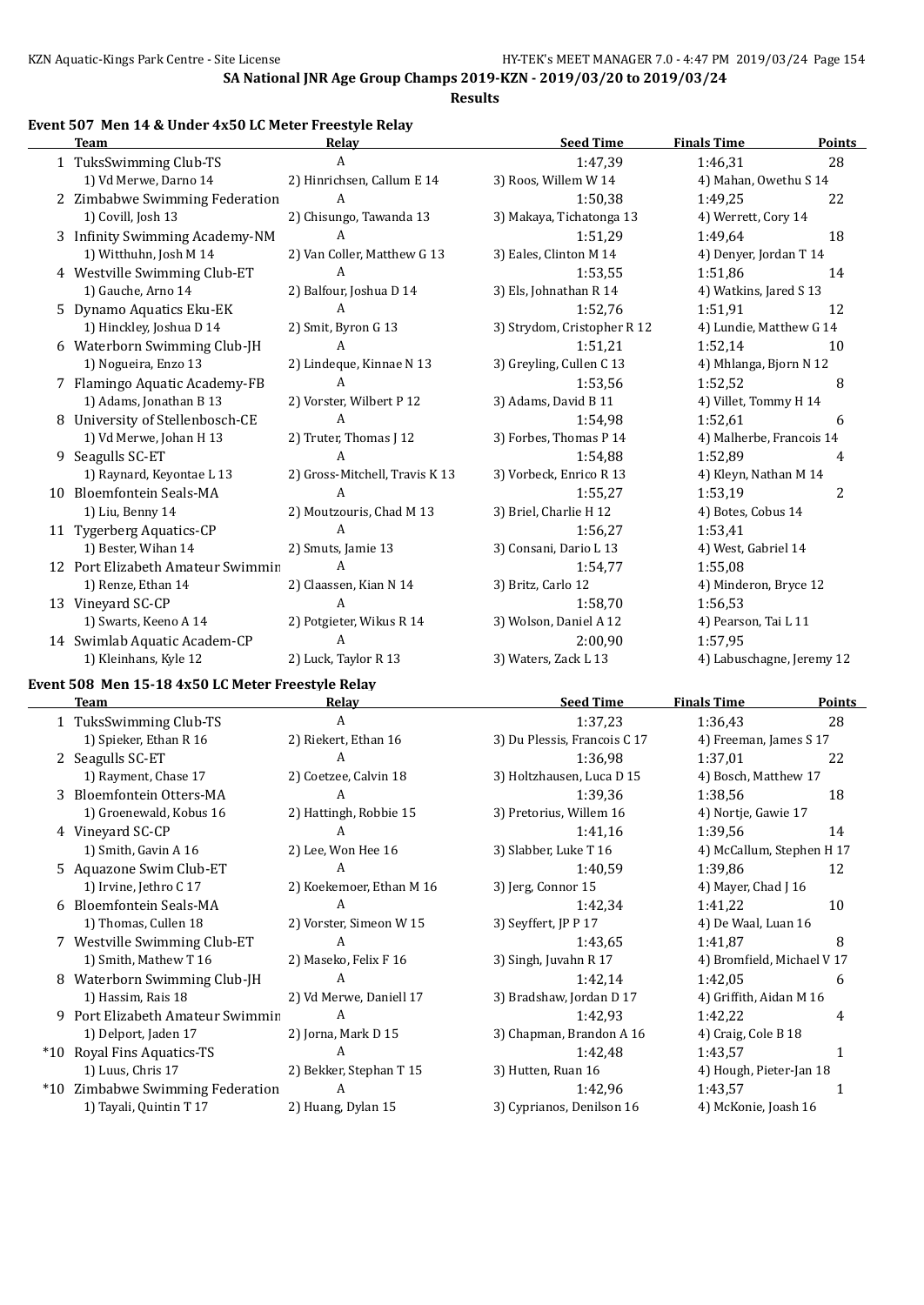**(Event 508 Men 15-18 4x50 LC Meter Freestyle Relay)**

**SA National JNR Age Group Champs 2019-KZN - 2019/03/20 to 2019/03/24 Results**

| <b>Team</b>                                              | <b>Relay</b>               | <b>Seed Time</b>              | <b>Finals Time</b>         | <b>Points</b>                 |
|----------------------------------------------------------|----------------------------|-------------------------------|----------------------------|-------------------------------|
| 12 Beavers Swim Club-ET                                  | A                          | 1:46,96                       | 1:43,68                    |                               |
| 1) Jacoby, Aaron 18                                      | 2) Grobbelaar, Adam G 17   | 3) Jacoby, Joshua 18          | 4) Naidoo, Kaydn K 16      |                               |
| 13 Tubaroes Maputo                                       | A                          | 1:47,01                       | 1:45,09                    |                               |
| 1) Da Costa, Valentim 15                                 | 2) Antonio, Manuel 14      | 3) Paco, Kelvin 13            | 4) Paco, Edilson 15        |                               |
| 14 Clube Naval de Maputo                                 | A                          | 1:48,00                       | 1:46,35                    |                               |
| 1) Lawrence, Matthew 15                                  | 2) Lobo, Caio 13           | 3) Cossa, Mario 13            | 4) Dias, Hugo 17           |                               |
| Event 509 Women 14 & Under 4x50 LC Meter Freestyle Relay |                            |                               |                            |                               |
| Team                                                     | <u>Relav</u>               | <b>Seed Time</b>              | <b>Finals Time</b>         | <b>Points</b>                 |
| 1 TuksSwimming Club-TS                                   | A                          | 1:52,79                       | 1:53,58                    | 28                            |
| 1) Rossouw, Veronique 14                                 | 2) Robson, Tazmyn 13       | 3) Cornelius, Jolene 14       | 4) Muller, Amy 13          |                               |
| 2 Swimlab Aquatic Academ-CP                              | A                          | 1:56,53                       | 1:57,12                    | 22                            |
| 1) Cromhout, Hannah E 14                                 | 2) Cleworth, Holly E 14    | 3) Groepes, Rachel L 13       | 4) Gershuny, Chloe 13      |                               |
| 3 Waterborn Swimming Club-JH                             | A                          | 1:58,55                       | 1:57,97                    | 18                            |
| 1) Tucker, Dakota 14                                     | 2) Le Roux, Jade-Ann 13    | 3) Engelbrecht, Kirsten 14    | 4) Mladenov, Gabriela 12   |                               |
| 4 Seagulls SC-ET                                         | A                          | 1:58,15                       | 2:01,61                    | 14                            |
| 1) Clifton-Smith, Candice 14                             | 2) Davidson, Danielle L 13 | 3) Carmody, Emma J 14         | 4) Graaff, Chloe T 12      |                               |
|                                                          |                            |                               |                            |                               |
| Event 510 Women 15-18 4x50 LC Meter Freestyle Relay      |                            |                               |                            |                               |
| <b>Team</b>                                              | Relay                      | <b>Seed Time</b>              | <b>Finals Time</b>         | <b>Points</b>                 |
| 1 Pretoria Aquatic Club-TS                               | A                          | 1:49,90                       | 1:48,41                    | 28                            |
| 1) Munro, Kelsea 16                                      | 2) Cornelius, Chante' 17   | 3) Van Niekerk, Lara 15       | 4) Cornelius, Natasha 17   |                               |
| 2 Seagulls SC-ET                                         | A                          | 1:59,00                       | 1:49,80                    | 22                            |
| 1) de Goede, Kirsten A 15                                | 2) Nortje, Marine E 18     | 3) Hurndall, Shana C 17       | 4) Meder, Rebecca A 16     |                               |
| 3 Vineyard SC-CP                                         | A                          | 1:52,63                       | 1:51,91                    | 18                            |
| 1) De Villiers, Michaela K 16                            | 2) Solkow, Daniella M 17   | 3) Pearse, Hannah C 15        | 4) Rippon, Georgia M 17    |                               |
| 4 Tygerberg Aquatics-CP                                  | A                          | 1:56,88                       | 1:52,46<br>14              |                               |
| 1) Botha, Jana 15                                        | 2) Botha, Tahlia 18        | 3) Janson, Lana J 16          | 4) Hearne, Trinity S 15    |                               |
| 5 Swimlab Aquatic Academ-CP                              | A                          | 1:57,00                       | 12<br>1:52,52              |                               |
| 1) Nel, Olivia 16                                        | 2) Nel, Georgia 16         | 3) Siebel, Louisa C 16        | 4) Elvidge, Hannah 16      |                               |
| 6 TuksSwimming Club-TS                                   | A                          | 1:51,90                       | 1:53,64                    | 10                            |
| 1) Coetzer, Janie 17                                     | 2) Liebenberg, Sune 15     | 3) Schoeman, Savannah 17      | 4) Du Plessis, Ilinde G 18 |                               |
| 7 Waterborn Swimming Club-JH                             | A                          | 1:57,00                       | 1:54,57                    | 8                             |
| 1) Neser, Jade L 18                                      | 2) Wallis, Becky 17        | 3) Van Jaarsveld, Danica C 15 | 4) Frylinck, Tammy 15      |                               |
| 8 University of Stellenbosch-CE                          | A                          | 1:57,60                       | 1:55,70                    | 6                             |
| 1) Carollissen, Joey 17                                  | 2) Calitz, Abigail K 16    | 3) Vd Walt, Mia 15            | 4) Marx, Ianè 14           |                               |
| Event 511 Mixed 14 & Under 4x100 LC Meter Medley Relay   |                            |                               |                            |                               |
| <b>Team</b>                                              | <b>Relay</b>               | <b>Seed Time</b>              | <b>Finals Time</b>         | <b>Points</b>                 |
| 1 TuksSwimming Club-TS                                   | A                          | 4:23,93                       | 4:25,84                    | 28                            |
| 1) Vd Merwe, Darno M14                                   | 2) Roos, Willem W M14      | 3) Rossouw, Veronique W14     | 4) Robson, Tazmyn W13      |                               |
| 2 Zimbabwe Swimming Federation                           | A                          | 4:27,68                       | 4:31,27                    | 22                            |
| 1) Katai, Donata W14                                     | 2) Werrett, Cory M14       | 3) Makaya, Tichatonga M13     |                            | 4) Chitsurura, Tanatsirwa W14 |
| 3 Pretoria Aquatic Club-TS                               | A                          | 4:30,13                       | 4:32,64                    | 18                            |
| 1) Meier, Ane' W13                                       | 2) Sauvage, Cailey A W14   | 3) Strydom, Benno W M14       | 4) Dredge, Elijah E M13    |                               |
| 4 Waterborn Swimming Club-JH                             | A                          | 4:50,00                       | 4:32,75                    | 14                            |
| 1) Ridderhof, Morgan W14                                 | 2) Tucker, Dakota W14      | 3) Nogueira, Enzo M13         | 4) Zasas, Ryan M14         |                               |
| 5 Infinity Swimming Academy-NM                           | A                          | 4:30,26                       | 4:32,89                    | 12                            |
| 1) Witthuhn, Josh M M14                                  | 2) Denyer, Jordan T M14    | 3) Els-Human, Colby W14       | 4) Schmelzer, Kayla W14    |                               |
| 6 Westville Swimming Club-ET                             | A                          | 5:20,28                       | 4:35,11                    | 10                            |
| 1) Aaron, Robyn W13                                      | 2) Ebing, Ashley W13       | 3) Els, Johnathan R M14       | 4) Balfour, Joshua D M14   |                               |
| 7 Vineyard SC-CP                                         | A                          | 4:44,82                       | 4:41,44                    | 8                             |
| 1) O'Riordan, Reese A W13                                |                            |                               |                            |                               |
|                                                          | 2) Swarts, Keeno A M14     | 3) Potgieter, Wikus R M14     | 4) Ahmed, Nihaal W12       |                               |